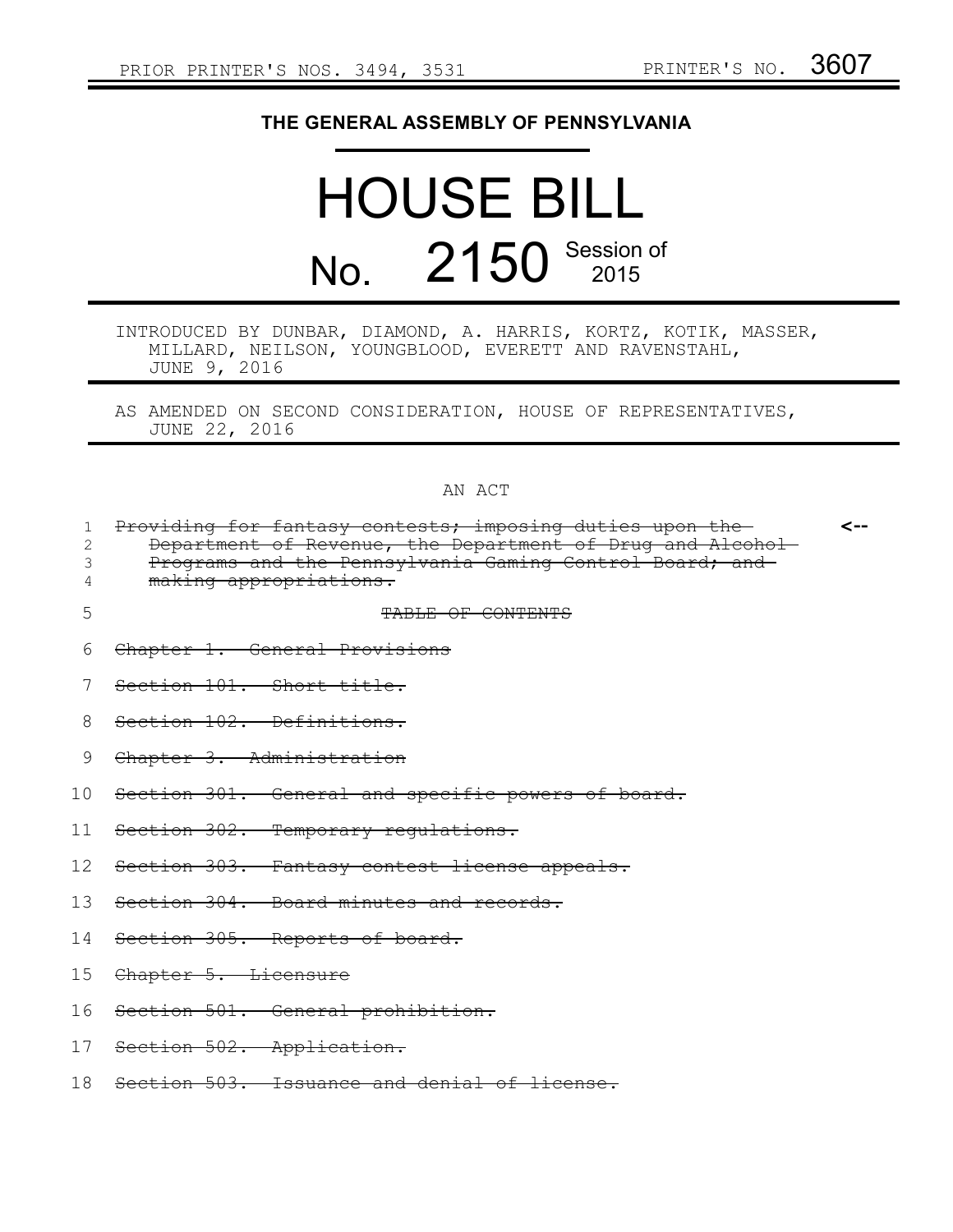- Section 504. License renewal. 1
- Section 505. Conditions of licensure. 2
- Section 506. Prohibitions. 3
- Section 507. Change in ownership or control of licensed 4
- operators. 5
- Section 508. Penalties. 6
- Chapter 7. Fiscal Provisions 7
- Section 701. Fantasy contest tax. 8
- Section 702. Licensed operator deposits. 9
- Section 703. Responsibility and authority of department. 10
- Chapter 9. Miscellaneous Provisions 11
- Section 901. Applicability of other statutes. 12
- Section 902. Licensed gaming entities. 13
- 14 Section 903. Funding.

#### Section 904. Effective date. 15

AMENDING TITLE 4 (AMUSEMENTS) OF THE PENNSYLVANIA CONSOLIDATED STATUTES, PROVIDING FOR FANTASY CONTESTS; IN GENERAL PROVISIONS, FURTHER PROVIDING FOR LEGISLATIVE INTENT AND FOR DEFINITIONS; IN PENNSYLVANIA GAMING CONTROL BOARD, FURTHER PROVIDING FOR GENERAL AND SPECIFIC POWERS, FOR LICENSED GAMING ENTITY APPLICATION APPEALS FROM BOARD, FOR BOARD MINUTES AND RECORDS, FOR REGULATORY AUTHORITY OF BOARD, FOR SLOT MACHINE LICENSE FEE, FOR REPORTS OF BOARD AND FOR DIVERSITY GOALS OF BOARD; IN LICENSEES, FURTHER PROVIDING FOR CATEGORY 3 SLOT MACHINE LICENSE, FOR SLOT MACHINE LICENSE APPLICATION, FOR SUPPLIER LICENSES AND FOR MANUFACTURER LICENSES, PROVIDING FOR NONGAMING SERVICE PROVIDER AND FURTHER PROVIDING FOR SLOT MACHINE TESTING AND CERTIFICATION STANDARDS AND FOR LICENSE RENEWALS; IN TABLE GAMES, FURTHER PROVIDING FOR AUTHORIZATION TO CONDUCT TABLE GAMES, FOR TABLE GAME TOURNAMENTS, FOR OTHER FINANCIAL TRANSACTIONS, FOR TABLE GAME DEVICE AND ASSOCIATED EQUIPMENT TESTING AND CERTIFICATION STANDARDS, FOR TABLE GAME AUTHORIZATION FEE AND FOR LOCAL SHARE ASSESSMENT; PROVIDING FOR INTERACTIVE GAMING, FOR SLOT MACHINES AT NONPRIMARY LOCATIONS, FOR SLOT MACHINES IN QUALIFIED AIRPORTS, FOR CASINO SIMULCASTING AND FOR SPORTS WAGERING; IN REVENUES, FURTHER PROVIDING FOR ESTABLISHMENT OF STATE GAMING FUND AND NET SLOT MACHINE REVENUE DISTRIBUTION, FOR PENNSYLVANIA RACE HORSE DEVELOPMENT FUND AND FOR PENNSYLVANIA GAMING ECONOMIC DEVELOPMENT AND TOURISM FUND AND ESTABLISHING THE PUBLIC SCHOOL EMPLOYEES' RETIREMENT CONTRIBUTION FUND; IN ADMINISTRATION AND ENFORCEMENT, FURTHER PROVIDING FOR RESPONSIBILITY AND AUTHORITY OF THE DEPARTMENT OF REVENUE AND FOR COMPULSIVE AND PROBLEM GAMBLING PROGRAM, PROVIDING FOR CHILD ENDANGERMENT PROTECTION, FURTHER **<--** 16 17 18 19 20 21 22 23 24 25 26 27 28 29 30 31 32 33 34 35 36 37 38 39 40 41 42 43 44 45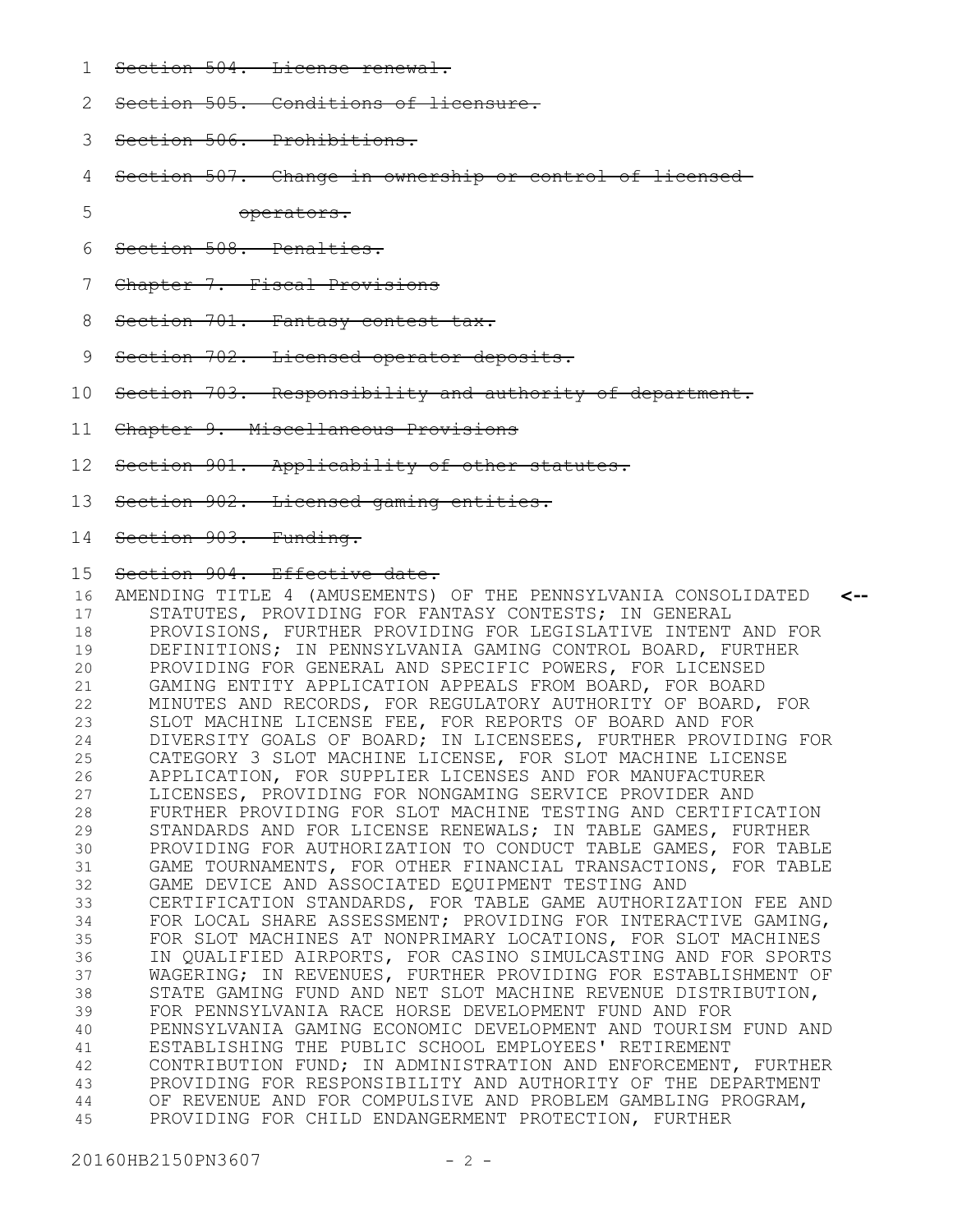| 1<br>$\overline{2}$<br>3<br>4<br>5<br>6<br>7<br>8<br>9 | PROVIDING FOR FINANCIAL AND EMPLOYMENT INTERESTS, FOR<br>POLITICAL INFLUENCE, FOR REGULATION REQUIRING EXCLUSION OR<br>EJECTION OF CERTAIN PERSONS, FOR REPEAT OFFENDERS EXCLUDABLE<br>FROM LICENSED GAMING FACILITY, FOR LIST OF PERSONS SELF<br>EXCLUDED FROM GAMING ACTIVITIES, FOR INVESTIGATIONS AND<br>ENFORCEMENT AND FOR PROHIBITED ACTS AND PENALTIES; IN<br>MISCELLANEOUS PROVISIONS, FURTHER PROVIDING FOR<br>APPROPRIATIONS; MAKING AN EDITORIAL CHANGE; AND MAKING A<br>RELATED REPEAL. |
|--------------------------------------------------------|------------------------------------------------------------------------------------------------------------------------------------------------------------------------------------------------------------------------------------------------------------------------------------------------------------------------------------------------------------------------------------------------------------------------------------------------------------------------------------------------------|
| 10                                                     | The General Assembly of the Commonwealth of Pennsylvania                                                                                                                                                                                                                                                                                                                                                                                                                                             |
| 11                                                     | hereby enacts as follows:                                                                                                                                                                                                                                                                                                                                                                                                                                                                            |
| 12                                                     | CHAPTER 1<br><--                                                                                                                                                                                                                                                                                                                                                                                                                                                                                     |
| 13                                                     | GENERAL PROVISIONS                                                                                                                                                                                                                                                                                                                                                                                                                                                                                   |
| 14                                                     | Section 101. Short title.                                                                                                                                                                                                                                                                                                                                                                                                                                                                            |
| 15                                                     | This act shall be known and may be cited as the Fantasy                                                                                                                                                                                                                                                                                                                                                                                                                                              |
| 16                                                     | Sports Consumer Protection Act.                                                                                                                                                                                                                                                                                                                                                                                                                                                                      |
| 17                                                     | Section 102. Definitions.                                                                                                                                                                                                                                                                                                                                                                                                                                                                            |
| 18                                                     | The following words and phrases when used in this act shall                                                                                                                                                                                                                                                                                                                                                                                                                                          |
| 19                                                     | have the meanings given to them in this section unless the                                                                                                                                                                                                                                                                                                                                                                                                                                           |
| 20                                                     | context clearly indicates otherwise:                                                                                                                                                                                                                                                                                                                                                                                                                                                                 |
| 21                                                     | "Board." The Pennsylvania Gaming Control Board.                                                                                                                                                                                                                                                                                                                                                                                                                                                      |
| 22                                                     | "Conduct of gaming." The licensed placement, operation and                                                                                                                                                                                                                                                                                                                                                                                                                                           |
| 23                                                     | play of slot machines and table games under 4 Pa.C.S. (relating                                                                                                                                                                                                                                                                                                                                                                                                                                      |
|                                                        | 24 to amusements) as authorized and approved by the board.                                                                                                                                                                                                                                                                                                                                                                                                                                           |
| 25                                                     | "Controlling interest." Either of the following:                                                                                                                                                                                                                                                                                                                                                                                                                                                     |
| 26                                                     | (1) For a publicly traded domestic or foreign-                                                                                                                                                                                                                                                                                                                                                                                                                                                       |
| 27                                                     | corporation, a controlling interest is an interest in an-                                                                                                                                                                                                                                                                                                                                                                                                                                            |
| 28                                                     | applicant for a fantasy contest license or a licensed-                                                                                                                                                                                                                                                                                                                                                                                                                                               |
| 29                                                     | operator if a person's sole voting rights under State law or-                                                                                                                                                                                                                                                                                                                                                                                                                                        |
| 30                                                     | corporate articles or bylaws entitle the person to elect or                                                                                                                                                                                                                                                                                                                                                                                                                                          |
| 31                                                     | appoint one or more of the members of the board of directors                                                                                                                                                                                                                                                                                                                                                                                                                                         |
| 32                                                     | or other governing board or the ownership or beneficial                                                                                                                                                                                                                                                                                                                                                                                                                                              |
| 33                                                     | holding of 5% or more of the securities of the publicly-                                                                                                                                                                                                                                                                                                                                                                                                                                             |
| 34                                                     | traded corporation, partnership, limited liability company or-                                                                                                                                                                                                                                                                                                                                                                                                                                       |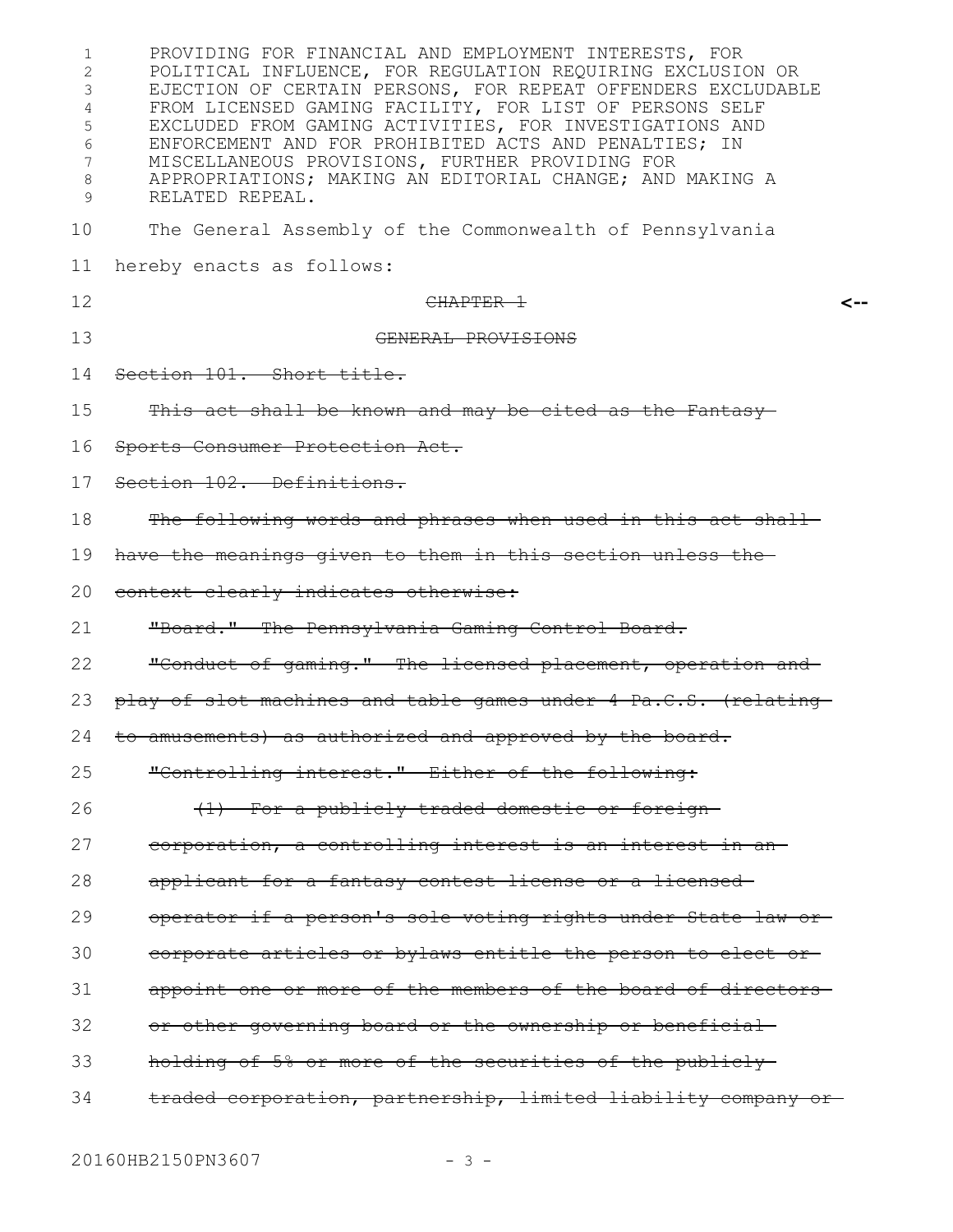| 1  | other form of publicly traded legal entity, unless this-        |
|----|-----------------------------------------------------------------|
| 2  | presumption of control or ability to elect is rebutted by-      |
| 3  | elear and convincing evidence.                                  |
| 4  | (2) For a privately held domestic or foreign-                   |
| 5  | corporation, partnership, limited liability company or other-   |
| 6  | form of privately held legal entity, a controlling interest     |
| 7  | is the holding of securities of 15% or more in the legal-       |
| 8  | entity, unless this presumption of control is rebutted by-      |
| 9  | elear and convincing evidence.                                  |
| 10 | "Department." The Department of Revenue of the Commonwealth.    |
| 11 | "Entry fee." The cash or cash equivalent paid by a-             |
| 12 | participant to a licensed operator in order to participate in a |
| 13 | fantasy contest.                                                |
| 14 | "Fantasy contest." An online fantasy or simulated game or-      |
| 15 | contest with an entry fee and a prize or award in which:        |
| 16 | (1) The value of all prizes or awards offered to winning        |
| 17 | participants is established and made known to participants in-  |
| 18 | advance of the contest.                                         |
| 19 | (2) All winning outcomes reflect the relative knowledge-        |
| 20 | and skill of participants and are determined by accumulated-    |
| 21 | statistical results of the performance of individuals,          |
| 22 | including athletes in the case of sports events.                |
| 23 | (3) No winning outcome is based on the score, point             |
| 24 | spread or performance of a single actual team or combination    |
| 25 | of teams or solely on a single performance of an individual     |
| 26 | athlete or player in a single actual event.                     |
| 27 | "Fantasy contest account." The formal electronic system-        |
| 28 | implemented by a licensed operator to record a participant's    |
| 29 | entry fees, prizes or awards and other activities related to-   |
|    |                                                                 |
| 30 | participation in the licensed operator's fantasy contests.      |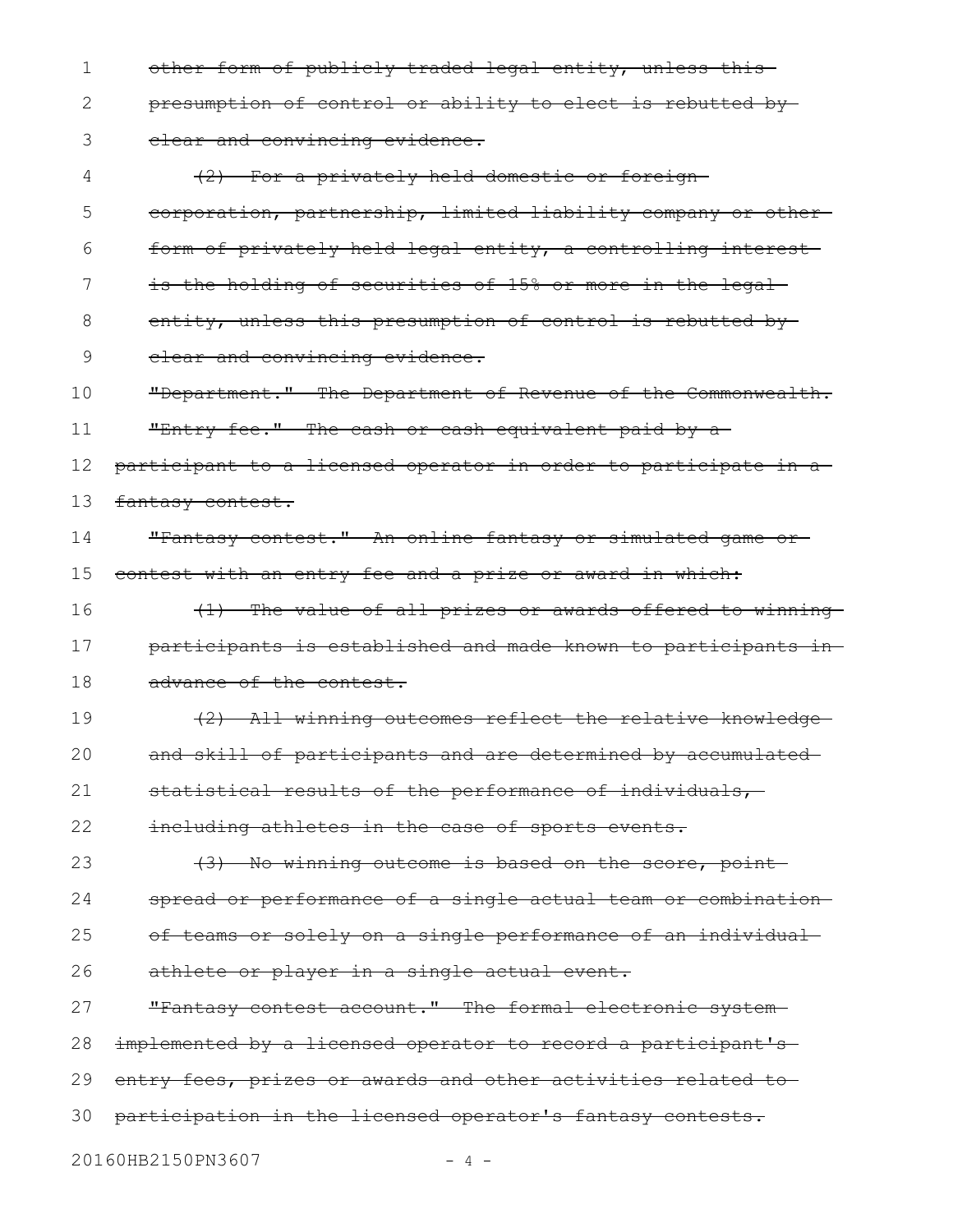| ı             | "Fantasy contest adjusted revenues." For each fantasy-           |
|---------------|------------------------------------------------------------------|
| 2.            | contest, the amount equal to the total amount of all entry fees- |
| 3             | collected from all participants entering the fantasy contest     |
| 4             | minus prizes or awards paid to participants in the fantasy-      |
| 5             | contest, multiplied by the in-State percentage.                  |
| 6             | "Fantasy contest license." A license issued by the board-        |
| $\frac{1}{2}$ | authorizing a person to offer fantasy contests in this-          |
| 8             | Commonwealth in accordance with this act.                        |
| 9             | "Fantasy contest terminal." A physical, land-based-              |
| 10            | computerized or electronic terminal or similar device that-      |
| 11            | allows participants to:                                          |
| 12            | (1) register for a fantasy contest account;                      |
| 13            | $(2)$ pay an entry fee;                                          |
| 14            | (3) select an imaginary team;                                    |
| 15            | (4) receive winnings; or                                         |
| 16            | (5) otherwise participate in a fantasy contest.                  |
| 17            | "Gaming floor." Any portion of a licensed facility where         |
| 18            | slot machines or table games have been installed for use or-     |
| 19            | play.                                                            |
| 20            | "Gaming service provider." As defined in 4 Pa.C.S. § 1103-       |
| 21            | (relating to definitions).                                       |
| 22            | "In State participant." An individual who participates in a      |
| 23            | fantasy contest conducted by a licensed operator and pays a fee- |
| 24            | to a licensed operator from a location within this Commonwealth. |
| 25            | The term includes an individual who pays an entry fee through a- |
| 26            | fantasy contest terminal within a licensed facility.             |
| 27            | "In State percentage." For each fantasy contest, the             |
| 28            | percentage, rounded to the nearest tenth of a percent, equal to- |
| 29            | the total entry fees collected from all in State participants    |
| 30            | divided by the total entry fees collected from all participants  |
|               | 20160HB2150PN3607<br>- 5 -                                       |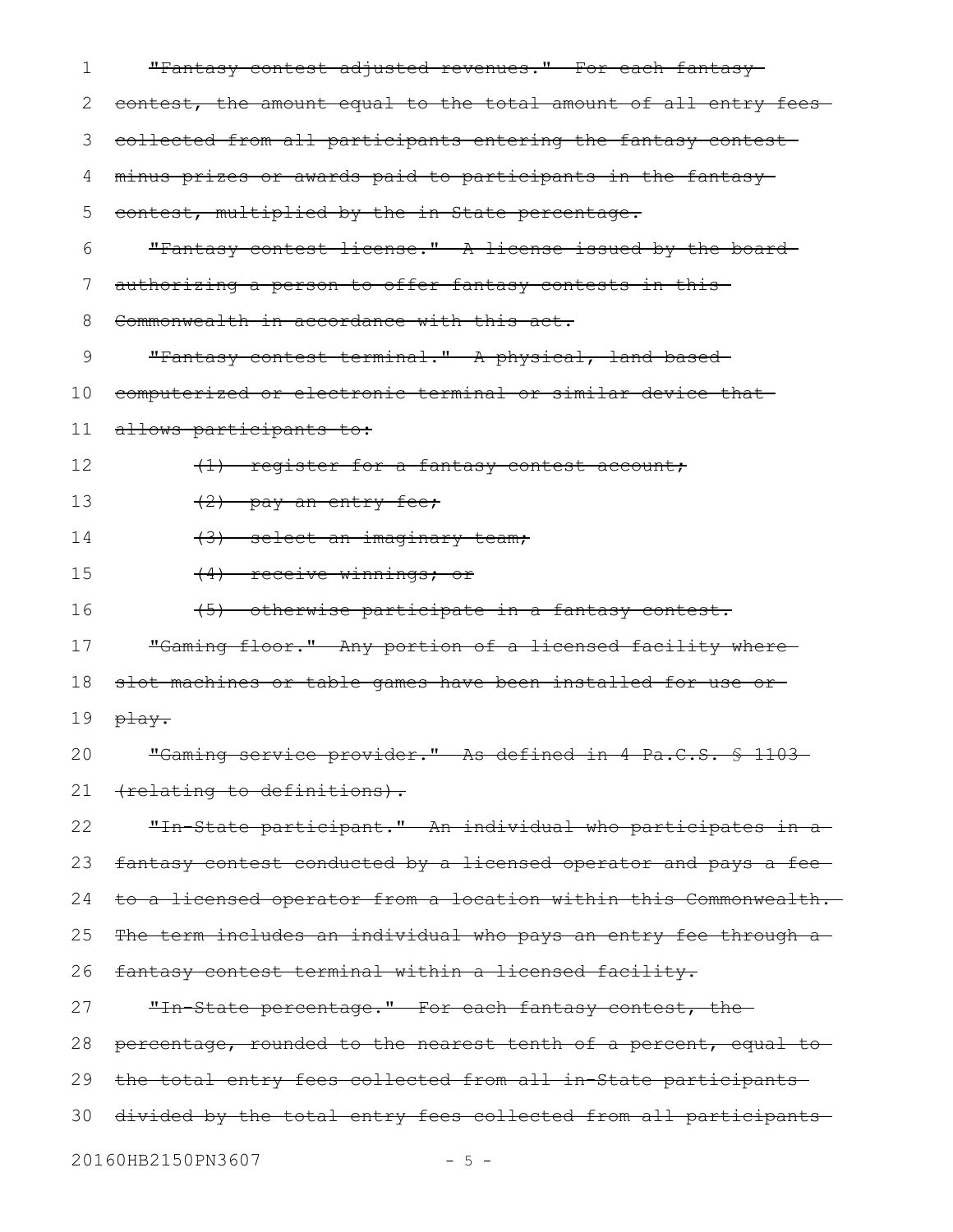in the fantasy contest. 1

"Key employee." An individual who is employed by anapplicant for a fantasy contest license or a licensed operator in a director or department head capacity and who is empowered to make discretionary decisions that regulate fantasy contest operations as determined by the board. "Licensed entity representative." A person, including an attorney, agent or lobbyist, acting on behalf of or authorized to represent the interest of an applicant, licensee or other person authorized by the board to engage in an act or activity which is regulated under this act regarding a matter before, orwhich may be reasonably be expected to come before, the board. "Licensed facility." As defined in 4 Pa.C.S. § 1103 (relating to definitions). "Licensed gaming entity." As defined in 4 Pa.C.S. § 1103 (relating to definitions). "Licensed operator." A person who holds a fantasy contest license. "Participant." An individual who participates in a fantasy contest, whether the individual is located in this Commonwealth or another jurisdiction. "Person." A natural person, corporation, publicly traded corporation, foundation, organization, business trust, estate, limited liability company, licensed corporation, trust, partnership, limited liability partnership, association or any other form of legal business entity. "Principal." An officer, director, person who directly holds a beneficial interest in or ownership of the securities of an 28 29 applicant for a fantasy contest license or a licensed operator, person who has a controlling interest in an applicant for a 3020160HB2150PN3607 - 6 -2 3 4 5 6 7 8 9 10 11 12 13 14 15 16 17 18 19 20 21 22 23 24 25 26 27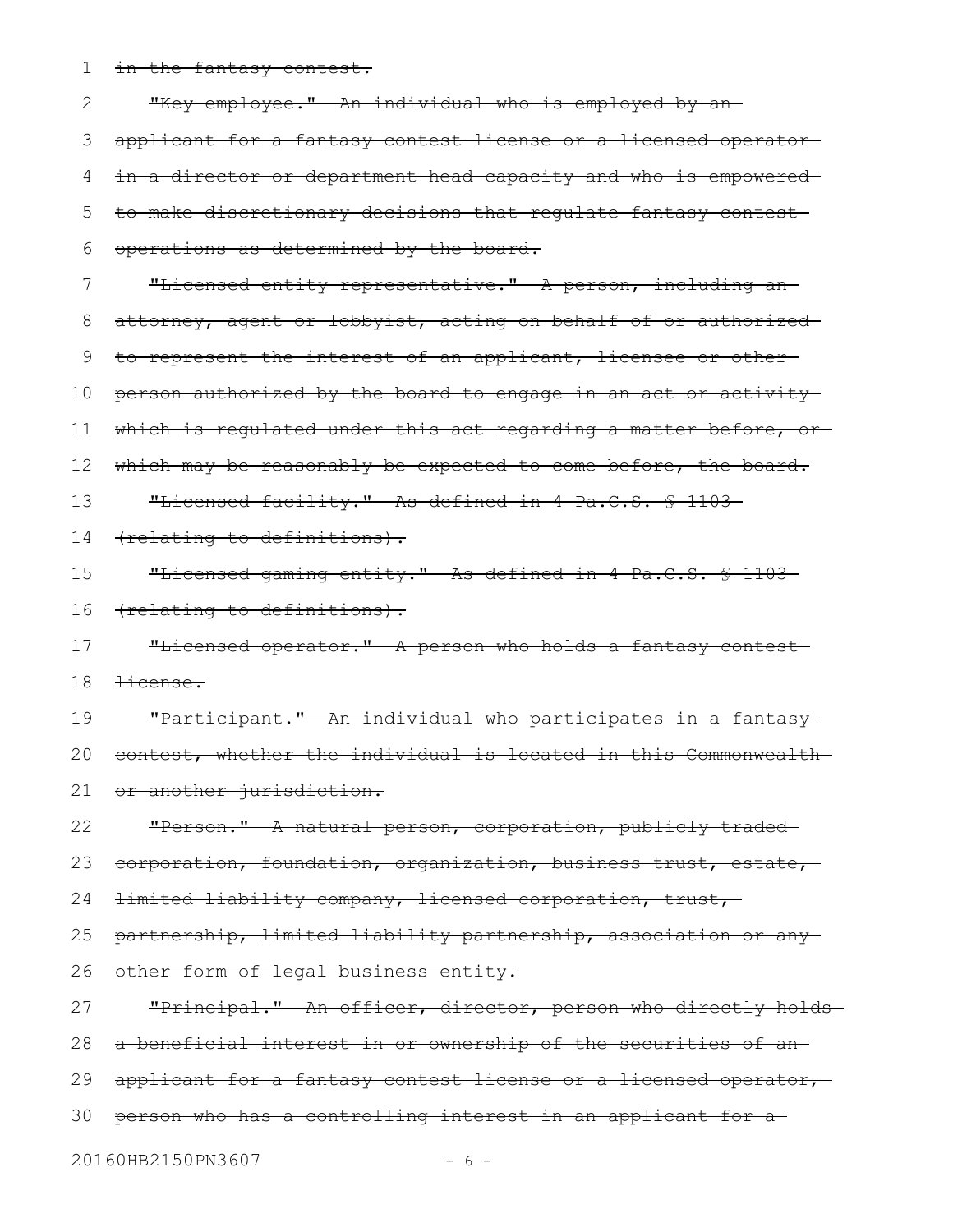fantasy contest license or a licensed operator or who has the ability to elect a majority of the board of directors of alicensed operator or to otherwise control a licensed operator, lender or other licensed financial institution of an applicant for a fantasy contest license or a licensed operator, other than a bank or lending institution which makes a loan or holds a mortgage or other lien acquired in the ordinary course of business, underwriter of an applicant for a fantasy contest license or a licensed operator or other person or employee of an applicant for a fantasy contest license or a licensed operator deemed to be a principal by the board. "Prize or award." Anything of value worth \$100 or more or any amount of cash or cash equivalents. "Publicly traded corporation." A person, other than an individual, that: (1) has a class or series of securities registered under the Securities Exchange Act of 1934 (48 Stat. 881, 15 U.S.C.  $$-78a$  et seq.); (2) is a registered management company under the Investment Company Act of 1940 (54 Stat. 789, 15 U.S.C. §  $80a-1$  et seq.); or (3) is subject to the reporting obligations imposed by section 15(d) of the Securities Exchange Act of 1934 byreason of having filed a registration statement that has become effective under the Securities Act of 1933 (48 Stat. 74, 15 U.S.C. § 77a et seq.). "Script." A list of commands that a fantasy contest related computer program can execute that is created by a participant or third party not approved by the licensed operator to automate processes on a licensed operator's fantasy contest platform. 20160HB2150PN3607 - 7 -1 2 3 4 5 6 7 8 9 10 11 12 13 14 15 16 17 18 19 20 21 22 23 24 25 26 27 28 29 30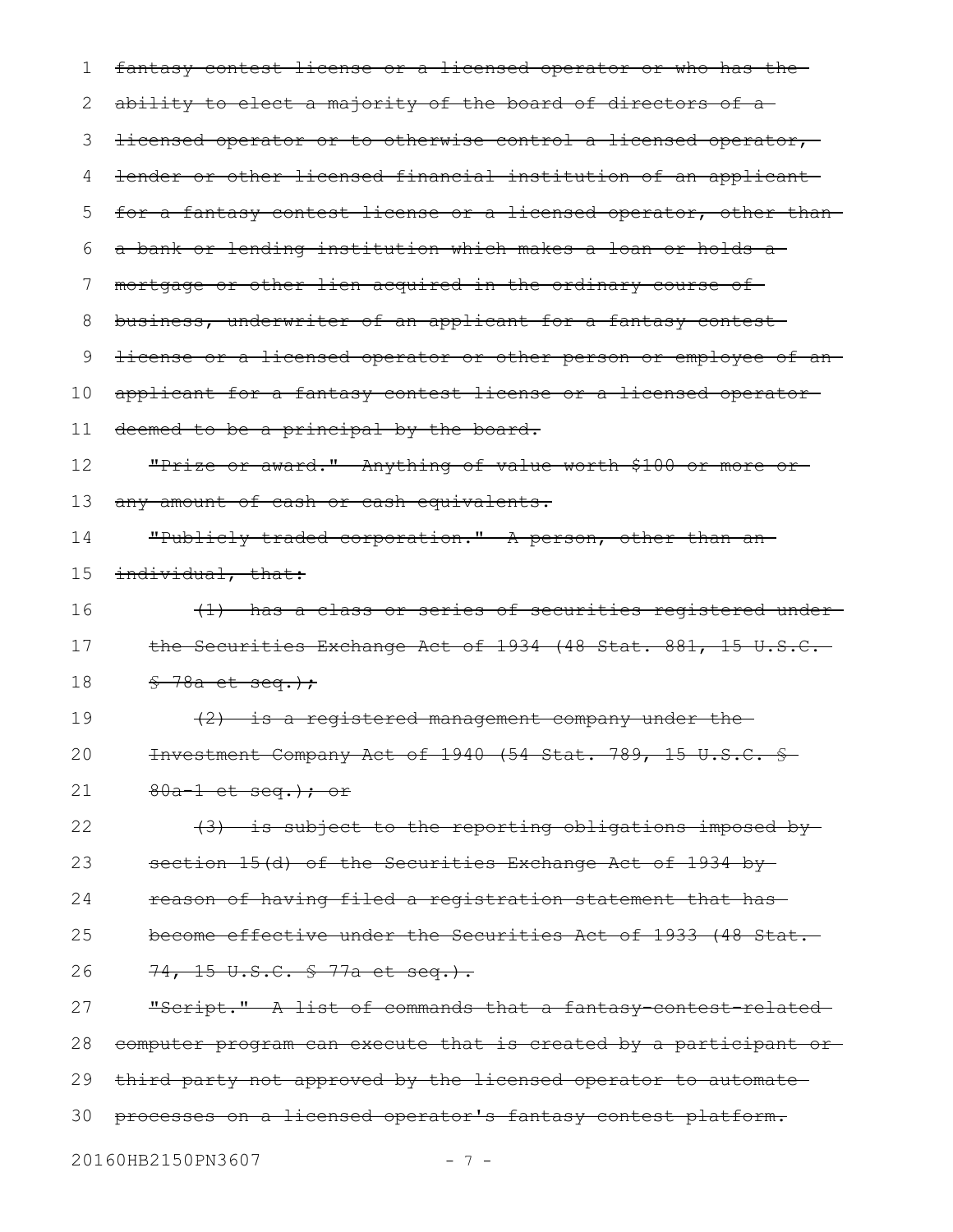| 1  | CHAPTER 3                                                       |
|----|-----------------------------------------------------------------|
| 2  | <b>ADMINISTRATION</b>                                           |
| 3  | Section 301. General and specific powers of board.              |
| 4  | (a) General powers.                                             |
| 5  | The board shall have regulatory authority over-<br>$+1$         |
| 6  | licensed operators, principals and key employees and shall-     |
| 7  | ensure the integrity of fantasy contests offered in this-       |
| 8  | Commonwealth in accordance with this act.                       |
| 9  | (2) The board may employ individuals as necessary to            |
| 10 | earry out the requirements of this act, who shall serve at      |
| 11 | the board's pleasure. An employee of the board shall be-        |
| 12 | considered a State employee for purposes of 71 Pa.C.S. Pt.      |
| 13 | XXV (relating to retirement for State employees and             |
| 14 | <del>officers).</del>                                           |
| 15 | (b) Specific powers. - The board shall have the following       |
| 16 | powers:                                                         |
| 17 | At the board's discretion, to issue, approve, renew,<br>$+1$    |
| 18 | revoke, suspend, condition or deny issuance of licenses.        |
| 19 | At the board's discretion, to suspend, condition or-            |
| 20 | deny the issuance or renewal of a license or levy fines         |
| 21 | any violation of this act.                                      |
| 22 | (3) To publish each January on the board's publicly             |
| 23 | accessible Internet website a complete list of all persons-     |
| 24 | who applied for or held a fantasy contest license at any time   |
| 25 | during the preceding calendar year and the status of the-       |
| 26 | application or fantasy contest license.                         |
| 27 | (4) To prepare and, through the Governor, submit                |
| 28 | annually to the General Assembly an itemized budget-            |
| 29 | consistent with Article VI of the act of April 9, 1929-         |
| 30 | $(F.L.177, No.175)$ , known as The Administrative Code of 1929, |
|    | 20160HB2150PN3607<br>$8 -$                                      |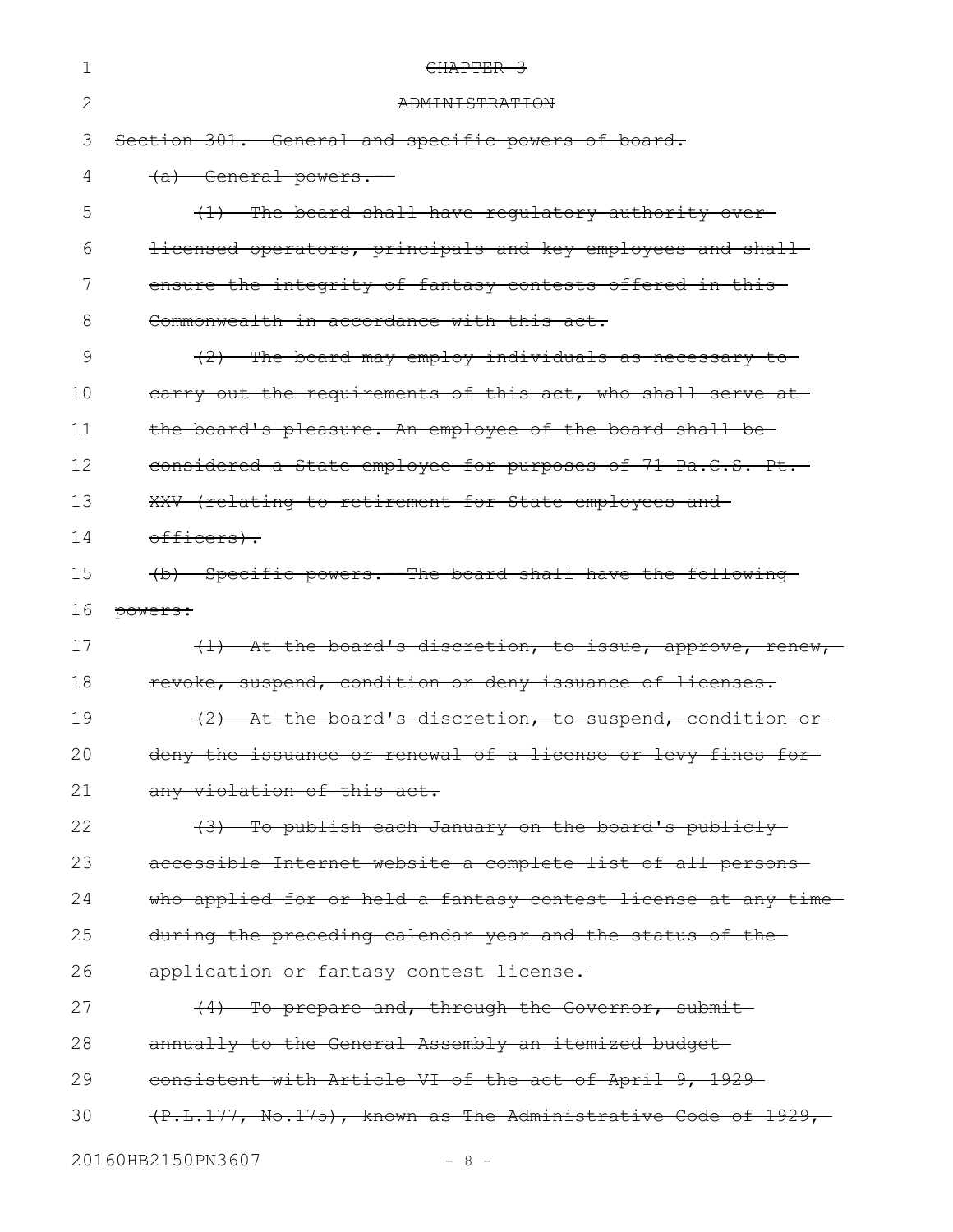consisting of the amounts necessary to be appropriated by the General Assembly out of the accounts established under section 702 required to meet the obligations under this act accruing during the fiscal period beginning July 1 of the following year. 1 2 3 4 5

(5) In the event that, in any year, appropriations for the administration of this act are not enacted by June  $30,$ any funds appropriated for the administration of this act which are unexpended, uncommitted and unencumbered at the end of a fiscal year shall remain available for expenditure by the board until the enactment of appropriation for the ensuing fiscal year. 6 7 8 9 10 11 12

(6) To promulgate rules and regulations necessary for the administration and enforcement of this act. Except as provided in section 302, regulations shall be adopted under the act of July 31, 1968 (P.L.769, No.240), referred to as the Commonwealth Documents Law, and the act of June 25, 1982-(P.L.633, No.181), known as the Regulatory Review Act. 13 14 15 16 17 18

(7) To administer oaths, examine witnesses and issue subpoenas compelling the attendance of witnesses or the production of documents and records or other evidence or to designate officers or employees to perform duties required by this act. 19 20 21 22 23

(8) At the board's discretion, to delegate any of the board's responsibilities under this act to the executive director of the board or other designated staff. 24 25 26

(9) To require licensed operators and applicants for a fantasy contest license to submit any information or documentation necessary to ensure the proper regulation of fantasy contests in accordance with this act. 27 28 29 30

20160HB2150PN3607 - 9 -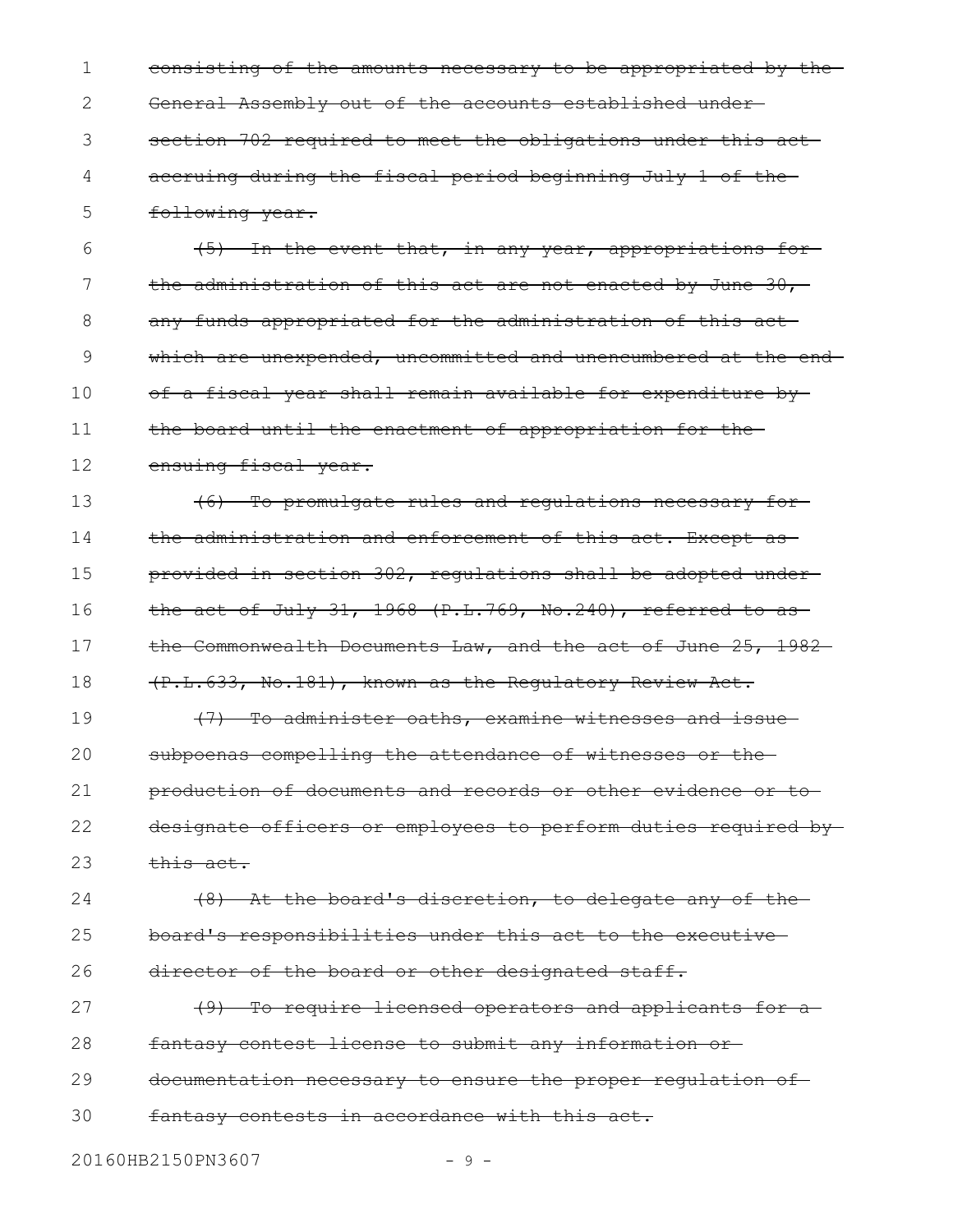1

#### (10) To require licensed operators to:

(i) annually contract with a certified public accountant to conduct an independent audit in accordance with standards adopted by the American Institute of Certified Public Accountants to verify compliance with the provisions of this act and board regulations; 2 3 4 5 6

(ii) annually contract with a testing laboratory approved by the board to verify compliance with the provisions of this act and board requiations; and 7 8 9

(iii) annually submit to the board and department a copy of the audit report required by subparagraph (i) and submit to the board a copy of the report of the testinglaboratory required by subparagraph (ii). 10 11 12 13

(11) In conjunction with the Department of Drug and Alcohol Programs, to develop a process by which licensed operators provide participants with a toll-free telephone number that provides individuals with information on how to access appropriate treatment services for compulsive and problem play. 14 15 16 17 18 19

(12) At the board's discretion, to permit the placement and operation of fantasy contest terminals within licensed facilities and to ensure the integrity of fantasy contest terminals. 20 21 22 23

(b.1) Licensed entity representative.-- 24

(1) A licensed entity representative shall register with the board, in a manner prescribed by the board. The registration shall include the name, employer or firm, business address and business telephone number of both the licensed entity representative and any licensed operator, applicant for licensure or other person being represented. 25 26 27 28 29 30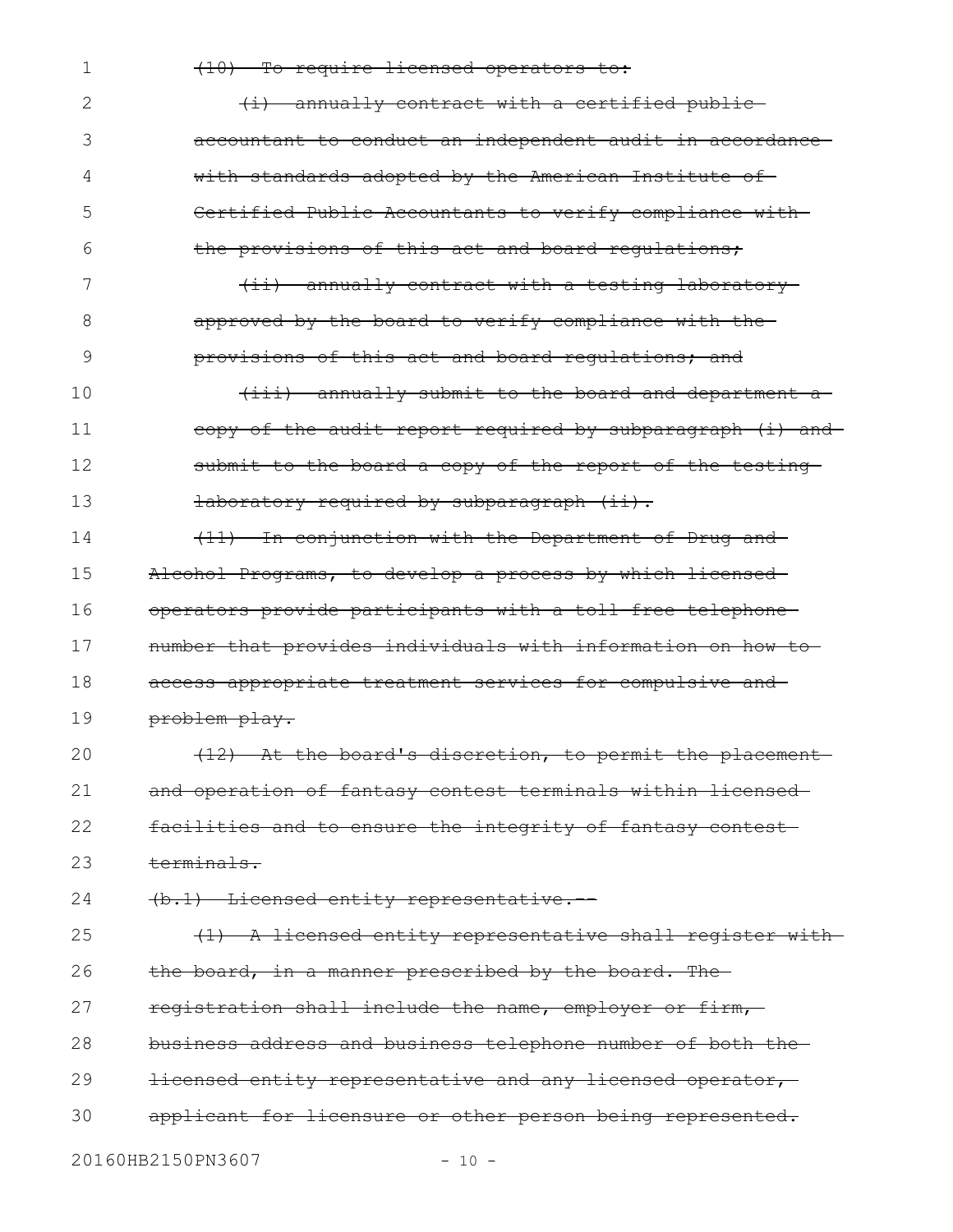(2) A licensed entity representative shall have an affirmative duty to update its registration information on an ongoing basis. Failure to update shall be punishable by the board. 1 2 3 4

(3) The board shall maintain a list of licensed entity representatives which shall contain the information required under paragraph (1) and shall be available for public inspection at the offices of the board and on the board's 5 6 7 8

publicly accessible Internet website. 9

(c) Exceptions.--Except as provided under section 902, 10

nothing in this section shall be construed to authorize the 11

board: 12

(1) To require background investigations for employees, other than key employees and principals, of an applicant for a fantasy contest license or a licensed operator. 13 14 15

(2) To require any additional permits or licenses not specifically enumerated in this act. 16 17

(3) To impose additional conditions of licensure on 18

licensed operators or prohibitions on the operation of 19

fantasy contests not specifically enumerated in this act. 20

Section 302. Temporary regulations. 21

(a) Promulgation.--In order to facilitate the prompt 22

implementation of this act, regulations promulgated by the board-23

shall be deemed temporary regulations and shall expire no later-24

than two years following the effective date of this section. The 25

board may promulgate temporary regulations not subject to: 26

(1) Sections 201, 202 and 203 of the act of July 31, 1968 (P.L.769, No.240), referred to as the Commonwealth 27 28

Documents Law. 29

 $(2)$  The act of June 25, 1982  $(P.L.633, No.181)$ , known as 20160HB2150PN3607 - 11 -30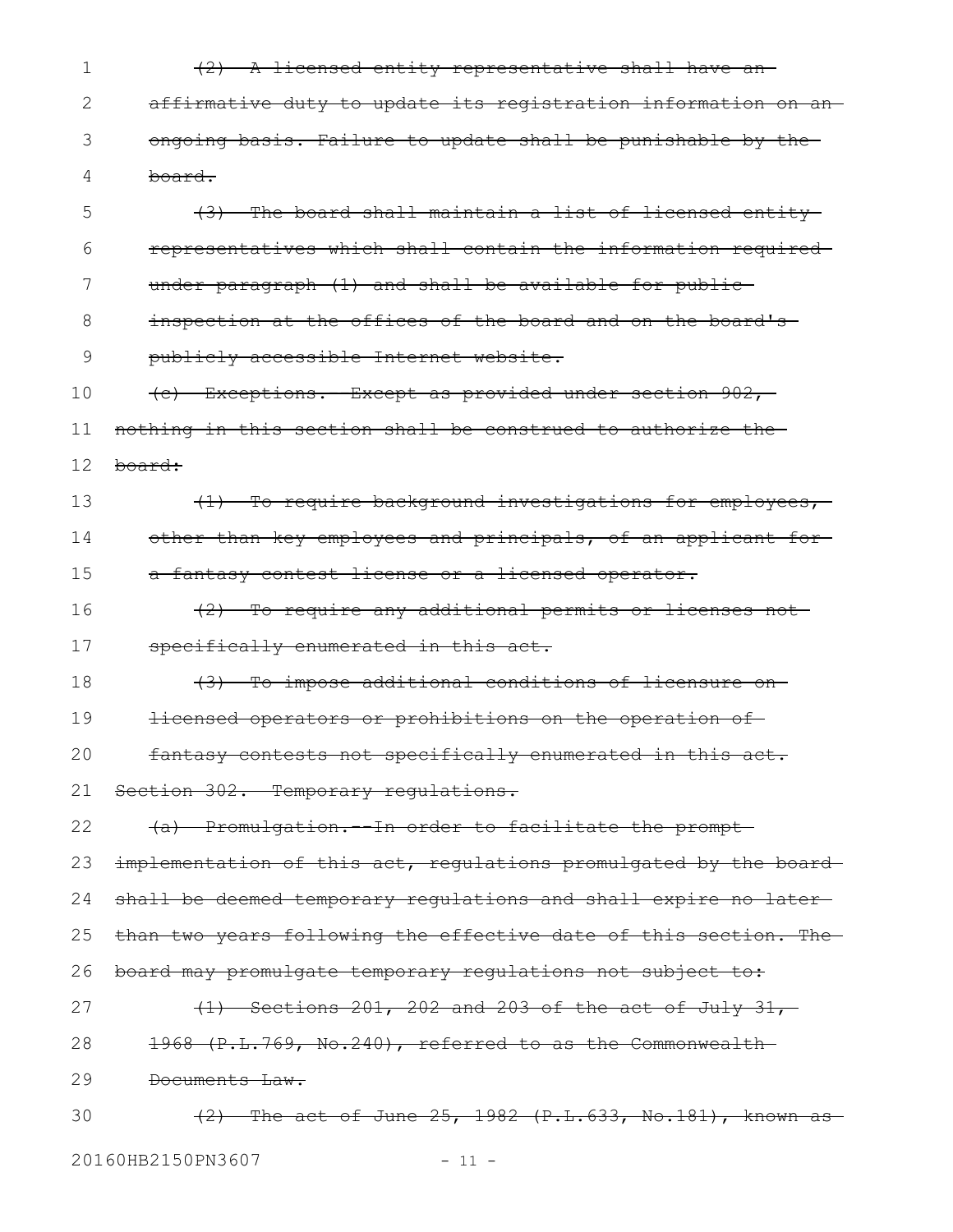the Regulatory Review Act. 1

(b) Expiration.--Except for temporary regulations concerning network connectivity, security and testing and compulsive and problem play, the authority provided to the board to adopt temporary regulations in subsection (a) shall expire no later than two years following the effective date of this section. Regulations adopted after this period shall be promulgated as provided by law. Section 303. Fantasy contest license appeals. An applicant may appeal any final order, determination or decision of the board involving the approval, issuance, denial, revocation or conditioning of a fantasy contest license in accordance with 2 Pa.C.S. Chs. 5 Subch. A (relating to practice and procedure of Commonwealth agencies) and 7 Subch. A (relating to judicial review of Commonwealth agency action). Section 304. Board minutes and records. (a) Record of proceedings.--The board shall maintain a record of all proceedings held at public meetings of the board. The verbatim transcript of the proceedings shall be the propertyof the board and shall be prepared by the board upon the requestof any board member or upon the request of any other person and the payment by that person of the costs of preparation. (b) Applicant information.-- (1) The board shall maintain a list of all applicants for a fantasy contest license. The list shall include a record of all actions taken with respect to each applicant. The list shall be open to public inspection during the normalbusiness hours of the board. (2) Information under paragraph (1) regarding an applicant whose fantasy contest license has been denied, 2 3 4 5 6 7 8 9 10 11 12 13 14 15 16 17 18 19 20 21 22 23 24 25 26 27 28 29 30

20160HB2150PN3607 - 12 -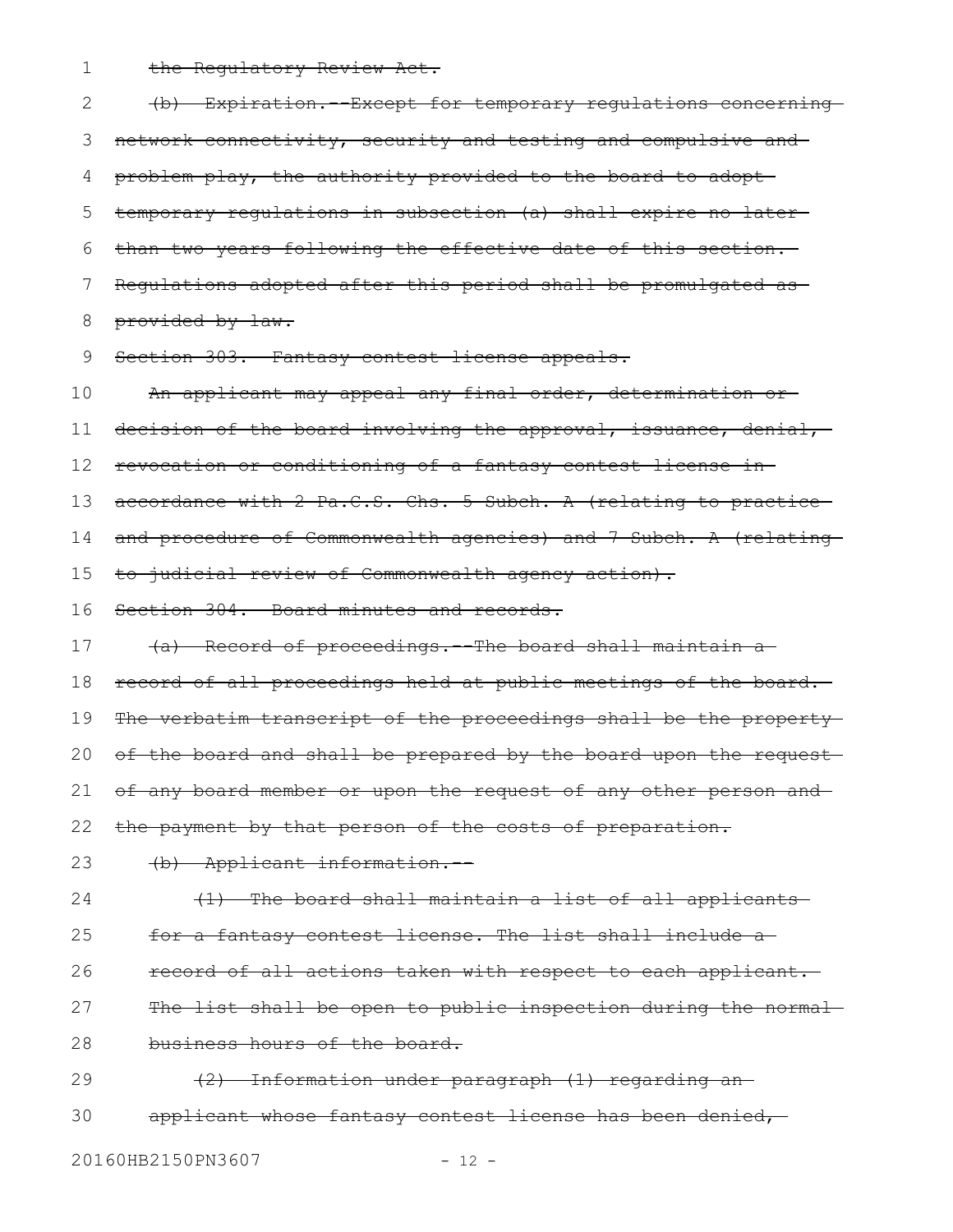| 1  | revoked or not renewed shall be removed from the list after-  |
|----|---------------------------------------------------------------|
| 2  | seven years from the date of the action.                      |
| 3  | (c) Other files and records.--The board shall maintain such-  |
| 4  | other files and records as it may deem appropriate.           |
| 5  | (d) Confidentiality of information.                           |
| 6  | (1) The following information submitted by an applicant       |
| 7  | for a fantasy contest license under section 502 or otherwise- |
| 8  | obtained by the board as part of a background or other-       |
| 9  | investigation from any source shall be confidential and-      |
| 10 | withheld from public disclosure:                              |
| 11 | (i) All information relating to character, honesty-           |
| 12 | and integrity, including family, habits, reputation,          |
| 13 | history of criminal activity, business activities,            |
| 14 | financial affairs and business, professional and personal-    |
| 15 | associations.                                                 |
| 16 | (ii) Nonpublic personal information, including home-          |
| 17 | addresses, telephone numbers and other personal contact-      |
| 18 | information, Social Security numbers, educational             |
| 19 | records, memberships, medical records, tax returns and        |
| 20 | declarations, actual or proposed compensation, financial-     |
| 21 | account records, creditworthiness or financial condition-     |
| 22 | relating to an applicant.                                     |
| 23 | (iii) Information relating to proprietary-                    |
| 24 | information, trade secrets, patents or exclusive-             |
| 25 | licenses, architectural and engineering plans and             |
| 26 | information relating to competitive marketing materials-      |
| 27 | and strategies that may include customer-identifying-         |
| 28 | information or customer prospects for services subject to-    |
| 29 | competition.                                                  |
| 30 | (iv) Information with respect to which there is a             |
|    |                                                               |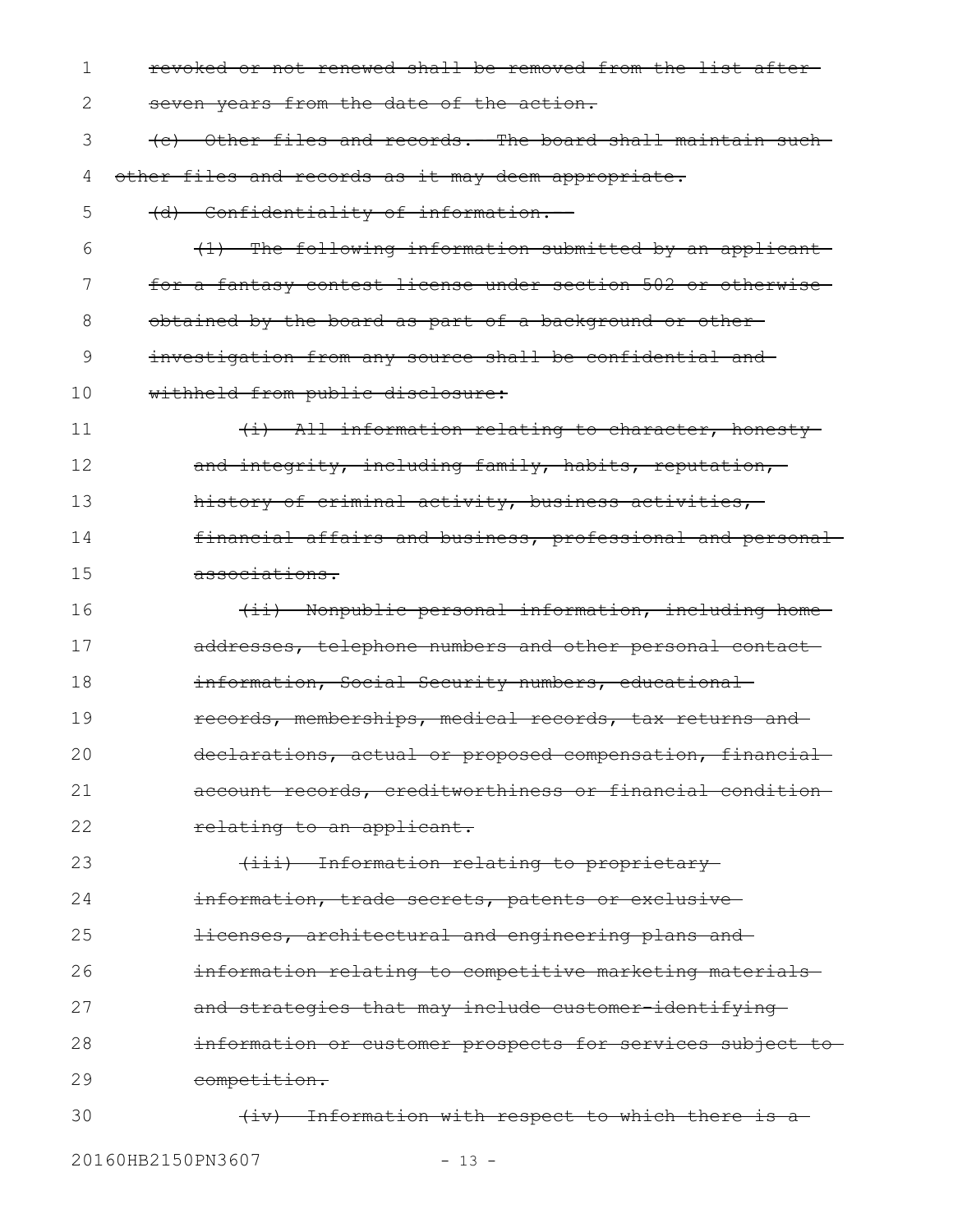reasonable possibility that public release or inspection of the information would constitute an unwarranted invasion into personal privacy of an individual as determined by the board. 1 2 3 4

(v) Records of an applicant for a fantasy contest license or a licensed operator not required to be filed with the Securities and Exchange Commission by issuersthat either have securities registered under section 12 of the Securities Exchange Act of 1934 (48 Stat. 881, 15-U.S.C. § 78l) or are required to file reports under section 15(d) of the Securities Exchange Act of 1934 (48-Stat. 881, 15 U.S.C. § 78o) 5 6 7 8 9 10 11 12

(vi) Records considered nonpublic matters or information by the Securities and Exchange Commission as provided by 17 CFR 200.80 (relating to commission records and information). 13 14 15 16

(vii) Financial or security information deemed confidential by the board upon a showing of good cause by the applicant for a fantasy contest license or licensed operator. 17 18 19 20

(2) No claim of confidentiality may be made regarding any criminal history record information that is available to the public under 18 Pa.C.S. § 9121(b) (relating to general regulations). 21 22 23 24

(3) No claim of confidentiality shall be made regarding any record in possession of the board that is otherwise publicly available from a Commonwealth agency, local agency or another jurisdiction. 25 26 27 28

(4) The information made confidential under this section shall be withheld from public disclosure, in whole or in 29 30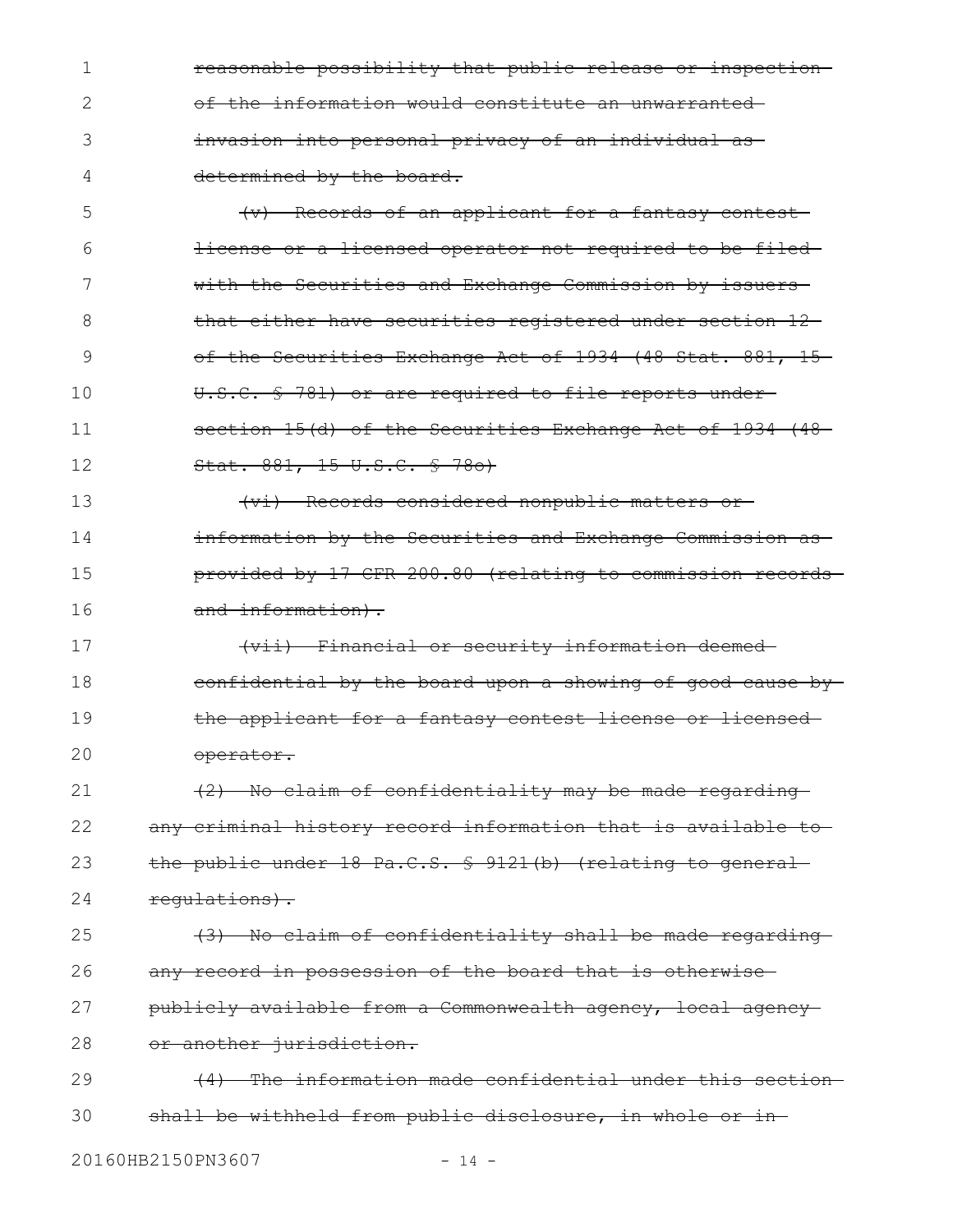part, except that any confidential information shall be released upon the order of a court of competent jurisdiction or, with the approval of the Attorney General, to a duly authorized law enforcement agency or shall be released to the public, in whole or in part, to the extent that such release is requested by an applicant for a fantasy contest license or licensed operator and does not otherwise contain confidential information about another person. 1 2 3 4 5 6 7 8

(5) The board may seek a voluntary waiver of confidentiality from an applicant for a fantasy contest license or a licensed operator, but may not require an applicant or licensed operator to waive any confidentiality provided for in this subsection as a condition for the approval of an application, renewal of a fantasy contest license or any other action of the board. 9 10 11 12 13 14 15

(e) Notice.--Notice of the contents of any information, 16

except to a duly authorized law enforcement agency under this-17

section, shall be given to an applicant or licensee in a manner 18

prescribed by the rules and regulations adopted by the board. 19

(f) Information held by department.--Files, records, reports and other information in the possession of the department 20 21

pertaining to licensed operators shall be made available to the 22

board as may be necessary for the effective administration of 23

- this act. 24
- Section 305. Reports of board. 25

(a) General rule.--The annual report submitted by the board 26

under 4 Pa.C.S. § 1211 (relating to reports of board) shall-27

include the following information on the conduct of fantasy 28

29 <del>contests:</del>

(1) Total fantasy contest adjusted revenues. 30

20160HB2150PN3607 - 15 -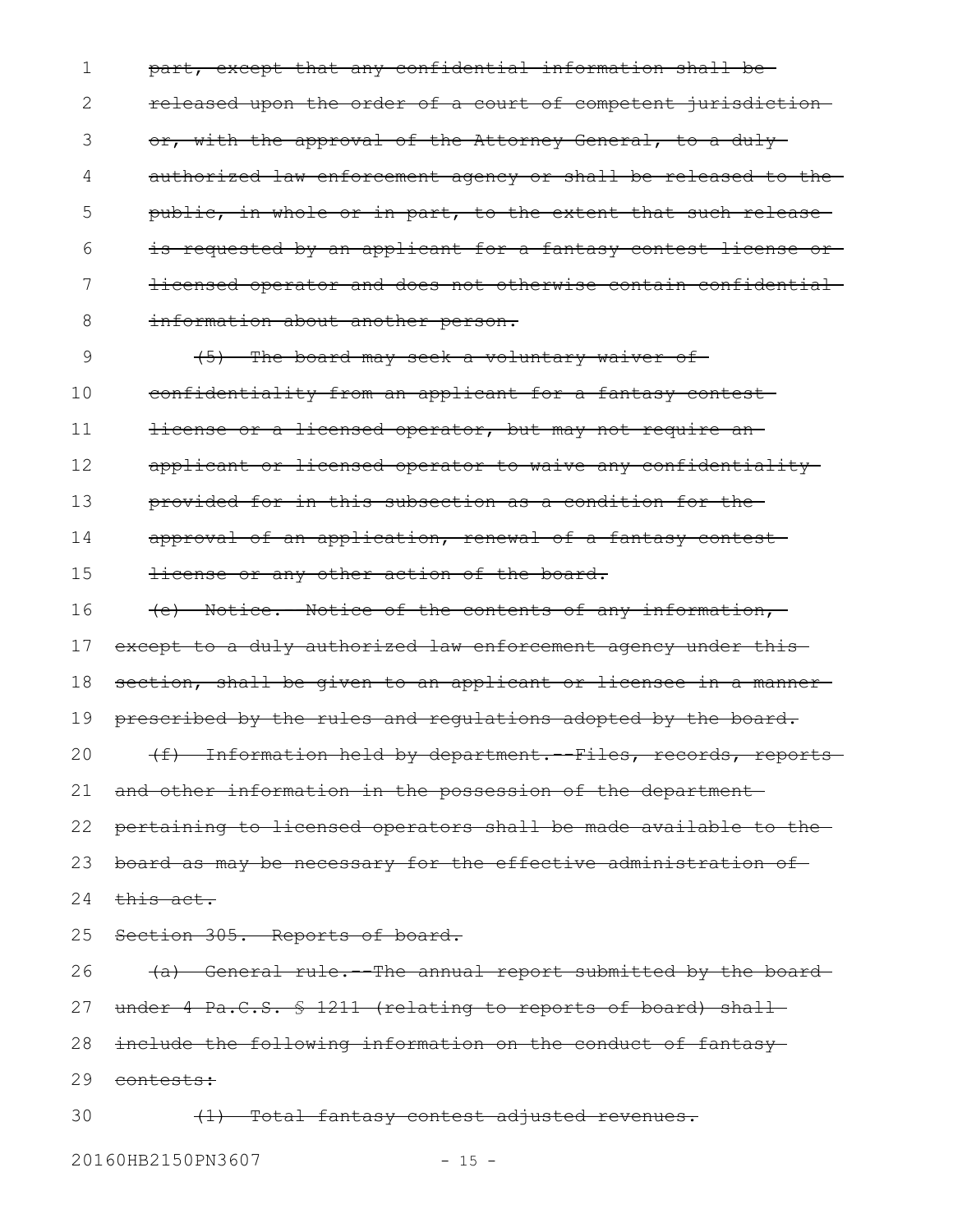| $\mathbf 1$ | (2) All taxes, fees, fines and other revenue collected            |
|-------------|-------------------------------------------------------------------|
| 2           | from licensed operators during the previous year. The             |
| 3           | department shall collaborate with the board to carry out the      |
| 4           | requirements of this section.                                     |
| 5           | (3) At the board's discretion, any other information              |
| 6           | related to the conduct of fantasy contests or licensed-           |
| 7           | operators.                                                        |
| 8           | (b) Licensed operators. - The board may require licensed-         |
| 9           | operators to provide information to the board to assist in the    |
| 10          | preparation of the report.                                        |
| 11          | CHAPTER 5                                                         |
| 12          | <b>LICENSURE</b>                                                  |
| 13          | Section 501. General prohibition.                                 |
| 14          | (a) General rule. Except as provided for in subsection (b),       |
| 15          | no person may offer or otherwise make available for play in this  |
| 16          | Commonwealth a fantasy contest without a fantasy contest license  |
| 17          | issued by the board.                                              |
| 18          | (b) Existing activity. A person who applies for or renews a       |
| 19          | fantasy contest license in accordance with this act may operate-  |
|             | 20 during the application or renewal period unless:               |
| 21          | (1) The board has reasonable cause to believe the person-         |
| 22          | is or may be in violation of the provisions of this act.          |
| 23          | (2) The board requires the person to suspend the-                 |
| 24          | operation of any fantasy contest until the license is issued-     |
| 25          | or renewed.                                                       |
| 26          | Section 502. Application.                                         |
| 27          | (a) Form and information. An application for a license            |
| 28          | shall be submitted on a form and in manner as shall be required-  |
| 29          | by the board. An application for a fantasy contest license shall- |
| 30          | contain the following information:                                |
|             |                                                                   |

20160HB2150PN3607 - 16 -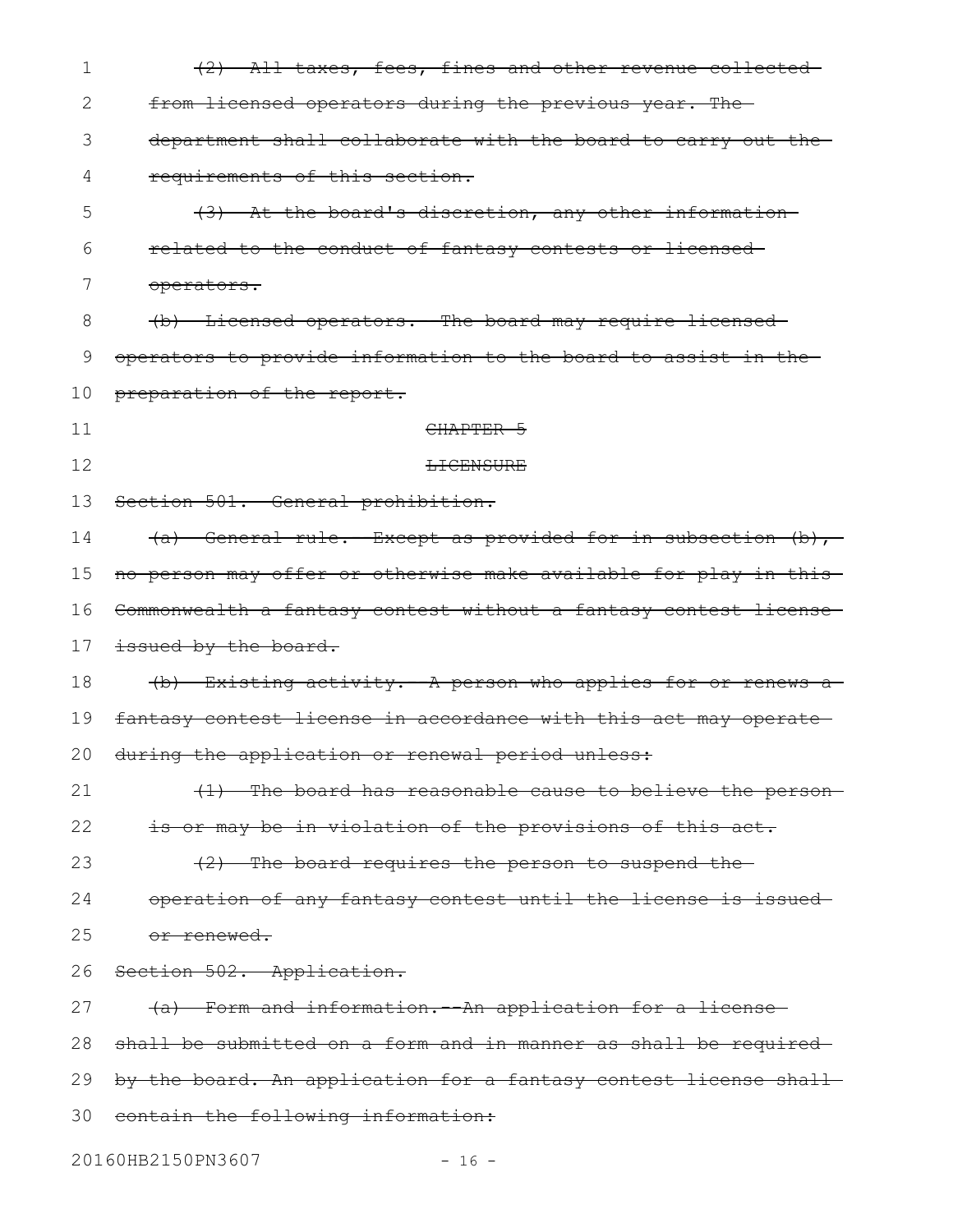| 1  | (1) The name, Federal employer identification number and          |
|----|-------------------------------------------------------------------|
| 2  | principal address of the applicant; if a corporation, the-        |
| 3  | state of its incorporation, the full name and address of each-    |
| 4  | officer and director thereof, and, if a foreign corporation,      |
| 5  | whether it is qualified to do business in this Commonwealth;      |
| 6  | if a partnership or joint venture, the name and address of        |
| 7  | each officer thereof.                                             |
| 8  | (2) The name and address of the person having custody of-         |
| 9  | the applicant's financial records.                                |
| 10 | (3) The names and addresses of key employees.                     |
| 11 | (4) The names and addresses of each of the applicant's            |
| 12 | principals.                                                       |
| 13 | (5) Information, documentation and assurances related to          |
| 14 | financial and criminal history as the board deems necessary       |
| 15 | to establish by clear and convincing evidence the financial       |
| 16 | stability, integrity and responsibility of the applicant and-     |
| 17 | the applicant's key employees and principals.                     |
| 18 | (6) Information and documentation necessary to establish          |
| 19 | the applicant's ability to comply with section 505.               |
| 20 | (7) Any other information required by the board.                  |
| 21 | (b) Nonrefundable application fee. --Each application-            |
| 22 | submitted under this act shall be accompanied by a nonrefundable- |
| 23 | application fee, which shall be established by the board, and     |
| 24 | which may not exceed the amount necessary to reimburse the board  |
| 25 | for all costs incurred by the board for fulfilling the-           |
| 26 | requirements of this section and section 503.                     |
| 27 | (c) Additional information. A person applying for a fantasy       |
| 28 | contest license shall have the continuing duty to provide         |
| 29 | information required by the board and to cooperate in any-        |
| 30 | inquiry or investigation.                                         |
|    | 20160HB2150PN3607<br>$-17 -$                                      |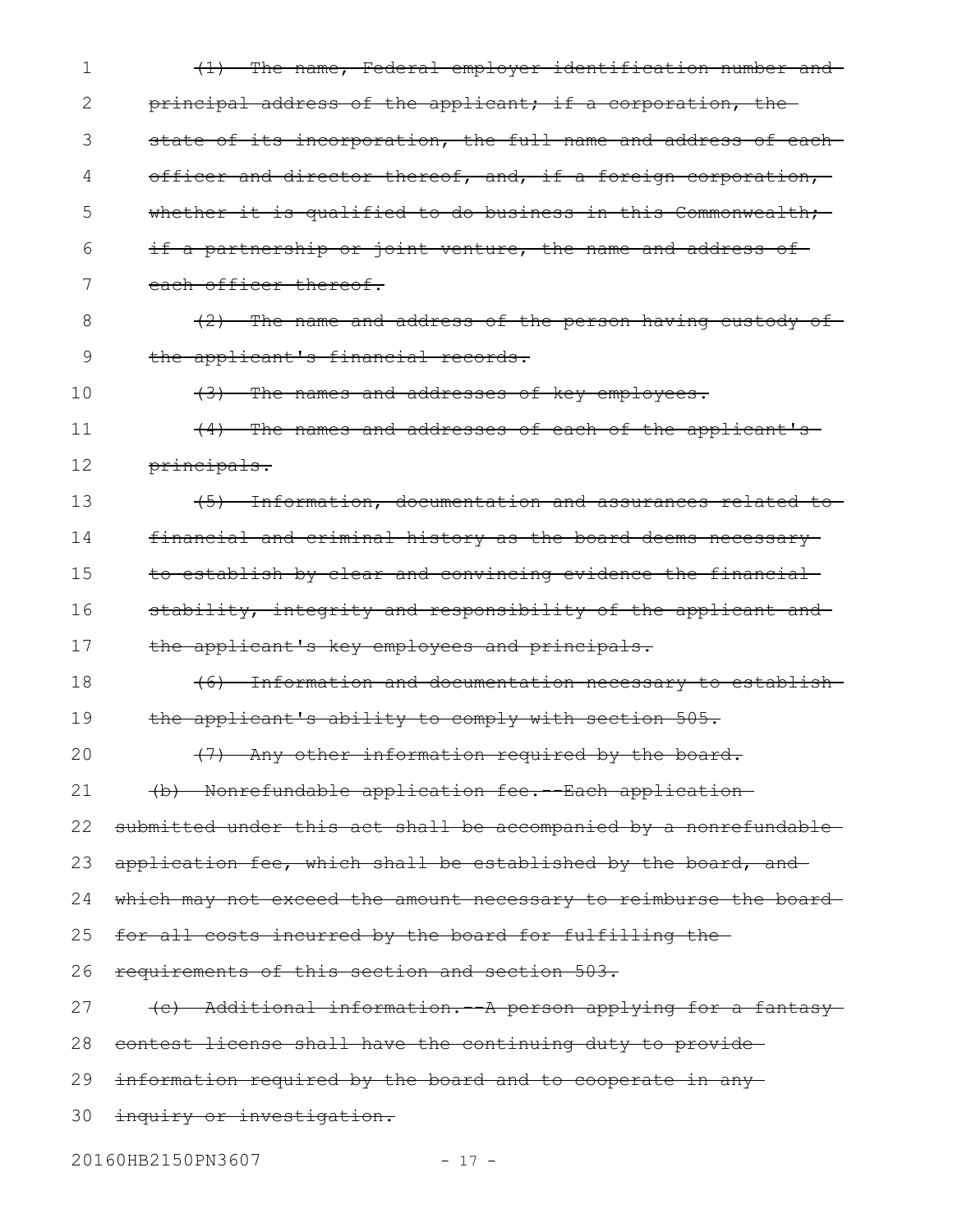| 1  | (d) Abbreviated application process. The board, at its           |
|----|------------------------------------------------------------------|
| 2  | discretion, may establish an abbreviated application process for |
| 3  | a fantasy contest license for persons that are also licensed     |
| 4  | gaming entities. The abbreviated application may only require-   |
| 5  | information not in possession of the board that is necessary to  |
| 6  | fulfill the requirements of this act.                            |
| 7  | Section 503. Issuance and denial of license.                     |
| 8  | (a) Duty to review applications. The board shall review all      |
| 9  | applications for a license and shall issue a license to any-     |
| 10 | applicant that:                                                  |
| 11 | (1) Has submitted a completed application and paid the-          |
| 12 | nonrefundable application fee as required by the board under-    |
| 13 | section 502.                                                     |
| 14 | (2) Has demonstrated that the applicant has the                  |
| 15 | financial stability, integrity and responsibility to comply      |
| 16 | with the provisions of this act and requlations established-     |
| 17 | <del>by the board.</del>                                         |
| 18 | $(3)$ Has not been denied a license under subsection $(b)$ .     |
| 19 | (b) Reasons to deny applications. The board may deny an-         |
| 20 | application for a license if the applicant:                      |
| 21 | (1) has knowingly made a false statement of material             |
| 22 | fact or has deliberately failed to disclose any information      |
| 23 | requested;                                                       |
| 24 | (2) employs a principal or key employee who has been-            |
| 25 | convicted of a felony, a crime of moral turpitude or any         |
| 26 | eriminal offense involving dishonesty or breach of trust-        |
| 27 | within 10 years prior to the date of the application for-        |
| 28 | <del>license;</del>                                              |
| 29 | (3) has at any time knowingly failed to comply with the-         |
| 30 | provisions of this act or of any requirements of the board;      |
|    |                                                                  |

20160HB2150PN3607 - 18 -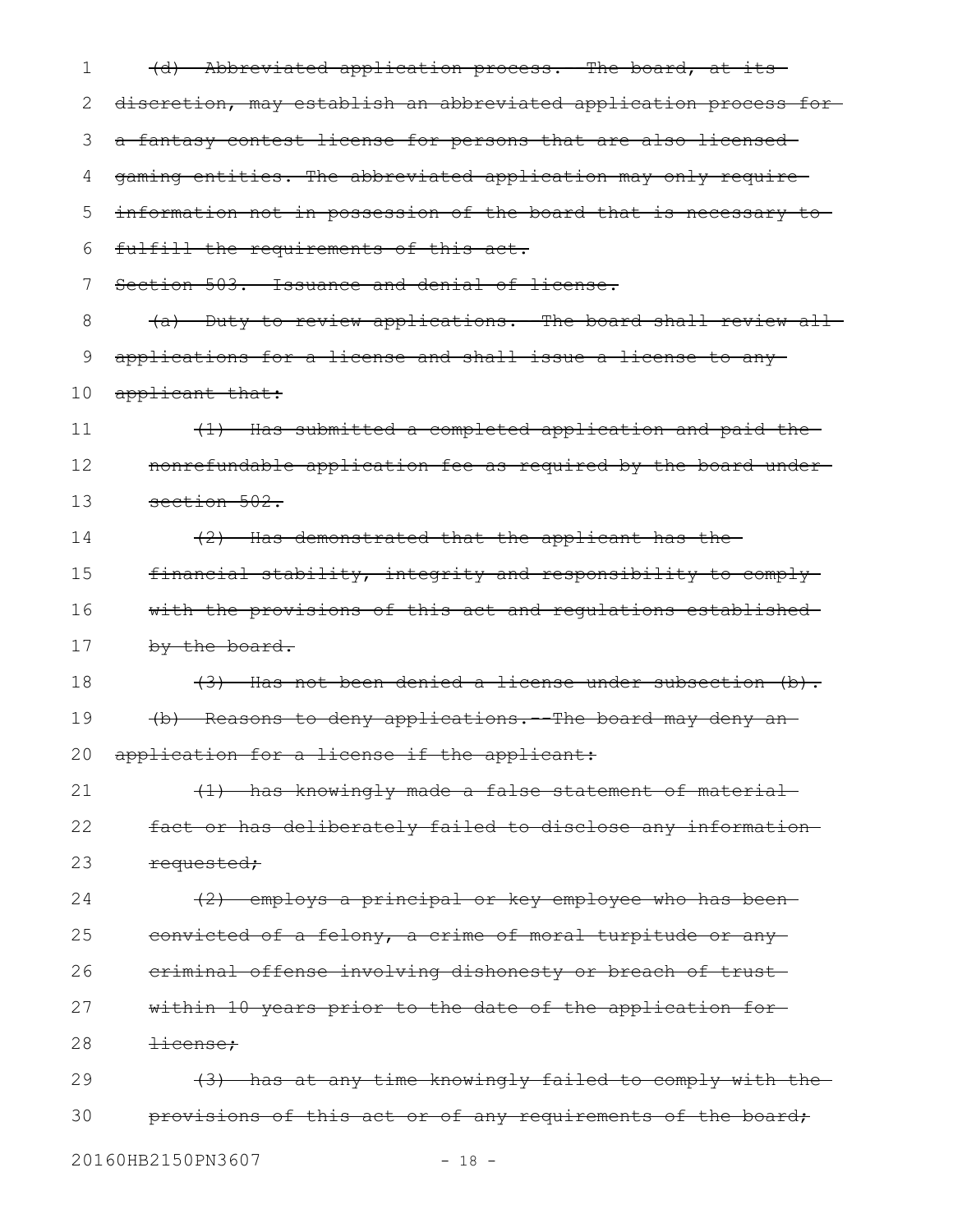(4) has had a registration, permit or license to conduct fantasy contests denied or revoked in any other jurisdiction; (5) has legally defaulted in the payment of any obligation or debt due to the Commonwealth or is not compliant with taxes due to the department; or (6) is not qualified to do business in this Commonwealth or is not subject to the jurisdiction of the courts of the Commonwealth. (c) Time period for review.--The board shall conclude its review of an application for a fantasy contest license within 120 days of receipt of the completed application. If the license is not issued, the board shall provide the applicant with thejustification for not issuing such license with specificity. (d) License fee.-- (1) Within 30 days of the board issuing a fantasy contest license, an applicant shall pay to the board a license fee of \$50,000 or an amount equivalent to 7.5% of the applicant's fantasy contest adjusted revenues for the previous calendar year, whichever is less, except that an applicant who is also a licensed gaming entity shall pay to the board a license fee of \$50,000. (2) The license fee collected under this subsection shall be deposited into the General Fund. (3) If an applicant fails to pay the fee required by this subsection, the board shall suspend or revoke the applicant's fantasy contest license until payment of the license fee is received. (e) Abbreviated approval process.--The board, at its discretion, may establish an abbreviated approval process for the issuance of a fantasy contest license to a licensed gaming 20160HB2150PN3607 - 19 -1 2 3 4 5 6 7 8 9 10 11 12 13 14 15 16 17 18 19 20 21 22 23 24 25 26 27 28 29 30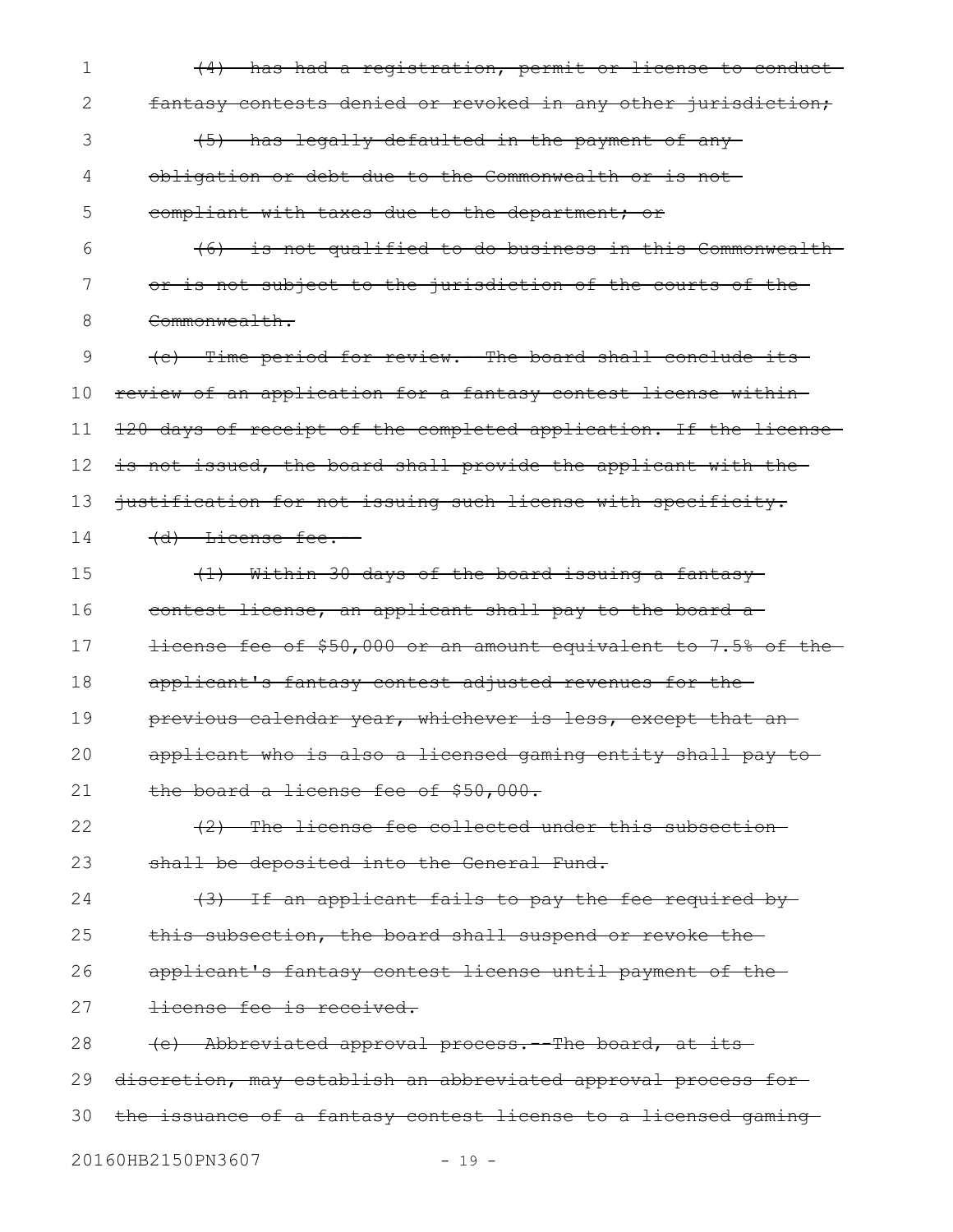entity whose slot machine license and table game certificate are in good standing. Section 504. License renewal.  $(a)$  Renewal. (1) A license issued under this act shall be valid for a period of five years. (2) Nothing in this paragraph shall be construed to relieve a licensed operator of the affirmative duty to notify the board of any changes relating to the status of its fantasy contest license or to any other information contained in the application materials on file with the board. (3) The application for renewal of a fantasy contest license must be submitted at least 90 days prior to the expiration of the license and include an update of the information contained in the initial application for a fantasy contest license. A fantasy contest license for which a completed renewal application and fee as required under subsection (c) has been received by the board shall continue in effect unless and until the board sends writtennotification to the licensed operator that the board has denied the renewal of the license. (b) Revocation or failure to renew.-- (1) In addition to any other sanction the board may impose under this act, the board may at its discretionsuspend, revoke or deny renewal of a fantasy contest license issued under this act if it receives information that: (i) the applicant or any of the applicant's key employees or principals are in violation of any provision of this act; (ii) the applicant has furnished the board with 1 2 3 4 5 6 7 8 9 10 11 12 13 14 15 16 17 18 19 20 21 22 23 24 25 26 27 28 29 30

20160HB2150PN3607 - 20 -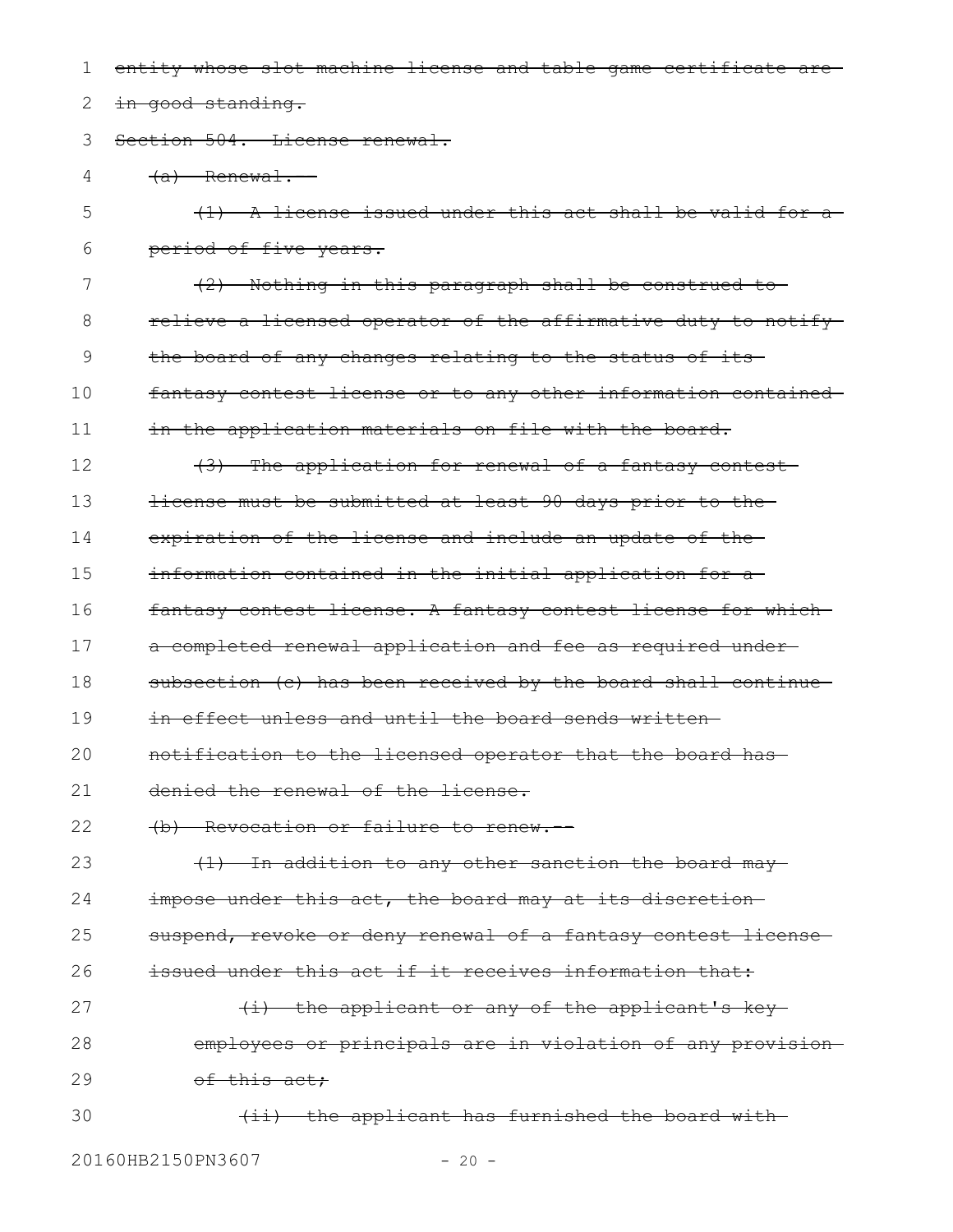| $\mathbf 1$ | false or misleading information;                               |
|-------------|----------------------------------------------------------------|
| 2           | (iii) the information contained in the applicant's-            |
| 3           | initial application or any renewal application is no-          |
| 4           | longer true and correct:                                       |
| 5           | (iv) the applicant has failed to remit taxes or                |
| 6           | assessments required under section 701, 702 or 703; or         |
| 7           | $(v)$ the applicant has legally defaulted in the-              |
| 8           | payment of any obligation or debt due to the-                  |
| 9           | Commonwealth.                                                  |
| 10          | (2) In the event of a revocation or failure to renew,          |
| 11          | the applicant's authorization to conduct fantasy contests      |
| 12          | shall immediately cease and all fees paid in connection with-  |
| 13          | the application shall be deemed to be forfeited.               |
| 14          | (3) In the event of a suspension, the applicant's              |
| 15          | authorization to conduct fantasy contests shall immediately    |
| 16          | cease until the board has notified the applicant that the-     |
| 17          | suspension is no longer in effect.                             |
| 18          | (e) Renewal fee.                                               |
| 19          | (1) Within 30 days of the board renewing a fantasy-            |
| 20          | contest license, the licensed operator shall pay to the board- |
| 21          | a renewal fee of \$5,000.                                      |
| 22          | (2) The renewal fee collected by the board under this          |
| 23          | subsection shall be deposited into the General Fund.           |
| 24          | (3) If a licensed operator fails to pay the renewal fee-       |
| 25          | required under this subsection, the board shall suspend or     |
| 26          | revoke the licensed operator's fantasy contest license until-  |
| 27          | payment of the renewal fee is received.                        |
| 28          | Section 505. Conditions of licensure.                          |
| 29          | As a condition of licensure, a licensed operator shall         |
| 30          | establish and implement the following procedures related to    |
|             |                                                                |

20160HB2150PN3607 - 21 -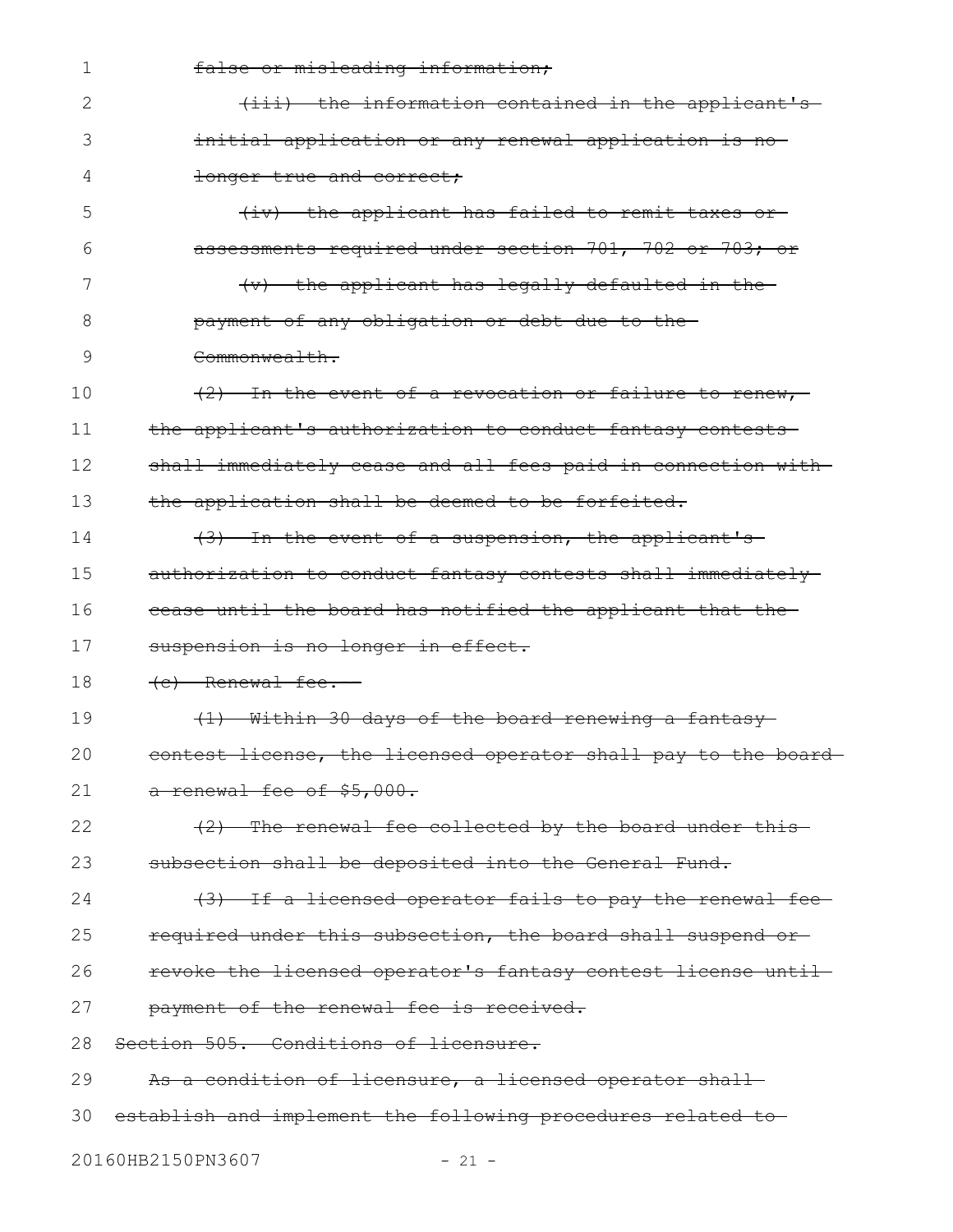conduct of fantasy contests in this Commonwealth: 1

(1) Permit only participants who have established a fantasy contest account with the licensed operator to participate in a fantasy contest conducted by the licensed operator. 2 3 4 5

(2) Verify the age, location and identity of any participant prior to making a deposit into a fantasy contest account for a participant located in this Commonwealth. No participant under 18 years of age may be permitted to establish a fantasy contest account with a licensed operator. (3) Verify the identity of a participant by requiring the participant to provide the licensed operator a unique 6 7 8 9 10 11 12

user name and password prior to accessing a fantasy contest account. 13 14

(4) Ensure rules and prizes and awards established by the licensed operator for a fantasy contest are made known to a participant prior to the acceptance of any entry fee. 15 16 17

(5) Ensure that a player who is the subject of a fantasy contest is restricted from entering as a participant in a fantasy contest that is determined, in whole or part, on the accumulated statistical results of a team of individuals in the league in which the player is a member. 18 19 20 21 22

(6) Allow a person to restrict himself from entering a fantasy contest or accessing a fantasy contest account for a specific period of time as determined by the participant and implement reasonable procedures to prevent the individual from participating in the licensed operator's fantasy 23 24 25 26 27

contests. 28

(7) Allow a person to restrict the total amount of deposits that the participant may pay to the licensed 29 30

20160HB2150PN3607 - 22 -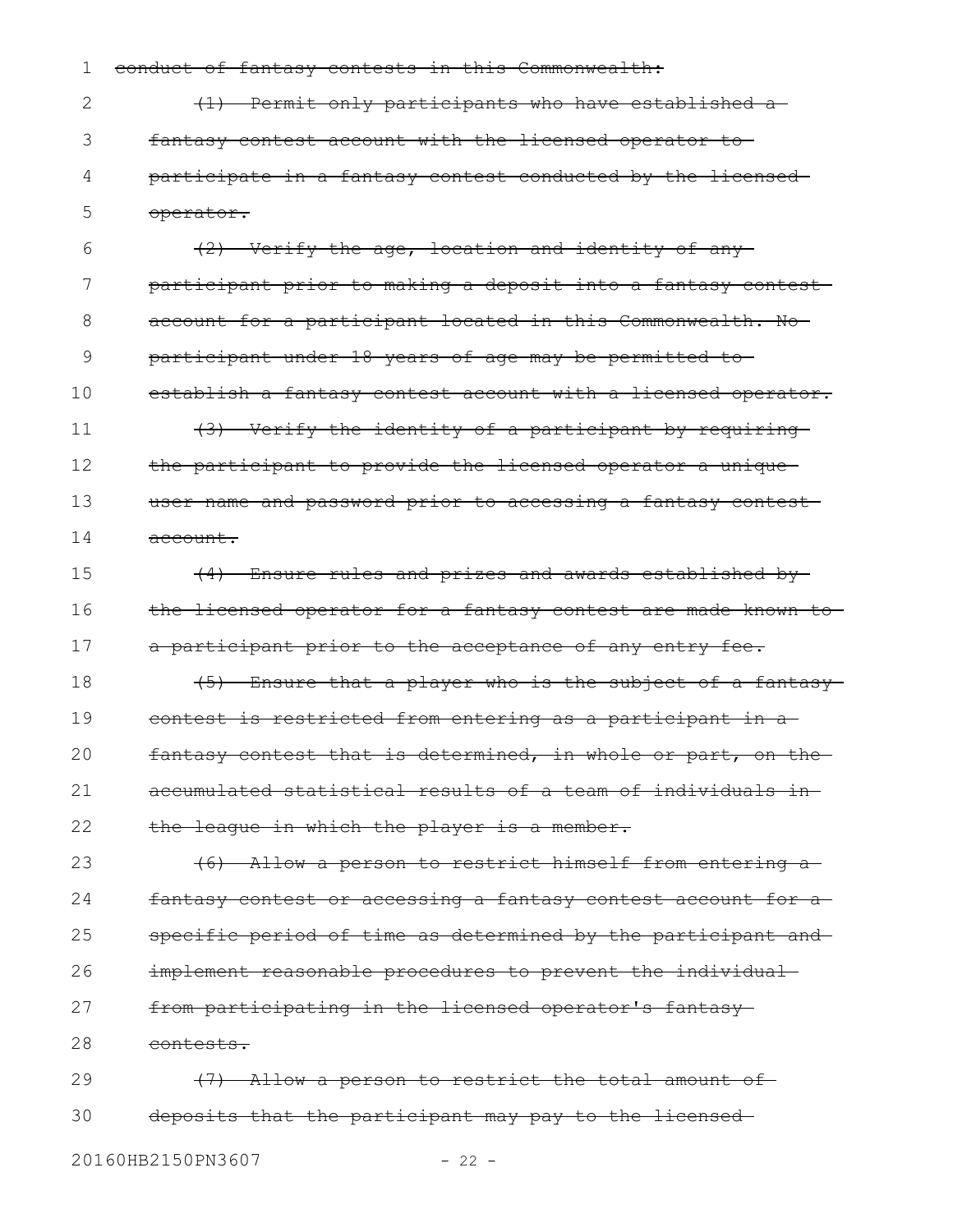operator for a specific time period established by the participant and implement reasonable procedures to prevent the participant from exceeding the limit. 1 2 3

(8) Conspicuously post compulsive and problem play notices at fantasy contest registration points and provide a toll-free telephone number to participants who have expressed to the licensed operator issues with compulsive and problem play of fantasy contests. The toll-free telephone number and the compulsive and problem play notice shall be approved by the board, in consultation with the Department of Drug and Alcohol Programs. 4 5 6 7 8 9 10 11

(9) Disclose the number of entries a single participant may submit to each fantasy contest and take commercially reasonable steps to prevent such participants from submitting more than the allowable number. 12 13 14 15

(10) Prevent the licensed operator's employees and relatives living in the same household of an employee from competing in a fantasy contest offered by any licensed operator to the general public and in which fantasy contest the licensed operator offers a prize or award. 16 17 18 19 20

(11) Prevent the sharing of confidential information that could affect fantasy contest play with third parties until the information is made publicly available. 21 22 23

(12) Take commercially reasonable steps to maintain the confidentiality of a participant's personal and financial information. 24 25 26

(13) Segregate participant funds from operational funds in separate accounts and maintain a reserve in the form of cash, cash equivalents, security deposits held by banks and processors, an irrevocable letter of credit, payment 27 28 29 30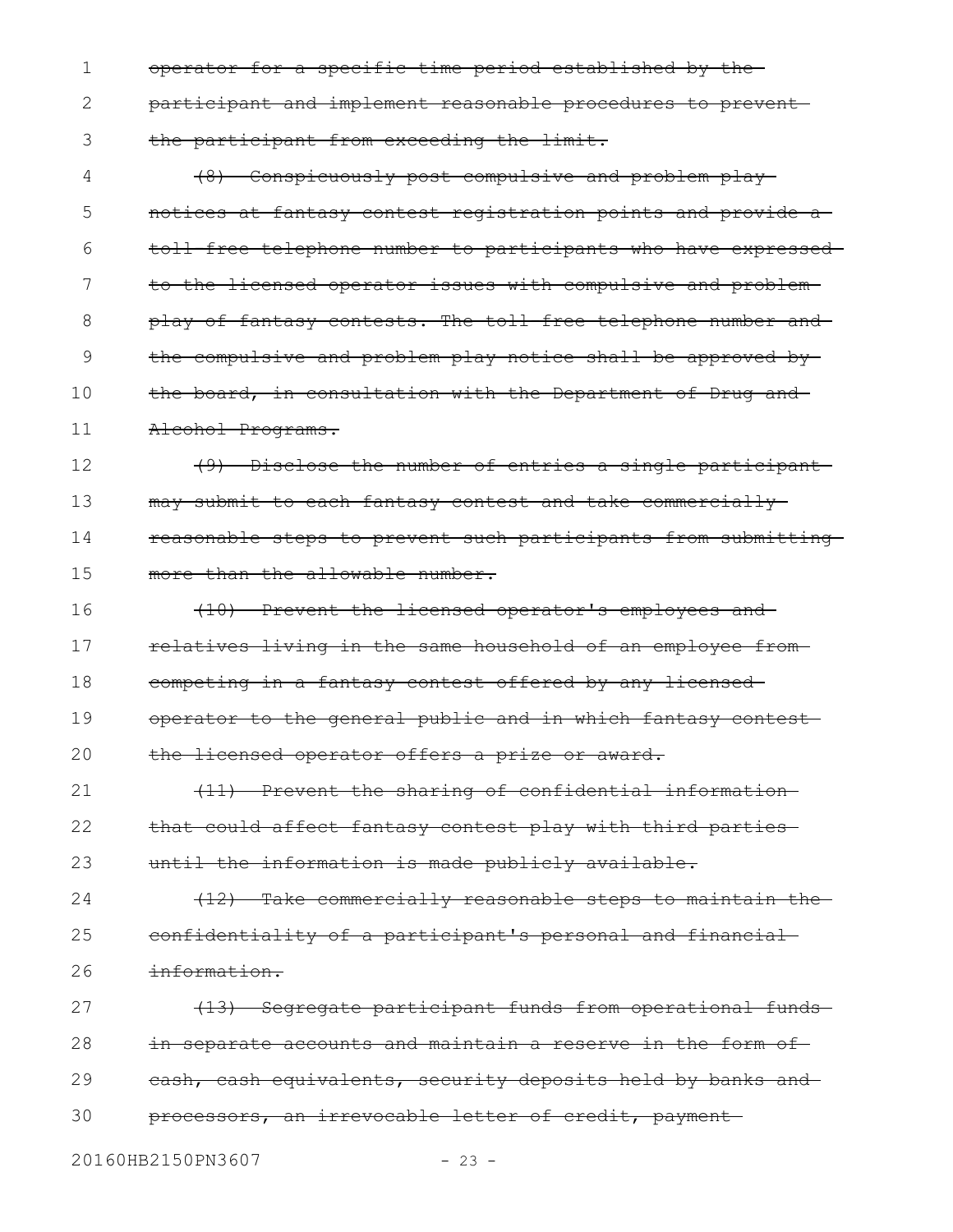| 1  | processor reserves and receivables, a bond or a combination   |
|----|---------------------------------------------------------------|
| 2  | thereof in an amount sufficient to pay all prizes and awards- |
| 3  | offered to winning participants.                              |
| 4  | (14) Provide winning in-State participants with-              |
| 5  | information and documentation necessary to ensure the proper- |
| 6  | reporting of winnings by in-State participants to the-        |
| 7  | department.                                                   |
| 8  | (15) Remit taxes or assessments to the department in-         |
| 9  | accordance with sections 701, 702 and 703.                    |
| 10 | (16) Prohibit the use of scripts by participants and          |
| 11 | implement technologies to prevent the use of scripts.         |
| 12 | (17) Monitor fantasy contests for the use of scripts and      |
| 13 | restrict players found to have used such scripts from-        |
| 14 | participation in future fantasy contests.                     |
| 15 | (18) Establish any other condition deemed appropriate by      |
|    |                                                               |
| 16 | the board.                                                    |
| 17 | Section 506. Prohibitions.                                    |
| 18 | No licensed operator may:                                     |
| 19 | (1) accept an entry fee from or permit a natural person-      |
| 20 | under 18 years of age to become a participant in a fantasy-   |
| 21 | contest;                                                      |
| 22 | (2) offer a fantasy contest based, in whole or in part,       |
| 23 | on collegiate or high school athletic events or players;      |
| 24 | (3) permit a participant to enter a fantasy contest-          |
| 25 | prior to establishing a fantasy contest account;              |
| 26 | (4) establish a fantasy contest account for a person who      |
| 27 | is not an individual:                                         |
| 28 | (5) alter rules established for a fantasy contest after-      |
| 29 | a participant has entered the fantasy contest;                |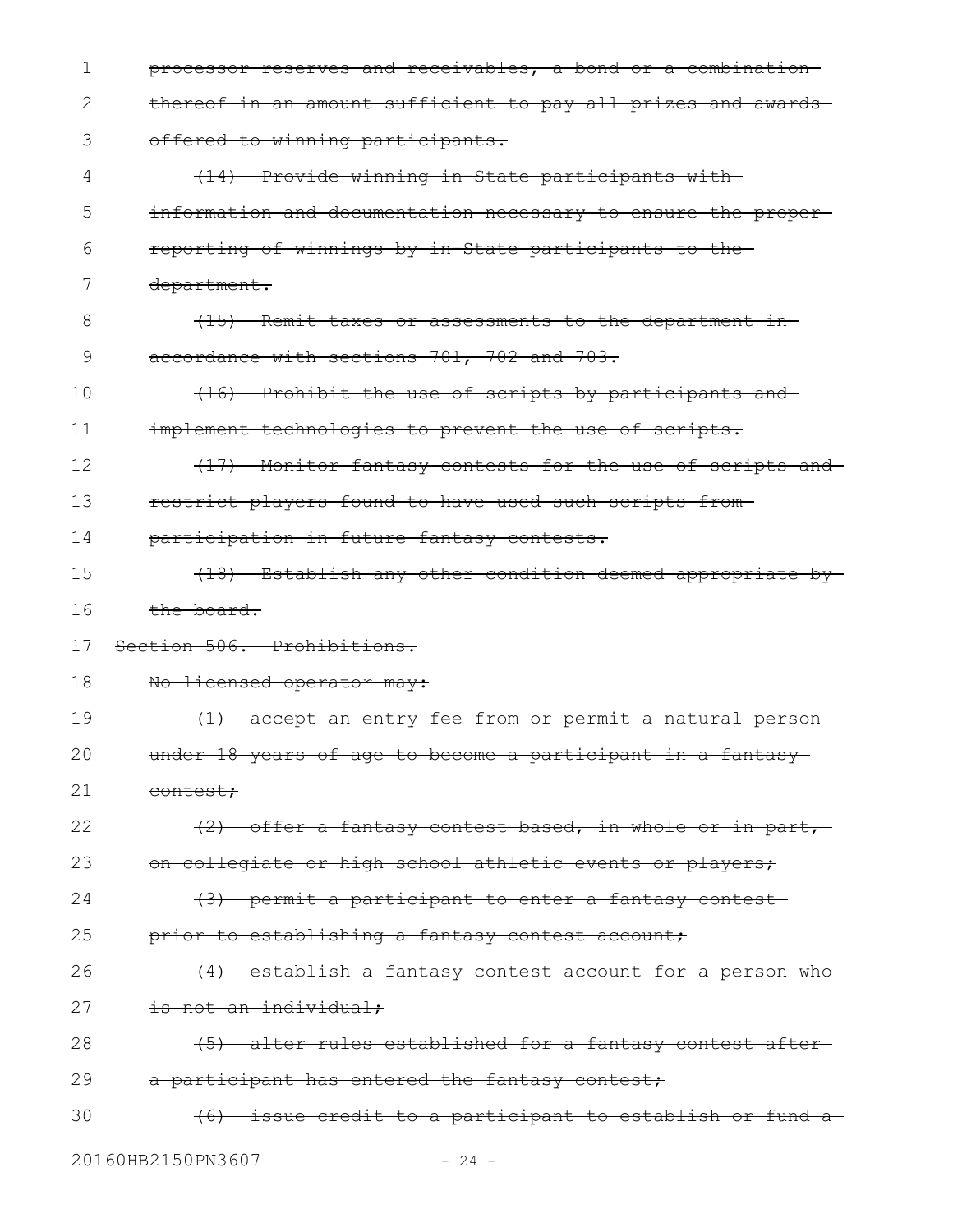fantasy contest account; 1

| 2  | (7) knowingly directly market to a participant during          |
|----|----------------------------------------------------------------|
| 3  | the time period in which the participant has self-excluded-    |
| 4  | from the licensed operators' fantasy contests;                 |
| 5  | (8) knowingly permit a participant to enter the licensed-      |
| 6  | operator's fantasy contests during the time period in which-   |
| 7  | the participant has self-excluded from the licensed-           |
| 8  | operators' fantasy contests;                                   |
| 9  | (9) knowingly accept a deposit in excess of a limit-           |
| 10 | established by a participant for the specific time period-     |
| 11 | established by the participant;                                |
| 12 | (10) share confidential information that could affect          |
| 13 | fantasy contest play with third parties until the information- |
| 14 | is made publicly available;                                    |
| 15 | (11) knowingly permit an employee or relative living in-       |
| 16 | the same household of an employee to become a participant in-  |
| 17 | a fantasy contest offered by any licensed operator in which a- |
| 18 | Hicensed operator offers a prize or award;                     |
| 19 | (12)                                                           |
| 20 | -offer a fantasy contest where:                                |
| 21 | (i) the value of all prizes or awards offered to               |
| 22 | winning participants is not established and made known to      |
| 23 | participants in advance of the fantasy contest;                |
| 24 | (ii) winning outcomes do not reflect the relative-             |
| 25 | knowledge and skill of participants;                           |
| 26 | $(iii)$ the winning outcome is based on the score,             |
| 27 | point spread or performance of a single actual team or-        |
| 28 | eombination of teams or solely on a single performance of      |
| 29 | an individual athlete or player in a single actual event;      |
| 30 | ⊖£                                                             |

20160HB2150PN3607 - 25 -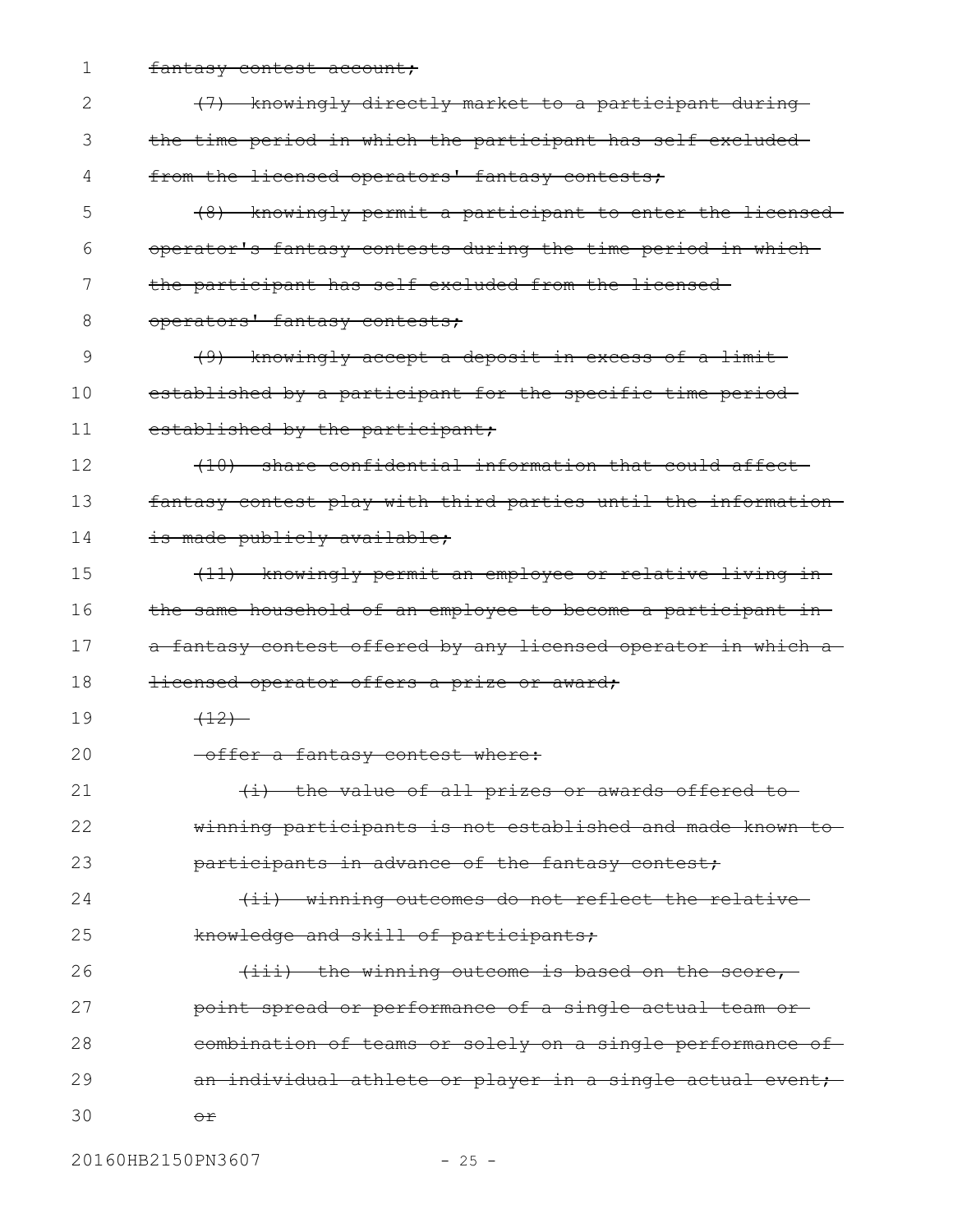| 1  | (iv) the winning outcome is not based on statistical                   |
|----|------------------------------------------------------------------------|
| 2  | results accumulated from fully completed athletic sports-              |
| 3  | contests or events, except that participants may be-                   |
| 4  | eredited for statistical results accumulated in a                      |
| 5  | suspended or shortened sports event which has been-                    |
| 6  | partially completed on account of weather or other-                    |
| 7  | natural or unforeseen event;                                           |
| 8  | (13) except as permitted under section 902, offer or                   |
| 9  | make available in this Commonwealth a fantasy contest-                 |
| 10 | terminal:                                                              |
| 11 | (14) fail to remit taxes or assessments to the-                        |
| 12 | department in accordance with sections 701, 702 and 703;               |
| 13 | (15) knowingly allow a participant to use a script-                    |
| 14 | during a fantasy contest; and                                          |
| 15 | (16) perform any other action prohibited by the board.                 |
| 16 | Section 507. Change in ownership or control of licensed-               |
| 17 | operators.                                                             |
| 18 | (a) Notification and approval.                                         |
| 19 | (1) A licensed operator shall notify the board upon-                   |
| 20 | becoming aware of any proposed change of ownership of the              |
| 21 | <del>licensed operator by a person or group of persons acting in</del> |
| 22 | concert which involves any of the following:                           |
| 23 | (i) More than 15% of a licensed operator's                             |
| 24 | securities or other ownership interests.                               |
| 25 | (ii) The sale other than in the ordinary course of                     |
| 26 | business of a licensed operator's assets.                              |
| 27 | (iii) Any other transaction or occurrence deemed by                    |
| 28 | the board to be relevant to fantasy contest license                    |
| 29 | qualifications.                                                        |
| 30 | (2) Notwithstanding the provisions of paragraph (1), a                 |
|    | 20160HB2150PN3607<br>$-26 -$                                           |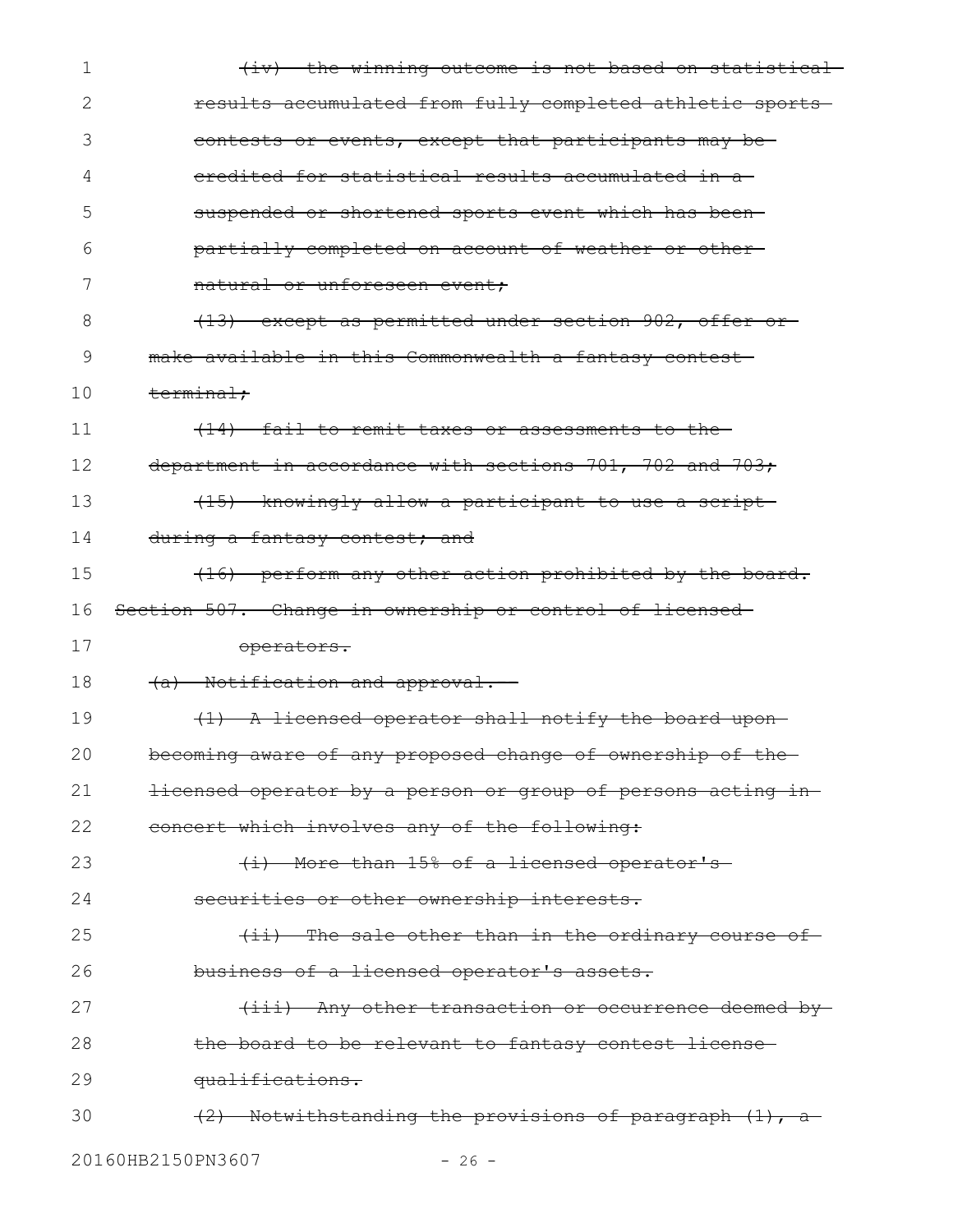licensed operator shall not be required to notify the board of any acquisition by an institutional investor under paragraph  $(1)$   $(i)$  or  $(ii)$  if the institutional investor holds less than 10% of the securities or other ownership interests referred to in paragraph (1)(i) or (ii), the securities or interests are publicly traded securities and its holdings of such securities were purchased for investment purposes onlyand the institutional investor files with the board a certified statement to the effect that the institutional investor has no intention of influencing or affecting, directly or indirectly, the affairs of the licensed operator, provided, however, that the institutional investor may vote on matters put to the vote of the outstanding security holders. Notice to the board shall be required prior to completion of any proposed or contemplated change of ownership of a licensed operator that meets the criteria of this section. (b) Qualification of purchaser and change of control.-- (1) A purchaser of the assets, other than in the ordinary course of business, of a licensed operator shall independently qualify for a fantasy contest license inaccordance with this act and shall pay the application fee and license fee as required by sections 502 and 503, except that if the purchaser of assets is another licensed operator, the purchaser of assets shall not be required to requalifyfor a fantasy contest license or pay another application fee and license fee. (2) A change in control of any licensed operator shall require that the licensed operator independently qualify for a fantasy contest license in accordance with this act, and 1 2 3 4 5 6 7 8 9 10 11 12 13 14 15 16 17 18 19 20 21 22 23 24 25 26 27 28 29 30

20160HB2150PN3607 - 27 -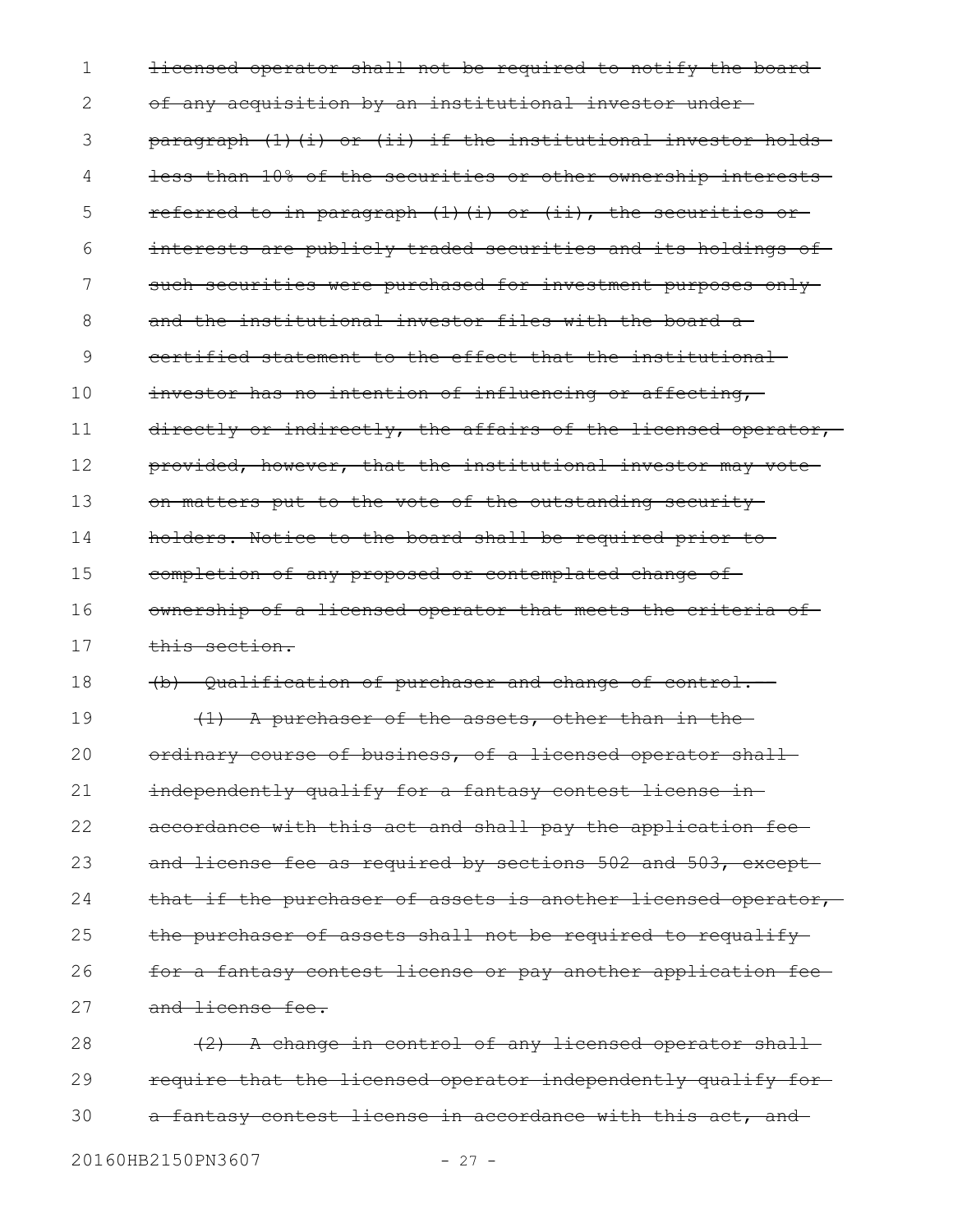the licensed operator shall pay a new application and license fee as required by sections 502 and 503, except that if the new controller is another licensed operator, the new controller shall not be required to requalify for a fantasy contest license or pay another application fee and license fee. (c) Change in control defined.--For purposes of this section, a change in control of a licensed operator shall mean the acquisition by a person or group of persons acting in concert of more than 20% of a licensed operator's securities or other ownership interests, with the exception of any ownership interest of the person that existed at the time of initial licensing and payment of the initial fantasy contest license fee, or more than 20% of the securities or other ownership interests of a corporation or other form of business entity that owns directly or indirectly at least 20% of the voting or other securities or other ownership interests of the licensedoperator. (d) License revocation.--Failure to comply with this section may cause the fantasy contest license issued under this act to be revoked or suspended by the board unless the purchase of the assets or the change in control that meets the criteria of thissection has been independently qualified in advance by the board and any required application or license fee has been paid. Section 508. Penalties. (a) Suspension or revocation of license.-- (1) After a public hearing with at least 15 days' notice, the board may suspend or revoke a licensed operator's fantasy contest license in any case where a violation of this act has been shown by a preponderance of the evidence. 20160HB2150PN3607 - 28 -1 2 3 4 5 6 7 8 9 10 11 12 13 14 15 16 17 18 19 20 21 22 23 24 25 26 27 28 29 30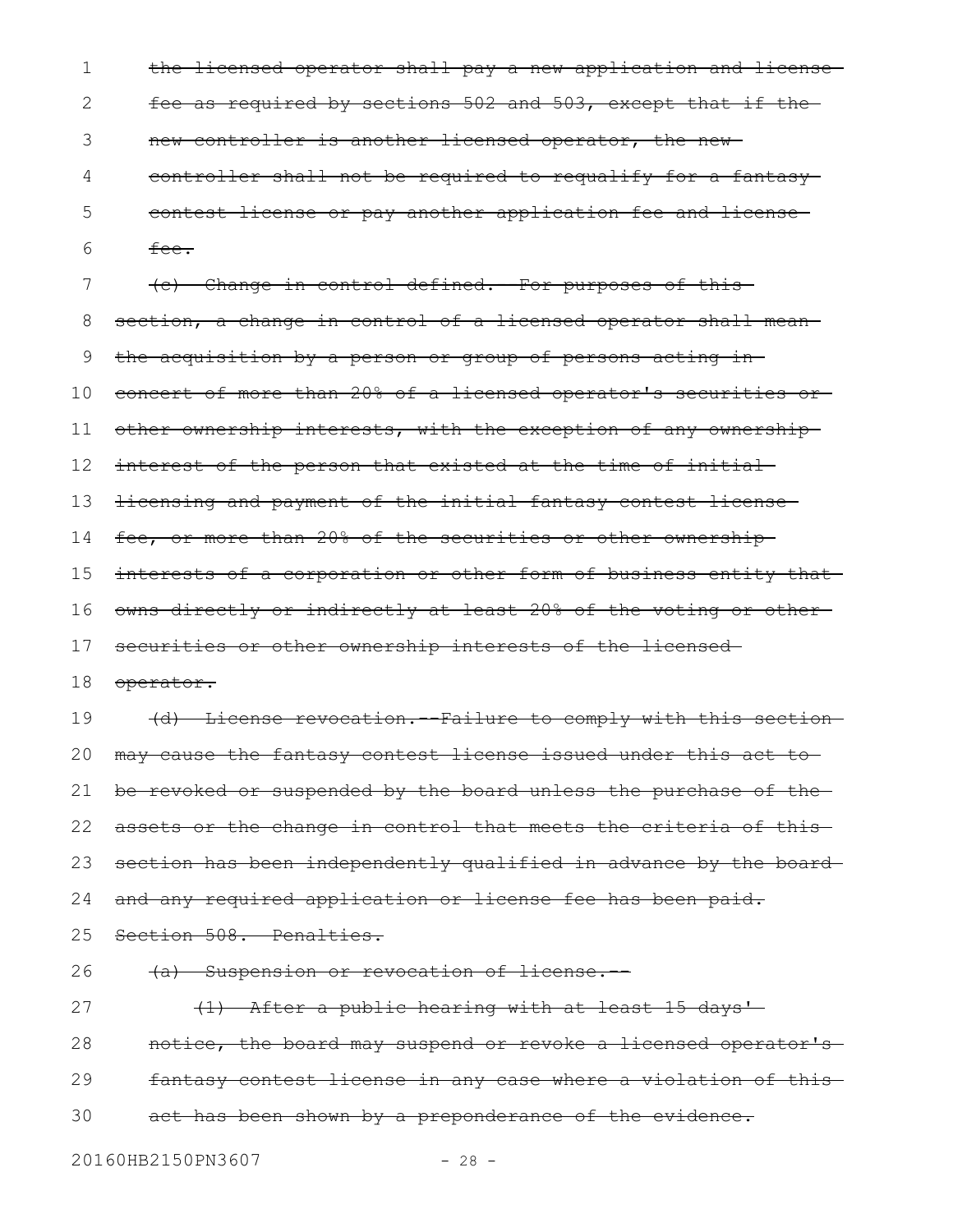(2) The board may revoke a fantasy contest license if the board finds that facts not known by the board at the time the board considered the application indicate that such license should not have been issued. (b) Administrative penalties.-- (1) In addition to suspension or revocation of a fantasy contest license, the board may impose administrative penalties on a licensed operator for violations of this act not to exceed \$5,000 for each violation. (2) A violation of this act that is determined to be an offense of a continuing nature shall be deemed to be a separate offense on each event or day during which theviolation occurs, except that the total administrative penalty for an offense of a continuing nature may not exceed  $$25,000.$ (3) The licensed operator shall have the right to appeal administrative penalties in accordance with 2 Pa.C.S. Chs. 5-Subch. A (relating to practice and procedure of Commonwealth agencies) and 7 Subch. A (relating to judicial review of-Commonwealth agency action). (4) Penalties imposed under this subsection shall be deposited into the General Fund. (c) Civil penalties.-- (1) In addition to the provisions of this section, a person who knowingly violates a provision of this act shall be liable for a civil penalty of not more than \$1,000 for each such violation. (2) The civil penalty shall be recovered in a civil action brought by the board and shall be paid into the General Fund. 1 2 3 4 5 6 7 8 9 10 11 12 13 14 15 16 17 18 19 20 21 22 23 24 25 26 27 28 29 30

20160HB2150PN3607 - 29 -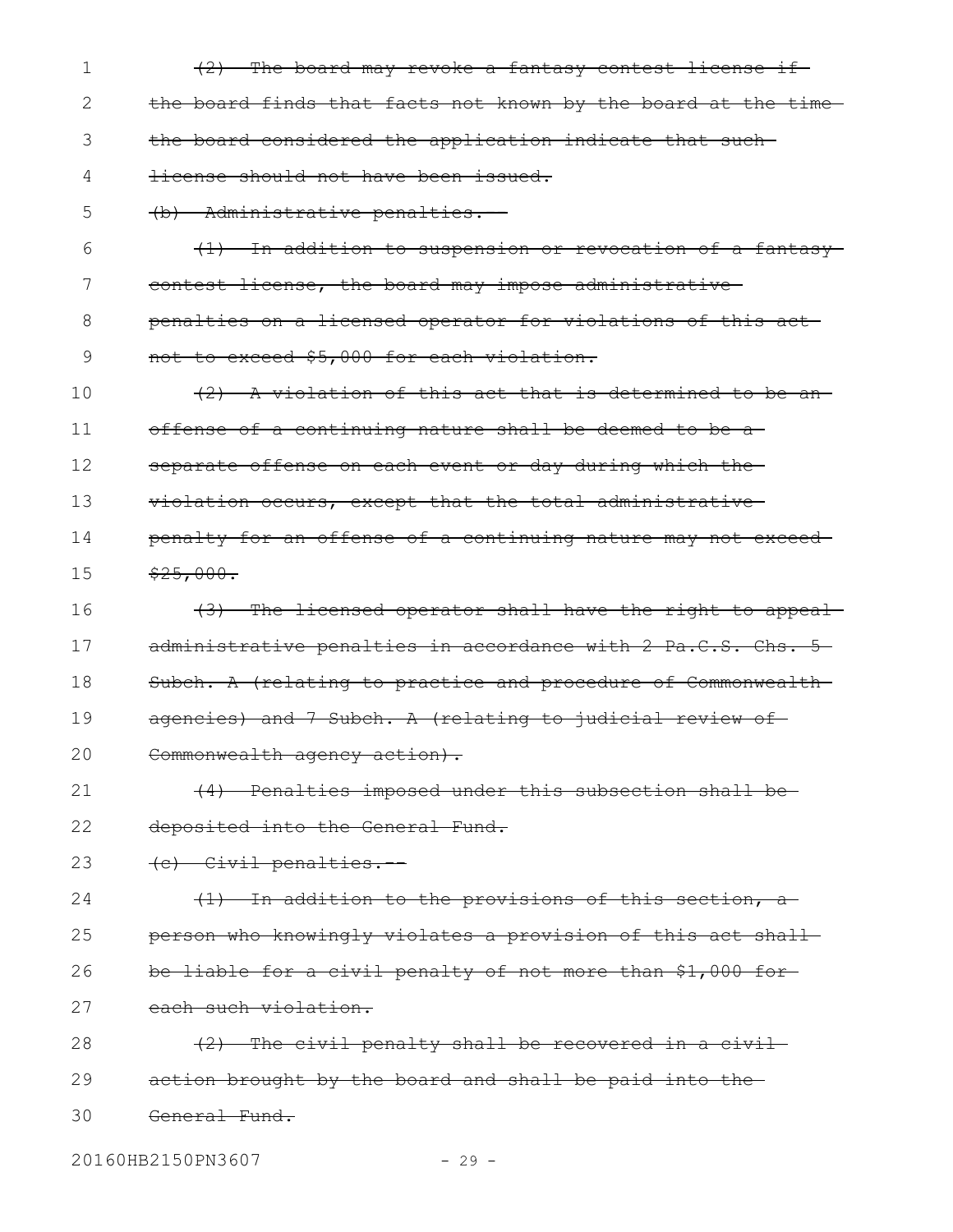| 1  | CHAPTER 7                                                            |
|----|----------------------------------------------------------------------|
| 2  | FISCAL PROVISIONS                                                    |
| 3  | Section 701. Fantasy contest tax.                                    |
| 4  | Imposition. Each licensed operator shall report to the               |
| 5  | department and pay from its quarterly fantasy contest adjusted       |
| 6  | revenues, on a form and in the manner prescribed by the              |
| 7  | department, a tax of 5% of its quarterly fantasy contest             |
| 8  | adjusted revenues.                                                   |
| 9  | (b) Deposits and distributions.                                      |
| 10 | (1) The tax imposed under subsection (a) shall be-                   |
| 11 | payable to the department on a quarterly basis and shall be          |
| 12 | based upon quarterly fantasy contest adjusted revenue derived-       |
| 13 | during the previous quarter.                                         |
| 14 | (2) All funds owed to the Commonwealth under this-                   |
| 15 | section shall be held in trust for the Commonwealth by the-          |
| 16 | licensed operator until the funds are paid to the department.        |
| 17 | (3) The tax imposed under subsection (a) shall be-                   |
| 18 | deposited into the General Fund.                                     |
| 19 | $(e)$ Penalty.                                                       |
| 20 | (1) A licensed operator who fails to timely remit to the-            |
| 21 | department amounts required under this section shall be-             |
| 22 | liable, in addition to any liability imposed elsewhere in-           |
| 23 | this act, to a penalty of 5% per month up to a maximum of 25%        |
| 24 | of the amounts ultimately found to be due, to be recovered by-       |
| 25 | the department.                                                      |
| 26 | (2) Penalties imposed under this subsection shall be-                |
| 27 | deposited in the General Fund.                                       |
| 28 | Section 702. Licensed operator deposits.                             |
| 29 | Accounts established. - The State Treasurer shall-<br><del>(a)</del> |
| 30 | establish within the State Treasury an account for each licensed     |
|    |                                                                      |

20160HB2150PN3607 - 30 -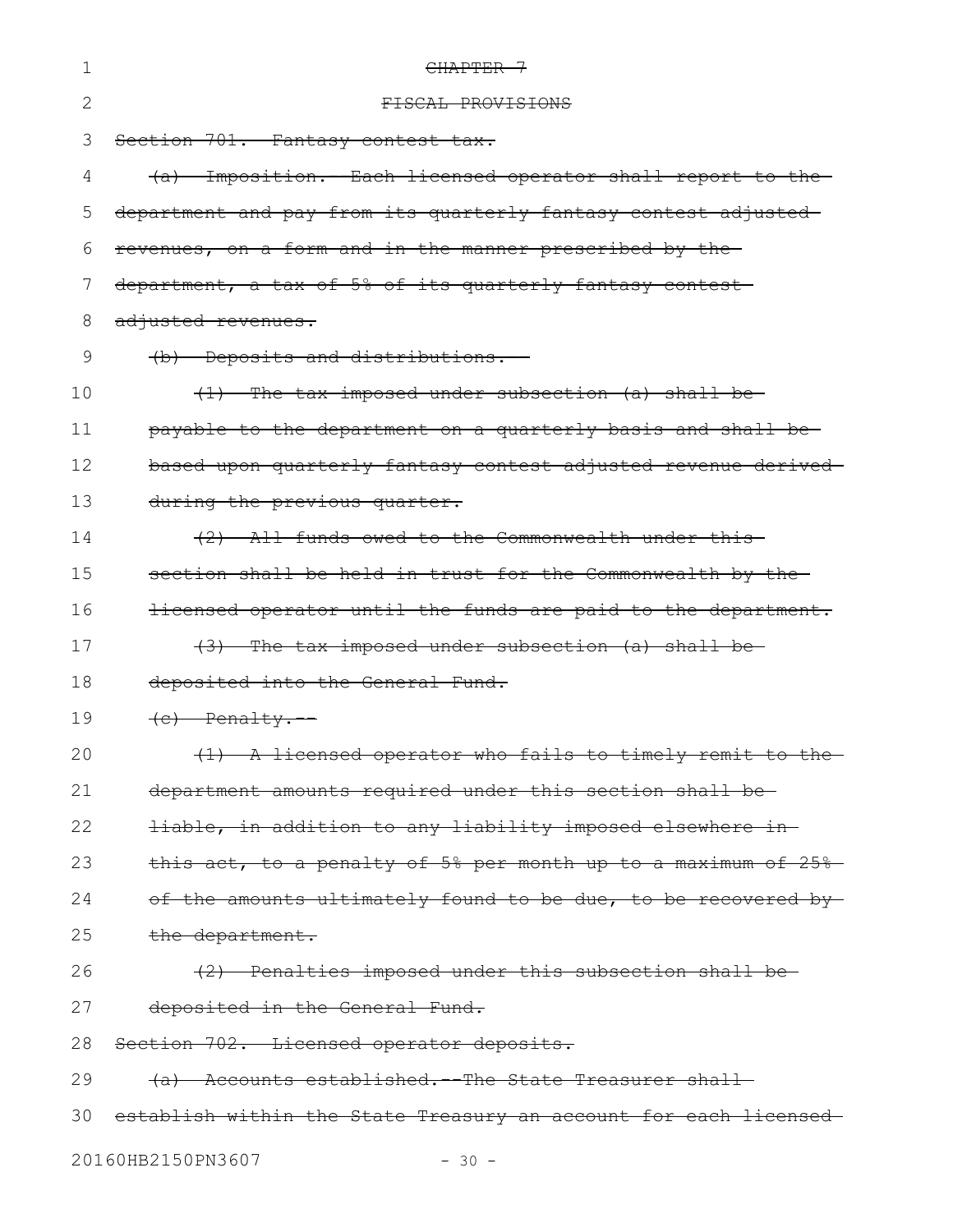operator for the deposit of sums required under subsection (b) to: (1) recover costs or expenses incurred by the board and the department in carrying out their powers and duties under this act based upon a budget submitted by the board and the department under subsection (c); and (2) repay any loans made by the General Fund to the board or the department in connection with carrying out its powers and duties under this act. (b) Deposits.-- (1) The department shall determine the appropriate assessment amount for each licensed operator, which shall bea percentage assessed on the licensed operator's fantasy contest adjusted revenues. Each licensed operator shall deposit funds into its account on a quarterly basis. (2) The percentage assessed shall not exceed an amount necessary to: (i) recover costs or expenses incurred by the board and the department in carrying out their powers and duties under this act based on a budget submitted by the board and the department under subsection (c); and (ii) repay any loans made from the General Fund to the board in connection with carrying out its powers and duties under this act. (c) Itemized budget reporting.-- (1) The board and the department shall prepare and annually submit to the chairman of the Appropriations Committee of the Senate and the chairman of the Appropriations Committee of the House of Representatives an itemized budget consisting of amounts to be appropriated out 20160HB2150PN3607 - 31 -1 2 3 4 5 6 7 8 9 10 11 12 13 14 15 16 17 18 19 20 21 22 23 24 25 26 27 28 29 30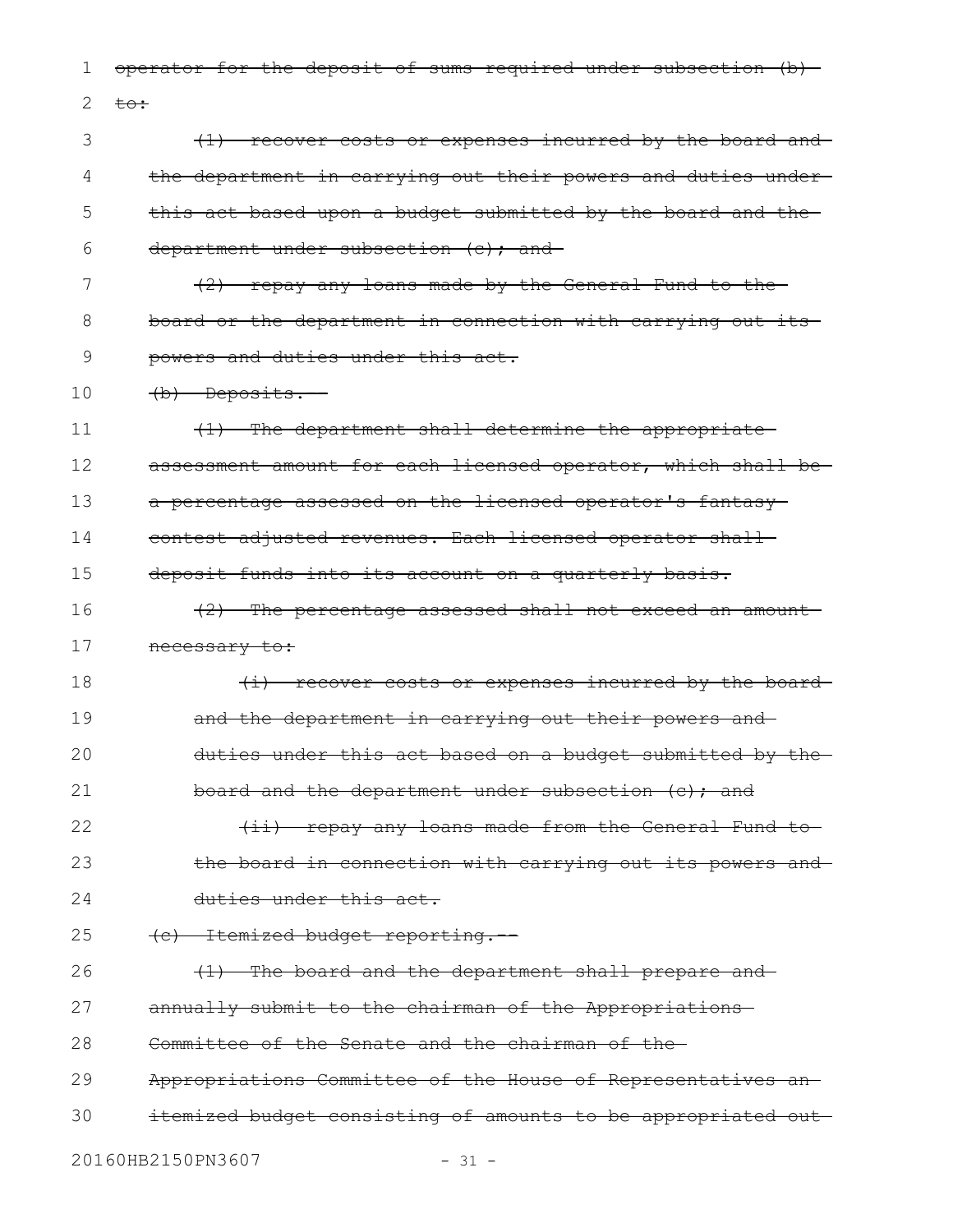of the accounts established under this section necessary to administer this act. (2) As soon as practicable after submitting copies of the itemized budget, the board and the department shalljointly prepare and submit to the chairmen of the committees analyses of and make recommendations regarding the itemized budget. (d) Appropriation.--Costs and expenses from accounts established under subsection (a) shall only be disbursed upon appropriation by the General Assembly.  $(e)$  Penalty. (1) A licensed operator who fails to timely remit to the department amounts required under this section shall be liable, in addition to any liability imposed elsewhere in this act, to a penalty of 5% per month up to a maximum of 25% of the amounts ultimately found to be due, to be recovered bythe department. (2) Penalties imposed under this subsection shall be deposited into the General Fund. Section 703. Responsibility and authority of department. (a) General rule.--The department may administer and collect taxes imposed under section 701 and interest imposed under section 806 of the act of April 9, 1929 (P.L.343, No.176), knownas The Fiscal Code, and promulgate and enforce rules and regulations to carry out its prescribed duties in accordance with sections 701 and 702, including the collection of taxes, penalties, assessments and interest. (b) Procedure.--For purposes of implementing sections 701 and 702, the department may promulgate regulations in the samemanner in which the board is authorized as provided in section 1 2 3 4 5 6 7 8 9 10 11 12 13 14 15 16 17 18 19 20 21 22 23 24 25 26 27 28 29 30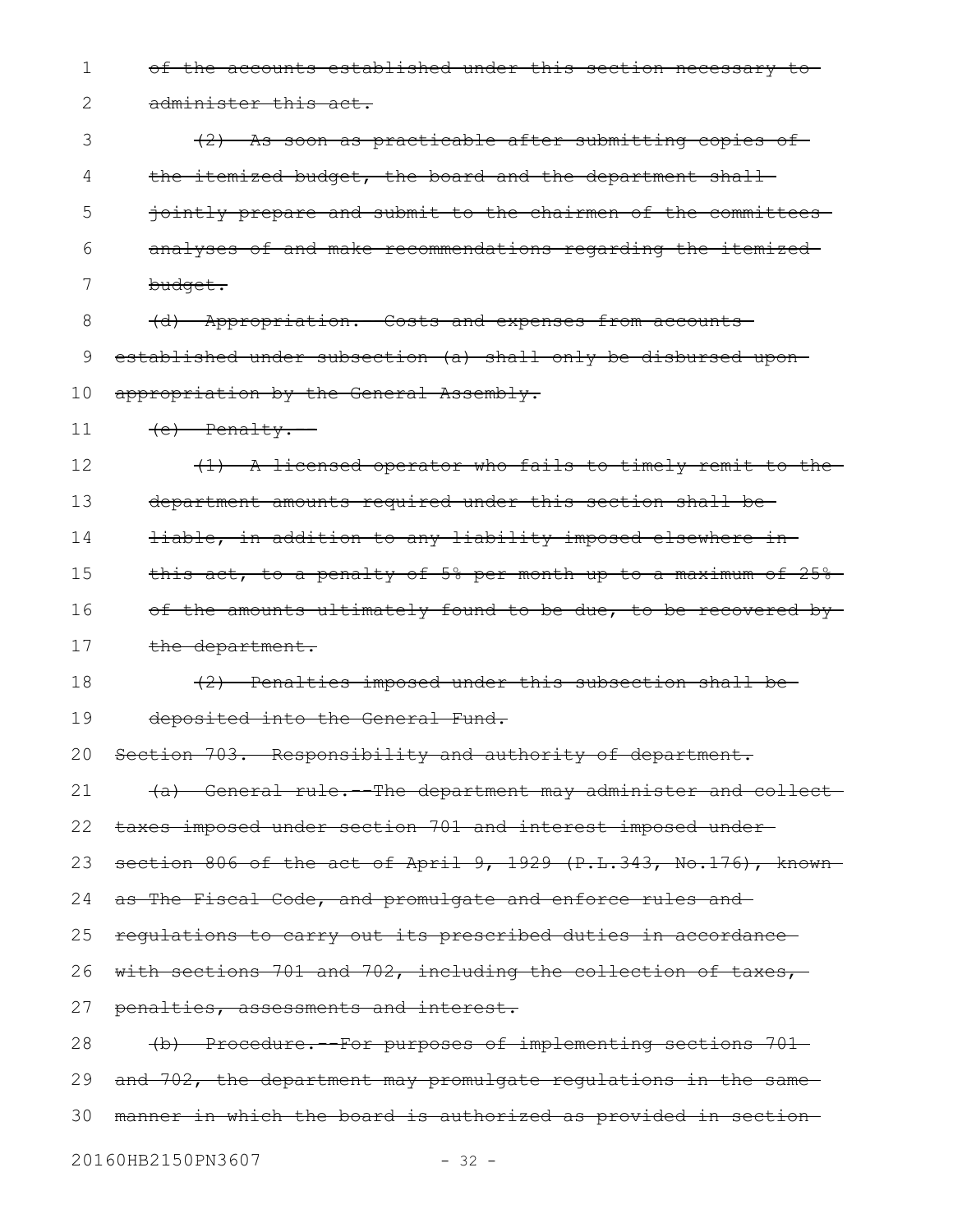| 1  | $302 -$                                                           |
|----|-------------------------------------------------------------------|
| 2  | <del>CHAPTER 9</del>                                              |
| 3  | CELLANEOUS PROVISIONS                                             |
| 4  | Section 901. Applicability of other statutes.                     |
| 5  | (a) Unlawful gambling.--The provisions of 18 Pa.C.S. § 5513-      |
| 6  | (relating to gambling devices, gambling, etc.) shall not apply-   |
| 7  | to a fantasy contest conducted in accordance with this act.       |
| 8  | (b) Pool selling and bookmaking. The provisions of 18             |
| 9  | Pa.C.S. § 5514 (relating to pool selling and bookmaking) shall-   |
| 10 | not apply to a fantasy contest conducted in accordance with this- |
| 11 | $\text{act.}$                                                     |
| 12 | (c) Lotteries. The provisions of 18 Pa.C.S. \$ 5512-              |
| 13 | (relating to lotteries, etc.) shall not apply to a fantasy-       |
| 14 | contest conducted in accordance with this act.                    |
| 15 | (d) State Lottery Law.--This act shall not apply to a             |
| 16 | fantasy contest or similar product authorized under the act of-   |
| 17 | August 26, 1971 (P.L.351, No.91), known as the State Lottery-     |
| 18 | Law, and authorized solely by the department and the Division of- |
| 19 | the State Lottery.                                                |
|    | 20 Section 902. Licensed gaming entities.                         |
| 21 | (a) Scope. This section shall apply to a licensed gaming          |
| 22 | entity that holds a fantasy contest license.                      |
| 23 | (b) Applicability.                                                |
| 24 | (1) Nothing in this act shall be construed to limit the           |
| 25 | board's general and sole regulatory authority over the            |
| 26 | conduct of gaming or related activities under 4 Pa.C.S.           |
| 27 | (relating to amusements), including, but not limited to, the      |
| 28 | certification, registration and regulation of gaming service      |
| 29 | providers and individuals and entities associated with them.      |
| 30 | -A fantasy contest terminal shall not be considered a-<br>$+2$    |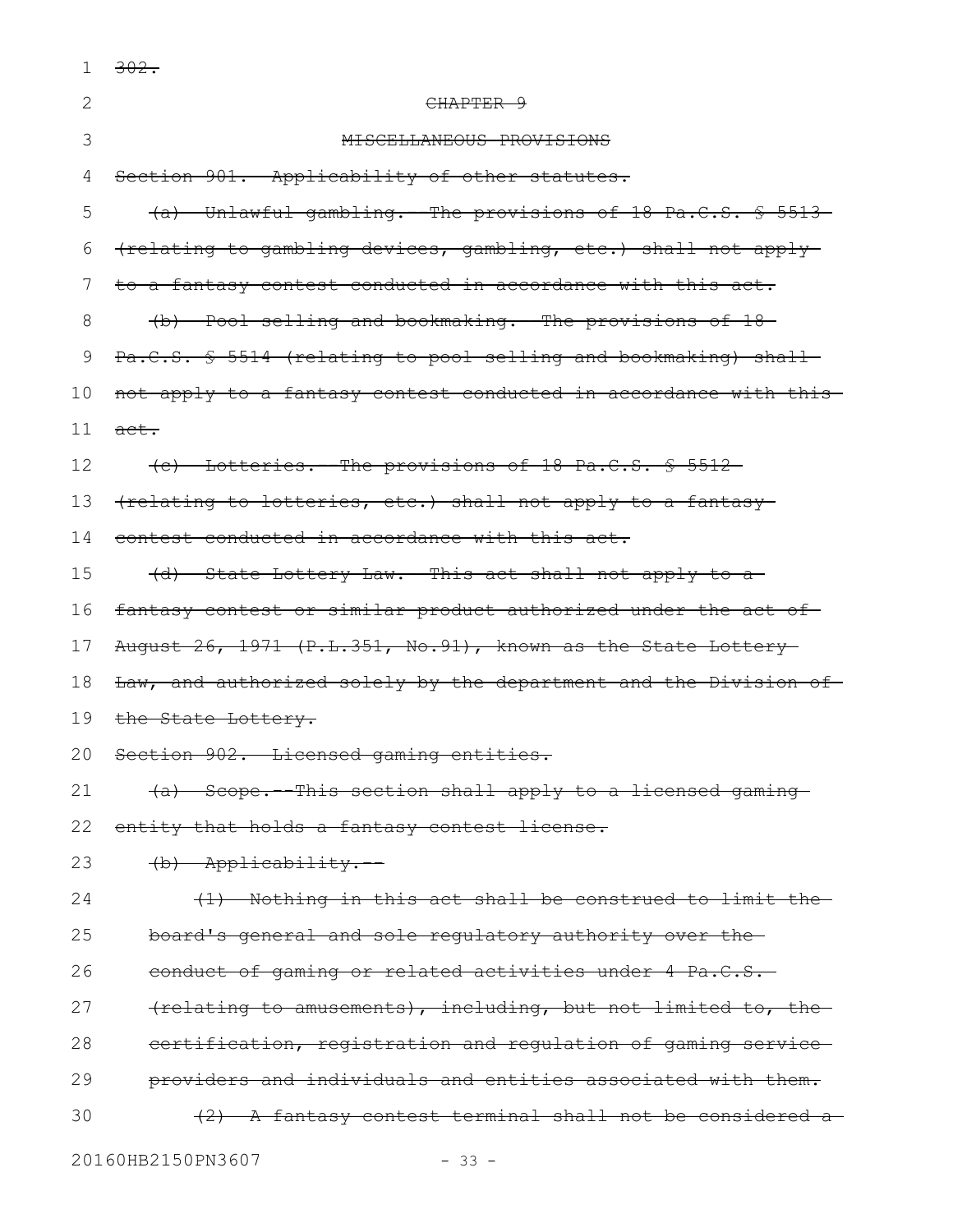"slot machine" or "table game" under 4 Pa.C.S. § 1103-1

(relating to definitions). 2

(c) Fantasy contest terminals.-- 3

(1) Upon approval of a fantasy contest license application, a licensed gaming entity may place and operate fantasy contest terminals within the licensed gaming entity's licensed facility. 4 5 6 7

(2) At its discretion, the board may approve the placement and operation of fantasy contest terminals at a location within the licensed facility, provided that fantasy contest terminals shall not be placed on the gaming floor. (d) Restricted contests. A licensed gaming entity may offerfantasy contests that are exclusive to participants who are at least 21 years of age. 8 9 10 11 12 13 14

(e) Promotional play.--For a restricted contest under subsection (d), a licensed gaming entity may offer slot machine or table game promotional play to a participant who is at least 21 years of age as a prize or award or for participating in a fantasy contest conducted by the licensed gaming entity. (f) Gaming service providers. A licensed operator who isnot a licensed gaming entity may, at the discretion of the board, be certificated or registered as a gaming service provider under 4 Pa.C.S. § 1317.2 (relating to gaming service provider) in order to operate fantasy contests subject to the restrictions of subsection (d) on behalf of a licensed gaming entity. Section 903. Funding. 15 16 17 18 19 20 21 22 23 24 25 26 27

(a) Appropriation.--The following amounts are appropriated: (1) The sum of \$1,250,000 is appropriated to the board for the fiscal period July 1, 2016, to June 30, 2017, for the 20160HB2150PN3607 - 34 -28 29 30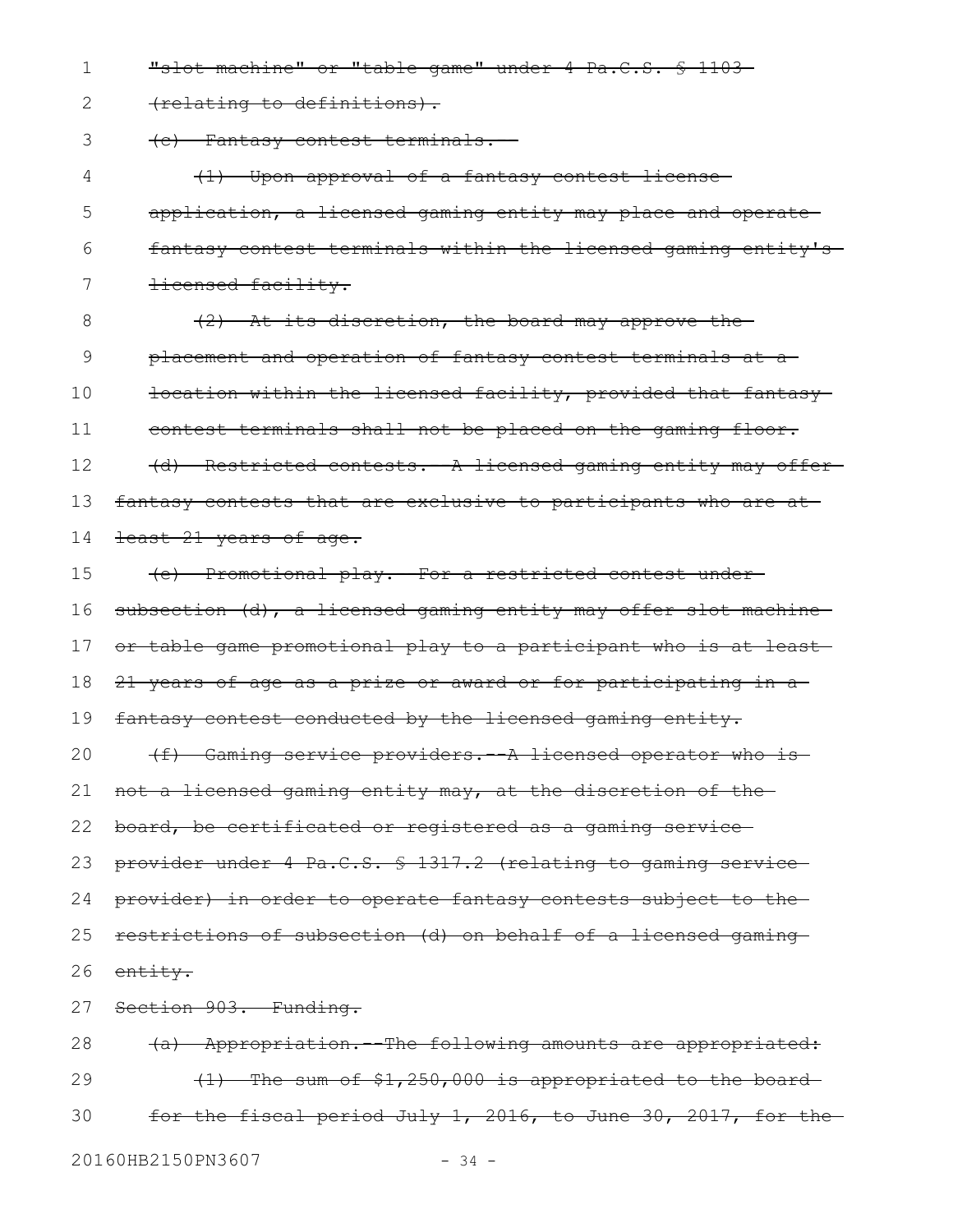purpose of implementing and administering the provisions of this act. (2) The sum of \$500,000 is appropriated to the department for the fiscal period July 1, 2016, to June 30, 2017, for the purpose of implementing and administering the provisions of this act. (b) Repayment.--The appropriations in this section shall be considered loans from the General Fund and shall be repaid to the General Fund quarterly through assessments on licensed operators authorized under section 702 by the department. The total amounts appropriated to the board and department under this section shall be repaid to the General Fund no later than 10 years from the date the board issues the first fantasy 14 contest license. (c) Unused amounts.--On July 1, 2017, any portion of amounts appropriated under subsection (a) that is unexpended, unencumbered or uncommitted as of June 30 of the prior fiscal year shall automatically be transferred to the General Fund. Section 904. Effective date. This act shall take effect as follows: (1) Section 903 shall take effect immediately. (2) This section shall take effect immediately. (3) The remainder of this act shall take effect in 180 days. SECTION 1.TITLE 4 OF THE PENNSYLVANIA CONSOLIDATED STATUTES **<--** IS AMENDED BY ADDING A PART TO READ: PART I AMUSEMENTS GENERALLY 29 CHAPTER 1. PRELIMINARY PROVISIONS (RESERVED) 1 2 3 4 5 6 7 8 9 10 11 12 13 15 16 17 18 19 20 21 22 23 24 25 26 27 28 30

20160HB2150PN3607 - 35 -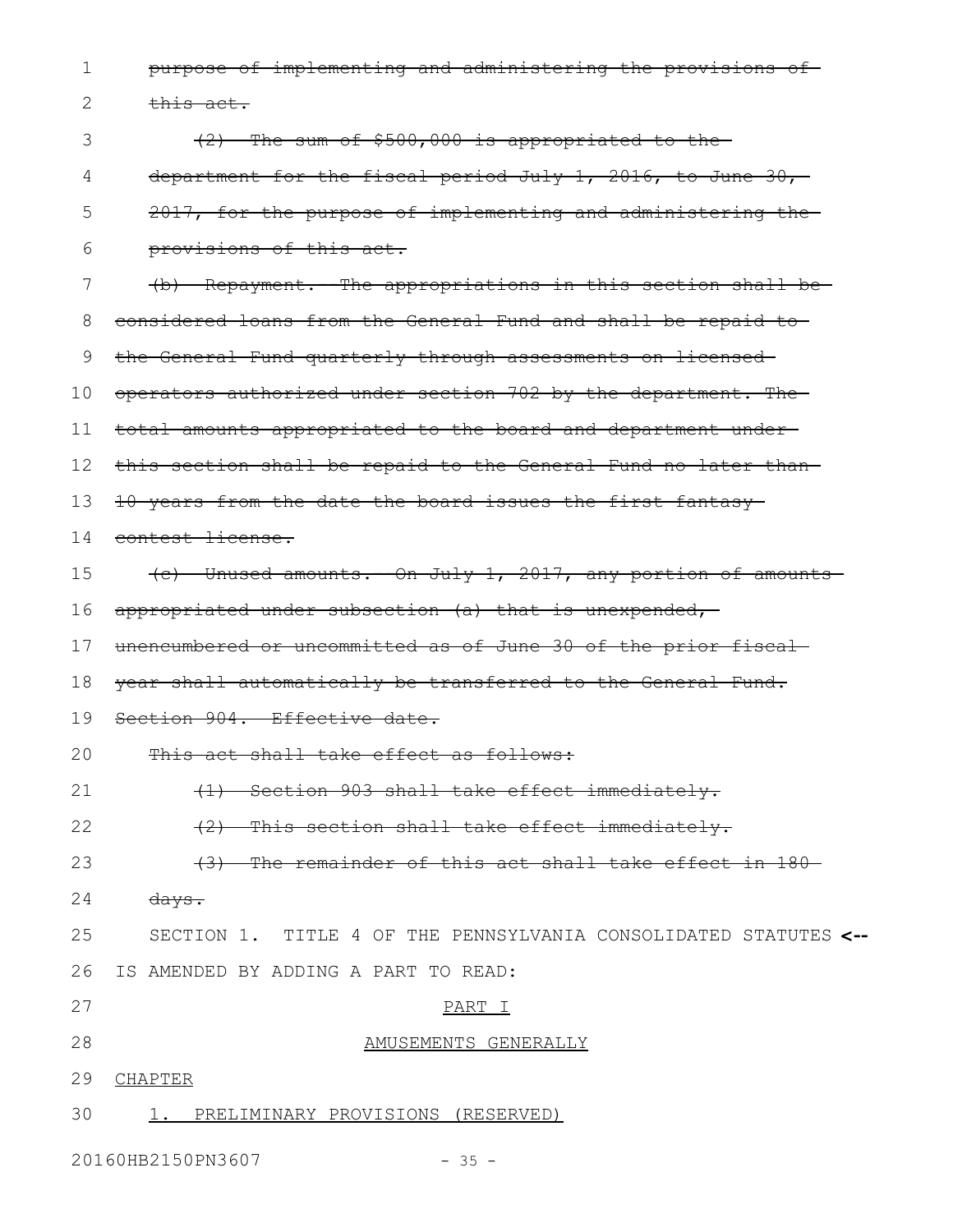| $\mathbf 1$  | 3.<br>FANTASY CONTESTS                                           |
|--------------|------------------------------------------------------------------|
| $\mathbf{2}$ | CHAPTER 1                                                        |
| 3            | PRELIMINARY PROVISIONS                                           |
| 4            | (RESERVED)                                                       |
| 5            | CHAPTER <sub>3</sub>                                             |
| 6            | FANTASY CONTESTS                                                 |
| 7            | SUBCHAPTER                                                       |
| 8            | A. GENERAL PROVISIONS                                            |
| 9            | B. ADMINISTRATION                                                |
| 10           | C. LICENSURE                                                     |
| 11           | D. FISCAL PROVISIONS                                             |
| 12           | E. MISCELLANEOUS PROVISIONS                                      |
| 13           | SUBCHAPTER A                                                     |
| 14           | GENERAL PROVISIONS                                               |
| 15           | SEC.                                                             |
| 16           | 301. SCOPE.                                                      |
| 17           | 302. DEFINITIONS.                                                |
| 18           | § 301. SCOPE.                                                    |
| 19           | THIS CHAPTER RELATES TO FANTASY CONTESTS.                        |
| 20           | § 302. DEFINITIONS.                                              |
| 21           | THE FOLLOWING WORDS AND PHRASES WHEN USED IN THIS CHAPTER        |
| 22           | SHALL HAVE THE MEANINGS GIVEN TO THEM IN THIS SECTION UNLESS THE |
| 23           | CONTEXT CLEARLY INDICATES OTHERWISE:                             |
| 24           | "BOARD." THE PENNSYLVANIA GAMING CONTROL BOARD.                  |
| 25           | "CONDUCT OF GAMING." THE LICENSED PLACEMENT, OPERATION AND       |
| 26           | PLAY OF SLOT MACHINES AND TABLE GAMES UNDER PART II (RELATING TO |
| 27           | GAMING) AS AUTHORIZED AND APPROVED BY THE BOARD.                 |
| 28           | "CONTROLLING INTEREST." EITHER OF THE FOLLOWING:                 |
| 29           | (1) FOR A PUBLICLY TRADED DOMESTIC OR FOREIGN                    |
| 30           | CORPORATION, A CONTROLLING INTEREST IS AN INTEREST IN AN         |

20160HB2150PN3607 - 36 -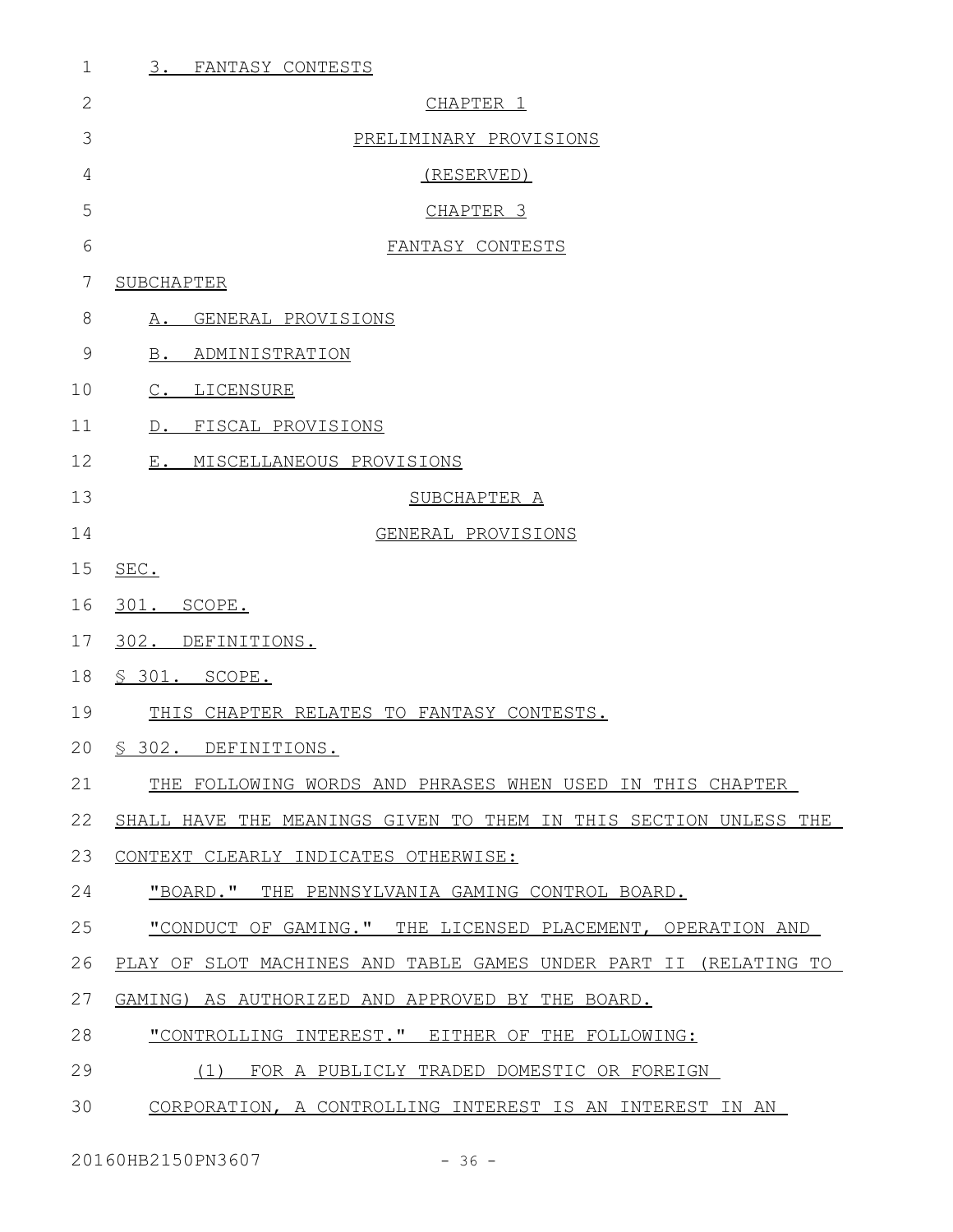| $\mathbf 1$  | APPLICANT FOR A FANTASY CONTEST LICENSE OR A LICENSED           |
|--------------|-----------------------------------------------------------------|
| $\mathbf{2}$ | OPERATOR IF A PERSON'S SOLE VOTING RIGHTS UNDER STATE LAW OR    |
| 3            | CORPORATE ARTICLES OR BYLAWS ENTITLE THE PERSON TO ELECT OR     |
| 4            | APPOINT ONE OR MORE OF THE MEMBERS OF THE BOARD OF DIRECTORS    |
| 5            | OR OTHER GOVERNING BOARD OR THE OWNERSHIP OR BENEFICIAL         |
| 6            | HOLDING OF 5% OR MORE OF THE SECURITIES OF THE PUBLICLY         |
| 7            | TRADED CORPORATION, PARTNERSHIP, LIMITED LIABILITY COMPANY OR   |
| 8            | OTHER FORM OF PUBLICLY TRADED LEGAL ENTITY, UNLESS THIS         |
| 9            | PRESUMPTION OF CONTROL OR ABILITY TO ELECT IS REBUTTED BY       |
| 10           | CLEAR AND CONVINCING EVIDENCE.                                  |
| 11           | (2)<br>FOR A PRIVATELY HELD DOMESTIC OR FOREIGN                 |
| 12           | CORPORATION, PARTNERSHIP, LIMITED LIABILITY COMPANY OR OTHER    |
| 13           | FORM OF PRIVATELY HELD LEGAL ENTITY, A CONTROLLING INTEREST     |
| 14           | IS THE HOLDING OF SECURITIES OF 15% OR MORE IN THE LEGAL        |
| 15           | ENTITY, UNLESS THIS PRESUMPTION OF CONTROL IS REBUTTED BY       |
| 16           | CLEAR AND CONVINCING EVIDENCE.                                  |
| 17           | "DEPARTMENT." THE DEPARTMENT OF REVENUE OF THE COMMONWEALTH.    |
| 18           | "ENTRY FEE."<br>THE CASH OR CASH EQUIVALENT PAID BY A           |
| 19           | PARTICIPANT TO A LICENSED OPERATOR IN ORDER TO PARTICIPATE IN A |
| 20           | FANTASY CONTEST.                                                |
| 21           | "FANTASY CONTEST." AN ONLINE FANTASY OR SIMULATED GAME OR       |
| 22           | CONTEST WITH AN ENTRY FEE AND A PRIZE OR AWARD IN WHICH:        |
| 23           | (1)<br>THE VALUE OF ALL PRIZES OR AWARDS OFFERED TO WINNING     |
| 24           | PARTICIPANTS IS ESTABLISHED AND MADE KNOWN TO PARTICIPANTS IN   |
| 25           | ADVANCE OF THE CONTEST.                                         |
| 26           | (2)<br>ALL WINNING OUTCOMES REFLECT THE RELATIVE KNOWLEDGE      |
| 27           | AND SKILL OF PARTICIPANTS AND ARE DETERMINED BY ACCUMULATED     |
| 28           | STATISTICAL RESULTS OF THE PERFORMANCE OF INDIVIDUALS,          |
| 29           | INCLUDING ATHLETES IN THE CASE OF SPORTS EVENTS.                |
| 30           | (3)<br>NO WINNING OUTCOME IS BASED ON THE SCORE, POINT          |
|              |                                                                 |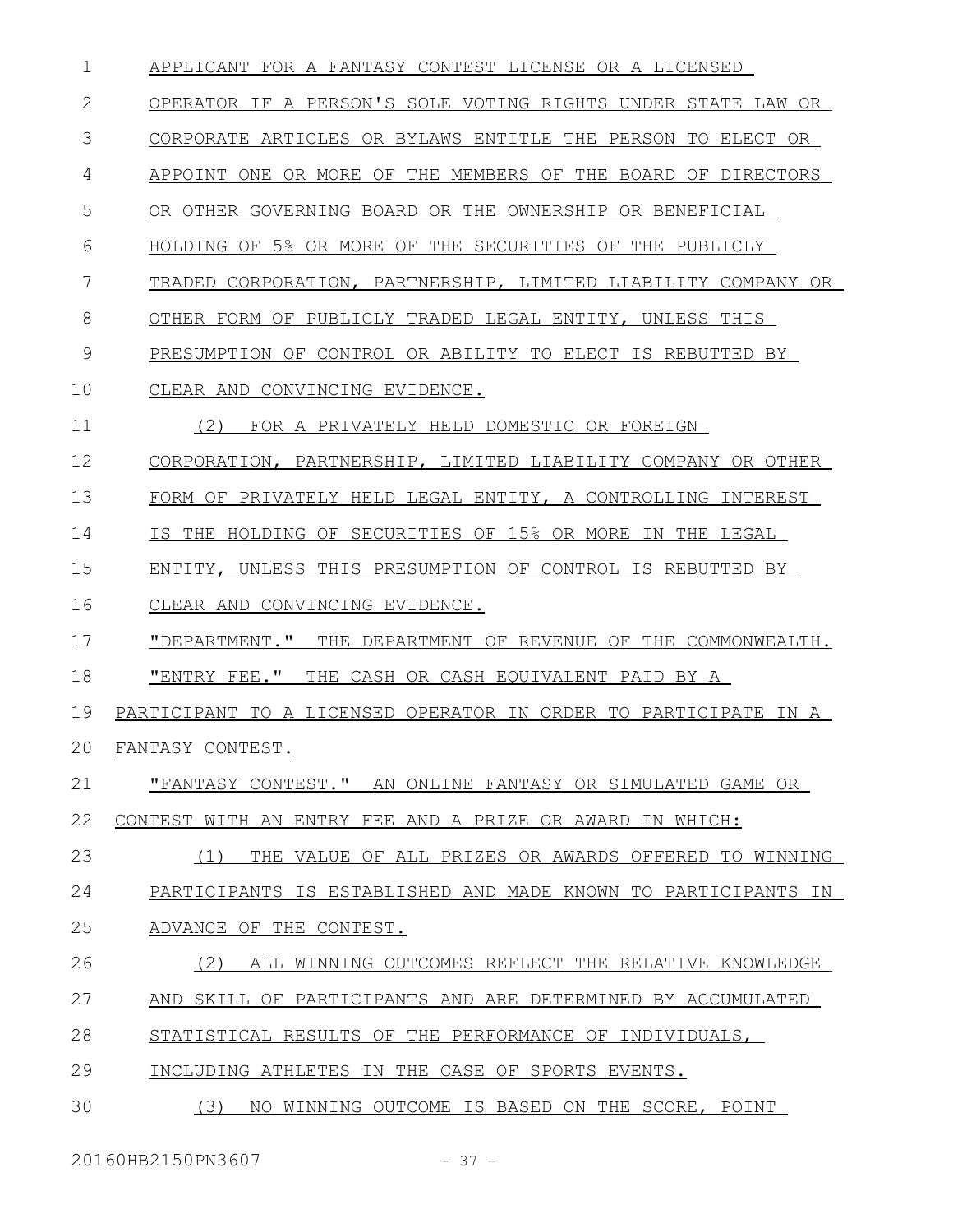| $\mathbf 1$  | SPREAD OR PERFORMANCE OF A SINGLE ACTUAL TEAM OR COMBINATION    |
|--------------|-----------------------------------------------------------------|
| $\mathbf{2}$ | OF TEAMS OR SOLELY ON A SINGLE PERFORMANCE OF AN INDIVIDUAL     |
| 3            | ATHLETE OR PLAYER IN A SINGLE ACTUAL EVENT.                     |
| 4            | "FANTASY CONTEST ACCOUNT." THE FORMAL ELECTRONIC SYSTEM         |
| 5            | IMPLEMENTED BY A LICENSED OPERATOR TO RECORD A PARTICIPANT'S    |
| 6            | ENTRY FEES, PRIZES OR AWARDS AND OTHER ACTIVITIES RELATED TO    |
| 7            | PARTICIPATION IN THE LICENSED OPERATOR'S FANTASY CONTESTS.      |
| 8            | "FANTASY CONTEST ADJUSTED REVENUES." FOR EACH FANTASY           |
| 9            | CONTEST, THE AMOUNT EQUAL TO THE TOTAL AMOUNT OF ALL ENTRY FEES |
| 10           | COLLECTED FROM ALL PARTICIPANTS ENTERING THE FANTASY CONTEST    |
| 11           | MINUS PRIZES OR AWARDS PAID TO PARTICIPANTS IN THE FANTASY      |
| 12           | CONTEST, MULTIPLIED BY THE IN-STATE PERCENTAGE.                 |
| 13           | "FANTASY CONTEST LICENSE." A LICENSE ISSUED BY THE BOARD        |
| 14           | AUTHORIZING A PERSON TO OFFER FANTASY CONTESTS IN THIS          |
| 15           | COMMONWEALTH IN ACCORDANCE WITH THIS CHAPTER.                   |
| 16           | "FANTASY CONTEST TERMINAL." A PHYSICAL, LAND-BASED              |
| 17           | COMPUTERIZED OR ELECTRONIC TERMINAL OR SIMILAR DEVICE THAT      |
| 18           | ALLOWS PARTICIPANTS TO:                                         |
| 19           | REGISTER FOR A FANTASY CONTEST ACCOUNT;<br>(1)                  |
| 20           | (2)<br>PAY AN ENTRY FEE;                                        |
| 21           | (3)<br>SELECT AN IMAGINARY TEAM;                                |
| 22           | (4) RECEIVE WINNINGS; OR                                        |
| 23           | (5)<br>OTHERWISE PARTICIPATE IN A FANTASY CONTEST.              |
| 24           | "GAMING FLOOR." ANY PORTION OF A LICENSED FACILITY WHERE        |
| 25           | SLOT MACHINES OR TABLE GAMES HAVE BEEN INSTALLED FOR USE OR     |
| 26           | PLAY.                                                           |
| 27           | "GAMING SERVICE PROVIDER." AS DEFINED IN SECTION 1103           |
| 28           | (RELATING TO DEFINITIONS).                                      |
| 29           | "IN-STATE PARTICIPANT." AN INDIVIDUAL WHO PARTICIPATES IN A     |
| 30           | FANTASY CONTEST CONDUCTED BY A LICENSED OPERATOR AND PAYS A FEE |
|              |                                                                 |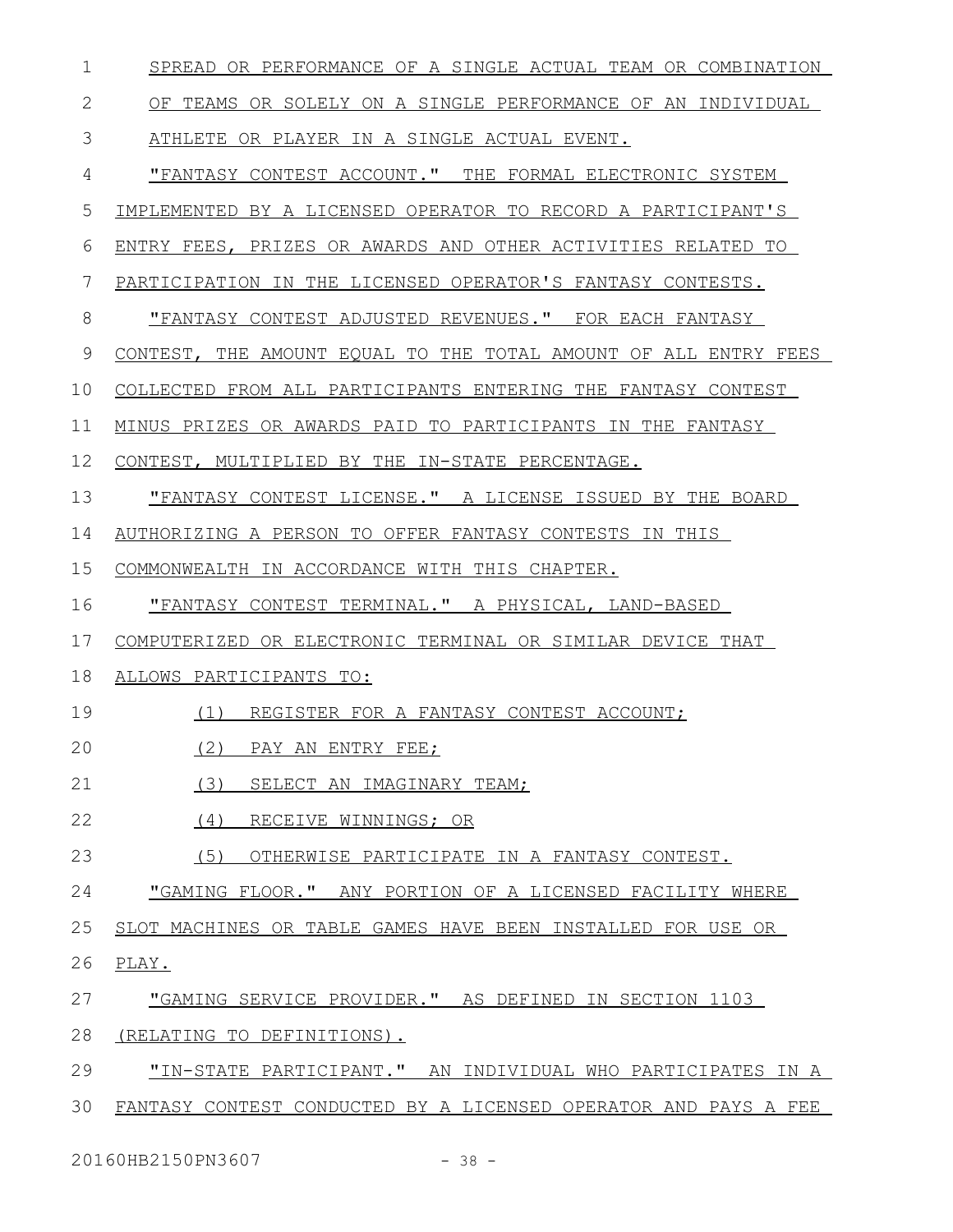| $\mathbf 1$   | TO A LICENSED OPERATOR FROM A LOCATION WITHIN THIS COMMONWEALTH. |
|---------------|------------------------------------------------------------------|
| 2             | THE TERM INCLUDES AN INDIVIDUAL WHO PAYS AN ENTRY FEE THROUGH A  |
| 3             | FANTASY CONTEST TERMINAL WITHIN A LICENSED FACILITY.             |
| 4             | "IN-STATE PERCENTAGE." FOR EACH FANTASY CONTEST, THE             |
| 5             | PERCENTAGE, ROUNDED TO THE NEAREST TENTH OF A PERCENT, EQUAL TO  |
| 6             | THE TOTAL ENTRY FEES COLLECTED FROM ALL IN-STATE PARTICIPANTS    |
| 7             | DIVIDED BY THE TOTAL ENTRY FEES COLLECTED FROM ALL PARTICIPANTS  |
| 8             | IN THE FANTASY CONTEST.                                          |
| $\mathcal{G}$ | "KEY EMPLOYEE." AN INDIVIDUAL WHO IS EMPLOYED BY AN              |
| 10            | APPLICANT FOR A FANTASY CONTEST LICENSE OR A LICENSED OPERATOR   |
| 11            | IN A DIRECTOR OR DEPARTMENT HEAD CAPACITY AND WHO IS EMPOWERED   |
| 12            | TO MAKE DISCRETIONARY DECISIONS THAT REGULATE FANTASY CONTEST    |
| 13            | OPERATIONS AS DETERMINED BY THE BOARD.                           |
| 14            | "LICENSED ENTITY REPRESENTATIVE." A PERSON, INCLUDING AN         |
| 15            | ATTORNEY, AGENT OR LOBBYIST, ACTING ON BEHALF OF OR AUTHORIZED   |
| 16            | TO REPRESENT THE INTEREST OF AN APPLICANT, LICENSEE OR OTHER     |
| 17            | PERSON AUTHORIZED BY THE BOARD TO ENGAGE IN AN ACT OR ACTIVITY   |
| 18            | WHICH IS REGULATED UNDER THIS CHAPTER REGARDING A MATTER BEFORE, |
| 19            | OR WHICH MAY BE REASONABLY BE EXPECTED TO COME BEFORE, THE       |
| 20            | BOARD.                                                           |
| 21            | "LICENSED FACILITY." AS DEFINED IN SECTION 1103 (RELATING TO     |
| 22            | DEFINITIONS).                                                    |
| 23            | "LICENSED GAMING ENTITY." AS DEFINED IN SECTION 1103             |
| 24            | (RELATING TO DEFINITIONS).                                       |
| 25            | "LICENSED OPERATOR." A PERSON WHO HOLDS A FANTASY CONTEST        |
| 26            | LICENSE.                                                         |
| 27            | "PARTICIPANT." AN INDIVIDUAL WHO PARTICIPATES IN A FANTASY       |
| 28            | CONTEST, WHETHER THE INDIVIDUAL IS LOCATED IN THIS COMMONWEALTH  |
| 29            | OR ANOTHER JURISDICTION.                                         |
| 30            | "PERSON." A NATURAL PERSON, CORPORATION, PUBLICLY TRADED         |
|               |                                                                  |

20160HB2150PN3607 - 39 -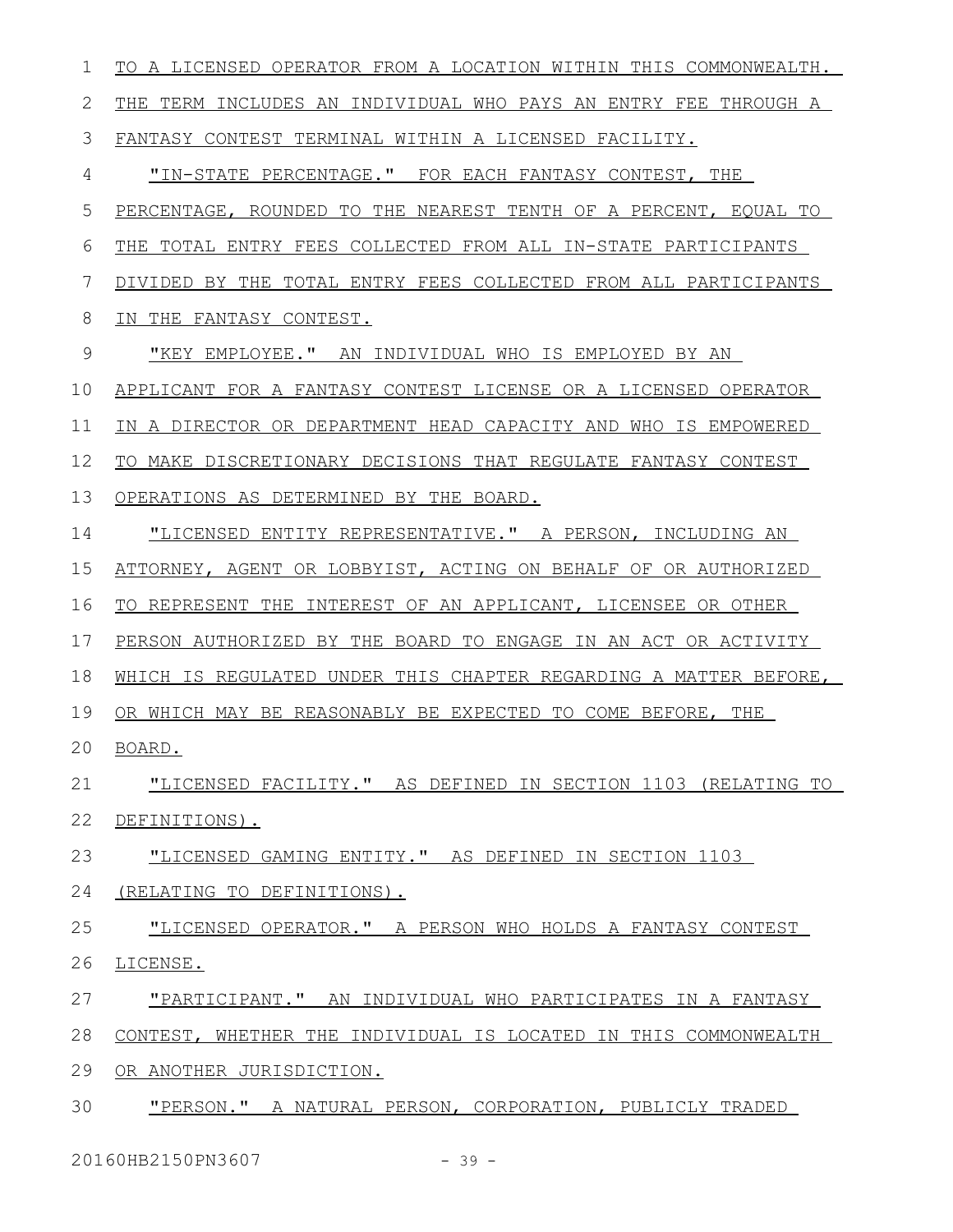| 1  | CORPORATION, FOUNDATION, ORGANIZATION, BUSINESS TRUST, ESTATE,    |
|----|-------------------------------------------------------------------|
| 2  | LIMITED LIABILITY COMPANY, LICENSED CORPORATION, TRUST,           |
| 3  | PARTNERSHIP, LIMITED LIABILITY PARTNERSHIP, ASSOCIATION OR ANY    |
| 4  | OTHER FORM OF LEGAL BUSINESS ENTITY.                              |
| 5  | "PRINCIPAL." AN OFFICER, DIRECTOR, PERSON WHO DIRECTLY HOLDS      |
| 6  | A BENEFICIAL INTEREST IN OR OWNERSHIP OF THE SECURITIES OF AN     |
| 7  | APPLICANT FOR A FANTASY CONTEST LICENSE OR A LICENSED OPERATOR,   |
| 8  | PERSON WHO HAS A CONTROLLING INTEREST IN AN APPLICANT FOR A       |
| 9  | FANTASY CONTEST LICENSE OR A LICENSED OPERATOR OR WHO HAS THE     |
| 10 | ABILITY TO ELECT A MAJORITY OF THE BOARD OF DIRECTORS OF A        |
| 11 | LICENSED OPERATOR OR TO OTHERWISE CONTROL A LICENSED OPERATOR,    |
| 12 | LENDER OR OTHER LICENSED FINANCIAL INSTITUTION OF AN APPLICANT    |
| 13 | FOR A FANTASY CONTEST LICENSE OR A LICENSED OPERATOR, OTHER THAN  |
| 14 | A BANK OR LENDING INSTITUTION WHICH MAKES A LOAN OR HOLDS A       |
| 15 | MORTGAGE OR OTHER LIEN ACQUIRED IN THE ORDINARY COURSE OF         |
| 16 | BUSINESS, UNDERWRITER OF AN APPLICANT FOR A FANTASY CONTEST       |
| 17 | LICENSE OR A LICENSED OPERATOR OR OTHER PERSON OR EMPLOYEE OF AN  |
| 18 | APPLICANT FOR A FANTASY CONTEST LICENSE OR A LICENSED OPERATOR    |
| 19 | DEEMED TO BE A PRINCIPAL BY THE BOARD.                            |
| 20 | <u>"PRIZE OR AWARD." ANYTHING OF VALUE WORTH \$100 OR MORE OR</u> |
| 21 | ANY AMOUNT OF CASH OR CASH EQUIVALENTS.                           |
| 22 | "PUBLICLY_TRADED CORPORATION." A PERSON, OTHER THAN AN            |
| 23 | INDIVIDUAL, THAT:                                                 |
| 24 | HAS A CLASS OR SERIES OF SECURITIES REGISTERED UNDER<br>(1)       |
| 25 | THE SECURITIES EXCHANGE ACT OF 1934 (48 STAT. 881, 15 U.S.C.      |
| 26 | $S$ 78A ET SEQ.);                                                 |
| 27 | (2)<br>IS A REGISTERED MANAGEMENT COMPANY UNDER THE               |
| 28 | INVESTMENT COMPANY ACT OF 1940 (54 STAT. 789, 15 U.S.C. §         |
| 29 | 80A-1 ET SEQ.); OR                                                |
| 30 | IS SUBJECT TO THE REPORTING OBLIGATIONS IMPOSED BY<br>(3)         |

20160HB2150PN3607 - 40 -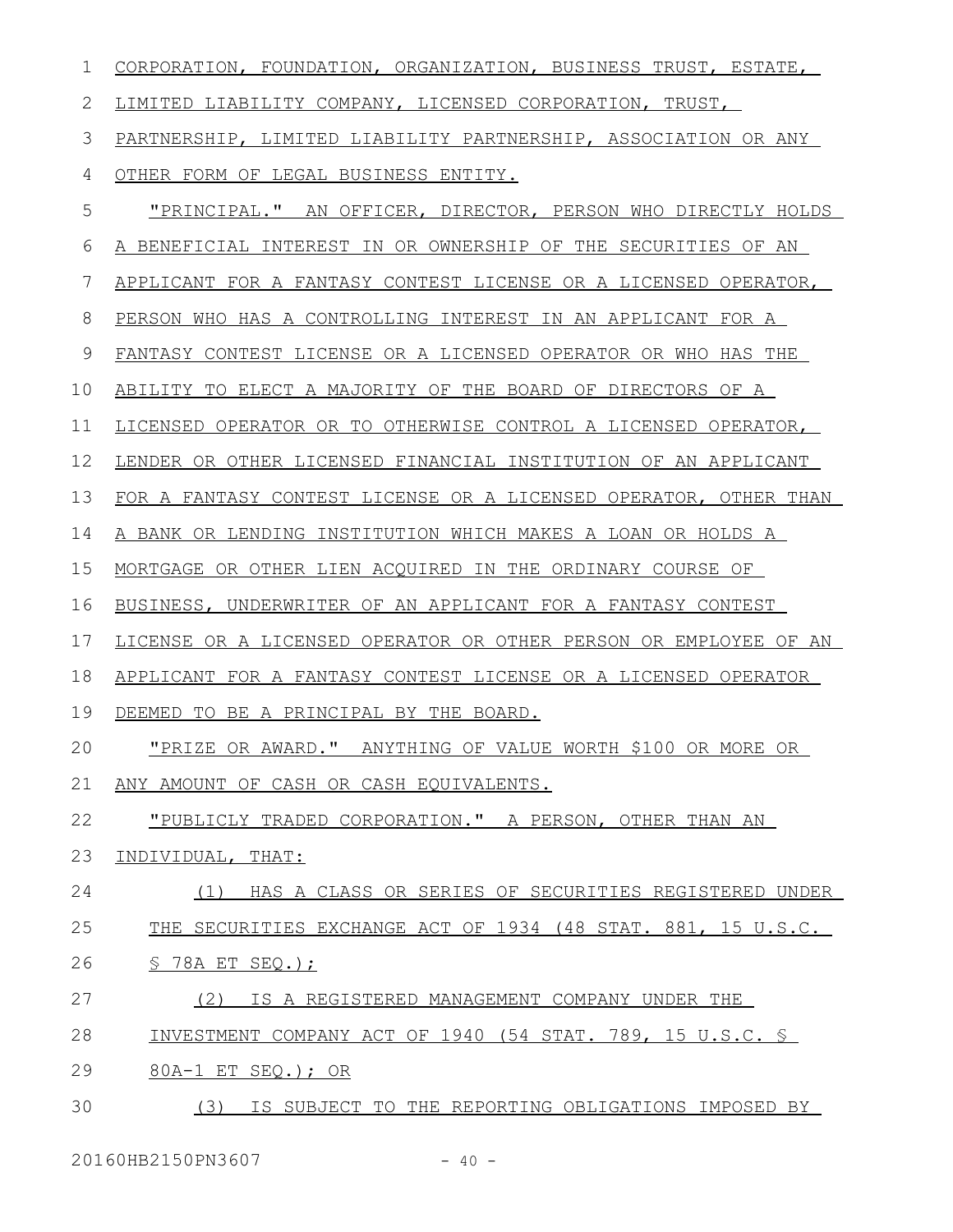| 1  | SECTION 15(D) OF THE SECURITIES EXCHANGE ACT OF 1934 BY          |
|----|------------------------------------------------------------------|
| 2  | REASON OF HAVING FILED A REGISTRATION STATEMENT THAT HAS         |
| 3  | BECOME EFFECTIVE UNDER THE SECURITIES ACT OF 1933 (48 STAT.      |
| 4  | 74, 15 U.S.C. § 77A ET SEQ.).                                    |
| 5  | "SCRIPT." A LIST OF COMMANDS THAT A FANTASY-CONTEST-RELATED      |
| 6  | COMPUTER PROGRAM CAN EXECUTE THAT IS CREATED BY A PARTICIPANT OR |
| 7  | THIRD PARTY NOT APPROVED BY THE LICENSED OPERATOR TO AUTOMATE    |
| 8  | PROCESSES ON A LICENSED OPERATOR'S FANTASY CONTEST PLATFORM.     |
| 9  | SUBCHAPTER B                                                     |
| 10 | ADMINISTRATION                                                   |
| 11 | SEC.                                                             |
| 12 | 311. GENERAL AND SPECIFIC POWERS OF BOARD.                       |
| 13 | 312. TEMPORARY REGULATIONS.                                      |
| 14 | 313. FANTASY CONTEST LICENSE APPEALS.                            |
| 15 | BOARD MINUTES AND RECORDS.<br>314.                               |
| 16 | 315.<br>REPORTS OF BOARD.                                        |
| 17 | \$ 311. GENERAL AND SPECIFIC POWERS OF BOARD.                    |
| 18 | (A)<br>GENERAL POWERS.--                                         |
| 19 | (1)<br>THE BOARD SHALL HAVE REGULATORY AUTHORITY OVER            |
| 20 | LICENSED OPERATORS, PRINCIPALS AND KEY EMPLOYEES AND SHALL       |
| 21 | ENSURE THE INTEGRITY OF FANTASY CONTESTS OFFERED IN THIS         |
| 22 | COMMONWEALTH IN ACCORDANCE WITH THIS CHAPTER.                    |
| 23 | (2)<br>THE BOARD MAY EMPLOY INDIVIDUALS AS NECESSARY TO          |
| 24 | CARRY OUT THE REOUIREMENTS OF THIS CHAPTER, WHO SHALL SERVE      |
| 25 | AT THE BOARD'S PLEASURE. AN EMPLOYEE OF THE BOARD SHALL BE       |
| 26 | CONSIDERED A STATE EMPLOYEE FOR PURPOSES OF 71 PA.C.S. PT.       |
| 27 | XXV (RELATING TO RETIREMENT FOR STATE EMPLOYEES AND              |
| 28 | OFFICERS).                                                       |
| 29 | SPECIFIC POWERS. -- THE BOARD SHALL HAVE THE FOLLOWING<br>(B)    |
| 30 | POWERS:                                                          |

20160HB2150PN3607 - 41 -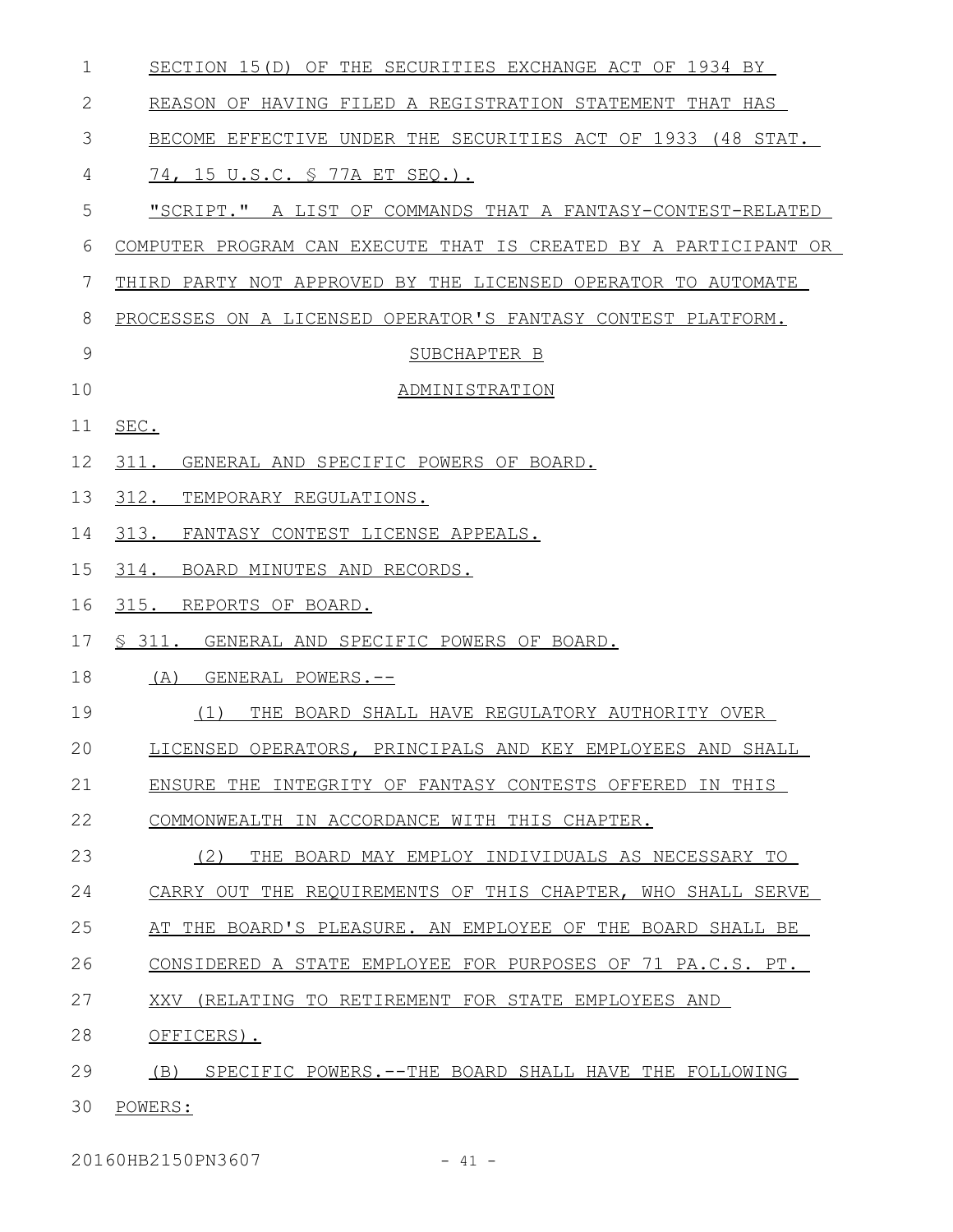| 1  | AT THE BOARD'S DISCRETION, TO ISSUE, APPROVE, RENEW,<br>(1)   |
|----|---------------------------------------------------------------|
| 2  | REVOKE, SUSPEND, CONDITION OR DENY ISSUANCE OF LICENSES.      |
| 3  | AT THE BOARD'S DISCRETION, TO SUSPEND, CONDITION OR<br>(2)    |
| 4  | DENY THE ISSUANCE OR RENEWAL OF A LICENSE OR LEVY FINES FOR   |
| 5  | ANY VIOLATION OF THIS CHAPTER.                                |
| 6  | (3)<br>TO PUBLISH EACH JANUARY ON THE BOARD'S PUBLICLY        |
| 7  | ACCESSIBLE INTERNET WEBSITE A COMPLETE LIST OF ALL PERSONS    |
| 8  | WHO APPLIED FOR OR HELD A FANTASY CONTEST LICENSE AT ANY TIME |
| 9  | DURING THE PRECEDING CALENDAR YEAR AND THE STATUS OF THE      |
| 10 | APPLICATION OR FANTASY CONTEST LICENSE.                       |
| 11 | (4)<br>TO PREPARE AND, THROUGH THE GOVERNOR, SUBMIT           |
| 12 | ANNUALLY TO THE GENERAL ASSEMBLY AN ITEMIZED BUDGET           |
| 13 | CONSISTENT WITH ARTICLE VI OF THE ACT OF APRIL 9, 1929        |
| 14 | (P.L.177, NO.175), KNOWN AS THE ADMINISTRATIVE CODE OF 1929,  |
| 15 | CONSISTING OF THE AMOUNTS NECESSARY TO BE APPROPRIATED BY THE |
| 16 | GENERAL ASSEMBLY OUT OF THE ACCOUNTS ESTABLISHED UNDER        |
| 17 | SECTION 332 (RELATING TO LICENSED OPERATOR DEPOSITS) REQUIRED |
| 18 | TO MEET THE OBLIGATIONS UNDER THIS CHAPTER ACCRUING DURING    |
| 19 | THE FISCAL PERIOD BEGINNING JULY 1 OF THE FOLLOWING YEAR.     |
| 20 | (5) IN THE EVENT THAT, IN ANY YEAR, APPROPRIATIONS FOR        |
| 21 | THE ADMINISTRATION OF THIS CHAPTER ARE NOT ENACTED BY JUNE    |
| 22 | 30, ANY FUNDS APPROPRIATED FOR THE ADMINISTRATION OF THIS     |
| 23 | CHAPTER WHICH ARE UNEXPENDED, UNCOMMITTED AND UNENCUMBERED AT |
| 24 | THE END OF A FISCAL YEAR SHALL REMAIN AVAILABLE FOR           |
| 25 | EXPENDITURE BY THE BOARD UNTIL THE ENACTMENT OF APPROPRIATION |
| 26 | FOR THE ENSUING FISCAL YEAR.                                  |
| 27 | (6)<br>TO PROMULGATE RULES AND REGULATIONS NECESSARY FOR      |
| 28 | THE ADMINISTRATION AND ENFORCEMENT OF THIS CHAPTER. EXCEPT AS |
| 29 | PROVIDED IN SECTION 312 (RELATING TO TEMPORARY REGULATIONS),  |
| 30 | REGULATIONS SHALL BE ADOPTED UNDER THE ACT OF JULY 31, 1968   |
|    |                                                               |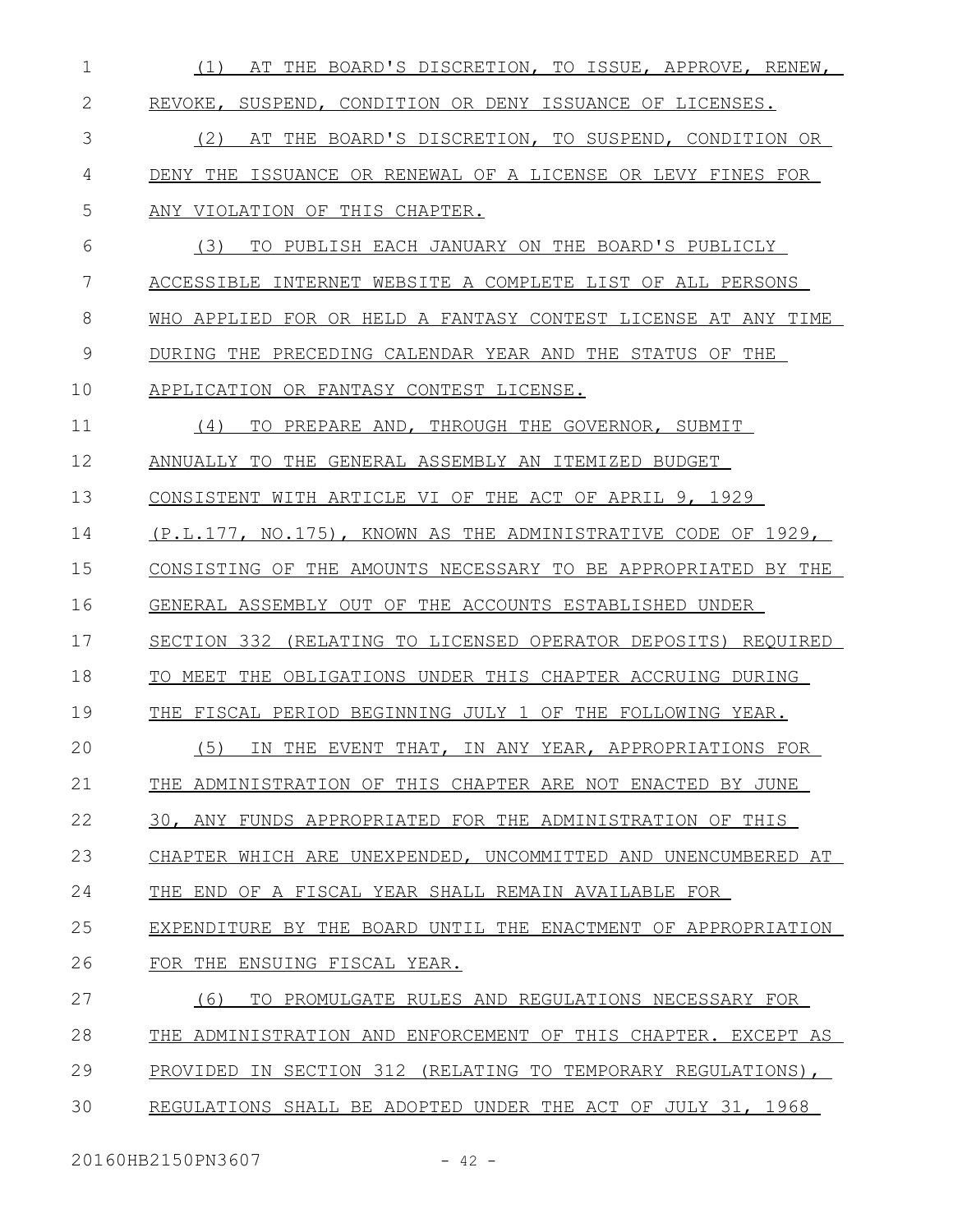| $\mathbf 1$  | (P.L.769, NO.240), REFERRED TO AS THE COMMONWEALTH DOCUMENTS  |
|--------------|---------------------------------------------------------------|
| $\mathbf{2}$ | LAW, AND THE ACT OF JUNE 25, 1982 (P.L.633, NO.181), KNOWN AS |
| 3            | THE REGULATORY REVIEW ACT.                                    |
| 4            | TO ADMINISTER OATHS, EXAMINE WITNESSES AND ISSUE<br>(7)       |
| 5            | SUBPOENAS COMPELLING THE ATTENDANCE OF WITNESSES OR THE       |
| 6            | PRODUCTION OF DOCUMENTS AND RECORDS OR OTHER EVIDENCE OR TO   |
| 7            | DESIGNATE OFFICERS OR EMPLOYEES TO PERFORM DUTIES REQUIRED BY |
| 8            | THIS CHAPTER.                                                 |
| 9            | (8)<br>AT THE BOARD'S DISCRETION, TO DELEGATE ANY OF THE      |
| 10           | BOARD'S RESPONSIBILITIES UNDER THIS CHAPTER TO THE EXECUTIVE  |
| 11           | DIRECTOR OF THE BOARD OR OTHER DESIGNATED STAFF.              |
| 12           | (9)<br>TO REQUIRE LICENSED OPERATORS AND APPLICANTS FOR A     |
| 13           | FANTASY CONTEST LICENSE TO SUBMIT ANY INFORMATION OR          |
| 14           | DOCUMENTATION NECESSARY TO ENSURE THE PROPER REGULATION OF    |
| 15           | FANTASY CONTESTS IN ACCORDANCE WITH THIS CHAPTER.             |
| 16           | (10)<br>TO REQUIRE LICENSED OPERATORS TO:                     |
| 17           | ANNUALLY CONTRACT WITH A CERTIFIED PUBLIC<br>( I )            |
| 18           | ACCOUNTANT TO CONDUCT AN INDEPENDENT AUDIT IN ACCORDANCE      |
| 19           | WITH STANDARDS ADOPTED BY THE AMERICAN INSTITUTE OF           |
| 20           | CERTIFIED PUBLIC ACCOUNTANTS TO VERIFY COMPLIANCE WITH        |
| 21           | THE PROVISIONS OF THIS CHAPTER AND BOARD REGULATIONS;         |
| 22           | ANNUALLY CONTRACT WITH A TESTING LABORATORY<br>(II)           |
| 23           | APPROVED BY THE BOARD TO VERIFY COMPLIANCE WITH THE           |
| 24           | PROVISIONS OF THIS CHAPTER AND BOARD REGULATIONS; AND         |
| 25           | ANNUALLY SUBMIT TO THE BOARD AND DEPARTMENT A<br>(TII)        |
| 26           | COPY OF THE AUDIT REPORT REQUIRED BY SUBPARAGRAPH (I) AND     |
| 27           | SUBMIT TO THE BOARD A COPY OF THE REPORT OF THE TESTING       |
| 28           | LABORATORY REQUIRED BY SUBPARAGRAPH (II).                     |
| 29           | (11)<br>IN CONJUNCTION WITH THE DEPARTMENT OF DRUG AND        |
| 30           | ALCOHOL PROGRAMS, TO DEVELOP A PROCESS BY WHICH LICENSED      |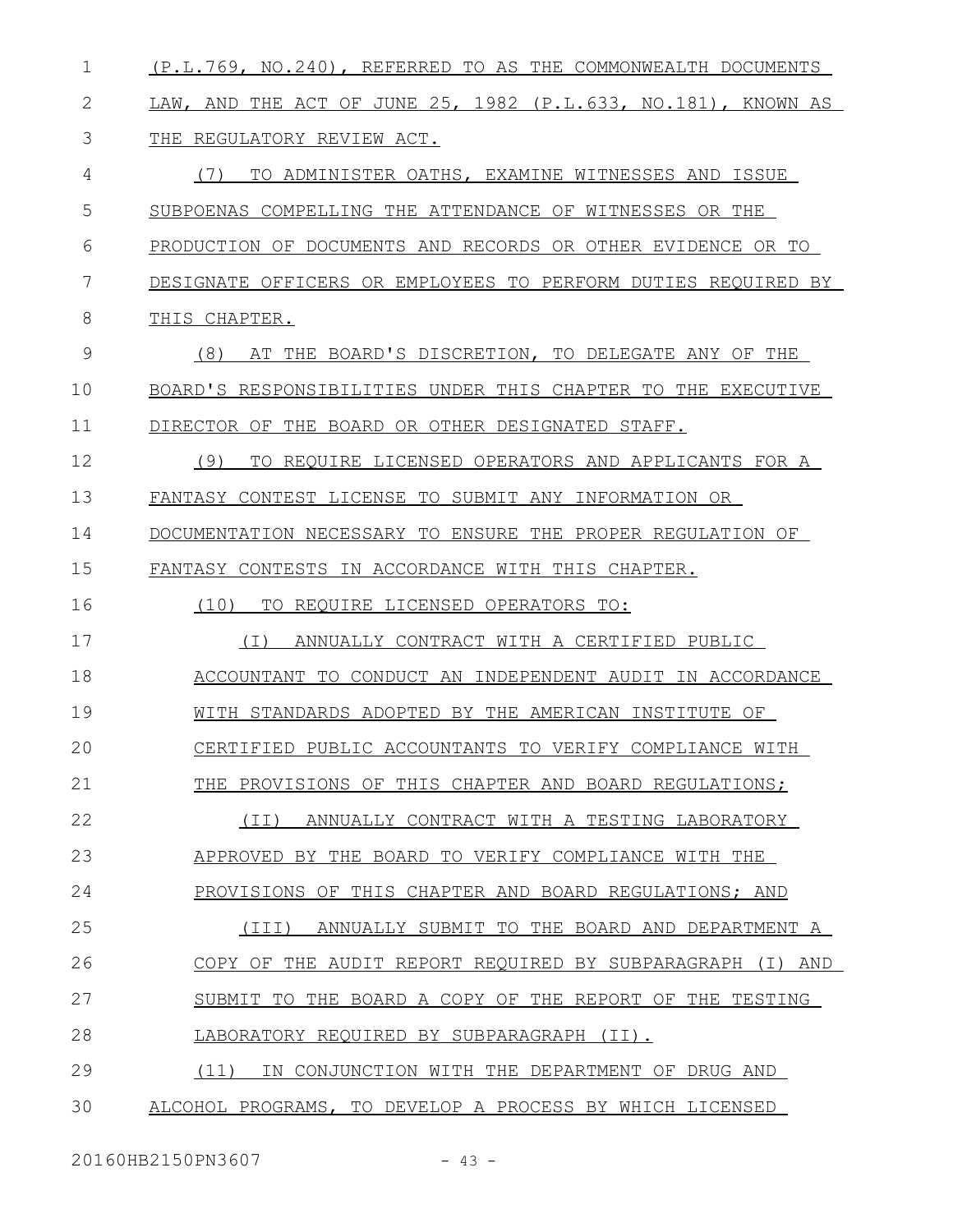| OPERATORS PROVIDE PARTICIPANTS WITH A TOLL-FREE TELEPHONE        |
|------------------------------------------------------------------|
| NUMBER THAT PROVIDES INDIVIDUALS WITH INFORMATION ON HOW TO      |
| ACCESS APPROPRIATE TREATMENT SERVICES FOR COMPULSIVE AND         |
| PROBLEM PLAY.                                                    |
| (12)<br>AT THE BOARD'S DISCRETION, TO PERMIT THE PLACEMENT       |
| OPERATION OF FANTASY CONTEST TERMINALS WITHIN LICENSED<br>AND    |
| TO ENSURE THE INTEGRITY OF FANTASY CONTEST<br>FACILITIES AND     |
| TERMINALS.                                                       |
| (B,1)<br>LICENSED ENTITY REPRESENTATIVE.--                       |
| A LICENSED ENTITY REPRESENTATIVE SHALL REGISTER WITH<br>(1)      |
| THE BOARD, IN A MANNER PRESCRIBED BY THE BOARD. THE              |
| REGISTRATION SHALL INCLUDE THE NAME, EMPLOYER OR FIRM,           |
| BUSINESS ADDRESS AND BUSINESS TELEPHONE NUMBER OF BOTH THE       |
| LICENSED ENTITY REPRESENTATIVE AND ANY LICENSED OPERATOR,        |
| APPLICANT FOR LICENSURE OR OTHER PERSON BEING REPRESENTED.       |
| (2)<br>A LICENSED ENTITY REPRESENTATIVE SHALL HAVE AN            |
| AFFIRMATIVE DUTY TO UPDATE ITS REGISTRATION INFORMATION<br>ON AN |
| ONGOING BASIS. FAILURE TO UPDATE SHALL BE PUNISHABLE BY THE      |
| BOARD.                                                           |
| (3)<br>THE BOARD SHALL MAINTAIN A LIST OF LICENSED ENTITY        |
| REPRESENTATIVES WHICH SHALL CONTAIN THE INFORMATION REQUIRED     |
| UNDER PARAGRAPH (1) AND SHALL BE AVAILABLE FOR PUBLIC            |
| INSPECTION AT THE OFFICES OF THE BOARD AND ON THE BOARD'S        |
| PUBLICLY ACCESSIBLE INTERNET WEBSITE.                            |
| EXCEPTIONS.--EXCEPT AS PROVIDED UNDER SECTION 342<br>(C)         |
| (RELATING TO LICENSED GAMING ENTITIES), NOTHING IN THIS SECTION  |
| SHALL BE CONSTRUED TO AUTHORIZE THE BOARD:                       |
| (1)<br>TO REQUIRE BACKGROUND INVESTIGATIONS FOR EMPLOYEES,       |
| OTHER THAN KEY EMPLOYEES AND PRINCIPALS, OF AN APPLICANT FOR     |
| A FANTASY CONTEST LICENSE OR A LICENSED OPERATOR.                |
|                                                                  |

20160HB2150PN3607 - 44 -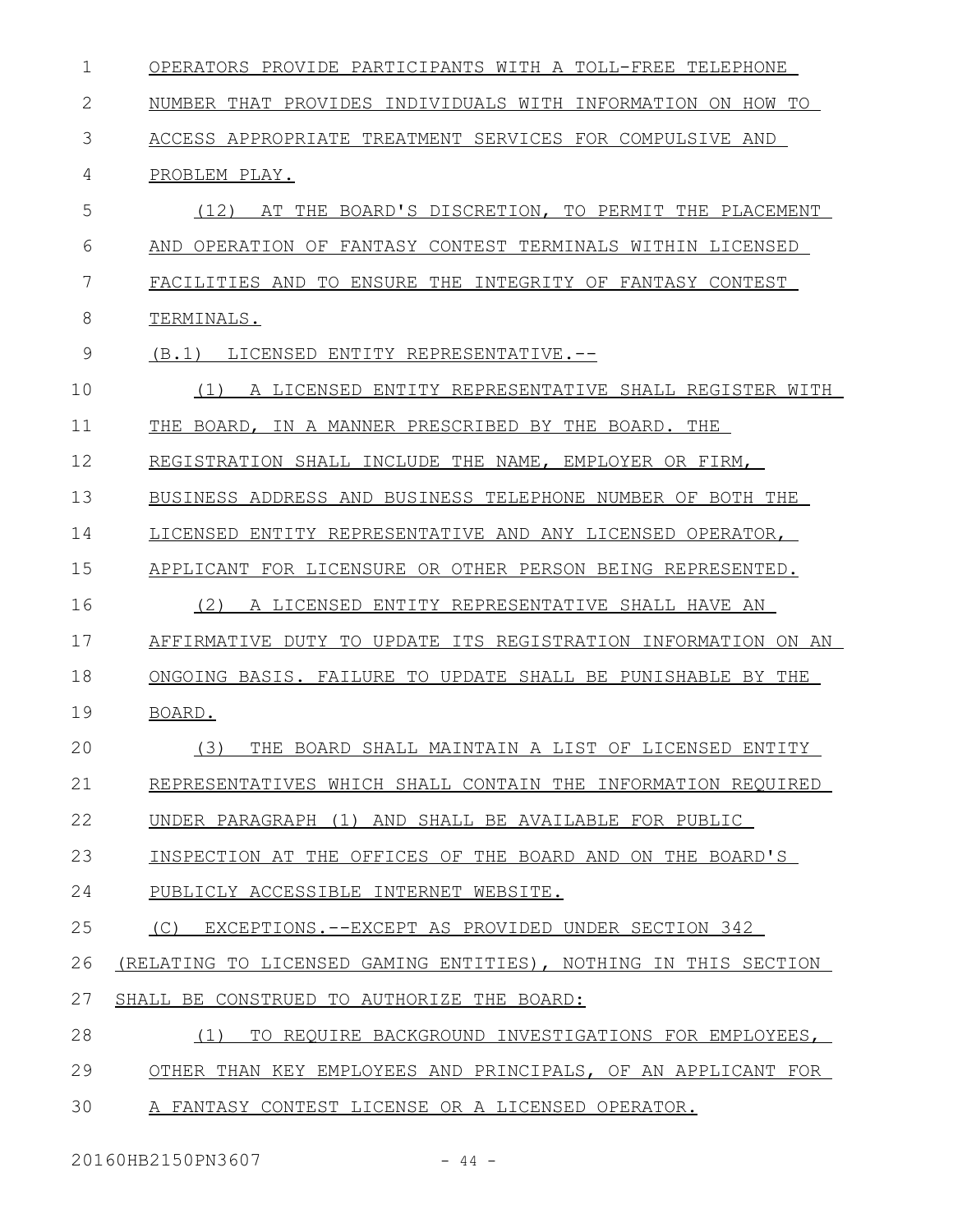| $\mathbf 1$ | (2)<br>TO REQUIRE ANY ADDITIONAL PERMITS OR LICENSES NOT         |
|-------------|------------------------------------------------------------------|
| 2           | SPECIFICALLY ENUMERATED IN THIS CHAPTER.                         |
| 3           | (3)<br>TO IMPOSE ADDITIONAL CONDITIONS OF LICENSURE ON           |
| 4           | LICENSED OPERATORS OR PROHIBITIONS ON THE OPERATION OF           |
| 5           | FANTASY CONTESTS NOT SPECIFICALLY ENUMERATED IN THIS CHAPTER.    |
| 6           | S 312. TEMPORARY REGULATIONS.                                    |
| 7           | PROMULGATION.--IN ORDER TO FACILITATE THE PROMPT<br>(A)          |
| 8           | IMPLEMENTATION OF THIS CHAPTER, REGULATIONS PROMULGATED BY THE   |
| 9           | BOARD SHALL BE DEEMED TEMPORARY REGULATIONS AND SHALL EXPIRE NO  |
| 10          | LATER THAN TWO YEARS FOLLOWING THE EFFECTIVE DATE OF THIS        |
| 11          | SECTION. THE BOARD MAY PROMULGATE TEMPORARY REGULATIONS NOT      |
| 12          | SUBJECT TO:                                                      |
| 13          | SECTIONS 201, 202 AND 203 OF THE ACT OF JULY 31,<br>(1)          |
| 14          | 1968 (P.L.769, NO.240), REFERRED TO AS THE COMMONWEALTH          |
| 15          | DOCUMENTS LAW.                                                   |
| 16          | THE ACT OF JUNE 25, 1982 (P.L.633, NO.181), KNOWN AS<br>(2)      |
| 17          | THE REGULATORY REVIEW ACT.                                       |
| 18          | EXPIRATION.--EXCEPT FOR TEMPORARY REGULATIONS CONCERNING<br>(B)  |
| 19          | NETWORK CONNECTIVITY, SECURITY AND TESTING AND COMPULSIVE AND    |
| 20          | PROBLEM PLAY, THE AUTHORITY PROVIDED TO THE BOARD TO ADOPT       |
| 21          | TEMPORARY REGULATIONS IN SUBSECTION (A) SHALL EXPIRE NO LATER    |
| 22          | THAN TWO YEARS FOLLOWING THE EFFECTIVE DATE OF THIS SECTION.     |
| 23          | REGULATIONS ADOPTED AFTER THIS PERIOD SHALL BE PROMULGATED AS    |
| 24          | PROVIDED BY LAW.                                                 |
| 25          | S 313. FANTASY CONTEST LICENSE APPEALS.                          |
| 26          | AN APPLICANT MAY APPEAL ANY FINAL ORDER, DETERMINATION OR        |
| 27          | DECISION OF THE BOARD INVOLVING THE APPROVAL, ISSUANCE, DENIAL,  |
| 28          | REVOCATION OR CONDITIONING OF A FANTASY CONTEST LICENSE IN       |
| 29          | ACCORDANCE WITH 2 PA.C.S. CHS. 5 SUBCH. A (RELATING TO PRACTICE  |
| 30          | AND PROCEDURE OF COMMONWEALTH AGENCIES) AND 7 SUBCH. A (RELATING |
|             |                                                                  |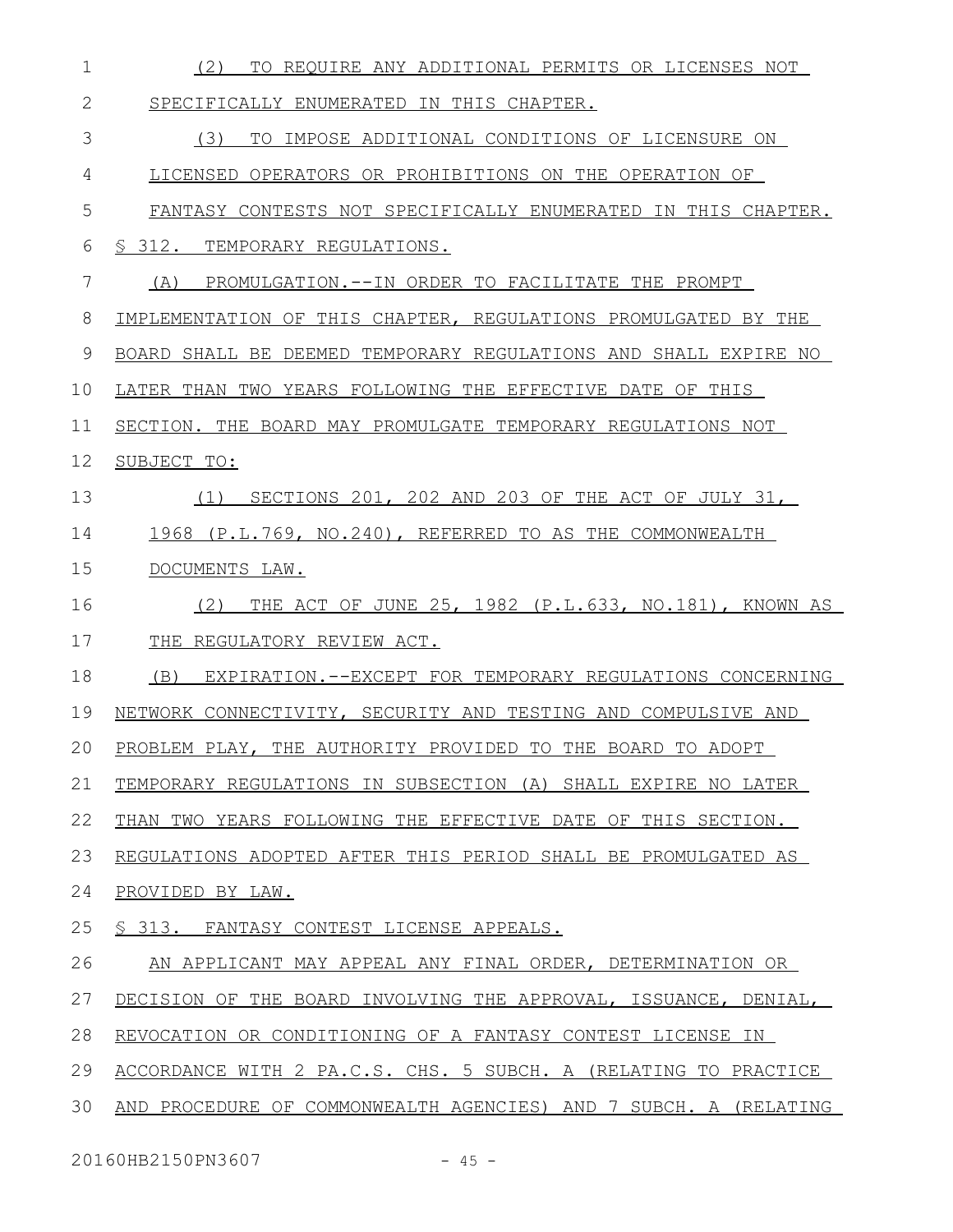| 1             | TO JUDICIAL REVIEW OF COMMONWEALTH AGENCY ACTION).               |
|---------------|------------------------------------------------------------------|
| $\mathbf{2}$  | § 314. BOARD MINUTES AND RECORDS.                                |
| 3             | RECORD OF PROCEEDINGS. -- THE BOARD SHALL MAINTAIN A<br>(A)      |
| 4             | RECORD OF ALL PROCEEDINGS HELD AT PUBLIC MEETINGS OF THE BOARD.  |
| 5             | THE VERBATIM TRANSCRIPT OF THE PROCEEDINGS SHALL BE THE PROPERTY |
| 6             | OF THE BOARD AND SHALL BE PREPARED BY THE BOARD UPON THE REQUEST |
| 7             | OF ANY BOARD MEMBER OR UPON THE REQUEST OF ANY OTHER PERSON AND  |
| 8             | THE PAYMENT BY THAT PERSON OF THE COSTS OF PREPARATION.          |
| $\mathcal{G}$ | (B)<br>APPLICANT INFORMATION.--                                  |
| 10            | THE BOARD SHALL MAINTAIN A LIST OF ALL APPLICANTS<br>(1)         |
| 11            | FOR A FANTASY CONTEST LICENSE. THE LIST SHALL INCLUDE A          |
| 12            | RECORD OF ALL ACTIONS TAKEN WITH RESPECT TO EACH APPLICANT.      |
| 13            | THE LIST SHALL BE OPEN TO PUBLIC INSPECTION DURING THE NORMAL    |
| 14            | BUSINESS HOURS OF THE BOARD.                                     |
| 15            | (2)<br>INFORMATION UNDER PARAGRAPH (1) REGARDING AN              |
| 16            | APPLICANT WHOSE FANTASY CONTEST LICENSE HAS BEEN DENIED,         |
| 17            | REVOKED OR NOT RENEWED SHALL BE REMOVED FROM THE LIST AFTER      |
| 18            | SEVEN YEARS FROM THE DATE OF THE ACTION.                         |
| 19            | OTHER FILES AND RECORDS. -- THE BOARD SHALL MAINTAIN SUCH<br>(C) |
| 20            | OTHER FILES AND RECORDS AS IT MAY DEEM APPROPRIATE.              |
| 21            | CONFIDENTIALITY OF INFORMATION.--<br>(D)                         |
| 22            | (1)<br>THE FOLLOWING INFORMATION SUBMITTED BY AN APPLICANT       |
| 23            | FOR A FANTASY CONTEST LICENSE UNDER SECTION 322 (RELATING TO     |
| 24            | APPLICATION) OR OTHERWISE OBTAINED BY THE BOARD AS PART OF A     |
| 25            | BACKGROUND OR OTHER INVESTIGATION FROM ANY SOURCE SHALL BE       |
| 26            | CONFIDENTIAL AND WITHHELD FROM PUBLIC DISCLOSURE:                |
| 27            | ALL INFORMATION RELATING TO CHARACTER, HONESTY<br>( I )          |
| 28            | AND INTEGRITY, INCLUDING FAMILY, HABITS, REPUTATION,             |
| 29            | HISTORY OF CRIMINAL ACTIVITY, BUSINESS ACTIVITIES,               |
| 30            | FINANCIAL AFFAIRS AND BUSINESS, PROFESSIONAL AND PERSONAL        |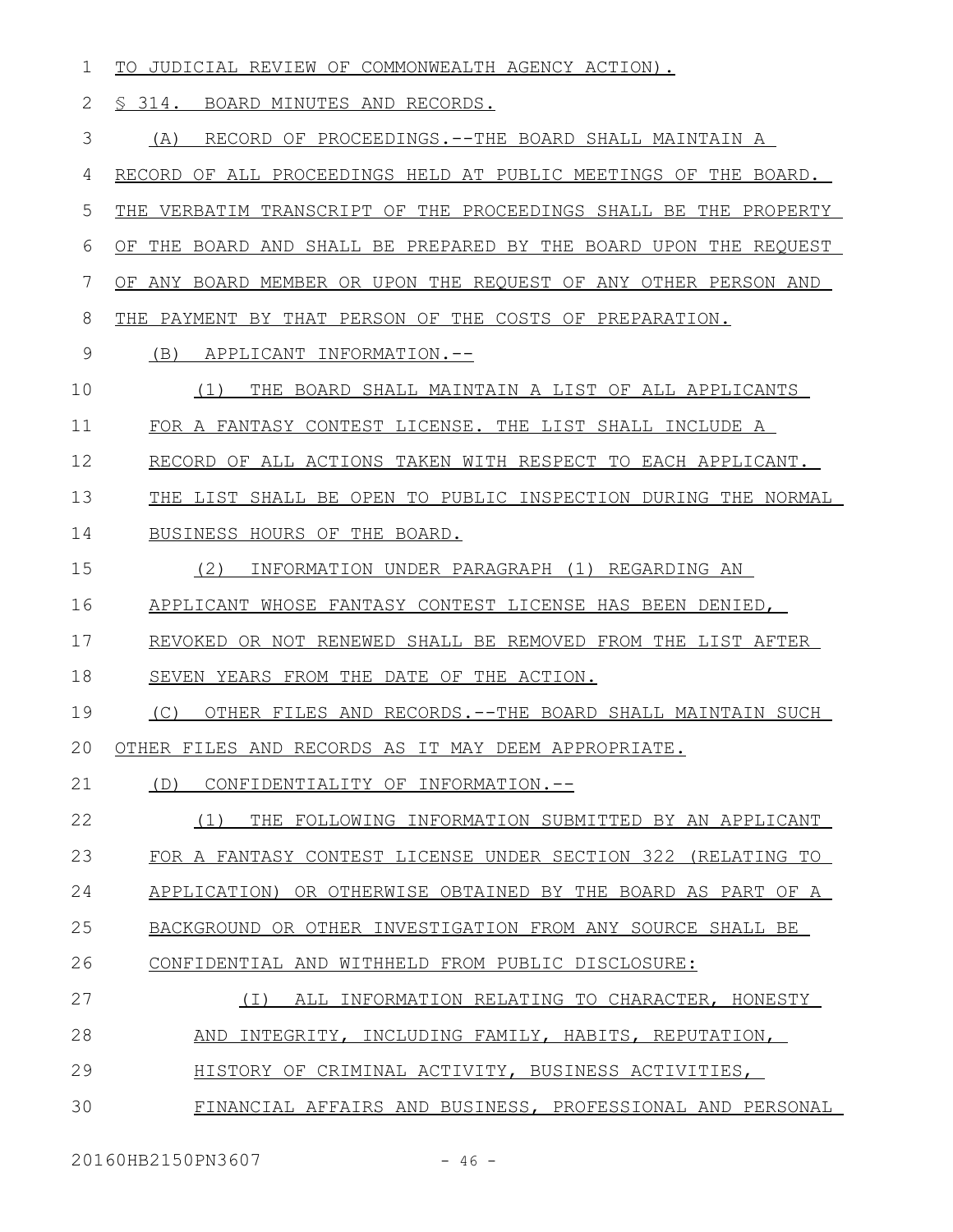ASSOCIATIONS. (II) NONPUBLIC PERSONAL INFORMATION, INCLUDING HOME ADDRESSES, TELEPHONE NUMBERS AND OTHER PERSONAL CONTACT INFORMATION, SOCIAL SECURITY NUMBERS, EDUCATIONAL RECORDS, MEMBERSHIPS, MEDICAL RECORDS, TAX RETURNS AND DECLARATIONS, ACTUAL OR PROPOSED COMPENSATION, FINANCIAL ACCOUNT RECORDS, CREDITWORTHINESS OR FINANCIAL CONDITION RELATING TO AN APPLICANT. (III) INFORMATION RELATING TO PROPRIETARY INFORMATION, TRADE SECRETS, PATENTS OR EXCLUSIVE LICENSES, ARCHITECTURAL AND ENGINEERING PLANS AND INFORMATION RELATING TO COMPETITIVE MARKETING MATERIALS AND STRATEGIES THAT MAY INCLUDE CUSTOMER-IDENTIFYING INFORMATION OR CUSTOMER PROSPECTS FOR SERVICES SUBJECT TO COMPETITION. (IV) INFORMATION WITH RESPECT TO WHICH THERE IS A REASONABLE POSSIBILITY THAT PUBLIC RELEASE OR INSPECTION OF THE INFORMATION WOULD CONSTITUTE AN UNWARRANTED INVASION INTO PERSONAL PRIVACY OF AN INDIVIDUAL AS DETERMINED BY THE BOARD. (V) RECORDS OF AN APPLICANT FOR A FANTASY CONTEST LICENSE OR A LICENSED OPERATOR NOT REQUIRED TO BE FILED WITH THE SECURITIES AND EXCHANGE COMMISSION BY ISSUERS THAT EITHER HAVE SECURITIES REGISTERED UNDER SECTION 12 OF THE SECURITIES EXCHANGE ACT OF 1934 (48 STAT. 881, 15 U.S.C. § 78L) OR ARE REQUIRED TO FILE REPORTS UNDER SECTION 15(D) OF THE SECURITIES EXCHANGE ACT OF 1934 (48 STAT. 881, 15 U.S.C. § 78O) (VI) RECORDS CONSIDERED NONPUBLIC MATTERS OR INFORMATION BY THE SECURITIES AND EXCHANGE COMMISSION AS 1 2 3 4 5 6 7 8 9 10 11 12 13 14 15 16 17 18 19  $20$ 21 22 23 24 25 26 27 28 29 30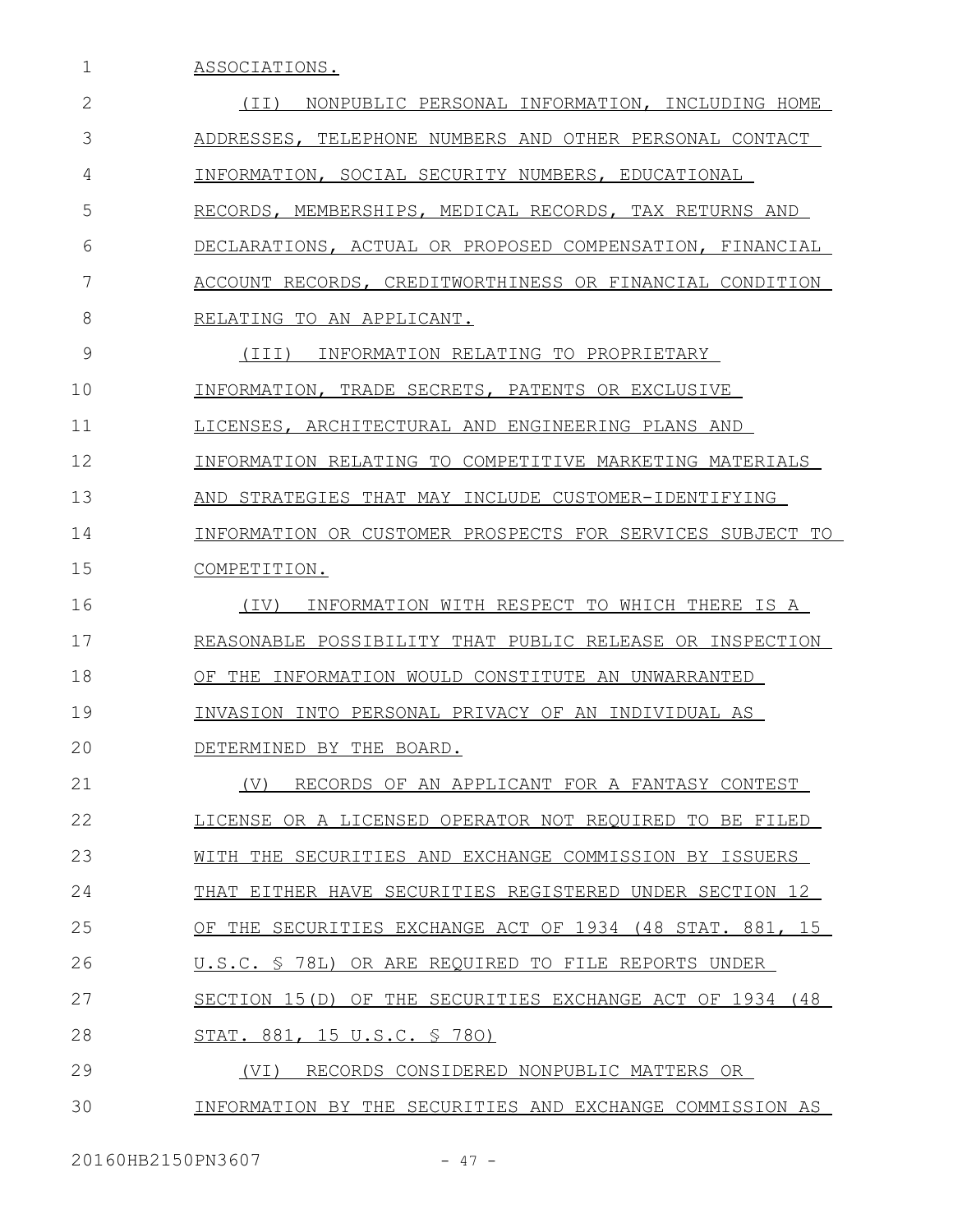| 1            | PROVIDED BY 17 CFR 200.80 (RELATING TO COMMISSION RECORDS       |
|--------------|-----------------------------------------------------------------|
| $\mathbf{2}$ | AND INFORMATION).                                               |
| 3            | FINANCIAL OR SECURITY INFORMATION DEEMED<br>(VII)               |
| 4            | CONFIDENTIAL BY THE BOARD UPON A SHOWING OF GOOD CAUSE BY       |
| 5            | THE APPLICANT FOR A FANTASY CONTEST LICENSE OR LICENSED         |
| 6            | OPERATOR.                                                       |
| 7            | (2)<br>NO CLAIM OF CONFIDENTIALITY MAY BE MADE REGARDING        |
| 8            | CRIMINAL HISTORY RECORD INFORMATION THAT IS AVAILABLE TO<br>ANY |
| 9            | THE PUBLIC UNDER 18 PA.C.S. § 9121(B) (RELATING TO GENERAL      |
| 10           | REGULATIONS).                                                   |
| 11           | (3)<br>NO CLAIM OF CONFIDENTIALITY SHALL BE MADE REGARDING      |
| 12           | ANY RECORD IN POSSESSION OF THE BOARD THAT IS OTHERWISE         |
| 13           | PUBLICLY AVAILABLE FROM A COMMONWEALTH AGENCY, LOCAL AGENCY     |
| 14           | OR ANOTHER JURISDICTION.                                        |
| 15           | THE INFORMATION MADE CONFIDENTIAL UNDER THIS SECTION<br>(4)     |
| 16           | SHALL BE WITHHELD FROM PUBLIC DISCLOSURE, IN WHOLE OR IN        |
| 17           | PART, EXCEPT THAT ANY CONFIDENTIAL INFORMATION SHALL BE         |
| 18           | RELEASED UPON THE ORDER OF A COURT OF COMPETENT JURISDICTION    |
| 19           | THE APPROVAL OF THE ATTORNEY GENERAL, TO A DULY<br>OR, WITH     |
| 20           | AUTHORIZED LAW ENFORCEMENT AGENCY OR SHALL BE RELEASED TO THE   |
| 21           | PUBLIC, IN WHOLE OR IN PART, TO THE EXTENT THAT SUCH RELEASE    |
| 22           | IS REQUESTED BY AN APPLICANT FOR A FANTASY CONTEST LICENSE OR   |
| 23           | LICENSED OPERATOR AND DOES NOT OTHERWISE CONTAIN CONFIDENTIAL   |
| 24           | INFORMATION ABOUT ANOTHER PERSON.                               |
| 25           | (5)<br>THE BOARD MAY SEEK A VOLUNTARY WAIVER OF                 |
| 26           | CONFIDENTIALITY FROM AN APPLICANT FOR A FANTASY CONTEST         |
| 27           | LICENSE OR A LICENSED OPERATOR, BUT MAY NOT REQUIRE AN          |
| 28           | APPLICANT OR LICENSED OPERATOR TO WAIVE ANY CONFIDENTIALITY     |
| 29           | PROVIDED FOR IN THIS SUBSECTION AS A CONDITION FOR THE          |
| 30           | APPROVAL OF AN APPLICATION, RENEWAL OF A FANTASY CONTEST        |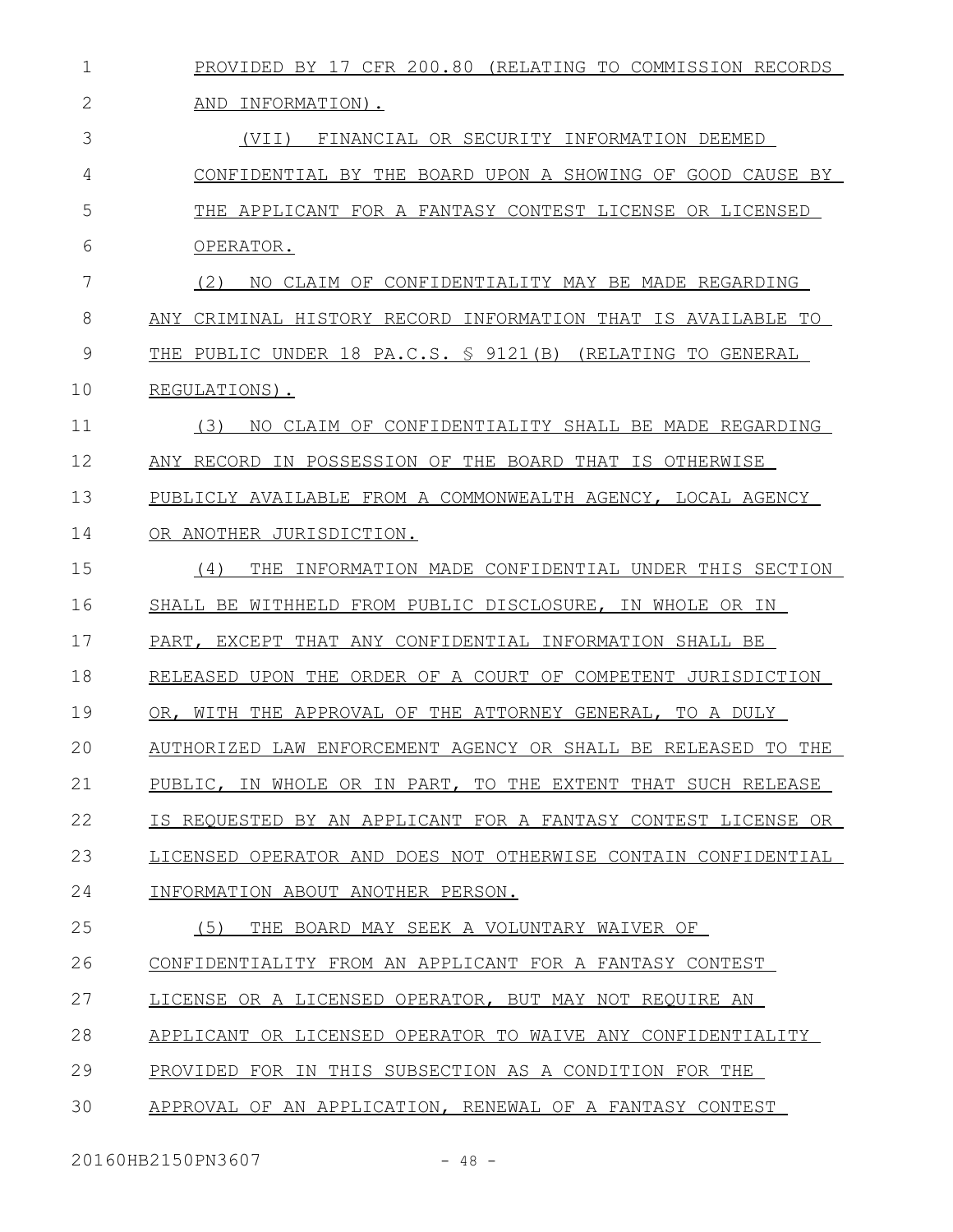LICENSE OR ANY OTHER ACTION OF THE BOARD. (E) NOTICE.--NOTICE OF THE CONTENTS OF ANY INFORMATION, EXCEPT TO A DULY AUTHORIZED LAW ENFORCEMENT AGENCY UNDER THIS SECTION, SHALL BE GIVEN TO AN APPLICANT OR LICENSEE IN A MANNER PRESCRIBED BY THE RULES AND REGULATIONS ADOPTED BY THE BOARD. (F) INFORMATION HELD BY DEPARTMENT.--FILES, RECORDS, REPORTS AND OTHER INFORMATION IN THE POSSESSION OF THE DEPARTMENT PERTAINING TO LICENSED OPERATORS SHALL BE MADE AVAILABLE TO THE BOARD AS MAY BE NECESSARY FOR THE EFFECTIVE ADMINISTRATION OF THIS CHAPTER. § 315. REPORTS OF BOARD. (A) GENERAL RULE.-- THE ANNUAL REPORT SUBMITTED BY THE BOARD UNDER SECTION 1211 (RELATING TO REPORTS OF BOARD) SHALL INCLUDE THE FOLLOWING INFORMATION ON THE CONDUCT OF FANTASY CONTESTS: (1) TOTAL FANTASY CONTEST ADJUSTED REVENUES. (2) ALL TAXES, FEES, FINES AND OTHER REVENUE COLLECTED FROM LICENSED OPERATORS DURING THE PREVIOUS YEAR. THE DEPARTMENT SHALL COLLABORATE WITH THE BOARD TO CARRY OUT THE REQUIREMENTS OF THIS SECTION. (3) AT THE BOARD'S DISCRETION, ANY OTHER INFORMATION RELATED TO THE CONDUCT OF FANTASY CONTESTS OR LICENSED OPERATORS. (B) LICENSED OPERATORS.--THE BOARD MAY REQUIRE LICENSED OPERATORS TO PROVIDE INFORMATION TO THE BOARD TO ASSIST IN THE PREPARATION OF THE REPORT. SUBCHAPTER C LICENSURE SEC. 321. GENERAL PROHIBITION. 322. APPLICATION. 1 2 3 4 5 6 7 8 9 10 11 12 13 14 15 16 17 18 19  $20$ 21 22 23 24 25 26 27 28 29 30

20160HB2150PN3607 - 49 -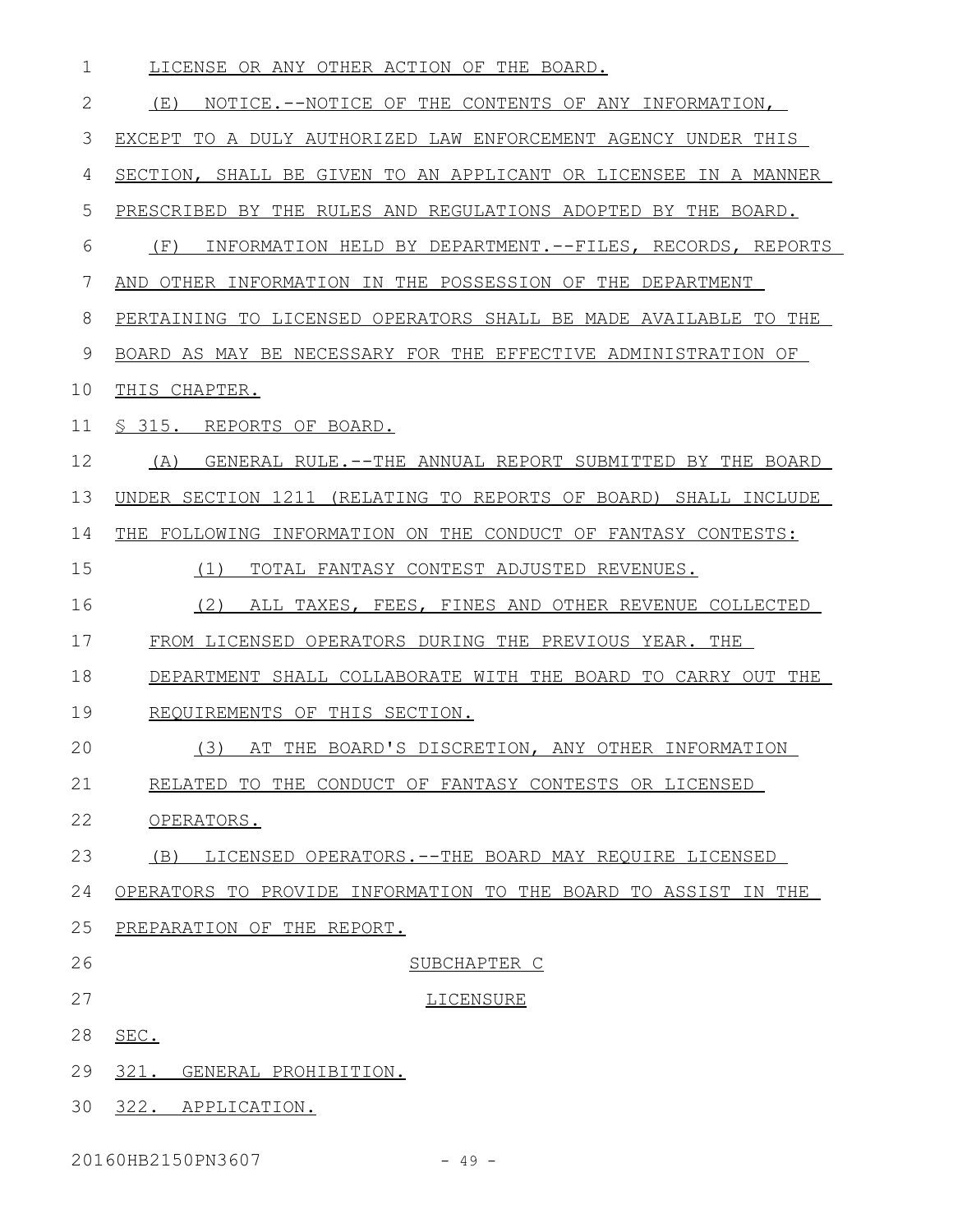- 323. ISSUANCE AND DENIAL OF LICENSE. 1
- 324. LICENSE RENEWAL. 2
- 325. CONDITIONS OF LICENSURE. 3
- 326. PROHIBITIONS. 4
- 327. CHANGE IN OWNERSHIP OR CONTROL OF LICENSED OPERATORS. 5
- 328. PENALTIES. 6
- § 321. GENERAL PROHIBITION. 7
- (A) GENERAL RULE.--EXCEPT AS PROVIDED FOR IN SUBSECTION (B), 8
- NO PERSON MAY OFFER OR OTHERWISE MAKE AVAILABLE FOR PLAY IN THIS 9
- COMMONWEALTH A FANTASY CONTEST WITHOUT A FANTASY CONTEST LICENSE 10
- ISSUED BY THE BOARD. 11
- (B) EXISTING ACTIVITY.--A PERSON WHO APPLIES FOR OR RENEWS A 12
- FANTASY CONTEST LICENSE IN ACCORDANCE WITH THIS CHAPTER MAY 13
- OPERATE DURING THE APPLICATION OR RENEWAL PERIOD UNLESS: 14
- (1) THE BOARD HAS REASONABLE CAUSE TO BELIEVE THE PERSON 15
- IS OR MAY BE IN VIOLATION OF THE PROVISIONS OF THIS CHAPTER. 16
- (2) THE BOARD REQUIRES THE PERSON TO SUSPEND THE 17
- OPERATION OF ANY FANTASY CONTEST UNTIL THE LICENSE IS ISSUED 18
- OR RENEWED. 19
- § 322. APPLICATION.  $20$
- (A) FORM AND INFORMATION.--AN APPLICATION FOR A LICENSE 21
- SHALL BE SUBMITTED ON A FORM AND IN MANNER AS SHALL BE REQUIRED 22

BY THE BOARD. AN APPLICATION FOR A FANTASY CONTEST LICENSE SHALL 23

- CONTAIN THE FOLLOWING INFORMATION: 24
- (1) THE NAME, FEDERAL EMPLOYER IDENTIFICATION NUMBER AND PRINCIPAL ADDRESS OF THE APPLICANT; IF A CORPORATION, THE 25 26
- STATE OF ITS INCORPORATION, THE FULL NAME AND ADDRESS OF EACH 27
- OFFICER AND DIRECTOR THEREOF, AND, IF A FOREIGN CORPORATION, 28
- WHETHER IT IS QUALIFIED TO DO BUSINESS IN THIS COMMONWEALTH; 29
- IF A PARTNERSHIP OR JOINT VENTURE, THE NAME AND ADDRESS OF 30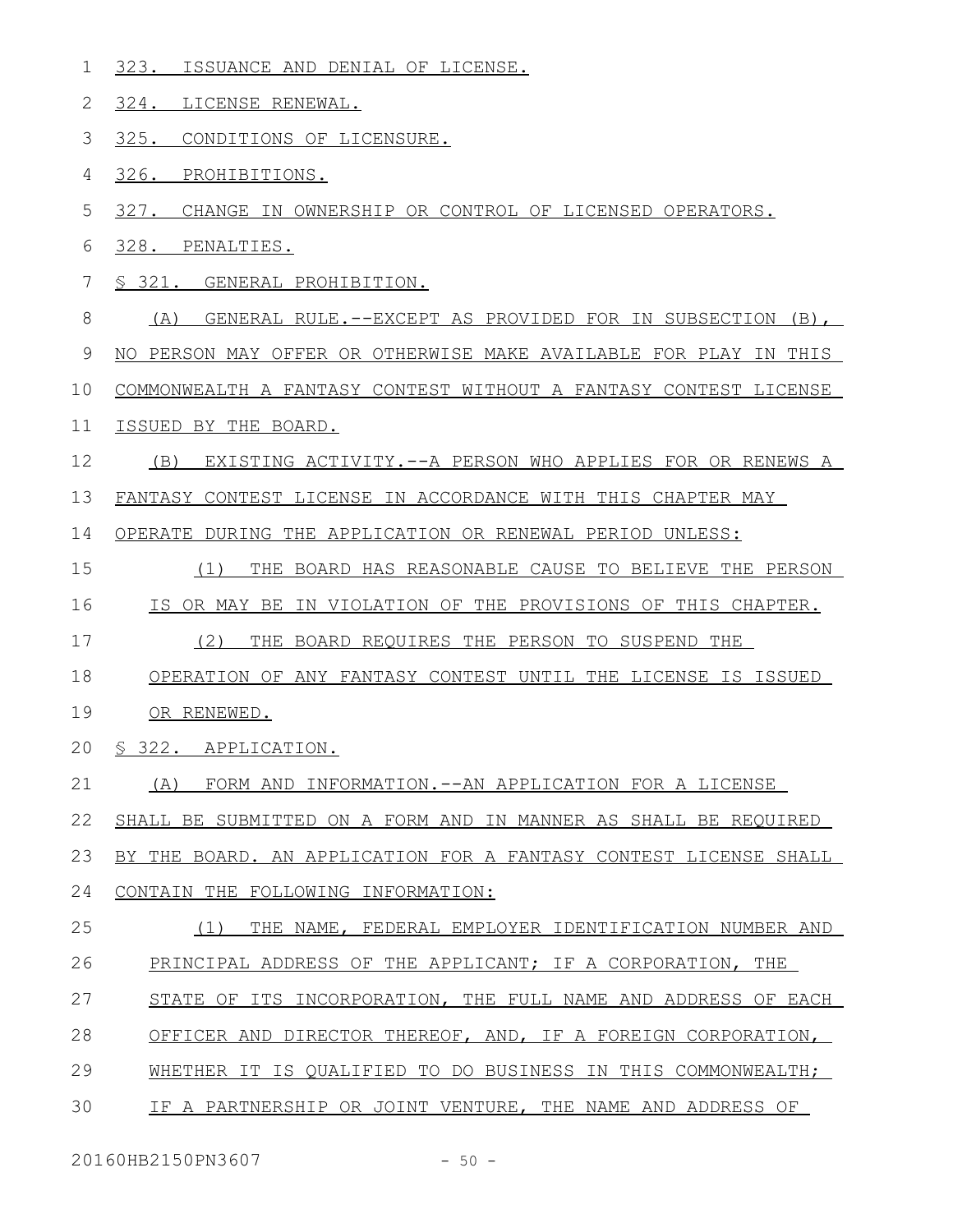EACH OFFICER THEREOF. (2) THE NAME AND ADDRESS OF THE PERSON HAVING CUSTODY OF THE APPLICANT'S FINANCIAL RECORDS. (3) THE NAMES AND ADDRESSES OF KEY EMPLOYEES. (4) THE NAMES AND ADDRESSES OF EACH OF THE APPLICANT'S PRINCIPALS. (5) INFORMATION, DOCUMENTATION AND ASSURANCES RELATED TO FINANCIAL AND CRIMINAL HISTORY AS THE BOARD DEEMS NECESSARY TO ESTABLISH BY CLEAR AND CONVINCING EVIDENCE THE FINANCIAL STABILITY, INTEGRITY AND RESPONSIBILITY OF THE APPLICANT AND THE APPLICANT'S KEY EMPLOYEES AND PRINCIPALS. (6) INFORMATION AND DOCUMENTATION NECESSARY TO ESTABLISH THE APPLICANT'S ABILITY TO COMPLY WITH SECTION 325 (RELATING TO CONDITIONS OF LICENSURE). (7) ANY OTHER INFORMATION REQUIRED BY THE BOARD. (B) NONREFUNDABLE APPLICATION FEE.--EACH APPLICATION SUBMITTED UNDER THIS CHAPTER SHALL BE ACCOMPANIED BY A NONREFUNDABLE APPLICATION FEE, WHICH SHALL BE ESTABLISHED BY THE BOARD, AND WHICH MAY NOT EXCEED THE AMOUNT NECESSARY TO REIMBURSE THE BOARD FOR ALL COSTS INCURRED BY THE BOARD FOR FULFILLING THE REQUIREMENTS OF THIS SECTION AND SECTION 323 (RELATING TO ISSUANCE AND DENIAL OF LICENSE) OR EXCEED AN AMOUNT EQUAL TO 5% OF THE APPLICANT'S FANTASY CONTEST ADJUSTED REVENUES FOR THE PREVIOUS CALENDAR YEAR IF THE APPLICANT IS NOT A LICENSED GAMING ENTITY. (C) ADDITIONAL INFORMATION.--A PERSON APPLYING FOR A FANTASY CONTEST LICENSE SHALL HAVE THE CONTINUING DUTY TO PROVIDE INFORMATION REQUIRED BY THE BOARD AND TO COOPERATE IN ANY INQUIRY OR INVESTIGATION. (D) ABBREVIATED APPLICATION PROCESS.--THE BOARD, AT ITS 1 2 3 4 5 6 7 8 9 10 11 12 13 14 15 16 17 18 19  $20$ 21 22 23 24 25 26 27 28 29 30

20160HB2150PN3607 - 51 -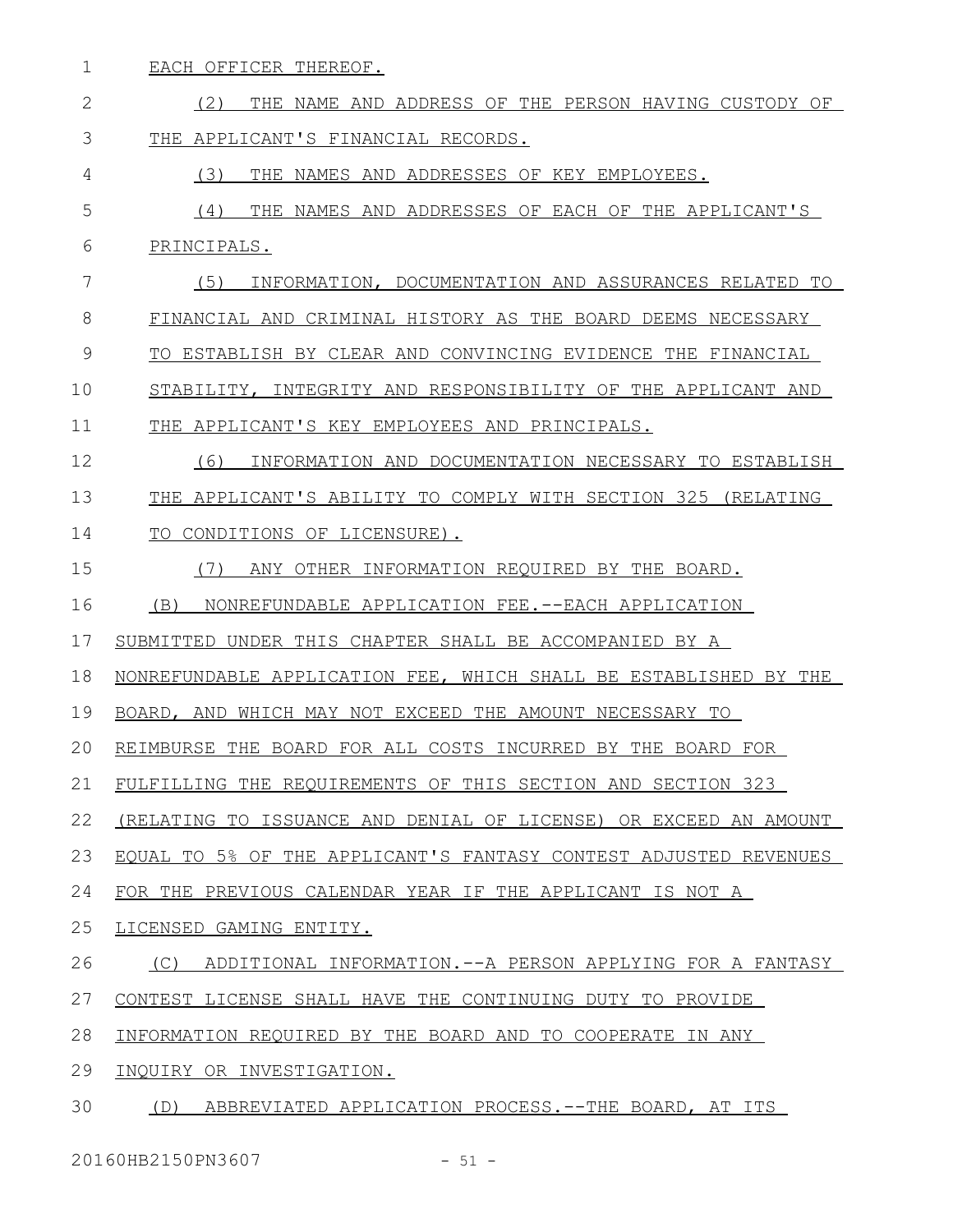| 1  | DISCRETION, MAY ESTABLISH AN ABBREVIATED APPLICATION PROCESS FOR |
|----|------------------------------------------------------------------|
| 2  | A FANTASY CONTEST LICENSE FOR PERSONS THAT ARE ALSO LICENSED     |
| 3  | GAMING ENTITIES. THE ABBREVIATED APPLICATION MAY ONLY REQUIRE    |
| 4  | INFORMATION NOT IN POSSESSION OF THE BOARD THAT IS NECESSARY TO  |
| 5  | FULFILL THE REQUIREMENTS OF THIS CHAPTER.                        |
| 6  | \$ 323.<br>ISSUANCE AND DENIAL OF LICENSE.                       |
| 7  | (A)<br>DUTY TO REVIEW APPLICATIONS.--THE BOARD SHALL REVIEW ALL  |
| 8  | APPLICATIONS FOR A LICENSE AND SHALL ISSUE A LICENSE TO ANY      |
| 9  | APPLICANT THAT:                                                  |
| 10 | (1)<br>HAS SUBMITTED A COMPLETED APPLICATION AND PAID THE        |
| 11 | NONREFUNDABLE APPLICATION FEE AS REQUIRED BY THE BOARD UNDER     |
| 12 | SECTION 322 (RELATING TO APPLICATION).                           |
| 13 | (2)<br>HAS DEMONSTRATED THAT THE APPLICANT HAS THE               |
| 14 | FINANCIAL STABILITY, INTEGRITY AND RESPONSIBILITY TO COMPLY      |
| 15 | WITH THE PROVISIONS OF THIS CHAPTER AND REGULATIONS              |
| 16 | ESTABLISHED BY THE BOARD.                                        |
| 17 | (3)<br>HAS NOT BEEN DENIED A LICENSE UNDER SUBSECTION (B).       |
| 18 | REASONS TO DENY APPLICATIONS.--THE BOARD MAY DENY AN<br>(B)      |
| 19 | APPLICATION FOR A LICENSE IF THE APPLICANT:                      |
| 20 | HAS KNOWINGLY MADE A FALSE STATEMENT OF MATERIAL<br>(1)          |
| 21 | FACT OR HAS DELIBERATELY FAILED TO DISCLOSE ANY INFORMATION      |
| 22 | REQUESTED;                                                       |
| 23 | (2)<br>EMPLOYS A PRINCIPAL OR KEY EMPLOYEE WHO HAS BEEN          |
| 24 | CONVICTED OF A FELONY, A CRIME OF MORAL TURPITUDE OR ANY         |
| 25 | CRIMINAL OFFENSE INVOLVING DISHONESTY OR BREACH OF TRUST         |
| 26 | WITHIN 10 YEARS PRIOR TO THE DATE OF THE APPLICATION FOR         |
| 27 | LICENSE;                                                         |
| 28 | (3)<br>HAS AT ANY TIME KNOWINGLY FAILED TO COMPLY WITH THE       |
| 29 | PROVISIONS OF THIS CHAPTER OR OF ANY REOUIREMENTS OF THE         |
| 30 | BOARD;                                                           |

20160HB2150PN3607 - 52 -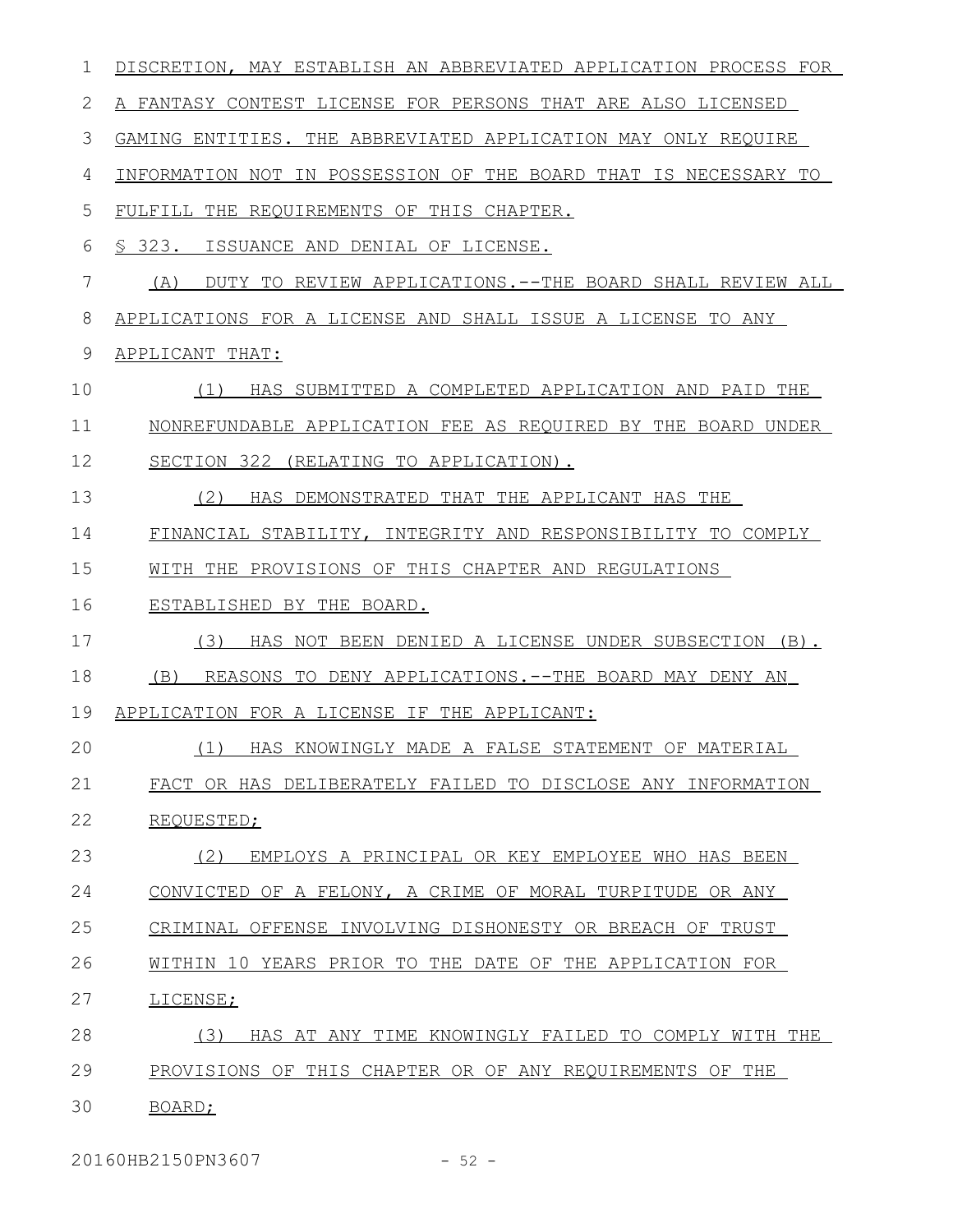| 1            | (4)<br>HAS HAD A REGISTRATION, PERMIT OR LICENSE TO CONDUCT      |
|--------------|------------------------------------------------------------------|
| $\mathbf{2}$ | FANTASY CONTESTS DENIED OR REVOKED IN ANY OTHER JURISDICTION;    |
| 3            | (5)<br>HAS LEGALLY DEFAULTED IN THE PAYMENT OF ANY               |
| 4            | OBLIGATION OR DEBT DUE TO THE COMMONWEALTH OR IS NOT             |
| 5            | COMPLIANT WITH TAXES DUE TO THE DEPARTMENT: OR                   |
| 6            | IS NOT QUALIFIED TO DO BUSINESS IN THIS COMMONWEALTH<br>(6)      |
| 7            | OR IS NOT SUBJECT TO THE JURISDICTION OF THE COURTS OF THE       |
| 8            | COMMONWEALTH.                                                    |
| 9            | (C)<br>TIME PERIOD FOR REVIEW. -- THE BOARD SHALL CONCLUDE ITS   |
| 10           | REVIEW OF AN APPLICATION FOR A FANTASY CONTEST LICENSE WITHIN    |
| 11           | 120 DAYS OF RECEIPT OF THE COMPLETED APPLICATION. IF THE LICENSE |
| 12           | IS NOT ISSUED, THE BOARD SHALL PROVIDE THE APPLICANT WITH THE    |
| 13           | JUSTIFICATION FOR NOT ISSUING SUCH LICENSE WITH SPECIFICITY.     |
| 14           | LICENSE FEE.--<br>(D)                                            |
| 15           | WITHIN 30 DAYS OF THE BOARD ISSUING A FANTASY<br>(1)             |
| 16           | CONTEST LICENSE, AN APPLICANT SHALL PAY TO THE BOARD A           |
| 17           | LICENSE FEE OF \$50,000 OR AN AMOUNT EQUIVALENT TO 7.5% OF THE   |
| 18           | APPLICANT'S FANTASY CONTEST ADJUSTED REVENUES FOR THE            |
| 19           | PREVIOUS CALENDAR YEAR, WHICHEVER IS LESS, EXCEPT THAT AN        |
| 20           | APPLICANT WHO IS ALSO A LICENSED GAMING ENTITY SHALL PAY TO      |
| 21           | THE BOARD A LICENSE FEE OF \$50,000.                             |
| 22           | THE LICENSE FEE COLLECTED UNDER THIS SUBSECTION<br>(2)           |
| 23           | SHALL BE DEPOSITED INTO THE GENERAL FUND.                        |
| 24           | (3)<br>IF AN APPLICANT FAILS TO PAY THE FEE REQUIRED BY          |
| 25           | THIS SUBSECTION, THE BOARD SHALL SUSPEND OR REVOKE THE           |
| 26           | APPLICANT'S FANTASY CONTEST LICENSE UNTIL PAYMENT OF THE         |
| 27           | LICENSE FEE IS RECEIVED.                                         |
| 28           | (E)<br>ABBREVIATED APPROVAL PROCESS.--THE BOARD, AT ITS          |
| 29           | DISCRETION, MAY ESTABLISH AN ABBREVIATED APPROVAL PROCESS FOR    |
| 30           | THE ISSUANCE OF A FANTASY CONTEST LICENSE TO A LICENSED GAMING   |

20160HB2150PN3607 - 53 -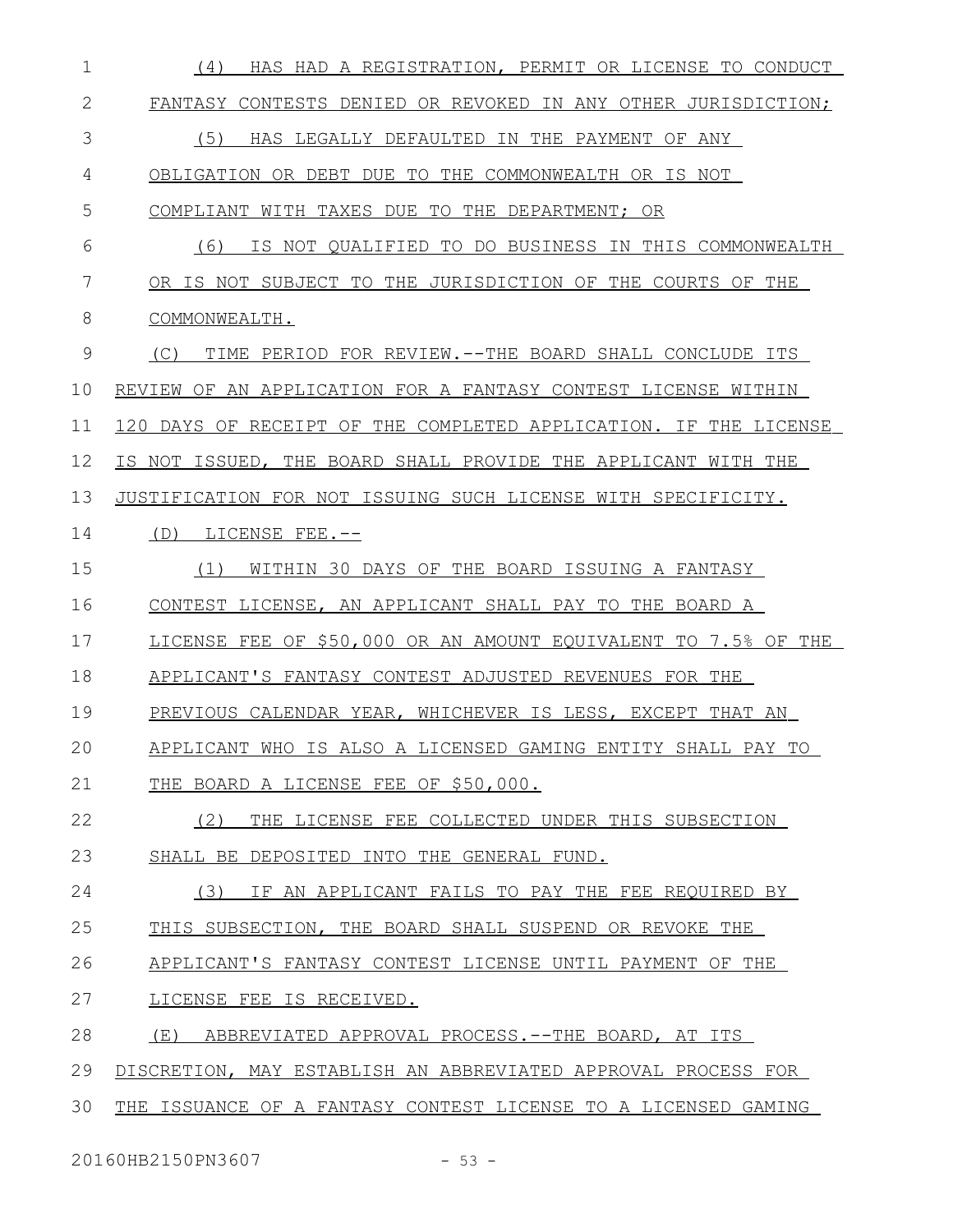| 1  | ENTITY WHOSE SLOT MACHINE LICENSE AND TABLE GAME CERTIFICATE ARE |
|----|------------------------------------------------------------------|
| 2  | IN GOOD STANDING.                                                |
| 3  | § 324. LICENSE RENEWAL.                                          |
| 4  | (A)<br>RENEWAL.--                                                |
| 5  | A LICENSE ISSUED UNDER THIS CHAPTER SHALL BE VALID<br>(1)        |
| 6  | FOR A PERIOD OF FIVE YEARS.                                      |
| 7  | (2)<br>NOTHING IN THIS PARAGRAPH SHALL BE CONSTRUED TO           |
| 8  | RELIEVE A LICENSED OPERATOR OF THE AFFIRMATIVE DUTY TO NOTIFY    |
| 9  | THE BOARD OF ANY CHANGES RELATING TO THE STATUS OF ITS           |
| 10 | FANTASY CONTEST LICENSE OR TO ANY OTHER INFORMATION CONTAINED    |
| 11 | IN THE APPLICATION MATERIALS ON FILE WITH THE BOARD.             |
| 12 | (3)<br>THE APPLICATION FOR RENEWAL OF A FANTASY CONTEST          |
| 13 | LICENSE MUST BE SUBMITTED AT LEAST 90 DAYS PRIOR TO THE          |
| 14 | EXPIRATION OF THE LICENSE AND INCLUDE AN UPDATE OF THE           |
| 15 | INFORMATION CONTAINED IN THE INITIAL APPLICATION FOR A           |
| 16 | FANTASY CONTEST LICENSE. A FANTASY CONTEST LICENSE FOR WHICH     |
| 17 | A COMPLETED RENEWAL APPLICATION AND FEE AS REQUIRED UNDER        |
| 18 | SUBSECTION (C) HAS BEEN RECEIVED BY THE BOARD SHALL CONTINUE     |
| 19 | IN EFFECT UNLESS AND UNTIL THE BOARD SENDS WRITTEN               |
| 20 | NOTIFICATION TO THE LICENSED OPERATOR THAT THE BOARD HAS         |
| 21 | DENIED THE RENEWAL OF THE LICENSE.                               |
| 22 | REVOCATION OR FAILURE TO RENEW.--<br>(B)                         |
| 23 | IN ADDITION TO ANY OTHER SANCTION THE BOARD MAY<br>(1)           |
| 24 | IMPOSE UNDER THIS CHAPTER, THE BOARD MAY AT ITS DISCRETION       |
| 25 | SUSPEND, REVOKE OR DENY RENEWAL OF A FANTASY CONTEST LICENSE     |
| 26 | ISSUED UNDER THIS CHAPTER IF IT RECEIVES INFORMATION THAT:       |
| 27 | THE APPLICANT OR ANY OF THE APPLICANT'S KEY<br>( I )             |
| 28 | EMPLOYEES OR PRINCIPALS ARE IN VIOLATION OF ANY PROVISION        |
| 29 | OF THIS CHAPTER;                                                 |
| 30 | THE APPLICANT HAS FURNISHED THE BOARD WITH<br>(II)               |

20160HB2150PN3607 - 54 -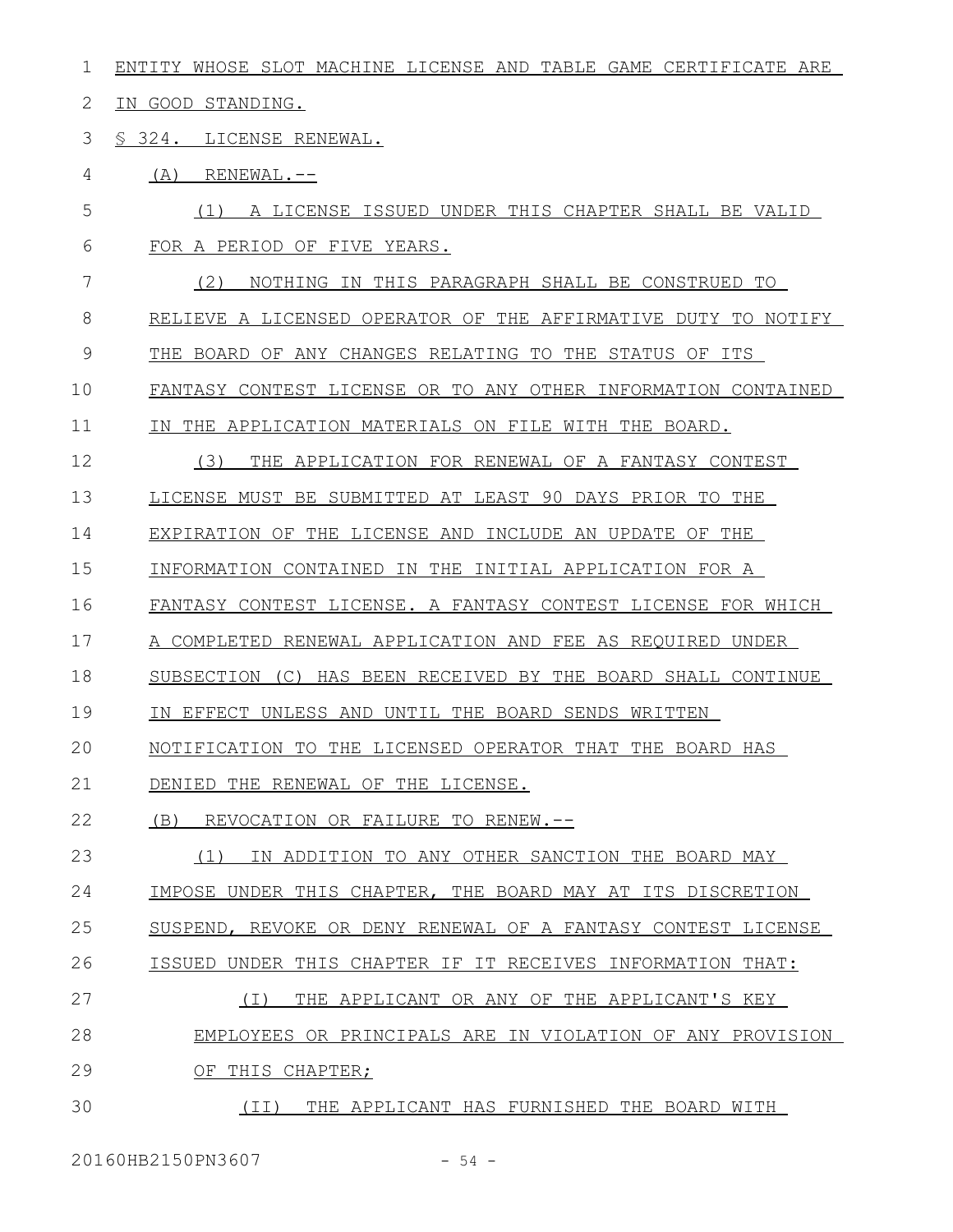| 1  | FALSE OR MISLEADING INFORMATION:                              |
|----|---------------------------------------------------------------|
| 2  | THE INFORMATION CONTAINED IN THE APPLICANT'S<br>(III)         |
| 3  | INITIAL APPLICATION OR ANY RENEWAL APPLICATION IS NO          |
| 4  | LONGER TRUE AND CORRECT;                                      |
| 5  | THE APPLICANT HAS FAILED TO REMIT TAXES OR<br>(IV)            |
| 6  | ASSESSMENTS REQUIRED UNDER SECTION 331 (RELATING TO           |
| 7  | FANTASY CONTEST TAX), 332 (RELATING TO LICENSED OPERATOR      |
| 8  | OR 333 (RELATING TO RESPONSIBILITY AND<br>DEPOSITS)           |
| 9  | AUTHORITY OF DEPARTMENT); OR                                  |
| 10 | (V)<br>THE APPLICANT HAS LEGALLY DEFAULTED IN THE             |
| 11 | PAYMENT OF ANY OBLIGATION OR DEBT DUE TO THE                  |
| 12 | COMMONWEALTH.                                                 |
| 13 | (2)<br>IN THE EVENT OF A REVOCATION OR FAILURE TO RENEW,      |
| 14 | THE APPLICANT'S AUTHORIZATION TO CONDUCT FANTASY CONTESTS     |
| 15 | SHALL IMMEDIATELY CEASE AND ALL FEES PAID IN CONNECTION WITH  |
| 16 | THE APPLICATION SHALL BE DEEMED TO BE FORFEITED.              |
| 17 | (3)<br>IN THE EVENT OF A SUSPENSION, THE APPLICANT'S          |
| 18 | AUTHORIZATION TO CONDUCT FANTASY CONTESTS SHALL IMMEDIATELY   |
| 19 | CEASE UNTIL THE BOARD HAS NOTIFIED THE APPLICANT THAT THE     |
| 20 | SUSPENSION IS NO LONGER IN EFFECT.                            |
| 21 | (C)<br>RENEWAL FEE.--                                         |
| 22 | WITHIN 30 DAYS OF THE BOARD RENEWING A FANTASY<br>(1)         |
| 23 | CONTEST LICENSE, THE LICENSED OPERATOR SHALL PAY TO THE BOARD |
| 24 | A RENEWAL FEE OF \$5,000.                                     |
| 25 | THE RENEWAL FEE COLLECTED BY THE BOARD UNDER THIS<br>(2)      |
| 26 | SUBSECTION SHALL BE DEPOSITED INTO THE GENERAL FUND.          |
| 27 | IF A LICENSED OPERATOR FAILS TO PAY THE RENEWAL FEE<br>(3)    |
| 28 | REQUIRED UNDER THIS SUBSECTION, THE BOARD SHALL SUSPEND OR    |
| 29 | REVOKE THE LICENSED OPERATOR'S FANTASY CONTEST LICENSE UNTIL  |
| 30 | PAYMENT OF THE RENEWAL FEE IS RECEIVED.                       |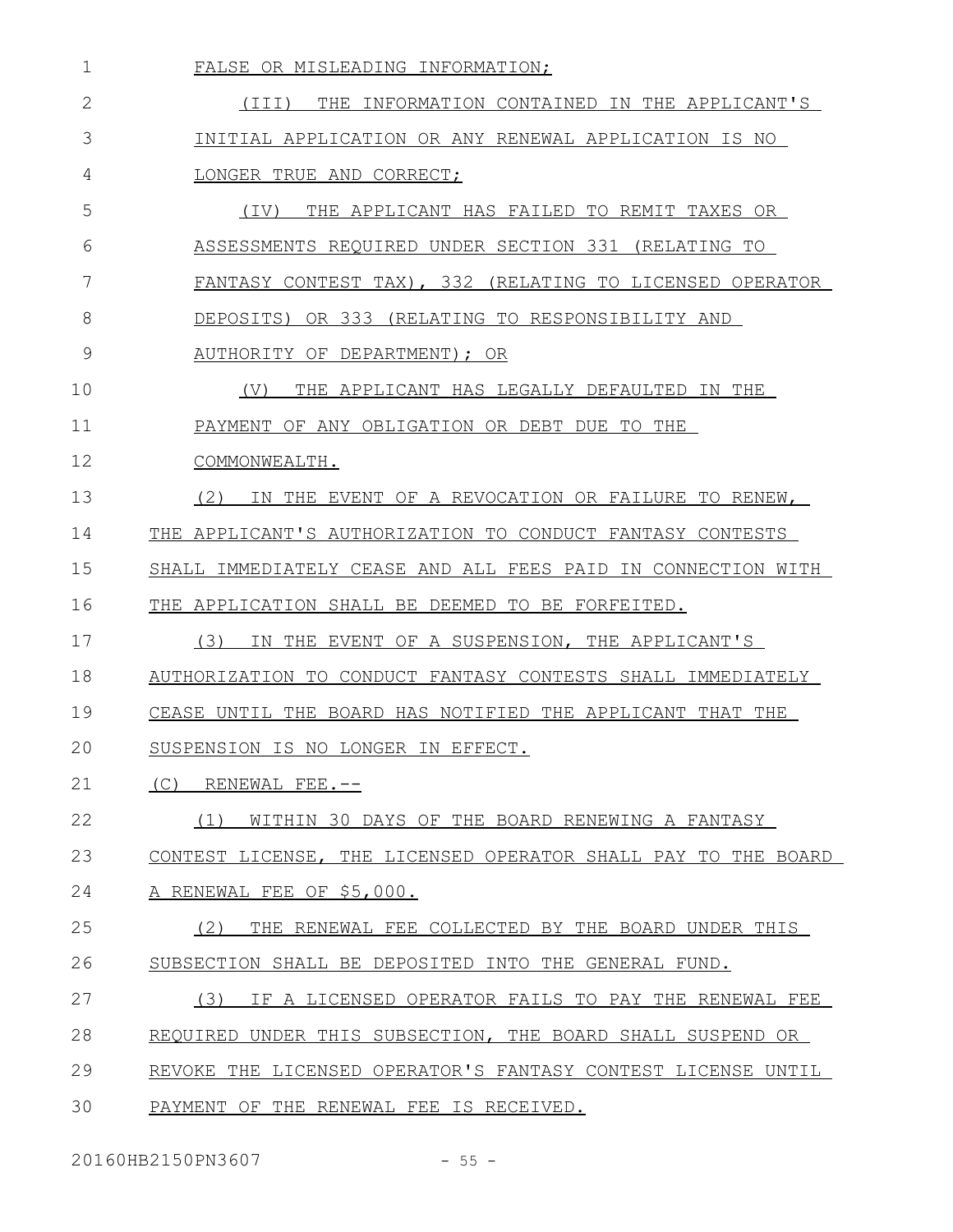1 <u>§ 325. CONDITIONS OF LICENSURE.</u>

| $\mathbf{2}$ | AS A CONDITION OF LICENSURE, A LICENSED OPERATOR SHALL           |
|--------------|------------------------------------------------------------------|
| 3            | ESTABLISH AND IMPLEMENT THE FOLLOWING PROCEDURES RELATED TO      |
| 4            | CONDUCT OF FANTASY CONTESTS IN THIS COMMONWEALTH:                |
| 5            | ONLY PARTICIPANTS WHO HAVE ESTABLISHED A<br>(1)<br>PERMIT        |
| 6            | FANTASY CONTEST ACCOUNT WITH THE LICENSED OPERATOR TO            |
| 7            | PARTICIPATE IN A FANTASY CONTEST CONDUCTED BY THE LICENSED       |
| 8            | OPERATOR.                                                        |
| 9            | (2)<br>VERIFY THE AGE, LOCATION AND IDENTITY OF ANY              |
| 10           | PARTICIPANT PRIOR TO MAKING A DEPOSIT INTO A FANTASY CONTEST     |
| 11           | ACCOUNT FOR A PARTICIPANT LOCATED IN THIS COMMONWEALTH. NO       |
| 12           | PARTICIPANT UNDER 18 YEARS OF AGE MAY BE PERMITTED TO            |
| 13           | ESTABLISH A FANTASY CONTEST ACCOUNT WITH A LICENSED OPERATOR.    |
| 14           | (3)<br>VERIFY THE IDENTITY OF A PARTICIPANT BY REOUIRING         |
| 15           | PARTICIPANT TO PROVIDE THE LICENSED OPERATOR A UNIQUE<br>THE     |
| 16           | USER NAME AND PASSWORD PRIOR TO ACCESSING A FANTASY CONTEST      |
| 17           | ACCOUNT.                                                         |
| 18           | ENSURE RULES AND PRIZES AND AWARDS ESTABLISHED BY<br>(4)         |
| 19           | LICENSED OPERATOR FOR A FANTASY CONTEST ARE MADE KNOWN TO<br>THE |
| 20           | A PARTICIPANT PRIOR TO THE ACCEPTANCE OF ANY ENTRY FEE.          |
| 21           | (5) ENSURE THAT A PLAYER WHO IS THE SUBJECT OF A FANTASY         |
| 22           | CONTEST IS RESTRICTED FROM ENTERING AS A PARTICIPANT IN A        |
| 23           | FANTASY CONTEST THAT IS DETERMINED, IN WHOLE OR PART, ON THE     |
| 24           | ACCUMULATED STATISTICAL RESULTS OF A TEAM OF INDIVIDUALS IN      |
| 25           | THE LEAGUE IN WHICH THE PLAYER IS A MEMBER.                      |
| 26           | (6)<br>ALLOW A PERSON TO RESTRICT HIMSELF FROM ENTERING A        |
| 27           | FANTASY CONTEST OR ACCESSING A FANTASY CONTEST ACCOUNT FOR A     |
| 28           | SPECIFIC PERIOD OF TIME AS DETERMINED BY THE PARTICIPANT AND     |
| 29           | IMPLEMENT REASONABLE PROCEDURES TO PREVENT THE INDIVIDUAL        |
| 30           | FROM PARTICIPATING IN THE LICENSED OPERATOR'S FANTASY            |
|              |                                                                  |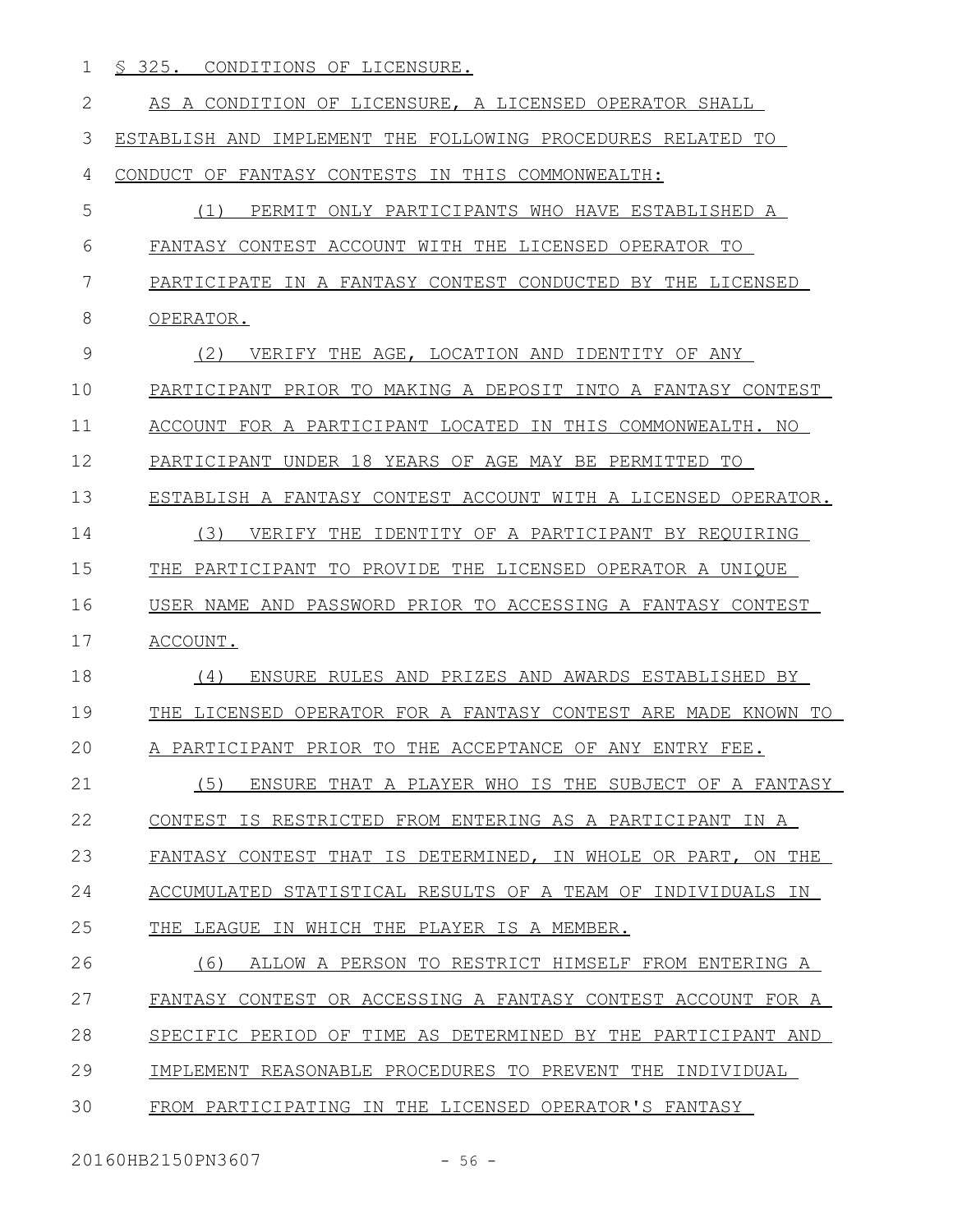1 CONTESTS.

| 2  | ALLOW A PERSON TO RESTRICT THE TOTAL AMOUNT OF<br>(1)          |
|----|----------------------------------------------------------------|
| 3  | DEPOSITS THAT THE PARTICIPANT MAY PAY TO THE LICENSED          |
| 4  | OPERATOR FOR A SPECIFIC TIME PERIOD ESTABLISHED BY THE         |
| 5  | PARTICIPANT AND IMPLEMENT REASONABLE PROCEDURES TO PREVENT     |
| 6  | PARTICIPANT FROM EXCEEDING THE LIMIT.<br>THE                   |
| 7  | (8)<br>CONSPICUOUSLY POST COMPULSIVE AND PROBLEM PLAY          |
| 8  | NOTICES AT FANTASY CONTEST REGISTRATION POINTS AND PROVIDE A   |
| 9  | TOLL-FREE TELEPHONE NUMBER TO PARTICIPANTS WHO HAVE EXPRESSED  |
| 10 | TO THE LICENSED OPERATOR ISSUES WITH COMPULSIVE AND PROBLEM    |
| 11 | PLAY OF FANTASY CONTESTS. THE TOLL-FREE TELEPHONE NUMBER AND   |
| 12 | COMPULSIVE AND PROBLEM PLAY NOTICE SHALL BE APPROVED BY<br>THE |
| 13 | THE BOARD, IN CONSULTATION WITH THE DEPARTMENT OF DRUG AND     |
| 14 | ALCOHOL PROGRAMS.                                              |
| 15 | (9)<br>DISCLOSE THE NUMBER OF ENTRIES A SINGLE PARTICIPANT     |
| 16 | MAY SUBMIT TO EACH FANTASY CONTEST AND TAKE COMMERCIALLY       |
| 17 | REASONABLE STEPS TO PREVENT SUCH PARTICIPANTS FROM SUBMITTING  |
| 18 | MORE THAN THE ALLOWABLE NUMBER.                                |
| 19 | (10)<br>PREVENT THE LICENSED OPERATOR'S EMPLOYEES AND          |
| 20 | RELATIVES LIVING IN THE SAME HOUSEHOLD OF AN EMPLOYEE FROM     |
| 21 | COMPETING IN A FANTASY CONTEST OFFERED BY ANY LICENSED         |
| 22 | OPERATOR TO THE GENERAL PUBLIC AND IN WHICH FANTASY CONTEST    |
| 23 | THE LICENSED OPERATOR OFFERS A PRIZE OR AWARD.                 |
| 24 | (11) PREVENT THE SHARING OF CONFIDENTIAL INFORMATION           |
| 25 | THAT COULD AFFECT FANTASY CONTEST PLAY WITH THIRD PARTIES      |
| 26 | UNTIL THE INFORMATION IS MADE PUBLICLY AVAILABLE.              |
| 27 | (12)<br>TAKE COMMERCIALLY REASONABLE STEPS TO MAINTAIN THE     |
| 28 | CONFIDENTIALITY OF A PARTICIPANT'S PERSONAL AND FINANCIAL      |
| 29 | INFORMATION.                                                   |
| 30 | (13)<br>SEGREGATE PARTICIPANT FUNDS FROM OPERATIONAL FUNDS     |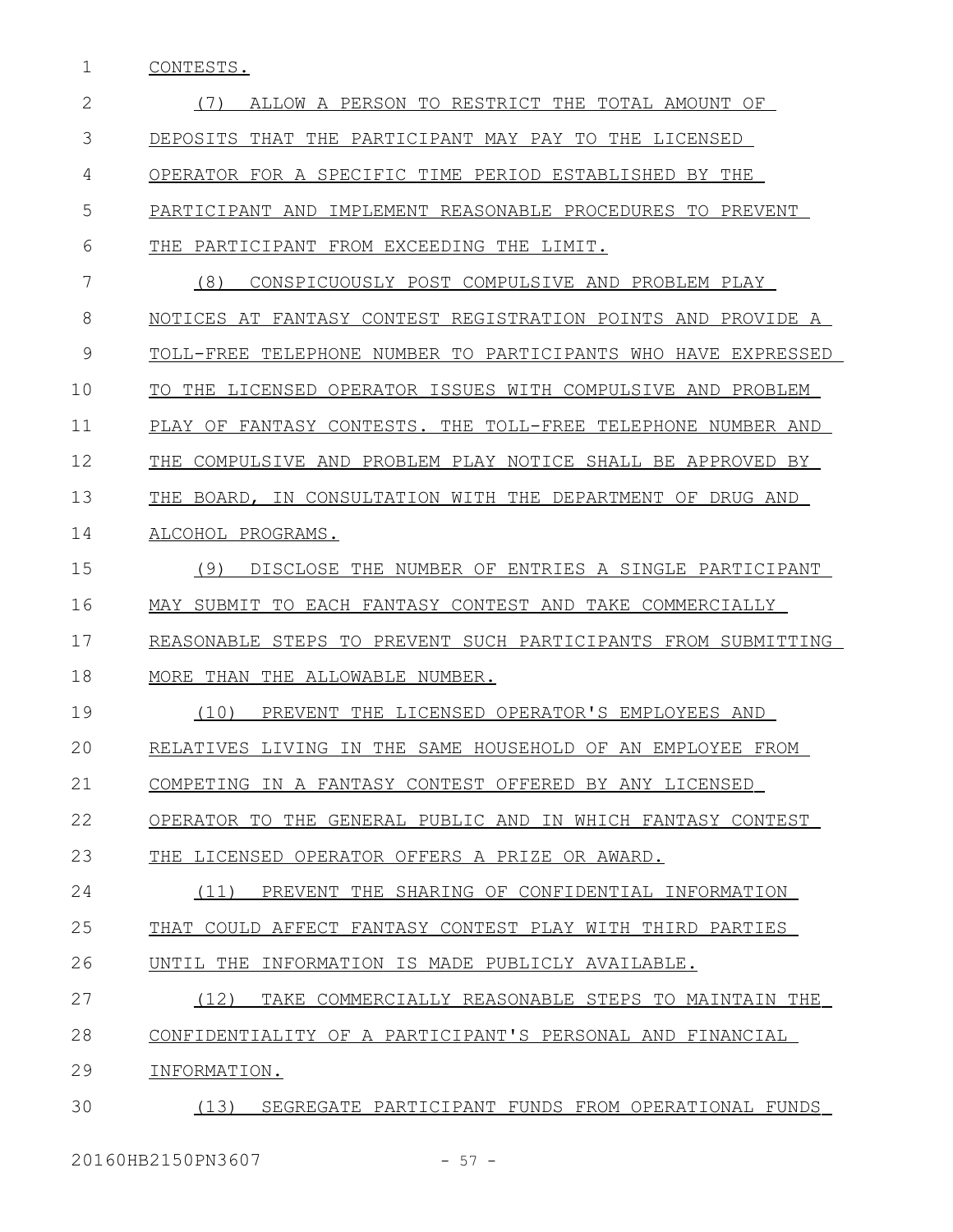| $\mathbf 1$ | IN SEPARATE ACCOUNTS AND MAINTAIN A RESERVE IN THE FORM OF    |
|-------------|---------------------------------------------------------------|
| 2           | CASH, CASH EOUIVALENTS, SECURITY DEPOSITS HELD BY BANKS AND   |
| 3           | PROCESSORS, AN IRREVOCABLE LETTER OF CREDIT, PAYMENT          |
| 4           | PROCESSOR RESERVES AND RECEIVABLES, A BOND OR A COMBINATION   |
| 5           | THEREOF IN AN AMOUNT SUFFICIENT TO PAY ALL PRIZES AND AWARDS  |
| 6           | TO<br>WINNING PARTICIPANTS.<br>OFFERED                        |
| 7           | (14)<br>PROVIDE WINNING IN-STATE PARTICIPANTS WITH            |
| 8           | INFORMATION AND DOCUMENTATION NECESSARY TO ENSURE THE PROPER  |
| 9           | REPORTING OF WINNINGS BY IN-STATE PARTICIPANTS TO THE         |
| 10          | DEPARTMENT.                                                   |
| 11          | (15)<br>REMIT TAXES OR ASSESSMENTS TO THE DEPARTMENT IN       |
| 12          | ACCORDANCE WITH SECTIONS 331 (RELATING TO FANTASY CONTEST     |
| 13          | TAX), 332<br>(RELATING TO LICENSED OPERATOR DEPOSITS) AND 333 |
| 14          | (RELATING TO RESPONSIBILITY AND AUTHORITY OF DEPARTMENT).     |
| 15          | (16)<br>PROHIBIT THE USE OF SCRIPTS BY PARTICIPANTS AND       |
| 16          | IMPLEMENT TECHNOLOGIES TO PREVENT THE USE OF SCRIPTS.         |
| 17          | (17)<br>MONITOR FANTASY CONTESTS FOR THE USE OF SCRIPTS AND   |
| 18          | RESTRICT PLAYERS FOUND TO HAVE USED SUCH SCRIPTS FROM         |
| 19          | PARTICIPATION IN FUTURE FANTASY CONTESTS.                     |
| 20          | (18)<br>ESTABLISH ANY OTHER CONDITION DEEMED APPROPRIATE BY   |
| 21          | THE BOARD.                                                    |
| 22          | § 326. PROHIBITIONS.                                          |
| 23          | NO LICENSED OPERATOR MAY:                                     |
| 24          | ACCEPT AN ENTRY FEE FROM OR PERMIT A NATURAL PERSON<br>(1)    |
| 25          | UNDER 18 YEARS OF AGE TO BECOME A PARTICIPANT IN A FANTASY    |
| 26          | CONTEST;                                                      |
| 27          | OFFER A FANTASY CONTEST BASED, IN WHOLE OR IN PART,<br>(2)    |
| 28          | ON COLLEGIATE OR HIGH SCHOOL ATHLETIC EVENTS OR PLAYERS;      |
| 29          | (3)<br>PERMIT A PARTICIPANT TO ENTER A FANTASY CONTEST        |
| 30          | PRIOR TO ESTABLISHING A FANTASY CONTEST ACCOUNT;              |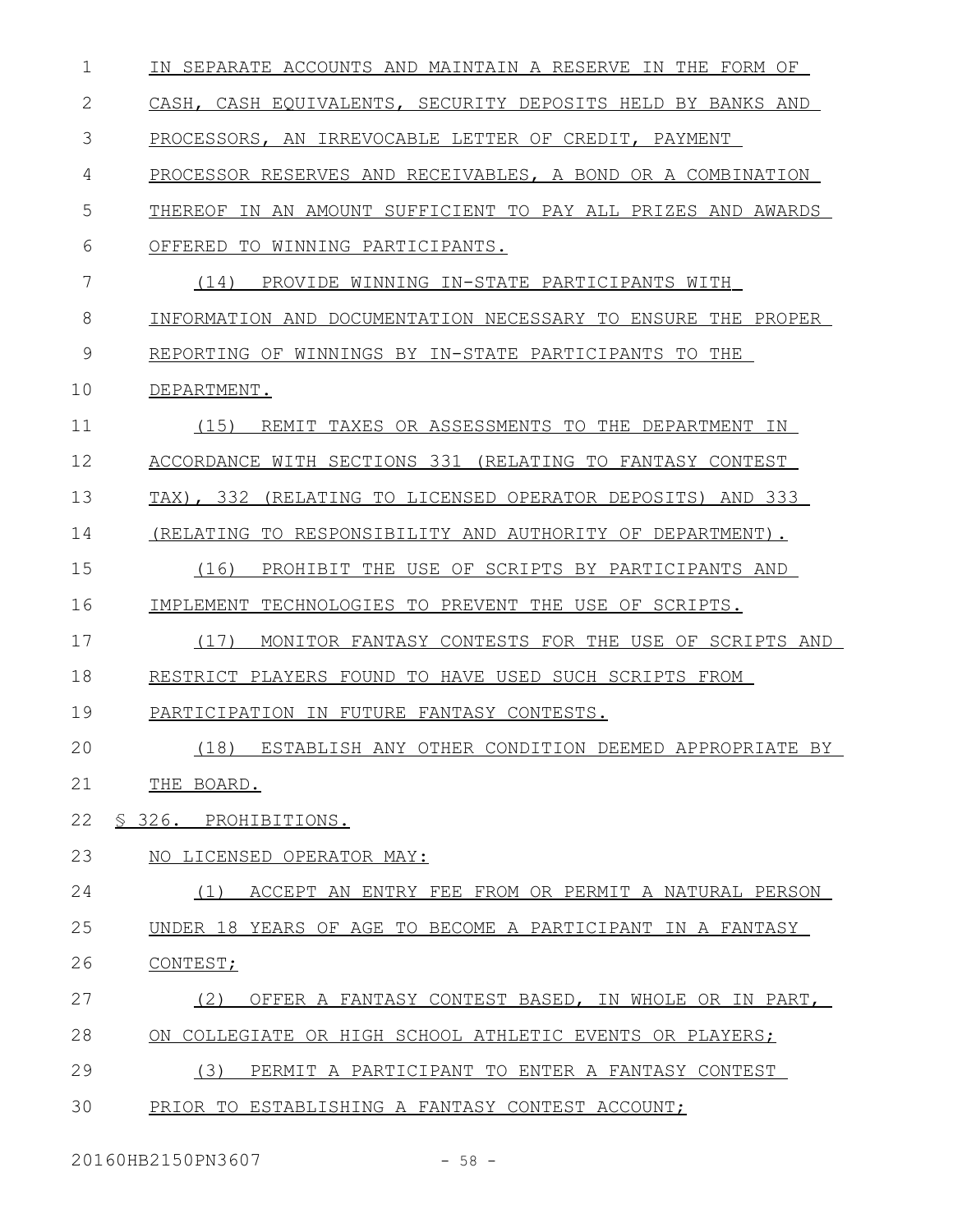| $\mathbf 1$ | ESTABLISH A FANTASY CONTEST ACCOUNT FOR A PERSON WHO<br>(4)      |
|-------------|------------------------------------------------------------------|
| 2           | IS NOT AN INDIVIDUAL;                                            |
| 3           | (5)<br>ALTER RULES ESTABLISHED FOR A FANTASY CONTEST AFTER       |
| 4           | A PARTICIPANT HAS ENTERED THE FANTASY CONTEST;                   |
| 5           | (6)<br>ISSUE CREDIT TO A PARTICIPANT TO ESTABLISH OR FUND A      |
| 6           | FANTASY CONTEST ACCOUNT;                                         |
| 7           | (7)<br>KNOWINGLY DIRECTLY MARKET TO A PARTICIPANT DURING         |
| 8           | TIME<br>PERIOD IN WHICH THE PARTICIPANT HAS SELF-EXCLUDED<br>THE |
| 9           | LICENSED OPERATORS' FANTASY CONTESTS;<br>FROM THE                |
| 10          | (8)<br>KNOWINGLY PERMIT A PARTICIPANT TO ENTER THE LICENSED      |
| 11          | OPERATOR'S FANTASY CONTESTS DURING THE TIME PERIOD IN WHICH      |
| 12          | THE PARTICIPANT HAS SELF-EXCLUDED FROM THE LICENSED              |
| 13          | OPERATORS' FANTASY CONTESTS;                                     |
| 14          | KNOWINGLY ACCEPT A DEPOSIT IN EXCESS OF A LIMIT<br>(9)           |
| 15          | ESTABLISHED BY A PARTICIPANT FOR THE SPECIFIC TIME PERIOD        |
| 16          | ESTABLISHED BY THE PARTICIPANT;                                  |
| 17          | (10)<br>SHARE CONFIDENTIAL INFORMATION THAT COULD AFFECT         |
| 18          | FANTASY CONTEST PLAY WITH THIRD PARTIES UNTIL THE INFORMATION    |
| 19          | IS MADE PUBLICLY AVAILABLE;                                      |
| 20          | (11) KNOWINGLY PERMIT AN EMPLOYEE OR RELATIVE LIVING IN          |
| 21          | THE SAME HOUSEHOLD OF AN EMPLOYEE TO BECOME A PARTICIPANT IN     |
| 22          | A FANTASY CONTEST OFFERED BY ANY LICENSED OPERATOR IN WHICH A    |
| 23          | LICENSED OPERATOR OFFERS A PRIZE OR AWARD;                       |
| 24          | (12)<br>OFFER A FANTASY CONTEST WHERE:                           |
| 25          | THE VALUE OF ALL PRIZES OR AWARDS OFFERED TO<br>(T)              |
| 26          |                                                                  |
|             | WINNING PARTICIPANTS IS NOT ESTABLISHED AND MADE KNOWN TO        |
| 27          | PARTICIPANTS IN ADVANCE OF THE FANTASY CONTEST;                  |
| 28          | (II)<br>WINNING OUTCOMES DO NOT REFLECT THE RELATIVE             |
| 29          | KNOWLEDGE AND SKILL OF PARTICIPANTS;                             |

20160HB2150PN3607 - 59 -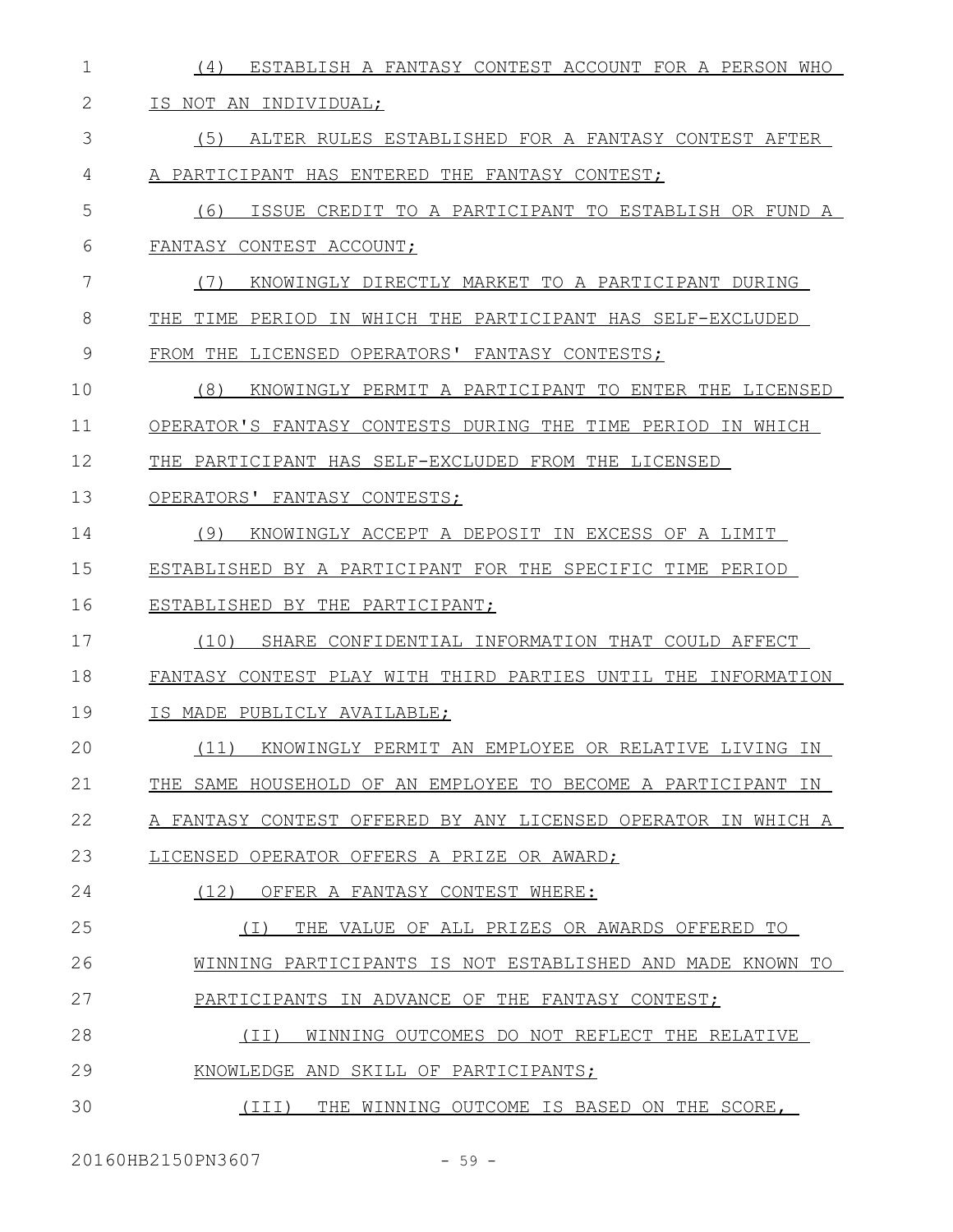| 1  | POINT SPREAD OR PERFORMANCE OF A SINGLE ACTUAL TEAM OR       |
|----|--------------------------------------------------------------|
| 2  | COMBINATION OF TEAMS OR SOLELY ON A SINGLE PERFORMANCE OF    |
| 3  | AN INDIVIDUAL ATHLETE OR PLAYER IN A SINGLE ACTUAL EVENT;    |
| 4  | OR                                                           |
| 5  | THE WINNING OUTCOME IS NOT BASED ON STATISTICAL<br>(TV)      |
| 6  | RESULTS ACCUMULATED FROM FULLY COMPLETED ATHLETIC SPORTS     |
| 7  | CONTESTS OR EVENTS, EXCEPT THAT PARTICIPANTS MAY BE          |
| 8  | CREDITED FOR STATISTICAL RESULTS ACCUMULATED IN A            |
| 9  | SUSPENDED OR SHORTENED SPORTS EVENT WHICH HAS BEEN           |
| 10 | PARTIALLY COMPLETED ON ACCOUNT OF WEATHER OR OTHER           |
| 11 | NATURAL OR UNFORESEEN EVENT;                                 |
| 12 | (13)<br>EXCEPT AS PERMITTED UNDER SECTION 342 (RELATING TO   |
| 13 | LICENSED GAMING ENTITIES), OFFER OR MAKE AVAILABLE IN THIS   |
| 14 | COMMONWEALTH A FANTASY CONTEST TERMINAL;                     |
| 15 | (14)<br>FAIL TO REMIT TAXES OR ASSESSMENTS TO THE            |
| 16 | DEPARTMENT IN ACCORDANCE WITH SECTIONS 331 (RELATING TO      |
| 17 | FANTASY CONTEST TAX), 332 (RELATING TO LICENSED OPERATOR     |
| 18 | DEPOSITS) AND 333 (RELATING TO RESPONSIBILITY AND AUTHORITY  |
| 19 | OF DEPARTMENT);                                              |
| 20 | (15) KNOWINGLY ALLOW A PARTICIPANT TO USE A SCRIPT           |
| 21 | DURING A FANTASY CONTEST; AND                                |
| 22 | (16)<br>PERFORM ANY OTHER ACTION PROHIBITED BY THE BOARD.    |
| 23 | § 327. CHANGE IN OWNERSHIP OR CONTROL OF LICENSED OPERATORS. |
| 24 | NOTIFICATION AND APPROVAL.--<br>(A)                          |
| 25 | A LICENSED OPERATOR SHALL NOTIFY THE BOARD UPON<br>(1)       |
| 26 | BECOMING AWARE OF ANY PROPOSED CHANGE OF OWNERSHIP OF THE    |
| 27 | LICENSED OPERATOR BY A PERSON OR GROUP OF PERSONS ACTING IN  |
| 28 | CONCERT WHICH INVOLVES ANY OF THE FOLLOWING:                 |
| 29 | MORE THAN 15% OF A LICENSED OPERATOR'S<br>( I )              |
| 30 | SECURITIES OR OTHER OWNERSHIP INTERESTS.                     |

20160HB2150PN3607 - 60 -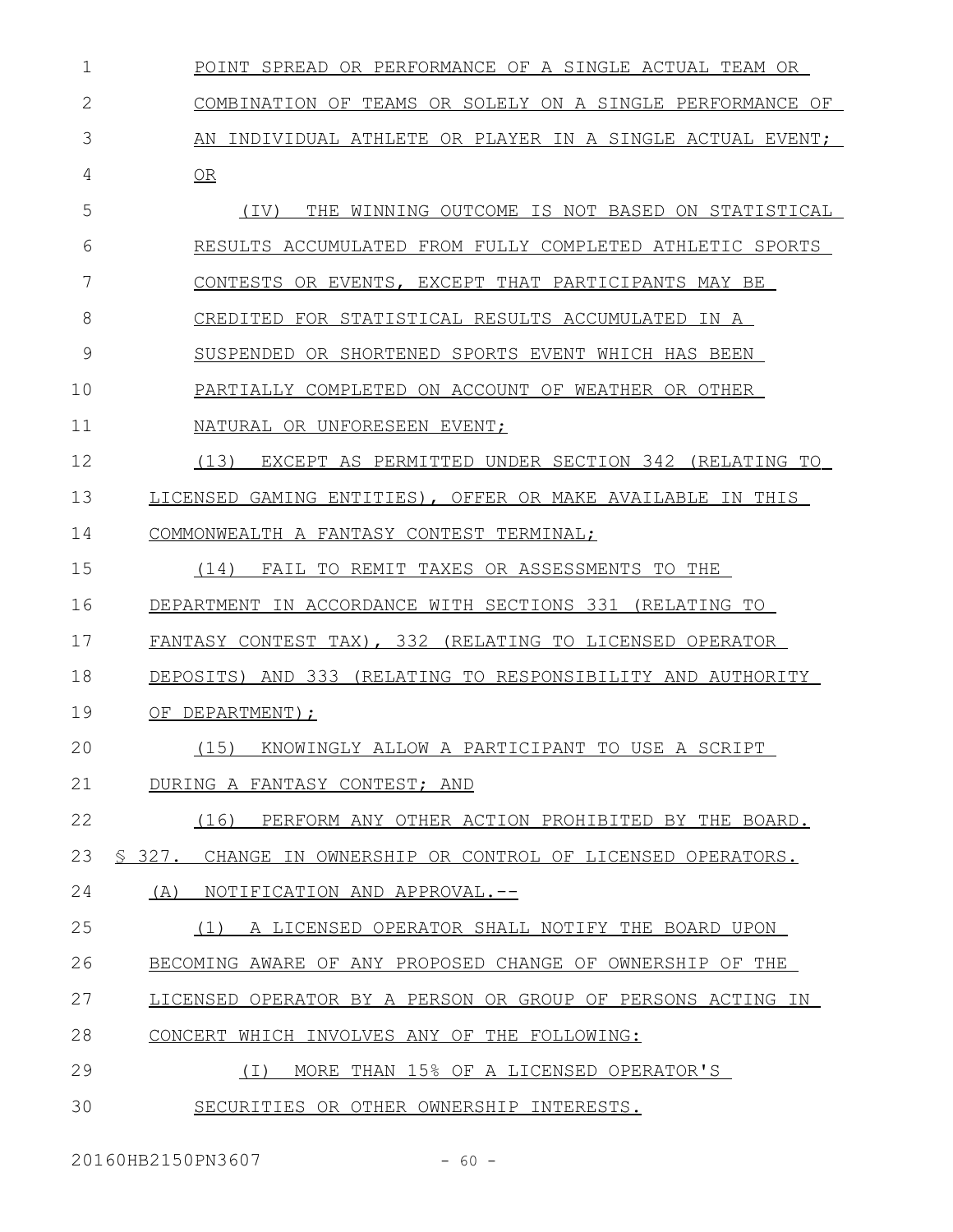| 1  | THE SALE OTHER THAN IN THE ORDINARY COURSE OF<br>(II)              |
|----|--------------------------------------------------------------------|
| 2  | BUSINESS OF A LICENSED OPERATOR'S ASSETS.                          |
| 3  | ANY OTHER TRANSACTION OR OCCURRENCE DEEMED BY<br>(TII)             |
| 4  | THE BOARD TO BE RELEVANT TO FANTASY CONTEST LICENSE                |
| 5  | OUALIFICATIONS.                                                    |
| 6  | (2)<br>NOTWITHSTANDING THE PROVISIONS OF PARAGRAPH (1), A          |
| 7  | LICENSED OPERATOR SHALL NOT BE REQUIRED TO NOTIFY THE BOARD        |
| 8  | OF ANY ACQUISITION BY AN INSTITUTIONAL INVESTOR UNDER              |
| 9  | IF THE INSTITUTIONAL INVESTOR HOLDS<br>PARAGRAPH (1)(I)<br>OR (II) |
| 10 | LESS THAN 10% OF THE SECURITIES OR OTHER OWNERSHIP INTERESTS       |
| 11 | REFERRED TO IN PARAGRAPH (1)(I) OR (II), THE SECURITIES OR         |
| 12 | INTERESTS ARE PUBLICLY TRADED SECURITIES AND ITS HOLDINGS OF       |
| 13 | SUCH SECURITIES WERE PURCHASED FOR INVESTMENT PURPOSES ONLY        |
| 14 | AND THE INSTITUTIONAL INVESTOR FILES WITH THE BOARD A              |
| 15 | CERTIFIED STATEMENT TO THE EFFECT THAT THE INSTITUTIONAL           |
|    |                                                                    |
| 16 | INVESTOR HAS NO INTENTION OF INFLUENCING OR AFFECTING,             |
| 17 | DIRECTLY OR INDIRECTLY, THE AFFAIRS OF THE LICENSED OPERATOR,      |
| 18 | PROVIDED, HOWEVER, THAT THE INSTITUTIONAL INVESTOR MAY VOTE        |
| 19 | ON MATTERS PUT TO THE VOTE OF THE OUTSTANDING SECURITY             |
| 20 | HOLDERS. NOTICE TO THE BOARD SHALL BE REOUIRED PRIOR TO            |
| 21 | COMPLETION OF ANY PROPOSED OR CONTEMPLATED CHANGE OF               |
| 22 | OWNERSHIP OF A LICENSED OPERATOR THAT MEETS THE CRITERIA OF        |
| 23 | THIS SECTION.                                                      |
| 24 | (B) QUALIFICATION OF PURCHASER AND CHANGE OF CONTROL.--            |
| 25 | A PURCHASER OF THE ASSETS, OTHER THAN IN THE<br>(1)                |
| 26 | ORDINARY COURSE OF BUSINESS, OF A LICENSED OPERATOR SHALL          |
| 27 | INDEPENDENTLY QUALIFY FOR A FANTASY CONTEST LICENSE IN             |
| 28 | ACCORDANCE WITH THIS CHAPTER AND SHALL PAY THE APPLICATION         |
| 29 | FEE AND LICENSE FEE AS REQUIRED BY SECTIONS 322 (RELATING TO       |
| 30 | APPLICATION) AND 323 (RELATING TO ISSUANCE AND DENIAL OF           |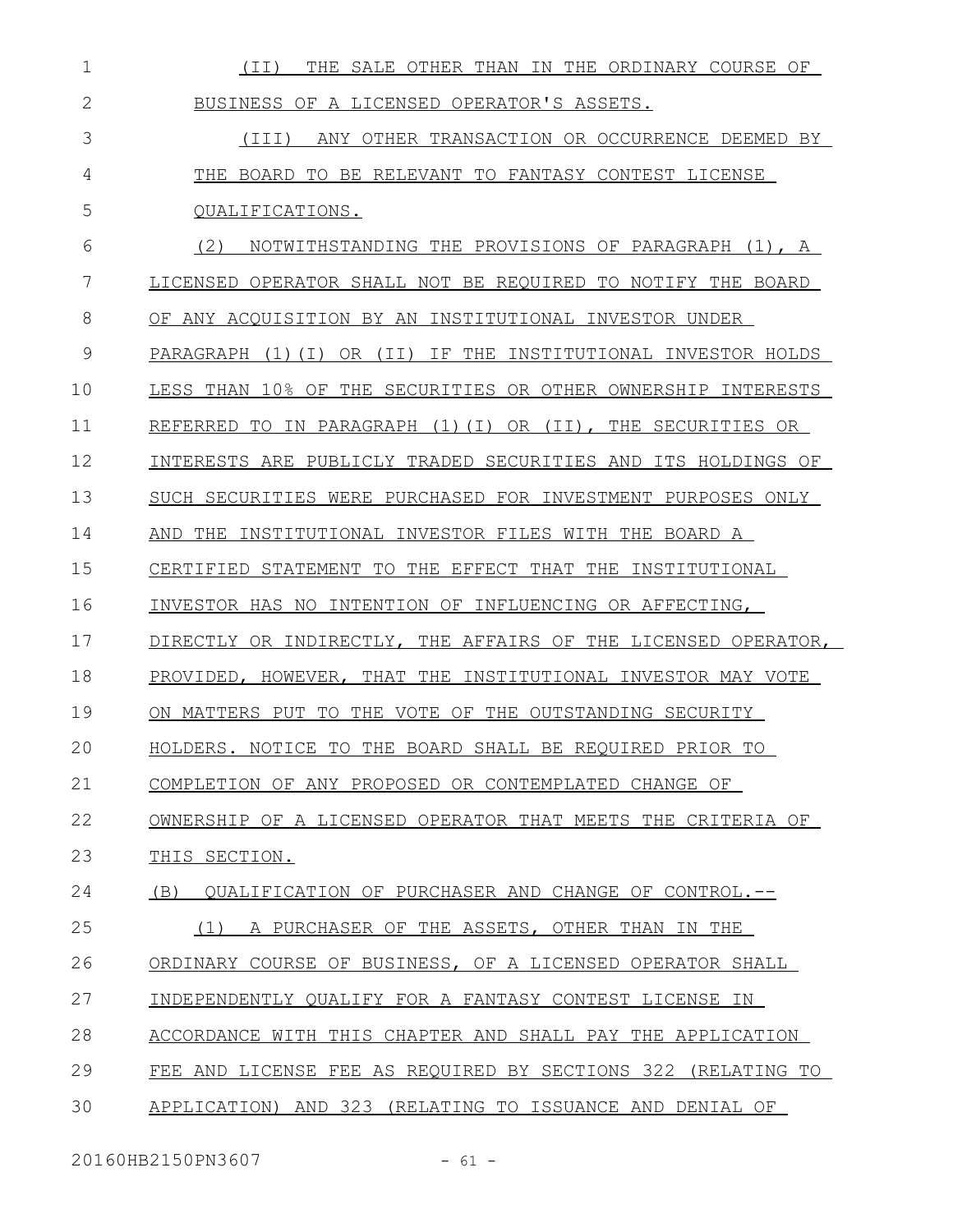LICENSE), EXCEPT THAT IF THE PURCHASER OF ASSETS IS ANOTHER LICENSED OPERATOR, THE PURCHASER OF ASSETS SHALL NOT BE REQUIRED TO REQUALIFY FOR A FANTASY CONTEST LICENSE OR PAY ANOTHER APPLICATION FEE AND LICENSE FEE. (2) A CHANGE IN CONTROL OF ANY LICENSED OPERATOR SHALL REQUIRE THAT THE LICENSED OPERATOR INDEPENDENTLY QUALIFY FOR A FANTASY CONTEST LICENSE IN ACCORDANCE WITH THIS CHAPTER, AND THE LICENSED OPERATOR SHALL PAY A NEW APPLICATION AND LICENSE FEE AS REQUIRED BY SECTIONS 322 AND 323 , EXCEPT THAT IF THE NEW CONTROLLER IS ANOTHER LICENSED OPERATOR, THE NEW CONTROLLER SHALL NOT BE REQUIRED TO REQUALIFY FOR A FANTASY CONTEST LICENSE OR PAY ANOTHER APPLICATION FEE AND LICENSE FEE. (C) CHANGE IN CONTROL DEFINED.--FOR PURPOSES OF THIS SECTION, A CHANGE IN CONTROL OF A LICENSED OPERATOR SHALL MEAN 1 2 3 4 5 6 7 8 9 10 11 12 13 14 15

THE ACQUISITION BY A PERSON OR GROUP OF PERSONS ACTING IN 16

CONCERT OF MORE THAN 20% OF A LICENSED OPERATOR'S SECURITIES OR 17

OTHER OWNERSHIP INTERESTS, WITH THE EXCEPTION OF ANY OWNERSHIP 18

INTEREST OF THE PERSON THAT EXISTED AT THE TIME OF INITIAL 19

LICENSING AND PAYMENT OF THE INITIAL FANTASY CONTEST LICENSE 20

FEE, OR MORE THAN 20% OF THE SECURITIES OR OTHER OWNERSHIP 21

INTERESTS OF A CORPORATION OR OTHER FORM OF BUSINESS ENTITY THAT 22

OWNS DIRECTLY OR INDIRECTLY AT LEAST 20% OF THE VOTING OR OTHER 23

SECURITIES OR OTHER OWNERSHIP INTERESTS OF THE LICENSED 24

OPERATOR. 25

(D) LICENSE REVOCATION.--FAILURE TO COMPLY WITH THIS SECTION MAY CAUSE THE FANTASY CONTEST LICENSE ISSUED UNDER THIS CHAPTER TO BE REVOKED OR SUSPENDED BY THE BOARD UNLESS THE PURCHASE OF THE ASSETS OR THE CHANGE IN CONTROL THAT MEETS THE CRITERIA OF 26 27 28 29

THIS SECTION HAS BEEN INDEPENDENTLY QUALIFIED IN ADVANCE BY THE 30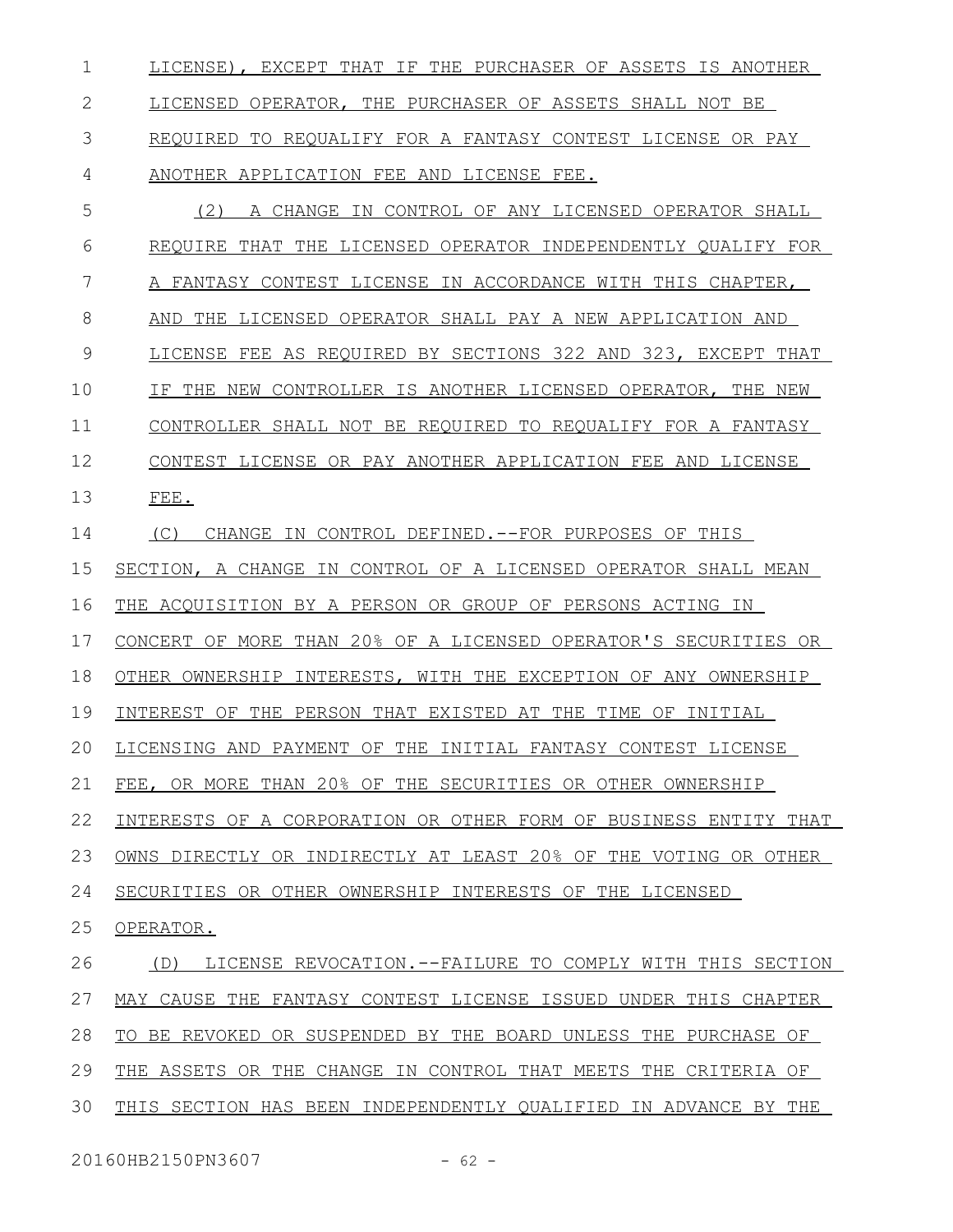| 1  | BOARD AND ANY REQUIRED APPLICATION OR LICENSE FEE HAS BEEN PAID. |
|----|------------------------------------------------------------------|
| 2  | § 328. PENALTIES.                                                |
| 3  | SUSPENSION OR REVOCATION OF LICENSE.--<br>(A)                    |
| 4  | AFTER A PUBLIC HEARING WITH AT LEAST 15 DAYS'<br>(1)             |
| 5  | NOTICE, THE BOARD MAY SUSPEND OR REVOKE A LICENSED OPERATOR'S    |
| 6  | FANTASY CONTEST LICENSE IN ANY CASE WHERE A VIOLATION OF THIS    |
| 7  | CHAPTER HAS BEEN SHOWN BY A PREPONDERANCE OF THE EVIDENCE.       |
| 8  | (2)<br>THE BOARD MAY REVOKE A FANTASY CONTEST LICENSE IF         |
| 9  | BOARD FINDS THAT FACTS NOT KNOWN BY THE BOARD AT THE TIME<br>THE |
| 10 | THE BOARD CONSIDERED THE APPLICATION INDICATE THAT SUCH          |
| 11 | LICENSE SHOULD NOT HAVE BEEN ISSUED.                             |
| 12 | (B)<br>ADMINISTRATIVE PENALTIES.--                               |
| 13 | IN ADDITION TO SUSPENSION OR REVOCATION OF A FANTASY<br>(1)      |
| 14 | CONTEST LICENSE, THE BOARD MAY IMPOSE ADMINISTRATIVE             |
| 15 | PENALTIES ON A LICENSED OPERATOR FOR VIOLATIONS OF THIS          |
| 16 | CHAPTER NOT TO EXCEED \$5,000 FOR EACH VIOLATION.                |
| 17 | (2)<br>A VIOLATION OF THIS CHAPTER THAT IS DETERMINED TO BE      |
| 18 | AN OFFENSE OF A CONTINUING NATURE SHALL BE DEEMED TO BE A        |
| 19 | SEPARATE OFFENSE ON EACH EVENT OR DAY DURING WHICH THE           |
| 20 | VIOLATION OCCURS, EXCEPT THAT THE TOTAL ADMINISTRATIVE           |
| 21 | PENALTY FOR AN OFFENSE OF A CONTINUING NATURE MAY NOT EXCEED     |
| 22 | \$25,000.                                                        |
| 23 | THE LICENSED OPERATOR SHALL HAVE THE RIGHT TO APPEAL<br>(3)      |
| 24 | ADMINISTRATIVE PENALTIES IN ACCORDANCE WITH 2 PA.C.S. CHS. 5     |
| 25 | SUBCH. A (RELATING TO PRACTICE AND PROCEDURE OF COMMONWEALTH     |
| 26 | AGENCIES) AND 7 SUBCH. A (RELATING TO JUDICIAL REVIEW OF         |
| 27 | COMMONWEALTH AGENCY ACTION).                                     |
| 28 | PENALTIES IMPOSED UNDER THIS SUBSECTION SHALL BE<br>(4)          |
| 29 | DEPOSITED INTO THE GENERAL FUND.                                 |
| 30 | (C) CIVIL PENALTIES.--                                           |

20160HB2150PN3607 - 63 -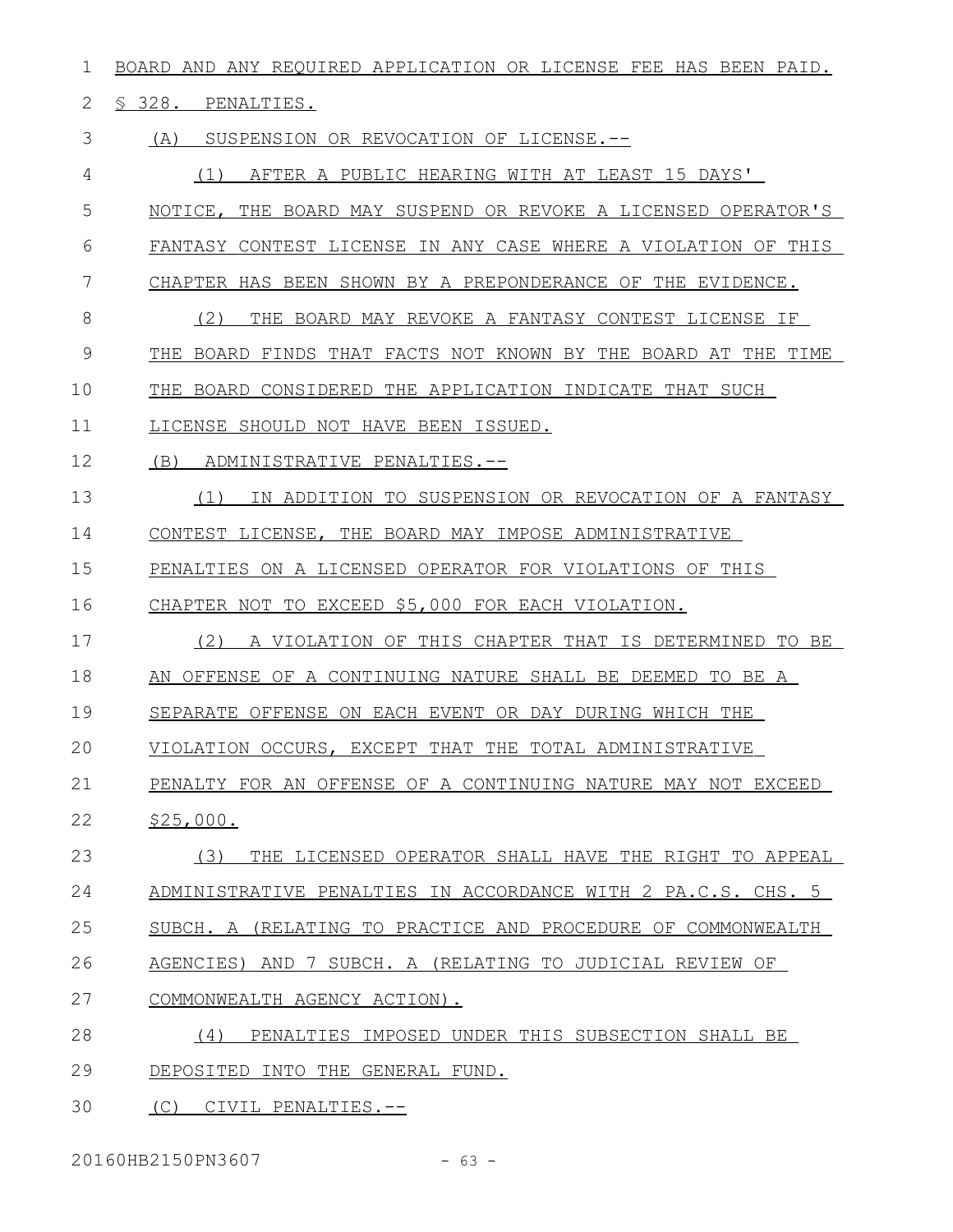| $\mathbf 1$ | IN ADDITION TO THE PROVISIONS OF THIS SECTION, A<br>(1)        |
|-------------|----------------------------------------------------------------|
| 2           | PERSON WHO KNOWINGLY VIOLATES A PROVISION OF THIS CHAPTER      |
| 3           | SHALL BE LIABLE FOR A CIVIL PENALTY OF NOT MORE THAN \$1,000   |
| 4           | FOR EACH SUCH VIOLATION.                                       |
| 5           | (2)<br>THE CIVIL PENALTY SHALL BE RECOVERED IN A CIVIL         |
| 6           | ACTION BROUGHT BY THE BOARD AND SHALL BE PAID INTO THE         |
| 7           | GENERAL FUND.                                                  |
| 8           | SUBCHAPTER D                                                   |
| 9           | FISCAL PROVISIONS                                              |
| 10          | SEC.                                                           |
| 11          | 331. FANTASY CONTEST TAX.                                      |
| 12          | 332. LICENSED OPERATOR DEPOSITS.                               |
| 13          | 333. RESPONSIBILITY AND AUTHORITY OF DEPARTMENT.               |
| 14          | § 331. FANTASY CONTEST TAX.                                    |
| 15          | IMPOSITION.--EACH LICENSED OPERATOR SHALL REPORT TO THE<br>(A) |
| 16          | DEPARTMENT AND PAY FROM ITS QUARTERLY FANTASY CONTEST ADJUSTED |
| 17          | REVENUES, ON A FORM AND IN THE MANNER PRESCRIBED BY THE        |
| 18          | DEPARTMENT, A TAX OF 5% OF ITS QUARTERLY FANTASY CONTEST       |
| 19          | ADJUSTED REVENUES.                                             |
| 20          | (B) DEPOSITS AND DISTRIBUTIONS.--                              |
| 21          | (1)<br>THE TAX IMPOSED UNDER SUBSECTION (A) SHALL BE           |
| 22          | PAYABLE TO THE DEPARTMENT ON A QUARTERLY BASIS AND SHALL BE    |
| 23          | BASED UPON QUARTERLY FANTASY CONTEST ADJUSTED REVENUE DERIVED  |
| 24          | DURING THE PREVIOUS QUARTER.                                   |
| 25          | ALL FUNDS OWED TO THE COMMONWEALTH UNDER THIS<br>(2)           |
| 26          | SECTION SHALL BE HELD IN TRUST FOR THE COMMONWEALTH BY THE     |
| 27          | LICENSED OPERATOR UNTIL THE FUNDS ARE PAID TO THE DEPARTMENT.  |
| 28          | (3)<br>THE TAX IMPOSED UNDER SUBSECTION (A) SHALL BE           |
| 29          | DEPOSITED INTO THE GENERAL FUND.                               |
| 30          | $(C)$ PENALTY.--                                               |

20160HB2150PN3607 - 64 -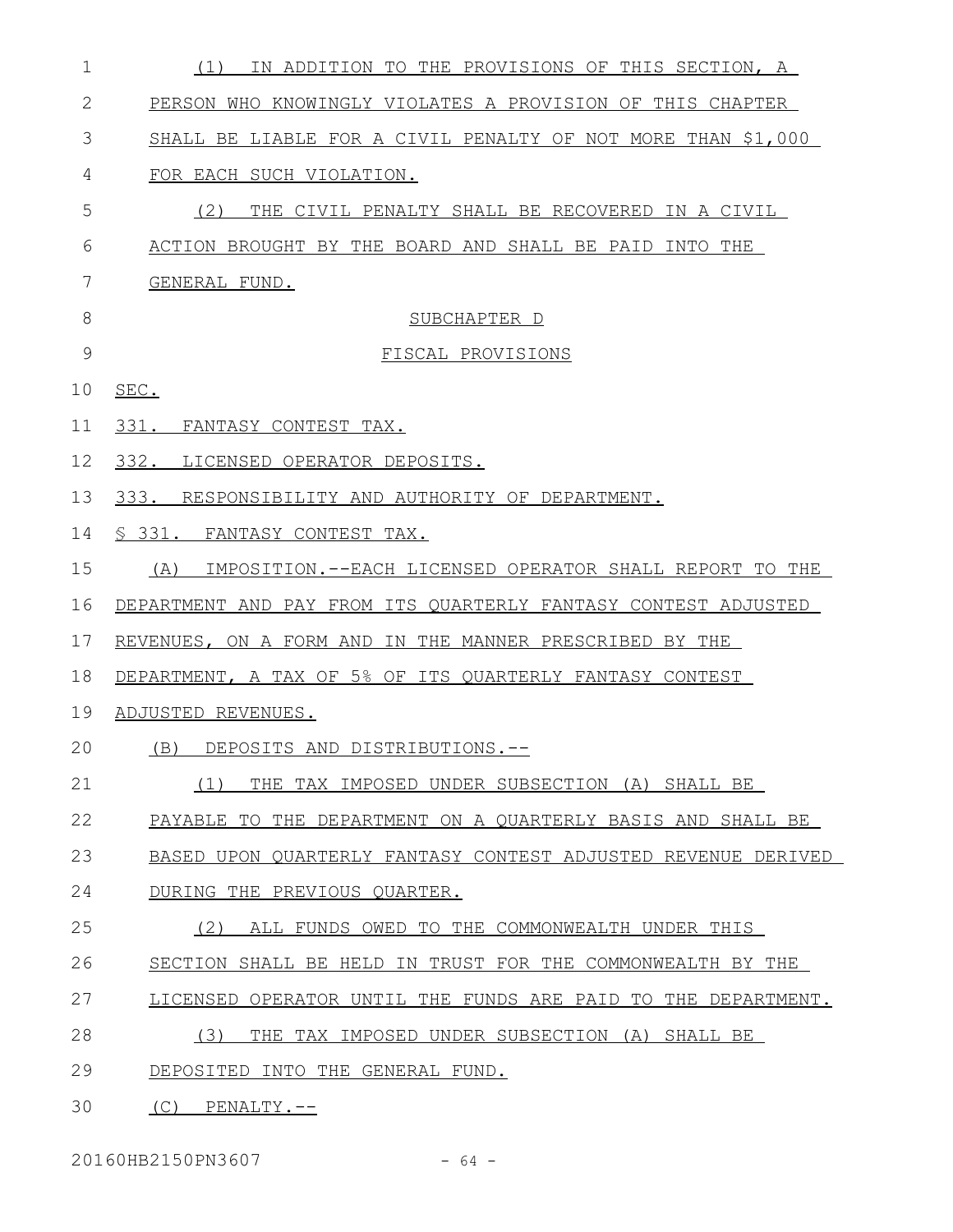| 1  | (1) A LICENSED OPERATOR WHO FAILS TO TIMELY REMIT TO THE         |
|----|------------------------------------------------------------------|
| 2  | DEPARTMENT AMOUNTS REQUIRED UNDER THIS SECTION SHALL BE          |
| 3  | LIABLE, IN ADDITION TO ANY LIABILITY IMPOSED ELSEWHERE IN        |
| 4  | THIS CHAPTER, TO A PENALTY OF 5% PER MONTH UP TO A MAXIMUM OF    |
| 5  | 25% OF THE AMOUNTS ULTIMATELY FOUND TO BE DUE, TO BE             |
| 6  | RECOVERED BY THE DEPARTMENT.                                     |
| 7  | PENALTIES IMPOSED UNDER THIS SUBSECTION SHALL BE<br>(2)          |
| 8  | DEPOSITED IN THE GENERAL FUND.                                   |
| 9  | \$332.<br>LICENSED OPERATOR DEPOSITS.                            |
| 10 | (A)<br>ACCOUNTS ESTABLISHED. -- THE STATE TREASURER SHALL        |
| 11 | ESTABLISH WITHIN THE STATE TREASURY AN ACCOUNT FOR EACH LICENSED |
| 12 | OPERATOR FOR THE DEPOSIT OF SUMS REOUIRED UNDER SUBSECTION (B)   |
| 13 | TO:                                                              |
| 14 | RECOVER COSTS OR EXPENSES INCURRED BY THE BOARD AND<br>(1)       |
| 15 | THE DEPARTMENT IN CARRYING OUT THEIR POWERS AND DUTIES UNDER     |
| 16 | THIS CHAPTER BASED UPON A BUDGET SUBMITTED BY THE BOARD AND      |
| 17 | THE<br>DEPARTMENT UNDER SUBSECTION (C); AND                      |
| 18 | (2)<br>REPAY ANY LOANS MADE BY THE GENERAL FUND TO THE           |
| 19 | BOARD OR THE DEPARTMENT IN CONNECTION WITH CARRYING OUT ITS      |
| 20 | POWERS AND DUTIES UNDER THIS CHAPTER.                            |
| 21 | $(B)$ DEPOSITS.--                                                |
| 22 | THE DEPARTMENT SHALL DETERMINE THE APPROPRIATE<br>(1)            |
| 23 | ASSESSMENT AMOUNT FOR EACH LICENSED OPERATOR, WHICH SHALL BE     |
| 24 | A PERCENTAGE ASSESSED ON THE LICENSED OPERATOR'S FANTASY         |
| 25 | CONTEST ADJUSTED REVENUES. EACH LICENSED OPERATOR SHALL          |
| 26 | DEPOSIT FUNDS INTO ITS ACCOUNT ON A QUARTERLY BASIS.             |
| 27 | (2)<br>THE PERCENTAGE ASSESSED SHALL NOT EXCEED AN AMOUNT        |
| 28 | NECESSARY TO:                                                    |
| 29 | RECOVER COSTS OR EXPENSES INCURRED BY THE BOARD<br>( I )         |
| 30 | AND THE DEPARTMENT IN CARRYING OUT THEIR POWERS AND              |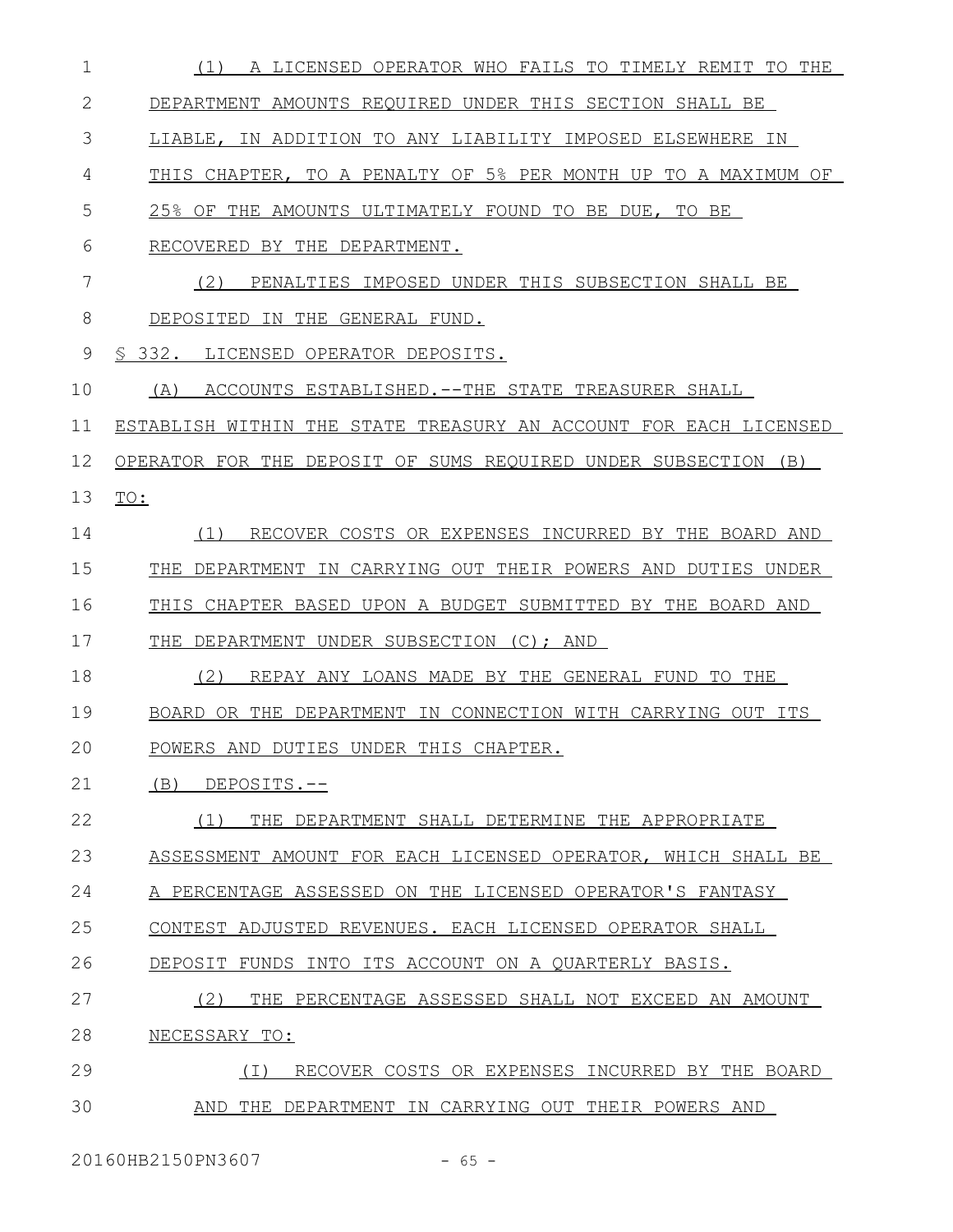| 1  | DUTIES UNDER THIS CHAPTER BASED ON A BUDGET SUBMITTED BY        |
|----|-----------------------------------------------------------------|
| 2  | THE DEPARTMENT UNDER SUBSECTION (C); AND<br>THE<br>BOARD<br>AND |
| 3  | REPAY ANY LOANS MADE FROM THE GENERAL FUND TO<br>(TT)           |
| 4  | IN CONNECTION WITH CARRYING OUT ITS POWERS AND<br>THE BOARD     |
| 5  | DUTIES UNDER THIS CHAPTER.                                      |
| 6  | (C)<br>ITEMIZED BUDGET REPORTING.--                             |
| 7  | (1)<br>THE BOARD AND THE DEPARTMENT SHALL PREPARE AND           |
| 8  | ANNUALLY SUBMIT TO<br>THE CHAIRMAN OF THE APPROPRIATIONS        |
| 9  | COMMITTEE OF THE SENATE AND THE CHAIRMAN OF THE                 |
| 10 | APPROPRIATIONS COMMITTEE OF THE HOUSE OF REPRESENTATIVES AN     |
| 11 | ITEMIZED BUDGET CONSISTING OF AMOUNTS TO BE APPROPRIATED OUT    |
| 12 | OF THE ACCOUNTS ESTABLISHED UNDER THIS SECTION NECESSARY TO     |
| 13 | ADMINISTER THIS CHAPTER.                                        |
| 14 | (2)<br>AS SOON AS PRACTICABLE AFTER SUBMITTING COPIES OF        |
| 15 | THE BOARD AND THE DEPARTMENT SHALL<br>THE<br>ITEMIZED BUDGET,   |
| 16 | JOINTLY PREPARE AND SUBMIT TO THE CHAIRMEN OF THE<br>COMMITTEES |
| 17 | ANALYSES OF AND MAKE RECOMMENDATIONS REGARDING THE ITEMIZED     |
| 18 | BUDGET.                                                         |
| 19 | APPROPRIATION.--COSTS AND EXPENSES FROM ACCOUNTS<br>(D)         |
| 20 | ESTABLISHED UNDER SUBSECTION (A) SHALL ONLY BE DISBURSED UPON   |
| 21 | APPROPRIATION BY THE GENERAL ASSEMBLY.                          |
| 22 | (E)<br>$PENALTY. --$                                            |
| 23 | A LICENSED OPERATOR WHO FAILS TO TIMELY REMIT TO THE<br>(1)     |
| 24 | DEPARTMENT AMOUNTS REOUIRED UNDER THIS SECTION SHALL BE         |
| 25 | LIABLE, IN ADDITION TO ANY LIABILITY IMPOSED ELSEWHERE IN       |
| 26 | THIS CHAPTER, TO A PENALTY OF 5% PER MONTH UP TO A MAXIMUM OF   |
| 27 | 25% OF THE AMOUNTS ULTIMATELY FOUND TO BE DUE, TO BE            |
| 28 | RECOVERED BY THE DEPARTMENT.                                    |
| 29 | (2)<br>PENALTIES IMPOSED UNDER THIS SUBSECTION SHALL BE         |
| 30 | DEPOSITED INTO THE GENERAL FUND.                                |

20160HB2150PN3607 - 66 -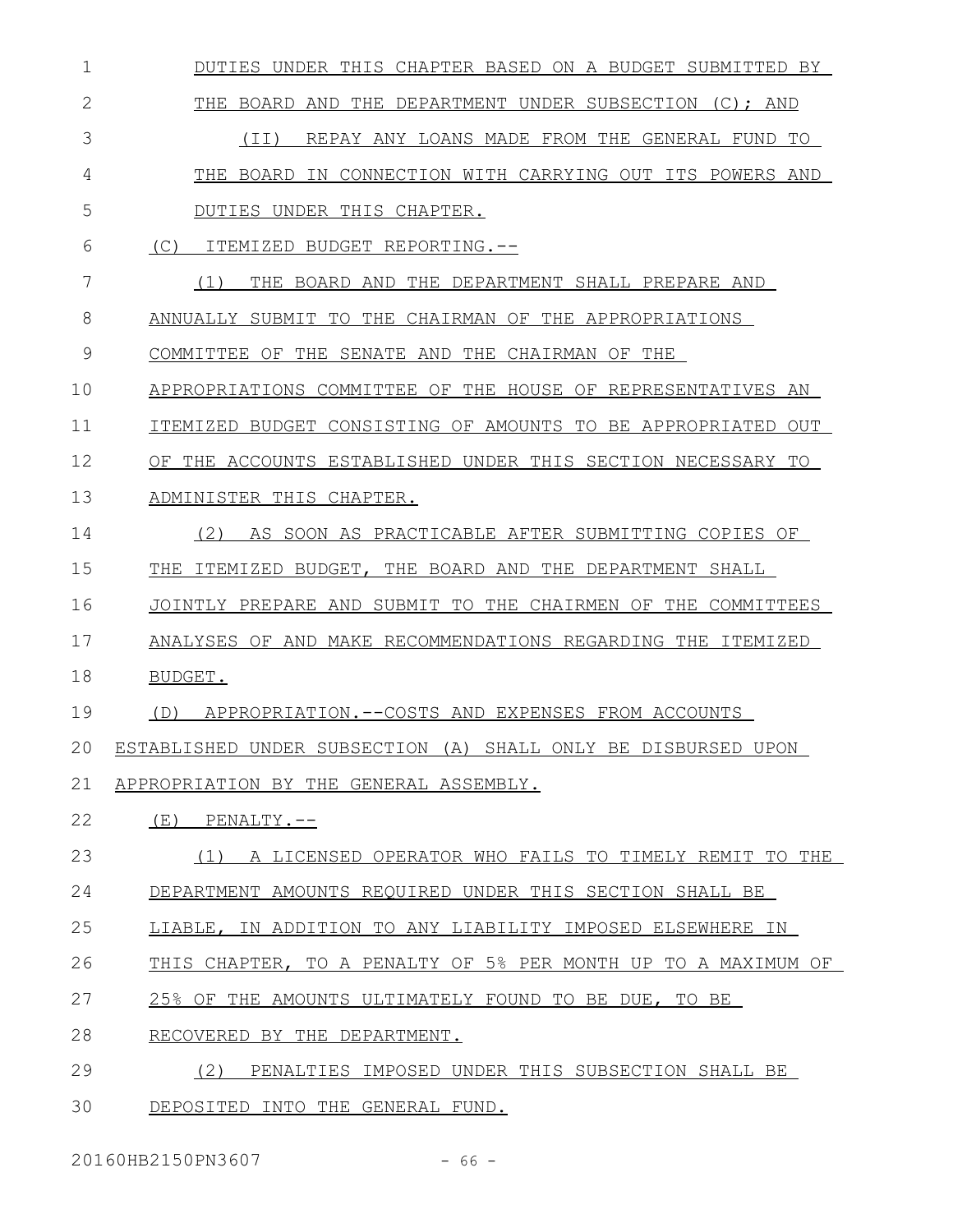| $\mathbf 1$  | S 333. RESPONSIBILITY AND AUTHORITY OF DEPARTMENT.               |
|--------------|------------------------------------------------------------------|
| $\mathbf{2}$ | GENERAL RULE.--THE DEPARTMENT MAY ADMINISTER AND COLLECT<br>(A)  |
| 3            | TAXES IMPOSED UNDER SECTION 331 (RELATING TO FANTASY CONTEST     |
| 4            | TAX) AND INTEREST IMPOSED UNDER SECTION 806 OF THE ACT OF APRIL  |
| 5            | 9, 1929 (P.L.343, NO.176), KNOWN AS THE FISCAL CODE, AND         |
| 6            | PROMULGATE AND ENFORCE RULES AND REGULATIONS TO CARRY OUT ITS    |
| 7            | PRESCRIBED DUTIES IN ACCORDANCE WITH SECTIONS 331 AND 332        |
| 8            | (RELATING TO LICENSED OPERATOR DEPOSITS), INCLUDING THE          |
| $\mathsf 9$  | COLLECTION OF TAXES, PENALTIES, ASSESSMENTS AND INTEREST.        |
| 10           | (B)<br>PROCEDURE. -- FOR PURPOSES OF IMPLEMENTING SECTIONS 331   |
| 11           | AND 332, THE DEPARTMENT MAY PROMULGATE REGULATIONS IN THE SAME   |
| 12           | MANNER IN WHICH THE BOARD IS AUTHORIZED AS PROVIDED IN SECTION   |
| 13           | 312 (RELATING TO TEMPORARY REGULATIONS).                         |
| 14           | SUPBCHAPTER E                                                    |
| 15           | MISCELLANEOUS PROVISIONS                                         |
|              |                                                                  |
| 16           | SEC.                                                             |
| 17           | 341. APPLICABILITY OF OTHER STATUTES.                            |
| 18           | 342. LICENSED GAMING ENTITIES.                                   |
| 19           | 343. FUNDING.                                                    |
|              | 20 § 341. APPLICABILITY OF OTHER STATUTES.                       |
| 21           | UNLAWFUL GAMBLING. -- THE PROVISIONS OF 18 PA.C.S. § 5513<br>(A) |
| 22           | (RELATING TO GAMBLING DEVICES, GAMBLING, ETC.) SHALL NOT APPLY   |
| 23           | TO A FANTASY CONTEST CONDUCTED IN ACCORDANCE WITH THIS CHAPTER.  |
| 24           | (B)<br>POOL SELLING AND BOOKMAKING. -- THE PROVISIONS OF 18      |
| 25           | PA.C.S. § 5514 (RELATING TO POOL SELLING AND BOOKMAKING) SHALL   |
| 26           | NOT APPLY TO A FANTASY CONTEST CONDUCTED IN ACCORDANCE WITH THIS |
| 27           | CHAPTER.                                                         |
| 28           | (C)<br>LOTTERIES.--THE PROVISIONS OF 18 PA.C.S. \$ 5512          |
| 29           | (RELATING TO LOTTERIES, ETC.) SHALL NOT APPLY TO A FANTASY       |

20160HB2150PN3607 - 67 -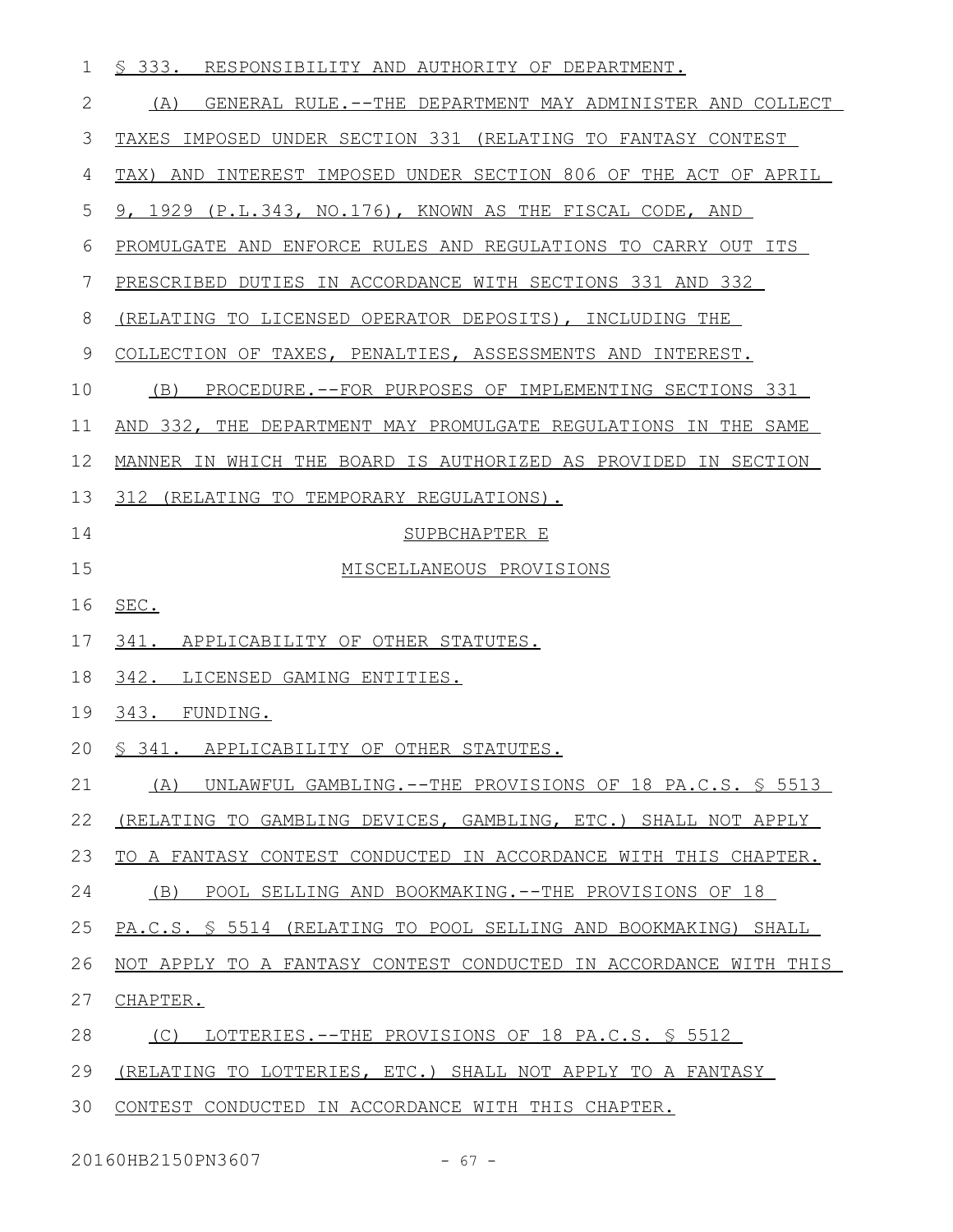| 1            | STATE LOTTERY LAW.--THIS CHAPTER SHALL NOT APPLY TO A<br>(D)      |
|--------------|-------------------------------------------------------------------|
| $\mathbf{2}$ | FANTASY CONTEST OR SIMILAR PRODUCT AUTHORIZED UNDER THE ACT OF    |
| 3            | AUGUST 26, 1971 (P.L.351, NO.91), KNOWN AS THE STATE LOTTERY      |
| 4            | LAW, AND AUTHORIZED SOLELY BY THE DEPARTMENT AND THE DIVISION OF  |
| 5            | THE STATE LOTTERY.                                                |
| 6            | S 342. LICENSED GAMING ENTITIES.                                  |
| 7            | SCOPE.--THIS SECTION SHALL APPLY TO A LICENSED GAMING<br>(A)      |
| 8            | ENTITY THAT HOLDS A FANTASY CONTEST LICENSE.                      |
| 9            | (B)<br>APPLICABILITY.--                                           |
| 10           | NOTHING IN THIS CHAPTER SHALL BE CONSTRUED TO LIMIT<br>(1)        |
| 11           | THE BOARD'S GENERAL AND SOLE REGULATORY AUTHORITY OVER THE        |
| 12           | CONDUCT OF GAMING OR RELATED ACTIVITIES UNDER PART II             |
| 13           | (RELATING TO GAMING), INCLUDING, BUT NOT LIMITED TO, THE          |
| 14           | CERTIFICATION, REGISTRATION AND REGULATION OF GAMING SERVICE      |
| 15           | PROVIDERS AND INDIVIDUALS AND ENTITIES ASSOCIATED WITH THEM.      |
| 16           | A FANTASY CONTEST TERMINAL SHALL NOT BE CONSIDERED A<br>(2)       |
| 17           | "SLOT MACHINE" OR "TABLE GAME" UNDER SECTION 1103 (RELATING       |
| 18           | TO DEFINITIONS).                                                  |
| 19           | (C)<br>FANTASY CONTEST TERMINALS.--                               |
| 20           | (1) UPON APPROVAL OF A FANTASY CONTEST LICENSE                    |
| 21           | APPLICATION, A LICENSED GAMING ENTITY MAY PLACE AND OPERATE       |
| 22           | FANTASY CONTEST TERMINALS WITHIN THE LICENSED GAMING ENTITY'S     |
| 23           | LICENSED FACILITY.                                                |
| 24           | (2) AT ITS DISCRETION, THE BOARD MAY APPROVE THE                  |
| 25           | PLACEMENT AND OPERATION OF FANTASY CONTEST TERMINALS AT A         |
| 26           | LOCATION WITHIN THE LICENSED FACILITY, PROVIDED THAT FANTASY      |
| 27           | CONTEST TERMINALS SHALL NOT BE PLACED ON THE GAMING FLOOR.        |
| 28           | (D)<br>RESTRICTED CONTESTS. -- A LICENSED GAMING ENTITY MAY OFFER |
| 29           | FANTASY CONTESTS THAT ARE EXCLUSIVE TO PARTICIPANTS WHO ARE AT    |
| 30           | LEAST 21 YEARS OF AGE.                                            |

20160HB2150PN3607 - 68 -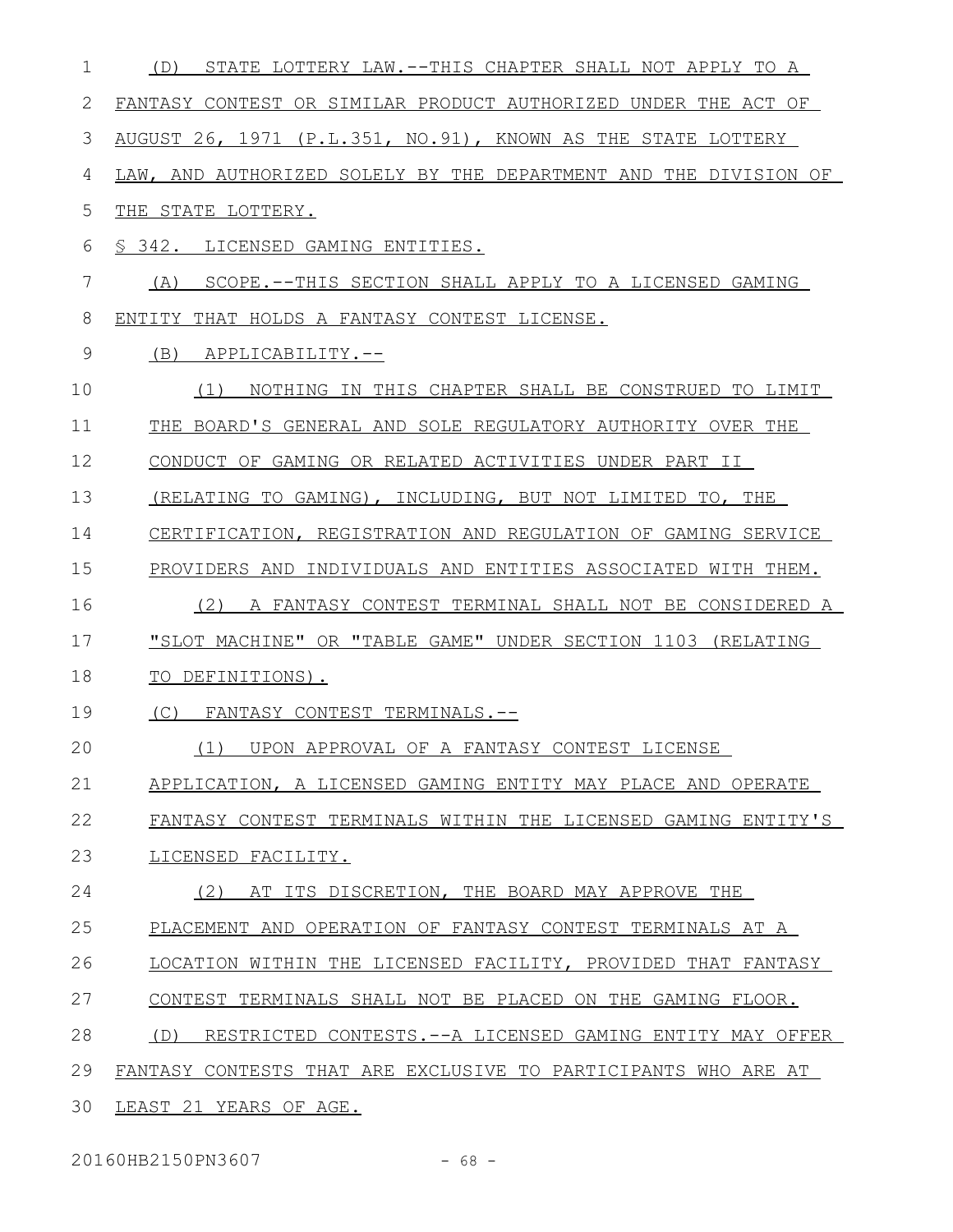| PROMOTIONAL PLAY.--FOR A RESTRICTED CONTEST UNDER<br>(E)         |
|------------------------------------------------------------------|
| SUBSECTION (D), A LICENSED GAMING ENTITY MAY OFFER SLOT MACHINE  |
| OR TABLE GAME PROMOTIONAL PLAY TO A PARTICIPANT WHO IS AT LEAST  |
| 21 YEARS OF AGE AS A PRIZE OR AWARD OR FOR PARTICIPATING IN A    |
| FANTASY CONTEST CONDUCTED BY THE LICENSED GAMING ENTITY.         |
| (F)<br>GAMING SERVICE PROVIDERS. -- A LICENSED OPERATOR WHO IS   |
| NOT A LICENSED GAMING ENTITY MAY, AT THE DISCRETION OF THE       |
| BOARD, BE CERTIFICATED OR REGISTERED AS A GAMING SERVICE         |
| PROVIDER UNDER SECTION 1317.2 (RELATING TO GAMING SERVICE        |
| IN ORDER TO OPERATE FANTASY CONTESTS SUBJECT TO THE<br>PROVIDER) |
| RESTRICTIONS OF SUBSECTION (D) ON BEHALF OF A LICENSED GAMING    |
| ENTITY.                                                          |
| § 343. FUNDING.                                                  |
| (A) APPROPRIATION.--THE FOLLOWING AMOUNTS ARE APPROPRIATED:      |
| THE SUM OF \$1,250,000 IS APPROPRIATED TO THE BOARD<br>(1)       |
| FOR THE FISCAL YEAR PERIOD JULY 1, 2016, TO JUNE 30, 2017,       |
| FOR THE PURPOSE OF IMPLEMENTING AND ADMINISTERING THE            |
| PROVISIONS OF THIS CHAPTER.                                      |
| THE SUM OF \$500,000 IS APPROPRIATED TO THE<br>(2)               |
| DEPARTMENT FOR THE FISCAL PERIOD JULY 1, 2016, TO JUNE 30,       |
| 2017, FOR THE PURPOSE OF IMPLEMENTING AND ADMINISTERING THE      |
| PROVISIONS OF THIS CHAPTER.                                      |
| (B)<br>REPAYMENT.--THE APPROPRIATIONS IN THIS SECTION SHALL BE   |
| CONSIDERED LOANS FROM THE GENERAL FUND AND SHALL BE REPAID TO    |
| THE GENERAL FUND QUARTERLY THROUGH ASSESSMENTS ON LICENSED       |
| OPERATORS AUTHORIZED UNDER SECTION 332 (RELATING TO LICENSED     |
| OPERATOR DEPOSITS) BY THE DEPARTMENT. THE TOTAL AMOUNTS          |
| APPROPRIATED TO THE BOARD AND DEPARTMENT UNDER THIS SECTION      |
| SHALL BE REPAID TO THE GENERAL FUND NO LATER THAN 10 YEARS FROM  |
| THE DATE THE BOARD ISSUES THE FIRST FANTASY CONTEST LICENSE.     |
|                                                                  |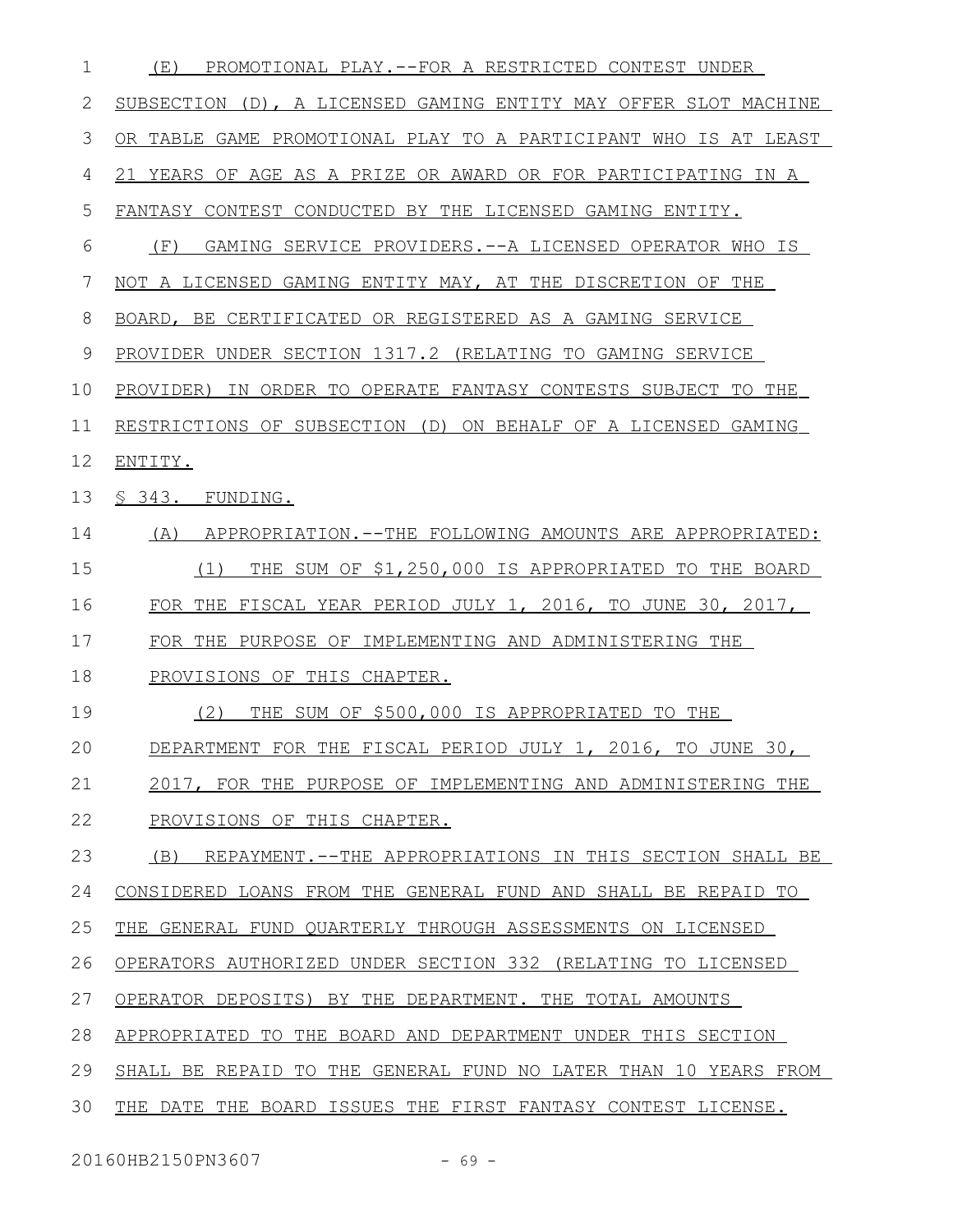| 1  | UNUSED AMOUNTS. -- ON JULY 1, 2017, ANY PORTION OF AMOUNTS<br>(C) |
|----|-------------------------------------------------------------------|
| 2  | APPROPRIATED UNDER SUBSECTION (A) THAT IS UNEXPENDED,             |
| 3  | UNENCUMBERED OR UNCOMMITTED AS OF JUNE 30 OF THE PRIOR FISCAL     |
| 4  | YEAR SHALL AUTOMATICALLY BE TRANSFERRED TO THE GENERAL FUND.      |
| 5  | SECTION 2. SECTION 1102 OF TITLE 4 IS AMENDED BY ADDING           |
| 6  | PARAGRAPHS TO READ:                                               |
| 7  | \$ 1102. LEGISLATIVE INTENT.                                      |
| 8  | THE GENERAL ASSEMBLY RECOGNIZES THE FOLLOWING PUBLIC POLICY       |
| 9  | PURPOSES AND DECLARES THAT THE FOLLOWING OBJECTIVES OF THE        |
| 10 | COMMONWEALTH ARE TO BE SERVED BY THIS PART:                       |
| 11 | $\star$ $\star$ $\star$                                           |
| 12 | (12.1) THE CONTINUED GROWTH AND SUCCESS OF THE                    |
| 13 | COMMERCIAL GAMING INDUSTRY IN THIS COMMONWEALTH IS DEPENDENT      |
| 14 | UPON A REGULATORY ENVIRONMENT WHICH PROMOTES AND FOSTERS          |
| 15 | TECHNOLOGICAL ADVANCES AND ENCOURAGES THE DEVELOPMENT AND         |
| 16 | DELIVERY OF INNOVATIVE GAMING PRODUCTS.                           |
| 17 | (12.2) IT IS ALSO THE INTENT OF THE GENERAL ASSEMBLY TO           |
| 18 | ENSURE THE SUSTAINABILITY AND COMPETITIVENESS OF THE              |
| 19 | COMMERCIAL GAMING INDUSTRY IN THIS COMMONWEALTH BY                |
| 20 | AUTHORIZING INTERACTIVE GAMING, THE OPERATION OF MULTISTATE       |
| 21 | WIDE-AREA PROGRESSIVE SLOT MACHINES, SKILL AND HYBRID SLOT        |
| 22 | MACHINES AND CASINO SIMULCASTING AND THE OPERATION OF SLOT        |
| 23 | MACHINES AT NONPRIMARY LOCATIONS.                                 |
| 24 | $\star$ $\star$ $\star$                                           |
| 25 | SECTION 3. THE DEFINITIONS OF "ASSOCIATED EQUIPMENT," "CASH       |
| 26 | EQUIVALENT, " "CHEAT, " "CHEATING OR THIEVING DEVICE, "           |
| 27 | "COMMISSION" OR "COMMISSIONS," "CONDUCT OF GAMING," "CONTEST,"    |
| 28 | "COUNTERFEIT CHIP, " "FULLY AUTOMATED ELECTRONIC GAMING TABLE, "  |
| 29 | "GAMING EMPLOYEE, " "GAMING SCHOOL, " "GAMING SERVICE PROVIDER, " |
| 30 | "KEY EMPLOYEE, " "LICENSED FACILITY, " "MANUFACTURER, "           |

20160HB2150PN3607 - 70 -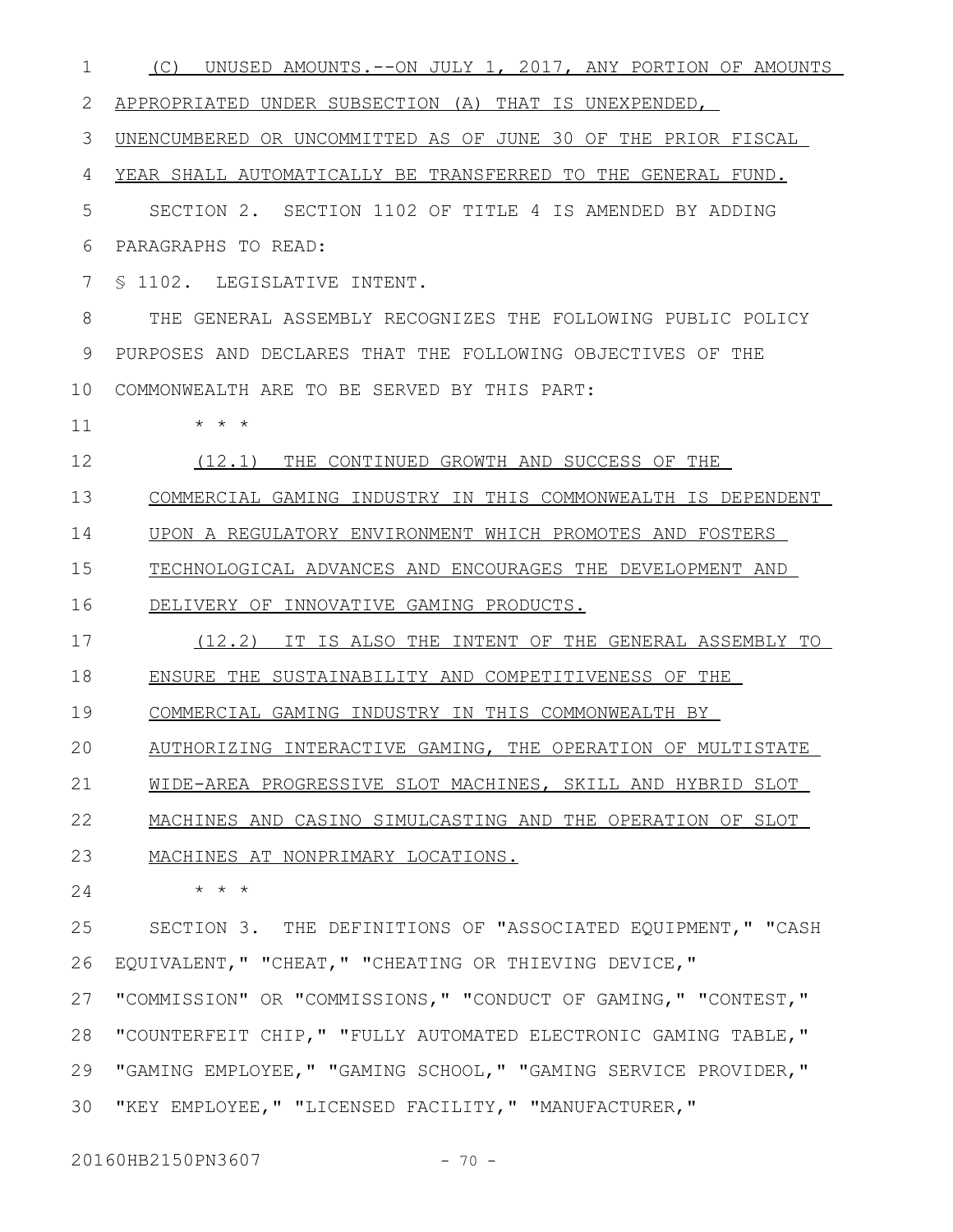"MANUFACTURER LICENSE," "PLAYER," "PROGRESSIVE PAYOUT," "PROGRESSIVE SYSTEM," "SLOT MACHINE," "SUPPLIER," "SUPPLIER LICENSE" AND "TABLE GAME DEVICE" IN SECTION 1103 OF TITLE 4 ARE AMENDED AND THE SECTION IS AMENDED BY ADDING DEFINITIONS TO READ: § 1103. DEFINITIONS. THE FOLLOWING WORDS AND PHRASES WHEN USED IN THIS PART SHALL HAVE THE MEANINGS GIVEN TO THEM IN THIS SECTION UNLESS THE CONTEXT CLEARLY INDICATES OTHERWISE: 9 \* \* \* "AIRPORT AUTHORITY." THE GOVERNING BODY OF A MUNICIPAL AUTHORITY ORGANIZED AND INCORPORATED TO OVERSEE THE OPERATIONS OF A QUALIFIED AIRPORT UNDER 53 PA.C.S. CH. 56 (RELATING TO 1 2 3 4 5 6 7 8 10 11 12 13

FIRST CLASS, WHICH REGULATES THE USE AND CONTROL OF A QUALIFIED AIRPORT. 15 16

MUNICIPAL AUTHORITIES) OR THE GOVERNING BODY OF A CITY OF THE

"AIRPORT GAMING AREA." A LOCATION OR LOCATIONS WITHIN A QUALIFIED AIRPORT APPROVED FOR THE CONDUCT OF AUTHORIZED INTERACTIVE GAMES THROUGH THE USE OF MULTI-USE COMPUTING DEVICES BY ELIGIBLE PASSENGERS AS APPROVED BY THE AIRPORT AUTHORITY OR IN THE CASE OF A QUALIFIED AIRPORT LOCATED IN A CITY OF THE FIRST CLASS, AS APPROVED BY THE GOVERNING BODY OF THE CITY OF THE FIRST CLASS, AND THE PENNSYLVANIA GAMING CONTROL BOARD. \* \* \* 17 18 19 20 21 22 23 24

"ASSOCIATED EQUIPMENT." ANY EQUIPMENT OR MECHANICAL, ELECTROMECHANICAL OR ELECTRONIC CONTRIVANCE, COMPONENT OR 26 MACHINE USED IN CONNECTION WITH SLOT MACHINES OR TABLE GAMES, INCLUDING LINKING DEVICES WHICH CONNECT TO PROGRESSIVE SLOT MACHINES AND MULTISTATE WIDE-AREA PROGRESSIVE SLOT MACHINES OR 29 30 SLOT [MACHINES, REPLACEMENT] MACHINE REPLACEMENT PARTS, 25 27 28

20160HB2150PN3607 - 71 -

14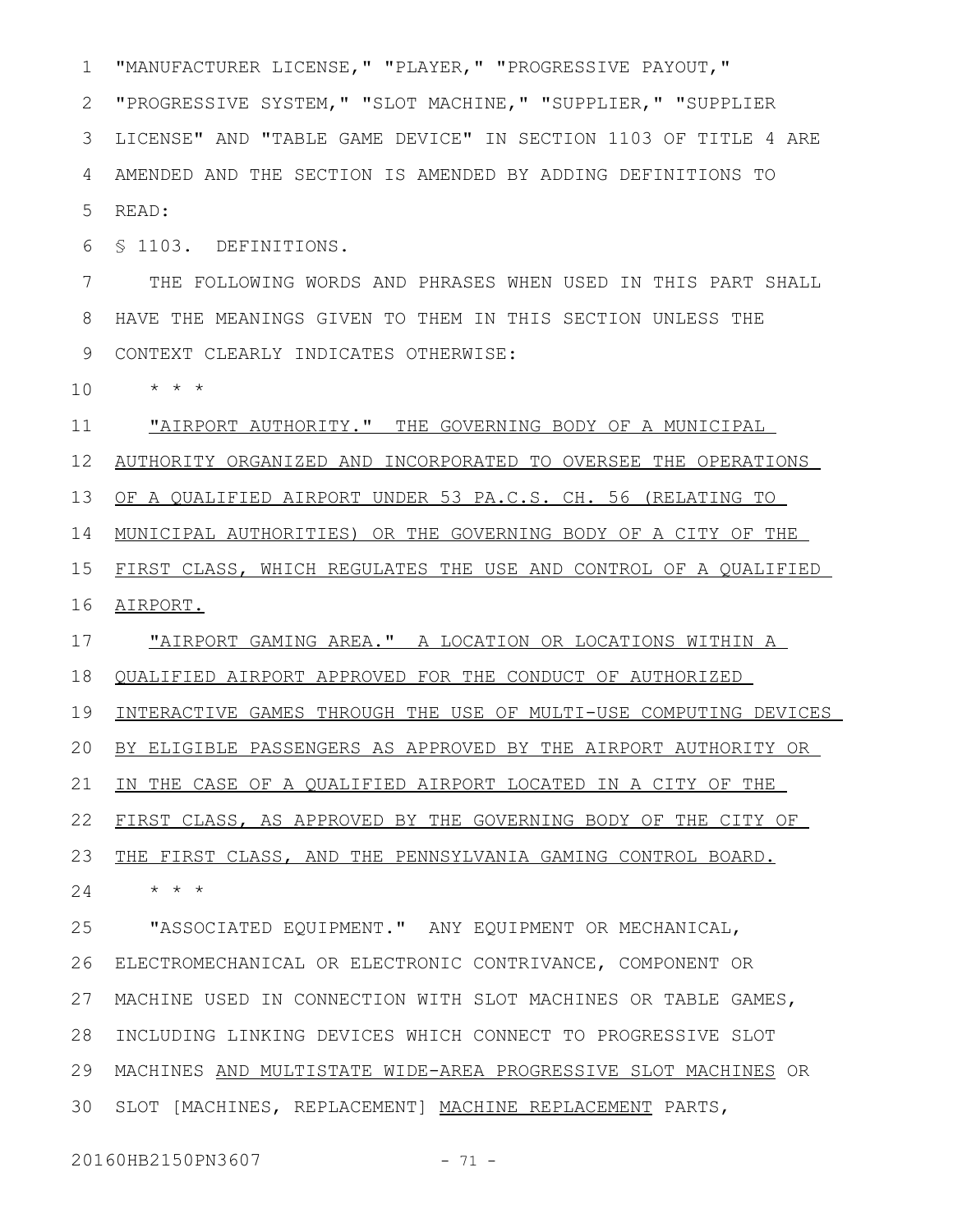EQUIPMENT WHICH AFFECTS THE PROPER REPORTING AND COUNTING OF 2 GROSS TERMINAL REVENUE [AND], GROSS TABLE GAME REVENUE AND GROSS INTERACTIVE GAMING REVENUE, COMPUTERIZED SYSTEMS FOR CONTROLLING AND MONITORING SLOT MACHINES [OR], TABLE GAMES OR INTERACTIVE GAMES, INCLUDING, BUT NOT LIMITED TO, THE CENTRAL CONTROL COMPUTER TO WHICH ALL SLOT MACHINES COMMUNICATE [AND], DEVICES FOR WEIGHING OR COUNTING MONEY[.] AND INTERACTIVE GAMING DEVICES AND ASSOCIATED EQUIPMENT NECESSARY FOR THE OPERATION OF INTERACTIVE GAMES AS APPROVED BY THE PENNSYLVANIA GAMING CONTROL BOARD. THE TERM SHALL NOT INCLUDE COUNT ROOM EQUIPMENT. \* \* \* "AUTHORIZED INTERACTIVE GAME." AN INTERACTIVE GAME APPROVED BY REGULATION OF THE PENNSYLVANIA GAMING CONTROL BOARD TO BE SUITABLE FOR INTERACTIVE GAMING OFFERED BY AN INTERACTIVE GAMING CERTIFICATE HOLDER OR OTHER PERSONS ON BEHALF OF A SLOT MACHINE LICENSEE IN ACCORDANCE WITH CHAPTER 13B (RELATING TO INTERACTIVE GAMING). THE TERM SHALL INCLUDE ANY INTERACTIVE GAME APPROVED BY REGULATION OF THE PENNSYLVANIA CONTROL BOARD TO BE SUITABLE FOR 19 INTERACTIVE GAMING THROUGH THE USE OF A MULTI-USE COMPUTING 20 DEVICE. \* \* \* "CASH EQUIVALENT." AN ASSET THAT IS READILY CONVERTIBLE TO CASH, INCLUDING, BUT NOT LIMITED TO, ANY OF THE FOLLOWING: (1) CHIPS OR TOKENS. (2) TRAVELERS CHECKS. (3) FOREIGN CURRENCY AND COIN. (4) CERTIFIED CHECKS, CASHIER'S CHECKS AND MONEY ORDERS. (5) PERSONAL CHECKS OR DRAFTS. (6) A NEGOTIABLE INSTRUMENT APPLIED AGAINST CREDIT EXTENDED BY A CERTIFICATE HOLDER, AN INTERACTIVE GAMING 1 3 4 5 6 7 8 9 10 11 12 13 14 15 16 17 18 21 22 23 24 25 26 27 28 29 30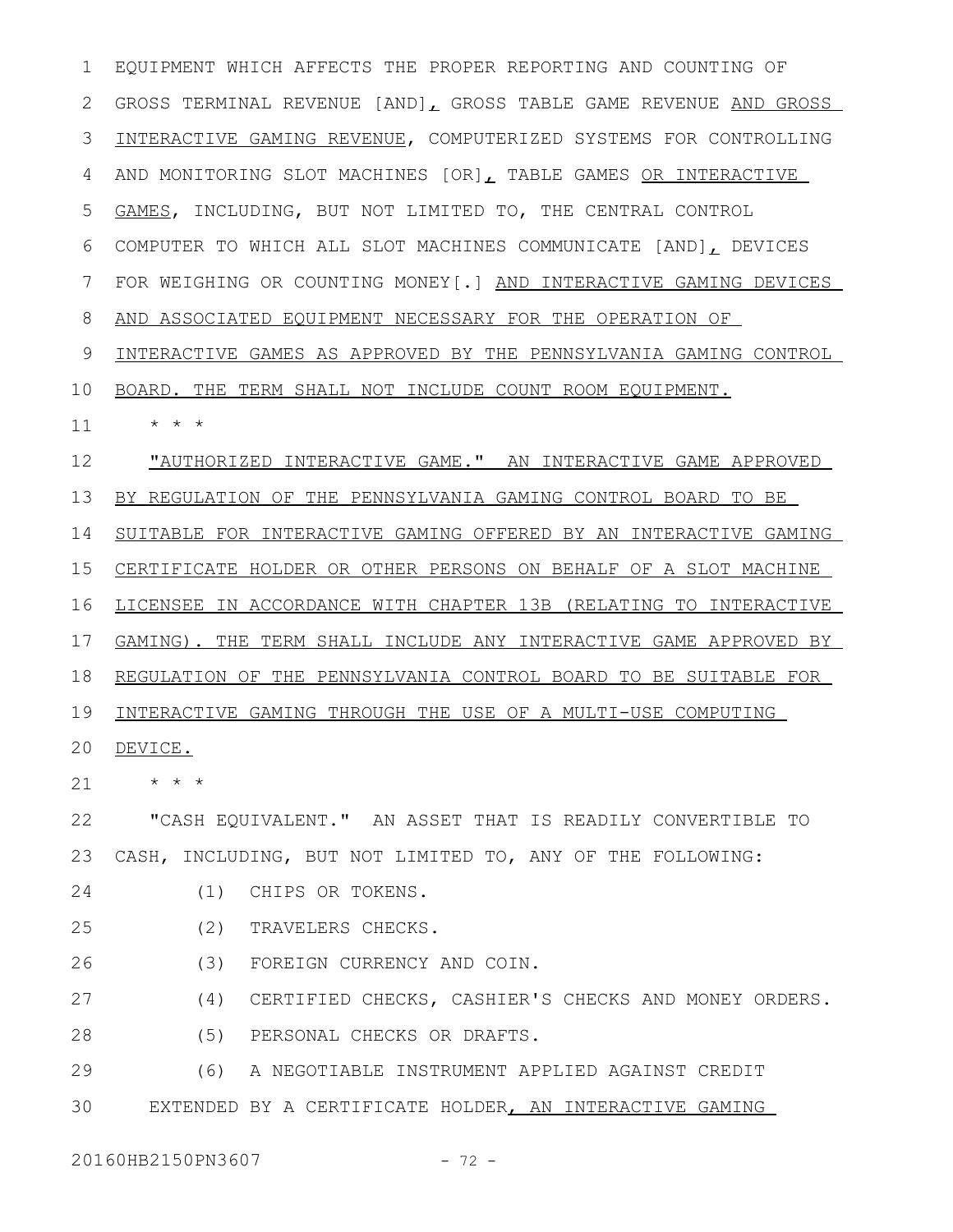CERTIFICATE HOLDER, A HOLDER OF AN INTERACTIVE GAMING LICENSE 1

OR A FINANCIAL INSTITUTION. 2

(7) ANY OTHER INSTRUMENT OR REPRESENTATION OF VALUE THAT THE PENNSYLVANIA GAMING CONTROL BOARD DEEMS A CASH EQUIVALENT. 3 4 5

"CASINO SIMULCASTING." THE SIMULTANEOUS TRANSMISSION OF LIVE THOROUGHBRED OR HARNESS HORSE RACE MEETINGS FROM AN IN-STATE 6 7

SENDING RACETRACK, OUT-OF-STATE SENDING RACETRACK OR A SATELLITE 8

FACILITY, REGARDLESS OF LICENSURE STATUS OR WHETHER THE HORSE 9

RACE MEETINGS ORIGINATE WITHIN THIS COMMONWEALTH OR ANY OTHER 10

STATE OR JURISDICTION, TO A SIMULCASTING FACILITY IN THIS 11

COMMONWEALTH BY SATELLITE DEVICES, TELEVISION CABLES, TELEPHONE 12

LINES OR ANY OTHER TELECOMMUNICATIONS TECHNOLOGY FOR THE 13

PURPOSES OF CONDUCTING PARI-MUTUEL WAGERING. 14

"CASINO SIMULCASTING PERMIT" OR "SIMULCASTING PERMIT." A 15

PERMIT AWARDED BY THE BOARD UNDER SECTION 13F12 (RELATING TO 16

CASINO SIMULCASTING PERMIT) WHICH AUTHORIZES A LICENSED GAMING 17

ENTITY TO CONDUCT CASINO SIMULCASTING. 18

"CASINO SIMULCASTING PERMIT HOLDER." A LICENSED GAMING 19

ENTITY THAT HOLDS A CASINO SIMULCASTING PERMIT ISSUED BY THE 20

BOARD IN ACCORDANCE WITH SECTION 13F12 (RELATING TO CASINO 21

SIMULCASTING PERMIT). 22

\* \* \* 23

"CHEAT." TO DEFRAUD OR STEAL FROM ANY PLAYER, SLOT MACHINE LICENSEE OR THE COMMONWEALTH WHILE OPERATING OR PLAYING A SLOT MACHINE [OR], TABLE GAME[,] OR AUTHORIZED INTERACTIVE GAME, INCLUDING CAUSING, AIDING, ABETTING OR CONSPIRING WITH ANOTHER PERSON TO DO SO. THE TERM SHALL ALSO MEAN TO ALTER OR CAUSING, AIDING, ABETTING OR CONSPIRING WITH ANOTHER PERSON TO ALTER THE ELEMENTS OF CHANCE, METHOD OF SELECTION OR CRITERIA WHICH 24 25 26 27 28 29 30

20160HB2150PN3607 - 73 -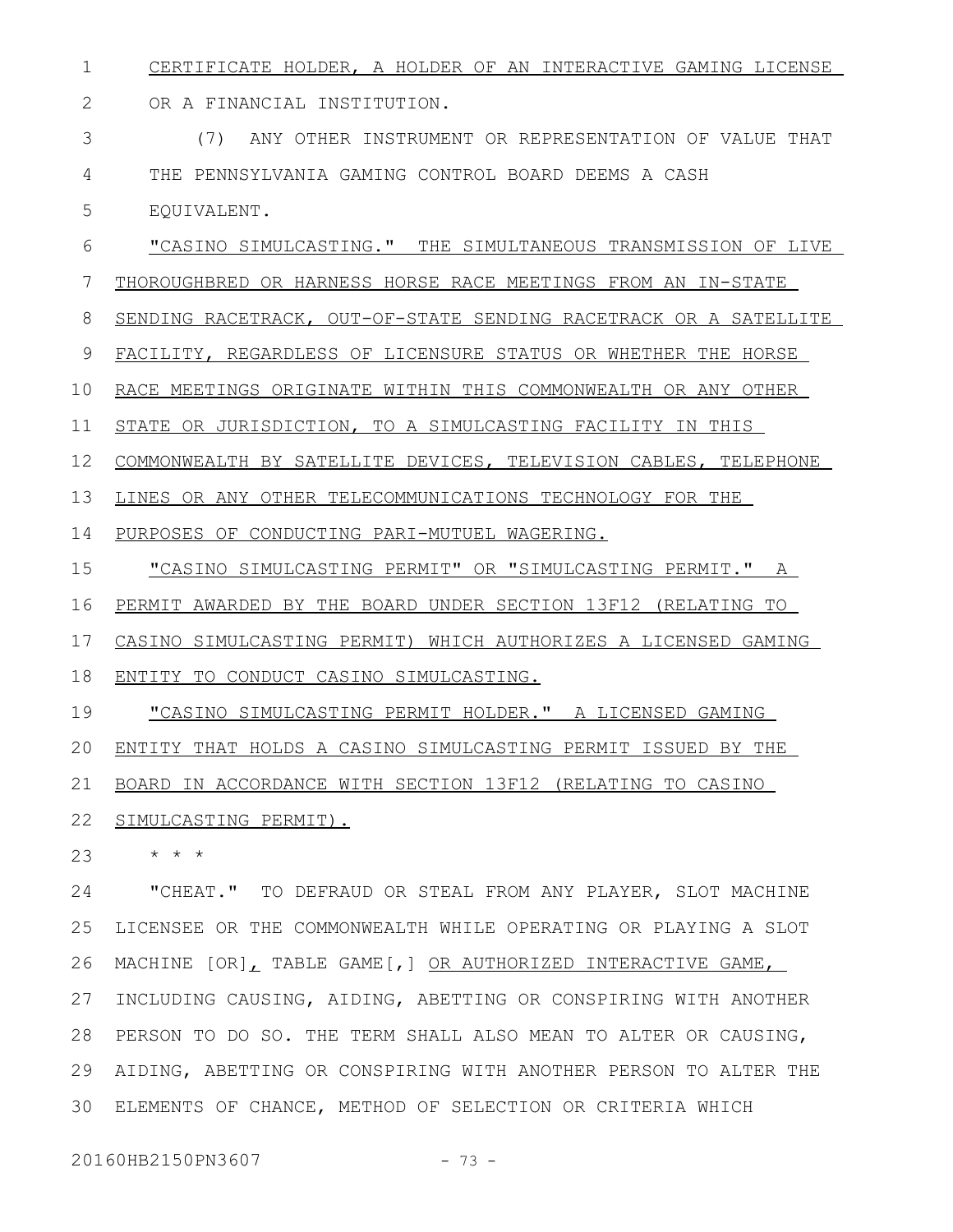DETERMINE: 1

(1) THE RESULT OF A SLOT MACHINE GAME  $[OR]$ , TABLE GAME OR AUTHORIZED INTERACTIVE GAME. 2 3

(2) THE AMOUNT OR FREQUENCY OF PAYMENT IN A SLOT MACHINE GAME [OR], TABLE GAME OR AUTHORIZED INTERACTIVE GAME. 4 5

(3) THE VALUE OF A WAGERING INSTRUMENT.

6

7

(4) THE VALUE OF A WAGERING CREDIT.

THE TERM DOES NOT INCLUDE ALTERING A SLOT MACHINE, TABLE GAME DEVICE OR ASSOCIATED EQUIPMENT OR INTERACTIVE GAMING DEVICE OR 10 ASSOCIATED EQUIPMENT FOR MAINTENANCE OR REPAIR WITH THE APPROVAL 11 OF A SLOT MACHINE LICENSEE. 8 9

"CHEATING OR THIEVING DEVICE." A DEVICE, SOFTWARE OR HARDWARE USED OR POSSESSED WITH THE INTENT TO BE USED TO CHEAT 14 DURING THE OPERATION OR PLAY OF ANY SLOT MACHINE [OR], TABLE GAME OR AUTHORIZED INTERACTIVE GAME. THE TERM SHALL ALSO INCLUDE 16 ANY DEVICE USED TO ALTER A SLOT MACHINE [OR], A TABLE GAME DEVICE OR ASSOCIATED EQUIPMENT, AN AUTHORIZED INTERACTIVE GAME OR INTERACTIVE GAMING DEVICE OR ASSOCIATED EQUIPMENT WITHOUT THE 12 13 15 17 18

19 SLOT MACHINE LICENSEE'S APPROVAL.

\* \* \* 20

["COMMISSION" OR "COMMISSIONS."] "COMMISSION." THE STATE 22 HORSE RACING COMMISSION [OR THE STATE HARNESS RACING COMMISSION, 23 OR BOTH AS THE CONTEXT MAY REQUIRE.] AS DEFINED IN SECTION 2801-24 D OF THE ACT OF APRIL 9, 1929 (P.L.177, NO.175), KNOWN AS THE 21

 ADMINISTRATIVE CODE OF 1929. 25

\* \* \* 26

"CONCESSION OPERATOR." A PERSON ENGAGED IN THE SALE OR 27

OFFERING FOR SALE OF CONSUMER GOODS OR SERVICES TO THE PUBLIC AT 28

29 A QUALIFIED AIRPORT, OR AUTHORIZED TO CONDUCT OTHER COMMERCIAL

ACTIVITIES RELATED TO PASSENGER SERVICES AT A QUALIFIED AIRPORT, 30

20160HB2150PN3607 - 74 -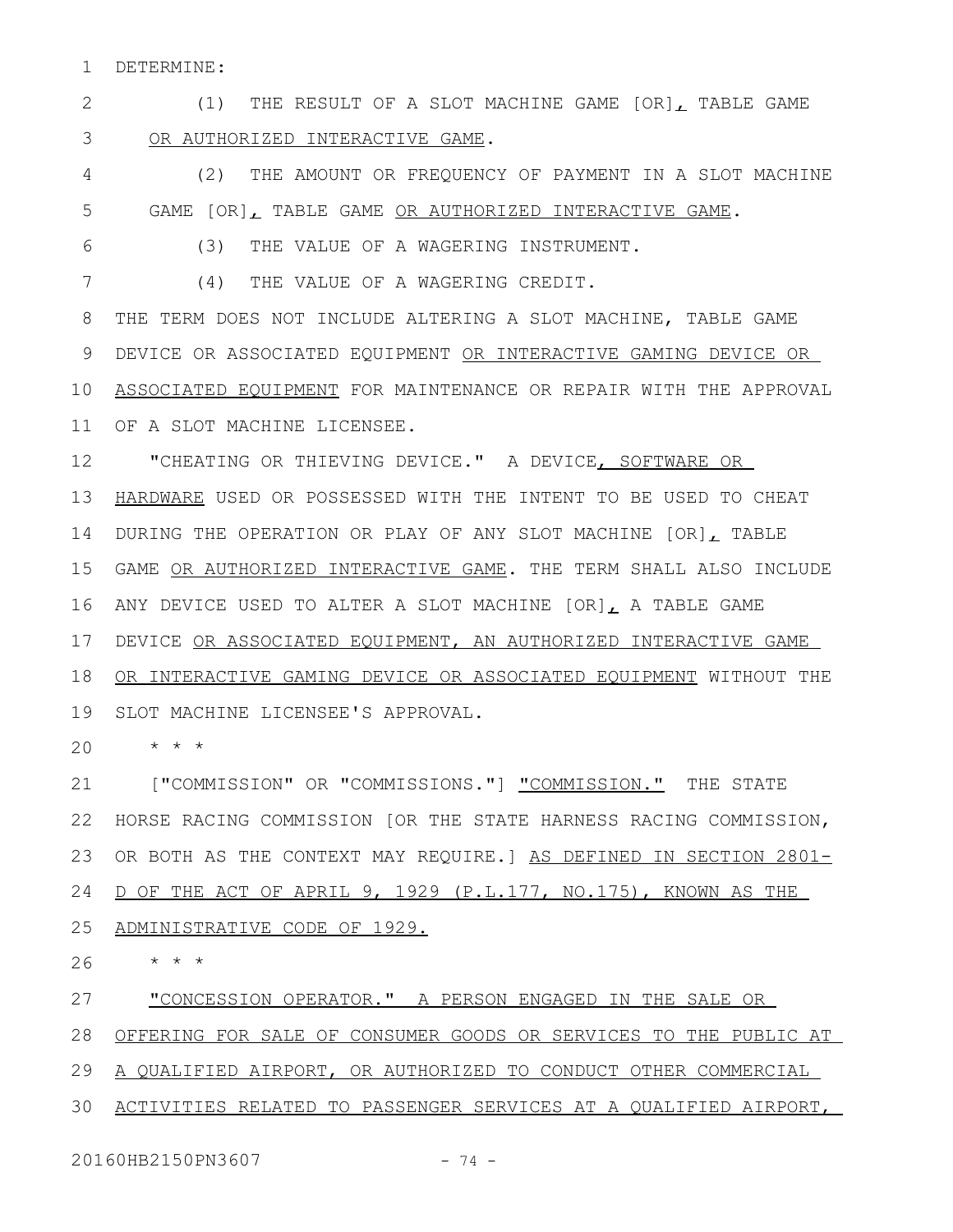IN ACCORDANCE WITH THE TERMS AND CONDITIONS OF AN AGREEMENT OR CONTRACT WITH AN AIRPORT AUTHORITY, GOVERNMENT ENTITY OR OTHER PERSON. "CONDUCT OF GAMING." THE LICENSED PLACEMENT, OPERATION AND PLAY OF SLOT MACHINES [AND], TABLE GAMES AND INTERACTIVE GAMES AND CASINO SIMULCASTING UNDER THIS PART, AS AUTHORIZED AND APPROVED BY THE PENNSYLVANIA GAMING CONTROL BOARD. THE TERM SHALL INCLUDE THE LICENSED PLACEMENT, OPERATION AND PLAY OF AUTHORIZED INTERACTIVE GAMES THROUGH THE USE OF MULTI-USE COMPUTING DEVICES AT A QUALIFIED AIRPORT, AS AUTHORIZED AND APPROVED BY THE PENNSYLVANIA GAMING CONTROL BOARD. "CONTEST." A SLOT MACHINE, TABLE GAME OR AUTHORIZED INTERACTIVE GAME COMPETITION AMONG PLAYERS FOR CASH, CASH EQUIVALENTS OR PRIZES. \* \* \* "COUNTERFEIT CHIP." ANY OBJECT OR THING THAT IS: (1) USED OR INTENDED TO BE USED TO PLAY A TABLE GAME AT A CERTIFICATE HOLDER'S LICENSED FACILITY AND WHICH WAS NOT ISSUED BY THAT CERTIFICATE HOLDER FOR SUCH USE; [OR] (2) PRESENTED TO A CERTIFICATE HOLDER FOR REDEMPTION IF THE OBJECT WAS NOT ISSUED BY THE CERTIFICATE HOLDER[.]; 1 2 3 4 5 6 7 8 9 10 11 12 13 14 15 16 17 18 19  $20$ 21

(3) USED OR INTENDED TO BE USED TO PLAY AN AUTHORIZED INTERACTIVE GAME WHICH WAS NOT APPROVED BY THE INTERACTIVE GAMING CERTIFICATE HOLDER FOR SUCH USE; OR 22 23 24

(4) PRESENTED DURING PLAY OF AN AUTHORIZED INTERACTIVE GAME FOR REDEMPTION, IF THE OBJECT OR THING WAS NOT ISSUED BY THE INTERACTIVE GAMING CERTIFICATE HOLDER OR OTHER PERSON ON BEHALF OF AN INTERACTIVE GAMING CERTIFICATE HOLDER. 25 26 27 28

\* \* \* 29

"ELIGIBLE PASSENGER" OR "PASSENGER." AN INDIVIDUAL 21 YEARS 30

20160HB2150PN3607 - 75 -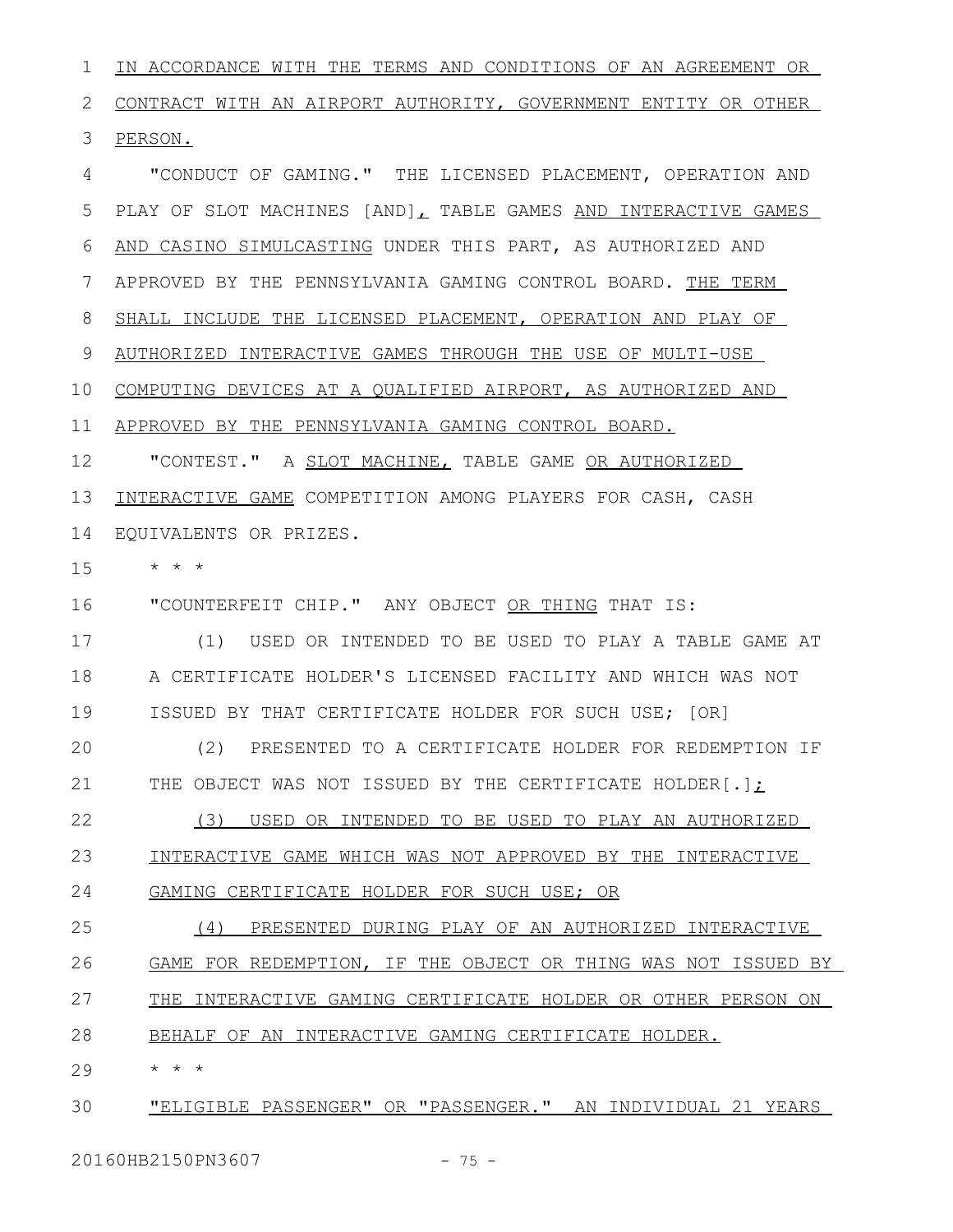OF AGE OR OLDER WHO HAS CLEARED SECURITY CHECK POINTS WITH A VALID AIRLINE BOARDING PASS FOR TRAVEL FROM ONE DESTINATION TO 2 3 ANOTHER BY AIRPLANE. \* \* \* "FULLY AUTOMATED ELECTRONIC GAMING TABLE." AN ELECTRONIC GAMING TABLE DETERMINED BY THE PENNSYLVANIA GAMING CONTROL BOARD TO BE PLAYABLE OR OPERABLE AS A TABLE GAME WITHOUT THE ASSISTANCE OR PARTICIPATION OF A PERSON ACTING ON BEHALF OF A 8 9 CERTIFICATE HOLDER. THE TERM SHALL INCLUDE A MULTI-USE COMPUTING 10 DEVICE, WHICH THROUGH THE USE OF DIGITAL, ELECTRONIC OR OTHER 11 COMMUNICATIONS TECHNOLOGY, IS CAPABLE OF SIMULATING A TABLE 12 **GAME.** \* \* \* "GAMING EMPLOYEE." ANY EMPLOYEE OF A SLOT MACHINE LICENSEE, 15 INCLUDING, BUT NOT LIMITED TO: (1) CASHIERS. (2) CHANGE PERSONNEL. (3) COUNT ROOM PERSONNEL. (4) SLOT ATTENDANTS. (5) HOSTS OR OTHER INDIVIDUALS AUTHORIZED TO EXTEND COMPLIMENTARY SERVICES, INCLUDING EMPLOYEES PERFORMING FUNCTIONS SIMILAR TO THOSE PERFORMED BY A GAMING JUNKET REPRESENTATIVE. (6) MACHINE MECHANICS, COMPUTER MACHINE TECHNICIANS OR TABLE GAME DEVICE TECHNICIANS. (7) SECURITY PERSONNEL. (8) SURVEILLANCE PERSONNEL. (9) PROMOTIONAL PLAY SUPERVISORS, CREDIT SUPERVISORS, PIT SUPERVISORS, CASHIER SUPERVISORS, SHIFT SUPERVISORS, TABLE GAME MANAGERS AND ASSISTANT MANAGERS AND OTHER 1 4 5 6 7 13 14 16 17 18 19  $20$ 21 22 23 24 25 26 27 28 29 30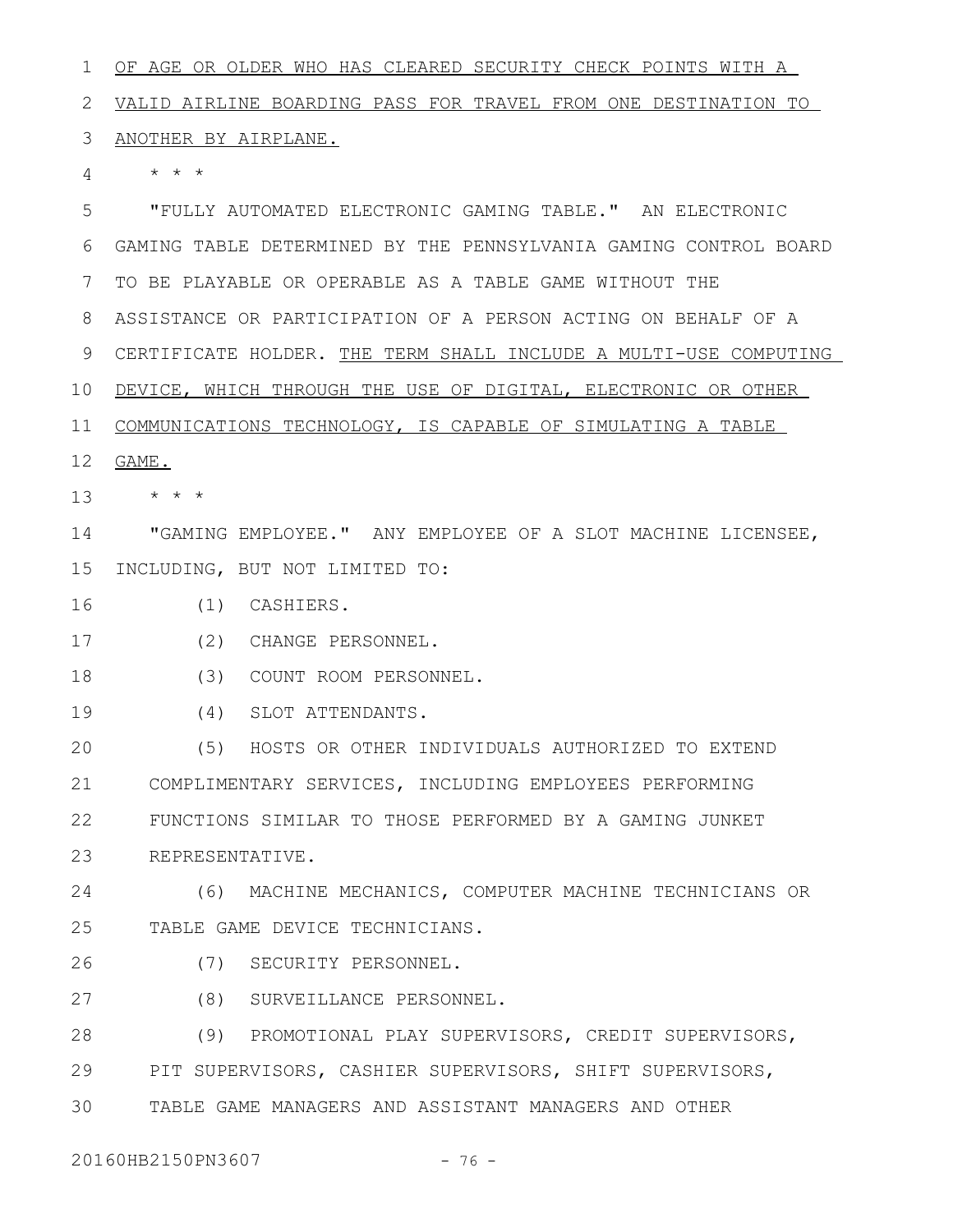SUPERVISORS AND MANAGERS, EXCEPT FOR THOSE SPECIFICALLY 1

IDENTIFIED IN THIS PART AS KEY EMPLOYEES. 2

- (10) BOXMEN. 3
- (11) DEALERS OR CROUPIERS. 4
- (12) FLOORMEN. 5

(13) PERSONNEL AUTHORIZED TO ISSUE PROMOTIONAL PLAY. 6

(14) PERSONNEL AUTHORIZED TO ISSUE CREDIT. 7

THE TERM SHALL INCLUDE EMPLOYEES OF A PERSON HOLDING A SUPPLIER'S LICENSE WHOSE DUTIES ARE DIRECTLY INVOLVED WITH THE REPAIR OR DISTRIBUTION OF SLOT MACHINES, TABLE GAME DEVICES OR ASSOCIATED EQUIPMENT OR INTERACTIVE GAMING DEVICES OR ASSOCIATED EQUIPMENT OR CASINO SIMULCASTING TECHNOLOGY AND EQUIPMENT SOLD OR PROVIDED TO A LICENSED FACILITY WITHIN THIS COMMONWEALTH AS DETERMINED BY THE PENNSYLVANIA GAMING CONTROL BOARD. THE TERM SHALL FURTHER INCLUDE EMPLOYEES OF A PERSON AUTHORIZED BY THE BOARD TO SUPPLY GOODS AND SERVICES RELATED TO INTERACTIVE GAMING AND CASINO SIMULCASTING OR ANY SUBCONTRACTOR OR AN EMPLOYEE OF A SUBCONTRACTOR THAT SUPPLIES INTERACTIVE GAMING DEVICES, INCLUDING MULTI-USE COMPUTING DEVICES, OR ASSOCIATED EQUIPMENT TO A HOLDER OF AN INTERACTIVE GAMING CERTIFICATE OR INTERACTIVE GAMING LICENSE OR THAT SUPPLIES CASINO SIMULCASTING TECHNOLOGY 22 OR EQUIPMENT. THE TERM DOES NOT INCLUDE BARTENDERS, COCKTAIL SERVERS OR OTHER PERSONS ENGAGED SOLELY IN PREPARING OR SERVING FOOD OR BEVERAGES, CLERICAL OR SECRETARIAL PERSONNEL, PARKING ATTENDANTS, JANITORIAL, STAGE, SOUND AND LIGHT TECHNICIANS AND OTHER NONGAMING PERSONNEL AS DETERMINED BY THE BOARD. 8 9 10 11 12 13 14 15 16 17 18 19 20 21 23 24 25 26

"GAMING FLOOR." ANY PORTION OF A LICENSED FACILITY WHERE SLOT MACHINES OR TABLE GAMES HAVE BEEN INSTALLED FOR USE OR 29 PLAY. 27 28

\* \* \* 30

20160HB2150PN3607 - 77 -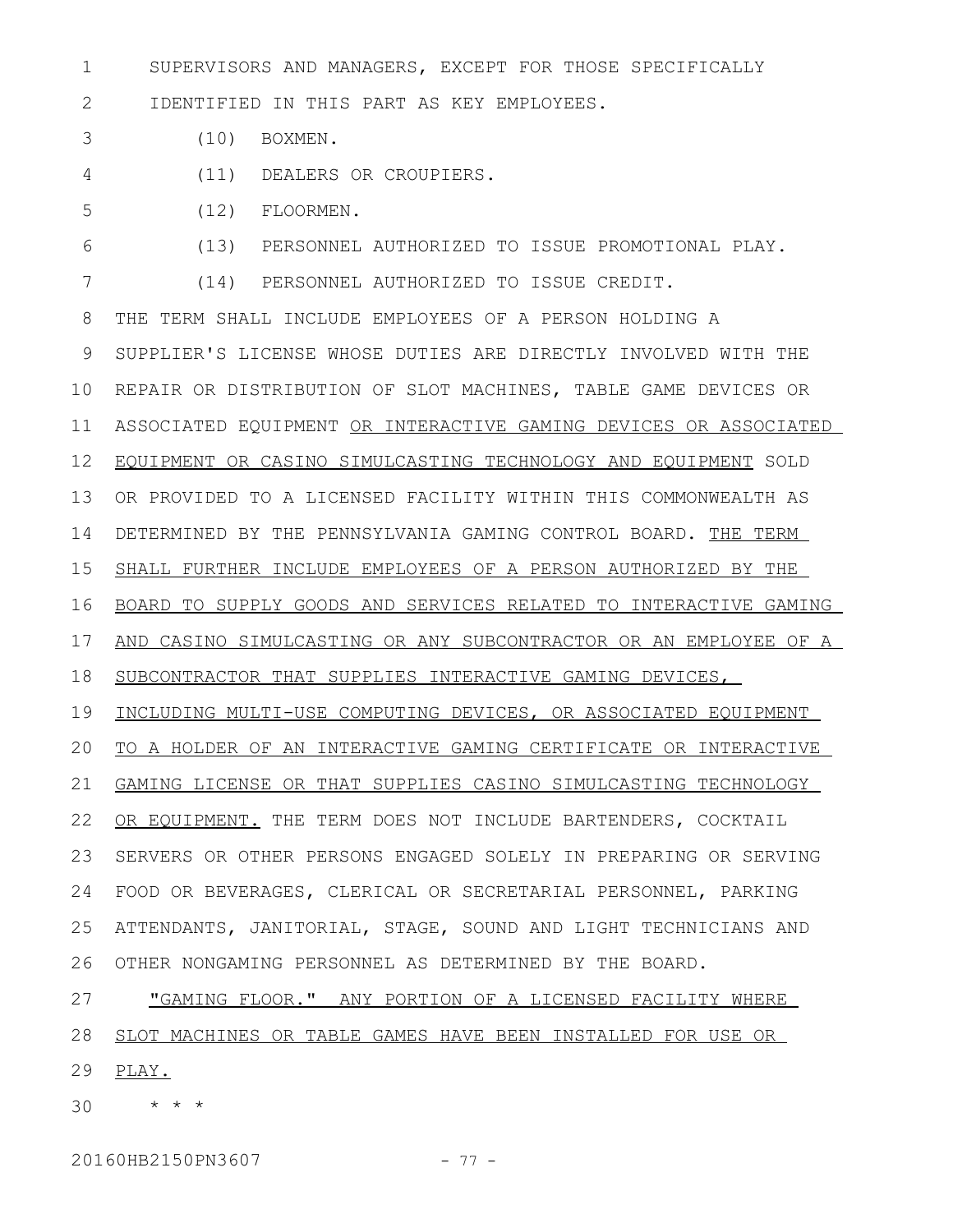"GAMING-RELATED RESTRICTED AREA." ANY ROOM OR AREA OF A LICENSED FACILITY AND WHICH IS SPECIFICALLY DESIGNATED BY THE PENNSYLVANIA GAMING CONTROL BOARD AS RESTRICTED OR BY THE SLOT MACHINE LICENSEE AS RESTRICTED IN ITS BOARD-APPROVED INTERNAL CONTROLS. 1 2 3 4 5

\* \* \* 6

"GAMING SCHOOL." ANY EDUCATIONAL INSTITUTION APPROVED BY THE DEPARTMENT OF EDUCATION AS AN ACCREDITED COLLEGE OR UNIVERSITY, COMMUNITY COLLEGE, PENNSYLVANIA PRIVATE LICENSED SCHOOL OR ITS EQUIVALENT AND WHOSE CURRICULUM GUIDELINES ARE APPROVED BY THE DEPARTMENT OF LABOR AND INDUSTRY TO PROVIDE EDUCATION AND JOB TRAINING RELATED TO EMPLOYMENT OPPORTUNITIES ASSOCIATED WITH SLOT MACHINES [OR], TABLE GAMES, CASINO SIMULCASTING OR INTERACTIVE GAMES, INCLUDING SLOT MACHINE, TABLE GAME DEVICE AND ASSOCIATED EQUIPMENT MAINTENANCE AND REPAIR AND INTERACTIVE GAMING DEVICES AND ASSOCIATED EQUIPMENT MAINTENANCE AND REPAIR. "GAMING SERVICE PROVIDER." A PERSON THAT IS NOT REQUIRED TO BE LICENSED AS A MANUFACTURER, SUPPLIER, MANAGEMENT COMPANY OR GAMING JUNKET ENTERPRISE UNDER THIS PART OR REGULATIONS OF THE PENNSYLVANIA GAMING CONTROL BOARD AND: 7 8 9 10 11 12 13 14 15 16 17 18 19 20

(1) PROVIDES GOODS OR SERVICES, INCLUDING, BUT NOT LIMITED TO, COUNT ROOM EQUIPMENT, TO A SLOT MACHINE LICENSEE OR AN APPLICANT FOR A SLOT MACHINE LICENSE FOR USE IN THE OPERATION OF A LICENSED FACILITY; [OR] AND 21 22 23 24

(2) PROVIDES GOODS OR SERVICES [AT] TO A SLOT MACHINE LICENSEE OR AN APPLICANT FOR A SLOT MACHINE LICENSE THAT REQUIRES ACCESS TO THE GAMING FLOOR OR A GAMING-RELATED RESTRICTED AREA OF A LICENSED FACILITY AS DETERMINED BY THE 25 26 27 28

PENNSYLVANIA GAMING CONTROL BOARD. 29

\* \* \* 30

20160HB2150PN3607 - 78 -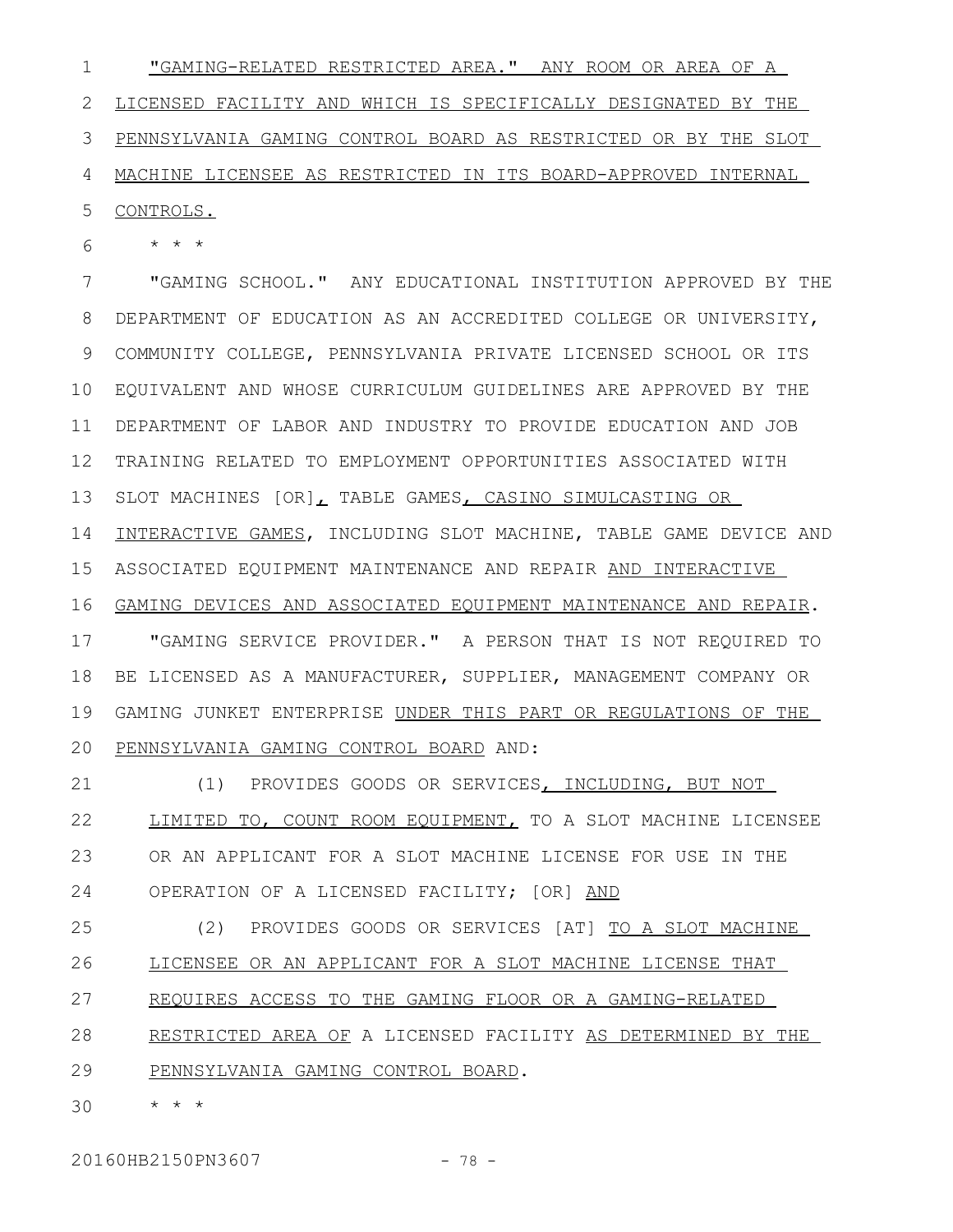| $\mathbf 1$ | "GROSS INTERACTIVE GAMING REVENUE." THE TOTAL OF ALL CASH OR     |
|-------------|------------------------------------------------------------------|
| 2           | CASH EQUIVALENT WAGERS PAID BY REGISTERED PLAYERS TO AN          |
| 3           | INTERACTIVE GAMING CERTIFICATE HOLDER IN CONSIDERATION FOR THE   |
| 4           | PLAY OF AUTHORIZED INTERACTIVE GAMES, MINUS:                     |
| 5           | THE TOTAL OF CASH OR CASH EQUIVALENTS PAID OUT TO<br>(1)         |
| 6           | REGISTERED PLAYERS AS WINNINGS.                                  |
| 7           | (2)<br>THE CASH EQUIVALENT VALUE OF ANY PERSONAL PROPERTY        |
| 8           | OR OTHER NONCASH ITEMS OR THINGS OF VALUE INCLUDED IN A          |
| 9           | DRAWING, CONTEST OR TOURNAMENT AND DISTRIBUTED TO REGISTERED     |
| 10          | PLAYERS AS A RESULT OF PLAYING AUTHORIZED INTERACTIVE GAMES.     |
| 11          | (3)<br>ANY ADMINISTRATIVE FEE, OPERATIONS FEE OR TAX PAID        |
| 12          | TO ANOTHER STATE OR JURISDICTION PURSUANT TO AN INTERACTIVE      |
| 13          | GAMING RECIPROCAL AGREEMENT.                                     |
| 14          | AMOUNTS DEPOSITED WITH AN INTERACTIVE GAMING CERTIFICATE HOLDER  |
| 15          | FOR PURPOSES OF INTERACTIVE GAMING AND AMOUNTS TAKEN IN          |
| 16          | FRAUDULENT ACTS PERPETRATED AGAINST AN INTERACTIVE GAMING        |
| 17          | CERTIFICATE HOLDER FOR WHICH THE INTERACTIVE GAMING CERTIFICATE  |
| 18          | HOLDER IS NOT REIMBURSED MAY NOT BE CONSIDERED TO HAVE BEEN PAID |
| 19          | INTERACTIVE GAMING CERTIFICATE HOLDER FOR PURPOSES OF<br>TO THE  |
| 20          | CALCULATING GROSS INTERACTIVE GAMING REVENUE.                    |
| 21          | $\star$ $\star$ $\star$                                          |
| 22          | "HYBRID SLOT MACHINE." A SLOT MACHINE IN WHICH A COMBINATION     |
| 23          | OF THE SKILL OF THE PLAYER AND ELEMENTS OF CHANCE AFFECTS THE    |
| 24          | OUTCOME OF THE GAME.                                             |
| 25          | * * *                                                            |
| 26          | "IN-STATE SENDING TRACK." A RACETRACK WITHIN THIS                |
| 27          | COMMONWEALTH WHICH IS OPERATED BY A LICENSED RACING ENTITY AND   |
| 28          | IS PERMITTED TO CONDUCT CASINO SIMULCASTING.                     |
| 29          | $\star$ $\star$ $\star$                                          |
| 30          | "INTERACTIVE GAME." ANY GAMBLING GAME OFFERED THROUGH THE        |
|             | 20160HB2150PN3607<br>$-79 -$                                     |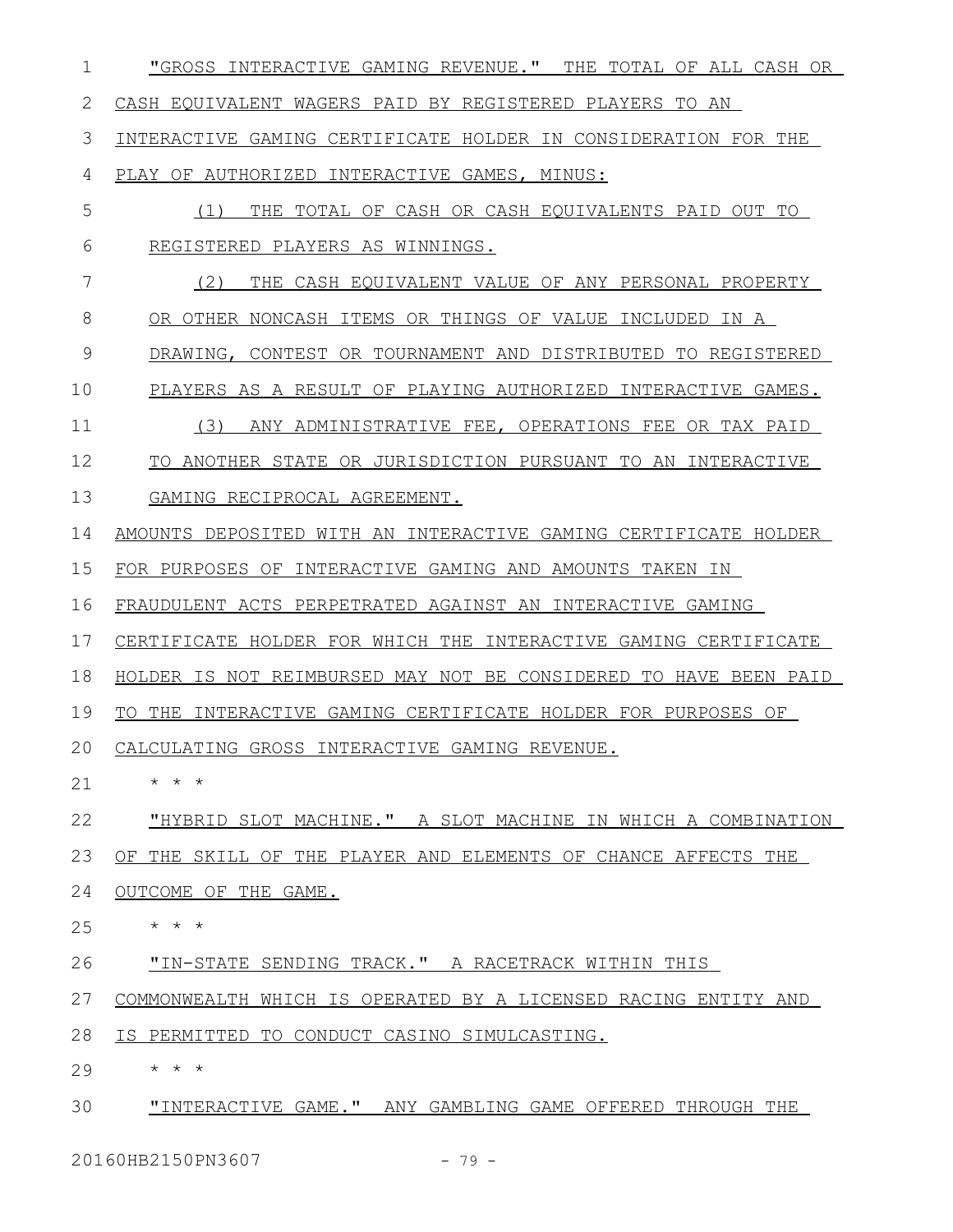| 1  | USE OF COMMUNICATIONS TECHNOLOGY THAT ALLOWS A PERSON, UTILIZING |
|----|------------------------------------------------------------------|
| 2  | MONEY, CHECKS, ELECTRONIC CHECKS, ELECTRONIC TRANSFERS OF MONEY, |
| 3  | CREDIT CARDS OR ANY OTHER INSTRUMENTALITY TO TRANSMIT ELECTRONIC |
| 4  | INFORMATION TO ASSIST IN THE PLACEMENT OF A BET OR WAGER AND     |
| 5  | CORRESPONDING INFORMATION RELATED TO THE DISPLAY OF THE GAME,    |
| 6  | GAME OUTCOMES OR OTHER SIMILAR INFORMATION. THE TERM SHALL NOT   |
| 7  | INCLUDE:                                                         |
| 8  | A LOTTERY GAME OR INTERNET INSTANT GAME AS DEFINED<br>(1)        |
| 9  | IN THE ACT OF AUGUST 26, 1971 (P.L.351, NO.91), KNOWN AS THE     |
| 10 | STATE LOTTERY LAW.                                               |
| 11 | (2)<br>NONGAMBLING GAMES THAT DO NOT OTHERWISE REQUIRE A         |
| 12 | LICENSE UNDER THE LAWS OF THIS COMMONWEALTH.                     |
| 13 | FOR THE PURPOSES OF THIS DEFINITION, THE TERM "COMMUNICATIONS    |
| 14 | TECHNOLOGY" SHALL MEAN ANY METHOD USED AND THE COMPONENTS        |
| 15 | EMPLOYED TO FACILITATE THE TRANSMISSION AND RECEIPT OF           |
| 16 | INFORMATION, INCLUDING TRANSMISSION AND RECEPTION BY SYSTEMS     |
| 17 | USING WIRE, WIRELESS, CABLE, RADIO, MICROWAVE, LIGHT, FIBER      |
| 18 | OPTICS, SATELLITE OR COMPUTER DATA NETWORKS, INCLUDING THE       |
| 19 | INTERNET AND INTRANETS, AS APPROVED BY THE BOARD.                |
| 20 | "INTERACTIVE GAMING." THE PLACING OF BETS OR WAGERS WITH AN      |
| 21 | INTERACTIVE GAMING CERTIFICATE HOLDER OR INTERACTIVE GAMING      |
| 22 | LICENSEE LOCATED IN THIS COMMONWEALTH USING A COMPUTER NETWORK   |
| 23 | OF BOTH FEDERAL AND NON-FEDERAL INTEROPERABLE PACKET SWITCHED    |
| 24 | DATA NETWORKS THROUGH WHICH AN INTERACTIVE GAMING CERTIFICATE    |
| 25 | HOLDER MAY OFFER AUTHORIZED INTERACTIVE GAMES TO REGISTERED      |
| 26 | PLAYERS. THE TERM SHALL INCLUDE THE PLACING OF BETS OR WAGERS    |
| 27 | THROUGH THE USE OF A MULTI-USE COMPUTING DEVICE.                 |
| 28 | "INTERACTIVE GAMING ACCOUNT." THE FORMAL, ELECTRONIC SYSTEM      |
| 29 | IMPLEMENTED BY AN INTERACTIVE GAMING CERTIFICATE HOLDER TO       |
| 30 | RECORD THE BALANCE OF A REGISTERED PLAYER'S DEBITS, CREDITS AND  |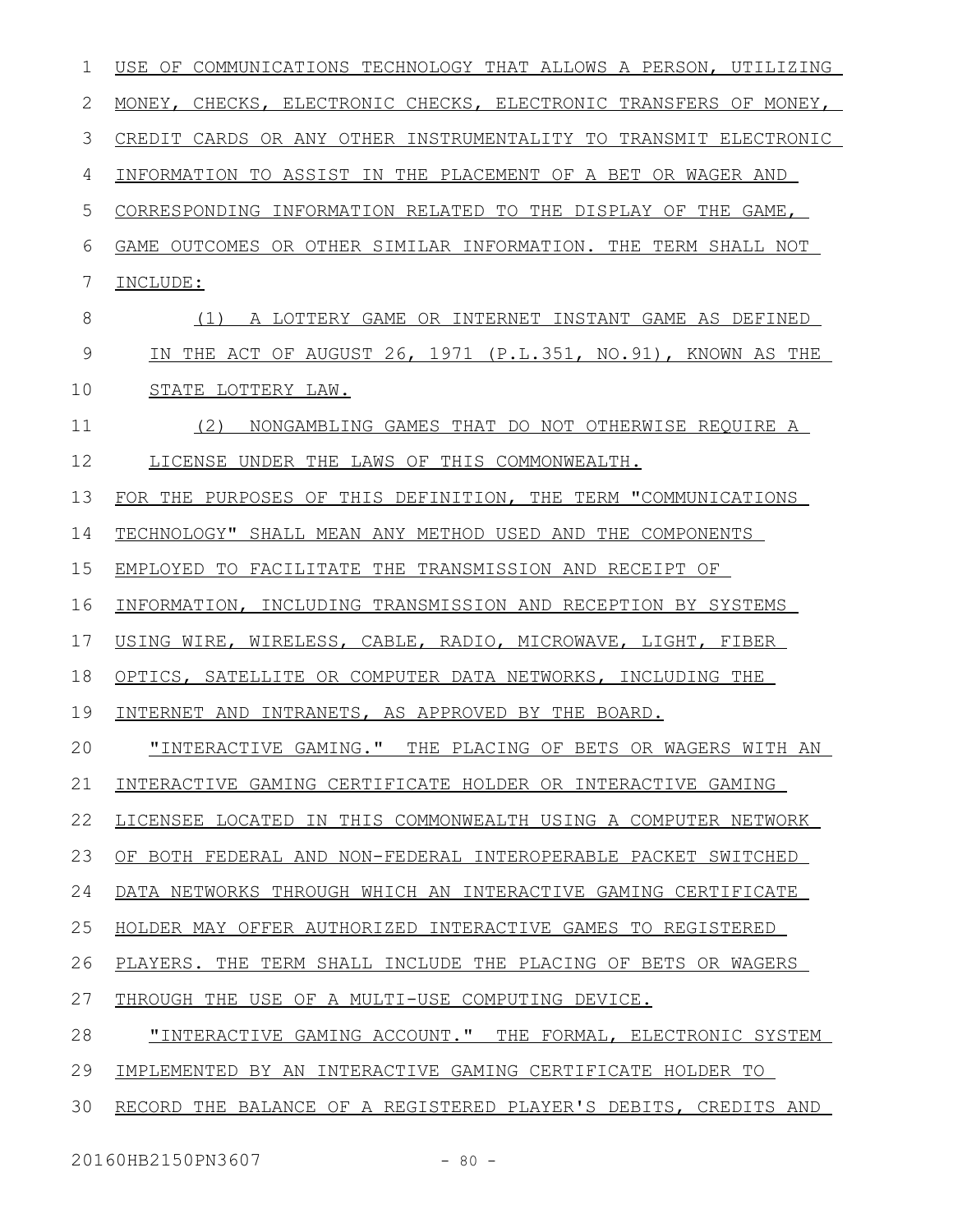|  |  | OTHER ACTIVITY RELATED TO INTERACTIVE GAMING. |  |
|--|--|-----------------------------------------------|--|
|  |  |                                               |  |

"INTERACTIVE GAMING ACCOUNT AGREEMENT." AN AGREEMENT ENTERED INTO BETWEEN AN INTERACTIVE GAMING CERTIFICATE HOLDER OR OTHER PERSON ON BEHALF OF AN INTERACTIVE GAMING CERTIFICATE HOLDER AND AN INDIVIDUAL WHICH GOVERNS THE TERMS AND CONDITIONS OF THE INDIVIDUAL'S INTERACTIVE GAMING ACCOUNT AND THE USE OF THE INTERNET FOR PURPOSES OF PLACING BETS OR WAGERS ON AUTHORIZED INTERACTIVE GAMES OPERATED BY AN INTERACTIVE GAMING CERTIFICATE HOLDER OR OTHER PERSON ON BEHALF OF AN INTERACTIVE GAMING CERTIFICATE HOLDER. "INTERACTIVE GAMING AGREEMENT." AN AGREEMENT ENTERED INTO BY OR BETWEEN AN INTERACTIVE GAMING CERTIFICATE HOLDER AND AN INTERACTIVE GAMING OPERATOR RELATED TO THE OFFERING OR OPERATION OF INTERACTIVE GAMING OR AN INTERACTIVE GAMING SYSTEM ON BEHALF OF AN INTERACTIVE GAMING CERTIFICATE HOLDER. THE TERM SHALL INCLUDE AN INTERACTIVE GAMING AGREEMENT ENTERED INTO BY OR BETWEEN AN INTERACTIVE GAMING CERTIFICATE HOLDER AND AN INTERACTIVE GAMING OPERATOR FOR THE CONDUCT OF INTERACTIVE GAMING THROUGH THE USE OF MULTI-USE COMPUTING DEVICES AT A QUALIFIED AIRPORT IN ACCORDANCE WITH THIS PART. "INTERACTIVE GAMING CERTIFICATE." THE AUTHORIZATION ISSUED TO A SLOT MACHINE LICENSEE BY THE PENNSYLVANIA GAMING CONTROL BOARD AUTHORIZING THE OPERATION AND CONDUCT OF INTERACTIVE GAMING BY A SLOT MACHINE LICENSEE OR OTHER PERSON ON BEHALF OF A SLOT MACHINE LICENSEE IN ACCORDANCE WITH CHAPTER 13B (RELATING TO INTERACTIVE GAMING). "INTERACTIVE GAMING CERTIFICATE HOLDER." A SLOT MACHINE LICENSEE THAT HAS BEEN GRANTED AUTHORIZATION BY THE PENNSYLVANIA GAMING CONTROL BOARD TO OPERATE AUTHORIZED INTERACTIVE GAMES IN ACCORDANCE WITH CHAPTER 13B (RELATING TO INTERACTIVE GAMING). 2 3 4 5 6 7 8 9 10 11 12 13 14 15 16 17 18 19  $20$ 21 22 23 24 25 26 27 28 29 30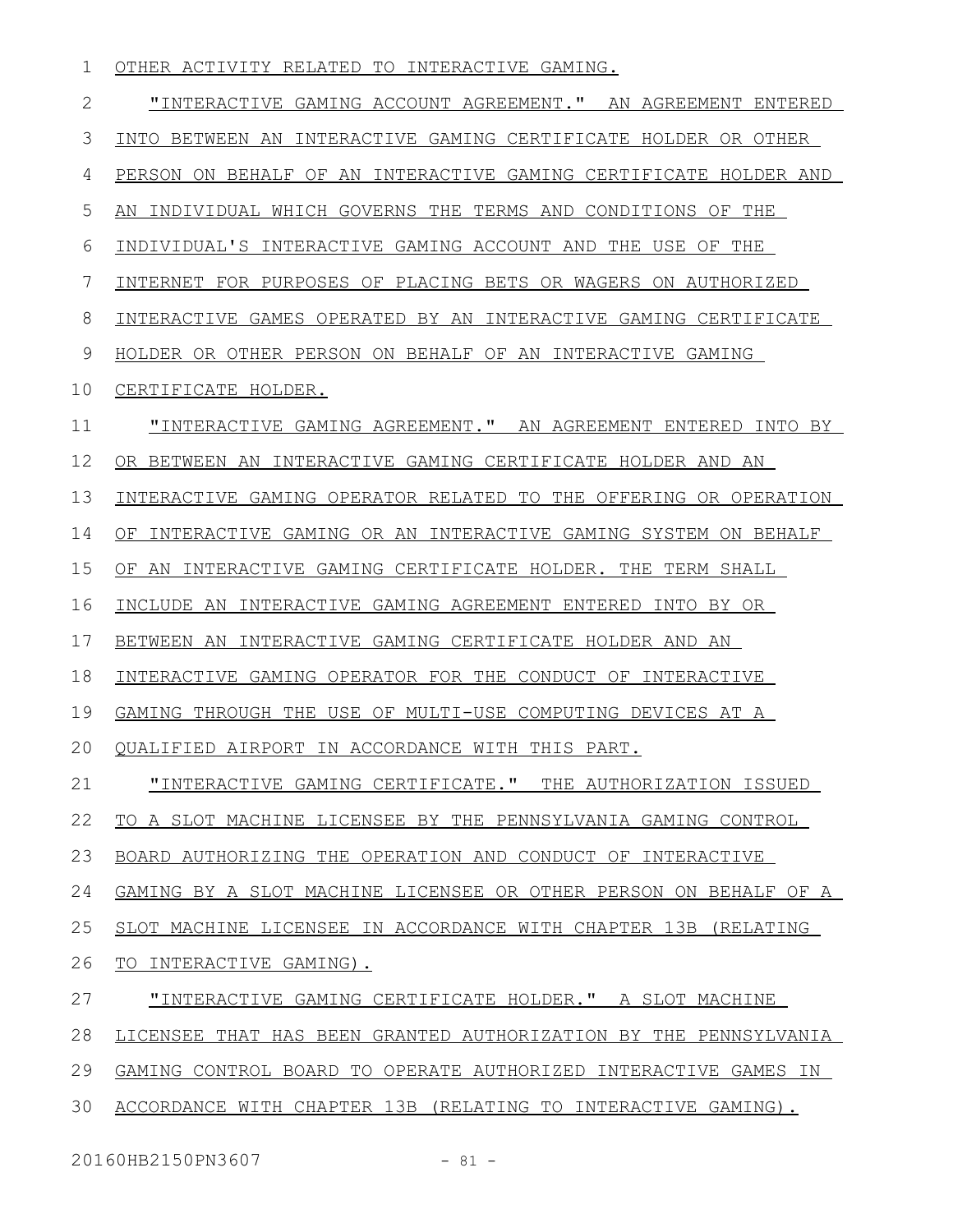| $\mathbf 1$ | "INTERACTIVE GAMING DEVICE." ALL HARDWARE AND SOFTWARE AND         |
|-------------|--------------------------------------------------------------------|
| 2           | OTHER TECHNOLOGY, EQUIPMENT OR DEVICE OF ANY KIND AS DETERMINED    |
| 3           | BY THE PENNSYLVANIA GAMING CONTROL BOARD TO BE NECESSARY FOR THE   |
| 4           | CONDUCT OF AUTHORIZED INTERACTIVE GAMES.                           |
| 5           | "INTERACTIVE GAMING LICENSE." A LICENSE ISSUED TO A PERSON         |
| 6           | BY THE PENNSYLVANIA GAMING CONTROL BOARD UNDER CHAPTER 13B.        |
| 7           | <u>"INTERACTIVE GAMING LICENSEE." A PERSON WHO HAS BEEN ISSUED</u> |
| 8           | A LICENSE TO ACT AS AN INTERACTIVE GAMING OPERATOR UNDER CHAPTER   |
| 9           | 13B.                                                               |
| 10          | "INTERACTIVE GAMING OPERATOR." A PERSON, INCLUDING AN              |
| 11          | AFFILIATE OF A SLOT MACHINE LICENSEE, LICENSED BY THE              |
| 12          | PENNSYLVANIA GAMING CONTROL BOARD TO OPERATE INTERACTIVE GAMING    |
| 13          | OR AN INTERACTIVE GAMING SYSTEM ON BEHALF OF AN INTERACTIVE        |
| 14          | GAMING CERTIFICATE HOLDER.                                         |
| 15          | "INTERACTIVE GAMING PLATFORM." THE COMBINATION OF HARDWARE         |
| 16          | AND SOFTWARE OR OTHER TECHNOLOGY DESIGNED AND USED TO MANAGE,      |
| 17          | CONDUCT AND RECORD INTERACTIVE GAMES AND THE BETS OR WAGERS        |
| 18          | ASSOCIATED WITH INTERACTIVE GAMES, AS APPROVED BY THE              |
| 19          | PENNSYLVANIA GAMING CONTROL BOARD. THE TERM SHALL INCLUDE ANY      |
|             | 20 EMERGING OR NEW TECHNOLOGY DEPLOYED TO ADVANCE THE CONDUCT AND  |
| 21          | OPERATION OF INTERACTIVE GAMING, AS APPROVED THROUGH REGULATION    |
| 22          | BY THE PENNSYLVANIA GAMING CONTROL BOARD.                          |
| 23          | "INTERACTIVE GAMING RECIPROCAL AGREEMENT." AN AGREEMENT            |
| 24          | NEGOTIATED BY THE PENNSYLVANIA GAMING CONTROL BOARD ON BEHALF OF   |
| 25          | THE COMMONWEALTH WITH THE AUTHORIZED AGENCY OF ONE OR MORE         |
| 26          | STATES OR JURISDICTIONS WHERE INTERACTIVE GAMING IS LEGALLY        |
| 27          | AUTHORIZED WHICH WILL PERMIT THE CONDUCT OF INTERACTIVE GAMING     |
| 28          | BETWEEN INTERACTIVE GAMING CERTIFICATE HOLDERS IN THIS             |
| 29          | COMMONWEALTH AND GAMING ENTITIES IN THE STATES OR JURISDICTIONS    |
| 30          | THAT ARE PARTIES TO THE AGREEMENT.                                 |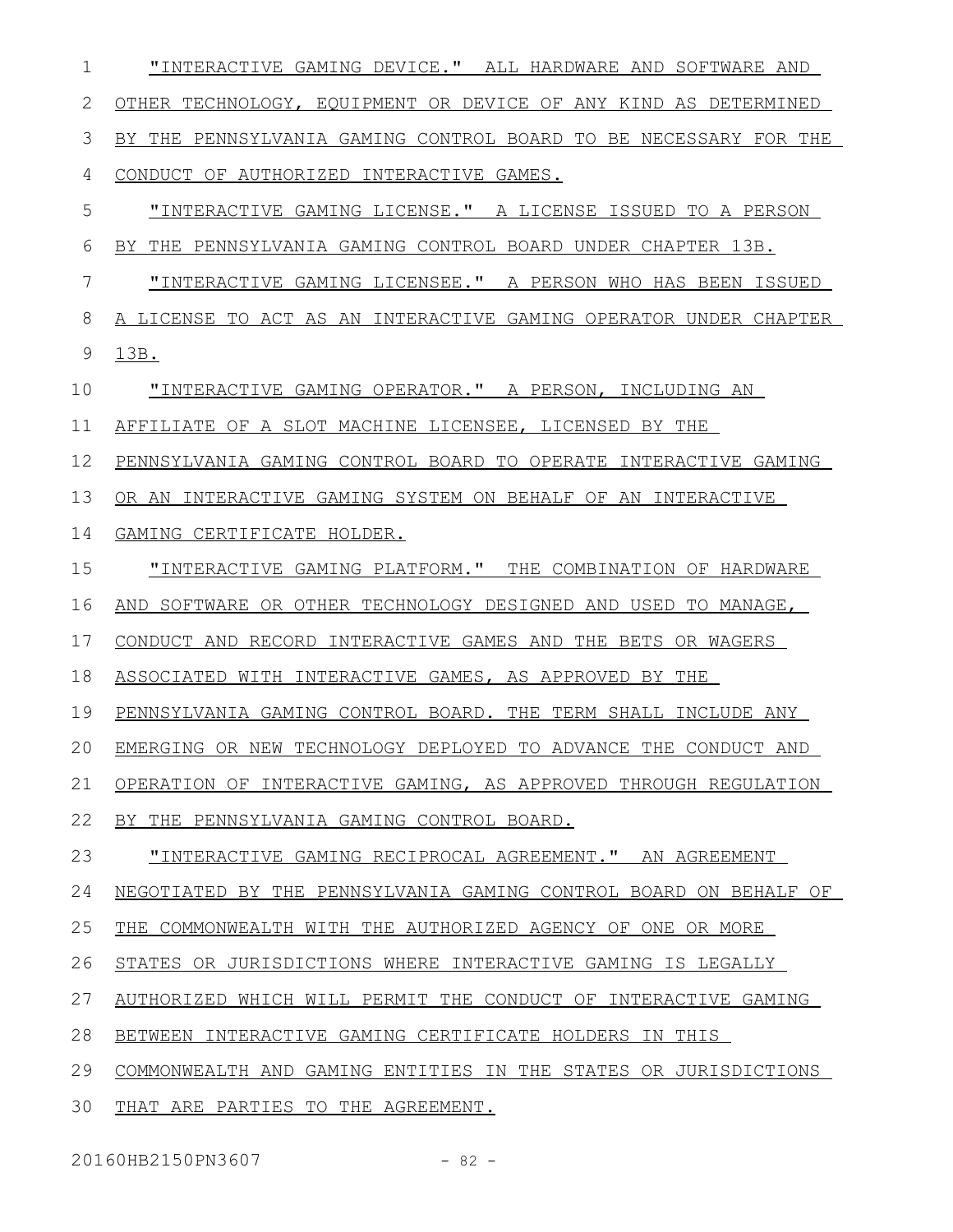"INTERACTIVE GAMING RESTRICTED AREA." ANY ROOM OR AREA, AS APPROVED BY THE PENNSYLVANIA GAMING CONTROL BOARD, USED BY AN INTERACTIVE GAMING CERTIFICATE HOLDER OR INTERACTIVE GAMING LICENSE HOLDER TO MANAGE, CONTROL AND OPERATE INTERACTIVE GAMING, INCLUDING, WHERE APPROVED BY THE BOARD, REDUNDANCY FACILITIES. "INTERACTIVE GAMING SKIN OR SKINS." THE PORTAL OR PORTALS TO AN INTERACTIVE GAMING PLATFORM OR INTERNET WEBSITE THROUGH WHICH AUTHORIZED INTERACTIVE GAMES ARE MADE AVAILABLE TO REGISTERED PLAYERS BY AN INTERACTIVE GAMING CERTIFICATE HOLDER OR OTHER PERSON ON BEHALF OF AN INTERACTIVE GAMING CERTIFICATE HOLDER IN THIS COMMONWEALTH OR PLAYERS IN ANY OTHER STATE OR JURISDICTION IN WHICH AN INTERACTIVE GAMING RECIPROCAL AGREEMENT HAS BEEN ENTERED. "INTERACTIVE GAMING SYSTEM." ALL HARDWARE, SOFTWARE AND COMMUNICATIONS THAT COMPRISE A TYPE OF SERVER-BASED GAMING SYSTEM FOR THE PURPOSE OF OFFERING AUTHORIZED INTERACTIVE GAMES. "INTERNET WEBSITE." THE INTERACTIVE GAMING SKIN OR SKINS OR INTERNET PORTAL OR PORTALS THROUGH WHICH AN INTERACTIVE GAMING CERTIFICATE HOLDER OR OTHER PERSON MAKES AUTHORIZED INTERACTIVE GAMES AVAILABLE FOR PLAY. \* \* \* "KEY EMPLOYEE." ANY INDIVIDUAL WHO IS EMPLOYED IN A DIRECTOR OR DEPARTMENT HEAD CAPACITY AND WHO IS EMPOWERED TO MAKE DISCRETIONARY DECISIONS THAT REGULATE SLOT MACHINE OR TABLE GAME OPERATIONS OR INTERACTIVE GAMING OPERATIONS OR CASINO SIMULCASTING, INCLUDING THE GENERAL MANAGER AND ASSISTANT MANAGER OF THE LICENSED FACILITY, DIRECTOR OF SLOT OPERATIONS, DIRECTOR OF TABLE GAME OPERATIONS, DIRECTOR OF INTERACTIVE GAMING, DIRECTOR OF CAGE AND/OR CREDIT OPERATIONS, DIRECTOR OF 1 2 3 4 5 6 7 8 9 10 11 12 13 14 15 16 17 18 19 20 21 22 23 24 25 26 27 28 29 30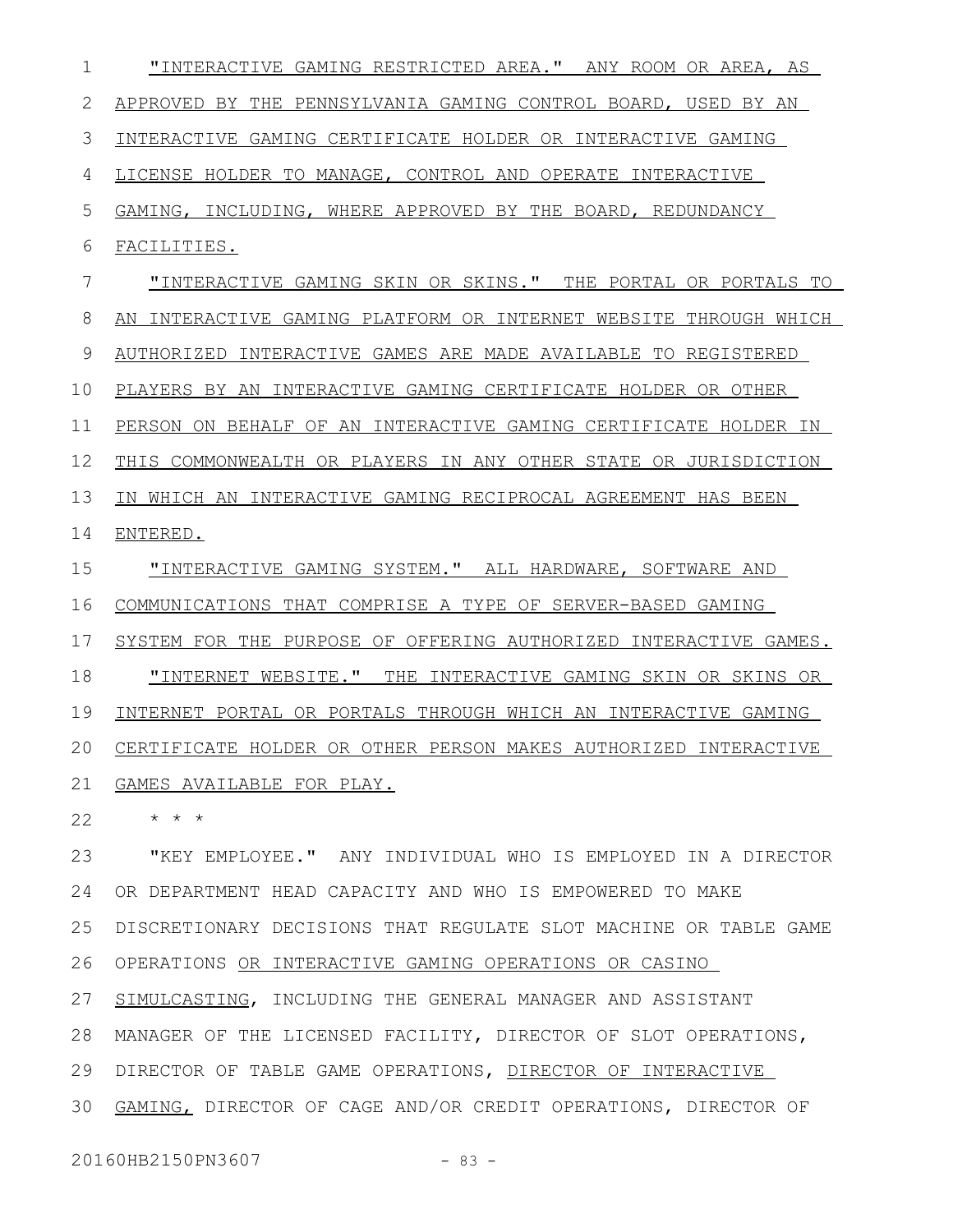SURVEILLANCE, DIRECTOR OF MARKETING, DIRECTOR OF MANAGEMENT INFORMATION SYSTEMS, DIRECTOR OF INTERACTIVE GAMING SYSTEM PROGRAMS OR OTHER SIMILAR JOB CLASSIFICATIONS ASSOCIATED WITH INTERACTIVE GAMING AND CASINO SIMULCASTING, PERSONS WHO MANAGE, CONTROL OR ADMINISTER INTERACTIVE GAMING AND CASINO SIMULCASTING OR THE BETS AND WAGERS ASSOCIATED WITH AUTHORIZED INTERACTIVE GAMES AND CASINO SIMULCASTING, DIRECTOR OF SECURITY, COMPTROLLER AND ANY EMPLOYEE WHO IS NOT OTHERWISE DESIGNATED AS A GAMING EMPLOYEE AND WHO SUPERVISES THE OPERATIONS OF THESE DEPARTMENTS OR TO WHOM THESE DEPARTMENT DIRECTORS OR DEPARTMENT HEADS REPORT AND SUCH OTHER POSITIONS NOT OTHERWISE DESIGNATED OR DEFINED UNDER THIS PART WHICH THE PENNSYLVANIA GAMING CONTROL BOARD SHALL DETERMINE BASED ON DETAILED ANALYSES OF JOB DESCRIPTIONS AS PROVIDED IN THE INTERNAL CONTROLS OF THE LICENSEE AS APPROVED BY THE PENNSYLVANIA GAMING CONTROL BOARD. ALL OTHER GAMING EMPLOYEES UNLESS OTHERWISE DESIGNATED BY THE PENNSYLVANIA GAMING CONTROL BOARD SHALL BE CLASSIFIED AS NON-KEY EMPLOYEES. 1 2 3 4 5 6 7 8 9 10 11 12 13 14 15 16 17

\* \* \* 18

"LICENSED FACILITY." THE PHYSICAL LAND-BASED LOCATION AT WHICH A LICENSED GAMING ENTITY IS AUTHORIZED TO PLACE AND 20 OPERATE SLOT MACHINES AND, IF AUTHORIZED BY THE PENNSYLVANIA GAMING CONTROL BOARD UNDER CHAPTER 13A (RELATING TO TABLE GAMES), TO CONDUCT TABLE GAMES AND IF AUTHORIZED UNDER CHAPTER 13B (RELATING TO INTERACTIVE GAMING), TO CONDUCT INTERACTIVE GAMING. THE TERM INCLUDES ANY: 19 21 22 23 24 25

(1) AREA OF A LICENSED RACETRACK AT WHICH A SLOT MACHINE LICENSEE WAS PREVIOUSLY AUTHORIZED PURSUANT TO SECTION 1207(17) (RELATING TO REGULATORY AUTHORITY OF BOARD) TO OPERATE SLOT MACHINES PRIOR TO THE EFFECTIVE DATE OF THIS PARAGRAPH; 26 27 28 29 30

20160HB2150PN3607 - 84 -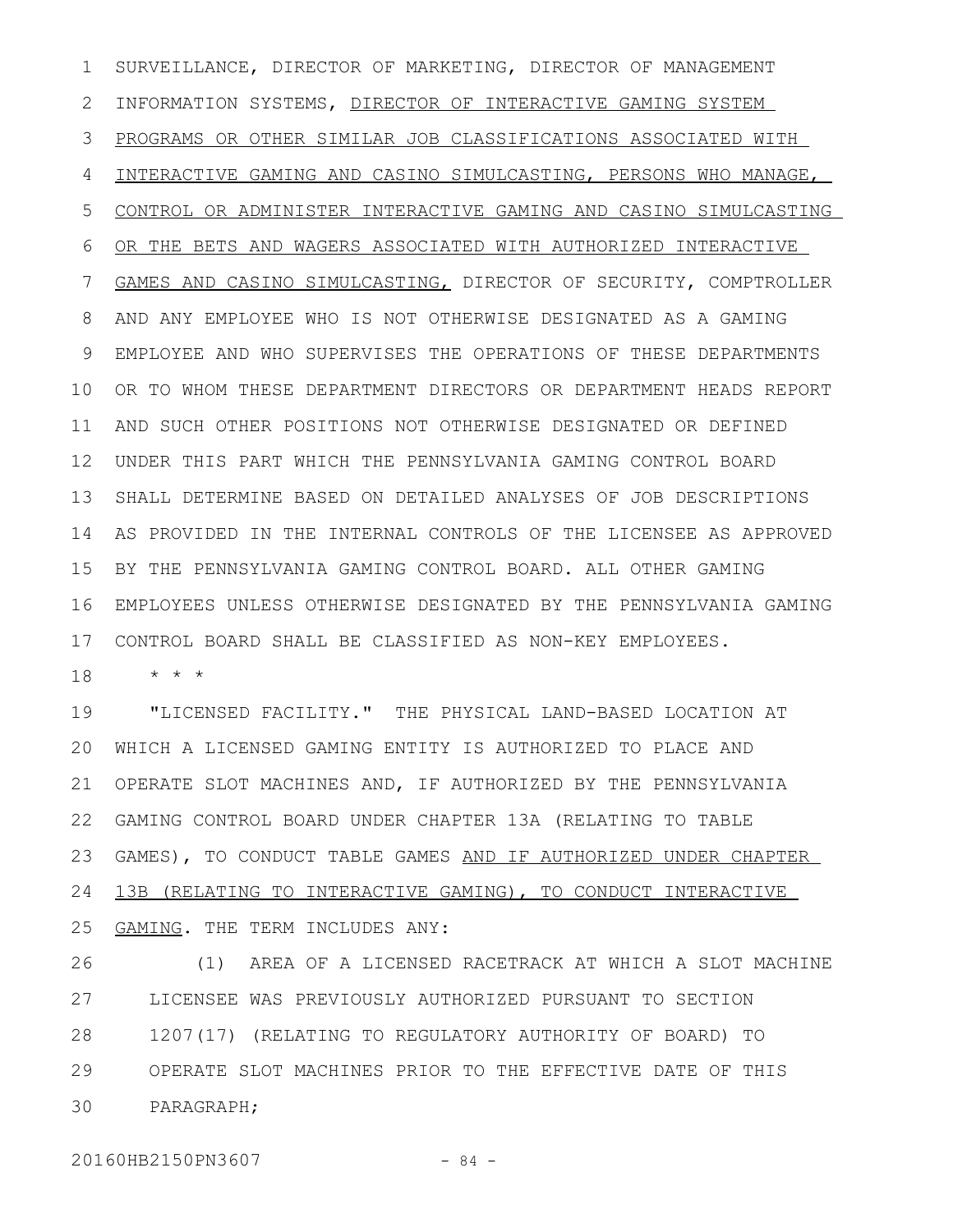(2) BOARD-APPROVED INTERIM FACILITY OR TEMPORARY FACILITY; [AND] (3) AREA OF A HOTEL WHICH THE PENNSYLVANIA GAMING CONTROL BOARD DETERMINES IS SUITABLE TO CONDUCT TABLE GAMES[.]; (4) AREA OF A LICENSED FACILITY WHERE CASINO SIMULCASTING IS CONDUCTED, AS APPROVED BY THE PENNSYLVANIA GAMING CONTROL BOARD; AND (5) FOR THE PURPOSES OF CHAPTER 13D (RELATING TO SLOT MACHINES AT NONPRIMARY LOCATIONS), THE AREA OF A NONPRIMARY LOCATION IN WHICH A CATEGORY 1 SLOT MACHINE LICENSEE IS AUTHORIZED TO PLACE AND MAKE SLOT MACHINES AVAILABLE FOR PLAY. 1 2 3 4 5 6 7 8 9 10 11 12 13

THE TERM SHALL NOT INCLUDE A REDUNDANCY FACILITY OR AN 14

INTERACTIVE GAMING RESTRICTED AREA WHICH IS NOT LOCATED ON THE 15

PREMISES OF A LICENSED FACILITY AS APPROVED BY THE PENNSYLVANIA 16

GAMING CONTROL BOARD AND WHICH IS MAINTAINED AND OPERATED BY AN 17

INTERACTIVE GAMING CERTIFICATE HOLDER IN CONNECTION WITH 18

INTERACTIVE GAMING OR BY A CATEGORY 1 SLOT MACHINE LICENSEE IN 19

CONNECTION WITH THE OPERATION OF SLOT MACHINES AT A NONPRIMARY 20

LOCATION OR IN CONNECTION WITH CASINO SIMULCASTING. 21

\* \* \* 22

"LICENSED RACING ENTITY." ANY LEGAL ENTITY THAT HAS OBTAINED A LICENSE TO CONDUCT LIVE THOROUGHBRED OR HARNESS HORSE RACE MEETINGS RESPECTIVELY WITH PARI-MUTUEL WAGERING FROM [EITHER] THE STATE HORSE RACING COMMISSION [OR THE STATE HARNESS RACING COMMISSION] PURSUANT TO [THE ACT OF DECEMBER 17, 1981 (P.L.435, NO.135), KNOWN AS] THE RACE HORSE INDUSTRY REFORM ACT. 23 24 25 26 27 28

"MANUFACTURER." A PERSON WHO MANUFACTURES, BUILDS, REBUILDS, FABRICATES, ASSEMBLES, PRODUCES, PROGRAMS, DESIGNS OR OTHERWISE 3029

20160HB2150PN3607 - 85 -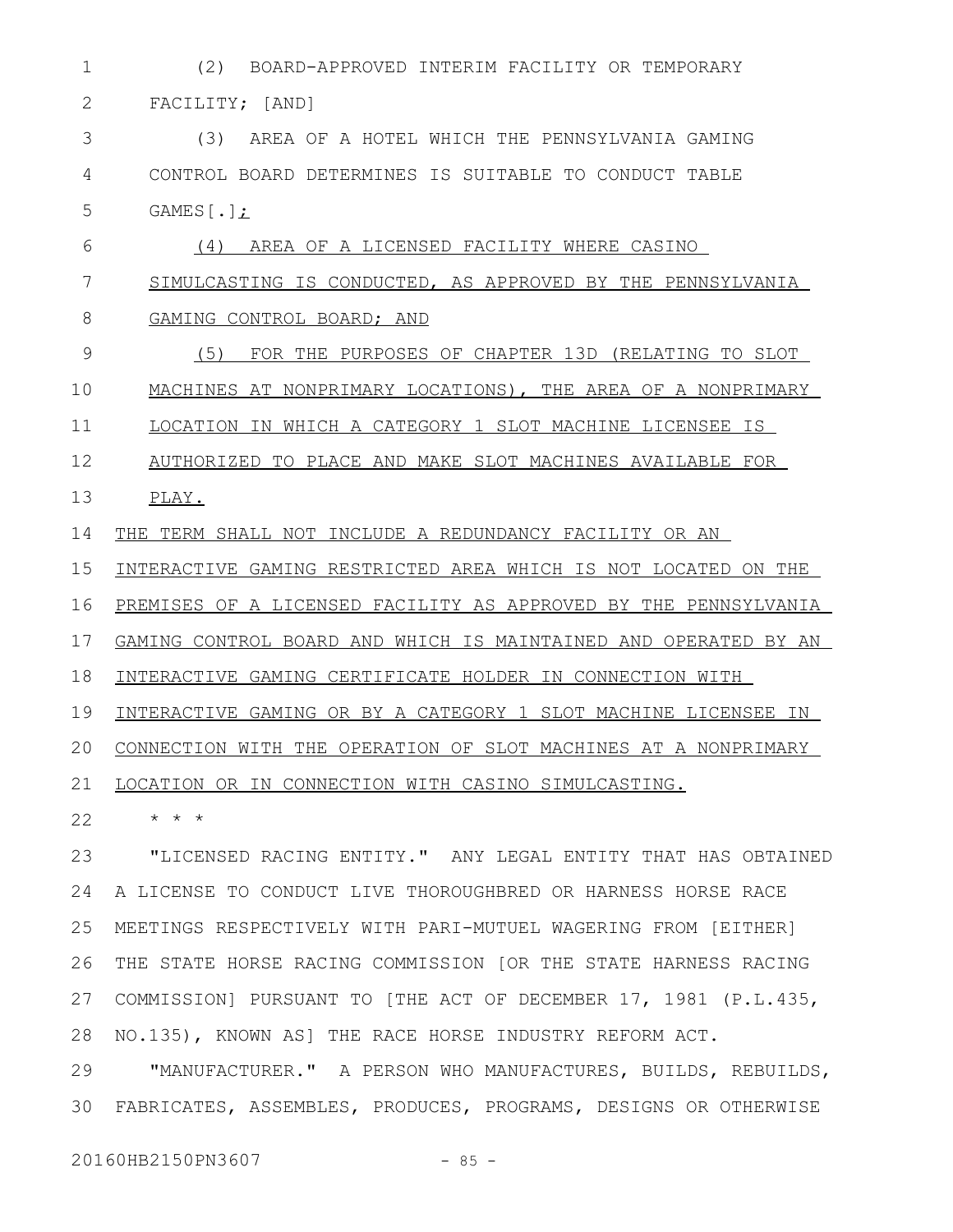| $\mathbf{1}$ | MAKES MODIFICATIONS TO ANY SLOT MACHINE, TABLE GAME DEVICE OR   |
|--------------|-----------------------------------------------------------------|
| 2            | ASSOCIATED EQUIPMENT OR AUTHORIZED INTERACTIVE GAMES FOR USE OR |
| 3            | PLAY OF SLOT MACHINES [OR], TABLE GAMES OR AUTHORIZED           |
| 4            | INTERACTIVE GAMES IN THIS COMMONWEALTH FOR GAMING PURPOSES. THE |
| 5            | TERM SHALL NOT INCLUDE A PERSON WHO MANUFACTURES, BUILDS,       |
| 6            | REBUILDS, FABRICATES, ASSEMBLES, PRODUCES, PROGRAMS, DESIGNS OR |
| 7            | OTHERWISE MAKES MODIFICATIONS TO MULTI-USE COMPUTING DEVICES    |
| 8            | USED IN CONNECTION WITH THE CONDUCT OF INTERACTIVE GAMING AT A  |
| 9            | <b>QUALIFIED AIRPORT.</b>                                       |
| 10           | "MANUFACTURER LICENSE." A LICENSE ISSUED BY THE PENNSYLVANIA    |
| 11           | GAMING CONTROL BOARD AUTHORIZING A MANUFACTURER TO MANUFACTURE  |
| 12           | OR PRODUCE SLOT MACHINES, TABLE GAME DEVICES OR ASSOCIATED      |
| 13           | EQUIPMENT, INTERACTIVE GAMING DEVICES OR ASSOCIATED EQUIPMENT   |
| 14           | FOR USE IN THIS COMMONWEALTH FOR GAMING PURPOSES.               |
| 15           | $\star$ $\star$ $\star$                                         |
| 16           | <u> "MULTI-USE COMPUTING DEVICE." AS FOLLOWS:</u>               |
|              |                                                                 |
| 17           | (1) A COMPUTING DEVICE, INCLUDING, BUT NOT LIMITED TO, A        |
| 18           | TABLET COMPUTER, THAT:                                          |
| 19           | (I) ALLOWS A PLAYER TO ACCESS AN AUTHORIZED                     |
| 20           | INTERACTIVE GAME.                                               |
| 21           | (II) IS LOCATED AND ACCESSIBLE TO ELIGIBLE                      |
| 22           | PASSENGERS ONLY IN AN AIRPORT GAMING AREA.                      |
| 23           | COMMUNICATES WITH A SERVER THAT IS IN A<br>$(\text{III})$       |
| 24           | LOCATION APPROVED BY THE PENNSYLVANIA GAMING CONTROL            |
| 25           | <u>BOARD.</u>                                                   |
| 26           | (IV) IS APPROVED BY THE PENNSYLVANIA GAMING CONTROL             |
| 27           | BOARD.                                                          |
| 28           | HAS THE CAPABILITY OF BEING LINKED TO AND<br>(V)                |
| 29           | MONITORED BY THE DEPARTMENT'S CENTRAL CONTROL COMPUTER          |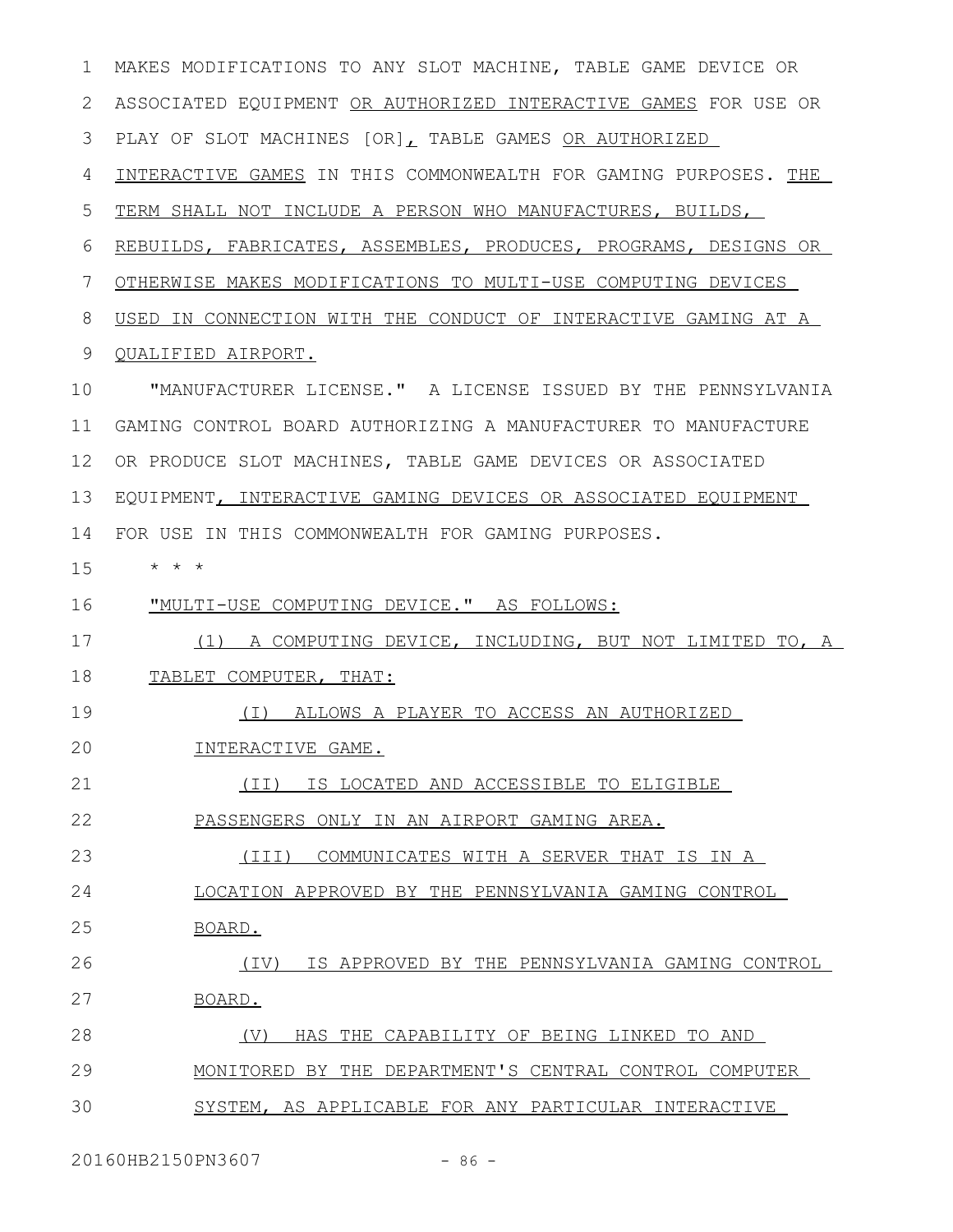GAME, IN ACCORDANCE WITH SECTION 1323 (RELATING TO CENTRAL CONTROL COMPUTER SYSTEM). (VI) OFFERS A PLAYER ADDITIONAL FUNCTIONS WHICH SHALL INCLUDE INTERNET BROWSING, THE CAPABILITY OF CHECKING FLIGHT STATUS AND ORDERING FOOD OR BEVERAGES. (2) THE TERM SHALL NOT INCLUDE ANY TABLET OR COMPUTING DEVICE THAT RESTRICTS, PROHIBITS OR IS INCAPABLE OF PROVIDING ACCESS TO INTERACTIVE GAMING, INTERACTIVE GAMING SKINS OR INTERACTIVE GAMING PLATFORMS. "MULTISTATE WIDE-AREA PROGRESSIVE SLOT MACHINE SYSTEM." THE LINKING OF SLOT MACHINES LOCATED IN THIS COMMONWEALTH WITH SLOT MACHINES LOCATED IN ONE OR MORE STATES OR JURISDICTIONS IN WHICH THE PENNSYLVANIA GAMING CONTROL BOARD HAS ENTERED INTO AN AGREEMENT AUTHORIZING THE CONDUCT OF A MULTISTATE WIDE-AREA PROGRESSIVE SLOT MACHINE SYSTEM BY SLOT MACHINE LICENSEES IN THIS COMMONWEALTH WITH GAMING ENTITIES IN SUCH OTHER STATE OR JURISDICTION, AS APPROVED BY THE PENNSYLVANIA GAMING CONTROL BOARD. \* \* \* "NONGAMING SERVICE PROVIDER." A PERSON THAT IS NOT A GAMING SERVICE PROVIDER OR REQUIRED TO BE LICENSED AS A MANUFACTURER, SUPPLIER, MANAGEMENT COMPANY OR GAMING JUNKET ENTERPRISE UNDER THIS PART OR REGULATIONS OF THE PENNSYLVANIA GAMING CONTROL BOARD AND THAT PROVIDES GOODS OR SERVICES: (1) TO A SLOT MACHINE LICENSEE OR APPLICANT FOR A SLOT MACHINE LICENSE FOR USE IN THE OPERATION OF A LICENSED FACILITY; AND (2) THAT DOES NOT REQUIRE ACCESS TO THE GAMING FLOOR OR A GAMING-RELATED RESTRICTED AREA OF A LICENSED FACILITY. \* \* \* 1 2 3 4 5 6 7 8 9 10 11 12 13 14 15 16 17 18 19  $20$ 21 22 23 24 25 26 27 28 29 30

20160HB2150PN3607 - 87 -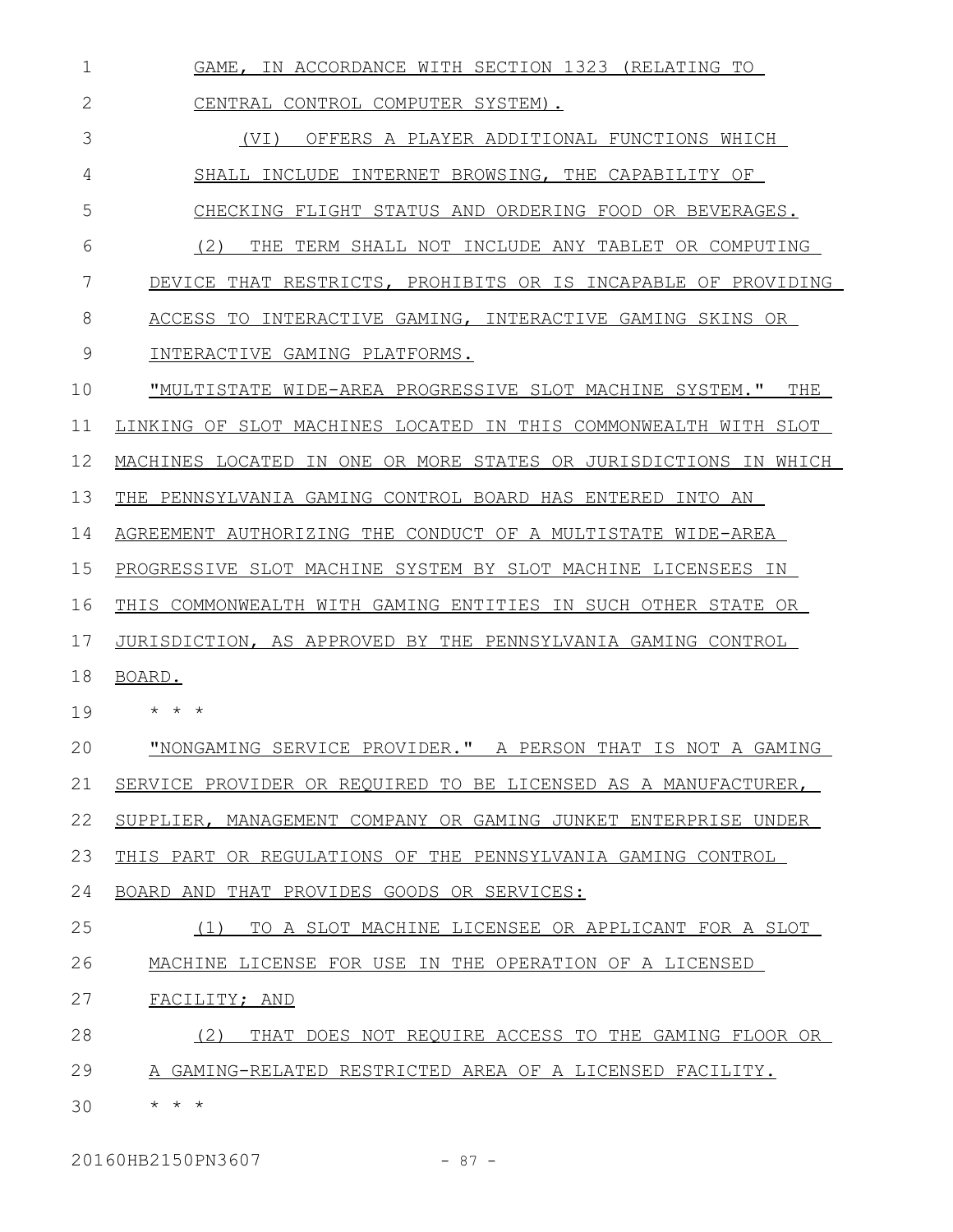"NONPRIMARY LOCATION PERMIT." THE PERMIT ISSUED TO A CATEGORY 1 SLOT MACHINE LICENSEE AUTHORIZING THE PLACEMENT AND OPERATION OF SLOT MACHINES AT A NONPRIMARY LOCATION IN ACCORDANCE WITH CHAPTER 13D (RELATING TO SLOT MACHINES AT NONPRIMARY LOCATIONS). "NONPRIMARY LOCATION PERMIT HOLDER." A CATEGORY 1 SLOT MACHINE LICENSEE THAT HAS BEEN APPROVED FOR AND ISSUED A PERMIT TO PLACE AND MAKE SLOT MACHINES AVAILABLE FOR PLAY AT A NONPRIMARY LOCATION IN ACCORDANCE WITH CHAPTER 13D (RELATING TO SLOT MACHINES AT NONPRIMARY LOCATIONS). \* \* \* "OUT-OF-STATE SENDING TRACK." AN INTERSTATE OR INTERNATIONAL RACETRACK IN A STATE OR JURISDICTION OTHER THAN THIS COMMONWEALTH WHICH IS EQUIPPED TO CONDUCT CASINO SIMULCASTING AND THE OPERATOR OF WHICH IS LAWFULLY PERMITTED TO CONDUCT HORSE RACE MEETINGS AND TO PROVIDE SIMULCAST HORSE RACES TO SLOT MACHINE LICENSEES IN THIS COMMONWEALTH. \* \* \* "PLAYER." AN INDIVIDUAL WAGERING CASH, A CASH EQUIVALENT OR OTHER THING OF VALUE IN THE PLAY OR OPERATION OF A SLOT MACHINE 20 [OR], AN AUTHORIZED INTERACTIVE GAME OR A TABLE GAME, INCLUDING 22 DURING A CONTEST OR TOURNAMENT, THE PLAY OR OPERATION OF WHICH MAY DELIVER OR ENTITLE THE INDIVIDUAL PLAYING OR OPERATING THE 23 24 SLOT MACHINE [OR], AUTHORIZED INTERACTIVE GAME OR TABLE GAME TO RECEIVE CASH, A CASH EQUIVALENT OR OTHER THING OF VALUE FROM ANOTHER PLAYER OR A SLOT MACHINE LICENSEE. \* \* \* "PROGRESSIVE PAYOUT." A SLOT MACHINE WAGER PAYOUT THAT 1 2 3 4 5 6 7 8 9 10 11 12 13 14 15 16 17 18 19 21 25 26 27 28

29 INCREASES IN A MONETARY AMOUNT BASED ON THE AMOUNTS WAGERED IN A 30 PROGRESSIVE SYSTEM, INCLUDING A MULTISTATE WIDE-AREA PROGRESSIVE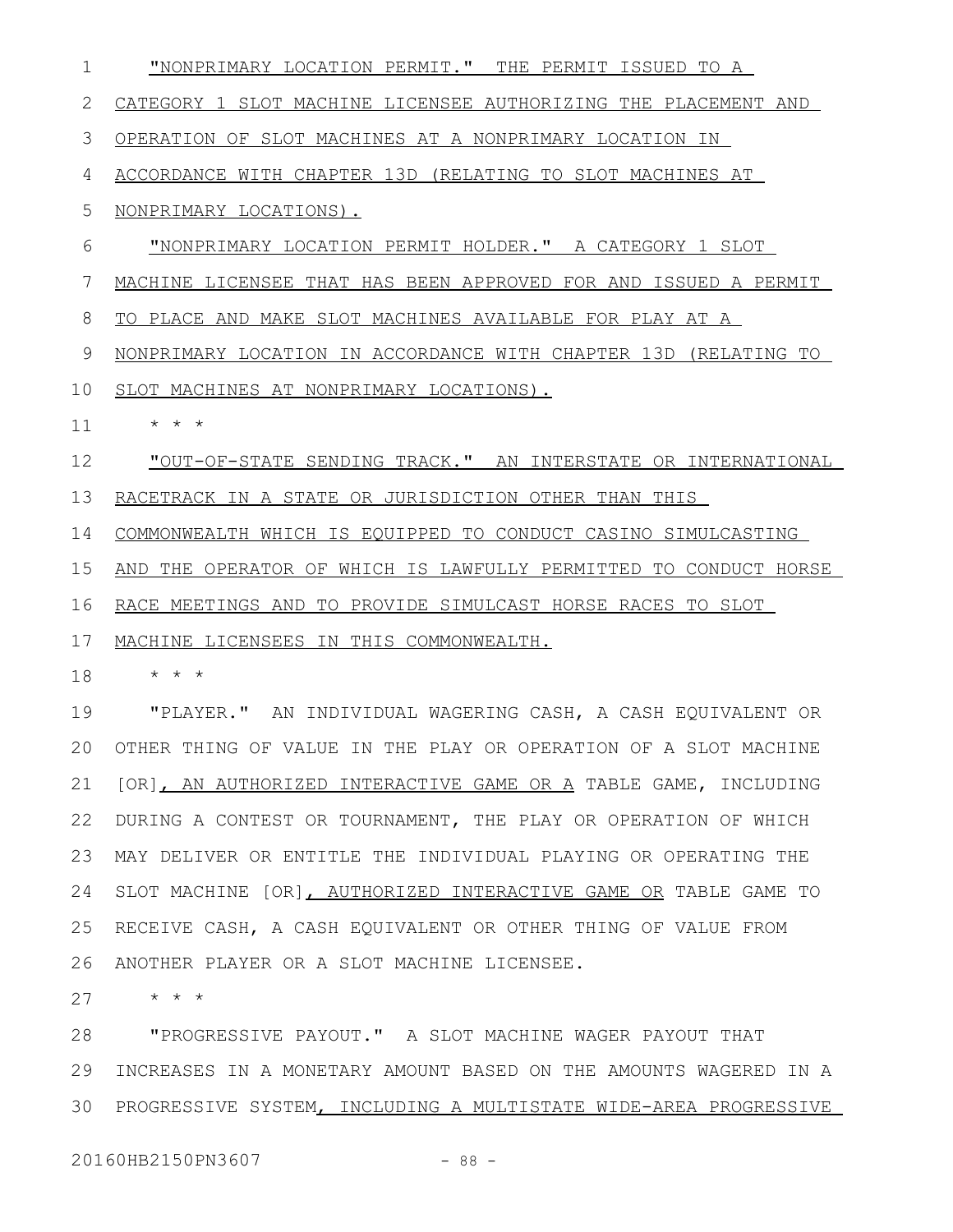## SLOT MACHINE SYSTEM. 1

"PROGRESSIVE SYSTEM." A COMPUTERIZED SYSTEM LINKING SLOT MACHINES IN ONE OR MORE LICENSED FACILITIES WITHIN THIS COMMONWEALTH AND OFFERING ONE OR MORE COMMON PROGRESSIVE PAYOUTS BASED ON THE AMOUNTS WAGERED. THE TERM SHALL INCLUDE THE LINKING OF SLOT MACHINES IN A LICENSED FACILITY IN THIS COMMONWEALTH WITH A MULTISTATE WIDE-AREA PROGRESSIVE SYSTEM OPERATED BY GAMING ENTITIES IN ONE OR MORE STATES OR JURISDICTIONS AS APPROVED BY THE PENNSYLVANIA GAMING CONTROL BOARD. \* \* \* "QUALIFIED AIRPORT." A PUBLICLY OWNED COMMERCIAL SERVICE AIRPORT THAT IS DESIGNATED BY THE FEDERAL GOVERNMENT AS AN 12 INTERNATIONAL AIRPORT. \* \* \* "RACE HORSE INDUSTRY REFORM ACT." [THE ACT OF DECEMBER 17, 1981 (P.L.435, NO.135), KNOWN AS THE RACE HORSE INDUSTRY REFORM ACT.] ARTICLE XXVIII-D OF THE ACT OF APRIL 9, 1929 (P.L.177, NO.175), KNOWN AS THE ADMINISTRATIVE CODE OF 1929. "REDUNDANCY FACILITIES." ANY AND ALL ROOMS OR AREAS USED BY A SLOT MACHINE LICENSEE FOR EMERGENCY BACKUP, REDUNDANCY OR SECONDARY OPERATIONS ATTENDANT TO INTERACTIVE GAMING AS APPROVED BY THE PENNSYLVANIA GAMING CONTROL BOARD. "REGISTERED PLAYER." AN INDIVIDUAL WHO HAS ENTERED INTO AN INTERACTIVE GAMING ACCOUNT AGREEMENT WITH AN INTERACTIVE GAMING CERTIFICATE HOLDER. \* \* \* "SIMULCAST HORSE RACE." A THOROUGHBRED OR HARNESS HORSE RACE MEETING CONDUCTED AT A RACETRACK, WHETHER WITHIN OR OUTSIDE THIS COMMONWEALTH, WHICH IS SIMULTANEOUSLY TRANSMITTED BY AN APPROVED TELECOMMUNICATIONS TECHNOLOGY TO RACETRACKS OR SIMULCASTING 2 3 4 5 6 7 8 9 10 11 13 14 15 16 17 18 19 20 21 22 23 24 25 26 27 28 29 30

20160HB2150PN3607 - 89 -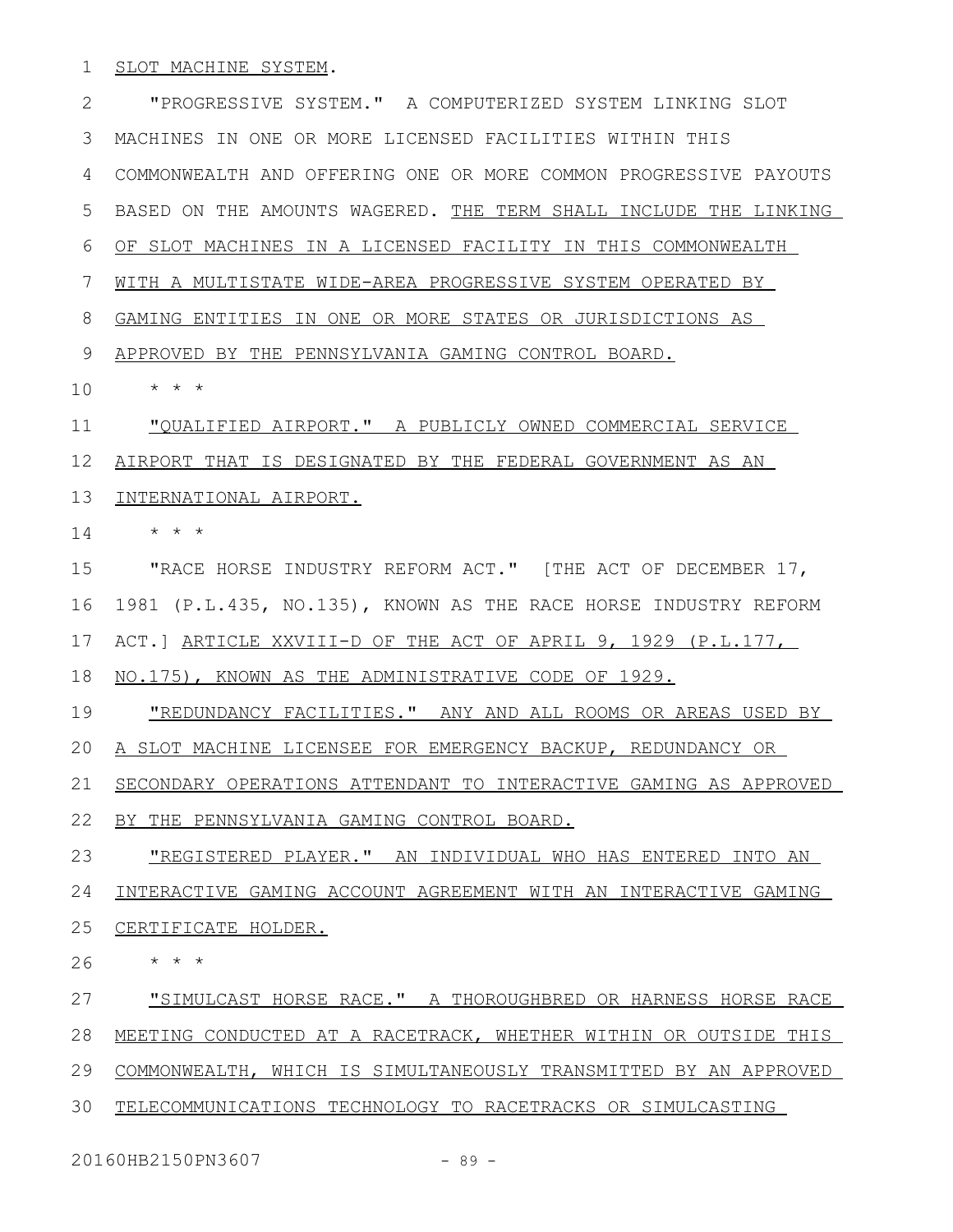FACILITIES IN THIS COMMONWEALTH IN ACCORDANCE WITH REGULATIONS OF THE COMMISSION. "SIMULCASTING FACILITY." AN AREA OF A LICENSED FACILITY ESTABLISHED AND MAINTAINED BY A SLOT MACHINE LICENSEE FOR THE CONDUCT OF CASINO SIMULCASTING IN ACCORDANCE WITH CHAPTER 13F (RELATING TO CASINO SIMULCASTING), ARTICLE XXVIII-D OF THE ACT OF APRIL 9, 1929 (P.L.177, NO.175), KNOWN AS THE ADMINISTRATIVE CODE OF 1929, AND REGULATIONS OF THE BOARD AND THE COMMISSION. "SKILL." THE KNOWLEDGE, DEXTERITY, ADROITNESS, ACUMEN OR OTHER MENTAL SKILL OF AN INDIVIDUAL. "SKILL SLOT MACHINE." A SLOT MACHINE IN WHICH THE SKILL OF 1 2 3 4 5 6 7 8 9 10 11

THE PLAYER, RATHER THAN THE ELEMENTS OF CHANCE, IS THE 12

PREDOMINANT FACTOR IN AFFECTING THE OUTCOME OF THE GAME. 13

"SLOT MACHINE." INCLUDES: 14

(1) ANY MECHANICAL, ELECTRICAL OR COMPUTERIZED CONTRIVANCE, TERMINAL, MACHINE OR OTHER DEVICE APPROVED BY THE PENNSYLVANIA GAMING CONTROL BOARD WHICH, UPON INSERTION OF A COIN, BILL, TICKET, TOKEN OR SIMILAR OBJECT THEREIN OR UPON PAYMENT OF ANY CONSIDERATION WHATSOEVER, INCLUDING THE USE OF ANY ELECTRONIC PAYMENT SYSTEM EXCEPT A CREDIT CARD OR DEBIT CARD, IS AVAILABLE TO PLAY OR OPERATE, THE PLAY OR OPERATION OF WHICH, WHETHER BY REASON OF SKILL OR APPLICATION OF THE ELEMENT OF CHANCE OR BOTH, MAY DELIVER OR ENTITLE THE PERSON OR PERSONS PLAYING OR OPERATING THE CONTRIVANCE, TERMINAL, MACHINE OR OTHER DEVICE TO RECEIVE CASH, BILLETS, TICKETS, TOKENS OR ELECTRONIC CREDITS TO BE EXCHANGED FOR CASH OR TO RECEIVE MERCHANDISE OR ANYTHING OF VALUE WHATSOEVER, WHETHER THE PAYOFF IS MADE AUTOMATICALLY FROM THE MACHINE OR MANUALLY. A SLOT MACHINE: 15 16 17 18 19  $20$ 21 22 23 24 25 26 27 28 29

[(1)] (I) MAY UTILIZE SPINNING REELS OR VIDEO 30

20160HB2150PN3607 - 90 -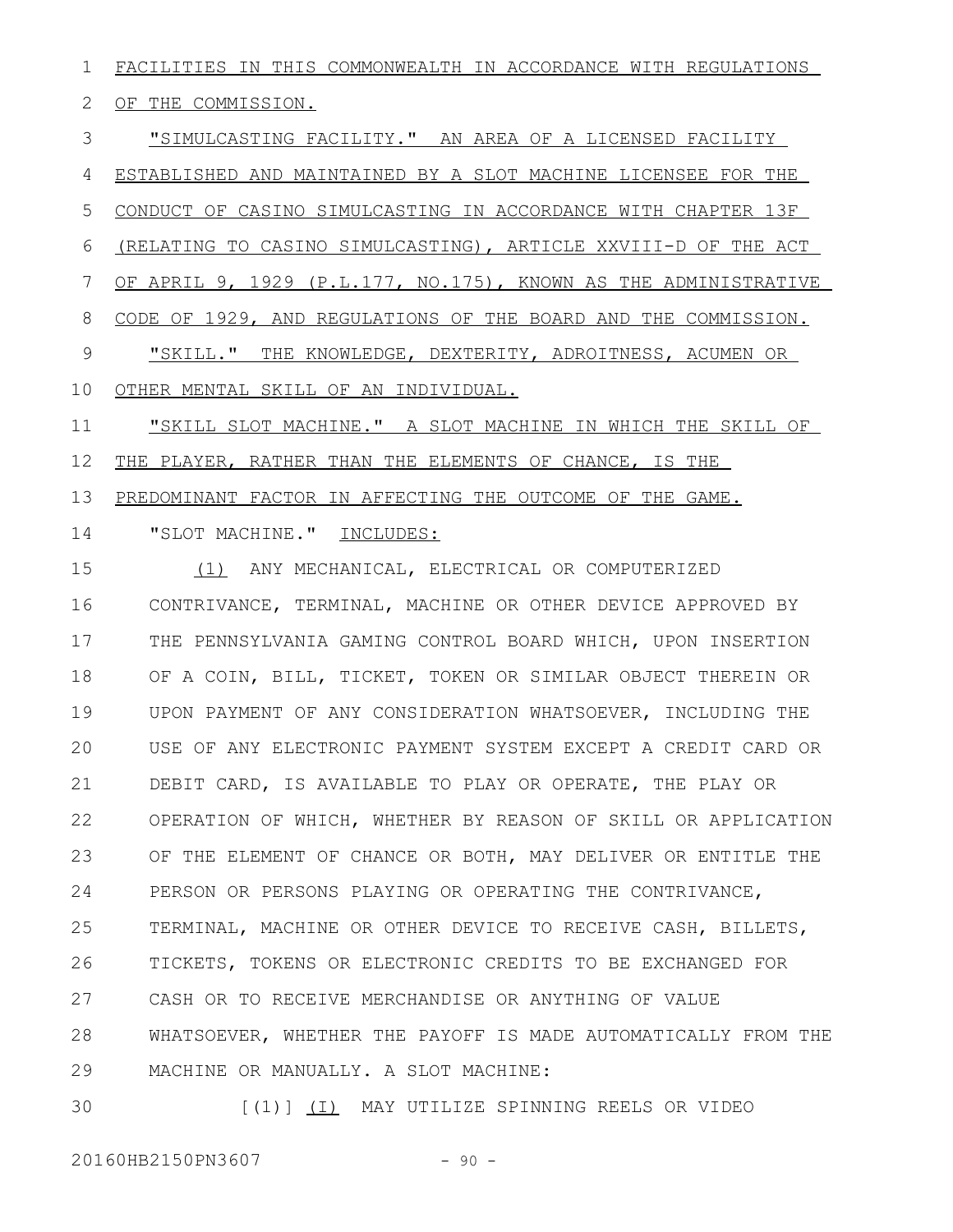DISPLAYS OR BOTH. 1

[(2)] (II) MAY OR MAY NOT DISPENSE COINS, TICKETS OR TOKENS TO WINNING PATRONS. 2 3

[(3)] (III) MAY USE AN ELECTRONIC CREDIT SYSTEM FOR RECEIVING WAGERS AND MAKING PAYOUTS. 4 5

(2) THE TERM SHALL INCLUDE [ASSOCIATED EQUIPMENT] ALL OF THE FOLLOWING: 6 7

(I) ASSOCIATED EQUIPMENT NECESSARY TO CONDUCT THE OPERATION OF THE CONTRIVANCE, TERMINAL, MACHINE OR OTHER DEVICE. 8 9 10

(II) A SKILL SLOT MACHINE, HYBRID SLOT MACHINE AND THE DEVICES OR ASSOCIATED EQUIPMENT NECESSARY TO CONDUCT THE OPERATION OF A SKILL SLOT MACHINE OR HYBRID SLOT MACHINE. 11 12 13 14

(III) A MULTISTATE WIDE-AREA PROGRESSIVE SLOT MACHINE AND DEVICES AND ASSOCIATED EQUIPMENT AS DEFINED 15 16

BY THE BOARD THROUGH REGULATIONS. 17

(IV) A MULTI-USE COMPUTING DEVICE WHICH IS CAPABLE OF SIMULATING, EITHER DIGITALLY OR ELECTRONICALLY, A SLOT MACHINE. 18 19 20

\* \* \* 21

"SUPPLIER." A PERSON THAT SELLS, LEASES, OFFERS OR OTHERWISE PROVIDES, DISTRIBUTES OR SERVICES ANY SLOT MACHINE, TABLE GAME DEVICE OR ASSOCIATED EQUIPMENT, OR INTERACTIVE GAMING DEVICE OR ASSOCIATED EQUIPMENT FOR USE OR PLAY OF SLOT MACHINES [OR], 26 TABLE GAMES OR INTERACTIVE GAMES IN THIS COMMONWEALTH. THE TERM SHALL INCLUDE A PERSON THAT SELLS, LEASES, OFFERS OR OTHERWISE PROVIDES, DISTRIBUTES OR SERVICES ANY MULTI-USE COMPUTING DEVICE AS APPROVED BY THE PENNSYLVANIA GAMING CONTROL BOARD. "SUPPLIER LICENSE." A LICENSE ISSUED BY THE PENNSYLVANIA 22 23 24 25 27 28 29 30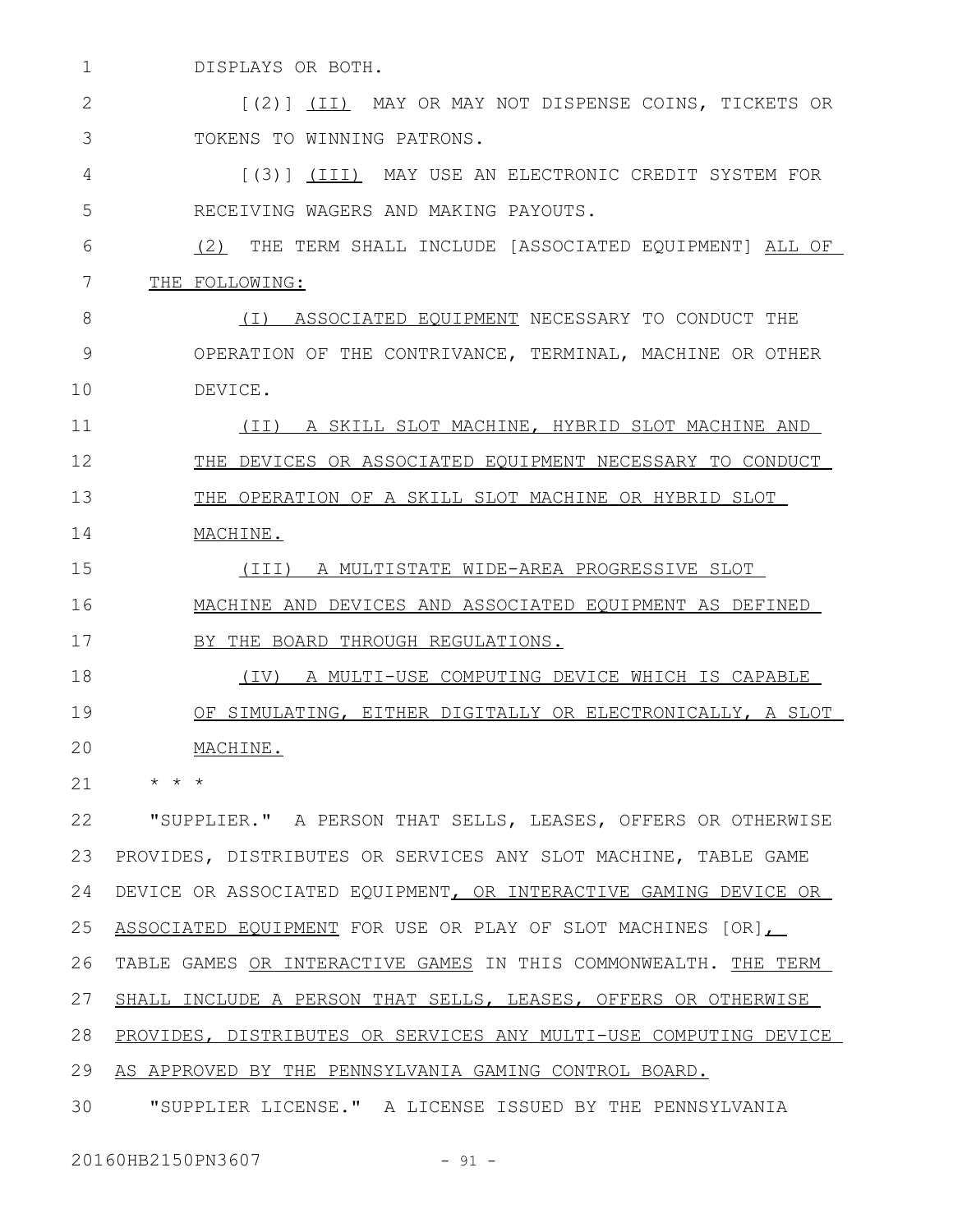GAMING CONTROL BOARD AUTHORIZING A SUPPLIER TO PROVIDE PRODUCTS OR SERVICES RELATED TO SLOT MACHINES, TABLE GAME DEVICES OR ASSOCIATED EQUIPMENT, INTERACTIVE GAMING DEVICE, INCLUDING ANY MULTI-USE COMPUTING DEVICE OR ASSOCIATED EQUIPMENT, TO SLOT MACHINE LICENSEES FOR USE IN THIS COMMONWEALTH FOR GAMING PURPOSES. 1 2 3 4 5 6

\* \* \* 7

"TABLE GAME DEVICE." INCLUDES GAMING TABLES, CARDS, DICE, CHIPS, SHUFFLERS, TILES, DOMINOES, WHEELS[, DROP BOXES] OR ANY MECHANICAL, ELECTRICAL OR COMPUTERIZED CONTRIVANCE, TERMINAL, MACHINE OR OTHER DEVICE, APPARATUS, EQUIPMENT OR SUPPLIES APPROVED BY THE PENNSYLVANIA GAMING CONTROL BOARD AND USED TO 13 CONDUCT A TABLE GAME OR THAT IS CAPABLE, THROUGH THE USE OF DIGITAL, ELECTRONIC OR OTHER COMMUNICATIONS TECHNOLOGY, OF 8 9 10 11 12 14

## 15 SIMULATING PLAY OF A TABLE GAME.

\* \* \* 16

SECTION 4. SECTION 1202(A)(1) AND (B)(20) AND (23) OF TITLE 4 ARE AMENDED AND SUBSECTION (B) IS AMENDED BY ADDING PARAGRAPHS 19 TO READ: 17 18

20 \$ 1202. GENERAL AND SPECIFIC POWERS.

(A) GENERAL POWERS.-- 21

(1) THE BOARD SHALL HAVE GENERAL AND SOLE REGULATORY AUTHORITY OVER THE CONDUCT OF GAMING [OR] AND RELATED ACTIVITIES AS DESCRIBED IN THIS PART. THE BOARD SHALL ENSURE THE INTEGRITY OF THE ACQUISITION AND OPERATION OF SLOT MACHINES, TABLE GAMES, TABLE GAME DEVICES AND ASSOCIATED EQUIPMENT AND AUTHORIZED INTERACTIVE GAMES AND INTERACTIVE GAMING DEVICES AND ASSOCIATED EQUIPMENT AND SHALL HAVE SOLE REGULATORY AUTHORITY OVER EVERY ASPECT OF THE AUTHORIZATION, OPERATION AND PLAY OF SLOT MACHINES [AND], INCLUDING THE 22 23 24 25 26 27 28 29 30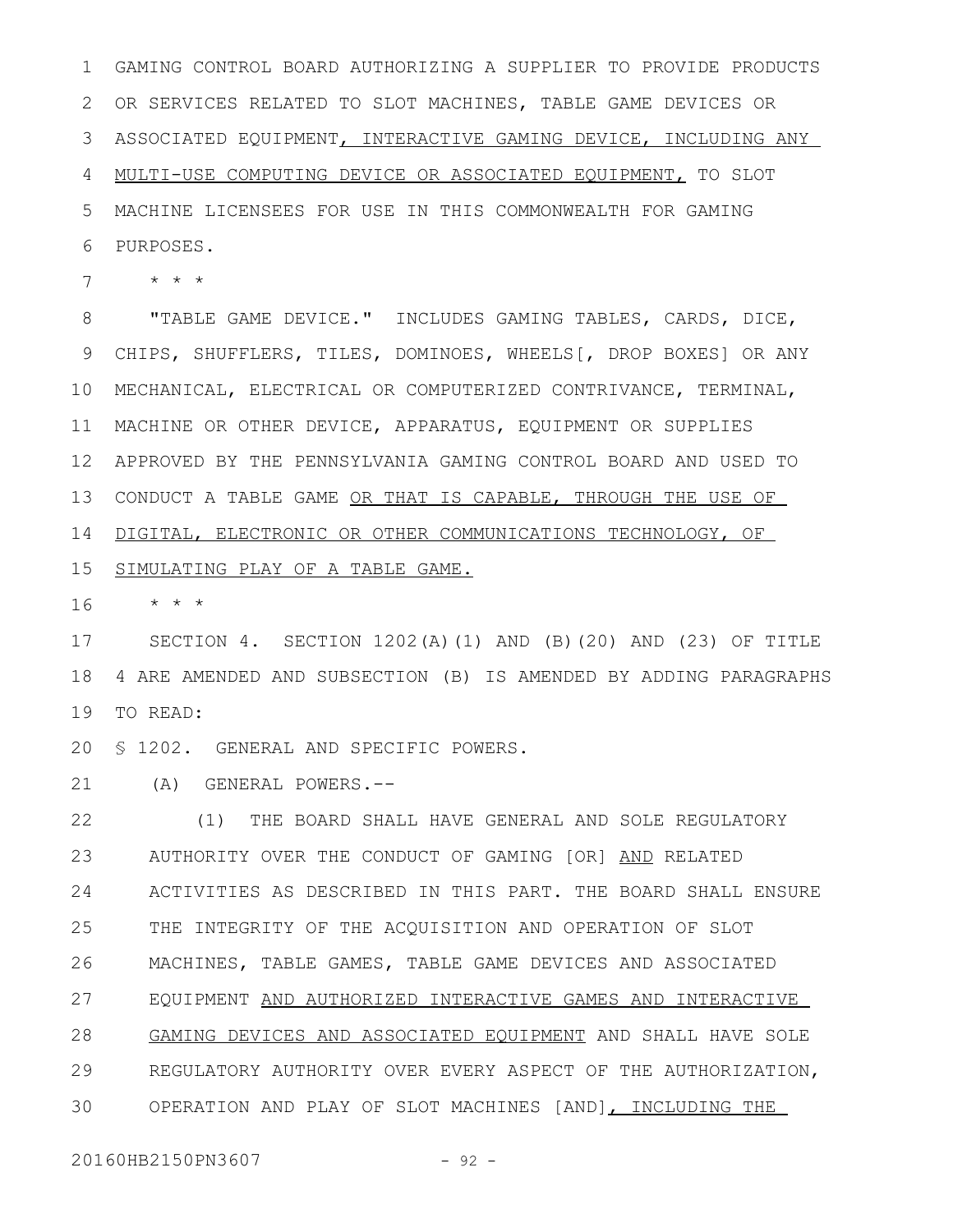| 1  | OPERATION OF SLOT MACHINES AT NONPRIMARY LOCATIONS, TABLE      |
|----|----------------------------------------------------------------|
| 2  | GAMES AND INTERACTIVE GAMING DEVICES AND ASSOCIATED EQUIPMENT  |
| 3  | THE<br>IMPLEMENTATION AND REGULATION OF AIRPORT GAMING.<br>AND |
| 4  | $\star$ $\star$ $\star$                                        |
| 5  | SPECIFIC POWERS.--THE BOARD SHALL HAVE THE SPECIFIC<br>(B)     |
| 6  | POWER AND DUTY:                                                |
| 7  | $\star$ $\star$ $\star$                                        |
| 8  | (12.2) AT ITS DISCRETION, TO AWARD, REVOKE, SUSPEND,           |
| 9  | CONDITION OR DENY AN INTERACTIVE GAMING CERTIFICATE OR AN      |
| 10 | INTERACTIVE GAMING LICENSE IN ACCORDANCE WITH CHAPTER 13B      |
| 11 | (RELATING TO INTERACTIVE GAMING).                              |
| 12 | (12.3)<br>TO AWARD, REVOKE, SUSPEND, CONDITION OR DENY A       |
| 13 | CASINO SIMULCASTING PERMIT IN ACCORDANCE WITH CHAPTER 13F      |
| 14 | (RELATING TO CASINO SIMULCASTING).                             |
| 15 | AT ITS DISCRETION, TO AWARD, REVOKE, SUSPEND,<br>(12.4)        |
| 16 | CONDITION OR DENY AUTHORIZATION FOR THE PLACEMENT AND          |
| 17 | OPERATION OF SLOT MACHINES AT A NONPRIMARY LOCATION IN         |
| 18 | ACCORDANCE WITH CHAPTER 13D (RELATING TO SLOT MACHINES AT      |
| 19 | NONPRIMARY LOCATIONS).                                         |
| 20 | * * *                                                          |
| 21 | (20) IN ADDITION TO THE POWER OF THE BOARD REGARDING           |
| 22 | LICENSE AND PERMIT APPLICANTS, TO DETERMINE AT ITS DISCRETION  |
| 23 | THE SUITABILITY OF ANY PERSON WHO FURNISHES OR SEEKS TO        |
| 24 | FURNISH TO A SLOT MACHINE LICENSEE DIRECTLY OR INDIRECTLY ANY  |
| 25 | GOODS, SERVICES OR PROPERTY RELATED TO SLOT MACHINES, TABLE    |
| 26 | GAMES, TABLE GAME DEVICES OR ASSOCIATED EQUIPMENT,             |
| 27 | INTERACTIVE GAMES AND INTERACTIVE GAMING DEVICES AND           |
| 28 | ASSOCIATED EQUIPMENT OR CASINO SIMULCASTING TECHNOLOGY AND     |
| 29 | EQUIPMENT OR THROUGH ANY ARRANGEMENTS UNDER WHICH THAT PERSON  |
| 30 | RECEIVES PAYMENT BASED DIRECTLY OR INDIRECTLY ON EARNINGS,     |
|    |                                                                |

20160HB2150PN3607 - 93 -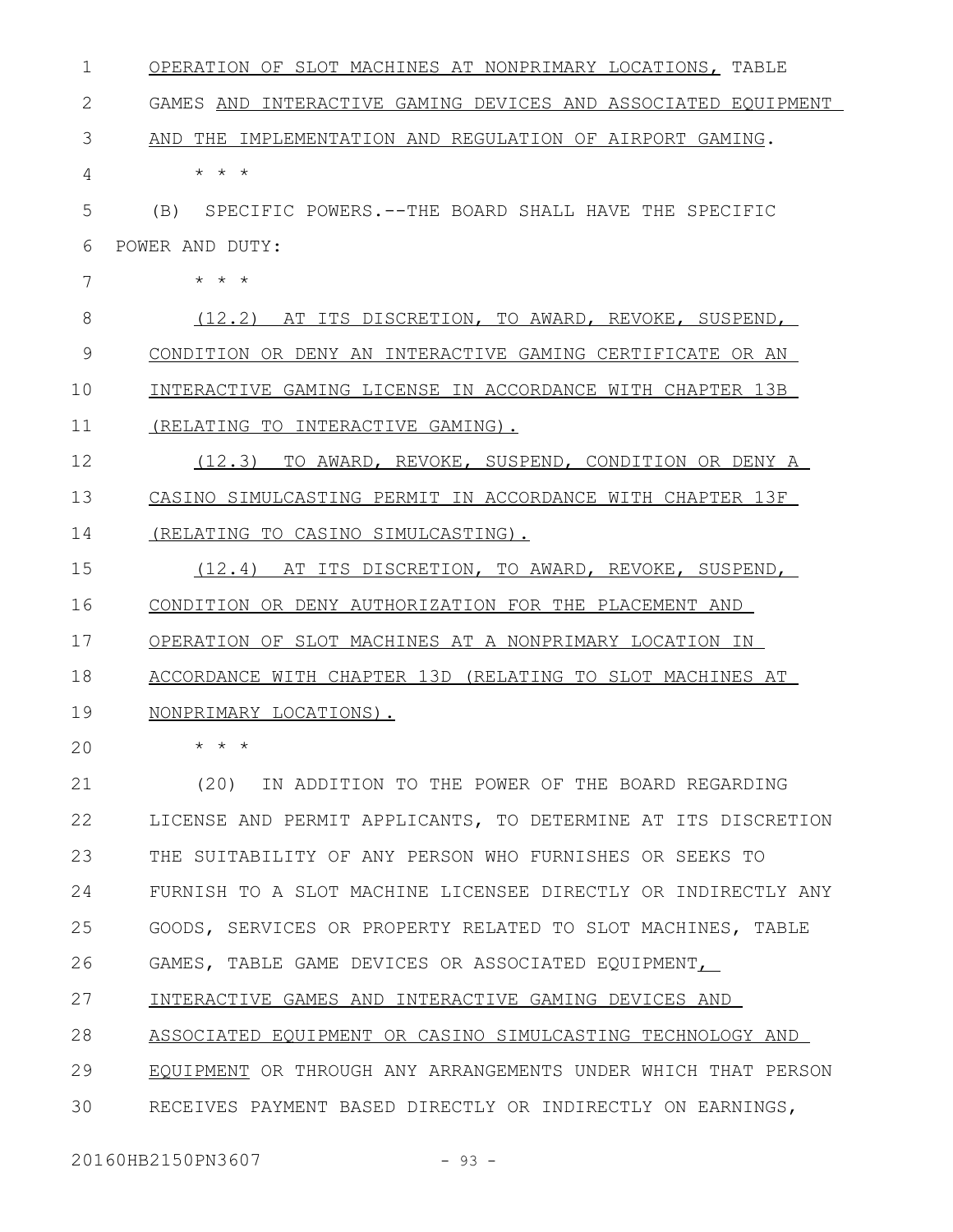PROFITS OR RECEIPTS FROM THE SLOT MACHINES, TABLE GAMES, TABLE GAME DEVICES AND ASSOCIATED EQUIPMENT, INTERACTIVE GAMES, INTERACTIVE GAMING DEVICES AND ASSOCIATED EQUIPMENT OR CASINO SIMULCASTING TECHNOLOGY AND EQUIPMENT. THE BOARD MAY REQUIRE ANY SUCH PERSON TO COMPLY WITH THE REQUIREMENTS OF THIS PART AND THE REGULATIONS OF THE BOARD AND MAY PROHIBIT THE PERSON FROM FURNISHING THE GOODS, SERVICES OR PROPERTY EXCEPT THAT, IN DETERMINING THE SUITABILITY OF A PERSON WHO FURNISHES OR SEEKS TO FURNISH CASINO SIMULCASTING TECHNOLOGY AND EQUIPMENT, THE BOARD SHALL CONSULT THE COMMISSION. 1 2 3 4 5 6 7 8 9 10

\* \* \*

11

(23) THE BOARD SHALL NOT APPROVE AN APPLICATION FOR OR ISSUE OR RENEW A LICENSE, CERTIFICATE, REGISTRATION OR PERMIT UNLESS IT IS SATISFIED THAT THE APPLICANT HAS DEMONSTRATED BY CLEAR AND CONVINCING EVIDENCE THAT THE APPLICANT IS A PERSON OF GOOD CHARACTER, HONESTY AND INTEGRITY AND IS A PERSON WHOSE PRIOR ACTIVITIES, CRIMINAL RECORD, IF ANY, REPUTATION, HABITS AND ASSOCIATIONS DO NOT POSE A THREAT TO THE PUBLIC INTEREST OR THE EFFECTIVE REGULATION AND CONTROL OF SLOT MACHINE [OR], INCLUDING THE OPERATION OF SLOT MACHINES AT NONPRIMARY LOCATIONS AND QUALIFIED AIRPORTS, TABLE GAME OPERATIONS OR INTERACTIVE GAMING OPERATIONS OR CASINO SIMULCASTING, OR CREATE OR ENHANCE THE DANGER OF UNSUITABLE, UNFAIR OR ILLEGAL PRACTICES, METHODS AND ACTIVITIES IN THE CONDUCT OF SLOT MACHINE OR TABLE GAME OPERATIONS, INTERACTIVE GAMING OPERATIONS, CASINO SIMULCASTING OR THE CARRYING ON OF THE BUSINESS AND FINANCIAL ARRANGEMENTS INCIDENTAL THERETO. \* \* \* (27.2) WITHIN SIX MONTHS OF THE EFFECTIVE DATE OF THIS 12 13 14 15 16 17 18 19 20 21 22 23 24 25 26 27 28 29

SECTION, TO PUBLISH ON THE BOARD'S INTERNET WEBSITE A 30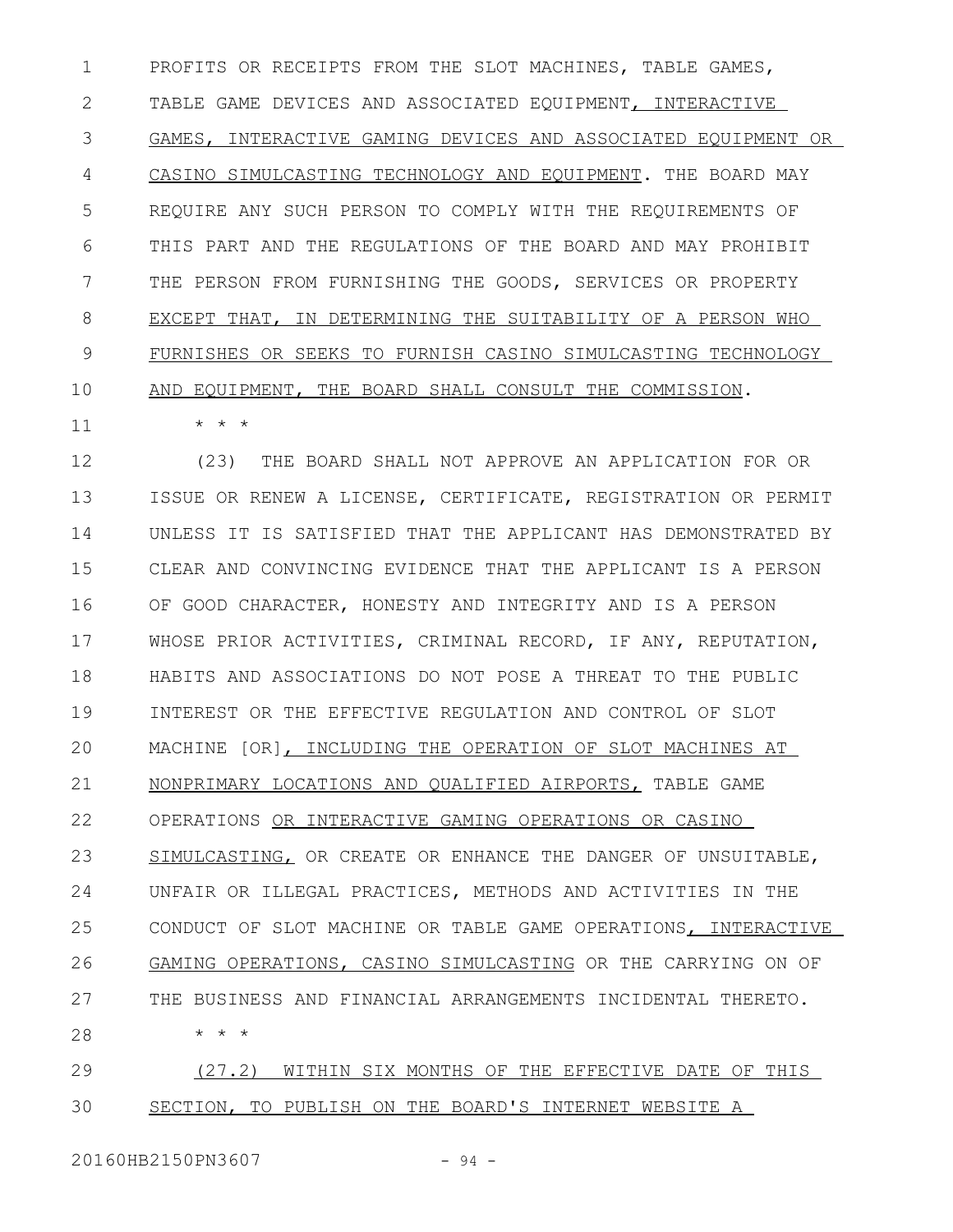| $\mathbf{1}$ | COMPLETE LIST OF ALL SLOT MACHINE LICENSEES WHO FILED A      |
|--------------|--------------------------------------------------------------|
| 2            | PETITION SEEKING AUTHORIZATION TO CONDUCT INTERACTIVE GAMING |
| 3            | AND THE STATUS OF EACH PETITION OR INTERACTIVE GAMING        |
| 4            | CERTIFICATE.                                                 |
| 5            | $\star$ $\star$ $\star$                                      |
| 6            | (35)<br>TO REVIEW DETAILED SITE PLANS IDENTIFYING THE        |
| 7            | INTERACTIVE GAMING RESTRICTED AREA OR ROOM WHERE A SLOT      |
| 8            | MACHINE LICENSEE PROPOSES TO MANAGE, ADMINISTER OR CONTROL   |
| 9            | INTERACTIVE GAMING OPERATIONS TO DETERMINE THE ADEOUACY OF   |
| 10           | THE PROPOSED INTERNAL AND EXTERNAL SECURITY AND PROPOSED     |
| 11           | SURVEILLANCE MEASURES.                                       |
| 12           | TO REQUIRE EACH SLOT MACHINE LICENSEE THAT HOLDS AN<br>(36)  |
| 13           | INTERACTIVE GAMING CERTIFICATE TO PROVIDE ON A QUARTERLY     |
| 14           | BASIS THE FOLLOWING INFORMATION WITH RESPECT TO INTERACTIVE  |
| 15           | GAMING:                                                      |
| 16           | ( I )<br>THE NAME OF ANY PERSON, ENTITY OR FIRM TO WHOM      |
| 17           | ANY PAYMENT, REMUNERATION OR OTHER BENEFIT OR THING OF       |
| 18           | VALUE HAS BEEN MADE OR CONFERRED FOR PROFESSIONAL            |
| 19           | SERVICES, INCLUDING, BUT NOT LIMITED TO, INTERACTIVE         |
| 20           | GAMING SYSTEM OPERATIONS OR MANAGEMENT, LEGAL, CONSULTING    |
| 21           | AND LOBBYING SERVICES;                                       |
| 22           | (TI)<br>THE AMOUNT OR VALUE OF THE PAYMENTS,                 |
| 23           | REMUNERATION, BENEFIT OR THING OF VALUE;                     |
| 24           | THE DATE ON WHICH THE PAYMENTS, REMUNERATION,<br>(III)       |
| 25           | BENEFIT OR THING OF VALUE WAS SUBMITTED; AND                 |
| 26           | THE REASON OR PURPOSE FOR THE PROCUREMENT OF<br>(IV)         |
| 27           | THE SERVICES.                                                |
| 28           | (37)<br>TO REVIEW AND APPROVE DETAILED SITE AND              |
| 29           | ARCHITECTURAL PLANS IDENTIFYING THE AREA OF A LICENSED       |
| 30           | FACILITY WHERE A SLOT MACHINE LICENSEE PROPOSES TO MANAGE,   |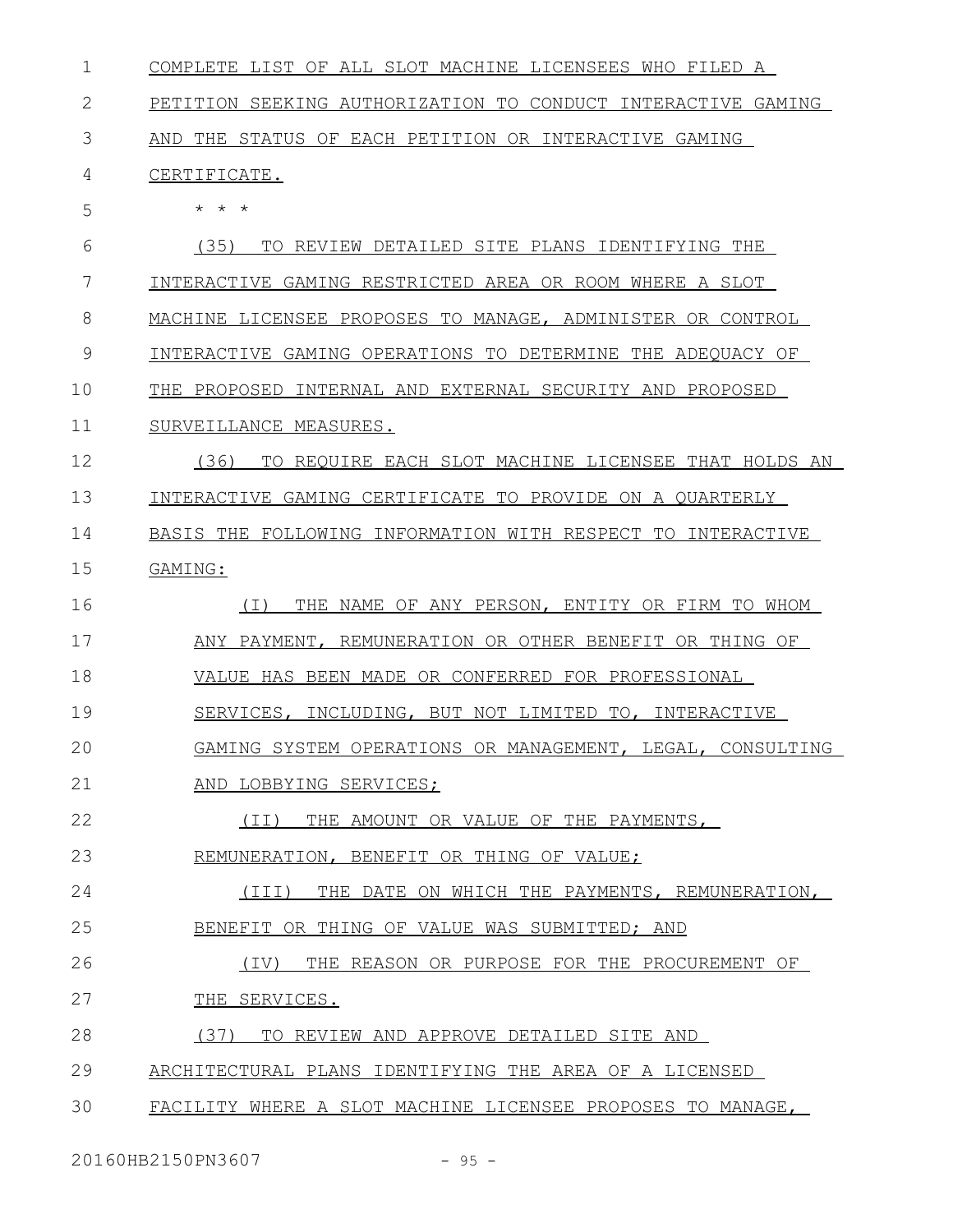CONTROL AND ADMINISTER CASINO SIMULCASTING IN ORDER TO DETERMINE THE ADEQUACY OF PROPOSED INTERNAL AND EXTERNAL CONTROLS, SECURITY AND SURVEILLANCE MEASURES. (38) TO REVIEW AND APPROVE DETAILED SITE AND ARCHITECTURAL PLANS IDENTIFYING THE AREA OF A NONPRIMARY LOCATION WHERE A CATEGORY 1 SLOT MACHINE LICENSEE PROPOSES TO PLACE AND MAKE SLOT MACHINES AVAILABLE FOR PLAY IN ACCORDANCE WITH CHAPTER 13D IN ORDER TO DETERMINE THE ADEQUACY OF PROPOSED INTERNAL AND EXTERNAL CONTROLS, SECURITY AND PROPOSED SURVEILLANCE MEASURES. (39) TO REVIEW AND APPROVE DETAILED SITE AND ARCHITECTURAL PLANS IDENTIFYING THE AREA OF A LICENSED FACILITY WHERE A SLOT MACHINE LICENSEE PROPOSES TO PLACE AND MAKE MULTISTATE WIDE-AREA PROGRESSIVE SLOT MACHINES, SKILL SLOT MACHINES OR HYBRID SLOT MACHINES AVAILABLE FOR PLAY IN ORDER TO DETERMINE THE ADEQUACY OF PROPOSED INTERNAL AND EXTERNAL CONTROLS, SECURITY AND PROPOSED SURVEILLANCE MEASURES. SECTION 5. SECTIONS 1204 AND 1206(F)(1) OF TITLE 4 ARE AMENDED TO READ: § 1204. LICENSED GAMING ENTITY APPLICATION APPEALS FROM BOARD. THE SUPREME COURT OF PENNSYLVANIA SHALL BE VESTED WITH EXCLUSIVE APPELLATE JURISDICTION TO CONSIDER APPEALS OF ANY FINAL ORDER, DETERMINATION OR DECISION OF THE BOARD INVOLVING THE APPROVAL, ISSUANCE, DENIAL OR CONDITIONING OF A SLOT MACHINE LICENSE [OR], THE AWARD, DENIAL OR CONDITIONING OF A TABLE GAME OPERATION CERTIFICATE[.] OR THE AWARD, DENIAL OR CONDITIONING OF AN INTERACTIVE GAMING CERTIFICATE, AN INTERACTIVE GAMING LICENSE, A CASINO SIMULCASTING PERMIT, A NONPRIMARY LOCATION PERMIT OR AN AIRPORT GAMING OPERATION CERTIFICATE. 1 2 3 4 5 6 7 8 9 10 11 12 13 14 15 16 17 18 19  $20$ 21 22 23 24 25 26 27 28 29 30

20160HB2150PN3607 - 96 -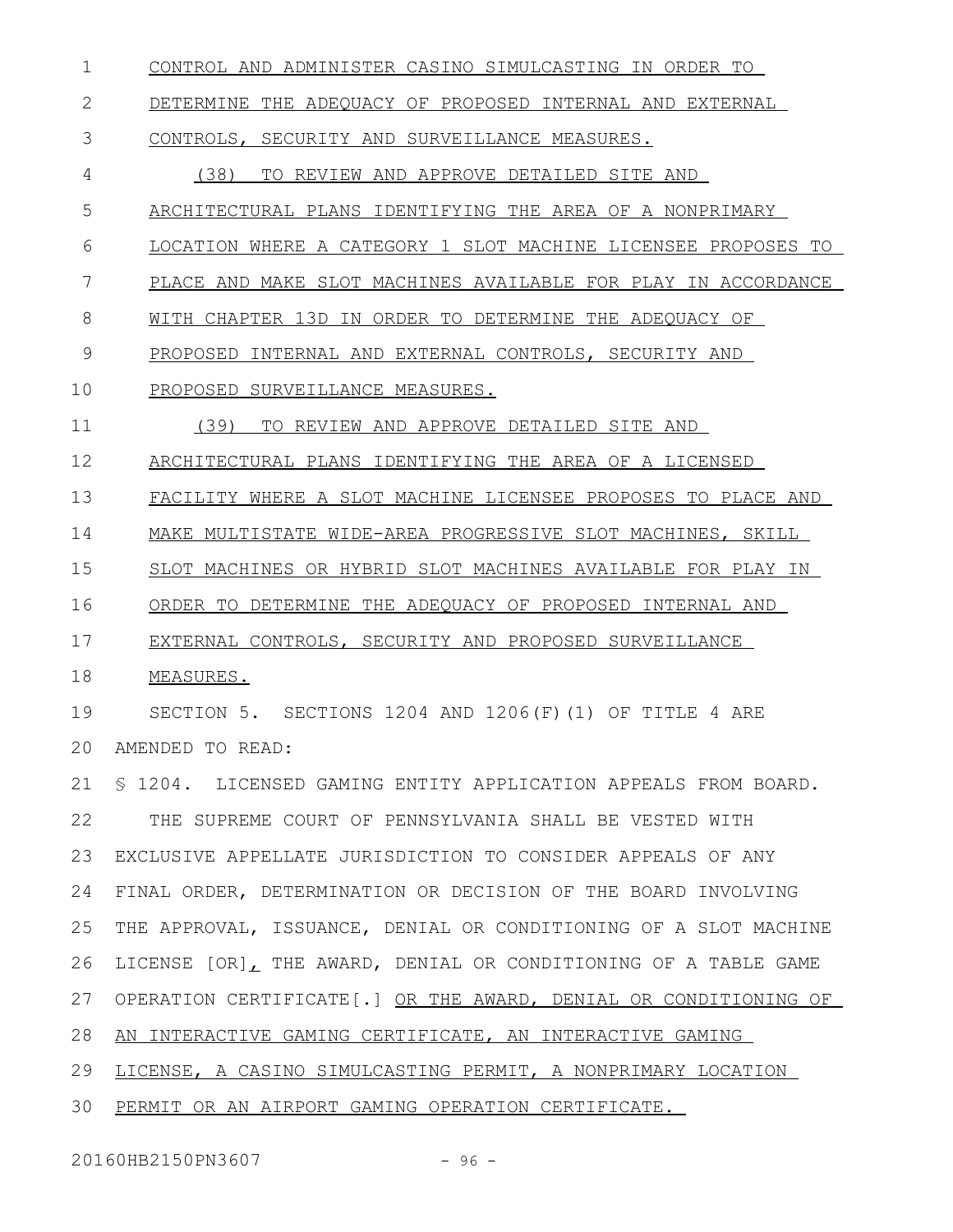NOTWITHSTANDING THE PROVISIONS OF 2 PA.C.S. CH. 7 SUBCH. A (RELATING TO JUDICIAL REVIEW OF COMMONWEALTH AGENCY ACTION) AND 42 PA.C.S. § 763 (RELATING TO DIRECT APPEALS FROM GOVERNMENT 3 AGENCIES), THE SUPREME COURT SHALL AFFIRM ALL FINAL ORDERS, DETERMINATIONS OR DECISIONS OF THE BOARD INVOLVING THE APPROVAL, ISSUANCE, DENIAL OR CONDITIONING OF A SLOT MACHINE LICENSE [OR], THE AWARD, DENIAL OR CONDITIONING OF A TABLE GAME OPERATION CERTIFICATE OR THE AWARD, DENIAL OR CONDITIONING OF AN INTERACTIVE GAMING CERTIFICATE, AN INTERACTIVE GAMING LICENSE, A 10 CASINO SIMULCASTING PERMIT, A NONPRIMARY LOCATION PERMIT OR AN AIRPORT GAMING OPERATION CERTIFICATE, UNLESS IT SHALL FIND THAT THE BOARD COMMITTED AN ERROR OF LAW OR THAT THE ORDER, DETERMINATION OR DECISION OF THE BOARD WAS ARBITRARY AND THERE WAS A CAPRICIOUS DISREGARD OF THE EVIDENCE. 1 2 4 5 6 7 8 9 11 12 13 14

§ 1206. BOARD MINUTES AND RECORDS. 15

\* \* \* 16

(F) CONFIDENTIALITY OF INFORMATION.-- 17

(1) THE FOLLOWING INFORMATION SUBMITTED BY AN APPLICANT, PERMITTEE, CERTIFICATE HOLDER OR LICENSEE PURSUANT TO SECTION 1310(A) (RELATING TO SLOT MACHINE LICENSE APPLICATION CHARACTER REQUIREMENTS) [OR], 1308(A.1) (RELATING TO APPLICATIONS FOR LICENSE OR PERMIT), 13B12 (RELATING TO INTERACTIVE GAMING CERTIFICATE REQUIRED AND CONTENT OF PETITION), 13B14 (RELATING TO INTERACTIVE GAMING OPERATORS), 13D11 (RELATING TO APPLICATION FOR NONPRIMARY LOCATION PERMIT), 13E12 (RELATING TO APPLICATION) OR 13F12 (RELATING TO CASINO SIMULCASTING PERMIT) OR OBTAINED BY THE BOARD OR THE BUREAU AS PART OF A BACKGROUND OR OTHER INVESTIGATION FROM ANY SOURCE SHALL BE CONFIDENTIAL AND WITHHELD FROM PUBLIC DISCLOSURE: 18 19 20 21 22 23 24 25 26 27 28 29 30

20160HB2150PN3607 - 97 -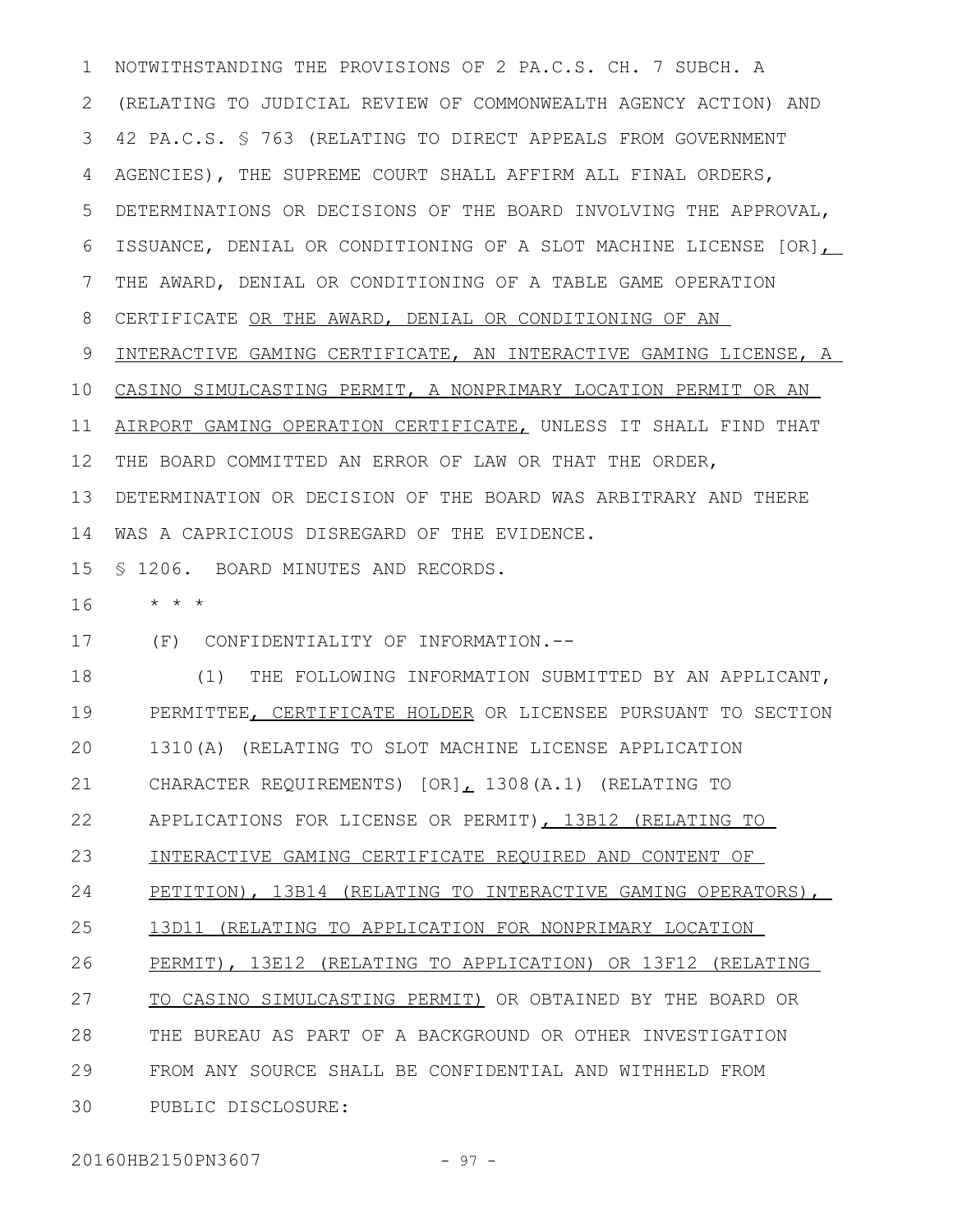(I) ALL INFORMATION RELATING TO CHARACTER, HONESTY AND INTEGRITY, INCLUDING FAMILY, HABITS, REPUTATION, HISTORY OF CRIMINAL ACTIVITY, BUSINESS ACTIVITIES, FINANCIAL AFFAIRS AND BUSINESS, PROFESSIONAL AND PERSONAL ASSOCIATIONS SUBMITTED UNDER SECTION 1310(A) OR 1308(A.1) OR OTHERWISE OBTAINED BY THE BOARD OR THE BUREAU. 1 2 3 4 5 6

(II) NONPUBLIC PERSONAL INFORMATION, INCLUDING HOME ADDRESSES, TELEPHONE NUMBERS AND OTHER PERSONAL CONTACT INFORMATION, SOCIAL SECURITY NUMBERS, EDUCATIONAL RECORDS, MEMBERSHIPS, MEDICAL RECORDS, TAX RETURNS AND DECLARATIONS, ACTUAL OR PROPOSED COMPENSATION, FINANCIAL ACCOUNT RECORDS, CREDITWORTHINESS OR FINANCIAL CONDITION RELATING TO AN APPLICANT, LICENSEE [OR], PERMITTEE, INCLUDING THE HOLDER OF AN INTERACTIVE GAMING CERTIFICATE, INTERACTIVE GAMING LICENSE, CASINO SIMULCASTING PERMIT, NONPRIMARY LOCATION PERMIT OR AIRPORT GAMING OPERATION CERTIFICATE OR THE IMMEDIATE FAMILY THEREOF. 7 8 9 10 11 12 13 14 15 16 17 18

(III) INFORMATION RELATING TO PROPRIETARY INFORMATION, TRADE SECRETS, PATENTS OR EXCLUSIVE LICENSES, ARCHITECTURAL AND ENGINEERING PLANS AND INFORMATION RELATING TO COMPETITIVE MARKETING MATERIALS AND STRATEGIES, WHICH MAY INCLUDE CUSTOMER-IDENTIFYING INFORMATION OR CUSTOMER PROSPECTS FOR SERVICES SUBJECT TO COMPETITION. 19 20 21 22 23 24 25

(IV) SECURITY INFORMATION, INCLUDING RISK PREVENTION PLANS, DETECTION AND COUNTERMEASURES, LOCATION OF COUNT ROOMS, LOCATION OF INTERACTIVE GAMING RESTRICTED AREAS AND REDUNDANCY FACILITIES, EMERGENCY MANAGEMENT PLANS, SECURITY AND SURVEILLANCE PLANS, EQUIPMENT AND USAGE 26 27 28 29 30

20160HB2150PN3607 - 98 -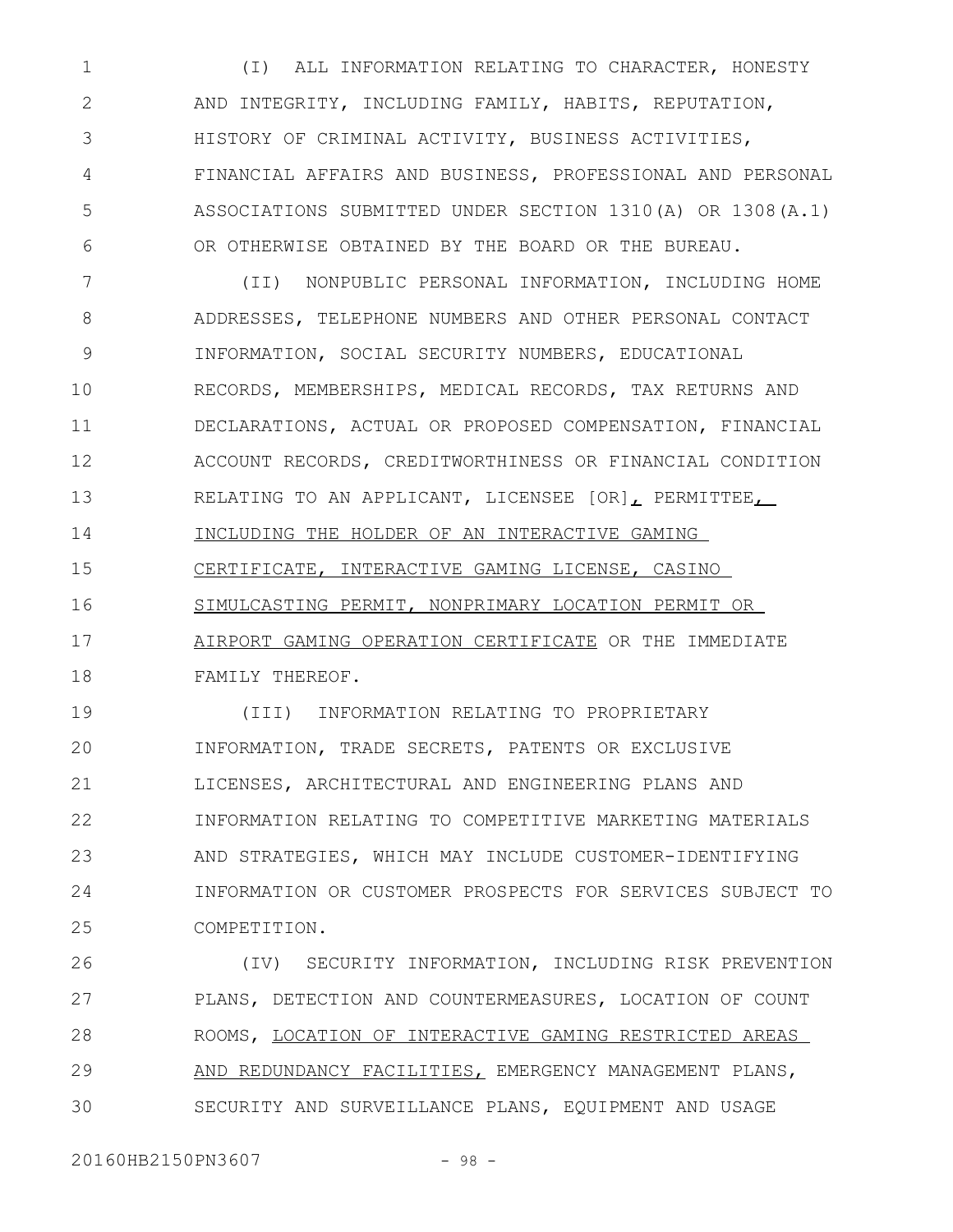PROTOCOLS AND THEFT AND FRAUD PREVENTION PLANS AND COUNTERMEASURES. 1 2

(V) INFORMATION WITH RESPECT TO WHICH THERE IS A REASONABLE POSSIBILITY THAT PUBLIC RELEASE OR INSPECTION OF THE INFORMATION WOULD CONSTITUTE AN UNWARRANTED INVASION INTO PERSONAL PRIVACY OF ANY INDIVIDUAL AS DETERMINED BY THE BOARD. 3 4 5 6 7

(VI) RECORDS OF AN APPLICANT OR LICENSEE NOT REQUIRED TO BE FILED WITH THE SECURITIES AND EXCHANGE COMMISSION BY ISSUERS THAT EITHER HAVE SECURITIES REGISTERED UNDER SECTION 12 OF THE SECURITIES EXCHANGE ACT OF 1934 (48 STAT. 881, 15 U.S.C. § 78L) OR ARE REQUIRED TO FILE REPORTS UNDER SECTION 15(D) OF THE SECURITIES EXCHANGE ACT OF 1934 (48 STAT. 881, 15 U.S.C. § 78O). 8 9 10 11 12 13 14 15

(VII) RECORDS CONSIDERED NONPUBLIC MATTERS OR INFORMATION BY THE SECURITIES AND EXCHANGE COMMISSION AS PROVIDED BY 17 CFR 200.80 (RELATING TO COMMISSION RECORDS AND INFORMATION). 16 17 18 19

(VIII) ANY FINANCIAL INFORMATION DEEMED CONFIDENTIAL BY THE BOARD UPON A SHOWING OF GOOD CAUSE BY THE APPLICANT OR LICENSEE. 20 21 22

\* \* \* 23

SECTION 6. SECTION  $1207(1)$ ,  $(3)$ ,  $(4)$ ,  $(5)$ ,  $(6)$ ,  $(8)$ ,  $(9)$ , (10) AND (21) OF TITLE 4 ARE AMENDED AND THE SECTION IS AMENDED BY ADDING PARAGRAPHS TO READ: 24 25 26

§ 1207. REGULATORY AUTHORITY OF BOARD. 27

THE BOARD SHALL HAVE THE POWER AND ITS DUTIES SHALL BE TO: (1) DENY, DENY THE RENEWAL, REVOKE, CONDITION OR SUSPEND ANY LICENSE [OR], PERMIT, CERTIFICATE, REGISTRATION OR OTHER 28 29 30

20160HB2150PN3607 - 99 -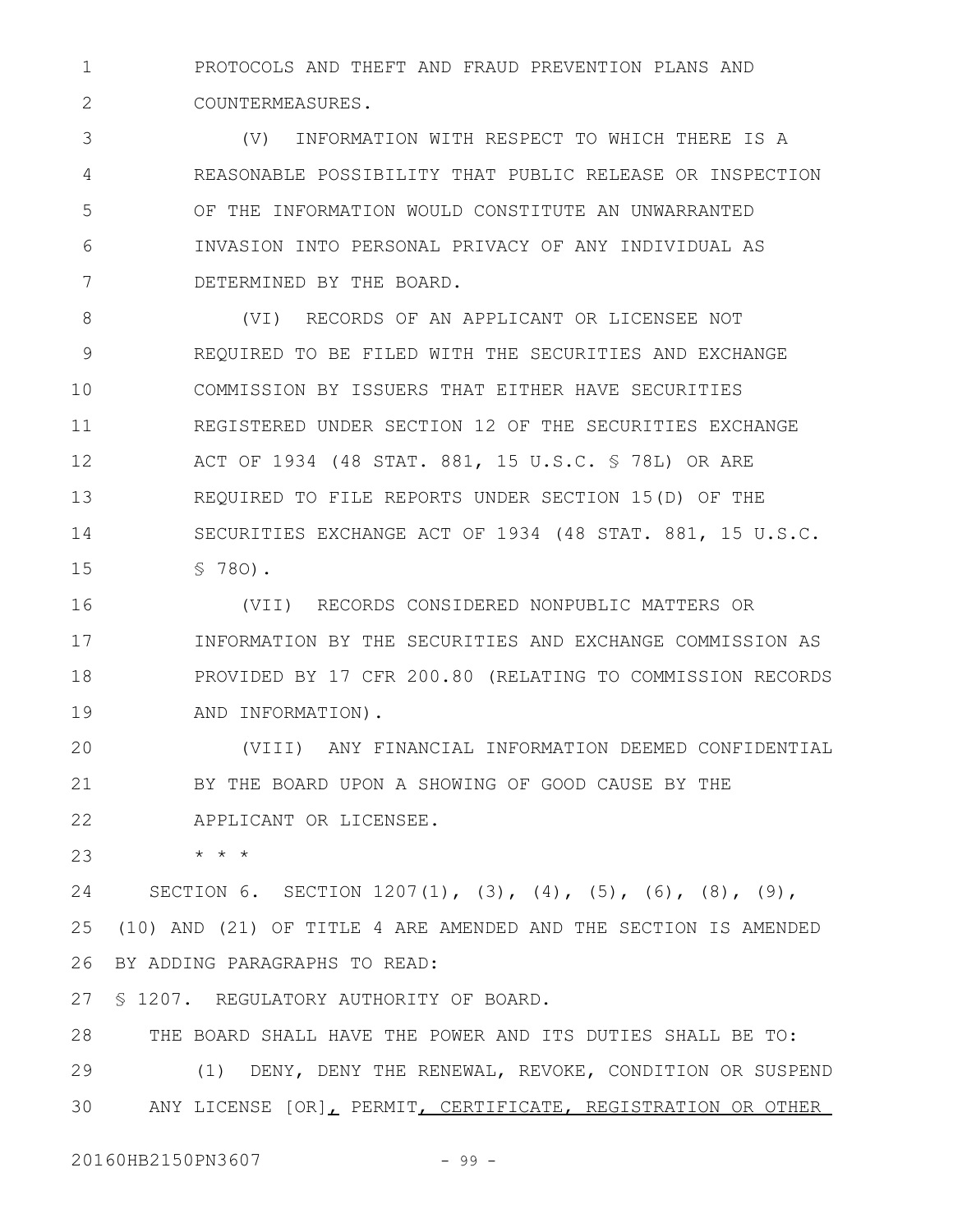AUTHORIZATIONS PROVIDED FOR IN THIS PART IF THE BOARD FINDS IN ITS SOLE DISCRETION THAT A LICENSEE  $[OR]$  PERMITTEE, REGISTRANT OR CERTIFICATE HOLDER, INCLUDING ANY INTERACTIVE GAMING OPERATOR, UNDER THIS PART, OR ITS OFFICERS, EMPLOYEES OR AGENTS, HAVE FURNISHED FALSE OR MISLEADING INFORMATION TO THE BOARD OR FAILED TO COMPLY WITH THE PROVISIONS OF THIS PART OR THE RULES AND REGULATIONS OF THE BOARD AND THAT IT WOULD BE IN THE PUBLIC INTEREST TO DENY, DENY THE RENEWAL, REVOKE, CONDITION OR SUSPEND THE LICENSE [OR], PERMIT, 1 2 3 4 5 6 7 8 9

## CERTIFICATE, REGISTRATION OR OTHER AUTHORIZATIONS. 10

\* \* \*

11

(3) PRESCRIBE AND REQUIRE PERIODIC FINANCIAL REPORTING AND INTERNAL CONTROL REQUIREMENTS FOR ALL LICENSED ENTITIES, INCLUDING, IN THE CASE OF INTERACTIVE GAMING, ALL INTERACTIVE GAMING OPERATORS. 12 13 14 15

(4) REQUIRE THAT EACH LICENSED ENTITY, INCLUDING, IN THE CASE OF INTERACTIVE GAMING, EACH INTERACTIVE GAMING OPERATOR, PROVIDE TO THE BOARD ITS AUDITED ANNUAL FINANCIAL STATEMENTS, WITH SUCH ADDITIONAL DETAIL AS THE BOARD FROM TIME TO TIME SHALL REQUIRE, WHICH INFORMATION SHALL BE SUBMITTED NOT LATER THAN 90 DAYS AFTER THE END OF THE LICENSEE'S FISCAL YEAR. 16 17 18 19 20 21

(5) PRESCRIBE THE PROCEDURES TO BE FOLLOWED BY SLOT MACHINE LICENSEES FOR ANY FINANCIAL EVENT THAT OCCURS IN THE OPERATION AND PLAY OF SLOT MACHINES  $[OR]_L$  TABLE GAMES, AUTHORIZED INTERACTIVE GAMES, CASINO SIMULCASTING OR MULTI-USE COMPUTING DEVICES. 22 23 24 25 26

(6) PRESCRIBE CRITERIA AND CONDITIONS FOR THE OPERATION OF SLOT MACHINE PROGRESSIVE SYSTEMS, INCLUDING MULTISTATE WIDE-AREA PROGRESSIVE SLOT MACHINE SYSTEMS. A WIDE AREA PROGRESSIVE SLOT SYSTEM SHALL BE COLLECTIVELY ADMINISTERED BY 27 28 29 30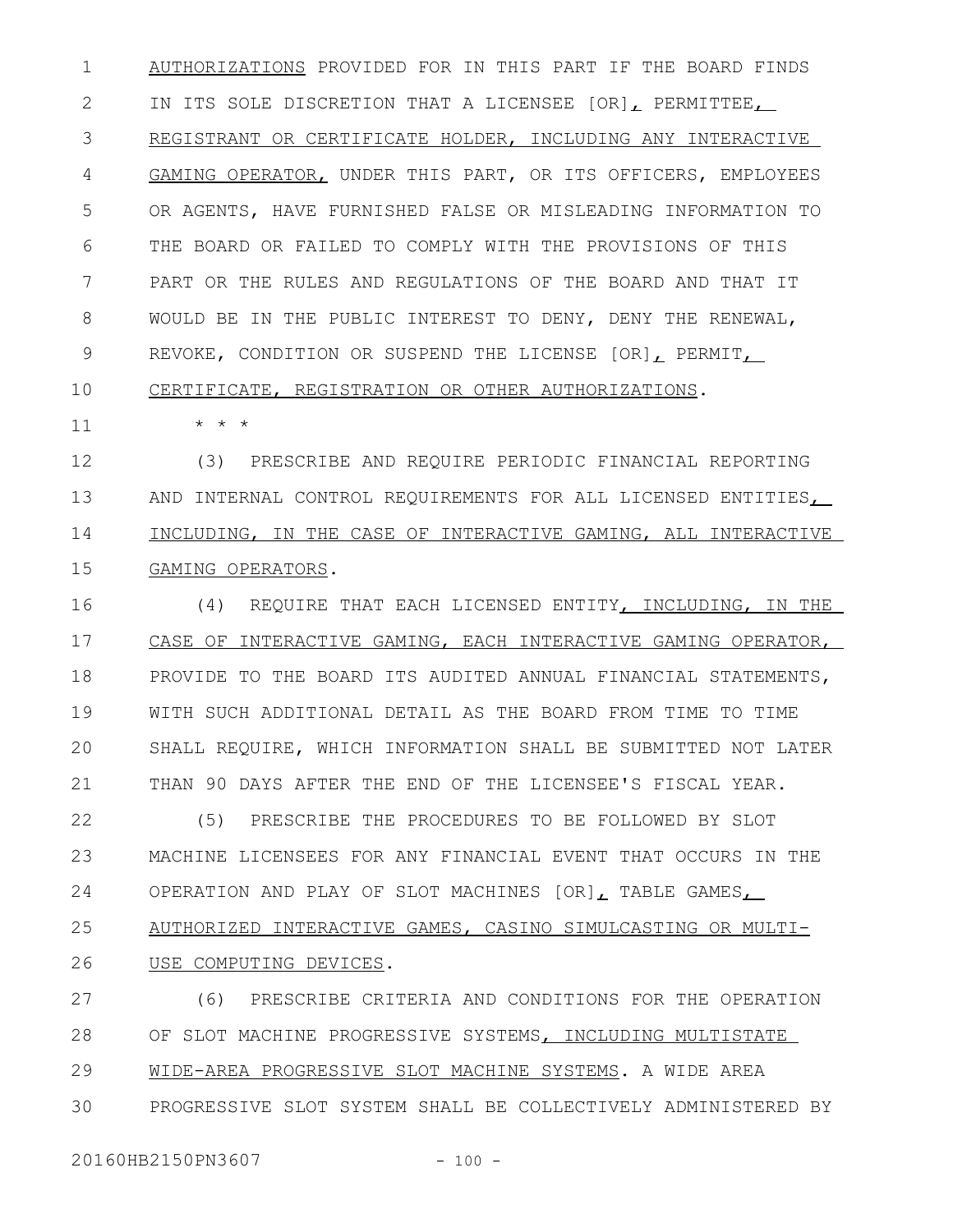PARTICIPATING SLOT MACHINE LICENSEES IN ACCORDANCE WITH THE TERMS OF A WRITTEN AGREEMENT EXECUTED BY EACH PARTICIPATING SLOT MACHINE LICENSEE AND, IN THE CASE OF A MULTISTATE WIDE-AREA PROGRESSIVE SLOT MACHINE SYSTEM, IN ACCORDANCE WITH THE TERMS OF AN AGREEMENT EXECUTED BY THE SLOT MACHINE LICENSEE AND AUTHORIZED GAMING ENTITIES IN OTHER STATES OR JURISDICTIONS, AS APPROVED BY THE BOARD. (6.1) COLLABORATE WITH THE APPROPRIATE GAMING AUTHORITIES IN OTHER STATES OR JURISDICTIONS TO FACILITATE THE ESTABLISHMENT OF MULTISTATE WIDE-AREA PROGRESSIVE SLOT MACHINE SYSTEMS BY SLOT MACHINE LICENSEES IN THIS COMMONWEALTH AND, IF DETERMINED NECESSARY, ENTER INTO THE NECESSARY AGREEMENTS WITH SUCH OTHER STATES OR JURISDICTIONS AS NECESSARY FOR THE OPERATION OF MULTISTATE WIDE-AREA PROGRESSIVE SLOT MACHINE SYSTEMS BY SLOT MACHINE LICENSEES IN THIS COMMONWEALTH. \* \* \* (7.2) ENFORCE PRESCRIBED HOURS FOR THE OPERATION OF AUTHORIZED INTERACTIVE GAMES SO THAT AN INTERACTIVE GAMING CERTIFICATE HOLDER OR INTERACTIVE GAMING LICENSEE MAY CONDUCT AUTHORIZED INTERACTIVE GAMES ON ANY DAY DURING THE YEAR IN ORDER TO MEET THE NEEDS OF REGISTERED PLAYERS OR TO MEET COMPETITION. (7.3) IN CONSULTATION WITH THE COMMISSION , ENFORCE PRESCRIBED HOURS OF OPERATION OF CASINO SIMULCASTING BY SLOT MACHINE LICENSEES AND THE OPERATION OF SLOT MACHINES AT A NONPRIMARY LOCATION BY A CATEGORY 1 SLOT MACHINE LICENSEE. (8) REQUIRE THAT EACH LICENSED GAMING ENTITY PROHIBIT PERSONS UNDER 21 YEARS OF AGE FROM OPERATING OR USING SLOT MACHINES [OR], PLAYING TABLE GAMES OR PARTICIPATING IN 1 2 3 4 5 6 7 8 9 10 11 12 13 14 15 16 17 18 19  $20$ 21 22 23 24 25 26 27 28 29 30

20160HB2150PN3607 - 101 -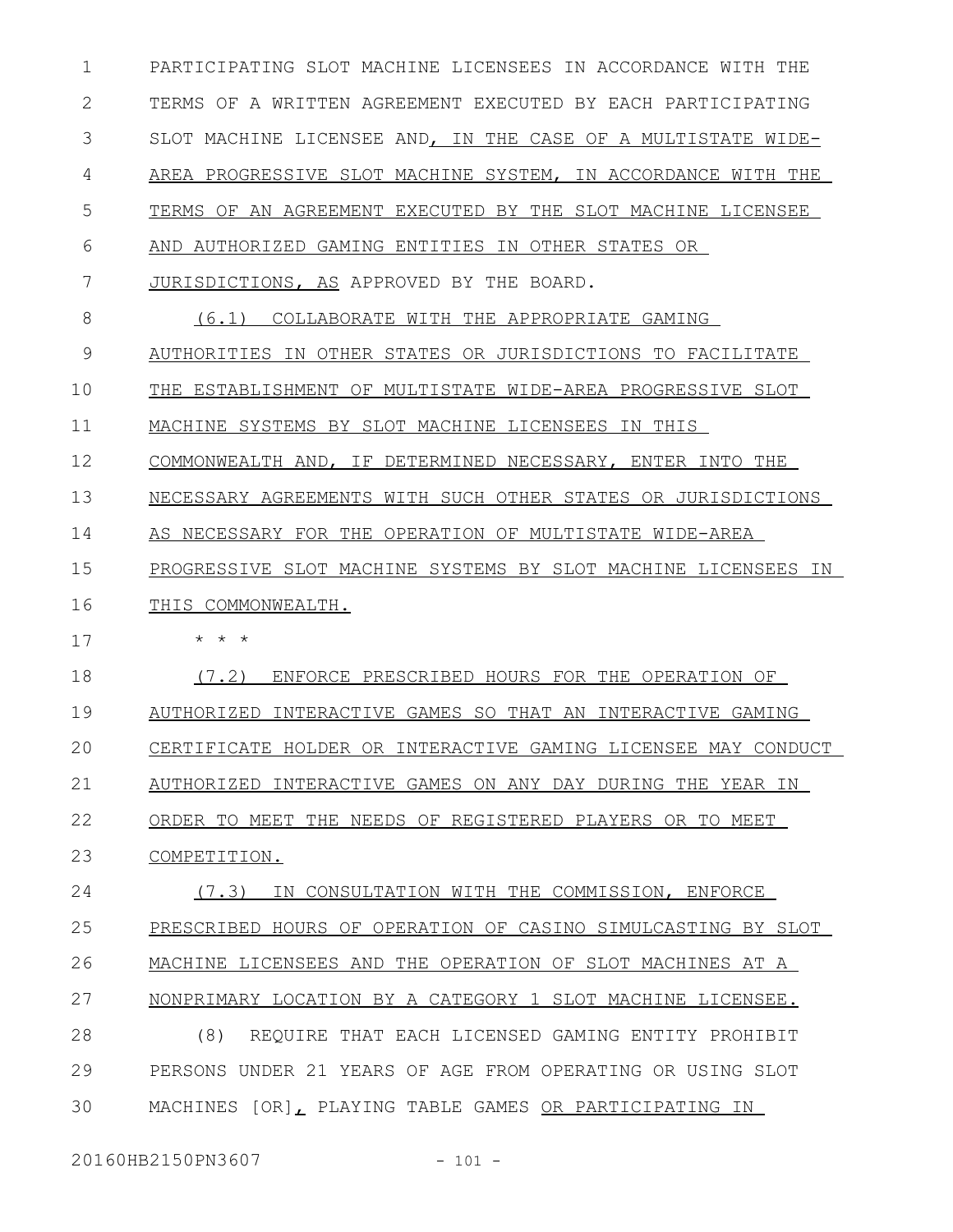INTERACTIVE GAMING AND CASINO SIMULCASTING. 1

(9) ESTABLISH PROCEDURES FOR THE INSPECTION AND CERTIFICATION OF COMPLIANCE OF EACH SLOT MACHINE, TABLE GAME, TABLE GAME DEVICE AND ASSOCIATED EQUIPMENT, INTERACTIVE GAME AND INTERACTIVE GAMING DEVICE AND ASSOCIATED EQUIPMENT AND CASINO SIMULCASTING TECHNOLOGY AND EQUIPMENT PRIOR TO BEING PLACED INTO USE BY A SLOT MACHINE LICENSEE. HOWEVER, THE BOARD SHALL COLLABORATE WITH THE COMMISSION TO FACILITATE THE INSPECTION AND CERTIFICATION OF CASINO SIMULCASTING 2 3 4 5 6 7 8 9

## TECHNOLOGY AND EQUIPMENT. 10

(10) REQUIRE THAT NO SLOT MACHINE OR AUTHORIZED INTERACTIVE GAME THAT REPLICATES THE PLAY OF A SLOT MACHINE MAY BE SET TO PAY OUT LESS THAN THE THEORETICAL PAYOUT PERCENTAGE, WHICH SHALL BE NO LESS THAN 85%, AS SPECIFICALLY APPROVED BY THE BOARD. THE BOARD SHALL ADOPT REGULATIONS THAT DEFINE THE THEORETICAL PAYOUT PERCENTAGE OF A SLOT MACHINE GAME BASED ON THE TOTAL VALUE OF THE JACKPOTS EXPECTED TO BE PAID BY A PLAY OR A SLOT MACHINE GAME DIVIDED BY THE TOTAL VALUE OF SLOT MACHINE WAGERS EXPECTED TO BE MADE ON THAT PLAY OR SLOT MACHINE GAME DURING THE SAME PORTION OF THE GAME CYCLE. IN SO DOING, THE BOARD SHALL DECIDE WHETHER THE CALCULATION SHALL INCLUDE THE ENTIRE CYCLE OF A SLOT MACHINE GAME OR ANY PORTION THEREOF. EXCEPT THAT, IN THE CASE OF SKILL SLOT MACHINES AND HYBRID SLOT MACHINES, THE BOARD SHALL ADOPT REGULATIONS TO DEFINE THE PLAYER'S WIN PERCENTAGE BASED ON THE RELATIVE SKILL OF THE PLAYER OR THE COMBINATION OF SKILL AND THE ELEMENTS OF CHANCE OF THE GAME. IN THE CASE OF MULTISTATE WIDE-AREA PROGRESSIVE SLOT MACHINE SYSTEM, THE THEORETICAL PAYOUT PERCENTAGE OR A PLAYER'S WIN PERCENTAGE SHALL BE AS SET FORTH IN THE AGREEMENT, AS APPROVED BY THE 11 12 13 14 15 16 17 18 19  $20$ 21 22 23 24 25 26 27 28 29 30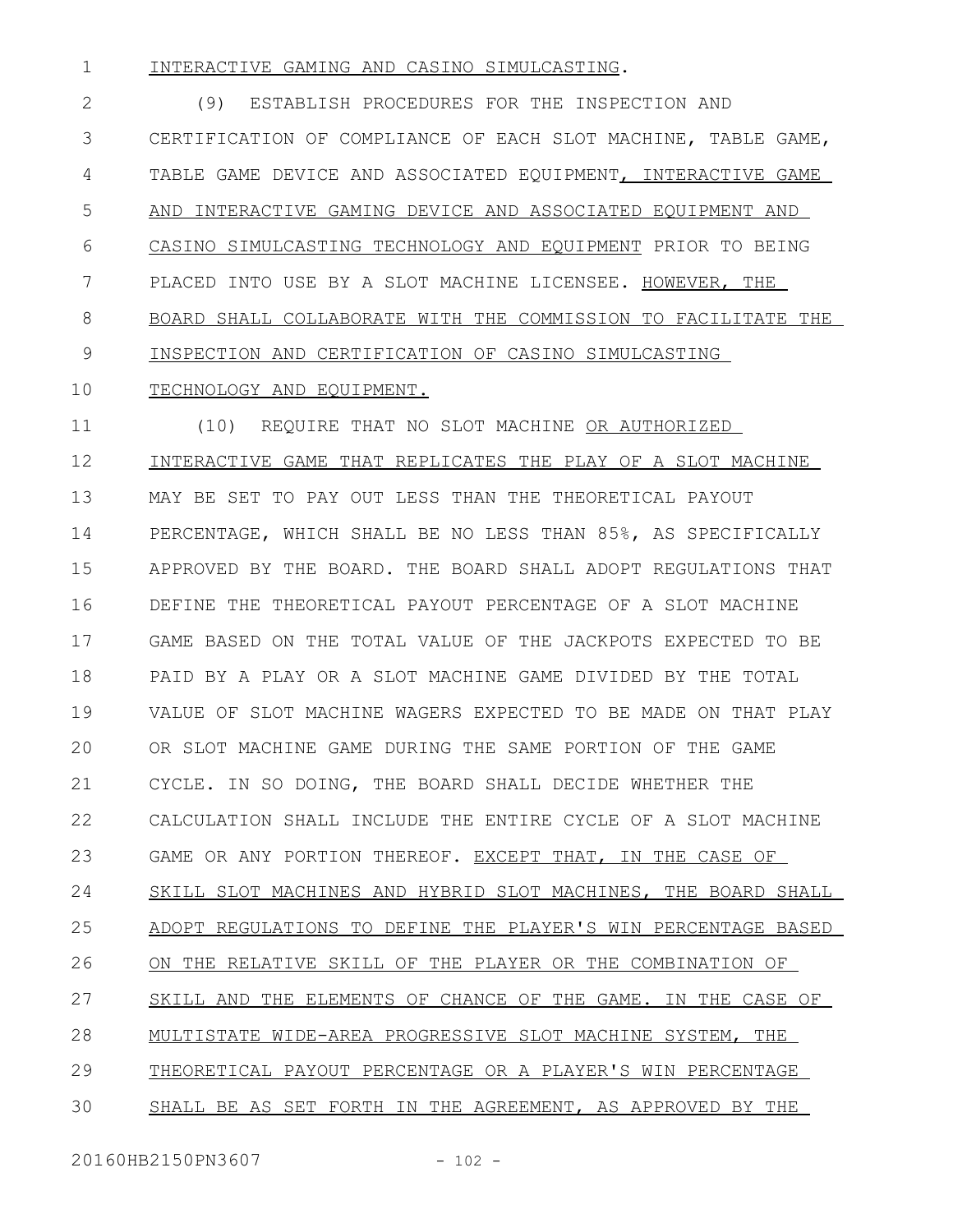1 BOARD.

| $\mathbf{2}$ | $\star$ $\star$ $\star$                                       |
|--------------|---------------------------------------------------------------|
| 3            | (21) AUTHORIZE, IN ITS DISCRETION, A SLOT MACHINE             |
| 4            | LICENSEE TO CONDUCT SLOT MACHINE CONTESTS OR TOURNAMENTS,     |
| 5            | TABLE GAME TOURNAMENTS OR CONTESTS IN ACCORDANCE WITH SECTION |
| 6            | 13A22.1 (RELATING TO TABLE GAME TOURNAMENTS) OR INTERACTIVE   |
| 7            | GAMING CONTESTS OR TOURNAMENTS AND ADOPT REGULATIONS          |
| 8            | GOVERNING THE CONDUCT OF SUCH TOURNAMENTS AND CONTESTS.       |
| 9            | (21.1) AUTHORIZE, AT ITS DISCRETION, A SLOT MACHINE           |
| 10           | LICENSEE TO PLACE AND MAKE MULTISTATE WIDE-AREA PROGRESSIVE   |
| 11           | SLOT MACHINES, SKILL SLOT MACHINES OR HYBRID SLOT MACHINES    |
| 12           | AVAILABLE FOR PLAY AT LICENSED FACILITIES.                    |
| 13           | (21.2) ADOPT AND PROMULGATE REGULATIONS TO GOVERN THE         |
| 14           | OPERATION AND PLACEMENT OF SKILL SLOT MACHINES AND HYBRID     |
| 15           | SLOT MACHINES BY SLOT MACHINE LICENSEES AT LICENSED           |
| 16           | FACILITIES. IN ORDER TO FACILITATE THE OPERATION AND          |
| 17           | PLACEMENT OF SKILL AND HYBRID SLOT MACHINES AT LICENSED       |
| 18           | FACILITIES PURSUANT TO THIS PARAGRAPH, REGULATIONS            |
| 19           | PROMULGATED BY THE BOARD SHALL BE DEEMED TEMPORARY            |
| 20           | REGULATIONS WHICH SHALL EXPIRE TWO YEARS AFTER THE DATE OF    |
| 21           | PUBLICATION IN THE PENNSYLVANIA BULLETIN.                     |
| 22           | (22) LICENSE, REGULATE, INVESTIGATE AND TAKE ANY OTHER        |
| 23           | ACTION DETERMINED NECESSARY REGARDING ALL ASPECTS OF          |
| 24           | INTERACTIVE GAMING, CASINO SIMULCASTING AND THE OPERATION OF  |
| 25           | SLOT MACHINES AT NONPRIMARY LOCATIONS AND QUALIFIED AIRPORTS. |
| 26           | (23) DEFINE AND LIMIT THE AREAS OF OPERATION AND THE          |
| 27           | RULES OF AUTHORIZED INTERACTIVE GAMES, INCLUDING ODDS,        |
| 28           | DEVICES AND ASSOCIATED EQUIPMENT PERMITTED AND THE METHOD OF  |
| 29           | OPERATION OF AUTHORIZED INTERACTIVE GAMES AND INTERACTIVE     |
| 30           | GAMING DEVICES AND ASSOCIATED EQUIPMENT.                      |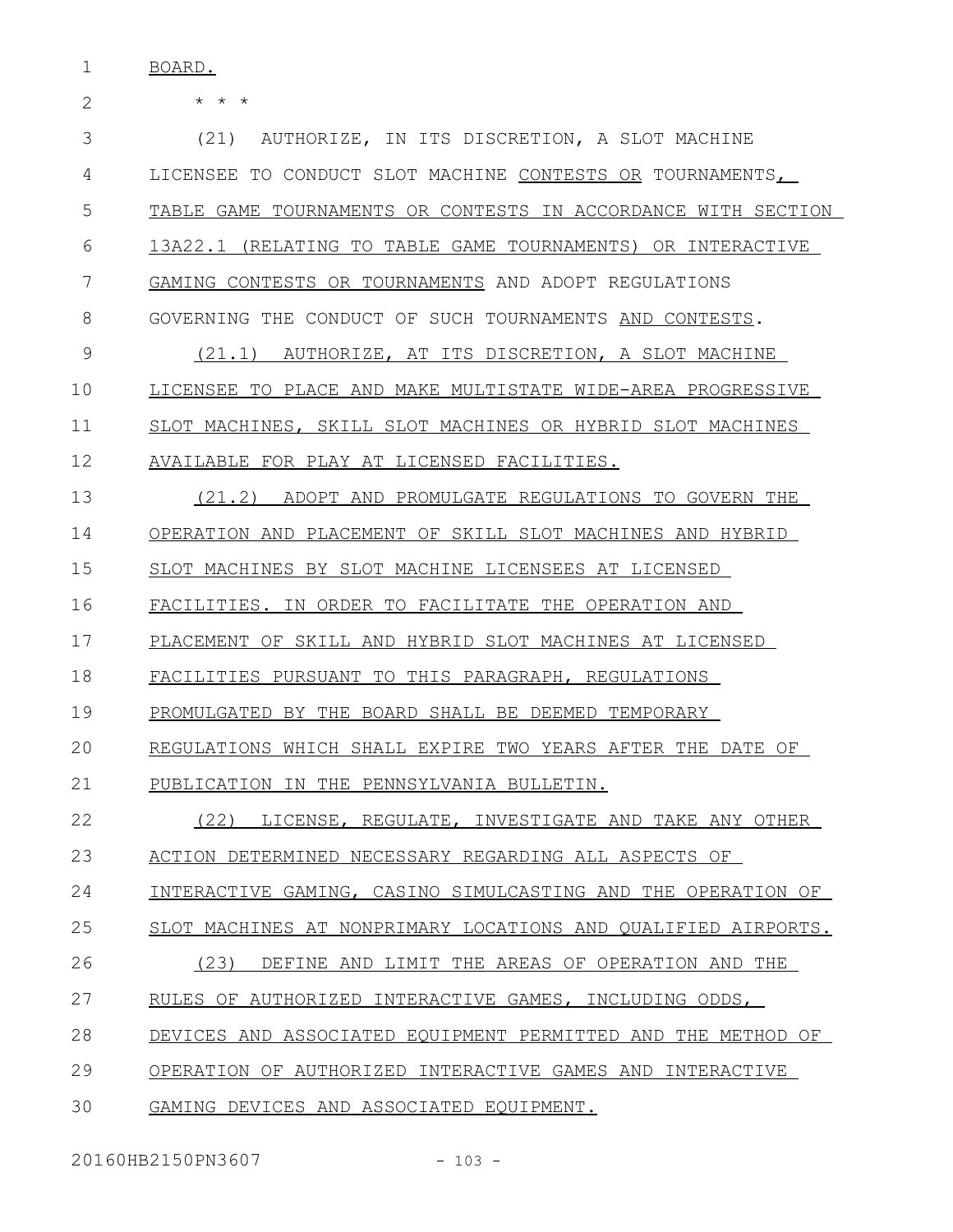(24) REQUIRE, AS APPLICABLE, THAT ALL WAGERING OFFERED THROUGH INTERACTIVE GAMING DISPLAY ONLINE THE PERMISSIBLE MINIMUM AND MAXIMUM WAGERS ASSOCIATED WITH EACH AUTHORIZED INTERACTIVE GAME. (25) ENSURE, IN CONSULTATION WITH THE COMMISSION, THAT THE WAGERING AT CASINO SIMULCASTING FACILITIES IS CONDUCTED IN CONFORMANCE WITH THE PARI-MUTUEL SYSTEM OF WAGERING REGULATED BY THE COMMISSION PURSUANT TO ARTICLE XXVIII-D OF THE ACT OF APRIL 9, 1929 (P.L.177, NO.175), KNOWN AS THE ADMINISTRATIVE CODE OF 1929. (26) NEGOTIATE AND ENTER INTO INTERACTIVE GAMING RECIPROCAL AGREEMENTS ON BEHALF OF THE COMMONWEALTH TO GOVERN THE CONDUCT OF INTERACTIVE GAMING BETWEEN INTERACTIVE GAMING CERTIFICATE HOLDERS IN THIS COMMONWEALTH AND GAMING ENTITIES OF OTHER STATES OR JURISDICTIONS. NOTWITHSTANDING ANY PROVISION OF THIS PART, WAGERS MAY BE ACCEPTED IN ACCORDANCE WITH THIS PART AND REGULATIONS OF THE BOARD FROM PERSONS IN OTHER STATES OR JURISDICTIONS IF THE BOARD DETERMINES THAT SUCH WAGERING IS NOT INCONSISTENT WITH FEDERAL LAW OR THE LAW OF THE STATE OR JURISDICTION, INCLUDING A FOREIGN JURISDICTION, IN WHICH THE PERSON IS LOCATED, OR SUCH WAGERING IS CONDUCTED PURSUANT TO AN INTERACTIVE GAMING RECIPROCAL AGREEMENT TO WHICH THIS COMMONWEALTH IS A PARTY THAT IS NOT INCONSISTENT WITH FEDERAL LAW. THE BOARD, WITH THE APPROVAL OF THE GOVERNOR, IS HEREBY DESIGNATED AS THE AGENCY OF THE COMMONWEALTH WITH THE SOLE POWER AND AUTHORITY TO ENTER INTO INTERACTIVE GAMING RECIPROCAL AGREEMENTS WITH OTHER STATES OR JURISDICTIONS. (27) ENTER INTO AGREEMENTS WITH OTHER STATES FOR THE OPERATION OF MULTISTATE WIDE-AREA PROGRESSIVE SLOT MACHINE 1 2 3 4 5 6 7 8 9 10 11 12 13 14 15 16 17 18 19  $20$ 21 22 23 24 25 26 27 28 29 30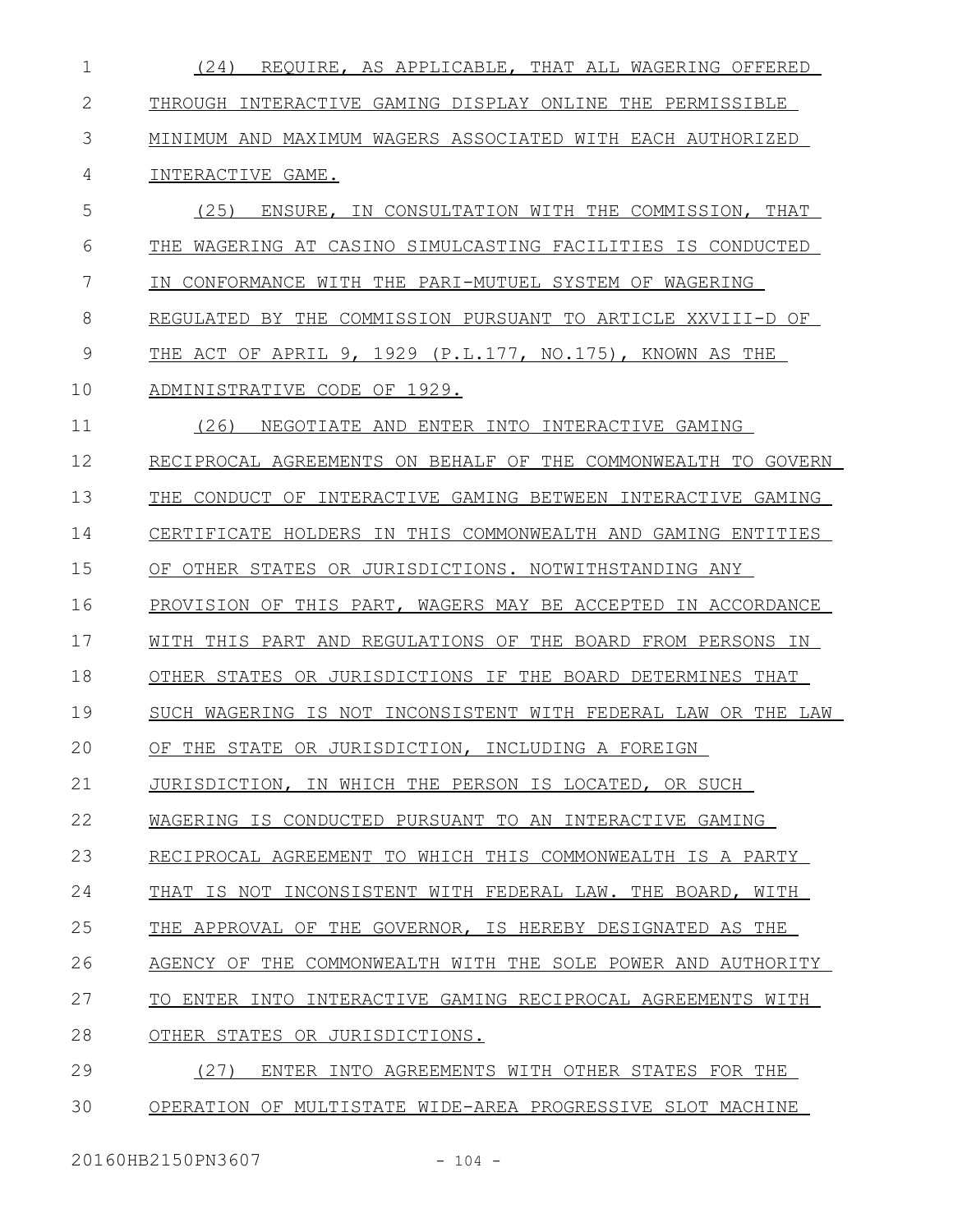1 SYSTEMS.

| $\overline{2}$ | (28)<br>AUTHORIZE A CATEGORY 2 OR CATEGORY 3 SLOT MACHINE      |
|----------------|----------------------------------------------------------------|
| 3              | LICENSEE TO ENTER INTO AN AGREEMENT WITH A CATEGORY 1 SLOT     |
| 4              | MACHINE LICENSEE FOR THE CONDUCT OF CASINO SIMULCASTING UNDER  |
| 5              | THE CATEGORY 1 SLOT MACHINE LICENSEE'S AUTHORITY AS A          |
| 6              | LICENSED RACING ENTITY, IF SUCH AGREEMENT IS APPROVED BY THE   |
| 7              | BY THE COMMISSION, PURSUANT TO THE COMMISSION'S<br>BOARD AND   |
| 8              | AUTHORITY UNDER ARTICLE XXVIII-D OF THE ADMINISTRATIVE CODE    |
| 9              | OF 1929.                                                       |
| 10             | (29)<br>ADOPT, IN CONSULTATION WITH THE COMMISSION,            |
| 11             | REGULATIONS TO GOVERN THE CONDUCT OF CASINO SIMULCASTING BY A  |
| 12             | CATEGORY 2 OR CATEGORY 3 SLOT MACHINE LICENSEE IN ACCORDANCE   |
| 13             | WITH PARAGRAPH (28).                                           |
| 14             | (30)<br>ADOPT AND PROMULGATE REGULATIONS TO GOVERN THE         |
| 15             | INSTALLATION OF VIDEO DISPLAY TECHNOLOGY IN APPROVED AREAS OF  |
| 16             | A CATEGORY 1 LICENSED FACILITY TO ENABLE THE DELIVERY OF       |
| 17             | SIMULCAST HORSE RACE MEETINGS TO PATRONS THROUGH VIDEO WALLS   |
| 18             | AND OTHER SUCH VIDEO DISPLAY TECHNOLOGY. THE BOARD MAY         |
| 19             | CONSULT WITH THE COMMISSION TO FACILITATE THE INSTALLATION OF  |
| 20             | VIDEO DISPLAY MONITORS IN ACCORDANCE WITH THIS PARAGRAPH AND   |
| 21             | TO FACILITATE THE CONDUCT OF CASINO SIMULCASTING UNDER         |
| 22             | PARAGRAPH (28).                                                |
| 23             | SECTION 7. SECTION 1209(B) OF TITLE 4 IS AMENDED TO READ:      |
| 24             | \$ 1209. SLOT MACHINE LICENSE FEE.                             |
| 25             | $\star$ $\star$ $\star$                                        |
| 26             | (B) TERM.--A SLOT MACHINE LICENSE, AFTER PAYMENT OF THE FEE,   |
| 27             | SHALL BE IN EFFECT UNLESS SUSPENDED, REVOKED OR NOT RENEWED BY |
| 28             | THE BOARD UPON GOOD CAUSE CONSISTENT WITH THE LICENSE          |
| 29             | REQUIREMENTS AS PROVIDED FOR IN THIS PART. SLOT MACHINE        |

LICENSEES SHALL BE REQUIRED TO UPDATE THE INFORMATION IN THEIR 30

20160HB2150PN3607 - 105 -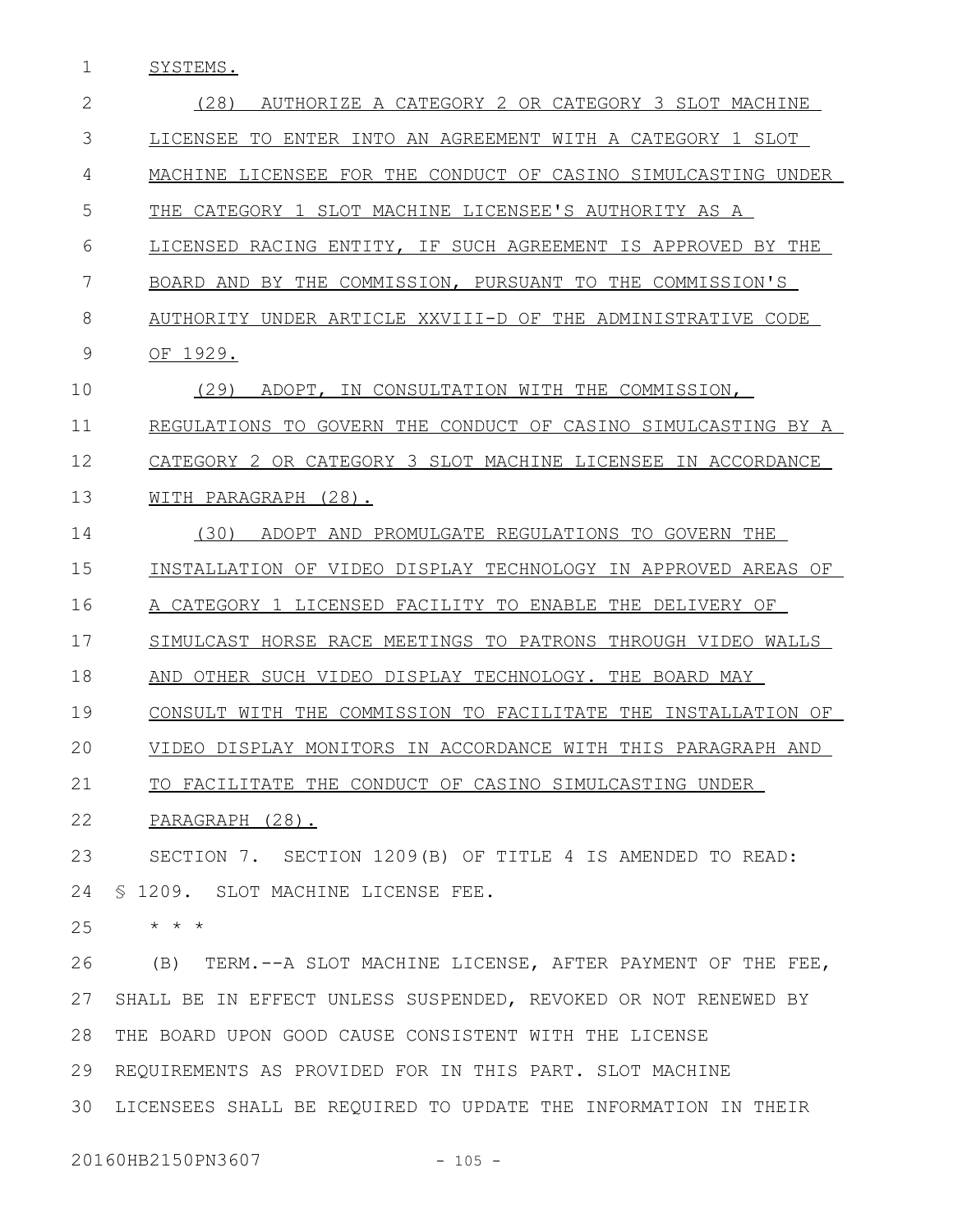INITIAL APPLICATIONS ANNUALLY, AND THE LICENSE OF A LICENSEE IN GOOD STANDING SHALL BE RENEWED EVERY [THREE] FIVE YEARS. NOTHING IN THIS SUBSECTION SHALL RELIEVE A LICENSEE OF THE AFFIRMATIVE DUTY TO NOTIFY THE BOARD OF ANY CHANGES RELATING TO THE STATUS OF ITS LICENSE OR TO ANY OTHER INFORMATION CONTAINED IN THE APPLICATION MATERIALS ON FILE WITH THE BOARD. AS TO THE RENEWAL OF A LICENSE, EXCEPT AS REQUIRED IN SUBSECTION (F)(3), NO ADDITIONAL LICENSE FEE PURSUANT TO SUBSECTION (A) SHALL BE REQUIRED. \* \* \* SECTION 8. SECTION 1211 OF TITLE 4 IS AMENDED BY ADDING SUBSECTIONS TO READ: § 1211. REPORTS OF BOARD. \* \* \* (A.4) INTERACTIVE GAMING REPORTING REQUIREMENTS.-- 1 2 3 4 5 6 7 8 9 10 11 12 13 14 15

(1) THE ANNUAL REPORT SUBMITTED BY THE BOARD IN 16

ACCORDANCE WITH SUBSECTION (A) SHALL INCLUDE INFORMATION ON 17

THE CONDUCT OF INTERACTIVE GAMES AS FOLLOWS: 18

(I) TOTAL GROSS INTERACTIVE GAMING REVENUE. 19

(II) THE NUMBER AND WIN BY TYPE OF AUTHORIZED  $20$ 

INTERACTIVE GAME AT EACH LICENSED FACILITY CONDUCTING 21

INTERACTIVE GAMING DURING THE PREVIOUS YEAR. 22

(III) ALL TAXES, FEES, FINES AND OTHER REVENUE 23

COLLECTED AND, WHERE APPROPRIATE, REVENUE DISBURSED 24

DURING THE PREVIOUS YEAR. THE DEPARTMENT SHALL 25

COLLABORATE WITH THE BOARD TO CARRY OUT THE REQUIREMENTS 26

OF THIS SUBPARAGRAPH. 27

(2) THE BOARD MAY REQUIRE INTERACTIVE GAMING CERTIFICATE 28

HOLDERS AND OTHER PERSONS INVOLVED IN THE OPERATION OF 29

INTERACTIVE GAMING ON BEHALF OF A SLOT MACHINE LICENSEE TO 30

20160HB2150PN3607 - 106 -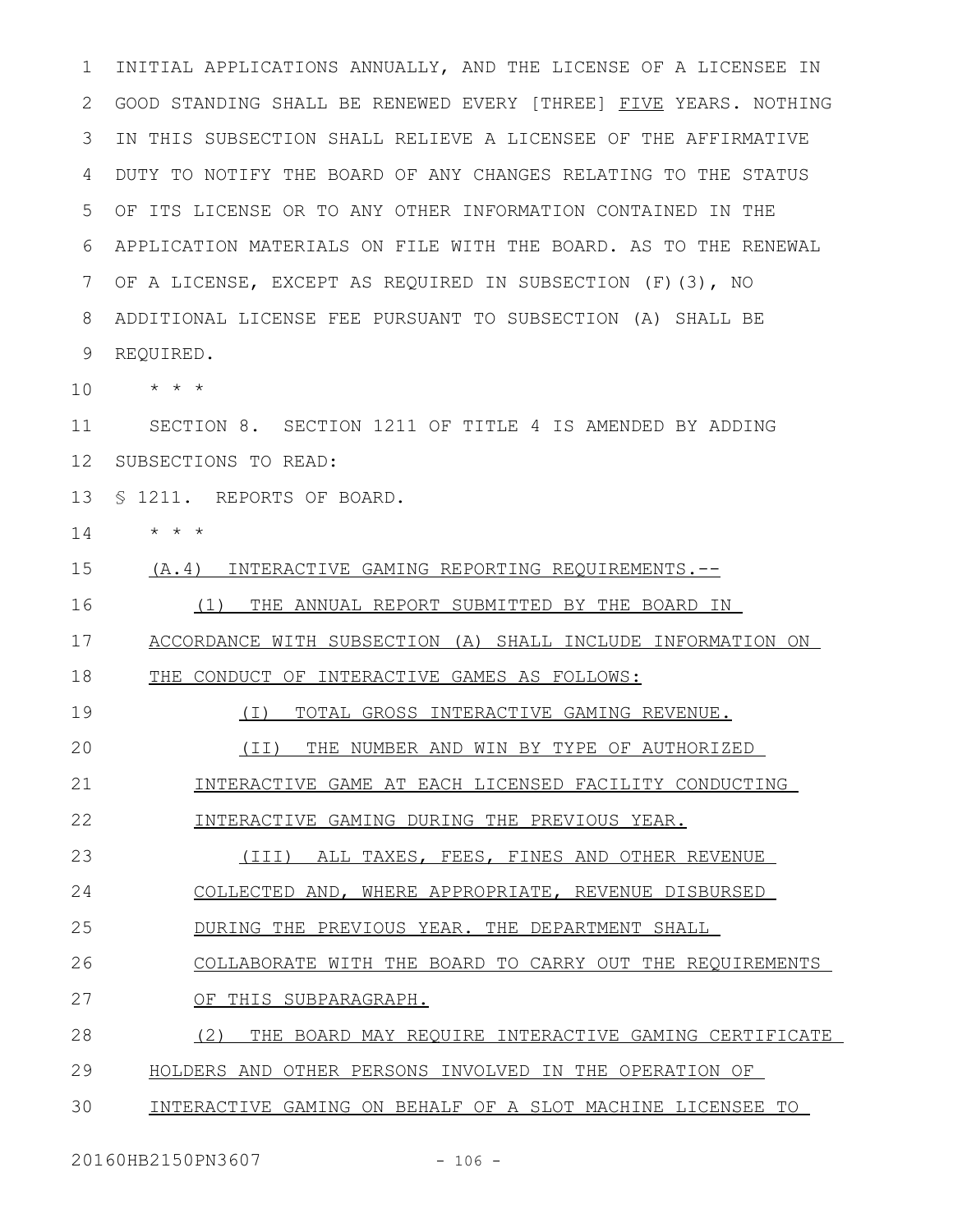| $\mathbf 1$ | PROVIDE INFORMATION TO THE BOARD TO ASSIST IN THE PREPARATION    |
|-------------|------------------------------------------------------------------|
| 2           | OF THE REPORT.                                                   |
| 3           | $\star$ $\star$ $\star$                                          |
| 4           | IMPACT OF INTERACTIVE GAMING, ANNUAL REPORT.--ONE YEAR<br>(D.1)  |
| 5           | AFTER THE ISSUANCE OF THE FIRST INTERACTIVE GAMING CERTIFICATE,  |
| 6           | AN ANNUAL REPORT SHALL BE PREPARED AND DISTRIBUTED TO THE        |
| 7           | GOVERNOR AND THE STANDING COMMITTEES OF THE GENERAL ASSEMBLY     |
| 8           | WITH JURISDICTION OVER THIS PART ON THE IMPACT OF INTERACTIVE    |
| 9           | GAMING ON COMPULSIVE AND PROBLEM GAMBLING AND GAMBLING ADDICTION |
| 10          | IN THIS COMMONWEALTH. THE REPORT SHALL BE PREPARED BY A PRIVATE  |
| 11          | ORGANIZATION OR ENTITY WITH EXPERTISE IN SERVING AND TREATING    |
| 12          | THE NEEDS OF PERSONS WITH COMPULSIVE GAMBLING ADDICTIONS, WHICH  |
| 13          | ORGANIZATION OR ENTITY SHALL BE SELECTED BY THE DEPARTMENT OF    |
| 14          | DRUG AND ALCOHOL PROGRAMS. THE REPORT MAY BE PREPARED AND        |
| 15          | DISTRIBUTED IN COORDINATION WITH THE BOARD. ANY COSTS ASSOCIATED |
|             |                                                                  |
| 16          | WITH THE PREPARATION AND DISTRIBUTION OF THE REPORT SHALL BE     |
| 17          | BORNE BY SLOT MACHINE LICENSEES WHO HAVE BEEN AUTHORIZED BY THE  |
| 18          | BOARD TO CONDUCT INTERACTIVE GAMING. THE BOARD SHALL BE          |
| 19          | AUTHORIZED TO ASSESS A FEE AGAINST EACH SLOT MACHINE LICENSEE    |
|             | 20 FOR THESE PURPOSES.                                           |
| 21          | (D.2)<br>ADDITIONAL INFORMATION AND ANNUAL REPORTING.--          |
| 22          | (1)<br>ONE YEAR AFTER THE COMMENCEMENT OF CASINO                 |
| 23          | SIMULCASTING IN ACCORDANCE WITH CHAPTER 13F (RELATING TO         |
| 24          | CASINO SIMULCASTING), THE OPERATION OF SKILL SLOT MACHINES,      |
| 25          | HYBRID SLOT MACHINES, THE OPERATION OF SLOT MACHINES AT          |
| 26          | NONPRIMARY LOCATIONS IN ACCORDANCE WITH CHAPTER 13D (RELATING    |
| 27          | TO SLOT MACHINES AT NONPRIMARY LOCATIONS) AND THE OPERATION      |
| 28          | OF A MULTISTATE WIDE-AREA SLOT MACHINE SYSTEM,<br>THE REPORT     |
| 29          | REQUIRED UNDER SUBSECTION (A) SHALL INCLUDE INFORMATION          |

20160HB2150PN3607 - 107 -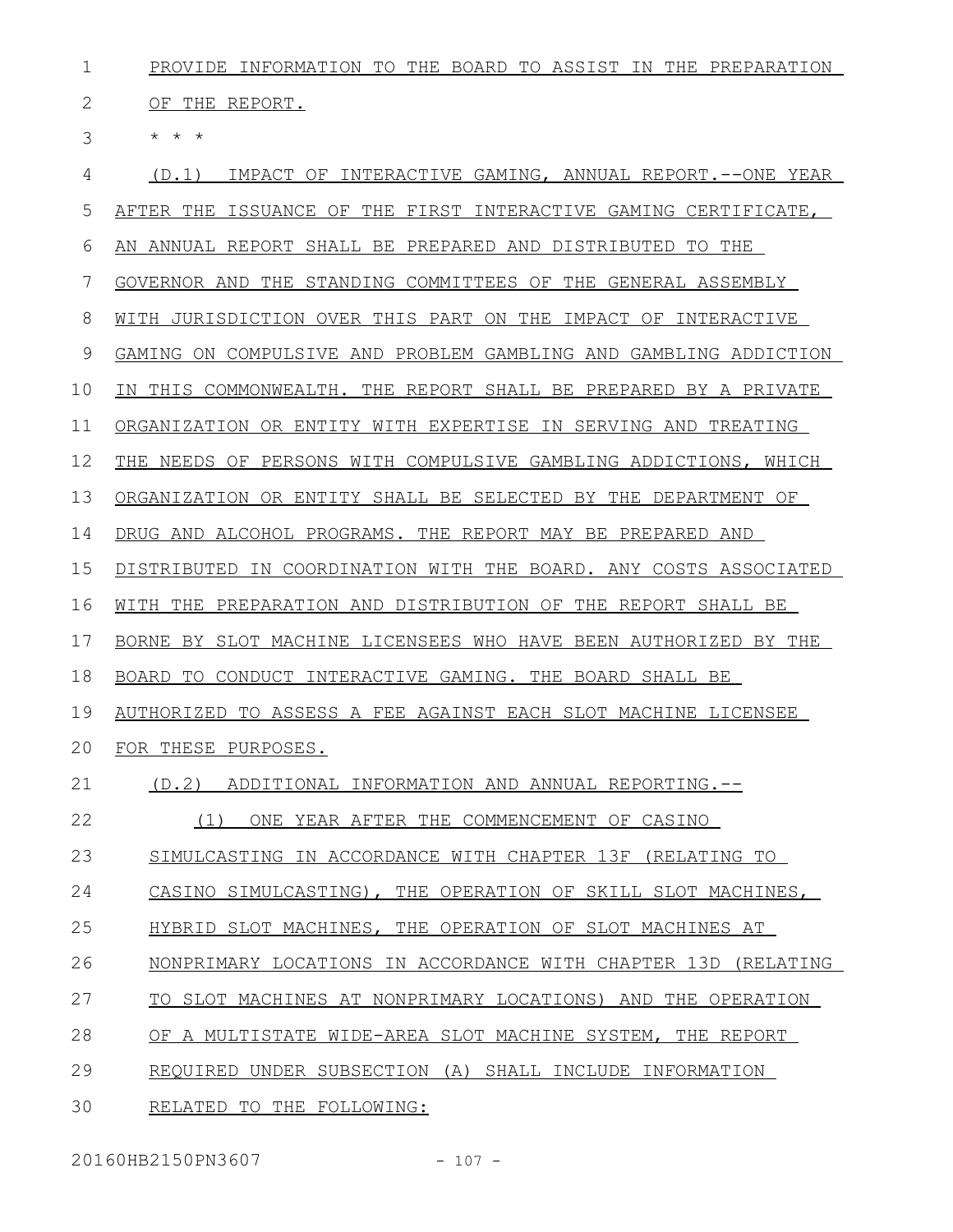| $\mathbf 1$  | THE CONDUCT OF CASINO SIMULCASTING.<br>( I )                     |
|--------------|------------------------------------------------------------------|
| $\mathbf{2}$ | (II) THE OPERATION OF SKILL SLOT MACHINES AND HYBRID             |
| 3            | SLOT MACHINES.                                                   |
| 4            | THE OPERATION OF A MULTISTATE WIDE-AREA<br>(TII)                 |
| 5            | PROGRESSIVE SLOT MACHINE SYSTEM.                                 |
| 6            | (TV)<br>THE OPERATION OF SLOT MACHINES AT NONPRIMARY             |
| 7            | LOCATIONS.                                                       |
| 8            | (2)<br>INFORMATION ON REVENUE, TAXES, FEES AND FINES, IF         |
| 9            | ANY, COLLECTED DURING THE PRECEDING CALENDAR YEAR AND ANY        |
| 10           | OTHER INFORMATION, DATA OR RECOMMENDATIONS RELATED TO THE        |
| 11           | CONDUCT OF CASINO SIMULCASTING, THE OPERATION OF MULTISTATE      |
| 12           | WIDE-AREA PROGRESSIVE SLOT MACHINES, SKILL SLOT MACHINES AND     |
| 13           | HYBRID SLOT MACHINES AND THE OPERATION OF SLOT MACHINES AT       |
| 14           | NONPRIMARY LOCATIONS AS DETERMINED BY THE BOARD, IN              |
| 15           | CONSULTATION WITH THE COMMISSION, TO BE NECESSARY UNDER THIS     |
| 16           | PART SHALL BE INCLUDED IN THE REPORT.                            |
| 17           | (D.3)<br>ANNUAL REPORT. --IN ADDITION TO ITS DUTIES UNDER        |
| 18           | SUBSECTION (D), THE BOARD SHALL HAVE THE CONTINUING DUTY TO      |
| 19           | STUDY AND ANNUALLY REPORT TO THE CHAIRPERSON AND MINORITY        |
| 20           | CHAIRPERSON OF THE COMMUNITY, ECONOMIC AND RECREATIONAL          |
| 21           | DEVELOPMENT COMMITTEE OF THE SENATE AND TO THE CHAIRPERSON AND   |
| 22           | MINORITY CHAIRPERSON OF THE GAMING OVERSIGHT COMMITTEE OF THE    |
| 23           | HOUSE OF REPRESENTATIVES ON DEVELOPMENTS IN GAMING TECHNOLOGY    |
| 24           | AND THE IMPACT, IF ANY, NEW TECHNOLOGIES ARE HAVING OR WILL HAVE |
| 25           | ON THE SUSTAINABILITY AND COMPETITIVENESS OF THE COMMERCIAL      |
| 26           | GAMING INDUSTRY IN THIS COMMONWEALTH. THE REPORT SHALL           |
| 27           | SPECIFICALLY ADDRESS THE FOLLOWING:                              |
| 28           | (1)<br>AWARENESS AND GROWTH, TO THE EXTENT KNOWN, OF ANY         |
| 29           | UNREGULATED COMMERCIAL GAMING PRODUCTS, SUCH AS E-SPORTS AND     |
| 30           | OTHER SUCH DIGITAL-BASED COMPUTER OR VIDEO TECHNOLOGY.           |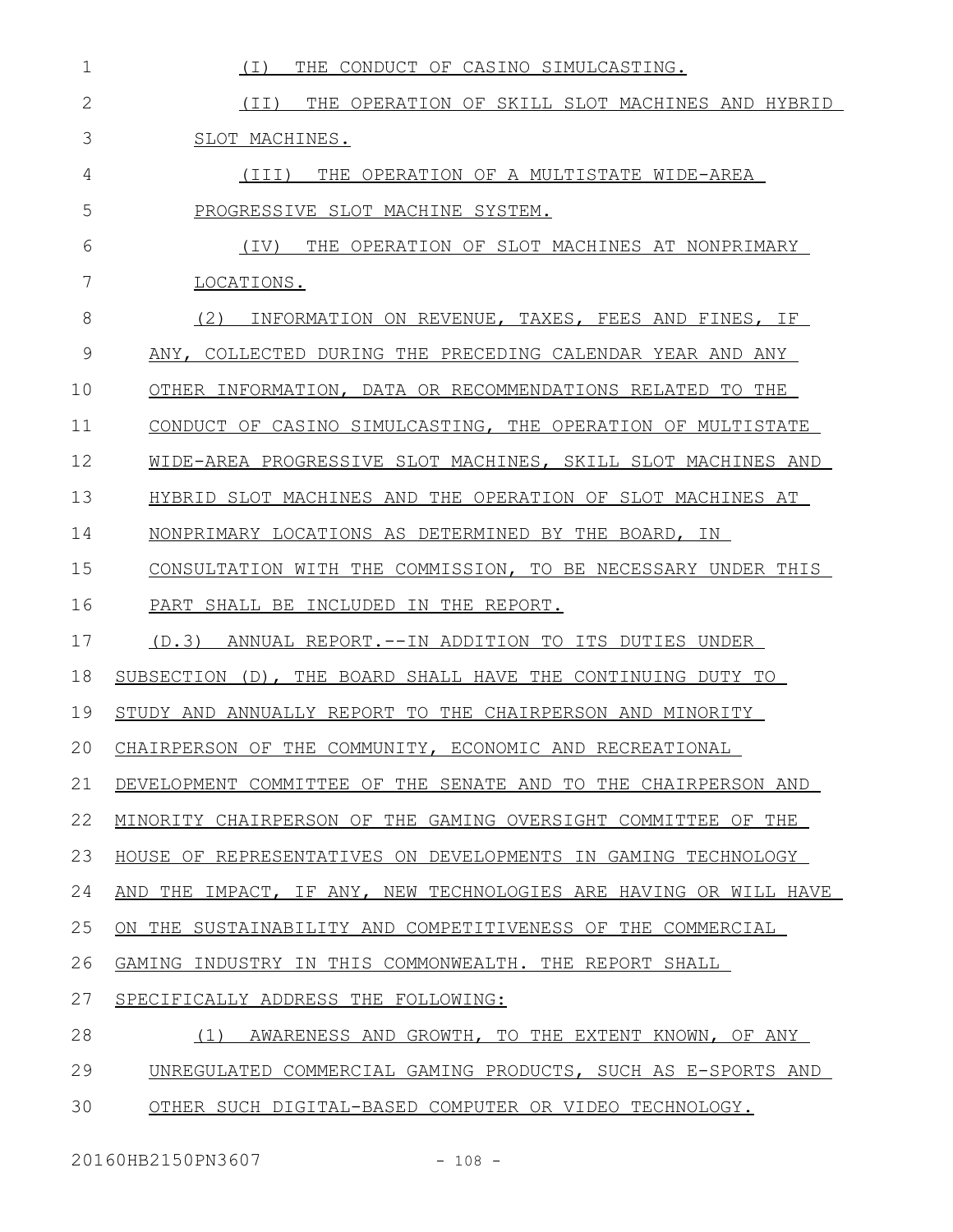| 1  | NEW GAMING PRODUCTS, IF ANY, WHICH HAVE BEEN<br>(2)                 |
|----|---------------------------------------------------------------------|
| 2  | INTRODUCED IN OTHER JURISDICTIONS, BOTH FOREIGN AND DOMESTIC.       |
| 3  | (3) ANY GAMING PRODUCTS WHICH THE BOARD MAY HAVE THE                |
| 4  | AUTHORITY TO AUTHORIZE PURSUANT TO ITS REGULATORY AUTHORITY         |
| 5  | UNDER THIS PART.                                                    |
| 6  | (4) ANY LEGISLATIVE OR ADMINISTRATIVE CONCERNS REGARDING            |
| 7  | TRADITIONAL, NEW OR EMERGING GAMING TECHNOLOGIES WITH               |
| 8  | RECOMMENDATIONS REGARDING RESOLUTION OF SUCH CONCERNS.              |
| 9  | (D.4) TIME OF SUBMISSION AND REPORTS.--NOTWITHSTANDING ANY          |
| 10 | PROVISION OF THIS PART, ALL REPORTS AND STUDIES REQUIRED TO BE      |
| 11 | SUBMITTED UNDER SUBSECTIONS $(D.1)$ , $(D.2)$ AND $(D.3)$ AFTER THE |
| 12 | EFFECTIVE DATE OF THIS SUBSECTION SHALL BE SUBMITTED INITIALLY      |
| 13 | BY OCTOBER 1, 2017, AND BY OCTOBER 1 OF EACH YEAR THEREAFTER.       |
| 14 | $\star$ $\star$ $\star$                                             |
| 15 | SECTION 9. SECTION 1212(E) OF TITLE 4 IS AMENDED BY ADDING          |
| 16 | PARAGRAPHS TO READ:                                                 |
| 17 | \$ 1212. DIVERSITY GOALS OF BOARD.                                  |
| 18 | $\star$ $\star$ $\star$                                             |
| 19 | DEFINITION. -- AS USED IN THIS SECTION, THE TERM<br>(E)             |
| 20 | "PROFESSIONAL SERVICES" MEANS THOSE SERVICES RENDERED TO A SLOT     |
| 21 | MACHINE LICENSEE WHICH RELATE TO A LICENSED FACILITY IN THIS        |
| 22 | COMMONWEALTH, INCLUDING, BUT NOT LIMITED TO:                        |
| 23 | $\star$ $\star$ $\star$                                             |
| 24 | (9) TECHNOLOGY RELATED TO INTERACTIVE GAMING AND                    |
| 25 | INTERACTIVE GAMING DEVICES AND ASSOCIATED EQUIPMENT.                |
| 26 | (10) TECHNOLOGY RELATED TO CASINO SIMULCASTING.                     |
| 27 | SECTION 10. SECTION 1305 OF TITLE 4 IS AMENDED TO READ:             |
| 28 | \$ 1305. CATEGORY 3 SLOT MACHINE LICENSE.                           |
| 29 | $(A)$ ELIGIBILITY.--                                                |
| 30 | (1) A PERSON MAY BE ELIGIBLE TO APPLY FOR A CATEGORY 3              |

20160HB2150PN3607 - 109 -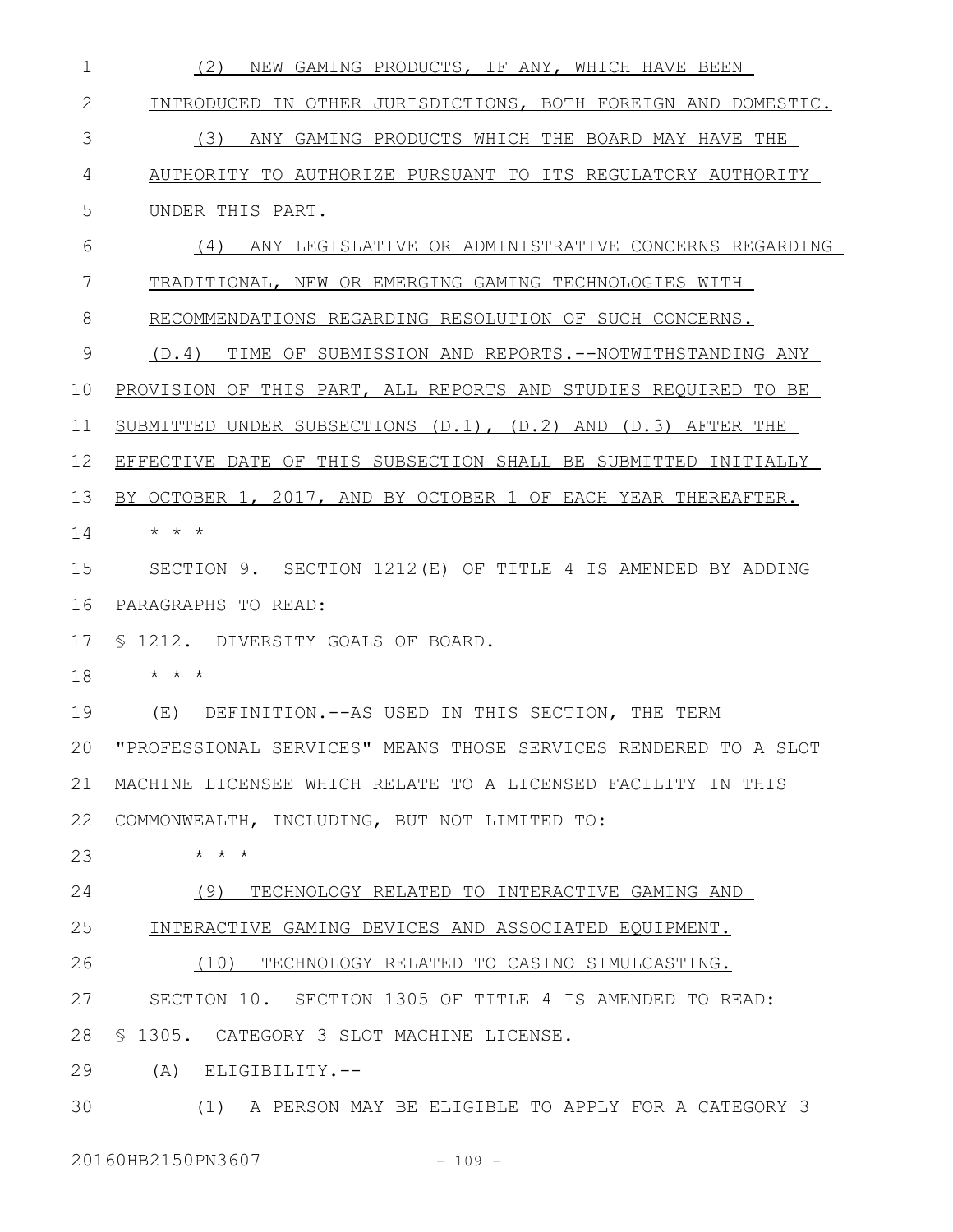SLOT MACHINE LICENSE IF THE APPLICANT, ITS AFFILIATE, INTERMEDIARY, SUBSIDIARY OR HOLDING COMPANY HAS NOT APPLIED FOR OR BEEN APPROVED OR ISSUED A CATEGORY 1 OR CATEGORY 2 SLOT MACHINE LICENSE AND THE PERSON IS SEEKING TO LOCATE A CATEGORY 3 LICENSED FACILITY IN A WELL-ESTABLISHED RESORT HOTEL HAVING NO FEWER THAN 275 GUEST ROOMS UNDER COMMON OWNERSHIP AND HAVING SUBSTANTIAL YEAR-ROUND [RECREATIONAL] GUEST AMENITIES. THE APPLICANT FOR A CATEGORY 3 LICENSE SHALL BE THE OWNER OR BE A WHOLLY OWNED SUBSIDIARY OF THE OWNER OF THE WELL-ESTABLISHED RESORT HOTEL. [A CATEGORY 3 LICENSE MAY ONLY BE GRANTED UPON THE EXPRESS CONDITION THAT AN INDIVIDUAL MAY NOT ENTER A GAMING AREA OF THE LICENSED FACILITY IF THE INDIVIDUAL IS NOT ANY OF THE FOLLOWING: 1 2 3 4 5 6 7 8 9 10 11 12 13

14

15

(I) A REGISTERED OVERNIGHT GUEST OF THE WELL-ESTABLISHED RESORT HOTEL.

(II) A PATRON OF ONE OR MORE OF THE AMENITIES PROVIDED BY THE WELL-ESTABLISHED RESORT HOTEL. 16 17

(III) AN AUTHORIZED EMPLOYEE OF THE SLOT MACHINE LICENSEE, OF A GAMING SERVICE PROVIDER, OF THE BOARD OR OF ANY REGULATORY, EMERGENCY RESPONSE OR LAW ENFORCEMENT AGENCY WHILE ENGAGED IN THE PERFORMANCE OF THE EMPLOYEE'S DUTIES. 18 19 20 21 22

(IV) AN INDIVIDUAL HOLDING A VALID MEMBERSHIP APPROVED IN ACCORDANCE WITH PARAGRAPH (1.1) OR A GUEST OF SUCH INDIVIDUAL. 23 24 25

(1.1) THE BOARD MAY APPROVE A SEASONAL OR YEAR-ROUND MEMBERSHIP THAT ALLOWS AN INDIVIDUAL TO USE ONE OR MORE OF THE AMENITIES PROVIDED BY THE WELL-ESTABLISHED RESORT HOTEL HOLDING A CATEGORY 3 SLOT MACHINE LICENSE. THE MEMBERSHIP SHALL ALLOW THE MEMBER AND ONE GUEST TO ENTER THE GAMING 26 27 28 29 30

20160HB2150PN3607 - 110 -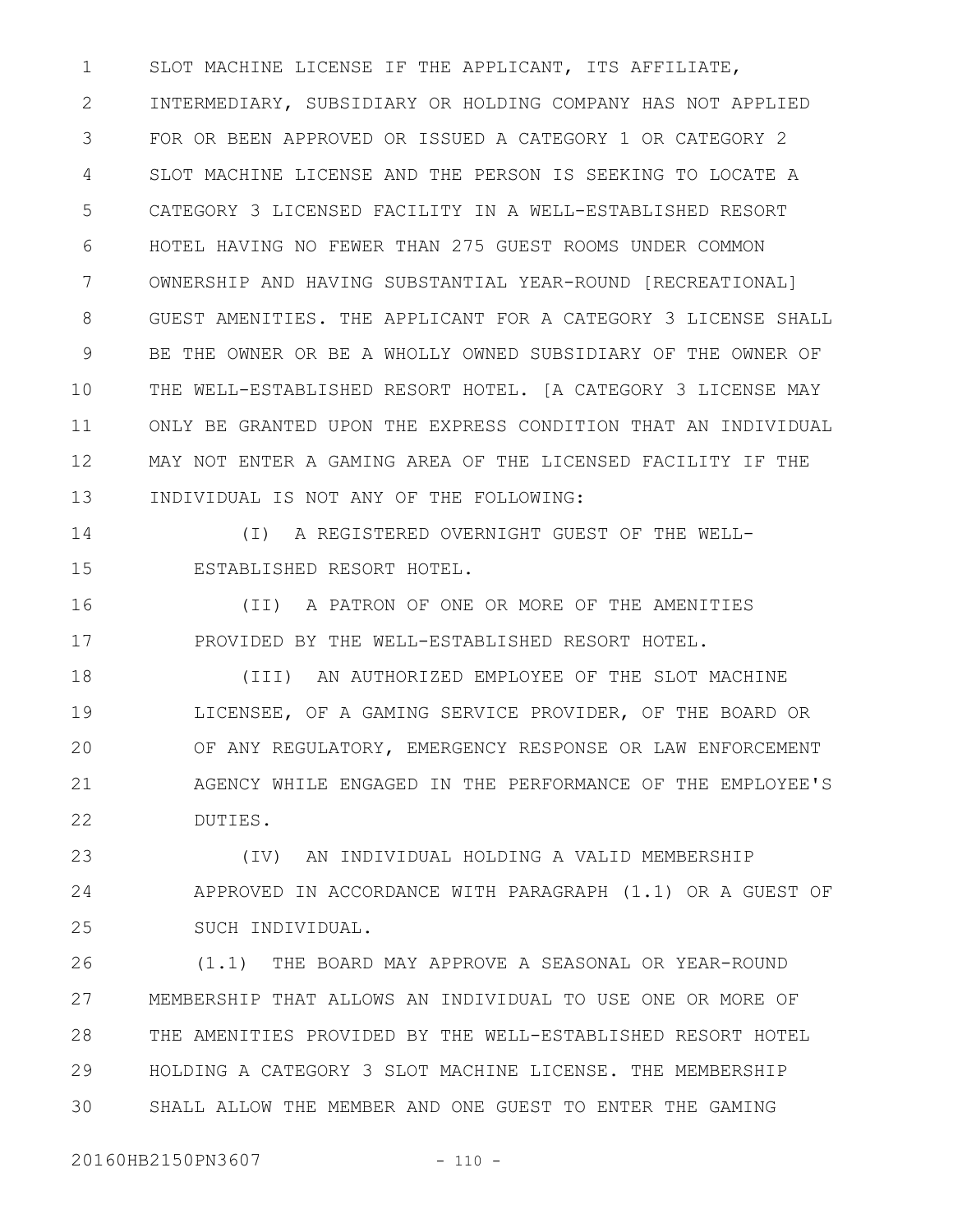FLOOR AT ANY TIME AS LONG AS THE GUEST IS ACCOMPANIED BY THE INDIVIDUAL OWNING OR HOLDING THE MEMBERSHIP. THE BOARD SHALL BASE ITS APPROVAL OF A MEMBERSHIP ON ALL OF THE FOLLOWING: 1 2 3

(I) THE DURATION OF THE MEMBERSHIP. (II) THE AMENITY COVERED BY THE MEMBERSHIP. (III) WHETHER THE FEE CHARGED FOR THE MEMBERSHIP REPRESENTS THE FAIR MARKET VALUE FOR THE USE OF THE 4 5 6 7

AMENITY.] 8

(2) NOTWITHSTANDING SECTION 1512(A) AND (A.1) (RELATING TO PUBLIC OFFICIAL FINANCIAL INTEREST), IF AT THE TIME OF APPLICATION AN APPLICANT HAS TERMINATED PUBLIC OFFICE OR EMPLOYMENT AS AN EXECUTIVE-LEVEL PUBLIC EMPLOYEE WITHIN THE LAST CALENDAR YEAR, THE APPLICANT SHALL BE ELIGIBLE TO APPLY FOR A SLOT MACHINE LICENSE UNDER THIS SECTION BUT MAY NOT BE ISSUED A LICENSE UNTIL ONE YEAR FOLLOWING THE DATE OF TERMINATION AS A PUBLIC OFFICIAL OR EXECUTIVE-LEVEL PUBLIC EMPLOYEE. AN APPLICATION SUBMITTED IN ACCORDANCE WITH THIS PARAGRAPH SHALL NOT CONSTITUTE A VIOLATION OF SECTION 1512(A) OR (A.1). 9 10 11 12 13 14 15 16 17 18 19

(3) IF THE PERSON SEEKING A SLOT MACHINE LICENSE PROPOSES TO PLACE THE LICENSED FACILITY UPON LAND DESIGNATED A SUBZONE, AN EXPANSION SUBZONE OR AN IMPROVEMENT SUBZONE UNDER THE ACT OF OCTOBER 6, 1998 (P.L.705, NO.92), KNOWN AS THE KEYSTONE OPPORTUNITY ZONE, KEYSTONE OPPORTUNITY EXPANSION ZONE AND KEYSTONE OPPORTUNITY IMPROVEMENT ZONE ACT, THE PERSON SHALL, AT ANY TIME PRIOR TO THE APPLICATION BEING APPROVED, SUBMIT A STATEMENT WAIVING THE EXEMPTIONS, DEDUCTIONS, ABATEMENTS OR CREDITS GRANTED UNDER THE KEYSTONE OPPORTUNITY ZONE, KEYSTONE OPPORTUNITY EXPANSION ZONE AND KEYSTONE OPPORTUNITY IMPROVEMENT ZONE ACT IF THE BOARD  $20$ 21 22 23 24 25 26 27 28 29 30

20160HB2150PN3607 - 111 -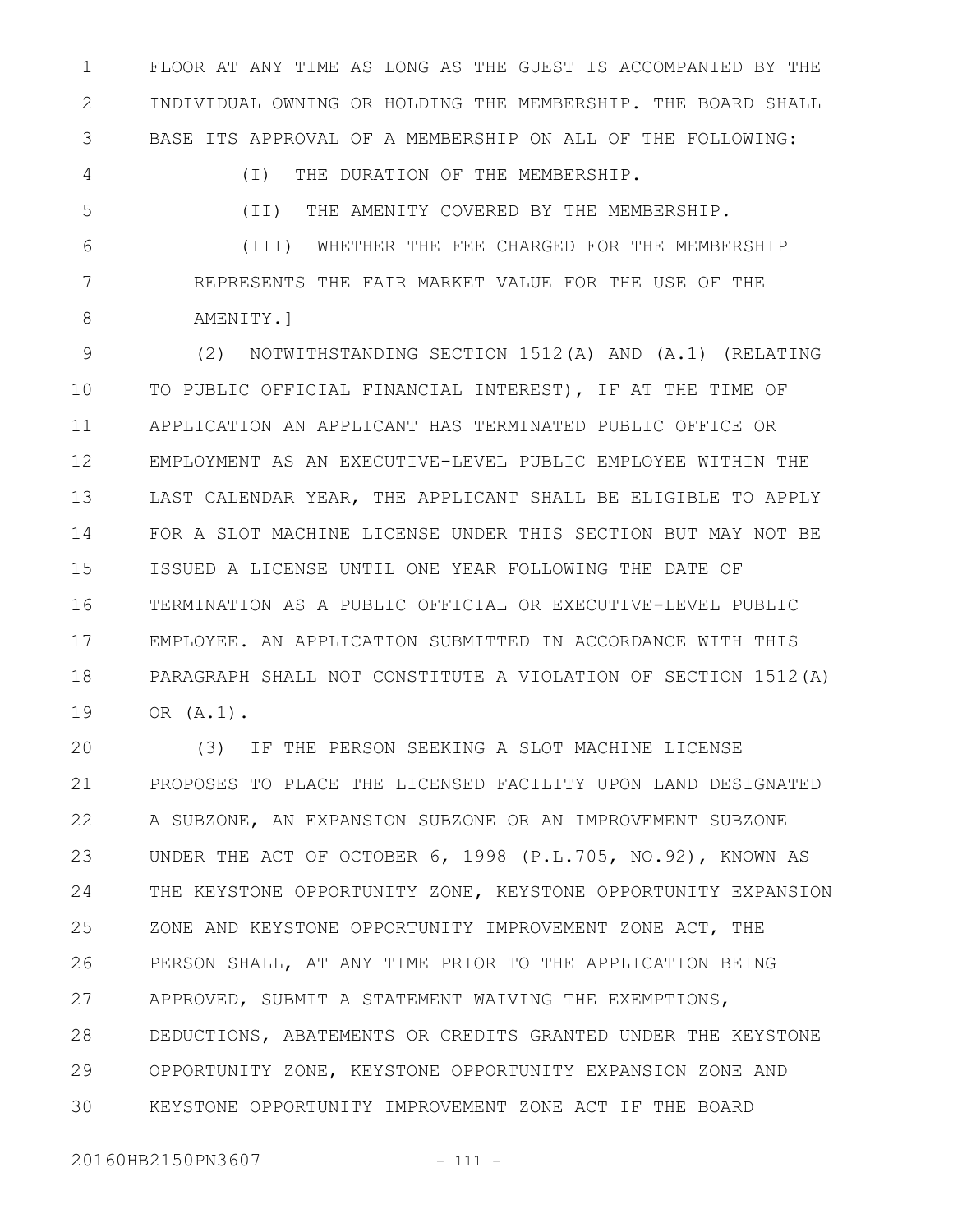APPROVES THE APPLICATION. 1

(B) LOCATION.--THE FOLLOWING SHALL APPLY: 2

(1) [EXCEPT AS PROVIDED IN PARAGRAPH (1.1), NO] NO CATEGORY 3 LICENSE SHALL BE LOCATED BY THE BOARD WITHIN 15 LINEAR MILES OF ANOTHER LICENSED FACILITY. 3 4 5

(1.1) A CATEGORY 3 LICENSE ESTABLISHED ON OR AFTER [JULY 20, 2017] JANUARY 1, 2016, SHALL [NOT BE LOCATED BY THE BOARD WITHIN 30 LINEAR MILES OF ANOTHER LICENSED FACILITY.] ONLY BE LOCATED IN A COUNTY THAT: 6 7 8 9

(I) DOES NOT CONTAIN A LICENSED FACILITY; AND 10 11

12

13

# (II) DOES NOT SHARE A GEOGRAPHIC BORDER AT ANY POINT WITH A COUNTY WHERE A LICENSED FACILITY, REGARDLESS OF

CATEGORY, IS LOCATED OR MAY BE LOCATED.

(2) WITHIN FIVE DAYS OF APPROVING A LICENSE FOR AN APPLICANT WITH A PROPOSED LICENSED FACILITY CONSISTING OF LAND DESIGNATED A SUBZONE, AN EXPANSION SUBZONE OR AN IMPROVEMENT SUBZONE UNDER THE KEYSTONE OPPORTUNITY ZONE, KEYSTONE OPPORTUNITY EXPANSION ZONE AND KEYSTONE OPPORTUNITY IMPROVEMENT ZONE ACT FOR A SLOT MACHINE LICENSE UNDER THIS SECTION, THE BOARD SHALL NOTIFY THE DEPARTMENT OF COMMUNITY AND ECONOMIC DEVELOPMENT. THE NOTICE SHALL INCLUDE A DESCRIPTION OF THE LAND OF THE PROPOSED LICENSED FACILITY WHICH IS DESIGNATED A SUBZONE, AN EXPANSION SUBZONE OR AN IMPROVEMENT SUBZONE. WITHIN FIVE DAYS OF RECEIVING THE NOTICE REQUIRED BY THIS PARAGRAPH, THE SECRETARY OF COMMUNITY AND ECONOMIC DEVELOPMENT SHALL DECERTIFY THE LAND OF THE PROPOSED LICENSE FACILITY AS BEING A SUBZONE, AN EXPANSION SUBZONE OR AN IMPROVEMENT SUBZONE. UPON DECERTIFICATION IN ACCORDANCE WITH THIS PARAGRAPH AND NOTWITHSTANDING CHAPTER 3 OF THE KEYSTONE OPPORTUNITY ZONE, KEYSTONE OPPORTUNITY EXPANSION 14 15 16 17 18 19  $20$ 21 22 23 24 25 26 27 28 29 30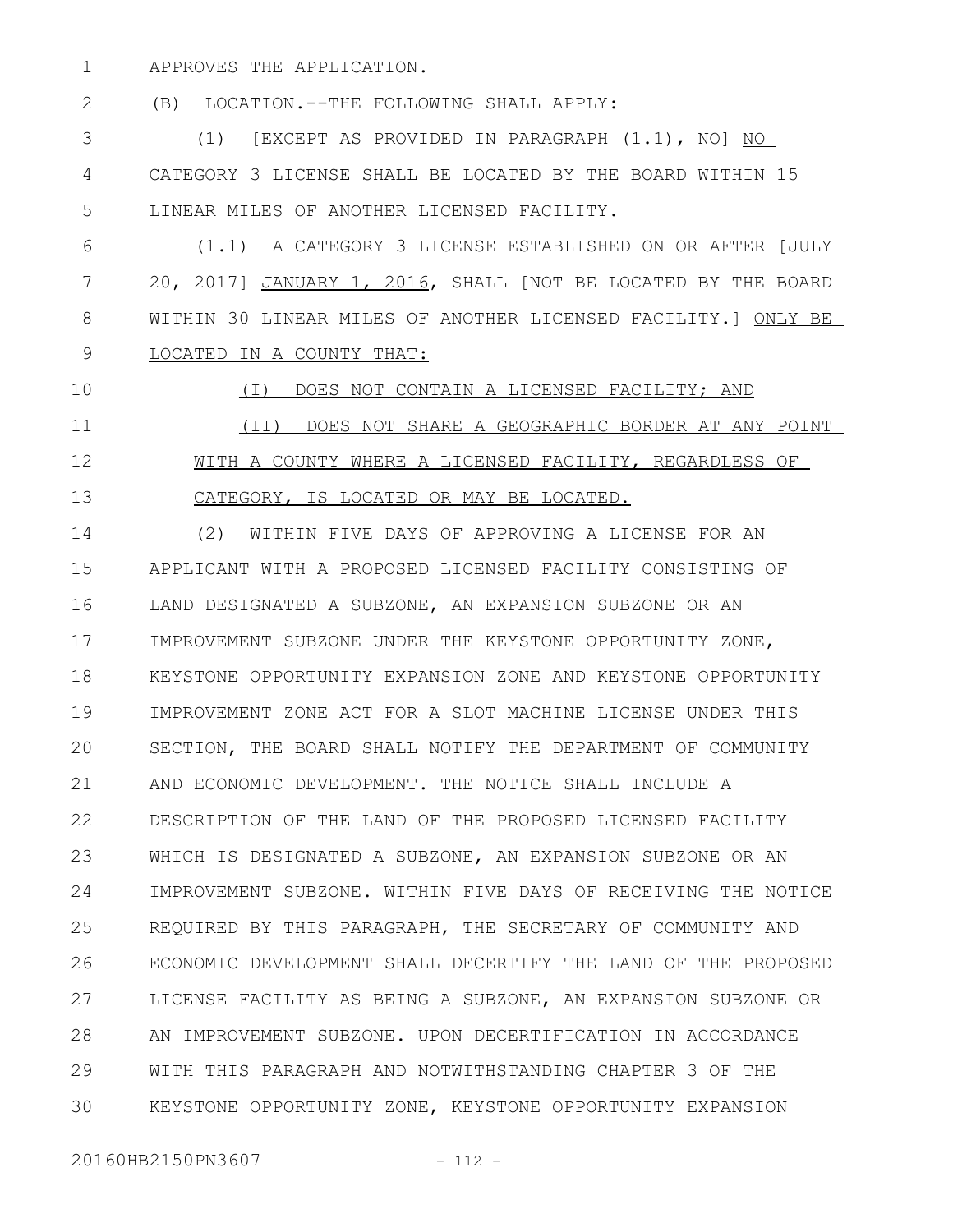ZONE AND KEYSTONE OPPORTUNITY IMPROVEMENT ZONE ACT, A POLITICAL SUBDIVISION MAY AMEND THE ORDINANCE, RESOLUTION OR OTHER REQUIRED ACTION WHICH GRANTED THE EXEMPTIONS, DEDUCTIONS, ABATEMENTS OR CREDITS REQUIRED BY THE KEYSTONE OPPORTUNITY ZONE, KEYSTONE OPPORTUNITY EXPANSION ZONE AND KEYSTONE OPPORTUNITY IMPROVEMENT ZONE ACT TO REPEAL THE EXEMPTIONS, DEDUCTIONS, ABATEMENTS OR CREDITS FOR THE LAND DECERTIFIED. 1 2 3 4 5 6 7 8

(C) NUMBER OF SLOT MACHINES.--NOTWITHSTANDING THE NUMBER OF PERMISSIBLE SLOT MACHINES AS SET FORTH IN SECTION 1210 (RELATING TO NUMBER OF SLOT MACHINES), A CATEGORY 3 LICENSE GRANTED UNDER THE PROVISIONS OF THIS SECTION SHALL ENTITLE THE LICENSED ENTITY TO OPERATE NO MORE THAN 500 SLOT MACHINES AT THE LICENSED FACILITY, PROVIDED, HOWEVER, A CATEGORY 3 SLOT MACHINE LICENSEE HOLDING A TABLE GAME OPERATION CERTIFICATE SHALL BE ENTITLED TO OPERATE NO MORE THAN 600 SLOT MACHINES AT ITS LICENSED FACILITY. (C.1) ADDITIONAL SLOT MACHINES.--UPON SUBMISSION OF A PETITION TO THE BOARD, IN SUCH FORM AND MANNER AS THE BOARD MAY REQUIRE, THE BOARD MAY AUTHORIZE THE CATEGORY 3 SLOT MACHINE LICENSEE TO INCREASE THE NUMBER OF SLOT MACHINES AT ITS LICENSED FACILITY. AN INCREASE IN THE NUMBER OF SLOT MACHINES BY A CATEGORY 3 SLOT MACHINE LICENSEE PURSUANT TO THIS SUBSECTION MAY NOT, AT THE DISCRETION OF THE BOARD, EXCEED 250 ADDITIONAL SLOT MACHINES, WHICH SHALL BE IN ADDITION TO THE NUMBER OF PERMISSIBLE SLOT MACHINES AUTHORIZED UNDER SUBSECTION (C). (C.2) INCREASE IN NUMBER.--UPON SUBMISSION OF A PETITION TO THE BOARD IN SUCH FORM AND MANNER AS THE BOARD MAY REQUIRE, THE BOARD MAY AUTHORIZE THE CATEGORY 3 SLOT MACHINE LICENSEE TO INCREASE THE NUMBER OF SLOT MACHINES AT ITS LICENSED FACILITY FOR THE CONDUCT OF A SLOT MACHINE TOURNAMENT OR CONTEST. AN 9 10 11 12 13 14 15 16 17 18 19 20 21 22 23 24 25 26 27 28 29 30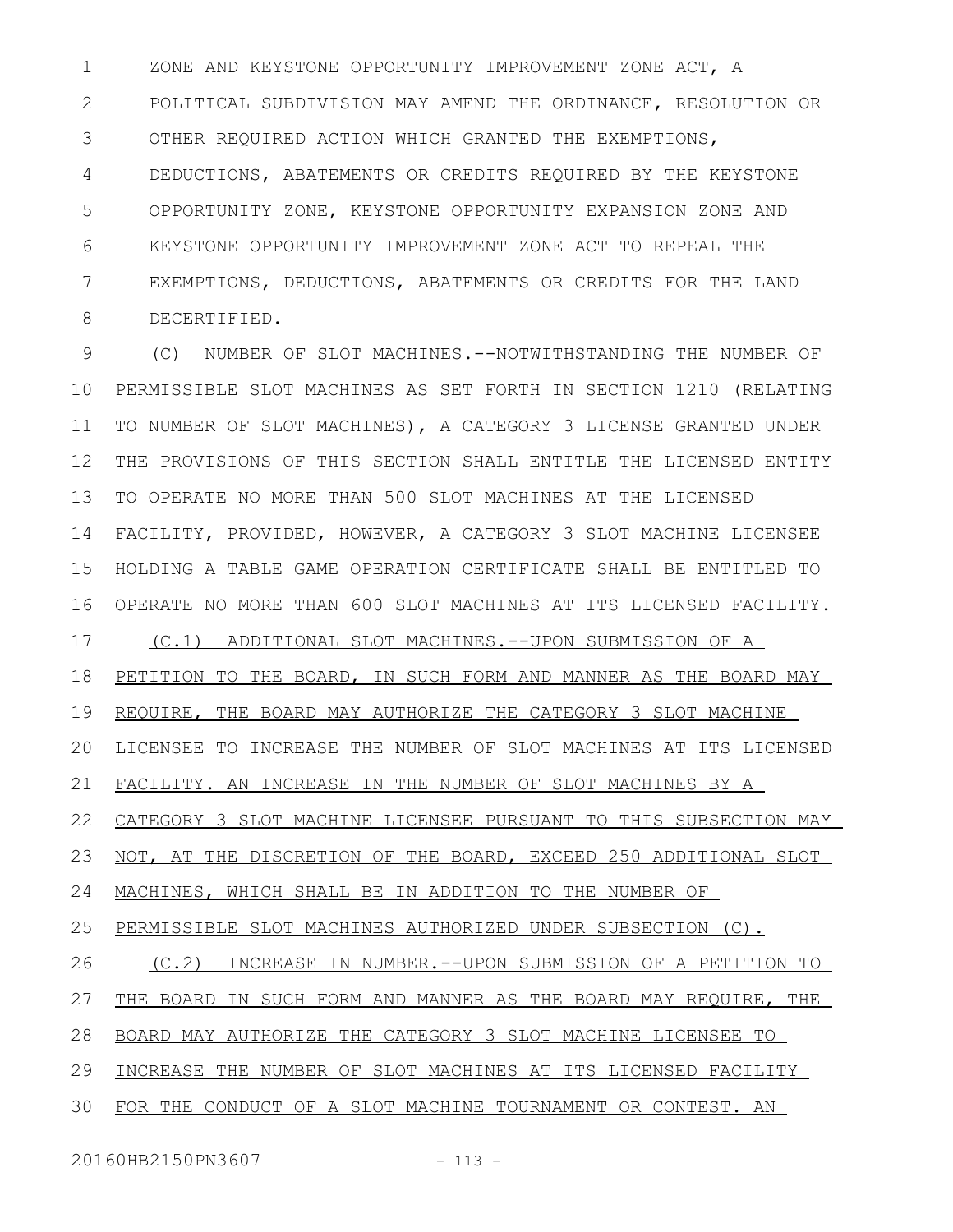| 1  | INCREASE IN THE NUMBER OF SLOT MACHINES BY A CATEGORY 3 SLOT      |
|----|-------------------------------------------------------------------|
| 2  | MACHINE LICENSEE UNDER THIS SUBSECTION MAY NOT, AT THE            |
| 3  | DISCRETION OF THE BOARD, EXCEED 75 ADDITIONAL SLOT MACHINES,      |
| 4  | WHICH SHALL BE IN ADDITION TO THE NUMBER OF PERMISSIBLE SLOT      |
| 5  | MACHINES AUTHORIZED UNDER SUBSECTIONS (C) AND (C.1).              |
| 6  | CATEGORY 3 LICENSE FEE. -- THE BOARD SHALL IMPOSE A ONE-<br>(D)   |
| 7  | TIME CATEGORY 3 LICENSE FEE TO BE PAID BY EACH SUCCESSFUL         |
| 8  | APPLICANT IN THE AMOUNT OF \$5,000,000 TO BE DEPOSITED IN THE     |
| 9  | STATE GAMING FUND. THE PROVISIONS OF SECTION 1209(B), (C), (D)    |
| 10 | AND (E) SHALL APPLY TO A CATEGORY 3 LICENSEE [.], EXCEPT THAT THE |
| 11 | HOLDER OF A CATEGORY 3 SLOT MACHINE LICENSE APPROVED AND ISSUED   |
| 12 | BY THE BOARD ON OR AFTER JANUARY 1, 2016, SHALL PAY A FEE OF      |
| 13 | \$8,500,000 FOR DEPOSIT IN THE GENERAL FUND.                      |
| 14 | (D.1) ADDITIONAL FEE.--NOTWITHSTANDING SUBSECTION (D), NO         |
| 15 | LATER THAN 60 DAYS AFTER THE EFFECTIVE DATE OF SUBSECTION (A),    |
| 16 | EACH HOLDER OF AN EXISTING CATEGORY 3 SLOT MACHINE LICENSE        |
| 17 | ISSUED BY THE BOARD BEFORE JANUARY 1, 2016, SHALL PAY A ONE-TIME  |
| 18 | FEE OF \$1,000,000 FOR DEPOSIT IN THE GENERAL FUND.               |
| 19 | FEE FOR ADDITIONAL SLOT MACHINES. --NOTWITHSTANDING<br>(D.2)      |
| 20 | SUBSECTION (D), NO LATER THAN 60 DAYS AFTER THE BOARD APPROVES A  |
| 21 | REQUEST FOR AN INCREASE IN THE NUMBER OF SLOT MACHINES SUBMITTED  |
| 22 | BY A CATEGORY 3 SLOT MACHINE LICENSEE IN ACCORDANCE WITH          |
| 23 | SUBSECTION (C.1), THE CATEGORY 3 SLOT MACHINE LICENSEE SHALL PAY  |
| 24 | A ONE-TIME FEE OF \$2,500,000 FOR DEPOSIT INTO THE GENERAL FUND.  |
| 25 | [(E) DEFINITIONS.--FOR THE PURPOSE OF SUBSECTION (A), THE         |
| 26 | FOLLOWING WORDS AND PHRASES SHALL HAVE THE MEANING GIVEN TO THEM  |
| 27 | IN THIS SUBSECTION:                                               |
| 28 | "AMENITIES." ANY ANCILLARY ACTIVITIES, SERVICES OR                |
| 29 | FACILITIES IN WHICH A REGISTERED GUEST OR THE TRANSIENT PUBLIC,   |
| 30 | IN RETURN FOR NON-DE MINIMIS CONSIDERATION AS DEFINED BY BOARD    |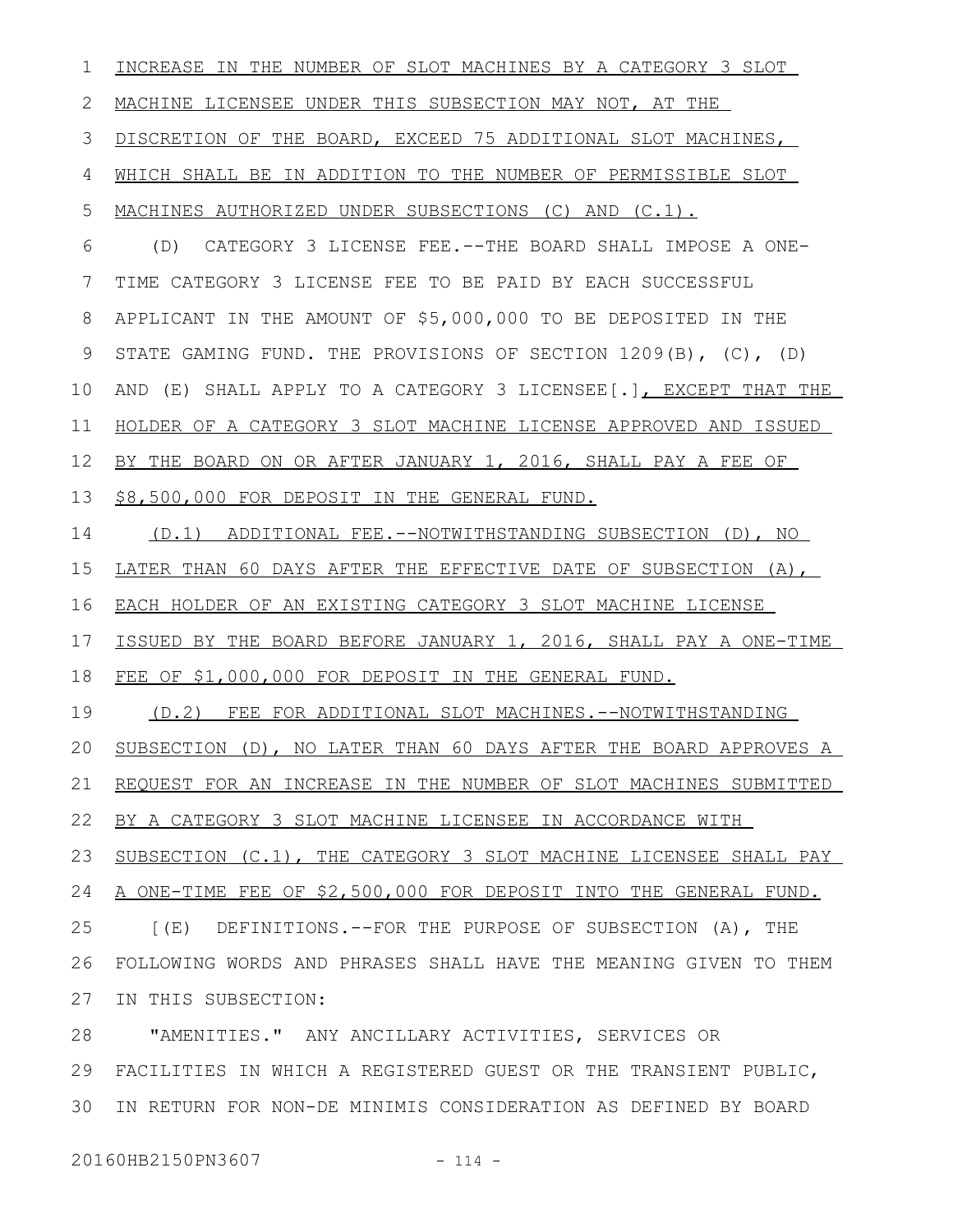REGULATION, MAY PARTICIPATE AT A WELL-ESTABLISHED RESORT HOTEL, INCLUDING, BUT NOT LIMITED TO, SPORTS AND RECREATIONAL ACTIVITIES AND FACILITIES SUCH AS A GOLF COURSE OR GOLF DRIVING RANGE, TENNIS COURTS OR SWIMMING POOL; HEALTH SPA; CONVENTION, MEETING AND BANQUET FACILITIES; ENTERTAINMENT FACILITIES; AND RESTAURANT FACILITIES. 1 2 3 4 5 6

"PATRON OF THE AMENITIES." ANY INDIVIDUAL WHO IS A REGISTERED ATTENDEE OF A CONVENTION, MEETING OR BANQUET EVENT OR A PARTICIPANT IN A SPORT OR RECREATIONAL EVENT OR ANY OTHER SOCIAL, CULTURAL OR BUSINESS EVENT HELD AT A RESORT HOTEL OR WHO PARTICIPATES IN ONE OR MORE OF THE AMENITIES PROVIDED TO REGISTERED GUESTS OF THE WELL-ESTABLISHED RESORT HOTEL.] SECTION 11. SECTION 1309(A.1) HEADING OF TITLE 4 IS AMENDED AND THE SUBSECTION IS AMENDED BY ADDING A PARAGRAPH TO READ: § 1309. SLOT MACHINE LICENSE APPLICATION. 7 8 9 10 11 12 13 14 15

\* \* \* 16

#### (A.1) TABLE GAMES AND INTERACTIVE GAMING INFORMATION.-- 17

\* \* \* 18

(3) NOTWITHSTANDING PARAGRAPH (2), THE BOARD MAY PERMIT AN APPLICANT FOR A SLOT MACHINE LICENSE THAT HAS AN 19  $20$ 

APPLICATION PENDING BEFORE THE BOARD TO SUPPLEMENT ITS 21

APPLICATION WITH ALL INFORMATION REQUIRED UNDER CHAPTERS 13B 22

(RELATING TO INTERACTIVE GAMING) AND 13D (RELATING TO SLOT 23

MACHINES AT NONPRIMARY LOCATIONS) AND TO REQUEST THAT THE 24

BOARD CONSIDER ITS APPLICATION FOR A SLOT MACHINE LICENSE, A 25

TABLE GAME OPERATION CERTIFICATE, AN INTERACTIVE GAMING 26

CERTIFICATE OR A NONPRIMARY LOCATION PERMIT CONCURRENTLY. ALL 27

FEES FOR AN INTERACTIVE GAMING CERTIFICATE AND A NONPRIMARY 28

LOCATION PERMIT SHALL BE PAID BY THE APPLICANT IN ACCORDANCE 29

WITH THE REQUIREMENTS OF THIS PART. 30

20160HB2150PN3607 - 115 -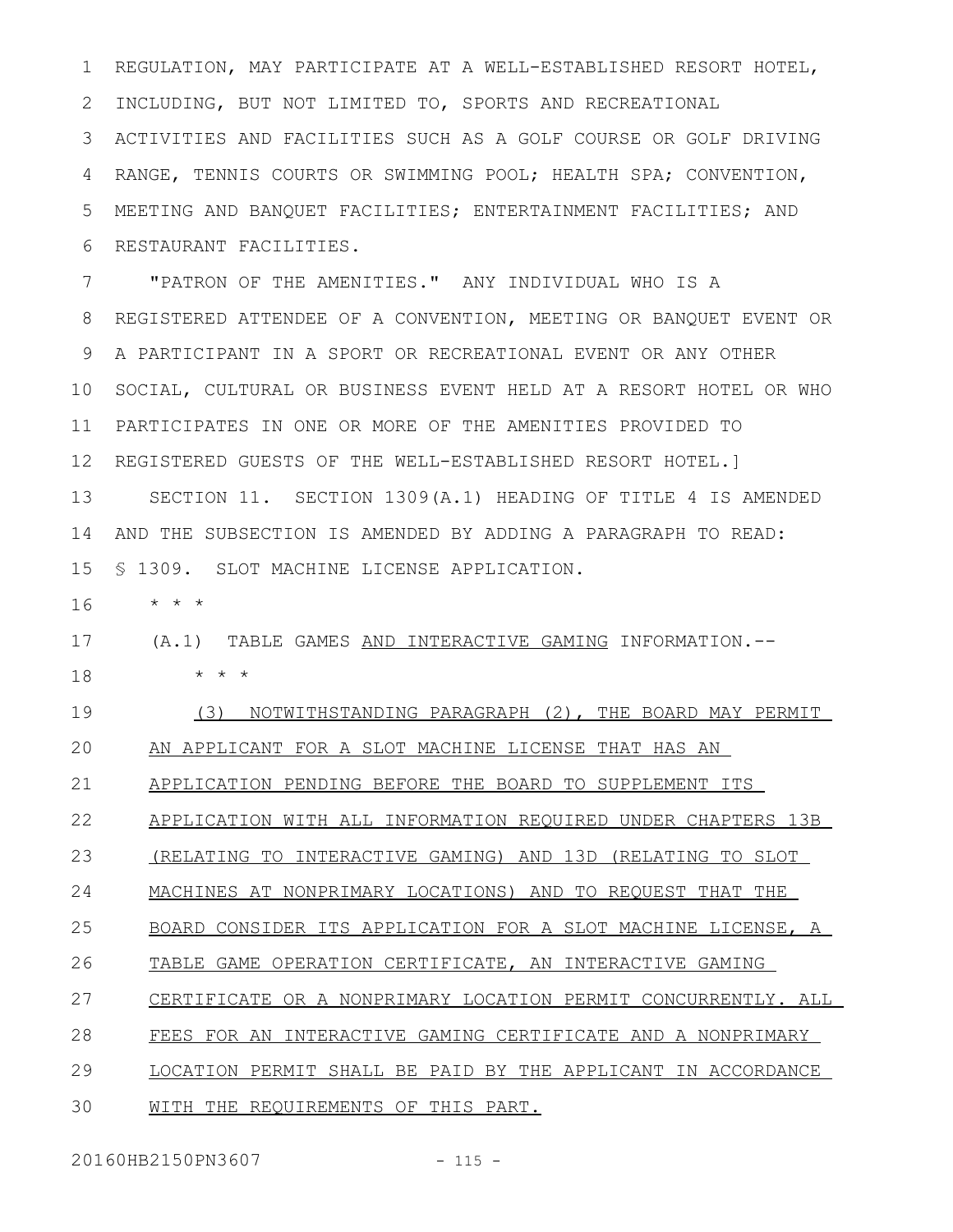\* \* \* 1

SECTION 12. SECTIONS 1317(A) AND (C) AND 1317.1(A), (B),  $(C)$ ,  $(C.1)$ ,  $(D.1)$  AND  $(E)$  OF TITLE 4 ARE AMENDED AND THE SECTIONS ARE AMENDED BY ADDING SUBSECTIONS TO READ: § 1317. SUPPLIER LICENSES. 2 3 4 5

(A) APPLICATION.--A MANUFACTURER THAT ELECTS TO CONTRACT WITH A SUPPLIER UNDER SECTION 1317.1(D.1) (RELATING TO MANUFACTURER LICENSES) SHALL ENSURE THAT THE SUPPLIER IS APPROPRIATELY LICENSED UNDER THIS SECTION. A PERSON SEEKING TO PROVIDE SLOT MACHINES, TABLE GAME DEVICES OR ASSOCIATED EQUIPMENT, INTERACTIVE GAMING DEVICES OR ASSOCIATED EQUIPMENT OR MULTI-USE COMPUTING DEVICES TO A SLOT MACHINE LICENSEE OR AN INTERACTIVE GAMING LICENSEE WITHIN THIS COMMONWEALTH THROUGH A CONTRACT WITH A LICENSED MANUFACTURER SHALL APPLY TO THE BOARD FOR THE APPROPRIATE SUPPLIER LICENSE. 6 7 8 9 10 11 12 13 14 15

\* \* \* 16

(C) REVIEW AND APPROVAL.--UPON BEING SATISFIED THAT THE REQUIREMENTS OF SUBSECTION (B) HAVE BEEN MET, THE BOARD MAY APPROVE THE APPLICATION AND ISSUE THE APPLICANT A SUPPLIER 20 LICENSE CONSISTENT WITH ALL OF THE FOLLOWING: 17 18 19

(1) THE [INITIAL LICENSE SHALL BE FOR A PERIOD OF ONE YEAR, AND, IF RENEWED UNDER SUBSECTION (D), THE] LICENSE SHALL BE ISSUED FOR A PERIOD OF [THREE] FIVE YEARS AND SHALL BE RENEWED IN ACCORDANCE WITH SUBSECTION (D). NOTHING IN THIS PARAGRAPH SHALL RELIEVE A LICENSEE OF THE AFFIRMATIVE DUTY TO NOTIFY THE BOARD OF ANY CHANGES RELATING TO THE STATUS OF ITS LICENSE OR TO ANY INFORMATION CONTAINED IN THE APPLICATION MATERIALS ON FILE WITH THE BOARD. 21 22 23 24 25 26 27 28

(2) THE LICENSE SHALL BE NONTRANSFERABLE. 29

(3) ANY OTHER CONDITION ESTABLISHED BY THE BOARD. 30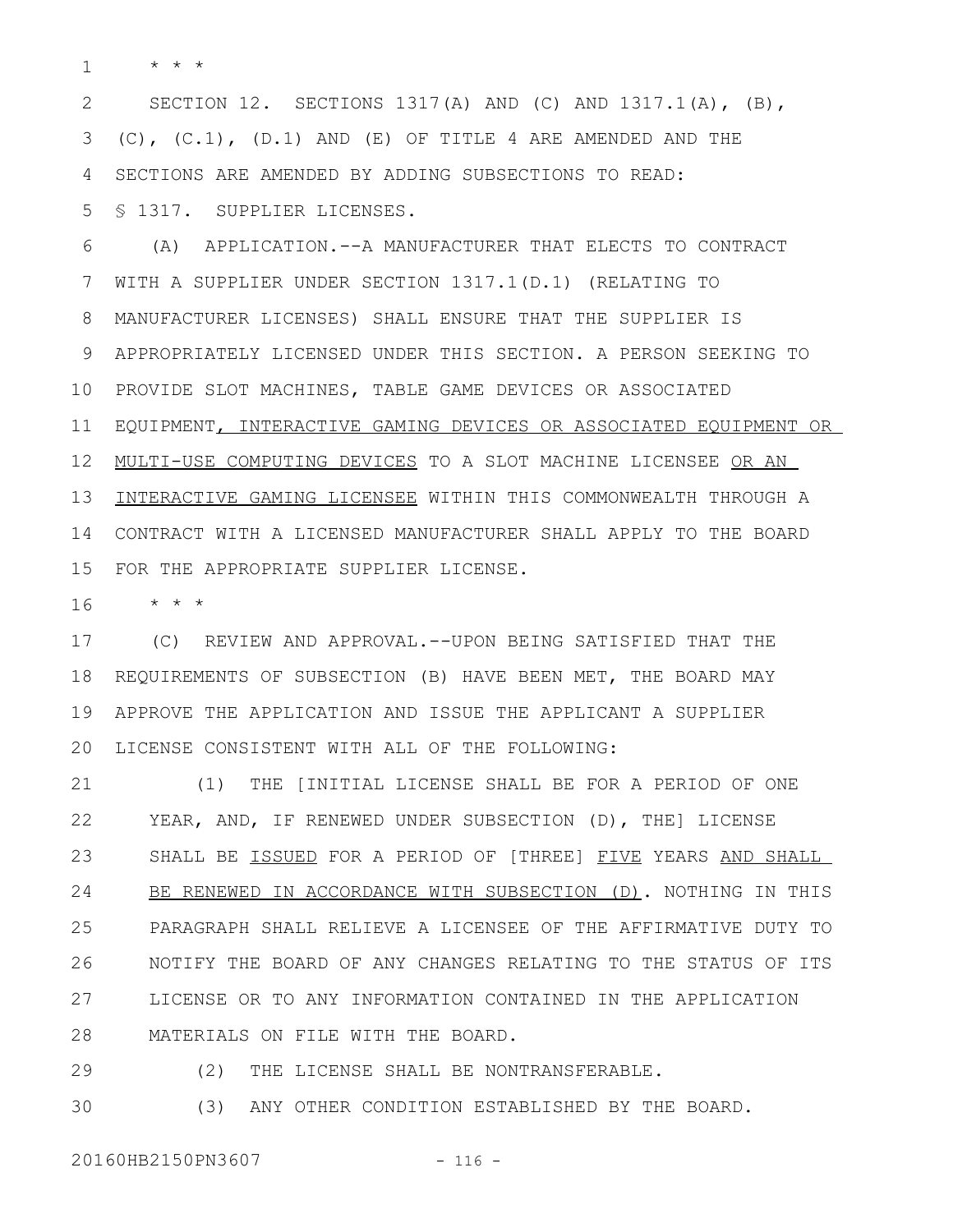\* \* \* 1

| 2             | (C, 2)<br>ABBREVIATED PROCESS FOR SUPPLIER.--                  |
|---------------|----------------------------------------------------------------|
| 3             | NOTWITHSTANDING SUBSECTION (C.1)(1) OR ANY<br>(1)              |
| 4             | REGULATIONS OF THE BOARD TO THE CONTRARY, THE BOARD MAY        |
| 5             | EXTEND THE USE OF THE ABBREVIATED PROCESS AUTHORIZED UNDER     |
| 6             | SUBSECTION (C.1) TO AN APPLICANT FOR A SUPPLIER LICENSE TO     |
| 7             | SUPPLY SLOT MACHINES USED IN A MULTISTATE WIDE-AREA            |
| 8             | PROGRESSIVE SLOT MACHINE SYSTEM, SKILL SLOT MACHINES, HYBRID   |
| $\mathcal{G}$ | SLOT MACHINES AND DEVICES OR ASSOCIATED EQUIPMENT USED IN      |
| 10            | CONNECTION WITH MULTISTATE WIDE-AREA PROGRESSIVE SLOT MACHINE  |
| 11            | SYSTEMS, SKILL OR HYBRID SLOT MACHINES, INTERACTIVE GAMING     |
| 12            | DEVICES OR ASSOCIATED EQUIPMENT USED IN CONNECTION WITH        |
| 13            | INTERACTIVE GAMING, INCLUDING MULTI-USE COMPUTING DEVICES, IF  |
| 14            | THE APPLICANT HOLDS A VALID SUPPLIER LICENSE ISSUED BY THE     |
| 15            | BOARD TO SUPPLY SLOT MACHINES OR ASSOCIATED EQUIPMENT OR       |
| 16            | TABLE GAMES OR TABLE GAME DEVICES AND ASSOCIATED EQUIPMENT.    |
| 17            | THE REQUIREMENTS OF SUBSECTION (C.1)(2) AND (3) SHALL APPLY    |
| 18            | TO THIS SUBSECTION.                                            |
| 19            | AN APPLICANT FOR A SUPPLIER'S LICENSE TO SUPPLY SLOT<br>(2)    |
| 20            | MACHINES USED IN A MULTISTATE WIDE-AREA PROGRESSIVE SYSTEMS,   |
| 21            | SKILL OR HYBRID SLOT MACHINES OR ASSOCIATED EQUIPMENT OR       |
| 22            | INTERACTIVE GAMING DEVICES OR ASSOCIATED EQUIPMENT SHALL BE    |
| 23            | SUBJECT TO THE APPLICABLE PROVISIONS OF THIS PART.             |
| 24            | $\star$ $\star$ $\star$                                        |
| 25            | § 1317.1. MANUFACTURER LICENSES.                               |
| 26            | (A) APPLICATION. -- A PERSON SEEKING TO MANUFACTURE SLOT       |
| 27            | MACHINES, TABLE GAME DEVICES AND ASSOCIATED EQUIPMENT OR       |
| 28            | INTERACTIVE GAMING DEVICES AND ASSOCIATED EQUIPMENT FOR USE IN |
| 29            | THIS COMMONWEALTH SHALL APPLY TO THE BOARD FOR A MANUFACTURER  |
| 30            | LICENSE.                                                       |

20160HB2150PN3607 - 117 -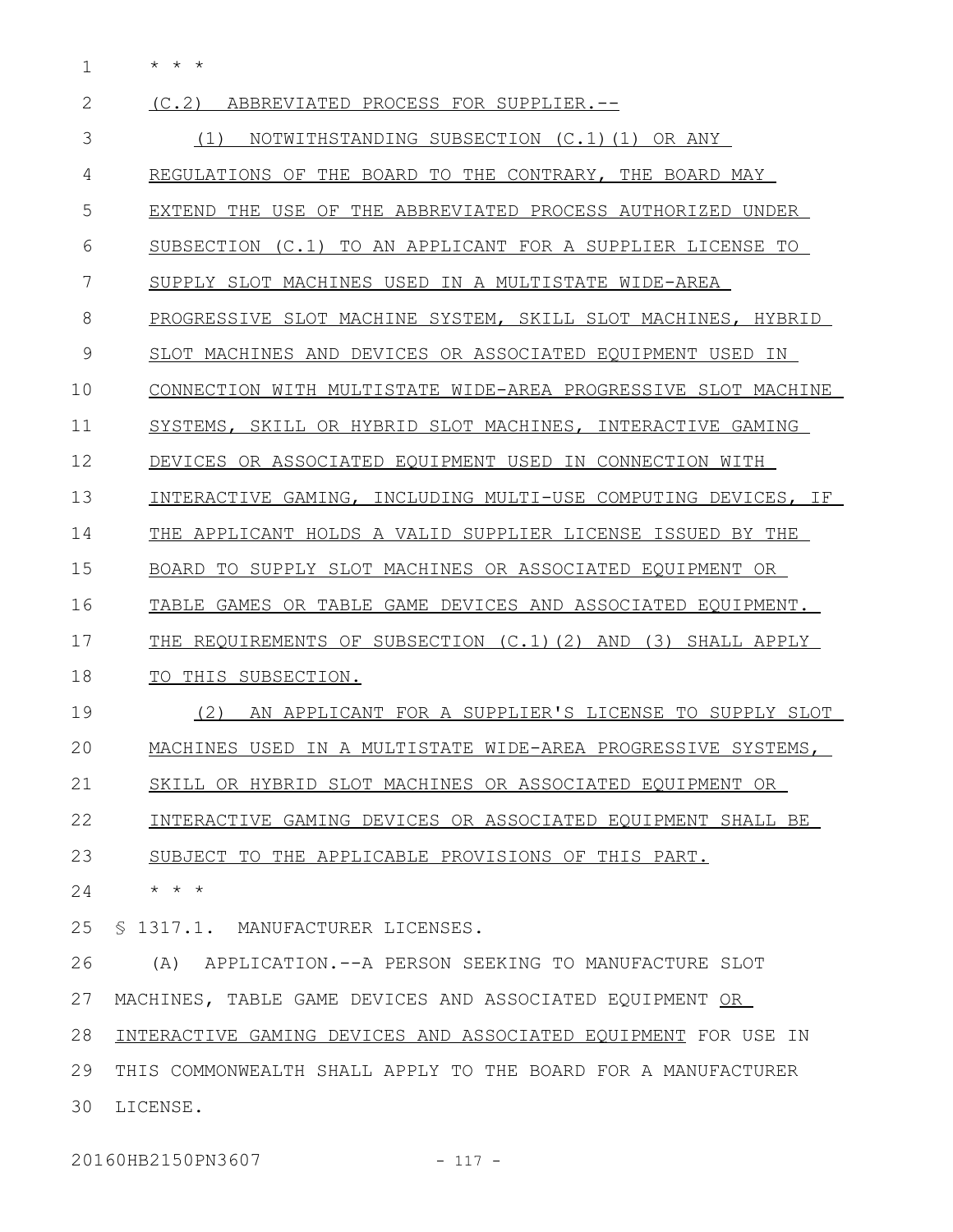(B) REQUIREMENTS.--AN APPLICATION FOR A MANUFACTURER LICENSE SHALL BE ON THE FORM REQUIRED BY THE BOARD, ACCOMPANIED BY THE APPLICATION FEE, AND SHALL INCLUDE ALL OF THE FOLLOWING: 1 2 3

(1) THE NAME AND BUSINESS ADDRESS OF THE APPLICANT AND THE APPLICANT'S AFFILIATES, INTERMEDIARIES, SUBSIDIARIES AND HOLDING COMPANIES; THE PRINCIPALS AND KEY EMPLOYEES OF EACH BUSINESS; AND A LIST OF EMPLOYEES AND THEIR POSITIONS WITHIN EACH BUSINESS, AS WELL AS ANY FINANCIAL INFORMATION REQUIRED BY THE BOARD. 4 5 6 7 8 9

(2) A STATEMENT THAT THE APPLICANT AND EACH AFFILIATE, INTERMEDIARY, SUBSIDIARY OR HOLDING COMPANY OF THE APPLICANT ARE NOT SLOT MACHINE LICENSEES. 10 11 12

(3) THE CONSENT TO A BACKGROUND INVESTIGATION OF THE APPLICANT, ITS PRINCIPALS AND KEY EMPLOYEES OR OTHER PERSONS REQUIRED BY THE BOARD AND A RELEASE TO OBTAIN ANY AND ALL INFORMATION NECESSARY FOR THE COMPLETION OF THE BACKGROUND INVESTIGATION. 13 14 15 16 17

(4) THE DETAILS OF ANY EQUIVALENT LICENSE GRANTED OR DENIED BY OTHER JURISDICTIONS WHERE GAMING ACTIVITIES AS AUTHORIZED BY THIS PART ARE PERMITTED AND CONSENT FOR THE BOARD TO ACQUIRE COPIES OF APPLICATIONS SUBMITTED OR LICENSES ISSUED IN CONNECTION THEREWITH. 18 19 20 21 22

(5) THE TYPE OF SLOT MACHINES, TABLE GAME DEVICES OR ASSOCIATED EQUIPMENT OR INTERACTIVE GAMING DEVICES OR ASSOCIATED EQUIPMENT TO BE MANUFACTURED OR REPAIRED. 23 24 25

(6) ANY OTHER INFORMATION DETERMINED BY THE BOARD TO BE APPROPRIATE. 26 27

(C) REVIEW AND APPROVAL.--UPON BEING SATISFIED THAT THE REQUIREMENTS OF SUBSECTION (B) HAVE BEEN MET, THE BOARD MAY APPROVE THE APPLICATION AND GRANT THE APPLICANT A MANUFACTURER 28 29 30

20160HB2150PN3607 - 118 -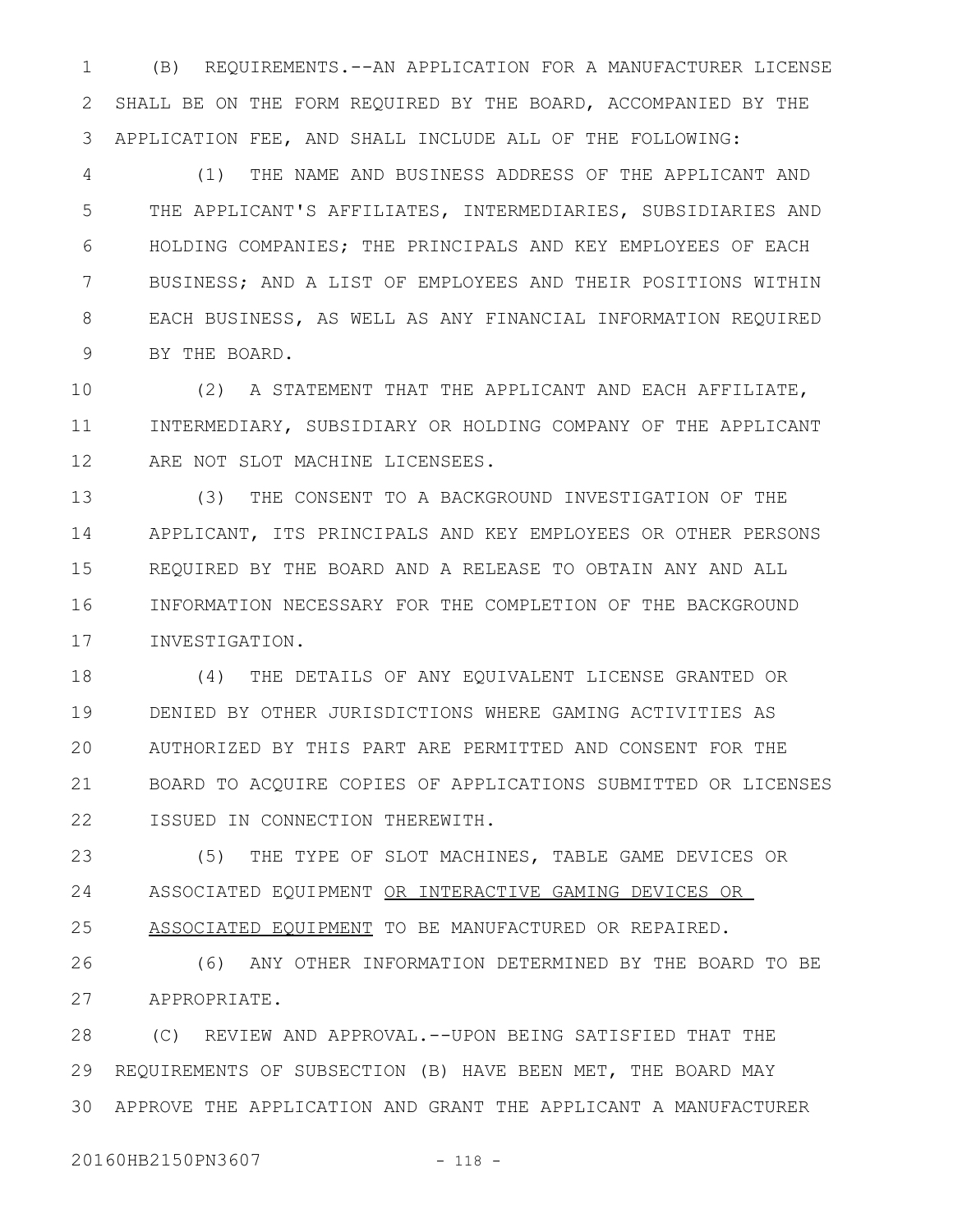LICENSE CONSISTENT WITH ALL OF THE FOLLOWING: 1

(1) THE [INITIAL LICENSE SHALL BE FOR A PERIOD OF ONE YEAR, AND, IF RENEWED UNDER SUBSECTION (D), THE] LICENSE SHALL BE ISSUED FOR A PERIOD OF [THREE] FIVE YEARS AND SHALL BE RENEWED IN ACCORDANCE WITH SUBSECTION (D). NOTHING IN THIS PARAGRAPH SHALL RELIEVE THE LICENSEE OF THE AFFIRMATIVE DUTY TO NOTIFY THE BOARD OF ANY CHANGES RELATING TO THE STATUS OF ITS LICENSE OR TO ANY OTHER INFORMATION CONTAINED IN APPLICATION MATERIALS ON FILE WITH THE BOARD. 2 3 4 5 6 7 8 9

10

(2) THE LICENSE SHALL BE NONTRANSFERABLE.

(3) ANY OTHER CONDITION ESTABLISHED BY THE BOARD. (C.1) ABBREVIATED PROCESS.--IN THE EVENT AN APPLICANT FOR A MANUFACTURER LICENSE TO MANUFACTURE TABLE GAME DEVICES OR ASSOCIATED EQUIPMENT USED IN CONNECTION WITH TABLE GAMES IS LICENSED BY THE BOARD UNDER THIS SECTION TO MANUFACTURE SLOT MACHINES OR ASSOCIATED EQUIPMENT USED IN CONNECTION WITH SLOT MACHINES, THE BOARD MAY DETERMINE TO USE AN ABBREVIATED PROCESS REQUIRING ONLY THAT INFORMATION DETERMINED BY THE BOARD TO BE NECESSARY TO CONSIDER THE ISSUANCE OF A LICENSE TO MANUFACTURE TABLE GAME DEVICES OR ASSOCIATED EQUIPMENT USED IN CONNECTION WITH TABLE GAMES, INCLUDING FINANCIAL VIABILITY OF THE APPLICANT. NOTHING IN THIS SECTION SHALL BE CONSTRUED TO WAIVE ANY FEES ASSOCIATED WITH OBTAINING A LICENSE, CERTIFICATE OR PERMIT THROUGH THE NORMAL APPLICATION PROCESS. THE BOARD MAY ONLY USE THE ABBREVIATED PROCESS IF ALL OF THE FOLLOWING APPLY: 11 12 13 14 15 16 17 18 19 20 21 22 23 24 25

(1) THE MANUFACTURER LICENSE WAS ISSUED BY THE BOARD WITHIN A 36-MONTH PERIOD IMMEDIATELY PRECEDING THE DATE THE MANUFACTURER LICENSEE FILES AN APPLICATION TO MANUFACTURE TABLE GAME DEVICES OR ASSOCIATED EQUIPMENT. 26 27 28 29

(2) THE PERSON TO WHOM THE MANUFACTURER LICENSE WAS 30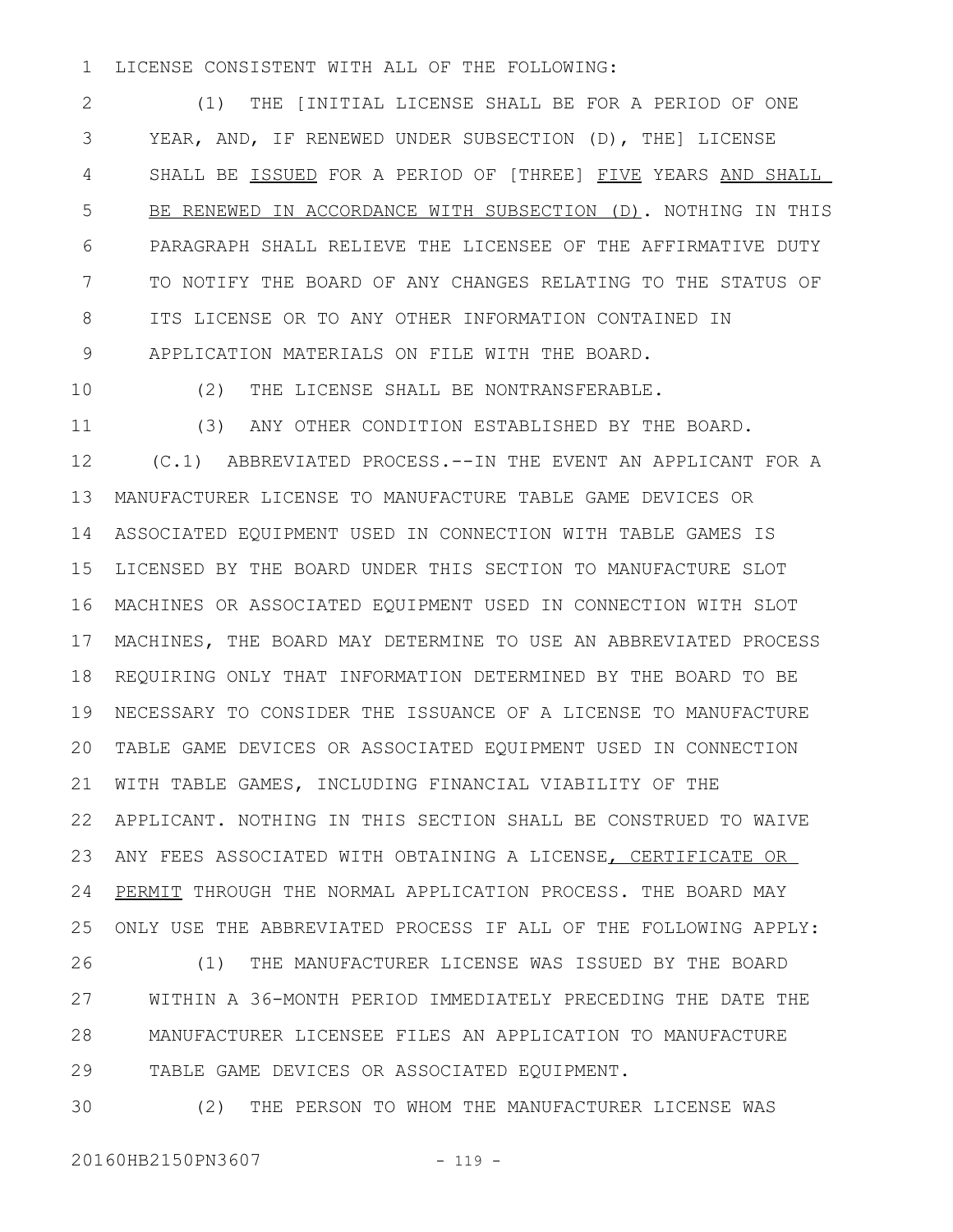ISSUED AFFIRMS THERE HAS BEEN NO MATERIAL CHANGE IN 1

CIRCUMSTANCES RELATING TO THE LICENSE. 2

(3) THE BOARD DETERMINES, IN ITS SOLE DISCRETION, THAT THERE HAS BEEN NO MATERIAL CHANGE IN CIRCUMSTANCES RELATING TO THE LICENSEE THAT NECESSITATES THAT THE ABBREVIATED PROCESS NOT BE USED. 3 4 5 6

- (C.2) ABBREVIATED PROCESS FOR MANUFACTURER.-- 7
- (1) NOTWITHSTANDING SUBSECTION (C.1)(1) OR ANY REGULATIONS OF THE BOARD TO THE CONTRARY, THE BOARD MAY EXTEND THE USE OF THE ABBREVIATED PROCESS AUTHORIZED UNDER SUBSECTION (C.1) TO AN APPLICANT FOR A MANUFACTURER LICENSE TO MANUFACTURE MULTISTATE WIDE-AREA PROGRESSIVE SLOT MACHINES, SKILL SLOT MACHINES, HYBRID SLOT MACHINES OR ASSOCIATED EQUIPMENT USED IN CONNECTION WITH MULTISTATE WIDE-AREA PROGRESSIVE SLOT MACHINES, SKILL OR HYBRID SLOT MACHINES OR INTERACTIVE GAMING DEVICES OR ASSOCIATED EQUIPMENT USED IN CONNECTION WITH INTERACTIVE GAMING, IF THE APPLICANT HOLDS A VALID MANUFACTURER LICENSE ISSUED BY THE BOARD TO MANUFACTURER SLOT MACHINES OR ASSOCIATED EQUIPMENT OR TABLE GAMES OR TABLE GAME DEVICES OR ASSOCIATED EQUIPMENT. THE REQUIREMENTS OF SUBSECTION (C.1) (2) AND (3) SHALL APPLY TO THIS SUBSECTION. (2) AN APPLICANT FOR A MANUFACTURER LICENSE TO MANUFACTURE SLOT MACHINES USED IN A MULTISTATE WIDE-AREA PROGRESSIVE SYSTEM, SKILL OR HYBRID SLOT MACHINES OR ASSOCIATED EQUIPMENT OR INTERACTIVE GAMING DEVICES OR 8 9 10 11 12 13 14 15 16 17 18 19  $20$ 21 22 23 24 25 26
- ASSOCIATED EQUIPMENT SHALL BE SUBJECT TO THE APPLICABLE 27
- PROVISIONS OF THIS PART. 28
- \* \* \* 29
- (D.1) AUTHORITY.--THE FOLLOWING SHALL APPLY TO A LICENSED 30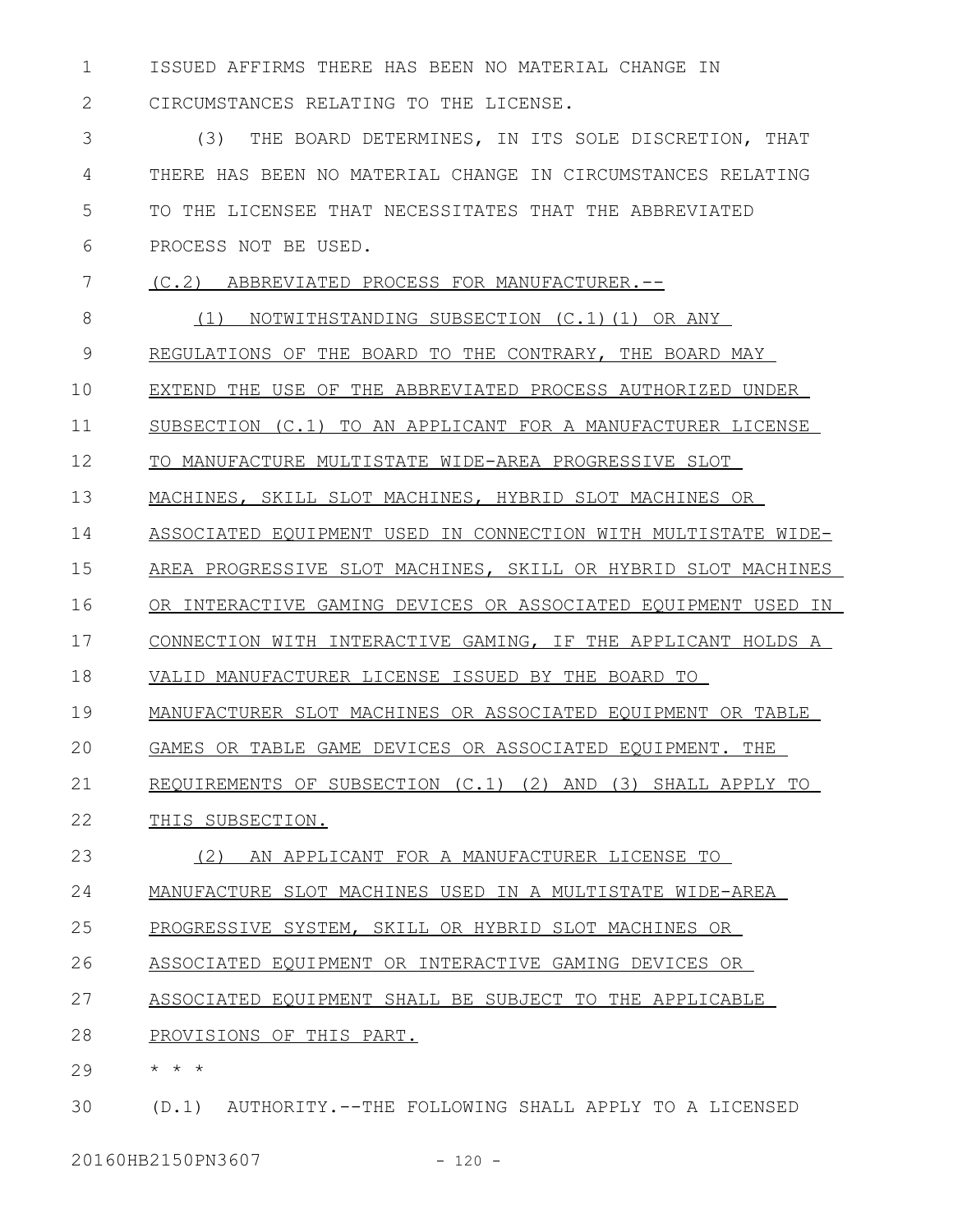#### MANUFACTURER: 1

(1) A MANUFACTURER OR ITS DESIGNEE, AS LICENSED BY THE BOARD, MAY SUPPLY OR REPAIR ANY SLOT MACHINE, TABLE GAME DEVICE OR ASSOCIATED EQUIPMENT OR INTERACTIVE GAMING DEVICE OR ASSOCIATED EQUIPMENT MANUFACTURED BY THE MANUFACTURER, PROVIDED THE MANUFACTURER HOLDS THE APPROPRIATE MANUFACTURER LICENSE. 2 3 4 5 6 7

(2) A MANUFACTURER OF SLOT MACHINES MAY CONTRACT WITH A SUPPLIER UNDER SECTION 1317 (RELATING TO SUPPLIER LICENSES) TO PROVIDE SLOT MACHINES OR ASSOCIATED EQUIPMENT TO A SLOT MACHINE LICENSEE WITHIN THIS COMMONWEALTH, PROVIDED THE SUPPLIER IS LICENSED TO SUPPLY SLOT MACHINES OR ASSOCIATED EQUIPMENT USED IN CONNECTION WITH SLOT MACHINES. 8 9 10 11 12 13

(3) A MANUFACTURER MAY CONTRACT WITH A SUPPLIER UNDER SECTION 1317 TO PROVIDE TABLE GAME DEVICES OR ASSOCIATED EQUIPMENT TO A CERTIFICATE HOLDER, PROVIDED THE SUPPLIER IS LICENSED TO SUPPLY TABLE GAME DEVICES OR ASSOCIATED EQUIPMENT USED IN CONNECTION WITH TABLE GAMES. 14 15 16 17 18

(4) A MANUFACTURER MAY CONTRACT WITH A SUPPLIER UNDER SECTION 1317 TO PROVIDE SLOT MACHINES USED IN A MULTISTATE WIDE-AREA PROGRESSIVE SYSTEM, SKILL OR HYBRID SLOT MACHINES OR ASSOCIATED EQUIPMENT, INTERACTIVE GAMING DEVICES OR ASSOCIATED EQUIPMENT TO A SLOT MACHINE LICENSEE, PROVIDED THAT THE MANUFACTURER IS LICENSED TO MANUFACTURE SLOT MACHINES USED IN A MULTISTATE WIDE-AREA PROGRESSIVE SLOT MACHINE SYSTEM, SKILL OR HYBRID SLOT MACHINES OR ASSOCIATED EQUIPMENT OR INTERACTIVE GAMING DEVICES OR ASSOCIATED EQUIPMENT USED IN CONNECTION WITH INTERACTIVE GAMES. (E) PROHIBITIONS.-- 19  $20$ 21 22 23 24 25 26 27 28 29

(1) NO PERSON MAY MANUFACTURE SLOT MACHINES, TABLE GAME 30

20160HB2150PN3607 - 121 -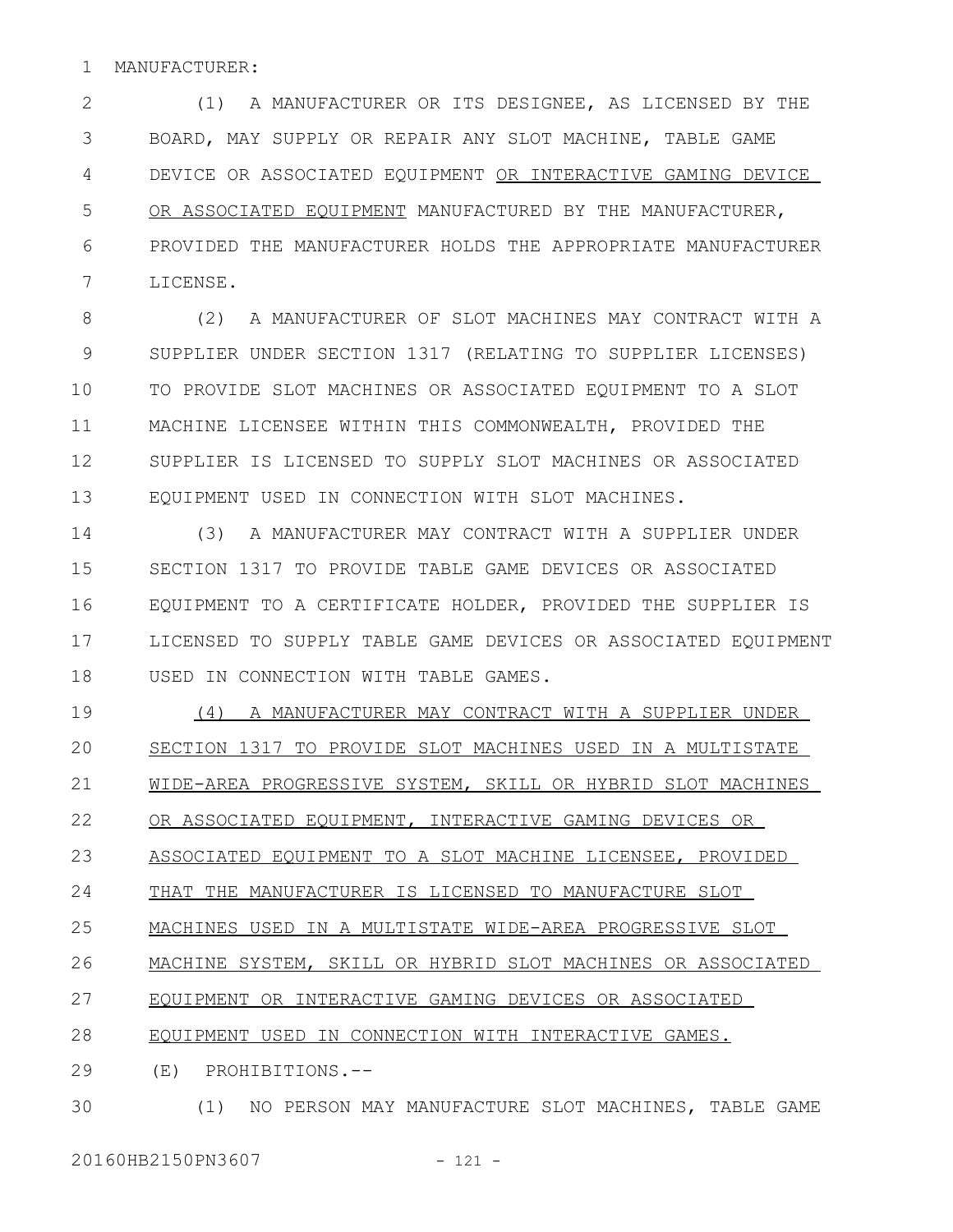DEVICES OR ASSOCIATED EQUIPMENT OR INTERACTIVE GAMING DEVICES OR ASSOCIATED EQUIPMENT FOR USE WITHIN THIS COMMONWEALTH BY A SLOT MACHINE LICENSEE UNLESS THE PERSON HAS BEEN ISSUED THE APPROPRIATE MANUFACTURER LICENSE UNDER THIS SECTION. 1 2 3 4

(2) EXCEPT AS PERMITTED IN SECTION 13A23.1 (RELATING TO TRAINING EQUIPMENT), NO SLOT MACHINE LICENSEE MAY USE SLOT MACHINES, TABLE GAME DEVICES OR ASSOCIATED EQUIPMENT, AUTHORIZED INTERACTIVE GAMES OR INTERACTIVE GAMING DEVICES OR ASSOCIATED EQUIPMENT UNLESS THE SLOT MACHINES, TABLE GAME DEVICES OR ASSOCIATED EQUIPMENT, INTERACTIVE GAMES OR INTERACTIVE GAMING DEVICES OR ASSOCIATED EQUIPMENT WERE MANUFACTURED BY A PERSON THAT HAS BEEN ISSUED THE APPROPRIATE MANUFACTURER LICENSE UNDER THIS SECTION. 5 6 7 8 9 10 11 12 13

(3) NO PERSON ISSUED A LICENSE UNDER THIS SECTION SHALL APPLY FOR OR BE ISSUED A LICENSE UNDER SECTION 1317. 14 15

(4) NO LIMITATION SHALL BE PLACED ON THE NUMBER OF MANUFACTURER LICENSES ISSUED OR THE TIME PERIOD TO SUBMIT APPLICATIONS FOR LICENSURE, EXCEPT AS REQUIRED TO COMPLY WITH SECTION 1306 (RELATING TO ORDER OF INITIAL LICENSE ISSUANCE). SECTION 13. TITLE 4 IS AMENDED BY ADDING A SECTION TO READ: § 1317.3. NONGAMING SERVICE PROVIDER. 16 17 18 19  $20$ 21

(A) NOTIFICATION REQUIRED.-- 22

(1) A SLOT MACHINE LICENSEE OR APPLICANT FOR A SLOT 23

MACHINE LICENSE THAT CONTRACTS WITH OR OTHERWISE ENGAGES IN 24

BUSINESS WITH A NONGAMING SERVICE PROVIDER SHALL PROVIDE 25

NOTIFICATION TO THE BOARD PRIOR TO: 26

(I) THE NONGAMING SERVICE PROVIDER'S PROVISION OF GOODS OR SERVICES AT THE SLOT MACHINE LICENSEE'S LICENSED FACILITY; OR 27 28 29

(II) THE PROVISION OF GOODS OR SERVICES FOR USE IN 30

20160HB2150PN3607 - 122 -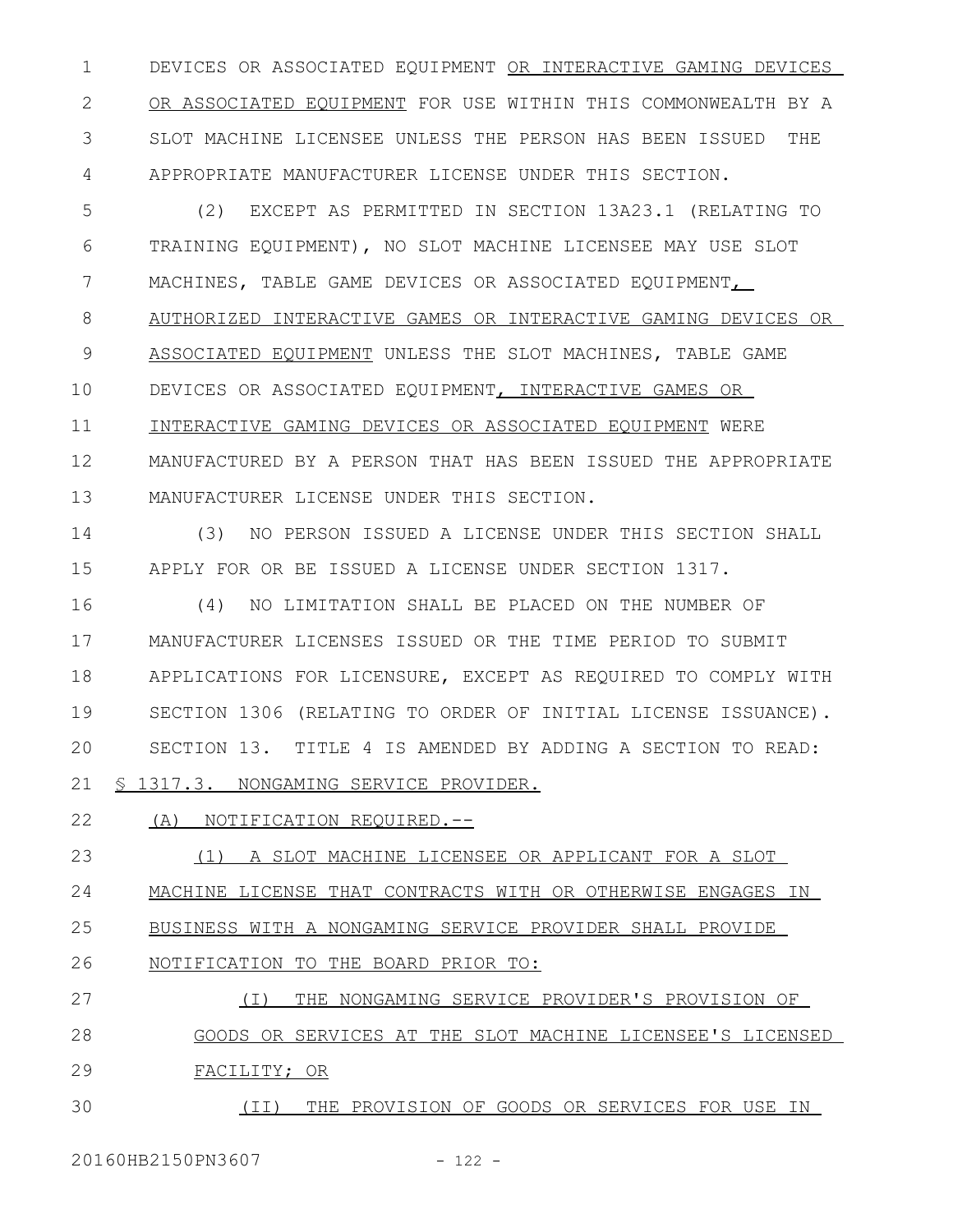| 1  | THE OPERATION OF THE SLOT MACHINE LICENSEE'S LICENSED            |
|----|------------------------------------------------------------------|
| 2  | FACILITY.                                                        |
| 3  | (2)<br>NOTIFICATION UNDER THIS SECTION SHALL BE ON A FORM        |
| 4  | IN A MANNER AS DETERMINED BY THE BOARD. THE BOARD MAY<br>AND     |
| 5  | IMPOSE A FEE, NOT TO EXCEED \$100, WHICH MUST ACCOMPANY THE      |
| 6  | NOTIFICATION.                                                    |
| 7  | (B)<br>CONTENTS OF NOTIFICATION.--NOTIFICATION UNDER THIS        |
| 8  | SECTION SHALL INCLUDE:                                           |
| 9  | THE NAME AND BUSINESS ADDRESS OF THE NONGAMING<br>(1)            |
| 10 | SERVICE PROVIDER.                                                |
| 11 | A DESCRIPTION OF THE TYPE OR NATURE OF THE GOODS OR<br>(2)       |
| 12 | SERVICES TO BE PROVIDED.                                         |
| 13 | (3)<br>AN AFFIRMATION FROM THE SLOT MACHINE LICENSEE OR          |
| 14 | APPLICANT FOR A SLOT MACHINE LICENSE THAT THE GOODS OR           |
| 15 | SERVICES TO BE PROVIDED BY THE NONGAMING SERVICE PROVIDER        |
| 16 | WILL NOT REQUIRE ACCESS TO THE GAMING FLOOR OR A GAMING-         |
| 17 | RELATED RESTRICTED AREA OF A LICENSED FACILITY.                  |
| 18 | (4)<br>AN AFFIRMATION FROM THE SLOT MACHINE LICENSEE OR          |
| 19 | APPLICANT FOR A SLOT MACHINE LICENSE CERTIFYING THAT THE         |
| 20 | LICENSEE OR APPLICANT HAS PERFORMED DUE DILIGENCE REGARDING      |
| 21 | THE NONGAMING SERVICE PROVIDER AND BELIEVES THAT THE             |
| 22 | NONGAMING SERVICE PROVIDER AND ITS EMPLOYEES WILL NOT            |
| 23 | ADVERSELY AFFECT THE PUBLIC INTEREST OR INTEGRITY OF GAMING.     |
| 24 | (5)<br>ANY OTHER INFORMATION THAT THE BOARD MAY REQUIRE.         |
| 25 | (C)<br>DURATION OF NOTIFICATION.--THE NONGAMING SERVICE          |
| 26 | PROVIDER NOTIFICATION REQUIRED UNDER SUBSECTION (A) MAY BE VALID |
| 27 | FOR THREE YEARS UNLESS MODIFIED BY THE BOARD. IN DETERMINING THE |
| 28 | DURATION OF A NONGAMING SERVICE PROVIDER NOTIFICATION, THE BOARD |
| 29 | SHALL CONSIDER THE FOLLOWING:                                    |
| 30 | (1)<br>THE TYPE OR NATURE OF THE GOODS OR SERVICES.              |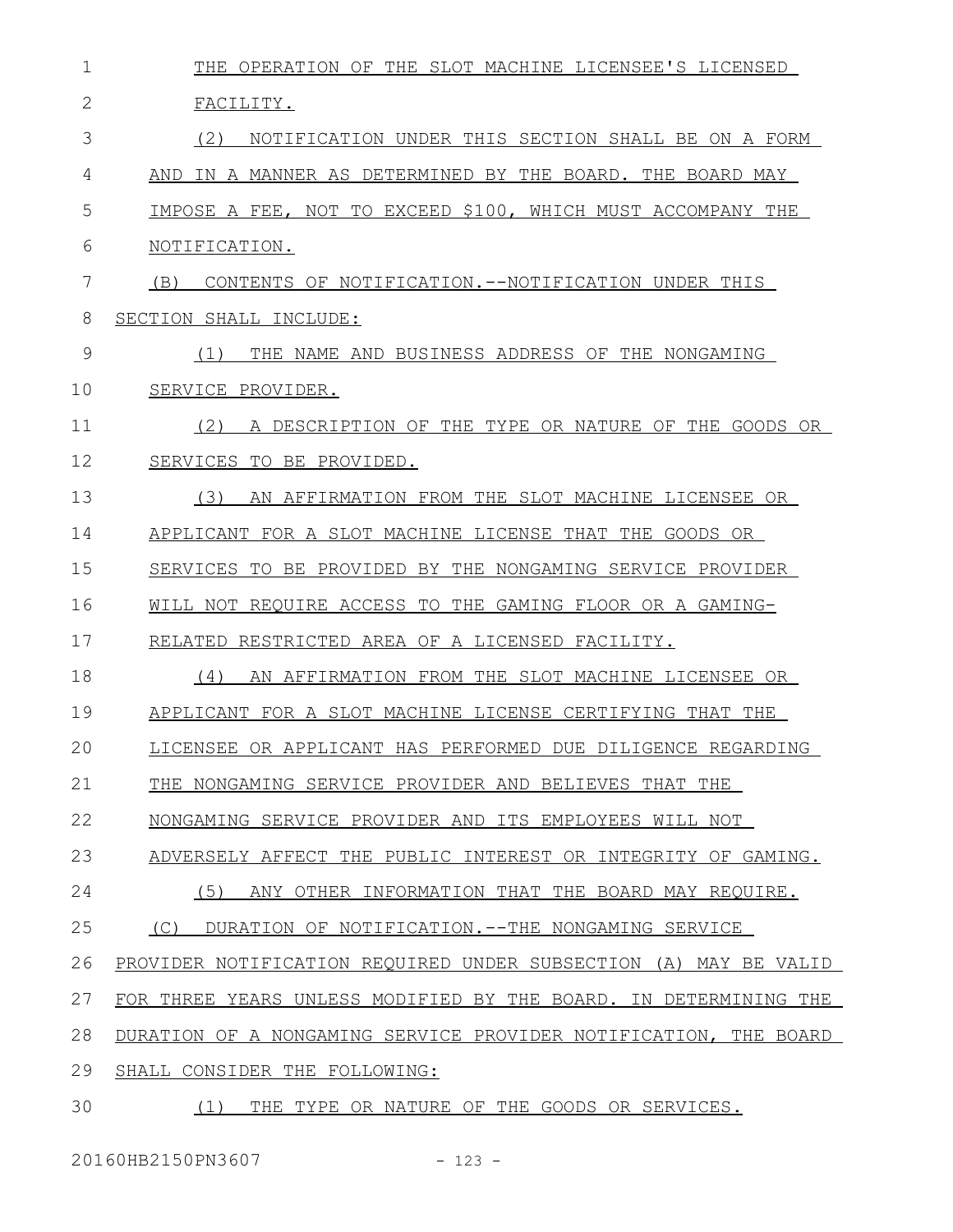| 1  | THE FREQUENCY OF BUSINESS TRANSACTIONS RELATED TO<br>(2)       |
|----|----------------------------------------------------------------|
| 2  | PROVISION OF SUCH GOODS OR SERVICES.<br>THE                    |
| 3  | ANY OTHER INFORMATION THE BOARD DEEMS NECESSARY AND<br>(3)     |
| 4  | APPROPRIATE.                                                   |
| 5  | CONDITIONS.--A SLOT MACHINE LICENSEE OR APPLICANT FOR A<br>(D) |
| 6  | SLOT MACHINE LICENSE THAT CONTRACTS OR OTHERWISE ENGAGES IN    |
| 7  | BUSINESS WITH A NONGAMING SERVICE PROVIDER SHALL BE SUBJECT TO |
| 8  | THE FOLLOWING CONDITIONS:                                      |
| 9  | THE NONGAMING SERVICE PROVIDER OR ITS EMPLOYEES<br>(1)         |
| 10 | SHALL ONLY PROVIDE THE GOODS AND SERVICES DESCRIBED IN THE     |
| 11 | NOTIFICATION UNDER THIS SECTION.                               |
| 12 | (2)<br>THE SLOT MACHINE LICENSEE OR APPLICANT FOR A SLOT       |
| 13 | MACHINE LICENSE SHALL NOTIFY THE BOARD OF ANY MATERIAL CHANGE  |
| 14 | IN THE INFORMATION PROVIDED IN THE NOTIFICATION UNDER THIS     |
| 15 | SECTION. NO FEE SHALL BE REQUIRED FOR A SUBSEQUENT CHANGE      |
| 16 | DURING THE TIME FOR WHICH THE NOTIFICATION REMAINS VALID       |
| 17 | UNDER SUBSECTION (C).                                          |
| 18 | (3)<br>THE SLOT MACHINE LICENSEE OR APPLICANT FOR A SLOT       |
| 19 | MACHINE LICENSE SHALL ENSURE THAT EMPLOYEES OF THE NONGAMING   |
| 20 | SERVICE PROVIDER DO NOT ENTER THE GAMING FLOOR OR A GAMING-    |
| 21 | RELATED RESTRICTED AREA OF THE LICENSED FACILITY.              |
| 22 | THE SLOT MACHINE LICENSEE OR APPLICANT FOR A SLOT<br>(4)       |
| 23 | MACHINE LICENSE SHALL REPORT TO THE BOARD AN EMPLOYEE OF A     |
| 24 | NONGAMING SERVICE PROVIDER THAT DOES ANY OF THE FOLLOWING:     |
| 25 | $(\top)$<br>ENTERS THE GAMING FLOOR OR A GAMING-RELATED        |
| 26 | RESTRICTED AREA OF THE LICENSED FACILITY.                      |
| 27 | COMMITS AN ACT THAT ADVERSELY AFFECTS THE<br>(II)              |
| 28 | PUBLIC INTEREST OR INTEGRITY OF GAMING.                        |
| 29 | (5)<br>THE BOARD MAY PROHIBIT A NONGAMING SERVICE PROVIDER     |
| 30 | AND ANY EMPLOYEES FROM PROVIDING GOODS OR SERVICES TO A SLOT   |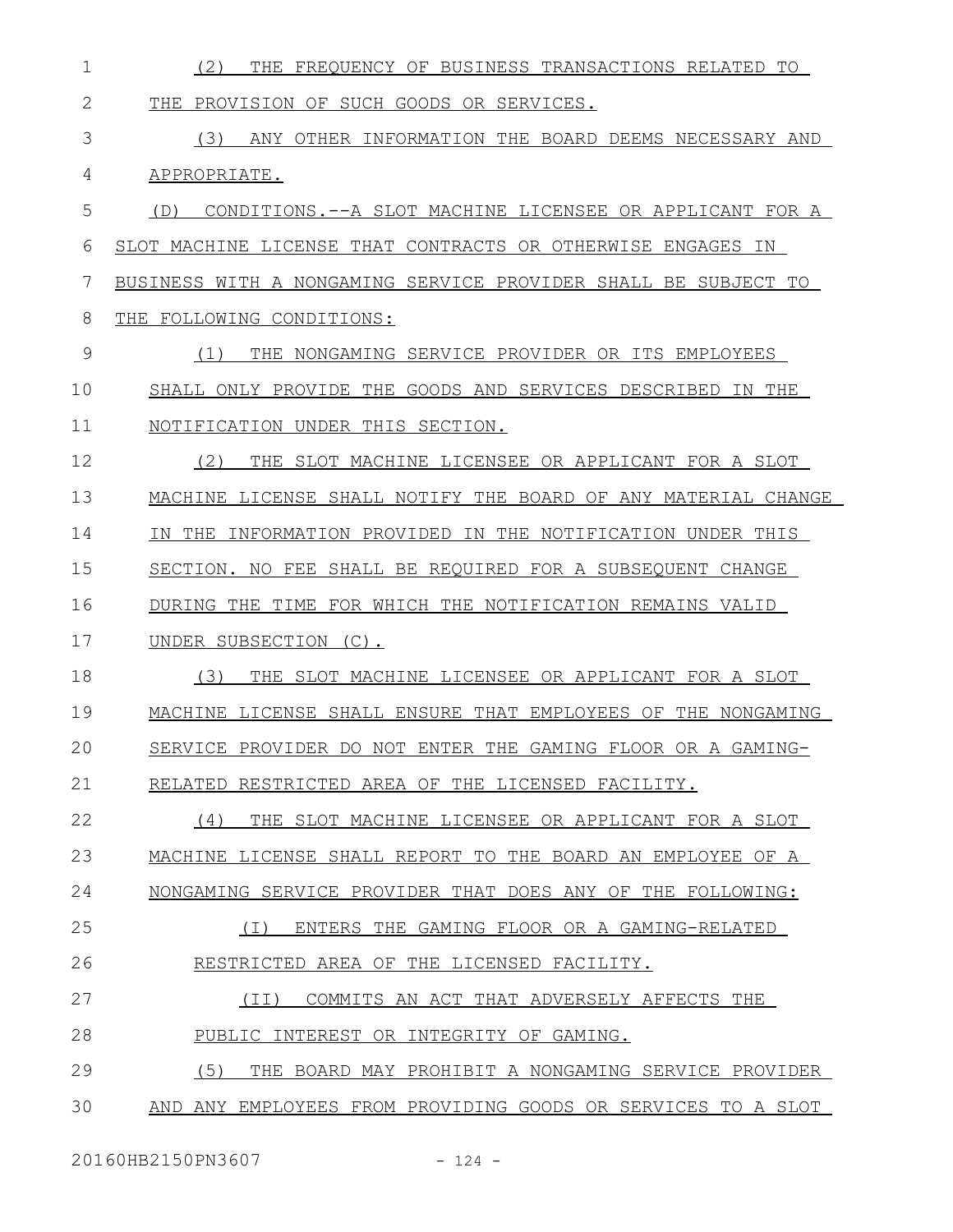MACHINE LICENSEE OR APPLICANT FOR A SLOT MACHINE LICENSE AT A LICENSED FACILITY IF THE BOARD DETERMINES THE PROHIBITION IS NECESSARY TO PROTECT THE PUBLIC INTEREST OR INTEGRITY OF GAMING. (E) AUTHORITY TO EXEMPT.--THE BOARD MAY EXEMPT A NONGAMING SERVICE PROVIDER FROM THE NOTIFICATION REQUIREMENTS OF THIS SECTION IF THE BOARD DETERMINES ANY OF THE FOLLOWING: (1) THE NONGAMING SERVICE PROVIDER OR THE TYPE OR NATURE OF THE NONGAMING SERVICE PROVIDER'S BUSINESS IS REGULATED BY AN AGENCY OF THE FEDERAL GOVERNMENT, AN AGENCY OF THE COMMONWEALTH OR THE PENNSYLVANIA SUPREME COURT. (2) NOTIFICATION IS NOT NECESSARY TO PROTECT THE PUBLIC INTEREST OR INTEGRITY OF GAMING. (F) (RESERVED). (G) CRIMINAL HISTORY RECORD INFORMATION.--NOTWITHSTANDING ANY OTHER PROVISION OF THIS PART OR REGULATION OF THE BOARD, A NONGAMING SERVICE PROVIDER SHALL PROVIDE A CRIMINAL HISTORY RECORD INFORMATION CHECK OBTAINED FROM THE PENNSYLVANIA STATE POLICE AS DEFINED IN 18 PA.C.S. § 9102 (RELATING TO DEFINITIONS) AND PERMITTED BY 18 PA.C.S. § 9121(B) (RELATING TO GENERAL REGULATIONS). (H) EMERGENCY NOTIFICATION.-- (1) A SLOT MACHINE LICENSEE MAY USE A NONGAMING SERVICE PROVIDER PRIOR TO THE BOARD RECEIVING NOTIFICATION UNDER THIS SECTION WHEN A THREAT TO PUBLIC HEALTH, WELFARE OR SAFETY EXISTS OR CIRCUMSTANCES OUTSIDE THE CONTROL OF THE SLOT MACHINE LICENSEE REQUIRE IMMEDIATE ACTION TO MITIGATE DAMAGE OR LOSS TO THE SLOT MACHINE LICENSEE'S LICENSED FACILITY OR TO THE COMMONWEALTH. (2) A SLOT MACHINE LICENSEE THAT USES A NONGAMING 1 2 3 4 5 6 7 8 9 10 11 12 13 14 15 16 17 18 19  $20$ 21 22 23 24 25 26 27 28 29 30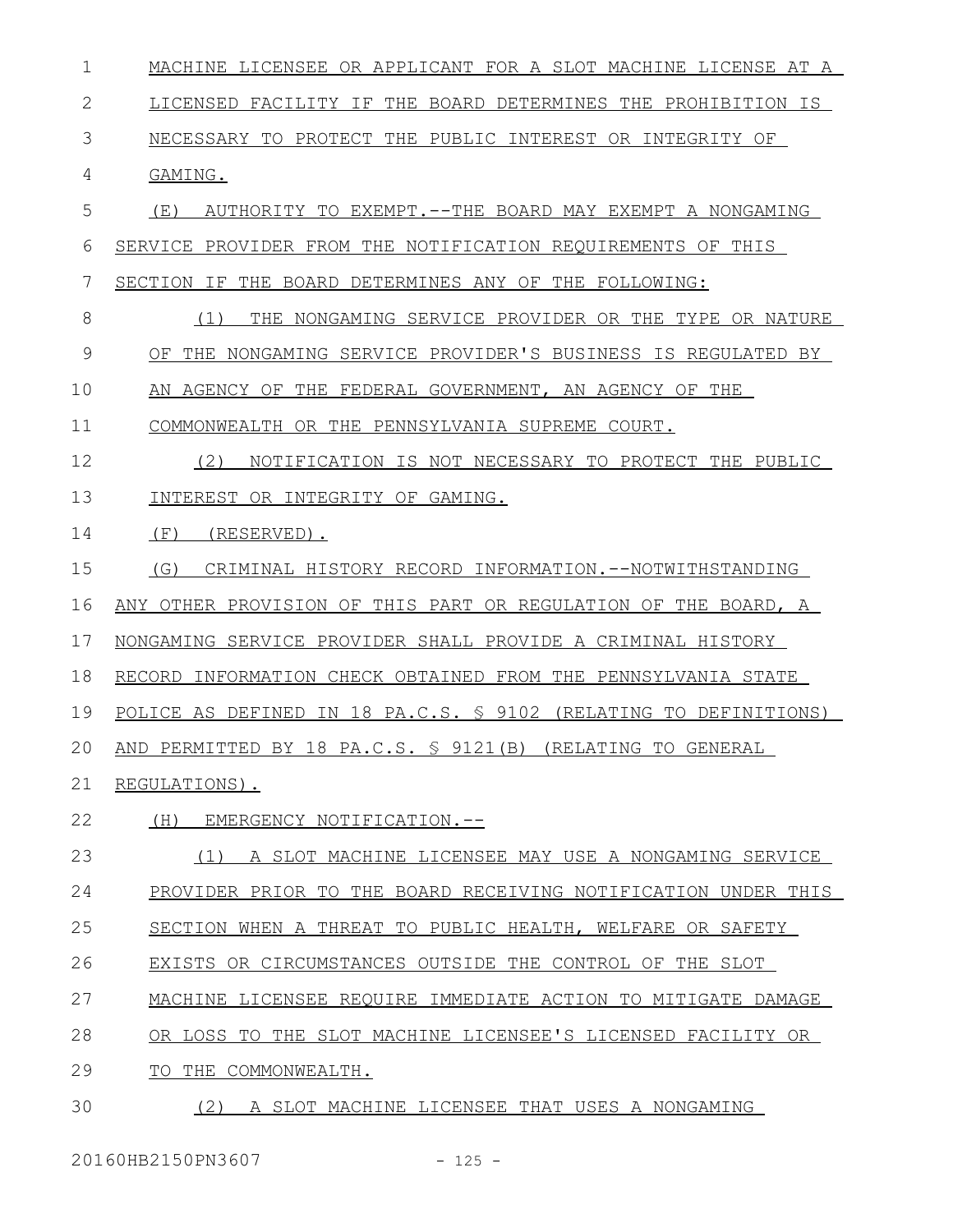| 1            | SERVICE PROVIDER IN ACCORDANCE WITH PARAGRAPH (1) SHALL:      |
|--------------|---------------------------------------------------------------|
| $\mathbf{2}$ | (I)<br>NOTIFY THE BOARD IMMEDIATELY UPON ENGAGING A           |
| 3            | NONGAMING SERVICE PROVIDER FOR WHICH THE BOARD HAS NOT        |
| 4            | PREVIOUSLY RECEIVED NOTIFICATION IN ACCORDANCE WITH           |
| 5            | SUBSECTION (A).                                               |
| 6            | PROVIDE THE NOTIFICATION REQUIRED UNDER<br>(II)               |
| 7            | SUBSECTION (A) WITHIN A REASONABLE TIME AS ESTABLISHED BY     |
| 8            | THE BOARD.                                                    |
| 9            | ( I )<br>NONGAMING SERVICE PROVIDER LIST.--                   |
| 10           | THE BOARD SHALL HAVE THE AUTHORITY TO PROHIBIT A<br>(1)       |
| 11           | NONGAMING SERVICE PROVIDER FROM ENGAGING IN BUSINESS WITH A   |
| 12           | SLOT MACHINE LICENSEE UPON A FINDING BY THE BOARD THAT THE    |
| 13           | PROHIBITION IS NECESSARY TO PROTECT THE PUBLIC INTEREST AND   |
| 14           | INTEGRITY OF GAMING.<br>THE                                   |
| 15           | (2)<br>THE BOARD SHALL DEVELOP AND MAINTAIN A LIST OF         |
| 16           | PROHIBITED NONGAMING SERVICE PROVIDERS.                       |
| 17           | (3)<br>A SLOT MACHINE LICENSEE OR APPLICANT FOR A SLOT        |
| 18           | MACHINE LICENSE MAY NOT ENTER INTO AN AGREEMENT OR ENGAGE IN  |
| 19           | BUSINESS WITH A NONGAMING SERVICE PROVIDER APPEARING ON THE   |
| 20           | LIST UNDER THIS SUBSECTION.                                   |
| 21           | (J)<br>DUTIES OF NONGAMING SERVICE PROVIDER. -- A NONGAMING   |
| 22           | SERVICE PROVIDER SHALL:                                       |
| 23           | COOPERATE WITH THE BOARD AND BUREAU REGARDING AN<br>(1)       |
| 24           | INVESTIGATION, HEARING, ENFORCEMENT ACTION OR DISCIPLINARY    |
| 25           | ACTION.                                                       |
| 26           | (2)<br>COMPLY WITH EACH CONDITION, RESTRICTION,               |
| 27           | REQUIREMENT, ORDER OR RULING OF THE BOARD IN ACCORDANCE WITH  |
| 28           | THIS PART.                                                    |
| 29           | (3)<br>REPORT ANY CHANGE IN CIRCUMSTANCES TO THE SLOT         |
| 30           | MACHINE LICENSEE OR APPLICANT FOR A SLOT MACHINE LICENSE THAT |

20160HB2150PN3607 - 126 -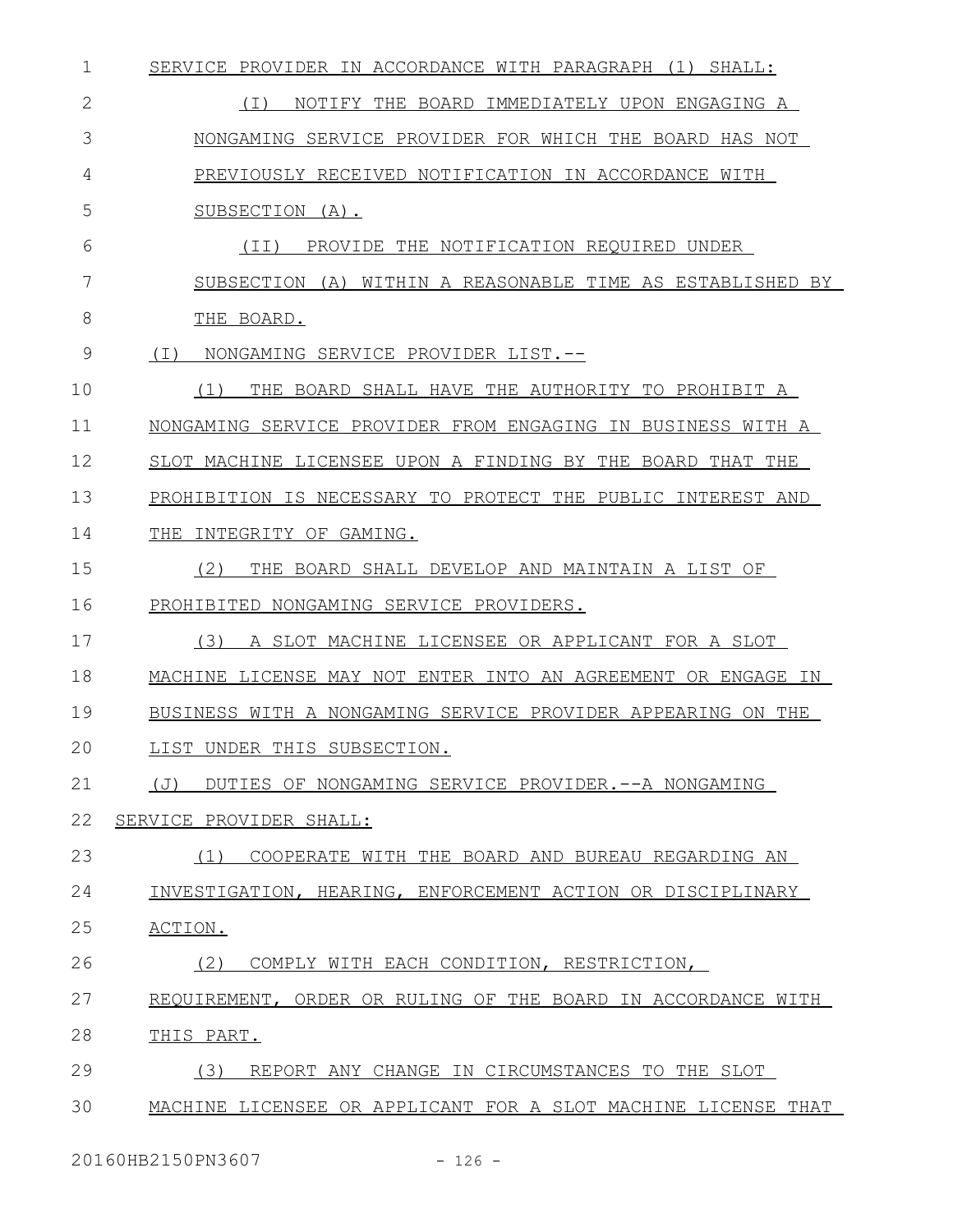MAY RENDER THE NONGAMING SERVICE PROVIDER INELIGIBLE, UNQUALIFIED OR UNSUITABLE FOR THE PROVISION OF GOODS OR SERVICES AT A LICENSED FACILITY OR USE IN THE OPERATION OF A LICENSED FACILITY. THE SLOT MACHINE LICENSEE SHALL REPORT ANY SUCH CHANGE IN CIRCUMSTANCES TO THE BOARD IN SUCH FORM AND MANNER AS THE BOARD MAY ESTABLISH. (K) CONSTRUCTION.--NOTHING IN THIS SECTION SHALL BE CONSTRUED TO LIMIT THE POWERS AND AUTHORITY OF THE BOARD UNDER SECTION 1202 (RELATING TO GENERAL AND SPECIFIC POWERS OF THE BOARD) OR THE REGULATORY AUTHORITY OF THE BOARD UNDER SECTION 1207 (RELATING TO REGULATORY AUTHORITY OF THE BOARD). SECTION 14. SECTION 1320(A) OF TITLE 4 IS AMENDED AND THE SECTION IS AMENDED BY ADDING A SUBSECTION TO READ: § 1320. SLOT MACHINE TESTING AND CERTIFICATION STANDARDS. (A) USE OF OTHER STATE STANDARDS.--[UNTIL SUCH TIME AS THE BOARD ESTABLISHES AN INDEPENDENT TESTING AND CERTIFICATION FACILITY PURSUANT TO SUBSECTION (B), THE THE BOARD MAY DETERMINE, AT ITS DISCRETION, WHETHER THE SLOT MACHINE TESTING 19 AND CERTIFICATION STANDARDS OF ANOTHER JURISDICTION WITHIN THE UNITED STATES IN WHICH AN APPLICANT FOR A MANUFACTURER LICENSE 20 IS LICENSED ARE COMPREHENSIVE AND THOROUGH AND PROVIDE SIMILAR ADEQUATE SAFEGUARDS AS THOSE REQUIRED BY THIS PART. IF THE BOARD MAKES THAT DETERMINATION, IT MAY PERMIT A MANUFACTURER THROUGH A LICENSED SUPPLIER AS PROVIDED IN SECTION 1317 (RELATING TO 24 SUPPLIER [AND MANUFACTURER LICENSES APPLICATION] LICENSES) TO DEPLOY THOSE SLOT MACHINES WHICH HAVE MET THE SLOT MACHINE TESTING AND CERTIFICATION STANDARDS IN SUCH OTHER JURISDICTIONS WITHOUT UNDERGOING THE FULL TESTING AND CERTIFICATION PROCESS BY A BOARD-ESTABLISHED INDEPENDENT FACILITY. IN THE EVENT SLOT 29 MACHINES OF AN APPLICANT FOR A MANUFACTURER LICENSE ARE LICENSED 301 2 3 4 5 6 7 8 9 10 11 12 13 14 15 16 17 18 21 22 23 25 26 27 28

20160HB2150PN3607 - 127 -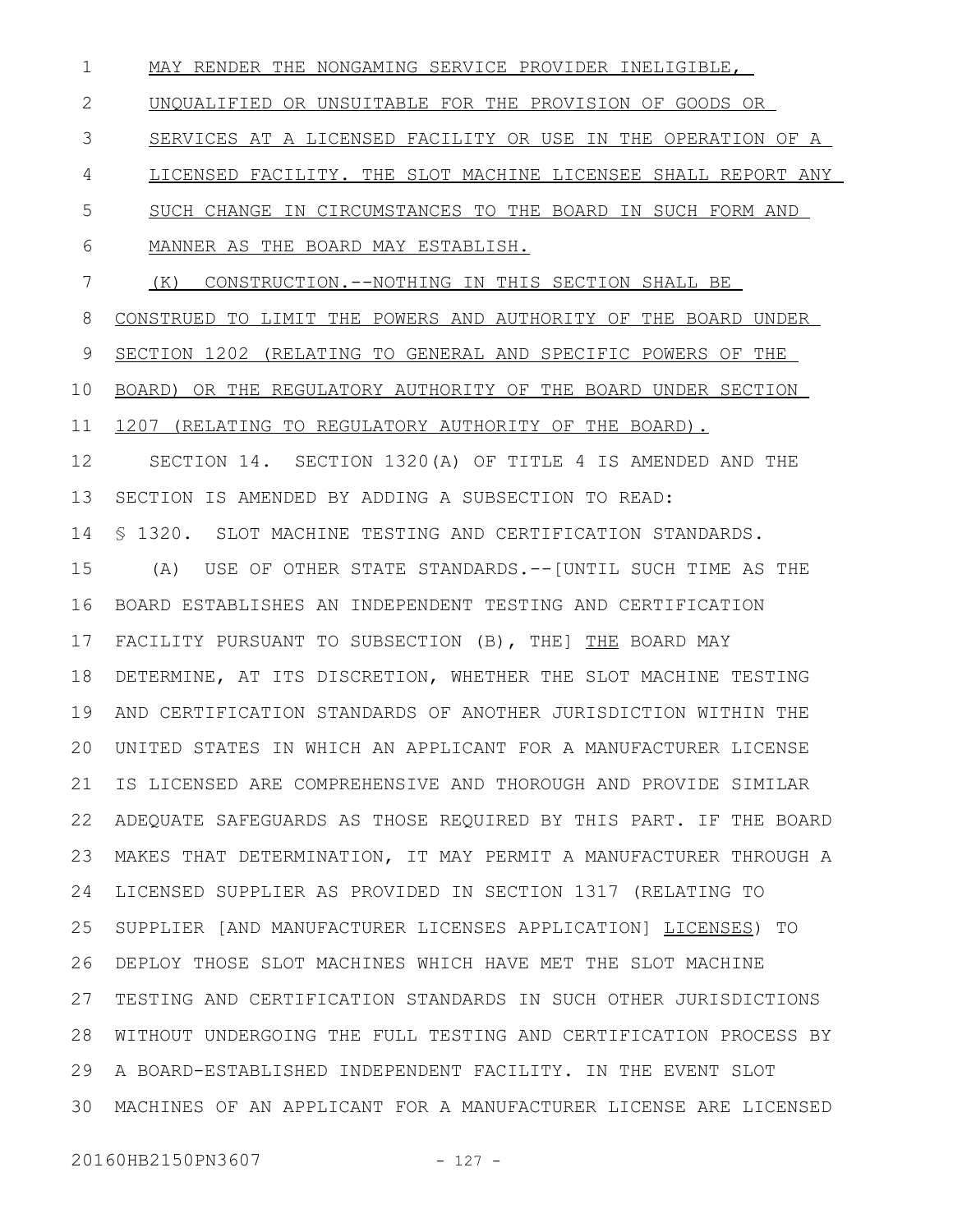IN SUCH OTHER JURISDICTION, THE BOARD MAY DETERMINE TO USE AN ABBREVIATED PROCESS REQUIRING ONLY THAT INFORMATION DETERMINED BY THE BOARD TO BE NECESSARY TO CONSIDER THE ISSUANCE OF A SLOT MACHINE CERTIFICATION TO SUCH AN APPLICANT. [ALTERNATIVELY, THE BOARD IN ITS DISCRETION MAY ALSO RELY UPON THE CERTIFICATION OF A SLOT MACHINE THAT HAS MET THE TESTING AND CERTIFICATION STANDARDS OF A BOARD-APPROVED PRIVATE TESTING AND CERTIFICATION FACILITY UNTIL SUCH TIME AS THE BOARD ESTABLISHES AN INDEPENDENT TESTING AND CERTIFICATION FACILITY PURSUANT TO SUBSECTION (B). NOTHING IN THIS SECTION SHALL BE CONSTRUED TO WAIVE ANY FEES ASSOCIATED WITH OBTAINING A LICENSE THROUGH THE NORMAL APPLICATION PROCESS.] 1 2 3 4 5 6 7 8 9 10 11 12

\* \* \* 13

(B.1) USE OF PRIVATE TESTING AND CERTIFICATION FACILITIES.-- NOTWITHSTANDING ANY OTHER PROVISIONS OF THIS PART OR REGULATION OF THE BOARD, IF A SLOT MACHINE IS TESTED AND CERTIFIED BY A PRIVATE TESTING AND CERTIFICATION FACILITY REGISTERED WITH THE BOARD, THE BOARD SHALL USE AN ABBREVIATED CERTIFICATION PROCESS REQUIRING ONLY THAT INFORMATION DETERMINED BY IT TO BE NECESSARY TO CONSIDER THE ISSUANCE OF A SLOT MACHINE CERTIFICATION UNDER THIS SECTION. WITHIN ONE YEAR OF THE EFFECTIVE DATE OF THIS SUBSECTION, THE BOARD SHALL PROMULGATE REGULATIONS THAT: (1) PROVIDE FOR THE REGISTRATION OF PRIVATE TESTING AND CERTIFICATION FACILITIES. PERSONS SEEKING REGISTRATION UNDER THIS SUBSECTION SHALL BE SUBJECT TO SECTION 1202(B)(9) (RELATING TO SPECIFIC POWERS). (2) SPECIFY THE FORM AND CONTENT OF THE APPLICATION FOR REGISTRATION. (3) ESTABLISH AND COLLECT AN APPLICATION FEE FOR PERSONS 14 15 16 17 18 19 20 21 22 23 24 25 26 27 28 29

SEEKING REGISTRATION. THE APPLICATION FEE SHALL INCLUDE THE 30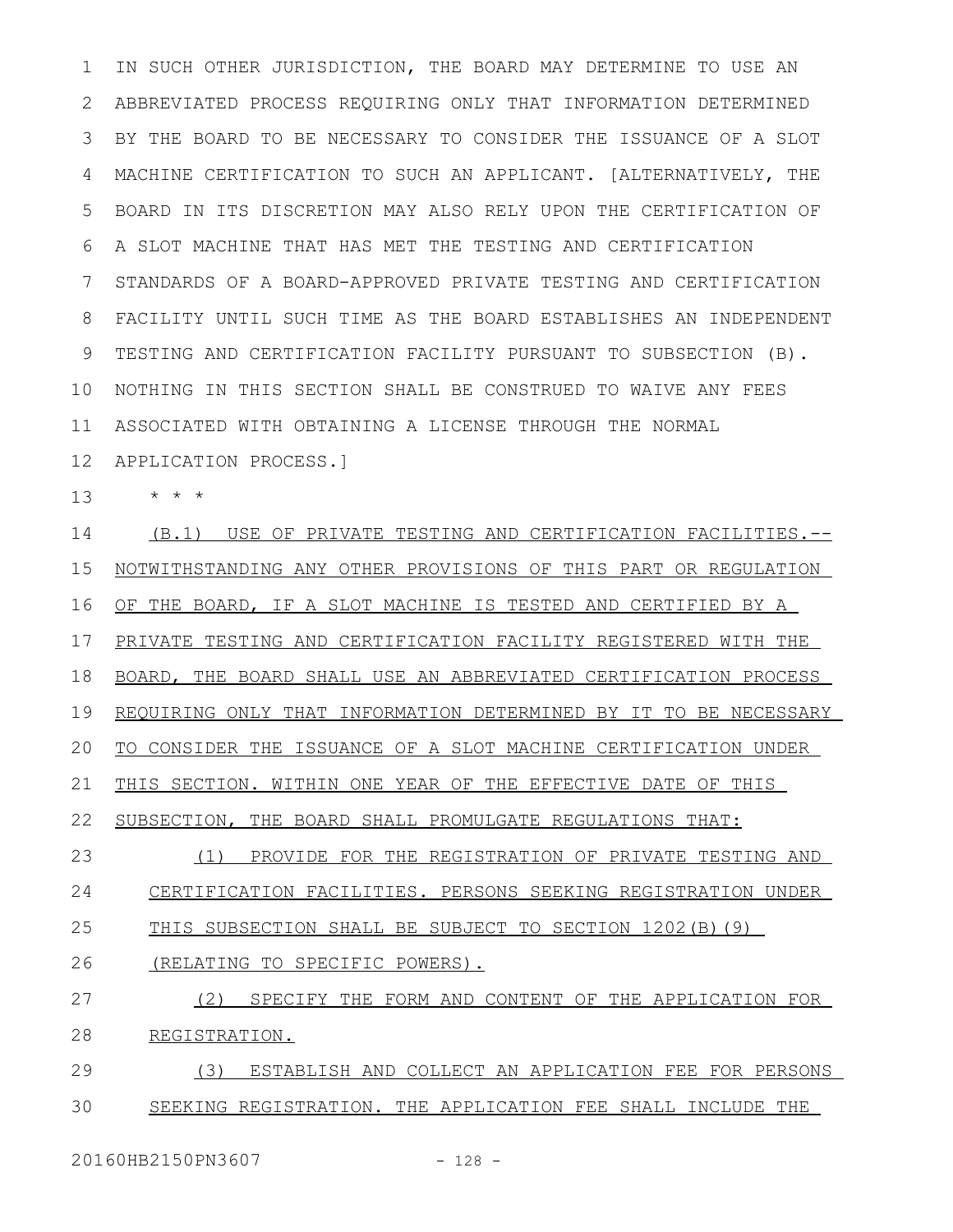COSTS OF ALL BACKGROUND INVESTIGATIONS AS DETERMINED NECESSARY AND APPROPRIATE BY THE BUREAU. (4) ESTABLISH UNIFORM PROCEDURES AND STANDARDS WHICH PRIVATE TESTING AND CERTIFICATION FACILITIES MUST COMPLY WITH DURING THE TESTING AND CERTIFICATION OF SLOT MACHINES. (5) UTILIZE INFORMATION PROVIDED BY PRIVATE TESTING AND CERTIFICATION FACILITIES FOR THE ABBREVIATED CERTIFICATION OF SLOT MACHINES. (6) ESTABLISH AN ABBREVIATED CERTIFICATION PROCESS THAT MAY BE USED BY REGISTERED PRIVATE TESTING AND CERTIFICATION FACILITIES TO TEST AND CERTIFY SLOT MACHINES. (7) ESTABLISH FEES THAT MUST BE PAID BY LICENSED MANUFACTURERS. (8) REQUIRE SLOT MACHINES SUBMITTED FOR ABBREVIATED CERTIFICATION TO BE APPROVED OR DENIED BY THE BOARD WITHIN 30 DAYS FROM THE DATE OF SUBMISSION TO THE BOARD. IF THE BOARD FAILS TO ACT WITHIN THE 30-DAY PERIOD, THE ABBREVIATED CERTIFICATION SHALL BE DEEMED CONDITIONALLY APPROVED. (9) PROVIDE PROCEDURES AND STANDARDS FOR THE SUSPENSION AND REVOCATION OF THE REGISTRATION OF A PRIVATE TESTING AND CERTIFICATION FACILITY AND THE REINSTATEMENT OF A SUSPENDED OR REVOKED REGISTRATION, AS DETERMINED APPROPRIATE BY THE BOARD. \* \* \* SECTION 15. SECTIONS 1326, 13A11(B), 13A22.1(C) AND 13A27(C) OF TITLE 4 ARE AMENDED TO READ: § 1326. [LICENSE RENEWALS] RENEWALS. (A) RENEWAL.--ALL PERMITS [AND], LICENSES, REGISTRATIONS OR CERTIFICATES ISSUED UNDER THIS PART UNLESS OTHERWISE PROVIDED SHALL BE SUBJECT TO RENEWAL EVERY [THREE] FIVE YEARS. NOTHING IN 1 2 3 4 5 6 7 8 9 10 11 12 13 14 15 16 17 18 19  $20$ 21 22 23 24 25 26 27 28 29 30

20160HB2150PN3607 - 129 -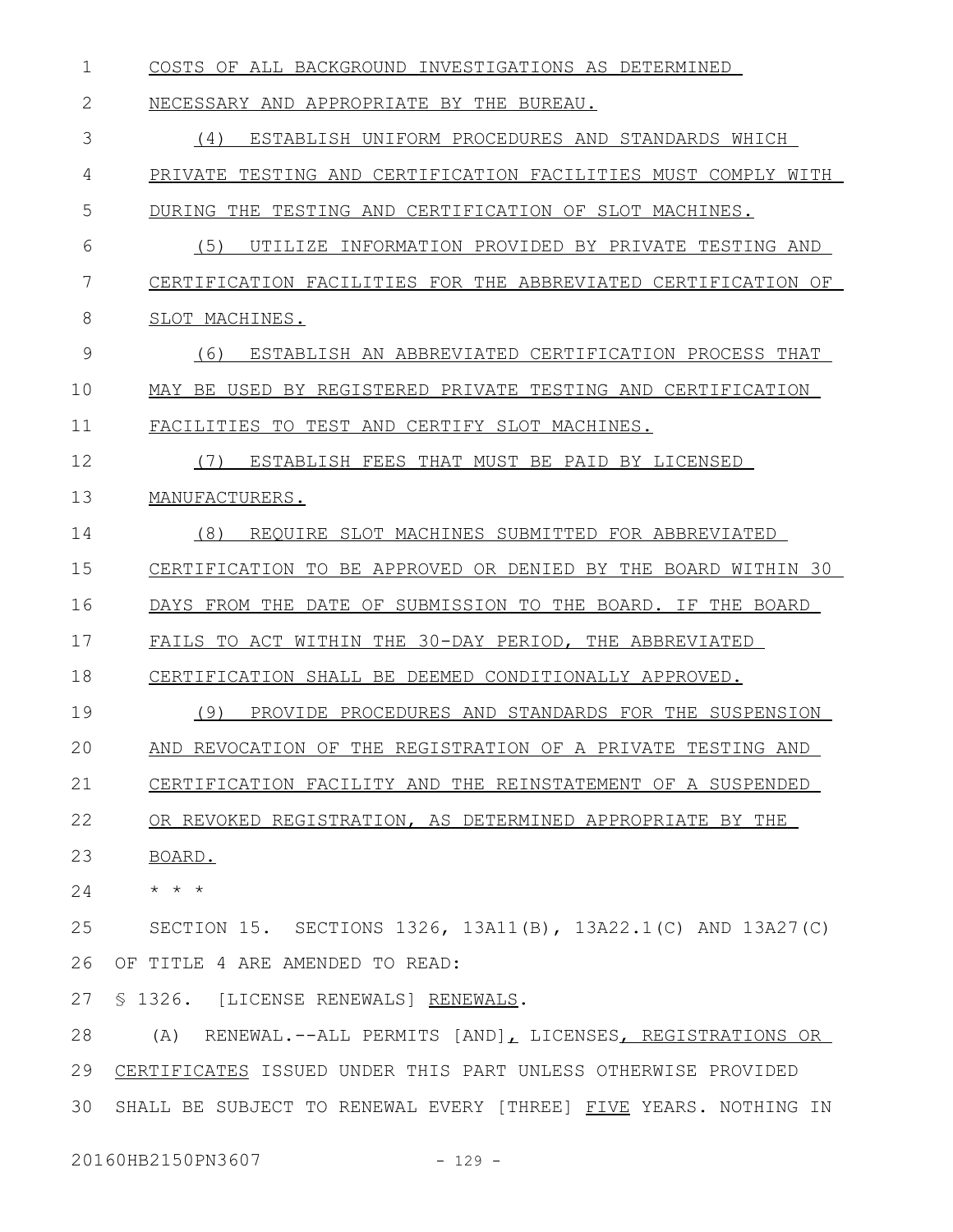THIS SUBSECTION SHALL RELIEVE A LICENSEE OF THE AFFIRMATIVE DUTY TO NOTIFY THE BOARD OF ANY CHANGES RELATING TO THE STATUS OF ITS LICENSE, PERMIT, CERTIFICATE OR REGISTRATION OR TO ANY OTHER INFORMATION CONTAINED IN THE APPLICATION MATERIALS ON FILE WITH THE BOARD. THE APPLICATION FOR RENEWAL SHALL BE SUBMITTED AT LEAST [60] 180 DAYS PRIOR TO THE EXPIRATION OF THE PERMIT [OR], LICENSE, REGISTRATION OR CERTIFICATE AND SHALL INCLUDE AN UPDATE OF THE INFORMATION CONTAINED IN THE INITIAL AND ANY PRIOR RENEWAL APPLICATIONS AND THE PAYMENT OF ANY RENEWAL FEE REQUIRED BY THIS PART. UNLESS OTHERWISE SPECIFICALLY PROVIDED IN THIS PART, THE AMOUNT OF ANY RENEWAL FEE SHALL BE CALCULATED BY THE BOARD TO REFLECT THE LONGER RENEWAL PERIOD. A PERMIT  $[OR]$ LICENSE, REGISTRATION OR CERTIFICATE FOR WHICH A COMPLETED RENEWAL APPLICATION AND FEE, IF REQUIRED, HAS BEEN RECEIVED BY THE BOARD WILL CONTINUE IN EFFECT UNLESS AND UNTIL THE BOARD SENDS WRITTEN NOTIFICATION TO THE HOLDER OF THE PERMIT [OR], LICENSE, REGISTRATION OR CERTIFICATE THAT THE BOARD HAS DENIED THE RENEWAL OF SUCH PERMIT [OR], LICENSE, REGISTRATION OR CERTIFICATE. 1 2 3 4 5 6 7 8 9 10 11 12 13 14 15 16 17 18 19

(B) REVOCATION OR FAILURE TO RENEW.--IN ADDITION TO ANY OTHER SANCTIONS THE BOARD MAY IMPOSE UNDER THIS PART, THE BOARD MAY AT ITS DISCRETION SUSPEND, REVOKE OR DENY RENEWAL OF ANY 22 PERMIT [OR], LICENSE, REGISTRATION OR CERTIFICATE ISSUED UNDER THIS PART IF IT RECEIVES ANY INFORMATION FROM ANY SOURCE THAT THE APPLICANT OR ANY OF ITS OFFICERS, DIRECTORS, OWNERS OR KEY EMPLOYEES IS IN VIOLATION OF ANY PROVISION OF THIS PART, THAT THE APPLICANT HAS FURNISHED THE BOARD WITH FALSE OR MISLEADING INFORMATION OR THAT THE INFORMATION CONTAINED IN THE APPLICANT'S INITIAL APPLICATION OR ANY RENEWAL APPLICATION IS NO LONGER TRUE AND CORRECT. IN THE EVENT OF A REVOCATION OR FAILURE TO RENEW, 20 21 23 24 25 26 27 28 29 30

20160HB2150PN3607 - 130 -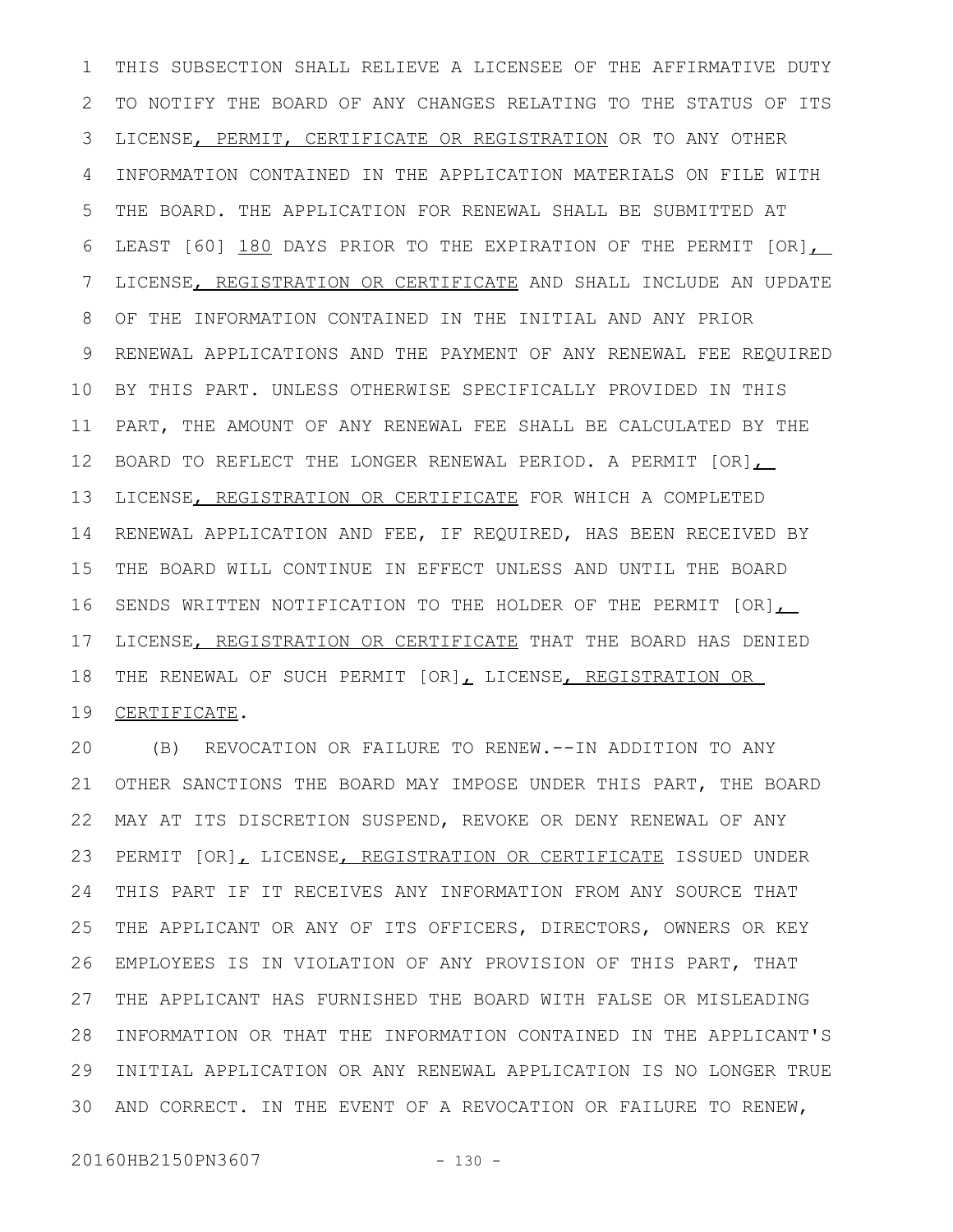THE APPLICANT'S AUTHORIZATION TO CONDUCT THE PREVIOUSLY APPROVED ACTIVITY SHALL IMMEDIATELY CEASE, AND ALL FEES PAID IN CONNECTION THEREWITH SHALL BE DEEMED TO BE FORFEITED. IN THE EVENT OF A SUSPENSION, THE APPLICANT'S AUTHORIZATION TO CONDUCT THE PREVIOUSLY APPROVED ACTIVITY SHALL IMMEDIATELY CEASE UNTIL THE BOARD HAS NOTIFIED THE APPLICANT THAT THE SUSPENSION IS NO LONGER IN EFFECT. 1 2 3 4 5 6 7

§ 13A11. AUTHORIZATION TO CONDUCT TABLE GAMES. 8

\* \* \* 9

(B) NUMBER OF AUTHORIZED GAMING TABLES.-- 10

(1) A CATEGORY 1 AND CATEGORY 2 SLOT MACHINE LICENSEE AWARDED A TABLE GAME OPERATION CERTIFICATE MAY OPERATE UP TO 250 GAMING TABLES AT ANY ONE TIME AT ITS LICENSED FACILITY. NO MORE THAN 30% OF THESE GAMING TABLES MAY BE USED TO PLAY NONBANKING GAMES AT ANY ONE TIME. SIX MONTHS FOLLOWING THE DATE OF COMMENCEMENT OF TABLE GAME OPERATIONS, THE BOARD MAY PERMIT A CATEGORY 1 OR CATEGORY 2 CERTIFICATE HOLDER TO INCREASE THE NUMBER OF GAMING TABLES ABOVE THE NUMBER AUTHORIZED UNDER THIS PARAGRAPH. THE CERTIFICATE HOLDER SHALL PETITION THE BOARD FOR THE INCREASE AT ITS LICENSED FACILITY. THE BOARD, IN CONSIDERING THE PETITION, SHALL TAKE INTO ACCOUNT THE APPROPRIATENESS OF THE PHYSICAL SPACE WHERE THE GAMING TABLES WILL BE LOCATED AND THE CONVENIENCE OF THE PUBLIC ATTENDING THE FACILITY. THE BOARD MAY ALSO TAKE INTO ACCOUNT THE POTENTIAL BENEFIT TO THE COMMONWEALTH. 11 12 13 14 15 16 17 18 19  $20$ 21 22 23 24 25

(2) A CATEGORY 3 SLOT MACHINE LICENSEE AWARDED A TABLE GAME OPERATION CERTIFICATE MAY OPERATE UP TO 50 GAMING TABLES AT ANY ONE TIME AT ITS LICENSED FACILITY. [NO MORE THAN 30% OF THESE GAMING TABLES MAY BE USED TO PLAY NONBANKING GAMES AT ANY ONE TIME.] 26 27 28 29 30

20160HB2150PN3607 - 131 -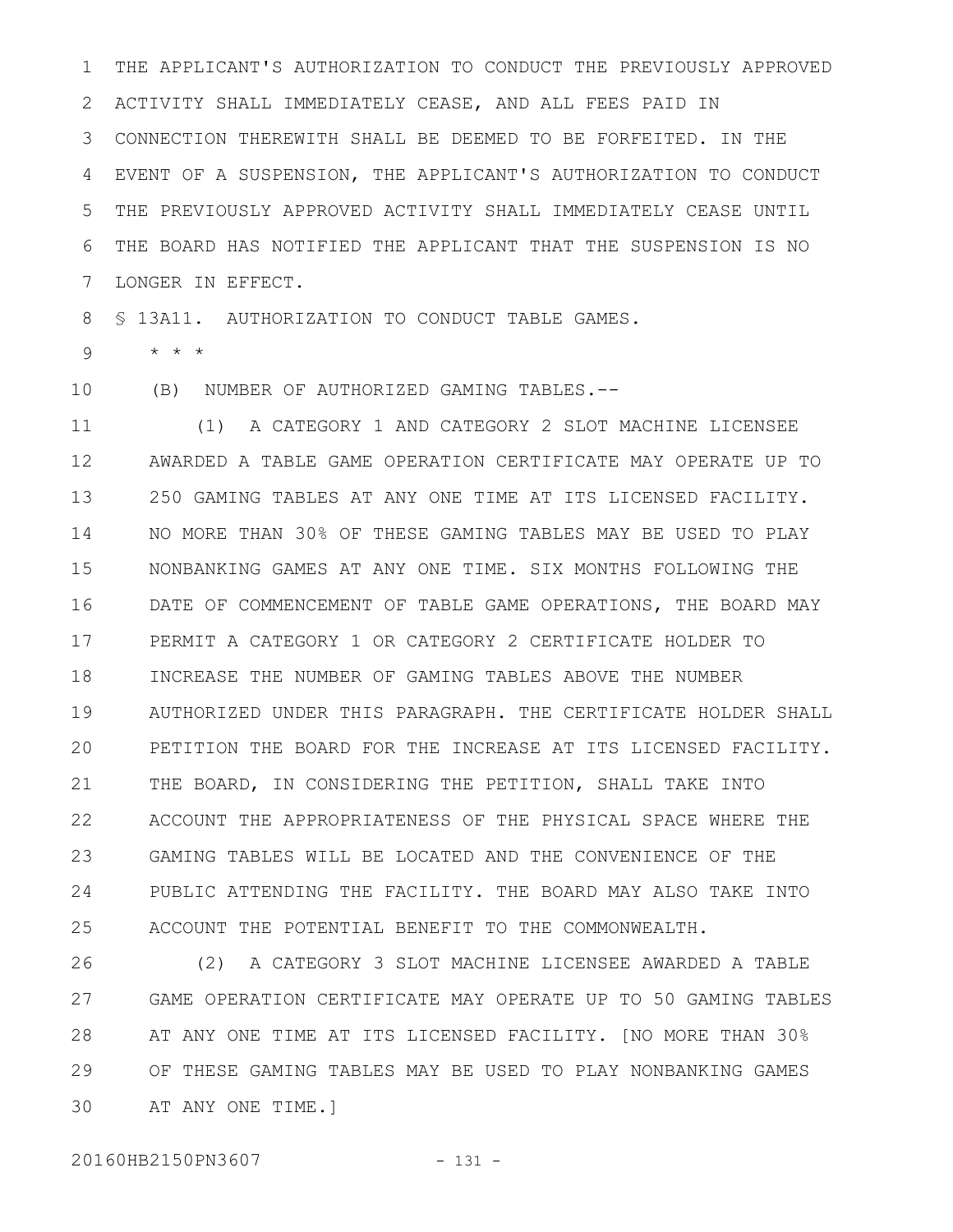(2.1) A CATEGORY 3 SLOT MACHINE LICENSEE AWARDED A TABLE GAME OPERATION CERTIFICATE MAY PETITION THE BOARD FOR ADDITIONAL TABLE GAMES AT ITS LICENSED FACILITY. THE BOARD MAY AUTHORIZE UP TO 15 ADDITIONAL GAMING TABLES. THE ADDITIONAL TABLES SHALL BE USED TO PLAY NONBANKING GAMES. THE BOARD, IN CONSIDERING THE PETITION, SHALL TAKE INTO ACCOUNT THE APPROPRIATENESS OF THE PHYSICAL SPACE WHERE THE GAMING TABLES WILL BE LOCATED AND THE CONVENIENCE OF THE PUBLIC ATTENDING THE FACILITY. THE BOARD MAY ALSO TAKE INTO ACCOUNT THE POTENTIAL BENEFIT TO THE COMMONWEALTH. (3) NONBANKING GAMING TABLES SHALL SEAT A MAXIMUM OF TEN PLAYERS. § 13A22.1. TABLE GAME TOURNAMENTS. 1 2 3 4 5 6 7 8 9 10 11 12 13

\* \* \* 14

(C) EXEMPTIONS AND ADDITIONAL TABLES.--THE FOLLOWING SHALL APPLY: 15 16

(1) FOR A CATEGORY 1 OR CATEGORY 2 LICENSED FACILITY, GAMING TABLES USED IN TOURNAMENTS SHALL BE EXEMPT FROM SECTION 13A11 (B)(1) (RELATING TO AUTHORIZATION TO CONDUCT TABLE GAMES) AND SHALL NOT BE USED IN ANY CALCULATION OF THE TOTAL NUMBER OF GAMING TABLES AUTHORIZED IN THE TABLE GAME AUTHORIZATION CERTIFICATE. 17 18 19  $20$ 21 22

(2) FOR A CATEGORY 3 LICENSED FACILITY, THE EXECUTIVE DIRECTOR MAY AUTHORIZE THE LICENSED FACILITY TO OPERATE UP TO 15 ADDITIONAL GAMING TABLES FOR USE IN TOURNAMENTS. [THE EXECUTIVE DIRECTOR MAY GRANT THE USE OF THE ADDITIONAL GAMING TABLES FOR TOURNAMENTS AUTHORIZED UNDER THIS PARAGRAPH ONLY ONE DAY PER MONTH.] ADDITIONAL GAMING TABLES FOR USE IN TOURNAMENTS SHALL BE EXEMPT FROM SECTION 13A11(B)(2) 23 24 25 26 27 28 29

(RELATING TO AUTHORIZATION TO CONDUCT TABLE GAMES) AND SHALL 30

20160HB2150PN3607 - 132 -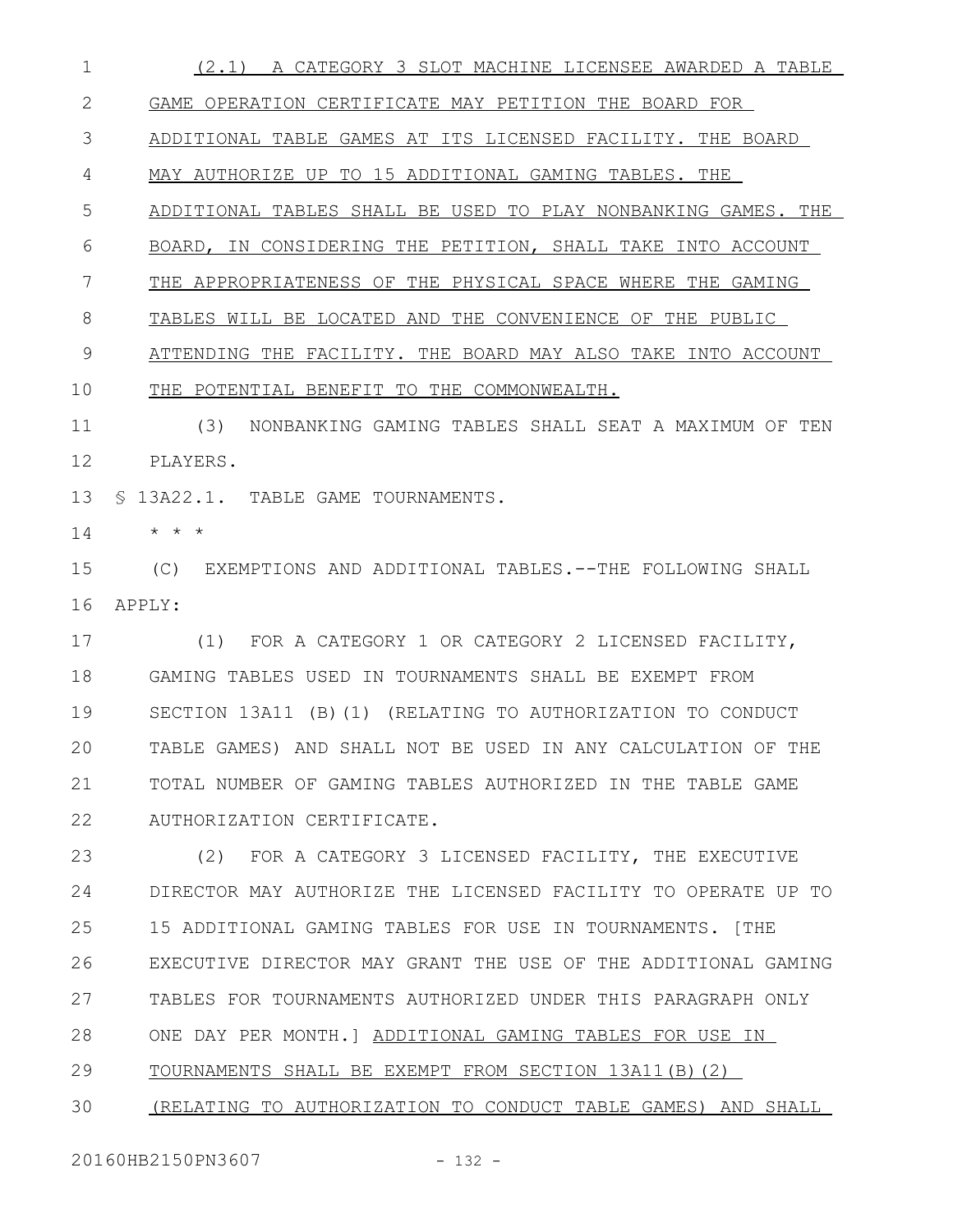NOT BE USED IN ANY CALCULATION OF THE TOTAL NUMBER OF GAMING 1

TABLES AUTHORIZED IN THE TABLE GAME AUTHORIZATION 2

CERTIFICATE. THE EXECUTIVE DIRECTOR MAY GRANT THE USE OF 3

ADDITIONAL GAMING TABLES ON THE DATES AND TIMES LISTED IN THE 4

PROPOSED SCHEDULE OF TOURNAMENTS SUBMITTED BY THE CATEGORY 3 5

SLOT MACHINE LICENSEE IN ACCORDANCE WITH SUBSECTION (B). 6

\* \* \* 7

§ 13A27. OTHER FINANCIAL TRANSACTIONS. 8

\* \* \* 9

(C) CREDIT APPLICATION VERIFICATION.---PRIOR TO APPROVING AN APPLICATION FOR CREDIT, A CERTIFICATE HOLDER SHALL VERIFY: 11 (1) THE IDENTITY, CREDITWORTHINESS AND INDEBTEDNESS INFORMATION OF THE APPLICANT BY CONDUCTING A COMPREHENSIVE REVIEW OF THE INFORMATION SUBMITTED WITH THE APPLICATION AND ANY INFORMATION REGARDING THE APPLICANT'S CREDIT ACTIVITY AT OTHER LICENSED FACILITIES WHICH THE CERTIFICATE HOLDER MAY OBTAIN THROUGH A CASINO CREDIT BUREAU AND, IF APPROPRIATE, THROUGH DIRECT CONTACT WITH OTHER SLOT MACHINE LICENSEES. 10 12 13 14 15 16 17 18

(2) THAT THE APPLICANT'S NAME IS NOT INCLUDED ON AN EXCLUSION LIST UNDER SECTION 1514 (RELATING TO REGULATION REQUIRING EXCLUSION [OR], EJECTION OR DENIAL OF ACCESS OF CERTAIN PERSONS) OR 1516 (RELATING TO LIST OF PERSONS SELF EXCLUDED FROM GAMING ACTIVITIES) OR THE VOLUNTARY CREDIT SUSPENSION LIST UNDER SUBSECTION (H). 19  $20$ 21 22 23 24

\* \* \* 25

SECTION 16. SECTION 13A41 OF TITLE 4 IS AMENDED BY ADDING A SUBSECTION TO READ: 26 27

§ 13A41. TABLE GAME DEVICE AND ASSOCIATED EQUIPMENT TESTING AND 28 CERTIFICATION STANDARDS. 29

\* \* \* 30

20160HB2150PN3607 - 133 -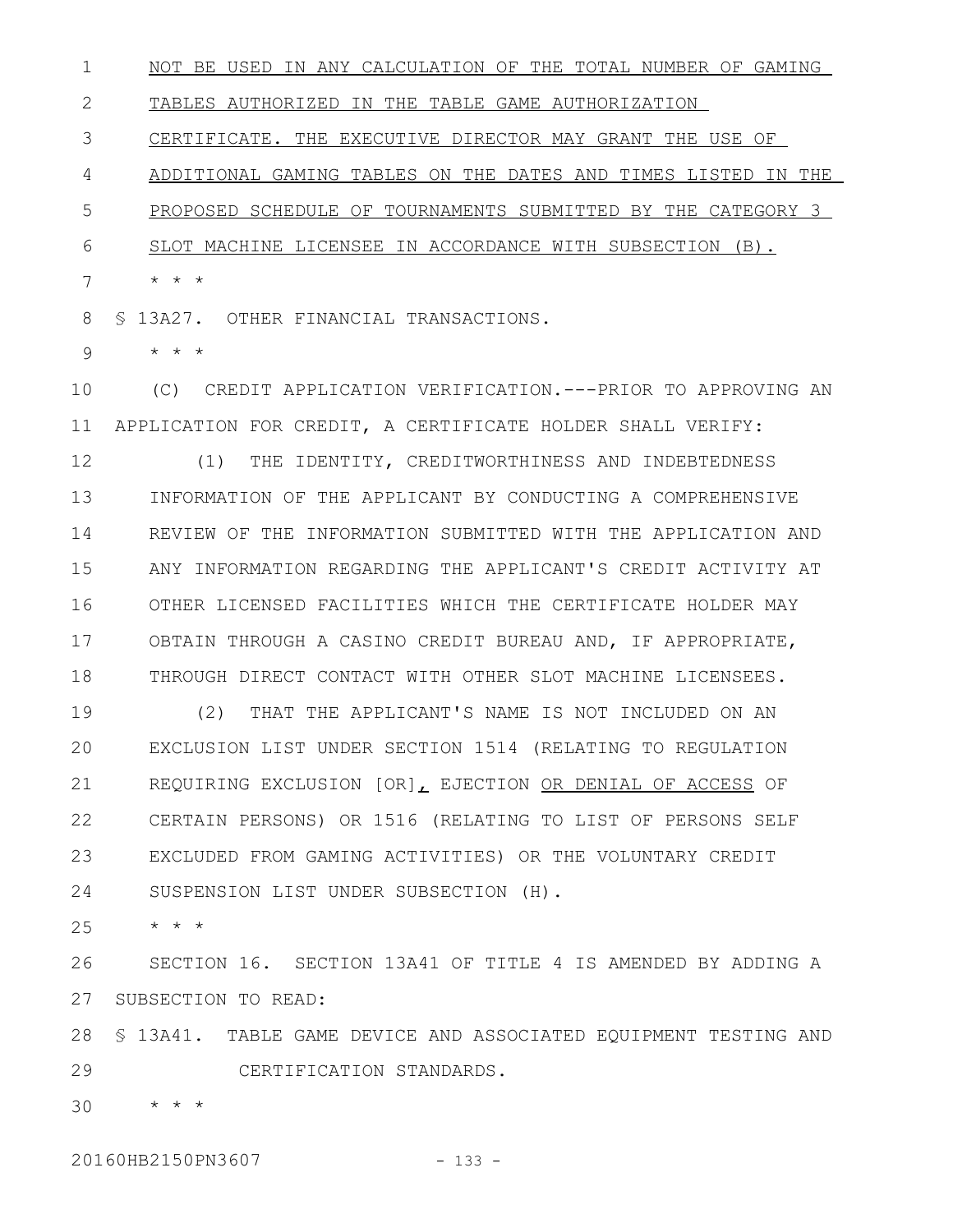| $\mathbf{1}$ | USE OF PRIVATE TESTING AND CERTIFICATION FACILITIES.--<br>(B,1)  |
|--------------|------------------------------------------------------------------|
| 2            | NOTWITHSTANDING ANY PROVISION OF THIS PART OR REGULATION OF THE  |
| 3            | BOARD, IF A TABLE GAME DEVICE OR ASSOCIATED EQUIPMENT IS TESTED  |
| 4            | AND CERTIFIED BY A PRIVATE TESTING AND CERTIFICATION FACILITY    |
| 5            | REGISTERED WITH THE BOARD, THE BOARD SHALL USE AN ABBREVIATED    |
| 6            | CERTIFICATION PROCESS REQUIRING ONLY THAT INFORMATION DETERMINED |
| 7            | BY IT TO BE NECESSARY TO CONSIDER THE ISSUANCE OF A TABLE GAME   |
| 8            | DEVICE OR ASSOCIATED EQUIPMENT CERTIFICATION UNDER THIS SECTION. |
| 9            | WITHIN ONE YEAR OF THE EFFECTIVE DATE OF THIS SUBSECTION, THE    |
| 10           | BOARD SHALL PROMULGATE REGULATIONS THAT:                         |
| 11           | PROVIDE FOR THE REGISTRATION OF PRIVATE TESTING AND<br>(1)       |
| 12           | CERTIFICATION FACILITIES. PERSONS SEEKING REGISTRATION UNDER     |
| 13           | THIS SUBSECTION SHALL BE SUBJECT TO SECTION 1202(B)(9)           |
| 14           | (RELATING TO SPECIFIC POWERS).                                   |
| 15           | (2)<br>SPECIFY THE FORM AND CONTENT OF THE APPLICATION FOR       |
| 16           | REGISTRATION.                                                    |
| 17           | (3)<br>ESTABLISH AND COLLECT AN APPLICATION FEE FOR PERSONS      |
| 18           | SEEKING REGISTRATION. THE APPLICATION FEE SHALL INCLUDE THE      |
| 19           | COSTS OF ALL BACKGROUND INVESTIGATIONS AS DETERMINED             |
| 20           | NECESSARY AND APPROPRIATE BY THE BOARD.                          |
| 21           | (4)<br>ESTABLISH UNIFORM PROCEDURES AND STANDARDS WHICH          |
| 22           | PRIVATE TESTING AND CERTIFICATION FACILITIES MUST COMPLY WITH    |
| 23           | DURING THE TESTING AND CERTIFICATION OF TABLE GAME DEVICES       |
| 24           | AND ASSOCIATED EQUIPMENT.                                        |
| 25           | (5)<br>UTILIZE INFORMATION PROVIDED BY PRIVATE TESTING AND       |
| 26           | CERTIFICATION FACILITIES FOR THE ABBREVIATED CERTIFICATION OF    |
| 27           | TABLE GAME DEVICES AND ASSOCIATED EQUIPMENT.                     |
| 28           | ESTABLISH AN ABBREVIATED CERTIFICATION PROCESS THAT<br>(6)       |
|              |                                                                  |
| 29           | MAY BE USED BY REGISTERED PRIVATE TESTING AND CERTIFICATION      |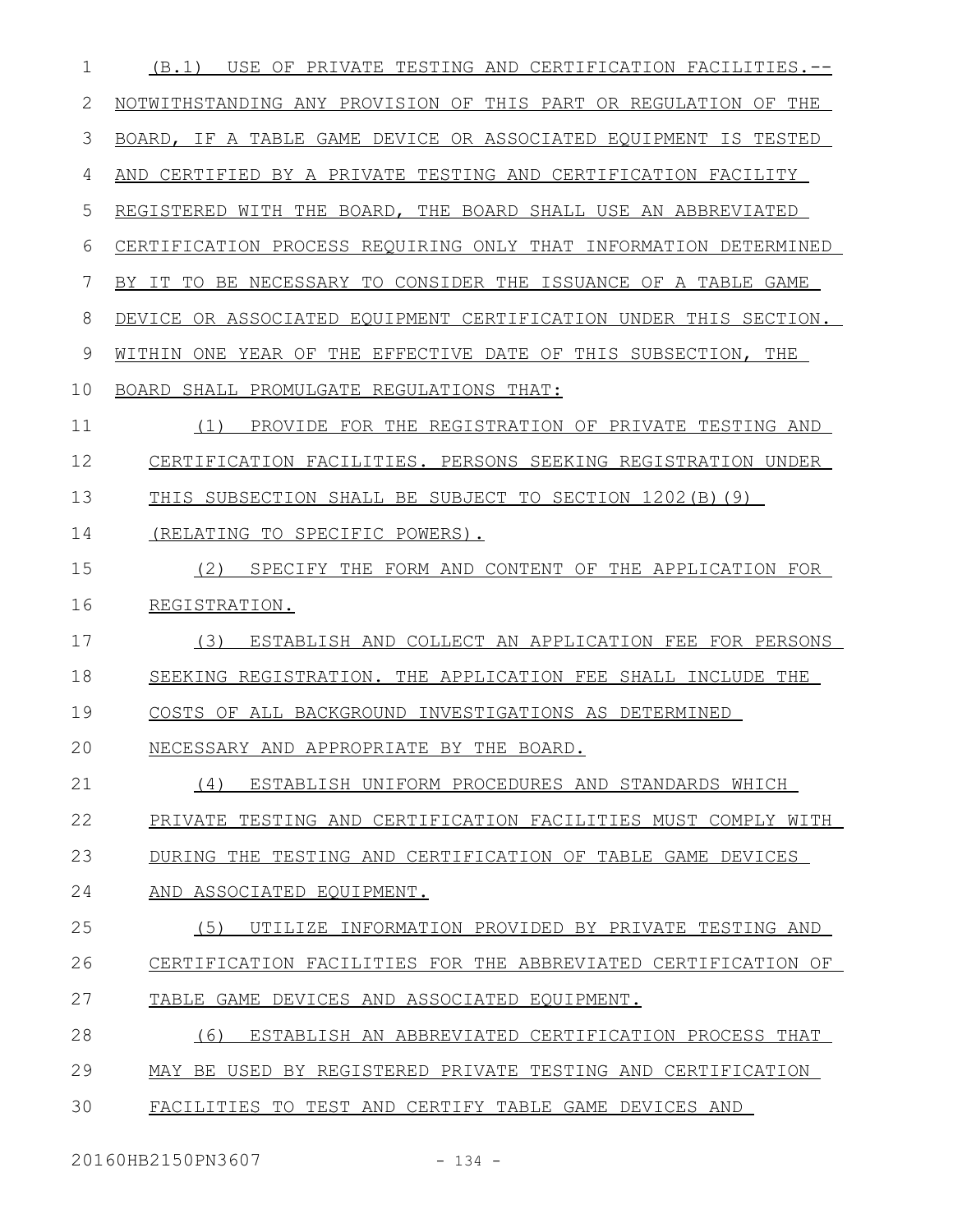ASSOCIATED EQUIPMENT. 1

(7) ESTABLISH FEES THAT MUST BE PAID BY A LICENSED MANUFACTURER. (8) REQUIRE TABLE GAME DEVICES AND ASSOCIATED EQUIPMENT SUBMITTED FOR ABBREVIATED CERTIFICATION TO BE APPROVED OR DENIED BY THE BOARD WITHIN 30 DAYS FROM THE DATE OF SUBMISSION TO THE BOARD. IF THE BOARD FAILS TO ACT WITHIN THE 30-DAY PERIOD, THE ABBREVIATED CERTIFICATION SHALL BE DEEMED 2 3 4 5 6 7 8

- CONDITIONALLY APPROVED. 9
- (9) PROVIDE PROCEDURES AND STANDARDS FOR THE SUSPENSION AND REVOCATION OF THE REGISTRATION OF A PRIVATE TESTING AND 10 11
- CERTIFICATION FACILITY AND THE REINSTATEMENT OF A SUSPENDED 12
- OR REVOKED REGISTRATION. 13

SECTION 17. SECTIONS 13A61(A) AND (F) AND 13A63(B)(4) OF TITLE 4 ARE AMENDED TO READ: 14 15

§ 13A61. TABLE GAME AUTHORIZATION FEE. 16

(A) AMOUNT OF AUTHORIZATION FEE.-- 17

(1) A CATEGORY 1 OR A CATEGORY 2 SLOT MACHINE LICENSEE THAT SUBMITS A PETITION FOR A TABLE GAME OPERATION CERTIFICATE UNDER SECTION 13A12 (RELATING TO PETITION REQUIREMENTS) ON OR BEFORE JUNE 1, 2010, SHALL PAY A ONE-TIME NONREFUNDABLE AUTHORIZATION FEE IN THE AMOUNT OF \$16,500,000. A CATEGORY 1 OR A CATEGORY 2 SLOT MACHINE LICENSEE THAT SUBMITS A PETITION FOR A TABLE GAME OPERATION CERTIFICATE UNDER SECTION 13A12 AFTER JUNE 1, 2010, SHALL PAY A ONE-TIME NONREFUNDABLE AUTHORIZATION FEE IN THE AMOUNT OF \$24,750,000. 18 19  $20$ 21 22 23 24 25 26

(2) A CATEGORY 3 SLOT MACHINE LICENSEE THAT SUBMITS A PETITION FOR A TABLE GAME OPERATION CERTIFICATE UNDER SECTION 13A12 ON OR BEFORE JUNE 1, 2010, SHALL PAY A ONE-TIME NONREFUNDABLE AUTHORIZATION FEE IN THE AMOUNT OF \$7,500,000. 27 28 29 30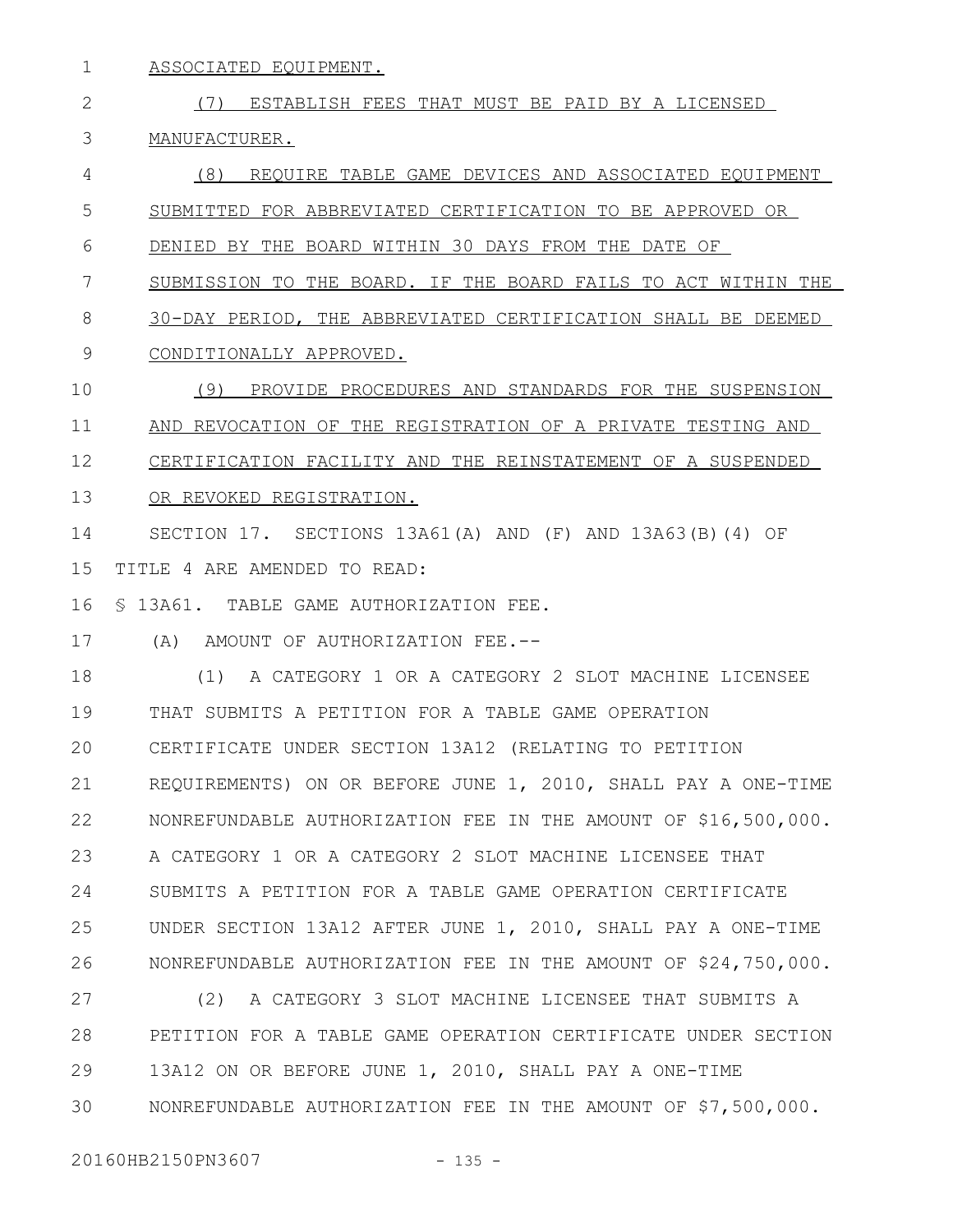A CATEGORY 3 SLOT MACHINE LICENSEE THAT SUBMITS A PETITION FOR A TABLE GAME OPERATION CERTIFICATE UNDER SECTION 13A12 AFTER JUNE 1, 2010, SHALL PAY A ONE-TIME NONREFUNDABLE AUTHORIZATION FEE IN THE AMOUNT OF \$11,250,000. 1 2 3 4

(3) NOTWITHSTANDING PARAGRAPHS (1) AND (2), THE HOLDER OF A CATEGORY 1 OR CATEGORY 3 SLOT MACHINE LICENSE ISSUED AFTER JUNE 1, 2010, THAT SUBMITS A PETITION FOR A TABLE GAME OPERATION CERTIFICATE SHALL PAY A ONE-TIME NONREFUNDABLE AUTHORIZATION FEE IN THE AMOUNT OF \$16,500,000 OR \$7,500,000, RESPECTIVELY. 5 6 7 8 9 10

(3.1) NOTWITHSTANDING PARAGRAPHS (2) AND (3), THE HOLDER OF A CATEGORY 3 SLOT MACHINE LICENSE ISSUED ON OR AFTER JANUARY 1, 2016, THAT SUBMITS A PETITION FOR A TABLE GAME OPERATION CERTIFICATE SHALL PAY A ONE-TIME NONREFUNDABLE AUTHORIZATION FEE IN THE AMOUNT OF \$8,500,000. 11 12 13 14 15

(3.2) NOTWITHSTANDING ANY OTHER PROVISION OF THIS PART, NO LATER THAN 60 DAYS AFTER THE BOARD APPROVES A REQUEST FOR ADDITIONAL TABLE GAMES IN ACCORDANCE WITH SECTION 13A11 (RELATING TO AUTHORIZATION TO CONDUCT TABLE GAMES) SUBMITTED 16 17 18 19

BY THE HOLDER OF A CATEGORY 3 SLOT MACHINE LICENSE ISSUED

PRIOR TO JANUARY 1, 2016, THE CATEGORY 3 SLOT MACHINE 21

LICENSEE SHALL PAY A ONE-TIME NONREFUNDABLE FEE IN THE AMOUNT OF \$1,000,000. 22 23

(4) A TABLE GAME OPERATION CERTIFICATE SHALL NOT BE SUBJECT TO RENEWAL OR PAYMENT OF AN ADDITIONAL AUTHORIZATION FEE. 24 25 26

\* \* \* 27

 $20$ 

(F) DEPOSIT OF FEES.--NOTWITHSTANDING SECTION 1208 (RELATING TO COLLECTION OF FEES AND FINES), ALL TABLE GAME AUTHORIZATION FEES AND OTHER FEES OR PENALTIES RECEIVED BY THE BOARD UNDER 28 29 30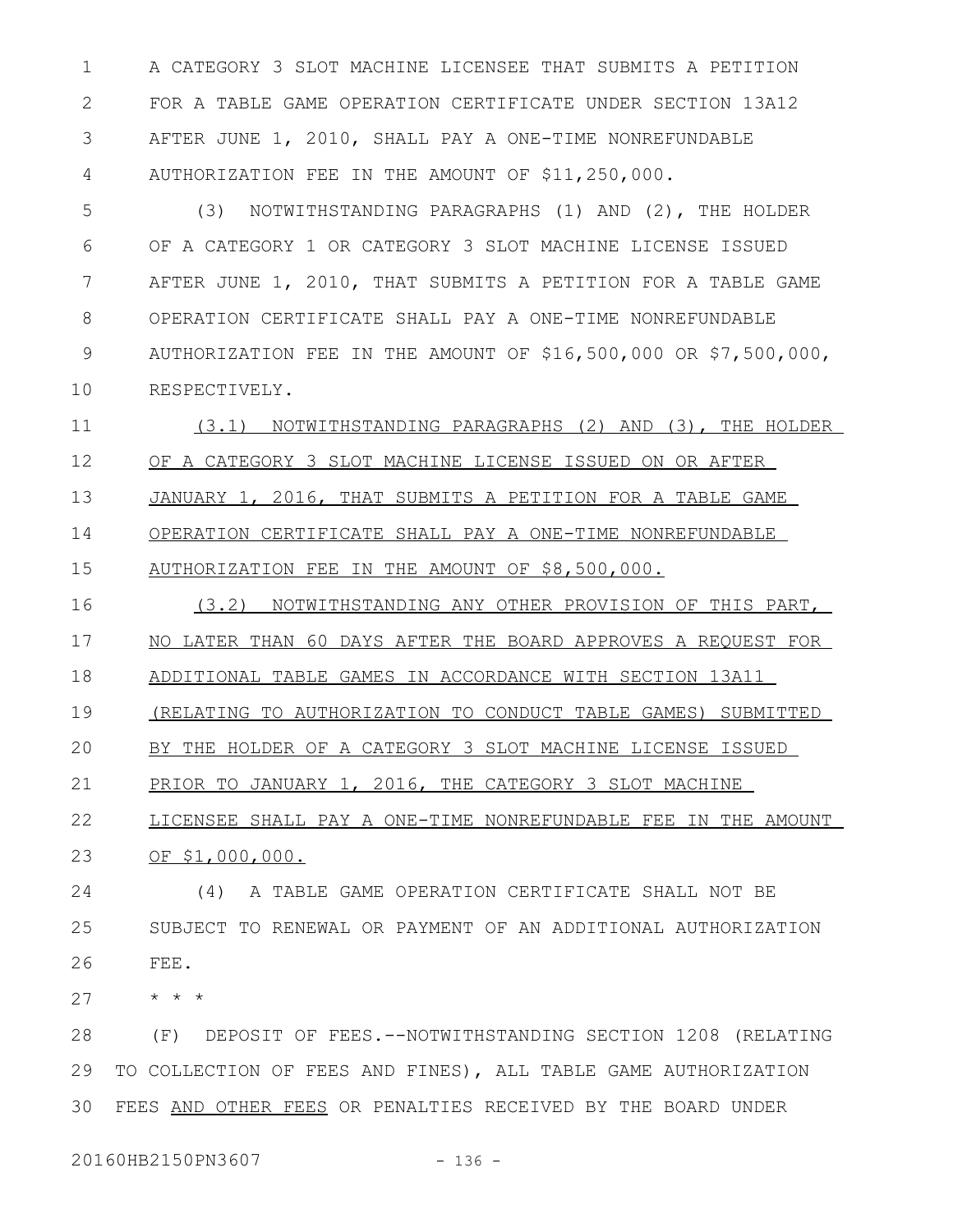THIS SUBCHAPTER, ALL TABLE GAME DEVICE AND ASSOCIATED EQUIPMENT MANUFACTURER AND SUPPLIER LICENSE FEES, ALL TABLE GAME DEVICE OR ASSOCIATED EQUIPMENT MANUFACTURER AND SUPPLIER RENEWAL FEES AND FEES FOR LICENSES ISSUED UNDER CHAPTER 16 (RELATING TO JUNKETS) SHALL BE DEPOSITED IN THE GENERAL FUND. 1 2 3 4 5

§ 13A63. LOCAL SHARE ASSESSMENT. 6

\* \* \* 7

(B) DISTRIBUTIONS TO COUNTIES.--THE DEPARTMENT SHALL MAKE QUARTERLY DISTRIBUTIONS FROM THE LOCAL SHARE ASSESSMENTS DEPOSITED INTO THE FUND UNDER SUBSECTION (A) TO COUNTIES, 11 INCLUDING HOME RULE COUNTIES, HOSTING A LICENSED FACILITY AUTHORIZED TO CONDUCT TABLE GAMES UNDER THIS CHAPTER IN 12 13 ACCORDANCE WITH THE FOLLOWING: 8 9 10

\* \* \*

15

14

(4) THE FOLLOWING APPLY:

(I) IF THE FACILITY IS A CATEGORY 3 LICENSED FACILITY LOCATED IN A COUNTY OF THE SECOND CLASS A: 50% OF THE LICENSED FACILITY'S LOCAL SHARE ASSESSMENT SHALL BE [DEPOSITED INTO A RESTRICTED RECEIPTS ACCOUNT TO BE ESTABLISHED IN THE COMMONWEALTH FINANCING AUTHORITY TO BE USED EXCLUSIVELY FOR GRANTS OR GUARANTEES FOR PROJECTS IN THE COUNTY THAT QUALIFY UNDER 64 PA.C.S. SS 1551 (RELATING TO BUSINESS IN OUR SITES PROGRAM), 1556 (RELATING TO TAX INCREMENT FINANCING GUARANTEE PROGRAM) AND 1558 (RELATING TO WATER SUPPLY AND WASTE WATER INFRASTRUCTURE PROGRAM).] DISTRIBUTED AS FOLLOWS: 16 17 18 19 20 21 22 23 24 25 26

(A) SEVENTY-FIVE PERCENT SHALL BE DISTRIBUTED TO THE COUNTY HOSTING THE LICENSED FACILITY FROM EACH SUCH LICENSED FACILITY FOR THE PURPOSE OF SUPPORTING THE MAINTENANCE AND REFURBISHMENT OF THE PARKS AND 27 28 29 30

20160HB2150PN3607 - 137 -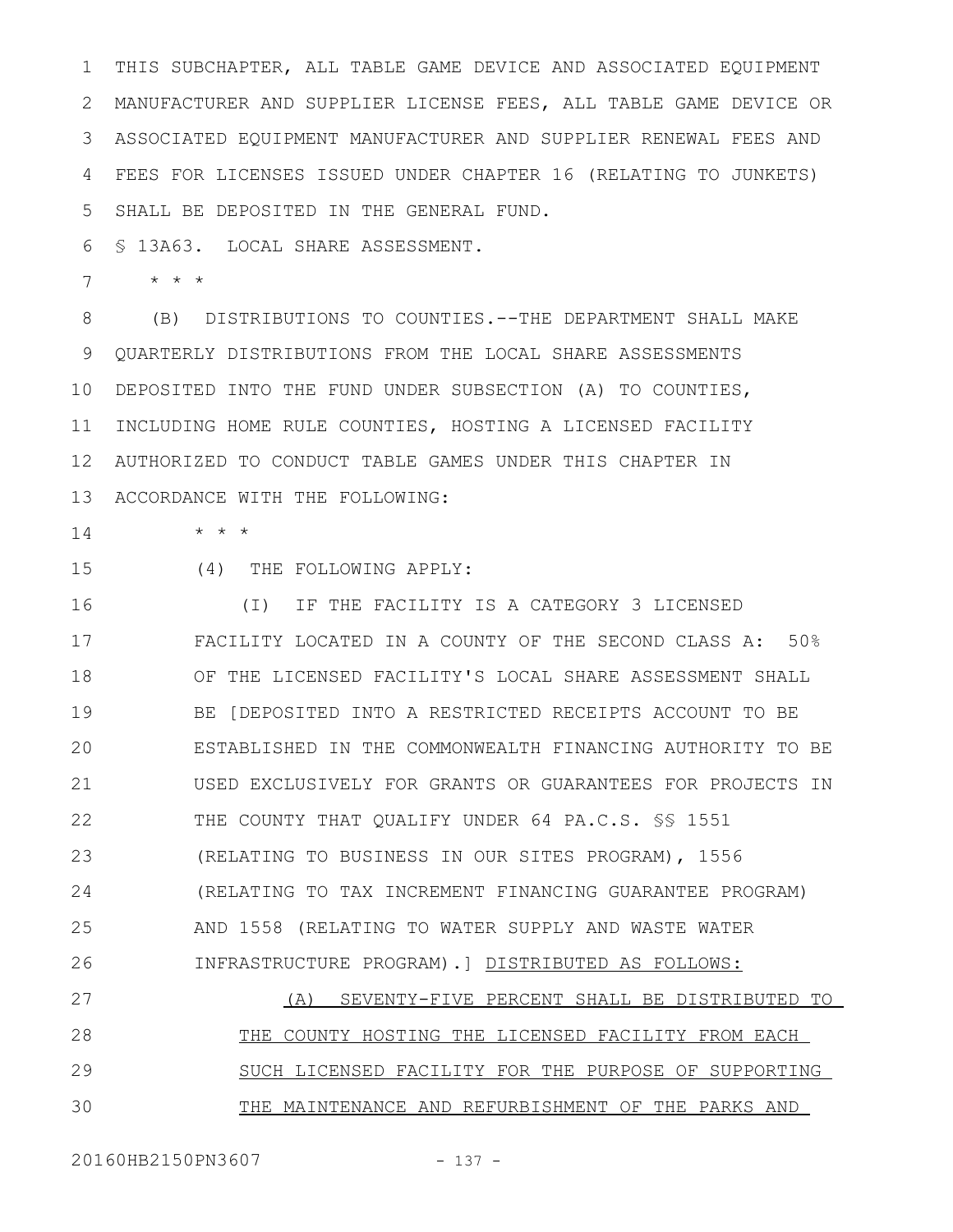HERITAGE SITES THROUGHOUT THE COUNTY IN WHICH THE 1

LICENSEE IS LOCATED. (B) TWELVE AND ONE-HALF PERCENT SHALL BE DISTRIBUTED TO THE COUNTY HOSTING THE LICENSED FACILITY FROM EACH SUCH LICENSED FACILITY FOR THE PURPOSE OF SUPPORTING A CHILD ADVOCACY CENTER LOCATED WITHIN THE COUNTY IN WHICH THE LICENSEE IS LOCATED. (C) TWELVE AND ONE-HALF PERCENT SHALL BE DISTRIBUTED TO THE COUNTY HOSTING THE LICENSED FACILITY FROM EACH SUCH LICENSED FACILITY FOR THE PURPOSE OF SUPPORTING AN ORGANIZATION PROVIDING COMPREHENSIVE SUPPORT SERVICES TO VICTIMS OF DOMESTIC VIOLENCE, INCLUDING LEGAL AND MEDICAL AID, SHELTERS, TRANSITIONAL HOUSING AND COUNSELING LOCATED WITHIN THE COUNTY IN WHICH THE LICENSEE IS LOCATED. 2 3 4 5 6 7 8 9 10 11 12 13 14 15

(II) EXCEPT AS PROVIDED IN SUBPARAGRAPH (I), IF THE FACILITY IS A CATEGORY 3 LICENSED FACILITY IN A COUNTY OF ANY CLASS: 50% OF THE LICENSED FACILITY'S LOCAL SHARE ASSESSMENT SHALL BE ADDED TO THE FUNDS IN THE RESTRICTED RECEIPTS ACCOUNT ESTABLISHED UNDER SECTION 1403(C)(2)(IV) FOR DISTRIBUTION WITH THOSE FUNDS. 16 17 18 19  $20$ 21

\* \* \* 22

SECTION 18. TITLE 4 IS AMENDED BY ADDING CHAPTERS TO READ: 23

- 24
- 25

## CHAPTER 13B

26 SUBCHAPTER

### INTERACTIVE GAMING

- A. GENERAL PROVISIONS 27
- B. INTERACTIVE GAMING AUTHORIZED 28
- B.1. MULTI-USE COMPUTING DEVICES 29
- C. CONDUCT OF INTERACTIVE GAMING 30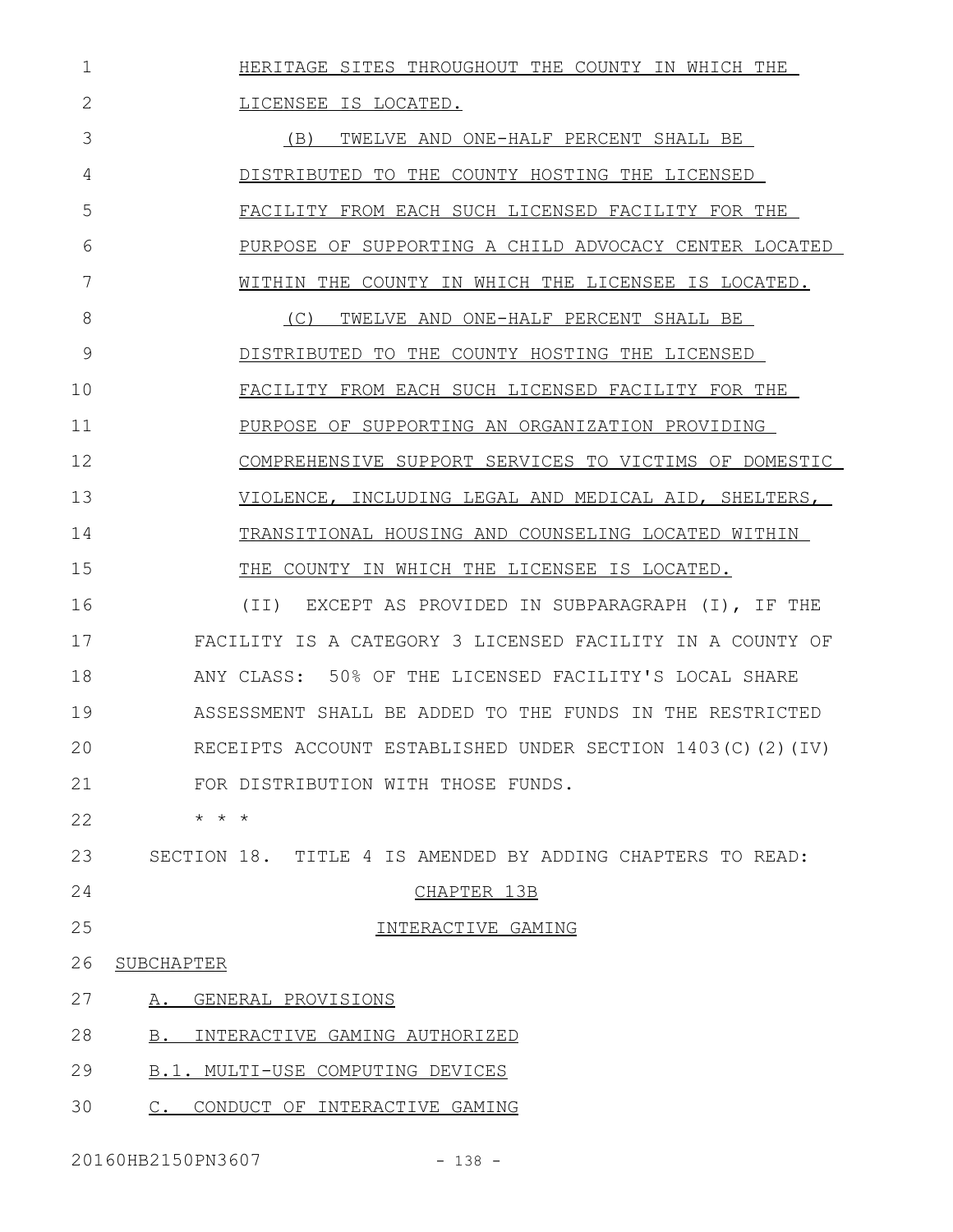| 1            | D. FACILITIES AND EQUIPMENT                                   |
|--------------|---------------------------------------------------------------|
| $\mathbf{2}$ | $E$ .<br>TESTING AND CERTIFICATION                            |
| 3            | TAXES AND FEES<br>$F$ .                                       |
| 4            | G. MISCELLANEOUS PROVISIONS                                   |
| 5            | SUBCHAPTER A                                                  |
| 6            | GENERAL PROVISIONS                                            |
| 7            | SEC.                                                          |
| 8            | 13B01. LEGISLATIVE FINDINGS.                                  |
| 9            | 13B02. REGULATORY AUTHORITY.                                  |
| 10           | 13B03.<br>TEMPORARY INTERACTIVE GAMING REGULATIONS.           |
| 11           | § 13B01. LEGISLATIVE FINDINGS.                                |
| 12           | THE GENERAL ASSEMBLY FINDS AND DECLARES THAT:                 |
| 13           | THE PRIMARY OBJECTIVE OF THE PENNSYLVANIA RACE HORSE<br>(1)   |
| 14           | DEVELOPMENT AND GAMING ACT, TO WHICH ALL OTHER OBJECTIVES ARE |
| 15           | SECONDARY, IS TO PROTECT THE PUBLIC THROUGH THE REGULATION    |
| 16           | AND POLICING OF ALL ACTIVITIES INVOLVING GAMING AND PRACTICES |
| 17           | THAT CONTINUE TO BE UNLAWFUL.                                 |
| 18           | (2)<br>LEGISLATIVE AUTHORIZATION OF SLOT MACHINE GAMING AND   |
| 19           | THE CONDUCT OF TABLE GAMES IS INTENDED TO ENHANCE LIVE HORSE  |
| 20           | RACING, BREEDING PROGRAMS, ENTERTAINMENT AND EMPLOYMENT IN    |
| 21           | THIS COMMONWEALTH.                                            |
| 22           | (3)<br>LEGALIZED GAMING WAS SEEN AS A MEANS TO PROVIDE A      |
| 23           | SOURCE OF REVENUE FOR PROPERTY AND WAGE TAX RELIEF, PROMOTE   |
| 24           | ECONOMIC DEVELOPMENT AND ENHANCE DEVELOPMENT OF TOURISM       |
| 25           | MARKETS THROUGHOUT THIS COMMONWEALTH.                         |
| 26           | (4)<br>LEGALIZED GAMING IN THE CATEGORY 1, CATEGORY 2 AND     |
| 27           | CATEGORY 3 LICENSED FACILITIES GEOGRAPHICALLY DISPERSED IN    |
| 28           | THIS COMMONWEALTH HAS BECOME A CRITICAL COMPONENT OF ECONOMIC |
| 29           | DEVELOPMENT AND, IF GAMING ACTIVITIES CONTINUE TO BE PROPERLY |
| 30           | REGULATED AND FOSTERED, IT WILL PROVIDE A SUBSTANTIAL         |

20160HB2150PN3607 - 139 -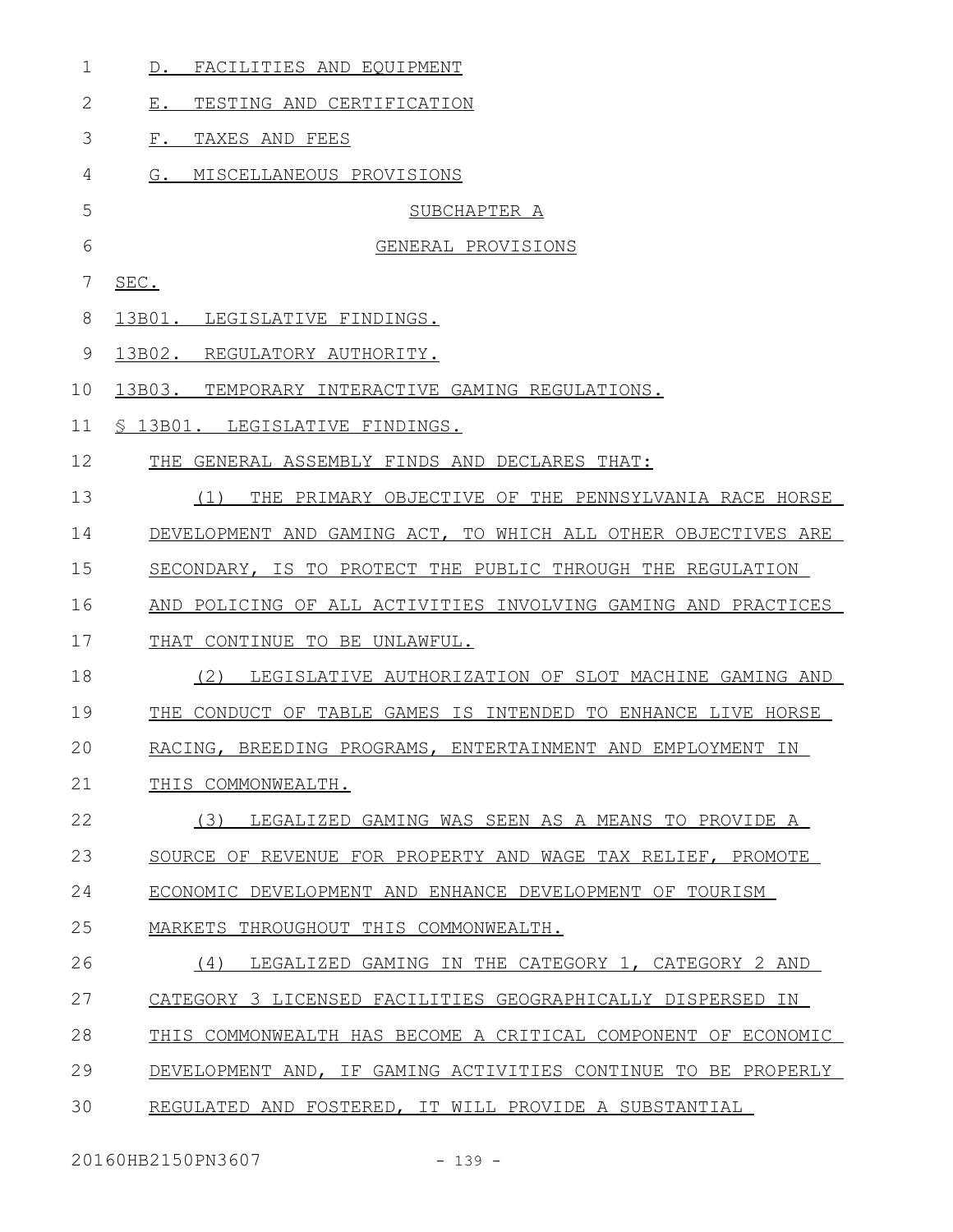CONTRIBUTION TO THE GENERAL HEALTH, WELFARE AND PROSPERITY OF 1

THIS COMMONWEALTH AND ITS CITIZENS. 2

(5) THE GENERAL ASSEMBLY REMAINS COMMITTED TO ENSURING A ROBUST GAMING INDUSTRY IN THIS COMMONWEALTH THAT IS CAPABLE OF COMPETING INTERNATIONALLY, NATIONALLY AND REGIONALLY AT THE HIGHEST LEVELS OF QUALITY WHILE MAINTAINING STRICT REGULATORY OVERSIGHT TO ENSURE THE INTEGRITY OF ALL GAMING OPERATIONS AS SUPERVISED BY THE BOARD. (6) SINCE ITS DEVELOPMENT, THE INTERNET HAS PROVIDED THE OPPORTUNITY FOR MILLIONS OF PEOPLE WORLDWIDE TO ENGAGE IN ONLINE GAMBLING, MOSTLY THROUGH ILLEGAL, UNREGULATED OFF-SHORE GAMBLING OPERATIONS. (7) IN 2006, THE UNITED STATES CONGRESS PASSED AND THE PRESIDENT OF THE UNITED STATES SIGNED THE UNLAWFUL INTERNET GAMBLING ENFORCEMENT ACT OF 2006 (PUBLIC LAW 109-347, 31 U.S.C. § 5361 ET SEQ.), WHICH GENERALLY PROHIBITS THE USE OF BANKING INSTRUMENTS, INCLUDING CREDIT CARDS, CHECKS AND MONEY TRANSFERS FOR INTERSTATE INTERNET GAMBLING. (8) ALTHOUGH THE UNLAWFUL INTERNET GAMBLING ENFORCEMENT ACT OF 2006 PROHIBITS INTERSTATE INTERNET GAMBLING BY UNITED STATES CITIZENS, IT PERMITS INDIVIDUAL STATES TO CREATE A REGULATORY FRAMEWORK TO GOVERN INTRASTATE INTERNET OR INTERACTIVE GAMBLING. (9) INTERACTIVE GAMING IS ILLEGAL IN THIS COMMONWEALTH AND WITHOUT LEGISLATIVE AUTHORIZATION AND STRICT REGULATION, THE PUBLIC'S TRUST AND CONFIDENCE IN LEGALIZED COMMERCIAL GAMING MAY BE IMPACTED. (10) IN THIS COMMONWEALTH, INTERACTIVE GAMING HAS BEEN CONDUCTED WITHOUT OVERSIGHT, REGULATION OR ENFORCEMENT, ALL OF WHICH RAISES SIGNIFICANT CONCERNS FOR THE PROTECTION OF 3 4 5 6 7 8 9 10 11 12 13 14 15 16 17 18 19  $20$ 21 22 23 24 25 26 27 28 29 30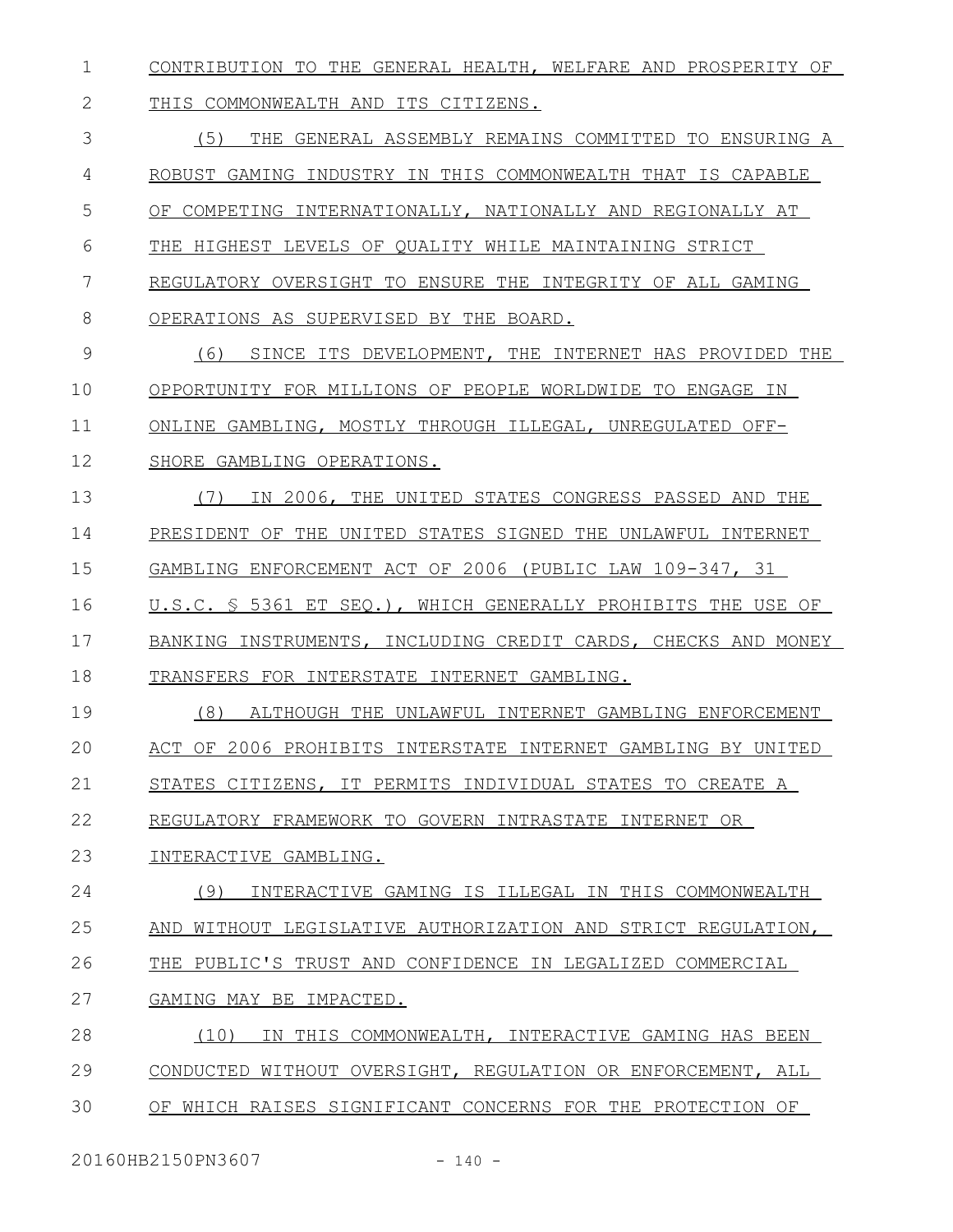THE HEALTH, WELFARE AND SAFETY OF THE CITIZENS OF THIS COMMONWEALTH. (11) AN EFFECTIVE REGULATORY, LICENSING AND ENFORCEMENT SYSTEM FOR INTERACTIVE GAMING IN THIS COMMONWEALTH WOULD INHIBIT UNDERAGE WAGERING AND OTHERWISE PROTECT VULNERABLE INDIVIDUALS, ENSURE THAT THE GAMES OFFERED THROUGH THE INTERNET ARE FAIR AND SAFE, STOP SENDING MUCH-NEEDED JOBS, TAX AND OTHER REVENUE OFFSHORE TO ILLEGAL OPERATORS, PROVIDE A SIGNIFICANT SOURCE OF TAXABLE REVENUE, CREATE JOBS AND ECONOMIC DEVELOPMENT AND ADDRESS THE CONCERNS OF LAW ENFORCEMENT. (12) BY LEGALIZING INTERACTIVE GAMING AND SUBJECTING IT TO THE REGULATORY OVERSIGHT OF THE PENNSYLVANIA GAMING CONTROL BOARD, THE GENERAL ASSEMBLY IS ASSURING THE CITIZENS OF THIS COMMONWEALTH THAT ONLY THOSE PERSONS LICENSED BY THE BOARD TO CONDUCT SLOT MACHINE GAMING AND TABLE GAMES AND TO OPERATE INTERACTIVE GAMES OR INTERACTIVE GAMING SYSTEMS, IN ACCORDANCE WITH THE REQUIREMENTS OF THIS PART, HAVE BEEN DETERMINED TO BE SUITABLE TO FACILITATE AND CONDUCT INTERACTIVE GAMING ACTIVITIES IN THIS COMMONWEALTH. (13) AN EFFECTIVE REGULATORY, LICENSING AND ENFORCEMENT SYSTEM TO GOVERN INTERACTIVE GAMING IN THIS COMMONWEALTH IS CONSISTENT WITH THE ORIGINAL OBJECTIVES AND INTENT OF THE PENNSYLVANIA RACE HORSE DEVELOPMENT AND GAMING ACT, THEREBY ENSURING THE PUBLIC TRUST AND CONFIDENCE IN THE COMMERCIAL GAMING INDUSTRY IN THIS COMMONWEALTH. (14) THE COMMONWEALTH HAS A LEGITIMATE STATE INTEREST IN PROTECTING THE INTEGRITY OF STATE-AUTHORIZED INTERACTIVE GAMING BY LICENSING THOSE ENTITIES ALREADY ENGAGED IN THE CONDUCT OF GAMING IN THIS COMMONWEALTH, WHICH ARE SUBJECT TO 1 2 3 4 5 6 7 8 9 10 11 12 13 14 15 16 17 18 19  $20$ 21 22 23 24 25 26 27 28 29 30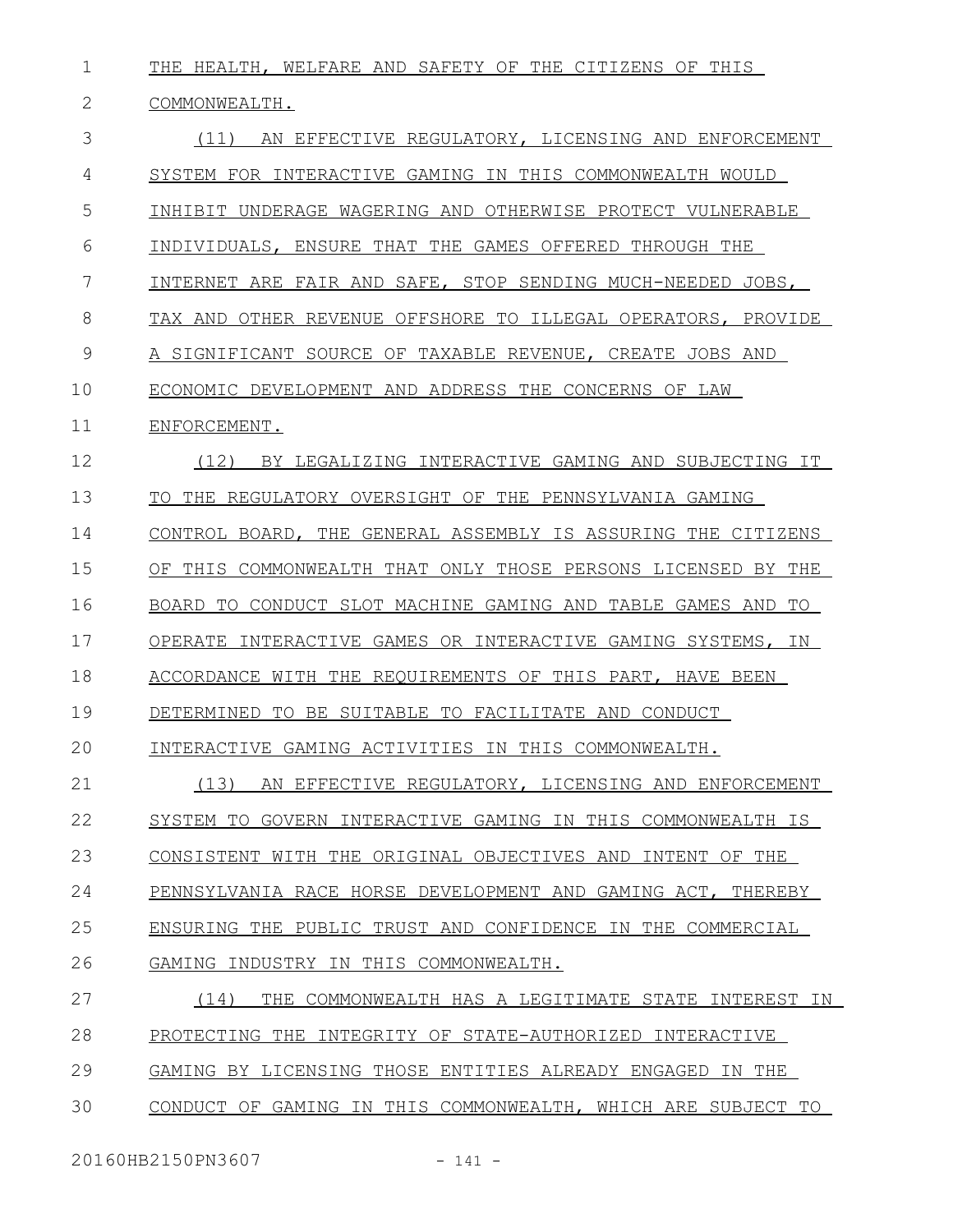| 1  | THE SCRUTINY AND DISCIPLINE OF THE BOARD AND OTHER REGULATORY    |
|----|------------------------------------------------------------------|
| 2  | AGENCIES AND WHICH ARE IN GOOD STANDING WITH THOSE AGENCIES.     |
| 3  | S 13B02. REGULATORY AUTHORITY.                                   |
| 4  | AUTHORITY.--THE BOARD SHALL PROMULGATE AND ADOPT RULES<br>(A)    |
| 5  | AND REGULATIONS TO GOVERN THE CONDUCT OF INTERACTIVE GAMING IN   |
| 6  | ORDER TO ENSURE THAT IT WILL BE IMPLEMENTED IN A MANNER THAT     |
| 7  | PROVIDES FOR THE SECURITY AND EFFECTIVE MANAGEMENT,              |
| 8  | ADMINISTRATION AND CONTROL OF INTERACTIVE GAMING, INCLUDING, BUT |
| 9  | NOT LIMITED<br>TO, REGULATIONS:                                  |
| 10 | (1)<br>ENSURING THAT INTERACTIVE GAMING IS OFFERED FOR PLAY      |
| 11 | THIS COMMONWEALTH IN A MANNER THAT IS CONSISTENT WITH<br>IN      |
| 12 | FEDERAL LAW AND THE PROVISIONS OF THIS CHAPTER.                  |
| 13 | (2)<br>ESTABLISHING STANDARDS AND PROCEDURES FOR TESTING         |
| 14 | AND APPROVING INTERACTIVE GAMES AND INTERACTIVE GAMING           |
| 15 | DEVICES AND ASSOCIATED EQUIPMENT, AND ANY VARIATIONS OR          |
| 16 | COMPOSITES OF AUTHORIZED INTERACTIVE GAMES, PROVIDED THAT THE    |
| 17 | BOARD DETERMINES THAT THE INTERACTIVE GAMES AND ANY NEW          |
| 18 | INTERACTIVE GAMES OR ANY VARIATIONS OR COMPOSITES ARE            |
| 19 | SUITABLE FOR USE AFTER A TEST OR EXPERIMENTAL PERIOD UNDER       |
| 20 | ANY TERMS AND CONDITIONS AS THE BOARD MAY DEEM APPROPRIATE.      |
| 21 | THE BOARD MAY GIVE PRIORITY TO THE TESTING OF INTERACTIVE        |
| 22 | GAMES, INTERACTIVE GAMING DEVICES AND ASSOCIATED EQUIPMENT OR    |
| 23 | OTHER GAMING EQUIPMENT WHICH A SLOT MACHINE LICENSEE HAS         |
| 24 | CERTIFIED THAT IT WILL USE TO CONDUCT INTERACTIVE GAMING IN      |
| 25 | THIS COMMONWEALTH. NOTHING IN THIS PARAGRAPH SHALL BE            |
| 26 | CONSTRUED TO PROHIBIT THE BOARD FROM USING THE TESTING AND       |
| 27 | CERTIFICATION STANDARDS OF ANOTHER STATE OR JURISDICTION IN      |
| 28 | WHICH INTERACTIVE GAMING IS CONDUCTED, IF IT DETERMINES THAT     |
| 29 | THE STANDARDS OF THE JURISDICTION ARE COMPREHENSIVE, THOROUGH    |
| 30 | AND PROVIDE SIMILAR AND ADEOUATE SAFEGUARDS AS THOSE REOUIRED    |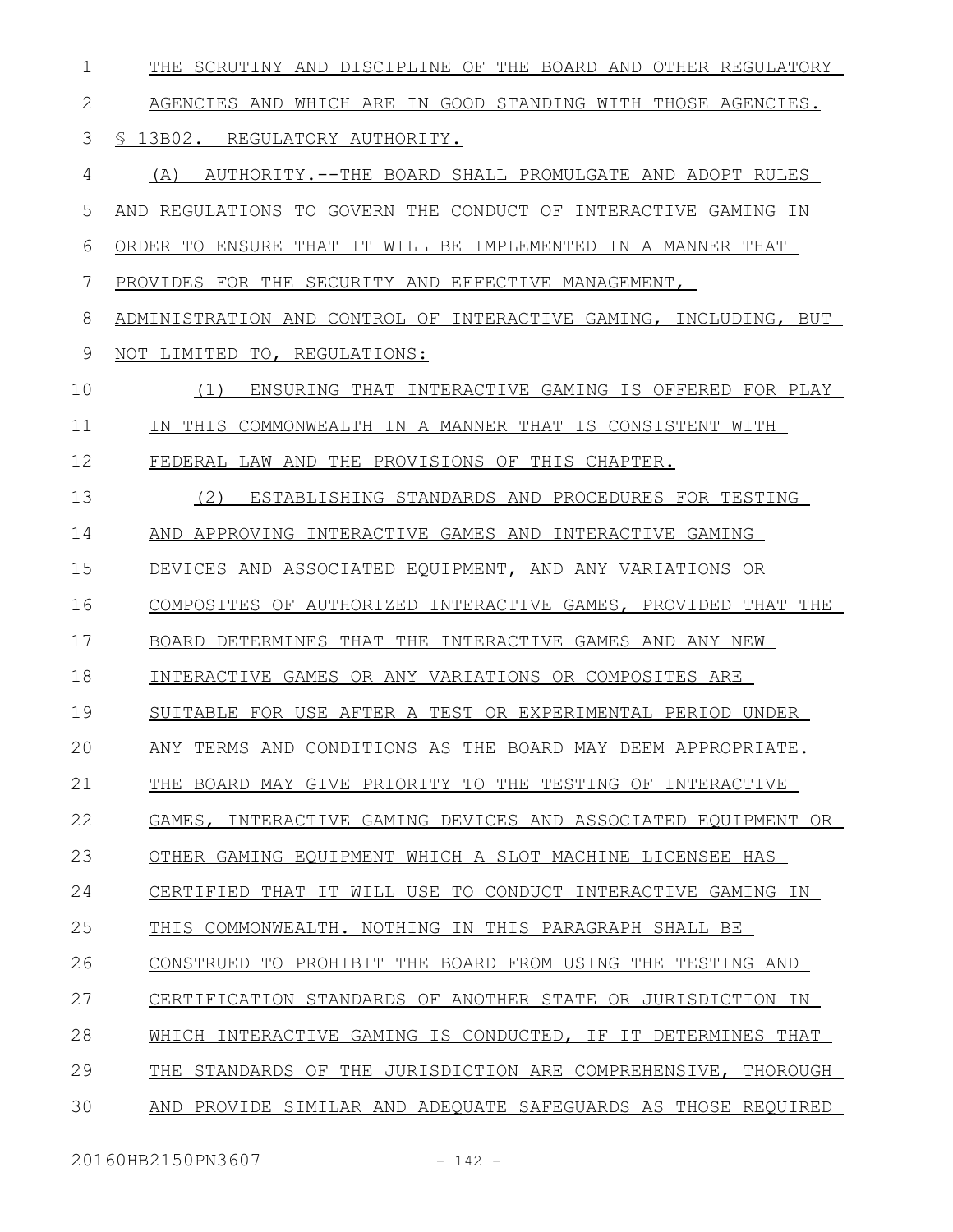| UNDER THIS PART. IF THE BOARD MAKES SUCH A DETERMINATION AND  |
|---------------------------------------------------------------|
| THE APPLICANT FOR AN INTERACTIVE GAMING CERTIFICATE OR AN     |
| INTERACTIVE GAMING LICENSE IS LICENSED IN ANOTHER STATE OR    |
| JURISDICTION TO OPERATE INTERACTIVE GAMING, IT MAY USE AN     |
| ABBREVIATED PROCESS REQUIRING ONLY THE INFORMATION DETERMINED |
| BY IT TO BE NECESSARY TO CONSIDER THE ISSUANCE OF A           |
| CERTIFICATION UNDER THIS CHAPTER.<br>THE BOARD, IN ITS        |
| DISCRETION, MAY ALSO RELY UPON THE CERTIFICATION OF           |
| INTERACTIVE GAMES THAT HAVE MET THE TESTING AND CERTIFICATION |
| STANDARDS OF A BOARD-APPROVED PRIVATE TESTING AND             |
|                                                               |
| ESTABLISHING STANDARDS AND RULES TO GOVERN THE                |
| CONDUCT OF INTERACTIVE GAMING AND THE SYSTEM OF AND WAGERING  |
| ASSOCIATED WITH INTERACTIVE GAMING, INCLUDING INTERNAL        |
| CONTROLS AND ACCOUNTING CONTROLS, AND THE TYPE, NUMBER,       |
| PAYOUT, WAGERING LIMITS AND RULES FOR INTERACTIVE GAMES.      |
| ESTABLISHING THE METHOD FOR CALCULATING GROSS                 |
| INTERACTIVE GAMING REVENUE AND STANDARDS FOR THE DAILY        |
| COUNTING AND RECORDING OF CASH AND CASH EOUIVALENTS RECEIVED  |
| IN THE CONDUCT OF AUTHORIZED INTERACTIVE GAMES AND ENSURE     |
| THAT INTERNAL CONTROLS AND ACCOUNTING CONTROLS ARE FOLLOWED,  |
| INCLUDING THE MAINTENANCE OF FINANCIAL BOOKS AND RECORDS AND  |
| THE CONDUCT OF AUDITS. THE BOARD SHALL CONSULT WITH THE       |
| DEPARTMENT IN ESTABLISHING THESE REGULATIONS.                 |
| ESTABLISHING NOTICE REOUIREMENTS PERTAINING TO                |
| MINIMUM AND MAXIMUM WAGERS ON AUTHORIZED INTERACTIVE GAMES.   |
| ENSURING THAT ALL FACILITIES AND INTERACTIVE GAMING           |
| DEVICES AND ASSOCIATED EQUIPMENT ARE ARRANGED IN A MANNER TO  |
| PROMOTE APPROPRIATE SECURITY FOR INTERACTIVE GAMING.          |
| ESTABLISHING TECHNICAL STANDARDS FOR THE APPROVAL OF          |
|                                                               |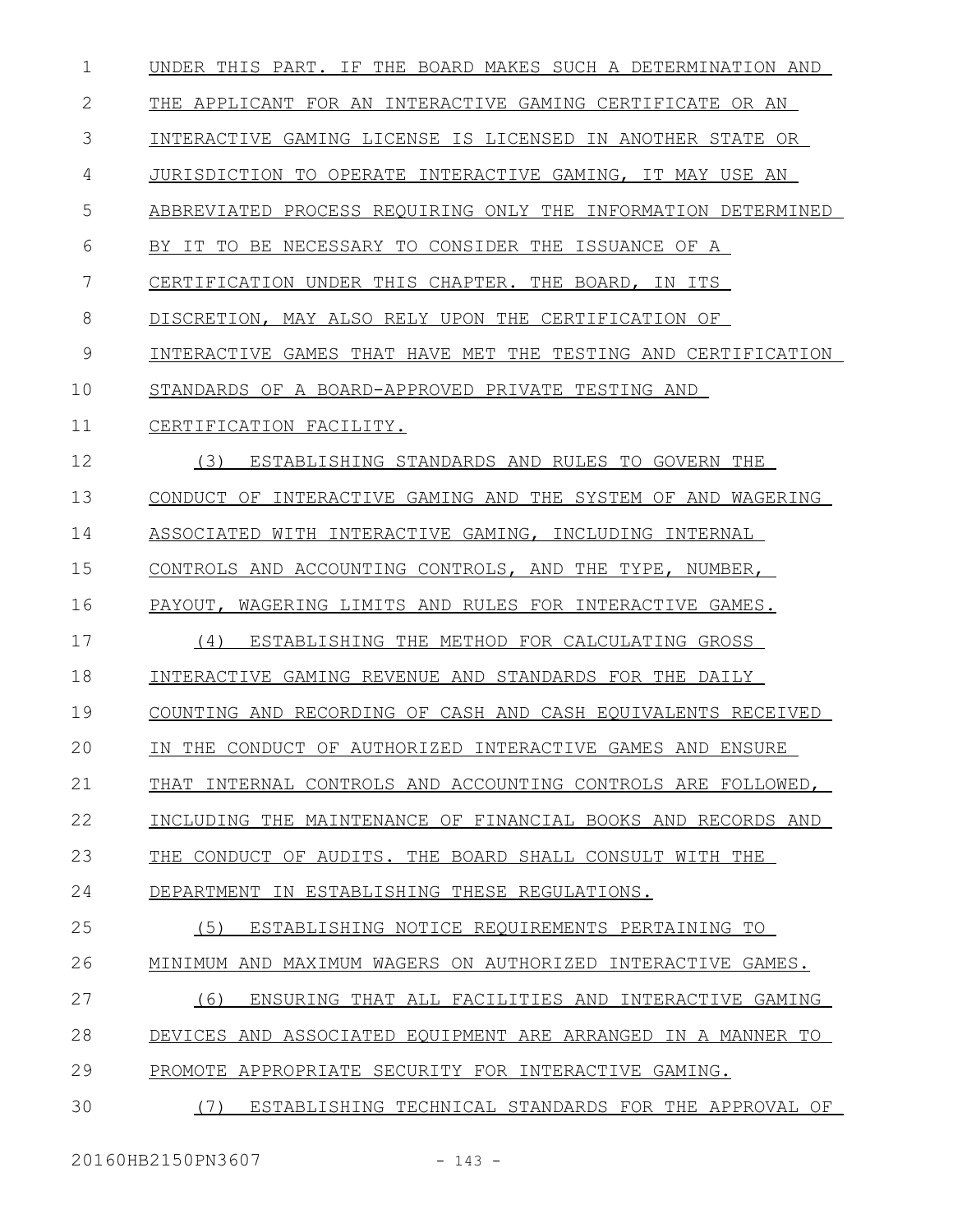| $\mathbf 1$ | INTERACTIVE GAMES, INTERACTIVE GAMING DEVICES AND ASSOCIATED  |
|-------------|---------------------------------------------------------------|
| 2           | EQUIPMENT, INCLUDING MECHANICAL, ELECTRICAL OR PROGRAM        |
| 3           | RELIABILITY, SECURITY AGAINST TAMPERING AND ANY OTHER         |
| 4           | STANDARDS AS IT MAY DEEM NECESSARY TO PROTECT REGISTERED      |
| 5           | PLAYERS FROM FRAUD OR DECEPTION.                              |
| 6           | (8)<br>GOVERNING THE CREATION AND UTILIZATION OF              |
| 7           | INTERACTIVE GAMING ACCOUNTS BY REGISTERED PLAYERS, INCLUDING  |
| 8           | REQUIRING THAT:                                               |
| 9           | INTERACTIVE GAMING ACCOUNTS BE POSSESSED BY A<br>(I)          |
| 10          | NATURAL PERSON AND NOT IN THE NAME OF ANY BENEFICIARY,        |
| 11          | CUSTODIAN, JOINT TRUST, CORPORATION, PARTNERSHIP OR OTHER     |
| 12          | ORGANIZATION OR ENTITY.                                       |
| 13          | INTERACTIVE GAMING ACCOUNTS SHALL NOT BE<br>(II)              |
| 14          | ASSIGNABLE OR OTHERWISE TRANSFERABLE.                         |
| 15          | NO ACCOUNT BE ESTABLISHED FOR AN INDIVIDUAL<br>(III)          |
| 16          | UNDER 21 YEARS OF AGE.                                        |
| 17          | (9)<br>ESTABLISHING PROCEDURES FOR REGISTERED PLAYERS TO      |
| 18          | LOG INTO THEIR INTERACTIVE GAMING ACCOUNTS, AUTHENTICATE      |
| 19          | IDENTITIES, AGREE TO TERMS, CONDITIONS AND RULES APPLICABLE   |
| 20          | TO AUTHORIZED INTERACTIVE GAMES AND LOG OUT OF INTERACTIVE    |
| 21          | GAMING ACCOUNTS, INCLUDING PROCEDURES FOR AUTOMATICALLY       |
| 22          | LOGGING OFF REGISTERED PLAYERS FROM AN INTERACTIVE GAME AFTER |
| 23          | A SPECIFIED PERIOD OF INACTIVITY.                             |
| 24          | (10) ESTABLISHING PROCEDURES FOR:                             |
| 25          | DEPOSITING FUNDS IN AN INTERACTIVE GAMING<br>$(\top)$         |
| 26          | ACCOUNT BY CASH, TRANSFER OR OTHER MEANS, AS APPROVED BY      |
| 27          | THE BOARD.                                                    |
| 28          | THE WITHDRAWAL OF FUNDS FROM INTERACTIVE GAMING<br>(TI)       |
| 29          | ACCOUNTS.                                                     |
| 30          | (III)<br>THE SUSPENSION OF INTERACTIVE GAMING ACCOUNT         |
|             |                                                               |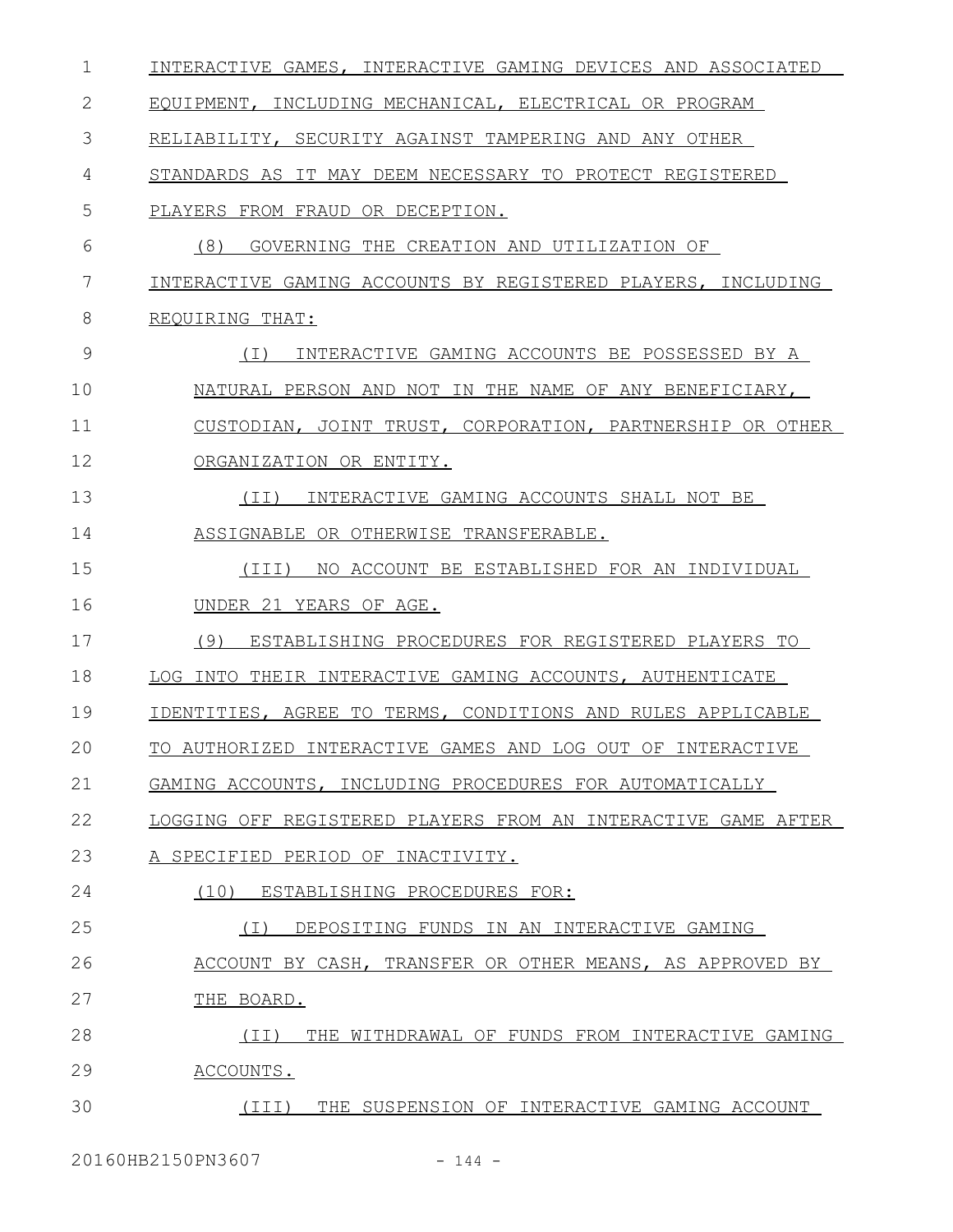| 1              | ACTIVITY FOR SECURITY REASONS.                                   |
|----------------|------------------------------------------------------------------|
| $\overline{2}$ | THE TERMINATION OF INTERACTIVE GAMING ACCOUNTS<br>(IV)           |
| 3              | DISPOSITION OF PROCEEDS IN ACCOUNTS.<br>AND                      |
| 4              | THE DISPOSITION OF UNCLAIMED AMOUNTS IN DORMANT<br>(V)           |
| 5              | INTERACTIVE GAMING ACCOUNTS.                                     |
| 6              | (11)<br>ESTABLISHING MECHANISMS BY WHICH REGISTERED PLAYERS      |
| 7              | MAY PLACE LIMITS ON THE AMOUNT OF MONEY BEING WAGERED PER        |
| 8              | AUTHORIZED INTERACTIVE GAME OR DURING ANY SPECIFIED TIME         |
| 9              | PERIOD OR THE AMOUNT OF LOSSES INCURRED DURING ANY SPECIFIED     |
| 10             | TIME PERIOD.                                                     |
| 11             | (12)<br>ESTABLISHING MECHANISMS TO EXCLUDE FROM INTERACTIVE      |
| 12             | GAMING PERSONS NOT ELIGIBLE TO PLAY BY REASON OF AGE,            |
| 13             | IDENTITY OR LOCATION OR INCLUSION ON A LIST OF PERSONS DENIED    |
| 14             | ACCESS TO INTERACTIVE GAMING ACTIVITIES IN ACCORDANCE WITH       |
| 15             | SECTIONS 1514 (RELATING TO REGULATION REQUIRING EXCLUSION,       |
| 16             | EJECTION OR DENIAL OF ACCESS OF CERTAIN PERSONS), 1515           |
| 17             | (RELATING TO REPEAT OFFENDERS EXCLUDABLE FROM LICENSED GAMING    |
| 18             | AND 1516 (RELATING TO LIST OF PERSONS SELF EXCLUDED<br>FACILITY) |
| 19             | FROM GAMING ACTIVITIES).                                         |
| 20             | ESTABLISHING PROCEDURES FOR THE PROTECTION,<br>(13)              |
| 21             | SECURITY AND RELIABILITY OF INTERACTIVE GAMING ACCOUNTS,         |
| 22             | AUTHORIZED INTERACTIVE GAMES, INTERACTIVE GAMING DEVICES AND     |
| 23             | ASSOCIATED EQUIPMENT AND MECHANISMS TO PREVENT TAMPERING OR      |
| 24             | UTILIZATION BY UNAUTHORIZED PERSONS.                             |
| 25             | (14) ESTABLISHING DATA SECURITY STANDARDS TO GOVERN AGE,         |
| 26             | IDENTITY AND LOCATION VERIFICATION OF PERSONS ENGAGED IN         |
| 27             | INTERACTIVE GAMING ACTIVITY.                                     |
| 28             | (15)<br>REOUIRING EACH INTERACTIVE GAMING CERTIFICATE            |
| 29             | HOLDER TO:                                                       |
| 30             | PROVIDE WRITTEN INFORMATION ON ITS INTERACTIVE<br>( I )          |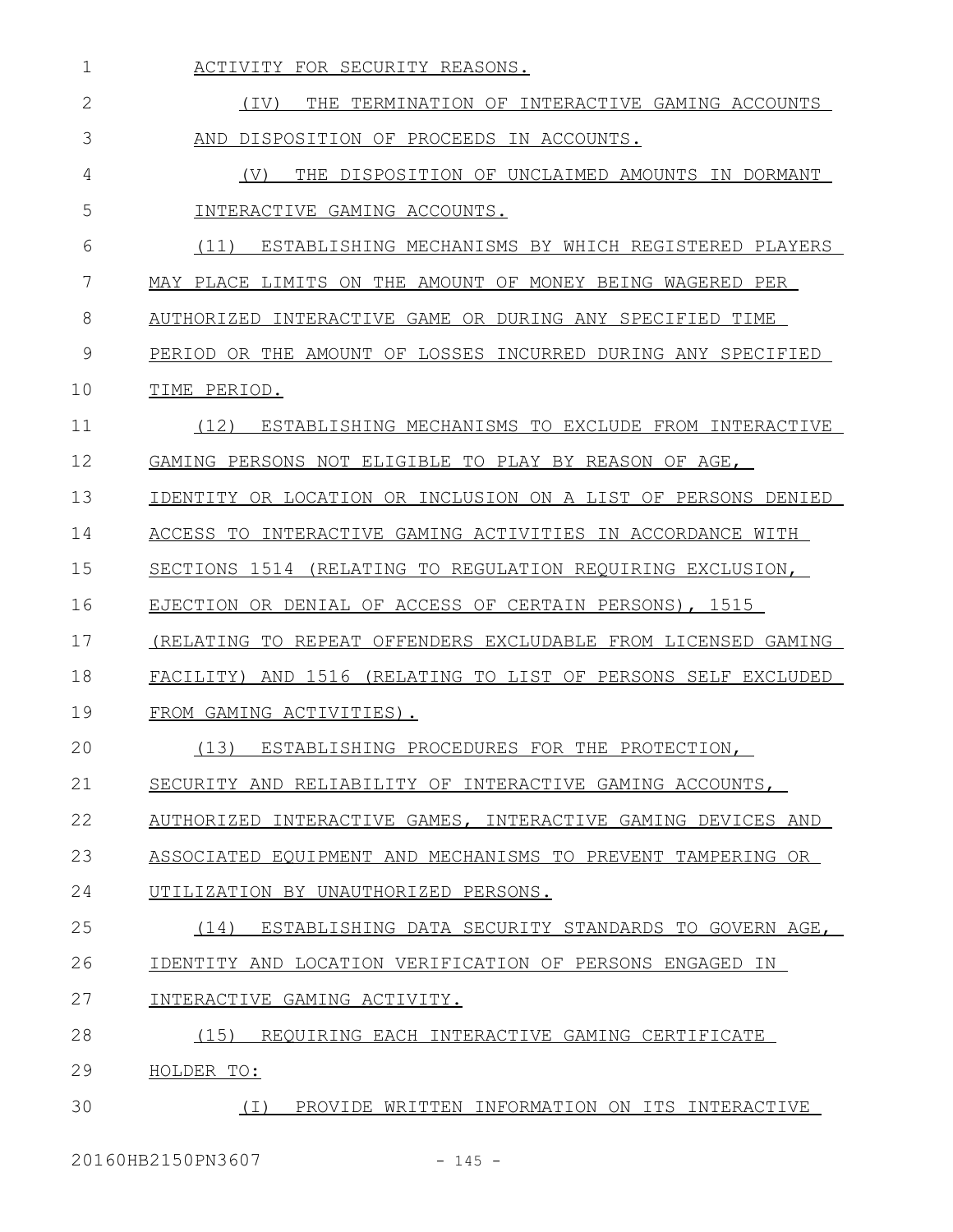| $\mathbf 1$ | GAMING SKIN OR INTERNET WEBSITE, WHICH EXPLAINS THE RULES |
|-------------|-----------------------------------------------------------|
| 2           | FOR EACH AUTHORIZED INTERACTIVE GAME, PAYOFFS OR WINNING  |
| 3           | WAGERS AND OTHER INFORMATION AS THE BOARD MAY REQUIRE.    |
| 4           | (II) DESIGNATE ONE OR MORE INTERACTIVE GAMING             |
| 5           | RESTRICTED AREAS WHERE INTERACTIVE GAMING WILL BE         |
| 6           | MANAGED, ADMINISTERED OR CONTROLLED.                      |
| 7           | (III) PROVIDE THE BOARD WITH ACCESS TO THE                |
| 8           | INTERACTIVE GAMING SKIN OR WEBSITE, INTERACTIVE GAMING    |
| 9           | PLATFORM, SIGNAL OR TRANSMISSION USED IN CONNECTION WITH  |
| 10          | INTERACTIVE GAMING AND INTERACTIVE GAMING RESTRICTED      |
| 11          | AREAS.                                                    |
| 12          | ADOPT PROCEDURES FOR THE RECORDATION,<br>(IV)             |
| 13          | REPLICATION AND STORAGE OF ALL PLAY AND TRANSACTIONS FOR  |
| 14          | A PERIOD TO BE DETERMINED BY THE BOARD.                   |
| 15          | PROVIDE STATEMENTS ON ITS INTERACTIVE GAMING<br>(V)       |
| 16          | SKIN OR WEBSITE ABOUT THE PERMISSIBLE MINIMUM AND MAXIMUM |
| 17          | WAGERS FOR EACH AUTHORIZED INTERACTIVE GAME, AS           |
| 18          | APPLICABLE.                                               |
| 19          | (VI) ADOPT POLICIES OR PROCEDURES TO PROHIBIT ANY         |
| 20          | UNAUTHORIZED PERSON FROM HAVING ACCESS TO INTERACTIVE     |
| 21          | GAMING DEVICES AND ASSOCIATED EQUIPMENT, INCLUDING        |
| 22          | SOFTWARE, SYSTEM PROGRAMS, HARDWARE AND ANY OTHER GAMING  |
| 23          | EQUIPMENT OR DEVICES WHICH ARE USED TO MANAGE, ADMINISTER |
| 24          | OR CONTROL INTERACTIVE GAMING.                            |
| 25          | (VII) ADOPT DATA SECURITY STANDARDS TO VERIFY THE         |
| 26          | AGE, IDENTITY AND LOCATION OF PERSONS ENGAGED IN          |
| 27          | INTERACTIVE GAMING ACTIVITY AND PREVENT UNAUTHORIZED      |
| 28          | ACCESS BY ANY PERSON WHOSE AGE AND LOCATION HAVE NOT BEEN |
| 29          | VERIFIED OR WHOSE AGE AND LOCATION CANNOT BE VERIFIED IN  |
| 30          | ACCORDANCE WITH REGULATIONS ADOPTED BY THE BOARD.         |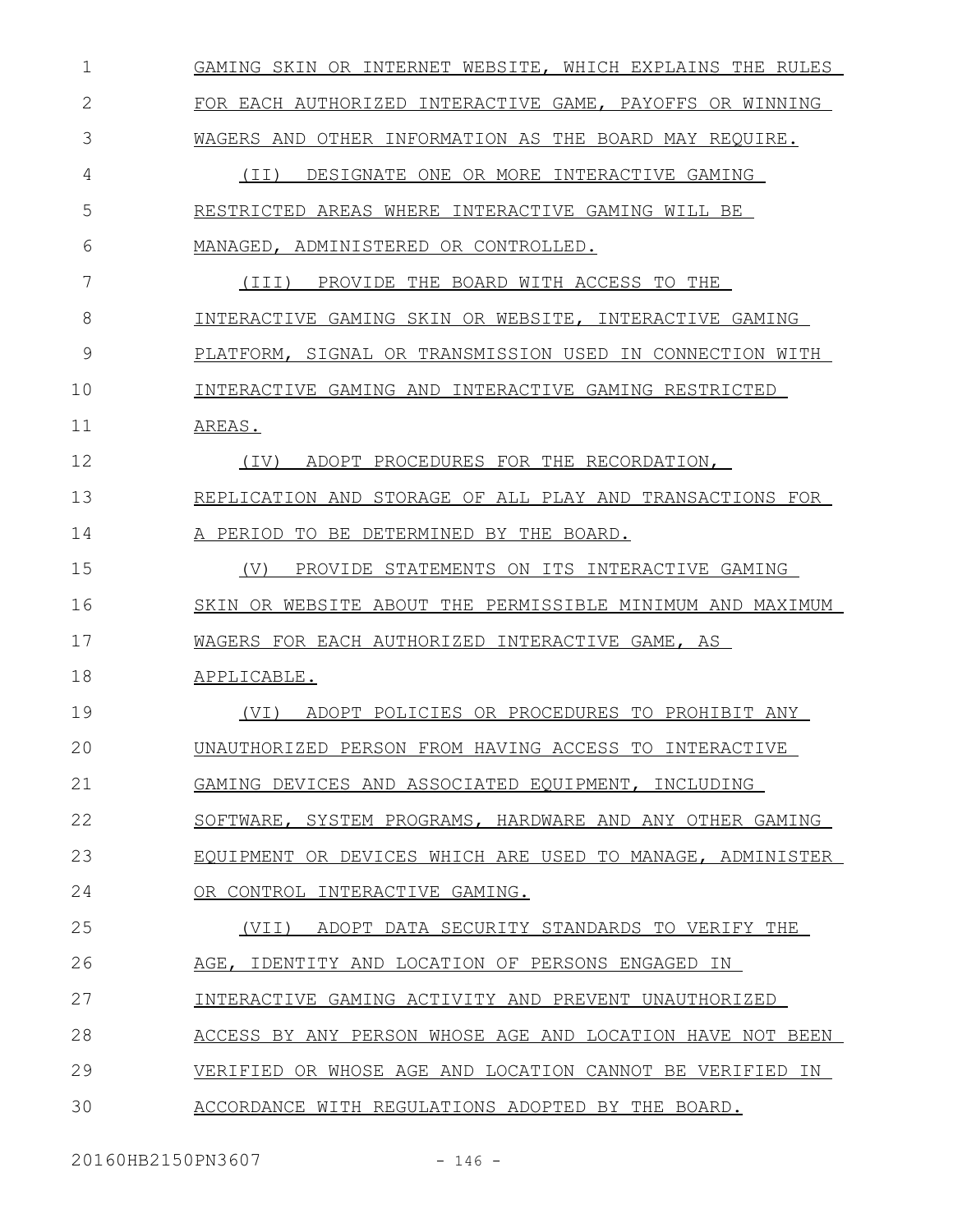(VIII) ADOPT STANDARDS TO PROTECT THE PRIVACY AND SECURITY OF REGISTERED PLAYERS ENGAGED IN INTERACTIVE GAMING. 1 2 3

(IX) COLLECT, REPORT AND PAY ANY AND ALL APPLICABLE TAXES AND FEES AND MAINTAIN ALL BOOKS, RECORDS AND DOCUMENTS RELATED TO THE INTERACTIVE GAMING CERTIFICATE HOLDER'S INTERACTIVE GAMING ACTIVITIES IN A MANNER AND IN A LOCATION WITHIN THIS COMMONWEALTH AS APPROVED BY THE BOARD OR THE DEPARTMENT. ALL BOOKS, RECORDS AND DOCUMENTS SHALL BE IMMEDIATELY AVAILABLE FOR INSPECTION DURING ALL HOURS OF OPERATION IN ACCORDANCE WITH THE REGULATIONS OF THE BOARD AND SHALL BE MAINTAINED IN A MANNER AND DURING PERIODS OF TIME AS THE BOARD SHALL BY REGULATION REQUIRE. (B) ADDITIONAL AUTHORITY.-- 4 5 6 7 8 9 10 11 12 13 14

(1) AT ITS DISCRETION, THE BOARD MAY DETERMINE WHETHER PERSONS THAT PROVIDE THE FOLLOWING GOODS OR SERVICES AND ANY OTHER GOODS OR SERVICES RELATED TO INTERACTIVE GAMING AS THE BOARD MAY DETERMINE SHALL BE REQUIRED TO OBTAIN A LICENSE, 15 16 17 18

PERMIT OR OTHER AUTHORIZATION: 19

(I) PAYMENT PROCESSING AND RELATED MONEY

TRANSMITTING AND SERVICES. 21

(II) CUSTOMER IDENTITY OR AGE VERIFICATION AND 22

GEOSPATIAL TECHNOLOGY SERVICES. 23

(III) GENERAL TELECOMMUNICATIONS SERVICES, WHICH ARE 24

NOT SPECIFICALLY DESIGNED FOR OR RELATED TO INTERACTIVE 25

GAMING. 26

 $20$ 

(IV) OTHER GOODS OR SERVICES THAT ARE NOT 27

SPECIFICALLY DESIGNED FOR USE WITH INTERACTIVE GAMING IF 28

THE PERSONS PROVIDING THE GOODS OR SERVICES ARE NOT PAID 29

A PERCENTAGE OF GAMING REVENUE OR OF MONEY WAGERED ON 30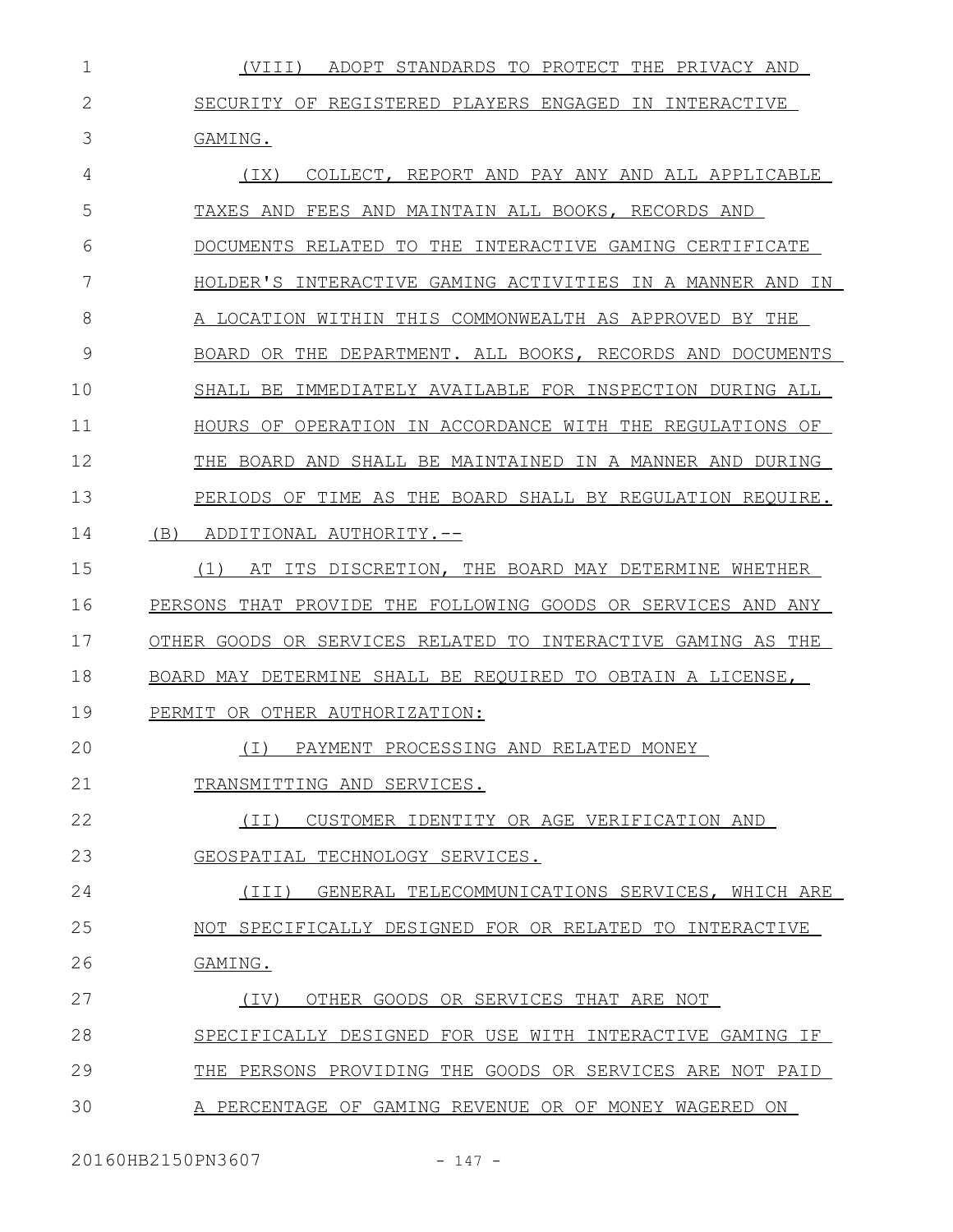| $\mathbf 1$  | INTERACTIVE GAMES OR OF ANY FEES, NOT INCLUDING FEES TO                              |
|--------------|--------------------------------------------------------------------------------------|
| $\mathbf{2}$ | FINANCIAL INSTITUTIONS AND PAYMENT PROVIDERS FOR                                     |
| 3            | FACILITATING A DEPOSIT BY AN INTERACTIVE GAMING ACCOUNT                              |
| 4            | HOLDER.                                                                              |
| 5            | (2)<br>THE BOARD SHALL DEVELOP A CLASSIFICATION SYSTEM FOR                           |
| 6            | THE LICENSURE, PERMITTING OR OTHER AUTHORIZATION OF PERSONS                          |
| 7            | THE FOLLOWING GOODS OR SERVICES RELATED TO<br>THAT PROVIDE                           |
| 8            | INTERACTIVE GAMING:                                                                  |
| 9            | PERSONS THAT PROVIDE INTERACTIVE GAMES AND<br>( I )                                  |
| 10           | INTERACTIVE GAMING DEVICES AND ASSOCIATED EQUIPMENT.                                 |
| 11           | PERSONS THAT MANAGE, CONTROL OR ADMINISTER THE<br>(TI)                               |
| 12           | INTERACTIVE GAMES OR THE WAGERS ASSOCIATED WITH                                      |
| 13           | INTERACTIVE GAMES.                                                                   |
| 14           | PROVIDERS OF CUSTOMER LISTS COMPRISED OF<br>(III)                                    |
| 15           | PERSONS IDENTIFIED OR SELECTED, IN WHOLE OR IN PART,                                 |
| 16           | BECAUSE THEY PLACED OR MAY PLACE WAGERS ON INTERACTIVE                               |
| 17           | GAMING.                                                                              |
| 18           | DEFINITION.--FOR THE PURPOSES OF SUBSECTION (A) (12),<br>(C)                         |
| 19           | $(15)$ (VIII)<br>TERM "PERSON" SHALL MEAN A<br>AND<br>$(TX)$ .<br>THE<br>(14)<br>AND |
| 20           | NATURAL PERSON.                                                                      |
| 21           | § 13B03. TEMPORARY INTERACTIVE GAMING REGULATIONS.                                   |
| 22           | PROMULGATION.--<br>(A)                                                               |
| 23           | IN ORDER TO FACILITATE THE PROMPT IMPLEMENTATION OF<br>(1)                           |
| 24           | THIS CHAPTER, REGULATIONS PROMULGATED BY THE BOARD SHALL BE                          |
| 25           | DEEMED TEMPORARY REGULATIONS WHICH SHALL EXPIRE NOT LATER                            |
| 26           | THAN TWO YEARS FOLLOWING THE PUBLICATION OF THE TEMPORARY                            |
| 27           | REGULATION IN THE PENNSYLVANIA BULLETIN AND ON THE BOARD'S                           |
| 28           | PUBLICLY ACCESSIBLE INTERNET WEBSITE.                                                |
| 29           | (2)<br>THE BOARD MAY PROMULGATE TEMPORARY REGULATIONS NOT                            |
| 30           | SUBJECT TO:                                                                          |

20160HB2150PN3607 - 148 -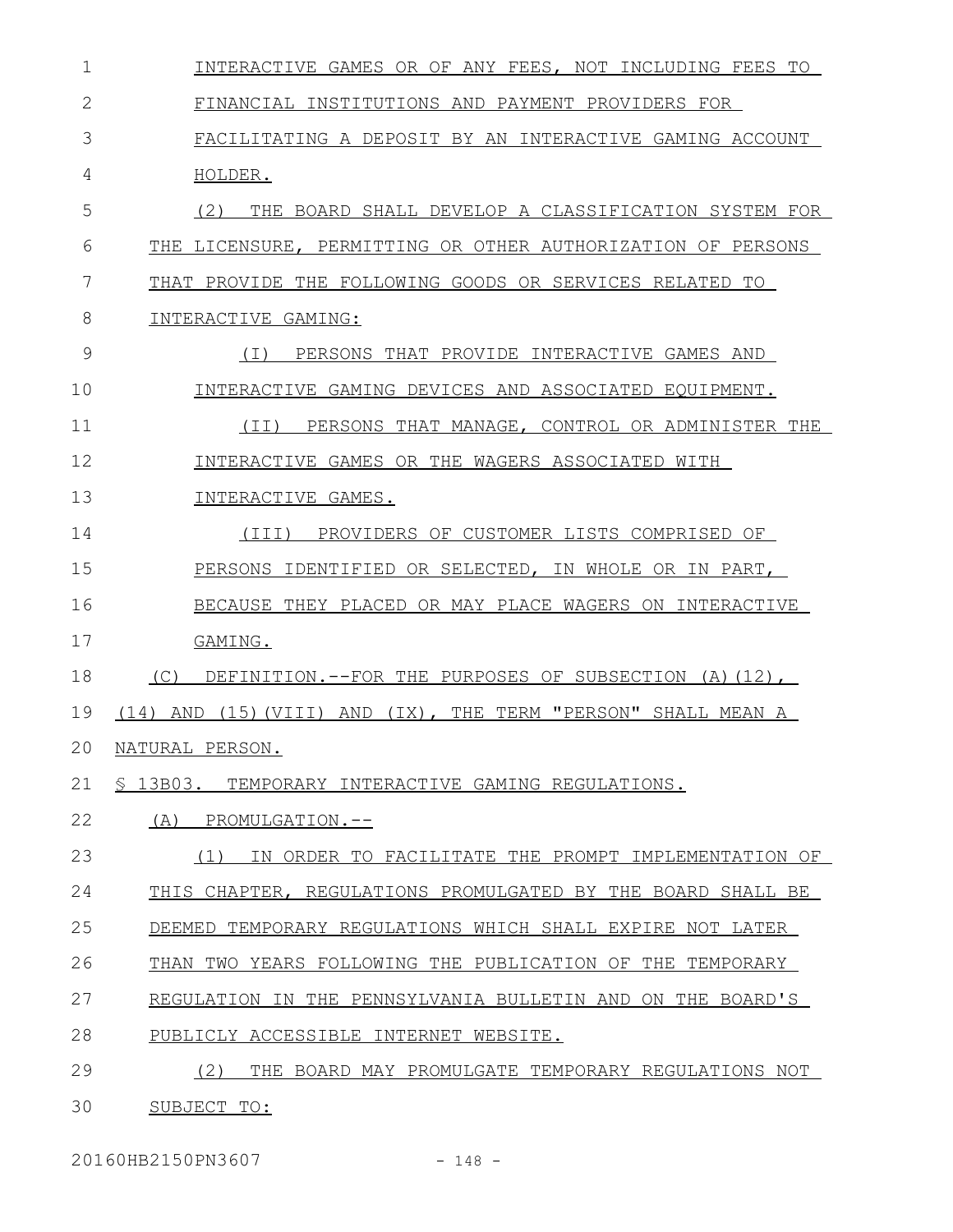| $\mathbf 1$  | (I) SECTIONS 201, 202, 203, 204 AND 205 OF THE ACT                  |
|--------------|---------------------------------------------------------------------|
| $\mathbf{2}$ | OF JULY 31, 1968 (P.L.769, NO.240), REFERRED TO AS THE              |
| 3            | COMMONWEALTH DOCUMENTS LAW.                                         |
| 4            | (II) SECTIONS 204(B) AND 301(10) OF THE ACT OF                      |
| 5            | OCTOBER 15, 1980 (P.L.950, NO.164), KNOWN AS THE                    |
| 6            | COMMONWEALTH ATTORNEYS ACT.                                         |
| 7            | (III) THE ACT OF JUNE 25, 1982 (P.L.633, NO.181),                   |
| 8            | KNOWN AS THE REGULATORY REVIEW ACT.                                 |
| 9            | (B) TEMPORARY REGULATIONS.--THE BOARD SHALL BEGIN PUBLISHING        |
| 10           | TEMPORARY REGULATIONS GOVERNING THE RULES FOR INTERACTIVE           |
| 11           | GAMING, THE ISSUANCE OF INTERACTIVE GAMING CERTIFICATES AND         |
| 12           | INTERACTIVE GAMING LICENSES, STANDARDS FOR APPROVING                |
| 13           | MANUFACTURERS, SUPPLIERS AND OTHER PERSONS SEEKING TO PROVIDE       |
| 14           | INTERACTIVE GAMES, INTERACTIVE GAMING DEVICES AND ASSOCIATED        |
| 15           | EQUIPMENT, INCLUDING AGE AND LOCATION VERIFICATION SOFTWARE OR      |
| 16           | SYSTEM PROGRAMS AND SECURITY AND SURVEILLANCE STANDARDS IN THE      |
| 17           | PENNSYLVANIA BULLETIN WITHIN 30 DAYS OF THE EFFECTIVE DATE OF       |
| 18           | THIS SUBSECTION.                                                    |
| 19           | (C) EXPIRATION OF TEMPORARY REGULATIONS.--EXCEPT FOR                |
|              | 20 TEMPORARY REGULATIONS GOVERNING THE RULES FOR ISSUING            |
| 21           | CERTIFICATES AND LICENSES UNDER THIS CHAPTER, FOR NEW               |
| 22           | INTERACTIVE GAMES, FOR APPROVING INTERACTIVE GAMES OR VARIATIONS    |
| 23           | THEREOF, INTERACTIVE GAMING DEVICES AND ASSOCIATED EOUIPMENT AND    |
| 24           | FOR APPROVING MANUFACTURERS, SUPPLIERS AND OTHER PERSONS SEEKING    |
| 25           | TO PROVIDE INTERACTIVE GAMES, INTERACTIVE GAMING DEVICES AND        |
| 26           | ASSOCIATED EQUIPMENT, THE BOARD'S AUTHORITY TO ADOPT TEMPORARY      |
| 27           | REGULATIONS UNDER SUBSECTION (A) SHALL EXPIRE<br>TWO<br>YEARS AFTER |
| 28           | EFFECTIVE DATE OF THIS SECTION. REGULATIONS ADOPTED AFTER<br>THE.   |
| 29           | THIS PERIOD SHALL BE PROMULGATED AS PROVIDED BY LAW.                |
| 30           | SUBCHAPTER B                                                        |

20160HB2150PN3607 - 149 -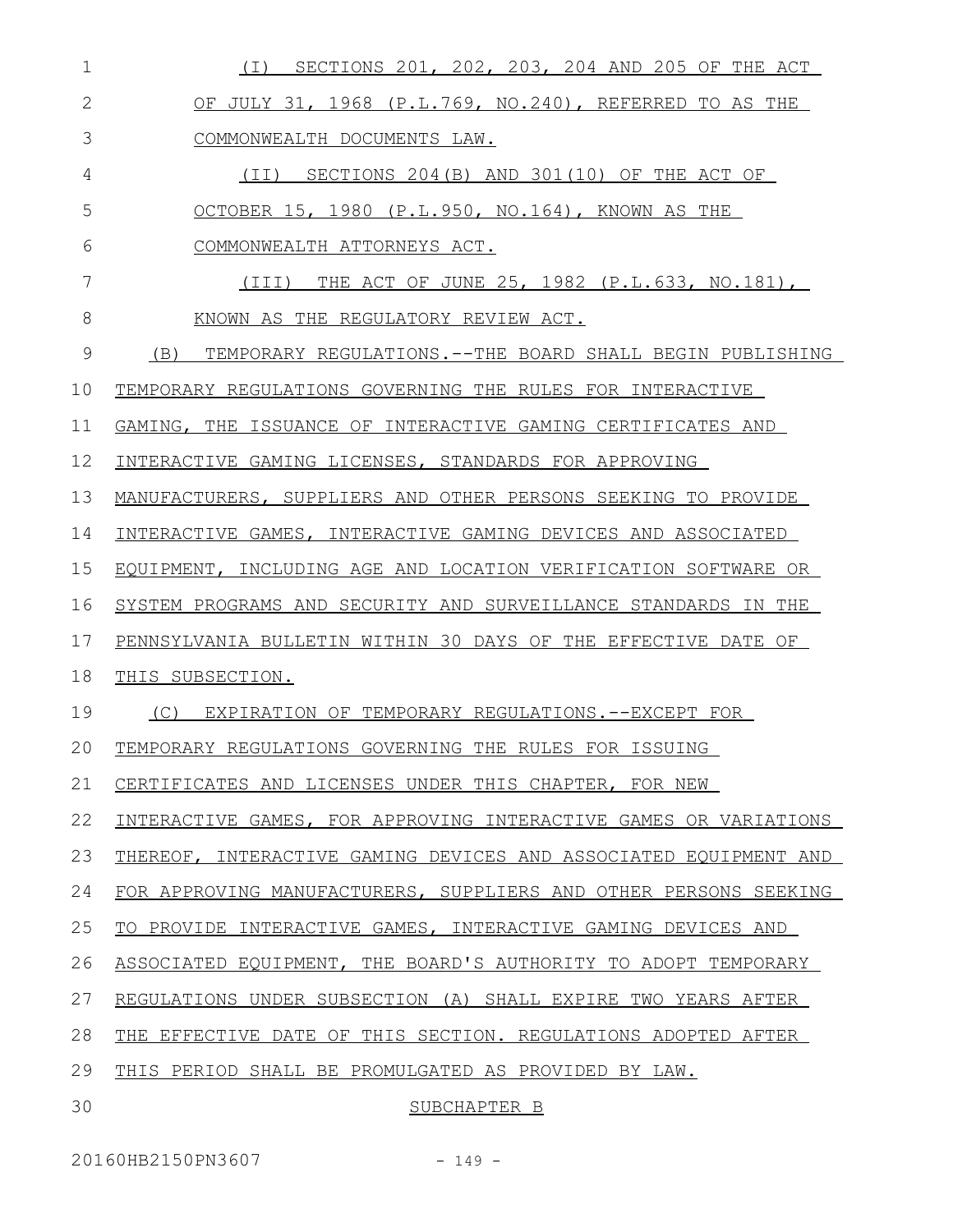| $\mathbf 1$ | INTERACTIVE GAMING AUTHORIZED                                    |
|-------------|------------------------------------------------------------------|
| 2           | SEC.                                                             |
| 3           | 13B11. AUTHORIZATION TO CONDUCT INTERACTIVE GAMING.              |
| 4           | 13B12. INTERACTIVE GAMING CERTIFICATE REQUIRED AND CONTENT OF    |
| 5           | PETITION.                                                        |
| 6           | 13B13.<br>ISSUANCE OF INTERACTIVE GAMING CERTIFICATE.            |
| 7           | 13B14.<br>INTERACTIVE GAMING OPERATORS.                          |
| 8           | 13B15.<br>INTERACTIVE GAMING CERTIFICATE AND LICENSE.            |
| 9           | 13B16.<br>TIMING OF INITIAL INTERACTIVE GAMING AUTHORIZATIONS.   |
| 10          | \$ 13B11. AUTHORIZATION TO CONDUCT INTERACTIVE GAMING.           |
| 11          | (A)<br>AUTHORITY OF BOARD.--                                     |
| 12          | (1)<br>THE BOARD MAY AUTHORIZE A SLOT MACHINE LICENSEE:          |
| 13          | ( I )<br>TO CONDUCT INTERACTIVE GAMING, INCLUDING                |
| 14          | CONTESTS AND TOURNAMENTS AND ANY OTHER GAME WHICH IS             |
| 15          | DETERMINED BY THE BOARD TO BE SUITABLE FOR INTERACTIVE           |
| 16          | GAMING.                                                          |
| 17          | TO DEPLOY INTERACTIVE GAMING SKINS OR INTERNET<br>(II)           |
| 18          | WEBSITES TO FACILITATE THE CONDUCT OF INTERACTIVE GAMING         |
| 19          | ACTIVITIES.                                                      |
| 20          | (2) EXCEPT AS PROVIDED IN THIS PART, ALL INDIVIDUALS             |
| 21          | PLAYING AUTHORIZED INTERACTIVE GAMES MUST BE PHYSICALLY          |
| 22          | LOCATED WITHIN THIS COMMONWEALTH OR WITHIN A STATE OR            |
| 23          | JURISDICTION IN WHICH THE BOARD HAS ENTERED AN INTERACTIVE       |
| 24          | GAMING RECIPROCAL AGREEMENT. NO INDIVIDUAL UNDER 21 YEARS OF     |
| 25          | AGE SHALL OPEN, MAINTAIN, USE OR HAVE ACCESS TO AN               |
| 26          | INTERACTIVE GAMING ACCOUNT.                                      |
| 27          | (B) AUTHORITY TO PLAY INTERACTIVE GAMES.--NOTWITHSTANDING        |
| 28          | ANY OTHER PROVISION OF LAW, AN INDIVIDUAL WHO IS 21 YEARS OF AGE |
| 29          | OR OLDER IS HEREBY PERMITTED TO PARTICIPATE AS A REGISTERED      |
| 30          | PLAYER IN INTERACTIVE GAMING AND WAGERING ASSOCIATED WITH        |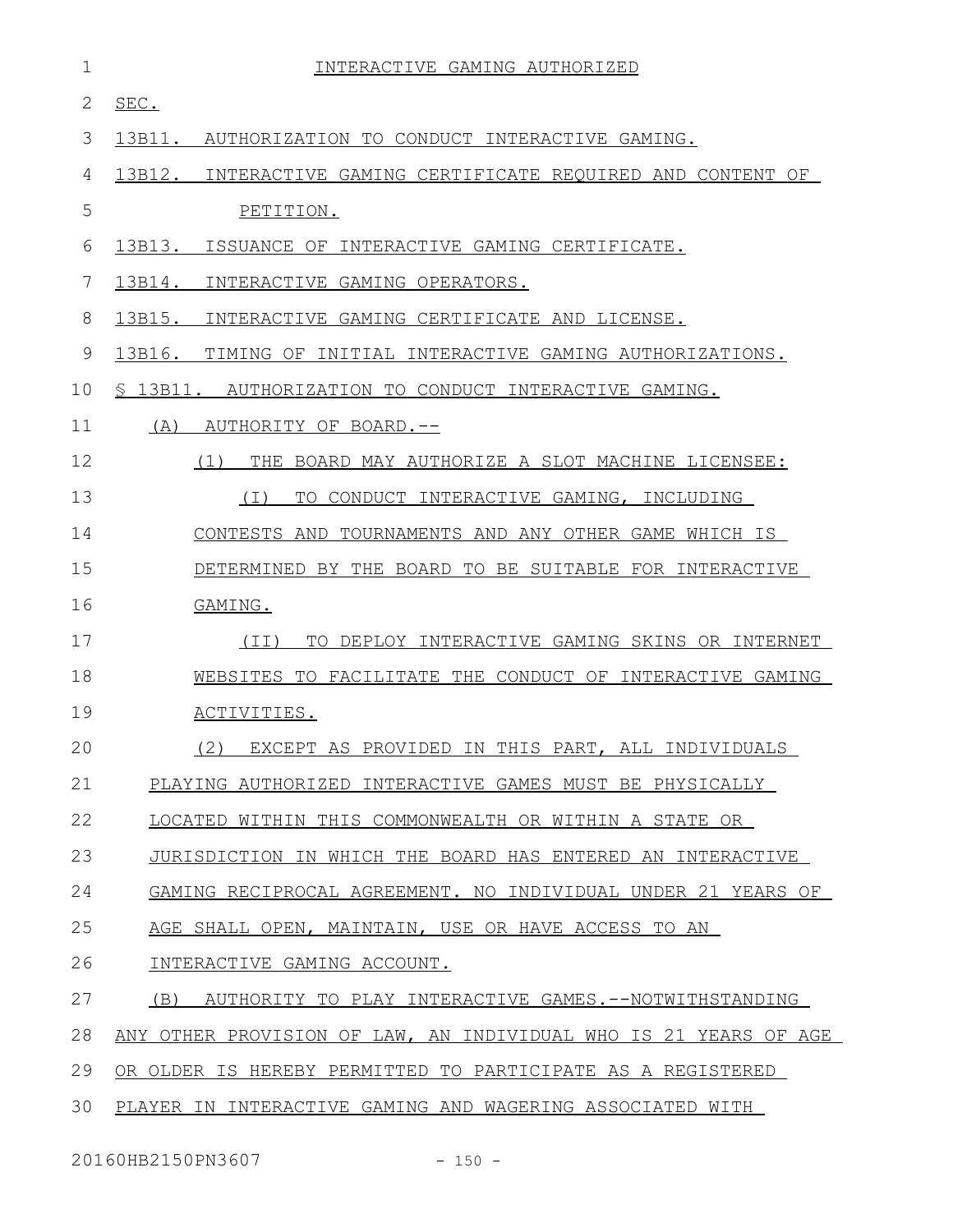| 1            | PLAYING AN AUTHORIZED INTERACTIVE GAME OFFERED BY AN INTERACTIVE |
|--------------|------------------------------------------------------------------|
| $\mathbf{2}$ | GAMING CERTIFICATE HOLDER IN ACCORDANCE WITH REGULATIONS OF THE  |
| 3            | BOARD.                                                           |
| 4            | \$ 13B12. INTERACTIVE GAMING CERTIFICATE REQUIRED AND CONTENT OF |
| 5            | PETITION.                                                        |
| 6            | CERTIFICATE REQUIRED.--NO SLOT MACHINE LICENSEE OR ANY<br>(A)    |
| 7            | OTHER PERSON ASSOCIATED WITH OR REPRESENTING A SLOT MACHINE      |
| 8            | LICENSEE SHALL OPERATE OR CONDUCT OR ATTEMPT TO OPERATE OR       |
| 9            | CONDUCT INTERACTIVE GAMING, EXCEPT FOR TEST PURPOSES OR OPEN     |
| 10           | INTERACTIVE GAMING TO THE PUBLIC IN THIS COMMONWEALTH WITHOUT    |
| 11           | FIRST OBTAINING AN INTERACTIVE GAMING CERTIFICATE OR AN          |
| 12           | INTERACTIVE GAMING LICENSE FROM THE BOARD. A SLOT MACHINE        |
| 13           | LICENSEE MAY SEEK APPROVAL TO CONDUCT INTERACTIVE GAMING BY      |
| 14           | FILING A PETITION FOR AN INTERACTIVE GAMING CERTIFICATE WITH THE |
| 15           | BOARD. THE BOARD SHALL PRESCRIBE THE FORM AND MANNER TO GOVERN   |
| 16           | THE SUBMISSION OF A PETITION FOR AN INTERACTIVE GAMING           |
| 17           | CERTIFICATE.                                                     |
| 18           | CONTENT OF PETITION.--IN ADDITION TO INFORMATION AND<br>(B)      |
| 19           | DOCUMENTATION DEMONSTRATING THAT THE SLOT MACHINE LICENSEE IS    |
| 20           | QUALIFIED FOR AN INTERACTIVE GAMING CERTIFICATE UNDER THIS       |
| 21           | CHAPTER, A PETITION SEEKING BOARD APPROVAL TO CONDUCT            |
| 22           | INTERACTIVE GAMING WITHIN THIS COMMONWEALTH SHALL INCLUDE THE    |
| 23           | FOLLOWING:                                                       |
| 24           | THE NAME, BUSINESS ADDRESS AND CONTACT INFORMATION<br>(1)        |
| 25           | OF THE SLOT MACHINE LICENSEE.                                    |
| 26           | (2)<br>THE NAME, BUSINESS ADDRESS AND CONTACT INFORMATION        |
| 27           | OF ANY AFFILIATE, INTERACTIVE GAMING OPERATOR OR OTHER PERSON    |
| 28           | THAT WILL BE A PARTY TO AN AGREEMENT RELATED TO THE OPERATION    |
| 29           | OF INTERACTIVE GAMING OR AN INTERACTIVE GAMING SYSTEM ON         |
| 30           | BEHALF OF A SLOT MACHINE LICENSEE.                               |

20160HB2150PN3607 - 151 -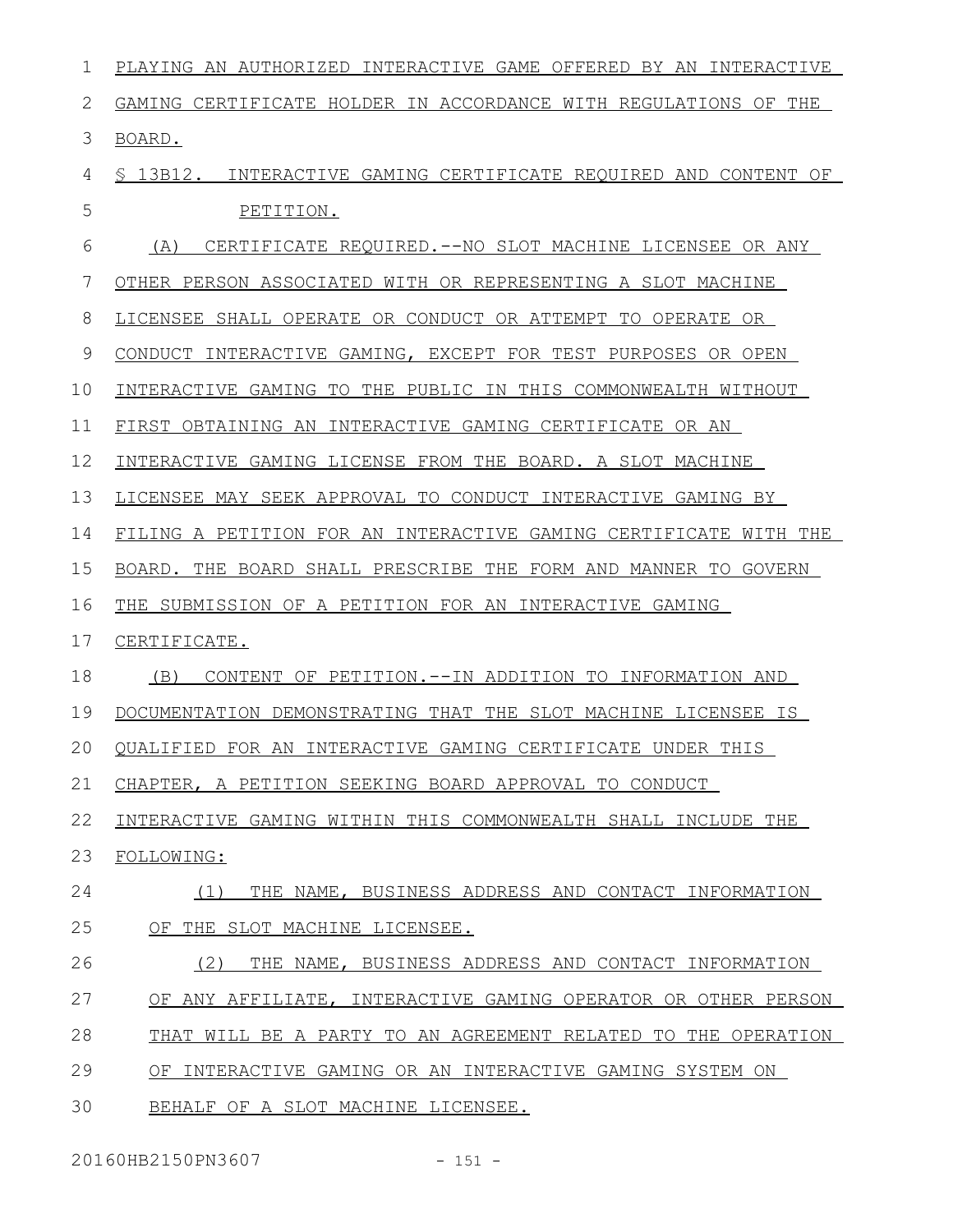| $\mathbf 1$ | (3)<br>THE NAME AND BUSINESS ADDRESS, JOB TITLE AND A         |
|-------------|---------------------------------------------------------------|
| 2           | PHOTOGRAPH OF EACH PRINCIPAL AND KEY EMPLOYEE OF THE SLOT     |
| 3           | MACHINE LICENSEE WHO WILL BE INVOLVED IN THE CONDUCT OF       |
| 4           | INTERACTIVE GAMING AND WHO IS NOT CURRENTLY LICENSED BY THE   |
| 5           | BOARD, IF KNOWN.                                              |
| 6           | THE NAME AND BUSINESS ADDRESS, JOB TITLE AND A<br>(4)         |
| 7           | PHOTOGRAPH OF EACH PRINCIPAL AND KEY EMPLOYEE OF THE          |
| 8           | INTERACTIVE GAMING CERTIFICATE HOLDER AND INTERACTIVE GAMING  |
| 9           | LICENSEE, IF ANY, WHO WILL BE INVOLVED<br>IN THE CONDUCT OF   |
| 10          | INTERACTIVE GAMING AND WHO IS CURRENTLY LICENSED BY THE       |
| 11          | BOARD.                                                        |
| 12          | (5)<br>AN ITEMIZED LIST OF THE INTERACTIVE GAMES AND ANY      |
| 13          | OTHER GAME OR GAMES THE SLOT MACHINE LICENSEE PLANS TO OFFER  |
| 14          | OVER THE<br>INTERNET FOR WHICH AUTHORIZATION IS BEING SOUGHT. |
| 15          | THE SLOT MACHINE LICENSEE SHALL, IN ACCORDANCE WITH           |
| 16          | REGULATIONS PROMULGATED BY THE BOARD, FILE ANY CHANGES IN THE |
| 17          | NUMBER OF AUTHORIZED INTERACTIVE GAMES OFFERED THROUGH        |
| 18          | INTERACTIVE GAMING WITH THE BOARD.                            |
| 19          | (6)<br>ESTIMATED NUMBER OF FULL-TIME AND PART-TIME<br>THE.    |
| 20          | EMPLOYMENT POSITIONS THAT WILL BE CREATED AT THE LICENSED     |
| 21          | FACILITY IF INTERACTIVE GAMING IS AUTHORIZED AND AN UPDATED   |
| 22          | HIRING PLAN UNDER SECTION 1510(A) (RELATING TO LABOR HIRING   |
| 23          | PREFERENCES) WHICH OUTLINES THE SLOT MACHINE LICENSEE'S PLAN  |
| 24          | TO PROMOTE THE REPRESENTATION OF DIVERSE GROUPS AND           |
| 25          | COMMONWEALTH RESIDENTS IN THE EMPLOYMENT POSITIONS.           |
| 26          | (7)<br>A BRIEF DESCRIPTION OF THE ECONOMIC BENEFITS           |
| 27          | EXPECTED TO BE REALIZED BY THE COMMONWEALTH, THE HOST         |
| 28          | MUNICIPALITIES AND RESIDENTS IF INTERACTIVE GAMING IS         |
| 29          | AUTHORIZED.                                                   |
| 30          | (8)<br>THE DETAILS OF ANY FINANCING OBTAINED OR THAT WILL     |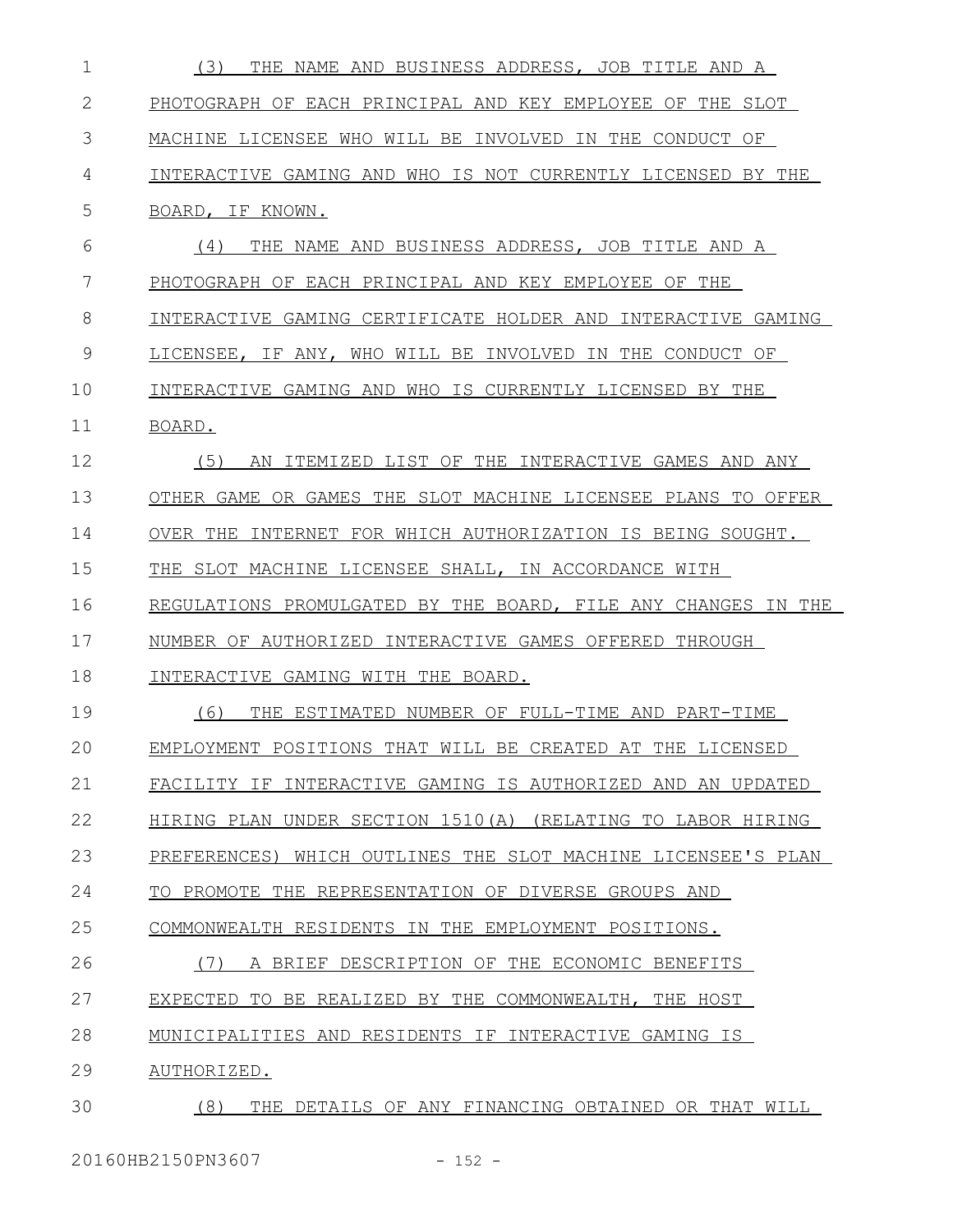| $\mathbf 1$ | BE OBTAINED TO FUND AN EXPANSION OR MODIFICATION OF THE       |
|-------------|---------------------------------------------------------------|
| 2           | LICENSED FACILITY TO ACCOMMODATE INTERACTIVE GAMING AND TO    |
| 3           | OTHERWISE FUND THE COST OF COMMENCING INTERACTIVE GAMING.     |
| 4           | INFORMATION AND DOCUMENTATION CONCERNING FINANCIAL<br>(9)     |
| 5           | BACKGROUND AND RESOURCES, AS THE BOARD MAY REOUIRE, TO        |
| 6           | ESTABLISH BY CLEAR AND CONVINCING EVIDENCE THE FINANCIAL      |
| 7           | STABILITY, INTEGRITY AND RESPONSIBILITY OF THE SLOT MACHINE   |
| 8           | LICENSEE, AND INFORMATION OR DOCUMENTATION CONCERNING ANY     |
| 9           | INTERACTIVE GAMING OPERATOR THAT WILL OPERATE INTERACTIVE     |
| 10          | GAMING OR AN INTERACTIVE GAMING SYSTEM ON BEHALF OF THE SLOT  |
| 11          | MACHINE LICENSEE, AS THE BOARD MAY REQUIRE.                   |
| 12          | (10)<br>INFORMATION AND DOCUMENTATION, AS THE BOARD MAY       |
| 13          | REQUIRE, TO ESTABLISH BY CLEAR AND CONVINCING EVIDENCE THAT   |
| 14          | THE SLOT MACHINE LICENSEE HAS SUFFICIENT BUSINESS ABILITY AND |
| 15          | EXPERIENCE TO CONDUCT A SUCCESSFUL INTERACTIVE GAMING         |
| 16          | OPERATION. IN MAKING THIS DETERMINATION, THE BOARD MAY        |
| 17          | CONSIDER THE RESULTS OF THE SLOT MACHINE LICENSEE'S SLOT      |
| 18          | MACHINE AND TABLE GAME OPERATIONS, INCLUDING FINANCIAL        |
| 19          | INFORMATION, EMPLOYMENT DATA AND CAPITAL INVESTMENT.          |
| 20          | (11) INFORMATION AND DOCUMENTATION, AS THE BOARD MAY          |
| 21          | REQUIRE, TO ESTABLISH BY CLEAR AND CONVINCING EVIDENCE THAT   |
| 22          | THE SLOT MACHINE LICENSEE HAS OR WILL HAVE THE FINANCIAL      |
| 23          | ABILITY TO PAY THE INTERACTIVE GAMING AUTHORIZATION FEE.      |
| 24          | (12)<br>DETAILED SITE PLANS IDENTIFYING THE PROPOSED          |
| 25          | INTERACTIVE GAMING RESTRICTED AREA WHERE INTERACTIVE GAMING   |
| 26          | OPERATIONS WILL BE MANAGED, ADMINISTERED OR CONTROLLED AS     |
| 27          | APPROVED BY THE BOARD.                                        |
| 28          | (13)<br>A DETAILED DESCRIPTION OF ALL OF THE FOLLOWING:       |
| 29          | THE SLOT MACHINE LICENSEE'S INITIAL SYSTEM OF<br>( I )        |
| 30          | INTERNAL AND ACCOUNTING CONTROLS APPLICABLE TO                |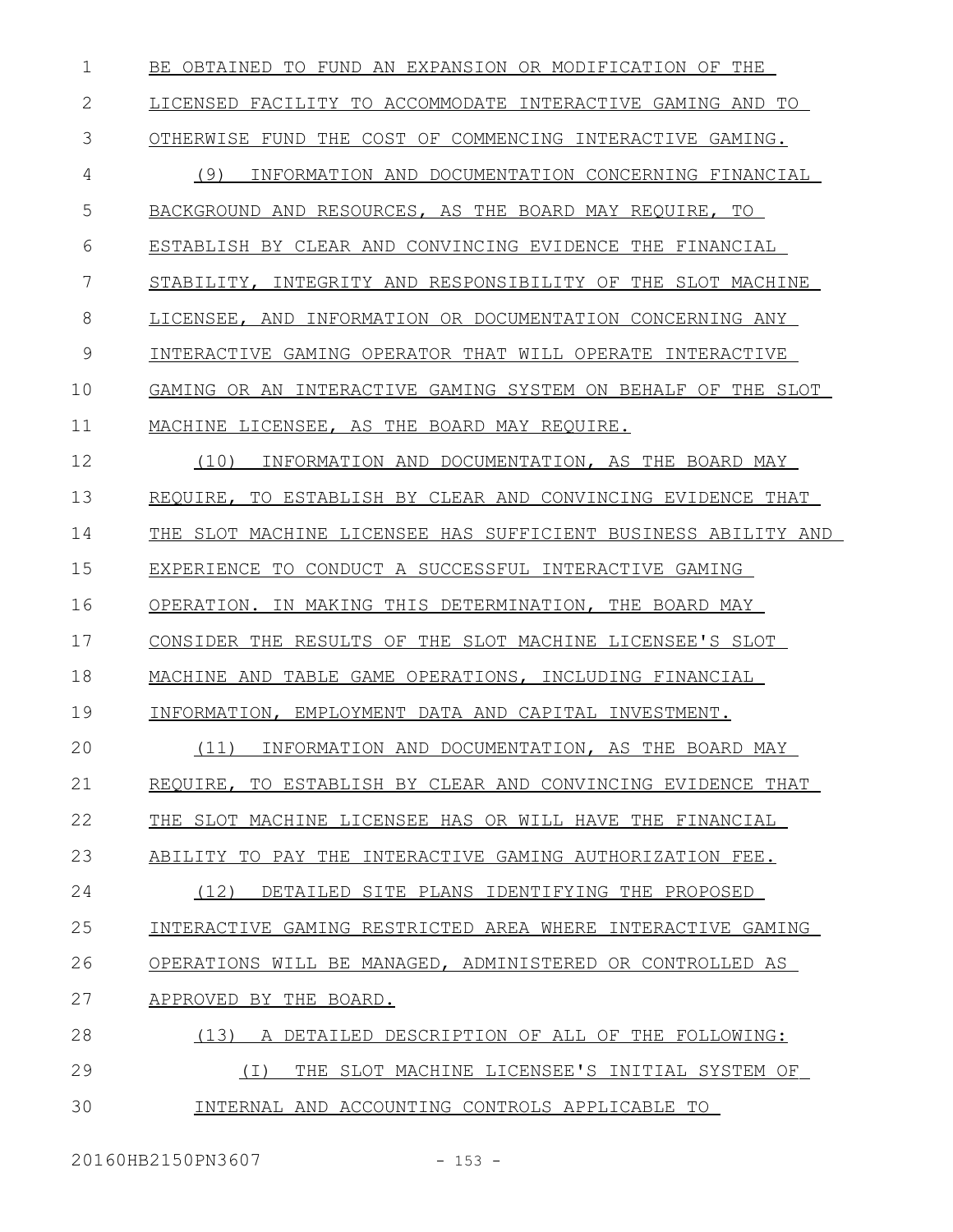INTERACTIVE GAMING. (II) THE SLOT MACHINE LICENSEE'S PROPOSED STANDARDS TO PROTECT, WITH A REASONABLE DEGREE OF CERTAINTY, THE PRIVACY AND SECURITY OF ITS REGISTERED PLAYERS. (III) HOW THE SLOT MACHINE LICENSEE WILL FACILITATE COMPLIANCE WITH ALL OF THE REQUIREMENTS SET FORTH IN THIS CHAPTER AND IN SECTION 802(A) OF THE UNLAWFUL INTERNET GAMBLING ENFORCEMENT ACT OF 2006 (PUBLIC LAW 109-347, 31 U.S.C. § 5362(10)(B)), INCLUDING, BUT NOT LIMITED TO, ALL OF THE FOLLOWING: (A) AGE, IDENTITY AND LOCATION VERIFICATION REQUIREMENTS DESIGNED TO BLOCK ACCESS TO INDIVIDUALS UNDER 21 YEARS OF AGE. (B) APPROPRIATE DATA SECURITY STANDARDS TO PREVENT UNAUTHORIZED ACCESS BY ANY PERSON WHOSE AGE, IDENTITY AND LOCATION HAVE NOT BEEN VERIFIED OR WHOSE AGE, IDENTITY AND LOCATION CANNOT BE VERIFIED IN ACCORDANCE WITH THIS CHAPTER AND APPLICABLE REGULATIONS OF THE BOARD. (C) EXCEPT AS PROVIDED IN THIS CHAPTER, THE REQUIREMENT THAT ALL WAGERS MADE IN THE CONDUCT OF INTERACTIVE GAMING BE INITIATED AND RECEIVED OR OTHERWISE MADE EXCLUSIVELY WITHIN THIS COMMONWEALTH. (IV) THE SLOT MACHINE LICENSEE'S PROPOSED AGE, IDENTITY AND LOCATION VERIFICATION STANDARDS DESIGNED TO BLOCK ACCESS TO PERSONS UNDER 21 YEARS OF AGE AND PERSONS EXCLUDED OR PROHIBITED FROM PARTICIPATING IN INTERACTIVE GAMING UNDER THIS CHAPTER. (V) THE PROCEDURES THE SLOT MACHINE LICENSEE WILL USE TO REGISTER INDIVIDUALS WHO WISH TO PARTICIPATE IN 1 2 3 4 5 6 7 8 9 10 11 12 13 14 15 16 17 18 19  $20$ 21 22 23 24 25 26 27 28 29 30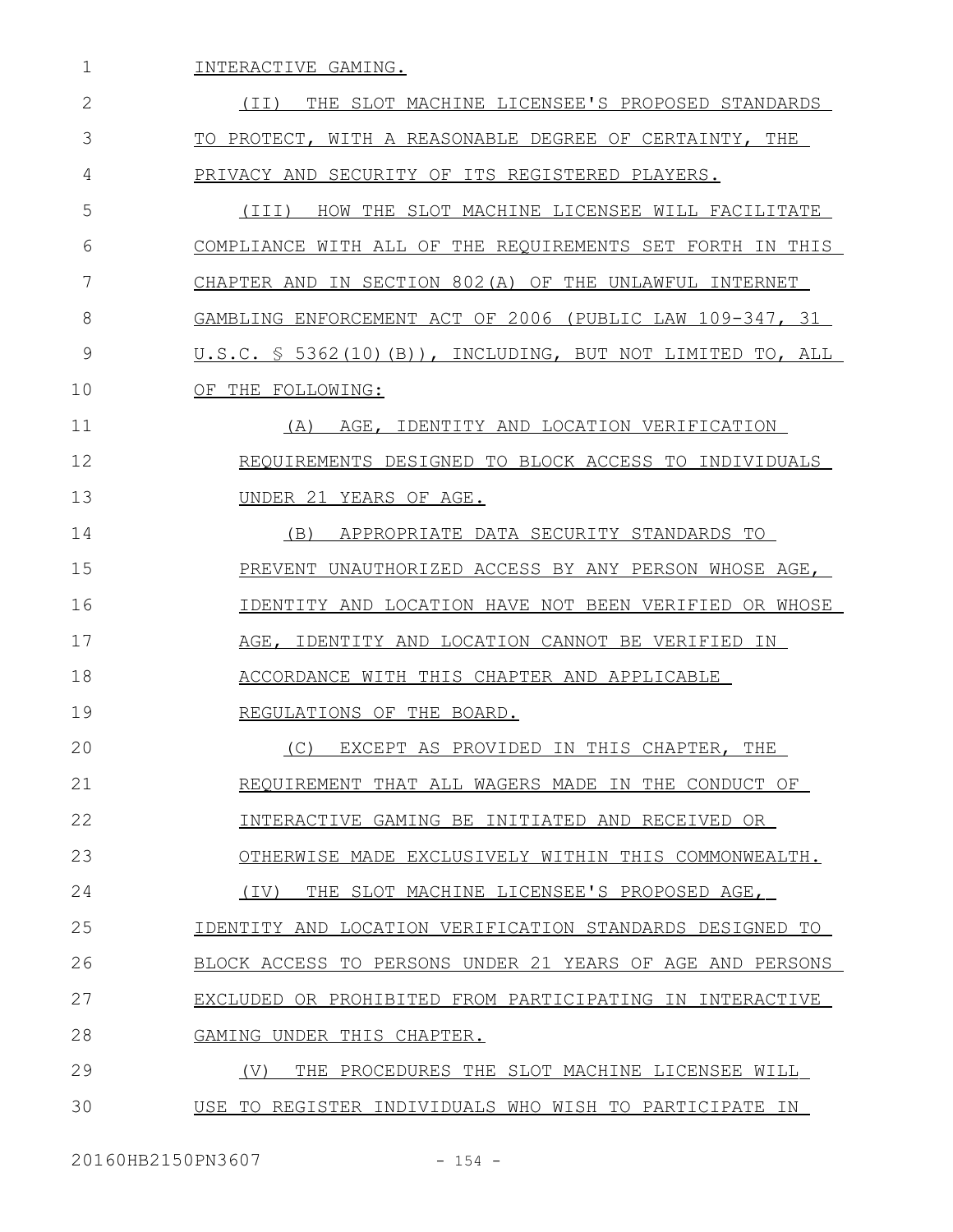| 1  | INTERACTIVE GAMING.                                         |
|----|-------------------------------------------------------------|
| 2  | (VI) THE PROCEDURES THE SLOT MACHINE LICENSEE WILL          |
| 3  | USE TO ESTABLISH INTERACTIVE GAMING ACCOUNTS FOR            |
| 4  | REGISTERED PLAYERS.                                         |
| 5  | THE INTERACTIVE GAMES AND SERVICES THE SLOT<br>(VII)        |
| 6  | MACHINE LICENSEE PROPOSES TO OFFER TO REGISTERED PLAYERS.   |
| 7  | DOCUMENTATION AND INFORMATION RELATING TO ALL<br>(VIII)     |
| 8  | PROPOSED SUBCONTRACTORS OF THE SLOT MACHINE LICENSEE,       |
| 9  | INCLUDING, BUT NOT LIMITED TO, ALL OF THE FOLLOWING:        |
| 10 | A DESCRIPTION OF THE SERVICES TO BE PROVIDED<br>(A)         |
| 11 | BY EACH SUBCONTRACTOR.                                      |
| 12 | INFORMATION ON THE EXPERIENCE AND<br>(B)                    |
| 13 | QUALIFICATIONS OF EACH SUBCONTRACTOR TO PROVIDE THE         |
| 14 | SERVICES ANTICIPATED.                                       |
| 15 | THE NAMES OF ALL PROPOSED SUBCONTRACTORS,<br>(C)            |
| 16 | OWNERS, EXECUTIVES AND EMPLOYEES THAT WILL BE               |
| 17 | DIRECTLY OR INDIRECTLY INVOLVED IN THE SLOT MACHINE         |
| 18 | LICENSEE'S INTERACTIVE GAMING OPERATIONS, AS WELL AS        |
| 19 | SUFFICIENT PERSONAL IDENTIFYING INFORMATION ON EACH         |
| 20 | SUCH PERSON TO CONDUCT BACKGROUND CHECKS AS MAY BE          |
| 21 | REQUIRED BY THE BOARD.                                      |
| 22 | (14) THE INTERACTIVE GAMING DEVICES AND ASSOCIATED          |
| 23 | EQUIPMENT, INCLUDING THE INTERACTIVE GAMING NETWORK,        |
| 24 | INTERACTIVE GAMING SYSTEM OR SYSTEMS, THAT THE SLOT MACHINE |
| 25 | LICENSEE PLANS TO OR WILL UTILIZE TO MANAGE, ADMINISTER OR  |
| 26 | CONTROL ITS INTERACTIVE GAMING OPERATIONS.                  |
| 27 | (15)<br>COMPLIANCE CERTIFICATION OF ITS INTERACTIVE GAMING  |
| 28 | DEVICES AND ASSOCIATED EQUIPMENT, INCLUDING INTERACTIVE     |
| 29 | GAMING SOFTWARE AND HARDWARE, BY A BOARD-APPROVED GAMING    |
| 30 | LABORATORY TO ENSURE THAT THE GAMING SOFTWARE AND HARDWARE  |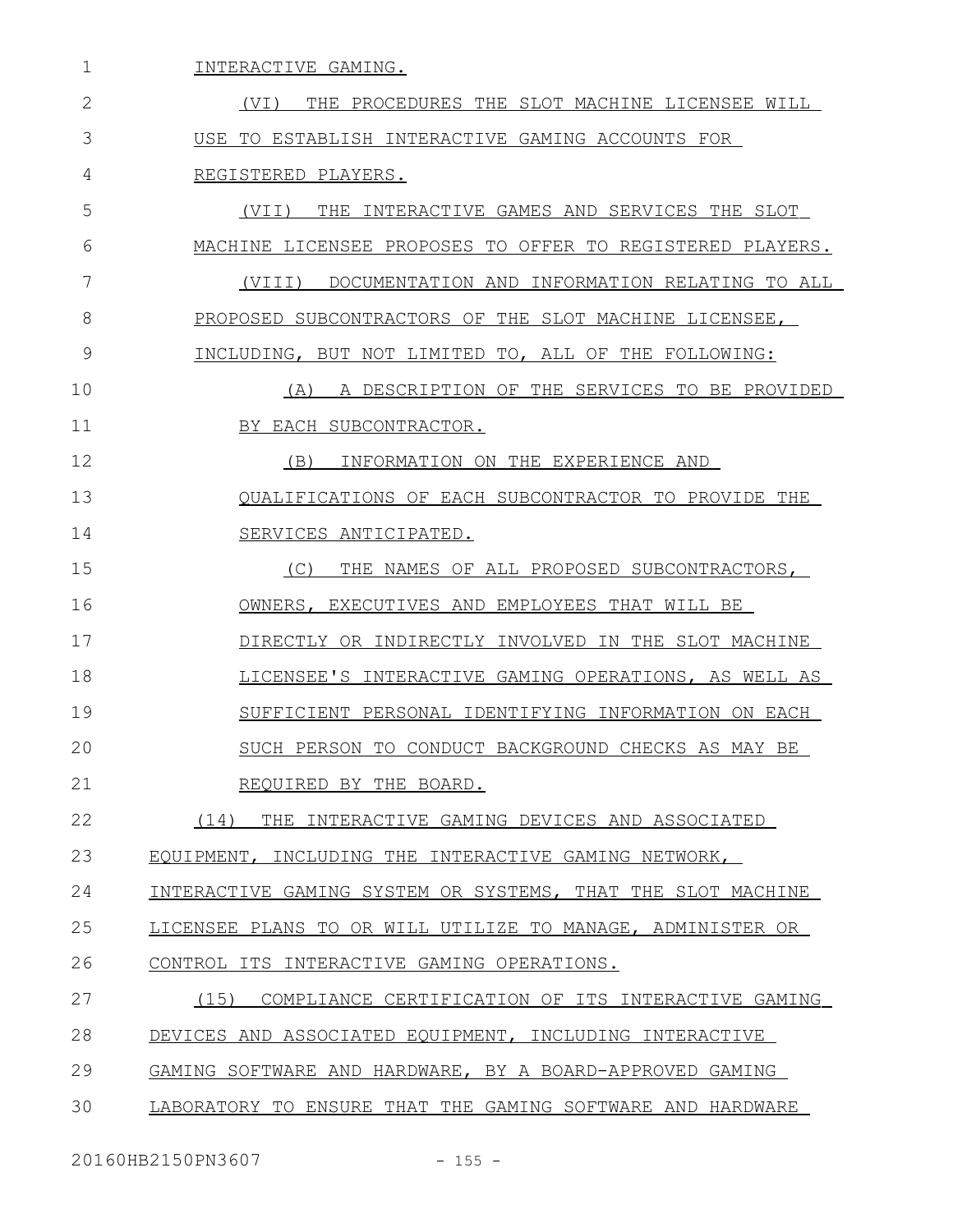| $\mathbf 1$ | COMPLY WITH THE REQUIREMENTS OF THIS CHAPTER AND REGULATIONS     |
|-------------|------------------------------------------------------------------|
| 2           | OF THE BOARD.                                                    |
| 3           | (16)<br>DETAILED DESCRIPTION OF ACCOUNTING SYSTEMS,              |
| 4           | INCLUDING, BUT NOT LIMITED TO, ACCOUNTING SYSTEMS FOR ALL OF     |
| 5           | THE FOLLOWING:                                                   |
| 6           | INTERACTIVE GAMING ACCOUNTS.<br>( I )                            |
| 7           | (TI)<br>PER-HAND CHARGES, IF APPLICABLE.                         |
| 8           | (III)<br>TRANSPARENCY AND REPORTING TO THE BOARD AND             |
| 9           | THE DEPARTMENT.                                                  |
| 10          | DISTRIBUTION OF REVENUE TO THE COMMONWEALTH AND<br>(TV)          |
| 11          | WINNINGS TO REGISTERED PLAYERS.                                  |
| 12          | ONGOING AUDITING AND INTERNAL CONTROL COMPLIANCE<br>(V)          |
| 13          | REVIEWS.                                                         |
| 14          | (17)<br>DETAILED INFORMATION ON SECURITY SYSTEMS AT THE          |
| 15          | LICENSED FACILITY TO PROTECT THE INTERACTIVE GAMING SKINS OR     |
| 16          | INTERNET WEBSITE FROM INTERNAL AND EXTERNAL BREACHES AND         |
| 17          | THREATS.                                                         |
| 18          | (18)<br>ANY OTHER INFORMATION THE BOARD MAY REQUIRE.             |
| 19          | CONFIDENTIALITY.--INFORMATION SUBMITTED TO THE BOARD<br>(C)      |
| 20          | UNDER SUBSECTION (B) MAY BE CONSIDERED CONFIDENTIAL BY THE BOARD |
| 21          | IF THE INFORMATION WOULD BE CONFIDENTIAL UNDER SECTION 1206(F)   |
| 22          | (RELATING TO BOARD MINUTES AND RECORDS).                         |
| 23          | S 13B13.<br>ISSUANCE OF INTERACTIVE GAMING CERTIFICATE.          |
| 24          | REQUIREMENTS FOR APPROVAL OF PETITION.--<br>(A)                  |
| 25          | THE BOARD MAY APPROVE A PETITION UNDER SECTION 13B12<br>(1)      |
| 26          | (RELATING TO INTERACTIVE GAMING CERTIFICATE REQUIRED AND         |
| 27          | CONTENT OF PETITION) UPON FINDING CLEAR AND CONVINCING           |
| 28          | EVIDENCE OF ALL OF THE FOLLOWING:                                |
| 29          | ( I )<br>THE SLOT MACHINE LICENSEE'S CONDUCT OF                  |
| 30          | INTERACTIVE GAMING COMPLIES IN ALL RESPECTS WITH THE             |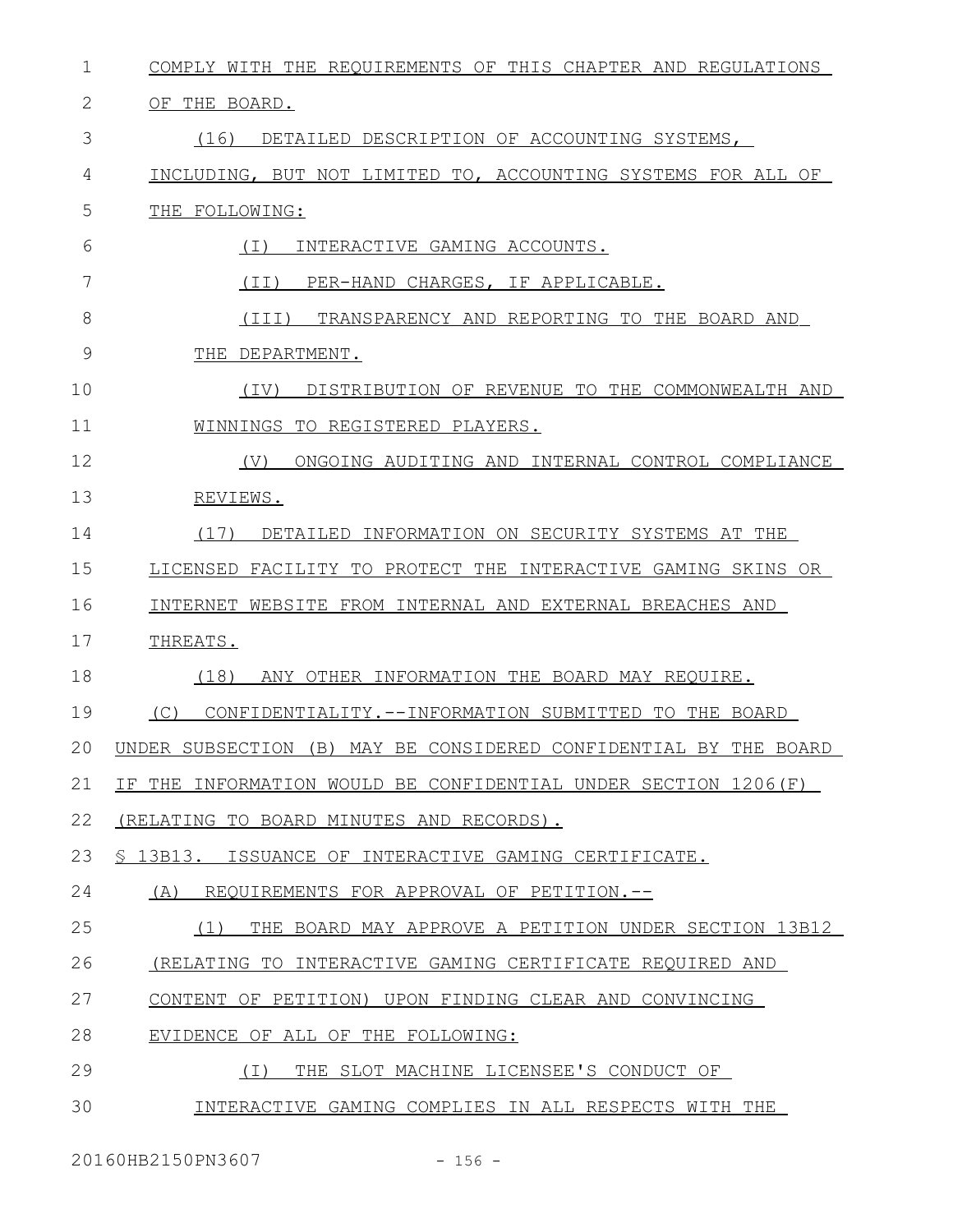REQUIREMENTS OF THIS CHAPTER AND REGULATIONS PROMULGATED BY THE BOARD. (II) AGE, IDENTITY AND LOCATION VERIFICATION REQUIREMENTS DESIGNED TO BLOCK ACCESS TO INDIVIDUALS UNDER 21 YEARS OF AGE AND PERSONS OTHERWISE PROHIBITED FROM ENGAGING IN INTERACTIVE GAMING IN ACCORDANCE WITH THIS CHAPTER, AS APPROVED BY THE BOARD, HAVE BEEN IMPLEMENTED BY THE SLOT MACHINE LICENSEE. (III) THE SLOT MACHINE LICENSEE HAS IMPLEMENTED OR WILL IMPLEMENT APPROPRIATE DATA SECURITY STANDARDS TO PREVENT UNAUTHORIZED ACCESS BY ANY PERSON WHOSE AGE, IDENTITY AND LOCATION HAS NOT BEEN VERIFIED OR CANNOT BE VERIFIED IN ACCORDANCE WITH THE REGULATIONS PROMULGATED AND ADOPTED BY THE BOARD. (IV) THE SLOT MACHINE LICENSEE HAS IMPLEMENTED OR WILL IMPLEMENT APPROPRIATE STANDARDS TO PROTECT THE PRIVACY AND SECURITY OF REGISTERED PLAYERS. (V) THE SLOT MACHINE LICENSEE'S INITIAL SYSTEM OF INTERNAL AND ACCOUNTING CONTROLS APPLICABLE TO INTERACTIVE GAMING, AND THE SECURITY AND INTEGRITY OF ALL FINANCIAL TRANSACTIONS IN CONNECTION WITH THE SYSTEM, COMPLIES WITH THIS CHAPTER AND REGULATIONS PROMULGATED AND ADOPTED BY THE BOARD. (VI) THE SLOT MACHINE LICENSEE IS IN GOOD STANDING WITH THE BOARD. (VII) THE SLOT MACHINE LICENSEE AGREES THAT THE NUMBER OF SLOT MACHINES AND TABLE GAMES IN OPERATION AT ITS LICENSED FACILITY, AS OF THE EFFECTIVE DATE OF THIS SECTION, WILL NOT BE REDUCED AS A RESULT OF THE AUTHORIZATION AND COMMENCEMENT OF INTERACTIVE GAMING. 1 2 3 4 5 6 7 8 9 10 11 12 13 14 15 16 17 18 19  $20$ 21 22 23 24 25 26 27 28 29 30

20160HB2150PN3607 - 157 -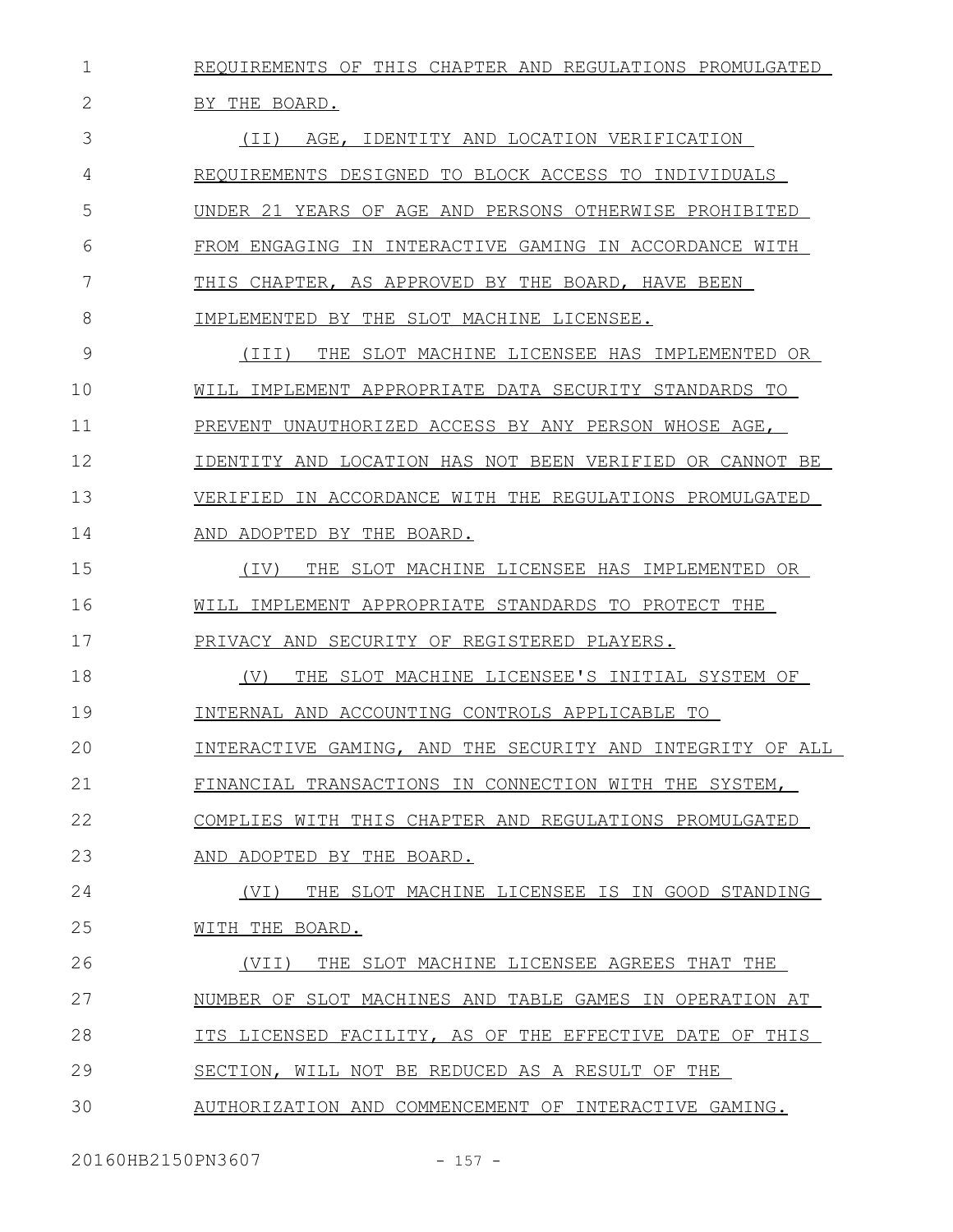| 1  | IT SHALL BE AN EXPRESS CONDITION OF ANY INTERACTIVE<br>(2)       |
|----|------------------------------------------------------------------|
| 2  | GAMING CERTIFICATE THAT A SLOT MACHINE LICENSEE SHALL            |
| 3  | COLLECT, REPORT AND PAY ALL APPLICABLE TAXES AND FEES AND        |
| 4  | SHALL MAINTAIN ALL BOOKS, RECORDS AND DOCUMENTS PERTAINING TO    |
| 5  | THE SLOT MACHINE LICENSEE'S INTERACTIVE GAMING OPERATIONS IN     |
| 6  | A MANNER AND LOCATION WITHIN THIS COMMONWEALTH AS APPROVED BY    |
| 7  | THE BOARD. ALL BOOKS, RECORDS AND DOCUMENTS SHALL BE             |
| 8  | IMMEDIATELY AVAILABLE FOR INSPECTION BY THE BOARD AND THE        |
| 9  | DEPARTMENT DURING ALL HOURS OF OPERATION IN ACCORDANCE WITH      |
| 10 | THE REGULATIONS OF THE BOARD AND SHALL BE MAINTAINED IN A        |
| 11 | MANNER AND DURING PERIODS OF TIME AS THE BOARD SHALL REQUIRE.    |
| 12 | (B)<br>ISSUANCE OF INTERACTIVE GAMING CERTIFICATE.--             |
| 13 | UPON APPROVAL OF A PETITION FOR AN INTERACTIVE<br>(1)            |
| 14 | GAMING CERTIFICATE, THE BOARD SHALL ISSUE AN INTERACTIVE         |
| 15 | GAMING CERTIFICATE TO THE SLOT MACHINE LICENSEE. THE ISSUANCE    |
| 16 | OF AN INTERACTIVE GAMING CERTIFICATE PRIOR TO THE FULL           |
| 17 | PAYMENT OF THE AUTHORIZATION FEE REOUIRED UNDER SECTION 13B51    |
| 18 | (RELATING TO INTERACTIVE GAMING AUTHORIZATION FEE)<br>SHALL NOT  |
| 19 | THE SLOT MACHINE LICENSEE FROM THE OBLIGATION TO PAY<br>RELIEVE  |
| 20 | THE AUTHORIZATION FEE IN ACCORDANCE WITH THE REQUIREMENTS OF     |
| 21 | SECTION 13B51.                                                   |
| 22 | (2)<br>UPON ISSUING AN INTERACTIVE GAMING CERTIFICATE, THE       |
| 23 | BOARD SHALL AMEND THE SLOT MACHINE LICENSEE'S STATEMENT OF       |
| 24 | CONDITIONS TO INCLUDE CONDITIONS PERTAINING TO THE               |
| 25 | REQUIREMENTS OF THIS CHAPTER.                                    |
| 26 | TERM OF INTERACTIVE GAMING CERTIFICATE. --SUBJECT TO THE<br>(C)  |
| 27 | POWER OF THE BOARD TO DENY, REVOKE OR SUSPEND AN INTERACTIVE     |
| 28 | GAMING CERTIFICATE ISSUED IN ACCORDANCE WITH THE REQUIREMENTS OF |
| 29 | THIS SECTION, AN INTERACTIVE GAMING CERTIFICATE SHALL BE RENEWED |
| 30 | EVERY FIVE YEARS AND SHALL BE SUBJECT TO THE REQUIREMENTS OF     |
|    |                                                                  |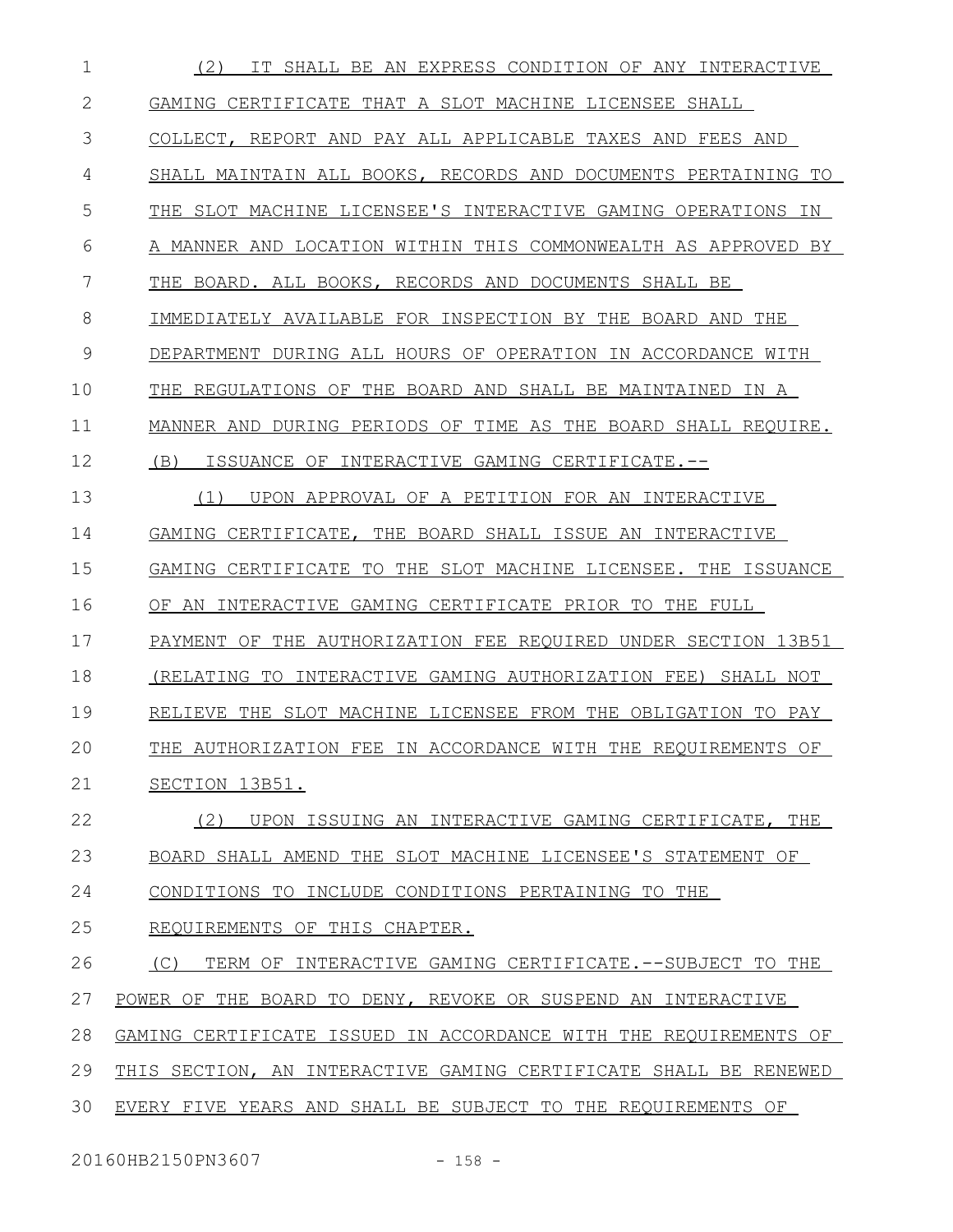SECTION 1326 (RELATING TO RENEWALS). 1

(D) SANCTIONS.--A SLOT MACHINE LICENSEE THAT FAILS TO ABIDE BY THE REQUIREMENTS OF THIS CHAPTER OR ANY CONDITION CONTAINED IN THE SLOT MACHINE LICENSEE'S STATEMENT OF CONDITIONS GOVERNING THE OPERATION OF INTERACTIVE GAMING SHALL BE SUBJECT TO BOARD-IMPOSED ADMINISTRATIVE SANCTIONS OR OTHER PENALTIES AUTHORIZED UNDER THIS PART. THE IMPOSITION OF ADMINISTRATIVE SANCTIONS IN ACCORDANCE WITH THIS SUBSECTION SHALL APPLY TO ANY INTERACTIVE GAMING OPERATOR THAT FAILS TO ABIDE BY THE REQUIREMENTS OF THIS CHAPTER AND REGULATIONS OF THE BOARD. (E) BACKGROUND INVESTIGATIONS.--EACH PETITION FOR AN INTERACTIVE GAMING CERTIFICATE SHALL BE ACCOMPANIED BY A NONREFUNDABLE FEE ESTABLISHED BY THE BOARD TO COVER THE COST OF BACKGROUND INVESTIGATIONS. THE BOARD SHALL DETERMINE BY REGULATION THE PERSONS INVOLVED, DIRECTLY OR INDIRECTLY, IN A SLOT MACHINE LICENSEE'S INTERACTIVE GAMING OPERATIONS AND PERSONS INVOLVED IN THE OPERATIONS OF AN INTERACTIVE GAMING OPERATOR WHO SHALL BE SUBJECT TO BACKGROUND INVESTIGATION. ANY ADDITIONAL COSTS AND EXPENSES INCURRED IN ANY BACKGROUND INVESTIGATION OR OTHER INVESTIGATION OR PROCEEDING UNDER THIS CHAPTER SHALL BE REIMBURSED TO THE BOARD. § 13B14. INTERACTIVE GAMING OPERATORS. (A) LICENSE REQUIRED.--NO PERSON SHALL SERVE OR ATTEMPT TO SERVE AS AN INTERACTIVE GAMING OPERATOR WITHOUT FIRST OBTAINING AN INTERACTIVE GAMING LICENSE FROM THE BOARD. A PERSON MAY SEEK APPROVAL TO SERVE AS AN INTERACTIVE GAMING OPERATOR BY FILING AN APPLICATION WITH THE BOARD. THE BOARD SHALL PRESCRIBE THE FORM AND MANNER TO GOVERN THE SUBMISSION OF AN APPLICATION FOR AN INTERACTIVE GAMING LICENSE. THE BOARD SHALL PROVIDE FOR THE LICENSURE OF INTERACTIVE GAMING OPERATORS THAT OPERATE 2 3 4 5 6 7 8 9 10 11 12 13 14 15 16 17 18 19 20 21 22 23 24 25 26 27 28 29 30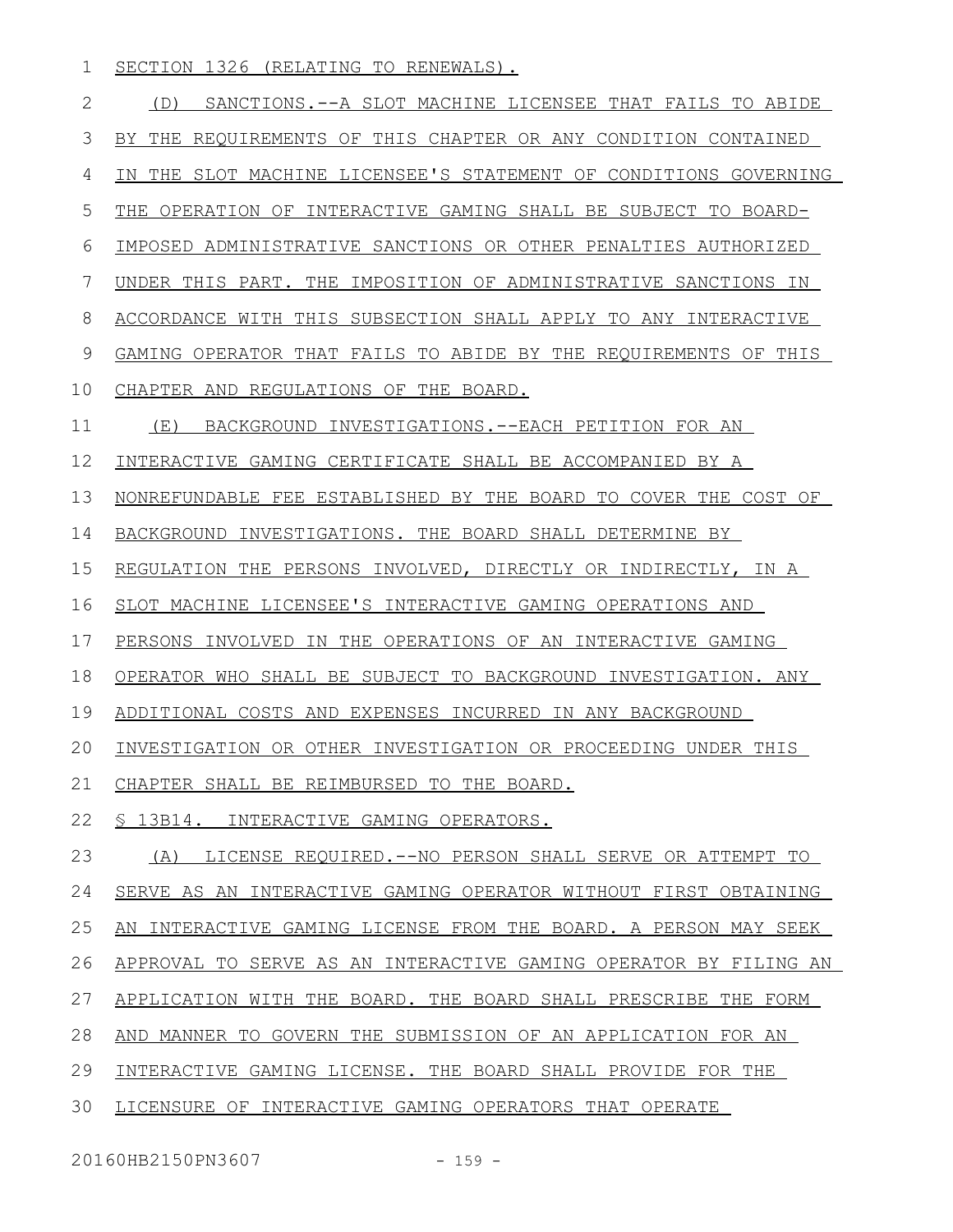| 2<br>AN INTERACTIVE GAMING CERTIFICATE HOLDER. THE BOARD SHALL:<br>3<br>(1)<br>4<br>PERMITTING, REGISTRATION OR CERTIFICATION, AS IT DEEMS<br>5<br>6<br>7<br>AN INTERACTIVE GAMING SYSTEM ON BEHALF OF A SLOT MACHINE<br>8<br>9<br>10<br>THE BOARD MAY EXTEND SUITABILITY TO A HOLDER OF A VALID<br>11<br>LICENSE, PERMIT, REGISTRATION, CERTIFICATE OR OTHER<br>12<br>13<br>IN GOOD STANDING, WITHOUT ADDITIONAL INVESTIGATION. THE<br>14<br>15<br>SHALL NOT RELIEVE THE HOLDER OF A VALID LICENSE, PERMIT,<br>16<br>17<br>PAYMENT OF ALL FEES IMPOSED UNDER THIS CHAPTER.<br>18<br>(2)<br>19<br>20<br>21<br>22<br>GAMES OR AN INTERACTIVE GAMING SYSTEM ON BEHALF OF THE<br>23<br>INTERACTIVE GAMING CERTIFICATE HOLDER.<br>24<br>(B) CLASSIFICATION AND APPROVAL OF EMPLOYEES.--<br>25<br>26<br>FOR EMPLOYEES OF INTERACTIVE GAMING OPERATORS OR OTHER<br>27<br>28<br>29<br>AND INTERACTIVE GAMING SYSTEMS. | 1  | INTERACTIVE GAMING OR AN INTERACTIVE GAMING SYSTEM ON BEHALF OF |
|----------------------------------------------------------------------------------------------------------------------------------------------------------------------------------------------------------------------------------------------------------------------------------------------------------------------------------------------------------------------------------------------------------------------------------------------------------------------------------------------------------------------------------------------------------------------------------------------------------------------------------------------------------------------------------------------------------------------------------------------------------------------------------------------------------------------------------------------------------------------------------------------------------------|----|-----------------------------------------------------------------|
|                                                                                                                                                                                                                                                                                                                                                                                                                                                                                                                                                                                                                                                                                                                                                                                                                                                                                                                |    |                                                                 |
|                                                                                                                                                                                                                                                                                                                                                                                                                                                                                                                                                                                                                                                                                                                                                                                                                                                                                                                |    | DETERMINE SUITABILITY AND PROVIDE FOR THE LICENSURE,            |
|                                                                                                                                                                                                                                                                                                                                                                                                                                                                                                                                                                                                                                                                                                                                                                                                                                                                                                                |    |                                                                 |
|                                                                                                                                                                                                                                                                                                                                                                                                                                                                                                                                                                                                                                                                                                                                                                                                                                                                                                                |    | APPROPRIATE, OF INTERACTIVE GAMING OPERATORS OR OTHER PERSONS   |
|                                                                                                                                                                                                                                                                                                                                                                                                                                                                                                                                                                                                                                                                                                                                                                                                                                                                                                                |    | DIRECTLY INVOLVED IN THE OPERATION OF INTERACTIVE GAMING OR     |
|                                                                                                                                                                                                                                                                                                                                                                                                                                                                                                                                                                                                                                                                                                                                                                                                                                                                                                                |    |                                                                 |
|                                                                                                                                                                                                                                                                                                                                                                                                                                                                                                                                                                                                                                                                                                                                                                                                                                                                                                                |    | LICENSEE. THE BOARD SHALL DETERMINE SUITABILITY IN ACCORDANCE   |
|                                                                                                                                                                                                                                                                                                                                                                                                                                                                                                                                                                                                                                                                                                                                                                                                                                                                                                                |    | WITH THE APPLICABLE REOUIREMENTS OF THIS PART, PROVIDED THAT    |
|                                                                                                                                                                                                                                                                                                                                                                                                                                                                                                                                                                                                                                                                                                                                                                                                                                                                                                                |    |                                                                 |
|                                                                                                                                                                                                                                                                                                                                                                                                                                                                                                                                                                                                                                                                                                                                                                                                                                                                                                                |    |                                                                 |
|                                                                                                                                                                                                                                                                                                                                                                                                                                                                                                                                                                                                                                                                                                                                                                                                                                                                                                                |    | AUTHORIZATIONS APPROVED AND ISSUED UNDER THIS PART, WHICH IS    |
|                                                                                                                                                                                                                                                                                                                                                                                                                                                                                                                                                                                                                                                                                                                                                                                                                                                                                                                |    |                                                                 |
|                                                                                                                                                                                                                                                                                                                                                                                                                                                                                                                                                                                                                                                                                                                                                                                                                                                                                                                |    | EXTENSION OF SUITABILITY IN ACCORDANCE WITH THIS PARAGRAPH      |
|                                                                                                                                                                                                                                                                                                                                                                                                                                                                                                                                                                                                                                                                                                                                                                                                                                                                                                                |    |                                                                 |
|                                                                                                                                                                                                                                                                                                                                                                                                                                                                                                                                                                                                                                                                                                                                                                                                                                                                                                                |    | REGISTRATION OR CERTIFICATE ISSUED UNDER THIS CHAPTER FROM      |
|                                                                                                                                                                                                                                                                                                                                                                                                                                                                                                                                                                                                                                                                                                                                                                                                                                                                                                                |    |                                                                 |
|                                                                                                                                                                                                                                                                                                                                                                                                                                                                                                                                                                                                                                                                                                                                                                                                                                                                                                                |    | PROVIDE FOR THE APPROVAL OF THE TERMS AND CONDITIONS            |
|                                                                                                                                                                                                                                                                                                                                                                                                                                                                                                                                                                                                                                                                                                                                                                                                                                                                                                                |    | OF ALL AGREEMENTS ENTERED INTO BY OR BETWEEN AN INTERACTIVE     |
|                                                                                                                                                                                                                                                                                                                                                                                                                                                                                                                                                                                                                                                                                                                                                                                                                                                                                                                |    | GAMING CERTIFICATE HOLDER AND AN INTERACTIVE GAMING OPERATOR    |
|                                                                                                                                                                                                                                                                                                                                                                                                                                                                                                                                                                                                                                                                                                                                                                                                                                                                                                                |    | OR ANY OTHER PERSON RELATED TO THE OPERATION OF INTERACTIVE     |
|                                                                                                                                                                                                                                                                                                                                                                                                                                                                                                                                                                                                                                                                                                                                                                                                                                                                                                                |    |                                                                 |
|                                                                                                                                                                                                                                                                                                                                                                                                                                                                                                                                                                                                                                                                                                                                                                                                                                                                                                                |    |                                                                 |
|                                                                                                                                                                                                                                                                                                                                                                                                                                                                                                                                                                                                                                                                                                                                                                                                                                                                                                                |    |                                                                 |
|                                                                                                                                                                                                                                                                                                                                                                                                                                                                                                                                                                                                                                                                                                                                                                                                                                                                                                                |    | (1) THE BOARD SHALL ESTABLISH A CLASSIFICATION SYSTEM           |
|                                                                                                                                                                                                                                                                                                                                                                                                                                                                                                                                                                                                                                                                                                                                                                                                                                                                                                                |    |                                                                 |
|                                                                                                                                                                                                                                                                                                                                                                                                                                                                                                                                                                                                                                                                                                                                                                                                                                                                                                                |    | PERSONS WHO PROVIDE PRODUCTS OR SERVICES ASSOCIATED WITH OR     |
|                                                                                                                                                                                                                                                                                                                                                                                                                                                                                                                                                                                                                                                                                                                                                                                                                                                                                                                |    | RELATED TO INTERACTIVE GAMING, INTERACTIVE GAMING PLATFORMS     |
|                                                                                                                                                                                                                                                                                                                                                                                                                                                                                                                                                                                                                                                                                                                                                                                                                                                                                                                |    |                                                                 |
|                                                                                                                                                                                                                                                                                                                                                                                                                                                                                                                                                                                                                                                                                                                                                                                                                                                                                                                | 30 | (2)<br>THE BOARD SHALL PROVIDE FOR THE LICENSURE,               |

20160HB2150PN3607 - 160 -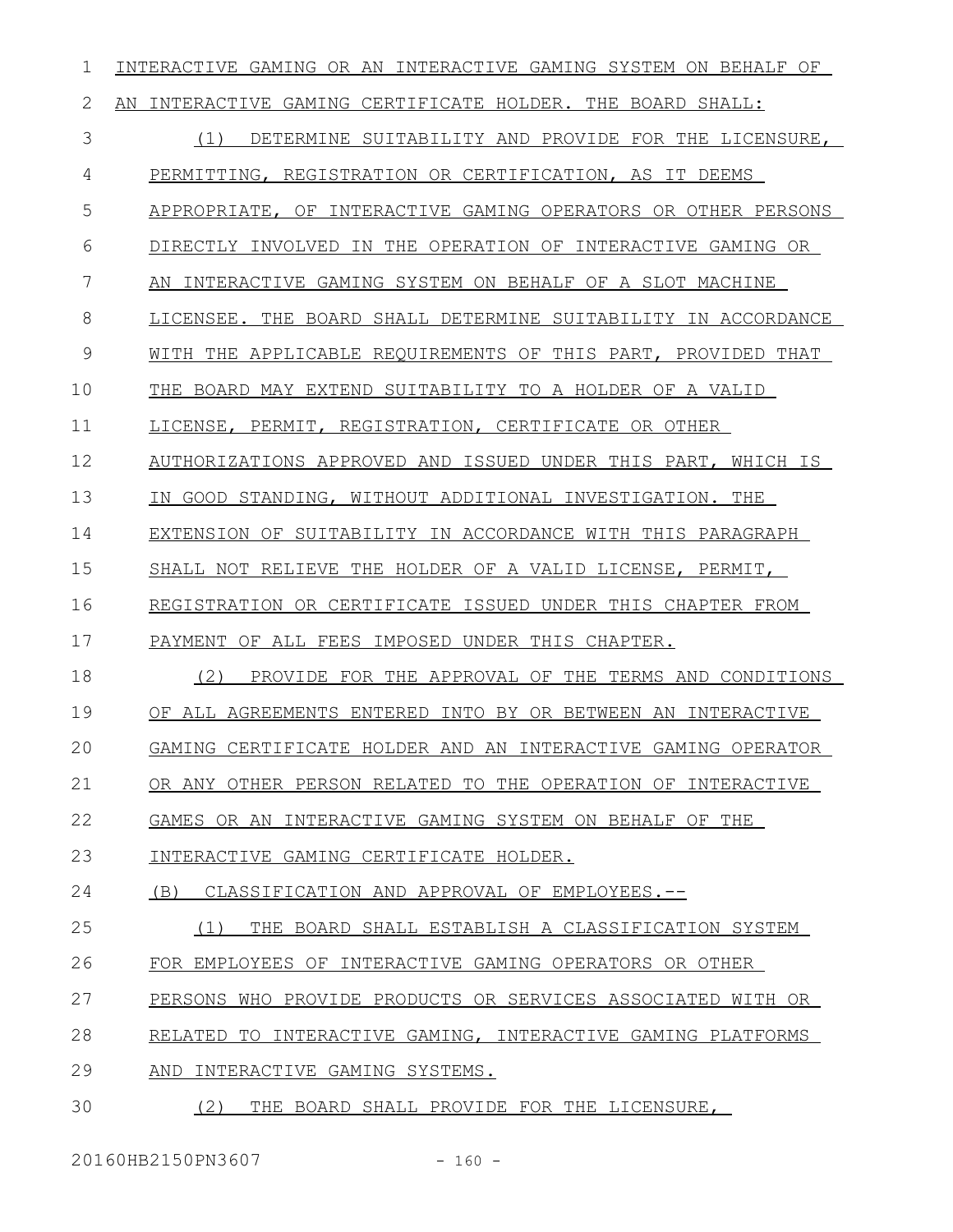| $\mathbf 1$ | PERMITTING, REGISTRATION OR CERTIFICATION, AS IT DEEMS           |
|-------------|------------------------------------------------------------------|
| 2           | APPROPRIATE, OF EMPLOYEES IN EACH EMPLOYEE CLASSIFICATION        |
| 3           | ESTABLISHED BY IT IN ACCORDANCE WITH PARAGRAPH (1).              |
| 4           | APPLICABILITY OF CERTAIN PROVISIONS. --INTERACTIVE GAMING<br>(C) |
| 5           | OPERATORS SHALL BE SUBJECT TO THE APPLICABLE PROVISIONS OF THIS  |
| 6           | PART THAT APPLY TO INTERACTIVE GAMING CERTIFICATE HOLDERS, AS    |
| 7           | DETERMINED BY THE BOARD.                                         |
| 8           | OPERATORS OWNED, CONTROLLED BY SLOT MACHINE LICENSEE.--<br>(D)   |
| 9           | THIS SECTION SHALL NOT APPLY TO AN INTERACTIVE GAMING OPERATOR   |
| 10          | THAT IS OWNED BY, AFFILIATED WITH OR OTHERWISE CONTROLLED BY A   |
| 11          | SLOT MACHINE LICENSEE THAT HAS BEEN APPROVED FOR AND ISSUED AN   |
| 12          | INTERACTIVE GAMING CERTIFICATE UNDER THIS CHAPTER. THE BOARD     |
| 13          | SHALL DETERMINE BY REGULATION THE CRITERIA OR CONDITIONS         |
| 14          | NECESSARY TO DETERMINE WHETHER AN INTERACTIVE GAMING OPERATOR IS |
| 15          | OWNED BY, AFFILIATED WITH OR OTHERWISE CONTROLLED BY A SLOT      |
| 16          | MACHINE LICENSEE TO EFFECTUATE THE PURPOSE OF THIS SUBSECTION.   |
| 17          | (E)<br>INTERACTIVE GAMING LICENSE AND CONDITIONAL                |
| 18          | AUTHORIZATION.--                                                 |
| 19          | (1)<br>THE FOLLOWING SHALL APPLY:                                |
| 20          | (I) DURING THE FIRST 18 MONTHS AFTER THE EFFECTIVE               |
| 21          | DATE OF THIS SECTION, THE BOARD MAY ISSUE CONDITIONAL            |
| 22          | AUTHORIZATIONS TO PERSONS SEEKING LICENSURE AS                   |
| 23          | INTERACTIVE GAMING OPERATORS.                                    |
| 24          | (II) CONDITIONAL AUTHORIZATION AWARDED TO AN                     |
| 25          | INTERACTIVE GAMING OPERATOR MAY REMAIN IN EFFECT UNTIL           |
| 26          | THE SHORTER OF 12 MONTHS AFTER THE DATE OF ISSUE OR THE          |
| 27          | DATE BY WHICH THE BOARD CONSIDERS THE SUBJECT                    |
| 28          | APPLICATION.                                                     |
| 29          | (III)<br>CONDITIONAL AUTHORIZATION MAY BE RENEWED BY             |
| 30          | THE BOARD NOT MORE THAN ONCE, UPON A SHOWING OF GOOD             |
|             |                                                                  |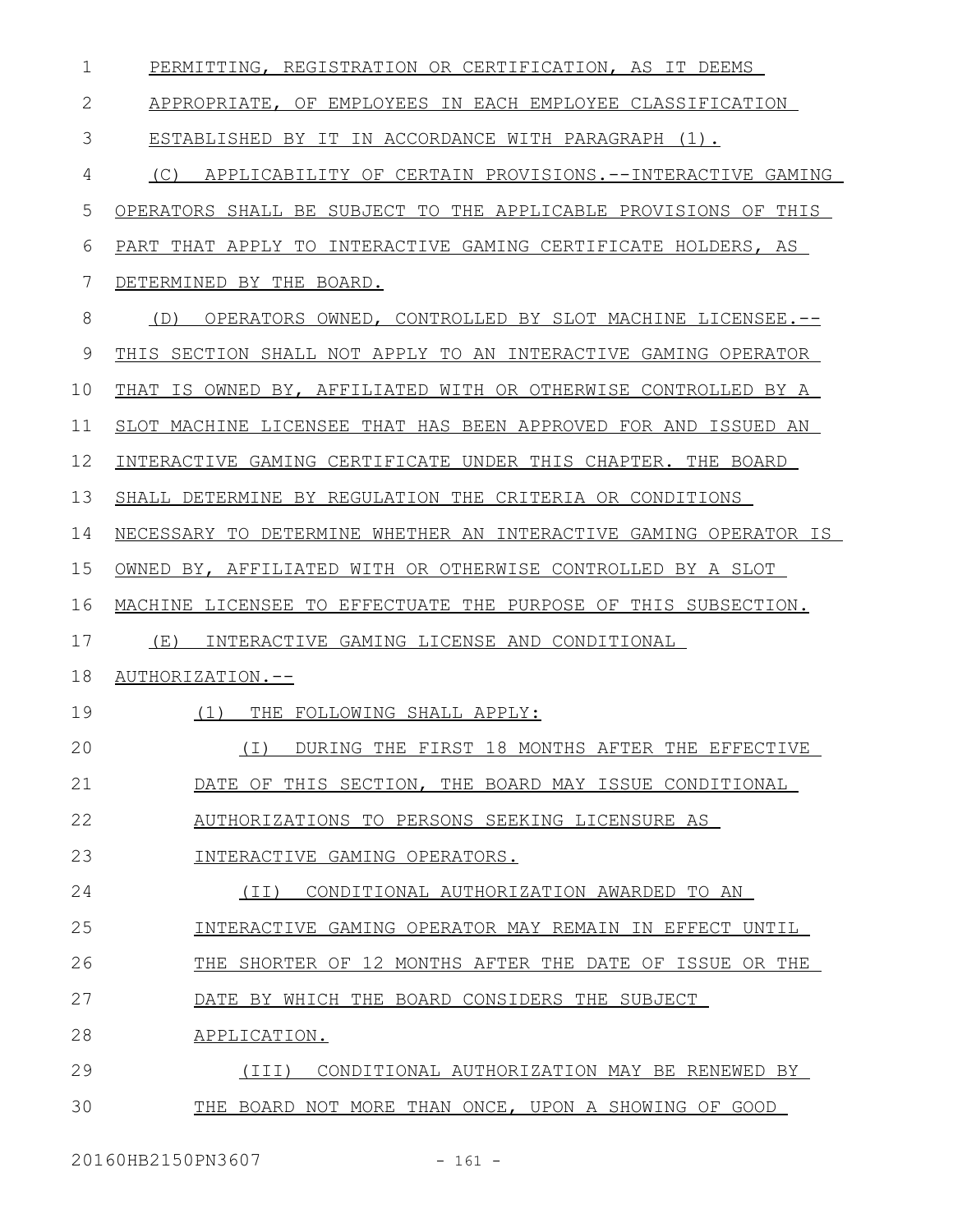1 CAUSE.

| $\mathbf{2}$ | CONDITIONAL AUTHORIZATION SHALL ALLOW AN<br>(IV)              |
|--------------|---------------------------------------------------------------|
| 3            | APPLICANT FOR AN INTERACTIVE GAMING LICENSE TO ENGAGE IN      |
| 4            | ALL OF THE FUNCTIONS OF A LICENSED INTERACTIVE GAMING         |
| 5            | OPERATOR FOR THE DURATION OF THE CONDITIONAL                  |
| 6            | AUTHORIZATION.                                                |
| 7            | (2)<br>NO CONDITIONAL AUTHORIZATION MAY BE ISSUED UNLESS:     |
| 8            | THE APPLICANT HAS SUBMITTED A COMPLETE<br>( I )               |
| 9            | APPLICATION FOR AN INTERACTIVE GAMING LICENSE TO THE          |
| 10           | BOARD.                                                        |
| 11           | THE APPLICANT AGREES TO PAY OR HAS PAID THE FEE<br>(TT)       |
| 12           | IN SECTION 13B51 (RELATING TO INTERACTIVE<br>PRESCRIBED       |
| 13           | GAMING AUTHORIZATION FEE) PRIOR TO THE ISSUANCE OF            |
| 14           | CONDITIONAL AUTHORIZATION, WHICH MAY BE REFUNDABLE IN THE     |
| 15           | EVENT THE LICENSE IS NOT APPROVED AND ISSUED BY THE           |
| 16           | BOARD.                                                        |
| 17           | (TII)<br>THE BUREAU HAS NO OBJECTION TO THE ISSUANCE OF       |
| 18           | A CONDITIONAL AUTHORIZATION TO THE APPLICANT.                 |
| 19           | (3)<br>WITHIN 45 DAYS OF THE DATE THAT THE BUREAU RECEIVES    |
| 20           | THE COMPLETED APPLICATION FOR AN INTERACTIVE GAMING LICENSE   |
| 21           | FROM AN APPLICANT FOR INVESTIGATION, THE BUREAU SHALL CONDUCT |
| 22           | A PRELIMINARY INVESTIGATION OF THE APPLICANT AND ANY KEY      |
| 23           | INTERACTIVE GAMING EMPLOYEE OF THE APPLICANT, AS DETERMINED   |
| 24           | BY THE BOARD, WHICH SHALL INCLUDE A CRIMINAL BACKGROUND       |
| 25           | INVESTIGATION OF THE APPLICANT AND ANY INTERACTIVE GAMING     |
| 26           | EMPLOYEES OF THE APPLICANT, AS DETERMINED BY THE BOARD IN     |
| 27           | ACCORDANCE WITH SECTION 1202(B) (RELATING TO GENERAL AND      |
| 28           | SPECIFIC POWERS).                                             |
| 29           | IF THE BUREAU'S PRELIMINARY INVESTIGATION DISCLOSES<br>(4)    |
| 30           | NO ADVERSE INFORMATION THAT WOULD IMPACT SUITABILITY FOR      |
|              |                                                               |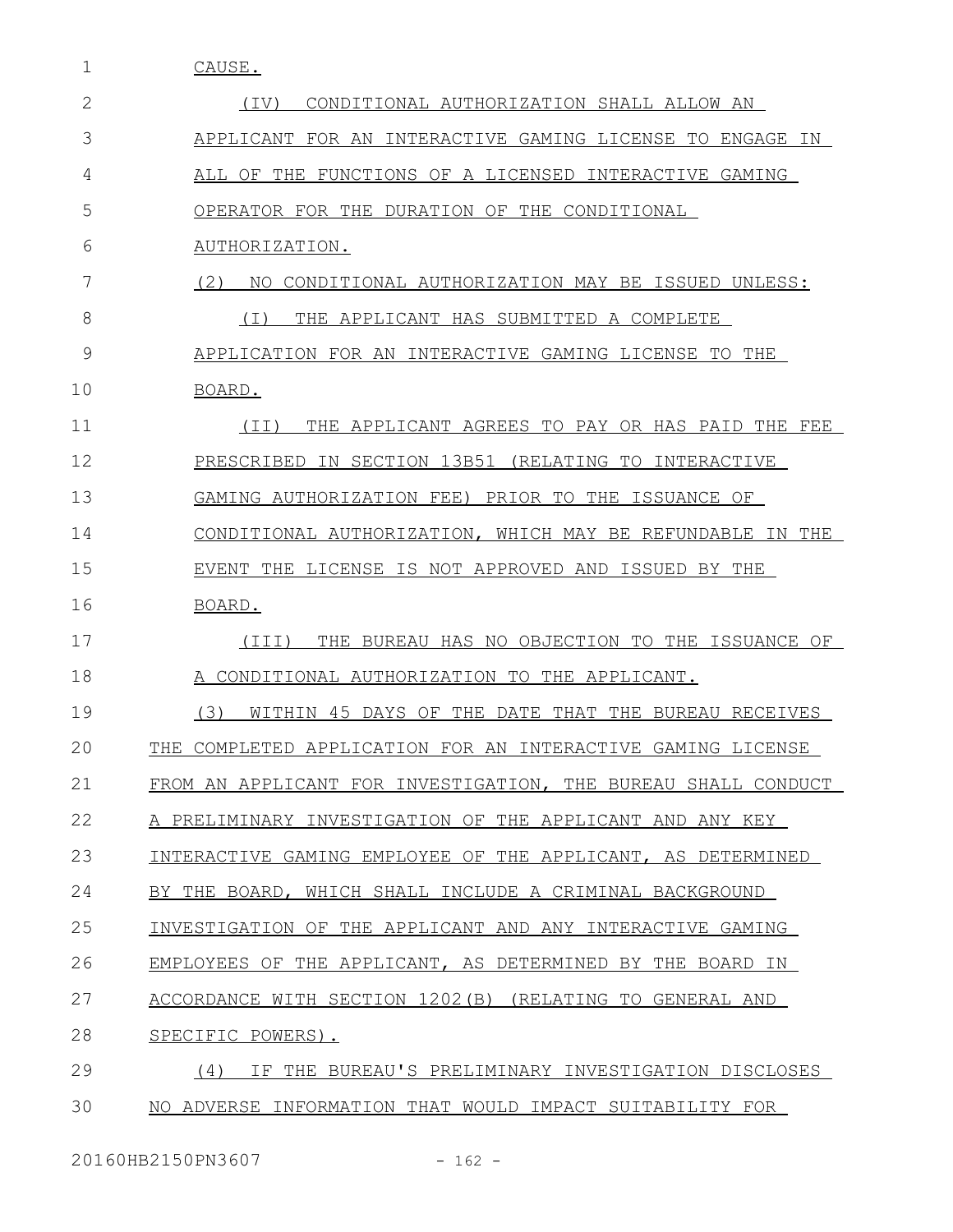| $\mathbf 1$ | LICENSURE, THE BUREAU SHALL PROVIDE THE BOARD WITH A         |
|-------------|--------------------------------------------------------------|
| 2           | STATEMENT OF NO OBJECTION TO ISSUANCE OF CONDITIONAL         |
| 3           | AUTHORIZATION TO THE APPLICANT.                              |
| 4           | (5)<br>IF THE BUREAU'S PRELIMINARY INVESTIGATION DISCLOSES   |
| 5           | ADVERSE INFORMATION THAT WOULD IMPACT SUITABILITY FOR        |
| 6           | LICENSURE, IT SHALL REGISTER AN OBJECTION AND NO CONDITIONAL |
| 7           | AUTHORIZATION MAY BE ISSUED UNTIL THE BUREAU'S CONCERNS ARE  |
| 8           | RESOLVED.                                                    |
| 9           | (6)<br>ANY CONDITIONAL AUTHORIZATION APPROVED AND ISSUED TO  |
| 10          | AN APPLICANT FOR AN INTERACTIVE GAMING LICENSE UNDER THIS    |
| 11          | SUBSECTION MAY BE SUSPENDED OR WITHDRAWN BY THE BOARD UPON A |
| 12          | SHOWING OF GOOD CAUSE BY THE BUREAU.                         |
| 13          | \$ 13B15. INTERACTIVE GAMING CERTIFICATE AND LICENSE.        |
| 14          | THE FOLLOWING SHALL APPLY:                                   |
| 15          | AN INTERACTIVE GAMING CERTIFICATE AND INTERACTIVE<br>(1)     |
| 16          | GAMING LICENSE SHALL BE IN EFFECT UNLESS:                    |
| 17          | ( I )<br>THE CERTIFICATE OR LICENSE IS SUSPENDED OR          |
| 18          | REVOKED BY THE BOARD CONSISTENT WITH THE REQUIREMENTS OF     |
| 19          | THIS PART.                                                   |
| 20          | THE SLOT MACHINE LICENSE IS SUSPENDED, REVOKED<br>(TI)       |
| 21          | OR NOT RENEWED BY THE BOARD CONSISTENT WITH THE              |
| 22          | REOUIREMENTS OF THIS PART.                                   |
| 23          | (III)<br>THE SLOT MACHINE LICENSEE RELINOUISHES OR DOES      |
| 24          | NOT SEEK RENEWAL OF ITS SLOT MACHINE LICENSE.                |
| 25          | THE SLOT MACHINE LICENSEE DOES NOT SEEK RENEWAL<br>(IV)      |
| 26          | OF ITS INTERACTIVE GAMING CERTIFICATE.                       |
| 27          | (2)<br>THE<br>INTERACTIVE GAMING CERTIFICATE MAY INCLUDE AN  |
| 28          | INITIAL ITEMIZED LIST BY NUMBER AND TYPE OF AUTHORIZED       |
| 29          | INTERACTIVE GAMES FOR INTERACTIVE GAMING TO BE CONDUCTED BY  |
| 30          | THE INTERACTIVE GAMING CERTIFICATE HOLDER OR INTERACTIVE     |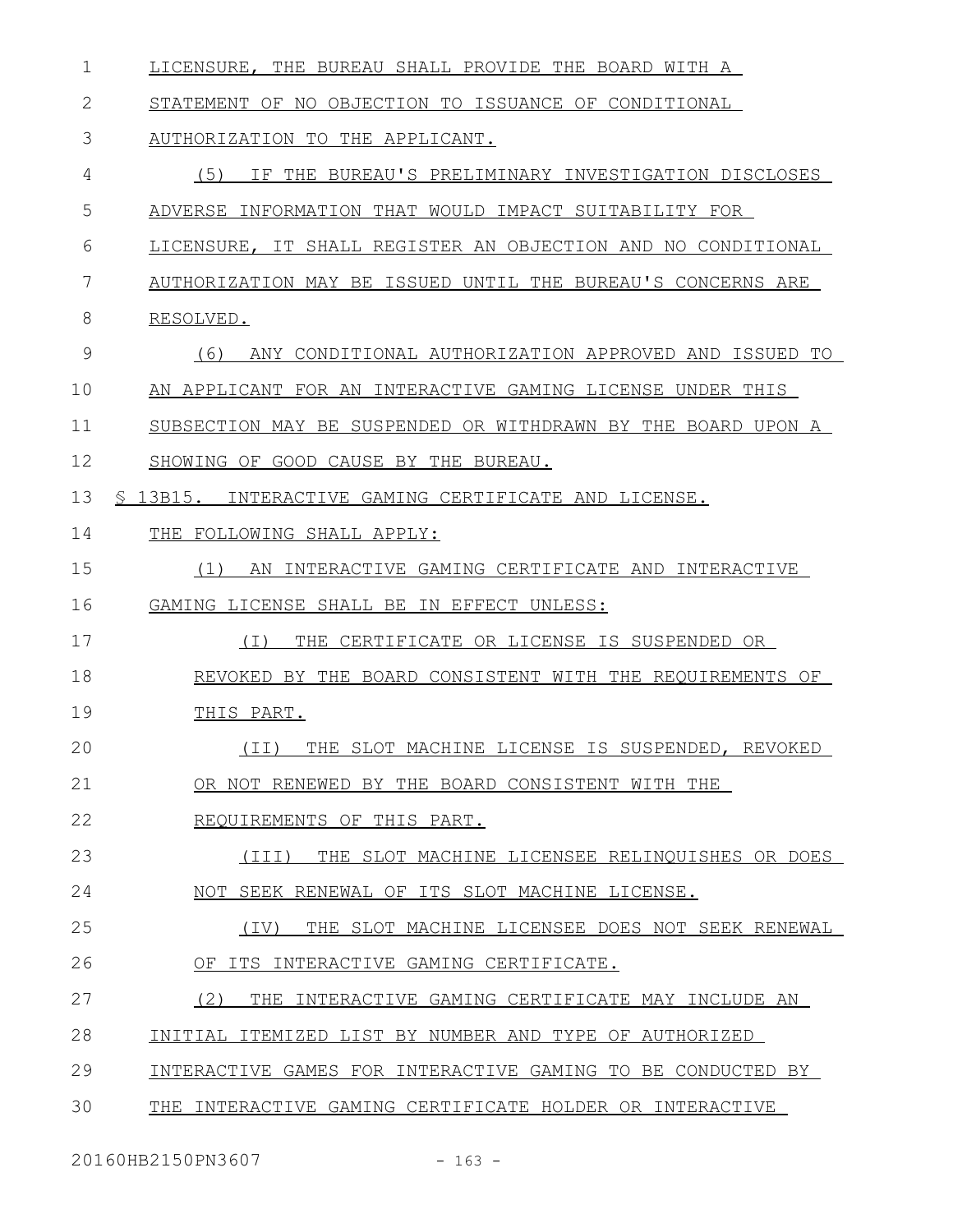| 1  | GAMING OPERATOR OR OTHER PERSON ON BEHALF OF AN INTERACTIVE     |
|----|-----------------------------------------------------------------|
| 2  | GAMING CERTIFICATE HOLDER. THE SLOT MACHINE LICENSEE MAY        |
| 3  | INCREASE OR DECREASE THE NUMBER OF INTERACTIVE GAMES            |
| 4  | AUTHORIZED FOR PLAY ON ITS INTERACTIVE GAMING SKIN OR           |
| 5  | INTERNET WEBSITE OR CHANGE THE TYPE OF AUTHORIZED INTERACTIVE   |
| 6  | GAMES PLAYED ON ITS INTERACTIVE GAMING SKIN OR INTERNET         |
| 7  | WEBSITE UPON NOTICE, IF REQUIRED BY THE BOARD, TO THE BOARD     |
| 8  | AND APPROVAL BY THE BOARD OR A DESIGNATED EMPLOYEE OF THE       |
| 9  | BOARD. UNLESS APPROVED BY THE BOARD OR A DESIGNATED EMPLOYEE    |
| 10 | OF THE BOARD, THE TOTAL NUMBER AND TYPE OF AUTHORIZED           |
| 11 | INTERACTIVE GAMES OFFERED FOR PLAY BY AN INTERACTIVE GAMING     |
| 12 | CERTIFICATE HOLDER MAY NOT DIFFER FROM THE NUMBER AND TYPE      |
| 13 | APPROVED BY THE BOARD AND AUTHORIZED IN THE INTERACTIVE         |
| 14 | GAMING CERTIFICATE.                                             |
| 15 | (3)<br>A SLOT MACHINE LICENSEE SHALL BE REQUIRED TO UPDATE      |
| 16 | THE INFORMATION IN ITS INITIAL INTERACTIVE GAMING PETITION AT   |
| 17 | IN THE FORM AND MANNER AS PRESCRIBED BY THE BOARD.<br>TIMES AND |
| 18 | \$ 13B16. TIMING OF INITIAL INTERACTIVE GAMING AUTHORIZATIONS.  |
| 19 | THE BOARD SHALL PRESCRIBE THE DATE ON WHICH PETITIONS FOR AN    |
| 20 | INTERACTIVE GAMING CERTIFICATE AND APPLICATIONS FOR AN          |
| 21 | INTERACTIVE GAMING LICENSE MUST BE FILED WITH THE BOARD AND     |
| 22 | SHALL APPROVE OR DENY A PETITION OR APPLICATION WITHIN 90 DAYS  |
| 23 | FOLLOWING RECEIPT.                                              |
| 24 | SUBCHAPTER B.1                                                  |
| 25 | MULTI-USE COMPUTING DEVICES                                     |
| 26 | SEC.                                                            |
| 27 | 13B20. AUTHORIZATION.                                           |
| 28 | 13B20.1. BOARD AUTHORIZATION REQUIRED.                          |
| 29 | 13B20.2. STANDARD FOR REVIEW OF APPLICATIONS.                   |
| 30 | 13B20.3. FEES.                                                  |

20160HB2150PN3607 - 164 -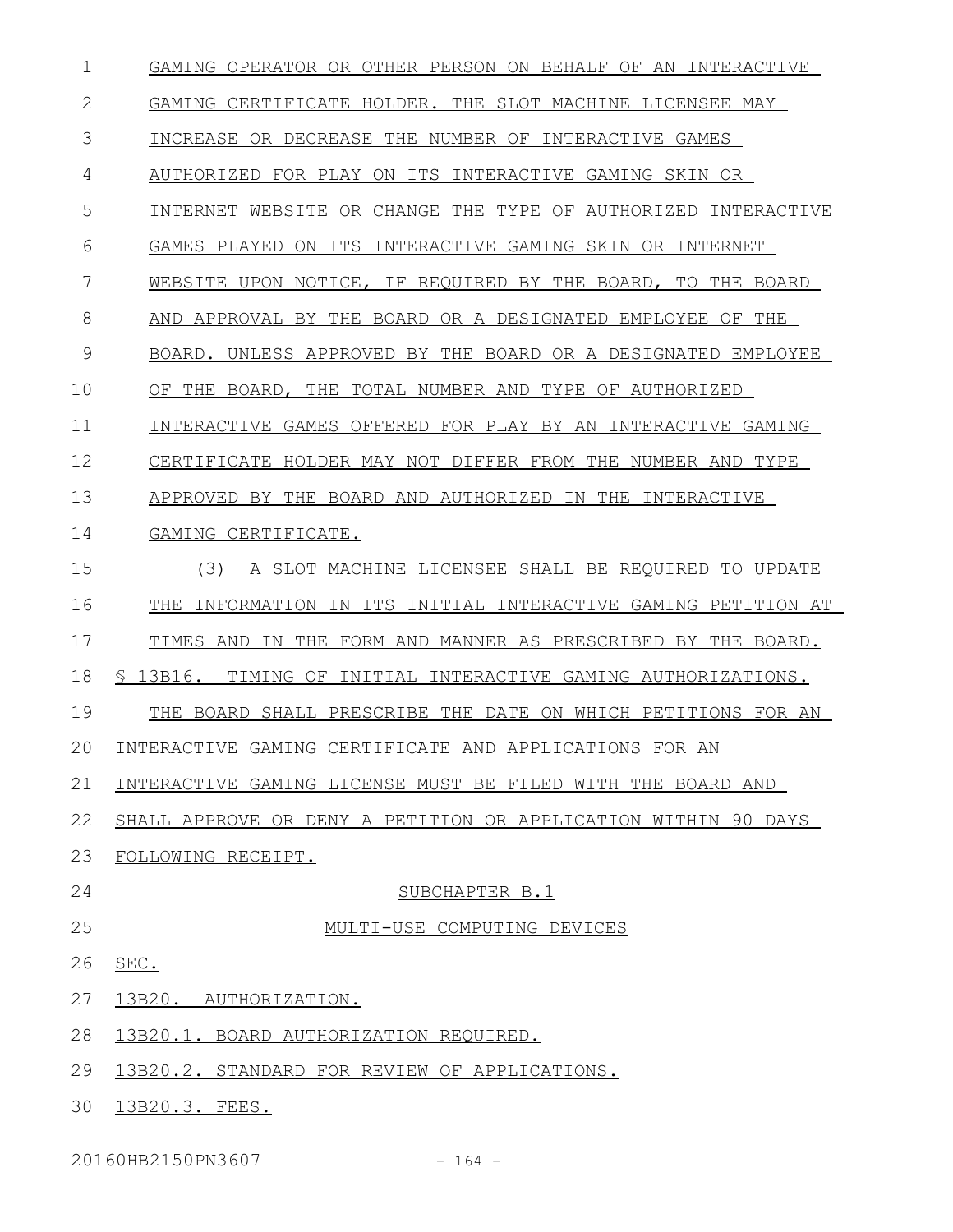13B20.4. MULTI-USE GAMING DEVICE TAX. 13B20.5. LOCAL SHARE ASSESSMENT. 13B20.6. REGULATIONS. 13B20.7. CONSTRUCTION. § 13B20. AUTHORIZATION. (A) AUTHORITY.-- (1) NOTWITHSTANDING ANY PROVISION OF THIS PART OR REGULATION OF THE BOARD, AN INTERACTIVE GAMING CERTIFICATE HOLDER MAY PROVIDE FOR THE CONDUCT OF INTERACTIVE GAMING AT A QUALIFIED AIRPORT THROUGH THE USE OF MULTI-USE COMPUTING DEVICES OR ENTER INTO A WRITTEN AGREEMENT WITH AN INTERACTIVE GAMING OPERATOR THAT PROVIDES FOR THE CONDUCT OF SUCH INTERACTIVE GAMING BY THE INTERACTIVE GAMING OPERATOR ON BEHALF OF THE INTERACTIVE GAMING CERTIFICATE HOLDER. (2) AN INTERACTIVE GAMING CERTIFICATE HOLDER SEEKING TO MAKE AUTHORIZED INTERACTIVE GAMES AVAILABLE FOR PLAY THROUGH THE USE OF MULTI-USE COMPUTING DEVICES AT A QUALIFIED AIRPORT SHALL FILE A PETITION WITH THE BOARD IN SUCH FORM AND MANNER AS THE BOARD, THROUGH REGULATIONS, SHALL REQUIRE. (B) PLACE OF CONDUCT.--THE BOARD, AT ITS DISCRETION, MAY AUTHORIZE AN INTERACTIVE GAMING CERTIFICATE HOLDER OR AN INTERACTIVE GAMING OPERATOR TO PLACE AND MAKE AUTHORIZED INTERACTIVE GAMES AVAILABLE FOR PLAY AT A QUALIFIED AIRPORT THROUGH THE USE OF MULTI-USE COMPUTING DEVICES IN ACCORDANCE WITH THE REQUIREMENTS OF THIS SUBCHAPTER AND REGULATIONS OF THE BOARD. (C) SATISFACTION OF CONTINGENCIES.--AUTHORIZATION FOR AN INTERACTIVE GAMING CERTIFICATE HOLDER TO CONDUCT INTERACTIVE GAMING AT A QUALIFIED AIRPORT IN ACCORDANCE WITH SUBSECTION (A) SHALL BE CONTINGENT UPON THE FOLLOWING: 1 2 3 4 5 6 7 8 9 10 11 12 13 14 15 16 17 18 19  $20$ 21 22 23 24 25 26 27 28 29 30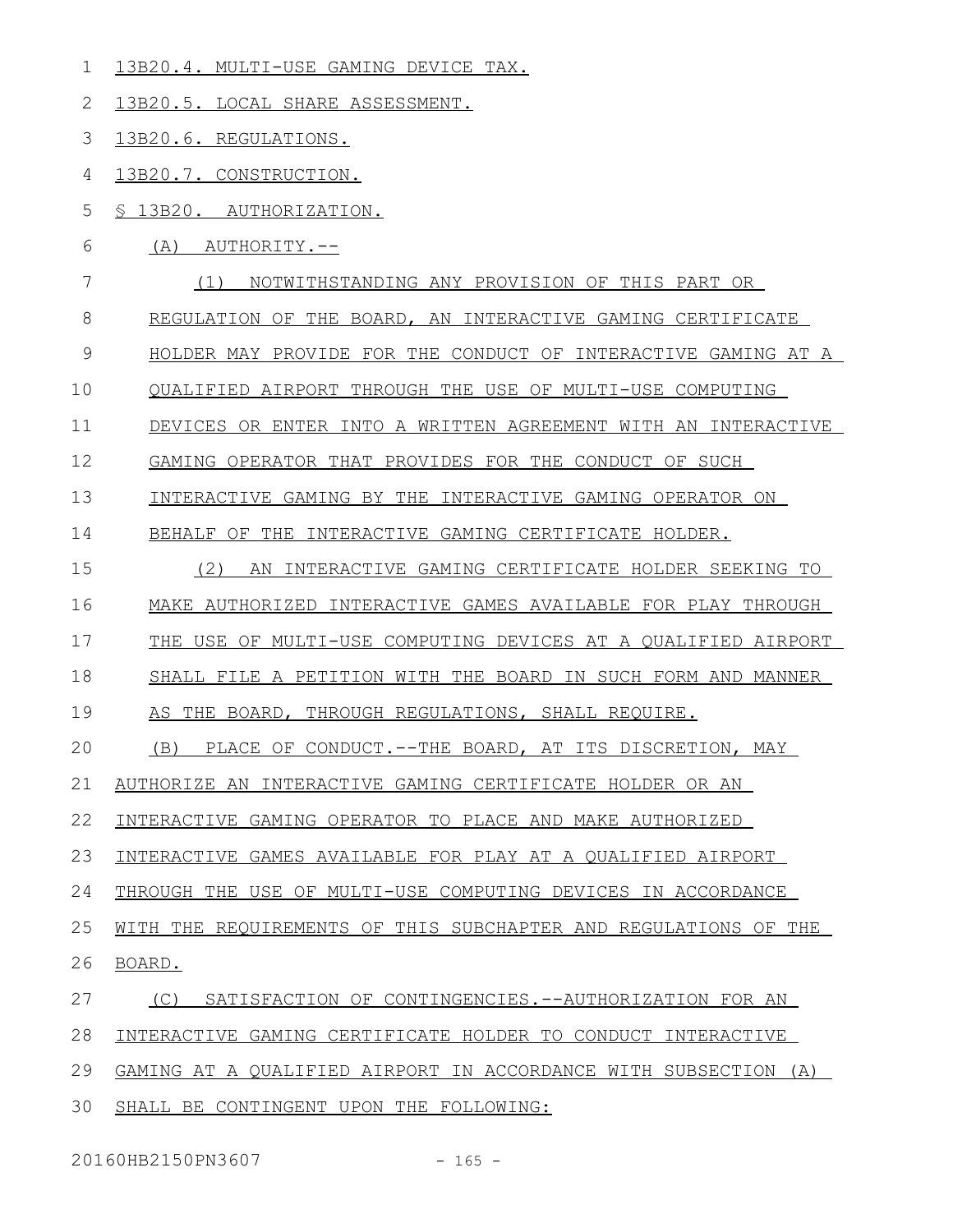| 1  | THE INTERACTIVE GAMING CERTIFICATE HOLDER HAS<br>(1)          |
|----|---------------------------------------------------------------|
| 2  | SUBMITTED A PETITION TO THE BOARD SEEKING AUTHORIZATION TO    |
| 3  | MANAGE THE CONDUCT OF INTERACTIVE GAMING AT THE QUALIFIED     |
| 4  | AIRPORT AND THE BOARD HAS APPROVED THE PETITION.              |
| 5  | (2)<br>THE INTERACTIVE GAMING CERTIFICATE HOLDER HAS          |
| 6  | DISCLOSED THAT IT HAS OR WILL ENTER INTO AN AGREEMENT WITH AN |
| 7  | INTERACTIVE GAMING OPERATOR WHO WILL MANAGE, OPERATE AND      |
| 8  | CONTROL THE CONDUCT OF INTERACTIVE GAMING AT A QUALIFIED      |
| 9  | AIRPORT ON BEHALF OF THE INTERACTIVE GAMING CERTIFICATE       |
| 10 | HOLDER AND THE INTERACTIVE GAMING OPERATOR HAS PETITIONED THE |
| 11 | BOARD FOR APPROVAL AND THE BOARD HAS APPROVED THE AGREEMENT   |
| 12 | THE PETITION.<br>AND                                          |
| 13 | (3)<br>INTERACTIVE GAMING CERTIFICATE HOLDER OR<br>THE        |
| 14 | INTERACTIVE GAMING OPERATOR, AS THE CASE MAY BE, HAS ENTERED  |
| 15 | INTO AN AGREEMENT WITH THE CONCESSION OPERATOR AT THE         |
| 16 | QUALIFIED AIRPORT FOR THE CONDUCT OF INTERACTIVE GAMING       |
| 17 | THROUGH THE USE OF MULTI-USE COMPUTING DEVICES WITHIN THE     |
| 18 | AIRPORT GAMING AREA.                                          |
| 19 | THE INTERACTIVE GAMING CERTIFICATE HOLDER OR<br>(4)           |
| 20 | INTERACTIVE GAMING OPERATOR, AS APPLICABLE, HAS PROVIDED      |
| 21 | ADEQUATE ASSURANCES THAT THE CONDUCT OF INTERACTIVE GAMING AT |
| 22 | THE QUALIFIED AIRPORT WILL BE CONDUCTED AND OPERATED IN       |
| 23 | ACCORDANCE WITH THIS PART AND REGULATIONS PROMULGATED BY THE  |
| 24 | BOARD.                                                        |
| 25 | (5)<br>THE INTERACTIVE GAMING CERTIFICATE HOLDER HAS PAID     |
| 26 | OR WILL PAY ALL APPLICABLE TAXES AND FEES.                    |
| 27 | (6)<br>IN THE CASE OF A QUALIFIED AIRPORT THAT IS GOVERNED    |
| 28 | BY A MUNICIPAL AUTHORITY OR JOINT MUNICIPAL AUTHORITY         |
| 29 | ORGANIZED AND INCORPORATED TO OVERSEE THE OPERATIONS OF AN    |
| 30 | AIRPORT IN ACCORDANCE WITH 53 PA.C.S. CH. 56 (RELATING TO     |
|    |                                                               |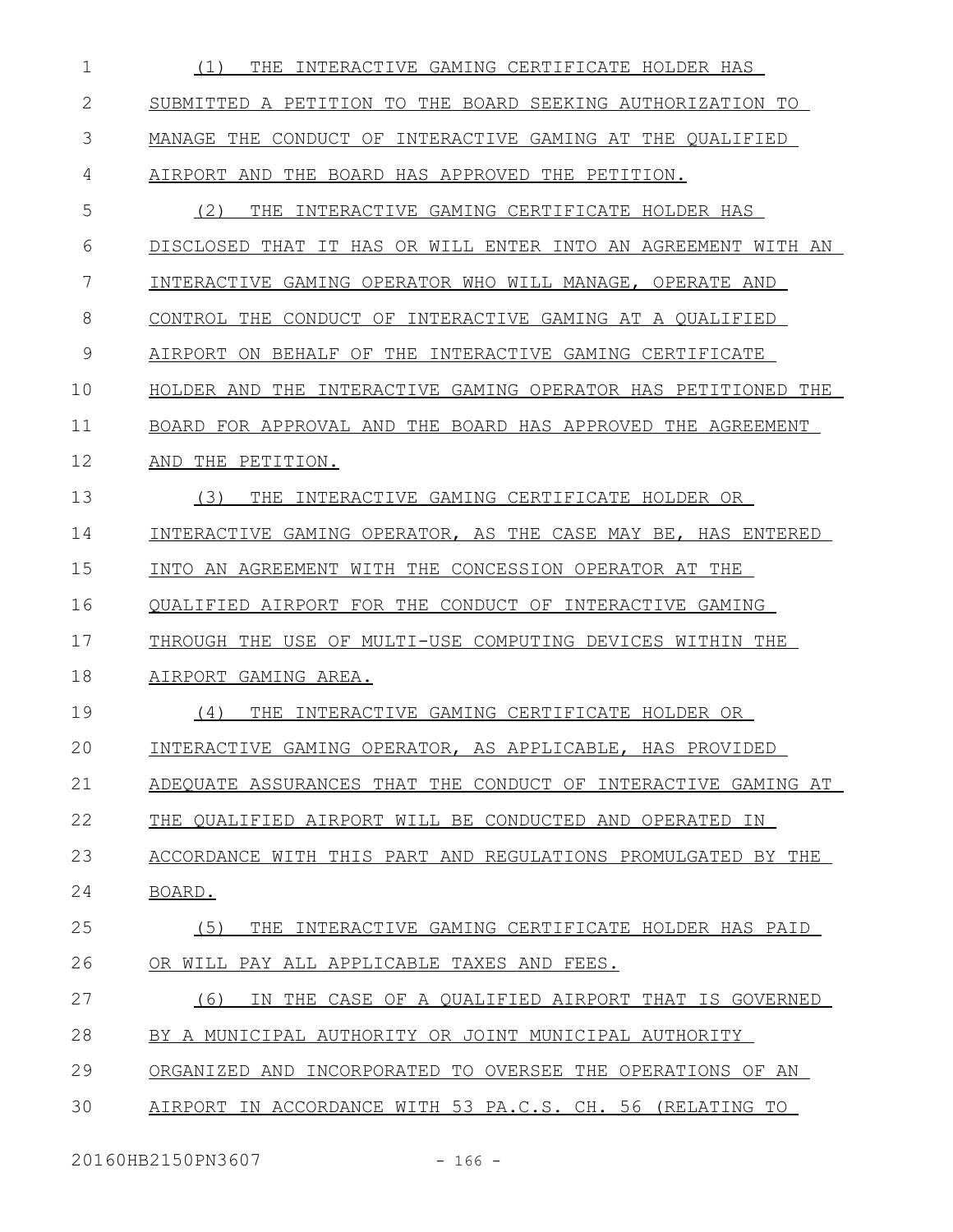MUNICIPAL AUTHORITIES), THE INTERACTIVE GAMING CERTIFICATE HOLDER OR INTERACTIVE GAMING OPERATOR, AS THE CASE MAY BE, HAS ENTERED INTO AN AGREEMENT WITH THE MUNICIPAL AUTHORITY OR JOINT MUNICIPAL AUTHORITY FOR THE CONDUCT OF INTERACTIVE GAMING THROUGH THE USE OF MULTI-USE COMPUTING DEVICES WITHIN THE GAMING AREA OF THE QUALIFIED AIRPORT AND THE BOARD HAS APPROVED THE AGREEMENT. (D) AGREEMENT REQUIRED.--THE FOLLOWING SHALL APPLY: (1) AN INTERACTIVE GAMING CERTIFICATE HOLDER MAY SEEK AUTHORIZATION FOR THE OPERATION AND PLACEMENT OF AUTHORIZED INTERACTIVE GAMES AT A QUALIFIED AIRPORT OR MAY ENTER INTO AN AGREEMENT WITH AN INTERACTIVE GAMING OPERATOR TO PROVIDE FOR THE CONDUCT OF INTERACTIVE GAMING AT THE QUALIFIED AIRPORT. (2) AN AGREEMENT ENTERED INTO IN ACCORDANCE WITH THIS SUBSECTION SHALL BE IN WRITING AND SHALL BE SUBMITTED TO THE BOARD FOR REVIEW AND APPROVAL. § 13B20.1. BOARD AUTHORIZATION REQUIRED. (A) CONTENTS OF PETITION.--AN INTERACTIVE GAMING CERTIFICATE HOLDER SEEKING AUTHORIZATION TO CONDUCT INTERACTIVE GAMING AT A QUALIFIED AIRPORT THROUGH THE USE OF A MULTI-USE COMPUTING DEVICE SHALL PETITION THE BOARD FOR APPROVAL. THE PETITION SHALL INCLUDE: (1) THE NAME, BUSINESS ADDRESS AND CONTACT INFORMATION OF THE INTERACTIVE GAMING CERTIFICATE HOLDER OR THE NAME, BUSINESS ADDRESS AND CONTACT INFORMATION OF THE INTERACTIVE GAMING OPERATOR, IF AN INTERACTIVE GAMING OPERATOR WILL MANAGE THE OPERATION OF INTERACTIVE GAMING AT A QUALIFIED AIRPORT ON BEHALF OF AN INTERACTIVE GAMING CERTIFICATE HOLDER PURSUANT TO AN INTERACTIVE GAMING AGREEMENT. (2) THE NAME AND BUSINESS ADDRESS, JOB TITLE AND A 1 2 3 4 5 6 7 8 9 10 11 12 13 14 15 16 17 18 19  $20$ 21 22 23 24 25 26 27 28 29 30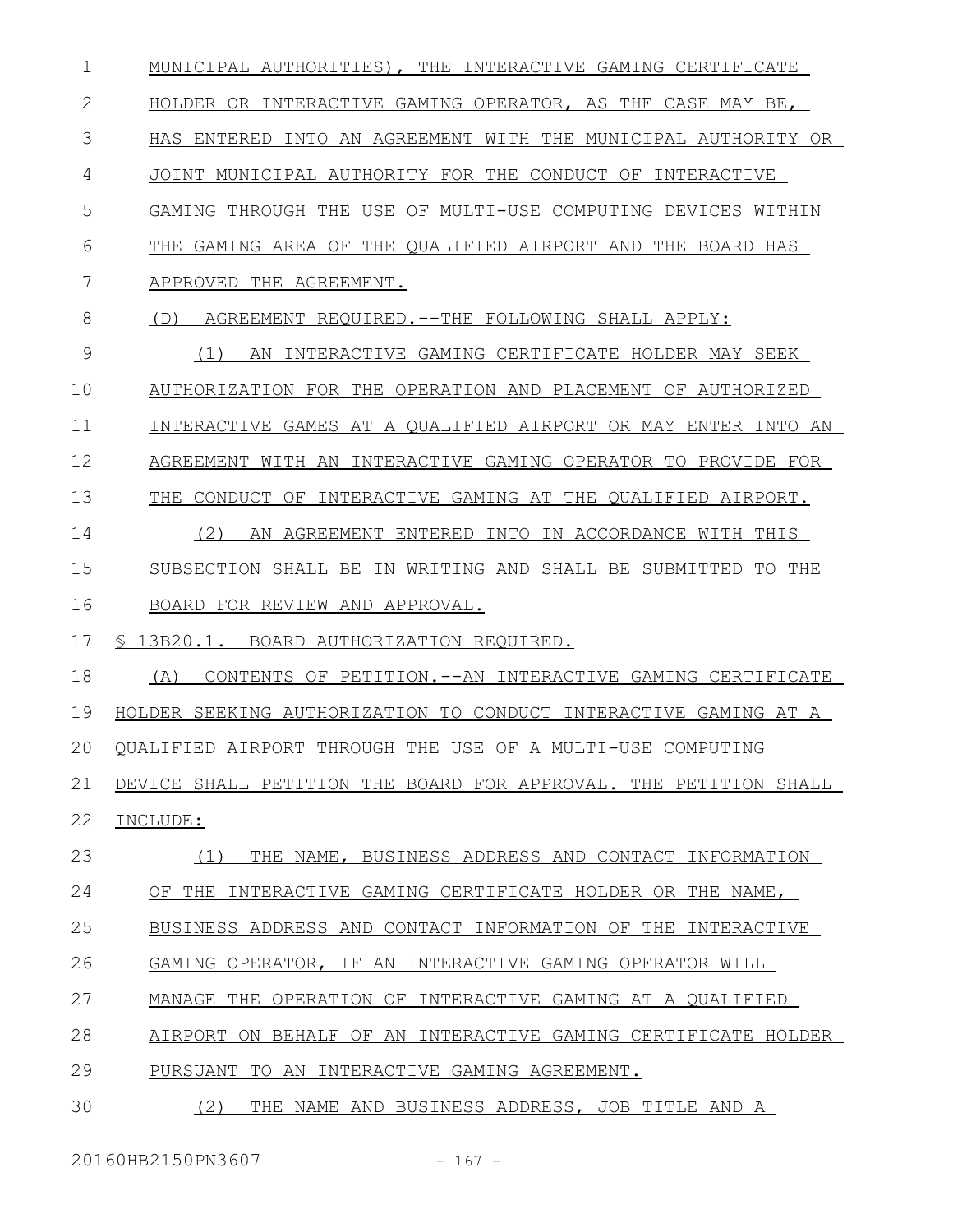| $\mathbf 1$ | PHOTOGRAPH OF EACH PRINCIPAL AND KEY EMPLOYEE OF THE          |
|-------------|---------------------------------------------------------------|
| 2           | INTERACTIVE GAMING CERTIFICATE HOLDER AND, IF RELEVANT, THE   |
| 3           | INTERACTIVE GAMING OPERATOR WHO WILL BE DIRECTLY INVOLVED IN  |
| 4           | THE CONDUCT OF AUTHORIZED INTERACTIVE GAMES AT THE QUALIFIED  |
| 5           | AIRPORT AND WHO IS NOT CURRENTLY LICENSED BY THE BOARD, IF    |
| 6           | KNOWN.                                                        |
| 7           | (3)<br>THE NAME AND BUSINESS ADDRESS OF THE AIRPORT           |
| 8           | AUTHORITY, THE LOCATION OF THE QUALIFIED AIRPORT AND THE      |
| 9           | NAMES OF THE GOVERNING BODY OF THE AIRPORT AUTHORITY, IF THE  |
| 10          | AIRPORT AUTHORITY IS INCORPORATED IN ACCORDANCE WITH 53       |
| 11          | PA.C.S. CH. 56 (RELATING TO MUNICIPAL AUTHORITIES).           |
| 12          | IF THE USE AND CONTROL OF A OUALIFIED AIRPORT IS<br>(4)       |
| 13          | REGULATED BY A CITY OF THE FIRST CLASS, AN IDENTIFICATION OF  |
| 14          | THE MUNICIPAL AGENCY AND PRIMARY OFFICIALS OF A CITY OF THE   |
| 15          | FIRST CLASS, WHICH REGULATES THE USE AND CONTROL OF THE       |
| 16          | OUALIFIED AIRPORT.                                            |
| 17          | (5)<br>THE NAME AND JOB TITLE OF THE PERSON OR PERSONS WHO    |
| 18          | WILL BE RESPONSIBLE FOR ENSURING THE OPERATION AND INTEGRITY  |
| 19          | OF THE CONDUCT OF INTERACTIVE GAMING AT A OUALIFIED AIRPORT   |
| 20          | AND REVIEWING REPORTS OF SUSPICIOUS TRANSACTIONS.             |
| 21          | (6)<br>THE BRAND NAME OF THE MULTI-USE COMPUTING DEVICES      |
| 22          | THAT WILL BE PLACED IN OPERATION AT THE QUALIFIED AIRPORT.    |
| 23          | THE BOARD, AT ITS DISCRETION, MAY REQUIRE ANY ADDITIONAL      |
| 24          | INFORMATION RELATED TO THE CONDUCT OF INTERACTIVE GAMING AT A |
| 25          | OUALIFIED AIRPORT THROUGH THE USE OF MULTI-USE COMPUTING      |
| 26          | DEVICES OR PERSONS THAT MANUFACTURE OR SUPPLY MULTI-USE       |
| 27          | COMPUTING DEVICES THAT IT MAY DETERMINE NECESSARY AND         |
| 28          | APPROPRIATE TO ENSURE THE INTEGRITY OF INTERACTIVE GAMING AT  |
| 29          | A QUALIFIED AIRPORT AND PROTECT THE PUBLIC INTEREST.          |
| 30          | (7)<br>AN ITEMIZED LIST OF THE INTERACTIVE GAMES FOR WHICH    |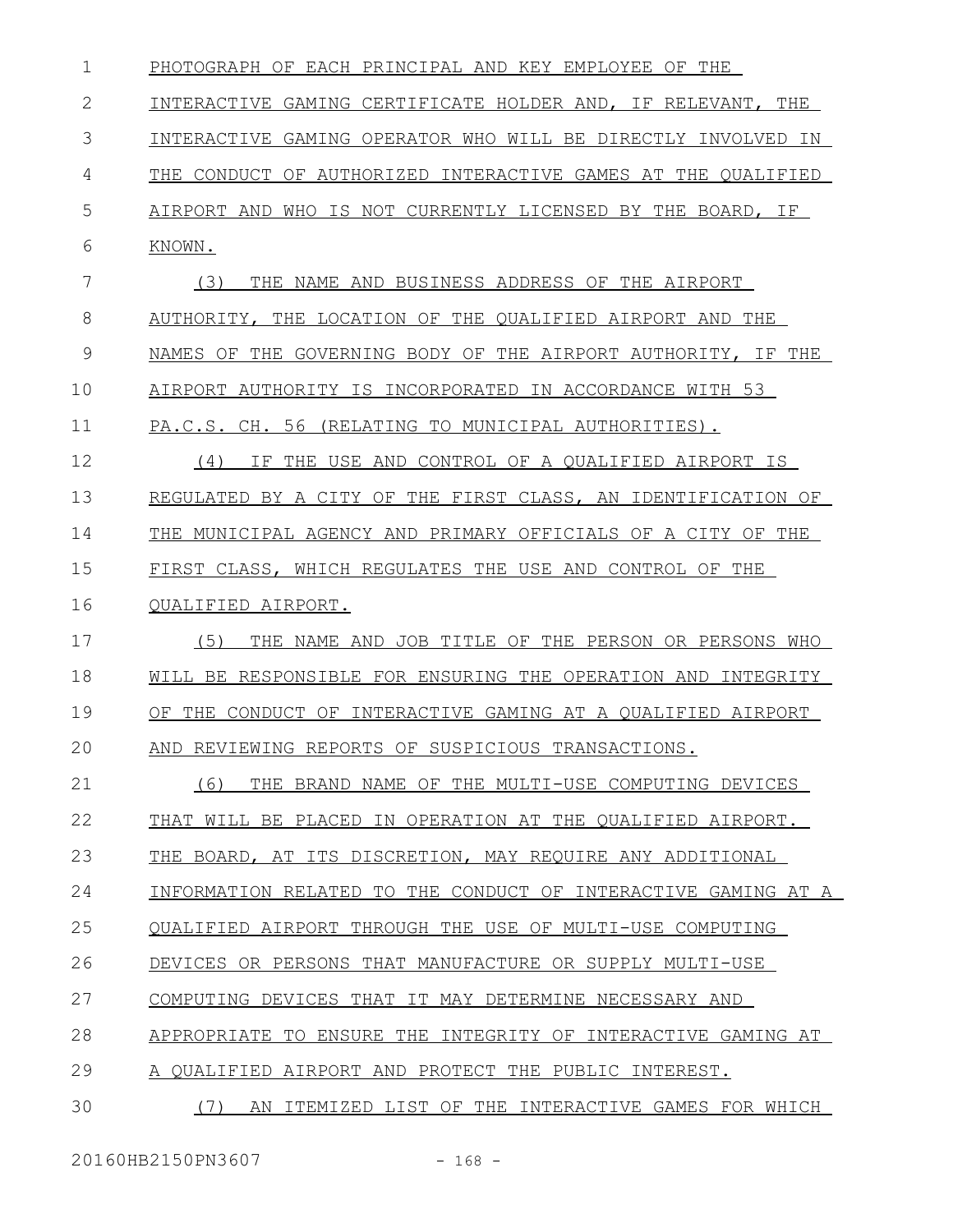AUTHORIZATION IS BEING SOUGHT. (8) INFORMATION, AS THE BOARD MAY REQUIRE, ON ANY COMPUTER APPLICATIONS OR APPS, INCLUDING GAMING APPS, WHICH CAN BE ACCESSED ON THE MULTI-USE COMPUTING DEVICES. (9) INFORMATION ON THE TERMS AND CONDITIONS OF ANY INTERACTIVE GAMING AGREEMENT ENTERED INTO BY OR BETWEEN AN INTERACTIVE GAMING CERTIFICATE HOLDER AND INTERACTIVE GAMING OPERATOR OR OTHER PERSON RELATED TO THE CONDUCT OF INTERACTIVE GAMING THROUGH THE USE OF MULTI-USE COMPUTING DEVICES AT A QUALIFIED AIRPORT, IF THE BOARD DEEMS NECESSARY AND APPROPRIATE. (10) DETAILED SITE PLANS ILLUSTRATING THE LOCATION OF THE PROPOSED AIRPORT GAMING AREA AT THE QUALIFIED AIRPORT. (11) INFORMATION AND DOCUMENTATION CONCERNING FINANCIAL BACKGROUND AND RESOURCES, AS THE BOARD MAY REQUIRE, TO ESTABLISH BY CLEAR AND CONVINCING EVIDENCE THE FINANCIAL STABILITY, INTEGRITY AND RESPONSIBILITY OF THE PETITIONER. (12) ANY OTHER INFORMATION AS THE BOARD MAY REQUIRE. (B) CONFIDENTIALITY.--INFORMATION SUBMITTED TO THE BOARD UNDER SUBSECTION (A)(8), (9), (11) AND (12) MAY BE CONSIDERED CONFIDENTIAL BY THE BOARD IF THE INFORMATION WOULD BE CONFIDENTIAL UNDER SECTION 1206(F) (RELATING TO BOARD MINUTES AND RECORDS). (C) APPROVAL OF PETITION.--UPON APPROVAL OF A PETITION AS REQUIRED UNDER THIS SECTION, THE BOARD SHALL AUTHORIZE AN INTERACTIVE GAMING CERTIFICATE HOLDER OR AN INTERACTIVE GAMING OPERATOR, AS APPLICABLE, TO CONDUCT INTERACTIVE GAMING AT A QUALIFIED AIRPORT THROUGH THE USE OF MULTI-USE COMPUTING DEVICES. THE AUTHORIZATION OF AN INTERACTIVE GAMING CERTIFICATE HOLDER OR AN INTERACTIVE GAMING OPERATOR, AS APPLICABLE, TO 1 2 3 4 5 6 7 8 9 10 11 12 13 14 15 16 17 18 19  $20$ 21 22 23 24 25 26 27 28 29 30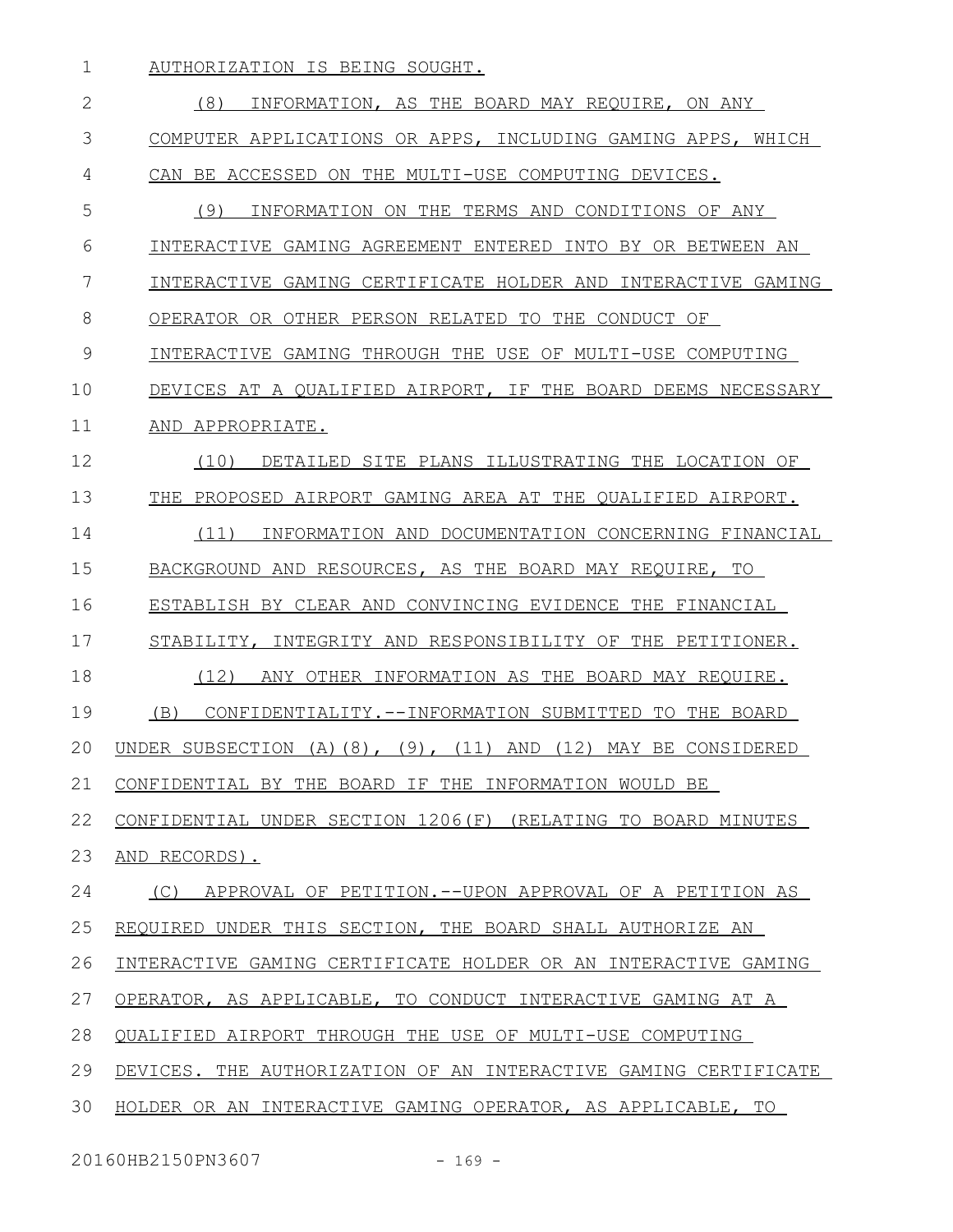| $\mathbf{1}$ | CONDUCT INTERACTIVE GAMING AT A OUALIFIED AIRPORT IN ACCORDANCE    |
|--------------|--------------------------------------------------------------------|
| 2            | WITH THIS CHAPTER PRIOR TO THE FULL PAYMENT OF THE AUTHORIZATION   |
| 3            | FEE UNDER SECTION 13B20.3 (RELATING TO FEES) SHALL NOT RELIEVE     |
| 4            | INTERACTIVE GAMING CERTIFICATE HOLDER OR INTERACTIVE GAMING<br>THE |
| 5            | OPERATOR, AS APPLICABLE, FROM THE OBLIGATION TO PAY THE            |
| 6            | AUTHORIZATION FEE IN ACCORDANCE WITH SECTION 13B20.3.              |
| 7            | \$ 13B20.2. STANDARD FOR REVIEW OF PETITIONS.                      |
| 8            | THE BOARD SHALL APPROVE A PETITION UNDER SECTION 13B20.1           |
| 9            | (RELATING TO BOARD AUTHORIZATION REQUIRED) IF THE INTERACTIVE      |
| 10           | GAMING OPERATOR HAS BEEN OR WILL BE ISSUED AN INTERACTIVE GAMING   |
| 11           | LICENSE UNDER SECTION 13B14 (RELATING TO INTERACTIVE GAMING        |
| 12           | OPERATORS), AND IF IT ESTABLISHES, BY CLEAR AND CONVINCING         |
| 13           | EVIDENCE, ALL OF THE FOLLOWING:                                    |
| 14           | THE INTERACTIVE GAMING CERTIFICATE HOLDER OR<br>(1)                |
| 15           | INTERACTIVE GAMING OPERATOR, AS THE CASE MAY BE, HAS ENTERED       |
| 16           | INTO AN AGREEMENT WITH A CONCESSION OPERATOR FOR THE CONDUCT       |
| 17           | OF INTERACTIVE GAMING THROUGH THE USE OF MULTI-USE COMPUTING       |
| 18           | DEVICES WITHIN THE AIRPORT GAMING AREA OF A QUALIFIED              |
| 19           | AIRPORT.                                                           |
| 20           | THE INTERACTIVE GAMING OPERATOR HAS AN AGREEMENT<br>(2)            |
| 21           | WITH AN INTERACTIVE GAMING CERTIFICATE HOLDER RELATING TO THE      |
| 22           | CONDUCT OF AUTHORIZED INTERACTIVE GAMES BY THE INTERACTIVE         |
| 23           | GAMING OPERATOR ON BEHALF OF THE INTERACTIVE GAMING                |
| 24           | CERTIFICATE HOLDER.                                                |
| 25           | THE BOARD HAS APPROVED THE AGREEMENTS UNDER<br>(3)                 |
| 26           | PARAGRAPHS (1) AND (2), AS APPLICABLE.                             |
| 27           | (4)<br>THE INTERACTIVE GAMING OPERATOR HAS PAID THE                |
| 28           | AUTHORIZATION FEE UNDER SECTION 13B51 (RELATING TO                 |
| 29           | INTERACTIVE GAMING AUTHORIZATION FEE).                             |
| 30           | (5)<br>THE INTERACTIVE GAMING OPERATOR POSSESSES THE               |

20160HB2150PN3607 - 170 -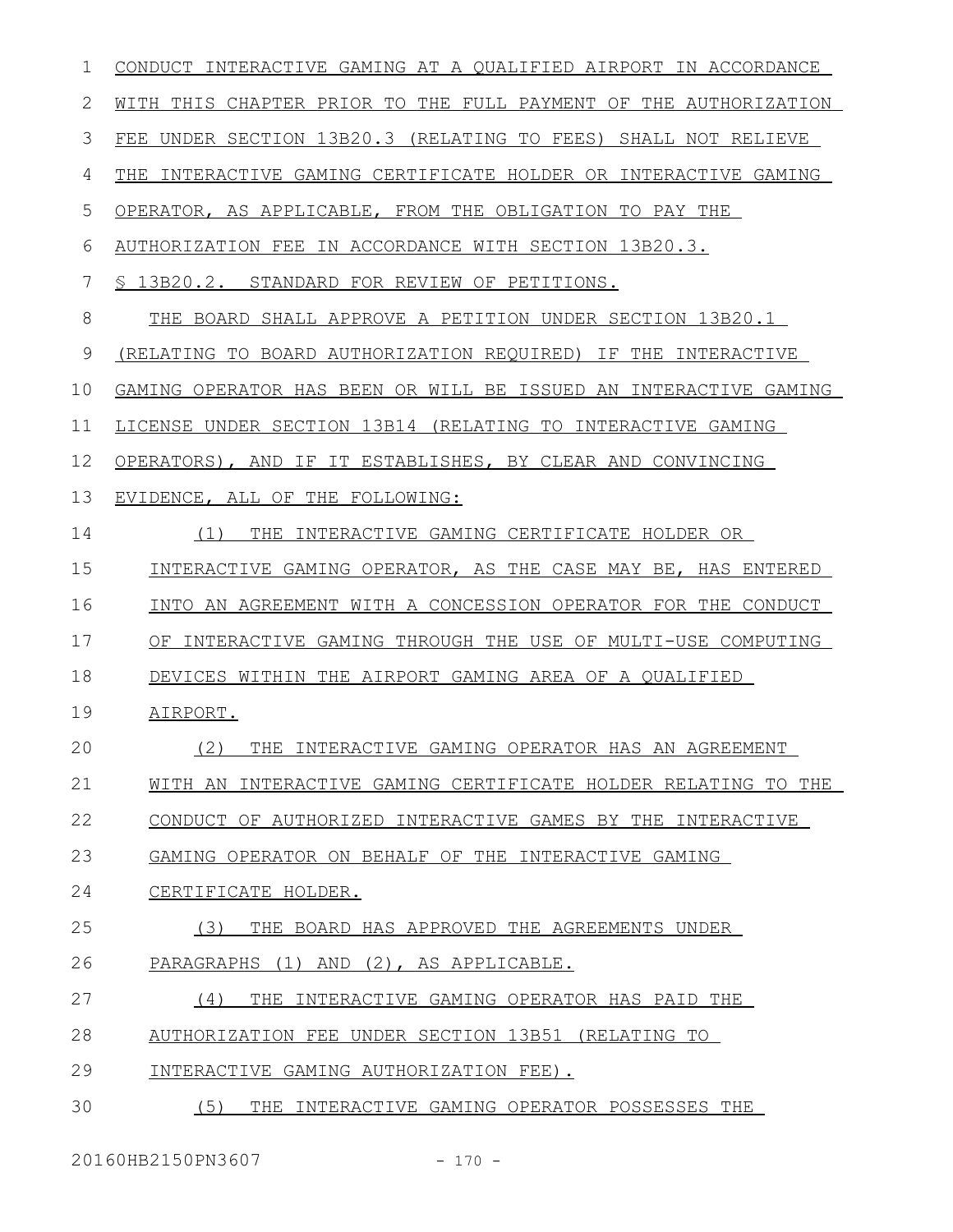| $\mathbf 1$  | NECESSARY FUNDS OR HAS SECURED ADEQUATE FINANCING TO COMMENCE    |
|--------------|------------------------------------------------------------------|
| $\mathbf{2}$ | THE CONDUCT OF INTERACTIVE GAMING AT THE QUALIFIED AIRPORT.      |
| 3            | (6)<br>THE PROPOSED INTERNAL AND EXTERNAL SECURITY AND           |
| 4            | SURVEILLANCE MEASURES WITHIN THE AIRPORT GAMING AREA OF THE      |
| 5            | QUALIFIED AIRPORT ARE ADEQUATE.                                  |
| 6            | \$ 13B20.3. FEES.                                                |
| 7            | REQUIRED FEES.--AN INTERACTIVE GAMING CERTIFICATE HOLDER<br>(A)  |
| 8            | SHALL PAY A ONE-TIME, NONREFUNDABLE FEE OF \$1,000,000 UPON THE  |
| 9            | AUTHORIZATION TO CONDUCT INTERACTIVE GAMING AT A QUALIFIED       |
| 10           | AIRPORT THROUGH THE USE OF MULTI-USE COMPUTING DEVICES IN        |
| 11           | ACCORDANCE WITH THIS CHAPTER.                                    |
| 12           | DEPOSIT OF FEES. --NOTWITHSTANDING SECTION 1208 (RELATING<br>(B) |
| 13           | TO COLLECTION OF FEES AND FINES), ALL FEES OR PENALTIES RECEIVED |
| 14           | BY THE BOARD UNDER THIS CHAPTER SHALL BE DEPOSITED IN THE        |
| 15           | GENERAL FUND.                                                    |
| 16           | S 13B20.4. MULTI-USE GAMING DEVICE TAX.                          |
| 17           | IMPOSITION.--<br>(A)                                             |
|              |                                                                  |
| 18           | EACH INTERACTIVE GAMING CERTIFICATE HOLDER<br>(1)                |
| 19           | AUTHORIZED TO CONDUCT INTERACTIVE GAMING AT A QUALIFIED          |
| 20           | AIRPORT IN ACCORDANCE WITH THE PROVISIONS OF THIS SUBCHAPTER     |
| 21           | SHALL REPORT TO THE DEPARTMENT AND PAY FROM ITS DAILY GROSS      |
| 22           | INTERACTIVE GAMING REVENUE GENERATED FROM THE CONDUCT OF         |
| 23           | INTERACTIVE GAMING THROUGH MULTI-USE COMPUTING DEVICES AT THE    |
| 24           | OUALIFIED AIRPORT, ON A FORM AND IN THE MANNER PRESCRIBED BY     |
| 25           | THE DEPARTMENT, A TAX OF 14% OF ITS DAILY GROSS INTERACTIVE      |
| 26           | GAMING REVENUE GENERATED FROM MULTI-USE COMPUTING DEVICES AT     |
| 27           | OUALIFIED AIRPORT AND A LOCAL SHARE ASSESSMENT.<br>THE           |
| 28           | (2)<br>THE TAX IMPOSED UNDER SUBSECTION (A) SHALL BE             |
| 29           | TO THE DEPARTMENT ON A DAILY BASIS AND SHALL BE BASED<br>PAYABLE |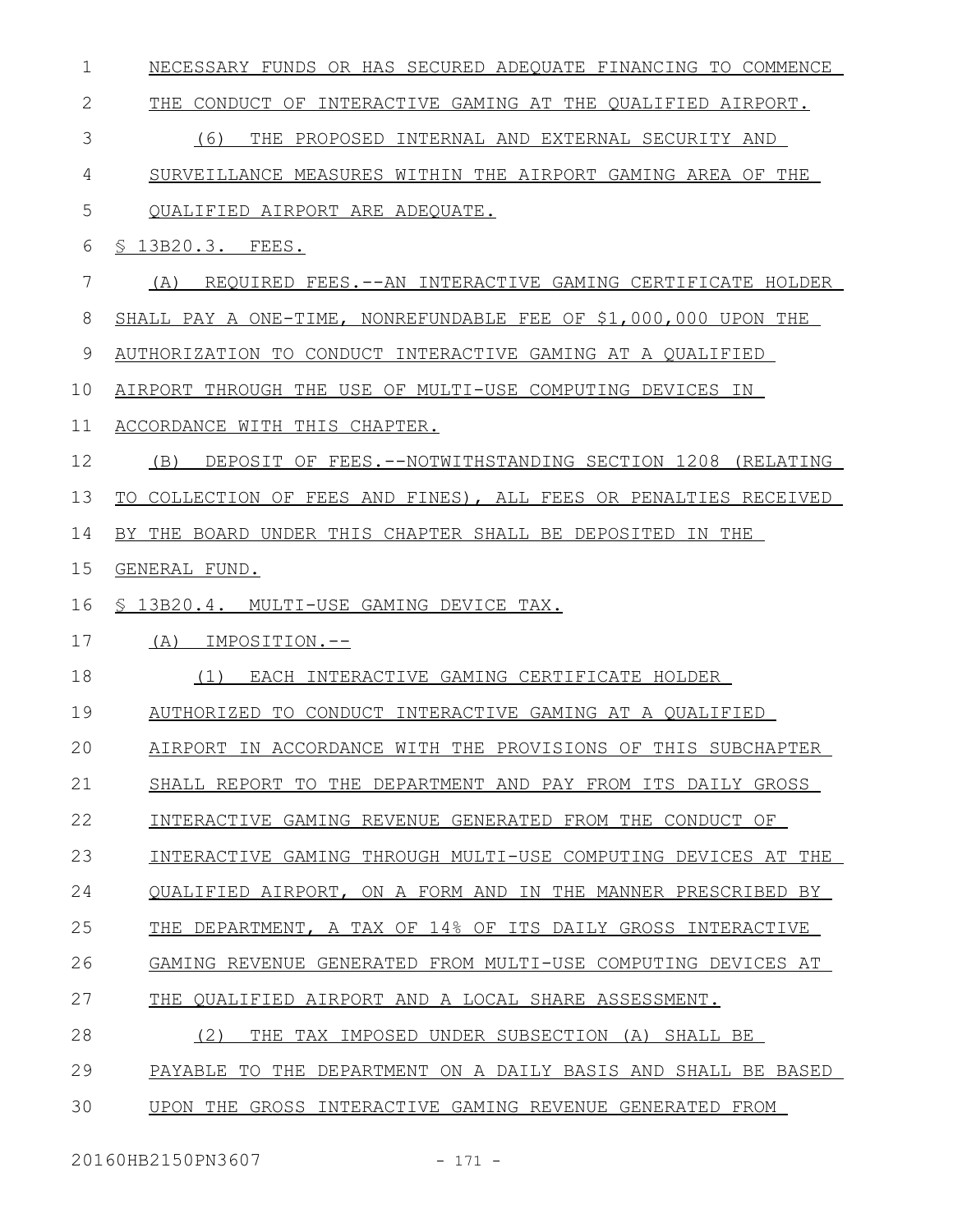MULTI-USE COMPUTING DEVICES AT A QUALIFIED AIRPORT DERIVED 1

## DURING THE PREVIOUS WEEK. 2

| 3  | (3)<br>ALL FUNDS OWED TO THE COMMONWEALTH UNDER THIS             |
|----|------------------------------------------------------------------|
| 4  | SECTION SHALL BE HELD IN TRUST FOR THE COMMONWEALTH BY THE       |
| 5  | INTERACTIVE GAMING CERTIFICATE HOLDER UNTIL THE FUNDS ARE        |
| 6  | PAID TO THE DEPARTMENT. AN INTERACTIVE GAMING CERTIFICATE        |
| 7  | HOLDER SHALL ESTABLISH A SEPARATE BANK ACCOUNT INTO WHICH        |
| 8  | GROSS INTERACTIVE GAMING REVENUE FROM MULTI-USE COMPUTING        |
| 9  | DEVICES SHALL BE DEPOSITED AND MAINTAINED UNTIL SUCH TIME AS     |
| 10 | THE FUNDS ARE PAID TO THE DEPARTMENT UNDER THIS SECTION.         |
| 11 | THE DEPARTMENT SHALL TRANSFER THE TAX REVENUES<br>(4)            |
| 12 | COLLECTED UNDER THIS SECTION TO THE GENERAL FUND.                |
| 13 | § 13B20.5. LOCAL SHARE ASSESSMENT.                               |
| 14 | REQUIRED PAYMENT.--IN ADDITION TO THE TAX IMPOSED UNDER<br>(A)   |
| 15 | SECTION 13B20.4 (RELATING TO MULTI-USE GAMING DEVICE TAX), EACH  |
| 16 | INTERACTIVE GAMING CERTIFICATE HOLDER SHALL PAY ON A WEEKLY      |
| 17 | BASIS AND ON A FORM AND IN A MANNER PRESCRIBED BY THE DEPARTMENT |
| 18 | A LOCAL SHARE ASSESSMENT INTO A RESTRICTED RECEIPTS ACCOUNT      |
| 19 | ESTABLISHED IN THE FUND. ALL FUNDS OWED UNDER THIS SECTION SHALL |
| 20 | BE HELD IN TRUST BY THE INTERACTIVE GAMING CERTIFICATE HOLDER    |
| 21 | UNTIL THE FUNDS ARE PAID INTO THE ACCOUNT. FUNDS IN THE ACCOUNT  |
| 22 | ARE HEREBY APPROPRIATED TO THE DEPARTMENT ON A CONTINUING BASIS  |
| 23 | FOR THE PURPOSES SET FORTH IN THIS SECTION.                      |
| 24 | (B)<br>DISTRIBUTIONS TO QUALIFIED AIRPORTS.--                    |
| 25 | (1)<br>THE DEPARTMENT SHALL MAKE OUARTERLY DISTRIBUTIONS         |
| 26 | FROM THE LOCAL SHARE ASSESSMENTS DEPOSITED INTO THE FUND         |
| 27 | UNDER SUBSECTION (A) TO QUALIFIED AIRPORTS.                      |
| 28 | (2)<br>NOTWITHSTANDING PARAGRAPH (1) OR ANY OTHER PROVISION      |
| 29 | OF LAW, THE MULTI-USE COMPUTING DEVICE LOCAL SHARE ASSESSMENT    |
| 30 | GENERATED AT A QUALIFIED AIRPORT LOCATED IN A CITY OF THE        |
|    |                                                                  |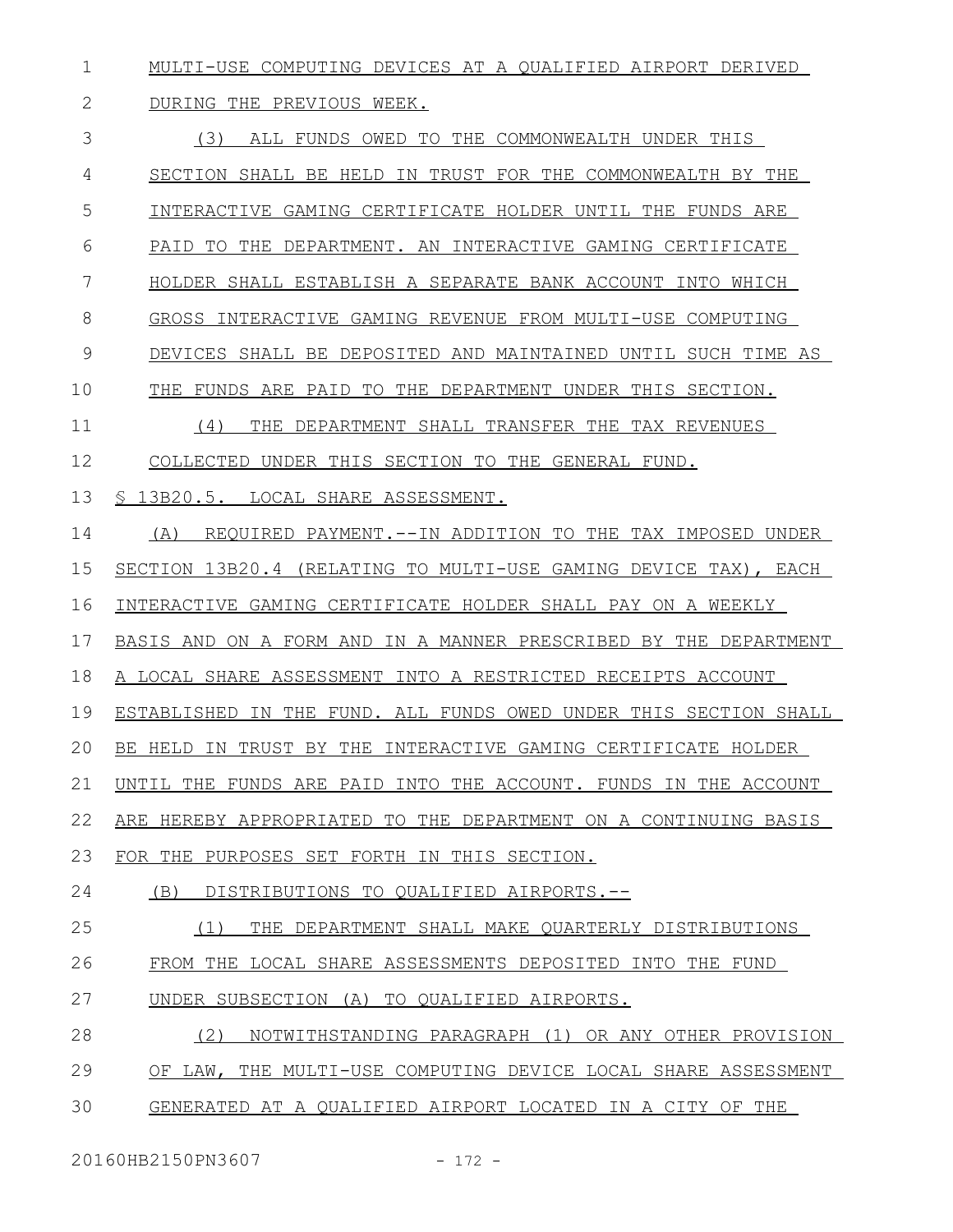| 1  | FIRST CLASS WHICH REGULATES THE USE AND CONTROL OF A             |
|----|------------------------------------------------------------------|
| 2  | QUALIFIED AIRPORT SHALL BE DISTRIBUTED TO THE SCHOOL DISTRICT    |
| 3  | OF THE CITY OF THE FIRST CLASS FOR PRE-KINDERGARTEN PROGRAMS.    |
| 4  | DEFINITION.--AS USED IN THIS SECTION, THE TERM "MULTI-<br>(C)    |
| 5  | USE COMPUTING DEVICE LOCAL SHARE ASSESSMENT" MEANS 20% OF AN     |
| 6  | INTERACTIVE GAMING CERTIFICATE HOLDER'S GROSS INTERACTIVE GAMING |
| 7  | REVENUE FROM MULTI-USE COMPUTING DEVICES AT QUALIFIED AIRPORTS.  |
| 8  | § 13B20.6. REGULATIONS.                                          |
| 9  | (A)<br>REGULATIONS.--THE BOARD SHALL PROMULGATE REGULATIONS      |
| 10 | RELATED TO THE OPERATION OF AUTHORIZED INTERACTIVE GAMES THROUGH |
| 11 | THE USE OF MULTI-USE COMPUTING DEVICES AT QUALIFIED AIRPORTS,    |
| 12 | INCLUDING, BUT NOT LIMITED TO:                                   |
| 13 | PROCEDURES FOR THE CREATION OF TEMPORARY OR<br>(1)               |
| 14 | PROVISIONAL INTERACTIVE GAMING ACCOUNTS THAT TAKE INTO           |
| 15 | CONSIDERATION THE NATURE OF INTERACTIVE GAMING THROUGH MULTI-    |
| 16 | USE COMPUTING DEVICES AT QUALIFIED AIRPORTS.                     |
| 17 | (2)<br>PROCEDURES TO GOVERN CREDITS, DEBITS, DEPOSITS AND        |
| 18 | PAYMENTS TO INTERACTIVE GAMING ACCOUNTS ESTABLISHED THROUGH      |
| 19 | MULTI-USE COMPUTING DEVICES AT QUALIFIED AIRPORTS.               |
| 20 | (3) PROCEDURES, IN CONSULTATION WITH THE DEPARTMENT,<br>TO       |
| 21 | GOVERN FINANCIAL TRANSACTIONS BETWEEN AN INTERACTIVE GAMING      |
| 22 | CERTIFICATE HOLDER, AN INTERACTIVE GAMING OPERATOR OR OTHER      |
| 23 | PERSONS THAT RELATES TO THE REPORTING OF GROSS INTERACTIVE       |
| 24 | GAMING REVENUE GENERATED THROUGH THE USE OF MULTI-USE            |
| 25 | COMPUTING DEVICES AT QUALIFIED AIRPORTS.                         |
| 26 | (B) TEMPORARY REGULATIONS.--IN ORDER TO FACILITATE THE           |
| 27 | PROMPT IMPLEMENTATION OF THIS CHAPTER, REGULATIONS PROMULGATED   |
| 28 | BY THE BOARD IN ACCORDANCE WITH SUBSECTION (A) SHALL BE DEEMED   |
| 29 | TEMPORARY REGULATIONS. THE BOARD AND THE COMMISSION MAY          |
| 30 | PROMULGATE TEMPORARY REGULATIONS NOT SUBJECT TO:                 |

20160HB2150PN3607 - 173 -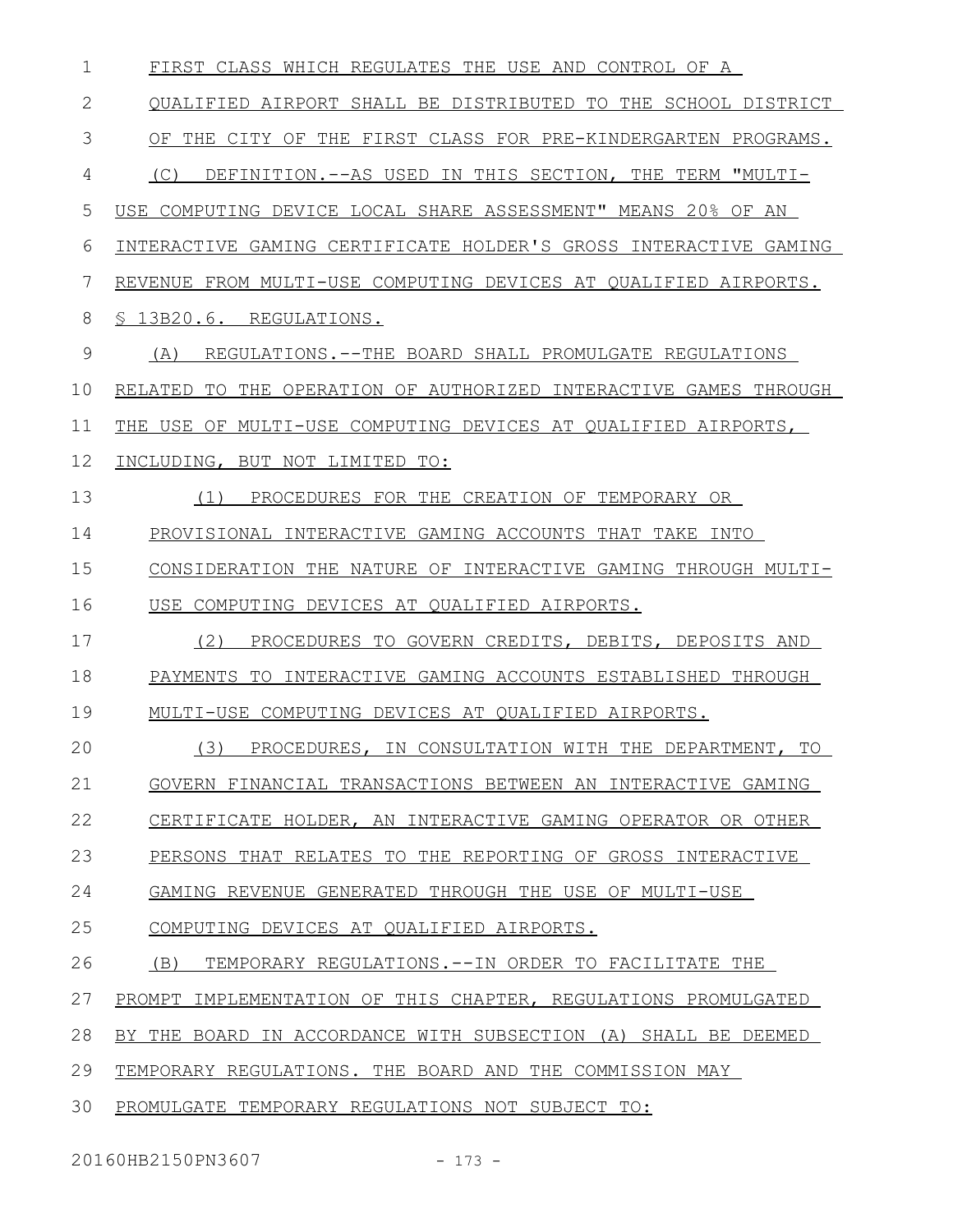| 1            | SECTIONS 201, 202, 203, 204 AND 205 OF THE ACT OF<br>(1)        |
|--------------|-----------------------------------------------------------------|
| $\mathbf{2}$ | JULY 31, 1968 (P.L.769, NO.240), REFERRED TO AS THE             |
| 3            | COMMONWEALTH DOCUMENTS LAW.                                     |
| 4            | SECTIONS 204(B) AND 301(10) OF THE ACT OF OCTOBER<br>(2)        |
| 5            | 15, 1980 (P.L.950, NO.164), KNOWN AS THE COMMONWEALTH           |
| 6            | ATTORNEYS ACT.                                                  |
| 7            | THE ACT OF JUNE 25, 1982 (P.L.633, NO.181), KNOWN AS<br>(3)     |
| 8            | THE REGULATORY REVIEW ACT.                                      |
| 9            | § 13B20.7. CONSTRUCTION.                                        |
| 10           | NOTHING IN THIS SUBCHAPTER SHALL BE CONSTRUED TO:               |
| 11           | CREATE A SEPARATE LICENSE GOVERNING THE USE OF<br>(1)           |
| 12           | MULTI-USE COMPUTING DEVICES FOR THE CONDUCT OF INTERACTIVE      |
| 13           | GAMES AT ELIGIBLE AIRPORTS BY INTERACTIVE GAMING CERTIFICATE    |
| 14           | HOLDERS WITHIN THIS COMMONWEALTH.                               |
| 15           | (2)<br>LIMIT THE BOARD'S AUTHORITY TO DETERMINE THE             |
| 16           | SUITABILITY OF ANY PERSON WHO MAY BE DIRECTLY OR INDIRECTLY     |
| 17           | INVOLVED IN OR ASSOCIATED WITH THE OPERATION OF INTERACTIVE     |
| 18           | GAMING AT A OUALIFIED AIRPORT TO ENSURE THE INTEGRITY OF        |
| 19           | INTERACTIVE GAMING AND PROTECT THE PUBLIC INTEREST.             |
| 20           | SUBCHAPTER C                                                    |
| 21           | CONDUCT OF INTERACTIVE GAMING                                   |
| 22           | SEC.                                                            |
| 23           | 13B21. SITUS OF INTERACTIVE GAMING OPERATIONS.                  |
| 24           | 13B22. ESTABLISHMENT OF INTERACTIVE GAMING ACCOUNTS.            |
| 25           | 13B23. INTERACTIVE GAMING ACCOUNT CREDITS, DEBITS, DEPOSITS AND |
| 26           | PAYMENTS.                                                       |
| 27           | 13B24. ACCEPTANCE OF ACCOUNT WAGERS.                            |
| 28           | 13B25. DORMANT INTERACTIVE GAMING ACCOUNTS.                     |
| 29           | 13B26. LOG-IN PROCEDURE REQUIRED.                               |
| 30           | 13B27. INFORMATION PROVIDED AT LOGIN.                           |

20160HB2150PN3607 - 174 -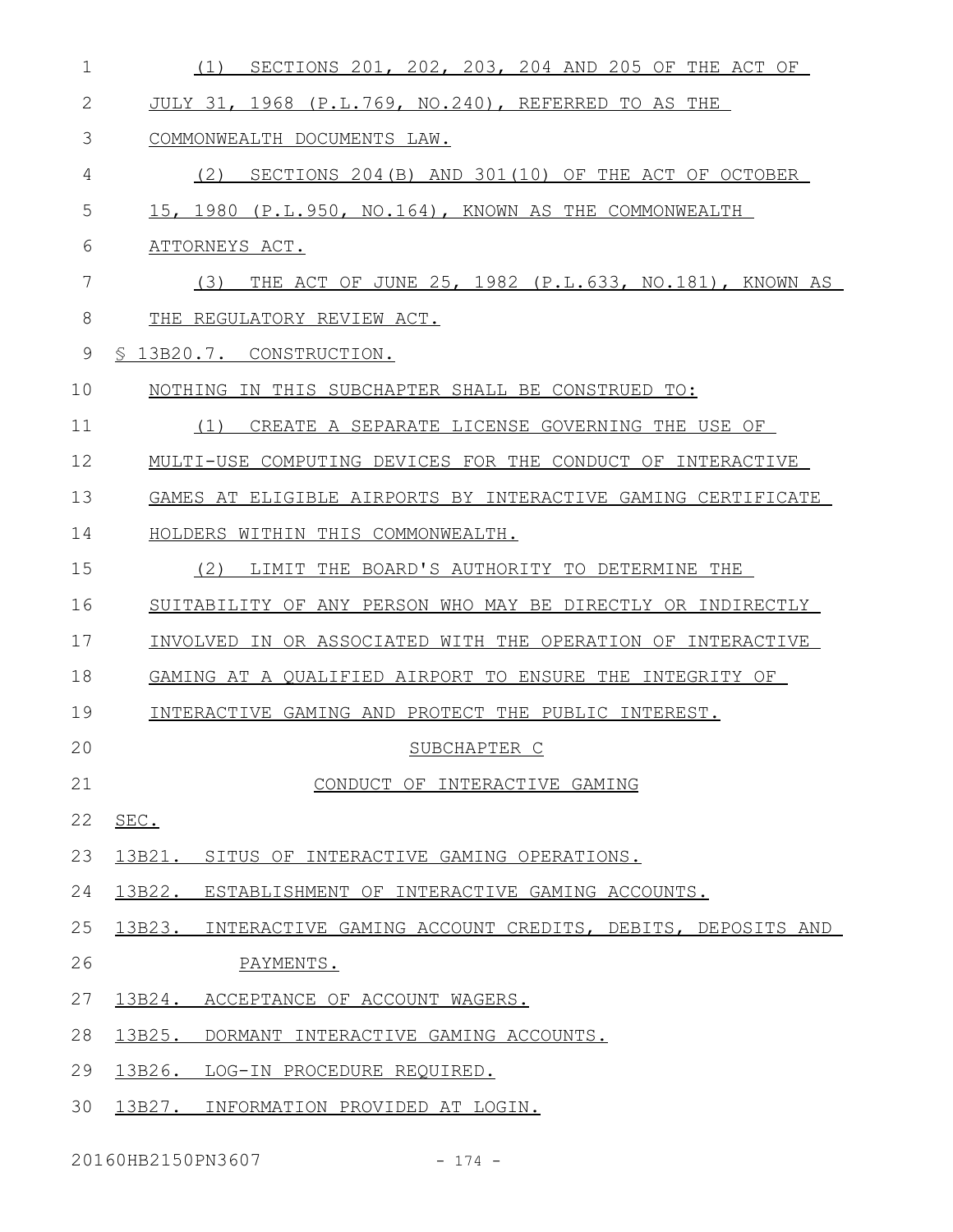13B28. PROHIBITIONS. 1

13B29. COMMENCEMENT OF INTERACTIVE GAMING OPERATIONS. 2

§ 13B21. SITUS OF INTERACTIVE GAMING OPERATIONS. 3

EXCEPT AS PROVIDED IN THIS CHAPTER, ALL WAGERS MADE THROUGH 4

INTERACTIVE GAMING SHALL BE DEEMED TO BE INITIATED, RECEIVED OR 5

OTHERWISE MADE WITHIN THE GEOGRAPHIC BOUNDARIES OF THIS 6

COMMONWEALTH. THE INTERMEDIATE ROUTING OF ELECTRONIC DATA 7

ASSOCIATED OR IN CONNECTION WITH INTERACTIVE GAMING SHALL NOT 8

DETERMINE THE LOCATION OR LOCATIONS IN WHICH A BET OR WAGER IS 9

INITIATED, RECEIVED OR OTHERWISE MADE. 10

§ 13B22. ESTABLISHMENT OF INTERACTIVE GAMING ACCOUNTS. 11

(A) REGISTRATION RESTRICTIONS.--ONLY A NATURAL PERSON WHO 12

 HAS FIRST ESTABLISHED AN INTERACTIVE GAMING ACCOUNT SHALL BE 13

 PERMITTED TO PLAY AN AUTHORIZED INTERACTIVE GAME OR PLACE ANY 14

 BET OR WAGER ASSOCIATED WITH AN AUTHORIZED INTERACTIVE GAME. AN 15

 INTERACTIVE GAMING ACCOUNT SHALL BE IN THE NAME OF A NATURAL 16

PERSON AND MAY NOT BE IN THE NAME OF ANY BENEFICIARY, CUSTODIAN, 17

JOINT TRUST, CORPORATION, PARTNERSHIP OR OTHER ORGANIZATION OR 18

 ENTITY. AN INTERACTIVE GAMING CERTIFICATE HOLDER SHALL NOT 19

PERMIT AN INDIVIDUAL TO ESTABLISH AN INTERACTIVE GAMING ACCOUNT  $20$ 

UNLESS THE PERSON IS 21 YEARS OF AGE OR OLDER. 21

 (B) ESTABLISHMENT OF INTERACTIVE GAMING ACCOUNTS.-- 22

 (1) AN INTERACTIVE GAMING ACCOUNT MAY BE EXECUTED IN 23

PERSON, PROVIDED THAT THE BOARD SHALL, THROUGH REGULATIONS, 24

PROVIDE PROCEDURES FOR THE ESTABLISHMENT OF INTERACTIVE 25

GAMING ACCOUNTS OVER THE INTERNET THROUGH THE INTERACTIVE 26

GAMING CERTIFICATE HOLDER'S INTERACTIVE GAMING SKIN OR PORTAL 27

OR INTERNET WEBSITE. EACH INTERACTIVE GAMING ACCOUNT SHALL 28

COMPLY WITH THE INTERNAL CONTROLS OF THE INTERACTIVE GAMING 29

CERTIFICATE HOLDER THAT, AT A MINIMUM, REQUIRE THE FOLLOWING: 30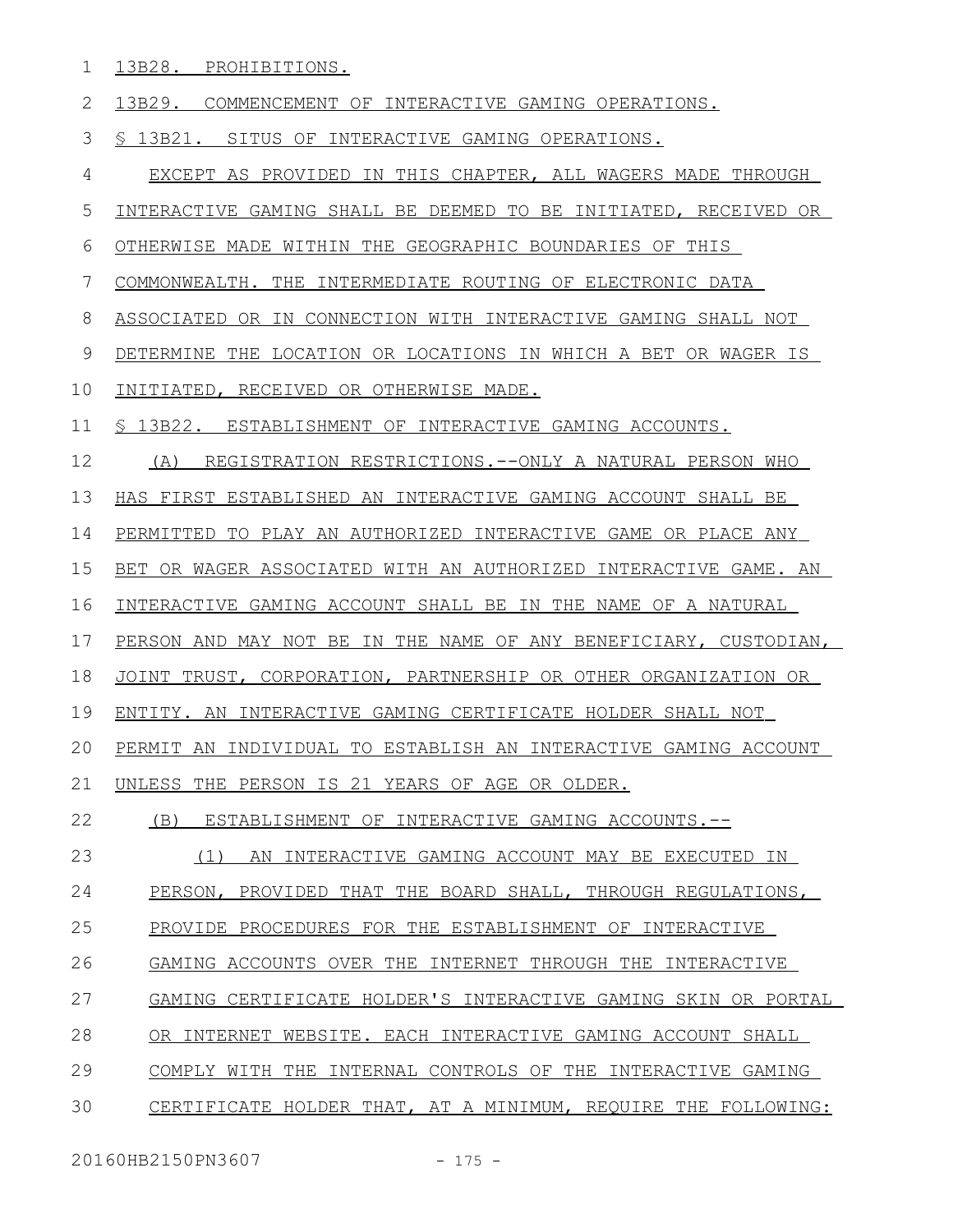| 1            | ( I )<br>THE FILING AND EXECUTION OF AN INTERACTIVE            |
|--------------|----------------------------------------------------------------|
| $\mathbf{2}$ | GAMING ACCOUNT APPLICATION, THE FORM OF WHICH HAS BEEN         |
| 3            | PREAPPROVED BY THE BOARD.                                      |
| 4            | PROOF OF AGE, IDENTITY AND RESIDENCY AS<br>(TI)                |
| 5            | DEMONSTRATED BY AT LEAST TWO FORMS OF IDENTIFICATION           |
| 6            | APPROVED BY THE BOARD THROUGH REGULATION.                      |
| 7            | PHYSICAL ADDRESS OR THE PRINCIPAL RESIDENCE OF<br>(III)        |
| 8            | THE PROSPECTIVE ACCOUNT HOLDER, E-MAIL ADDRESS OF THE          |
| 9            | PROSPECTIVE ACCOUNT HOLDER AND OTHER CONTACT INFORMATION,      |
| 10           | AS THE BOARD OR INTERACTIVE GAMING CERTIFICATE HOLDER MAY      |
| 11           | REOUIRE.                                                       |
| 12           | PASSWORD OR OTHER SECURED IDENTIFICATION<br>(IV)               |
| 13           | PROVIDED BY THE INTERACTIVE GAMING CERTIFICATE HOLDER TO       |
| 14           | ACCESS THE<br>INTERACTIVE GAMING ACCOUNT OR SOME OTHER         |
| 15           | MECHANISM APPROVED BY THE BOARD TO AUTHENTICATE THE            |
| 16           | THE HOLDER TO<br>THE INTERACTIVE GAMING ACCOUNT.<br>PLAYER AS  |
| 17           | AN ACKNOWLEDGMENT UNDER PENALTY OF PERJURY THAT<br>(V)         |
| 18           | FALSE OR MISLEADING STATEMENTS MADE IN REGARD TO AN            |
| 19           | APPLICATION FOR AN INTERACTIVE GAMING ACCOUNT MAY SUBJECT      |
| 20           | APPLICANT TO<br>CIVIL AND CRIMINAL PENALTIES.                  |
| 21           | (2)<br>THE<br>INTERACTIVE GAMING CERTIFICATE HOLDER MAY ACCEPT |
| 22           | OR REJECT AN APPLICATION AFTER RECEIPT AND REVIEW OF THE       |
| 23           | APPLICATION AND VERIFICATION OF AGE AND IDENTITY FOR           |
| 24           | COMPLIANCE WITH THE PROVISIONS OF THIS CHAPTER. THE            |
| 25           | INTERACTIVE GAMING CERTIFICATE HOLDER SHALL HAVE THE RIGHT,    |
| 26           | AT ANY TIME WITH OR WITHOUT CAUSE, TO SUSPEND OR CLOSE ANY     |
| 27           | INTERACTIVE GAMING ACCOUNT AT ITS SOLE DISCRETION.             |
| 28           | (3)<br>THE ADDRESS PROVIDED BY THE APPLICANT IN THE            |
| 29           | APPLICATION FOR AN INTERACTIVE GAMING ACCOUNT SHALL BE DEEMED  |
| 30           | THE ADDRESS OF RECORD FOR THE PURPOSES OF MAILING CHECKS,      |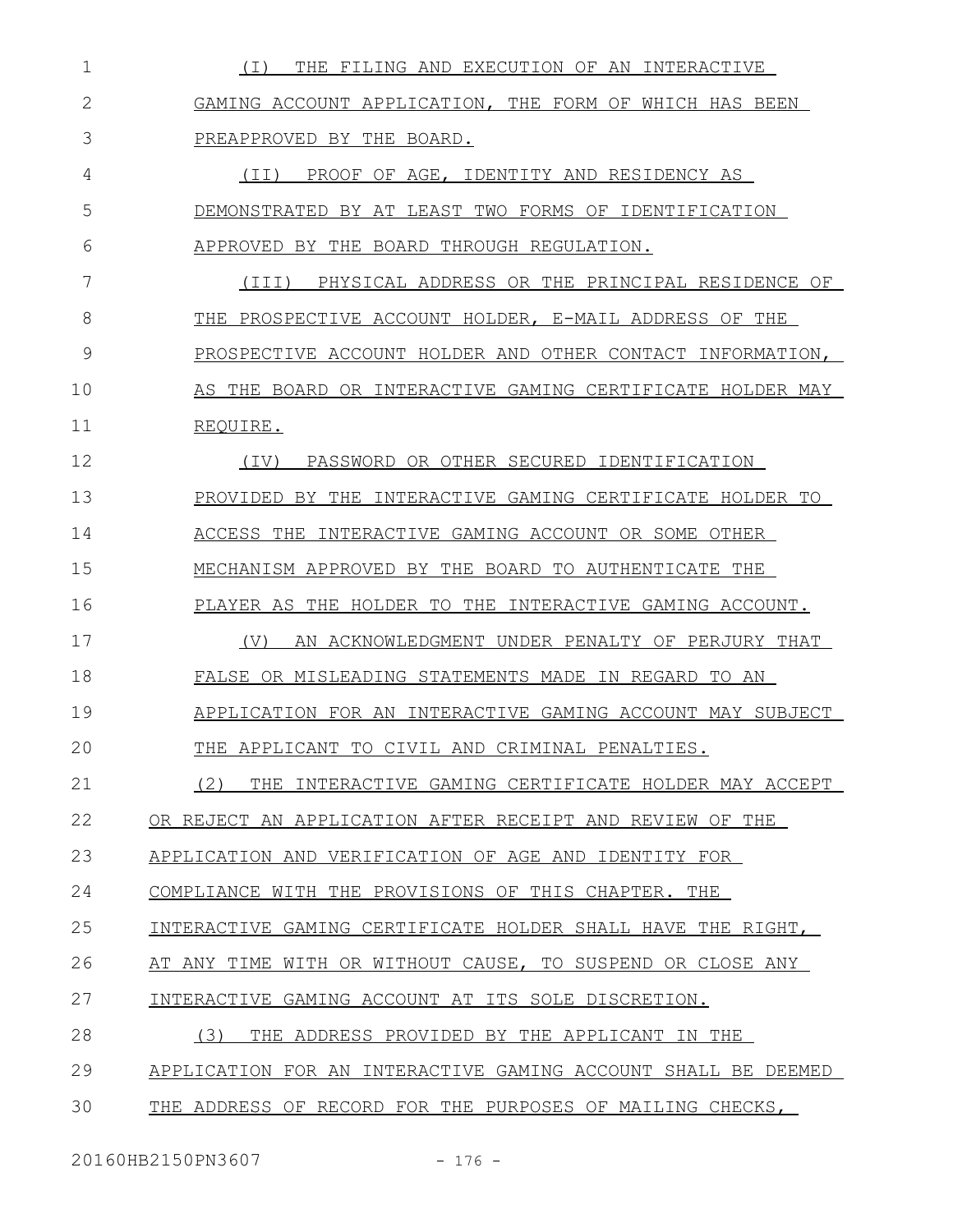| 1           | ACCOUNT WITHDRAWALS, NOTICES AND OTHER MATERIALS TO THE          |
|-------------|------------------------------------------------------------------|
| 2           | INTERACTIVE GAMING ACCOUNT HOLDER.                               |
| 3           | (4)<br>AN INTERACTIVE GAMING ACCOUNT SHALL NOT BE                |
| 4           | ASSIGNABLE OR OTHERWISE TRANSFERABLE AND AN INTERACTIVE          |
| 5           | GAMING CERTIFICATE HOLDER MAY, AT ANY TIME, DECLARE ALL OR       |
| 6           | ANY PART OF AN INTERACTIVE GAMING ACCOUNT TO BE CLOSED FOR       |
| 7           | WAGERING.                                                        |
| 8           | (C) PASSWORD REQUIRED. -- AS PART OF THE APPLICATION PROCESS,    |
| $\mathsf 9$ | THE INTERACTIVE GAMING CERTIFICATE HOLDER SHALL PROVIDE THE      |
| 10          | PROSPECTIVE INTERACTIVE GAMING ACCOUNT HOLDER WITH A PASSWORD TO |
| 11          | ACCESS THE INTERACTIVE GAMING ACCOUNT OR SHALL ESTABLISH SOME    |
| 12          | OTHER METHOD APPROVED BY THE BOARD TO AUTHENTICATE THE           |
| 13          | INDIVIDUAL AS THE HOLDER OF THE INTERACTIVE GAMING ACCOUNT AND   |
| 14          | ALLOW THE REGISTERED PLAYER ACCESS TO THE INTERACTIVE GAMING     |
| 15          | ACCOUNT.                                                         |
| 16          | (D)<br>GROUNDS FOR REJECTION.--ANY INDIVIDUAL WHO PROVIDES       |
| 17          | FALSE OR MISLEADING INFORMATION IN THE APPLICATION FOR AN        |
| 18          | INTERACTIVE GAMING ACCOUNT MAY BE SUBJECT TO REJECTION OF THE    |
| 19          | APPLICATION OR CANCELLATION OF THE ACCOUNT BY THE INTERACTIVE    |
| 20          | GAMING CERTIFICATE HOLDER.                                       |
| 21          | (E)<br>SUSPENSION OF INTERACTIVE GAMING ACCOUNT.--THE            |
| 22          | INTERACTIVE GAMING CERTIFICATE HOLDER SHALL HAVE THE RIGHT TO    |
| 23          | SUSPEND OR CLOSE ANY INTERACTIVE GAMING ACCOUNT AT ITS           |
| 24          | DISCRETION.                                                      |
| 25          | PERSONS PROHIBITED FROM ESTABLISHING OR MAINTAINING AN<br>(F)    |
| 26          | INTERACTIVE GAMING ACCOUNT.--THE FOLLOWING PERSONS SHALL NOT BE  |
| 27          | ENTITLED TO ESTABLISH OR MAINTAIN AN INTERACTIVE GAMING ACCOUNT: |
| 28          | (1)<br>ANY PERSON UNDER 21 YEARS OF AGE.                         |
| 29          | (2)<br>ANY PERSON ON THE LIST OF PERSONS WHO ARE OR WILL BE      |
| 30          | EXCLUDED OR EJECTED FROM OR DENIED ACCESS TO ANY LICENSED        |

20160HB2150PN3607 - 177 -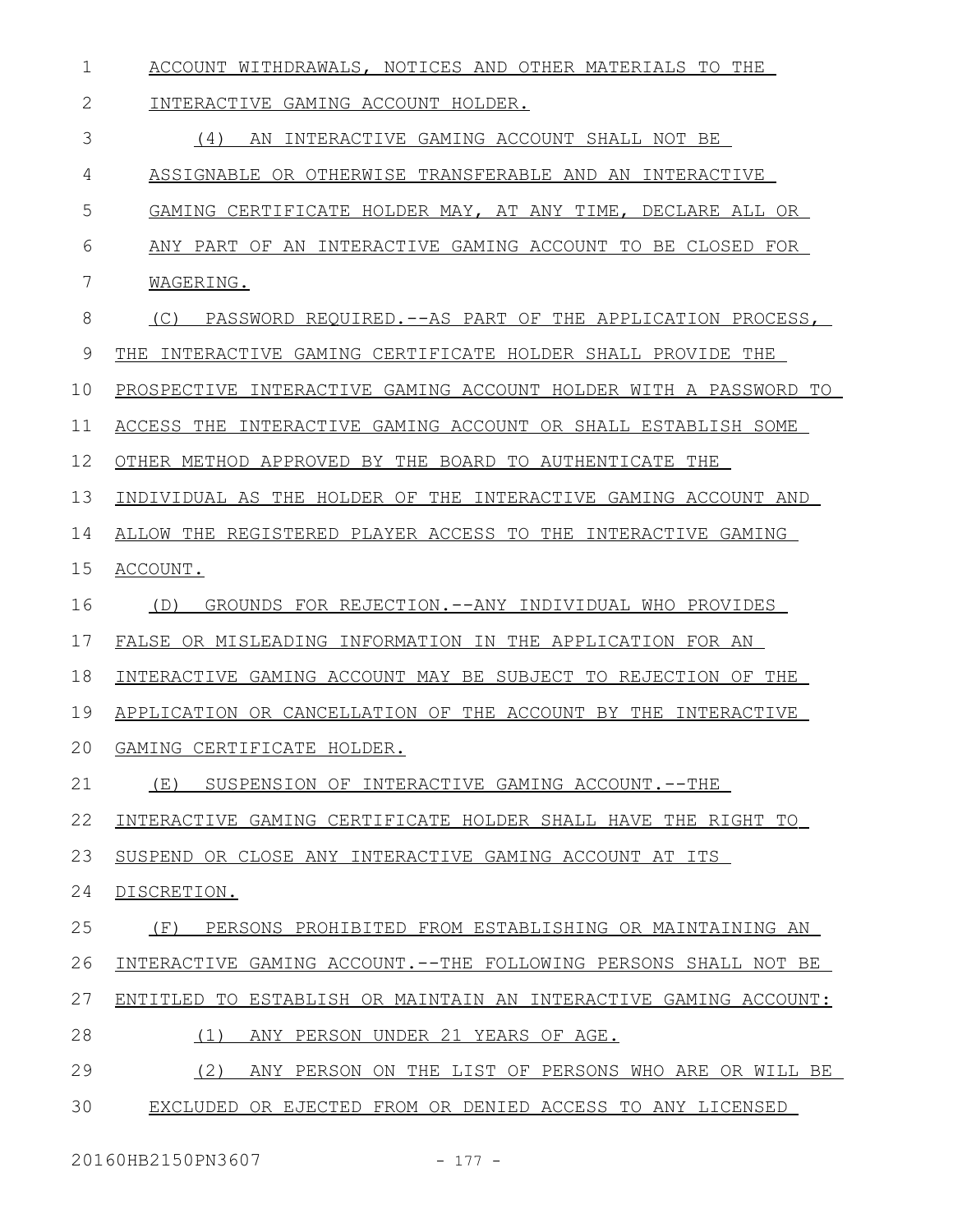| 1  | FACILITY UNDER SECTION 1514 (RELATING TO REGULATION REQUIRING    |
|----|------------------------------------------------------------------|
| 2  | EXCLUSION, EJECTION OR DENIAL OF ACCESS OF CERTAIN PERSONS),     |
| 3  | 1515 (RELATING TO REPEAT OFFENDERS EXCLUDABLE FROM LICENSED      |
| 4  | GAMING FACILITY) OR 1516 (RELATING TO LIST OF PERSONS SELF       |
| 5  | EXCLUDED FROM GAMING ACTIVITIES).                                |
| 6  | (3)<br>ANY GAMING EMPLOYEE, KEY EMPLOYEE OR PRINCIPAL            |
| 7  | EMPLOYEE OF A SLOT MACHINE LICENSEE AND ANY EMPLOYEE OR KEY      |
| 8  | EMPLOYEE OF AN INTERACTIVE GAMING OPERATOR OR ANY OTHER          |
| 9  | PERSON DIRECTLY INVOLVED IN THE OPERATION OF INTERACTIVE         |
| 10 | GAMING OR AN INTERACTIVE GAMING SYSTEM ON BEHALF OF A SLOT       |
| 11 | MACHINE LICENSEE.                                                |
| 12 | \$13B23.<br>INTERACTIVE GAMING ACCOUNT CREDITS, DEBITS, DEPOSITS |
| 13 | AND PAYMENTS.                                                    |
| 14 | (A)<br>DUTY OF BOARD.--THE BOARD SHALL, BY REGULATION, DEVELOP   |
| 15 | PROCEDURES TO GOVERN CREDITS, DEBITS AND DEPOSITS TO INTERACTIVE |
| 16 | GAMING ACCOUNTS. NOTWITHSTANDING ANY PROVISION OF THIS PART TO   |
| 17 | THE CONTRARY, ALL CREDITS, DEBITS AND DEPOSITS TO INTERACTIVE    |
| 18 | GAMING ACCOUNTS SHALL BE MADE IN ACCORDANCE WITH REGULATIONS     |
| 19 | PROMULGATED BY THE BOARD, IN CONSULTATION WITH THE DEPARTMENT,   |
| 20 | AND ALL PAYMENTS OF WINNINGS SHALL BE MADE IN ACCORDANCE WITH    |
| 21 | THE RULES OF EACH PARTICULAR AUTHORIZED INTERACTIVE GAME.        |
| 22 | RIGHTS OF INTERACTIVE GAMING CERTIFICATE HOLDER. -- AN<br>(B)    |
| 23 | INTERACTIVE GAMING CERTIFICATE HOLDER SHALL HAVE THE RIGHT TO:   |
| 24 | CREDIT AN INTERACTIVE GAMING ACCOUNT AS PART OF A<br>(1)         |
| 25 | PROMOTION.                                                       |
| 26 | (2)<br>REFUSE ALL OR PART OF ANY WAGER OR DEPOSIT TO THE         |
| 27 | INTERACTIVE GAMING ACCOUNT OF A REGISTERED PLAYER.               |
| 28 | (C)<br>INTEREST PROHIBITED.--FUNDS DEPOSITED IN A REGISTERED     |
| 29 | PLAYER'S INTERACTIVE GAMING ACCOUNT SHALL NOT BEAR INTEREST TO   |
| 30 | THE ACCOUNT HOLDER.                                              |

20160HB2150PN3607 - 178 -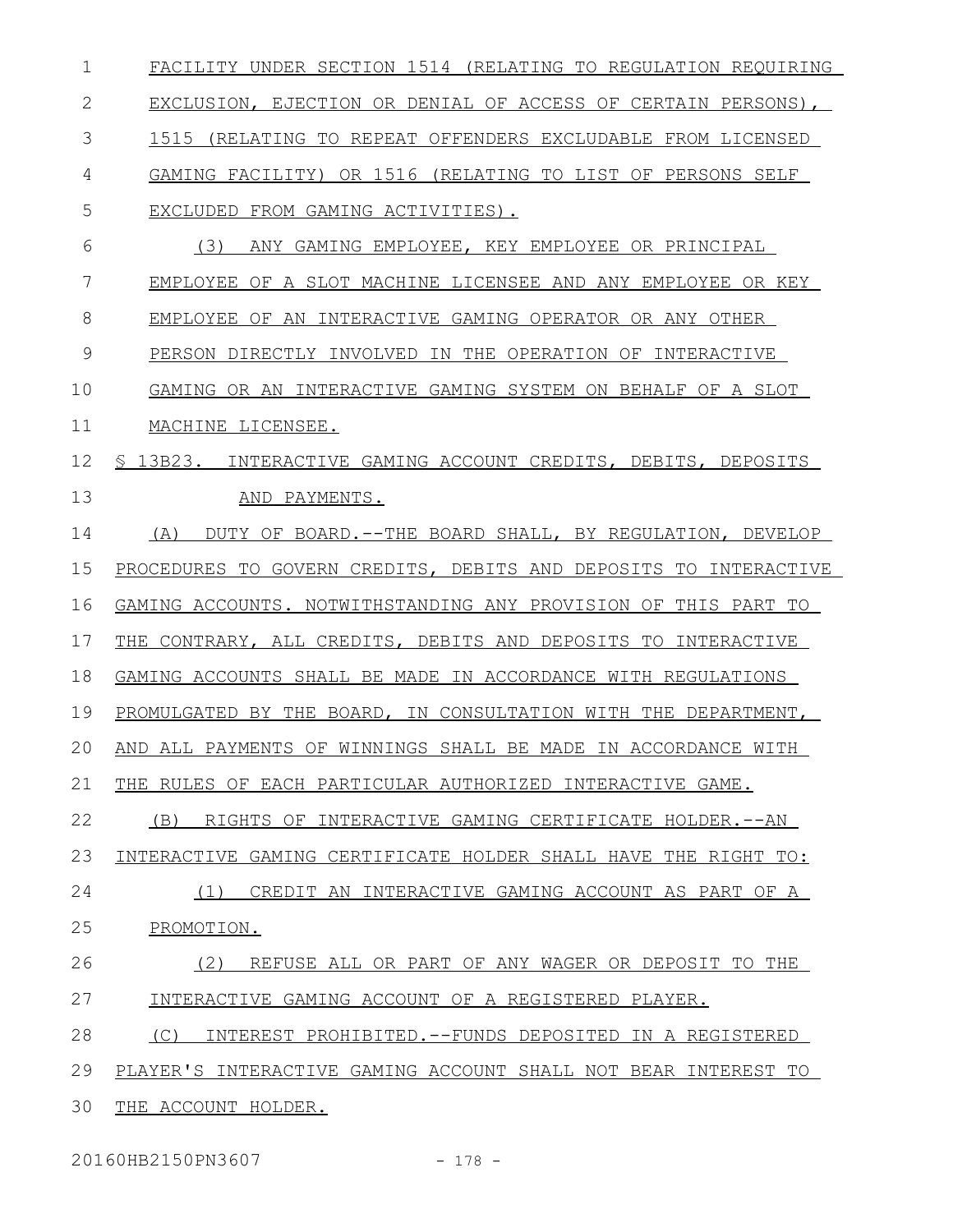§ 13B24. ACCEPTANCE OF ACCOUNT WAGERS. 1

(A) ACCEPTANCE.--AN INTERACTIVE GAMING CERTIFICATE HOLDER MAY ACCEPT INTERACTIVE GAMING WAGERS OR BETS ONLY AS FOLLOWS: (1) THE WAGER SHALL BE PLACED DIRECTLY WITH THE INTERACTIVE GAMING CERTIFICATE HOLDER BY THE REGISTERED PLAYER, AFTER THE INTERACTIVE GAMING CERTIFICATE HOLDER HAS VERIFIED THAT THE INDIVIDUAL SEEKING TO PLACE A WAGER OR BET IS THE REGISTERED PLAYER. (2) THE REGISTERED PLAYER PROVIDES THE SLOT MACHINE LICENSEE WITH THE CORRECT PASSWORD OR OTHER AUTHENTICATION INFORMATION FOR ACCESS TO THE INTERACTIVE GAMING ACCOUNT. (B) NONACCEPTANCE.--AN INTERACTIVE GAMING CERTIFICATE HOLDER MAY NOT ACCEPT AN ACCOUNT WAGER IN AN AMOUNT IN EXCESS OF FUNDS ON DEPOSIT IN AN INTERACTIVE GAMING ACCOUNT OF THE REGISTERED PLAYER PLACING THE BET OR WAGER. FUNDS ON DEPOSIT INCLUDE AMOUNTS CREDITED TO A REGISTERED PLAYER'S INTERACTIVE GAMING ACCOUNT IN ACCORDANCE WITH REGULATIONS OF THE BOARD AND ANY FUNDS IN THE ACCOUNT AT THE TIME THE WAGER IS PLACED. § 13B25. DORMANT INTERACTIVE GAMING ACCOUNTS. BEFORE CLOSING A DORMANT INTERACTIVE GAMING ACCOUNT, THE INTERACTIVE GAMING CERTIFICATE HOLDER SHALL ATTEMPT TO CONTACT THE INTERACTIVE GAMING ACCOUNT HOLDER BY MAIL AND PHONE OR E-MAIL TO INFORM THE ACCOUNT HOLDER THAT THE INTERACTIVE GAMING ACCOUNT IS INACTIVE AND MAY BE SUBJECT TO TERMINATION AT SUCH TIME AND MANNER AS DETERMINED BY REGULATION OF THE BOARD. § 13B26. LOG-IN PROCEDURE REQUIRED. EACH INTERACTIVE GAMING CERTIFICATE HOLDER SHALL ESTABLISH A LOG-IN PROCEDURE FOR REGISTERED PLAYERS TO ACCESS INTERACTIVE GAMING. THE LOG-IN PROCEDURE SHALL INCLUDE THE PROVISION OF THE APPROPRIATE AUTHENTICATION INFORMATION BY THE REGISTERED PLAYER 2 3 4 5 6 7 8 9 10 11 12 13 14 15 16 17 18 19  $20$ 21 22 23 24 25 26 27 28 29 30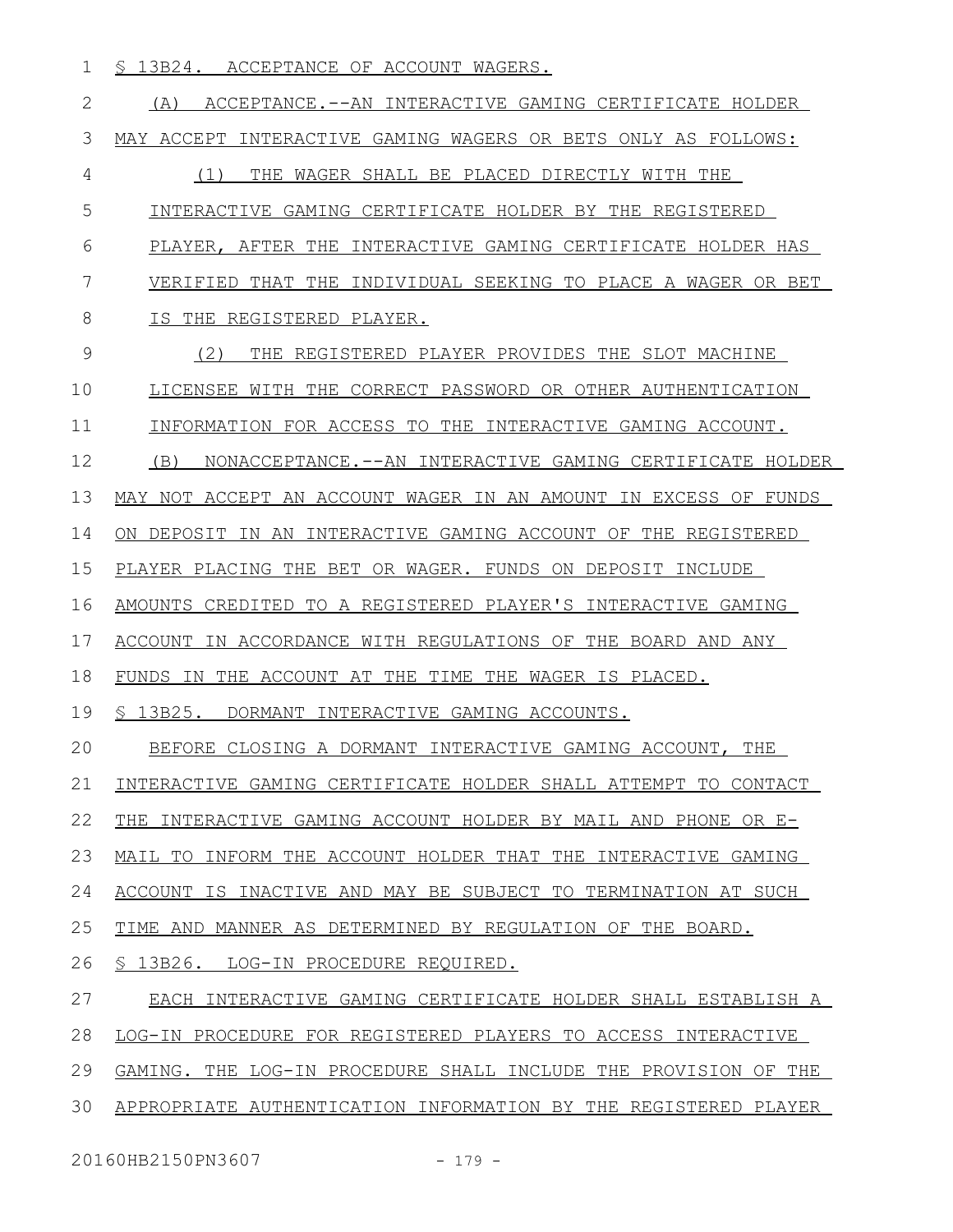| 1  | FOR ACCESS TO THE INTERACTIVE GAMING ACCOUNT. THE INTERACTIVE    |
|----|------------------------------------------------------------------|
| 2  | GAMING CERTIFICATE HOLDER SHALL NOT ALLOW A REGISTERED PLAYER TO |
| 3  | LOG IN AND ACCESS THE INTERACTIVE GAMING ACCOUNT UNLESS THE      |
| 4  | CORRECT PASSWORD OR OTHER AUTHENTICATION INFORMATION IS          |
| 5  | PROVIDED.                                                        |
| 6  | § 13B27. INFORMATION PROVIDED AT LOGIN.                          |
| 7  | THE INTERACTIVE GAMING CERTIFICATE HOLDER SHALL CONFIGURE ITS    |
| 8  | INTERACTIVE GAMING SKIN TO INCLUDE A LINK THAT, UPON LOGIN, WILL |
| 9  | ALLOW A REGISTERED PLAYER TO ACCESS ALL OF THE FOLLOWING         |
| 10 | INFORMATION:                                                     |
| 11 | THE CURRENT AMOUNT OF FUNDS IN THE INTERACTIVE<br>(1)            |
| 12 | GAMING ACCOUNT.                                                  |
| 13 | (2)<br>THE WINS AND LOSSES SINCE THE INTERACTIVE GAMING          |
| 14 | ACCOUNT WAS ESTABLISHED.                                         |
| 15 | (3)<br>THE WINS AND LOSSES AT THE BEGINNING OF THE CURRENT       |
| 16 | GAMING SESSION AND THE WINS AND LOSSES AT THE END<br>OF THE      |
| 17 | CURRENT GAMING SESSION.                                          |
| 18 | THE COMPLETE TEXT IN SEARCHABLE FORMAT OF THE RULES<br>(4)       |
| 19 | OF EACH AUTHORIZED INTERACTIVE GAME OFFERED BY THE               |
| 20 | INTERACTIVE GAMING CERTIFICATE HOLDER AND ANY OTHER              |
| 21 | INFORMATION AS THE BOARD MAY REQUIRE.                            |
| 22 | § 13B28. PROHIBITIONS.                                           |
| 23 | EXCEPT AS PROVIDED IN THIS PART, NO INTERACTIVE GAMING           |
| 24 | CERTIFICATE HOLDER OR ANY PERSON LICENSED UNDER THIS PART TO     |
| 25 | OPERATE INTERACTIVE GAMING OR AN INTERACTIVE GAMING SYSTEM AND   |
| 26 | NO PERSON ACTING ON BEHALF OF, OR UNDER ANY ARRANGEMENT WITH, AN |
| 27 | INTERACTIVE GAMING CERTIFICATE HOLDER OR OTHER PERSON LICENSED   |
| 28 | UNDER THIS PART SHALL:                                           |
| 29 | (1)<br>MAKE ANY LOAN TO ANY PERSON FOR THE PURPOSE OF            |
| 30 | CREDITING AN INTERACTIVE GAMING ACCOUNT.                         |
|    |                                                                  |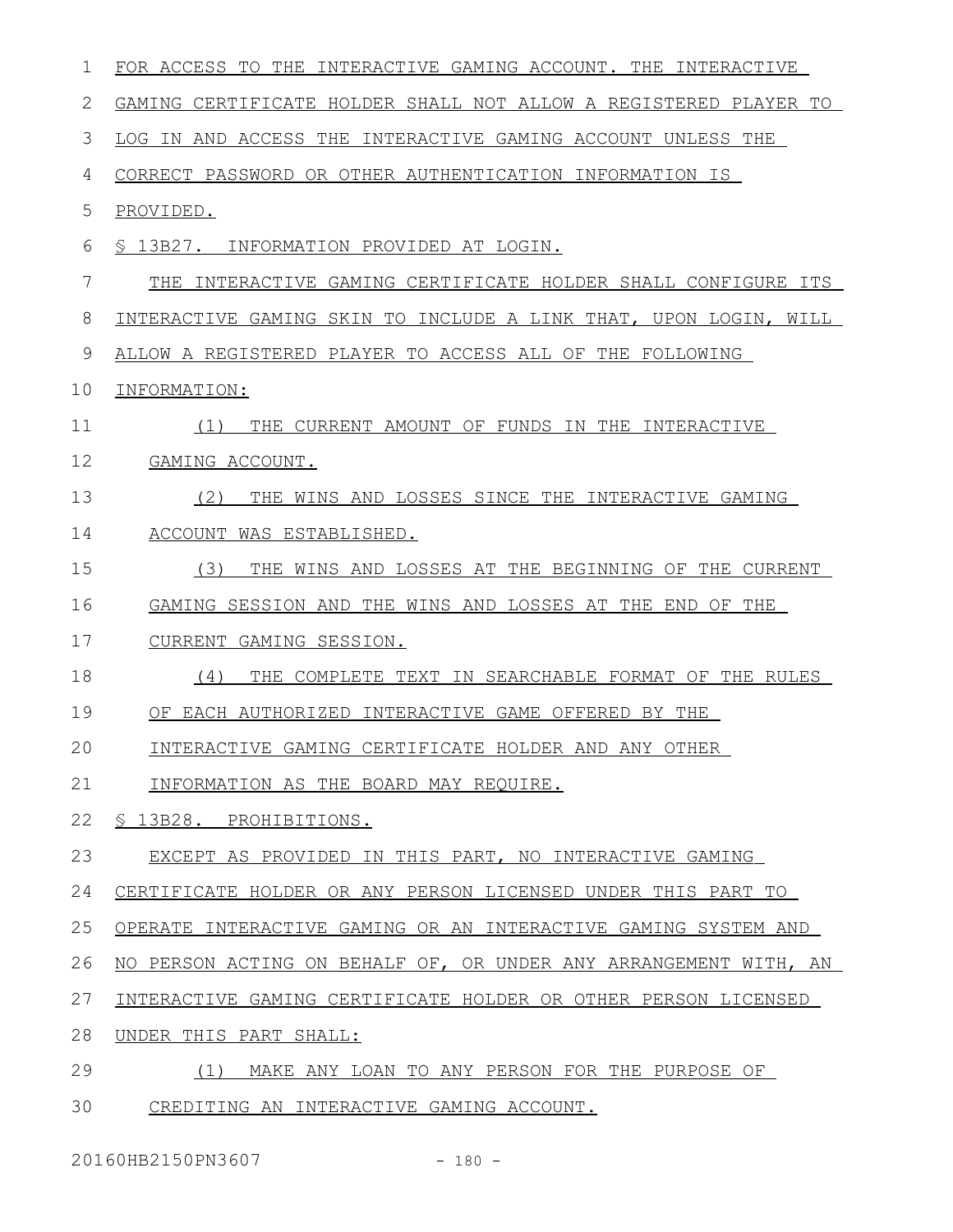| 1  | (2)<br>RELEASE OR DISCHARGE ANY DEBT, EITHER IN WHOLE OR IN     |
|----|-----------------------------------------------------------------|
| 2  | PART, OR MAKE ANY LOAN WHICH REPRESENTS ANY LOSSES INCURRED     |
| 3  | BY ANY REGISTERED PLAYER WHILE PLAYING AUTHORIZED INTERACTIVE   |
| 4  | GAMES WITHOUT MAINTAINING A WRITTEN RECORD THEREOF IN           |
| 5  | ACCORDANCE WITH REGULATIONS OF THE BOARD.                       |
| 6  | S 13B29.<br>COMMENCEMENT OF INTERACTIVE GAMING OPERATIONS.      |
| 7  | INTERACTIVE GAMING CERTIFICATE HOLDER MAY NOT OPERATE OR<br>AN  |
| 8  | OFFER INTERACTIVE GAMES FOR PLAY ON ITS INTERACTIVE GAMING SKIN |
| 9  | UNTIL THE BOARD DETERMINES THAT:                                |
| 10 | (1)<br>THE<br>INTERACTIVE GAMING CERTIFICATE HOLDER IS IN       |
| 11 | COMPLIANCE WITH THE REQUIREMENTS OF THIS CHAPTER.               |
| 12 | (2)<br>THE INTERACTIVE GAMING CERTIFICATE HOLDER'S              |
| 13 | INTERNAL, ADMINISTRATIVE AND ACCOUNTING CONTROLS ARE            |
| 14 | SUFFICIENT TO MEET THE REQUIREMENTS OF SECTION 13B32            |
| 15 | (RELATING TO INTERNAL, ADMINISTRATIVE AND ACCOUNTING            |
|    |                                                                 |
| 16 | CONTROLS).                                                      |
| 17 | (3)<br>INTERACTIVE GAMING CERTIFICATE HOLDER'S<br>THE.          |
| 18 | INTERACTIVE GAMING EMPLOYEES, WHERE APPLICABLE, ARE LICENSED,   |
| 19 | PERMITTED, REGISTERED, CERTIFIED OR OTHERWISE AUTHORIZED BY     |
| 20 | THE BOARD TO PERFORM THEIR RESPECTIVE DUTIES.                   |
| 21 | (4)<br>THE EMPLOYEES OF THE INTERACTIVE GAMING OPERATOR         |
| 22 | ARE, WHERE APPLICABLE, LICENSED, PERMITTED OR OTHERWISE         |
| 23 | AUTHORIZED BY THE BOARD TO PERFORM THEIR DUTIES.                |
| 24 | (5)<br>THE INTERACTIVE GAMING CERTIFICATE HOLDER IS             |
| 25 | PREPARED IN ALL RESPECTS TO OFFER INTERACTIVE GAMING TO THE     |
| 26 | PUBLIC OVER ITS INTERACTIVE GAMING SKIN.                        |
| 27 | (6)<br>THE INTERACTIVE GAMING CERTIFICATE HOLDER HAS            |
| 28 | IMPLEMENTED NECESSARY INTERNAL, ADMINISTRATIVE AND ACCOUNTING   |
| 29 | CONTROLS, SECURITY ARRANGEMENTS AND SURVEILLANCE SYSTEMS FOR    |

20160HB2150PN3607 - 181 -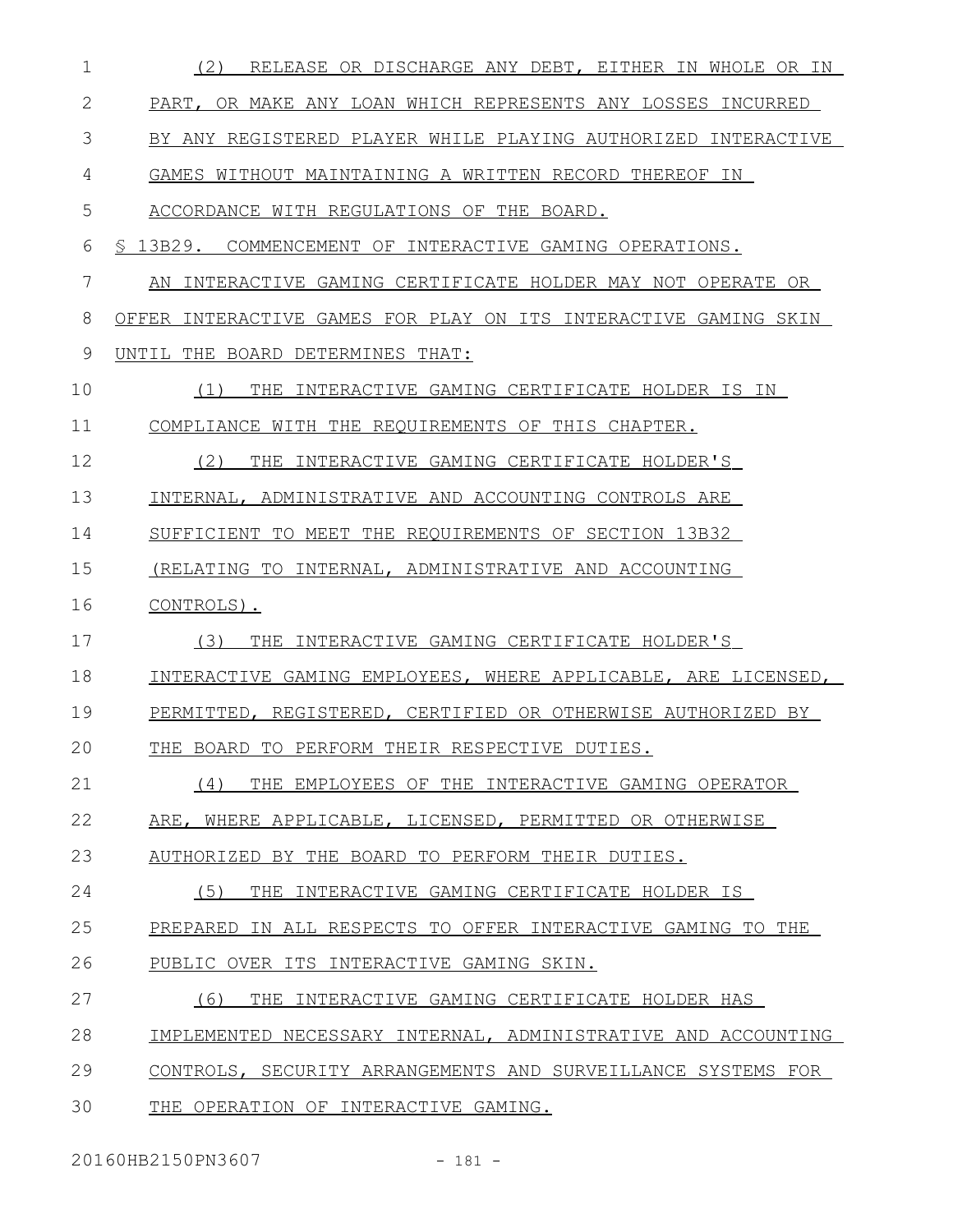| 1            | THE INTERACTIVE GAMING CERTIFICATE HOLDER IS IN<br>$($ $\prime$ $)$ |
|--------------|---------------------------------------------------------------------|
| $\mathbf{2}$ | COMPLIANCE WITH OR WILL COMPLY WITH SECTION 13B31 (RELATING         |
| 3            | TO RESPONSIBILITIES OF INTERACTIVE GAMING CERTIFICATE               |
| 4            | HOLDER).                                                            |
| 5            | (8)<br>THE BOARD HAS APPROVED AN AGREEMENT ENTERED BETWEEN          |
| 6            | INTERACTIVE GAMING CERTIFICATE HOLDER AND AN INTERACTIVE<br>THE.    |
| 7            | GAMING OPERATOR OR OTHER PERSON RELATED TO THE OPERATION OF         |
| 8            | INTERACTIVE GAMING OR THE OPERATION OF AN INTERACTIVE GAMING        |
| 9            | SYSTEM ON BEHALF OF SUCH INTERACTIVE GAMING CERTIFICATE             |
| 10           | HOLDER.                                                             |
| 11           | SUBCHAPTER D                                                        |
| 12           | FACILITIES AND EQUIPMENT                                            |
| 13           | SEC.                                                                |
| 14           | 13B31. RESPONSIBILITIES OF INTERACTIVE GAMING CERTIFICATE           |
| 15           | HOLDER.                                                             |
| 16           | 13B32.<br>INTERNAL, ADMINISTRATIVE AND ACCOUNTING CONTROLS.         |
| 17           | \$ 13B31.<br>RESPONSIBILITIES OF INTERACTIVE GAMING CERTIFICATE     |
| 18           | HOLDER.                                                             |
| 19           | (A)<br>FACILITIES AND EOUIPMENT.--ALL FACILITIES AND                |
| 20           | INTERACTIVE GAMING DEVICES AND ASSOCIATED EQUIPMENT SHALL:          |
| 21           | (1)<br>BE ARRANGED IN A MANNER PROMOTING APPROPRIATE                |
| 22           | SECURITY FOR INTERACTIVE GAMING.                                    |
| 23           | (2)<br>INCLUDE A CLOSED-CIRCUIT VIDEO MONITORING SYSTEM             |
| 24           | ACCORDING TO RULES OR SPECIFICATIONS APPROVED BY THE BOARD,         |
| 25           | WITH BOARD ABSOLUTE ACCESS TO THE INTERACTIVE GAMING                |
| 26           | CERTIFICATE HOLDER'S INTERACTIVE GAMING SKIN, INTERNET              |
| 27           | WEBSITE AND PLATFORM, SIGNAL OR TRANSMISSION USED IN                |
| 28           | CONNECTION WITH INTERACTIVE GAMING.                                 |
| 29           | (3)<br>NOT BE DESIGNED IN ANY WAY THAT MIGHT INTERFERE WITH         |
| 30           | OR IMPEDE THE BOARD IN ITS REGULATION OF INTERACTIVE GAMING.        |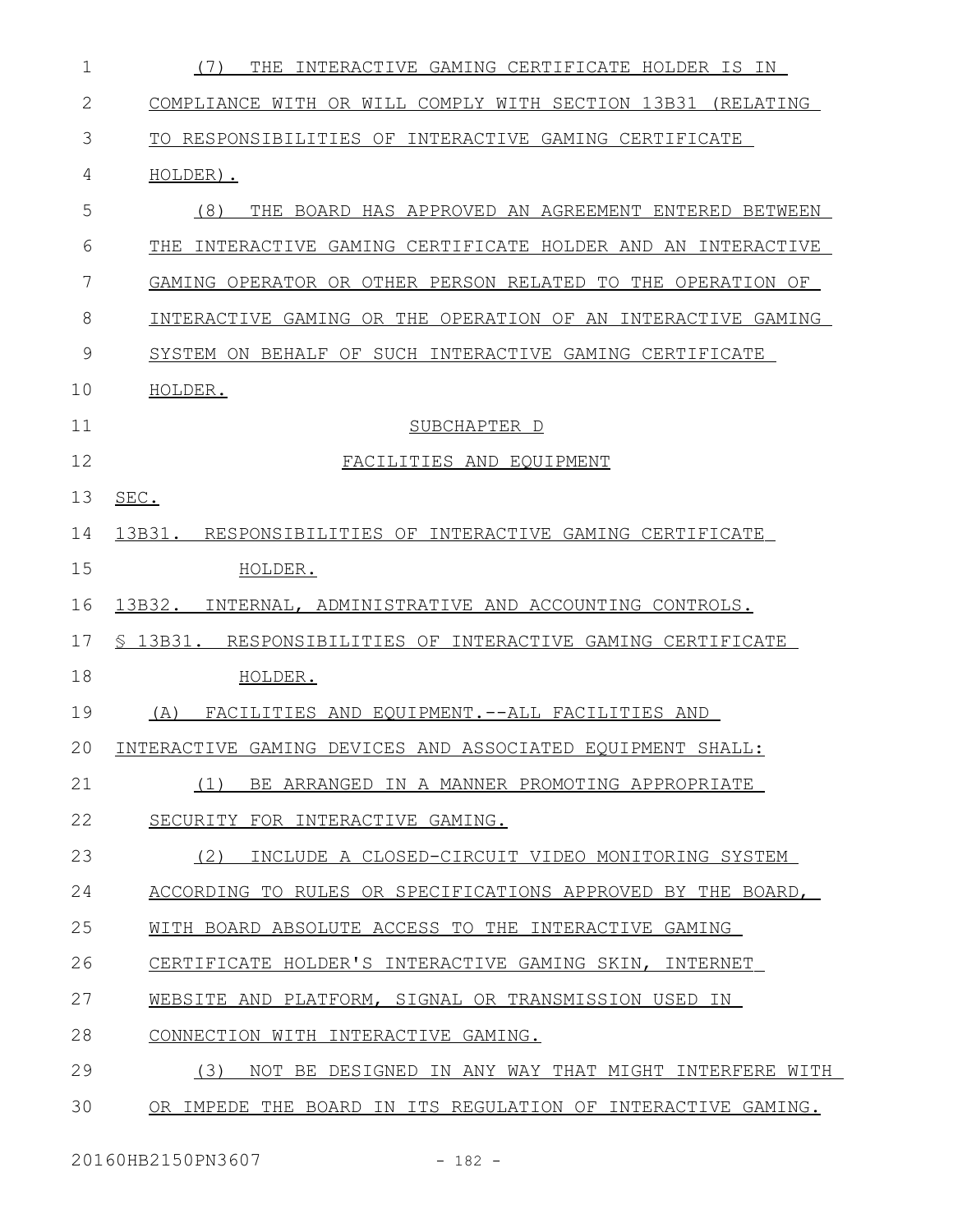- (4) COMPLY IN ALL RESPECTS WITH REGULATIONS OF THE BOARD. (B) LOCATION OF EQUIPMENT AND INTERACTIVE GAMING RESTRICTED AREAS.-- (1) ALL INTERACTIVE GAMING DEVICES AND ASSOCIATED EQUIPMENT USED BY AN INTERACTIVE GAMING CERTIFICATE HOLDER OR AN INTERACTIVE GAMING LICENSEE TO CONDUCT INTERACTIVE GAMING MAY BE LOCATED, WITH THE PRIOR APPROVAL OF THE BOARD, IN AN INTERACTIVE GAMING RESTRICTED AREA ON THE PREMISES OF THE LICENSED FACILITY, IN AN INTERACTIVE GAMING RESTRICTED AREA WITHIN THE GEOGRAPHIC LIMITS OF THE COUNTY IN THIS COMMONWEALTH WHERE THE LICENSED FACILITY IS SITUATED OR IN ANY OTHER AREA APPROVED BY THE BOARD. (2) ALL WAGERS ASSOCIATED WITH INTERACTIVE GAMING SHALL BE DEEMED TO BE PLACED WHEN RECEIVED BY THE INTERACTIVE GAMING CERTIFICATE HOLDER. § 13B32. INTERNAL, ADMINISTRATIVE AND ACCOUNTING CONTROLS. (A) SUBMISSIONS TO BOARD.--NOTWITHSTANDING ANY PROVISION OF THIS PART, EACH SLOT MACHINE LICENSEE WHO HOLDS OR HAS APPLIED FOR AN INTERACTIVE GAMING CERTIFICATE IN ACCORDANCE WITH THIS CHAPTER SHALL SUBMIT A DESCRIPTION OF ITS SYSTEM OF INTERNAL PROCEDURES AND ADMINISTRATIVE AND ACCOUNTING CONTROLS FOR INTERACTIVE GAMING TO THE BOARD, INCLUDING PROVISIONS THAT PROVIDE FOR REAL-TIME MONITORING, RECORDATION OR STORAGE OF ALL INTERACTIVE GAMES AND A DESCRIPTION OF ANY CHANGES TO ITS PROCEDURES AND CONTROLS. THE SUBMISSION SHALL BE MADE AT LEAST 90 DAYS BEFORE AUTHORIZED INTERACTIVE GAMING IS TO COMMENCE OR AT LEAST 90 DAYS BEFORE ANY CHANGE IN THOSE PROCEDURES OR CONTROLS IS TO TAKE EFFECT, UNLESS OTHERWISE DIRECTED BY THE BOARD. 1 2 3 4 5 6 7 8 9 10 11 12 13 14 15 16 17 18 19  $20$ 21 22 23 24 25 26 27 28 29 30
	-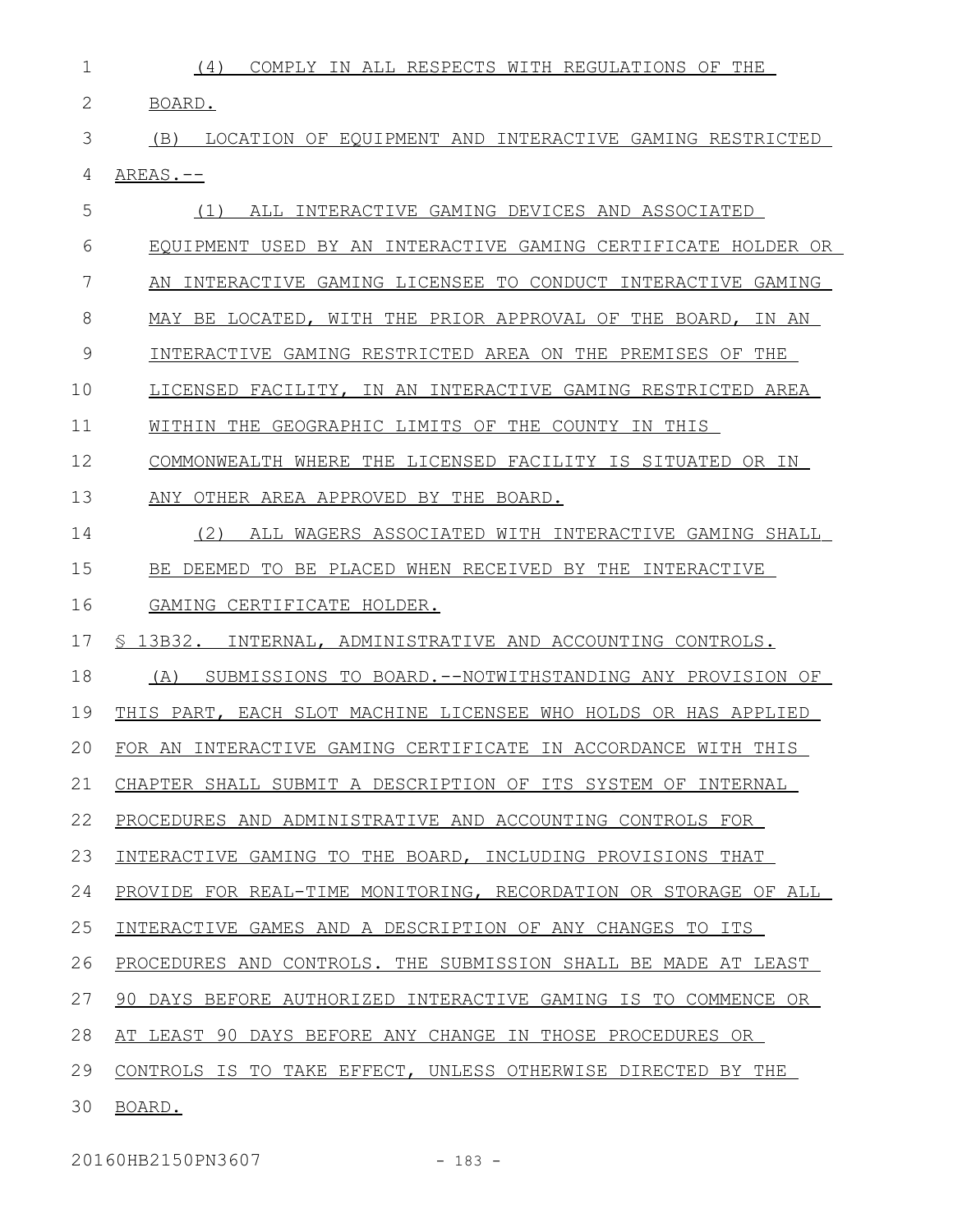| 1  | FILING.--NOTWITHSTANDING SUBSECTION (A), THE PROCEDURES<br>(B)   |
|----|------------------------------------------------------------------|
| 2  | AND CONTROLS MAY BE IMPLEMENTED BY AN INTERACTIVE GAMING         |
| 3  | CERTIFICATE HOLDER UPON THE FILING OF THE PROCEDURES AND         |
| 4  | CONTROLS WITH THE BOARD. EACH PROCEDURE OR CONTROL SUBMISSION    |
| 5  | SHALL CONTAIN BOTH NARRATIVE AND DIAGRAMMATIC REPRESENTATIONS OF |
| 6  | THE SYSTEM TO BE UTILIZED WITH REGARD TO INTERACTIVE GAMING,     |
| 7  | INCLUDING, BUT NOT LIMITED TO:                                   |
| 8  | ACCOUNTING CONTROLS, INCLUDING THE STANDARDIZATION<br>(1)        |
| 9  | OF FORMS AND DEFINITION OF TERMS TO BE UTILIZED IN THE           |
| 10 | INTERACTIVE GAMING OPERATIONS.                                   |
| 11 | PROCEDURES, FORMS AND, WHERE APPROPRIATE, FORMULAS<br>(2)        |
| 12 | TO GOVERN THE FOLLOWING:                                         |
| 13 | CALCULATION OF HOLD PERCENTAGES;<br>(I)                          |
| 14 | (II) REVENUE DROPS;                                              |
| 15 | (III) EXPENSE AND OVERHEAD SCHEDULES;                            |
| 16 | (IV)<br>COMPLIMENTARY SERVICES; AND                              |
| 17 | CASH-EQUIVALENT TRANSACTIONS.<br>(V)                             |
| 18 | JOB DESCRIPTIONS AND THE SYSTEM OF PERSONNEL AND<br>(3)          |
| 19 | CHAIN OF COMMAND, ESTABLISHING A DIVERSITY OF RESPONSIBILITY     |
| 20 | AMONG EMPLOYEES ENGAGED IN INTERACTIVE GAMING OPERATIONS,        |
| 21 | INCLUDING EMPLOYEES OF AN INTERACTIVE GAMING OPERATOR. AND       |
| 22 | IDENTIFYING PRIMARY AND SECONDARY MANAGEMENT AND SUPERVISORY     |
| 23 | POSITIONS FOR AREAS OF RESPONSIBILITY, SALARY STRUCTURE AND      |
| 24 | PERSONNEL PRACTICES.                                             |
| 25 | PROCEDURES FOR THE REGISTRATION OF PLAYERS AND<br>(4)            |
| 26 | ESTABLISHMENT OF INTERACTIVE GAMING ACCOUNTS, INCLUDING A        |
| 27 | PROCEDURE FOR AUTHENTICATING THE AGE, IDENTITY AND LOCATION      |
| 28 | OF APPLICANTS FOR INTERACTIVE GAMING ACCOUNTS.                   |
| 29 | (5)<br>PROCEDURES FOR TERMINATING A REGISTERED PLAYER'S          |
| 30 | INTERACTIVE GAMING ACCOUNT AND THE RETURN OF ANY FUNDS           |
|    |                                                                  |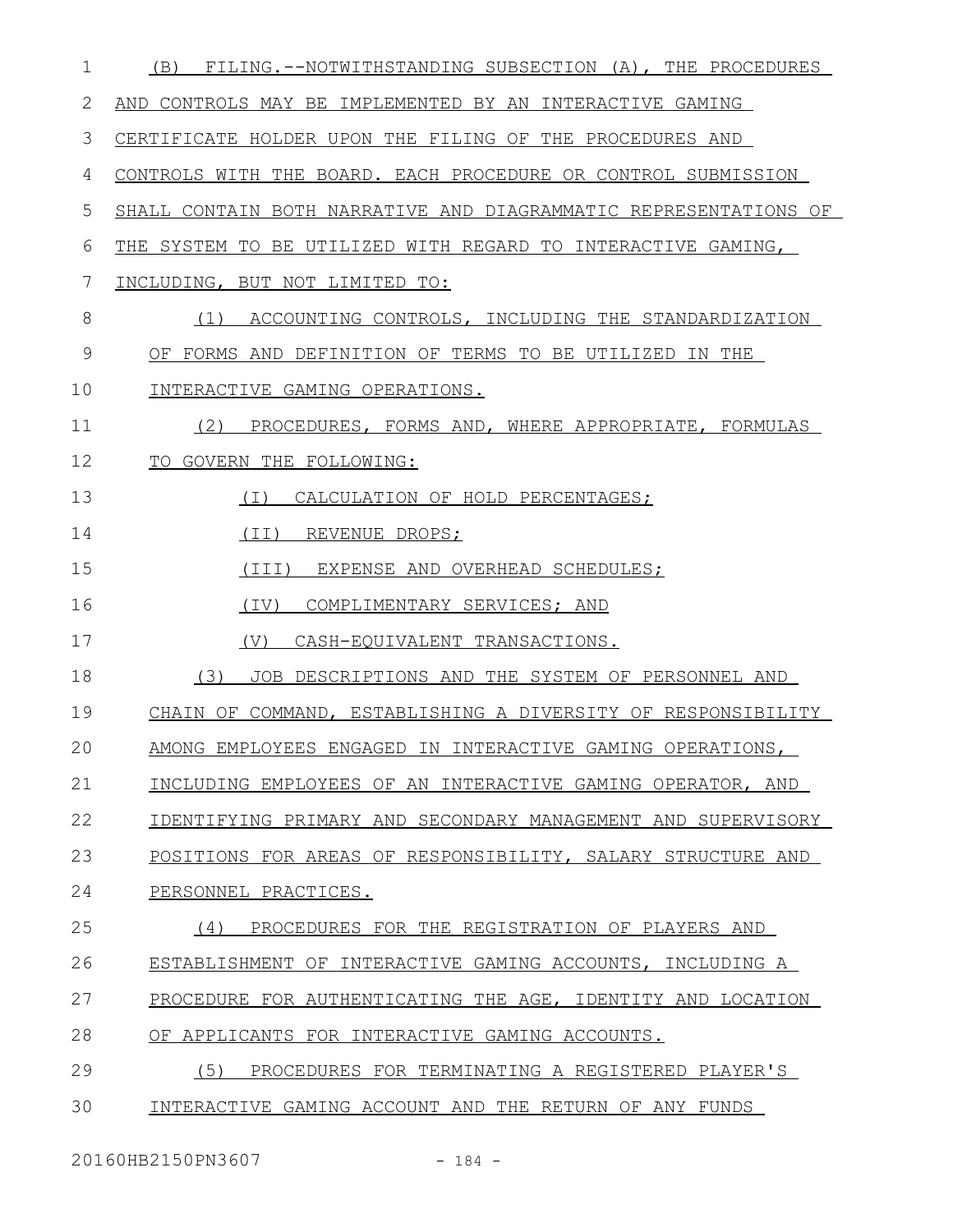REMAINING IN THE INTERACTIVE GAMING ACCOUNT TO THE REGISTERED PLAYER. (6) PROCEDURES FOR SUSPENDING OR TERMINATING A DORMANT INTERACTIVE GAMING ACCOUNT. (7) PROCEDURES FOR THE LOGGING IN AND AUTHENTICATION OF A REGISTERED PLAYER IN ORDER TO ENABLE THE PLAYER TO COMMENCE INTERACTIVE GAMING AND THE LOGGING OFF OF THE REGISTERED PLAYER WHEN THE PLAYER HAS COMPLETED PLAY, INCLUDING A PROCEDURE TO AUTOMATICALLY LOG A REGISTERED PLAYER OUT OF THE PLAYER'S INTERACTIVE GAMING ACCOUNT AFTER A SPECIFIED PERIOD OF INACTIVITY. (8) PROCEDURES FOR THE CREDITING AND DEBITING OF REGISTERED PLAYERS' INTERACTIVE GAMING ACCOUNTS. (9) PROCEDURES FOR CASHING CHECKS, RECEIVING ELECTRONIC NEGOTIABLE INSTRUMENTS AND FOR REDEEMING CHIPS, TOKENS OR OTHER CASH EQUIVALENTS. (10) PROCEDURES FOR WITHDRAWING FUNDS FROM AN INTERACTIVE GAMING ACCOUNT BY THE REGISTERED PLAYER. (11) PROCEDURES FOR THE PROTECTION OF PLAYER FUNDS, INCLUDING THE SEGREGATION OF PLAYER FUNDS FROM OPERATING FUNDS. (12) PROCEDURES FOR RECORDING TRANSACTIONS PERTAINING TO INTERACTIVE GAMING. (13) PROCEDURES FOR THE SECURITY AND SHARING OF PERSONAL IDENTIFIABLE INFORMATION OF REGISTERED PLAYERS AND OTHER 1 2 3 4 5 6 7 8 9 10 11 12 13 14 15 16 17 18 19  $20$ 21 22 23 24 25

INFORMATION AS REQUIRED BY THE BOARD AND FUNDS IN INTERACTIVE 26

GAMING ACCOUNTS. THE PROCEDURES SHALL INCLUDE THE MEANS BY 27

WHICH AN INTERACTIVE GAMING CERTIFICATE HOLDER OR INTERACTIVE 28

GAMING OPERATOR WILL PROVIDE NOTICE TO REGISTERED PLAYERS 29

RELATED TO ITS SHARING OF PERSONAL IDENTIFIABLE INFORMATION. 30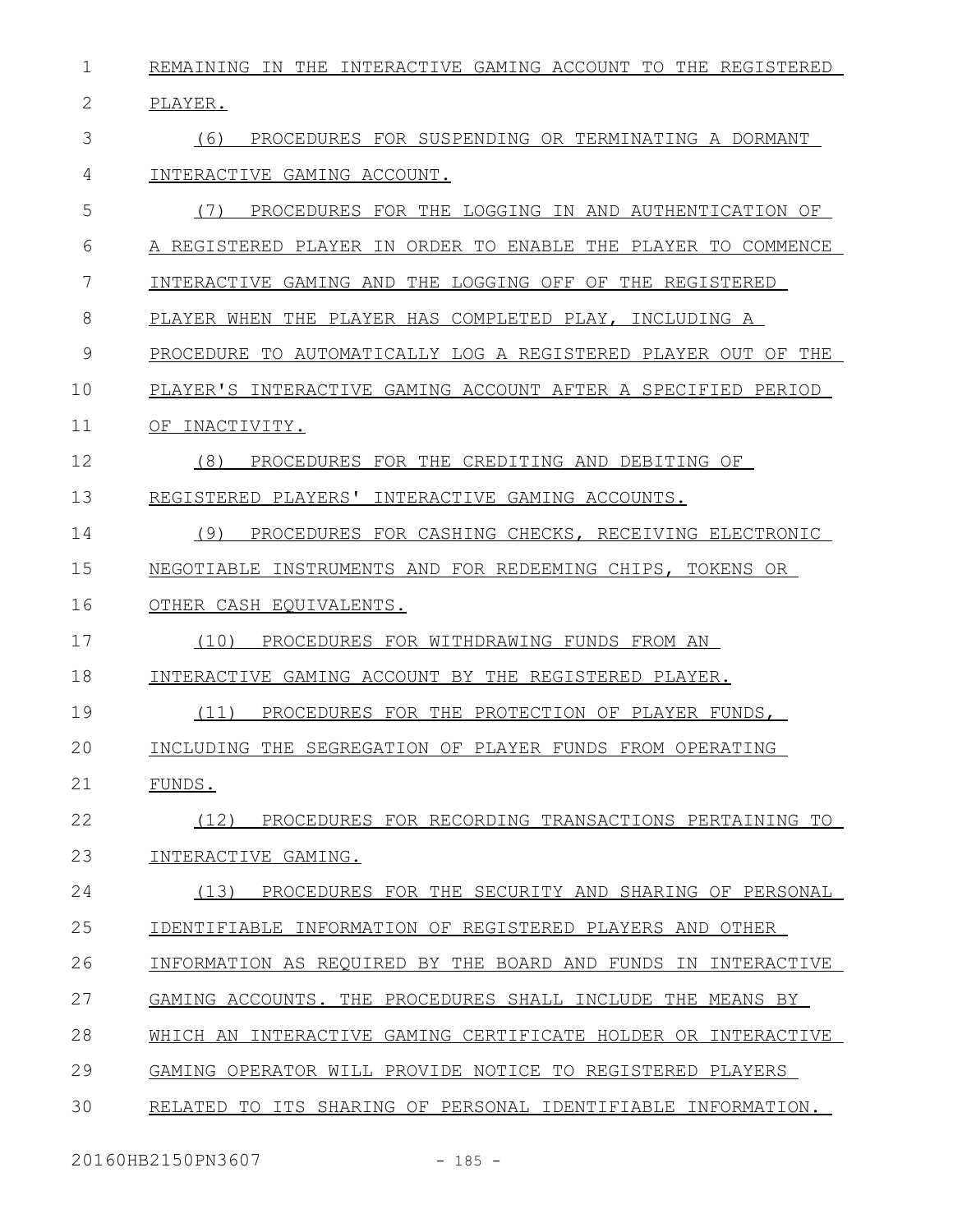| 1  | FOR THE PURPOSE OF THIS PARAGRAPH, "PERSONAL IDENTIFIABLE     |
|----|---------------------------------------------------------------|
| 2  | INFORMATION" SHALL MEAN ANY DATA OR INFORMATION THAT CAN BE   |
| 3  | USED, ON ITS OWN OR WITH OTHER DATA OR INFORMATION, TO        |
| 4  | IDENTIFY, CONTACT OR OTHERWISE LOCATE A REGISTERED PLAYER,    |
| 5  | INCLUDING A REGISTERED PLAYER'S NAME, ADDRESS, DATE OF BIRTH  |
| 6  | SOCIAL SECURITY NUMBER.<br>AND                                |
| 7  | (14)<br>PROCEDURES AND SECURITY FOR THE CALCULATION AND       |
| 8  | RECORDATION OF REVENUE.                                       |
| 9  | (15)<br>PROCEDURES FOR THE SECURITY OF INTERACTIVE GAMING     |
| 10 | DEVICES AND ASSOCIATED EQUIPMENT WITHIN AN INTERACTIVE GAMING |
| 11 | RESTRICTED AREA ON THE PREMISES OF THE LICENSED FACILITY OR   |
| 12 | IN A SECURE FACILITY INACCESSIBLE TO THE PUBLIC AND           |
| 13 | SPECIFICALLY DESIGNED FOR THAT PURPOSE OFF THE PREMISES OF A  |
| 14 | LICENSED FACILITY AS APPROVED BY THE BOARD.                   |
| 15 | (16)<br>PROCEDURES AND SECURITY STANDARDS AS TO RECEIPT OF    |
| 16 | THE HANDLING AND STORAGE OF INTERACTIVE GAMING DEVICES<br>AND |
| 17 | ASSOCIATED EQUIPMENT.<br>AND                                  |
| 18 | (17)<br>PROCEDURES AND SECURITY STANDARDS TO PROTECT THE      |
| 19 | INTERACTIVE GAMING CERTIFICATE HOLDER'S INTERACTIVE GAMING    |
| 20 | SKIN OR INTERNET WEBSITE AND INTERACTIVE GAMING DEVICES AND   |
| 21 | ASSOCIATED EQUIPMENT FROM HACKING OR TAMPERING BY ANY PERSON. |
| 22 | (18)<br>PROCEDURES FOR RESPONDING TO SUSPECTED OR ACTUAL      |
| 23 | HACKING OR TAMPERING WITH AN INTERACTIVE GAMING CERTIFICATE   |
| 24 | HOLDER'S INTERACTIVE GAMING SKIN OR INTERNET WEBSITE AND      |
| 25 | INTERACTIVE GAMING DEVICES AND ASSOCIATED EOUIPMENT,          |
| 26 | INCLUDING PARTIAL OR COMPLETE SUSPENSION OF INTERACTIVE       |
| 27 | GAMING OR THE SUSPENSION OF ANY OR ALL INTERACTIVE GAMING     |
| 28 | ACCOUNTS WHEN WARRANTED.                                      |
| 29 | (19)<br>PROCEDURES TO VERIFY EACH REGISTERED PLAYER'S         |
| 30 | PHYSICAL LOCATION EACH TIME A WAGER IS PLACED ON AN           |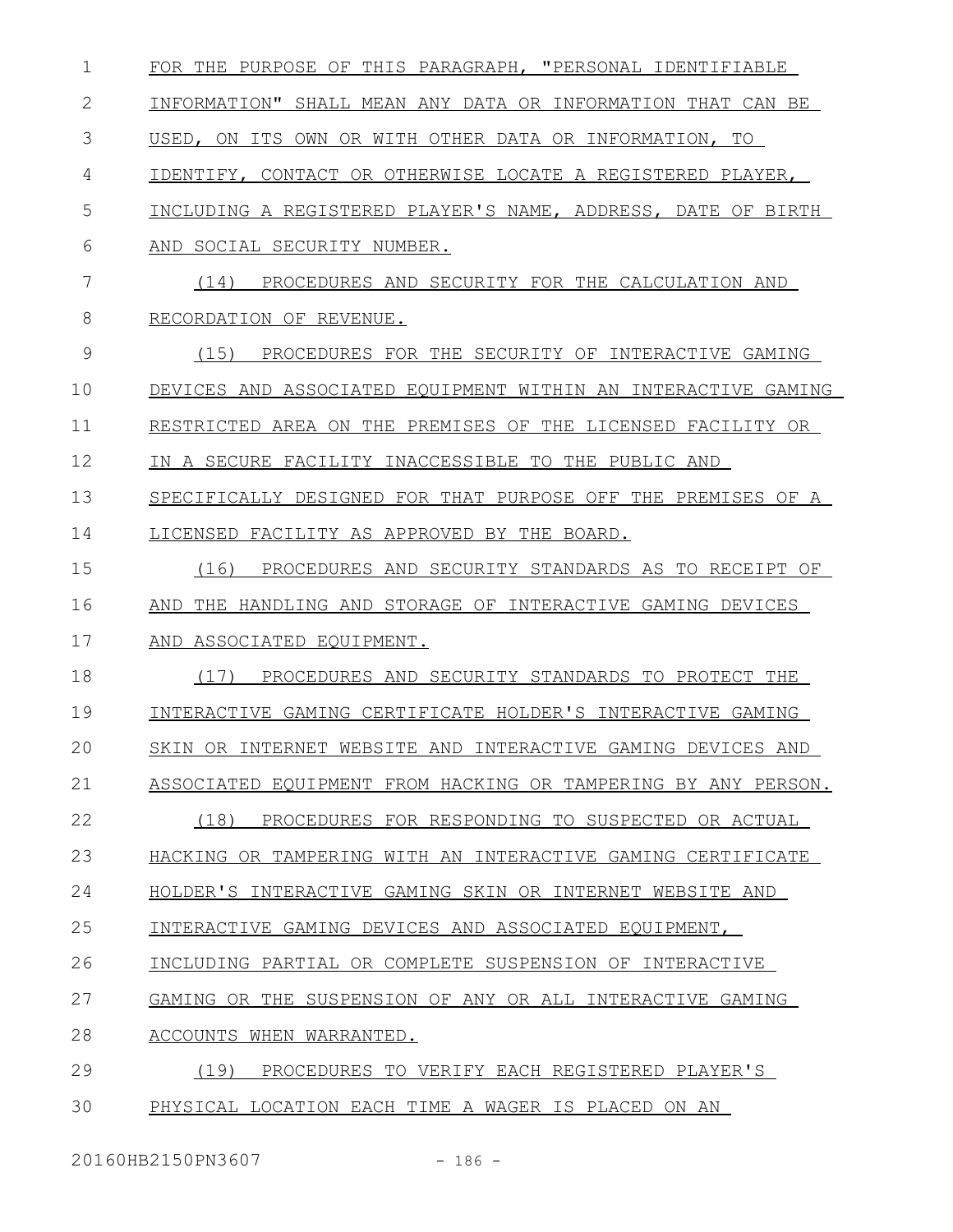1 INTERACTIVE GAME.

| 2  | (20)<br>PROCEDURES TO ENSURE, TO A REASONABLE DEGREE OF       |
|----|---------------------------------------------------------------|
| 3  | CERTAINTY, THAT THE INTERACTIVE GAMES ARE FAIR AND HONEST AND |
| 4  | THAT APPROPRIATE MEASURES ARE IN PLACE TO DETER, DETECT AND,  |
| 5  | TO THE EXTENT REASONABLY POSSIBLE, TO PREVENT CHEATING,       |
| 6  | INCLUDING COLLUSION, AND USE OF CHEATING DEVICES, INCLUDING   |
| 7  | THE USE OF SOFTWARE PROGRAMS THAT MAKE BETS OR WAGERS         |
| 8  | ACCORDING TO ALGORITHMS.                                      |
| 9  | (21)<br>PROCEDURES TO ASSIST PROBLEM AND COMPULSIVE           |
| 10 | GAMBLERS, INCLUDING PROCEDURES REASONABLY INTENDED TO PREVENT |
| 11 | A PERSON FROM PARTICIPATING IN INTERACTIVE GAMING ACTIVITIES  |
| 12 | IN ACCORDANCE WITH SECTIONS 1514 (RELATING TO REGULATION      |
| 13 | REQUIRING EXCLUSION, EJECTION OR DENIAL OF ACCESS OF CERTAIN  |
| 14 | PERSONS), 1515 (RELATING TO REPEAT OFFENDERS EXCLUDABLE FROM  |
| 15 | LICENSED GAMING FACILITY) AND 1516 (RELATING TO LIST OF       |
| 16 | PERSONS SELF EXCLUDED FROM GAMING ACTIVITIES).                |
| 17 | (22)<br>PROCEDURES TO GOVERN EMERGENCIES, INCLUDING           |
| 18 | SUSPECTED OR ACTUAL CYBER ATTACKS, HACKING OR TAMPERING WITH  |
| 19 | THE INTERACTIVE GAMING CERTIFICATE HOLDER'S INTERACTIVE       |
| 20 | GAMING PORTAL, PLATFORM OR INTERNET WEBSITE.                  |
| 21 | (C) REVIEW OF SUBMISSIONS.--                                  |
| 22 | THE BOARD SHALL REVIEW EACH SUBMISSION REOUIRED BY<br>(1)     |
| 23 | SUBSECTIONS (A) AND (B) AND SHALL DETERMINE WHETHER THE       |
| 24 | SUBMISSION CONFORMS TO THE REQUIREMENTS OF THIS CHAPTER AND   |
| 25 | REGULATIONS PROMULGATED BY THE BOARD AND WHETHER THE SYSTEM   |
| 26 | SUBMITTED PROVIDES ADEQUATE AND EFFECTIVE CONTROLS FOR        |
| 27 | INTERACTIVE GAMING OF THE PARTICULAR INTERACTIVE GAMING       |
| 28 | CERTIFICATE HOLDER.                                           |
| 29 | (2)<br>ΤF<br>THE BOARD DETERMINES THAT INSUFFICIENCIES EXIST, |
| 30 | IT SHALL SPECIFY THE INSUFFICIENCIES IN WRITING TO THE        |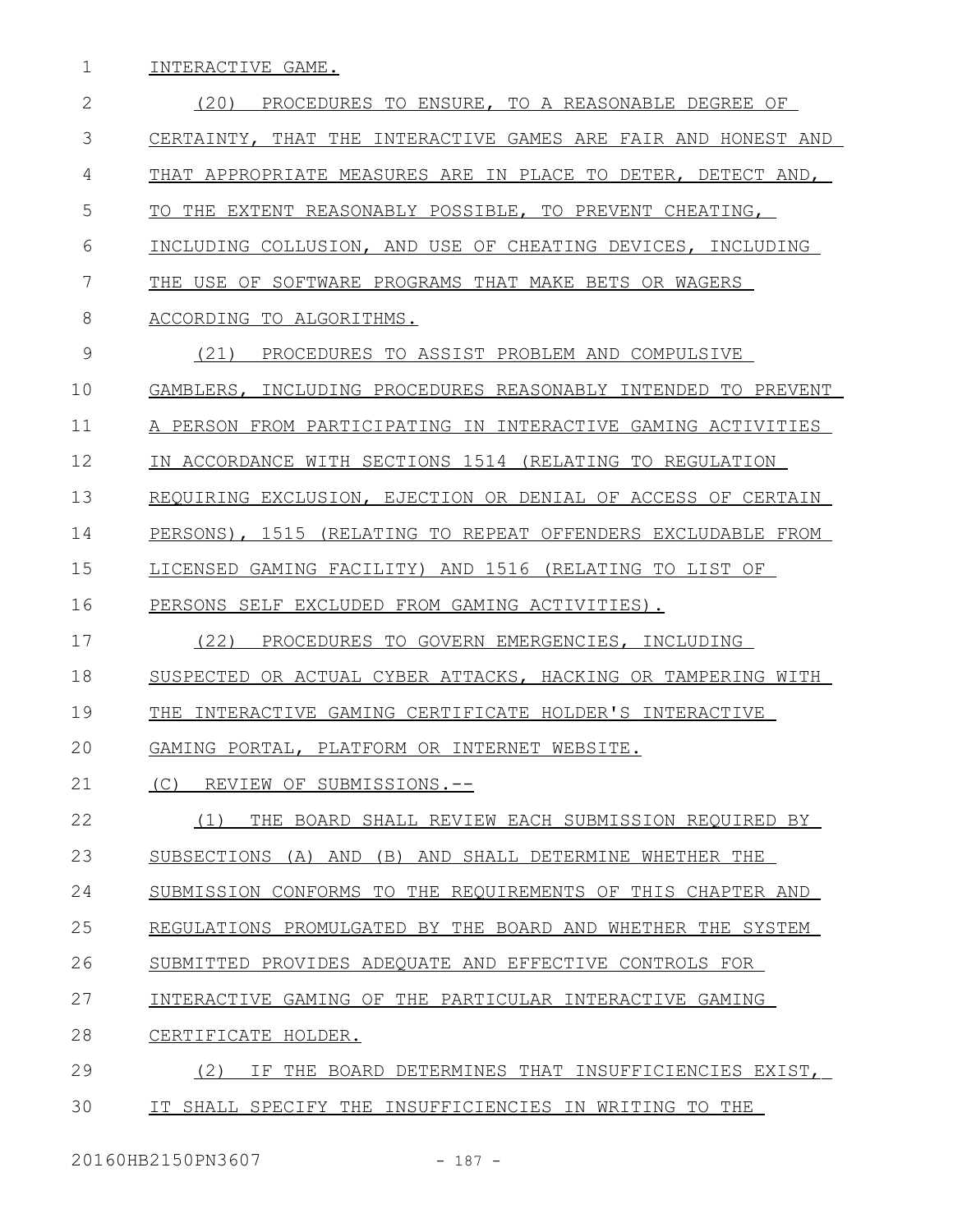| $\mathbf 1$ | INTERACTIVE GAMING CERTIFICATE HOLDER, WHO SHALL MAKE            |
|-------------|------------------------------------------------------------------|
| 2           | APPROPRIATE ALTERATIONS TO ENSURE COMPLIANCE WITH THE            |
| 3           | REOUIREMENTS OF THIS CHAPTER AND REGULATIONS OF THE BOARD.       |
| 4           | WHEN THE BOARD DETERMINES A SUBMISSION TO BE ADEOUATE IN ALL     |
| 5           | RESPECTS, IT SHALL NOTIFY THE INTERACTIVE GAMING CERTIFICATE     |
| 6           | HOLDER.                                                          |
| 7           | (3)<br>EXCEPT AS OTHERWISE PROVIDED IN SUBSECTION (A), NO        |
| 8           | INTERACTIVE GAMING CERTIFICATE HOLDER, INTERACTIVE GAMING        |
| 9           | OPERATOR OR OTHER PERSON SHALL COMMENCE OR ALTER INTERACTIVE     |
| 10          | GAMING OPERATIONS UNLESS AND UNTIL THE SYSTEM OF PROCEDURES,     |
| 11          | CONTROLS AND ALTERNATIONS IS APPROVED BY THE BOARD.              |
| 12          | SUBCHAPTER E                                                     |
| 13          | TESTING AND CERTIFICATION                                        |
| 14          | SEC.                                                             |
| 15          | 13B41.<br>INTERACTIVE GAMES AND INTERACTIVE GAMING DEVICES AND   |
| 16          | ASSOCIATED EOUIPMENT TESTING AND CERTIFICATION                   |
| 17          | STANDARDS.                                                       |
| 18          | \$13B41.<br>INTERACTIVE GAMES AND INTERACTIVE GAMING DEVICES AND |
| 19          | ASSOCIATED EOUIPMENT TESTING AND CERTIFICATION                   |
| 20          | STANDARDS.                                                       |
| 21          | (A)<br>TESTING REOUIRED.--                                       |
| 22          | NO INTERACTIVE GAME OR INTERACTIVE GAMING DEVICE OR<br>(1)       |
| 23          | ASSOCIATED EQUIPMENT SHALL BE USED TO CONDUCT INTERACTIVE        |
| 24          | GAMING UNLESS IT HAS BEEN TESTED AND APPROVED BY THE BOARD.      |
| 25          | THE BOARD MAY, IN ITS DISCRETION AND FOR THE PURPOSE OF          |
| 26          | EXPEDITING THE APPROVAL PROCESS, REFER TESTING TO ANY TESTING    |
| 27          | LABORATORY AS APPROVED BY THE BOARD.                             |
| 28          | (2)<br>THE BOARD SHALL ESTABLISH, BY REGULATION, TECHNICAL       |
| 29          | STANDARDS FOR APPROVAL OF INTERACTIVE GAMES AND INTERACTIVE      |
| 30          | GAMING DEVICES AND ASSOCIATED EQUIPMENT, INCLUDING STANDARDS     |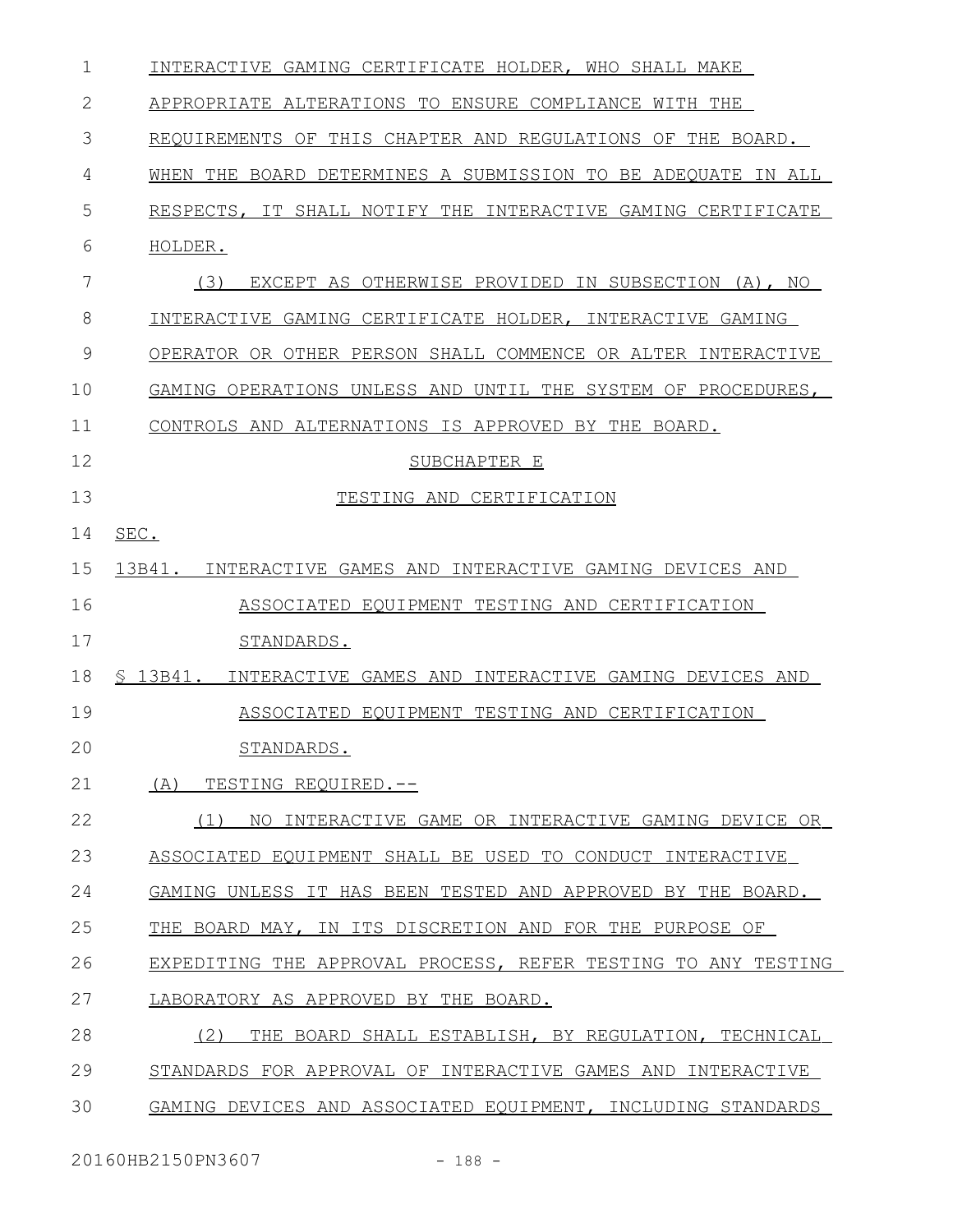| $\mathbf 1$ | TO GOVERN MECHANICAL, ELECTRICAL OR PROGRAM RELIABILITY AND      |
|-------------|------------------------------------------------------------------|
| 2           | SECURITY AGAINST TAMPERING AND THREATS, AS IT MAY DEEM           |
| 3           | NECESSARY TO PROTECT THE REGISTERED PLAYER FROM FRAUD OR         |
| 4           | DECEPTION AND TO ENSURE THE INTEGRITY OF INTERACTIVE GAMING.     |
| 5           | INDEPENDENT TESTING AND CERTIFICATION FACILITY.--ANY<br>(B)      |
| 6           | COSTS ASSOCIATED WITH THE BOARD'S TESTING AND CERTIFICATION      |
| 7           | FACILITY SHALL BE ASSESSED ON PERSONS AUTHORIZED BY THE BOARD TO |
| 8           | MANUFACTURE, SUPPLY, DISTRIBUTE OR OTHERWISE PROVIDE INTERACTIVE |
| 9           | GAMES AND INTERACTIVE GAMING DEVICES AND ASSOCIATED EQUIPMENT TO |
| 10          | INTERACTIVE GAMING CERTIFICATE HOLDERS OR TO INTERACTIVE GAMING  |
| 11          | OPERATORS IN THIS COMMONWEALTH. THE COSTS SHALL BE ASSESSED IN   |
| 12          | ACCORDANCE WITH A SCHEDULE ADOPTED BY THE BOARD.                 |
| 13          | USE OF OTHER STATE STANDARDS.--THE BOARD MAY DETERMINE<br>(C)    |
| 14          | WHETHER THE TESTING AND CERTIFICATION STANDARDS FOR INTERACTIVE  |
| 15          | GAMES AND INTERACTIVE GAMING DEVICES AND ASSOCIATED EQUIPMENT AS |
| 16          | ADOPTED BY ANOTHER JURISDICTION WITHIN THE UNITED STATES OR ANY  |
| 17          | OF THE TESTING AND CERTIFICATION STANDARDS USED BY AN            |
| 18          | INTERACTIVE GAMING CERTIFICATE HOLDER ARE COMPREHENSIVE AND      |
| 19          | THOROUGH AND PROVIDE SIMILAR AND ADEOUATE SAFEGUARDS AS THOSE    |
| 20          | REQUIRED BY THIS CHAPTER AND REGULATIONS OF THE BOARD. IF THE    |
| 21          | BOARD MAKES THAT DETERMINATION, IT MAY PERMIT THE PERSON         |
| 22          | AUTHORIZED TO MANUFACTURE, SUPPLY, DISTRIBUTE OR OTHERWISE       |
| 23          | PROVIDE INTERACTIVE GAMES AND INTERACTIVE GAMING DEVICES OR      |
| 24          | ASSOCIATED EQUIPMENT TO FURNISH INTERACTIVE GAMES OR INTERACTIVE |
| 25          | GAMING DEVICES AND ASSOCIATED EQUIPMENT TO INTERACTIVE GAMING    |
| 26          | CERTIFICATE HOLDERS IN THIS COMMONWEALTH WITHOUT UNDERGOING THE  |
| 27          | FULL TESTING AND CERTIFICATION PROCESS BY THE BOARD'S            |
| 28          | INDEPENDENT TESTING AND CERTIFICATION FACILITY.                  |
| 29          | SUBCHAPTER F                                                     |
| 30          | TAXES AND FEES                                                   |
|             |                                                                  |

20160HB2150PN3607 - 189 -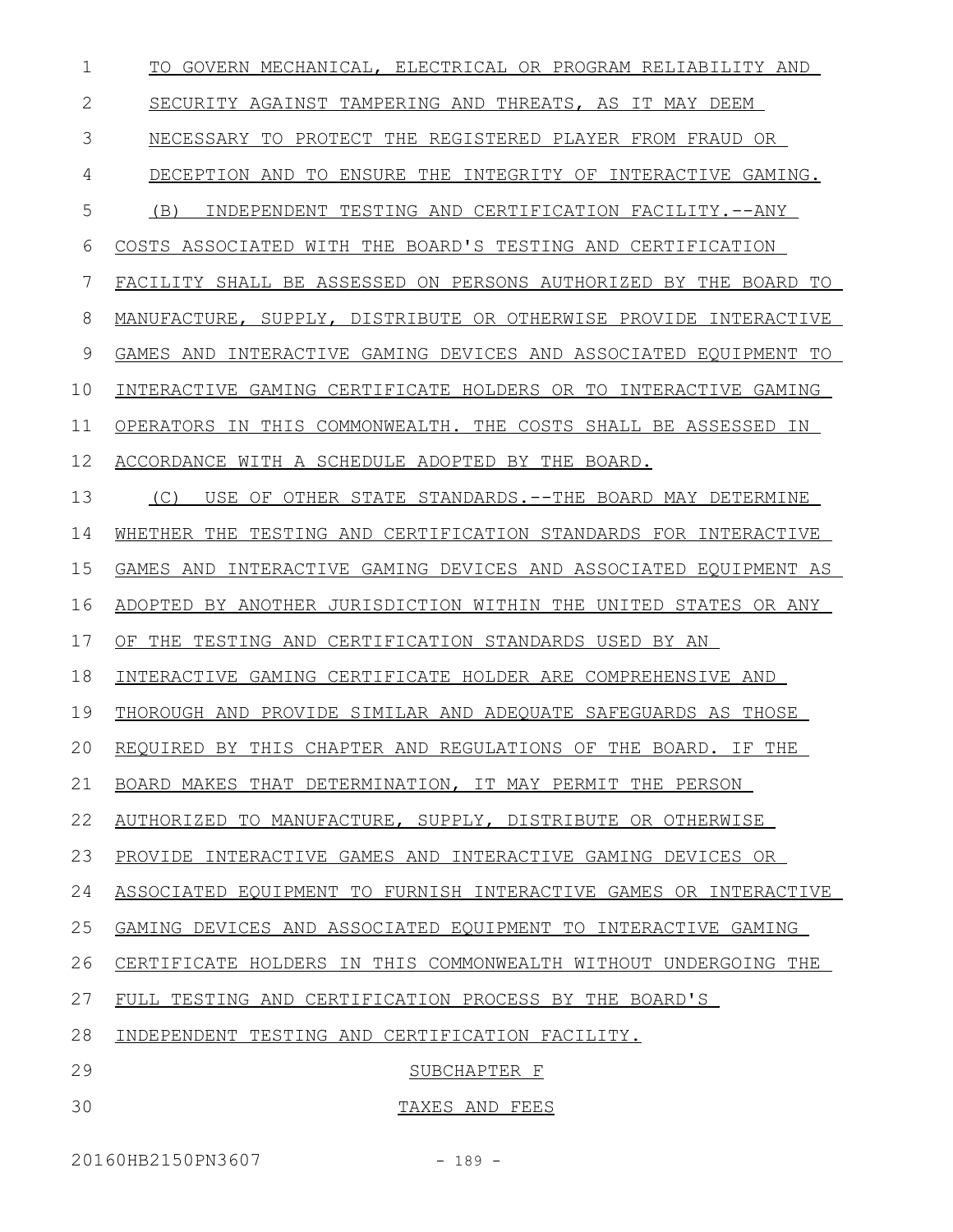SEC. 1

|  |  | INTERACTIVE GAMING AUTHORIZATION FEE. |  |
|--|--|---------------------------------------|--|
|  |  |                                       |  |

- 13B52. INTERACTIVE GAMING TAX. 3
- 13B53. LOCAL SHARE ASSESSMENT. 4
- 13B54. COMPULSIVE AND PROBLEM GAMBLING. 5
- § 13B51. INTERACTIVE GAMING AUTHORIZATION FEE. 6
- (A) AMOUNT OF AUTHORIZATION FEE.-- 7
- (1) EACH SLOT MACHINE LICENSEE THAT IS ISSUED AN 8
- INTERACTIVE GAMING CERTIFICATE TO CONDUCT INTERACTIVE GAMING 9
- IN ACCORDANCE WITH SECTION 13B11 (RELATING TO AUTHORIZATION 10
- TO CONDUCT INTERACTIVE GAMING) SHALL PAY A ONE-TIME 11
- NONREFUNDABLE AUTHORIZATION FEE IN THE AMOUNT OF \$8,000,000. 12
- (2) EACH INTERACTIVE GAMING OPERATOR OR AN AFFILIATE OF 13
- AN INTERACTIVE GAMING CERTIFICATE HOLDER THAT IS ISSUED AN 14
- INTERACTIVE GAMING LICENSE UNDER THIS CHAPTER TO OPERATE 15
- INTERACTIVE GAMING OR AN INTERACTIVE GAMING SYSTEM ON BEHALF 16
- OF A SLOT MACHINE LICENSEE PURSUANT TO AN INTERACTIVE GAMING 17
- AGREEMENT AND THAT IS NOT OWNED, AFFILIATED WITH OR OTHERWISE 18
- CONTROLLED BY A SLOT MACHINE LICENSEE SHALL PAY A ONE-TIME 19
- NONREFUNDABLE AUTHORIZATION FEE IN THE AMOUNT OF \$2,000,000.  $20$
- (3) EACH INTERACTIVE GAMING OPERATOR THAT HAS BEEN 21
- APPROVED BY THE BOARD TO PROVIDE FOR THE CONDUCT OF 22
- INTERACTIVE GAMING ON BEHALF OF AN INTERACTIVE GAMING 23
- CERTIFICATE HOLDER AT A QUALIFIED AIRPORT IN ACCORDANCE WITH 24
- SUBCHAPTER B.1 SHALL PAY A ONE-TIME NONREFUNDABLE 25
- AUTHORIZATION FEE IN THE AMOUNT OF \$1,000,000. 26
- (B) PAYMENT OF FEE.--PERSONS REQUIRED TO PAY THE 27
- AUTHORIZATION FEE UNDER SUBSECTION (A) SHALL REMIT THE FEE TO 28
- THE BOARD WITHIN 60 DAYS OF THE BOARD'S APPROVAL OF ITS 29
- PETITION, LICENSE OR CONDITIONAL LICENSE TO CONDUCT INTERACTIVE 30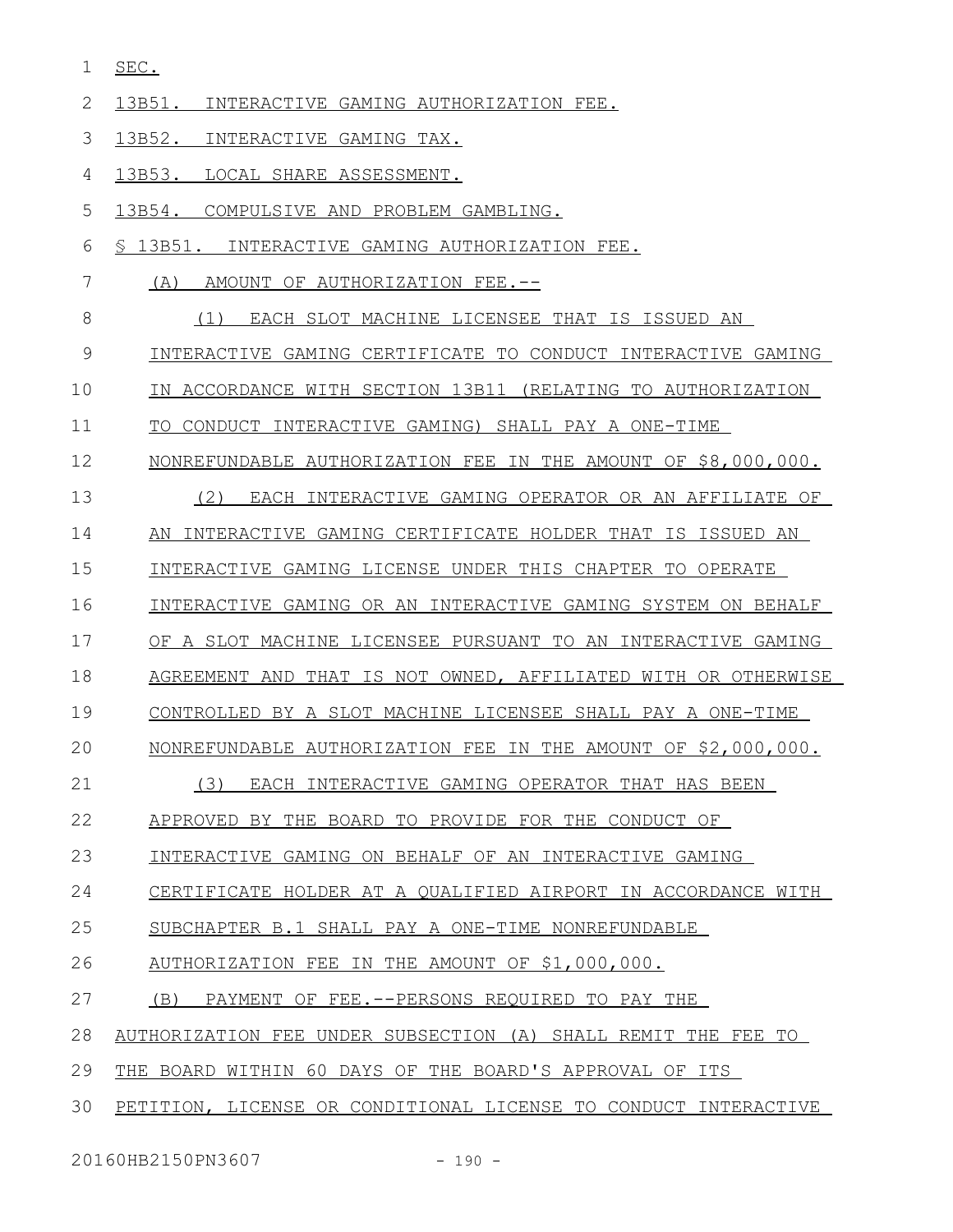| 1  | GAMING OR TO OPERATE INTERACTIVE GAMING OR AN INTERACTIVE GAMING |
|----|------------------------------------------------------------------|
| 2  | SYSTEM. THE BOARD MAY ALLOW THE FEE TO BE PAID IN INSTALLMENTS,  |
| 3  | PROVIDED THAT ALL SUCH INSTALLMENTS ARE PAID WITHIN THE 60-DAY   |
| 4  | PERIOD AND THAT THE INSTALLMENT PAYMENTS ARE MADE IN ACCORDANCE  |
| 5  | WITH THE TERMS OF AN AGREEMENT BETWEEN THE BOARD AND THE         |
| 6  | INTERACTIVE GAMING CERTIFICATE HOLDER OR AN INTERACTIVE GAMING   |
| 7  | OPERATOR UNDER SUBSECTION (A)(2) THAT SETS FORTH THE TERMS OF    |
| 8  | THE INSTALLMENT PAYMENT.                                         |
| 9  | (C)<br>RENEWAL FEE.--                                            |
| 10 | NOTWITHSTANDING ANY OTHER PROVISION OF THIS CHAPTER,<br>(1)      |
| 11 | AN INTERACTIVE GAMING CERTIFICATE HOLDER SHALL PAY A RENEWAL     |
| 12 | IN THE AMOUNT OF \$250,000 UPON THE RENEWAL OF ITS<br>FEE        |
| 13 | INTERACTIVE GAMING CERTIFICATE IN ACCORDANCE WITH SECTIONS       |
| 14 | 1326 (RELATING TO RENEWALS) AND 13B13(C) (RELATING TO            |
| 15 | ISSUANCE OF INTERACTIVE GAMING CERTIFICATE).                     |
| 16 | (2)<br>EACH INTERACTIVE GAMING OPERATOR UNDER SUBSECTION         |
| 17 | (A) (2) SHALL PAY A RENEWAL FEE OF \$100,000 UPON THE RENEWAL    |
| 18 | OF ITS INTERACTIVE GAMING LICENSE IN ACCORDANCE WITH THIS        |
| 19 | CHAPTER.                                                         |
| 20 | DEPOSIT OF FEES. -- THE FEES IMPOSED AND COLLECTED UNDER<br>(D)  |
| 21 | THIS SECTION SHALL BE DEPOSITED IN THE GENERAL FUND.             |
| 22 | \$ 13B52. INTERACTIVE GAMING TAX.                                |
| 23 | IMPOSITION OF TAX.--EACH INTERACTIVE GAMING CERTIFICATE<br>(A)   |
| 24 | HOLDER THAT CONDUCTS INTERACTIVE GAMING SHALL REPORT TO THE      |
| 25 | DEPARTMENT AND PAY FROM ITS DAILY GROSS INTERACTIVE GAMING       |
| 26 | REVENUE, ON A FORM AND IN THE MANNER PRESCRIBED BY THE           |
| 27 | DEPARTMENT, A TAX OF 14% OF ITS DAILY GROSS INTERACTIVE GAMING   |
| 28 | REVENUE AND A LOCAL SHARE ASSESSMENT AS PROVIDED IN SECTION      |
| 29 | 13B53 (RELATING TO LOCAL SHARE ASSESSMENT).                      |
| 30 | (B) DEPOSITS AND DISTRIBUTIONS.--                                |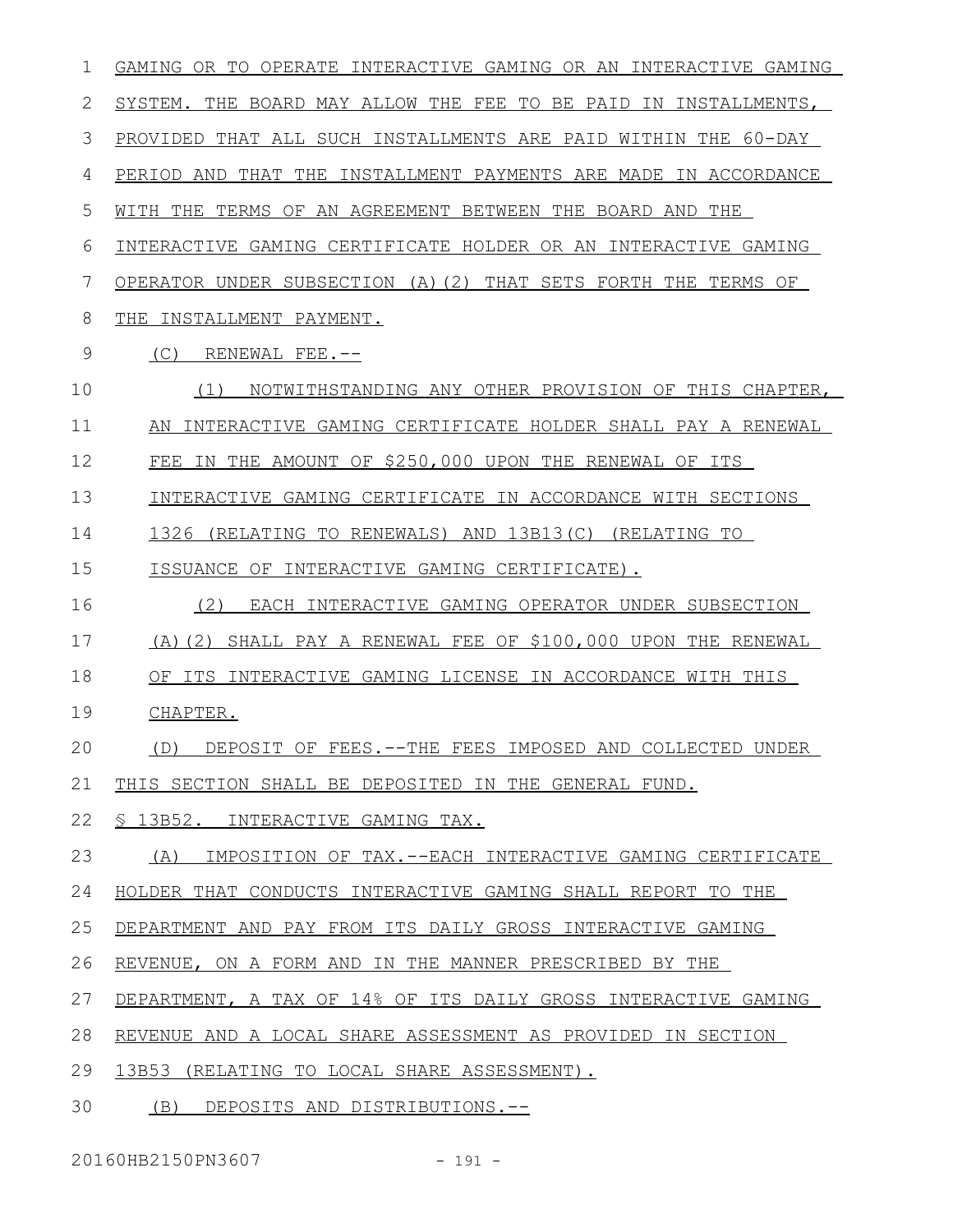| 1            | THE TAX IMPOSED UNDER SUBSECTION (A) SHALL BE<br>(1)             |
|--------------|------------------------------------------------------------------|
| $\mathbf{2}$ | PAYABLE TO THE DEPARTMENT ON A WEEKLY BASIS AND SHALL BE         |
| 3            | BASED UPON GROSS INTERACTIVE GAMING REVENUE DERIVED DURING       |
| 4            | THE PREVIOUS WEEK.                                               |
| 5            | (2)<br>ALL FUNDS OWED TO THE COMMONWEALTH UNDER THIS             |
| 6            | SECTION SHALL BE HELD IN TRUST FOR THE COMMONWEALTH BY THE       |
| 7            | INTERACTIVE GAMING CERTIFICATE HOLDER UNTIL THE FUNDS ARE        |
| 8            | DEPARTMENT FOR DEPOSIT IN THE GENERAL FUND. AN<br>PAID TO THE    |
| 9            | INTERACTIVE GAMING CERTIFICATE HOLDER SHALL ESTABLISH A          |
| 10           | SEPARATE BANK ACCOUNT INTO WHICH GROSS INTERACTIVE GAMING        |
| 11           | REVENUE SHALL BE DEPOSITED AND MAINTAINED UNTIL SUCH TIME AS     |
| 12           | FUNDS ARE PAID TO THE DEPARTMENT UNDER THIS SECTION.<br>THE      |
| 13           | TAXES ON OUT-OF-STATE WAGERING. --THE TAX RATE WHICH<br>(C)      |
| 14           | SHALL BE ASSESSED AND COLLECTED BY THE DEPARTMENT WITH RESPECT   |
| 15           | TO ANY WAGERS PLACED BY REGISTERED PLAYERS LOCATED IN THIS       |
| 16           | COMMONWEALTH WITH AN INTERACTIVE GAMING OPERATOR OUTSIDE OF THIS |
| 17           | COMMONWEALTH, BUT AUTHORIZED UNDER AN INTERACTIVE GAMING         |
| 18           | RECIPROCAL AGREEMENT SHALL BE GOVERNED BY THE AGREEMENT BUT MAY  |
| 19           | NOT EXCEED 16% OF GROSS INTERACTIVE GAMING REVENUE DERIVED FROM  |
| 20           | REGISTERED PLAYERS LOCATED IN THIS COMMONWEALTH.                 |
| 21           | DEPOSIT OF FUNDS.--THE TAX IMPOSED UNDER SUBSECTION (A)<br>(D)   |
| 22           | SHALL BE COLLECTED BY THE DEPARTMENT FOR DEPOSIT IN THE GENERAL  |
| 23           | FUND.                                                            |
| 24           | § 13B53. LOCAL SHARE ASSESSMENT.                                 |
| 25           | (A)<br>REOUIRED PAYMENT.--                                       |
| 26           | IN ADDITION TO THE TAX IMPOSED UNDER SECTION 13B52<br>(1)        |
| 27           | (RELATING TO INTERACTIVE GAMING TAX), EACH INTERACTIVE GAMING    |
| 28           | CERTIFICATE HOLDER THAT CONDUCTS INTERACTIVE GAMING SHALL PAY    |
| 29           | ON A WEEKLY BASIS AND ON A FORM AND IN A MANNER PRESCRIBED BY    |
| 30           | THE<br>DEPARTMENT A LOCAL SHARE ASSESSMENT INTO A RESTRICTED     |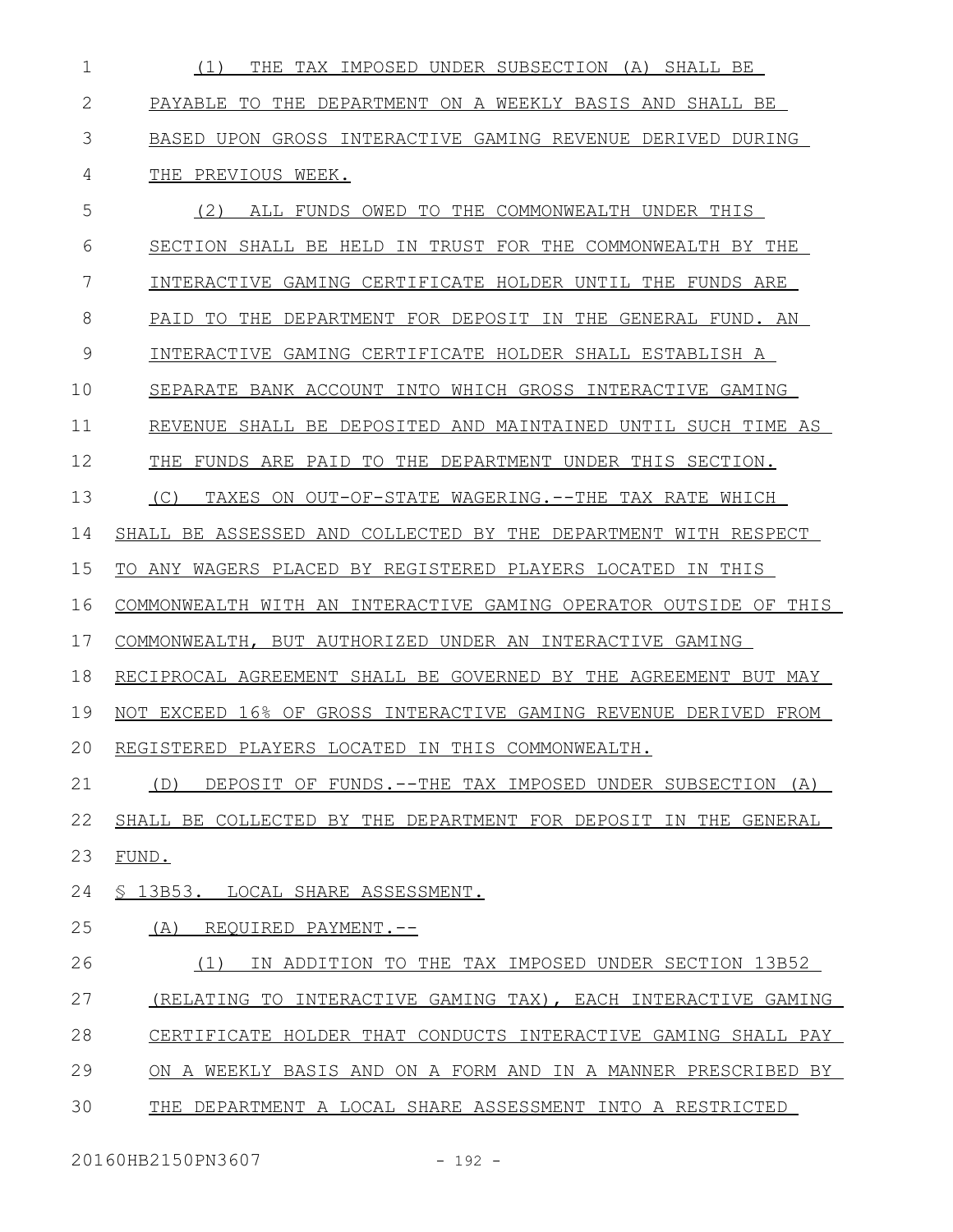| $\mathbf 1$  | RECEIPTS ACCOUNT ESTABLISHED IN THE DEPARTMENT OF COMMUNITY    |
|--------------|----------------------------------------------------------------|
| $\mathbf{2}$ | AND ECONOMIC DEVELOPMENT TO BE USED EXCLUSIVELY FOR GRANTS TO  |
| 3            | ALL COUNTIES IN THIS COMMONWEALTH, TO ECONOMIC DEVELOPMENT     |
| 4            | AUTHORITIES OR REDEVELOPMENT AUTHORITIES WITHIN EACH COUNTY,   |
| 5            | FOR GRANTS FOR ECONOMIC DEVELOPMENT PROJECTS, COMMUNITY        |
| 6            | IMPROVEMENT PROJECTS AND OTHER PROJECTS IN THE PUBLIC          |
| 7            | INTEREST.                                                      |
| 8            | (2)<br>THE DEPARTMENT OF COMMUNITY AND ECONOMIC DEVELOPMENT    |
| 9            | SHALL DEVELOP POLICIES AND PROCEDURES TO GOVERN THE            |
| 10           | DISTRIBUTION OF GRANTS FROM THE LOCAL SHARE ASSESSMENT         |
| 11           | ESTABLISHED UNDER PARAGRAPH (1). THE POLICIES AND PROCEDURES   |
| 12           | SHALL BE OF SUFFICIENT SCOPE TO ENSURE EQUAL ACCESS TO GRANT   |
| 13           | FUNDS BY ALL COUNTIES IN THIS COMMONWEALTH.                    |
| 14           | DEFINITIONS. -- AS USED IN THIS SECTION, THE FOLLOWING<br>(B)  |
| 15           | WORDS AND PHRASES SHALL HAVE THE MEANING GIVEN TO THEM IN THIS |
| 16           | SUBSECTION:                                                    |
| 17           | "LOCAL SHARE ASSESSMENT." TWO PERCENT OF AN INTERACTIVE        |
| 18           | GAMING CERTIFICATE HOLDER'S DAILY GROSS INTERACTIVE GAMING     |
| 19           | REVENUE.                                                       |
| 20           | \$13B54. COMPULSIVE AND PROBLEM GAMBLING.                      |
| 21           | THE FOLLOWING SHALL APPLY:                                     |
| 22           | EACH YEAR, FROM THE TAX IMPOSED IN SECTION 13B52<br>(1)        |
| 23           | (RELATING TO INTERACTIVE GAMING TAX), \$2,000,000 OR AN AMOUNT |
| 24           | EOUAL TO .002 MULTIPLIED BY THE TOTAL GROSS INTERACTIVE        |
| 25           | GAMING REVENUE OF ALL ACTIVE AND OPERATING INTERACTIVE GAMING  |
| 26           | CERTIFICATE HOLDERS, WHICHEVER IS GREATER, SHALL BE            |
| 27           | TRANSFERRED INTO THE COMPULSIVE AND PROBLEM GAMBLING           |
| 28           | TREATMENT FUND ESTABLISHED IN SECTION 1509 (RELATING TO        |
| 29           |                                                                |
|              | COMPULSIVE AND PROBLEM GAMBLING PROGRAM).                      |

20160HB2150PN3607 - 193 -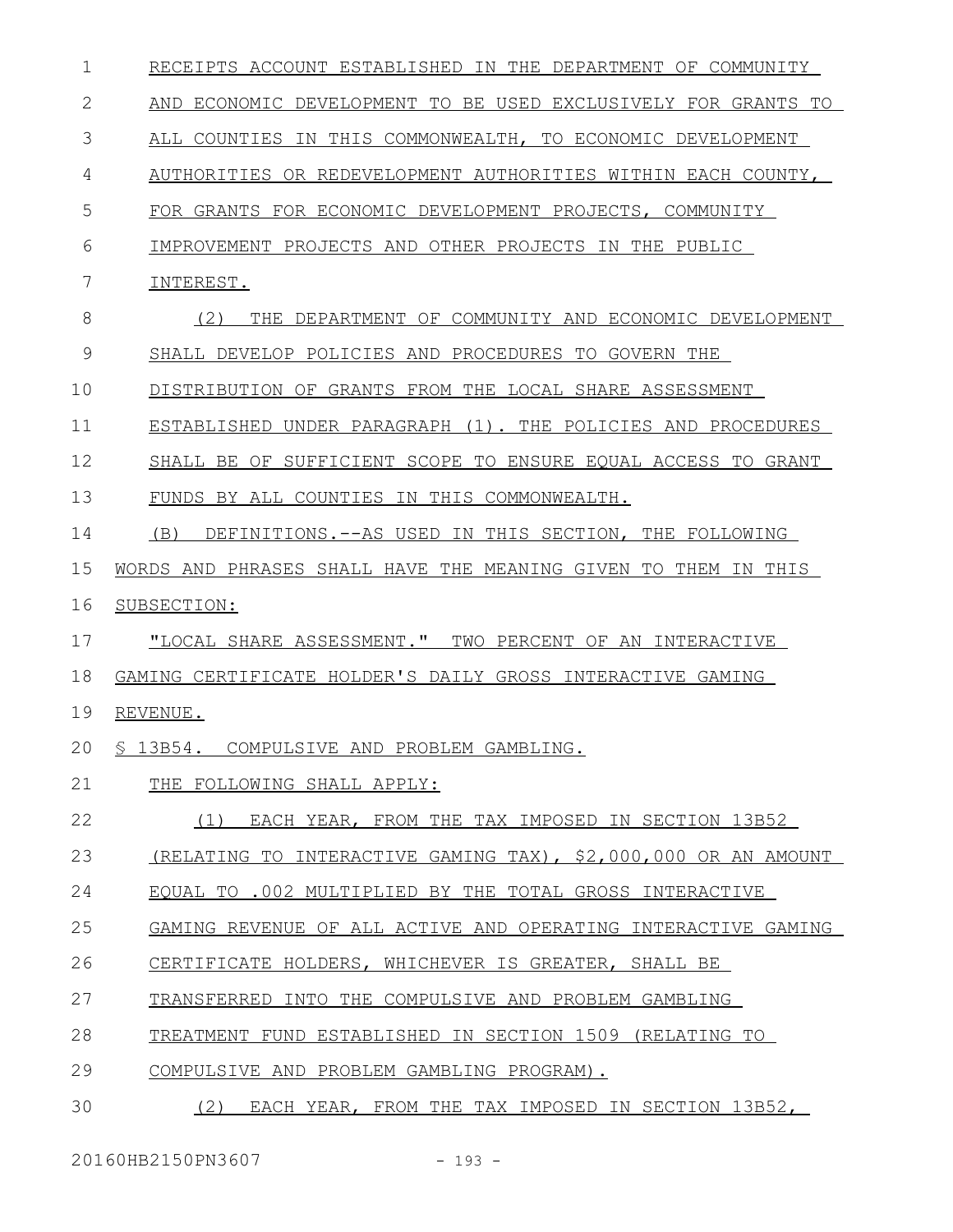| 1  | \$2,000,000 OR AN AMOUNT EQUAL TO .002 MULTIPLIED BY THE TOTAL    |
|----|-------------------------------------------------------------------|
| 2  | GROSS INTERACTIVE GAMING REVENUE OF ALL ACTIVE AND OPERATING      |
| 3  | INTERACTIVE GAMING CERTIFICATE HOLDERS, WHICHEVER IS GREATER,     |
| 4  | SHALL BE TRANSFERRED TO THE DEPARTMENT OF DRUG AND ALCOHOL        |
| 5  | BE USED FOR DRUG AND ALCOHOL ADDICTION TREATMENT<br>PROGRAMS TO   |
| 6  | SERVICES, INCLUDING TREATMENT FOR DRUG AND ALCOHOL ADDICTION      |
| 7  | RELATED<br>TO COMPULSIVE AND PROBLEM GAMBLING, AS SET FORTH<br>IN |
| 8  | SECTION 1509.1 (RELATING TO DRUG AND ALCOHOL TREATMENT).          |
| 9  | SUBCHAPTER G                                                      |
| 10 | MISCELLANEOUS PROVISIONS                                          |
| 11 | SEC.                                                              |
| 12 | PARTICIPATION IN INTERACTIVE GAMING BY PERSONS OUTSIDE<br>13B61.  |
| 13 | COMMONWEALTH.                                                     |
| 14 | 13B62.<br>INSTITUTIONAL INVESTORS.                                |
| 15 | 13B63.<br>INTERNET CAFES AND PROHIBITION.                         |
| 16 | \$ 13B61. PARTICIPATION IN INTERACTIVE GAMING BY PERSONS OUTSIDE  |
| 17 | COMMONWEALTH.                                                     |
| 18 | NOTWITHSTANDING ANY OTHER PROVISION OF THIS CHAPTER TO THE        |
| 19 | CONTRARY, AN INTERACTIVE GAMING CERTIFICATE HOLDER MAY ACCEPT     |
| 20 | INTERACTIVE GAMING WAGERS FROM A PERSON WHO IS NOT PHYSICALLY     |
| 21 | PRESENT IN THIS COMMONWEALTH, IF THE BOARD DETERMINES THE         |
| 22 | FOLLOWING:                                                        |
| 23 | PARTICIPATION IN INTERACTIVE GAMING AND ACCEPTANCE<br>(1)         |
| 24 | OF WAGERS ASSOCIATED WITH INTERACTIVE GAMING FROM A PERSON        |
| 25 | NOT PHYSICALLY PRESENT IN THIS COMMONWEALTH IS NOT                |
| 26 | INCONSISTENT WITH FEDERAL LAW OR REGULATION OR THE LAW OR         |
| 27 | REGULATION OF THE JURISDICTION, INCLUDING ANY FOREIGN             |
| 28 | JURISDICTION, IN WHICH THE PERSON IS LOCATED.                     |
| 29 | (2)<br>PARTICIPATION IN INTERACTIVE GAMING IS CONDUCTED           |
| 30 | PURSUANT TO AN INTERACTIVE GAMING RECIPROCAL AGREEMENT            |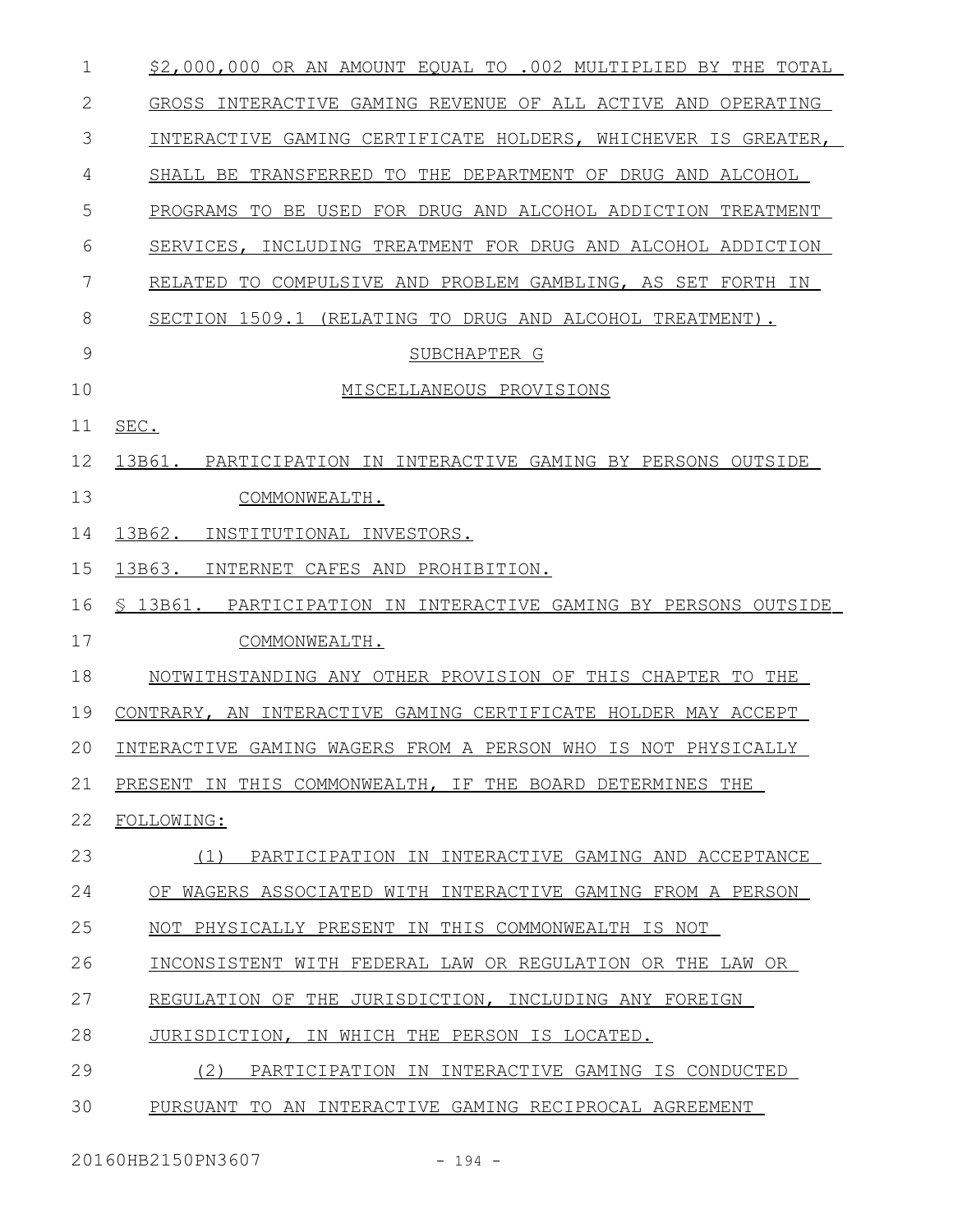| $\mathbf{1}$  | BETWEEN THE COMMONWEALTH AND ANOTHER STATE OR JURISDICTION,    |
|---------------|----------------------------------------------------------------|
| $\mathbf{2}$  | INCLUDING A FOREIGN JURISDICTION, TO WHICH THE COMMONWEALTH    |
| 3             | IS A PARTY AND THE INTERACTIVE GAMING RECIPROCAL AGREEMENT IS  |
| 4             | NOT INCONSISTENT WITH FEDERAL LAW OR REGULATION.               |
| 5             | § 13B62. INSTITUTIONAL INVESTORS.                              |
| 6             | DECLARATION OF INVESTMENT INTENT. --NOTWITHSTANDING ANY<br>(A) |
| 7             | OTHER PROVISION OF THIS PART, THE FOLLOWING SHALL APPLY:       |
| 8             | AN INSTITUTIONAL INVESTOR HOLDING 20% OR LESS OF THE<br>(1)    |
| $\mathcal{G}$ | EOUITY SECURITIES OF AN INTERACTIVE GAMING CERTIFICATE         |
| 10            | HOLDER'S, INTERACTIVE GAMING OPERATOR'S OR APPLICANT'S         |
| 11            | HOLDING, SUBSIDIARY OR INTERMEDIARY COMPANIES SHALL BE         |
| 12            | GRANTED A WAIVER OF ANY INVESTIGATION OF SUITABILITY OR OTHER  |
| 13            | REOUIREMENT IF THE SECURITIES ARE THOSE OF A CORPORATION,      |
| 14            | WHETHER PUBLICLY TRADED OR PRIVATELY HELD, AND THE HOLDINGS    |
| 15            | OF THE SECURITIES WERE PURCHASED FOR INVESTMENT PURPOSES       |
| 16            | ONLY. THE INSTITUTIONAL INVESTOR SHALL FILE A CERTIFIED        |
| 17            | STATEMENT THAT IT HAS NO INTENTION OF INFLUENCING OR           |
| 18            | AFFECTING THE AFFAIRS OF THE INTERACTIVE GAMING CERTIFICATE    |
| 19            | HOLDER, INTERACTIVE GAMING OPERATOR, APPLICANT OR ANY          |
| 20            | HOLDING, SUBSIDIARY OR INTERMEDIARY COMPANY OF AN INTERACTIVE  |
| 21            | GAMING CERTIFICATE HOLDER, INTERACTIVE GAMING OPERATOR OR      |
| 22            | APPLICANT. HOWEVER, AN INSTITUTIONAL INVESTOR SHALL BE         |
| 23            | PERMITTED TO VOTE ON MATTERS PUT TO THE VOTE OF THE            |
| 24            | OUTSTANDING SECURITY HOLDERS.                                  |
| 25            | (2)<br>THE BOARD MAY GRANT A WAIVER TO AN INSTITUTIONAL        |
| 26            | INVESTOR HOLDING A HIGHER PERCENTAGE OF SECURITIES UPON A      |
| 27            | SHOWING OF GOOD CAUSE AND IF THE CONDITIONS SPECIFIED IN       |
| 28            | PARAGRAPH (1) ARE MET.                                         |
| 29            | (3)<br>AN INSTITUTIONAL INVESTOR GRANTED A WAIVER UNDER        |
| 30            | THIS SUBSECTION WHO SUBSEOUENTLY DECIDES TO INFLUENCE OR       |
|               |                                                                |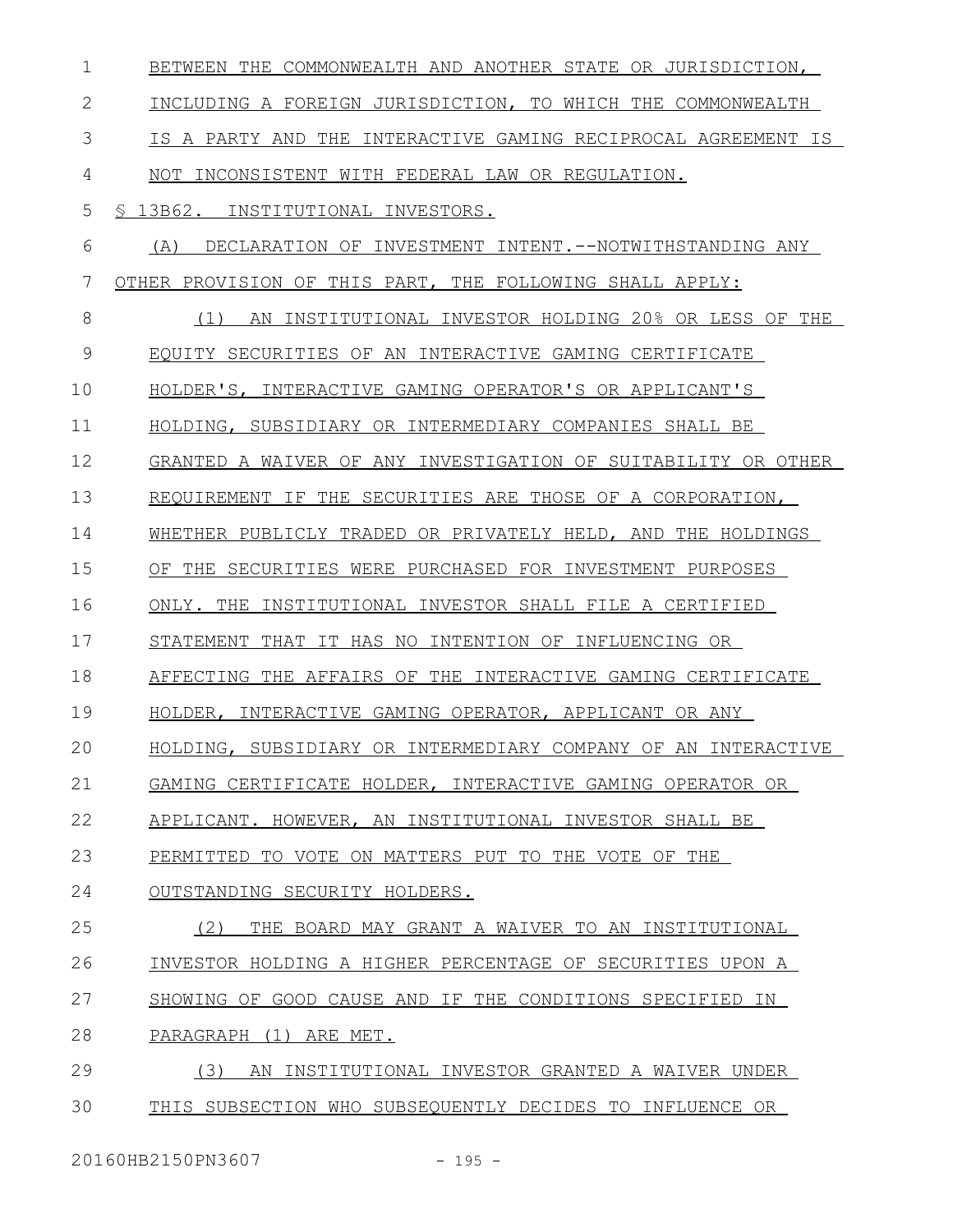AFFECT THE AFFAIRS OF AN INTERACTIVE GAMING CERTIFICATE HOLDER, INTERACTIVE GAMING OPERATOR OR APPLICANT'S HOLDING, SUBSIDIARY OR INTERMEDIARY COMPANY OF AN INTERACTIVE GAMING CERTIFICATE HOLDER, INTERACTIVE GAMING OPERATOR OR APPLICANT SHALL PROVIDE NOT LESS THAN 30 DAYS' NOTICE OF INTENT AND SHALL FILE WITH THE BOARD A REQUEST FOR DETERMINATION OF SUITABILITY BEFORE TAKING ANY ACTION THAT MAY INFLUENCE OR AFFECT THE AFFAIRS OF THE ISSUER. AN INSTITUTIONAL INVESTOR SHALL BE PERMITTED TO VOTE ON MATTERS PUT TO THE VOTE OF THE OUTSTANDING SECURITY HOLDERS. (4) IF AN INSTITUTIONAL INVESTOR CHANGES ITS INVESTMENT INTENT OR IF THE BOARD FINDS REASONABLE CAUSE TO BELIEVE THAT THE INSTITUTIONAL INVESTOR MAY BE FOUND UNSUITABLE, NO ACTION OTHER THAN DIVESTITURE SHALL BE TAKEN BY THE INSTITUTIONAL INVESTOR WITH RESPECT TO ITS SECURITY HOLDINGS UNTIL THERE HAS BEEN COMPLIANCE WITH ANY REQUIREMENTS ESTABLISHED BY THE BOARD, WHICH MAY INCLUDE THE EXECUTION OF A TRUST AGREEMENT IN ACCORDANCE WITH SECTION 1332 (RELATING TO APPOINTMENT OF TRUSTEE). (5) THE INTERACTIVE GAMING CERTIFICATE HOLDER OR INTERACTIVE GAMING OPERATOR OR APPLICANT OR ANY HOLDING, INTERMEDIARY OR SUBSIDIARY COMPANY OF AN INTERACTIVE GAMING CERTIFICATE HOLDER, INTERACTIVE GAMING OPERATOR OR APPLICANT SHALL NOTIFY THE BOARD IMMEDIATELY OF ANY INFORMATION ABOUT, OR ACTIONS OF, AN INSTITUTIONAL INVESTOR HOLDING ITS EQUITY SECURITIES WHERE THE INFORMATION OR ACTION MAY IMPACT THE ELIGIBILITY OF THE INSTITUTIONAL INVESTOR FOR A WAIVER UNDER THIS SUBSECTION. (B) FAILURE TO DECLARE.--IF THE BOARD FINDS: (1) THAT AN INSTITUTIONAL INVESTOR HOLDING ANY SECURITY 1 2 3 4 5 6 7 8 9 10 11 12 13 14 15 16 17 18 19  $20$ 21 22 23 24 25 26 27 28 29 30

20160HB2150PN3607 - 196 -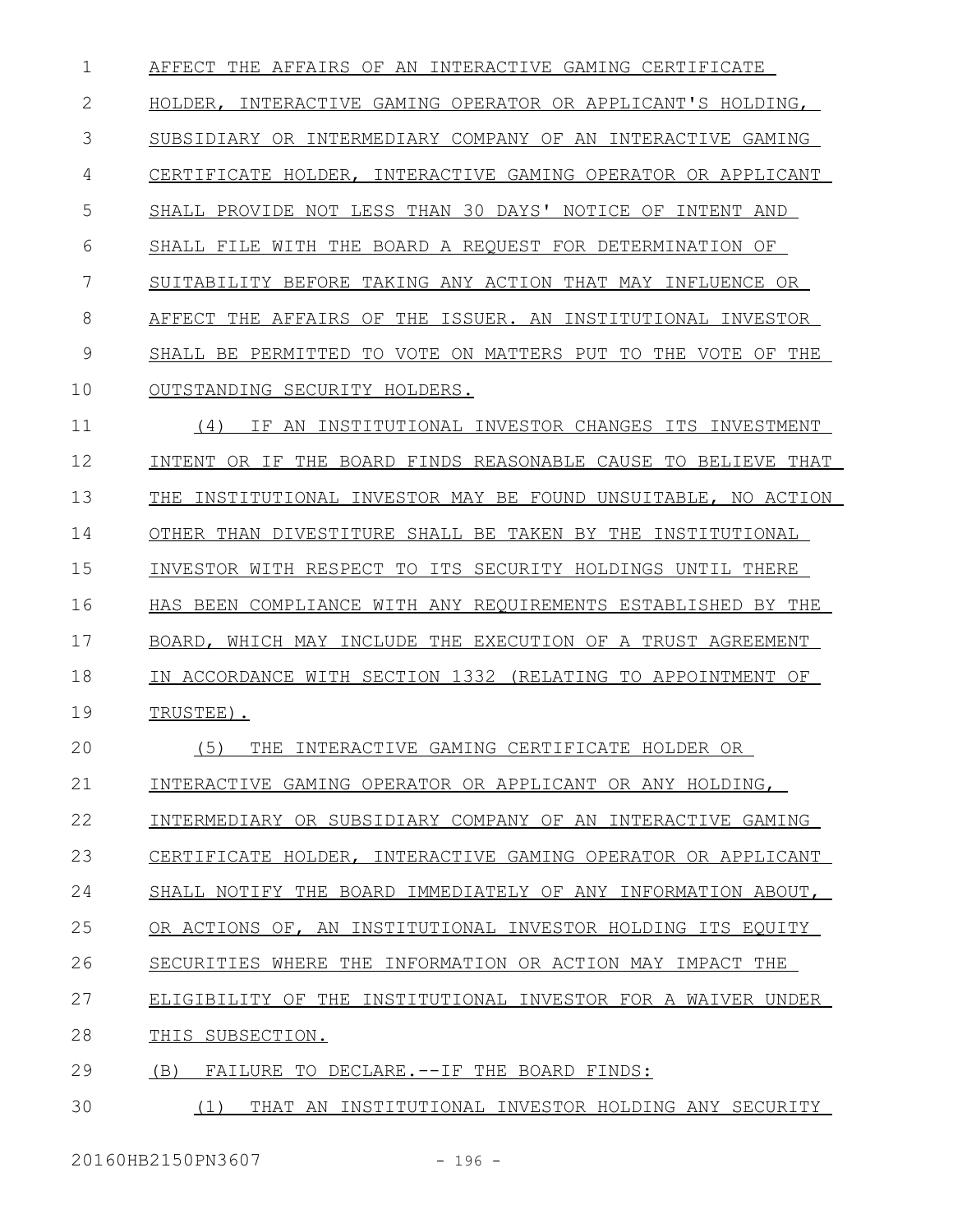| 1  | OF A HOLDING OR INTERMEDIARY COMPANY OF AN INTERACTIVE GAMING    |
|----|------------------------------------------------------------------|
| 2  | CERTIFICATE HOLDER OR INTERACTIVE GAMING OPERATOR OR             |
| 3  | APPLICANT OR, WHERE RELEVANT, OF ANOTHER SUBSIDIARY COMPANY      |
| 4  | OF A HOLDING OR INTERMEDIARY COMPANY OF AN INTERACTIVE GAMING    |
| 5  | CERTIFICATE HOLDER OR INTERACTIVE GAMING OPERATOR OR             |
| 6  | APPLICANT WHICH IS RELATED IN ANY WAY TO THE FINANCING OF THE    |
| 7  | INTERACTIVE GAMING CERTIFICATE HOLDER OR INTERACTIVE GAMING      |
| 8  | OPERATOR OR APPLICANT, FAILS TO COMPLY WITH THE PROVISIONS OF    |
| 9  | SUBSECTION (A); OR                                               |
| 10 | (2)<br>BY REASON OF THE EXTENT OR NATURE OF ITS HOLDINGS,        |
| 11 | AN INSTITUTIONAL INVESTOR IS IN A POSITION TO EXERCISE SUCH A    |
| 12 | SUBSTANTIAL IMPACT UPON THE CONTROLLING INTERESTS OF AN          |
| 13 | INTERACTIVE GAMING CERTIFICATE HOLDER OR INTERACTIVE GAMING      |
| 14 | OPERATOR OR APPLICANT THAT INVESTIGATION AND DETERMINATION OF    |
| 15 | SUITABILITY OF THE INSTITUTIONAL INVESTOR IS NECESSARY TO        |
| 16 | PROTECT THE PUBLIC INTEREST;                                     |
| 17 | THEN THE BOARD MAY TAKE ANY NECESSARY ACTION OTHERWISE           |
| 18 | AUTHORIZED UNDER THIS CHAPTER TO PROTECT THE PUBLIC INTEREST.    |
| 19 | S 13B63.<br>INTERNET CAFES AND PROHIBITION.                      |
| 20 | GENERAL RULE. -- NO ORGANIZATION OR COMMERCIAL ENTERPRISE<br>(A) |
| 21 | SHALL OPERATE A PLACE OF PUBLIC ACCOMMODATION, CLUB, INCLUDING A |
| 22 | CLUB OR ASSOCIATION LIMITED TO DUES-PAYING MEMBERS OR SIMILAR    |
| 23 | RESTRICTED GROUPS, OR SIMILAR ESTABLISHMENT IN WHICH COMPUTER    |
| 24 | TERMINALS OR SIMILAR ACCESS DEVICES ARE ADVERTISED OR MADE       |
| 25 | AVAILABLE TO BE USED PRINCIPALLY FOR THE PURPOSE OF ACCESSING    |
| 26 | AUTHORIZED INTERACTIVE GAMES. NO INTERACTIVE GAMING CERTIFICATE  |
| 27 | HOLDER OR INTERACTIVE GAMING OPERATOR SHALL OFFER OR MAKE        |
| 28 | AVAILABLE COMPUTER TERMINALS OR SIMILAR ACCESS DEVICES TO BE     |
| 29 | USED PRINCIPALLY FOR THE PURPOSE OF ACCESSING INTERACTIVE GAMES  |
| 30 | WITHIN A LICENSED FACILITY.                                      |
|    |                                                                  |

20160HB2150PN3607 - 197 -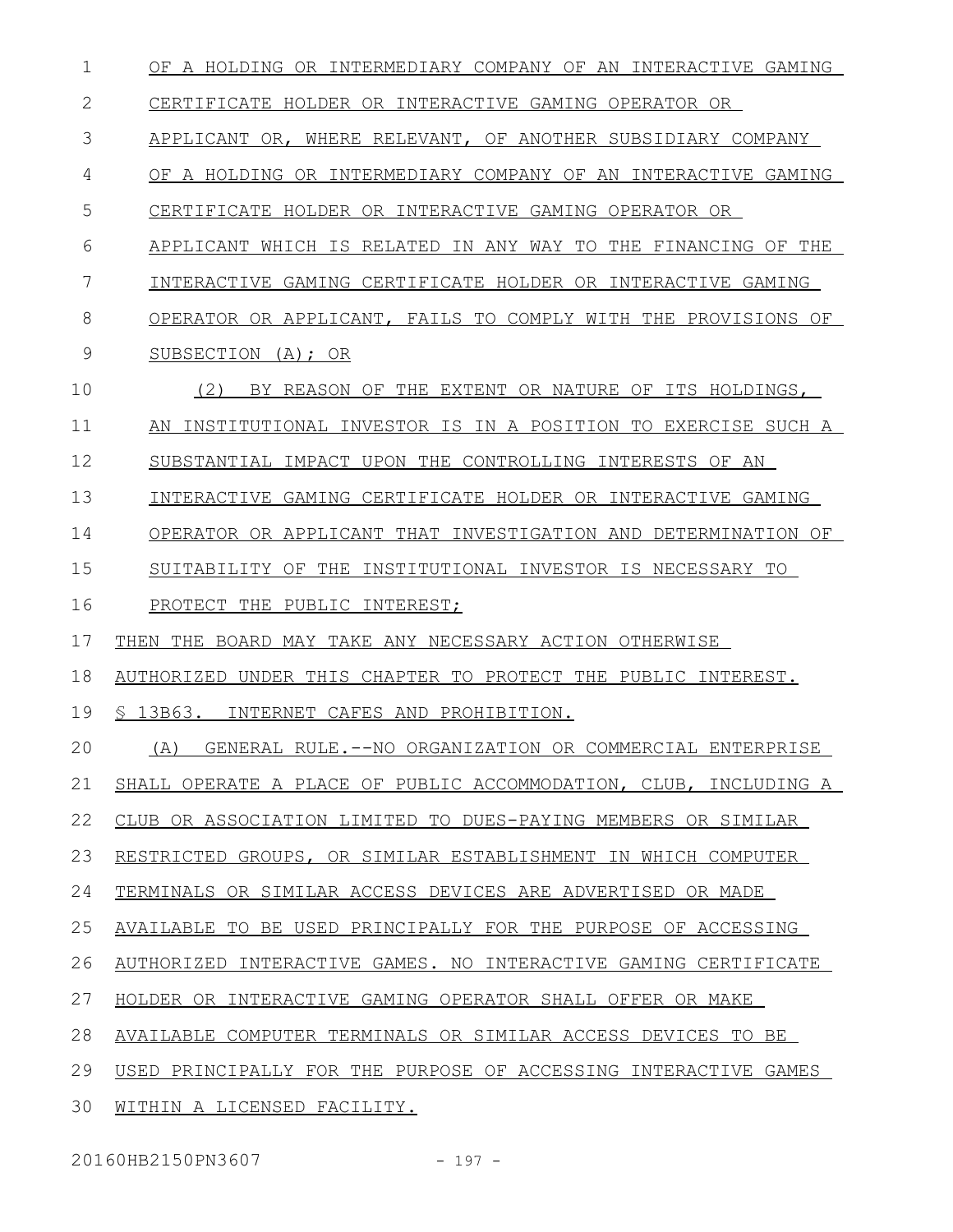| $\mathbf{1}$ | CONSTRUCTION. -- NOTHING IN THIS SECTION SHALL BE<br>(B)                 |
|--------------|--------------------------------------------------------------------------|
| 2            | CONSTRUED TO:                                                            |
| 3            | (1)<br>REQUIRE THE OWNER OR OPERATOR OF A HOTEL OR MOTEL OR              |
| 4            | OTHER PUBLIC PLACE OF GENERAL USE IN THIS COMMONWEALTH TO                |
| 5            | PROHIBIT OR BLOCK GUESTS FROM PLAYING INTERACTIVE GAMES; OR              |
| 6            | (2)<br>REQUIRE AN INTERACTIVE GAMING CERTIFICATE HOLDER OR               |
| 7            | AN INTERACTIVE GAMING OPERATOR TO PROHIBIT REGISTERED PLAYERS            |
| 8            | WITHIN A LICENSED FACILITY FROM PLAYING INTERACTIVE GAMES.               |
| 9            | CHAPTER 13C                                                              |
| 10           | (RESERVED)                                                               |
| 11           | CHAPTER 13D                                                              |
| 12           | SLOT MACHINES AT                                                         |
| 13           | NONPRIMARY LOCATIONS                                                     |
| 14           | SUBCHAPTER                                                               |
| 15           | GENERAL PROVISIONS<br>Α.                                                 |
| 16           | B.<br>CATEGORY 1 LICENSED GAMING ENTITIES AND NONPRIMARY                 |
| 17           | LOCATIONS                                                                |
| 18           | APPLICATION AND ISSUANCE OF NONPRIMARY LOCATION PERMIT<br>$\mathbb{C}$ . |
| 19           | FEES AND TAXES<br>$D_{\bullet}$                                          |
| 20           | <u>SUBCHAPTER A</u>                                                      |
| 21           | GENERAL PROVISIONS                                                       |
| 22           | SEC.                                                                     |
| 23           | 13D01. (RESERVED).                                                       |
| 24           | 13D02. AUTHORITY TO PLACE SLOT MACHINES AT NONPRIMARY                    |
| 25           | LOCATIONS.                                                               |
| 26           | 13D03. TEMPORARY REGULATIONS.                                            |
| 27           | $$13D01.$ (RESERVED).                                                    |
| 28           | § 13D02. AUTHORITY TO PLACE SLOT MACHINES AT NONPRIMARY                  |
| 29           | LOCATIONS.                                                               |
| 30           | (A) PLACEMENT OF SLOT MACHINES AT NONPRIMARY LOCATIONS.--                |
|              |                                                                          |

20160HB2150PN3607 - 198 -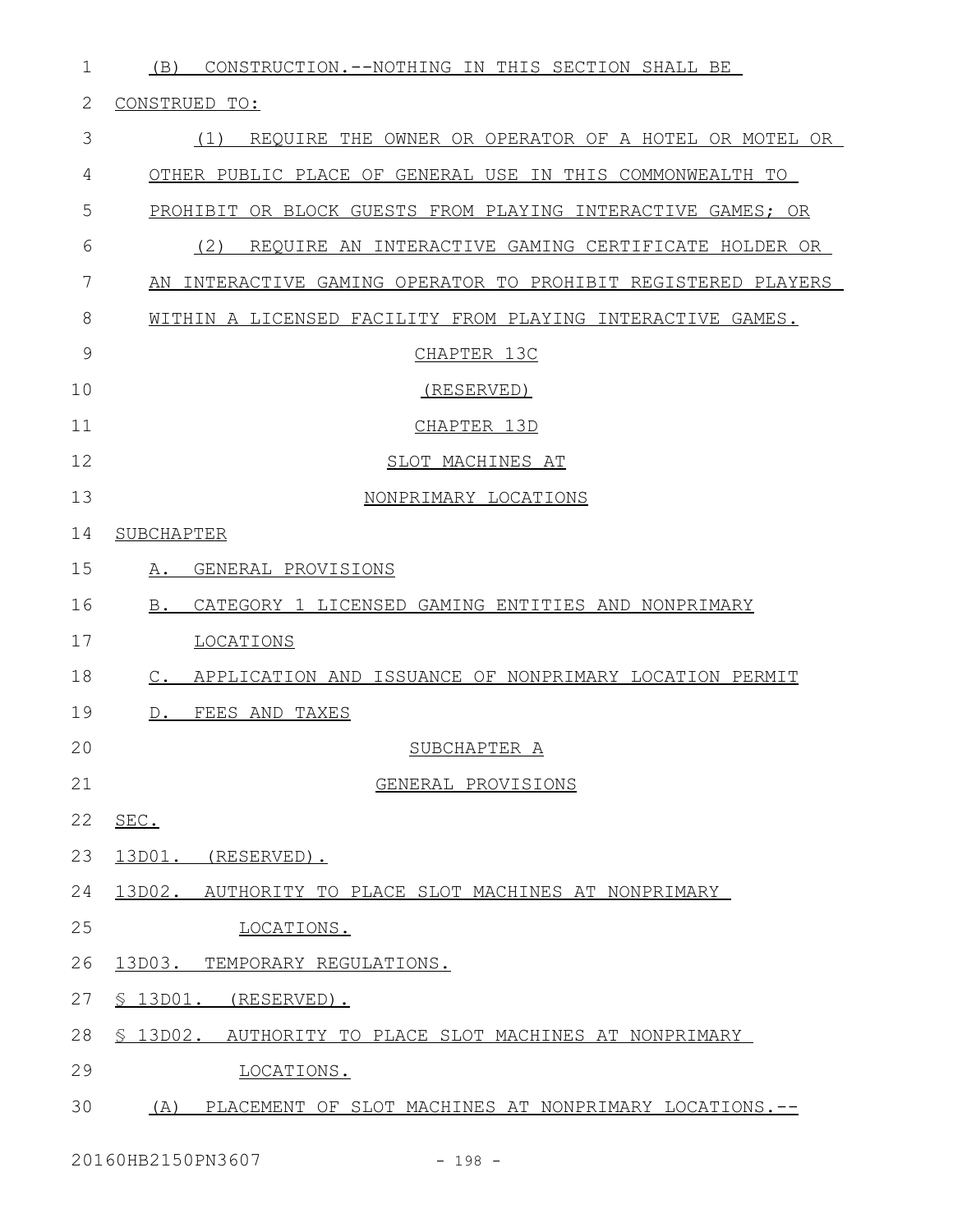| 1             | NOTWITHSTANDING ANY PROVISION OF THIS PART, ARTICLE XXVIII-D OF  |
|---------------|------------------------------------------------------------------|
| 2             | THE ACT OF APRIL 9, 1929 (P.L.177, NO.175), KNOWN AS THE         |
| 3             | ADMINISTRATIVE CODE OF 1929, OR ANY OTHER LAW OR REGULATION TO   |
| 4             | THE CONTRARY, A CATEGORY 1 LICENSED GAMING ENTITY THAT IS A      |
| 5             | LICENSED RACING ENTITY UNDER ARTICLE XXVIII-D OF THE             |
| 6             | ADMINISTRATIVE CODE OF 1929 SHALL APPLY TO THE BOARD FOR A       |
| 7             | NONPRIMARY LOCATION PERMIT TO PLACE AND MAKE SLOT MACHINES       |
| 8             | AVAILABLE FOR PLAY AT NONPRIMARY LOCATIONS.                      |
| $\mathcal{G}$ | (B)<br>DUTY OF THE BOARD AND COMMISSION.--THE BOARD SHALL HAVE   |
| 10            | GENERAL AND REGULATORY AUTHORITY OVER THE PLACEMENT AND          |
| 11            | OPERATION OF SLOT MACHINES AT NONPRIMARY LOCATIONS AND SHALL, IN |
| 12            | CONSULTATION WITH THE COMMISSION, PROMULGATE REGULATIONS TO      |
| 13            | GOVERN THE PLACEMENT AND OPERATION OF SLOT MACHINES AT           |
| 14            | NONPRIMARY LOCATIONS. EXCEPT THAT, ANY REGULATIONS SPECIFIC TO   |
| 15            | THE OPERATION OF NONPRIMARY LOCATIONS BY LICENSED RACING         |
| 16            | ENTITIES PROMULGATED UNDER 58 PA. CODE CH. 171 (RELATING TO      |
| 17            | NONPRIMARY LOCATIONS) OR ANY REGULATIONS RELATED TO THE          |
| 18            | OPERATION OF NONPRIMARY LOCATIONS WHICH MAY BE ADOPTED BY THE    |
| 19            | COMMISSION SUBSEQUENT TO THE EFFECTIVE DATE OF THIS CHAPTER      |
| 20            | SHALL BE ADOPTED AS REGULATIONS UNDER THIS CHAPTER, UNLESS THE   |
| 21            | BOARD, IN CONSULTATION WITH THE COMMISSION, DETERMINE THAT SUCH  |
| 22            | REGULATIONS ARE NOT SUFFICIENT FOR THE ADMINISTRATION AND        |
| 23            | ENFORCEMENT OF THIS CHAPTER. IN THAT EVENT, THE BOARD SHALL, IN  |
| 24            | CONSULTATION WITH THE COMMISSION, PROMULGATE SUCH REGULATIONS    |
| 25            | SPECIFIC TO THE OPERATION OF SLOT MACHINES AT NONPRIMARY         |
| 26            | LOCATIONS AS THE BOARD AND COMMISSION DEEM NECESSARY TO          |
| 27            | FACILITATE THE ADMINISTRATION AND ENFORCEMENT OF THIS CHAPTER.   |
| 28            | S 13D03. TEMPORARY REGULATIONS.                                  |
| 29            | PROMULGATION.--IN ORDER TO FACILITATE THE PROMPT<br>(A)          |
| 30            | IMPLEMENTATION OF THIS CHAPTER, REGULATIONS PROMULGATED BY THE   |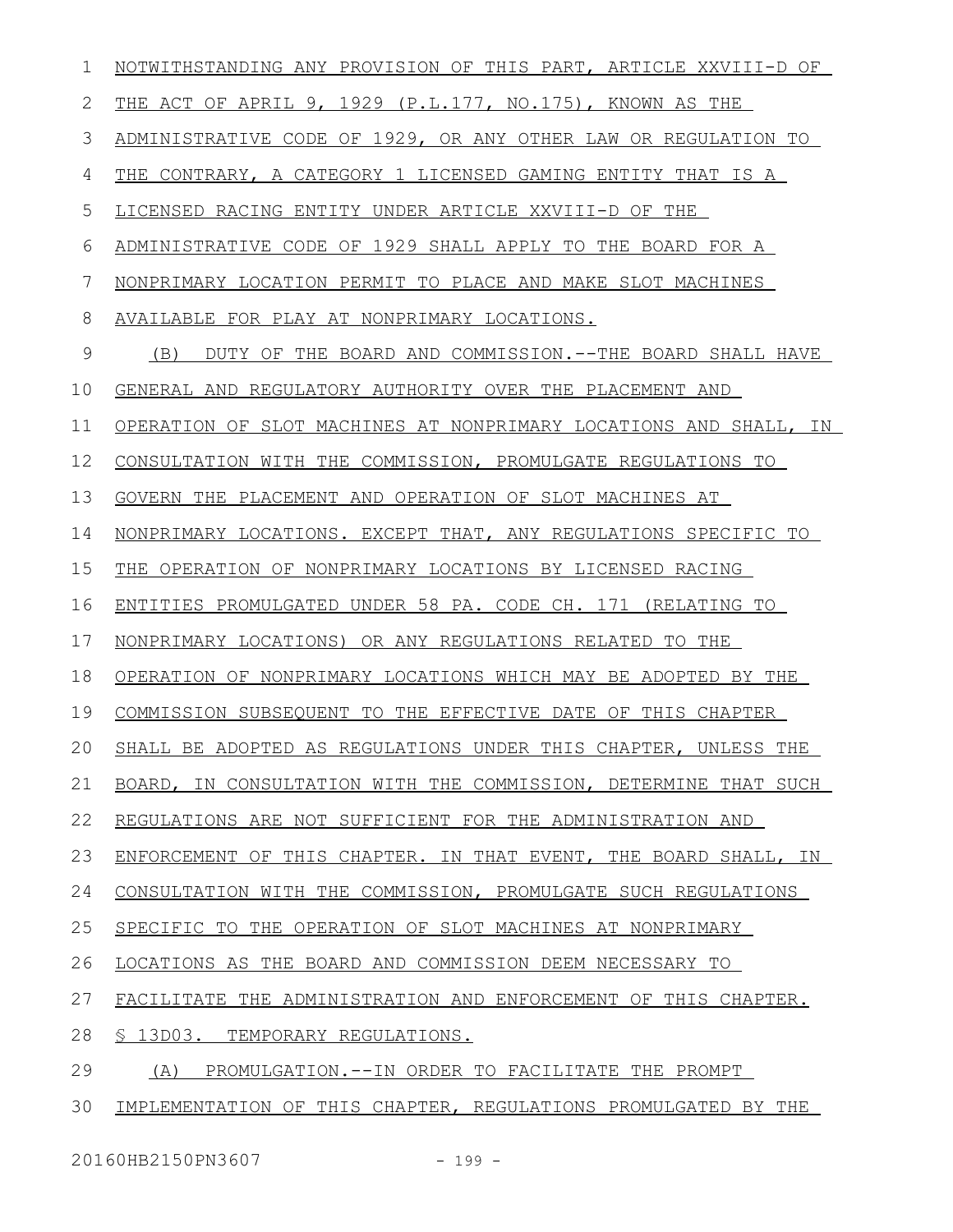| 1             | BOARD OR COMMISSION SHALL BE DEEMED TEMPORARY REGULATIONS WHICH      |
|---------------|----------------------------------------------------------------------|
| 2             | SHALL EXPIRE NOT LATER THAN TWO YEARS AFTER THE PUBLICATION OF       |
| 3             | TEMPORARY REGULATION IN THE PENNSYLVANIA BULLETIN. THE BOARD<br>THE. |
| 4             | MAY PROMULGATE TEMPORARY REGULATIONS NOT SUBJECT TO:                 |
| 5             | SECTIONS 201, 202, 203, 204 AND 205 OF THE ACT OF<br>(1)             |
| 6             | JULY 31, 1968 (P.L.769, NO.240), REFERRED TO AS THE                  |
| 7             | COMMONWEALTH DOCUMENTS LAW.                                          |
| 8             | (2)<br>SECTIONS 204(B) AND 301(10) OF THE ACT OF OCTOBER             |
| $\mathcal{G}$ | 15, 1980 (P.L.950, NO.164), KNOWN AS THE COMMONWEALTH                |
| 10            | ATTORNEYS ACT.                                                       |
| 11            | THE ACT OF JUNE 25, 1982 (P.L.633, NO.181), KNOWN AS<br>(3)          |
| 12            | THE REGULATORY REVIEW ACT.                                           |
| 13            | (B)<br>EXPIRATION.--THE AUTHORITY OF THE BOARD AND THE               |
| 14            | COMMISSION TO ADOPT TEMPORARY REGULATIONS UNDER SUBSECTION (A)       |
| 15            | SHALL EXPIRE TWO YEARS AFTER THE EFFECTIVE DATE OF THIS SECTION.     |
| 16            | REGULATIONS ADOPTED AFTER THIS PERIOD SHALL BE PROMULGATED AS        |
| 17            | PROVIDED BY LAW.                                                     |
| 18            | TEMPORARY REGULATIONS. -- THE BOARD, IN CONSULTATION WITH<br>(C)     |
| 19            | THE COMMISSION, SHALL BEGIN PUBLISHING TEMPORARY REGULATIONS         |
| 20            | GOVERNING PLACEMENT AND OPERATION OF SLOT MACHINES AT NONPRIMARY     |
| 21            | LOCATIONS IN THE PENNSYLVANIA BULLETIN WITHIN 60 DAYS OF THE         |
| 22            | EFFECTIVE DATE OF THIS SECTION.                                      |
| 23            | SUBCHAPTER B                                                         |
| 24            | CATEGORY 1 LICENSED GAMING ENTITIES                                  |
| 25            | AND NONPRIMARY LOCATIONS                                             |
| 26            | SEC.                                                                 |
| 27            | 13D07. AUTHORITY TO PLACE SLOT MACHINES AT NONPRIMARY                |
| 28            | LOCATIONS.                                                           |
| 29            | \$ 13D07. AUTHORITY TO PLACE SLOT MACHINES AT NONPRIMARY             |
| 30            | LOCATIONS.                                                           |
|               |                                                                      |

20160HB2150PN3607 - 200 -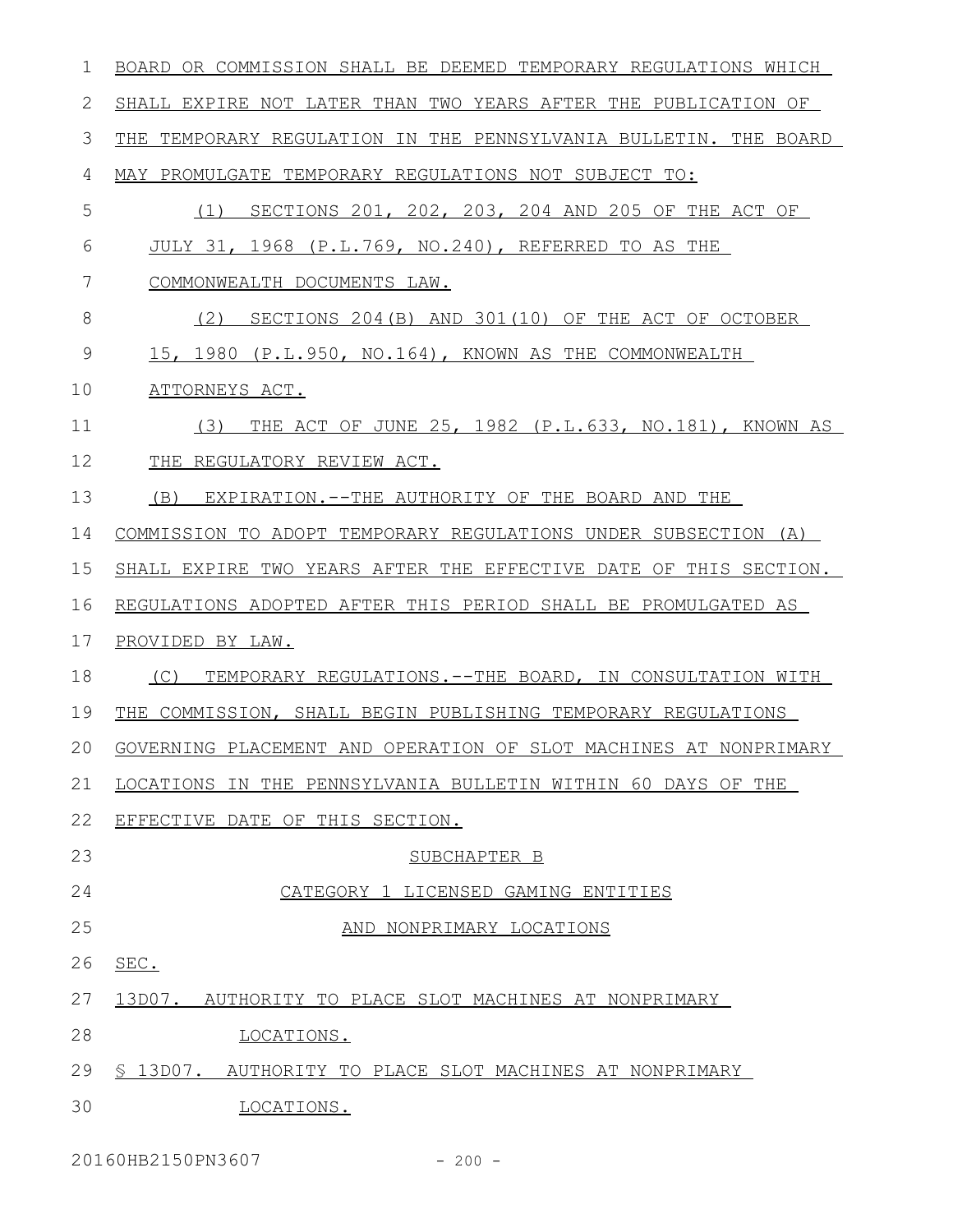| 1  | CATEGORY 1 LICENSED GAMING ENTITY AND OPERATION OF SLOT<br>(A) |
|----|----------------------------------------------------------------|
| 2  | MACHINES AT NONPRIMARY LOCATIONS. --THE FOLLOWING SHALL APPLY: |
| 3  | EACH CATEGORY 1 LICENSED GAMING ENTITY THAT IS A<br>(1)        |
| 4  | LICENSED RACING ENTITY UNDER SECTION 13D02 (RELATING TO        |
| 5  | AUTHORITY TO PLACE SLOT MACHINES AT NONPRIMARY LOCATIONS)      |
| 6  | THAT IS AUTHORIZED TO HOLD HORSE RACE MEETINGS AT A RACETRACK  |
| 7  | AT WHICH MORE THAN ONE LICENSE IS AUTHORIZED MAY BE GRANTED    |
| 8  | APPROVAL TO PLACE AND MAKE SLOT MACHINES AVAILABLE FOR PLAY    |
| 9  | AT FOUR NONPRIMARY LOCATIONS, IF THE BOARD, IN CONSULTATION    |
| 10 | WITH THE COMMISSION, DETERMINES THAT A NONPRIMARY LOCATION     |
| 11 | NEWLY PROPOSED OR APPROVED BY THE COMMISSION IN ACCORDANCE     |
| 12 | WITH ARTICLE XXVIII-D OF THE ACT OF APRIL 9, 1929 (P.L.177,    |
| 13 | NO.175), KNOWN AS THE ADMINISTRATIVE CODE OF 1929, AND         |
| 14 | REGULATIONS OF THE COMMISSION WILL BENEFIT ECONOMIC            |
| 15 | DEVELOPMENT, EMPLOYMENT, TOURISM, THE RACE HORSE INDUSTRY AND  |
| 16 | RESULT IN ENHANCED REVENUES TO THE COMMONWEALTH AND THE        |
| 17 | MUNICIPALITY WHERE THE NEWLY PROPOSED OR APPROVED NONPRIMARY   |
| 18 | LOCATION WILL BE OR IS SITUATED.                               |
| 19 | (2)<br>EACH CATEGORY 1 LICENSED GAMING ENTITY UNDER SECTION    |
| 20 | 13D02 THAT IS AUTHORIZED TO HOLD HORSE RACE MEETINGS AT A      |
| 21 | RACETRACK AT WHICH ONLY ONE LICENSE IS AUTHORIZED MAY BE       |
| 22 | GRANTED APPROVAL TO PLACE AND MAKE SLOT MACHINES AVAILABLE     |
| 23 | FOR PLAY AT FOUR NONPRIMARY LOCATIONS, IF THE BOARD, IN        |
| 24 | CONSULTATION WITH THE COMMISSION, DETERMINES THAT A            |
| 25 | NONPRIMARY LOCATION NEWLY PROPOSED OR APPROVED BY THE          |
| 26 | COMMISSION IN ACCORDANCE WITH ARTICLE XXVIII-D OF THE          |
| 27 | ADMINISTRATIVE CODE OF 1929, AND REGULATIONS OF THE            |
| 28 | COMMISSION WILL BENEFIT ECONOMIC DEVELOPMENT, EMPLOYMENT,      |
| 29 | TOURISM, THE RACE HORSE INDUSTRY AND RESULT IN ENHANCED        |
| 30 | REVENUES TO THE COMMONWEALTH AND THE MUNICIPALITY WHERE THE    |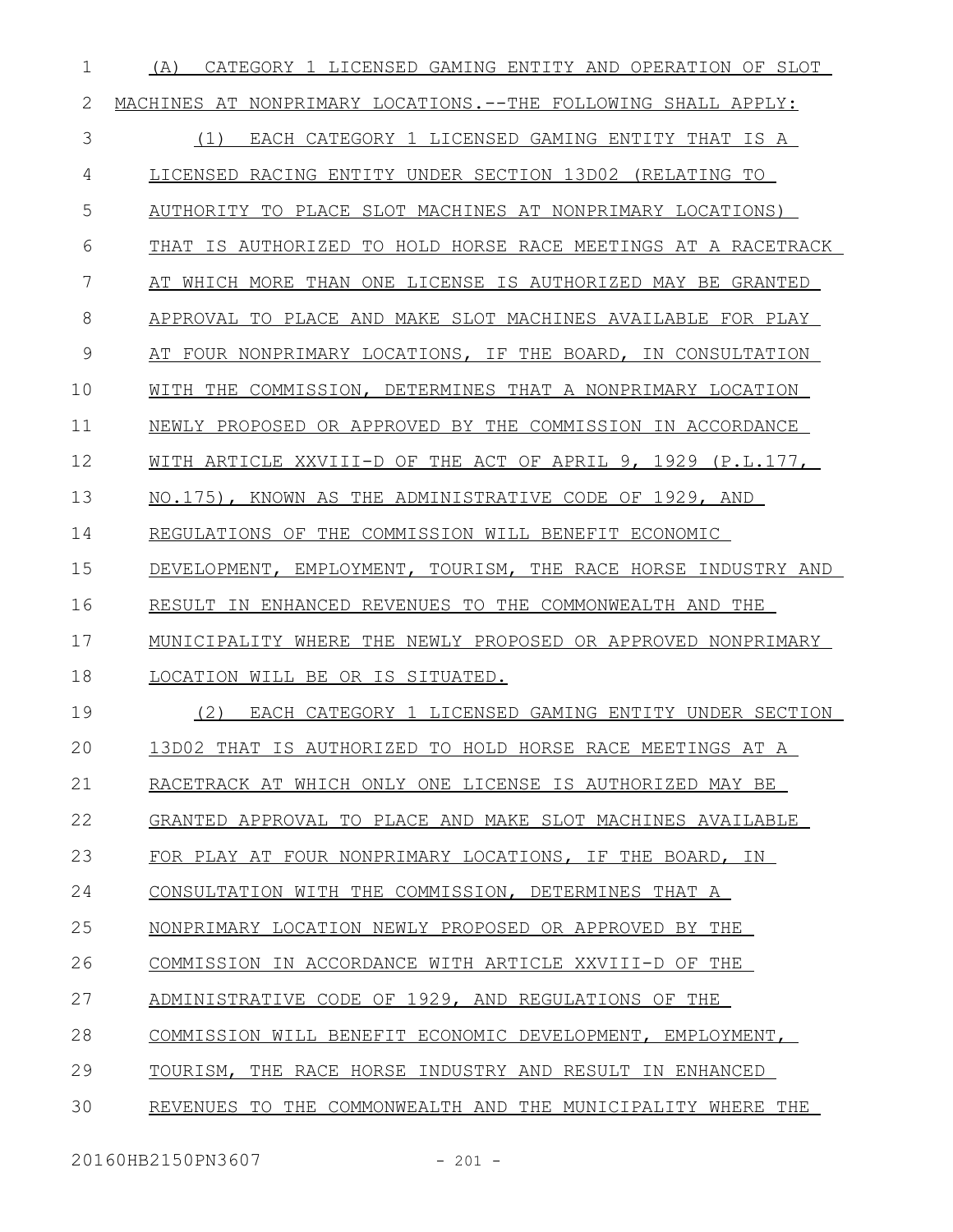NEWLY PROPOSED OR APPROVED NONPRIMARY LOCATION WILL BE OR IS SITUATED. (3) A CATEGORY 1 LICENSED GAMING ENTITY, WHICH IS ALSO A LICENSED RACING ENTITY AS SET FORTH IN SECTION 13D02(A), SHALL NOT BE AUTHORIZED TO PLACE AND MAKE SLOT MACHINES AVAILABLE FOR PLAY AT ANY NONPRIMARY LOCATION WHICH IS WITHIN THE PRIMARY MARKET AREA OF ANOTHER LICENSED RACING ENTITY, REGARDLESS OF WHETHER THE LICENSED RACING ENTITY IS AUTHORIZED TO CONDUCT HORSE RACE MEETINGS OR HARNESS HORSE RACE MEETINGS, OR BOTH, AT THE RACETRACK. (4) NO CATEGORY 1 LICENSED GAMING ENTITY, WHICH IS ALSO A LICENSED RACING ENTITY AS SET FORTH IN SECTION 13D02(A), SHALL BE AUTHORIZED TO PLACE AND MAKE SLOT MACHINES AVAILABLE FOR PLAY AT A NONPRIMARY LOCATION WHICH IS LOCATED WITHIN THE PRIMARY MARKET AREA OF ANOTHER LICENSED FACILITY OR ANOTHER NONPRIMARY LOCATION. (5) A NONPRIMARY LOCATION MAY BE LOCATED WITHIN THE PRIMARY MARKET AREA OF A LICENSED FACILITY IF THE CATEGORY 1 LICENSED GAMING ENTITY OWNS THE NONPRIMARY LOCATION AND THE LICENSED GAMING ENTITY ENTERS INTO AN AGREEMENT WITH THE AFFECTED LICENSED GAMING ENTITY OR ENTITIES AND THE AGREEMENT IS FILED WITH THE COMMISSION AND THE BOARD. (6) A CATEGORY 1 LICENSED GAMING ENTITY THAT PLACES AND MAKES SLOT MACHINES AVAILABLE FOR PLAY AT A NONPRIMARY LOCATION SHALL BE SUBJECT TO THE REQUIREMENTS OF SECTION 1303(A), (B) AND (D) (RELATING TO ADDITIONAL CATEGORY 1 SLOT MACHINE LICENSE REQUIREMENTS). 1 2 3 4 5 6 7 8 9 10 11 12 13 14 15 16 17 18 19  $20$ 21 22 23 24 25 26 27

(8) FOR THE PURPOSES OF THIS SUBSECTION, THE TERM 28

"PRIMARY MARKET AREA" SHALL MEAN THE AREA WITHIN 50 LINEAR 29

MILES OF A LICENSED FACILITY OR NONPRIMARY LOCATION. 30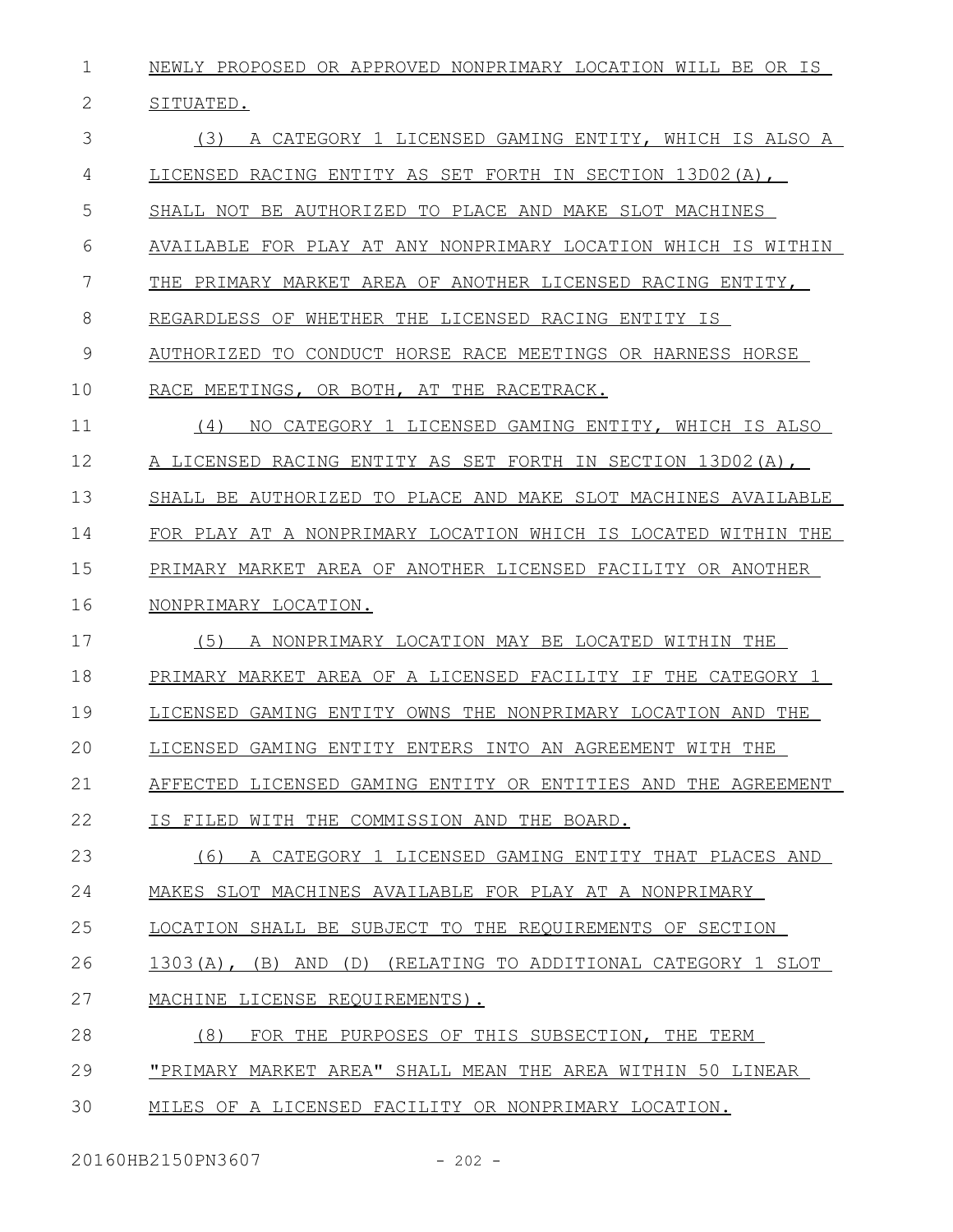(B) EXISTING AND NEWLY ESTABLISHED NONPRIMARY LOCATIONS.-- NOTWITHSTANDING ANY PROVISION OF ARTICLE XXVIII-D OF THE ADMINISTRATIVE CODE OF 1929 OR ANY OTHER LAW OR REGULATION TO THE CONTRARY, THE FOLLOWING SHALL APPLY: (1) A LICENSED RACING ENTITY THAT OPERATED NONPRIMARY LOCATIONS PRIOR TO THE EFFECTIVE DATE OF THIS SUBSECTION SHALL NOT BE PROHIBITED FROM REOPENING A PREVIOUSLY CLOSED NONPRIMARY LOCATION OR RELOCATING AN EXISTING NONPRIMARY LOCATION IN ORDER TO PLACE AND MAKE SLOT MACHINES AVAILABLE FOR PLAY IN A REOPENED OR RELOCATED NONPRIMARY LOCATION: PROVIDED, THAT, THE PREVIOUSLY CLOSED OR A RELOCATED NONPRIMARY LOCATION IS APPROVED BY THE COMMISSION IN ACCORDANCE WITH ARTICLE XXVIII-D OF THE ADMINISTRATIVE CODE OF 1929 AND REGULATIONS ADOPTED BY THE COMMISSION PURSUANT TO ARTICLE XXVIII-D AND COMPLIES WITH THE LOCATION REQUIREMENTS SET FORTH IN SUBSECTION (A)(3), (4) AND (5). (2) A LICENSED RACING ENTITY MAY ESTABLISH A NEW NONPRIMARY LOCATION IN ACCORDANCE WITH ARTICLE XXVIII-D OF THE ADMINISTRATIVE CODE OF 1929 AND REGULATIONS OF THE COMMISSION IN ORDER TO PLACE AND MAKE SLOT MACHINES AVAILABLE FOR PLAY AND OPERATE RACE HORSE SIMULCASTING: PROVIDED, THAT, THE NEW NONPRIMARY LOCATION IS APPROVED BY THE COMMISSION IN ACCORDANCE WITH ARTICLE XXVIII-D OF THE ADMINISTRATIVE CODE OF 1929 AND REGULATIONS ADOPTED BY THE COMMISSION PURSUANT TO ARTICLE XXVIII-D AND COMPLIES WITH THE LOCATION REQUIREMENTS SET FORTH IN SUBSECTION (A)(3), (4) AND  $(5)$ . (C) PERMISSIBLE NUMBER OF SLOT MACHINES.-- (1) NOTWITHSTANDING SECTION 1210 (RELATING TO NUMBER OF SLOT MACHINES), A CATEGORY 1 LICENSED GAMING ENTITY, UPON 1 2 3 4 5 6 7 8 9 10 11 12 13 14 15 16 17 18 19  $20$ 21 22 23 24 25 26 27 28 29 30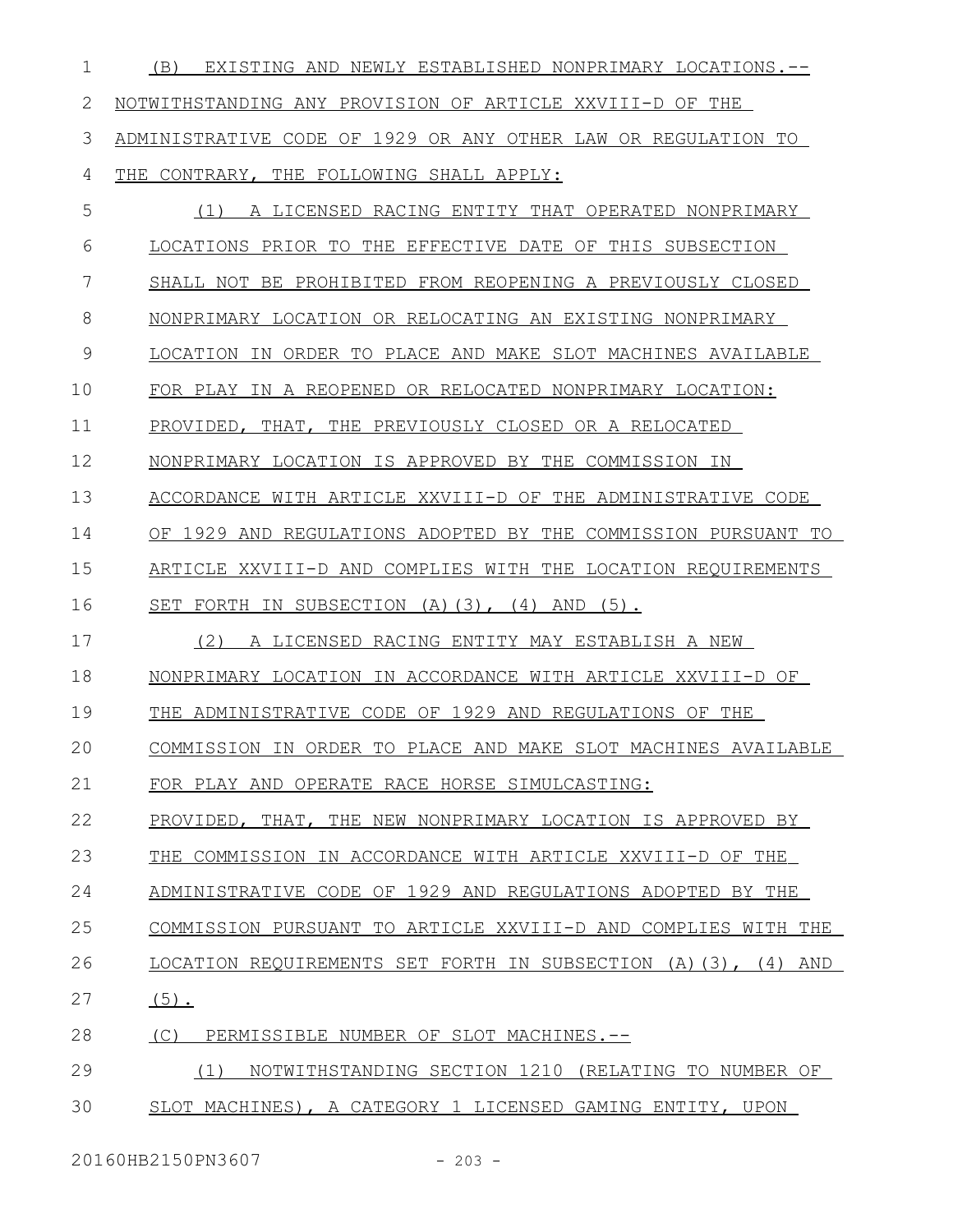APPROVAL OF THE BOARD AND REMITTANCE OF THE FEE UNDER SECTION 13D17 (RELATING TO NONPRIMARY LOCATION PERMIT FEE), MAY PLACE AND MAKE AVAILABLE FOR PLAY NO MORE THAN 250 SLOT MACHINES AT A NONPRIMARY LOCATION. (2) THE PERMISSIBLE NUMBER OF SLOT MACHINES THAT MAY BE PLACED AND MADE AVAILABLE FOR PLAY AT A NONPRIMARY LOCATION UNDER THIS SUBSECTION SHALL NOT BE INCLUDED IN THE COMPLEMENT OF SLOT MACHINES AUTHORIZED FOR A CATEGORY 1 LICENSED FACILITY UNDER SECTION 1210. (3) IN DETERMINING THE PERMISSIBLE NUMBER OF SLOT MACHINES THAT MAY BE PLACED AT A NONPRIMARY LOCATION IN ACCORDANCE WITH THIS SUBSECTION, THE BOARD SHALL CONSIDER THE APPROPRIATENESS OF THE PHYSICAL SPACE OF THE NONPRIMARY LOCATION WHERE THE SLOT MACHINES WILL BE PLACED AND THE CONVENIENCE OF THE PUBLIC PATRONIZING THE NONPRIMARY LOCATION. THE BOARD MAY ALSO CONSIDER THE POTENTIAL BENEFIT TO ECONOMIC DEVELOPMENT, EMPLOYMENT, TOURISM, THE RACE HORSE INDUSTRY AND ENHANCED REVENUES TO THE COMMONWEALTH AND THE MUNICIPALITY WHERE THE NONPRIMARY LOCATION IS SITUATED. SUBCHAPTER C APPLICATION AND ISSUANCE OF NONPRIMARY LOCATION PERMIT SEC. 13D11. APPLICATION FOR NONPRIMARY LOCATION PERMIT. 13D12. ISSUANCE AND TERMS OF NONPRIMARY LOCATION PERMIT. 13D13. CONFIDENTIALITY. 13D14. KEY EMPLOYEES AND OCCUPATION PERMITS. § 13D11. APPLICATION FOR NONPRIMARY LOCATION PERMIT. (A) APPLICATION.--AN APPLICATION FOR A NONPRIMARY LOCATION PERMIT TO PLACE AND MAKE SLOT MACHINES AVAILABLE FOR PLAY AT A 1 2 3 4 5 6 7 8 9 10 11 12 13 14 15 16 17 18 19  $20$ 21 22 23 24 25 26 27 28 29 30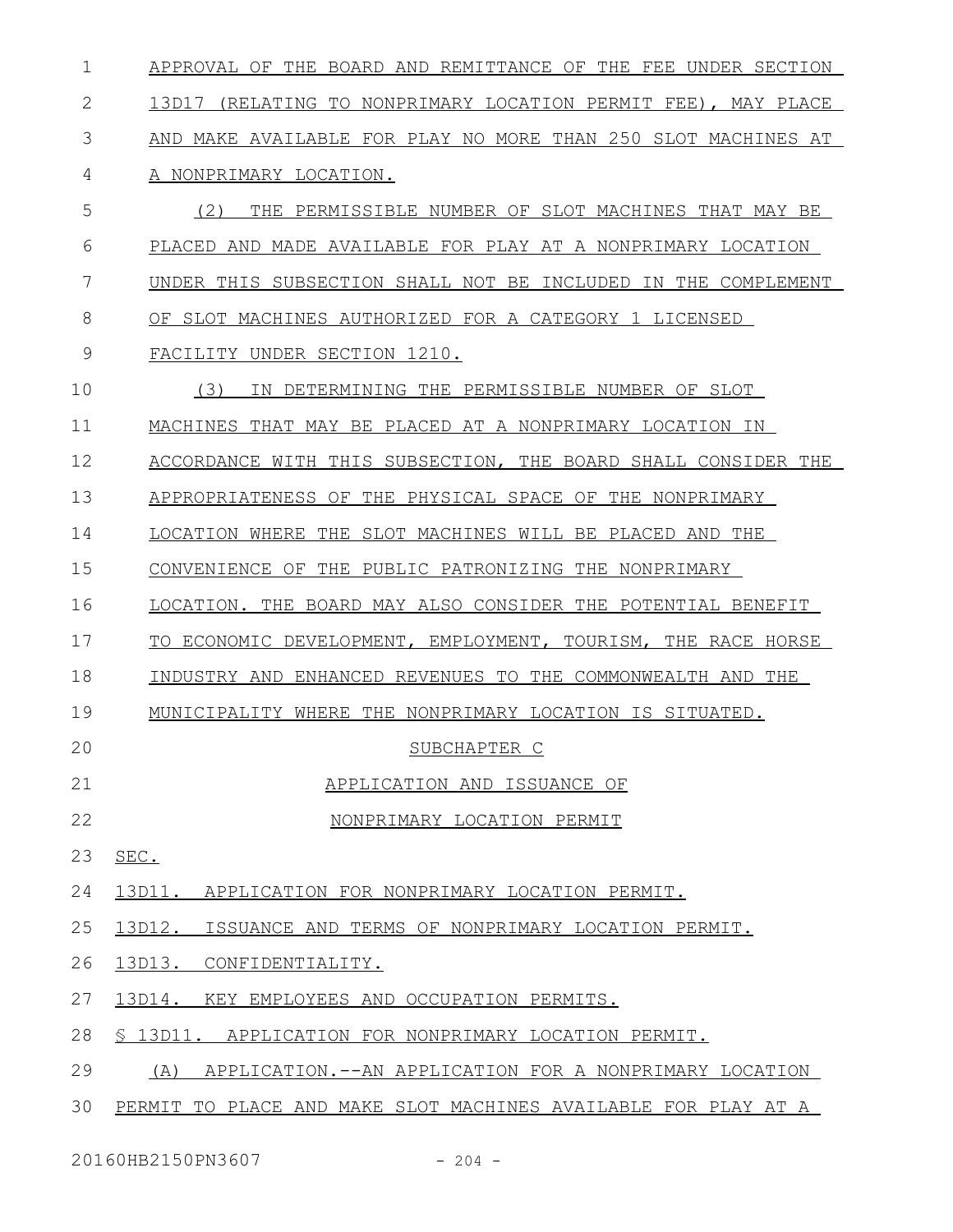| 1  | NONPRIMARY LOCATION SHALL BE SUBMITTED ON A FORM AND IN A MANNER  |
|----|-------------------------------------------------------------------|
| 2  | AS SHALL BE REQUIRED BY THE BOARD. IN REVIEWING AND APPROVING     |
| 3  | EACH APPLICATION, THE BOARD SHALL:                                |
| 4  | (1)<br>ENSURE THAT THE PROPOSED LOCATION OF THE NONPRIMARY        |
| 5  | LOCATION IS APPROVED BY THE COMMISSION IN ACCORDANCE WITH         |
| 6  | (RELATING TO AUTHORITY TO PLACE SLOT MACHINE AT<br>13D07          |
| 7  | NONPRIMARY LOCATIONS) AND COMPLIES WITH THE LOCATION              |
| 8  | REQUIREMENTS SET FORTH IN SECTION 13D07(A)(3), (4) AND<br>$(5)$ . |
| 9  | (2)<br>CONFIRM THAT THE NONPRIMARY LOCATION PERMIT FEE            |
| 10 | UNDER SECTION 13D17 (RELATING TO NONPRIMARY LOCATION PERMIT       |
| 11 | HAS BEEN PAID OR WILL BE PAID IN ACCORDANCE SECTION<br>$FEE$ )    |
| 12 | 13D17.                                                            |
| 13 | (B)<br>REQUIRED INFORMATION.--AN APPLICATION FOR A NONPRIMARY     |
| 14 | LOCATION PERMIT SHALL INCLUDE, AT A MINIMUM:                      |
| 15 | NAME OF THE CATEGORY 1 SLOT MACHINE LICENSEE AND<br>(1)<br>THE    |
| 16 | THE LICENSED RACING ENTITY AND LOCATION OF THE EXISTING           |
| 17 | NONPRIMARY LOCATION, IF ANY, OR THE LOCATION OF ANY PROPOSED      |
| 18 | RELOCATED OR NEW NONPRIMARY LOCATION APPROVED BY THE              |
| 19 | COMMISSION.                                                       |
| 20 | (2)<br>THE NAME, ADDRESS AND CURRENT PHOTOGRAPH OF THE            |
| 21 | APPLICANT AND OF ALL DIRECTORS AND OWNERS AND KEY EMPLOYEES       |
| 22 | THEIR POSITIONS WITHIN THE LICENSED RACING ENTITY, IF<br>AND      |
| 23 | REOUIRED BY THE BOARD.                                            |
| 24 | (3)<br>THE PROPOSED LOCATION OF THE SLOT MACHINE AREA OR          |
| 25 | AREAS IN THE NONPRIMARY LOCATION, IF KNOWN.                       |
| 26 | (4)<br>DETAILED SITE AND ARCHITECTURAL PLANS OF THE               |
| 27 | PROPOSED AREA OR AREAS WITHIN THE NONPRIMARY LOCATION WHERE       |
| 28 | SLOT MACHINES WILL BE PLACED AND MADE AVAILABLE FOR PLAY.         |
| 29 | (5)<br>THE NUMBER OF SLOT MACHINES REQUESTED.                     |
| 30 | (6)<br>THE CURRENT STATUS OF THE LICENSED RACING ENTITY'S         |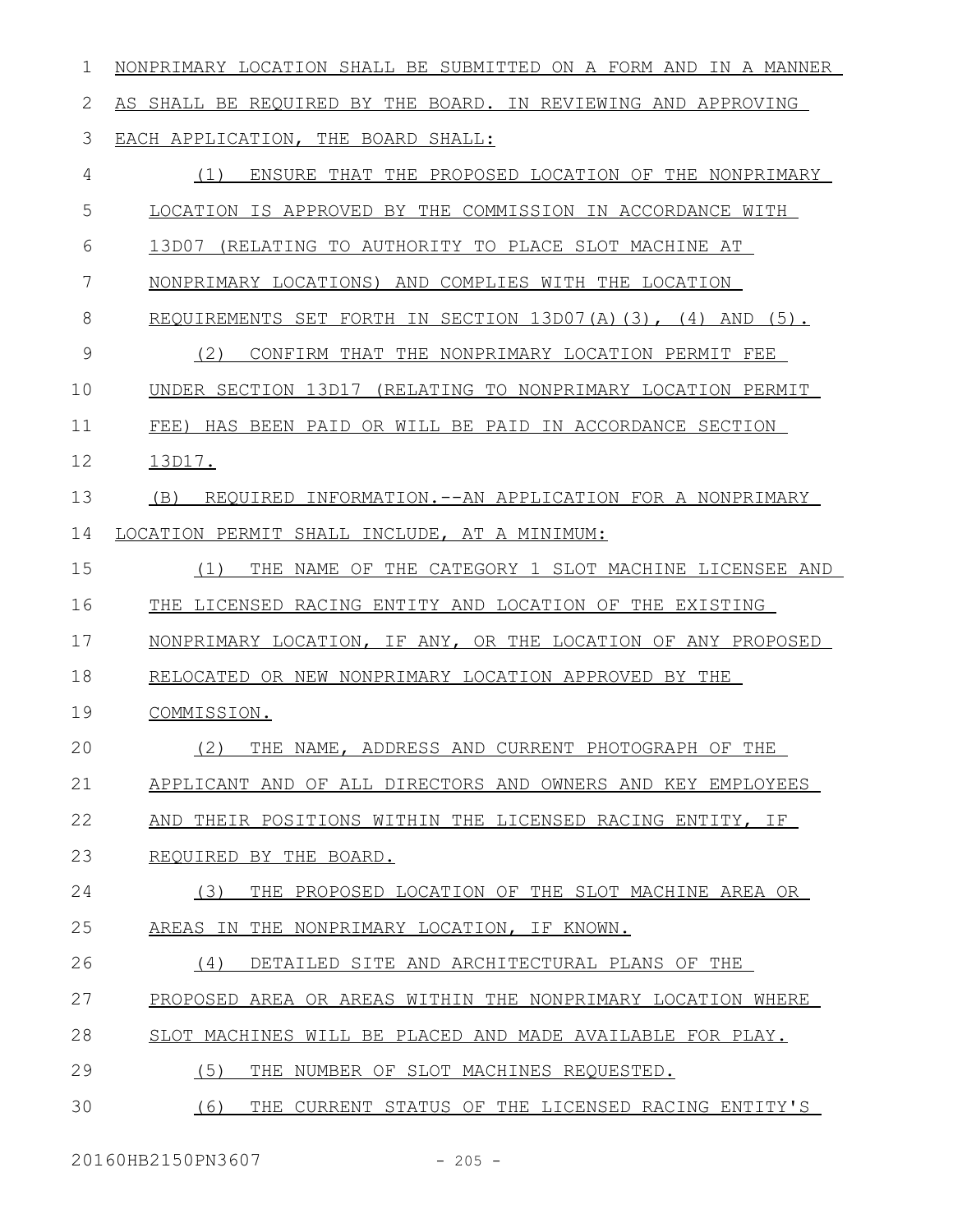| HORSE RACING LICENSE, IF REOUIRED BY THE BOARD.                  |
|------------------------------------------------------------------|
| (7)<br>THE CURRENT STATUS OF THE SLOT MACHINE LICENSE            |
| ISSUED UNDER THIS PART, IF REQUIRED BY THE BOARD.                |
| (8)<br>DETAILS OF ANY LOANS OR OTHER FINANCING OBTAINED<br>THE   |
| OR THAT WILL BE OBTAINED TO FUND AN EXPANSION, MODIFICATION      |
| OR CONSTRUCTION PROJECT AT AN EXISTING NONPRIMARY LOCATION, A    |
| RELOCATED NONPRIMARY LOCATION OR A PROPOSED OR NEWLY APPROVED    |
| NONPRIMARY LOCATION TO ACCOMMODATE SLOT MACHINES AT THE          |
| NONPRIMARY LOCATION.                                             |
| (9)<br>THE CONSENT TO CONDUCT A BACKGROUND INVESTIGATION BY      |
| THE BUREAU, THE SCOPE OF WHICH SHALL BE DETERMINED BY THE        |
| BUREAU AT ITS DISCRETION CONSISTENT WITH THE PROVISIONS OF       |
| THIS PART, AND A RELEASE SIGNED BY ALL PERSONS SUBJECT TO THE    |
| INVESTIGATION OF ALL INFORMATION REQUIRED TO COMPLETE THE        |
| INVESTIGATION, IF THE BUREAU, AT ITS DISCRETION, DETERMINES      |
| THAT A BACKGROUND INVESTIGATION IS NECESSARY UNDER THIS          |
| CHAPTER.                                                         |
| (10)<br>ANY OTHER INFORMATION DETERMINED TO BE NECESSARY         |
| AND APPROPRIATE BY THE BOARD.                                    |
| \$ 13D12. ISSUANCE AND TERMS OF NONPRIMARY LOCATION PERMIT.      |
| (A) ISSUANCE OF PERMIT.--UPON APPROVAL OF AN APPLICATION FOR     |
| A NONPRIMARY LOCATION PERMIT AND PAYMENT OF THE NONPRIMARY       |
| LOCATION PERMIT FEE UNDER SECTION 13D17 (RELATING TO NONPRIMARY  |
| LOCATION PERMIT FEE), THE BOARD SHALL ISSUE A NONPRIMARY         |
| LOCATION PERMIT TO A CATEGORY 1 LICENSED GAMING ENTITY           |
| AUTHORIZING IT TO PLACE AND MAKE SLOT MACHINES AVAILABLE FOR     |
| PLAY AT A NONPRIMARY LOCATION.                                   |
| (B)<br>TERMS OF PERMIT. -- A NONPRIMARY LOCATION PERMIT APPROVED |
| AND ISSUED BY THE BOARD IN ACCORDANCE WITH SUBSECTION (A) SHALL  |
| BE IN EFFECT UNLESS SUSPENDED OR REVOKED BY THE BOARD UPON GOOD  |
|                                                                  |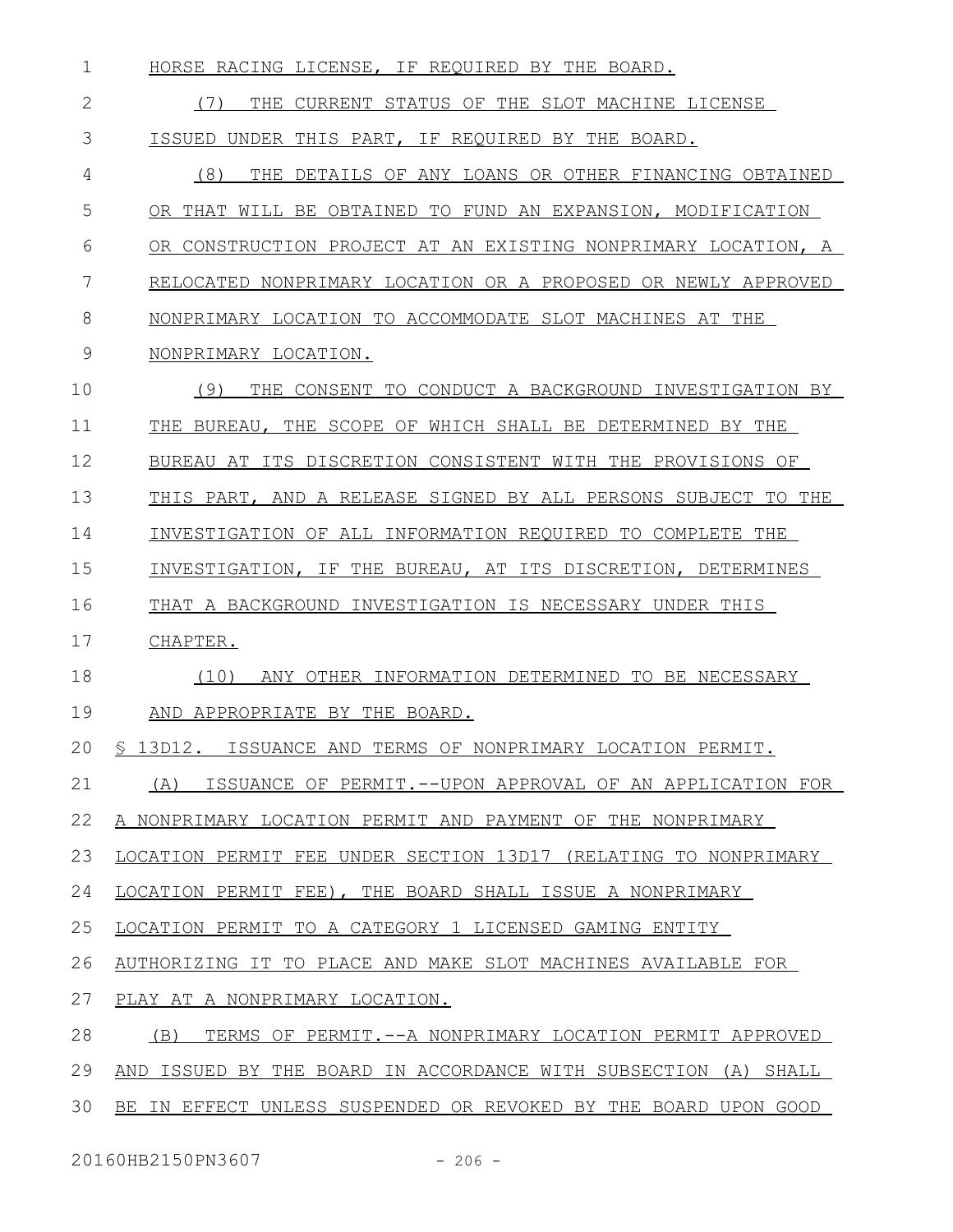| PROMULGATED PURSUANT TO THIS PART OR REGULATIONS OF THE<br>2<br>3<br>COMMISSION.<br>4<br>(C)<br>NOTIFICATION OF CHANGE IN STATUS.--NOTHING IN THIS<br>5<br>SECTION SHALL RELIEVE A NONPRIMARY LOCATION PERMIT HOLDER OF THE<br>6<br>AFFIRMATIVE DUTY TO NOTIFY THE BOARD OF ANY CHANGES RELATING TO<br>7<br>THE STATUS OF ITS NONPRIMARY LOCATION PERMIT, ITS HORSE RACING<br>8<br>LICENSE OR TO ANY OTHER INFORMATION CONTAINED IN THE APPLICATION<br>9<br>MATERIALS ON FILE WITH THE BOARD.<br>10<br>§ 13D13. CONFIDENTIALITY.<br>11<br>INFORMATION SUBMITTED TO THE BOARD UNDER SECTION 13D11<br>12<br>(RELATING TO APPLICATION FOR NONPRIMARY LOCATION PERMIT) MAY BE<br>13<br>CONSIDERED CONFIDENTIAL BY THE BOARD IF THE INFORMATION WOULD BE<br>CONFIDENTIAL UNDER SECTION 1206(F) (RELATING TO BOARD MINUTES<br>14<br>15<br>AND RECORDS).<br>16<br>\$ 13D14. KEY EMPLOYEES AND OCCUPATION PERMITS.<br>17<br>NOTHING IN THIS SUBCHAPTER SHALL BE CONSTRUED TO REQUIRE ANY<br>18<br>INDIVIDUAL WHO HOLDS A PRINCIPAL LICENSE, A KEY EMPLOYEE LICENSE<br>19<br>OR GAMING EMPLOYEE LICENSE UNDER CHAPTERS 13 (RELATING TO<br>20 LICENSEES) AND 13A (RELATING TO TABLE GAMES) OR WHO HOLDS A<br>21<br>LICENSE, PERMIT OR REGISTRATION UNDER ARTICLE XXVIII-D OF THE<br>22<br>ACT OF APRIL 9, 1929 (P.L.177, NO.175), KNOWN AS THE<br>23<br>ADMINISTRATIVE CODE OF 1929, TO OBTAIN A SEPARATE LICENSE,<br>24<br>PERMIT OR REGISTRATION TO BE EMPLOYED IN A SLOT MACHINE<br>25<br>LICENSEE'S SLOT MACHINE OPERATION AT A NONPRIMARY LOCATION UNDER<br>26<br>THIS CHAPTER, IF THE BOARD DETERMINES, IN CONSULTATION WITH THE<br>27<br>COMMISSION, THAT LICENSURE UNDER THE PROVISIONS OF THIS PART OR | CAUSE CONSISTENT WITH THE REQUIREMENTS OF THIS PART, REGULATIONS |
|-------------------------------------------------------------------------------------------------------------------------------------------------------------------------------------------------------------------------------------------------------------------------------------------------------------------------------------------------------------------------------------------------------------------------------------------------------------------------------------------------------------------------------------------------------------------------------------------------------------------------------------------------------------------------------------------------------------------------------------------------------------------------------------------------------------------------------------------------------------------------------------------------------------------------------------------------------------------------------------------------------------------------------------------------------------------------------------------------------------------------------------------------------------------------------------------------------------------------------------------------------------------------------------------------------------------------------------------------------------------------------------------------------------------------------------------------------------------------------------------------------------------------------------------------------------------------------------------------------------------------------------------------------------------------------------------------------|------------------------------------------------------------------|
|                                                                                                                                                                                                                                                                                                                                                                                                                                                                                                                                                                                                                                                                                                                                                                                                                                                                                                                                                                                                                                                                                                                                                                                                                                                                                                                                                                                                                                                                                                                                                                                                                                                                                                       |                                                                  |
|                                                                                                                                                                                                                                                                                                                                                                                                                                                                                                                                                                                                                                                                                                                                                                                                                                                                                                                                                                                                                                                                                                                                                                                                                                                                                                                                                                                                                                                                                                                                                                                                                                                                                                       |                                                                  |
|                                                                                                                                                                                                                                                                                                                                                                                                                                                                                                                                                                                                                                                                                                                                                                                                                                                                                                                                                                                                                                                                                                                                                                                                                                                                                                                                                                                                                                                                                                                                                                                                                                                                                                       |                                                                  |
|                                                                                                                                                                                                                                                                                                                                                                                                                                                                                                                                                                                                                                                                                                                                                                                                                                                                                                                                                                                                                                                                                                                                                                                                                                                                                                                                                                                                                                                                                                                                                                                                                                                                                                       |                                                                  |
|                                                                                                                                                                                                                                                                                                                                                                                                                                                                                                                                                                                                                                                                                                                                                                                                                                                                                                                                                                                                                                                                                                                                                                                                                                                                                                                                                                                                                                                                                                                                                                                                                                                                                                       |                                                                  |
|                                                                                                                                                                                                                                                                                                                                                                                                                                                                                                                                                                                                                                                                                                                                                                                                                                                                                                                                                                                                                                                                                                                                                                                                                                                                                                                                                                                                                                                                                                                                                                                                                                                                                                       |                                                                  |
|                                                                                                                                                                                                                                                                                                                                                                                                                                                                                                                                                                                                                                                                                                                                                                                                                                                                                                                                                                                                                                                                                                                                                                                                                                                                                                                                                                                                                                                                                                                                                                                                                                                                                                       |                                                                  |
|                                                                                                                                                                                                                                                                                                                                                                                                                                                                                                                                                                                                                                                                                                                                                                                                                                                                                                                                                                                                                                                                                                                                                                                                                                                                                                                                                                                                                                                                                                                                                                                                                                                                                                       |                                                                  |
|                                                                                                                                                                                                                                                                                                                                                                                                                                                                                                                                                                                                                                                                                                                                                                                                                                                                                                                                                                                                                                                                                                                                                                                                                                                                                                                                                                                                                                                                                                                                                                                                                                                                                                       |                                                                  |
|                                                                                                                                                                                                                                                                                                                                                                                                                                                                                                                                                                                                                                                                                                                                                                                                                                                                                                                                                                                                                                                                                                                                                                                                                                                                                                                                                                                                                                                                                                                                                                                                                                                                                                       |                                                                  |
|                                                                                                                                                                                                                                                                                                                                                                                                                                                                                                                                                                                                                                                                                                                                                                                                                                                                                                                                                                                                                                                                                                                                                                                                                                                                                                                                                                                                                                                                                                                                                                                                                                                                                                       |                                                                  |
|                                                                                                                                                                                                                                                                                                                                                                                                                                                                                                                                                                                                                                                                                                                                                                                                                                                                                                                                                                                                                                                                                                                                                                                                                                                                                                                                                                                                                                                                                                                                                                                                                                                                                                       |                                                                  |
|                                                                                                                                                                                                                                                                                                                                                                                                                                                                                                                                                                                                                                                                                                                                                                                                                                                                                                                                                                                                                                                                                                                                                                                                                                                                                                                                                                                                                                                                                                                                                                                                                                                                                                       |                                                                  |
|                                                                                                                                                                                                                                                                                                                                                                                                                                                                                                                                                                                                                                                                                                                                                                                                                                                                                                                                                                                                                                                                                                                                                                                                                                                                                                                                                                                                                                                                                                                                                                                                                                                                                                       |                                                                  |
|                                                                                                                                                                                                                                                                                                                                                                                                                                                                                                                                                                                                                                                                                                                                                                                                                                                                                                                                                                                                                                                                                                                                                                                                                                                                                                                                                                                                                                                                                                                                                                                                                                                                                                       |                                                                  |
|                                                                                                                                                                                                                                                                                                                                                                                                                                                                                                                                                                                                                                                                                                                                                                                                                                                                                                                                                                                                                                                                                                                                                                                                                                                                                                                                                                                                                                                                                                                                                                                                                                                                                                       |                                                                  |
|                                                                                                                                                                                                                                                                                                                                                                                                                                                                                                                                                                                                                                                                                                                                                                                                                                                                                                                                                                                                                                                                                                                                                                                                                                                                                                                                                                                                                                                                                                                                                                                                                                                                                                       |                                                                  |
|                                                                                                                                                                                                                                                                                                                                                                                                                                                                                                                                                                                                                                                                                                                                                                                                                                                                                                                                                                                                                                                                                                                                                                                                                                                                                                                                                                                                                                                                                                                                                                                                                                                                                                       |                                                                  |
|                                                                                                                                                                                                                                                                                                                                                                                                                                                                                                                                                                                                                                                                                                                                                                                                                                                                                                                                                                                                                                                                                                                                                                                                                                                                                                                                                                                                                                                                                                                                                                                                                                                                                                       |                                                                  |
|                                                                                                                                                                                                                                                                                                                                                                                                                                                                                                                                                                                                                                                                                                                                                                                                                                                                                                                                                                                                                                                                                                                                                                                                                                                                                                                                                                                                                                                                                                                                                                                                                                                                                                       |                                                                  |
|                                                                                                                                                                                                                                                                                                                                                                                                                                                                                                                                                                                                                                                                                                                                                                                                                                                                                                                                                                                                                                                                                                                                                                                                                                                                                                                                                                                                                                                                                                                                                                                                                                                                                                       |                                                                  |
|                                                                                                                                                                                                                                                                                                                                                                                                                                                                                                                                                                                                                                                                                                                                                                                                                                                                                                                                                                                                                                                                                                                                                                                                                                                                                                                                                                                                                                                                                                                                                                                                                                                                                                       |                                                                  |
|                                                                                                                                                                                                                                                                                                                                                                                                                                                                                                                                                                                                                                                                                                                                                                                                                                                                                                                                                                                                                                                                                                                                                                                                                                                                                                                                                                                                                                                                                                                                                                                                                                                                                                       |                                                                  |
|                                                                                                                                                                                                                                                                                                                                                                                                                                                                                                                                                                                                                                                                                                                                                                                                                                                                                                                                                                                                                                                                                                                                                                                                                                                                                                                                                                                                                                                                                                                                                                                                                                                                                                       |                                                                  |
|                                                                                                                                                                                                                                                                                                                                                                                                                                                                                                                                                                                                                                                                                                                                                                                                                                                                                                                                                                                                                                                                                                                                                                                                                                                                                                                                                                                                                                                                                                                                                                                                                                                                                                       |                                                                  |
|                                                                                                                                                                                                                                                                                                                                                                                                                                                                                                                                                                                                                                                                                                                                                                                                                                                                                                                                                                                                                                                                                                                                                                                                                                                                                                                                                                                                                                                                                                                                                                                                                                                                                                       |                                                                  |
| 28<br>ARTICLE XXVIII-D OF THE ADMINISTRATIVE CODE OF 1929 IS                                                                                                                                                                                                                                                                                                                                                                                                                                                                                                                                                                                                                                                                                                                                                                                                                                                                                                                                                                                                                                                                                                                                                                                                                                                                                                                                                                                                                                                                                                                                                                                                                                          |                                                                  |
| 29<br>SUFFICIENT AND WILL NOT COMPROMISE THE INTEGRITY OF THE                                                                                                                                                                                                                                                                                                                                                                                                                                                                                                                                                                                                                                                                                                                                                                                                                                                                                                                                                                                                                                                                                                                                                                                                                                                                                                                                                                                                                                                                                                                                                                                                                                         |                                                                  |
| 30<br>OPERATION OF SLOT MACHINES AT NONPRIMARY LOCATIONS.                                                                                                                                                                                                                                                                                                                                                                                                                                                                                                                                                                                                                                                                                                                                                                                                                                                                                                                                                                                                                                                                                                                                                                                                                                                                                                                                                                                                                                                                                                                                                                                                                                             |                                                                  |

20160HB2150PN3607 - 207 -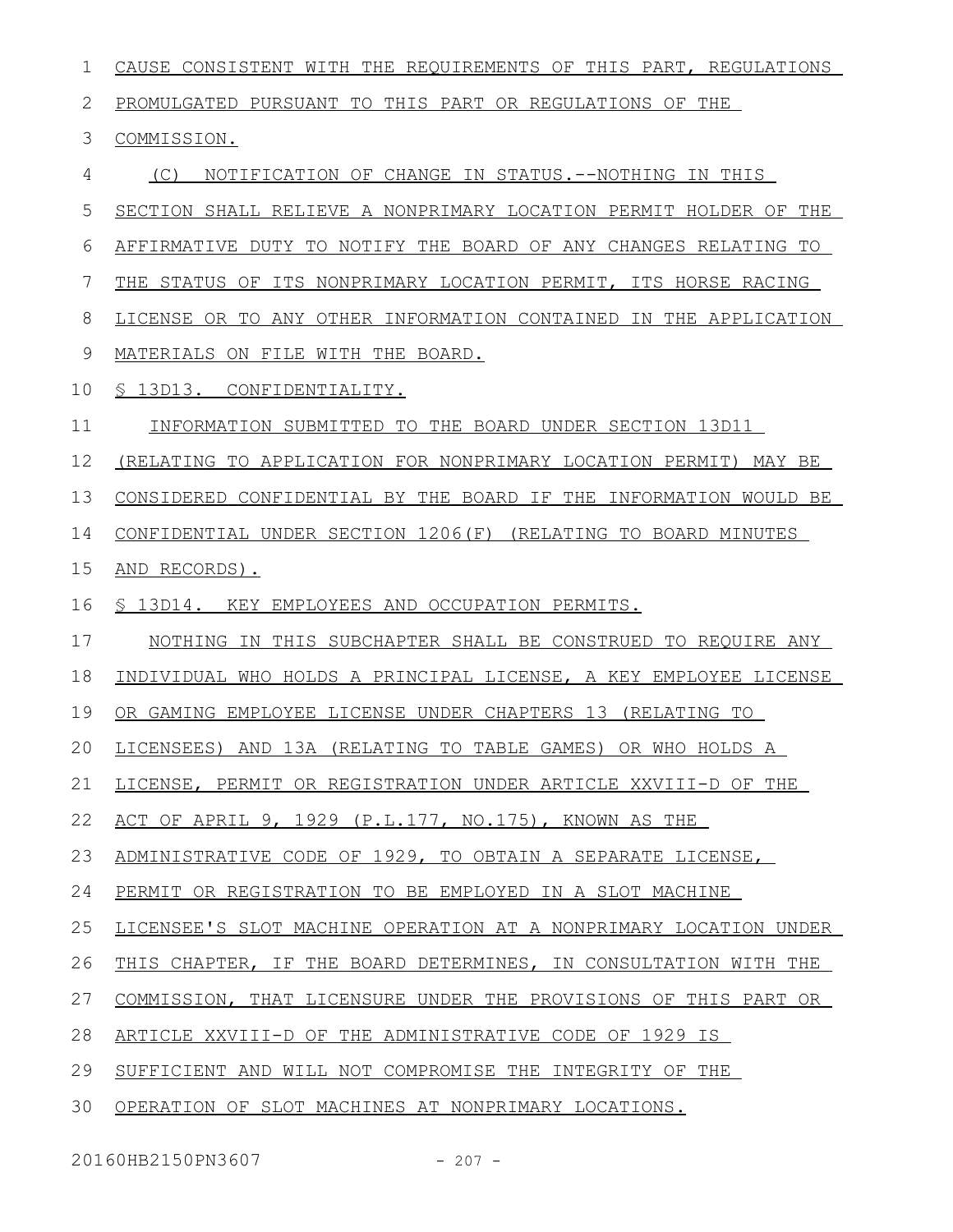| 1            | SUBCHAPTER D                                                        |
|--------------|---------------------------------------------------------------------|
| $\mathbf{2}$ | FEES AND TAXES                                                      |
| 3            | SEC.                                                                |
| 4            | 13D17. NONPRIMARY LOCATION PERMIT FEE.                              |
| 5            | 13D18. NONPRIMARY LOCATION TAXES, IMPOSITION, DEPOSITS AND          |
| 6            | DISTRIBUTIONS.                                                      |
| 7            | § 13D17. NONPRIMARY LOCATION PERMIT FEE.                            |
| 8            | (A)<br>AMOUNT OF FEE.--AT THE TIME A NONPRIMARY LOCATION PERMIT     |
| 9            | IS ISSUED UNDER SECTION 13D12(A) (RELATING TO ISSUANCE AND TERMS    |
| 10           | OF NONPRIMARY LOCATION PERMIT), THE BOARD SHALL IMPOSE A ONE-       |
| 11           | FEE OF \$5,000,000 TO BE PAID BY THE CATEGORY 1 LICENSED<br>TIME    |
| 12           | GAMING ENTITY FOR EACH NONPRIMARY LOCATION WHERE IT WILL PLACE      |
| 13           | AND MAKE SLOT MACHINES AVAILABLE FOR PLAY.                          |
| 14           | (B)<br>RENEWAL FEE NOT REQUIRED. -- A NONPRIMARY LOCATION PERMIT    |
| 15           | SHALL NOT BE SUBJECT TO RENEWAL OR PAYMENT OF ANY NONPRIMARY        |
| 16           | LOCATION PERMIT RENEWAL FEE.                                        |
| 17           | DEPOSIT OF FEE INTO GENERAL FUND.--NOTWITHSTANDING<br>(C)           |
| 18           | SECTION 1208 (RELATING TO COLLECTION OF FEES AND FINES), ALL        |
| 19           | NONPRIMARY LOCATION PERMIT FEES AND PENALTIES COLLECTED BY THE      |
|              | 20 BOARD UNDER THIS SECTION SHALL BE DEPOSITED IN THE GENERAL FUND. |
| 21           | S 13D18.<br>NONPRIMARY LOCATION TAXES, IMPOSITION, DEPOSITS AND     |
| 22           | DISTRIBUTIONS.                                                      |
| 23           | IMPOSITION.--THE DEPARTMENT SHALL DETERMINE AND EACH<br>(A)         |
| 24           | NONPRIMARY LOCATION PERMIT HOLDER SHALL PAY A DAILY TAX OF 54%      |
| 25           | FROM ITS DAILY GROSS TERMINAL REVENUE FROM THE SLOT MACHINES IN     |
| 26           | OPERATION AT ITS NONPRIMARY LOCATION.                               |
| 27           | (B)<br>DISTRIBUTION.--                                              |
| 28           | THE TAX IMPOSED AND COLLECTED UNDER SUBSECTION (A)<br>(1)           |
| 29           | SHALL BE DISTRIBUTED AS FOLLOWS:                                    |
| 30           | ( I )<br>NINETY-TWO PERCENT OF THE TAX SHALL BE DEPOSITED           |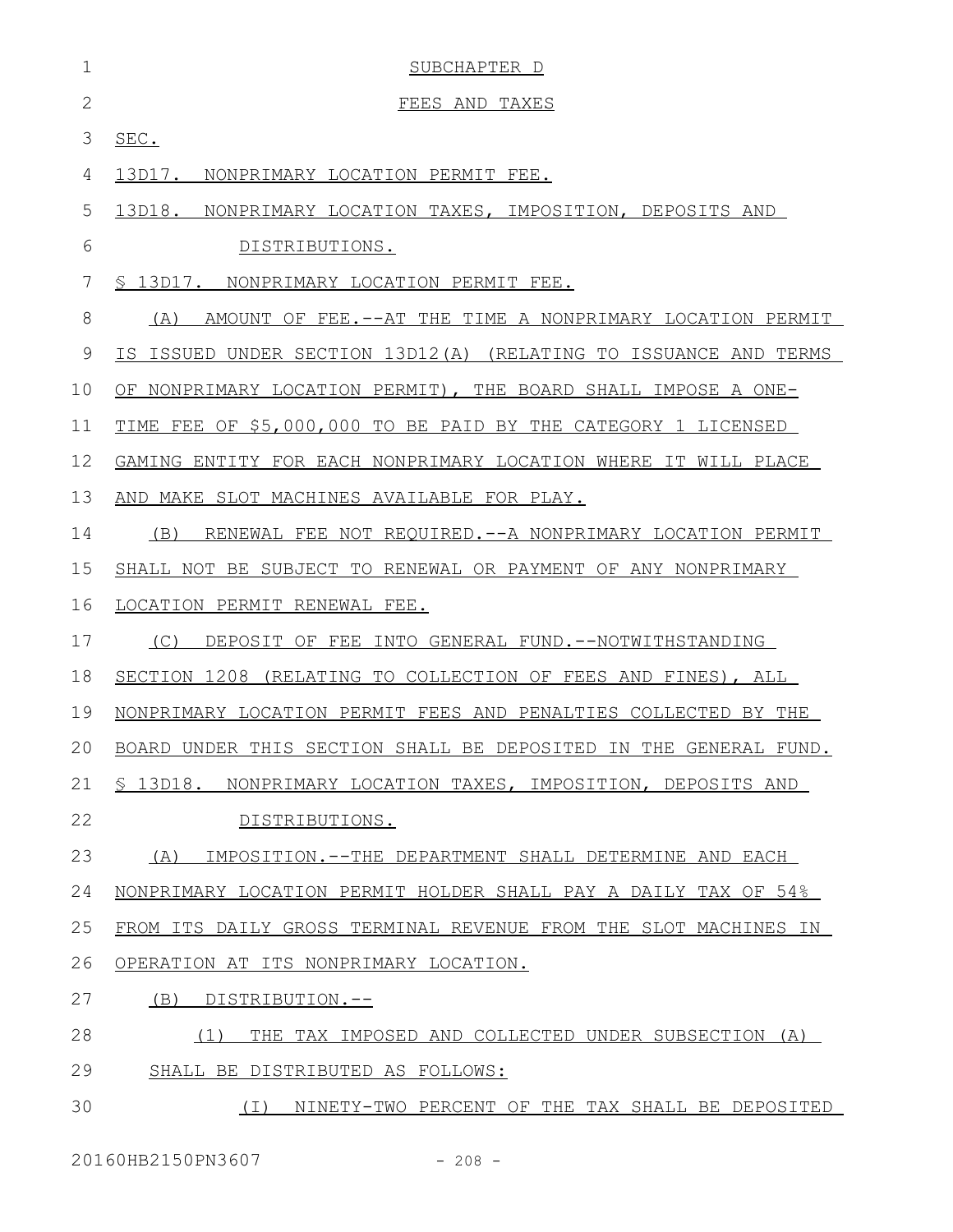| 1  | BY THE DEPARTMENT IN THE GENERAL FUND.                        |
|----|---------------------------------------------------------------|
| 2  | EIGHT PERCENT SHALL CONSTITUTE A LOCAL SHARE<br>(II)          |
| 3  | ASSESSMENT AND BE DISTRIBUTED BY THE DEPARTMENT ON A          |
| 4  | QUARTERLY BASIS AS FOLLOWS:                                   |
| 5  | (A)<br>FOUR PERCENT TO THE COUNTY IN WHICH THE                |
| 6  | NONPRIMARY LOCATION IS LOCATED.                               |
| 7  | (B)<br>FOUR PERCENT TO THE MUNICIPALITY IN WHICH              |
| 8  | THE NONPRIMARY LOCATION IS LOCATED.                           |
| 9  | (2)<br>ALL MONEY OWED TO THE COMMONWEALTH, A COUNTY OR A      |
| 10 | MUNICIPALITY UNDER THIS SECTION SHALL BE HELD IN TRUST BY THE |
| 11 | LICENSED RACING ENTITY OR LICENSED GAMING ENTITY FOR THE      |
| 12 | COMMONWEALTH, COUNTY OR MUNICIPALITY UNTIL ALL FUNDS ARE      |
| 13 | DISTRIBUTED BY THE DEPARTMENT IN ACCORDANCE WITH THIS         |
| 14 | SUBSECTION.                                                   |
| 15 | (C)<br>PAYMENTS AND DEPOSITS.--                               |
| 16 | THE TAX IMPOSED UNDER SUBSECTION (A) SHALL BE<br>(1)          |
| 17 | PAYABLE TO THE DEPARTMENT ON A WEEKLY BASIS AND SHALL BE      |
| 18 | BASED UPON GROSS SLOT MACHINE REVENUE DERIVED FROM THE        |
| 19 | OPERATION OF SLOT MACHINES AT A NONPRIMARY LOCATION DURING    |
| 20 | THE PREVIOUS WEEK.                                            |
| 21 | (2)<br>ALL MONEY OWED TO THE COMMONWEALTH AND COLLECTED BY    |
| 22 | THE DEPARTMENT IN ACCORDANCE WITH THIS SUBCHAPTER SHALL BE    |
| 23 | DEPOSITED IN THE GENERAL FUND.                                |
| 24 | CHAPTER 13E                                                   |
| 25 | SLOT MACHINES IN QUALIFIED AIRPORTS                           |
| 26 | SUBCHAPTER                                                    |
| 27 | PRELIMINARY PROVISIONS<br>Α.                                  |
| 28 | $B_{\cdot}$<br>AIRPORT GAMING AUTHORIZED                      |
| 29 | $C_{.}$<br>CONDUCT OF AIRPORT GAMING                          |
| 30 | AIRPORT GAMING FEES AND TAXES<br>$D_{\bullet}$                |
|    |                                                               |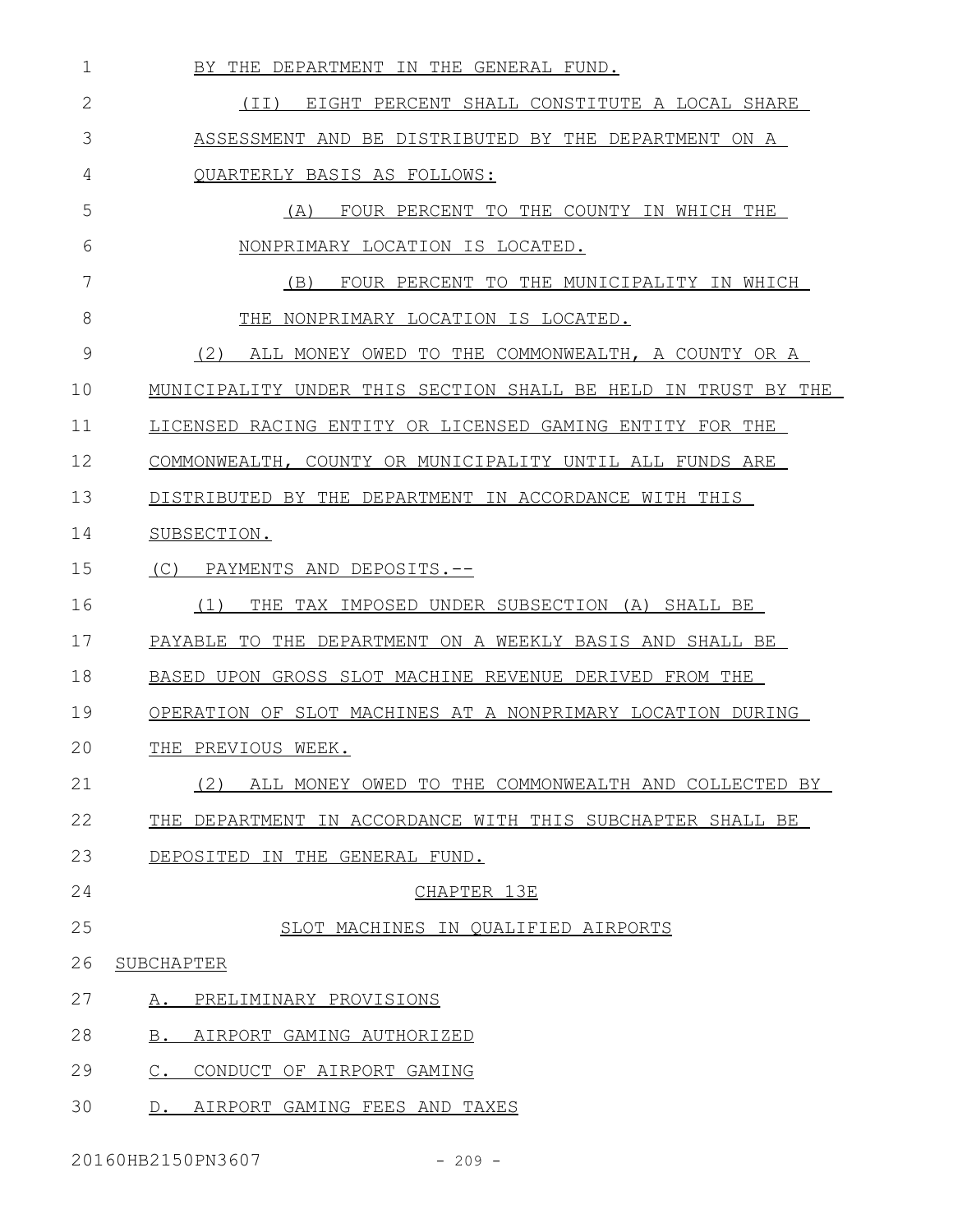| 1  | MISCELLANEOUS PROVISIONS<br>Ε.                                   |
|----|------------------------------------------------------------------|
| 2  | SUBCHAPTER A                                                     |
| 3  | PRELIMINARY PROVISIONS                                           |
| 4  | SEC.                                                             |
| 5  | 13E01. DEFINITIONS.                                              |
| 6  | S 13E01. DEFINITIONS.                                            |
| 7  | THE FOLLOWING WORDS AND PHRASES WHEN USED IN THIS CHAPTER        |
| 8  | SHALL HAVE THE MEANINGS GIVEN TO THEM IN THIS SECTION UNLESS THE |
| 9  | CONTEXT CLEARLY INDICATES OTHERWISE:                             |
| 10 | "AIRPORT AUTHORITY." THE GOVERNING BODY OF A MUNICIPAL           |
| 11 | AUTHORITY ORGANIZED AND INCORPORATED IN ACCORDANCE WITH 53       |
| 12 | PA.C.S. CH. 56 (RELATING TO MUNICIPAL AUTHORITIES) TO OVERSEE    |
| 13 | THE OPERATIONS OF A OUALIFIED AIRPORT. THE TERM SHALL INCLUDE    |
| 14 | THE GOVERNING BODY OF ANY JOINT MUNICIPAL AUTHORITY WHICH        |
| 15 | OPERATES A QUALIFIED AIRPORT AND THE GOVERNING BODY OF A CITY OF |
| 16 | THE FIRST CLASS WHICH OWNS AND OPERATES A QUALIFIED AIRPORT      |
| 17 | LOCATED IN A COUNTY OF THE FIRST CLASS.                          |
| 18 | "AIRPORT GAMING." THE LICENSED PLACEMENT, OPERATION AND PLAY     |
| 19 | OF SLOT MACHINES IN A OUALIFIED AIRPORT AS AUTHORIZED AND        |
| 20 | APPROVED BY THE BOARD.                                           |
| 21 | "AIRPORT GAMING CERTIFICATE HOLDER." THE AUTHORIZATION           |
| 22 | ISSUED UNDER THIS CHAPTER TO CONDUCT AIRPORT GAMING.             |
| 23 | "AIRPORT GAMING OPERATION CERTIFICATE." A CERTIFICATE ISSUED     |
| 24 | BY THE PENNSYLVANIA GAMING CONTROL BOARD UNDER CHAPTER 13B       |
| 25 | (RELATING TO INTERACTIVE GAMING) THAT AUTHORIZES A SLOT MACHINE  |
| 26 | LICENSEE TO CONDUCT AIRPORT GAMING IN ACCORDANCE WITH THIS       |
| 27 | CHAPTER.                                                         |
| 28 | "AIRPORT GAMING REVENUE." THE DAILY GROSS TERMINAL REVENUE       |
| 29 | DERIVED FROM THE CONDUCT OF AIRPORT GAMING.                      |
| 30 | "APPLICANT." A SLOT MACHINE LICENSEE.                            |

20160HB2150PN3607 - 210 -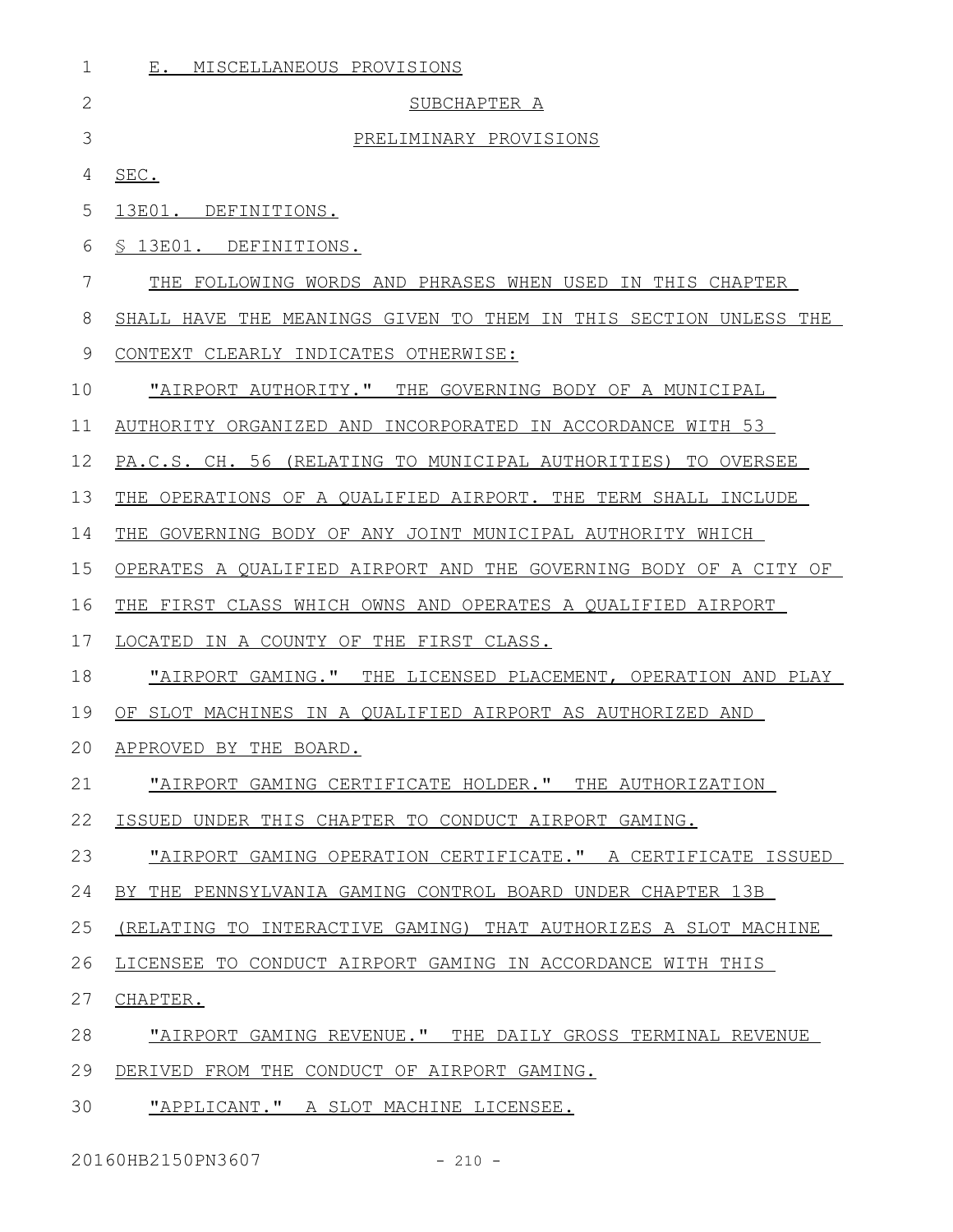| 1  | "OUALIFIED AIRPORT." A PUBLICLY OWNED COMMERCIAL SERVICE        |
|----|-----------------------------------------------------------------|
| 2  | AIRPORT THAT IS DESIGNATED BY THE FEDERAL GOVERNMENT AS AN      |
| 3  | INTERNATIONAL AIRPORT.                                          |
| 4  | "SPECIFIED AREA." THE SECURE AREA OF A QUALIFIED AIRPORT        |
| 5  | WHERE SLOT MACHINES ARE PLACED AND MADE AVAILABLE TO PLAY AND   |
| 6  | MEMBERS OF THE PUBLIC, OTHER THAN PASSENGERS, ARE PROHIBITED    |
| 7  | FROM ENTERING.                                                  |
| 8  | SUBCHAPTER B                                                    |
| 9  | AIRPORT GAMING AUTHORIZED                                       |
| 10 | SEC.                                                            |
| 11 | 13E11. AUTHORIZATION.                                           |
| 12 | 13E12. APPLICATION.                                             |
| 13 | 13E13. STANDARD FOR REVIEW OF APPLICATIONS.                     |
| 14 | 13E14. APPROVAL OF APPLICATION.                                 |
| 15 | 13E15. AIRPORT GAMING OPERATION CERTIFICATE.                    |
| 16 | 13E16. TIMING OF INITIAL AIRPORT GAMING AUTHORIZATIONS.         |
| 17 | <u>S 13E11. AUTHORIZATION.</u>                                  |
| 18 | GENERAL RULE.--UPON APPLICATION OF A SLOT MACHINE<br>(A)        |
| 19 | LICENSEE, THE BOARD MAY AUTHORIZE THE SLOT MACHINE LICENSEE TO  |
|    | 20 CONDUCT AIRPORT GAMING. A SLOT MACHINE LICENSEE SEEKING      |
| 21 | AUTHORIZATION TO CONDUCT AIRPORT GAMING MUST ENTER INTO AN      |
| 22 | AGREEMENT WITH THE GOVERNING BODY OF A QUALIFIED AIRPORT AND    |
| 23 | SUBMIT THE AGREEMENT TO THE BOARD FOR APPROVAL. NO PERSON SHALL |
| 24 | CAUSE OR MAKE SLOT MACHINES AVAILABLE FOR PLAY AT A QUALIFIED   |
| 25 | AIRPORT WITHOUT FIRST OBTAINING AN AIRPORT GAMING OPERATION     |
| 26 | CERTIFICATE IN ACCORDANCE WITH THE PROVISIONS OF THIS CHAPTER.  |
| 27 | CONDITIONS.--AUTHORIZATION SHALL BE CONTINGENT UPON THE<br>(B)  |
| 28 | SLOT MACHINE LICENSEE'S AGREEMENT TO ENSURE THAT SLOT MACHINE   |
| 29 | OPERATIONS WILL BE CONDUCTED IN ACCORDANCE WITH THIS PART AND   |
| 30 | ANY OTHER CONDITIONS ESTABLISHED BY THE BOARD. THE AGREEMENT    |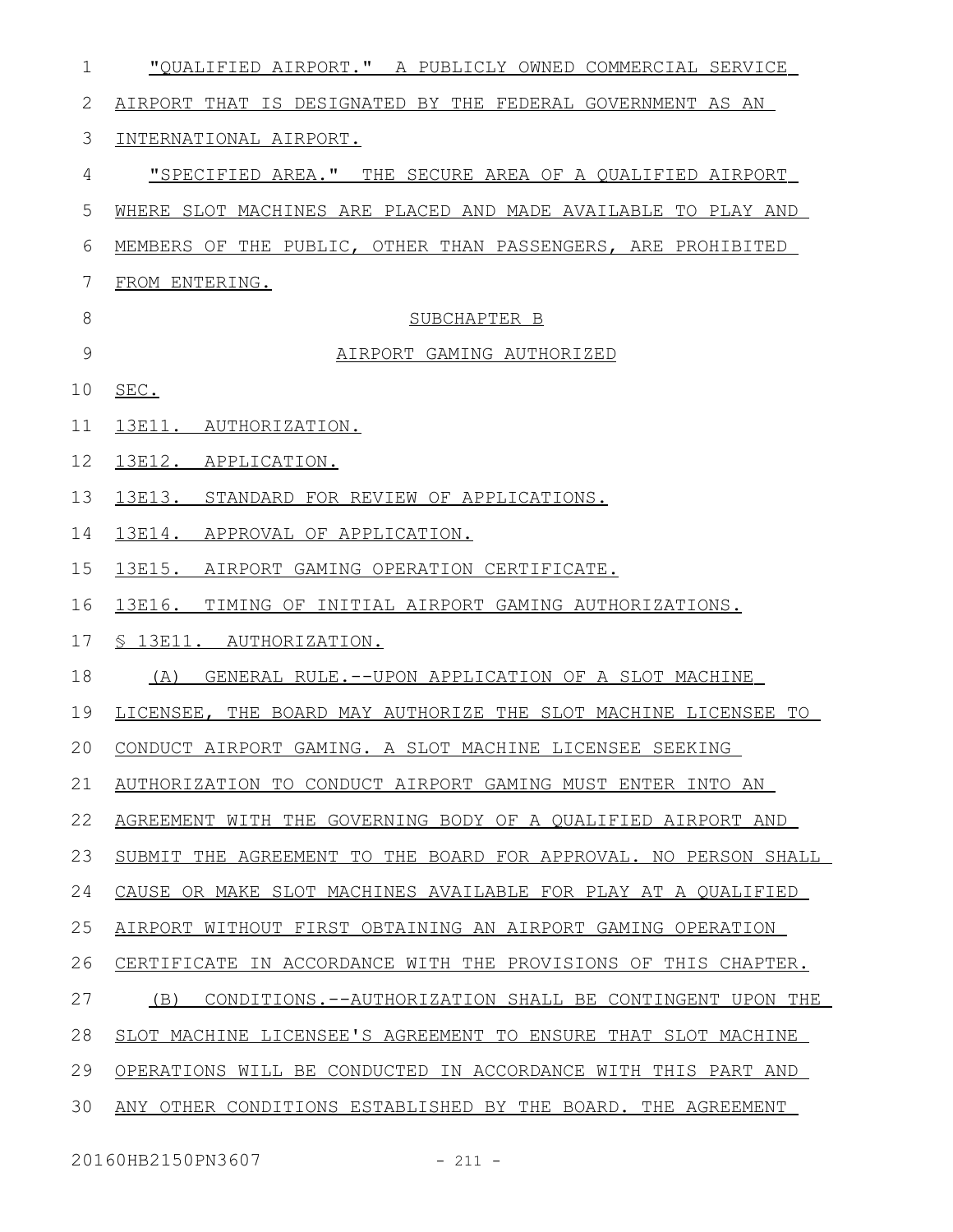| 1  | SHALL SPECIFY THE FEES TO BE PAID TO THE QUALIFIED AIRPORT BY    |
|----|------------------------------------------------------------------|
| 2  | THE SLOT MACHINE LICENSEE FOR THE PRIVILEGE OF CONDUCTING        |
| 3  | AIRPORT GAMING. NOTHING IN THIS PART SHALL BE CONSTRUED TO       |
| 4  | CREATE A SEPARATE LICENSE GOVERNING THE CONDUCT OF AIRPORT       |
| 5  | GAMING BY SLOT MACHINE LICENSEES WITHIN THIS COMMONWEALTH.       |
| 6  | (C)<br>NUMBER OF SLOT MACHINES.--THE BOARD SHALL APPROVE THE     |
| 7  | MAXIMUM NUMBER OF SLOT MACHINES THAT A SLOT MACHINE LICENSEE MAY |
| 8  | OPERATE AT A QUALIFIED AIRPORT. THE BOARD, IN MAKING ITS         |
| 9  | DETERMINATION, SHALL CONSIDER THE PHYSICAL SPACE WHERE THE SLOT  |
| 10 | MACHINES WILL BE LOCATED AND THE CONVENIENCE OF PASSENGERS. THE  |
| 11 | BOARD MAY ALSO CONSIDER THE POTENTIAL EMPLOYMENT, ENHANCED       |
| 12 | REVENUES TO THE COMMONWEALTH AND OTHER ECONOMIC INDICATORS IT    |
| 13 | DEEMS APPLICABLE IN MAKING ITS DECISION.                         |
| 14 | S 13E12. APPLICATION.                                            |
| 15 | INFORMATION TO BE PROVIDED. --AN APPLICANT SEEKING<br>(A)        |
| 16 | AUTHORIZATION TO CONDUCT AIRPORT GAMING SHALL PROVIDE THE        |
| 17 | FOLLOWING INFORMATION TO THE BOARD:                              |
| 18 | (1)<br>THE NAME, BUSINESS ADDRESS AND CONTACT INFORMATION        |
| 19 | OF THE APPLICANT, AND THE NAME, BUSINESS ADDRESS AND CONTACT     |
| 20 | INFORMATION OF THE AIRPORT AUTHORITY AND THE LOCATION OF THE     |
| 21 | QUALIFIED AIRPORT.                                               |
| 22 | (2)<br>THE NAME AND BUSINESS ADDRESS, JOB TITLE AND A            |
| 23 | PHOTOGRAPH OF EACH PRINCIPAL AND KEY EMPLOYEE OF THE             |
| 24 | APPLICANT WHO<br>WILL BE INVOLVED IN THE CONDUCT OF AIRPORT      |
| 25 | GAMING AND WHO IS NOT CURRENTLY LICENSED BY THE BOARD, IF        |
| 26 | KNOWN.                                                           |
| 27 | (3)<br>THE NUMBER OF SLOT MACHINES FOR WHICH AUTHORIZATION       |
| 28 | IS BEING SOUGHT.                                                 |
| 29 | (4)<br>THE ESTIMATED NUMBER OF FULL-TIME AND PART-TIME           |
| 30 | EMPLOYMENT POSITIONS THAT WILL BE CREATED AT THE QUALIFIED       |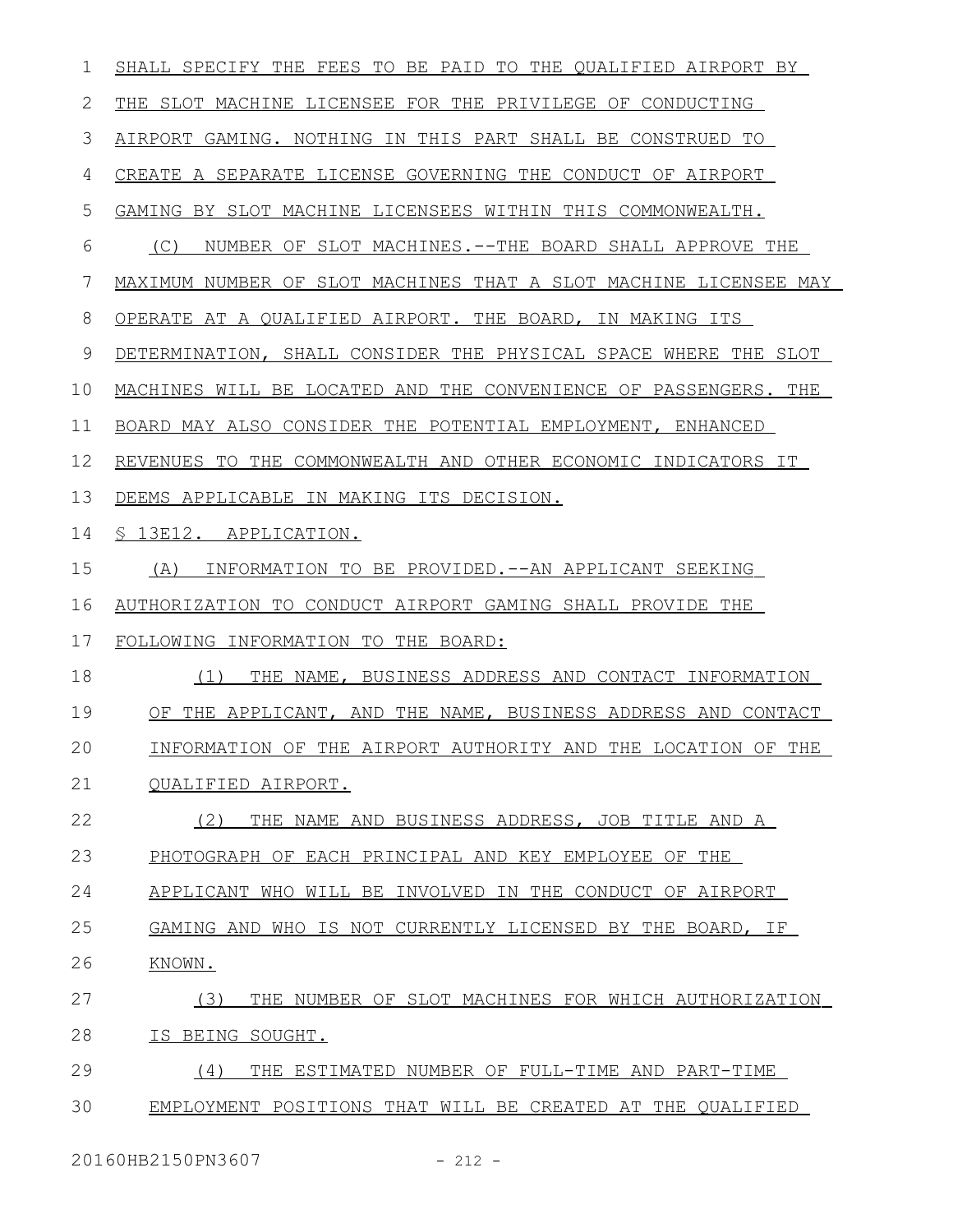AIRPORT IF THE SLOT MACHINE LICENSEE IS AUTHORIZED TO OPERATE SLOT MACHINES UNDER THIS CHAPTER AND AN UPDATED HIRING PLAN UNDER SECTION 1510(A) (RELATING TO LABOR HIRING PREFERENCES) WHICH OUTLINES THE APPLICANT'S PLAN TO PROMOTE THE EMPLOYMENT REPRESENTATION OF DIVERSE GROUPS AND COMMONWEALTH RESIDENTS. (5) THE DETAILS OF ANY FINANCING OBTAINED OR THAT WILL BE OBTAINED TO FUND AN EXPANSION OR MODIFICATION OF THE QUALIFIED AIRPORT TO ACCOMMODATE THE CONDUCT OF AIRPORT GAMING AND TO OTHERWISE FUND THE COST OF COMMENCING AIRPORT GAMING OPERATIONS. (6) INFORMATION AND DOCUMENTATION CONCERNING FINANCIAL BACKGROUND AND RESOURCES, AS THE BOARD MAY REQUIRE, TO ESTABLISH BY CLEAR AND CONVINCING EVIDENCE THE FINANCIAL STABILITY, INTEGRITY AND RESPONSIBILITY OF THE APPLICANT. (7) INFORMATION AND DOCUMENTATION, AS THE BOARD MAY REQUIRE, TO ESTABLISH BY CLEAR AND CONVINCING EVIDENCE THAT THE APPLICANT HAS SUFFICIENT BUSINESS ABILITY AND EXPERIENCE TO CONDUCT AIRPORT GAMING. IN MAKING THIS DETERMINATION, THE BOARD MAY CONSIDER THE RESULTS OF THE APPLICANT'S SLOT MACHINE OPERATION, INCLUDING FINANCIAL INFORMATION, EMPLOYMENT DATA AND CAPITAL INVESTMENT. (8) INFORMATION AND DOCUMENTATION, AS THE BOARD MAY REQUIRE, TO ESTABLISH BY CLEAR AND CONVINCING EVIDENCE THAT THE APPLICANT HAS OR WILL HAVE THE FINANCIAL ABILITY TO PAY THE REQUIRED FEE UNDER SECTION 13E51 (RELATING TO FEES). (9) DETAILED SITE PLANS IDENTIFYING THE APPLICANT'S PROPOSED SPECIFIED AREA. (10) A COPY OF THE AGREEMENT ENTERED INTO BY THE SLOT MACHINE LICENSEE AND THE QUALIFIED AIRPORT. THE AGREEMENT SHALL IDENTIFY THE MEMBERS OF THE GOVERNING BOARD OF THE 1 2 3 4 5 6 7 8 9 10 11 12 13 14 15 16 17 18 19  $20$ 21 22 23 24 25 26 27 28 29 30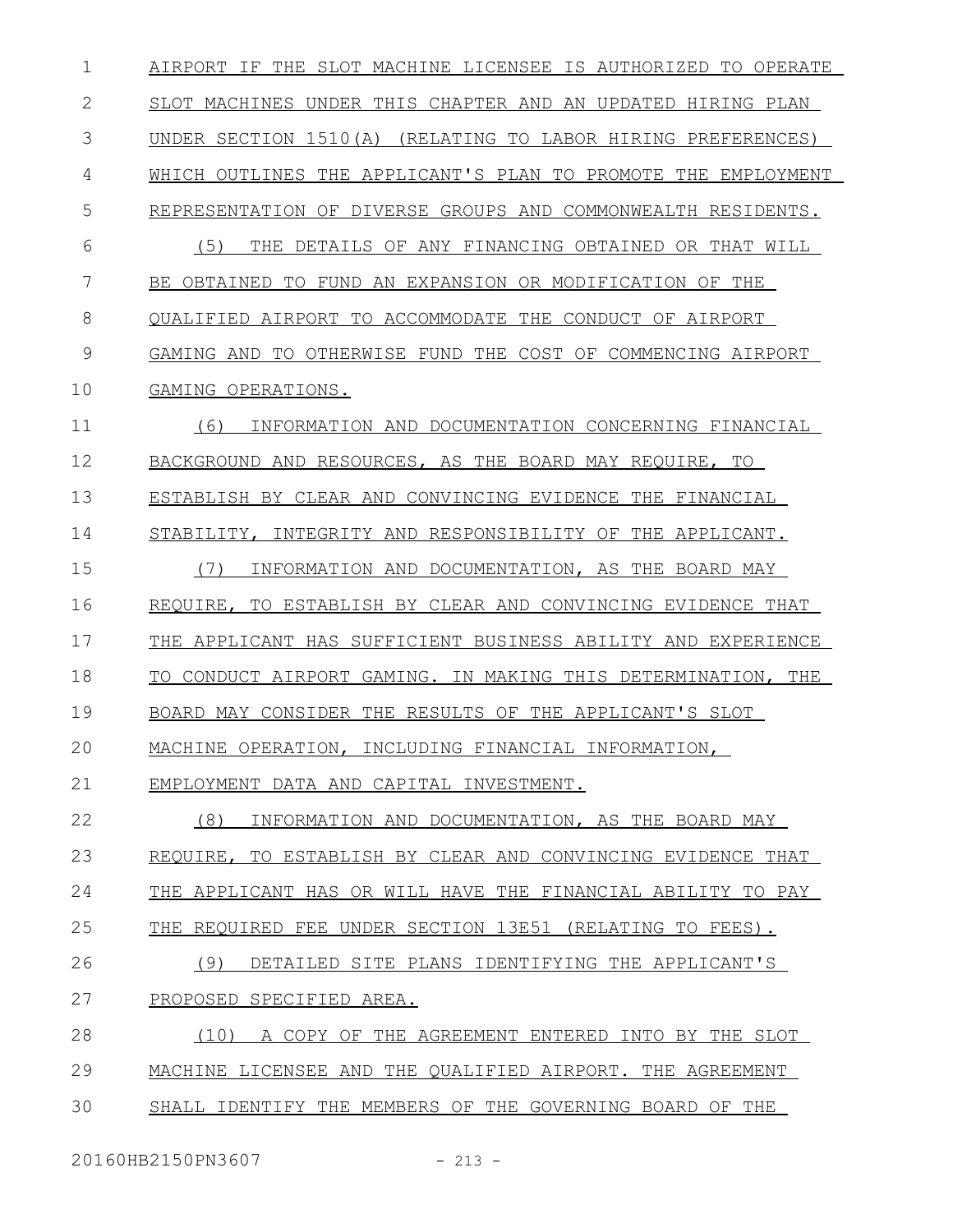| 1  | AIRPORT AUTHORITY AND ALL EMPLOYEES OF THE AIRPORT AUTHORITY         |
|----|----------------------------------------------------------------------|
| 2  | WHO, DIRECTLY OR INDIRECTLY, REGULATE THE USE AND CONTROL OF         |
| 3  | THE QUALIFIED AIRPORT AND WHO WILL OVERSEE AIRPORT GAMING AT         |
| 4  | THE OUALIFIED AIRPORT.                                               |
| 5  | (11)<br>OTHER INFORMATION AS THE BOARD MAY REQUIRE.                  |
| 6  | CONFIDENTIALITY. --INFORMATION SUBMITTED TO THE BOARD<br>(B)         |
| 7  | UNDER SUBSECTION $(A) (6)$ , $(7)$ , $(8)$ , $(9)$ AND $(10)$ MAY BE |
| 8  | CONSIDERED CONFIDENTIAL BY THE BOARD IF THE INFORMATION WOULD BE     |
| 9  | CONFIDENTIAL UNDER SECTION 1206(F) (RELATING TO BOARD MINUTES        |
| 10 | AND RECORDS).                                                        |
| 11 | § 13E13. STANDARD FOR REVIEW OF APPLICATIONS.                        |
| 12 | THE BOARD SHALL APPROVE AN APPLICATION IF THE APPLICANT              |
| 13 | ESTABLISHES, BY CLEAR AND CONVINCING EVIDENCE, ALL OF THE            |
| 14 | FOLLOWING:                                                           |
| 15 | THE APPLICANT'S SLOT MACHINE LICENSE IS IN GOOD<br>(1)               |
| 16 | STANDING WITH THE BOARD, AND THE APPLICANT HAS AN AGREEMENT          |
| 17 | WITH THE AIRPORT AUTHORITY AUTHORIZING THE PLACEMENT OF SLOT         |
| 18 | MACHINES AT THE QUALIFIED AIRPORT.                                   |
| 19 | (2)<br>THE APPLICANT POSSESSES ADEQUATE FUNDS OR HAS                 |
| 20 | SECURED ADEQUATE FINANCING TO:                                       |
| 21 | FUND ANY NECESSARY EXPANSION OR MODIFICATION OF<br>( I )             |
| 22 | THE QUALIFIED AIRPORT TO ACCOMMODATE THE CONDUCT OF                  |
| 23 | AIRPORT GAMING IF REQUIRED IN THE AGREEMENT WITH THE                 |
| 24 | GOVERNING BODY OF THE AIRPORT AUTHORITY.                             |
| 25 | PAY THE REQUIRED FEE IN ACCORDANCE WITH SECTION<br>(TI)              |
| 26 | 13E51 (RELATING TO FEES).                                            |
| 27 | (III) COMMENCE AIRPORT GAMING OPERATIONS AT THE                      |
| 28 | QUALIFIED AIRPORT.                                                   |
| 29 | (3)<br>THE APPLICANT HAS THE FINANCIAL STABILITY, INTEGRITY          |
| 30 | AND RESPONSIBILITY TO CONDUCT AIRPORT GAMING.                        |

20160HB2150PN3607 - 214 -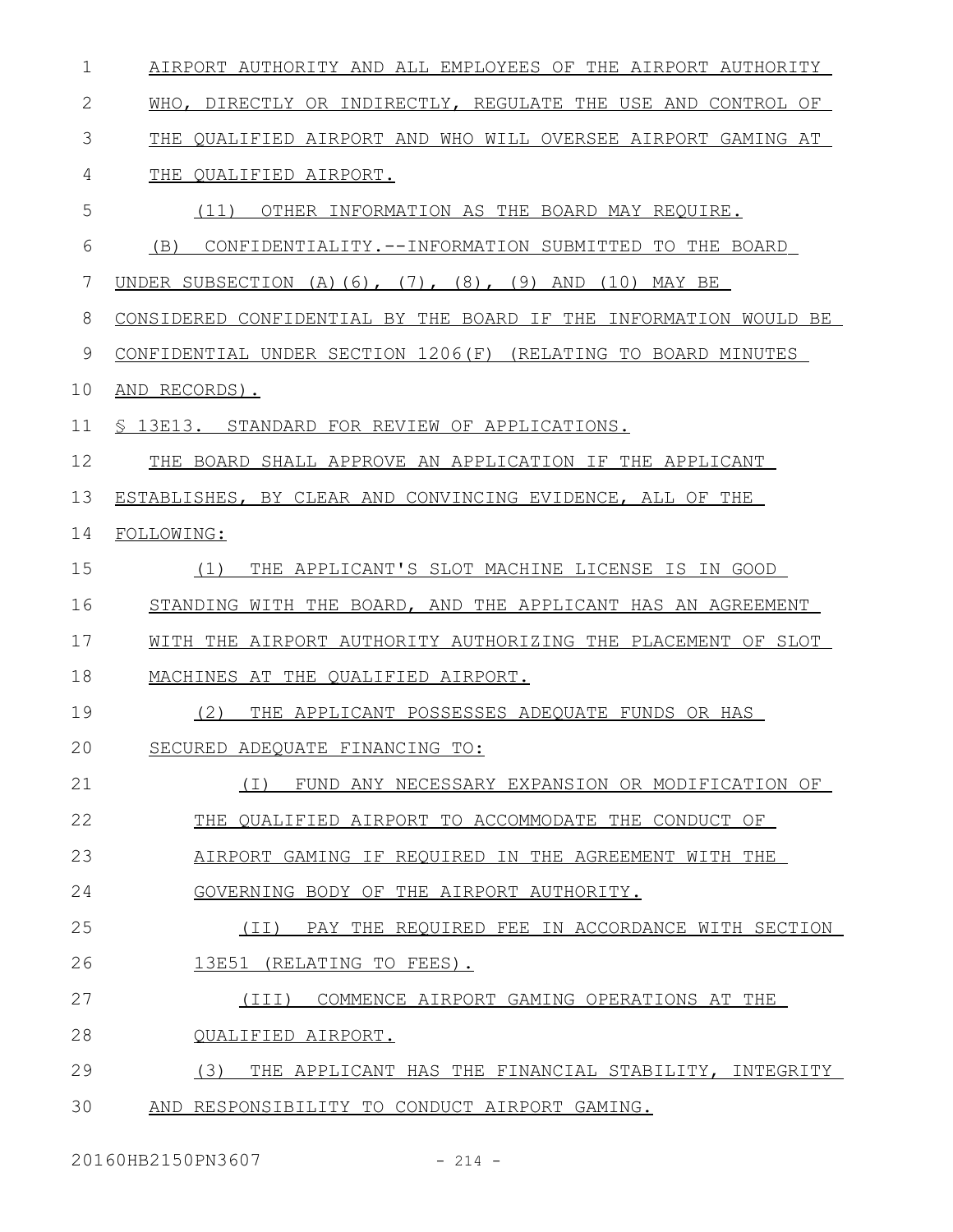| $\mathbf 1$ | (4)<br>THE APPLICANT HAS SUFFICIENT BUSINESS ABILITY AND        |
|-------------|-----------------------------------------------------------------|
| 2           | EXPERIENCE TO CREATE AND MAINTAIN AIRPORT GAMING.               |
| 3           | (5)<br>THE APPLICANT'S PROPOSED INTERNAL AND EXTERNAL           |
| 4           | SECURITY AND PROPOSED SURVEILLANCE MEASURES WITHIN THE          |
| 5           | SPECIFIED AREA WHERE THE APPLICANT SEEKS TO CONDUCT AIRPORT     |
| 6           | GAMING ARE ADEOUATE.                                            |
| 7           | (6)<br>THE APPLICANT AGREES THAT THE NUMBER OF SLOT             |
| 8           | MACHINES IN OPERATION AT ITS LICENSED FACILITY WILL NOT BE      |
| 9           | PERMANENTLY REDUCED IN ORDER TO CONDUCT AIRPORT GAMING.         |
| 10          | § 13E14. APPROVAL OF APPLICATION.                               |
| 11          | UPON APPROVAL OF AN APPLICATION, THE BOARD SHALL ISSUE AN       |
| 12          | AIRPORT GAMING OPERATION CERTIFICATE TO THE APPLICANT. ISSUING  |
| 13          | AN AIRPORT GAMING OPERATION CERTIFICATE PRIOR TO THE PAYMENT IN |
| 14          | FULL OF THE FEE REQUIRED BY SECTION 13E51 (RELATING TO FEES)    |
| 15          | SHALL NOT RELIEVE THE APPLICANT FROM COMPLYING WITH THE         |
| 16          | PROVISIONS OF SECTION 13E51.                                    |
| 17          | \$ 13E15. AIRPORT GAMING OPERATION CERTIFICATE.                 |
| 18          | THE FOLLOWING SHALL APPLY:                                      |
| 19          | (1) AN AIRPORT GAMING OPERATION CERTIFICATE SHALL BE IN         |
| 20          | EFFECT UNLESS:                                                  |
| 21          | SUSPENDED OR REVOKED BY THE BOARD CONSISTENT<br>( I )           |
| 22          | WITH THE REQUIREMENTS OF THIS PART.                             |
| 23          | THE SLOT MACHINE LICENSE HELD BY THE AIRPORT<br>(TI)            |
| 24          | GAMING CERTIFICATE HOLDER IS SUSPENDED, REVOKED OR NOT          |
| 25          | RENEWED BY THE BOARD CONSISTENT WITH THE REQUIREMENTS OF        |
| 26          | THIS PART.                                                      |
| 27          | (III)<br>THE AIRPORT GAMING CERTIFICATE HOLDER                  |
| 28          | RELINQUISHES OR DOES NOT SEEK RENEWAL OF ITS SLOT MACHINE       |
| 29          | LICENSE.                                                        |
| 30          | THE AGREEMENT BETWEEN THE AIRPORT GAMING<br>(IV)                |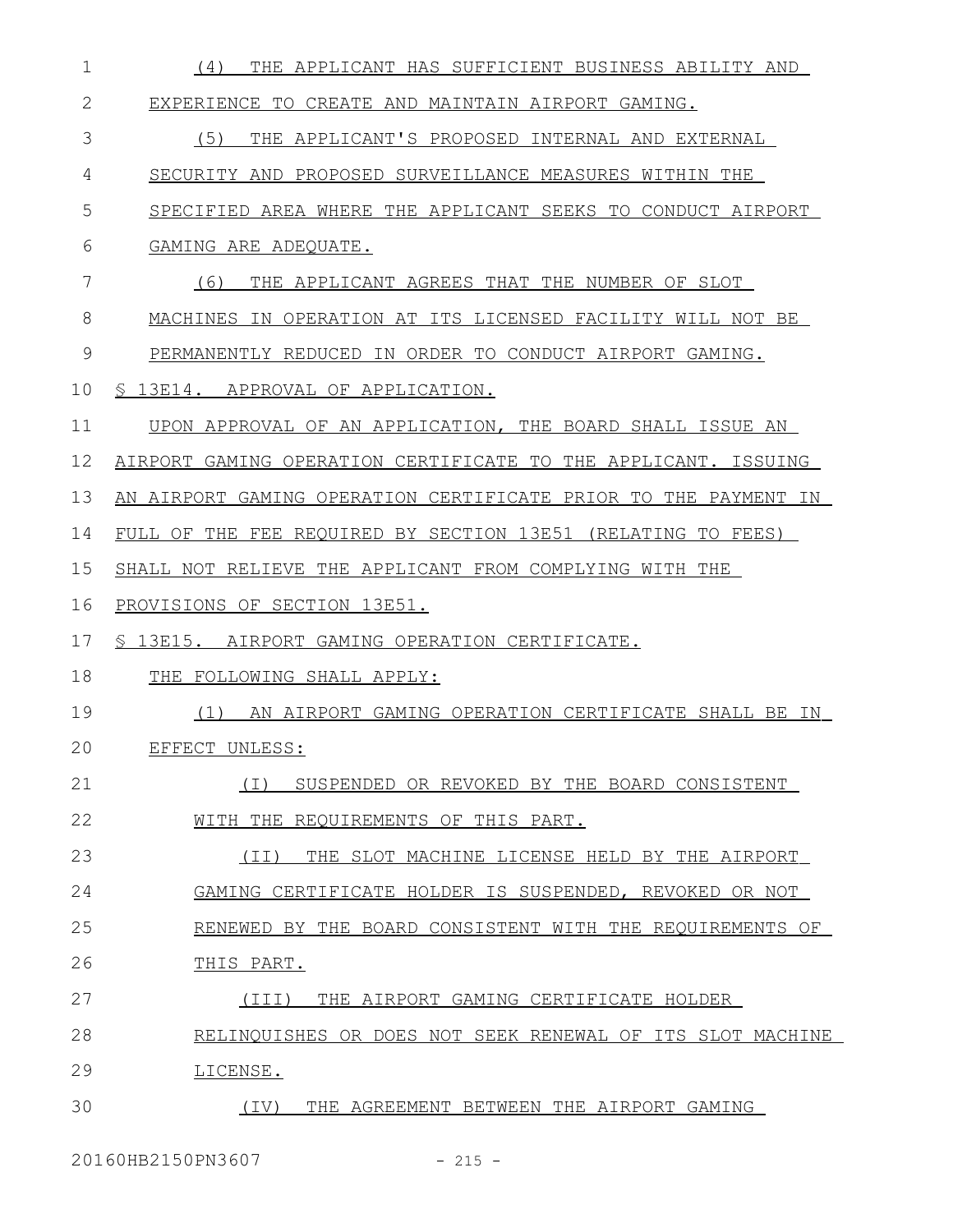| 1  | CERTIFICATE HOLDER AND THE GOVERNING BODY OF THE                  |
|----|-------------------------------------------------------------------|
| 2  | AUTHORITY IS NOT RENEWED.                                         |
| 3  | (2)<br>THE AIRPORT GAMING OPERATION CERTIFICATE SHALL             |
| 4  | INCLUDE THE MAXIMUM NUMBER OF SLOT MACHINES APPROVED BY THE       |
| 5  | BOARD AND PERMITTED IN THE SPECIFIED AREA. THE AIRPORT GAMING     |
| 6  | CERTIFICATE HOLDER MAY INCREASE OR DECREASE THE NUMBER OF         |
| 7  | SLOT MACHINES PERMITTED IN THE SPECIFIED AREA OR CHANGE THE       |
| 8  | CONFIGURATION OF THE SLOT MACHINES UPON NOTICE TO AND             |
| 9  | APPROVAL BY THE BOARD. UNLESS APPROVED BY THE BOARD, THE          |
| 10 | TOTAL NUMBER OF SLOT MACHINES IN OPERATION IN THE SPECIFIED       |
| 11 | AREA MAY NOT EXCEED THE NUMBER AUTHORIZED IN THE AIRPORT          |
| 12 | GAMING OPERATION CERTIFICATE.                                     |
| 13 | (3)<br>A AIRPORT GAMING CERTIFICATE HOLDER SHALL BE               |
| 14 | REQUIRED TO UPDATE THE INFORMATION IN ITS INITIAL AIRPORT         |
| 15 | GAMING APPLICATION AT TIMES PRESCRIBED BY THE BOARD.              |
| 16 | § 13E16. TIMING OF INITIAL AIRPORT GAMING AUTHORIZATIONS.         |
| 17 | THE BOARD SHALL APPROVE OR DENY AN APPLICATION WITHIN 180         |
| 18 | DAYS FOLLOWING RECEIPT OF THE COMPLETED APPLICATION.              |
| 19 | SUBCHAPTER C                                                      |
| 20 | CONDUCT OF AIRPORT GAMING                                         |
| 21 | SEC.                                                              |
| 22 | 13E31. AUTHORIZED LOCATIONS FOR OPERATION.                        |
| 23 | 13E32. COMMENCEMENT OF AIRPORT GAMING OPERATIONS.                 |
| 24 | 13E33. CONDITION OF CONTINUED OPERATION.                          |
| 25 | 13E34. AIRPORT GAMING ACCOUNTING CONTROLS AND AUDIT PROTOCOLS.    |
| 26 | 13E35. CASH EQUIVALENTS.                                          |
| 27 | 13E36. OCCUPATION PERMITS.                                        |
| 28 | § 13E31. AUTHORIZED LOCATIONS FOR OPERATION.                      |
| 29 | RESTRICTION. -- AN AIRPORT GAMING CERTIFICATE HOLDER SHALL<br>(A) |
| 30 | ONLY BE PERMITTED TO OPERATE SLOT MACHINES IN THE SPECIFIED AREA  |

20160HB2150PN3607 - 216 -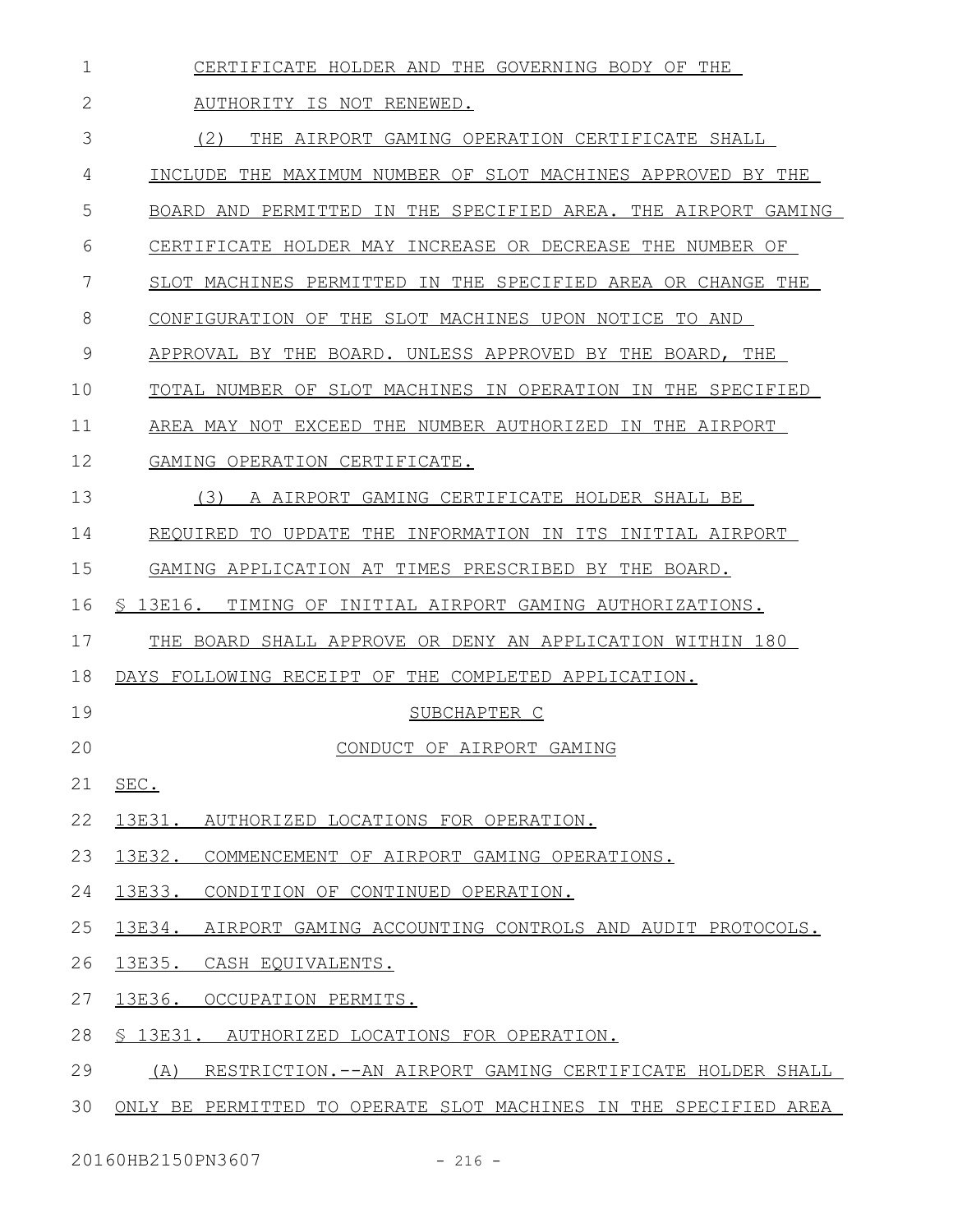AUTHORIZED BY THE BOARD. 1

 (B) POWERS AND DUTIES OF BOARD.--NO AIRPORT GAMING CERTIFICATE HOLDER MAY BE APPROVED TO OPERATE SLOT MACHINES UNLESS THE SPECIFIED AREA IS EQUIPPED WITH ADEQUATE SECURITY AND SURVEILLANCE EQUIPMENT TO ENSURE THE INTEGRITY OF THE CONDUCT OF AIRPORT GAMING. AN AUTHORIZATION GRANTED UNDER THIS SECTION MAY NOT IMPOSE ANY CRITERIA OR REQUIREMENTS REGARDING THE CONTENTS OR STRUCTURE OF A QUALIFIED AIRPORT WHICH ARE UNRELATED TO THE CONDUCT OF AIRPORT GAMING. § 13E32. COMMENCEMENT OF AIRPORT GAMING OPERATIONS. AN AIRPORT GAMING CERTIFICATE HOLDER MAY NOT OPERATE OR OFFER SLOT MACHINES FOR PLAY AT A QUALIFIED AIRPORT UNTIL THE BOARD DETERMINES THAT: (1) THE AIRPORT GAMING CERTIFICATE HOLDER IS IN COMPLIANCE WITH THE REQUIREMENTS OF THIS PART. (2) THE AIRPORT GAMING CERTIFICATE HOLDER'S INTERNAL CONTROLS AND AUDIT PROTOCOLS ARE SUFFICIENT TO MEET THE REQUIREMENTS OF SECTION 13E34 (RELATING TO AIRPORT GAMING ACCOUNTING CONTROLS AND AUDIT PROTOCOLS). (3) THE AIRPORT GAMING CERTIFICATE HOLDER'S GAMING EMPLOYEES, WHERE APPLICABLE, ARE LICENSED, PERMITTED OR OTHERWISE AUTHORIZED BY THE BOARD TO PERFORM THEIR RESPECTIVE DUTIES. (4) THE AIRPORT GAMING CERTIFICATE HOLDER IS PREPARED IN ALL RESPECTS TO OFFER SLOT MACHINE PLAY TO ELIGIBLE PASSENGERS AT THE QUALIFIED AIRPORT. (5) THE AIRPORT GAMING CERTIFICATE HOLDER HAS IMPLEMENTED NECESSARY INTERNAL AND MANAGEMENT CONTROLS AND SECURITY ARRANGEMENTS AND SURVEILLANCE SYSTEMS FOR THE CONDUCT OF AIRPORT GAMING. 2 3 4 5 6 7 8 9 10 11 12 13 14 15 16 17 18 19  $20$ 21 22 23 24 25 26 27 28 29 30

20160HB2150PN3607 - 217 -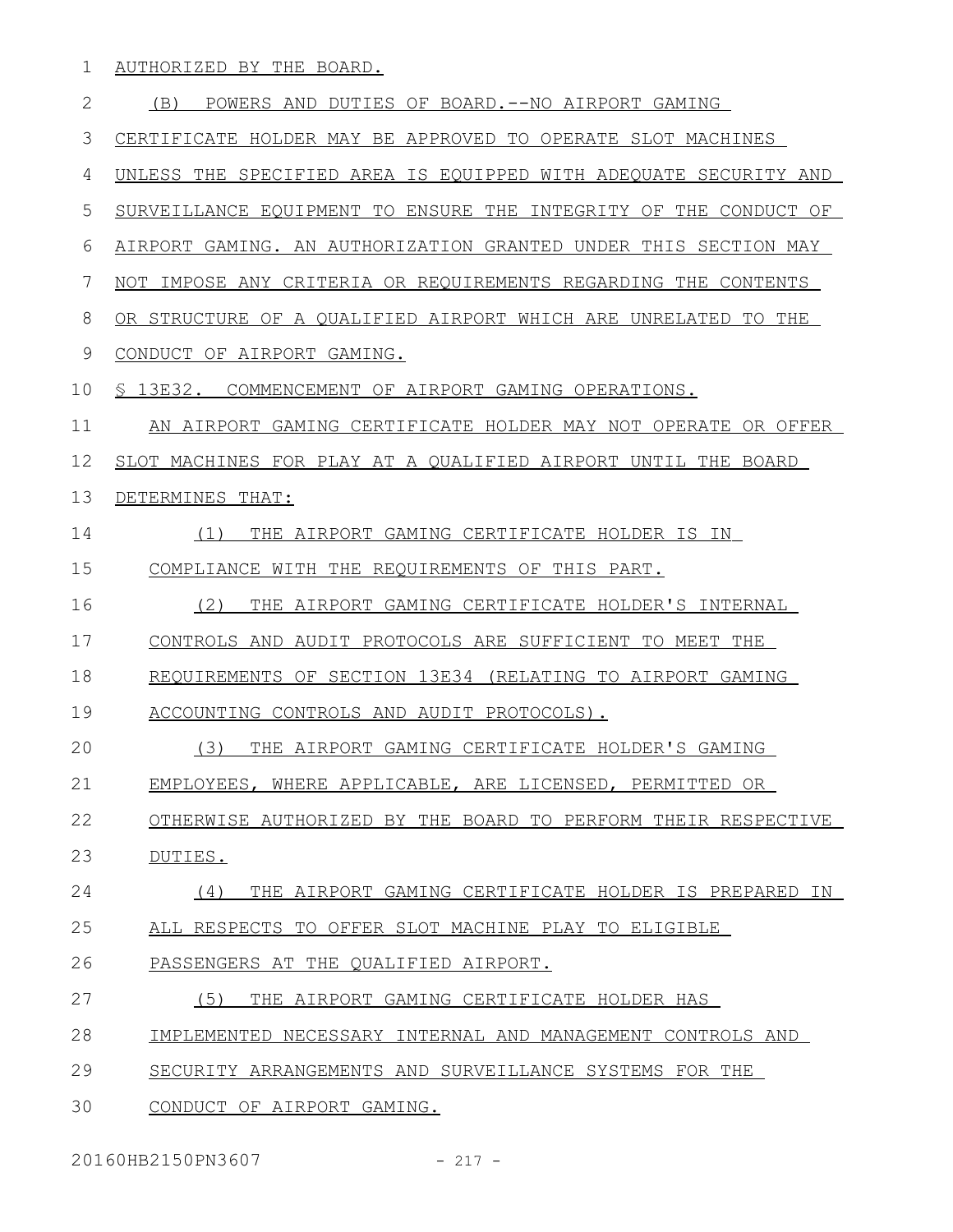| 1  | (6)<br>THE AIRPORT GAMING CERTIFICATE HOLDER IS IN              |
|----|-----------------------------------------------------------------|
| 2  | COMPLIANCE WITH OR HAS COMPLIED WITH SECTION 13E51 (RELATING    |
| 3  | TO FEES).                                                       |
| 4  | ALL SLOT MACHINES CERTIFIED AND APPROVED FOR USE<br>(1)         |
| 5  | UNDER THIS CHAPTER HAVE BEEN APPROVED BY THE BOARD AND ARE      |
| 6  | COMPATIBLE WITH THE CENTRAL CONTROL COMPUTER AND PROTOCOL       |
| 7  | SPECIFICATIONS APPROVED BY THE DEPARTMENT.                      |
| 8  | (8)<br>THE AIRPORT GAMING CERTIFICATE HOLDER HAS                |
| 9  | IMPLEMENTED OR WILL IMPLEMENT THE NECESSARY PROCEDURES AND      |
| 10 | SAFEGUARDS TO ENSURE THAT NO INDIVIDUAL UNDER 21 YEARS OF AGE   |
| 11 | WILL BE PERMITTED TO ENTER THE SPECIFIED AREA OF THE            |
| 12 | OUALIFIED AIRPORT.                                              |
| 13 | § 13E33. CONDITION OF CONTINUED OPERATION.                      |
| 14 | AS A CONDITION OF CONTINUED OPERATION, AN AIRPORT GAMING        |
| 15 | CERTIFICATE HOLDER SHALL MAINTAIN ALL BOOKS, RECORDS AND        |
| 16 | DOCUMENTS PERTAINING TO AIRPORT GAMING IN A MANNER AND LOCATION |
| 17 | WITHIN THIS COMMONWEALTH AS APPROVED BY THE BOARD. ALL BOOKS,   |
| 18 | RECORDS AND DOCUMENTS RELATED TO AIRPORT GAMING SHALL:          |
| 19 | (1)<br>BE SEGREGATED BY SEPARATE ACCOUNTS WITHIN THE SLOT       |
| 20 | MACHINE LICENSEE'S BOOKS, RECORDS AND DOCUMENTS, EXCEPT FOR     |
| 21 | ANY BOOKS, RECORDS OR DOCUMENTS THAT ARE COMMON TO THE          |
| 22 | LICENSEE'S SLOT MACHINE OPERATIONS AT A LICENSED FACILITY AND   |
| 23 | A OUALIFIED AIRPORT;                                            |
| 24 | (2)<br>BE IMMEDIATELY AVAILABLE FOR INSPECTION UPON REOUEST     |
| 25 | OF THE BOARD, THE BUREAU, THE DEPARTMENT, THE PENNSYLVANIA      |
| 26 | STATE POLICE OR THE ATTORNEY GENERAL, OR AGENTS THEREOF,        |
| 27 | DURING ALL HOURS OF OPERATION AT THE QUALIFIED AIRPORT IN       |
| 28 | ACCORDANCE WITH REGULATIONS PROMULGATED BY THE BOARD; AND       |
| 29 | (3)<br>BE MAINTAINED FOR A PERIOD AS THE BOARD, BY              |
| 30 | REGULATION, MAY REQUIRE.                                        |

20160HB2150PN3607 - 218 -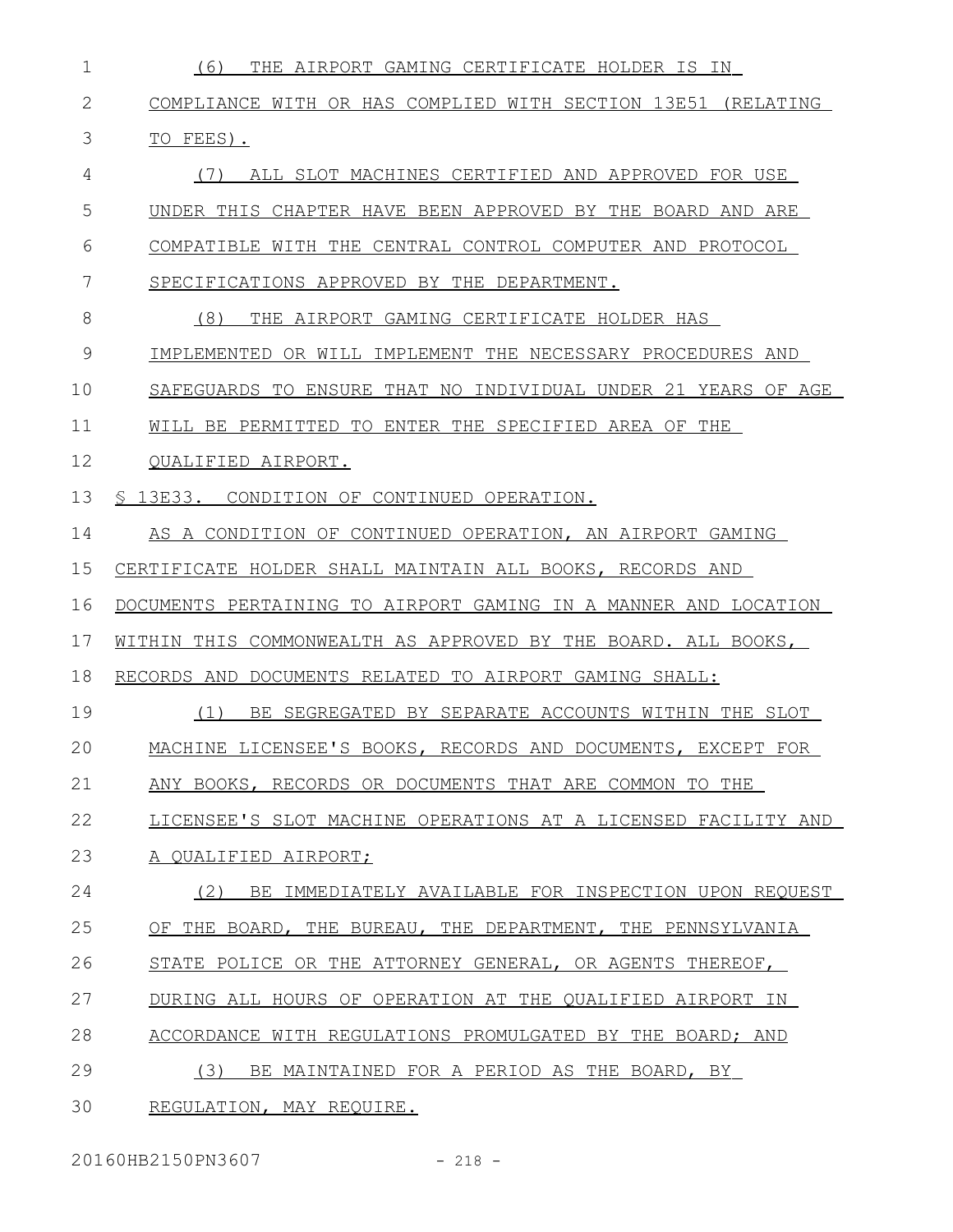| 1            | \$ 13E34. AIRPORT GAMING ACCOUNTING CONTROLS AND AUDIT              |
|--------------|---------------------------------------------------------------------|
| $\mathbf{2}$ | PROTOCOLS.                                                          |
| 3            | APPROVAL.--PRIOR TO THE COMMENCEMENT OF AIRPORT GAMING<br>(A)       |
| 4            | OPERATIONS, AN AIRPORT GAMING CERTIFICATE HOLDER SHALL SUBMIT TO    |
| 5            | THE BOARD FOR APPROVAL ALL PROPOSED SITE PLANS, INTERNAL AND        |
| 6            | ACCOUNTING CONTROL SYSTEMS AND AUDIT PROTOCOLS FOR THE AIRPORT      |
| 7            | GAMING CERTIFICATE HOLDER'S AIRPORT GAMING OPERATIONS.              |
| 8            | MINIMUM REQUIREMENTS. -- THE AIRPORT GAMING CERTIFICATE<br>(B)      |
| 9            | HOLDER'S INTERNAL AND ACCOUNTING CONTROLS AND AUDIT PROTOCOLS       |
| 10           | SHALL MEET THE REQUIREMENTS SET FORTH IN SECTION 1322 (B) AND (C)   |
| 11           | (RELATING TO SLOT MACHINE ACCOUNTING CONTROLS AND AUDITS).          |
| 12           | S 13E35. CASH EQUIVALENTS.                                          |
| 13           | NOTWITHSTANDING ANY OTHER PROVISIONS OF THIS PART, THE BOARD        |
| 14           | MAY, THROUGH REGULATIONS, DETERMINE THE CASH EQUIVALENTS THAT       |
| 15           | MAY BE AUTHORIZED AND ACCEPTED BY AN AIRPORT GAMING CERTIFICATE     |
| 16           | HOLDER IN THE CONDUCT OF AIRPORT GAMING.                            |
| 17           | S 13E36. OCCUPATION PERMITS.                                        |
| 18           | APPLICATION. -- ANY PERSON WHO DESIRES TO BE A GAMING<br>(A)        |
| 19           | EMPLOYEE AND HAS A BONA FIDE OFFER OF EMPLOYMENT FROM A AIRPORT     |
| 20           | GAMING CERTIFICATE HOLDER AUTHORIZED TO OPERATE SLOT MACHINES       |
| 21           | UNDER THIS CHAPTER SHALL APPLY TO THE BOARD FOR AN OCCUPATION       |
| 22           | PERMIT. A PERSON MAY NOT BE EMPLOYED AS A GAMING EMPLOYEE UNLESS    |
| 23           | AND UNTIL THAT PERSON HOLDS AN APPROPRIATE OCCUPATION PERMIT        |
| 24           | ISSUED UNDER THIS SECTION. THE BOARD MAY PROMULGATE REGULATIONS     |
| 25           | TO RECLASSIFY A CATEGORY OF NONGAMING EMPLOYEES OR GAMING           |
| 26           | EMPLOYEES UPON A FINDING THAT THE RECLASSIFICATION IS IN THE        |
| 27           | INTEREST AND CONSISTENT WITH THE OBJECTIVES OF THIS PART.<br>PUBLIC |
| 28           | (B)<br>REQUIREMENTS.--THE APPLICATION FOR AN OCCUPATION PERMIT      |
| 29           | SHALL INCLUDE, AT A MINIMUM:                                        |
| 30           | (1)<br>THE NAME AND HOME ADDRESS OF THE PERSON.                     |

20160HB2150PN3607 - 219 -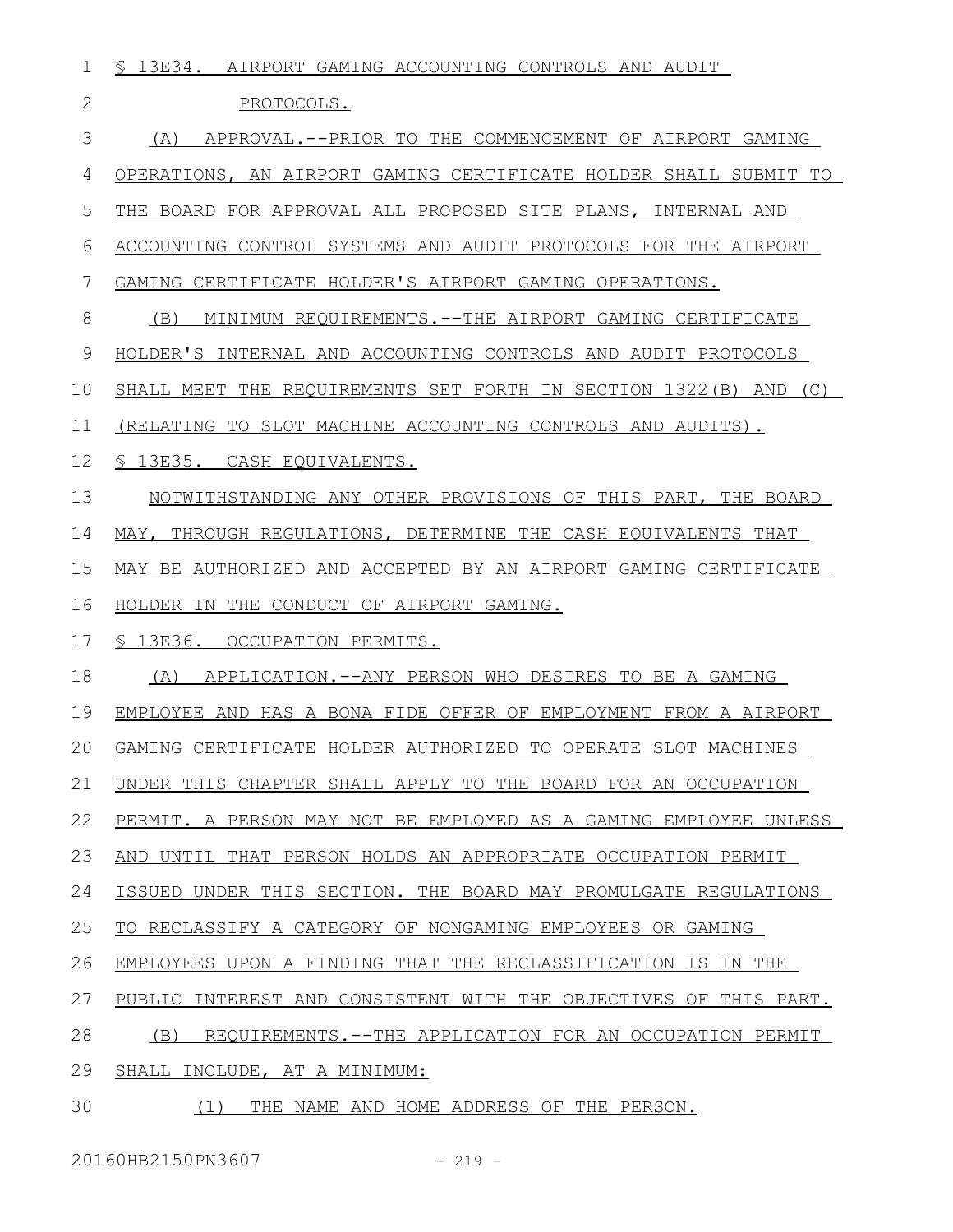| $\mathbf 1$ | (2)<br>THE<br>PREVIOUS EMPLOYMENT HISTORY OF THE PERSON.         |
|-------------|------------------------------------------------------------------|
| 2           | (3)<br>THE CRIMINAL HISTORY RECORD OF THE PERSON, AS WELL        |
| 3           | AS THE PERSON'S CONSENT FOR THE PENNSYLVANIA STATE POLICE TO     |
| 4           | CONDUCT A BACKGROUND INVESTIGATION.                              |
| 5           | A CURRENT PHOTOGRAPH OF THE PERSON.<br>(4)                       |
| 6           | (5)<br>EVIDENCE OF THE OFFER OF EMPLOYMENT AND THE NATURE        |
| 7           | AND<br>SCOPE OF THE PROPOSED DUTIES OF THE PERSON, IF KNOWN.     |
| 8           | (6)<br>THE DETAILS OF ANY OCCUPATION PERMIT OR SIMILAR           |
| 9           | LICENSE GRANTED OR DENIED TO THE PERSON IN OTHER                 |
| 10          | JURISDICTIONS.                                                   |
| 11          | ANY OTHER INFORMATION DETERMINED BY THE BOARD TO BE<br>(1)       |
| 12          | APPROPRIATE.                                                     |
| 13          | PROHIBITION.--NO AIRPORT GAMING CERTIFICATE HOLDER MAY<br>(C)    |
| 14          | EMPLOY OR PERMIT ANY PERSON UNDER 18 YEARS OF AGE TO RENDER ANY  |
| 15          | SERVICE IN ANY SPECIFIED AREA WHERE SLOT MACHINES ARE PHYSICALLY |
| 16          | LOCATED.                                                         |
| 17          | CONSTRUCTION.--NOTHING IN THIS PART SHALL BE CONSTRUED<br>(D)    |
| 18          | TO REQUIRE ANY PERSON WHO HOLDS A PRINCIPAL LICENSE, A KEY       |
| 19          | EMPLOYEE LICENSE OR GAMING EMPLOYEE OCCUPATION PERMIT UNDER      |
| 20          | CHAPTER 13 (RELATING TO LICENSEES) TO OBTAIN A SEPARATE LICENSE, |
| 21          | PERMIT, CERTIFICATE, REGISTRATION OR OTHER AUTHORIZATION TO BE   |
| 22          | EMPLOYED IN AN AIRPORT GAMING CERTIFICATE HOLDER'S AIRPORT       |
| 23          | GAMING OPERATIONS.                                               |
| 24          | SUBCHAPTER D                                                     |
| 25          | AIRPORT GAMING FEES AND TAXES                                    |
| 26          | SEC.                                                             |
| 27          | 13E51. FEES.                                                     |
| 28          | 13E52. AIRPORT GAMING TAX AND ASSESSMENT.                        |
| 29          | $$13E51.$ FEES.                                                  |
| 30          | (A) REQUIRED FEES. -- A SLOT MACHINE LICENSEE SHALL PAY:         |
|             |                                                                  |

20160HB2150PN3607 - 220 -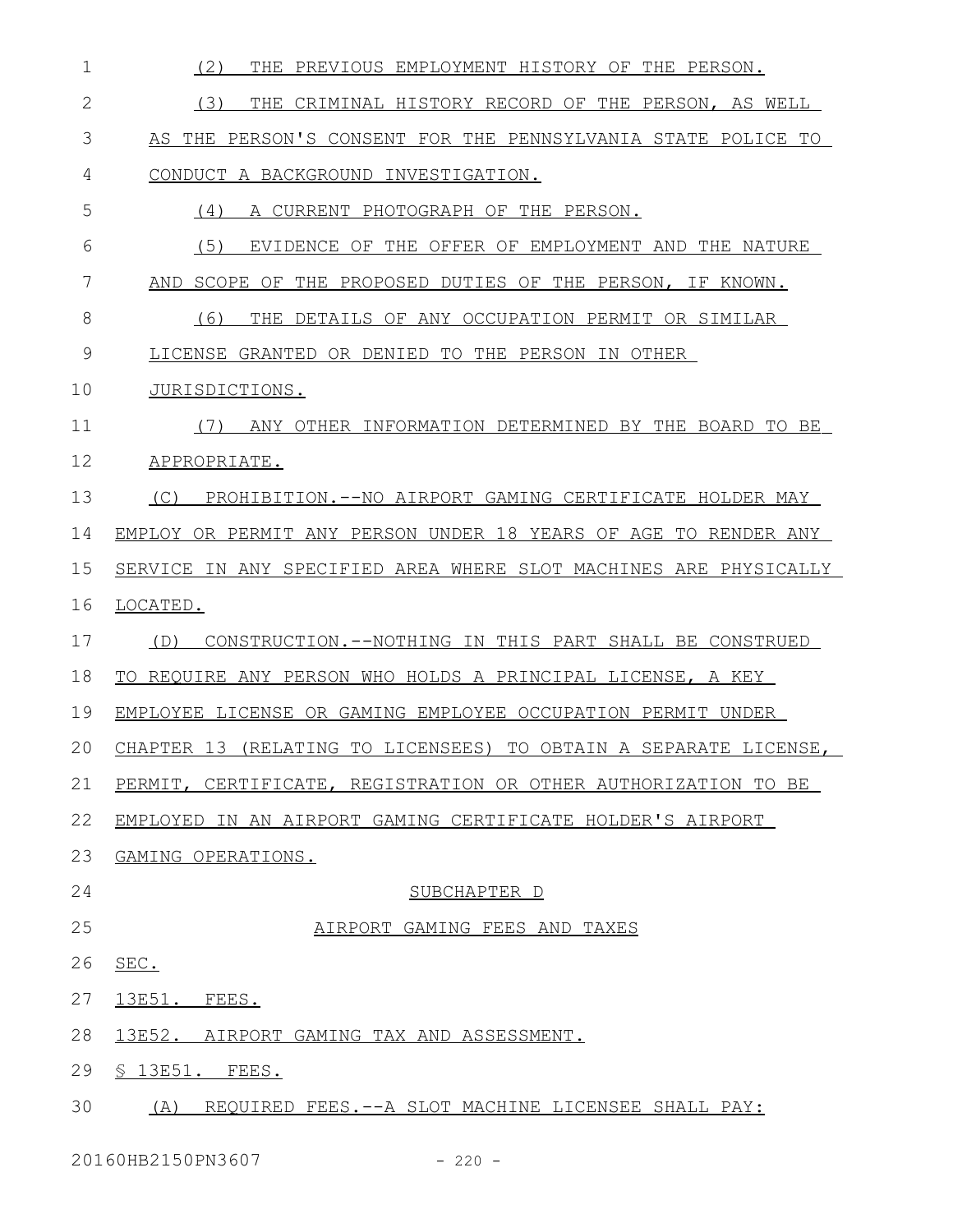| $\mathbf 1$ | EXCEPT AS SET FORTH IN PARAGRAPH (2) OR (3), A ONE-<br>(1)       |
|-------------|------------------------------------------------------------------|
| 2           | TIME, NONREFUNDABLE FEE OF \$1,000,000 UPON THE ISSUANCE OF A    |
| 3           | CERTIFICATE TO OPERATE SLOT MACHINES UNDER THIS CHAPTER IN A     |
| 4           | QUALIFIED AIRPORT.                                               |
| 5           | (2) A ONE-TIME, NONREFUNDABLE FEE OF \$5,000,000 UPON THE        |
| 6           | ISSUANCE OF A CERTIFICATE TO OPERATE SLOT MACHINES UNDER THIS    |
| 7           | CHAPTER IN A QUALIFIED AIRPORT LOCATED IN A CITY OF THE FIRST    |
| 8           | CLASS.                                                           |
| 9           | A ONE-TIME, NONREFUNDABLE FEE OF \$2,500,000 UPON THE<br>(3)     |
| 10          | ISSUANCE OF A CERTIFICATE TO OPERATE SLOT MACHINES UNDER THIS    |
| 11          | CHAPTER IN A QUALIFIED AIRPORT LOCATED IN A COUNTY OF THE        |
| 12          | SECOND CLASS.                                                    |
| 13          | DEPOSIT OF FEES. --NOTWITHSTANDING SECTION 1208 (RELATING<br>(B) |
| 14          | TO COLLECTION OF FEES AND FINES), ALL FEES OR PENALTIES RECEIVED |
| 15          | BY THE BOARD UNDER THIS CHAPTER SHALL BE DEPOSITED IN THE        |
| 16          | GENERAL FUND.                                                    |
| 17          | § 13E52. AIRPORT GAMING TAX AND ASSESSMENT.                      |
| 18          | IMPOSITION.--EACH AIRPORT GAMING CERTIFICATE HOLDER<br>(A)       |
| 19          | SHALL REPORT TO THE DEPARTMENT AND PAY FROM ITS AIRPORT GAMING   |
| 20          | REVENUE, ON A FORM AND IN THE MANNER PRESCRIBED BY THE           |
| 21          | DEPARTMENT, A TAX OF 34% OF ITS AIRPORT GAMING REVENUE AND AN    |
| 22          | AIRPORT LOCAL SHARE ASSESSMENT.                                  |
| 23          | (B)<br>DEPOSITS AND DISTRIBUTIONS.--                             |
| 24          | THE TAX AND LOCAL SHARE ASSESSMENT IMPOSED UNDER<br>(1)          |
| 25          | SUBSECTION (A) SHALL BE PAYABLE TO THE DEPARTMENT ON A WEEKLY    |
| 26          | BASIS AND SHALL BE BASED UPON GROSS TERMINAL REVENUE DERIVED     |
| 27          | DURING THE PREVIOUS WEEK.                                        |
| 28          | (2)<br>ALL FUNDS OWED TO THE COMMONWEALTH UNDER THIS             |
|             |                                                                  |
| 29          | SECTION SHALL BE HELD IN TRUST FOR THE COMMONWEALTH BY THE       |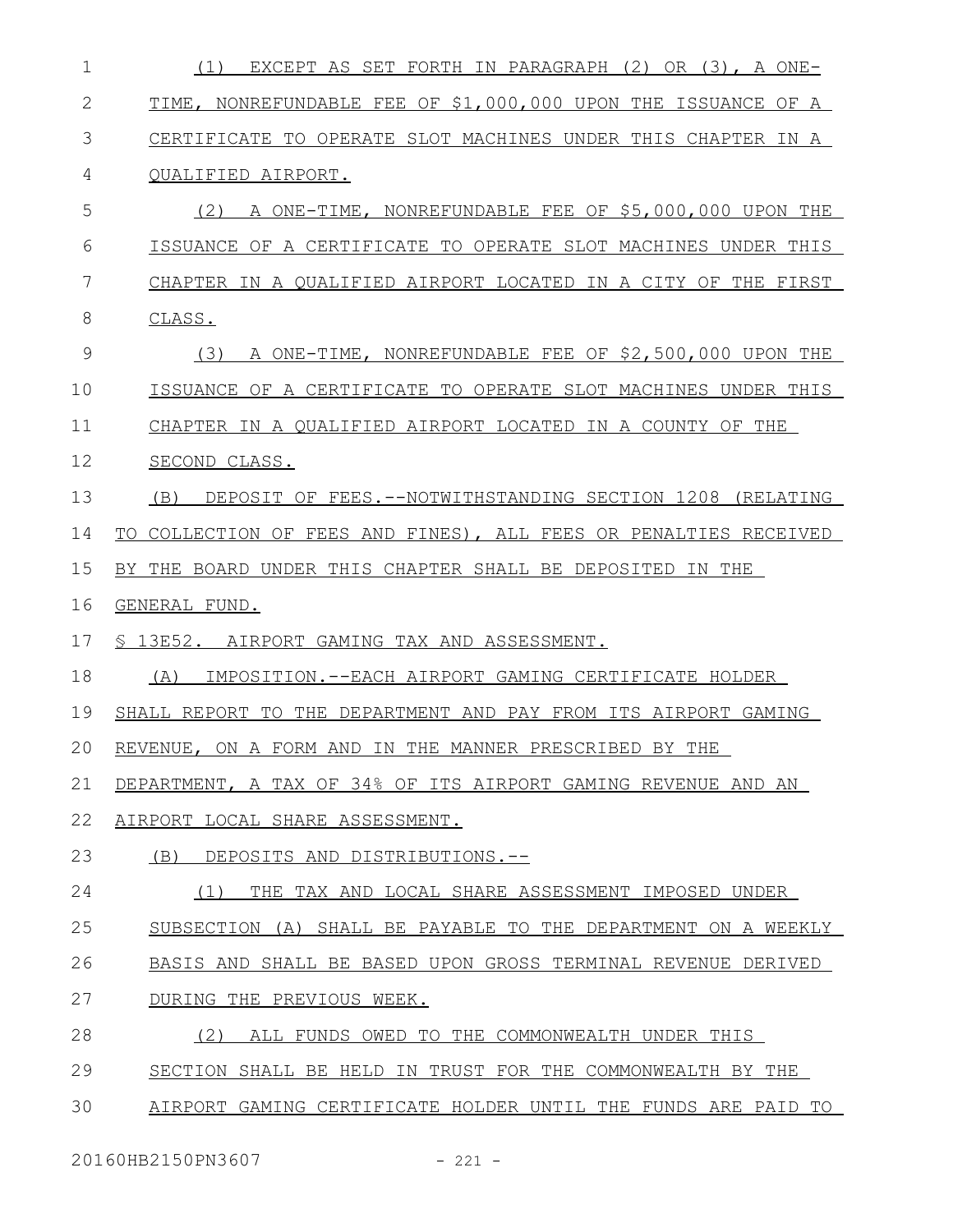| $\mathbf 1$ | THE DEPARTMENT. UNLESS OTHERWISE AGREED TO BY THE BOARD, A       |
|-------------|------------------------------------------------------------------|
| 2           | AIRPORT GAMING CERTIFICATE HOLDER SHALL ESTABLISH A SEPARATE     |
| 3           | BANK ACCOUNT INTO WHICH GROSS TERMINAL REVENUE SHALL BE          |
| 4           | DEPOSITED AND MAINTAINED UNTIL SUCH TIME AS THE FUNDS ARE        |
| 5           | PAID TO<br>THE DEPARTMENT UNDER THIS SECTION.                    |
| 6           | (3)<br>THE DEPARTMENT SHALL TRANSFER THE TAX REVENUES            |
| 7           | COLLECTED UNDER THIS SECTION TO THE GENERAL FUND.                |
| 8           | THE DEPARTMENT SHALL QUARTERLY DISTRIBUTE TO EACH<br>(4)         |
| 9           | QUALIFIED AIRPORT THE AIRPORT LOCAL SHARE ASSESSMENT FROM THE    |
| 10          | AIRPORT GAMING REVENUE GENERATED FROM AIRPORT GAMING AT EACH     |
| 11          | QUALIFIED AIRPORT.                                               |
| 12          | (C)<br>DEFINITIONS.--AS USED IN THIS SECTION, THE FOLLOWING      |
| 13          | WORDS AND PHRASES SHALL HAVE THE MEANINGS GIVEN TO THEM IN THIS  |
| 14          | SUBSECTION UNLESS THE CONTEXT CLEARLY INDICATES OTHERWISE:       |
| 15          | "AIRPORT LOCAL SHARE ASSESSMENT." TWENTY PERCENT OF AN           |
| 16          | AIRPORT GAMING CERTIFICATE HOLDER'S AIRPORT GAMING REVENUE.      |
| 17          | SUBCHAPTER E                                                     |
| 18          | MISCELLANEOUS PROVISIONS                                         |
| 19          | SEC.                                                             |
| 20          | 13E91. REGULATIONS.                                              |
| 21          | \$13E91. REGULATIONS.                                            |
| 22          | REGULATIONS.--THE BOARD SHALL PROMULGATE REGULATIONS<br>(A)      |
| 23          | CONSISTENT WITH THE PROVISIONS OF THIS PART TO GOVERN THE        |
| 24          | CONDUCT OF AIRPORT GAMING AT QUALIFIED AIRPORTS.                 |
| 25          | (B)<br>TEMPORARY REGULATIONS.--IN ORDER TO FACILITATE THE        |
| 26          | PROMPT IMPLEMENTATION OF THIS CHAPTER, REGULATIONS PROMULGATED   |
| 27          | BY THE BOARD IN ACCORDANCE WITH SUBSECTION (A) SHALL BE DEEMED   |
| 28          | TEMPORARY REGULATIONS WHICH SHALL EXPIRE NOT LATER THAN TWO      |
| 29          | YEARS FOLLOWING THE PUBLICATION OF THE TEMPORARY REGULATION. THE |
| 30          | BOARD MAY PROMULGATE TEMPORARY REGULATIONS NOT SUBJECT TO:       |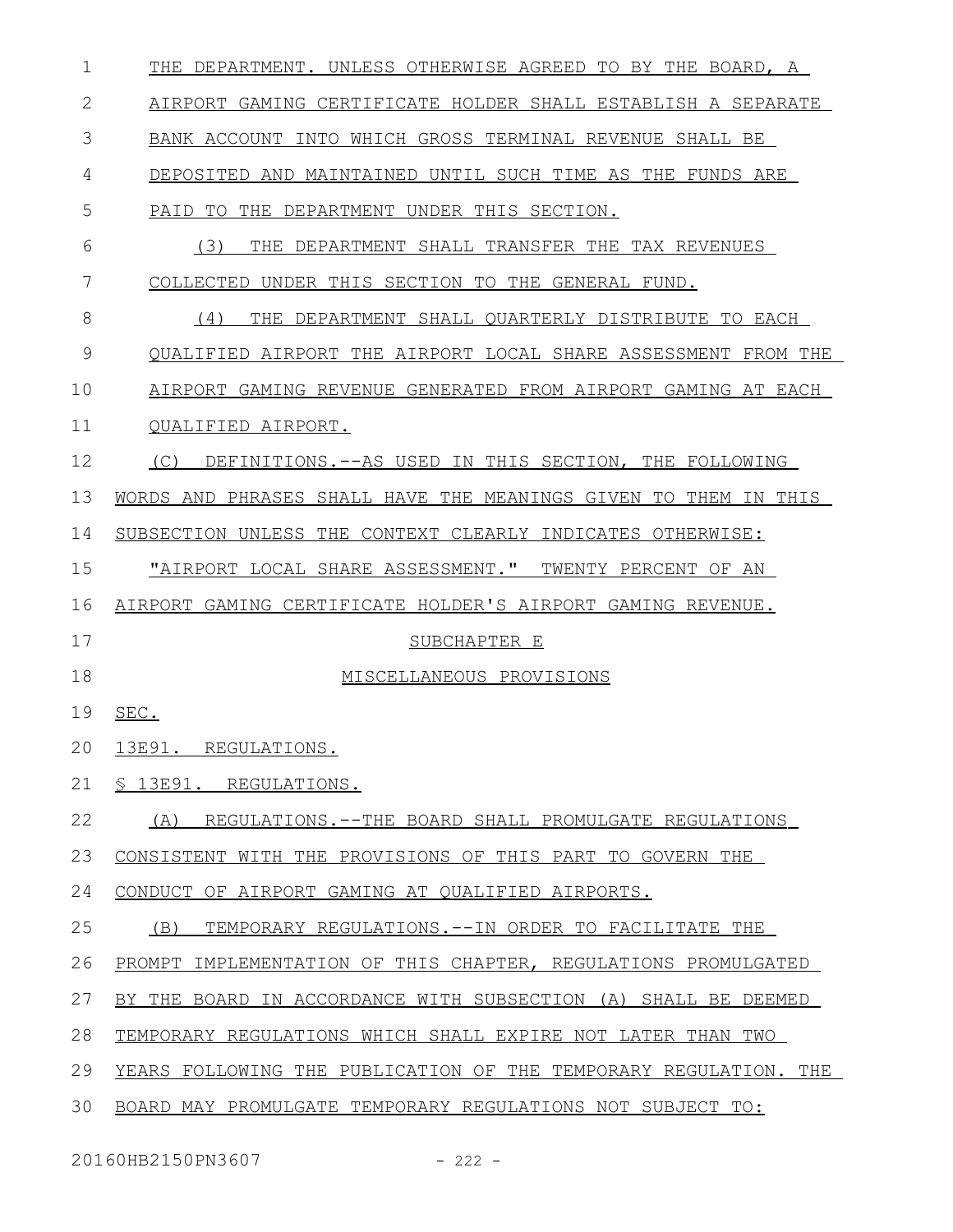| $\mathbf 1$  | SECTIONS 201, 202, 203, 204 AND 205 OF THE ACT OF<br>(1)                 |
|--------------|--------------------------------------------------------------------------|
| $\mathbf{2}$ | JULY 31, 1968 (P.L.769, NO.240), REFERRED TO AS THE                      |
| 3            | COMMONWEALTH DOCUMENTS LAW.                                              |
| 4            | THE ACT OF JUNE 25, 1982 (P.L.633, NO.181), KNOWN AS<br>(2)              |
| 5            | THE REGULATORY REVIEW ACT.                                               |
| 6            | SECTIONS 204 (B) AND 301 (10) OF THE ACT OF OCTOBER<br>(3)               |
| 7            | 15, 1980 (P.L.950, NO.164), KNOWN AS THE COMMONWEALTH                    |
| 8            | ATTORNEYS ACT.                                                           |
| 9            | (C) EXPIRATION.--THE BOARD'S AUTHORITY TO ADOPT TEMPORARY                |
| 10           | REGULATIONS UNDER SUBSECTION (A) SHALL EXPIRE TWO YEARS AFTER            |
| 11           | THE EFFECTIVE DATE OF THIS SECTION. REGULATIONS ADOPTED AFTER            |
| 12           | THIS PERIOD SHALL BE PROMULGATED AS PROVIDED BY LAW.                     |
| 13           | CHAPTER 13F                                                              |
| 14           | CASINO SIMULCASTING                                                      |
| 15           | SUBCHAPTER                                                               |
| 16           | A. GENERAL PROVISIONS                                                    |
| 17           | B.<br>CASINO SIMULCASTING AUTHORIZED                                     |
| 18           | $\mathbb C$ .<br>APPLICATION AND ISSUANCE OF PERMIT AND ESTABLISHMENT OF |
| 19           | SIMULCASTING FACILITY                                                    |
| 20           | CONDUCT OF CASINO SIMULCASTING<br>$D$ .                                  |
| 21           | E. FEES AND TAXES                                                        |
| 22           | SUBCHAPTER A                                                             |
| 23           | GENERAL PROVISIONS                                                       |
| 24           | SEC.                                                                     |
| 25           | 13F01. LEGISLATIVE INTENT AND PURPOSE.                                   |
| 26           | 13F02.<br>DEFINITIONS.                                                   |
| 27           | § 13F01. LEGISLATIVE INTENT AND PURPOSE.                                 |
| 28           | THE GENERAL ASSEMBLY FINDS AS FOLLOWS:                                   |
| 29           | THE PEOPLE OF THIS COMMONWEALTH HAVE A VITAL<br>(1)                      |
| 30           | ECONOMIC INTEREST IN THE CONTINUED SUCCESS OF THIS                       |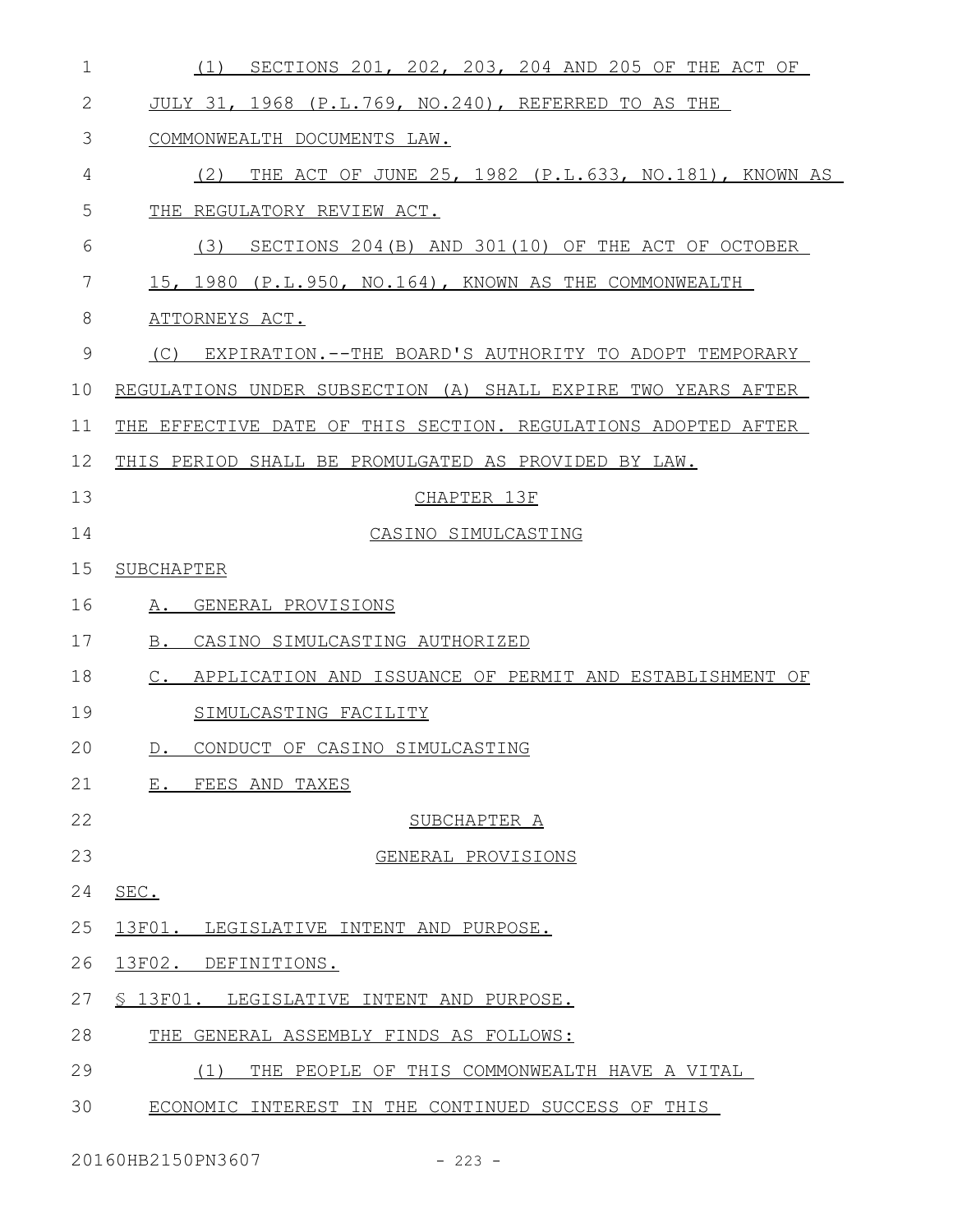COMMONWEALTH'S GAMING INDUSTRY, INCLUDING THE RACE HORSE INDUSTRY. DUE TO THIS ECONOMIC INTEREST, ENHANCEMENTS TO CURRENT GAMING ACTIVITIES MUST BE AUTHORIZED TO ENSURE THE ONGOING COMPETITIVENESS, VIABILITY AND STABILITY OF THE GAMING INDUSTRY IN THIS COMMONWEALTH. (2) A PRIMARY INTENT OF THE RACE HORSE DEVELOPMENT AND GAMING ACT, AS CODIFIED IN THIS PART, IS TO ENHANCE LIVE HORSE RACING. HOWEVER, THE LEGALIZATION OF COMMERCIAL GAMING IN STATES ON THE GEOGRAPHIC BORDERS OF THIS COMMONWEALTH MAKES IT IMPERATIVE TO AUTHORIZE NEW AND INNOVATIVE GAMING ACTIVITIES RELATED TO HORSE RACING AND COMMERCIAL CASINO-STYLE GAMING, WHICH COULD BE IMPLEMENTED BY LICENSED GAMING ENTITIES, AND WHICH COULD HELP ENSURE THE VIABILITY OF BOTH HORSE RACING AND COMMERCIAL GAMING. (3) THE INTENT OF THIS CHAPTER IS TO GIVE LICENSED GAMING ENTITIES THE AUTHORITY TO CONDUCT CASINO SIMULCASTING AT CATEGORY 2 AND CATEGORY 3 LICENSED FACILITIES IN ORDER TO EXPAND HORSE RACING OPPORTUNITIES THROUGH SIMULCASTING AND, THEREBY, ENHANCING THE VIABILITY OF THIS COMMONWEALTH'S RACE HORSE AND COMMERCIAL GAMING INDUSTRY. § 13F02. DEFINITIONS. THE FOLLOWING WORDS AND PHRASES WHEN USED IN THIS CHAPTER SHALL HAVE THE MEANINGS GIVEN TO THEM IN THIS SECTION UNLESS THE CONTEXT CLEARLY INDICATES OTHERWISE: "LICENSED GAMING ENTITY." A PERSON WHO HAS BEEN APPROVED FOR AND ISSUED A CATEGORY 2 SLOT MACHINE LICENSE OR A CATEGORY 3 SLOT MACHINE LICENSE IN ACCORDANCE WITH SECTIONS 1304 (RELATING TO CATEGORY 2 SLOT MACHINE LICENSE), 1305 (RELATING TO CATEGORY 3 SLOT MACHINE LICENSE) AND 1325 (RELATING TO LICENSE OR PERMIT ISSUANCE) AND WHO HOLDS A CASINO SIMULCASTING PERMIT. 1 2 3 4 5 6 7 8 9 10 11 12 13 14 15 16 17 18 19  $20$ 21 22 23 24 25 26 27 28 29 30

20160HB2150PN3607 - 224 -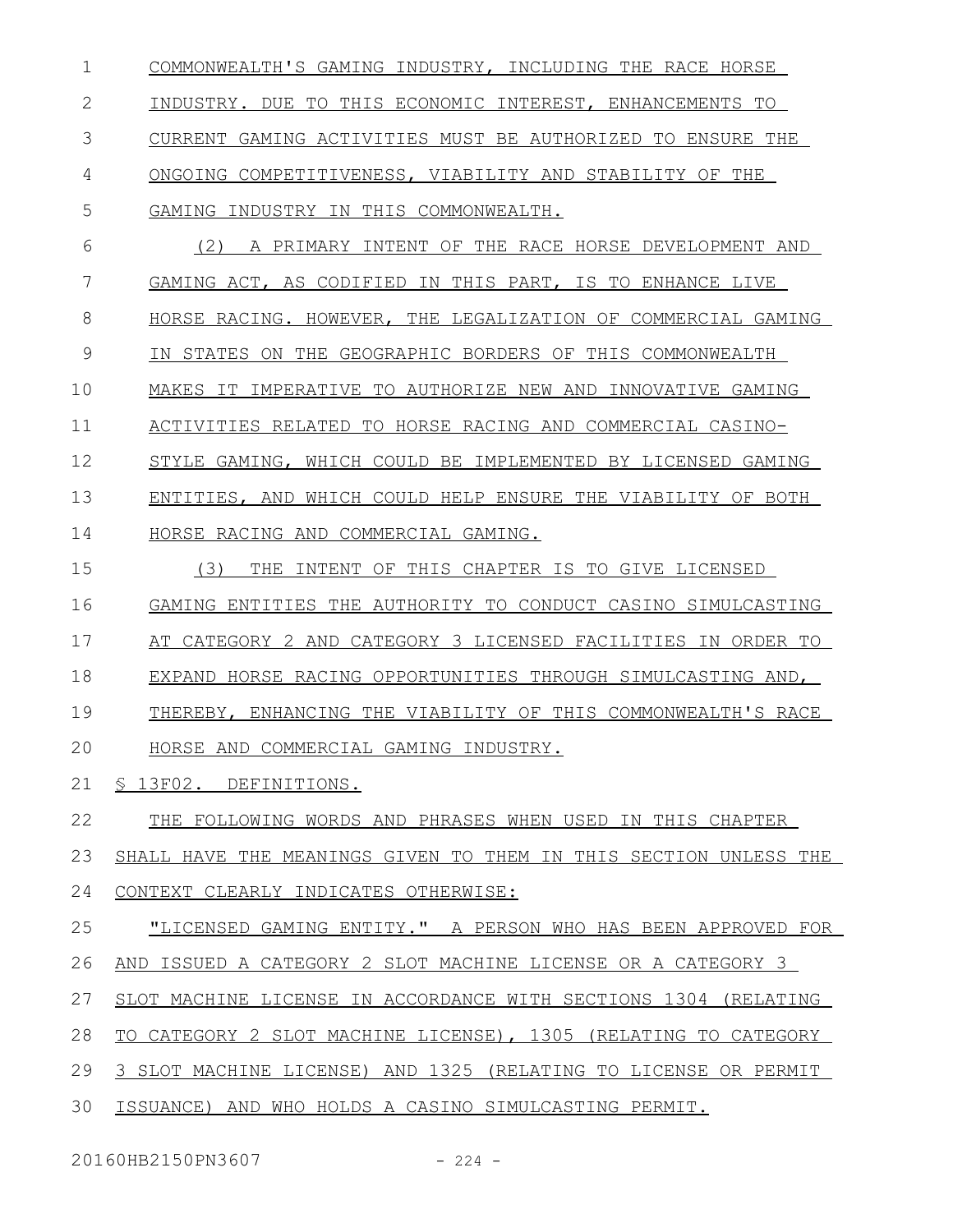| $\mathbf 1$  | SUBCHAPTER B                                                     |
|--------------|------------------------------------------------------------------|
| $\mathbf{2}$ | CASINO SIMULCASTING AUTHORIZED                                   |
| 3            | SEC.                                                             |
| 4            | 13F05.<br>AUTHORIZATION TO CONDUCT SIMULCASTING.                 |
| 5            | 13F06.<br>REGULATIONS.                                           |
| 6            | 13F07.<br>TEMPORARY REGULATIONS.                                 |
| 7            | 13F08. SIMULCAST AGREEMENTS.                                     |
| 8            | \$ 13F05. AUTHORIZATION TO CONDUCT SIMULCASTING.                 |
| 9            | AUTHORITY TO CONDUCT.--NOTWITHSTANDING ANY OTHER<br>(A)          |
| 10           | PROVISION OF LAW OR REGULATION, IT SHALL BE LAWFUL FOR A         |
| 11           | LICENSED GAMING ENTITY TO CONDUCT CASINO SIMULCASTING OR ENTER   |
| 12           | INTO AN AGREEMENT OR AGREEMENTS WITH A LICENSED RACING ENTITY OR |
| 13           | OTHER PERSON FOR THE CONDUCT OF CASINO SIMULCASTING IN           |
| 14           | ACCORDANCE WITH THE PROVISIONS OF THIS CHAPTER, ARTICLE XXVIII-D |
| 15           | OF THE ACT OF APRIL 9, 1929 (P.L.177, NO.175), KNOWN AS THE      |
| 16           | ADMINISTRATIVE CODE OF 1929, AND THE APPLICABLE REGULATIONS OF   |
| 17           | THE BOARD AND THE COMMISSION PROMULGATED UNDER THIS CHAPTER.     |
| 18           | (B)<br>ADMINISTRATION AND ENFORCEMENT. --THE BOARD SHALL         |
| 19           | ADMINISTER AND ENFORCE THE PROVISIONS OF THIS CHAPTER AS THEY    |
| 20           | RELATE TO THE CONDUCT OF CASINO SIMULCASTING BY A SLOT MACHINE   |
| 21           | LICENSEE AND, EXCEPT AS PROVIDED IN THIS CHAPTER, SHALL ADOPT    |
| 22           | AND PROMULGATE REGULATIONS TO CARRY OUT AND ENFORCE THE          |
| 23           | PROVISIONS OF THIS CHAPTER.                                      |
| 24           | § 13F06. REGULATIONS.                                            |
| 25           | ADOPTION OF REGULATIONS.--THE BOARD, IN CONSULTATION<br>(A)      |
| 26           | WITH THE COMMISSION, SHALL ADOPT AND PROMULGATE REGULATIONS TO   |
| 27           | GOVERN THE CONDUCT OF CASINO SIMULCASTING BY LICENSED GAMING     |
| 28           | ENTITIES IN THIS COMMONWEALTH. SUCH REGULATIONS SHALL ESTABLISH  |
| 29           | THE FOLLOWING:                                                   |
| 30           | THE METHOD AND FORM OF THE APPLICATION WHICH A<br>(1)            |

20160HB2150PN3607 - 225 -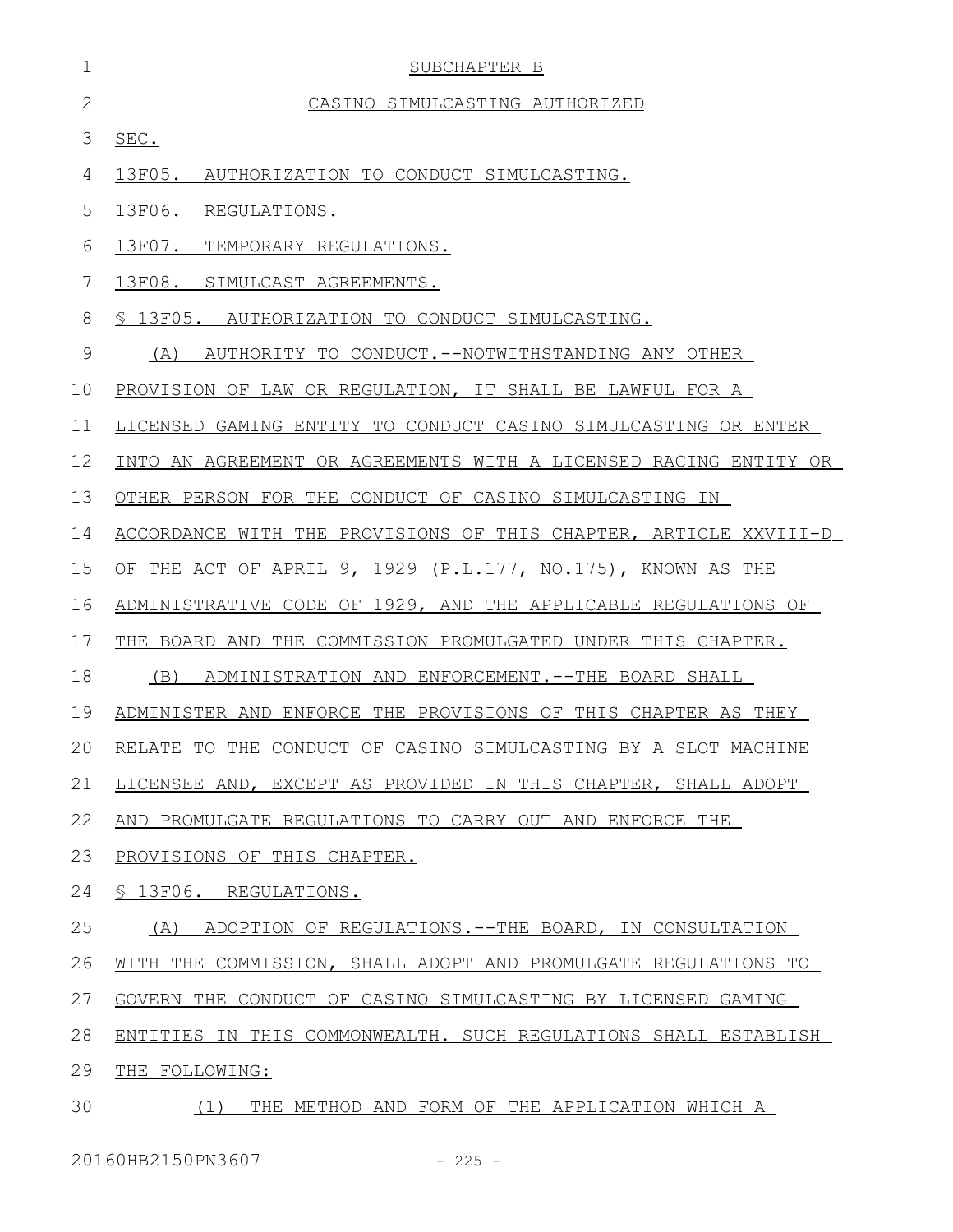LICENSED GAMING ENTITY MUST FOLLOW AND COMPLETE BEFORE 1

## CONSIDERATION OF THE LICENSED GAMING ENTITY'S APPLICATION TO CONDUCT CASINO SIMULCASTING. 2 3

(2) THE PERMISSIBLE COMMUNICATIONS TECHNOLOGY WHICH MUST BE USED TO FACILITATE THE CONDUCT OF CASINO SIMULCASTING IN ACCORDANCE WITH REGULATIONS OF THE BOARD, THE COMMISSION AND APPLICABLE FEDERAL LAW AND REGULATIONS. 4 5 6 7

(3) THE TIMES DURING WHICH A LICENSED GAMING ENTITY MAY CONDUCT CASINO SIMULCASTING SHALL BE THE SAME AS THE TIMES AUTHORIZED FOR THE CONDUCT OF CASINO SIMULCASTING BY CATEGORY 1 SLOT MACHINE LICENSEES. 8 9 10 11

(4) THE APPROVAL OF THE TERMS AND CONDITIONS OF ANY AGREEMENT BETWEEN A LICENSED GAMING ENTITY AND A LICENSED RACING ENTITY OR OTHER PERSON RELATED TO THE MANAGEMENT OR OPERATION OF CASINO SIMULCASTING AND THE PARI-MUTUEL SYSTEM OF WAGERING, INCLUDING THE PERCENTAGE OF THE MONEY RETAINED BY A LICENSED RACING ENTITY FOR PARI-MUTUEL POOLS WHICH MAY BE DISTRIBUTED TO THE LICENSED GAMING ENTITY. 12 13 14 15 16 17 18

(5) THE REQUIRED CONTENTS OF AGREEMENTS ENTERED INTO BETWEEN A LICENSED GAMING ENTITY, A LICENSED RACING ENTITY OR OTHER PERSON FOR THE MANAGEMENT OR OPERATION OF CASINO 19  $20$ 21

SIMULCASTING AND THE PARI-MUTUEL SYSTEM OF WAGERING. 22

(6) A REQUIREMENT THAT WAGERING ON SIMULCAST HORSE RACE MEETINGS SHALL ONLY BE CONDUCTED WITHIN AN ENCLOSED LOCATION OF AN AUTHORIZED LICENSED GAMING ENTITY'S LICENSED FACILITY WHICH HAS BEEN APPROVED BY THE BOARD, IN CONSULTATION WITH THE COMMISSION. (7) THE STANDARDS AND RULES TO GOVERN THE CONDUCT OF CASINO SIMULCASTING AND THE SYSTEM OF PARI-MUTUEL WAGERING 23 24 25 26 27 28 29

ASSOCIATED WITH RACE HORSE SIMULCASTING. 30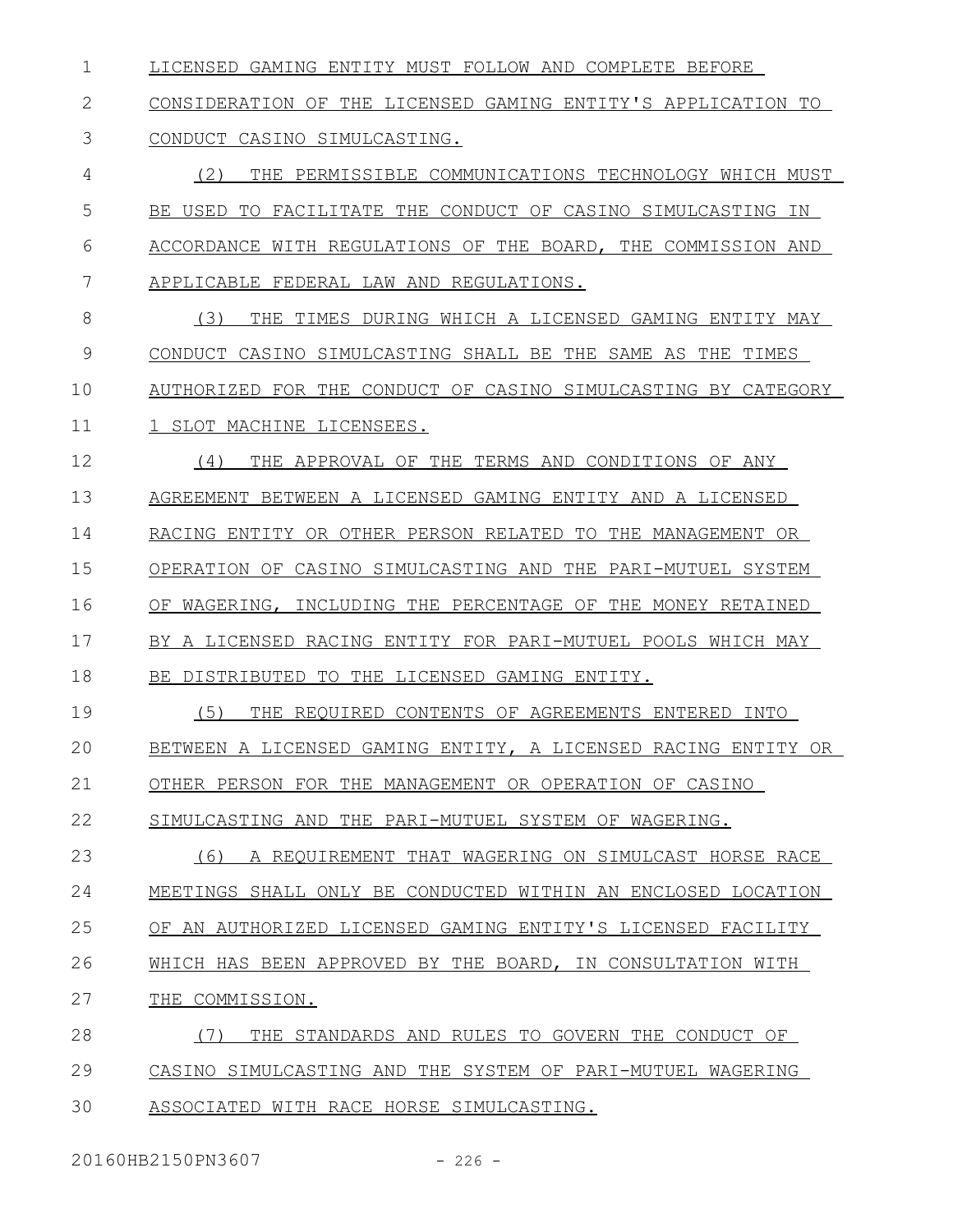(8) THE REPORTING PROCEDURES AND RECORDS WHICH WILL BE REQUIRED FROM A LICENSED GAMING ENTITY TO ENSURE THAT ALL MONEY GENERATED FROM CASINO SIMULCASTING IS ACCOUNTED FOR AND WINNERS' NAMES, WHEN REQUIRED UNDER APPLICABLE FEDERAL OR STATE LAW, ARE FILED WITH THE APPROPRIATE TAXING AUTHORITIES. (9) NOTWITHSTANDING SECTION 2840-D OF THE ACT OF APRIL 9, 1929 (P.L.177, NO.175), KNOWN AS THE ADMINISTRATIVE CODE OF 1929, OR ANY OTHER PROVISION OF LAW OR REGULATION, THE POLICIES AND PROCEDURES WHICH WILL BE ADOPTED, IMPLEMENTED AND FOLLOWED TO ENSURE THAT INDIVIDUALS UNDER 21 YEARS OF AGE WILL BE PROHIBITED FROM PARTICIPATING IN CASINO SIMULCASTING OR ENTERING SIMULCASTING AREAS OF LICENSED FACILITIES. (10) ANY OTHER REQUIREMENTS, CONDITIONS OR CONTROLS WHICH THE BOARD, IN CONSULTATION WITH THE COMMISSION, DEEMS NECESSARY AND APPROPRIATE TO ADMINISTER AND ENFORCE THE PROVISIONS OF THIS CHAPTER AND TO FACILITATE THE IMPLEMENTATION OF THIS CHAPTER. (B) UNIFORM REGULATION.--IN ADOPTING REGULATIONS UNDER THIS CHAPTER, THE COMMISSION SHALL COOPERATE AND WORK WITH THE BOARD TO DEVELOP UNIFORM REGULATIONS TO GOVERN THE OPERATION OF CASINO SIMULCASTING IN THIS COMMONWEALTH. EXCEPT AS HEREIN PROVIDED, THE PROVISIONS OF THIS CHAPTER AND ANY REGULATIONS PROMULGATED UNDER THIS CHAPTER SHALL BE CONSIDERED AS ESTABLISHING UNIFORM REQUIREMENTS AND REGULATIONS FOR CASINO SIMULCASTING AT LICENSED FACILITIES IN THIS COMMONWEALTH. (C) ADOPTION OF EXISTING REGULATIONS.--NOTWITHSTANDING SUBSECTION (B) OR ANY OTHER LAW OR REGULATION TO THE CONTRARY, THE PROVISIONS OF SECTION 2835-D OF THE ADMINISTRATIVE CODE OF 1929 AND ALL REGULATIONS AND SUPPLEMENTS THERETO OR REVISIONS THEREOF ADOPTED BY THE COMMISSION UNDER SECTION 2835-D OF THE 1 2 3 4 5 6 7 8 9 10 11 12 13 14 15 16 17 18 19  $20$ 21 22 23 24 25 26 27 28 29 30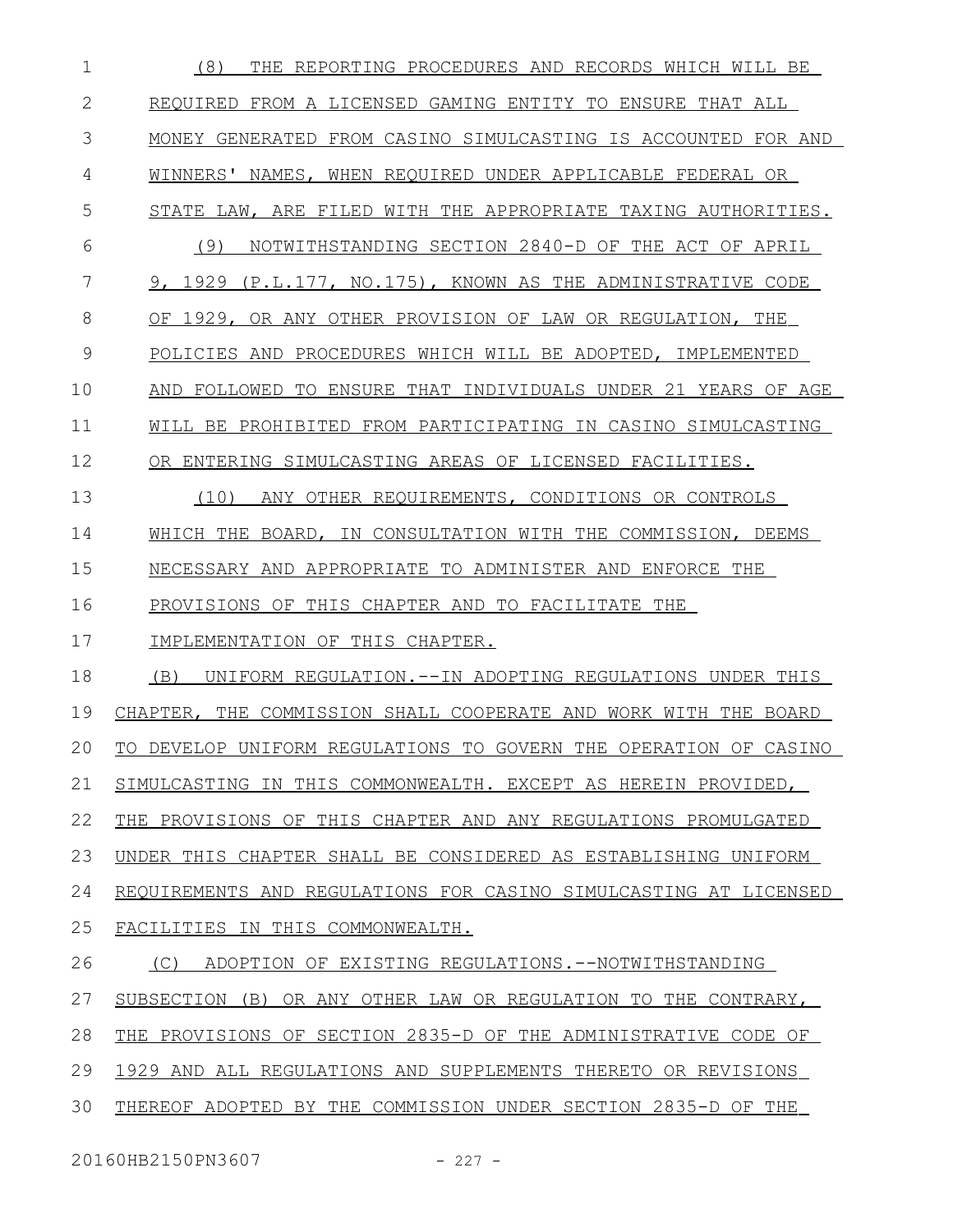| 1            | ADMINISTRATIVE CODE OF 1929, WHICH RELATE TO THE RETENTION OF   |
|--------------|-----------------------------------------------------------------|
| $\mathbf{2}$ | MONEY IN PARI-MUTUEL POOLS AND THE PARI-MUTUEL SYSTEM OF        |
| 3            | WAGERING ON, BEFORE OR AFTER THE EFFECTIVE DATE OF THIS CHAPTER |
| 4            | ARE ADOPTED AS REGULATIONS UNDER THIS CHAPTER AND SHALL REMAIN  |
| 5            | IN EFFECT UNLESS SUBSEQUENTLY MODIFIED OR SUPERSEDED BY         |
| 6            | REGULATIONS PROMULGATED BY THE COMMISSION.                      |
| 7            | S 13F07. TEMPORARY REGULATIONS.                                 |
| 8            | PROMULGATION.--IN ORDER TO FACILITATE THE PROMPT<br>(A)         |
| 9            | IMPLEMENTATION OF THIS CHAPTER, REGULATIONS PROMULGATED BY THE  |
| 10           | BOARD SHALL BE DEEMED TEMPORARY REGULATIONS WHICH SHALL EXPIRE  |
| 11           | NOT LATER THAN TWO YEARS FOLLOWING THE PUBLICATION OF THE       |
| 12           | TEMPORARY REGULATION. THE BOARD MAY PROMULGATE TEMPORARY        |
| 13           | REGULATIONS NOT SUBJECT TO:                                     |
| 14           | SECTIONS 201, 202, 203, 204 AND 205 OF THE ACT OF<br>(1)        |
| 15           | JULY 31, 1968 (P.L.769, NO.240), REFERRED TO AS THE             |
| 16           | COMMONWEALTH DOCUMENTS LAW.                                     |
| 17           | (2)<br>SECTIONS 204 (B) AND 301 (10) OF THE ACT OF OCTOBER      |
| 18           | 15, 1980 (P.L.950, NO.164), KNOWN AS THE COMMONWEALTH           |
| 19           | ATTORNEYS ACT.                                                  |
| 20           | (3)<br>THE ACT OF JUNE 25, 1982 (P.L.633, NO.181), KNOWN AS     |
| 21           | THE REGULATORY REVIEW ACT.                                      |
| 22           | (B)<br>EXPIRATION.--THE AUTHORITY TO ADOPT TEMPORARY            |
| 23           | REGULATIONS UNDER SUBSECTION (A) SHALL EXPIRE TWO YEARS AFTER   |
| 24           | THE EFFECTIVE DATE OF THIS SECTION. REGULATIONS ADOPTED BY THE  |
| 25           | BOARD AND COMMISSION AFTER THE TWO-YEAR PERIOD SHALL BE         |
| 26           | PROMULGATED AS PROVIDED BY LAW.                                 |
| 27           | (C)<br>PUBLICATION OF TEMPORARY REGULATIONS.--THE BOARD AND THE |
| 28           | COMMISSION SHALL BEGIN PUBLISHING TEMPORARY REGULATIONS         |
| 29           | GOVERNING CASINO SIMULCASTING IN THE PENNSYLVANIA BULLETIN NO   |
| 30           | LATER THAN FEBRUARY 1, 2016.                                    |
|              |                                                                 |

20160HB2150PN3607 - 228 -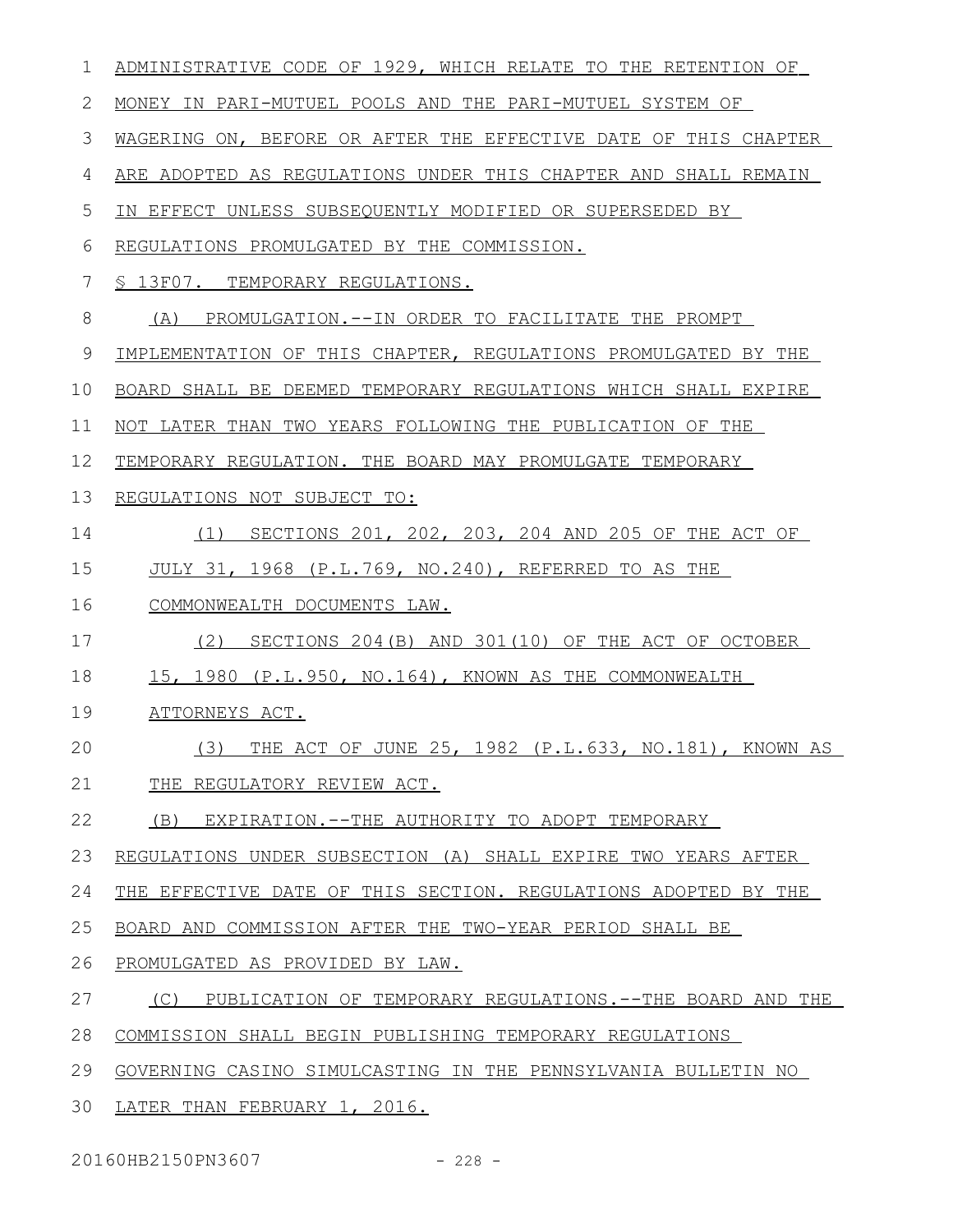§ 13F08. SIMULCAST AGREEMENTS. 1

(A) MANNER OF AGREEMENT.--ANY AGREEMENT ENTERED INTO BETWEEN A LICENSED GAMING ENTITY AND A LICENSED RACING ENTITY OR OTHER PERSON TO FACILITATE CASINO SIMULCASTING SHALL BE IN WRITING AND SHALL BE FILED WITH AND APPROVED BY THE BOARD AND THE COMMISSION IN ACCORDANCE WITH REGULATIONS PROMULGATED BY THE BOARD IN CONSULTATION WITH THE COMMISSION. (B) WAGER PROVISIONS.--NOTWITHSTANDING SECTION 2834-D OR 2835-D OF THE ACT OF APRIL 9, 1929 (P.L.177, NO.175), KNOWN AS THE ADMINISTRATIVE CODE OF 1929, THE FOLLOWING SHALL APPLY: (1) IF A LICENSED GAMING ENTITY OFFERS CASINO SIMULCASTING AT ITS LICENSED FACILITY THROUGH AN AGREEMENT WITH A LICENSED RACING ENTITY, THE AGREEMENT SHALL SPECIFY THE PERCENTAGE OF THE MONEY WAGERED EACH RACING DAY AT THE CASINO SIMULCASTING FACILITY AND REMAINING IN THE WAGERING POOLS AFTER THE REQUIRED DISTRIBUTIONS UNDER SECTION 2834-D OF THE ADMINISTRATIVE CODE OF 1929, THAT WILL BE PAID TO THE LICENSED GAMING ENTITY. THE AMOUNT RETAINED BY A LICENSED GAMING ENTITY SHALL NOT EXCEED 25% OF THE MONEY RETAINED BY THE LICENSED RACING ENTITY UNDER SECTION 2835-D OF THE ADMINISTRATIVE CODE OF 1929. (2) IF A LICENSED GAMING ENTITY CHOOSES TO OFFER CASINO SIMULCASTING THROUGH ITS OWN RESOURCES OR THROUGH AN AGREEMENT WITH ANOTHER PERSON, AS APPROVED BY THE BOARD AND THE COMMISSION, THE BOARD, IN CONSULTATION WITH THE COMMISSION, SHALL, THROUGH REGULATION, ESTABLISH THE PERCENTAGE OF MONEY WAGERED EACH RACING DAY AT THE CASINO SIMULCASTING FACILITY AND REMAINING IN THE WAGERING POOLS AFTER THE REQUIRED DISTRIBUTIONS UNDER SECTION 2834-D OF THE ADMINISTRATIVE CODE OF 1929 THAT WILL BE PAID TO THE LICENSED 2 3 4 5 6 7 8 9 10 11 12 13 14 15 16 17 18 19  $20$ 21 22 23 24 25 26 27 28 29 30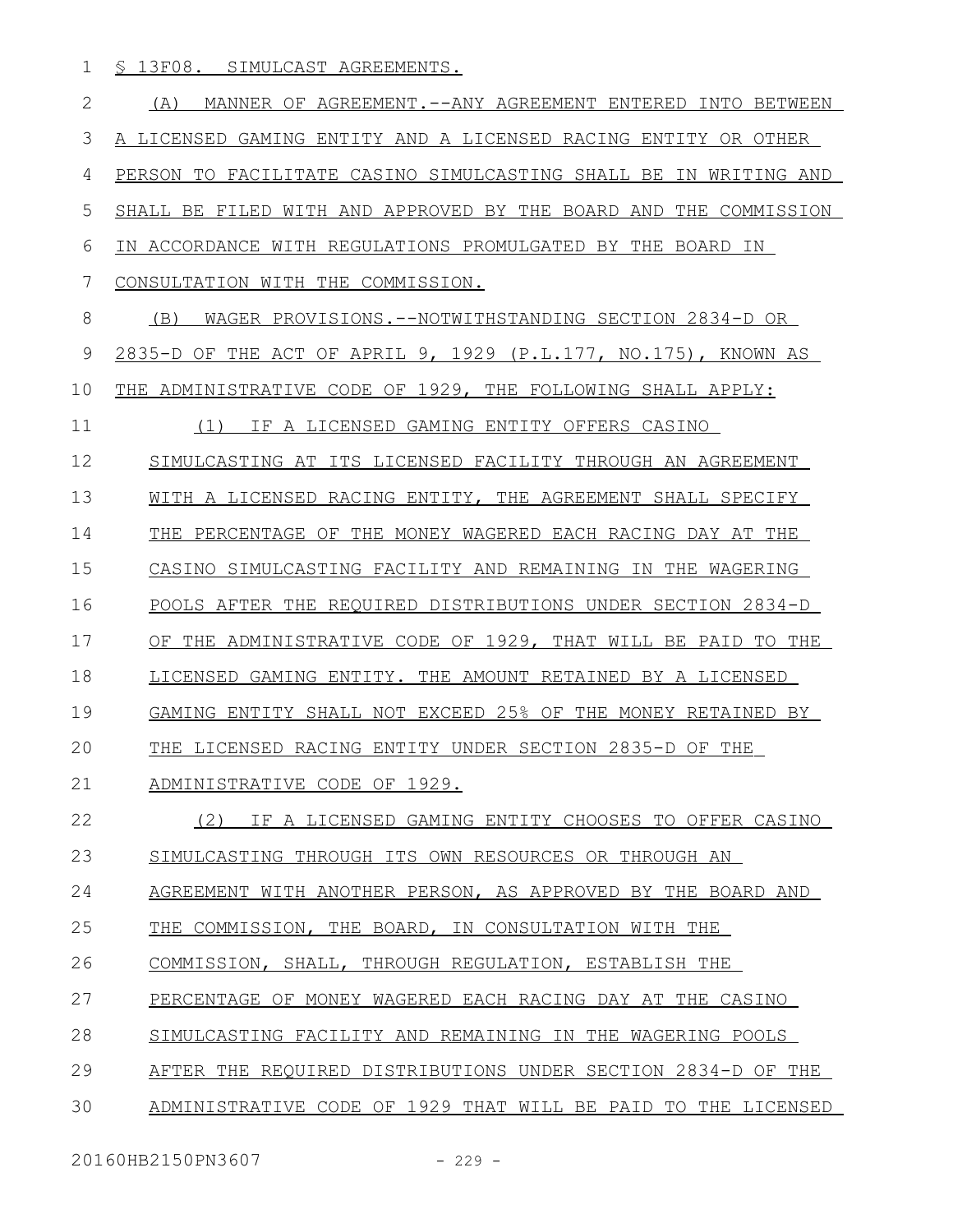| $\mathbf 1$ | GAMING ENTITY OR OTHER PERSON, PROVIDED THAT THE PERCENTAGE      |
|-------------|------------------------------------------------------------------|
| 2           | OF MONEY TO BE PAID TO A LICENSED GAMING ENTITY OR OTHER         |
| 3           | PERSON UNDER THIS PARAGRAPH SHALL BE, IF DETERMINED              |
| 4           | APPROPRIATE BY THE BOARD AND THE COMMISSION, THE SAME            |
| 5           | PERCENTAGE OF MONEY REMAINING IN THE WAGERING POOLS THAT IS      |
| 6           | RETAINED BY A LICENSED RACING ENTITY IN ACCORDANCE WITH          |
| 7           | SECTION 2835-D OF THE ADMINISTRATIVE CODE OF 1929.               |
| 8           | REGULATIONS.--THE BOARD, IN CONSULTATION WITH THE<br>(C)         |
| 9           | COMMISSION, SHALL ESTABLISH REGULATIONS TO ADMINISTER THE        |
| 10          | RETENTION REQUIREMENTS UNDER THIS SECTION.                       |
| 11          | SUBCHAPTER C                                                     |
| 12          | APPLICATION AND ISSUANCE OF PERMIT AND                           |
| 13          | ESTABLISHMENT OF SIMULCASTING FACILITY                           |
| 14          | SEC.                                                             |
| 15          | 13F11. APPLICATION FOR PERMIT AND REQUIREMENTS.                  |
| 16          | 13F12. CASINO SIMULCASTING PERMIT.                               |
| 17          | 13F13.<br>CASINO SIMULCASTING FACILITIES.                        |
| 18          | 13F14. LICENSE OR REGISTRATION OF EMPLOYEES REQUIRED.            |
| 19          | 13F15.<br>KEY EMPLOYEES AND OCCUPATION PERMITS.                  |
| 20          | § 13F11. APPLICATION FOR PERMIT AND REQUIREMENTS.                |
| 21          | APPLICATIONS.--A LICENSED GAMING ENTITY SHALL FILE AN<br>(A)     |
| 22          | APPLICATION FOR A CASINO SIMULCASTING PERMIT WITH THE BOARD. THE |
| 23          | APPLICATION SHALL INCLUDE THE FOLLOWING:                         |
| 24          | THE NAME, BUSINESS ADDRESS AND CONTACT INFORMATION<br>(1)        |
| 25          | OF THE APPLICANT.                                                |
| 26          | (2)<br>THE NAME AND LOCATION OF THE APPLICANT'S LICENSED         |
| 27          | FACILITY.                                                        |
| 28          | (3)<br>THE NAME AND BUSINESS ADDRESS, JOB TITLE AND A            |
| 29          | PHOTOGRAPH OF EACH PRINCIPAL AND KEY EMPLOYEE OF THE             |
| 30          | APPLICANT WHO WILL BE INVOLVED IN THE CONDUCT OF CASINO          |
|             |                                                                  |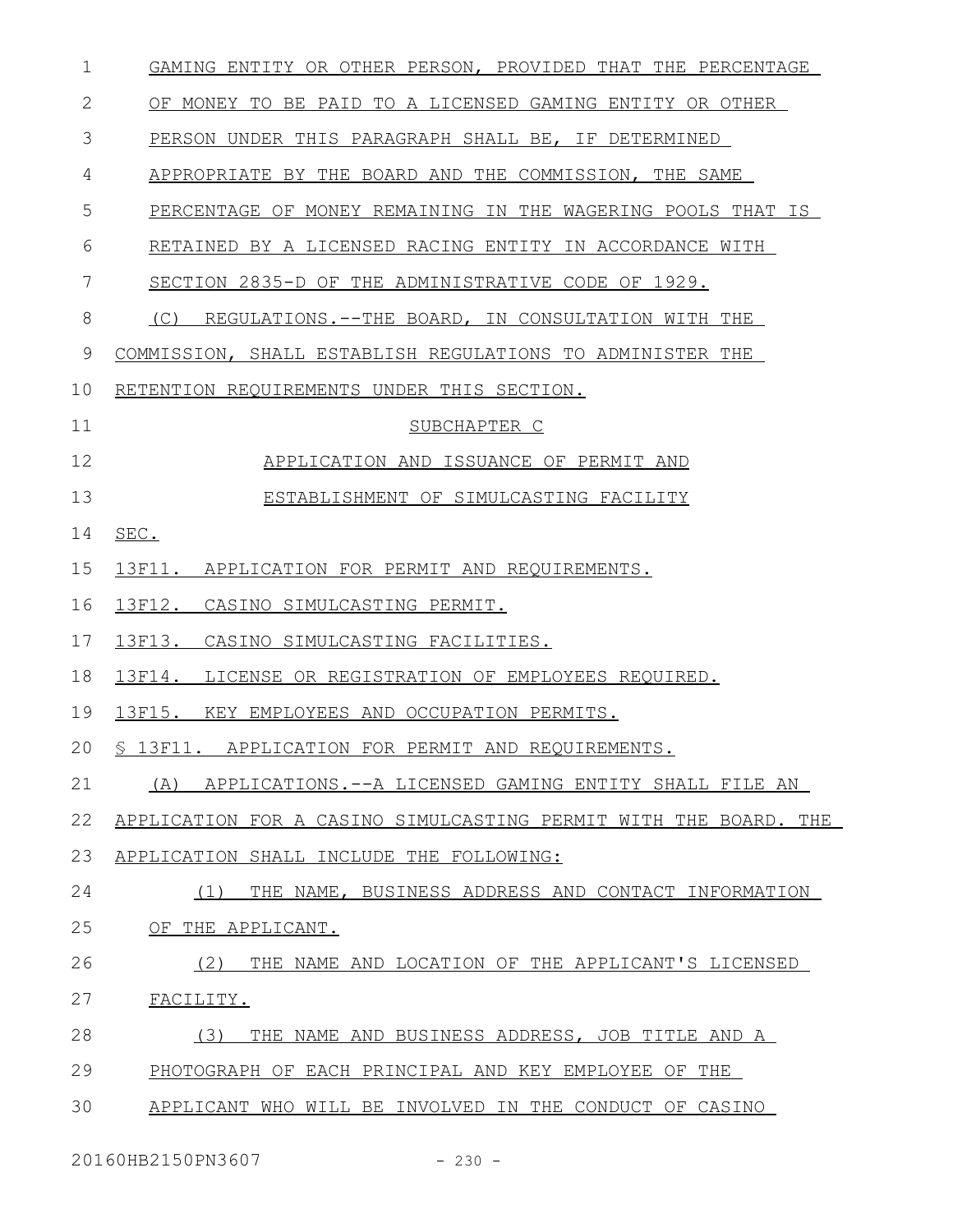SIMULCASTING AND WHO IS NOT CURRENTLY LICENSED BY THE BOARD 1

## OR THE COMMISSION, IF KNOWN. 2

(4) THE ESTIMATED NUMBER OF FULL-TIME AND PART-TIME EMPLOYMENT POSITIONS THAT WILL BE CREATED AT THE LICENSED FACILITY IF CASINO SIMULCASTING IS AUTHORIZED AND AN UPDATED HIRING PLAN UNDER SECTION 1510(A) (RELATING TO LABOR HIRING PREFERENCES) WHICH OUTLINES THE APPLICANT'S PLAN TO PROMOTE THE REPRESENTATION OF DIVERSE GROUPS AND COMMONWEALTH RESIDENTS IN THE EMPLOYMENT POSITIONS. (5) A BRIEF DESCRIPTION OF THE ECONOMIC BENEFITS EXPECTED TO BE REALIZED BY THE COMMONWEALTH, THE DEPARTMENT OF AGRICULTURE AND THE RACE HORSE INDUSTRY IN THIS COMMONWEALTH IF CASINO SIMULCASTING IS AUTHORIZED AT THE APPLICANT'S LICENSED FACILITY. (6) THE DETAILS OF ANY FINANCING, IF APPLICABLE, OBTAINED OR THAT WILL BE OBTAINED TO FUND AN EXPANSION OR MODIFICATION OF THE LICENSED FACILITY TO ACCOMMODATE CASINO SIMULCASTING OR CONSTRUCT A SIMULCASTING FACILITY OR TO OTHERWISE FUND THE COST OF COMMENCING CASINO SIMULCASTING OPERATIONS. (7) INFORMATION AND DOCUMENTATION CONCERNING FINANCIAL BACKGROUND AND RESOURCES, AS THE BOARD MAY REQUIRE, TO ESTABLISH BY CLEAR AND CONVINCING EVIDENCE THE FINANCIAL STABILITY, INTEGRITY AND RESPONSIBILITY OF THE APPLICANT. (8) A COPY OF OR A DETAILED DESCRIPTION OF THE TERMS AND CONDITIONS OF ANY AGREEMENT OR AGREEMENTS THE LICENSED GAMING ENTITY HAS ENTERED INTO OR WILL ENTER INTO WITH A LICENSED CORPORATION OR OTHER PERSON TO FACILITATE THE CONDUCT OF CASINO SIMULCASTING. (9) A DETAILED DESCRIPTION OF ANY FINANCIAL ARRANGEMENTS 3 4 5 6 7 8 9 10 11 12 13 14 15 16 17 18 19  $20$ 21 22 23 24 25 26 27 28 29 30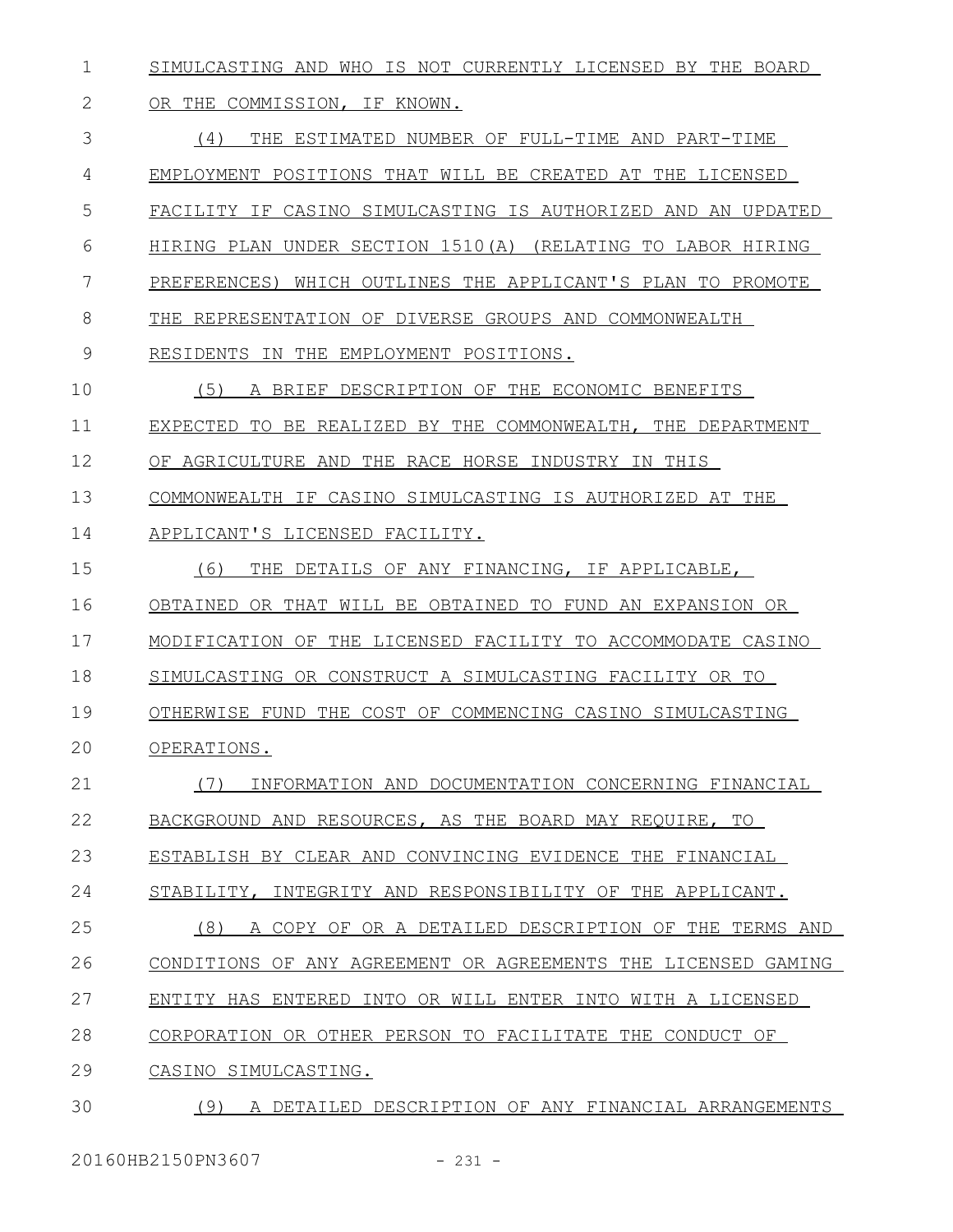| $\mathbf 1$ | BETWEEN A LICENSED GAMING ENTITY AND A LICENSED RACING ENTITY    |
|-------------|------------------------------------------------------------------|
| 2           | OR OTHER PERSON RELATED TO THE CONDUCT OF CASINO                 |
| 3           | SIMULCASTING.                                                    |
| 4           | (10)<br>DETAILED SITE AND ARCHITECTURAL PLANS OF THE             |
| 5           | PROPOSED SIMULCASTING FACILITY WITHIN THE APPLICANT'S            |
| 6           | LICENSED FACILITY.                                               |
| 7           | (11)<br>ANY OTHER INFORMATION AS THE BOARD MAY REQUIRE.          |
| 8           | REVIEW AND APPROVAL OF APPLICATION.--THE BOARD SHALL<br>(B)      |
| 9           | REVIEW AND APPROVE AN APPLICATION FOR A SIMULCASTING PERMIT IF   |
| 10          | THE APPLICANT ESTABLISHES, BY CLEAR AND CONVINCING EVIDENCE, ALL |
| 11          | OF THE FOLLOWING:                                                |
| 12          | THE APPLICANT'S SLOT MACHINE LICENSE IS IN GOOD<br>(1)           |
| 13          | STANDING WITH THE BOARD.                                         |
| 14          | (2)<br>THE CONDUCT OF CASINO SIMULCASTING AT THE                 |
| 15          | APPLICANT'S LICENSED FACILITY WILL HAVE A POSITIVE ECONOMIC      |
| 16          | IMPACT ON THE COMMONWEALTH AND THE RACE HORSE INDUSTRY IN        |
| 17          | THIS COMMONWEALTH THROUGH INCREASED REVENUES, INCREASED          |
| 18          | PURSES AND EMPLOYMENT OPPORTUNITIES.                             |
| 19          | (3)<br>THE APPLICANT POSSESSES ADEOUATE FUNDS OR HAS             |
| 20          | SECURED ADEQUATE FINANCING TO:                                   |
| 21          | FUND ANY NECESSARY EXPANSION OR MODIFICATION OF<br>( I )         |
| 22          | THE APPLICANT'S LICENSED FACILITY OR TO CONSTRUCT A              |
| 23          | SIMULCASTING FACILITY TO ACCOMMODATE THE CONDUCT OF              |
| 24          | CASINO SIMULCASTING.                                             |
| 25          | PAY THE COSTS OF ESTABLISHING, MAINTAINING AND<br>(TI)           |
| 26          | OPERATING THE SIMULCASTING FACILITY.                             |
| 27          | (III)<br>COMMENCE CASINO SIMULCASTING OPERATIONS.                |
| 28          | (4)<br>THE APPLICANT HAS ENTERED INTO OR WILL ENTER INTO AN      |
| 29          | AGREEMENT WITH A LICENSED RACING ENTITY OR OTHER PERSON TO       |
| 30          | MANAGE OR OPERATE CASINO SIMULCASTING OPERATIONS, AND THE        |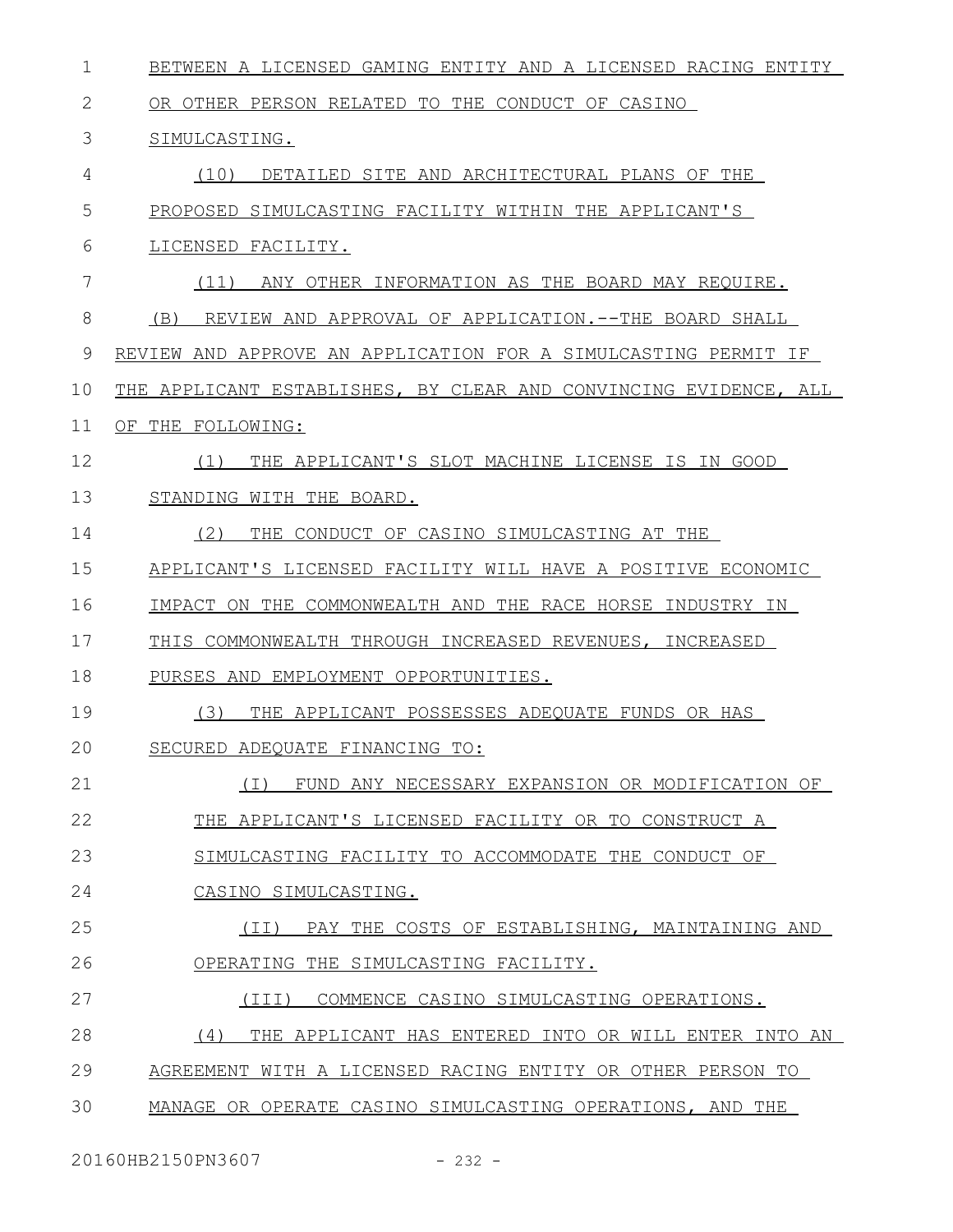| $\mathbf 1$ | AGREEMENT HAS BEEN APPROVED BY THE COMMISSION.                      |
|-------------|---------------------------------------------------------------------|
| 2           | (5)<br>THE APPLICANT HAS THE EXPERTISE TO MANAGE CASINO             |
| 3           | SIMULCASTING.                                                       |
| 4           | THE APPLICANT HAS THE FINANCIAL STABILITY, INTEGRITY<br>(6)         |
| 5           | RESPONSIBILITY TO CONDUCT CASINO SIMULCASTING.<br>AND               |
| 6           | THE APPLICANT HAS SUFFICIENT BUSINESS ABILITY AND<br>(7)            |
| 7           | EXPERIENCE TO CREATE AND MAINTAIN A SUCCESSFUL CASINO               |
| 8           | SIMULCASTING OPERATION.                                             |
| 9           | (8)<br>THE APPLICANT'S PROPOSED INTERNAL AND EXTERNAL               |
| 10          | SECURITY CONTROLS AND PROPOSED SURVEILLANCE MEASURES WITHIN         |
| 11          | THE AREA OF THE LICENSED FACILITY WHERE THE APPLICANT SEEKS         |
| 12          | TO CONDUCT CASINO SIMULCASTING ARE ADEQUATE.                        |
| 13          | (C)<br>CONFIDENTIALITY.--INFORMATION SUBMITTED TO THE BOARD         |
| 14          | UNDER SUBSECTION $(A)$ $(6)$ , $(7)$ AND $(8)$ MAY BE CONSIDERED    |
| 15          | CONFIDENTIAL BY THE BOARD IF THE INFORMATION WOULD BE               |
| 16          | CONFIDENTIAL UNDER SECTION 1206(F) (RELATING TO BOARD MINUTES       |
| 17          | AND RECORDS).                                                       |
| 18          | \$ 13F12. CASINO SIMULCASTING PERMIT.                               |
| 19          | ISSUANCE OF PERMIT.--UPON REVIEW AND APPROVAL OF AN<br>(A)          |
| 20          | APPLICATION SUBMITTED TO THE BOARD IN ACCORDANCE WITH SECTION       |
| 21          | 13F11<br>(RELATING TO APPLICATION FOR PERMIT AND REOUIREMENTS), THE |
| 22          | BOARD SHALL ISSUE A CASINO SIMULCASTING PERMIT TO THE APPLICANT.    |
| 23          | (B)<br>CONTENT OF PERMIT.--                                         |
| 24          | A CASINO SIMULCASTING PERMIT SHALL INCLUDE A LIST OF<br>(1)         |
| 25          | THE.<br>HORSE RACE MEETINGS WHICH ARE PROPOSED TO BE SIMULCAST BY   |
| 26          | THE<br>CASINO SIMULCASTING PERMIT HOLDER AT ITS SIMULCASTING        |
| 27          | FACILITY, INCLUDING THE NAMES AND LOCATIONS OF THE IN-STATE         |
| 28          | SENDING RACETRACKS AND OUT-OF-STATE SENDING RACETRACKS, AND         |
| 29          | START DATE AND EXPIRATION DATE OF ANY AGREEMENT OR<br>THE.          |
| 30          | AGREEMENTS THE PERMIT HOLDER HAS ENTERED INTO OR WILL ENTER         |
|             |                                                                     |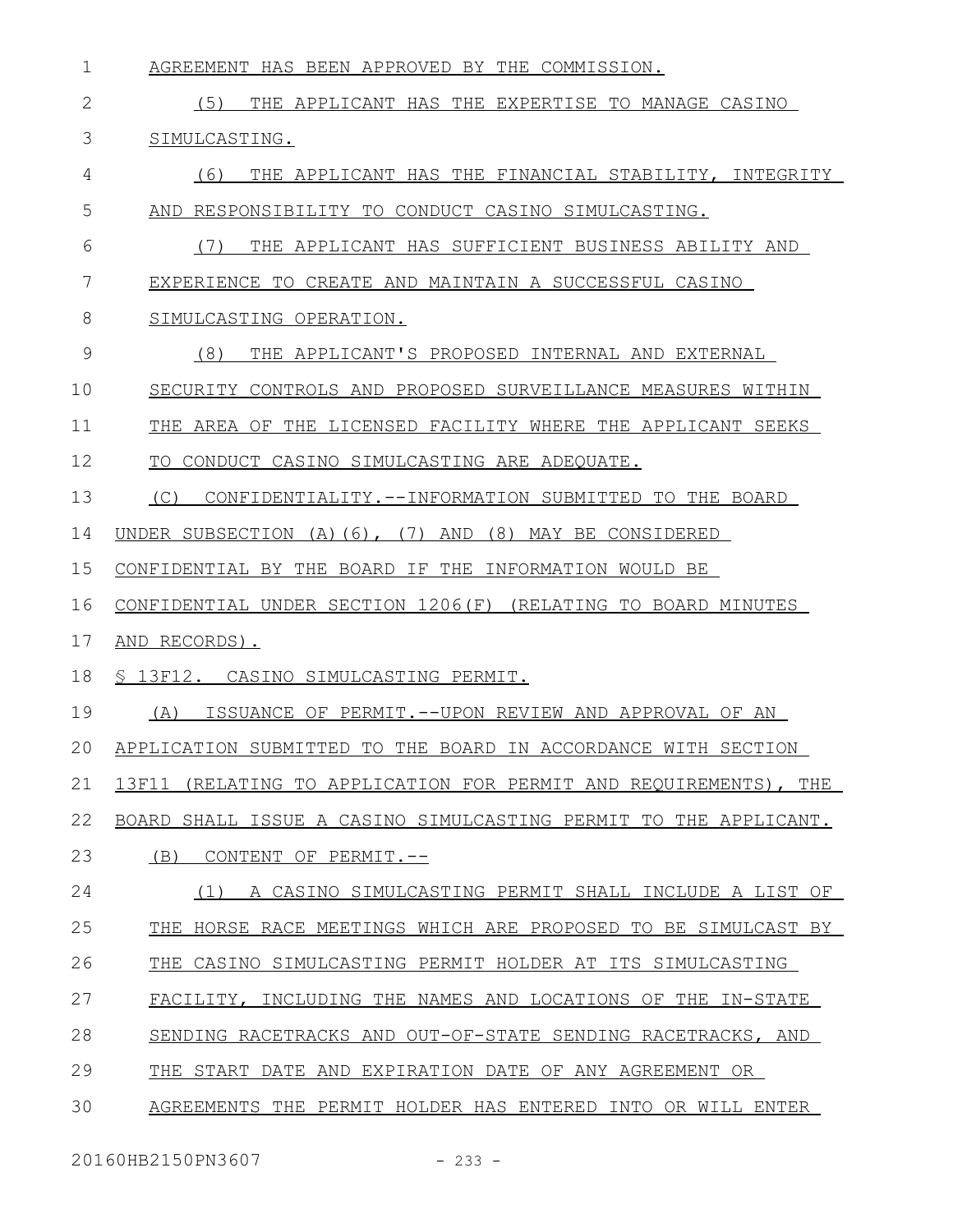| 1             | INTO WITH A LICENSED RACING ENTITY OR OTHER PERSON FOR THE       |
|---------------|------------------------------------------------------------------|
| 2             | OPERATION OF CASINO SIMULCASTING.                                |
| 3             | (2)<br>A CASINO SIMULCASTING PERMIT HOLDER SHALL BE              |
| 4             | REQUIRED TO UPDATE THE INITIAL CASINO SIMULCASTING               |
| 5             | APPLICATION AT TIMES PRESCRIBED BY THE BOARD, IN CONSULTATION    |
| 6             | WITH THE COMMISSION.                                             |
| 7             | § 13F13. CASINO SIMULCASTING FACILITIES.                         |
| 8             | ESTABLISHMENT OF SIMULCASTING FACILITY.--A LICENSED<br>(A)       |
| $\mathcal{G}$ | GAMING ENTITY APPROVED FOR AND ISSUED A PERMIT TO OPERATE CASINO |
| 10            | SIMULCASTING UNDER THIS CHAPTER SHALL ESTABLISH A SIMULCASTING   |
| 11            | FACILITY AS PART OF ITS LICENSED FACILITY. THE SIMULCASTING      |
| 12            | FACILITY MAY BE ADJACENT TO, BUT SHALL NOT BE PART OF, ANY ROOM  |
| 13            | OR LOCATION IN WHICH SLOT MACHINES OR TABLE GAMES ARE OPERATED   |
| 14            | OR CONDUCTED IN ACCORDANCE WITH THE PROVISIONS OF THIS PART. THE |
| 15            | FOLLOWING SHALL APPLY:                                           |
| 16            | (1)<br>THE SIMULCASTING FACILITY SHALL CONFORM TO ALL            |
| 17            | REQUIREMENTS CONCERNING SQUARE FOOTAGE, EQUIPMENT, SECURITY      |
| 18            | MEASURES AND RELATED MATTERS WHICH THE BOARD, IN CONSULTATION    |
| 19            | WITH THE COMMISSION, SHALL BY REGULATION PRESCRIBE.              |
| 20            | (2) THE SPACE OR AREA REQUIRED FOR THE ESTABLISHMENT OF          |
| 21            | A SIMULCASTING FACILITY SHALL NOT BE USED TO DECREASE THE        |
| 22            | NUMBER OF SLOT MACHINES OR TABLE GAMES IN OPERATION AT THE       |
| 23            | LICENSED FACILITY OR TO REDUCE THE SPACE APPROVED BY THE         |
| 24            | BOARD FOR THE OPERATION OF SLOT MACHINES AND THE CONDUCT OF      |
| 25            | TABLE GAMES.                                                     |
| 26            | (3)<br>THE COST OF ESTABLISHING, MAINTAINING AND OPERATING       |
| 27            | A SIMULCASTING FACILITY SHALL BE THE SOLE RESPONSIBILITY OF      |
| 28            | THE LICENSED GAMING ENTITY.                                      |
| 29            | (B)<br>VIDEO DISPLAY MONITORS.--NOTWITHSTANDING ARTICLE XXVIII-  |
| 30            | D OF THE ACT OF APRIL 9, 1929 (P.L.177, NO.175), KNOWN AS THE    |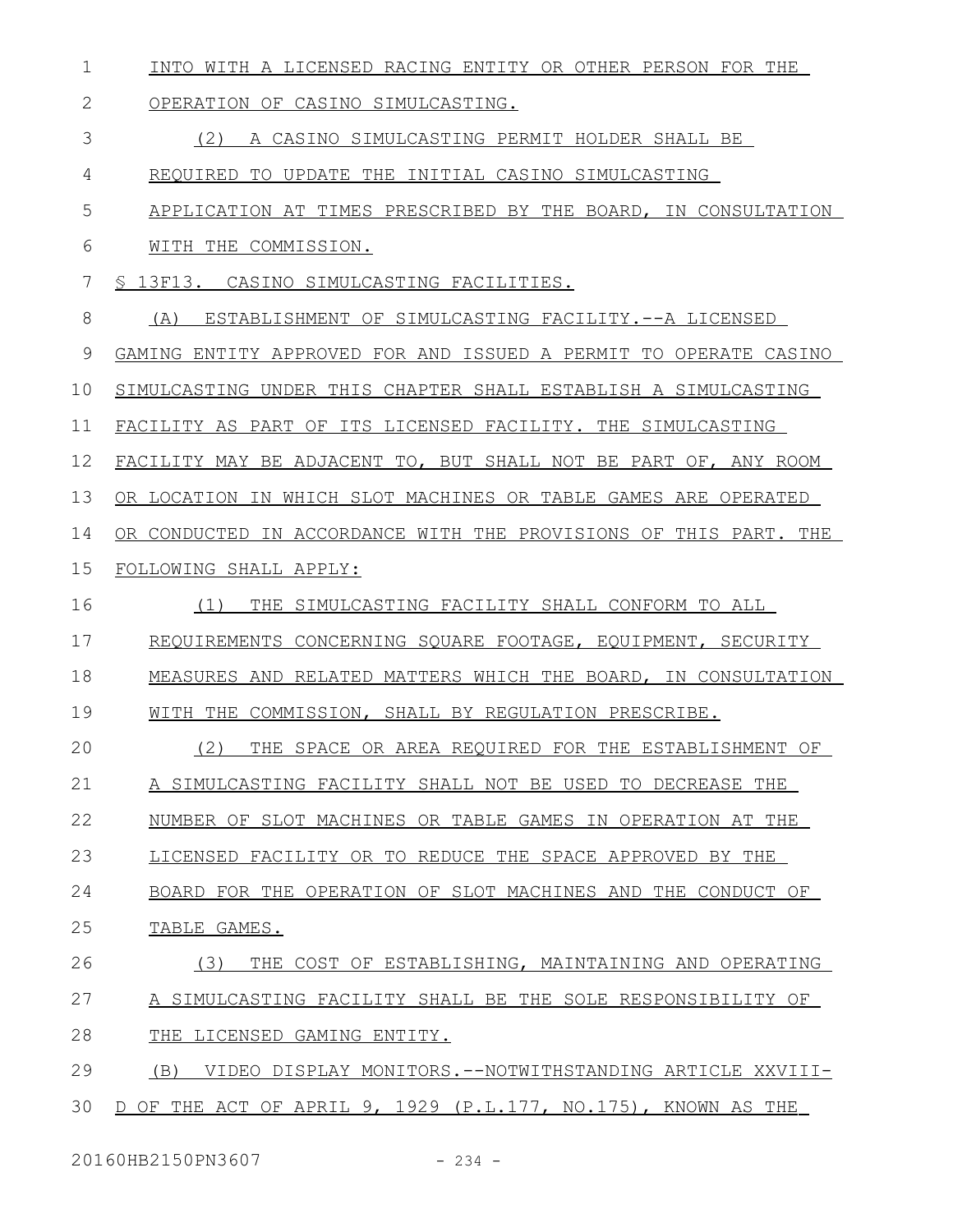| 1  | ADMINISTRATIVE CODE OF 1929, OR REGULATIONS PROMULGATED PURSUANT |
|----|------------------------------------------------------------------|
| 2  | TO ARTICLE XXVIII-D, THE REGULATIONS PROMULGATED BY THE BOARD    |
| 3  | SHALL PROVIDE FOR THE INSTALLATION OF VIDEO DISPLAY TECHNOLOGY   |
| 4  | IN APPROVED AREAS OF LICENSED FACILITIES TO DELIVER SIMULCAST    |
| 5  | HORSE RACE MEETINGS TO PATRONS VIA VIDEO WALLS AND OTHER SUCH    |
| 6  | INNOVATIVE VIDEO DISPLAY TECHNOLOGY. THE BOARD MAY COLLABORATE   |
| 7  | WITH THE COMMISSION IN DEVELOPING REGULATIONS TO GOVERN THE      |
| 8  | INSTALLATION AND OPERATION OF VIDEO DISPLAY MONITORS IN          |
| 9  | ACCORDANCE WITH THIS SUBSECTION.                                 |
| 10 | § 13F14. LICENSE OR REGISTRATION OF EMPLOYEES REQUIRED.          |
| 11 | EXCEPT AS PROVIDED IN THIS PART, ALL PERSONS ENGAGED DIRECTLY    |
| 12 | IN WAGERING-RELATED ACTIVITIES AT A SIMULCASTING FACILITY,       |
| 13 | WHETHER EMPLOYED BY THE LICENSED GAMING ENTITY, LICENSED RACING  |
| 14 | ENTITY OR BY A PERSON OR ENTITY CONDUCTING CASINO SIMULCASTING   |
| 15 | IN THE SIMULCASTING FACILITY UNDER AN AGREEMENT WITH THE         |
| 16 | LICENSED GAMING ENTITY AND ALL OTHER EMPLOYEES OF THE LICENSED   |
| 17 | GAMING ENTITY, LICENSED RACING ENTITY OR OF THE PERSON OR ENTITY |
| 18 | CONDUCTING CASINO SIMULCASTING WHO WORK OR WILL WORK IN THE      |
| 19 | SIMULCASTING FACILITY, SHALL BE LICENSED OR REGISTERED IN        |
| 20 | ACCORDANCE WITH REGULATIONS PROMULGATED BY THE BOARD IN          |
| 21 | COLLABORATION WITH THE COMMISSION.                               |
| 22 | S 13F15. KEY EMPLOYEES AND OCCUPATION PERMITS.                   |
| 23 | NOTHING IN THIS SUBCHAPTER SHALL BE CONSTRUED TO REQUIRE ANY     |
| 24 | INDIVIDUAL WHO HOLDS A PRINCIPAL LICENSE, A KEY EMPLOYEE LICENSE |
| 25 | OR GAMING EMPLOYEE LICENSE UNDER CHAPTERS 13 (RELATING TO        |
| 26 | LICENSEES) AND 13A (RELATING TO TABLE GAMES) OR WHO HOLDS A      |
| 27 | LICENSE UNDER ARTICLE XXVIII-D OF THE ACT OF APRIL 9, 1929       |
| 28 | (P.L.177, NO.175), KNOWN AS THE ADMINISTRATIVE CODE OF 1929, TO  |
| 29 | OBTAIN A SEPARATE LICENSE, PERMIT OR REGISTRATION TO BE EMPLOYED |
| 30 | IN A CASINO SIMULCASTING PERMIT HOLDER'S CASINO SIMULCASTING     |
|    |                                                                  |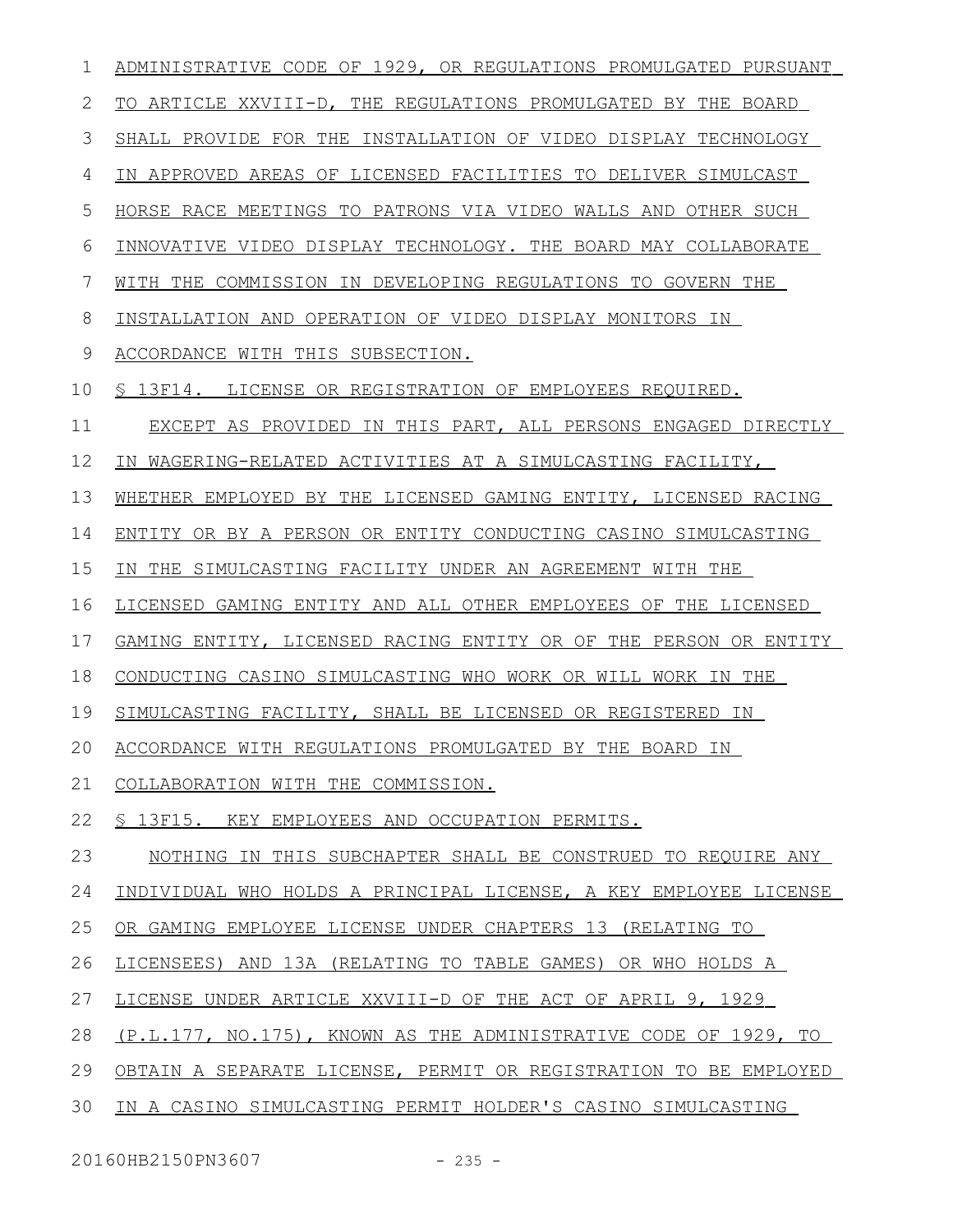| 1            | OPERATION AUTHORIZED UNDER THIS CHAPTER, IF THE BOARD, IN     |
|--------------|---------------------------------------------------------------|
| $\mathbf{2}$ | CONSULTATION WITH THE COMMISSION, DETERMINES THAT LICENSURE   |
| 3            | UNDER THE PROVISIONS OF THIS PART OR ARTICLE XXVIII-D OF THE  |
| 4            | ADMINISTRATIVE CODE OF 1929, IS SUFFICIENT AND WILL NOT       |
| 5            | COMPROMISE THE INTEGRITY OF CASINO SIMULCASTING.              |
| 6            | SUBCHAPTER D                                                  |
| 7            | CONDUCT OF CASINO SIMULCASTING                                |
| 8            | SEC.                                                          |
| 9            | 13F31. CONDUCT OF CASINO SIMULCASTING.                        |
| 10           | 13F32. TRANSMISSION OF LIVE RACES.                            |
| 11           | 13F33. ACCOUNTING CONTROLS AND AUDIT PROTOCOLS.               |
| 12           | 13F34. CONDITION OF CONTINUED OPERATION.                      |
| 13           | 13F35. APPLICATION OF LIQUOR CODE.                            |
| 14           | § 13F31. CONDUCT OF CASINO SIMULCASTING.                      |
| 15           | (A)<br>WAGERING.--WAGERING ON SIMULCAST HORSE RACES SHALL BE  |
| 16           | CONDUCTED ONLY IN THE SIMULCASTING FACILITY.                  |
| 17           | (B)<br>REQUIRED SECURITY.--                                   |
| 18           | (1)<br>THE SECURITY MEASURES FOR A SIMULCASTING FACILITY      |
| 19           | SHALL INCLUDE, BUT MAY NOT BE LIMITED TO, THE INSTALLATION BY |
| 20           | THE LICENSED GAMING ENTITY OF A CLOSED-CIRCUIT TELEVISION     |
| 21           | SYSTEM ACCORDING TO SPECIFICATIONS PROMULGATED BY THE BOARD,  |
| 22           | IN CONSULTATION WITH THE COMMISSION.                          |
| 23           | (2)<br>THE BOARD AND THE COMMISSION SHALL HAVE ACCESS TO      |
| 24           | THE SIMULCAST SYSTEM OR ITS SIGNAL IN ACCORDANCE WITH         |
| 25           | REGULATIONS PROMULGATED BY THE BOARD, IN CONSULTATION WITH    |
| 26           | THE COMMISSION.                                               |
| 27           | § 13F32. TRANSMISSION OF LIVE RACES.                          |
| 28           | THE FOLLOWING SHALL APPLY:                                    |
| 29           | A LICENSED RACING ENTITY WHICH OPERATES INTERSTATE<br>(1)     |
| 30           | OR INTERNATIONAL SIMULCASTING OF HORSE RACE MEETINGS IN THIS  |
|              |                                                               |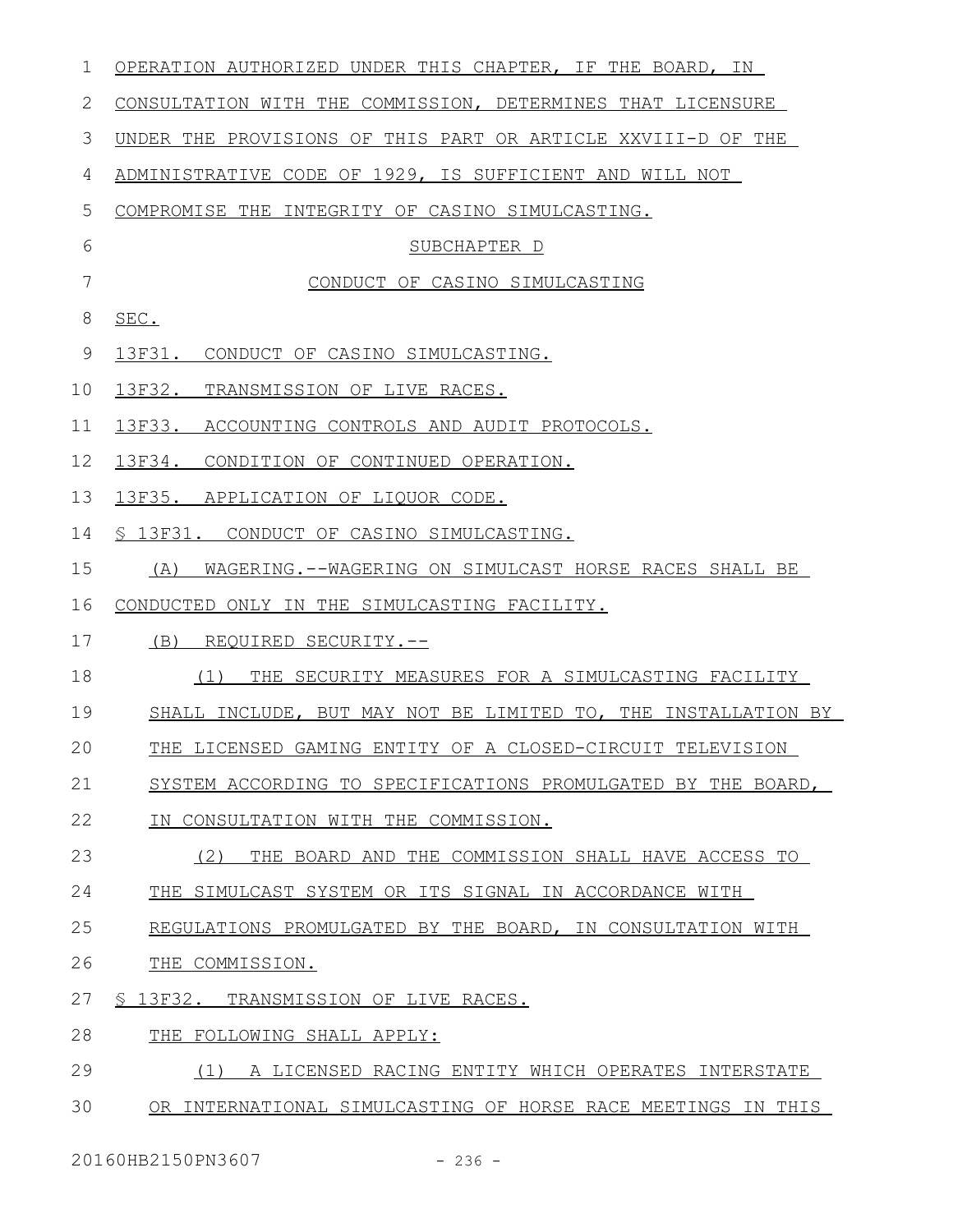| $\mathbf 1$ | COMMONWEALTH SHALL HAVE DISCRETION TO TRANSMIT ALL OR SOME OF  |
|-------------|----------------------------------------------------------------|
| 2           | THE LIVE RACES CONDUCTED AT THE RACETRACK TO THE LICENSED      |
| 3           | FACILITY OF A LICENSED GAMING ENTITY WHICH HAS ESTABLISHED A   |
| 4           | SIMULCASTING FACILITY UNDER THIS CHAPTER. ANY RACE WHICH IS    |
| 5           | TRANSMITTED FROM AN IN-STATE SENDING TRACK SHALL BE            |
| 6           | TRANSMITTED TO ALL LICENSED GAMING ENTITIES WHICH HAVE         |
| 7           | ESTABLISHED SIMULCASTING FACILITIES.                           |
| 8           | (2) A LICENSED GAMING ENTITY WHICH ESTABLISHES A               |
| 9           | SIMULCASTING FACILITY AND CONDUCTS CASINO SIMULCASTING IN      |
| 10          | ACCORDANCE WITH THIS CHAPTER SHALL, AS A CONDITION OF          |
| 11          | CONTINUED OPERATION OF CASINO SIMULCASTING, RECEIVE ALL LIVE   |
| 12          | RACES WHICH ARE TRANSMITTED BY IN-STATE SENDING TRACKS.        |
| 13          | § 13F33. ACCOUNTING CONTROLS AND AUDIT PROTOCOLS.              |
| 14          | (A) APPROVAL.--PRIOR TO THE COMMENCEMENT OF CASINO             |
| 15          | SIMULCASTING, A CASINO SIMULCASTING PERMIT HOLDER SHALL SUBMIT |
| 16          | TO THE BOARD FOR APPROVAL ALL PROPOSED SITE AND ARCHITECTURAL  |
| 17          | PLANS, INTERNAL CONTROL SYSTEMS AND AUDIT PROTOCOLS FOR THE    |
| 18          | PERMIT HOLDER'S CASINO SIMULCASTING OPERATIONS.                |
| 19          | (B)<br>MINIMUM REQUIREMENTS. -- A CASINO SIMULCASTING PERMIT   |
| 20          | HOLDER'S INTERNAL CONTROLS AND AUDIT PROTOCOLS SHALL:          |
| 21          | PROVIDE FOR RELIABLE RECORDS, ACCOUNTS AND REPORTS<br>(1)      |
| 22          | OF ANY FINANCIAL EVENT THAT OCCURS IN THE CONDUCT OF CASINO    |
| 23          | SIMULCASTING, INCLUDING REPORTS TO THE BOARD AND COMMISSION    |
| 24          | RELATED TO CASINO SIMULCASTING, AS MAY BE REQUIRED BY          |
| 25          | REGULATION OF THE BOARD, IN CONSULTATION WITH THE COMMISSION.  |
| 26          | (2)<br>PROVIDE FOR ACCURATE AND RELIABLE FINANCIAL RECORDS     |
| 27          | RELATED TO THE CONDUCT OF CASINO SIMULCASTING AND THE PARI-    |
| 28          | MUTUEL SYSTEM OF WAGERING.                                     |
| 29          | (3)<br>ESTABLISH PROCEDURES AND SECURITY FOR THE COUNTING,     |
| 30          | RECORDING AND STORAGE OF MONEY GENERATED FROM THE CONDUCT OF   |
|             |                                                                |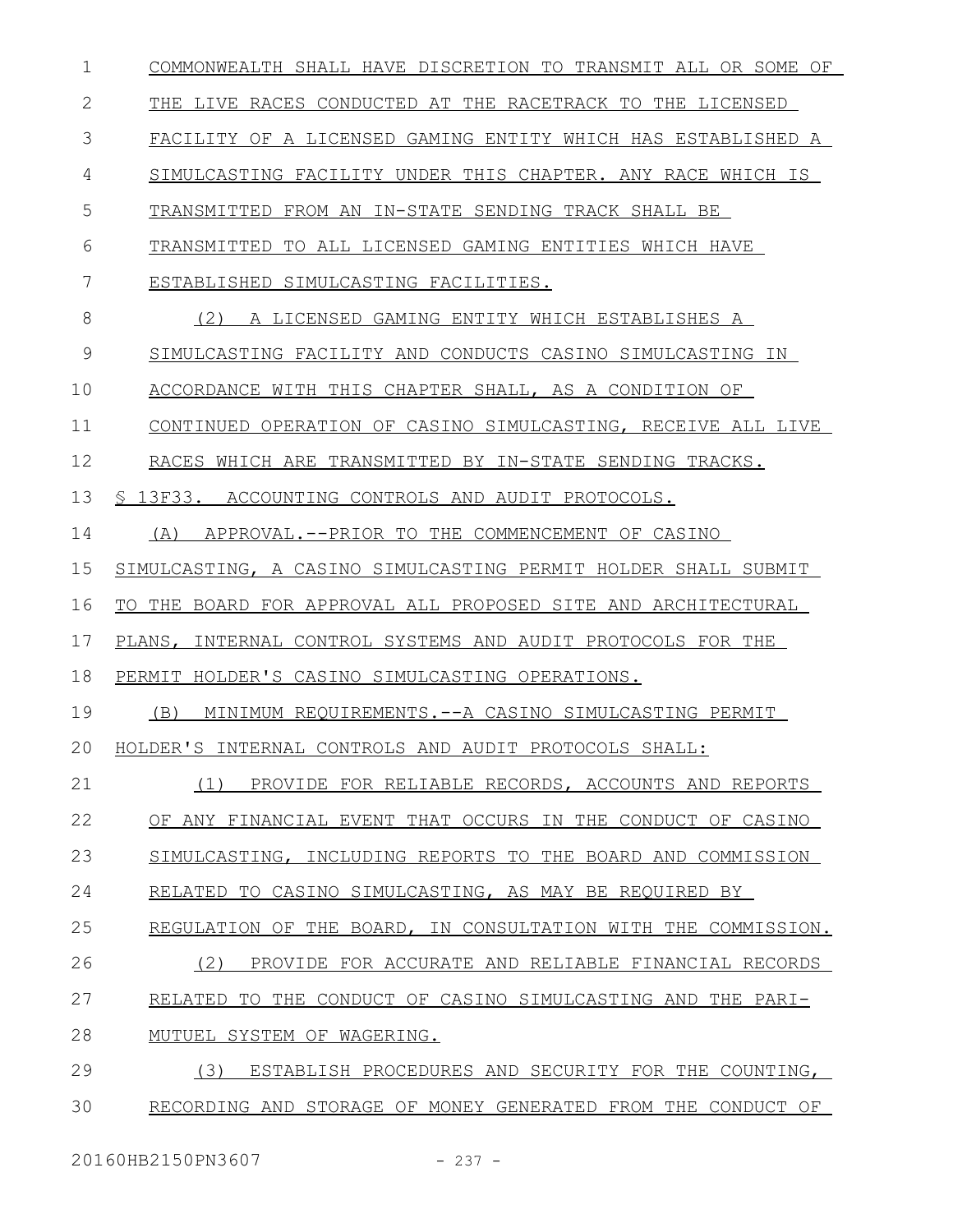| 1            | CASINO SIMULCASTING.                                          |
|--------------|---------------------------------------------------------------|
| $\mathbf{2}$ | ESTABLISH PROCEDURES AND SECURITY STANDARDS FOR THE<br>(4)    |
| 3            | MAINTENANCE OF TELECOMMUNICATIONS EOUIPMENT AND VIDEO DISPLAY |
| 4            | TECHNOLOGY USED IN CONNECTION WITH THE CONDUCT OF CASINO      |
| 5            | SIMULCASTING.                                                 |
| 6            | (5)<br>ESTABLISH PROCEDURES AND RULES TO GOVERN THE CONDUCT   |
| 7            | OF CASINO SIMULCASTING AND THE RESPONSIBILITY OF EMPLOYEES    |
| 8            | RELATED<br>TO CASINO SIMULCASTING.                            |
| 9            | (6)<br>ESTABLISH PROCEDURES FOR THE COLLECTION, RECORDING     |
| 10           | DEPOSIT OF REVENUE FROM THE CONDUCT OF CASINO<br>AND          |
| 11           | SIMULCASTING, INCLUDING THE ROLES OF THE COMMISSION, THE      |
| 12           | DEPARTMENT, LICENSED RACING ENTITIES AND LICENSED GAMING      |
| 13           | ENTITIES IN THE COLLECTION AND RECORDING OF THE REVENUE.      |
| 14           | (7)<br>ENSURE THAT THE SYSTEM OF PARI-MUTUEL WAGERING USED    |
| 15           | IN THE CONDUCT OF CASINO SIMULCASTING IS IN ACCORDANCE WITH   |
| 16           | ARTICLE XXVIII-D OF THE ACT OF APRIL 9, 1929 (P.L.177,        |
| 17           | NO.175), KNOWN AS THE ADMINISTRATIVE CODE OF 1929, AND        |
| 18           | REGULATIONS OF THE COMMISSION PROMULGATED UNDER THE           |
| 19           | ADMINISTRATIVE CODE OF 1929.                                  |
| 20           | ENSURE, IN CONSULTATION WITH THE COMMISSION, THE<br>(8)       |
| 21           | PROPER AND TIMELY ACCOUNTING FOR AND RETENTION OF PERCENTAGES |
| 22           | FOR PARI-MUTUEL POOLS AND THE PROPER AND TIMELY DISTRIBUTION  |
| 23           | OF MONEY IN ANY PARI-MUTUEL POOL GENERATED FROM CASINO        |
| 24           | SIMULCASTING.                                                 |
| 25           | (9) ENSURE THAT ALL FUNCTIONS, DUTIES AND                     |
| 26           | RESPONSIBILITIES RELATED TO CASINO SIMULCASTING ARE           |
| 27           | APPROPRIATELY SEGREGATED AND PERFORMED IN ACCORDANCE WITH     |
| 28           | SOUND FINANCIAL PRACTICES BY QUALIFIED EMPLOYEES.             |
| 29           | PERMIT USE OF ITS CASINO SIMULCASTING FACILITY BY<br>(10)     |
| 30           | THE BOARD, THE BUREAU, THE COMMISSION AND OTHER PERSONS       |

20160HB2150PN3607 - 238 -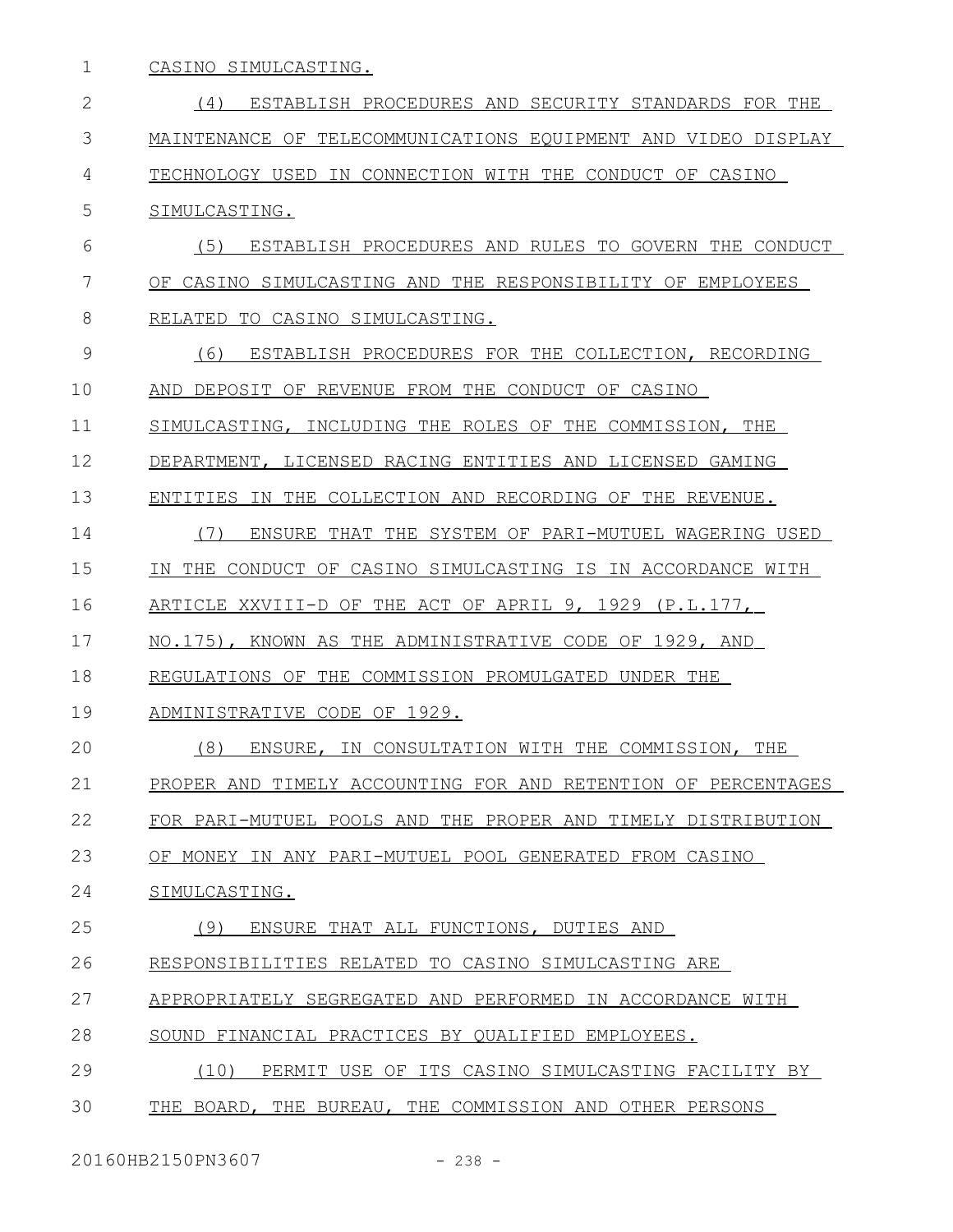| $\mathbf 1$ | AUTHORIZED UNDER THIS PART OR BY THE BOARD AND THE COMMISSION   |
|-------------|-----------------------------------------------------------------|
| 2           | TO FACILITATE THEIR ABILITY TO PERFORM REGULATORY AND           |
| 3           | OVERSIGHT FUNCTIONS UNDER THIS CHAPTER.                         |
| 4           | SUBMISSION TO BOARD.--THE SUBMISSION REQUIRED UNDER<br>(C)      |
| 5           | SUBSECTION (A) SHALL INCLUDE A DETAILED DESCRIPTION OF THE      |
| 6           | CASINO SIMULCASTING PERMIT HOLDER'S ADMINISTRATIVE AND          |
| 7           | ACCOUNTING PROCEDURES RELATED TO CASINO SIMULCASTING, INCLUDING |
| 8           | ITS WRITTEN SYSTEM OF INTERNAL CONTROLS. EACH WRITTEN SYSTEM OF |
| 9           | INTERNAL CONTROLS SHALL INCLUDE:                                |
| 10          | AN ORGANIZATIONAL CHART DEPICTING APPROPRIATE<br>(1)            |
| 11          | FUNCTIONS AND RESPONSIBILITIES OF EMPLOYEES INVOLVED IN         |
| 12          | CASINO SIMULCASTING.                                            |
| 13          | (2)<br>A DESCRIPTION OF THE DUTIES AND RESPONSIBILITIES OF      |
| 14          | EACH POSITION SHOWN ON THE ORGANIZATIONAL CHART.                |
| 15          | (3)<br>THE RECORD RETENTION POLICY OF THE PERMIT HOLDER.        |
| 16          | (4)<br>THE PROCEDURE TO BE UTILIZED TO ENSURE THAT MONEY        |
| 17          | GENERATED FROM THE CONDUCT OF CASINO SIMULCASTING IS            |
| 18          | SAFEGUARDED, INCLUDING MANDATORY COUNTING AND RECORDING         |
| 19          | PROCEDURES.                                                     |
| 20          | (5)<br>A STATEMENT SIGNED BY THE CASINO SIMULCASTING PERMIT     |
| 21          | HOLDER'S CHIEF FINANCIAL OFFICER OR OTHER COMPETENT PERSON      |
| 22          | ATTESTING THAT THE SIGNATORY BELIEVES, IN GOOD FAITH, THAT      |
| 23          | THE SYSTEM SATISFIES THE REQUIREMENTS OF THIS SECTION.          |
| 24          | (D)<br>REVIEW.--PRIOR TO AUTHORIZING A PERMIT HOLDER TO CONDUCT |
| 25          | CASINO SIMULCASTING, THE BOARD, IN CONSULTATION WITH THE        |
| 26          | COMMISSION, SHALL REVIEW THE SYSTEM OF INTERNAL CONTROLS        |
| 27          | SUBMITTED UNDER SUBSECTION (C) TO DETERMINE WHETHER IT CONFORMS |
| 28          | TO THE REQUIREMENTS OF THIS SUBCHAPTER AND WHETHER IT PROVIDES  |
| 29          | ADEQUATE AND EFFECTIVE CONTROLS FOR THE CONDUCT OF CASINO       |
| 30          | SIMULCASTING.                                                   |

20160HB2150PN3607 - 239 -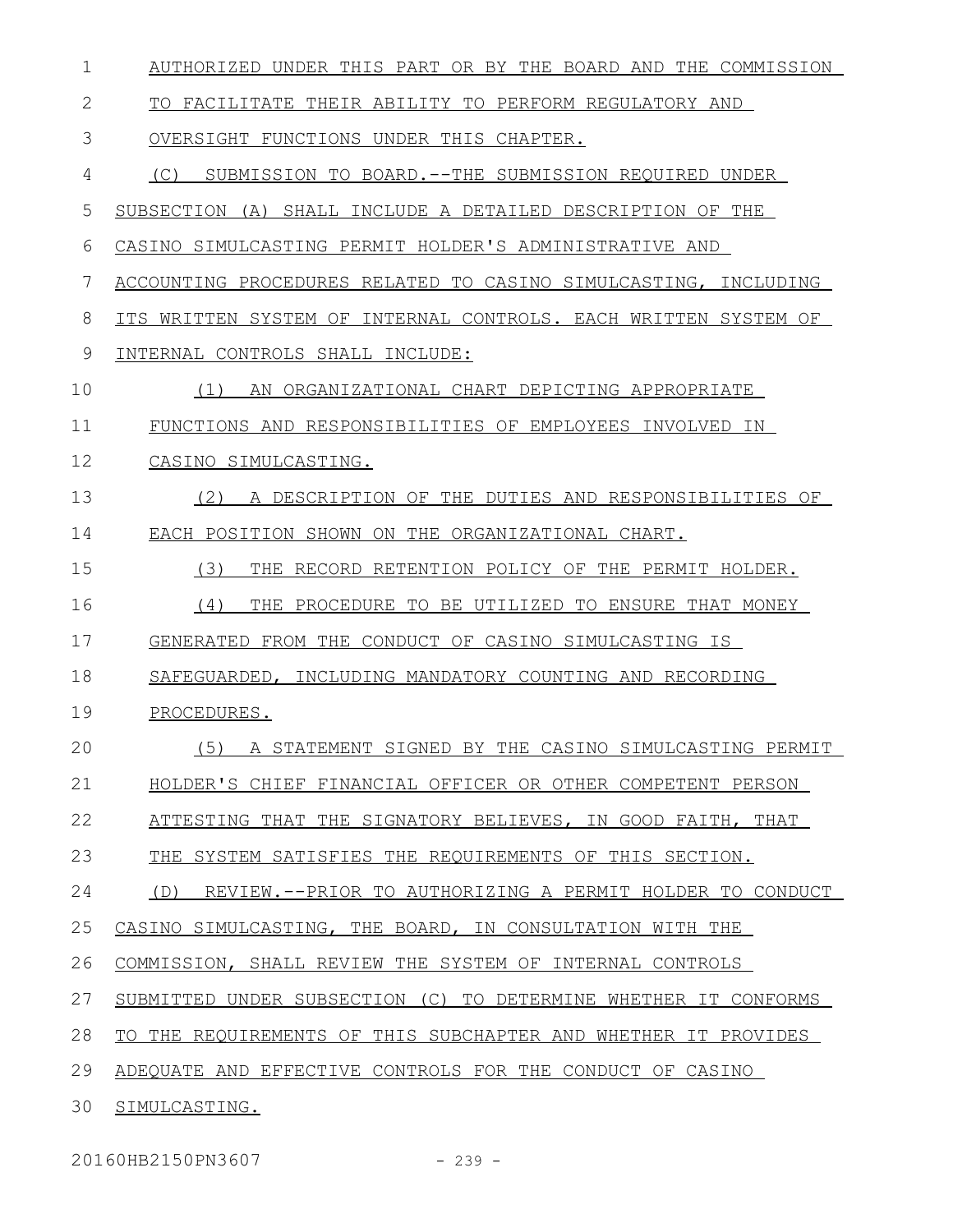| $\mathbf 1$ | LICENSE OR REGISTRATION OF EMPLOYEES REQUIRED.--EXCEPT<br>(E)   |
|-------------|-----------------------------------------------------------------|
| 2           | AS PROVIDED IN SECTION 13F15 (RELATING TO KEY EMPLOYEES AND     |
| 3           | OCCUPATION PERMITS), PERSONS ENGAGED DIRECTLY IN WAGERING-      |
| 4           | RELATED ACTIVITIES AT A SIMULCASTING FACILITY, WHETHER EMPLOYED |
| 5           | BY THE LICENSED GAMING ENTITY, A LICENSED RACING ENTITY OR BY A |
| 6           | PERSON OR ENTITY CONDUCTING CASINO SIMULCASTING UNDER AN        |
| 7           | AGREEMENT WITH THE LICENSED GAMING ENTITY, LICENSED RACING      |
| 8           | ENTITY AND ALL OTHER EMPLOYEES OF THE LICENSED GAMING ENTITY OR |
| 9           | OF THE PERSON OR ENTITY CONDUCTING CASINO SIMULCASTING WHO WORK |
| 10          | OR WILL WORK IN THE SIMULCASTING FACILITY SHALL BE LICENSED OR  |
| 11          | REGISTERED IN ACCORDANCE WITH REGULATIONS PROMULGATED BY THE    |
| 12          | BOARD IN COLLABORATION WITH THE COMMISSION.                     |
| 13          | § 13F34. CONDITION OF CONTINUED OPERATION.                      |
| 14          | AS A CONDITION OF CONTINUED OPERATION, A CASINO SIMULCASTING    |
| 15          | PERMIT HOLDER SHALL AGREE TO MAINTAIN ALL BOOKS, RECORDS AND    |
| 16          | DOCUMENTS PERTAINING TO CASINO SIMULCASTING IN A MANNER AND     |
| 17          | LOCATION WITHIN THIS COMMONWEALTH AS APPROVED BY THE BOARD, IN  |
| 18          | CONSULTATION WITH THE COMMISSION. ALL BOOKS, RECORDS AND        |
| 19          | DOCUMENTS RELATED TO CASINO SIMULCASTING SHALL:                 |
| 20          | (1) BE ORGANIZED IN A MANNER TO CLEARLY DEPICT BY               |
| 21          | SEPARATE RECORD THE TOTAL AMOUNT OF MONEY CONTRIBUTED TO        |
| 22          | EVERY PARI-MUTUEL POOL IN ACCORDANCE WITH THE APPLICABLE        |
| 23          | PROVISIONS OF ARTICLE XXVIII-D OF THE ACT OF APRIL 9, 1929      |
| 24          | (P.L.177, NO.175), KNOWN AS THE ADMINISTRATIVE CODE OF 1929,    |
| 25          | AND ANY REGULATION PROMULGATED UNDER ARTICLE XXVIII-D OF THE    |
| 26          | ADMINISTRATIVE CODE OF 1929.                                    |
| 27          | (2)<br>BE SEGREGATED BY SEPARATE ACCOUNTS WITHIN THE            |
| 28          | LICENSED GAMING ENTITY'S BOOKS, RECORDS AND DOCUMENTS, EXCEPT   |
| 29          | FOR ANY BOOKS, RECORDS OR DOCUMENTS THAT ARE COMMON TO SLOT     |
| 30          | MACHINE OPERATIONS, TABLE GAME OPERATIONS AND CASINO            |

20160HB2150PN3607 - 240 -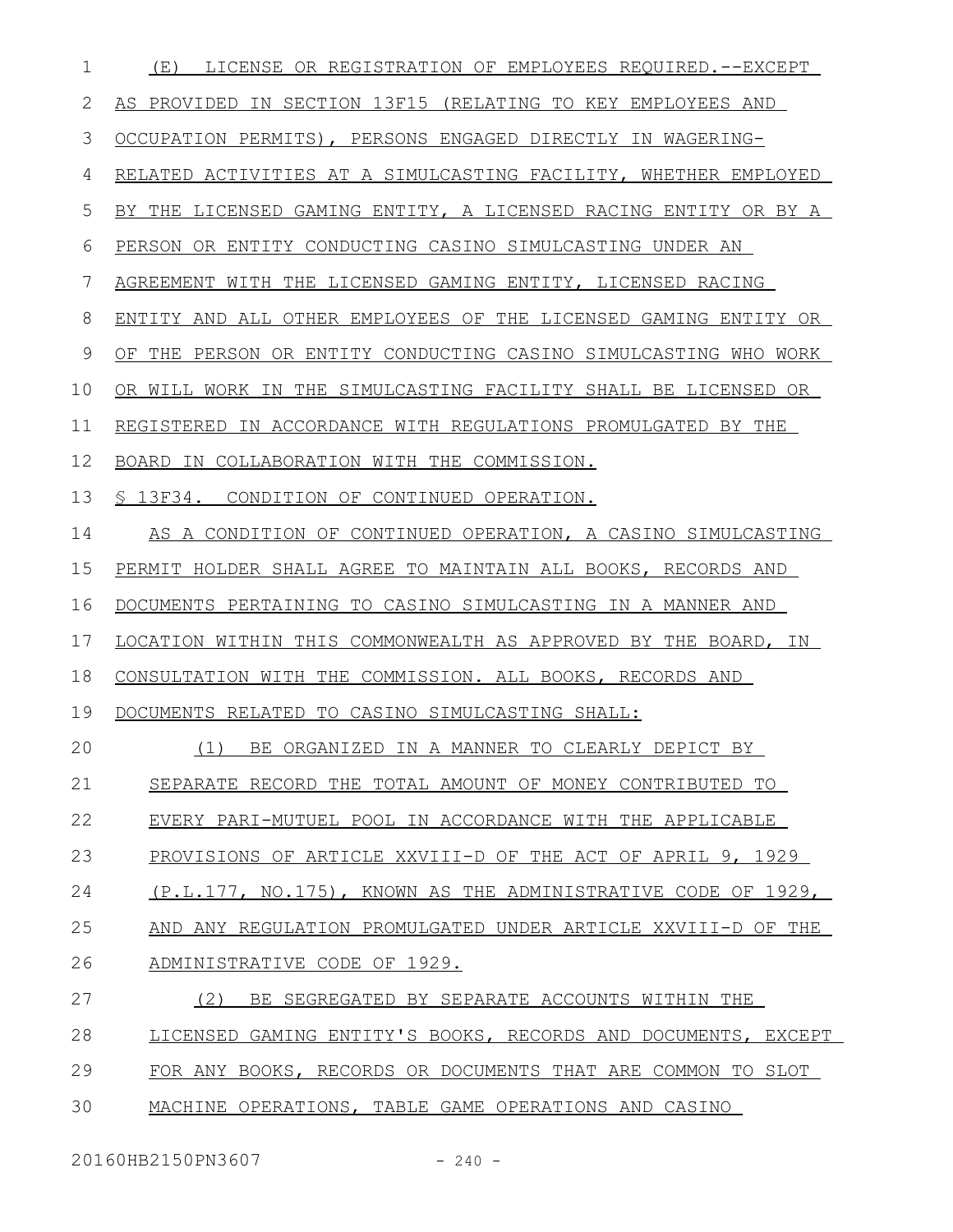| $\mathbf 1$  | SIMULCASTING, AS DETERMINED BY THE BOARD IN CONSULTATION WITH    |
|--------------|------------------------------------------------------------------|
| $\mathbf{2}$ | THE COMMISSION.                                                  |
| 3            | (3)<br>BE IMMEDIATELY AVAILABLE FOR INSPECTION UPON REQUEST      |
| 4            | OF THE BOARD, THE COMMISSION, THE BUREAU, THE DEPARTMENT, THE    |
| 5            | PENNSYLVANIA STATE POLICE OR THE ATTORNEY GENERAL, OR AGENTS     |
| 6            | THEREOF, DURING ALL HOURS OF OPERATION OF THE PERMIT HOLDER'S    |
| 7            | SIMULCASTING FACILITY IN ACCORDANCE WITH REGULATIONS             |
| 8            | PROMULGATED BY THE BOARD IN CONSULTATION WITH THE COMMISSION.    |
| 9            | (4)<br>BE MAINTAINED FOR A SPECIFIC PERIOD OF TIME AS THE        |
| 10           | BOARD, IN CONSULTATION WITH THE COMMISSION, BY REGULATION,       |
| 11           | MAY REQUIRE.                                                     |
| 12           | \$ 13F35. APPLICATION OF LIQUOR CODE.                            |
| 13           | THE PROVISIONS OF SECTION 493(24)(II) OF THE ACT OF APRIL 12,    |
| 14           | 1951 (P.L.90, NO.21), KNOWN AS THE LIQUOR CODE, SHALL ALSO APPLY |
| 15           | TO CASINO SIMULCASTING.                                          |
|              |                                                                  |
| 16           | SUBCHAPTER E                                                     |
| 17           | FEES AND TAXES                                                   |
| 18           | SEC.                                                             |
| 19           | 13F41 <b>.</b><br>CASINO SIMULCASTING AUTHORIZATION FEE.         |
|              | 20 13F42. RETENTION AND DISTRIBUTION OF MONEY AND PARI-MUTUEL    |
| 21           | POOLS.                                                           |
| 22           | 13F43. CASINO SIMULCASTING TAXES.                                |
| 23           | 13F44. CONSTRUCTION.                                             |
| 24           | § 13F41. CASINO SIMULCASTING AUTHORIZATION FEE.                  |
| 25           | A CASINO SIMULCASTING PERMIT SHALL NOT BE SUBJECT TO THE         |
| 26           | PAYMENT OF AN AUTHORIZATION FEE, RENEWAL OR A RENEWAL FEE OR THE |
| 27           | PAYMENT OF AN ADDITIONAL PERMIT FEE.                             |
| 28           | \$ 13F42. RETENTION AND DISTRIBUTION OF MONEY AND PARI-MUTUEL    |
| 29           | POOLS.                                                           |

20160HB2150PN3607 - 241 -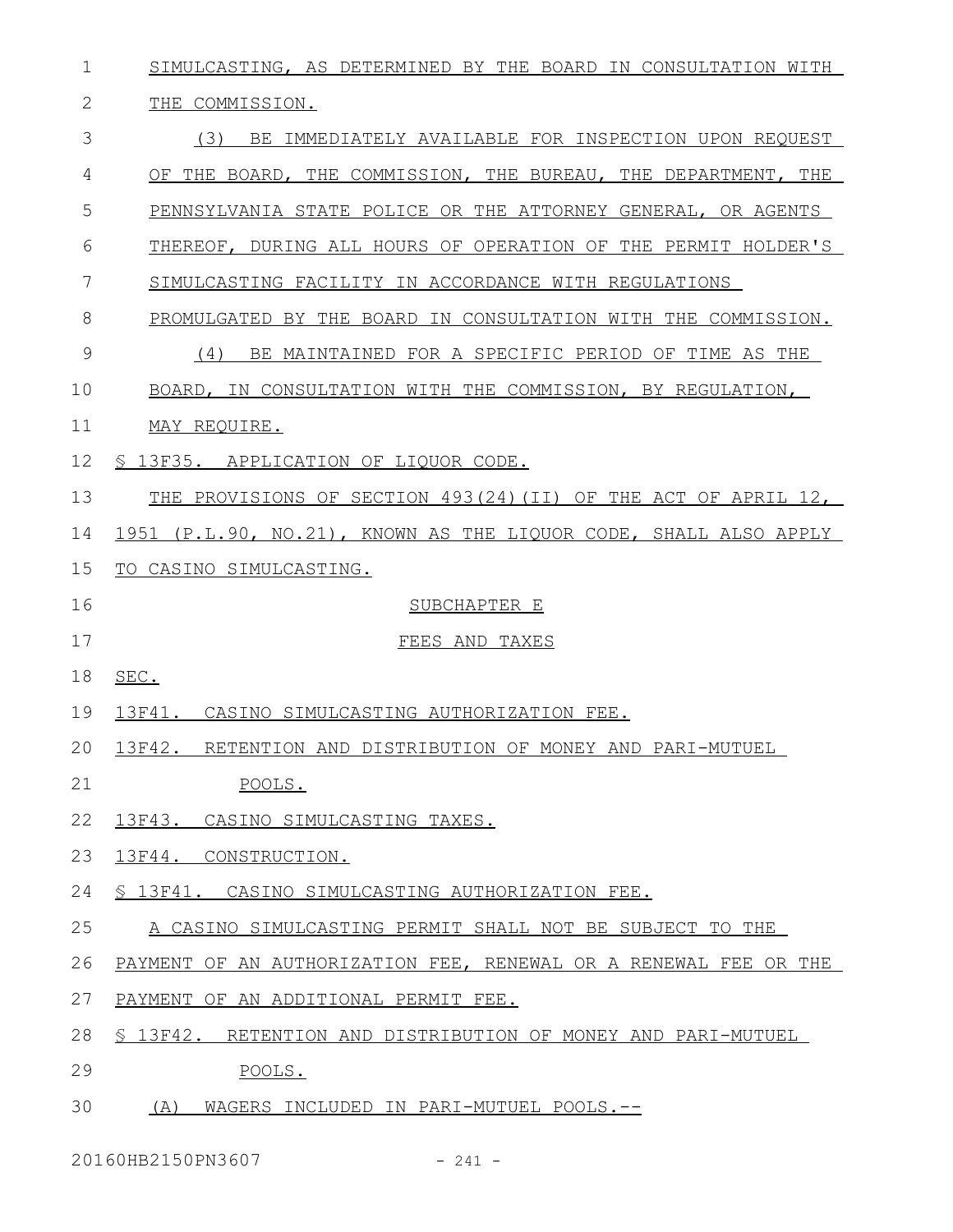| 1  | SUMS WAGERED AT A SIMULCASTING FACILITY ON THE<br>(1)             |
|----|-------------------------------------------------------------------|
| 2  | RESULTS OF A SIMULCAST HORSE RACE SHALL BE INCLUDED IN THE        |
| 3  | APPROPRIATE PARI-MUTUEL POOL GENERATED FOR THE RACE BEING         |
| 4  | TRANSMITTED IN ACCORDANCE WITH SECTION 2835-D OF THE              |
| 5  | ADMINISTRATIVE CODE OF 1929 AND SHALL BE DISTRIBUTED<br>IN        |
| 6  | ACCORDANCE WITH SECTION 2835-D OF THE ADMINISTRATIVE CODE OF      |
| 7  | 1929 OR ANY REGULATIONS PROMULGATED UNDER SECTION 2835-D OF       |
| 8  | THE ADMINISTRATIVE CODE OF 1929. ALL REMAINING MONEY SHALL BE     |
| 9  | PAID TO<br>THE GENERAL FUND.                                      |
| 10 | (2)<br>PAYMENTS TO PERSONS HOLDING WINNING TICKETS AT A           |
| 11 | LICENSED FACILITY SHALL BE MADE ACCORDING TO THE SAME ODDS AS     |
| 12 | THOSE GENERATED AT THE IN-STATE SENDING TRACK.                    |
| 13 | A PERSON PLACING A WAGER ON A SIMULCAST HORSE RACE<br>(3)         |
| 14 | AT A SIMULCASTING FACILITY SHALL NOT BE CHARGED A FEE FOR         |
| 15 | PLACING THE WAGER IN ADDITION TO THE AMOUNT WAGERED.              |
| 16 | COMPUTATION OF MONEY WAGERED.--ALL MONEY WAGERED BY<br>(B)        |
| 17 | PLAYERS ON HORSE RACE MEETINGS AT A SIMULCASTING FACILITY SHALL   |
| 18 | BE COMPUTED<br>IN THE AMOUNT OF MONEY WAGERED EACH RACING DAY FOR |
| 19 | PURPOSES OF TAXATION UNDER SECTION 2834-D OF THE ADMINISTRATIVE   |
| 20 | CODE OF 1929, ALL THOROUGHBRED RACES SHALL BE CONSIDERED A PART   |
| 21 | OF A THOROUGHBRED HORSE RACE MEETING AND ALL HARNESS RACES SHALL  |
| 22 | BE CONSIDERED A PART OF A HARNESS HORSE RACE MEETING FOR          |
| 23 | PURPOSES OF SECTION 2834-D OF THE ADMINISTRATIVE CODE OF 1929.    |
| 24 | S 13F43.<br>CASINO SIMULCASTING TAXES.                            |
| 25 | IMPOSITION.--<br>(A)                                              |
| 26 | ALL LICENSED GAMING ENTITIES THAT CONDUCT CASINO<br>(1)           |
| 27 | SIMULCASTING SHALL PAY A TAX THROUGH THE DEPARTMENT FOR           |
| 28 | CREDIT TO THE STATE RACING FUND.                                  |
| 29 | (2)<br>THE TAX IMPOSED ON ALL LICENSED GAMING ENTITIES            |
| 30 | SHALL BE A PERCENTAGE TAX IN THE AMOUNT OF 2% OF THE AMOUNT       |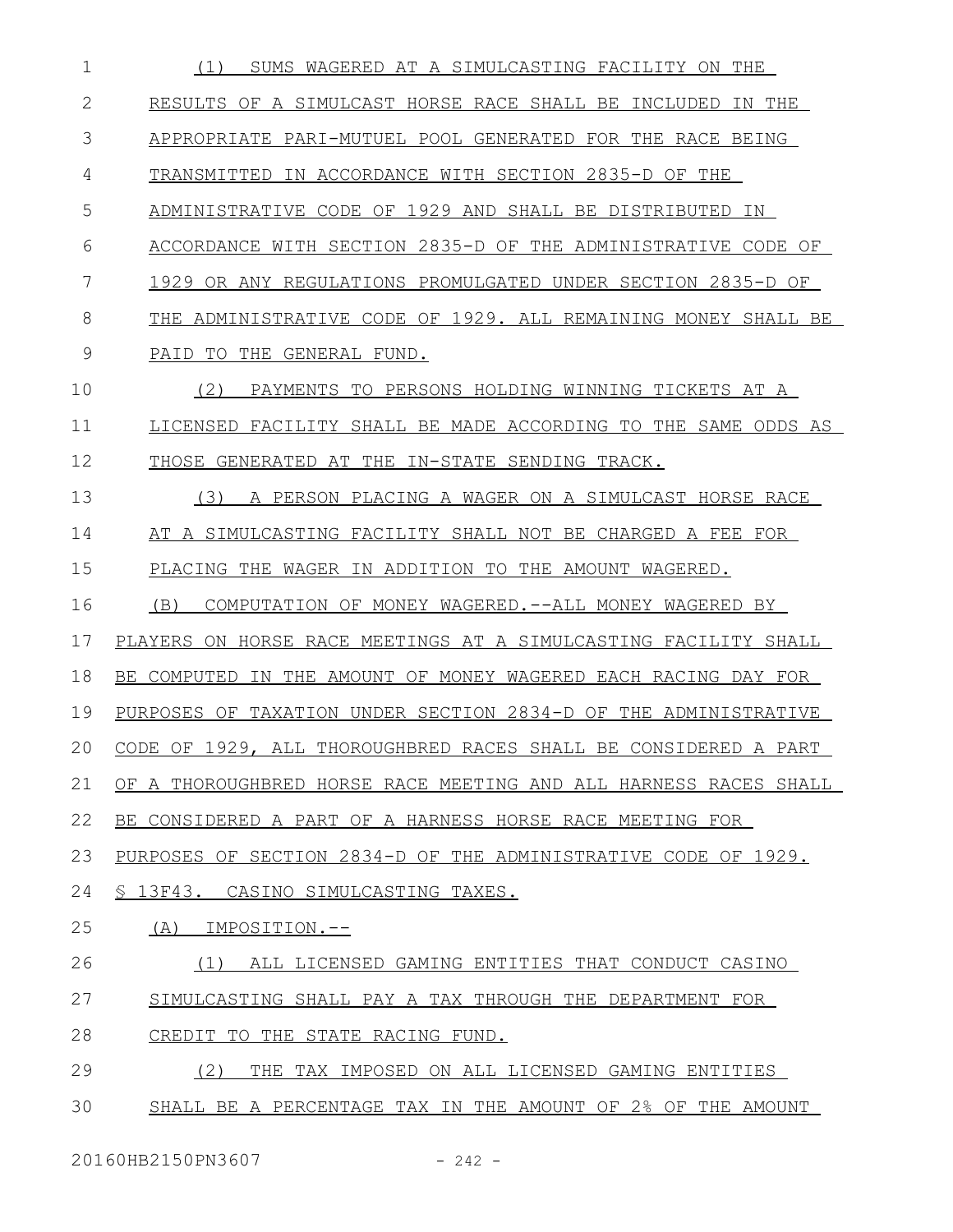| 1  | WAGERED EACH RACING DAY ON CASINO SIMULCASTING AND SHALL BE    |
|----|----------------------------------------------------------------|
| 2  | PAID FROM THE MONEY RETAINED BY THE LICENSED GAMING ENTITY.    |
| 3  | THE TAX IMPOSED UNDER THIS PARAGRAPH SHALL BE PAID TO THE      |
| 4  | DEPARTMENT ON A FORM AND IN THE MANNER PRESCRIBED BY THE       |
| 5  | DEPARTMENT FOR DEPOSIT INTO THE STATE RACING FUND.             |
| 6  | (3)<br>THE CASINO SIMULCASTING TAX IMPOSED UNDER THIS          |
| 7  | SECTION SHALL BE PAID TO THE DEPARTMENT BY THE CASINO          |
| 8  | SIMULCASTING PERMIT HOLDER FOR DEPOSIT INTO THE STATE RACING   |
| 9  | FUND.                                                          |
| 10 | DEPOSITS AND DISTRIBUTIONS.--<br>(B)                           |
| 11 | THE TAX IMPOSED UNDER SUBSECTION (A) SHALL BE<br>(1)           |
| 12 | PAYABLE TO THE DEPARTMENT ON A WEEKLY BASIS AND SHALL BE       |
| 13 | BASED UPON THE AMOUNTS RETAINED BY THE CASINO SIMULCASTING     |
| 14 | PERMIT HOLDER FROM THE AMOUNT WAGERED ON CASINO SIMULCASTING   |
| 15 | EACH RACING DAY DURING THE PREVIOUS WEEK.                      |
| 16 | (2)<br>TO THE COMMONWEALTH UNDER THIS<br>ALL MONEY OWED        |
| 17 | SECTION SHALL BE HELD IN TRUST FOR THE COMMONWEALTH BY THE     |
| 18 | PERMIT HOLDER UNTIL THE FUNDS ARE PAID TO THE DEPARTMENT.      |
| 19 | UNLESS OTHERWISE AGREED TO BY THE BOARD, A CASINO              |
| 20 | SIMULCASTING PERMIT HOLDER SHALL ESTABLISH A SEPARATE BANK     |
| 21 | ACCOUNT INTO WHICH CASINO SIMULCASTING REVENUE SHALL BE        |
| 22 | DEPOSITED AND MAINTAINED UNTIL SUCH TIME AS THE FUNDS ARE      |
| 23 | PAID TO THE DEPARTMENT UNDER THIS SECTION.                     |
| 24 | § 13F44. CONSTRUCTION.                                         |
| 25 | NOTHING IN THIS CHAPTER AND SECTION 1207 (RELATING TO          |
| 26 | REGULATORY AUTHORITY OF BOARD), AS IT RELATES TO SLOT MACHINES |
| 27 | AT NONPRIMARY LOCATIONS AND CASINO SIMULCASTING, SHALL BE      |
| 28 | CONSTRUED TO ALTER, PREEMPT OR OTHERWISE IMPINGE THE AUTHORITY |
| 29 | OF THE COMMISSION PURSUANT TO ARTICLE XXVIII-D OF THE ACT OF   |
| 30 | APRIL 9, 1929 (P.L.177, NO.175), KNOWN AS THE ADMINISTRATIVE   |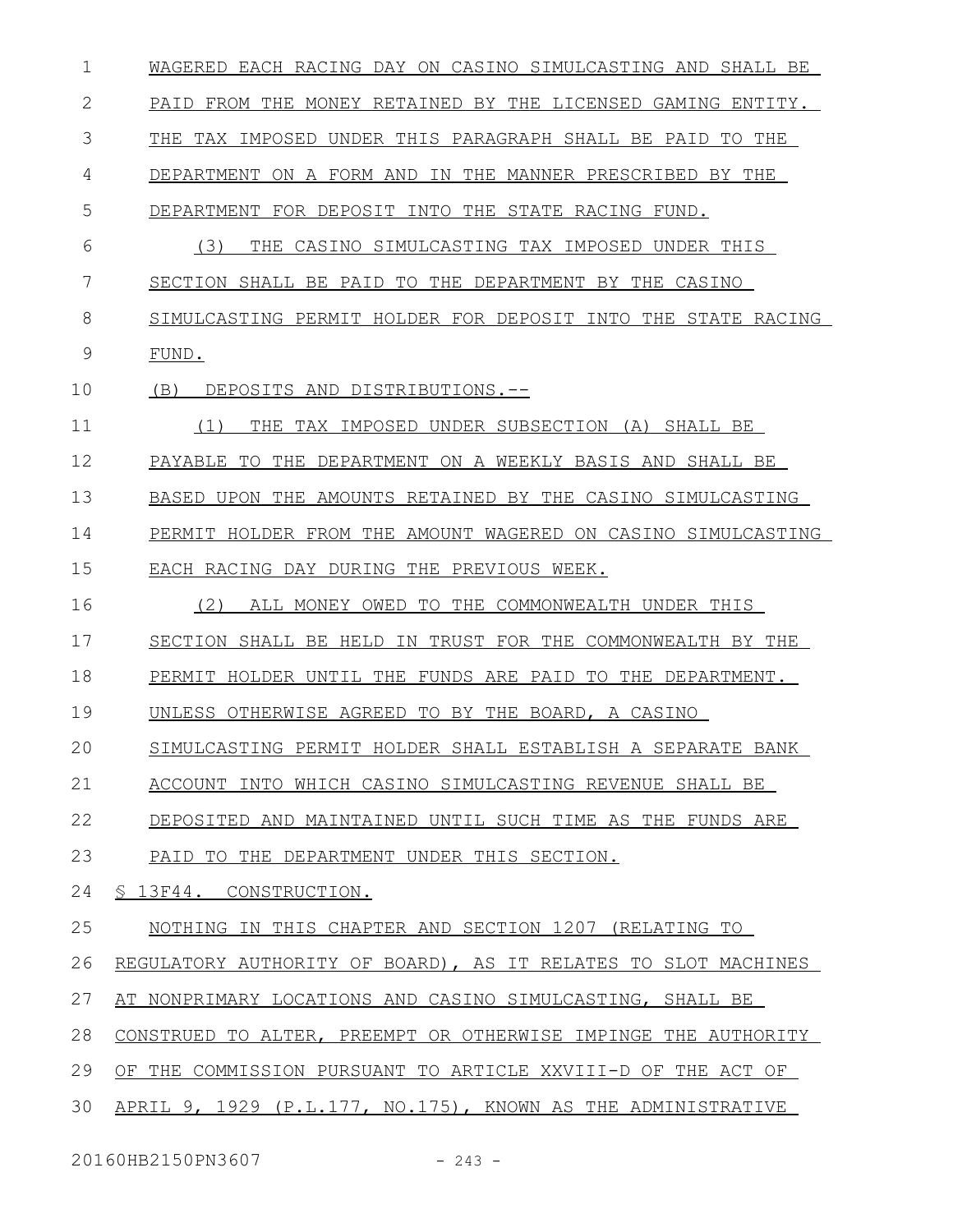| 1            | <u>CODE OF 1929.</u>                                             |
|--------------|------------------------------------------------------------------|
| $\mathbf{2}$ | CHAPTER 13G                                                      |
| 3            | SPORTS WAGERING                                                  |
| 4            | SUBCHAPTER                                                       |
| 5            | A. GENERAL PROVISIONS                                            |
| 6            | B. SPORTS WAGERING AUTHORIZED                                    |
| 7            | CONDUCT OF SPORTS WAGERING<br>$C$ .                              |
| 8            | D. SPORTS WAGERING TAXES AND FEES                                |
| 9            | E. MISCELLANEOUS PROVISIONS                                      |
| 10           | SUBCHAPTER A                                                     |
| 11           | GENERAL PROVISIONS                                               |
| 12           | SEC.                                                             |
| 13           | 13G01. DEFINITIONS.                                              |
| 14           | 13G02. REGULATORY AUTHORITY.                                     |
| 15           | 13G03. TEMPORARY SPORTS WAGERING REGULATIONS.                    |
| 16           | 13G04. UNAUTHORIZED SPORTS WAGERING.                             |
| 17           | § 13G01. DEFINITIONS.                                            |
| 18           | THE FOLLOWING WORDS AND PHRASES WHEN USED IN THIS CHAPTER        |
| 19           | SHALL HAVE THE MEANINGS GIVEN TO THEM IN THIS SECTION UNLESS THE |
| 20           | CONTEXT CLEARLY INDICATES OTHERWISE:                             |
| 21           | "CERTIFICATE HOLDER." A PERSON TO WHOM THE BOARD HAS AWARDED     |
| 22           | A SPORTS WAGERING CERTIFICATE.                                   |
| 23           | "GROSS SPORTS WAGERING REVENUE." THE TOTAL OF CASH OR CASH       |
| 24           | EQUIVALENTS RECEIVED FROM SPORTS WAGERING MINUS THE TOTAL OF:    |
| 25           | CASH OR CASH EQUIVALENTS PAID TO PLAYERS AS A RESULT<br>(1)      |
| 26           | OF SPORTS WAGERING.                                              |
| 27           | (2)<br>CASH OR CASH EQUIVALENTS PAID TO PURCHASE ANNUITIES       |
| 28           | TO FUND PRIZES PAYABLE TO PLAYERS OVER A PERIOD OF TIME AS A     |
| 29           | RESULT OF SPORTS WAGERING.                                       |
| 30           | (3)<br>THE ACTUAL COST PAID BY THE CERTIFICATE HOLDER FOR        |
|              |                                                                  |

20160HB2150PN3607 - 244 -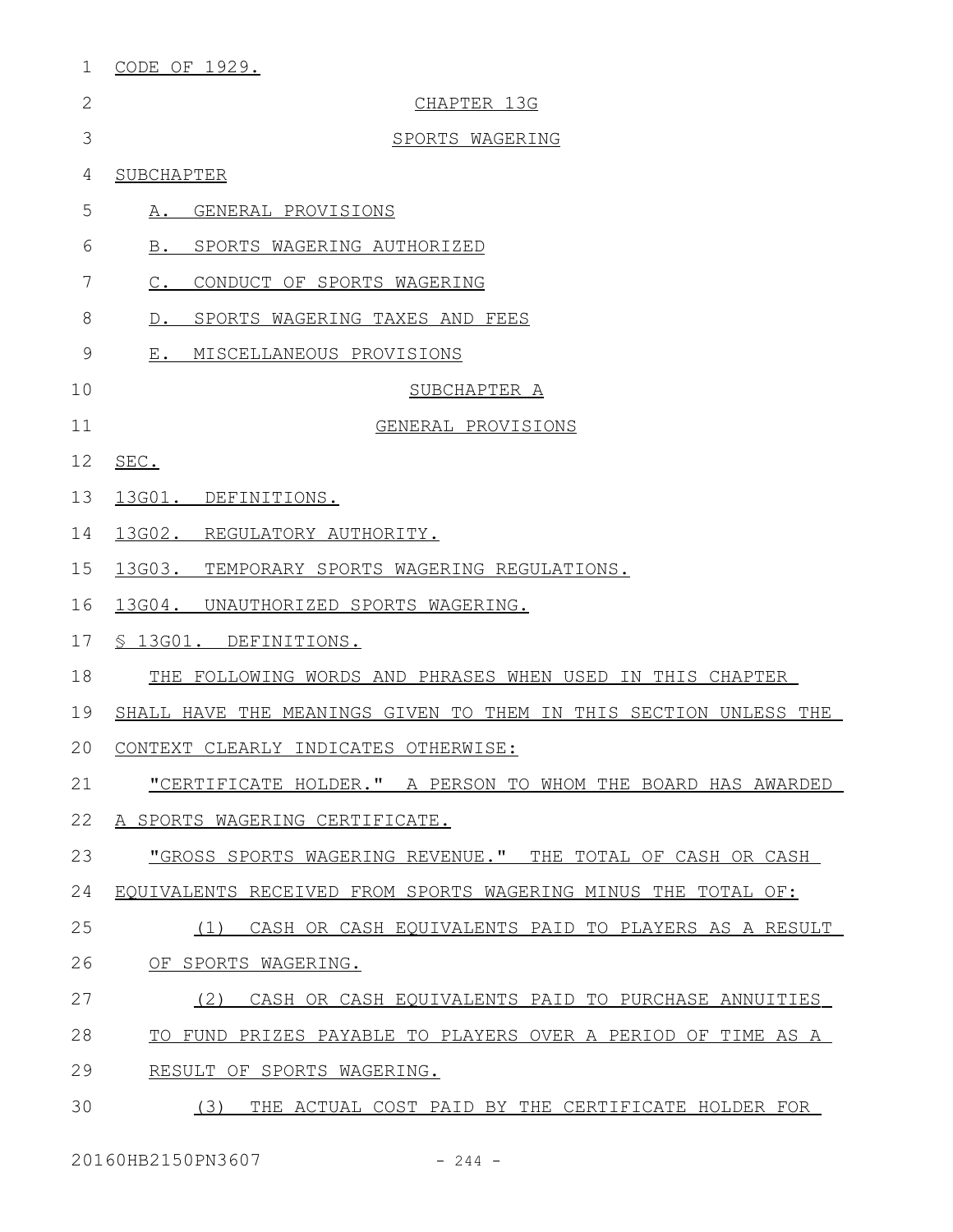| $\mathbf{1}$ | ANY PERSONAL PROPERTY DISTRIBUTED TO A PLAYER AS A RESULT OF        |
|--------------|---------------------------------------------------------------------|
| 2            | SPORTS WAGERING. THIS PARAGRAPH DOES NOT INCLUDE TRAVEL             |
| 3            | EXPENSES, FOOD, REFRESHMENTS, LODGING OR SERVICES.                  |
| 4            | THE TERM DOES NOT INCLUDE COUNTERFEIT CASH OR CHIPS; COINS OR       |
| 5            | CURRENCY OF OTHER COUNTRIES RECEIVED IN AS A RESULT OF SPORTS       |
| 6            | WAGERING, EXCEPT TO THE EXTENT THAT THE COINS OR CURRENCY ARE       |
| 7            | READILY CONVERTIBLE TO CASH; OR CASH TAKEN IN A FRAUDULENT ACT      |
| 8            | PERPETRATED AGAINST A CERTIFICATE HOLDER FOR WHICH THE              |
| 9            | CERTIFICATE HOLDER IS NOT REIMBURSED.                               |
| 10           | <u> "SPORTING EVENTS." ANY PROFESSIONAL OR COLLEGIATE SPORTS OR</u> |
| 11           | ATHLETIC EVENT, OR MOTOR RACE EVENT.                                |
| 12           | "SPORTS WAGERING." THE BUSINESS OF ACCEPTING WAGERS ON              |
| 13           | SPORTING EVENTS OR ON THE INDIVIDUAL PERFORMANCE STATISTICS OF      |
| 14           | ATHLETES IN A SPORTING EVENT OR COMBINATION OF SPORTING EVENTS      |
| 15           | BY ANY SYSTEM OR METHOD OF WAGERING, INCLUDING, BUT NOT LIMITED     |
|              |                                                                     |
| 16           | TO, EXCHANGE WAGERING, PARLAYS, OVER-UNDER, MONEYLINE, POOLS AND    |
| 17           | STRAIGHT BETS. THE TERM DOES NOT INCLUDE:                           |
| 18           | (1) LOTTERY GAMES OF THE PENNSYLVANIA STATE LOTTERY AS              |
| 19           | AUTHORIZED UNDER THE ACT OF AUGUST 26, 1971 (P.L.351, NO.91),       |
| 20           | KNOWN AS THE STATE LOTTERY LAW.                                     |
| 21           | (2) BINGO AS AUTHORIZED UNDER THE ACT OF JULY 10, 1981              |
| 22           | (P.L.214, NO.67), KNOWN AS THE BINGO LAW.                           |
| 23           | (3) PARI-MUTUEL BETTING ON THE OUTCOME OF THOROUGHBRED              |
| 24           | OR HARNESS HORSE RACING AS AUTHORIZED UNDER THE ACT OF              |
| 25           | ARTICLE XXVIII-D OF THE ACT OF APRIL 9, 1929 (P.L.177,              |
| 26           | NO.175), KNOWN AS THE ADMINISTRATIVE CODE OF 1929.                  |
| 27           | (4)<br>SMALL GAMES OF CHANCE AS AUTHORIZED UNDER THE ACT OF         |
| 28           | DECEMBER 19, 1988 (P.L.1262, NO.156), KNOWN AS THE LOCAL            |
| 29           | OPTION SMALL GAMES OF CHANCE ACT.                                   |

20160HB2150PN3607 - 245 -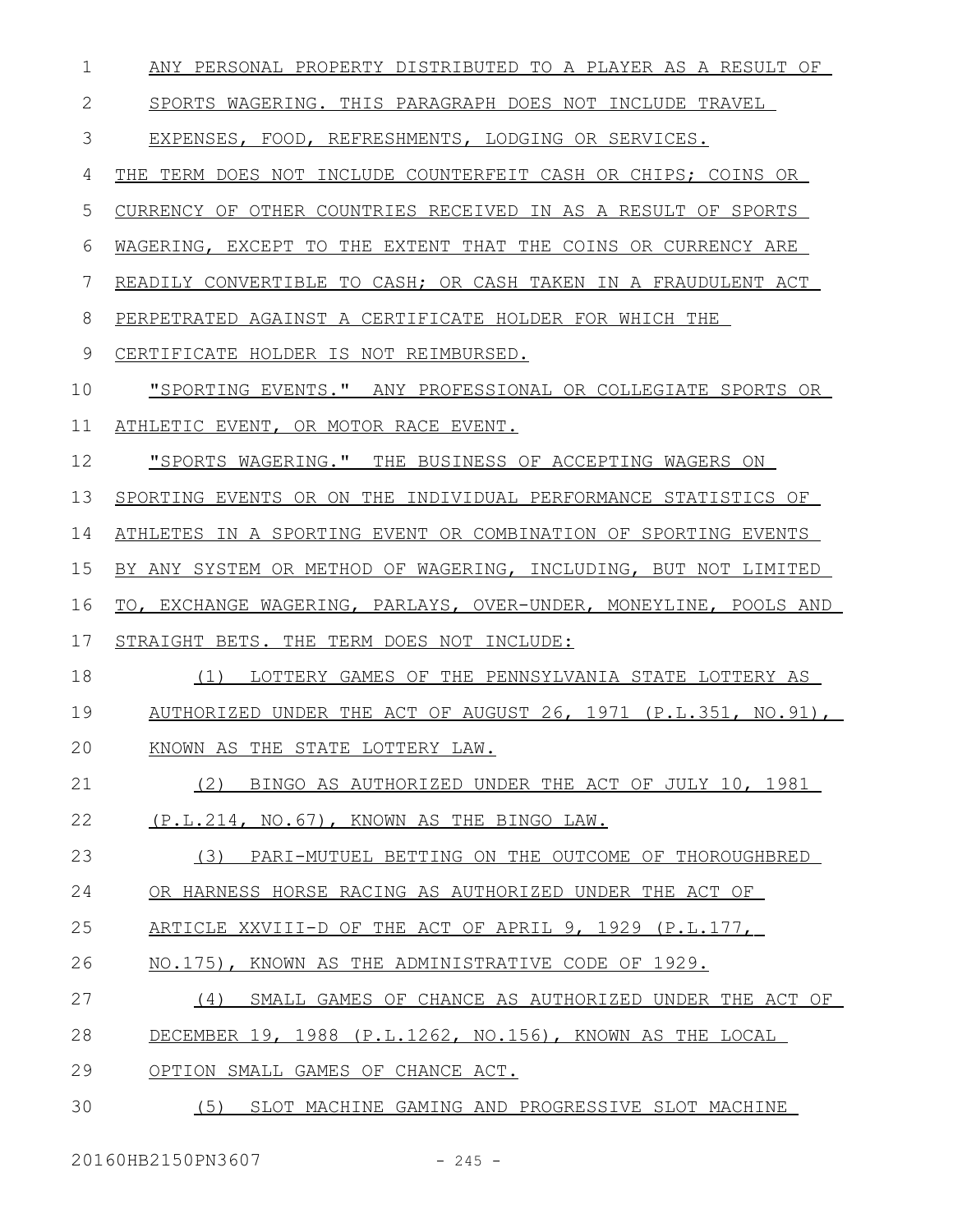| $\mathbf{1}$ | GAMING AS DEFINED AND AUTHORIZED UNDER THIS PART.                |
|--------------|------------------------------------------------------------------|
| 2            | (6)<br>KENO.                                                     |
| 3            | FANTASY CONTESTS AS AUTHORIZED UNDER CHAPTER 3<br>(7)            |
| 4            | (RELATING TO FANTASY CONTESTS).                                  |
| 5            | "SPORTS WAGERING CERTIFICATE." A CERTIFICATE AWARDED BY THE      |
| 6            | BOARD UNDER THIS CHAPTER THAT AUTHORIZES A SLOT MACHINE LICENSEE |
| 7            | CONDUCT SPORTS WAGERING IN ACCORDANCE WITH THIS CHAPTER.<br>TO.  |
| 8            | "SPORTS WAGERING DEVICE." THE TERM INCLUDES ANY MECHANICAL,      |
| 9            | ELECTRICAL OR COMPUTERIZED CONTRIVANCE, TERMINAL, MACHINE OR     |
| 10           | OTHER DEVICE, APPARATUS, EQUIPMENT OR SUPPLIES APPROVED BY THE   |
| 11           | BOARD AND USED TO CONDUCT SPORTS WAGERING.                       |
| 12           | S 13G02. REGULATORY AUTHORITY.                                   |
| 13           | THE BOARD SHALL PROMULGATE REGULATIONS:                          |
| 14           | ESTABLISHING STANDARDS AND PROCEDURES FOR SPORTS<br>(1)          |
| 15           | WAGERING. THE STANDARDS AND PROCEDURES SHALL PROVIDE FOR THE     |
| 16           | CONDUCT AND IMPLEMENTATION OF SPORTS WAGERING WITHIN LICENSED    |
| 17           | FACILITIES, INCLUDING ANY NEW SPORTS WAGERING OR VARIATIONS      |
| 18           | OR COMPOSITES OF APPROVED SPORTS WAGERING, PROVIDED THE BOARD    |
| 19           | DETERMINES THAT THE NEW SPORTS WAGERING OR ANY VARIATIONS OR     |
| 20           | COMPOSITES OR OTHER APPROVED SPORTS WAGERING ARE SUITABLE FOR    |
| 21           | USE AFTER A TEST OR EXPERIMENTAL PERIOD UNDER THE TERMS AND      |
| 22           | CONDITIONS AS THE BOARD MAY DEEM APPROPRIATE.                    |
| 23           | ESTABLISHING STANDARDS AND RULES TO GOVERN THE<br>(2)            |
| 24           | CONDUCT OF SPORTS WAGERING AND THE SYSTEM OF WAGERING,           |
| 25           | INCLUDING THE MANNER IN WHICH WAGERS ARE RECEIVED AND PAYOUTS    |
| 26           | ARE REMITTED AND POINT SPREADS, LINES AND ODDS ARE               |
| 27           | DETERMINED. THE BOARD MAY ALSO ESTABLISH STANDARDS AND RULES     |
| 28           | TO GOVERN THE CONDUCT OF SPORTS WAGERING AND THE SYSTEM OF       |
| 29           | WAGERING AS A FORM OF INTERACTIVE GAMING AUTHORIZED BY THE       |
| 30           | COMMONWEALTH.                                                    |

20160HB2150PN3607 - 246 -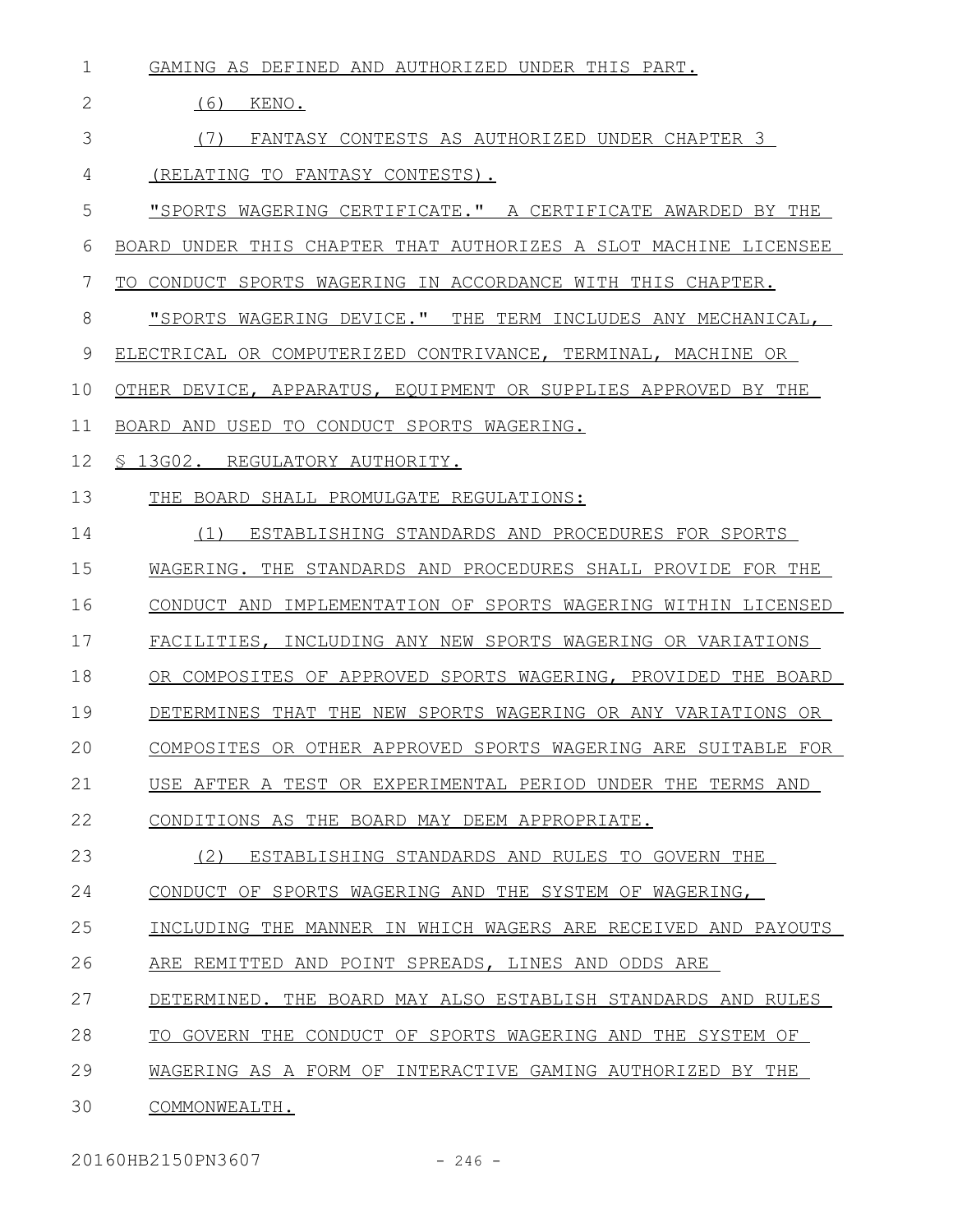| $\mathbf 1$ | ESTABLISHING THE METHOD FOR CALCULATING GROSS SPORTS<br>(3)       |
|-------------|-------------------------------------------------------------------|
| 2           | WAGERING REVENUE AND STANDARDS FOR THE DAILY COUNTING AND         |
| 3           | RECORDING OF CASH AND CASH EQUIVALENTS RECEIVED IN THE            |
| 4           | CONDUCT OF SPORTS WAGERING, INCLUDING THE CONDUCT OF SPORTS       |
| 5           | WAGERING AND THE SYSTEM OF WAGERING AS A FORM OF INTERACTIVE      |
| 6           | GAMING AUTHORIZED BY THE COMMONWEALTH, AND ENSURING THAT          |
| 7           | INTERNAL CONTROLS ARE FOLLOWED, THE MAINTENANCE OF FINANCIAL      |
| 8           | BOOKS AND RECORDS AND THE CONDUCT OF AUDITS. THE BOARD SHALL      |
| 9           | CONSULT WITH THE DEPARTMENT IN ESTABLISHING THE REGULATIONS       |
| 10          | UNDER THIS PARAGRAPH.                                             |
| 11          | ESTABLISHING NOTICE REQUIREMENTS PERTAINING TO<br>(4)             |
| 12          | MINIMUM AND MAXIMUM WAGERS ON SPORTS WAGERING.                    |
| 13          | (5)<br>ESTABLISHING COMPULSIVE AND PROBLEM GAMBLING               |
| 14          | STANDARDS PERTAINING TO SPORTS WAGERING CONSISTENT WITH THIS      |
| 15          | PART.                                                             |
| 16          | ESTABLISHING STANDARDS PROHIBITING PERSONS UNDER 21<br>(6)        |
| 17          | YEARS OF AGE FROM PARTICIPATING IN SPORTS WAGERING.               |
| 18          | (7)<br>PROVIDING INFORMATION PERTAINING TO SPORTS WAGERING        |
| 19          | THE BOARD'S ANNUAL REPORT REOUIRED UNDER SECTION 1211(A.1)<br>ΙN. |
| 20          | (RELATING TO REPORTS OF BOARD)                                    |
| 21          | (8)<br>REQUIRING EACH CERTIFICATE HOLDER TO:                      |
| 22          | (I) PROVIDE WRITTEN INFORMATION ABOUT SPORTS                      |
| 23          | WAGERING RULES, PAYOUTS OR WINNING WAGERS AND OTHER               |
| 24          | INFORMATION AS THE BOARD MAY REQUIRE.                             |
| 25          | (II) PROVIDE SPECIFICATIONS APPROVED BY THE BOARD                 |
| 26          | UNDER SECTION 1207(11) (RELATING TO REGULATORY AUTHORITY          |
| 27          | OF BOARD)<br>TO INTEGRATE AND UPDATE THE LICENSED FACILITY'S      |
| 28          | SURVEILLANCE SYSTEM TO COVER ALL AREAS WHERE SPORTS               |
| 29          | WAGERING IS CONDUCTED. THE SPECIFICATIONS SHALL INCLUDE           |
| 30          | PROVISIONS PROVIDING THE BOARD AND OTHER PERSONS                  |
|             |                                                                   |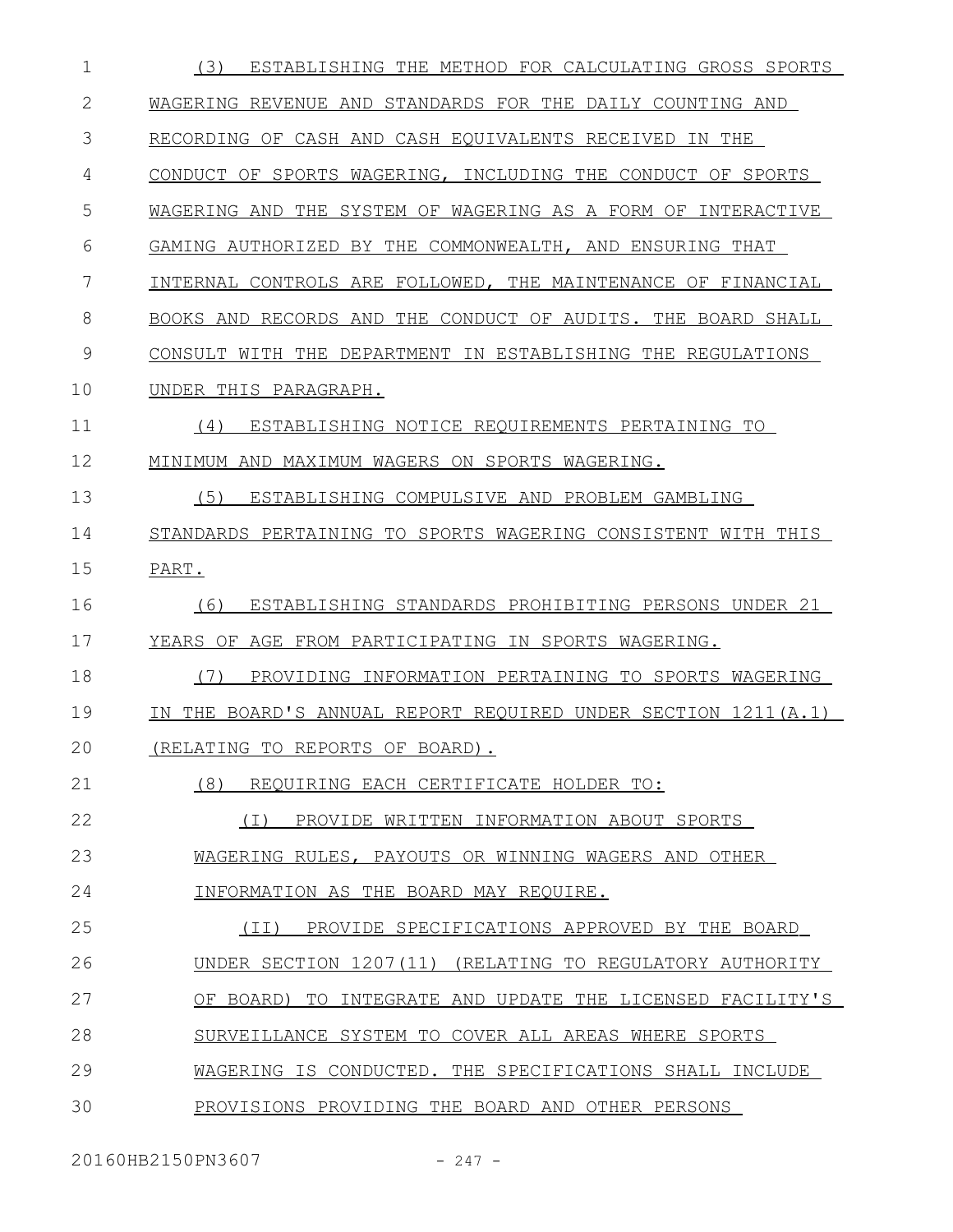| $\mathbf 1$  | AUTHORIZED BY THE BOARD WITH ONSITE ACCESS TO THE SYSTEM       |
|--------------|----------------------------------------------------------------|
| $\mathbf{2}$ | OR ITS SIGNAL.                                                 |
| 3            | (III)<br>DESIGNATE ONE OR MORE LOCATIONS WITHIN THE            |
| 4            | LICENSED FACILITY OF THE CERTIFICATE HOLDER TO CONDUCT         |
| 5            | SPORTS WAGERING.                                               |
| 6            | ENSURE THAT VISIBILITY IN THE LICENSED FACILITY<br>(TV)        |
| 7            | OF THE CERTIFICATE HOLDER IS NOT OBSTRUCTED IN ANY WAY         |
| 8            | THAT COULD INTERFERE WITH THE ABILITY OF THE CERTIFICATE       |
| 9            | HOLDER, THE BOARD AND OTHER PERSONS AUTHORIZED UNDER THIS      |
| 10           | PART OR BY THE BOARD TO OVERSEE THE SURVEILLANCE OF THE        |
| 11           | CONDUCT OF SPORTS WAGERING.                                    |
| 12           | (V)<br>INTEGRATE THE LICENSED FACILITY'S COUNT ROOM TO         |
| 13           | ENSURE MAXIMUM SECURITY OF THE COUNTING AND STORAGE OF         |
| 14           | CASH AND CASH EQUIVALENTS.                                     |
| 15           | (VI)<br>EOUIP EACH DESIGNATED LOCATION WITHIN THE              |
| 16           | LICENSED FACILITY PROVIDING SPORTS WAGERING WITH A SIGN        |
| 17           | INDICATING THE PERMISSIBLE SPORTS WAGERING MINIMUM AND         |
| 18           | MAXIMUM WAGERS.                                                |
| 19           | ENSURE THAT NO PERSON UNDER 21 YEARS OF AGE<br>(VII)           |
| 20           | PARTICIPATES IN SPORTS WAGERING.                               |
| 21           | § 13G03. TEMPORARY SPORTS WAGERING REGULATIONS.                |
| 22           | (A) PROMULGATION.--IN ORDER TO FACILITATE THE PROMPT           |
| 23           | IMPLEMENTATION OF THIS CHAPTER, REGULATIONS PROMULGATED BY THE |
| 24           | BOARD SHALL BE DEEMED TEMPORARY REGULATIONS WHICH SHALL EXPIRE |
| 25           | NOT LATER THAN TWO YEARS FOLLOWING THE PUBLICATION OF THE      |
| 26           | TEMPORARY REGULATION. THE BOARD MAY PROMULGATE TEMPORARY       |
| 27           | REGULATIONS NOT SUBJECT TO:                                    |
| 28           | SECTIONS 201, 202, 203, 204 AND 205 OF THE ACT OF<br>(1)       |
| 29           | JULY 31, 1968 (P.L.769, NO.240), REFERRED TO AS THE            |
| 30           | COMMONWEALTH DOCUMENTS LAW.                                    |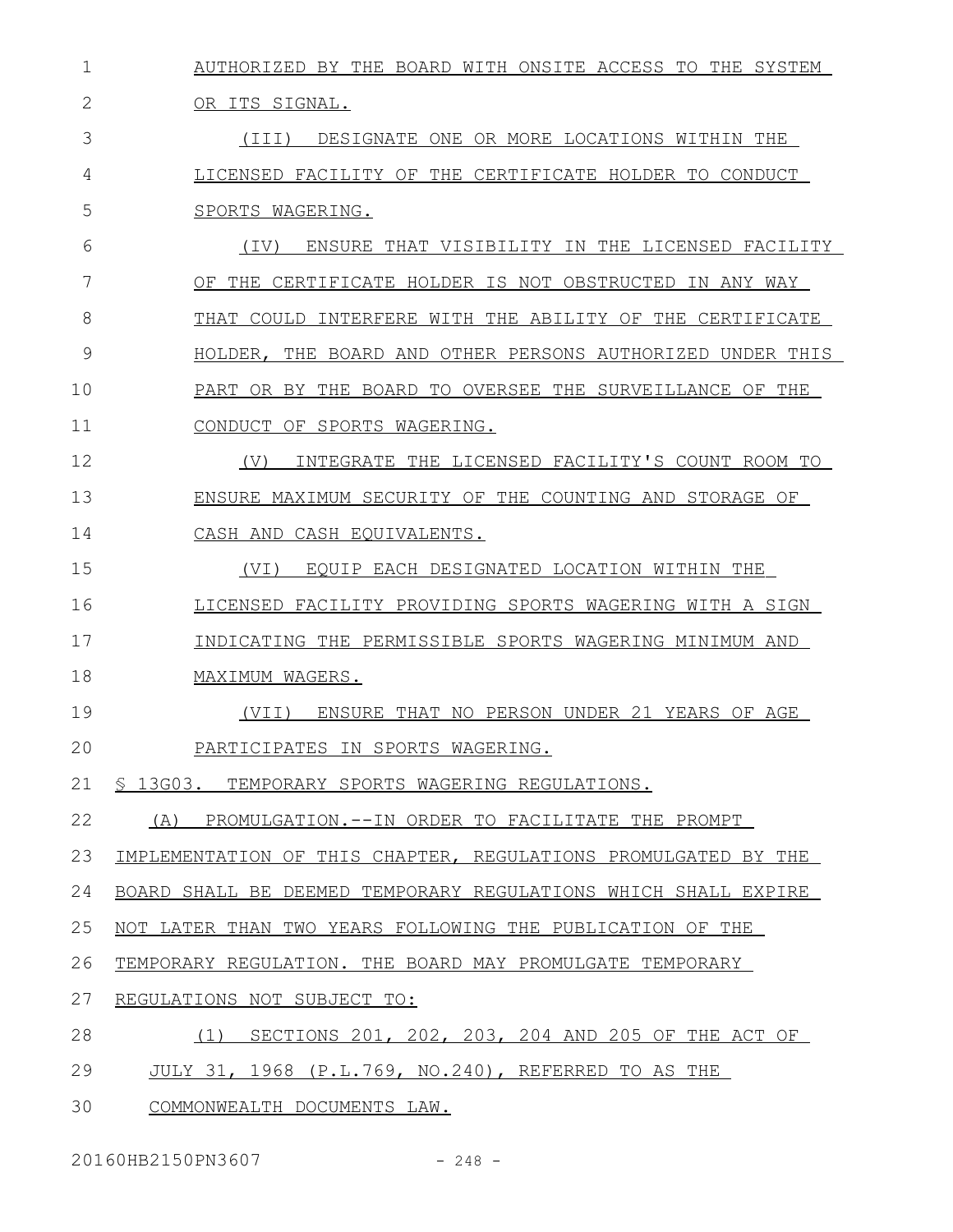| $\mathbf 1$  | THE ACT OF JUNE 25, 1982 (P.L.633, NO.181), KNOWN AS<br>(2)      |
|--------------|------------------------------------------------------------------|
| $\mathbf{2}$ | REGULATORY REVIEW ACT.<br>THE.                                   |
| 3            | SECTIONS 204(B) AND 301(10) OF THE ACT OF OCTOBER<br>(3)         |
| 4            | 15, 1980 (P.L.950, NO.164), KNOWN AS THE COMMONWEALTH            |
| 5            | ATTORNEYS ACT.                                                   |
| 6            | EXPIRATION. -- EXCEPT FOR TEMPORARY REGULATIONS GOVERNING<br>(B) |
| 7            | THE RULES OF NEW SPORTS WAGERING APPROVED BY THE BOARD, THE      |
| 8            | BOARD'S AUTHORITY TO ADOPT TEMPORARY REGULATIONS UNDER           |
| 9            | SUBSECTION (A) SHALL EXPIRE TWO YEARS AFTER THE EFFECTIVE DATE   |
| 10           | OF THIS SECTION. REGULATIONS ADOPTED AFTER THIS PERIOD SHALL BE  |
| 11           | PROMULGATED AS PROVIDED BY LAW.                                  |
| 12           | § 13G04. UNAUTHORIZED SPORTS WAGERING.                           |
| 13           | (A)<br>OFFENSE DEFINED.--                                        |
| 14           | (1)<br>IT SHALL BE UNLAWFUL FOR ANY PERSON TO WILLFULLY AND      |
| 15           | KNOWINGLY OPERATE, CARRY ON, OFFER OR EXPOSE FOR PLAY ANY        |
| 16           | SPORTS WAGERING OR TO ACCEPT A BET OR WAGER ASSOCIATED WITH      |
| 17           | SPORTS WAGERING FROM ANY PERSON PHYSICALLY LOCATED IN THIS       |
| 18           | COMMONWEALTH AT THE TIME OF PLAY THAT IS NOT WITHIN THE SCOPE    |
| 19           | OF A VALID AND CURRENT SPORTS WAGERING CERTIFICATE ISSUED BY     |
| 20           | THE BOARD UNDER THIS CHAPTER OR BY ANOTHER STATE, TERRITORY      |
| 21           | OR POSSESSION OF THE UNITED STATES WITH WHICH THE                |
| 22           | COMMONWEALTH HAS A SPORTS WAGERING AGREEMENT.                    |
| 23           | (2)<br>IT SHALL BE UNLAWFUL FOR ANY PERSON TO WILLFULLY AND      |
| 24           | KNOWINGLY PROVIDE SERVICES WITH RESPECT TO ANY SPORTS            |
| 25           | WAGERING OR BET OR WAGER SPECIFIED IN PARAGRAPH (1).             |
| 26           | (B)<br>GRADING OF OFFENSE.--A PERSON WHO VIOLATES SUBSECTION     |
| 27           | (A) COMMITS A MISDEMEANOR OF THE FIRST DEGREE. FOR A SECOND OR   |
| 28           | SUBSEQUENT VIOLATION OF SUBSECTION (A), A PERSON COMMITS A       |
| 29           | FELONY OF THE SECOND DEGREE.                                     |
| 30           | $(C)$ PENALTIES.--                                               |

20160HB2150PN3607 - 249 -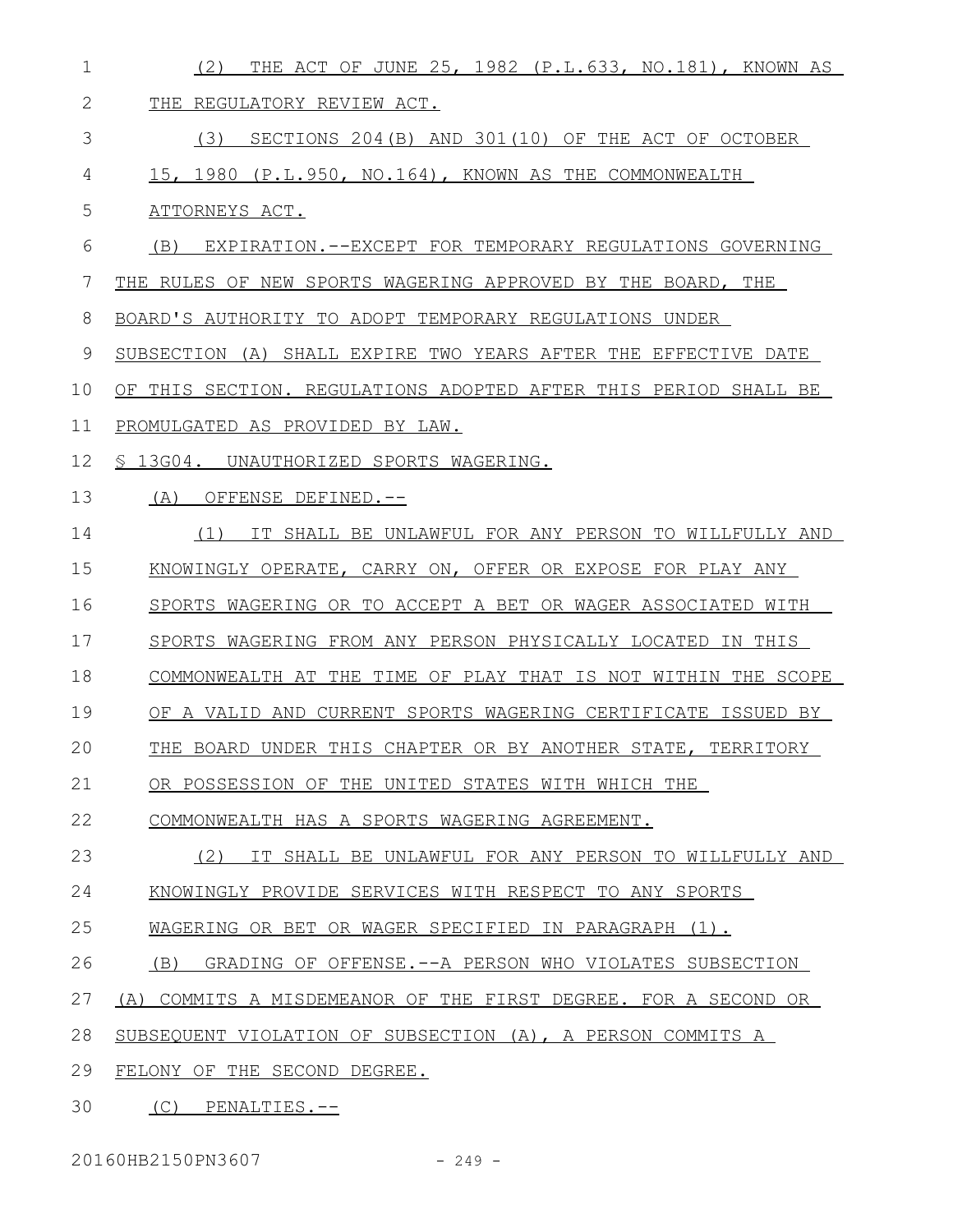| $\mathbf 1$ | FOR A FIRST VIOLATION OF SUBSECTION (A), A PERSON<br>(1)          |
|-------------|-------------------------------------------------------------------|
| 2           | SHALL BE SENTENCED TO PAY A FINE OF:                              |
| 3           | (I) NOT LESS THAN \$75,000 NOR MORE THAN \$150,000, IF            |
| 4           | THE PERSON IS AN INDIVIDUAL;                                      |
| 5           | $(II)$ NOT LESS THAN \$150,000 NOR MORE THAN \$300,000,           |
| 6           | IF THE PERSON IS A LICENSED MANUFACTURER OR SUPPLIER; OR          |
| 7           | NOT LESS THAN \$300,000 NOR MORE THAN \$600,000,<br>(III)         |
| 8           | IF THE PERSON IS A LICENSED GAMING ENTITY.                        |
| 9           | (2) FOR A SECOND OR SUBSEQUENT VIOLATION OF SUBSECTION            |
| 10          | (A), A PERSON SHALL BE SENTENCED TO PAY A FINE OF:                |
| 11          | NOT LESS THAN \$150,000 NOR MORE THAN \$300,000,<br>( I )         |
| 12          | IF THE PERSON IS AN INDIVIDUAL;                                   |
| 13          | NOT LESS THAN \$300,000 NOR MORE THAN \$600,000,<br>(TI)          |
| 14          | IF THE PERSON IS A LICENSED MANUFACTURER OR SUPPLIER; OR          |
| 15          | NOT LESS THAN \$600,000 NOR MORE THAN<br>(III)                    |
| 16          | \$1,200,000, IF THE PERSON IS A LICENSED GAMING ENTITY.           |
| 17          | (D)<br>FORFEITURE.--IF A PERSON ENGAGES IN SPORTS WAGERING FROM   |
| 18          | A LOCATION IN WHICH THE ACTIVITY IS UNAUTHORIZED, THE PERSON      |
| 19          | SHALL FORFEIT ALL ENTITLEMENT TO ANY WINNINGS AND THE MONEY       |
|             | 20 ASSOCIATED WITH ANY FORFEITED WINNINGS SHALL BE DEPOSITED INTO |
| 21          | THE COMPULSIVE AND PROBLEM GAMBLING TREATMENT FUND ESTABLISHED    |
| 22          | UNDER SECTION 1509(B) (RELATING TO COMPULSIVE AND PROBLEM         |
| 23          | GAMBLING PROGRAM).                                                |
| 24          | (E)<br>TAX LIABILITY.--                                           |
| 25          | AN UNLICENSED PERSON WHO OFFERS SPORTS WAGERING TO<br>(1)         |
| 26          | PERSONS IN THIS COMMONWEALTH SHALL BE LIABLE FOR ALL TAXES        |
| 27          | REOUIRED BY THIS CHAPTER IN THE SAME MANNER AND AMOUNTS AS IF     |
| 28          | THE PERSON WERE A LICENSEE.                                       |
| 29          | (2)<br>TIMELY PAYMENT OF THE TAXES MAY NOT CONSTITUTE A           |
| 30          | DEFENSE TO ANY PROSECUTION OR OTHER PROCEEDING IN CONNECTION      |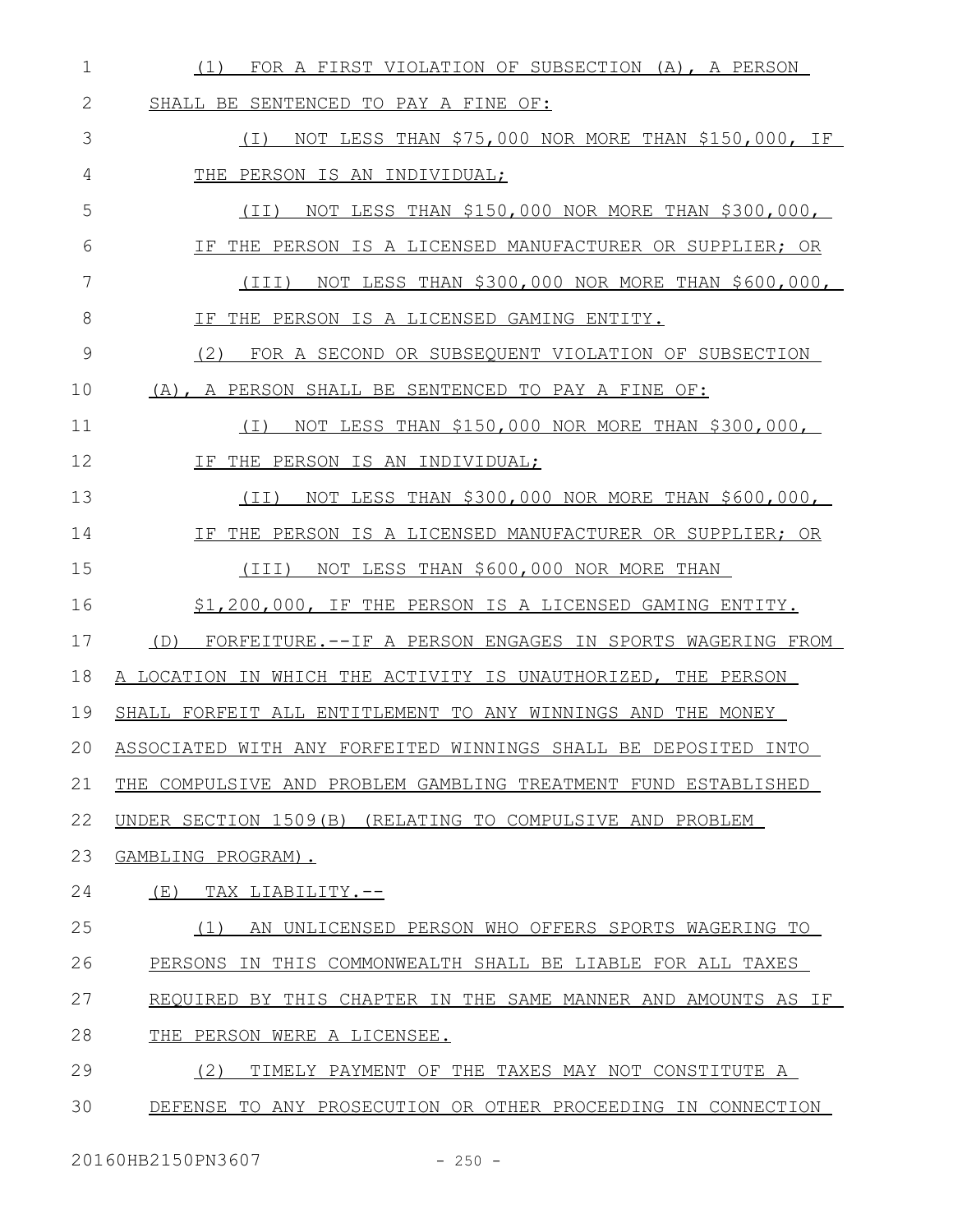| 1  | WITH UNAUTHORIZED SPORTS WAGERING, EXCEPT FOR A PROSECUTION    |
|----|----------------------------------------------------------------|
| 2  | OR PROCEEDING ALLEGING FAILURE TO MAKE SUCH PAYMENT.           |
| 3  | SUBCHAPTER B                                                   |
| 4  | SPORTS WAGERING AUTHORIZED                                     |
| 5  | SEC.                                                           |
| 6  | 13G11. AUTHORIZATION TO CONDUCT SPORTS WAGERING.               |
| 7  | 13G12.<br>PETITION REQUIREMENTS.                               |
| 8  | 13G13. STANDARD FOR REVIEW OF PETITIONS.                       |
| 9  | 13G14.<br>AWARD OF CERTIFICATE.                                |
| 10 | 13G15.<br>SPORTS WAGERING CERTIFICATE.                         |
| 11 | 13G16. SPORTS WAGERING BY SUPPLIERS AND MANUFACTURERS.         |
| 12 | § 13G11. AUTHORIZATION TO CONDUCT SPORTS WAGERING.             |
| 13 | (A)<br>PERSONS WHO MAY BE AUTHORIZED.--                        |
| 14 | THE BOARD MAY AUTHORIZE A SLOT MACHINE LICENSEE<br>$(1)$ $(1)$ |
| 15 | TO CONDUCT SPORTS WAGERING AND TO OPERATE A SYSTEM OF          |
| 16 | WAGERING ASSOCIATED WITH THE CONDUCT OF SPORTS WAGERING        |
| 17 | AT THE SLOT MACHINE LICENSEE'S LICENSED FACILITY, A            |
| 18 | TEMPORARY FACILITY AUTHORIZED UNDER SECTION 13G21(A.1)         |
| 19 | (RELATING TO AUTHORIZED LOCATIONS FOR OPERATION) OR AN         |
| 20 | AREA AUTHORIZED UNDER SECTION 13G21(B).                        |
| 21 | (II) AUTHORIZATION SHALL BE CONTINGENT UPON THE SLOT           |
| 22 | MACHINE LICENSEE'S AGREEMENT TO ENSURE THAT SPORTS             |
| 23 | WAGERING WILL BE CONDUCTED IN ACCORDANCE WITH THIS PART        |
| 24 | AND ANY OTHER CONDITIONS ESTABLISHED BY THE BOARD.             |
| 25 | NOTHING IN THIS PART SHALL BE CONSTRUED TO<br>(TII)            |
| 26 | CREATE A SEPARATE LICENSE GOVERNING THE CONDUCT OF SPORTS      |
| 27 | WAGERING BY SLOT MACHINE LICENSEES WITHIN THIS                 |
| 28 | COMMONWEALTH.                                                  |
| 29 | (2)<br>THE BOARD MAY AUTHORIZE A SPORTS WAGERING               |
| 30 | CERTIFICATE HOLDER TO CONDUCT SPORTS WAGERING AND TO OPERATE   |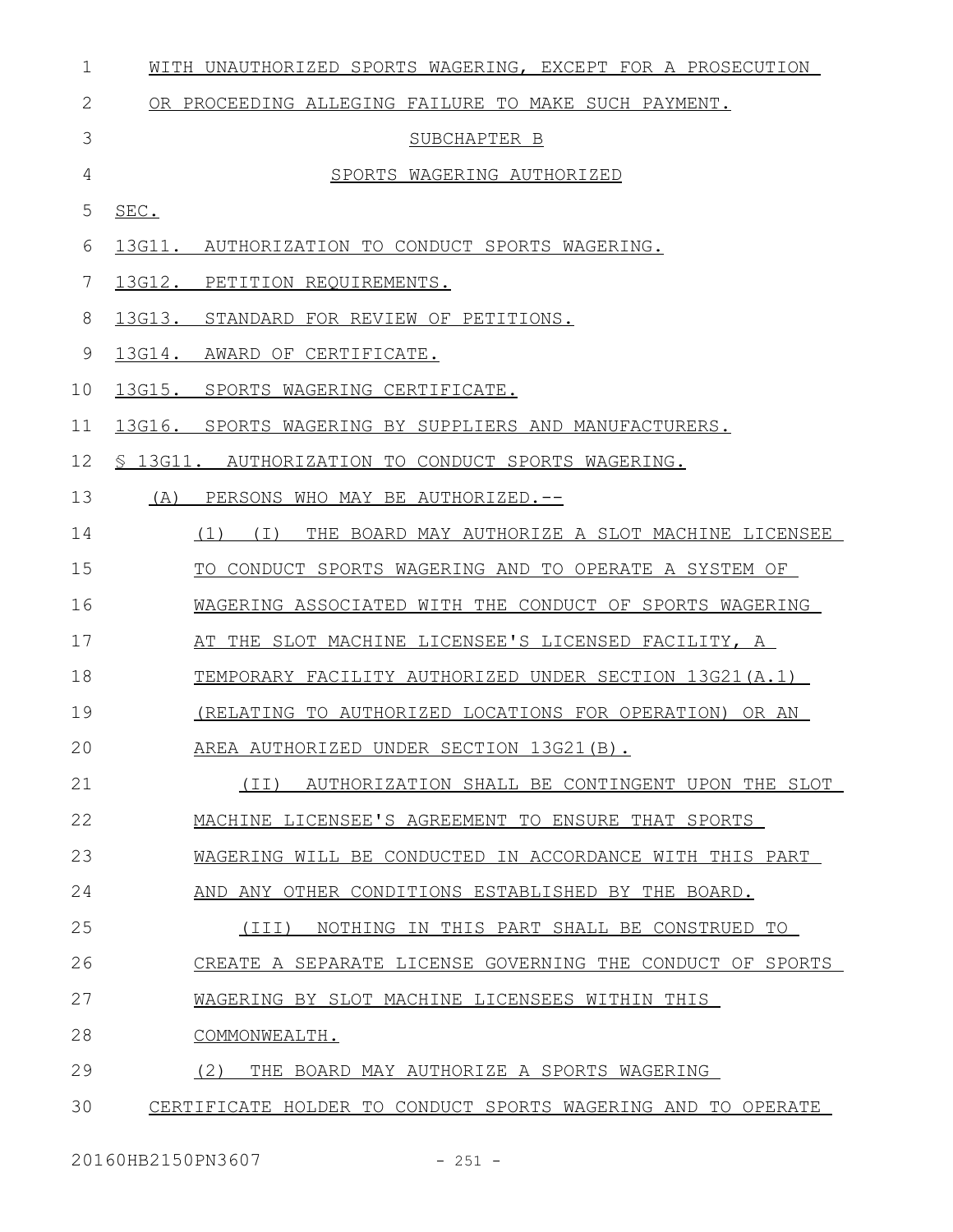| $\mathbf 1$ | A SYSTEM OF WAGERING ASSOCIATED WITH THE CONDUCT OF SPORTS       |
|-------------|------------------------------------------------------------------|
| 2           | WAGERING AS A FORM OF INTERACTIVE GAMING AUTHORIZED BY THE       |
| 3           | COMMONWEALTH.                                                    |
| 4           | (3) (I) EXCEPT AS PROVIDED IN THIS PART, ALL                     |
| 5           | INDIVIDUALS WAGERING ON SPORTING EVENTS THROUGH                  |
| 6           | AUTHORIZED SPORTS WAGERING MUST BE PHYSICALLY LOCATED            |
| 7           | WITHIN THIS COMMONWEALTH OR WITHIN A STATE OR                    |
| 8           | JURISDICTION IN WHICH THE BOARD HAS ENTERED A SPORTS             |
| 9           | WAGERING AGREEMENT.                                              |
| 10          | INDIVIDUAL UNDER 21 YEARS OF AGE MAY MAKE A<br>(II)<br>NO.       |
| 11          | WAGER OR BET ON SPORTING EVENTS THROUGH AUTHORIZED SPORTS        |
| 12          | WAGERING OR HAVE ACCESS TO THE DESIGNATED AREA OF THE            |
| 13          | LICENSED FACILITY AUTHORIZED TO HOST SPORTS WAGERING.            |
| 14          | (B)<br>FEDERAL AUTHORIZATION.--                                  |
| 15          | THE SECRETARY OF STATE OF THE COMMONWEALTH SHALL,<br>(1)         |
| 16          | WHEN FEDERAL LAW IS ENACTED OR FEDERAL COURT DECISION IS         |
| 17          | FILED THAT AFFIRMS THE AUTHORITY OF A STATE TO REGULATE          |
| 18          | SPORTS WAGERING, PUBLISH A NOTICE IN THE PENNSYLVANIA            |
| 19          | BULLETIN CERTIFYING THE ENACTMENT OR FILING OF THE DECISION.     |
| 20          | (2) THE BOARD MAY NOT AUTHORIZE THE CONDUCT OF SPORTS            |
| 21          | WAGERING IN THIS COMMONWEALTH UNTIL THE NOTICE IS PUBLISHED      |
| 22          | AS PRESCRIBED IN PARAGRAPH (1).                                  |
| 23          | § 13G12. PETITION REQUIREMENTS.                                  |
| 24          | (A)<br>GENERAL RULE. --UNLESS OTHERWISE PROHIBITED UNDER SECTION |
| 25          | 13A13 (RELATING TO PROHIBITIONS), A SLOT MACHINE LICENSEE MAY    |
| 26          | SEEK APPROVAL TO CONDUCT SPORTS WAGERING BY FILING A PETITION    |
| 27          | WITH THE BOARD.                                                  |
| 28          | (B)<br>PETITION CONTENTS. -- A PETITION SEEKING AUTHORIZATION TO |
| 29          | CONDUCT SPORTS WAGERING SHALL INCLUDE THE FOLLOWING:             |
| 30          | THE NAME, BUSINESS ADDRESS AND CONTACT INFORMATION<br>(1)        |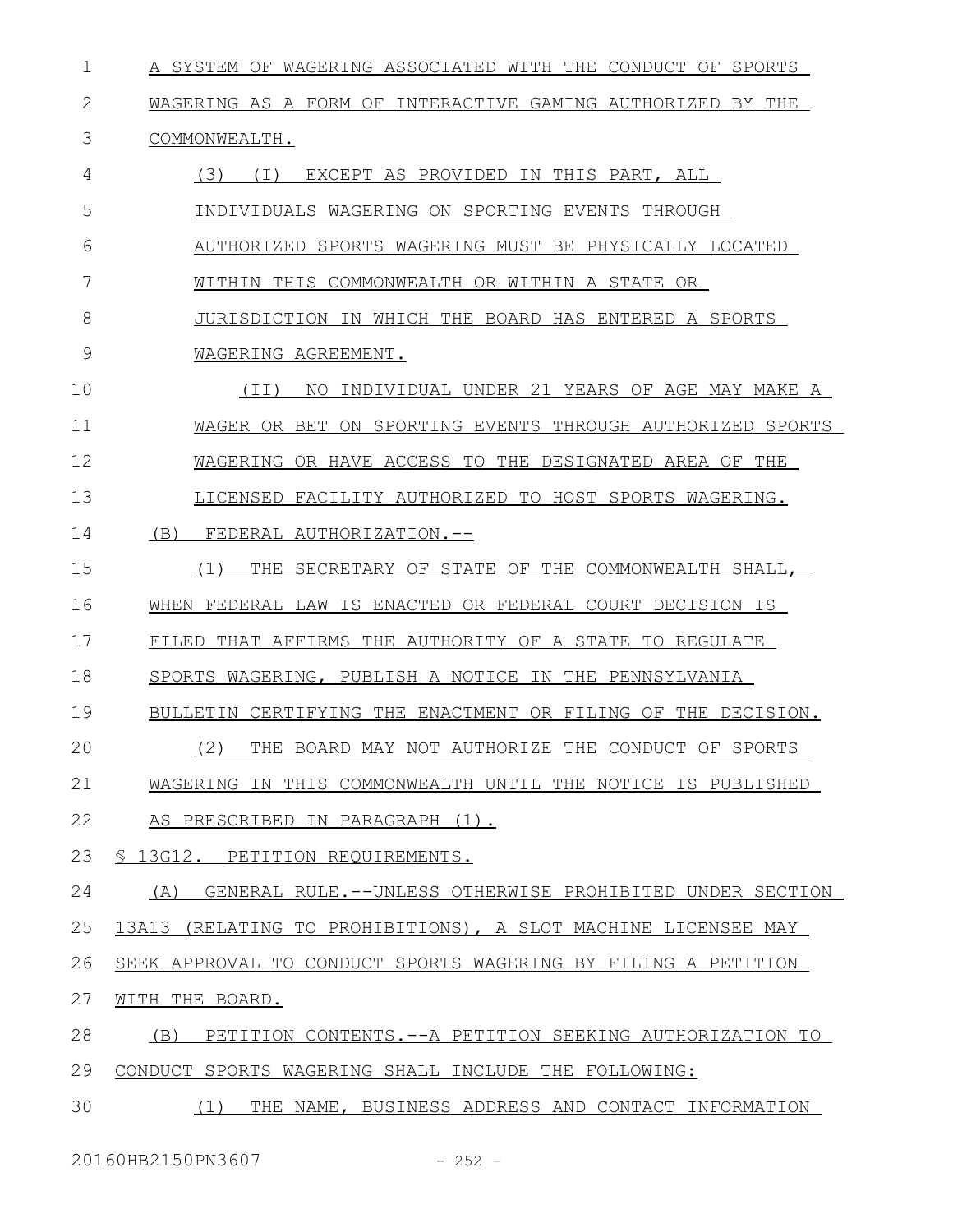OF THE PETITIONER. 1

 (2) THE NAME AND BUSINESS ADDRESS, JOB TITLE AND A PHOTOGRAPH OF EACH PRINCIPAL AND KEY EMPLOYEE OF THE PETITIONER WHO WILL BE INVOLVED IN THE CONDUCT OF SPORTS WAGERING AND WHO IS NOT CURRENTLY LICENSED BY THE BOARD, IF KNOWN. (3) A BRIEF DESCRIPTION OF THE ECONOMIC BENEFITS EXPECTED TO BE REALIZED BY THE COMMONWEALTH, ITS MUNICIPALITIES AND ITS RESIDENTS IF SPORTS WAGERING IS AUTHORIZED AT THE PETITIONER'S LICENSED FACILITY. (4) THE DETAILS OF ANY FINANCING OBTAINED OR THAT WILL BE OBTAINED TO FUND AN EXPANSION OR MODIFICATION OF THE LICENSED FACILITY TO ACCOMMODATE SPORTS WAGERING AND TO OTHERWISE FUND THE COST OF COMMENCING SPORTS WAGERING. (5) INFORMATION AND DOCUMENTATION CONCERNING FINANCIAL BACKGROUND AND RESOURCES, AS THE BOARD MAY REQUIRE, TO ESTABLISH BY CLEAR AND CONVINCING EVIDENCE THE FINANCIAL STABILITY, INTEGRITY AND RESPONSIBILITY OF THE PETITIONER. (6) INFORMATION AND DOCUMENTATION, AS THE BOARD MAY REQUIRE, TO ESTABLISH BY CLEAR AND CONVINCING EVIDENCE THAT THE PETITIONER HAS SUFFICIENT BUSINESS ABILITY AND EXPERIENCE TO CREATE AND MAINTAIN A SUCCESSFUL SPORTS WAGERING OPERATION. IN MAKING THIS DETERMINATION, THE BOARD MAY CONSIDER THE PERFORMANCE OF THE PETITIONER'S SLOT MACHINE AND TABLE GAME OPERATION, INCLUDING FINANCIAL INFORMATION, EMPLOYMENT DATA AND CAPITAL INVESTMENT. (7) INFORMATION AND DOCUMENTATION, AS THE BOARD MAY REQUIRE, TO ESTABLISH BY CLEAR AND CONVINCING EVIDENCE THAT THE PETITIONER HAS OR WILL HAVE THE FINANCIAL ABILITY TO PAY THE AUTHORIZATION FEE UNDER SECTION 13G61 (RELATING TO SPORTS 2 3 4 5 6 7 8 9 10 11 12 13 14 15 16 17 18 19  $20$ 21 22 23 24 25 26 27 28 29 30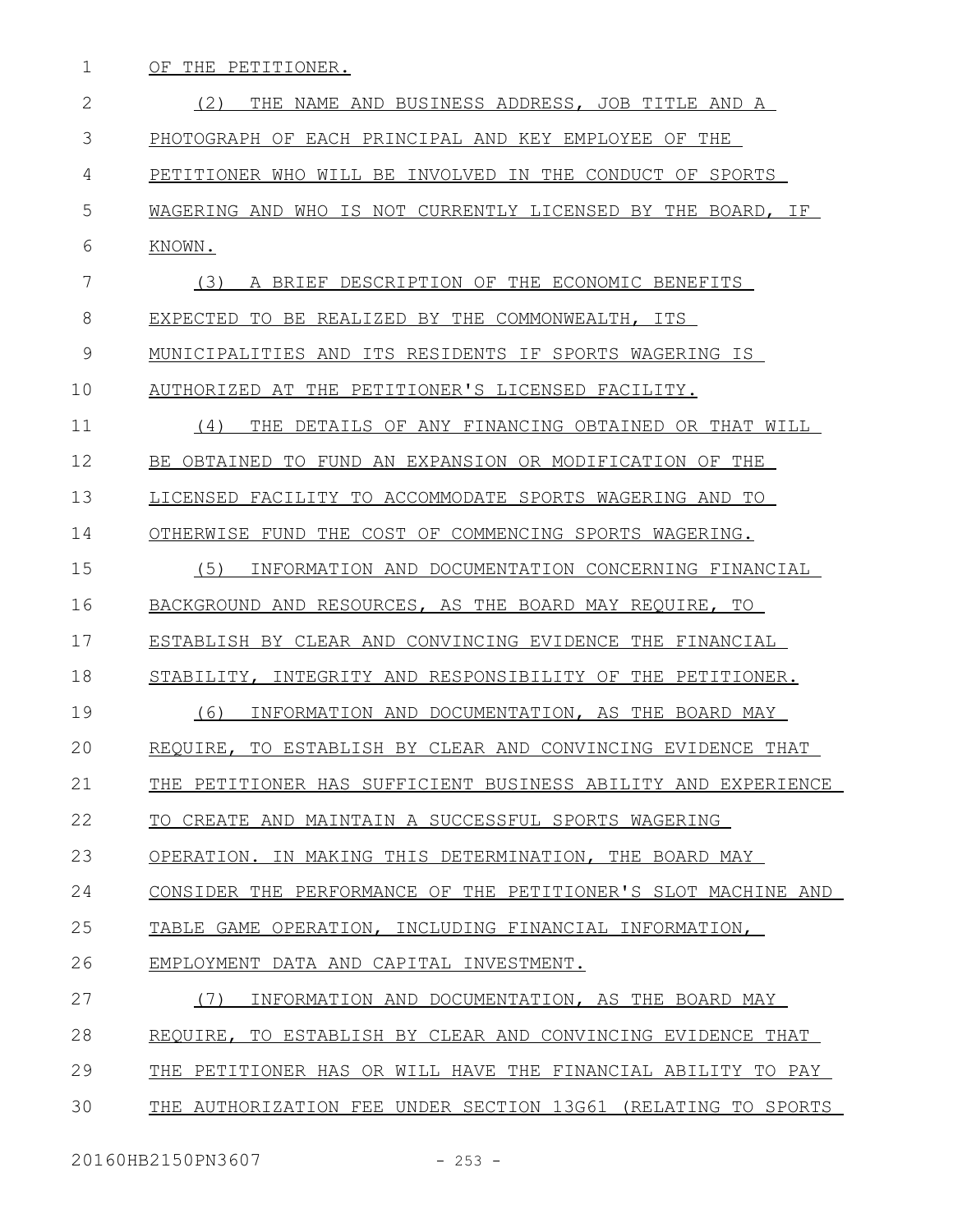| 1  | WAGERING AUTHORIZATION FEE).                                                     |  |  |  |  |  |
|----|----------------------------------------------------------------------------------|--|--|--|--|--|
| 2  | (8)<br>DETAILED SITE PLANS IDENTIFYING THE PETITIONER'S                          |  |  |  |  |  |
| 3  | PROPOSED SPORTS WAGERING AREA WITHIN THE LICENSED FACILITY.                      |  |  |  |  |  |
| 4  | (9)<br>OTHER INFORMATION AS THE BOARD MAY REQUIRE.                               |  |  |  |  |  |
| 5  | (C)<br>CONFIDENTIALITY.--INFORMATION SUBMITTED TO THE BOARD                      |  |  |  |  |  |
| 6  | UNDER SUBSECTION $(B)$ $(4)$ , $(5)$ , $(6)$ , $(7)$ AND $(8)$ MAY BE CONSIDERED |  |  |  |  |  |
| 7  | CONFIDENTIAL BY THE BOARD IF THE INFORMATION WOULD BE                            |  |  |  |  |  |
| 8  | CONFIDENTIAL UNDER SECTION 1206(F) (RELATING TO BOARD MINUTES                    |  |  |  |  |  |
| 9  | AND RECORDS).                                                                    |  |  |  |  |  |
| 10 | § 13G13. STANDARD FOR REVIEW OF PETITIONS.                                       |  |  |  |  |  |
| 11 | GENERAL RULE.--THE BOARD SHALL APPROVE A PETITION IF THE<br>(A)                  |  |  |  |  |  |
| 12 | PETITIONER ESTABLISHES, BY CLEAR AND CONVINCING EVIDENCE, ALL OF                 |  |  |  |  |  |
| 13 | THE FOLLOWING:                                                                   |  |  |  |  |  |
| 14 | THE PETITIONER'S SLOT MACHINE LICENSE IS IN GOOD<br>(1)                          |  |  |  |  |  |
| 15 | STANDING WITH THE BOARD.                                                         |  |  |  |  |  |
| 16 | (2)<br>THE CONDUCT OF SPORTS WAGERING AT THE PETITIONER'S                        |  |  |  |  |  |
| 17 | LICENSED FACILITY WILL HAVE A POSITIVE ECONOMIC IMPACT ON THE                    |  |  |  |  |  |
| 18 | COMMONWEALTH, ITS MUNICIPALITIES AND RESIDENTS THROUGH                           |  |  |  |  |  |
| 19 | INCREASED REVENUES AND EMPLOYMENT OPPORTUNITIES.                                 |  |  |  |  |  |
| 20 | (3)<br>THE PETITIONER POSSESSES ADEQUATE FUNDS OR HAS                            |  |  |  |  |  |
| 21 | SECURED ADEQUATE FINANCING TO:                                                   |  |  |  |  |  |
| 22 | FUND ANY NECESSARY EXPANSION OR MODIFICATION OF<br>( I )                         |  |  |  |  |  |
| 23 | THE PETITIONER'S LICENSED FACILITY TO ACCOMMODATE THE                            |  |  |  |  |  |
| 24 | CONDUCT OF SPORTS WAGERING.                                                      |  |  |  |  |  |
| 25 | (II) PAY THE AUTHORIZATION FEE IN ACCORDANCE WITH                                |  |  |  |  |  |
| 26 | SECTION 13G61 (RELATING TO SPORTS WAGERING AUTHORIZATION                         |  |  |  |  |  |
| 27 | $FEE$ ).                                                                         |  |  |  |  |  |
| 28 | COMMENCE SPORTS WAGERING OPERATIONS AT ITS<br>(TII)                              |  |  |  |  |  |
| 29 | LICENSED FACILITY.                                                               |  |  |  |  |  |
| 30 | (4)<br>THE PETITIONER HAS THE FINANCIAL STABILITY,                               |  |  |  |  |  |

20160HB2150PN3607 - 254 -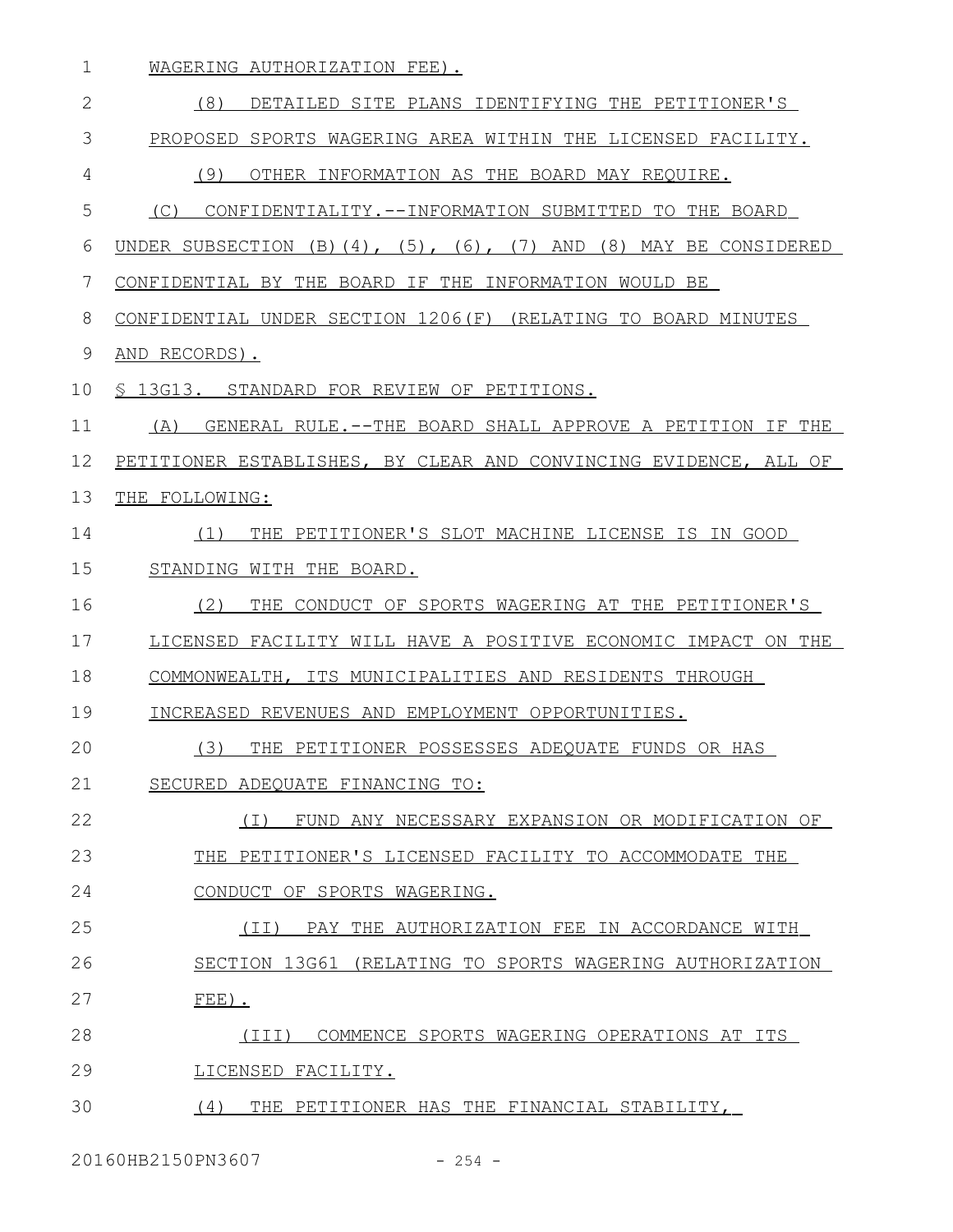| $\mathbf 1$  | INTEGRITY AND RESPONSIBILITY TO CONDUCT SPORTS WAGERING.         |  |  |  |  |  |
|--------------|------------------------------------------------------------------|--|--|--|--|--|
| $\mathbf{2}$ | (5)<br>THE PETITIONER HAS SUFFICIENT BUSINESS ABILITY AND        |  |  |  |  |  |
| 3            | EXPERIENCE TO CREATE AND MAINTAIN A SUCCESSFUL SPORTS            |  |  |  |  |  |
| 4            | WAGERING OPERATION.                                              |  |  |  |  |  |
| 5            | (6)<br>THE PETITIONER'S PROPOSED INTERNAL AND EXTERNAL           |  |  |  |  |  |
| 6            | SECURITY AND PROPOSED SURVEILLANCE MEASURES WITHIN THE AREA      |  |  |  |  |  |
| 7            | OF THE LICENSED FACILITY WHERE THE PETITIONER SEEKS TO           |  |  |  |  |  |
| 8            | CONDUCT SPORTS WAGERING ARE ADEQUATE.                            |  |  |  |  |  |
| 9            | (7)<br>THE PETITIONER HAS SATISFIED THE PETITION                 |  |  |  |  |  |
| 10           | APPLICATION REQUIREMENTS AND PROVIDED ANY OTHER INFORMATION      |  |  |  |  |  |
| 11           | REQUIRED BY SECTION 13G12(B) (RELATING TO PETITION               |  |  |  |  |  |
| 12           | REQUIREMENTS).                                                   |  |  |  |  |  |
| 13           | TIMING OF APPROVAL.--THE BOARD SHALL APPROVE OR DENY A<br>(B)    |  |  |  |  |  |
| 14           | PETITION WITHIN 90 DAYS FOLLOWING RECEIPT OF THE PETITION.       |  |  |  |  |  |
| 15           | S 13G14. AWARD OF CERTIFICATE.                                   |  |  |  |  |  |
| 16           | GENERAL RULE.--UPON APPROVAL OF A PETITION, THE BOARD<br>(A)     |  |  |  |  |  |
|              |                                                                  |  |  |  |  |  |
| 17           | SHALL AWARD A SPORTS WAGERING CERTIFICATE TO THE PETITIONER. THE |  |  |  |  |  |
| 18           | AWARD OF A SPORTS WAGERING CERTIFICATE PRIOR TO THE PAYMENT IN   |  |  |  |  |  |
| 19           | FULL OF THE AUTHORIZATION FEE REQUIRED BY SECTION 13G61          |  |  |  |  |  |
| 20           | (RELATING TO SPORTS WAGERING AUTHORIZATION FEE) SHALL NOT        |  |  |  |  |  |
| 21           | RELIEVE THE PETITIONER FROM COMPLYING WITH THE PROVISIONS OF     |  |  |  |  |  |
| 22           | SECTION 13G61.                                                   |  |  |  |  |  |
| 23           | (B)<br>STATEMENT OF CONDITIONS. -- UPON AWARDING A SPORTS        |  |  |  |  |  |
| 24           | WAGERING OPERATION CERTIFICATE, THE BOARD SHALL AMEND THE SLOT   |  |  |  |  |  |
| 25           | MACHINE LICENSEE'S STATEMENT OF CONDITIONS PERTAINING TO THE     |  |  |  |  |  |
| 26           | REQUIREMENTS OF THIS CHAPTER.                                    |  |  |  |  |  |
| 27           | TERM OF SPORTS WAGERING CERTIFICATE. -- SUBJECT TO THE<br>(C)    |  |  |  |  |  |
| 28           | POWER OF THE BOARD TO DENY, REVOKE OR SUSPEND A SPORTS WAGERING  |  |  |  |  |  |
| 29           | CERTIFICATE ISSUED IN ACCORDANCE WITH THE REQUIREMENTS OF THIS   |  |  |  |  |  |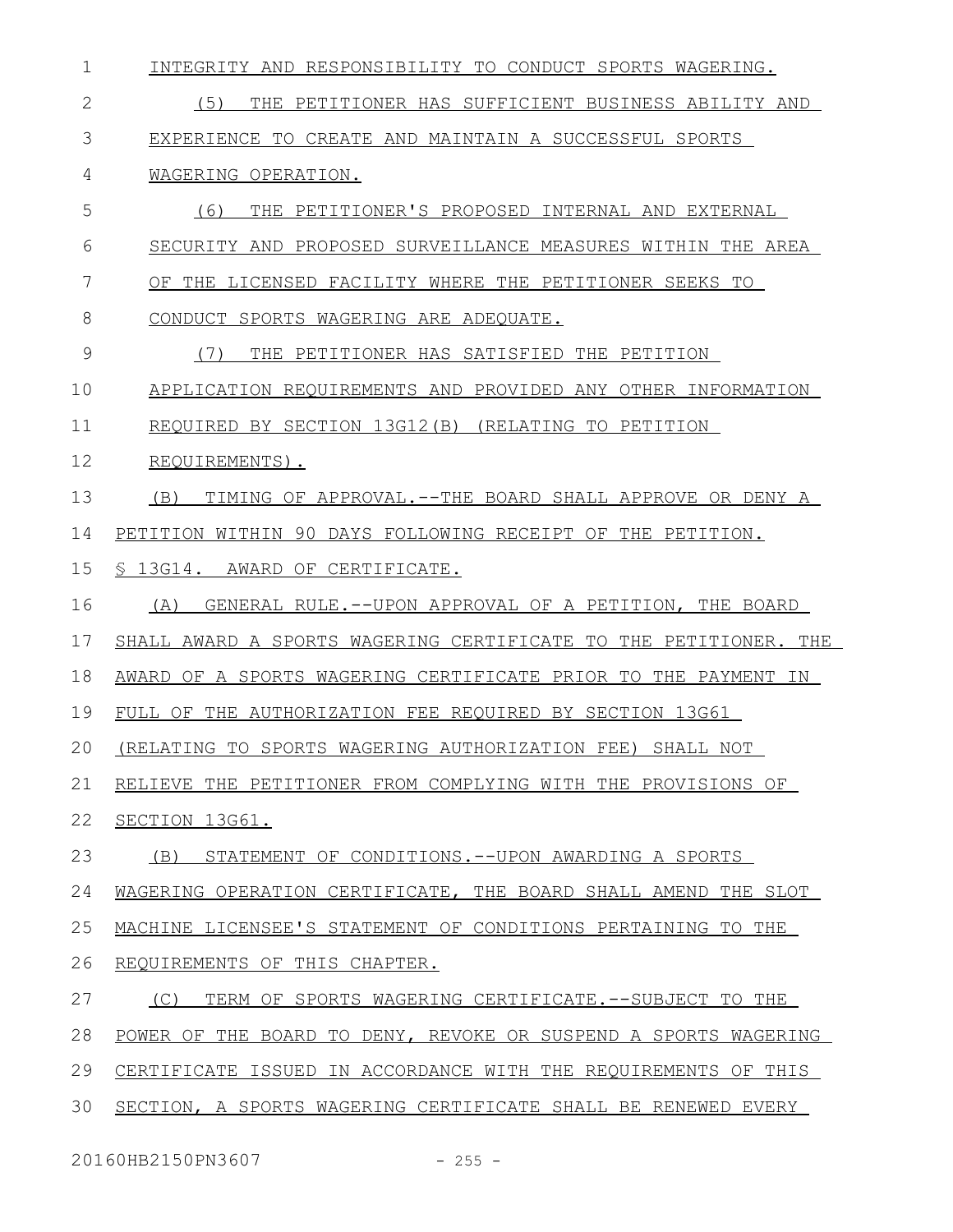| 1  | FIVE YEARS AND SHALL BE SUBJECT TO THE REQUIREMENTS OF SECTION   |  |  |  |  |  |
|----|------------------------------------------------------------------|--|--|--|--|--|
| 2  | 1326 (RELATING TO LICENSE RENEWALS).                             |  |  |  |  |  |
| 3  | \$ 13G15. SPORTS WAGERING CERTIFICATE.                           |  |  |  |  |  |
| 4  | THE FOLLOWING SHALL APPLY:                                       |  |  |  |  |  |
| 5  | (1) A SPORTS WAGERING CERTIFICATE SHALL BE IN EFFECT             |  |  |  |  |  |
| 6  | UNLESS:                                                          |  |  |  |  |  |
| 7  | SUSPENDED OR REVOKED BY THE BOARD CONSISTENT<br>$(\top)$         |  |  |  |  |  |
| 8  | WITH THE REQUIREMENTS OF THIS PART;                              |  |  |  |  |  |
| 9  | THE SLOT MACHINE LICENSE HELD BY THE<br>(TT)                     |  |  |  |  |  |
| 10 | CERTIFICATE HOLDER IS SUSPENDED, REVOKED OR NOT RENEWED          |  |  |  |  |  |
| 11 | BY THE BOARD CONSISTENT WITH THE REQUIREMENTS OF THIS            |  |  |  |  |  |
| 12 | PART; OR                                                         |  |  |  |  |  |
| 13 | (III)<br>THE CERTIFICATE HOLDER RELINQUISHES OR DOES             |  |  |  |  |  |
| 14 | NOT SEEK RENEWAL OF ITS SLOT MACHINE LICENSE.                    |  |  |  |  |  |
| 15 | (2)<br>A CERTIFICATE HOLDER THAT FAILS TO ABIDE BY THIS          |  |  |  |  |  |
| 16 | CHAPTER OR ANY CONDITION CONTAINED IN THE SLOT MACHINE           |  |  |  |  |  |
| 17 | LICENSEE'S STATEMENT OF CONDITIONS GOVERNING THE CONDUCT OF      |  |  |  |  |  |
| 18 | SPORTS WAGERING SHALL BE SUBJECT TO BOARD-IMPOSED                |  |  |  |  |  |
| 19 | ADMINISTRATIVE SANCTIONS OR OTHER PENALTIES AUTHORIZED UNDER     |  |  |  |  |  |
| 20 | THIS PART.                                                       |  |  |  |  |  |
| 21 | § 13G16. SPORTS WAGERING BY SUPPLIERS AND MANUFACTURERS.         |  |  |  |  |  |
| 22 | SUPPLIERS. -- A PERSON THAT SELLS, LEASES, OFFERS OR<br>(A)      |  |  |  |  |  |
| 23 | OTHERWISE PROVIDES, DISTRIBUTES OR SERVICES ANY SPORTS WAGERING  |  |  |  |  |  |
| 24 | DEVICE OR ASSOCIATED EQUIPMENT FOR USE OR OPERATION IN THIS      |  |  |  |  |  |
| 25 | COMMONWEALTH FOR SPORTS WAGERING PURPOSES SHALL BE LICENSED BY   |  |  |  |  |  |
| 26 | THE BOARD PURSUANT TO SECTION 1317 (RELATING TO SUPPLIER         |  |  |  |  |  |
| 27 | LICENSES) AND SHALL BE SUBJECT TO APPLICATION AND LICENSURE FEES |  |  |  |  |  |
| 28 | AND FINES AS PRESCRIBED UNDER SECTION 1208 (RELATING TO          |  |  |  |  |  |
| 29 | COLLECTION OF FEES AND FINES), AS DETERMINED BY THE BOARD.       |  |  |  |  |  |
| 30 | (B) MANUFACTURERS.--A PERSON WHO MANUFACTURERS, BUILDS,          |  |  |  |  |  |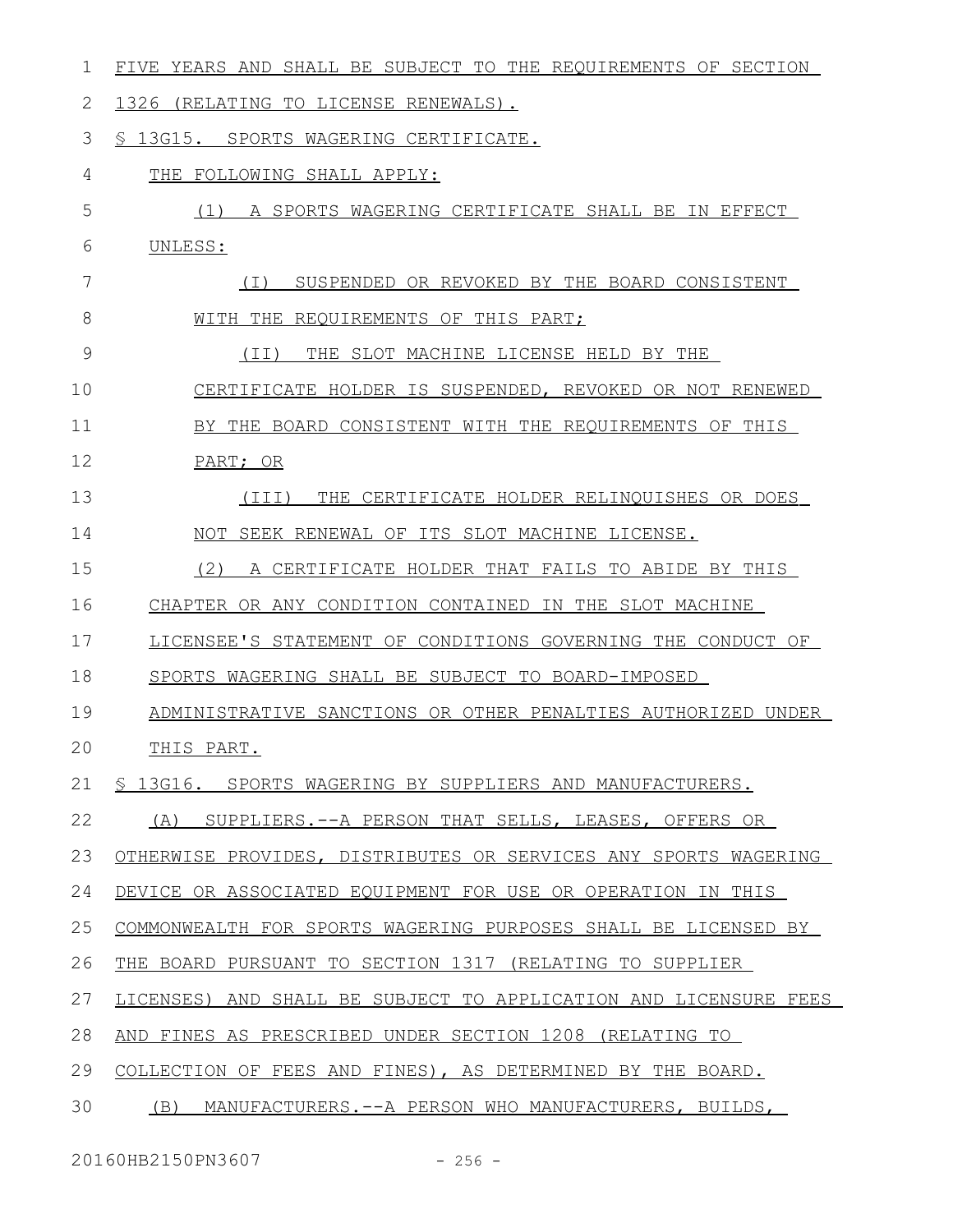| 1  | REBUILDS, FABRICATES, ASSEMBLES, PRODUCES, PROGRAMS, DESIGNS OR  |  |  |  |  |  |
|----|------------------------------------------------------------------|--|--|--|--|--|
| 2  | OTHERWISE MAKES MODIFICATIONS TO ANY SPORTS WAGERING DEVICE OR   |  |  |  |  |  |
| 3  | ASSOCIATED EQUIPMENT FOR USE OR OPERATION IN THIS COMMONWEALTH   |  |  |  |  |  |
| 4  | FOR SPORTS WAGERING PURPOSES SHALL BE LICENSED BY THE BOARD      |  |  |  |  |  |
| 5  | PURSUANT TO SECTION 1317.1 (RELATING TO MANUFACTURER LICENSES)   |  |  |  |  |  |
| 6  | AND SHALL BE SUBJECT TO APPLICATION AND LICENSURE FEES AND FINES |  |  |  |  |  |
| 7  | AS PRESCRIBED UNDER SECTION 1208, AS DETERMINED BY THE BOARD.    |  |  |  |  |  |
| 8  | SUBCHAPTER C                                                     |  |  |  |  |  |
| 9  | CONDUCT OF SPORTS WAGERING                                       |  |  |  |  |  |
| 10 | SEC.                                                             |  |  |  |  |  |
| 11 | 13G21. AUTHORIZED LOCATIONS FOR OPERATION.                       |  |  |  |  |  |
| 12 | 13G22. COMMENCEMENT OF SPORTS WAGERING OPERATIONS.               |  |  |  |  |  |
| 13 | 13G23. CONDITION OF CONTINUED OPERATION.                         |  |  |  |  |  |
| 14 | 13G24.<br>KEY EMPLOYEES AND OCCUPATION PERMITS.                  |  |  |  |  |  |
| 15 | 13G25. APPLICATION OF CLEAN INDOOR AIR ACT.                      |  |  |  |  |  |
| 16 | 13G25.1. APPLICATION OF LIQUOR CODE.                             |  |  |  |  |  |
| 17 | § 13G21. AUTHORIZED LOCATIONS FOR OPERATION.                     |  |  |  |  |  |
| 18 | RESTRICTION.--A CERTIFICATE HOLDER MAY ONLY BE PERMITTED<br>(A)  |  |  |  |  |  |
| 19 | TO CONDUCT SPORTS WAGERING AT THE LICENSED FACILITY, A TEMPORARY |  |  |  |  |  |
| 20 | FACILITY AUTHORIZED UNDER SUBSECTION (A.1) OR AN AREA AUTHORIZED |  |  |  |  |  |
| 21 | UNDER SUBSECTION (B).                                            |  |  |  |  |  |
| 22 | TEMPORARY FACILITIES.--THE BOARD MAY PERMIT A<br>(A, 1)          |  |  |  |  |  |
| 23 | CERTIFICATE HOLDER TO CONDUCT SPORTS WAGERING AT A TEMPORARY     |  |  |  |  |  |
| 24 | FACILITY THAT IS PHYSICALLY CONNECTED TO, ATTACHED TO OR         |  |  |  |  |  |
| 25 | ADJACENT TO A LICENSED FACILITY FOR A PERIOD NOT TO EXCEED 24    |  |  |  |  |  |
| 26 | MONTHS.                                                          |  |  |  |  |  |
| 27 | (B)<br>POWERS AND DUTIES OF BOARD.--                             |  |  |  |  |  |
| 28 | UPON REQUEST MADE BY A CERTIFICATE HOLDER, THE BOARD<br>(1)      |  |  |  |  |  |
| 29 | MAY DETERMINE THE SUITABILITY OF A CATEGORY 1 LICENSED GAMING    |  |  |  |  |  |
| 30 | ENTITY THAT IS ALSO A LICENSED RACING ENTITY AUTHORIZED TO       |  |  |  |  |  |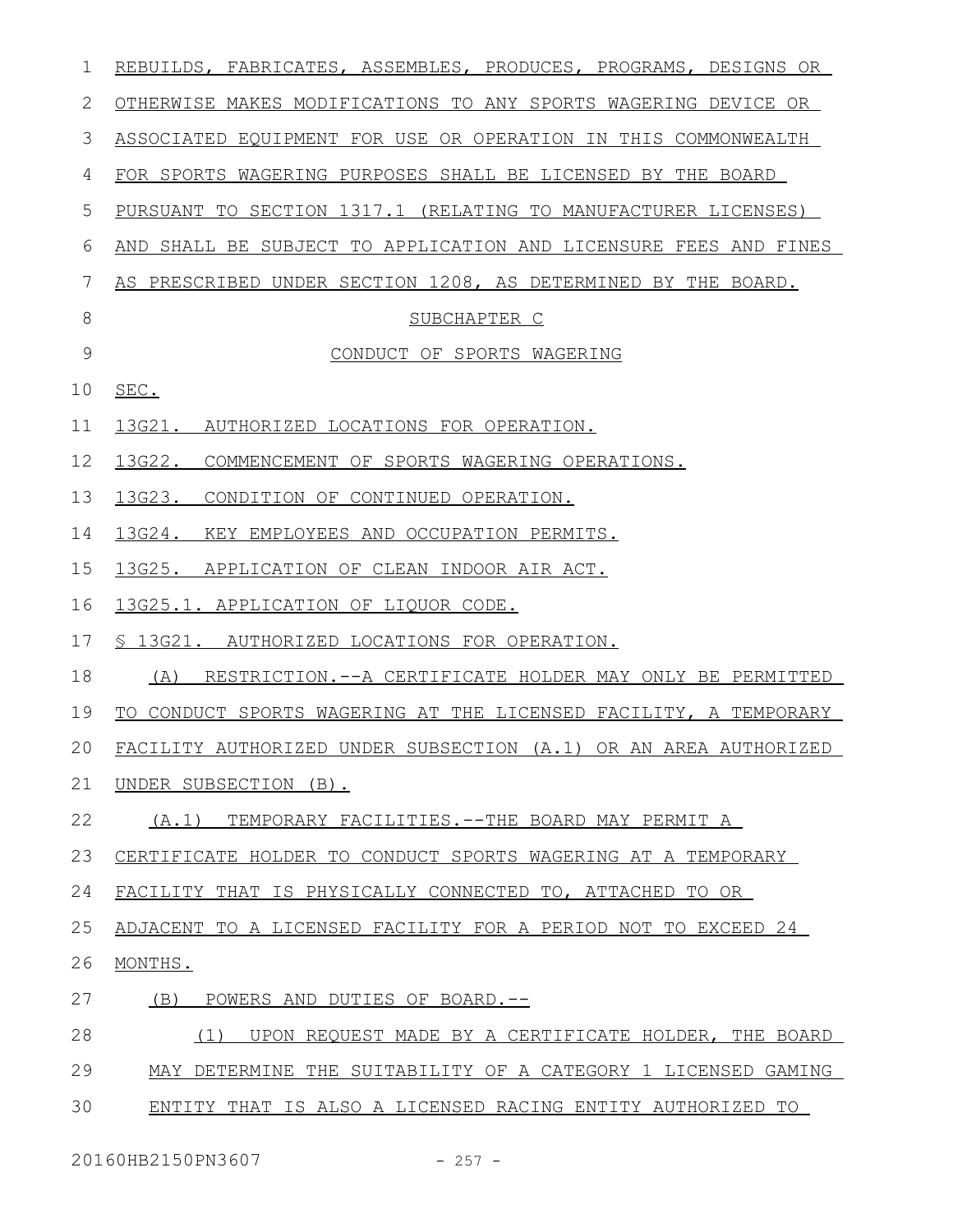| 1            | CONDUCT PARI-MUTUEL WAGERING AT NONPRIMARY LOCATIONS UNDER    |  |  |  |  |  |
|--------------|---------------------------------------------------------------|--|--|--|--|--|
| $\mathbf{2}$ | THE ACT OF APRIL 9, 1929 (P.L.177, NO.175), KNOWN AS THE      |  |  |  |  |  |
| 3            | ADMINISTRATIVE CODE OF 1929, TO CONDUCT SPORTS WAGERING AT    |  |  |  |  |  |
| 4            | NONPRIMARY LOCATIONS.                                         |  |  |  |  |  |
| 5            | (2)<br>NO CERTIFICATE HOLDER MAY BE APPROVED TO CONDUCT       |  |  |  |  |  |
| 6            | SPORTS WAGERING IN A NONPRIMARY LOCATION UNLESS THE AREAS ARE |  |  |  |  |  |
| 7            | EQUIPPED WITH ADEQUATE SECURITY AND SURVEILLANCE EQUIPMENT TO |  |  |  |  |  |
| 8            | ENSURE THE INTEGRITY OF THE CONDUCT OF SPORTS WAGERING.       |  |  |  |  |  |
| 9            | (3)<br>AN AUTHORIZATION GRANTED UNDER THIS SUBSECTION MAY     |  |  |  |  |  |
| 10           | NOT:                                                          |  |  |  |  |  |
| 11           | IMPOSE ANY CRITERIA OR REQUIREMENTS REGARDING<br>(T)          |  |  |  |  |  |
| 12           | CONTENTS OR STRUCTURE OF A NONPRIMARY LOCATION THAT<br>THE    |  |  |  |  |  |
| 13           | ARE UNRELATED TO THE CONDUCT OF SPORTS WAGERING.              |  |  |  |  |  |
| 14           | AUTHORIZE THE PLACEMENT OR OPERATION OF SLOT<br>(TI)          |  |  |  |  |  |
| 15           | MACHINES OR TABLE GAMES IN A NONPRIMARY LOCATION.             |  |  |  |  |  |
| 16           | § 13G22. COMMENCEMENT OF SPORTS WAGERING OPERATIONS.          |  |  |  |  |  |
| 17           | NO CERTIFICATE HOLDER MAY OPERATE OR OFFER SPORTS WAGERING    |  |  |  |  |  |
| 18           | UNTIL THE BOARD DETERMINES THAT:                              |  |  |  |  |  |
|              |                                                               |  |  |  |  |  |
| 19           | (1)<br>THE CERTIFICATE HOLDER IS IN COMPLIANCE WITH THE       |  |  |  |  |  |
| 20           | REQUIREMENTS OF THIS PART.                                    |  |  |  |  |  |
| 21           | (2)<br>THE CERTIFICATE HOLDER IS PREPARED IN ALL RESPECTS     |  |  |  |  |  |
| 22           | TO OFFER SPORTS WAGERING PLAY TO THE PUBLIC AT THE LICENSED   |  |  |  |  |  |
| 23           | FACILITY.                                                     |  |  |  |  |  |
| 24           | THE CERTIFICATE HOLDER HAS IMPLEMENTED NECESSARY<br>(3)       |  |  |  |  |  |
| 25           | INTERNAL AND MANAGEMENT CONTROLS AND SECURITY ARRANGEMENTS    |  |  |  |  |  |
| 26           | AND SURVEILLANCE SYSTEMS FOR THE CONDUCT OF SPORTS WAGERING.  |  |  |  |  |  |
| 27           | CERTIFICATE HOLDER IS IN COMPLIANCE WITH OR HAS<br>(4)<br>THE |  |  |  |  |  |
| 28           | COMPLIED WITH SECTION 13A61 (RELATING TO SPORTS WAGERING      |  |  |  |  |  |
| 29           | AUTHORIZATION FEE).                                           |  |  |  |  |  |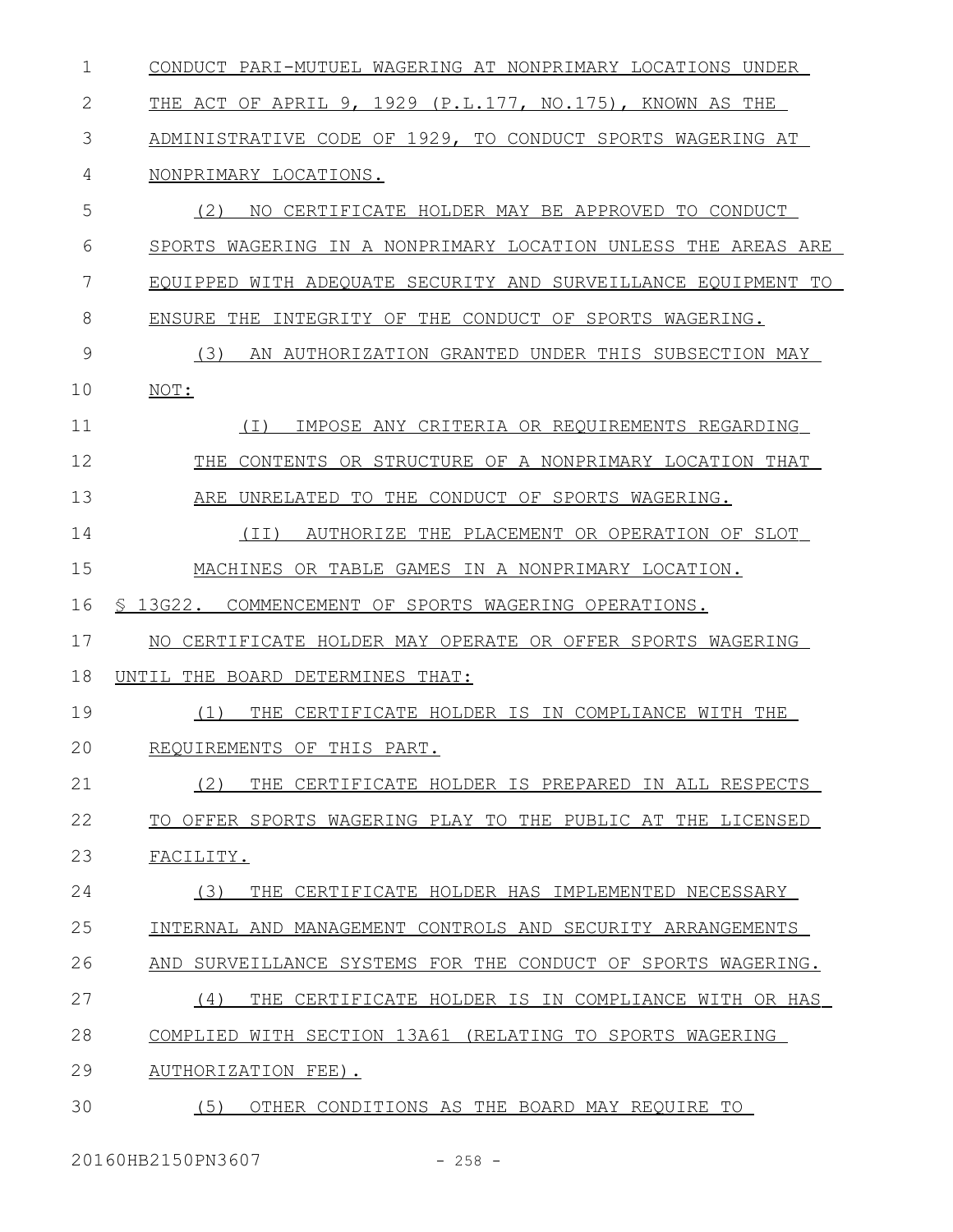| $\mathbf 1$ | IMPLEMENT THE CONDUCT OF SPORTS WAGERING.                        |  |  |  |  |  |
|-------------|------------------------------------------------------------------|--|--|--|--|--|
| 2           | § 13G23. CONDITION OF CONTINUED OPERATION.                       |  |  |  |  |  |
| 3           | AS A CONDITION OF CONTINUED OPERATION, A CERTIFICATE HOLDER      |  |  |  |  |  |
| 4           | SHALL AGREE TO MAINTAIN ALL BOOKS, RECORDS AND DOCUMENTS         |  |  |  |  |  |
| 5           | PERTAINING TO SPORTS WAGERING IN A MANNER AND LOCATION WITHIN    |  |  |  |  |  |
| 6           | THIS COMMONWEALTH AS APPROVED BY THE BOARD. ALL BOOKS, RECORDS   |  |  |  |  |  |
| 7           | AND DOCUMENTS RELATED TO SPORTS WAGERING SHALL:                  |  |  |  |  |  |
| 8           | (1) BE SEGREGATED BY SEPARATE ACCOUNTS WITHIN THE                |  |  |  |  |  |
| 9           | CERTIFICATE HOLDER'S BOOKS, RECORDS AND DOCUMENTS, EXCEPT FOR    |  |  |  |  |  |
| 10          | ANY BOOKS, RECORDS OR DOCUMENTS THAT ARE COMMON TO SLOT          |  |  |  |  |  |
| 11          | MACHINE, TABLE GAME AND SPORTS WAGERING OPERATIONS;              |  |  |  |  |  |
| 12          | (2)<br>BE IMMEDIATELY AVAILABLE FOR INSPECTION UPON REQUEST      |  |  |  |  |  |
| 13          | OF THE BOARD, THE BUREAU, THE DEPARTMENT, THE PENNSYLVANIA       |  |  |  |  |  |
| 14          | STATE POLICE OR THE ATTORNEY GENERAL, OR AGENTS THEREOF,         |  |  |  |  |  |
| 15          | DURING ALL HOURS OF OPERATION OF THE CERTIFICATE HOLDER IN       |  |  |  |  |  |
| 16          | ACCORDANCE WITH REGULATIONS PROMULGATED BY THE BOARD; AND        |  |  |  |  |  |
| 17          | (3)<br>BE MAINTAINED FOR A PERIOD AS THE BOARD, BY               |  |  |  |  |  |
| 18          | <u>REGULATION, MAY REQUIRE.</u>                                  |  |  |  |  |  |
| 19          | § 13G24. KEY EMPLOYEES AND OCCUPATION PERMITS.                   |  |  |  |  |  |
| 20          | NOTHING IN THIS PART SHALL BE CONSTRUED TO REQUIRE ANY           |  |  |  |  |  |
| 21          | INDIVIDUAL WHO HOLDS A PRINCIPAL LICENSE, A KEY EMPLOYEE LICENSE |  |  |  |  |  |
| 22          | OR GAMING EMPLOYEE LICENSE UNDER CHAPTER 13 (RELATING TO         |  |  |  |  |  |
| 23          | LICENSEES) TO OBTAIN A SEPARATE LICENSE OR PERMIT TO BE EMPLOYED |  |  |  |  |  |
| 24          | IN A CERTIFICATE HOLDER'S SPORTS WAGERING OPERATION AUTHORIZED   |  |  |  |  |  |
| 25          | UNDER THIS CHAPTER.                                              |  |  |  |  |  |
| 26          | § 13G25. APPLICATION OF CLEAN INDOOR AIR ACT.                    |  |  |  |  |  |
| 27          | FOR THE PURPOSE OF SECTION 3(B) (11) OF THE ACT OF JUNE 13,      |  |  |  |  |  |
| 28          | 2008 (P.L.182, NO.27), KNOWN AS THE CLEAN INDOOR AIR ACT, THE    |  |  |  |  |  |
| 29          | TERM "GAMING FLOOR" SHALL INCLUDE THE AREAS OF ANY FACILITY      |  |  |  |  |  |
| 30          | WHERE THE CERTIFICATE HOLDER IS AUTHORIZED TO CONDUCT SPORTS     |  |  |  |  |  |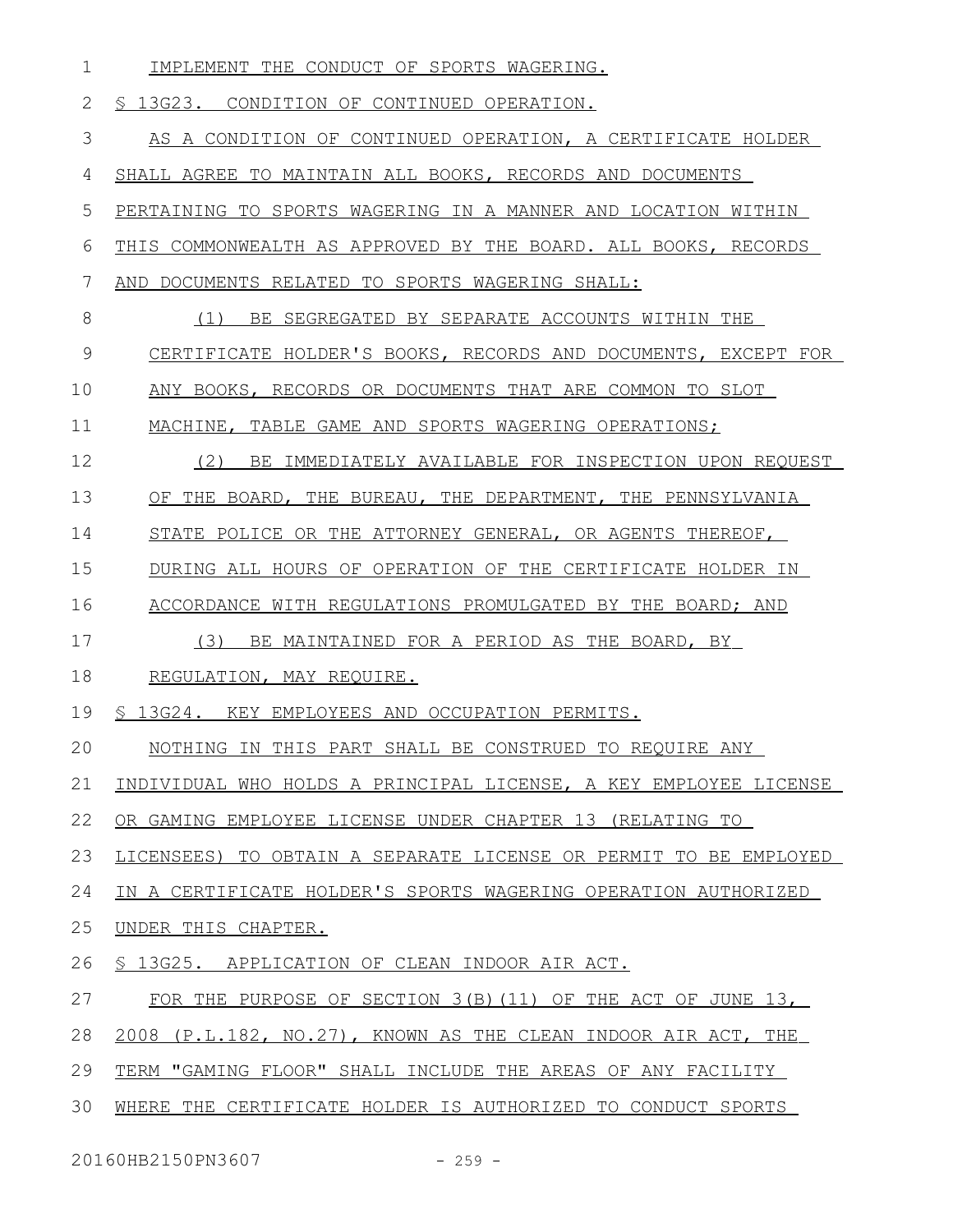| 1  | WAGERING, EXCEPT SUCH AREAS OFF THE GAMING FLOOR WHERE CONTESTS  |  |  |  |  |  |
|----|------------------------------------------------------------------|--|--|--|--|--|
| 2  | OR TOURNAMENTS ARE CONDUCTED UNLESS SMOKING IS OTHERWISE         |  |  |  |  |  |
| 3  | PERMITTED IN SUCH AREAS.                                         |  |  |  |  |  |
| 4  | \$ 13G25.1. APPLICATION OF LIQUOR CODE.                          |  |  |  |  |  |
| 5  | THE PROVISIONS OF SECTION 493(24) (II) OF THE ACT OF APRIL 12,   |  |  |  |  |  |
| 6  | 1951 (P.L.90, NO.21), KNOWN AS THE LIQUOR CODE, SHALL ALSO APPLY |  |  |  |  |  |
| 7  | <u>TO SPORTS WAGERING.</u>                                       |  |  |  |  |  |
| 8  | SUBCHAPTER D                                                     |  |  |  |  |  |
| 9  | SPORTS WAGERING TAXES AND FEES                                   |  |  |  |  |  |
| 10 | SEC.                                                             |  |  |  |  |  |
| 11 | 13G61. SPORTS WAGERING AUTHORIZATION FEE.                        |  |  |  |  |  |
| 12 | 13G62. SPORTS WAGERING TAX.                                      |  |  |  |  |  |
| 13 | 13G63.<br>LOCAL SHARE ASSESSMENT.                                |  |  |  |  |  |
| 14 | 13G64. COMPULSIVE AND PROBLEM GAMBLING.                          |  |  |  |  |  |
| 15 | § 13G61. SPORTS WAGERING AUTHORIZATION FEE.                      |  |  |  |  |  |
| 16 | AMOUNT.--EACH SLOT MACHINE LICENSEE THAT IS ISSUED A<br>(A)      |  |  |  |  |  |
| 17 | SPORTS WAGERING CERTIFICATE TO CONDUCT SPORTS WAGERING IN        |  |  |  |  |  |
| 18 | ACCORDANCE WITH SECTION 13G11 (RELATING TO AUTHORIZATION TO      |  |  |  |  |  |
| 19 | CONDUCT SPORTS WAGERING) SHALL PAY A ONE-TIME NONREFUNDABLE      |  |  |  |  |  |
|    | 20 AUTHORIZATION FEE IN THE AMOUNT OF \$5,000,000.               |  |  |  |  |  |
| 21 | (B) PAYMENT OF FEE.--THE AUTHORIZATION FEE UNDER SUBSECTION      |  |  |  |  |  |
| 22 | (A) SHALL REMIT THE FEE TO THE BOARD WITHIN 60 DAYS OF THE       |  |  |  |  |  |
| 23 | APPROVAL OF A PETITION TO CONDUCT SPORTS WAGERING. THE BOARD MAY |  |  |  |  |  |
| 24 | ALLOW THE FEE TO BE PAID IN INSTALLMENTS, PROVIDED ALL           |  |  |  |  |  |
| 25 | INSTALLMENTS ARE PAID WITHIN THE 60-DAY PERIOD. IN THAT EVENT,   |  |  |  |  |  |
| 26 | THE BOARD AND THE SLOT MACHINE LICENSEE SHALL ENTER INTO A       |  |  |  |  |  |
| 27 | WRITTEN AGREEMENT SETTING FORTH THE TERMS OF PAYMENT. SPORTS     |  |  |  |  |  |
| 28 | WAGERING MAY NOT BE CONDUCTED UNTIL THE FEE UNDER SUBSECTION (A) |  |  |  |  |  |
| 29 | IS PAID IN FULL.                                                 |  |  |  |  |  |
| 30 | RENEWAL FEE. -- NOTWITHSTANDING ANY OTHER PROVISION OF<br>(C)    |  |  |  |  |  |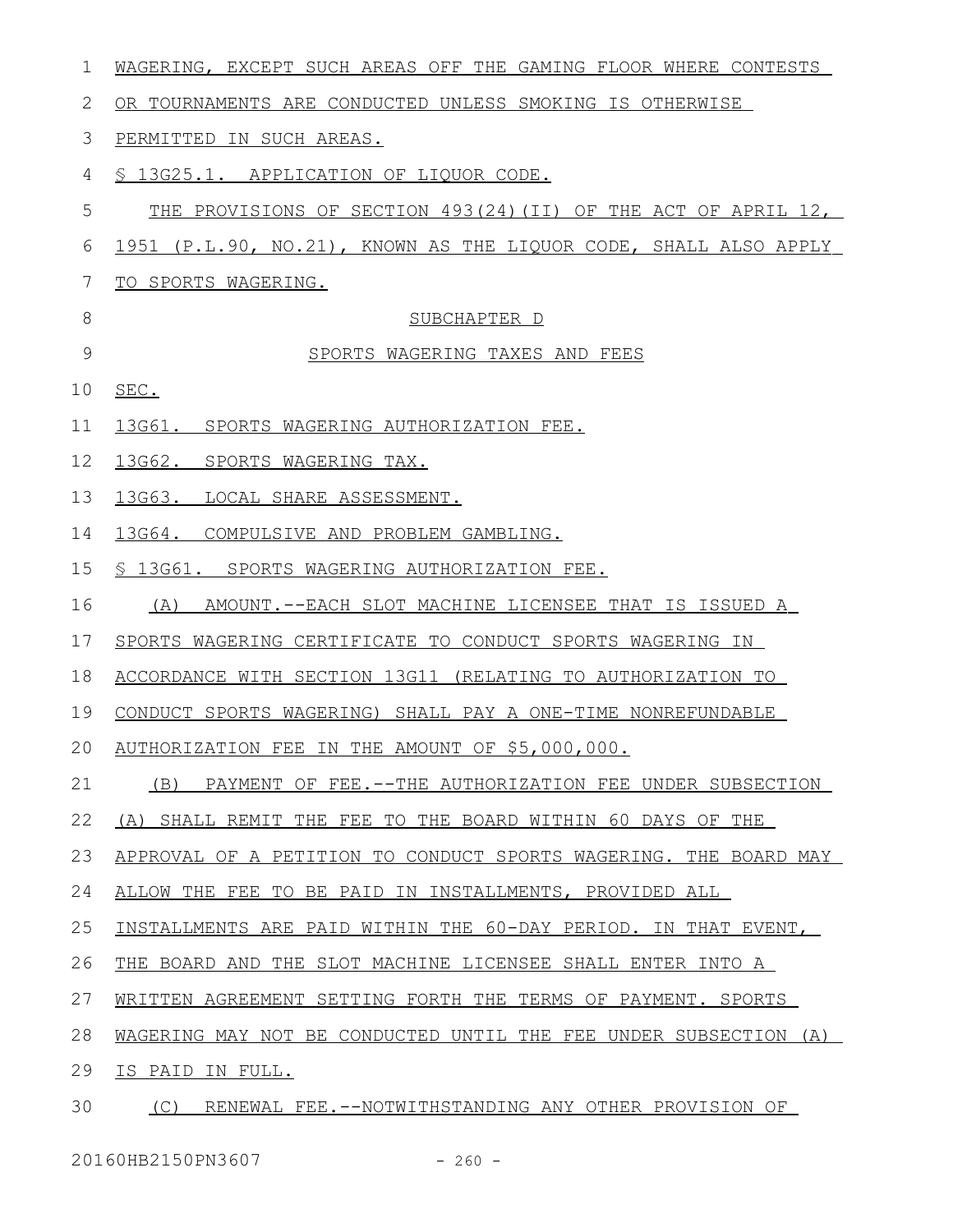| 1  | THIS CHAPTER, A SLOT MACHINE LICENSEE THAT IS ISSUED A SPORTS    |  |  |  |
|----|------------------------------------------------------------------|--|--|--|
| 2  | WAGERING CERTIFICATE SHALL PAY A RENEWAL FEE IN THE AMOUNT OF    |  |  |  |
| 3  | \$250,000 UPON THE RENEWAL OF ITS SPORTS WAGERING CERTIFICATE IN |  |  |  |
| 4  | ACCORDANCE WITH SECTIONS 1326 (RELATING TO LICENSE RENEWALS) AND |  |  |  |
| 5  | 13G14(C) (RELATING TO AWARD OF CERTIFICATE).                     |  |  |  |
| 6  | FAILURE TO PAY BY DEADLINE.--IF A PETITIONER OR<br>(D)           |  |  |  |
| 7  | CERTIFICATE HOLDER FAILS TO PAY THE REQUIRED AUTHORIZATION FEE   |  |  |  |
| 8  | IN FULL WITHIN THE 60-DAY TIME PERIOD, THE BOARD SHALL IMPOSE A  |  |  |  |
| 9  | PENALTY AND MAY GRANT THE PETITIONER OR CERTIFICATE HOLDER UP TO |  |  |  |
| 10 | A SIX-MONTH EXTENSION TO PAY THE AUTHORIZATION FEE OR ANY        |  |  |  |
| 11 | REMAINING PORTION OF THE AUTHORIZATION FEE AND THE PENALTY.      |  |  |  |
| 12 | SUSPENSION OF CERTIFICATE.--THE BOARD SHALL SUSPEND THE<br>(E)   |  |  |  |
| 13 | SPORTS WAGERING CERTIFICATE IF THE CERTIFICATE HOLDER FAILS TO   |  |  |  |
| 14 | PAY THE TOTAL AUTHORIZATION FEE AND THE PENALTY PRIOR TO THE     |  |  |  |
| 15 | EXPIRATION OF AN EXTENSION PERIOD GRANTED UNDER SUBSECTION (C).  |  |  |  |
| 16 | THE SUSPENSION SHALL REMAIN IN EFFECT UNTIL FINAL PAYMENT IS     |  |  |  |
| 17 | MADE.                                                            |  |  |  |
| 18 | DEPOSIT OF FEES. --NOTWITHSTANDING SECTION 1208 (RELATING<br>(F) |  |  |  |
| 19 | TO COLLECTION OF FEES AND FINES), ALL SPORTS WAGERING            |  |  |  |
| 20 | AUTHORIZATION FEES OR PENALTIES RECEIVED BY THE BOARD UNDER THIS |  |  |  |
| 21 | SUBCHAPTER, ALL SPORTS WAGERING DEVICE AND ASSOCIATED EQUIPMENT  |  |  |  |
| 22 | MANUFACTURER AND SUPPLIER LICENSE FEES, ALL SPORTS WAGERING      |  |  |  |
| 23 | DEVICE OR ASSOCIATED EQUIPMENT MANUFACTURER AND SUPPLIER RENEWAL |  |  |  |
| 24 | FEES AND FEES FOR LICENSES ISSUED UNDER CHAPTER 16 (RELATING TO  |  |  |  |
| 25 | JUNKETS)<br>SHALL BE DEPOSITED IN THE GENERAL FUND.              |  |  |  |
| 26 | \$13G62. SPORTS WAGERING TAX.                                    |  |  |  |
| 27 |                                                                  |  |  |  |
|    | IMPOSITION.--EACH CERTIFICATE HOLDER SHALL REPORT TO THE<br>(A)  |  |  |  |
| 28 | DEPARTMENT AND PAY FROM ITS DAILY GROSS SPORTS WAGERING REVENUE, |  |  |  |
| 29 | ON A FORM AND IN THE MANNER PRESCRIBED BY THE DEPARTMENT, A TAX  |  |  |  |

20160HB2150PN3607 - 261 -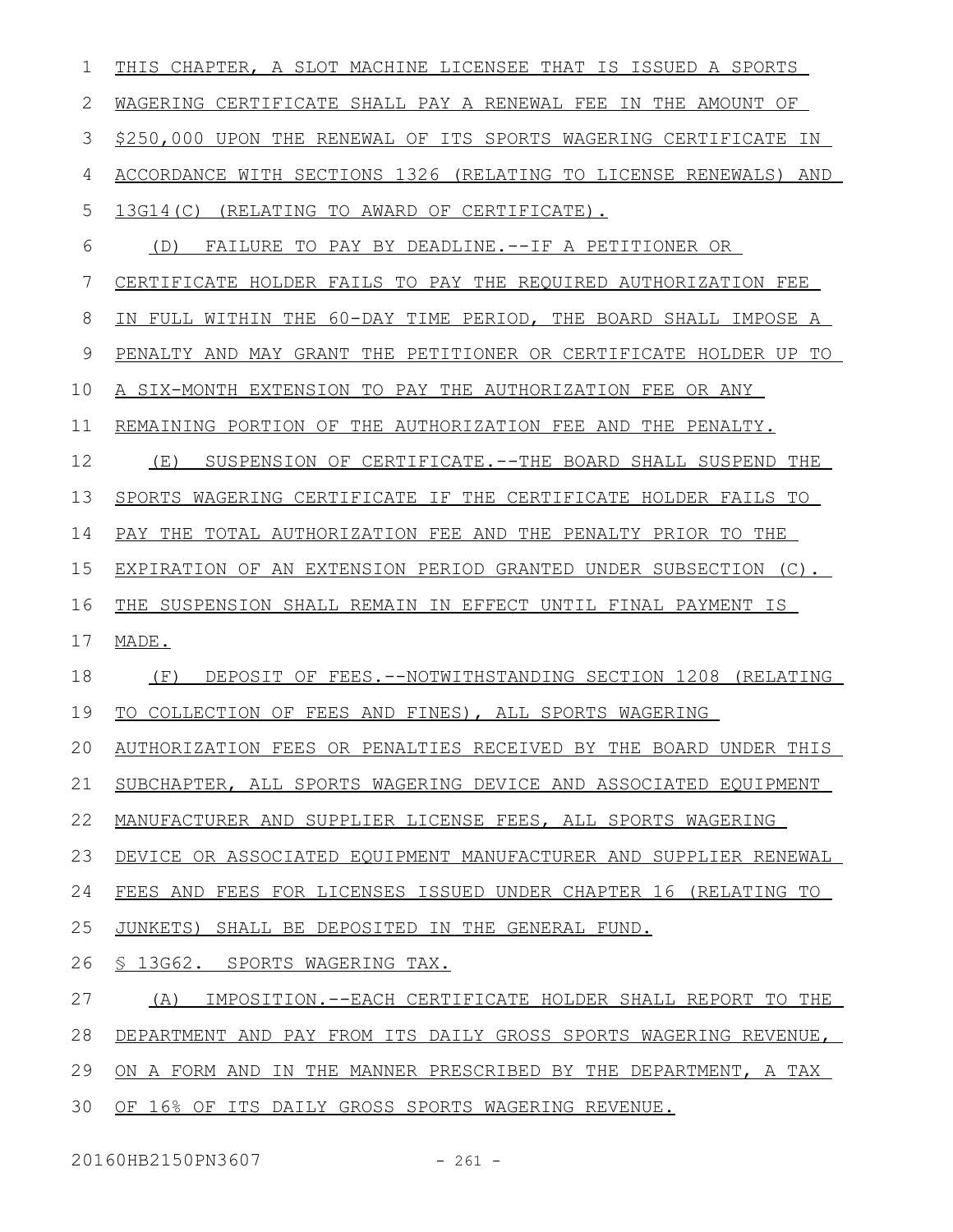| $\mathbf 1$ | (B)<br>DEPOSITS AND DISTRIBUTIONS.--                             |
|-------------|------------------------------------------------------------------|
| 2           | THE TAX IMPOSED UNDER SUBSECTION (A) SHALL BE<br>(1)             |
| 3           | PAYABLE TO THE DEPARTMENT ON A WEEKLY BASIS AND SHALL BE         |
| 4           | BASED UPON GROSS SPORTS WAGERING REVENUE DERIVED DURING THE      |
| 5           | PREVIOUS WEEK.                                                   |
| 6           | (2)<br>ALL FUNDS OWED TO THE COMMONWEALTH UNDER THIS             |
| 7           | SECTION SHALL BE HELD IN TRUST FOR THE COMMONWEALTH BY THE       |
| 8           | CERTIFICATE HOLDER UNTIL THE FUNDS ARE PAID TO THE               |
| 9           | DEPARTMENT. UNLESS OTHERWISE AGREED TO BY THE BOARD, A           |
| 10          | CERTIFICATE HOLDER SHALL ESTABLISH A SEPARATE BANK ACCOUNT       |
| 11          | INTO WHICH GROSS SPORTS WAGERING REVENUE SHALL BE DEPOSITED      |
| 12          | AND MAINTAINED UNTIL SUCH TIME AS THE FUNDS ARE PAID TO THE      |
| 13          | DEPARTMENT UNDER THIS SECTION OR PAID INTO THE FUND UNDER        |
| 14          | SECTION 13G63(A) (RELATING TO LOCAL SHARE ASSESSMENT).           |
| 15          | (3)<br>THE TAX IMPOSED UNDER SUBSECTION (A) SHALL BE             |
| 16          | DEPOSITED INTO THE GENERAL FUND.                                 |
| 17          | \$ 13G63. LOCAL SHARE ASSESSMENT.                                |
| 18          | REQUIRED PAYMENT. --IN ADDITION TO THE TAX IMPOSED UNDER<br>(A)  |
| 19          | SECTION 13G62 (RELATING TO SPORTS WAGERING TAX), EACH            |
| 20          | CERTIFICATE HOLDER SHALL PAY ON A WEEKLY BASIS AND ON A FORM AND |
| 21          | IN A MANNER PRESCRIBED BY THE DEPARTMENT A LOCAL SHARE           |
| 22          | ASSESSMENT INTO A RESTRICTED RECEIPTS ACCOUNT ESTABLISHED WITHIN |
| 23          | THE FUND. ALL MONEY OWED UNDER THIS SECTION SHALL BE HELD IN     |
| 24          | TRUST BY THE CERTIFICATE HOLDER UNTIL THE MONEY IS PAID INTO THE |
| 25          | RESTRICTED ACCOUNT. FUNDS IN THE RESTRICTED ACCOUNT ARE HEREBY   |
| 26          | APPROPRIATED TO THE DEPARTMENT ON A CONTINUING BASIS FOR THE     |
| 27          | PURPOSES SET FORTH IN THIS SECTION.                              |
| 28          | DISTRIBUTIONS.--EXCEPT AS PROVIDED UNDER SUBSECTIONS<br>(B)      |
| 29          | $(B.1)$ AND $(B.2)$ , THE DEPARTMENT SHALL MAKE QUARTERLY        |
| 30          | DISTRIBUTIONS FROM THE LOCAL SHARE ASSESSMENTS DEPOSITED INTO    |
|             |                                                                  |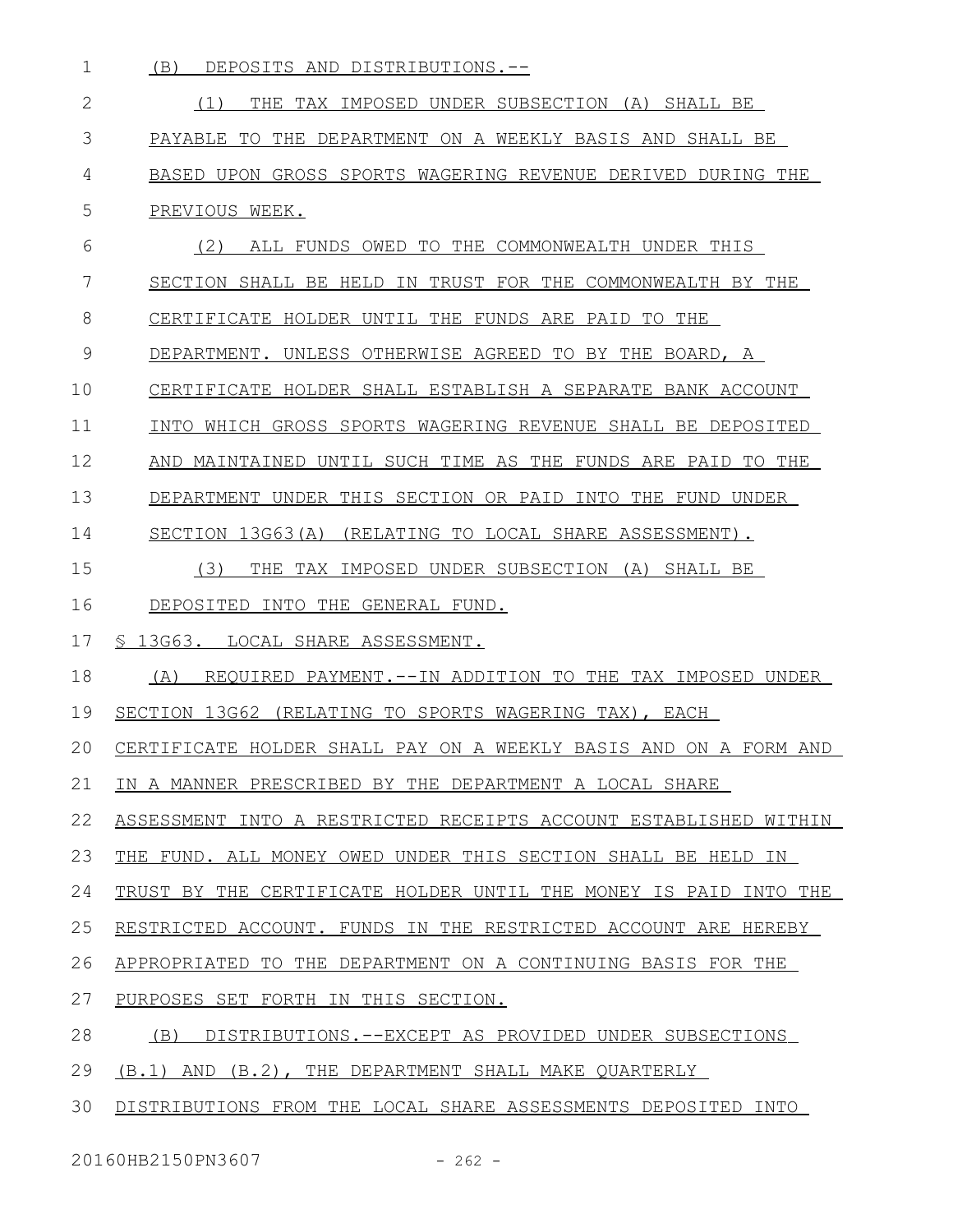| 1  | THE RESTRICTED ACCOUNT TO COUNTIES, INCLUDING HOME RULE          |  |  |  |  |  |
|----|------------------------------------------------------------------|--|--|--|--|--|
| 2  | COUNTIES, AND TO MUNICIPALITIES, INCLUDING HOME RULE             |  |  |  |  |  |
| 3  | MUNICIPALITIES, HOSTING A LICENSED FACILITY AUTHORIZED TO        |  |  |  |  |  |
| 4  | CONDUCT SPORTS WAGERING IN THE FOLLOWING MANNER:                 |  |  |  |  |  |
| 5  | FIFTY PERCENT OF THE LOCAL SHARE ASSESSMENT UNDER<br>(1)         |  |  |  |  |  |
| 6  | THIS CHAPTER SHALL BE ADDED TO AND DISTRIBUTED WITH THE FUNDS    |  |  |  |  |  |
| 7  | DISTRIBUTED UNDER SECTION 13A63(B) (RELATING TO LOCAL SHARE      |  |  |  |  |  |
| 8  | ASSESSMENT).                                                     |  |  |  |  |  |
| 9  | (2)<br>FIFTY PERCENT OF THE LOCAL SHARE ASSESSMENT UNDER         |  |  |  |  |  |
| 10 | THIS CHAPTER SHALL BE ADDED TO AND DISTRIBUTED WITH THE FUNDS    |  |  |  |  |  |
| 11 | DISTRIBUTED UNDER SECTION 13A63(C).                              |  |  |  |  |  |
| 12 | (B.1) NONPRIMARY LOCATIONS.--FOR SPORTS WAGERING CONDUCTED       |  |  |  |  |  |
| 13 | AT NONPRIMARY LOCATIONS, THE LOCAL SHARE ASSESSMENT IMPOSED      |  |  |  |  |  |
| 14 | UNDER SUBSECTION (A) SHALL BE DISTRIBUTED AS FOLLOWS:            |  |  |  |  |  |
| 15 | FIFTY PERCENT TO THE COUNTY IN WHICH THE NONPRIMARY<br>(1)       |  |  |  |  |  |
| 16 | LOCATION IS LOCATED.                                             |  |  |  |  |  |
| 17 | (2)<br>FIFTY PERCENT TO THE MUNICIPALITY IN WHICH THE            |  |  |  |  |  |
| 18 | NONPRIMARY LOCATION IS LOCATED.                                  |  |  |  |  |  |
| 19 | (B.2)<br>INTERACTIVE GAMING. -- FOR SPORTS WAGERING CONDUCTED AS |  |  |  |  |  |
| 20 | A FORM OF INTERACTIVE GAMING, THE LOCAL SHARE ASSESSMENT IMPOSED |  |  |  |  |  |
| 21 | UNDER SUBSECTION (A) SHALL BE ADDED TO AND DISTRIBUTED WITH THE  |  |  |  |  |  |
| 22 | FUNDS DISTRIBUTED UNDER SECTION 13B53 (RELATING TO LOCAL SHARE   |  |  |  |  |  |
| 23 | ASSESSMENT).                                                     |  |  |  |  |  |
| 24 | (C) DEFINITIONS.--AS USED IN THIS SECTION, "LOCAL SHARE          |  |  |  |  |  |
| 25 | ASSESSMENT" MEANS 2% OF A CERTIFICATE HOLDER'S DAILY GROSS       |  |  |  |  |  |
| 26 | SPORTS WAGERING REVENUE.                                         |  |  |  |  |  |
| 27 | § 13G64. COMPULSIVE AND PROBLEM GAMBLING.                        |  |  |  |  |  |
| 28 | THE FOLLOWING SHALL APPLY:                                       |  |  |  |  |  |
| 29 | EACH YEAR, FROM THE TAX IMPOSED IN SECTION 13G62<br>(1)          |  |  |  |  |  |
| 30 | (RELATING TO SPORTS WAGERING TAX), \$2,000,000 OR AN AMOUNT      |  |  |  |  |  |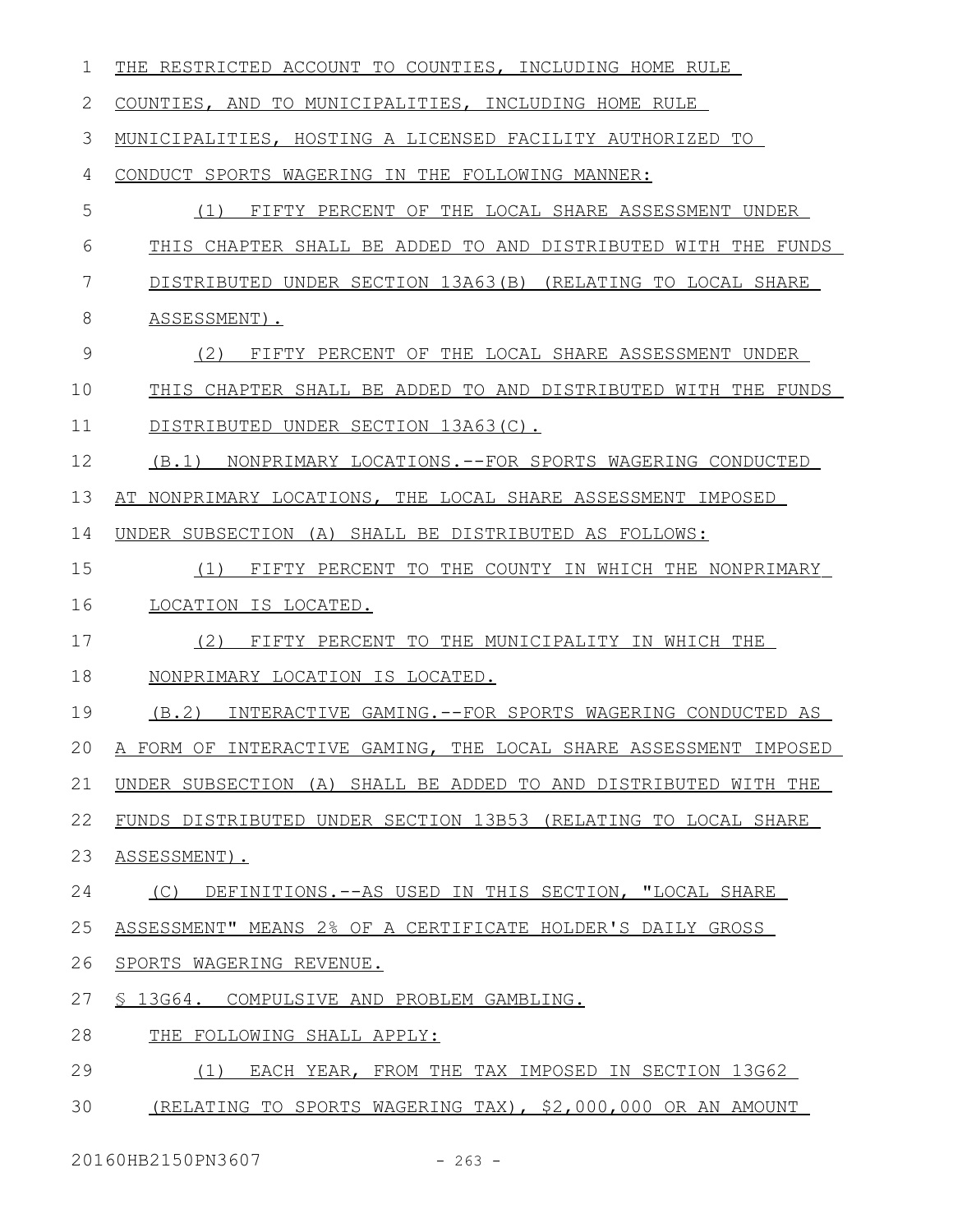| 1             | EQUAL TO .002 MULTIPLIED BY THE TOTAL GROSS SPORTS WAGERING      |  |  |  |  |  |
|---------------|------------------------------------------------------------------|--|--|--|--|--|
| 2             | REVENUE OF ALL ACTIVE AND OPERATING SPORTS WAGERING              |  |  |  |  |  |
| 3             | CERTIFICATE HOLDERS, WHICHEVER IS GREATER, SHALL BE              |  |  |  |  |  |
| 4             | TRANSFERRED INTO THE COMPULSIVE AND PROBLEM GAMBLING             |  |  |  |  |  |
| 5             | TREATMENT FUND ESTABLISHED IN SECTION 1509 (RELATING TO          |  |  |  |  |  |
| 6             | COMPULSIVE AND PROBLEM GAMBLING PROGRAM).                        |  |  |  |  |  |
| 7             | (2)<br>EACH YEAR, FROM THE TAX IMPOSED IN SECTION 13G62,         |  |  |  |  |  |
| 8             | \$2,000,000 OR AN AMOUNT EQUAL TO .002 MULTIPLIED BY THE TOTAL   |  |  |  |  |  |
| $\mathcal{G}$ | GROSS SPORTS WAGERING REVENUE OF ALL ACTIVE AND OPERATING        |  |  |  |  |  |
| 10            | SPORTS WAGERING CERTIFICATE HOLDERS, WHICHEVER IS GREATER,       |  |  |  |  |  |
| 11            | SHALL BE TRANSFERRED TO THE DEPARTMENT OF HEALTH TO BE USED      |  |  |  |  |  |
| 12            | FOR DRUG AND ALCOHOL ADDICTION TREATMENT SERVICES, INCLUDING     |  |  |  |  |  |
| 13            | TREATMENT FOR DRUG AND ALCOHOL ADDICTION RELATED TO              |  |  |  |  |  |
| 14            | COMPULSIVE AND PROBLEM GAMBLING, AS SET FORTH IN SECTION         |  |  |  |  |  |
| 15            | 1509.1<br>(RELATING TO DRUG AND ALCOHOL TREATMENT).              |  |  |  |  |  |
| 16            | SUBCHAPTER E                                                     |  |  |  |  |  |
| 17            | MISCELLANEOUS PROVISIONS                                         |  |  |  |  |  |
| 18            | SEC.                                                             |  |  |  |  |  |
| 19            | 13G71. CRIMINAL ACTIVITY.                                        |  |  |  |  |  |
| 20            | § 13G71. CRIMINAL ACTIVITY.                                      |  |  |  |  |  |
| 21            | SPORTS WAGERING CONDUCTED BY A CERTIFICATE HOLDER IN             |  |  |  |  |  |
| 22            | ACCORDANCE WITH THIS CHAPTER SHALL NOT CONSTITUTE A CRIMINAL     |  |  |  |  |  |
| 23            | ACTIVITY UNDER 18 PA.C.S. § 5514 (RELATING TO POOL SELLING AND   |  |  |  |  |  |
| 24            | BOOKMAKING).                                                     |  |  |  |  |  |
| 25            | SECTION 19. SECTIONS 1403(B), (C)(2)(II)(D), (III)(A) AND        |  |  |  |  |  |
| 26            | (IV)(B), 1405 AND 1407 OF TITLE 4 ARE AMENDED TO READ:           |  |  |  |  |  |
| 27            | \$ 1403. ESTABLISHMENT OF STATE GAMING FUND AND NET SLOT MACHINE |  |  |  |  |  |
| 28            | REVENUE DISTRIBUTION.                                            |  |  |  |  |  |
| 29            | $\star$ $\star$ $\star$                                          |  |  |  |  |  |
| 30            | (B) SLOT MACHINE TAX.--THE DEPARTMENT SHALL DETERMINE AND        |  |  |  |  |  |
|               |                                                                  |  |  |  |  |  |

20160HB2150PN3607 - 264 -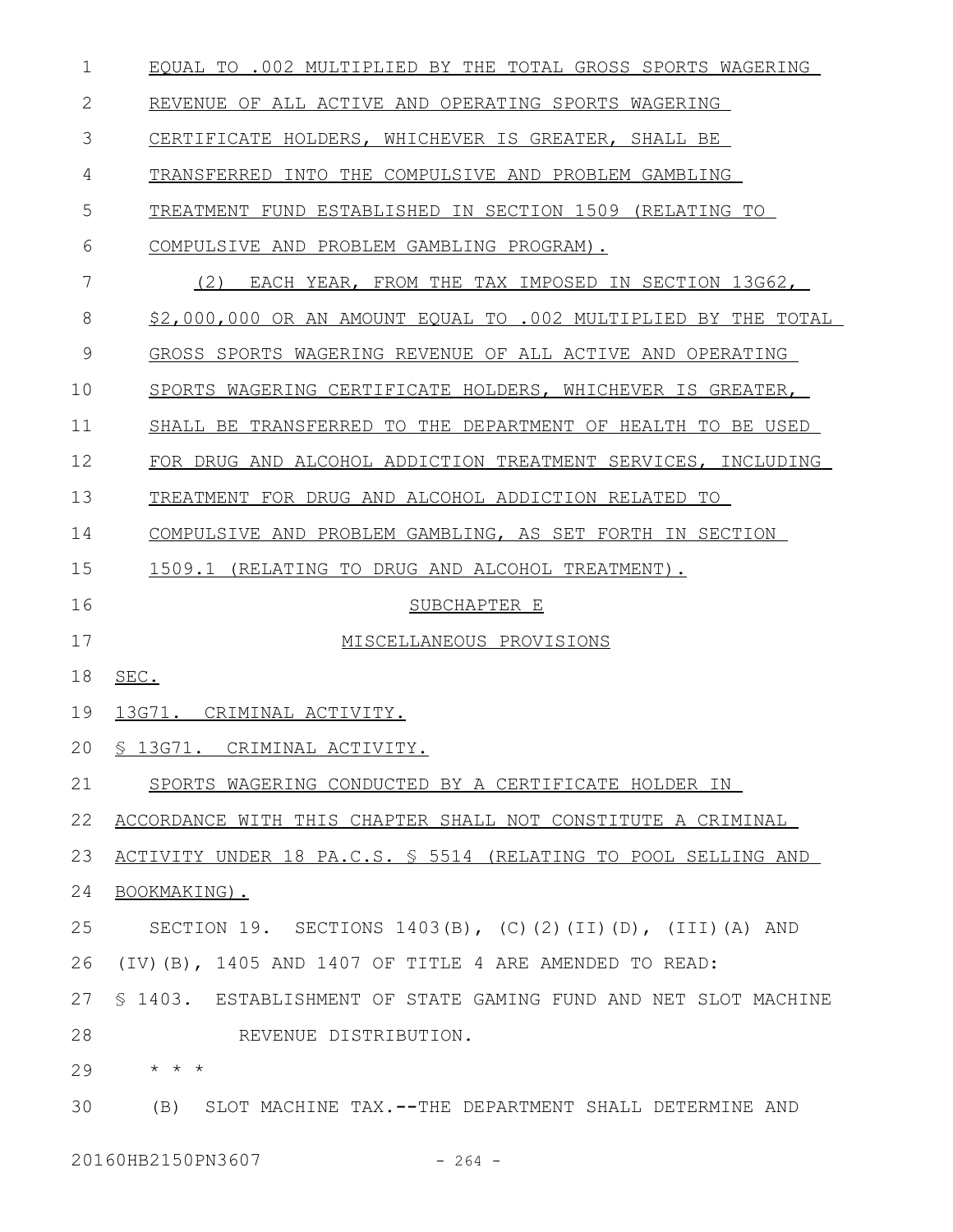EACH SLOT MACHINE LICENSEE SHALL PAY A DAILY TAX OF 34% FROM ITS DAILY GROSS TERMINAL REVENUE FROM THE SLOT MACHINES IN OPERATION AT ITS LICENSED FACILITY AND A LOCAL SHARE ASSESSMENT AS PROVIDED IN SUBSECTION (C). ALL FUNDS OWED TO THE COMMONWEALTH, A COUNTY OR A MUNICIPALITY UNDER THIS SECTION SHALL BE HELD IN TRUST BY THE LICENSED GAMING ENTITY FOR THE COMMONWEALTH, THE COUNTY AND THE MUNICIPALITY UNTIL THE FUNDS ARE PAID OR TRANSFERRED TO THE FUND. UNLESS OTHERWISE AGREED TO BY THE BOARD, A LICENSED GAMING ENTITY SHALL ESTABLISH A SEPARATE BANK ACCOUNT TO MAINTAIN GROSS TERMINAL REVENUE UNTIL SUCH TIME AS THE FUNDS ARE PAID OR TRANSFERRED UNDER THIS SECTION. MONEYS IN THE FUND ARE HEREBY APPROPRIATED TO THE DEPARTMENT ON A CONTINUING BASIS FOR THE PURPOSES SET FORTH IN SUBSECTION (C). FOR THE PURPOSE OF THIS SUBSECTION, THE TERM LICENSED FACILITY SHALL NOT BE CONSTRUED TO INCLUDE A NONPRIMARY LOCATION AT WHICH A CATEGORY 1 SLOT MACHINE LICENSEE IS AUTHORIZED TO PLACE AND MAKE SLOT MACHINES AVAILABLE FOR PLAY IN ACCORDANCE WITH CHAPTER 13D (RELATING TO SLOT MACHINES AT NONPRIMARY LOCATIONS) OR THE PHYSICAL LAND-BASED LOCATION OF A QUALIFIED AIRPORT UNDER CHAPTER 13E (RELATING TO SLOT MACHINES IN QUALIFIED AIRPORTS). (C) TRANSFERS AND DISTRIBUTIONS.--THE DEPARTMENT SHALL: \* \* \* (2) FROM THE LOCAL SHARE ASSESSMENT ESTABLISHED IN 1 2 3 4 5 6 7 8 9 10 11 12 13 14 15 16 17 18 19 20 21 22 23

SUBSECTION (B), MAKE QUARTERLY DISTRIBUTIONS AMONG THE COUNTIES HOSTING A LICENSED FACILITY IN ACCORDANCE WITH THE FOLLOWING SCHEDULE: 24 25 26

\* \* \* 27

(II) IF THE LICENSED FACILITY IS A CATEGORY 1 LICENSED FACILITY AND IS LOCATED AT A THOROUGHBRED RACETRACK AND THE COUNTY IN WHICH THE LICENSED FACILITY 28 29 30

20160HB2150PN3607 - 265 -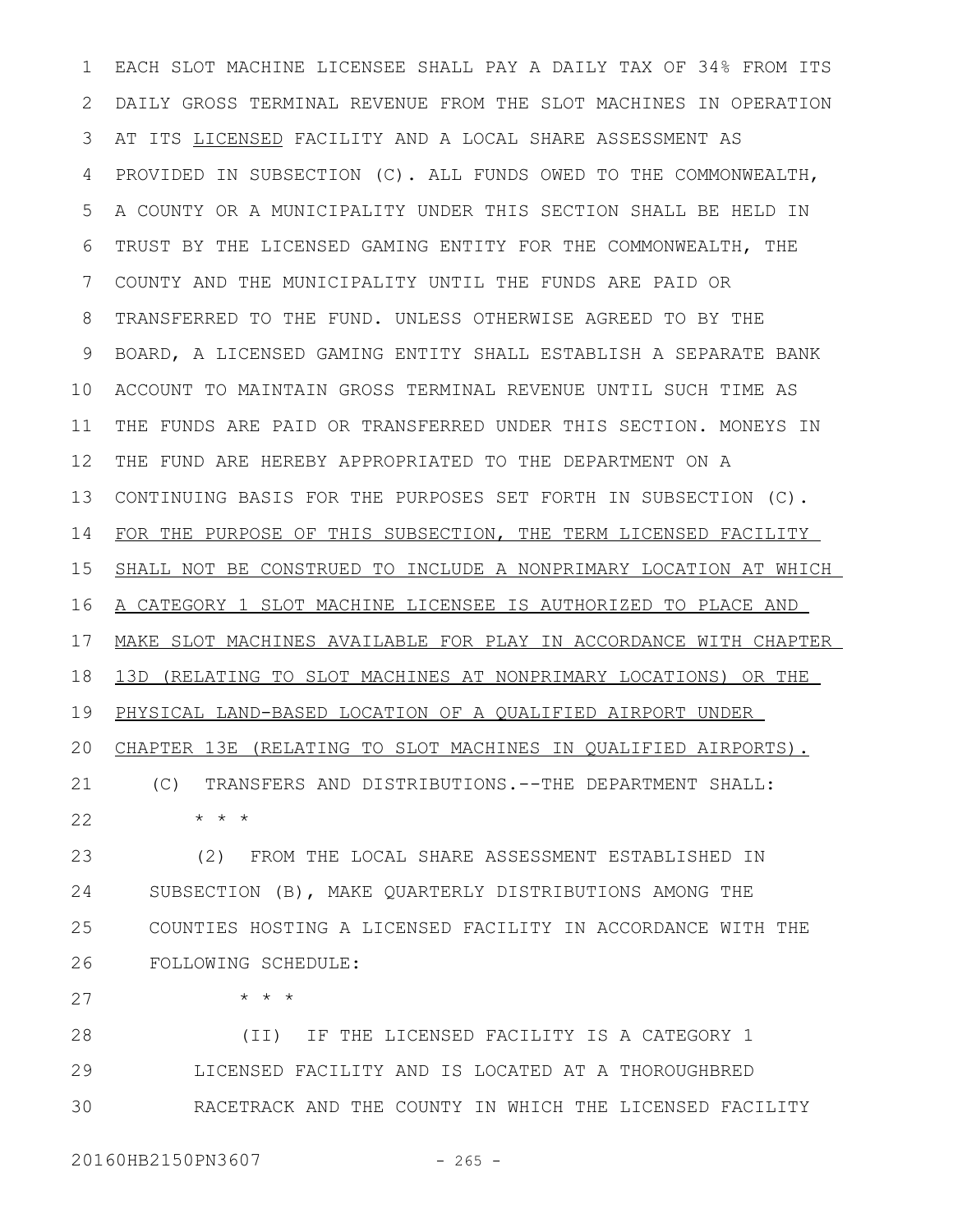1

2

15

\* \* \*

(D) A COUNTY OF THE THIRD CLASS: 1% OF THE GROSS TERMINAL REVENUE TO THE COUNTY HOSTING THE LICENSED FACILITY FROM EACH SUCH LICENSED FACILITY. AN ADDITIONAL 1% OF THE GROSS TERMINAL REVENUE TO THE COUNTY HOSTING THE LICENSED FACILITY FROM EACH SUCH LICENSED FACILITY FOR THE PURPOSE OF MUNICIPAL GRANTS WITHIN THE COUNTY IN WHICH THE LICENSEE IS LOCATED. NOTWITHSTANDING THE PROVISIONS OF THE ACT OF FEBRUARY 9, 1999 (P.L.1, NO.1), KNOWN AS THE CAPITAL FACILITIES DEBT ENABLING ACT, GRANTS MADE UNDER THIS CLAUSE MAY BE UTILIZED AS LOCAL MATCHING FUNDS FOR OTHER GRANTS OR LOANS FROM THE COMMONWEALTH. 3 4 5 6 7 8 9 10 11 12 13 14

 $\star$   $\hspace{0.1cm} \star$   $\hspace{0.1cm} \star$ 

(III) IF THE FACILITY IS A CATEGORY 2 LICENSED FACILITY AND IF THE COUNTY IN WHICH THE LICENSED FACILITY IS LOCATED IS: 16 17 18

(A) A COUNTY OF THE FIRST CLASS: 4% OF THE GROSS TERMINAL REVENUE TO THE COUNTY HOSTING THE LICENSED FACILITY FROM EACH SUCH LICENSED FACILITY. NOTWITHSTANDING ANY OTHER PROVISION TO THE CONTRARY, FUNDS FROM LICENSED GAMING ENTITIES LOCATED WITHIN A COUNTY OF THE FIRST CLASS SHALL NOT BE DISTRIBUTED OUTSIDE OF A COUNTY OF THE FIRST CLASS. [THE FIRST \$5,000,000] FIFTY PERCENT OR \$5,000,000, WHICHEVER IS GREATER, OF THE TOTAL AMOUNT DISTRIBUTED ANNUALLY TO THE COUNTY OF THE FIRST CLASS SHALL BE DISTRIBUTED TO THE PHILADELPHIA SCHOOL DISTRICT. 19  $20$ 21 22 23 24 25 26 27 28 29

\* \* \* 30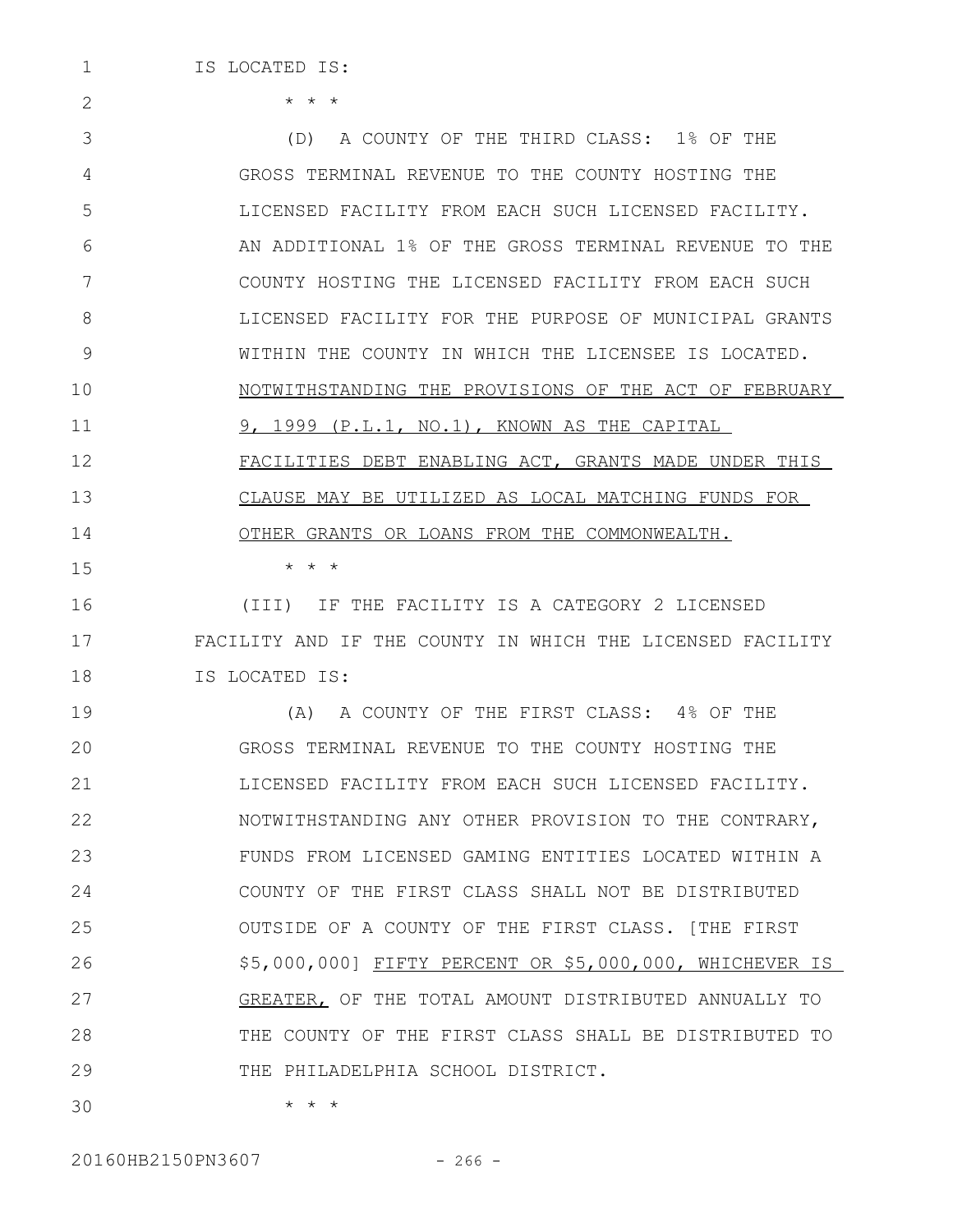$(TV)$  \* \* \*

1

(B) IF THE FACILITY IS A CATEGORY 3 LICENSED FACILITY LOCATED IN A COUNTY OF THE SECOND CLASS A, 2% OF THE GROSS TERMINAL REVENUE [FROM THE LICENSED FACILITY SHALL BE DEPOSITED INTO A RESTRICTED RECEIPTS ACCOUNT TO BE ESTABLISHED IN THE COMMONWEALTH FINANCING AUTHORITY TO BE USED EXCLUSIVELY FOR GRANTS OR GUARANTEES FOR PROJECTS IN THE HOST COUNTY THAT QUALIFY UNDER 64 PA.C.S. §§ 1551 (RELATING TO BUSINESS IN OUR SITES PROGRAM), 1556 (RELATING TO TAX INCREMENT FINANCING GUARANTEE PROGRAM) AND 1558 (RELATING TO WATER SUPPLY AND WASTEWATER INFRASTRUCTURE PROGRAM).] TO THE COUNTY HOSTING THE LICENSED FACILITY FROM EACH SUCH LICENSED FACILITY SHALL BE DEPOSITED AS FOLLOWS: 2 3 4 5 6 7 8 9 10 11 12 13 14 15

(I) SEVENTY-FIVE PERCENT SHALL BE DEPOSITED FOR THE PURPOSE OF SUPPORTING THE MAINTENANCE AND REFURBISHMENT OF THE PARKS AND HERITAGE SITES THROUGHOUT THE COUNTY IN WHICH THE LICENSED FACILITY IS LOCATED. 16 17 18 19  $20$ 

(II) TWELVE AND ONE-HALF PERCENT SHALL BE DEPOSITED FOR THE PURPOSE OF SUPPORTING A CHILD ADVOCACY CENTER LOCATED WITHIN THE COUNTY IN WHICH THE LICENSED FACILITY IS LOCATED. 21 22 23 24

(III) TWELVE AND ONE-HALF PERCENT SHALL BE DEPOSITED FOR THE PURPOSE OF SUPPORTING AN ORGANIZATION PROVIDING COMPREHENSIVE SUPPORT SERVICES TO VICTIMS OF DOMESTIC VIOLENCE, INCLUDING LEGAL AND MEDICAL AID, SHELTERS, TRANSITIONAL HOUSING AND COUNSELING LOCATED 25 26 27 28 29 30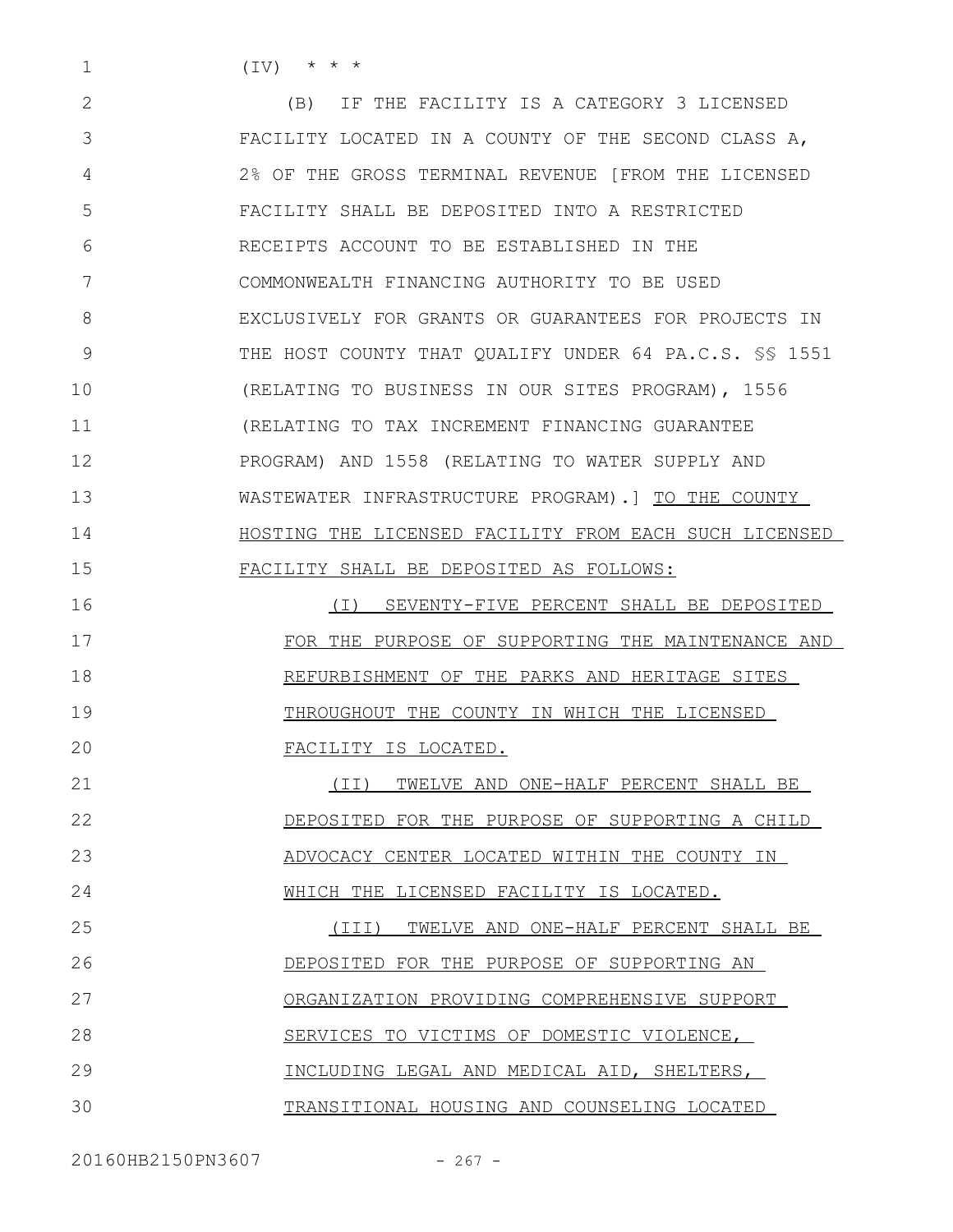|                         |  |  | WITHIN THE COUNTY IN WHICH THE LICENSED FACILITY |  |
|-------------------------|--|--|--------------------------------------------------|--|
| IS LOCATED.             |  |  |                                                  |  |
| $\star$ $\star$ $\star$ |  |  |                                                  |  |

§ 1405. PENNSYLVANIA RACE HORSE DEVELOPMENT FUND. 4

(B) PENNSYLVANIA RACE HORSE IMPROVEMENT ASSESSMENT.--EACH ACTIVE AND OPERATING LICENSED GAMING ENTITY SHALL PAY A DAILY ASSESSMENT TO THE PENNSYLVANIA RACE HORSE DEVELOPMENT FUND AS DETERMINED BY THE DEPARTMENT. SUBJECT TO THE DAILY ASSESSMENT 9 CAP ESTABLISHED UNDER SUBSECTION (C), THE LICENSED GAMING ENTITY'S ASSESSMENT SHALL BE A PERCENTAGE OF EACH LICENSED GAMING ENTITY'S GROSS TERMINAL REVENUE FROM THE SLOT MACHINES IN OPERATION AT ITS LICENSED FACILITY, EQUAL TO AN AMOUNT CALCULATED AS "A" MULTIPLIED BY "B", WITH "A" BEING EQUAL TO EACH LICENSED GAMING ENTITY'S GROSS TERMINAL REVENUE FOR THAT DAY DIVIDED BY THE TOTAL GROSS TERMINAL REVENUE FOR THAT DAY FROM ALL LICENSED GAMING ENTITIES, AND "B" BEING EQUAL TO 18% OF 16 THAT DAY'S GROSS TERMINAL REVENUE FOR ALL ACTIVE AND OPERATING CATEGORY 1 LICENSEES CONDUCTING LIVE RACING. 5 6 7 8 10 11 12 13 14 15 17 18

(C) DAILY ASSESSMENT CAP.--IF THE RESULTING DAILY ASSESSMENT FOR A LICENSED GAMING ENTITY EXCEEDS 12% OF THAT LICENSED GAMING ENTITY'S GROSS TERMINAL REVENUE FROM THE SLOT MACHINES IN OPERATION AT ITS LICENSED FACILITY FOR THE DAY, THE LICENSED GAMING ENTITY SHALL PAY A DAILY ASSESSMENT OF 12% OF ITS GROSS TERMINAL REVENUE FOR THAT DAY. 19  $20$ 21 22 23 24

(E) DEFINITION.--FOR THE PURPOSES OF THIS SECTION, THE TERM "LICENSED FACILITY" SHALL NOT INCLUDE THE PHYSICAL LAND-BASED LOCATION AT WHICH A LICENSED GAMING ENTITY IS AUTHORIZED TO PLACE AND OPERATE SLOT MACHINES IN A NONPRIMARY LOCATION UNDER CHAPTER 13D (RELATING TO SLOT MACHINES AT NONPRIMARY LOCATIONS) OR IN A QUALIFIED AIRPORT UNDER CHAPTER 13E (RELATING TO SLOT 25 26 27 28 29 30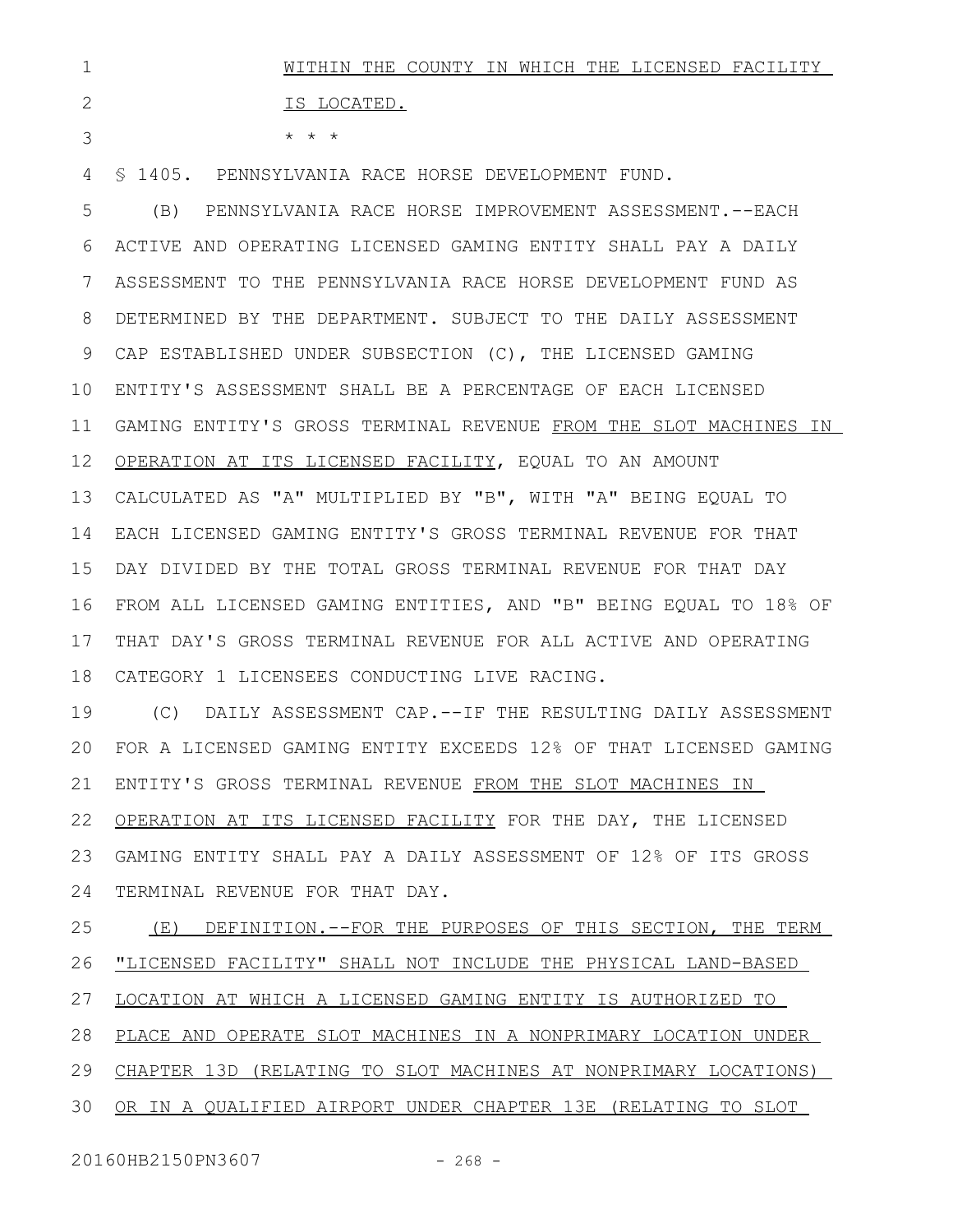## MACHINES IN QUALIFIED AIRPORTS). 1

§ 1407. PENNSYLVANIA GAMING ECONOMIC DEVELOPMENT AND TOURISM FUND. 2 3

(A) FUND ESTABLISHED.--THERE IS HEREBY ESTABLISHED A PENNSYLVANIA GAMING ECONOMIC DEVELOPMENT AND TOURISM FUND WITHIN THE STATE TREASURY. 4 5 6

(B) FUND ADMINISTRATION AND DISTRIBUTION.--THE PENNSYLVANIA GAMING ECONOMIC DEVELOPMENT AND TOURISM FUND SHALL BE ADMINISTERED BY THE DEPARTMENT OF COMMUNITY AND ECONOMIC DEVELOPMENT. ALL MONEYS IN THE PENNSYLVANIA GAMING ECONOMIC DEVELOPMENT AND TOURISM FUND SHALL BE DISTRIBUTED PURSUANT TO A 11 SUBSEQUENTLY ENACTED ECONOMIC DEVELOPMENT CAPITAL BUDGET THAT APPROPRIATES MONEY FROM THE FUND PURSUANT TO THIS SECTION. THE PROCEDURES FOR ENACTMENT, AUTHORIZATION AND RELEASE OF ECONOMIC DEVELOPMENT AND TOURISM FUNDS AUTHORIZED UNDER THIS SECTION FOR BOTH CAPITAL PROJECTS AND OPERATIONAL EXPENDITURES SHALL BE THE 16 SAME AS THOSE PROVIDED FOR IN SECTIONS 303(A), (B) AND (C) AND 318(A) OF THE ACT OF FEBRUARY 9, 1999 (P.L.1, NO.1), KNOWN AS THE CAPITAL FACILITIES DEBT ENABLING ACT, WITHOUT REFERENCE TO 19 THE NATURE OR PURPOSE OF THE PROJECT, AND ANY OTHER STATUTORY PROVISION, IF ANY, NECESSARY TO EFFECTUATE THE RELEASE OF FUNDS APPROPRIATED IN SUCH ECONOMIC DEVELOPMENT CAPITAL BUDGET. 7 8 9 10 12 13 14 15 17 18 20 21 22

(C) PENNSYLVANIA GAMING ECONOMIC DEVELOPMENT AND TOURISM FUND ASSESSMENT.--EACH LICENSED GAMING ENTITY SHALL PAY A DAILY ASSESSMENT OF 5% OF ITS GROSS TERMINAL REVENUE FROM THE SLOT MACHINES IN OPERATION AT ITS LICENSED FACILITY TO THE PENNSYLVANIA GAMING ECONOMIC DEVELOPMENT AND TOURISM FUND. (D) RESTRICTIONS ON PROJECTS FOR CERTAIN COUNTIES AND CITIES.--EXCEPT AS SET FORTH IN SUBSECTION (D.1), [FOR A TEN-29 YEAR PERIOD BEGINNING WITH THE FIRST FISCAL YEAR DURING WHICH 3023 24 25 26 27 28

20160HB2150PN3607 - 269 -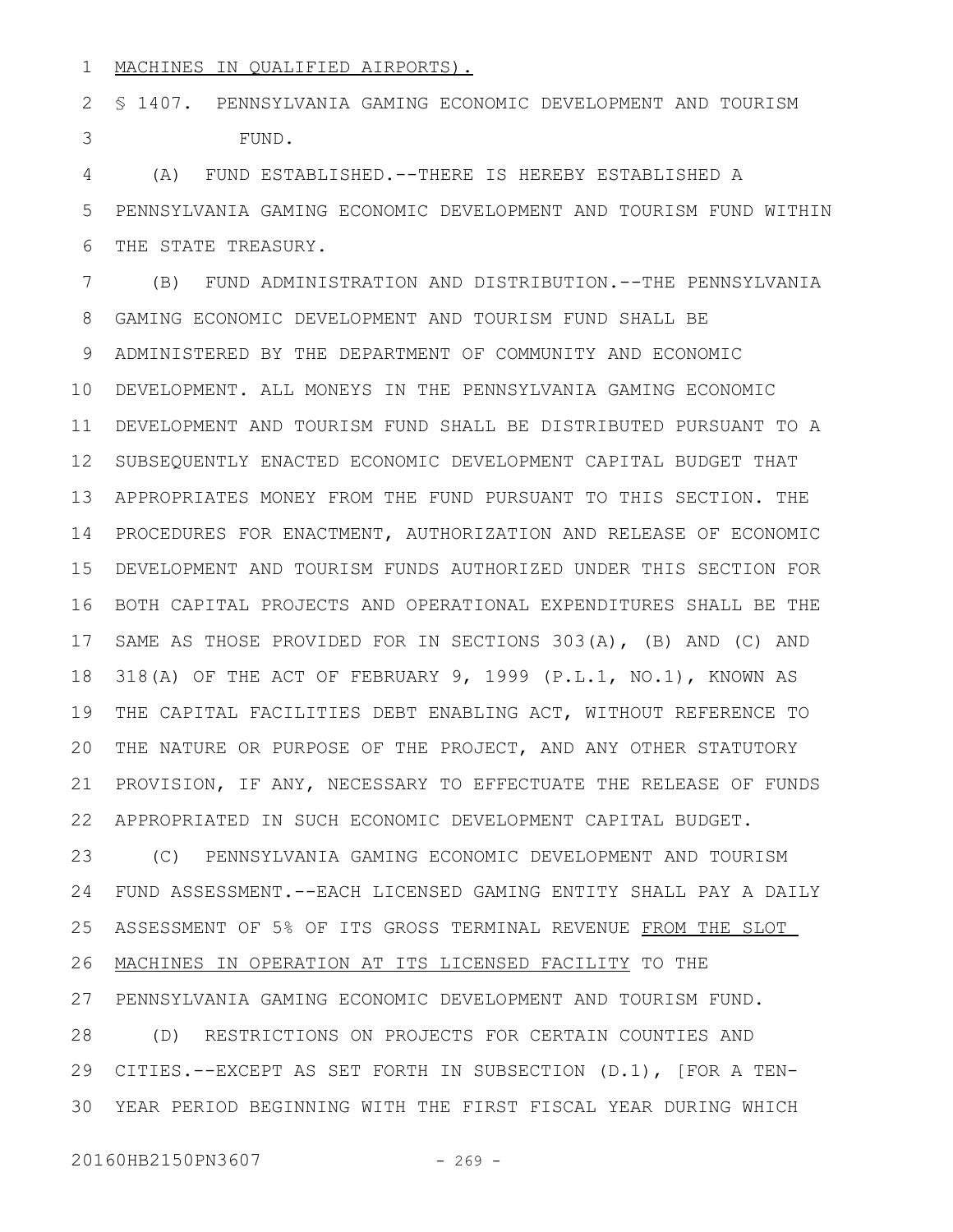DEPOSITS ARE MADE INTO THIS FUND], NO MONEYS FROM THE PENNSYLVANIA GAMING ECONOMIC DEVELOPMENT AND TOURISM FUND SHALL BE DISTRIBUTED FOR ANY PROJECT LOCATED IN A CITY OR COUNTY OF THE FIRST OR SECOND CLASS EXCEPT AS AUTHORIZED BY THIS SUBSECTION. MONEYS NOT USED FOR THE AUTHORIZED PROJECTS IN CITIES AND COUNTIES OF THE FIRST AND SECOND CLASSES MAY BE USED THROUGHOUT THIS COMMONWEALTH. MONEYS FROM THE FUND FOR PROJECTS WITHIN CITIES AND COUNTIES OF THE FIRST AND SECOND CLASSES MAY ONLY BE USED FOR THE FOLLOWING PROJECTS [DURING THIS TEN-YEAR PERIOD]: 1 2 3 4 5 6 7 8 9 10

(1) FOR REIMBURSEMENT TO A CITY OF THE FIRST CLASS FOR DEBT SERVICE MADE BY SUCH CITY TO THE EXTENT THAT SUCH PAYMENTS HAVE BEEN MADE FOR THE EXPANSION OF THE PENNSYLVANIA CONVENTION CENTER; 11 12 13 14

(2) FOR DISTRIBUTION TO THE GENERAL FUND TO THE EXTENT THAT THE COMMONWEALTH HAS MADE DEBT SERVICE PAYMENTS FOR THE EXPANSION OF THE PENNSYLVANIA CONVENTION CENTER; 15 16 17

(3) FOR REIMBURSEMENT TO A CITY OF THE FIRST CLASS FOR PAYMENTS MADE BY SUCH CITY FOR THE OPERATION EXPENSES OF THE PENNSYLVANIA CONVENTION CENTER DURING THE PRIOR CALENDAR YEAR; 18 19  $20$ 21

(4) FOR DEBT SERVICE AND FOR DEVELOPMENT AND ECONOMIC DEVELOPMENT PROJECTS FOR AN INTERNATIONAL AIRPORT LOCATED IN A COUNTY OF THE SECOND CLASS; 22 23 24

(5) FOR DISTRIBUTION TO A COMMUNITY INFRASTRUCTURE DEVELOPMENT FUND OF A COUNTY OF THE SECOND CLASS TO FUND CONSTRUCTION, DEVELOPMENT, IMPROVEMENT AND MAINTENANCE OF INFRASTRUCTURE PROJECTS; 25 26 27 28

(6) FOR THE RETIREMENT OF THE INDEBTEDNESS OF AN URBAN REDEVELOPMENT AUTHORITY CREATED PURSUANT TO THE ACT OF MAY 29 30

20160HB2150PN3607 - 270 -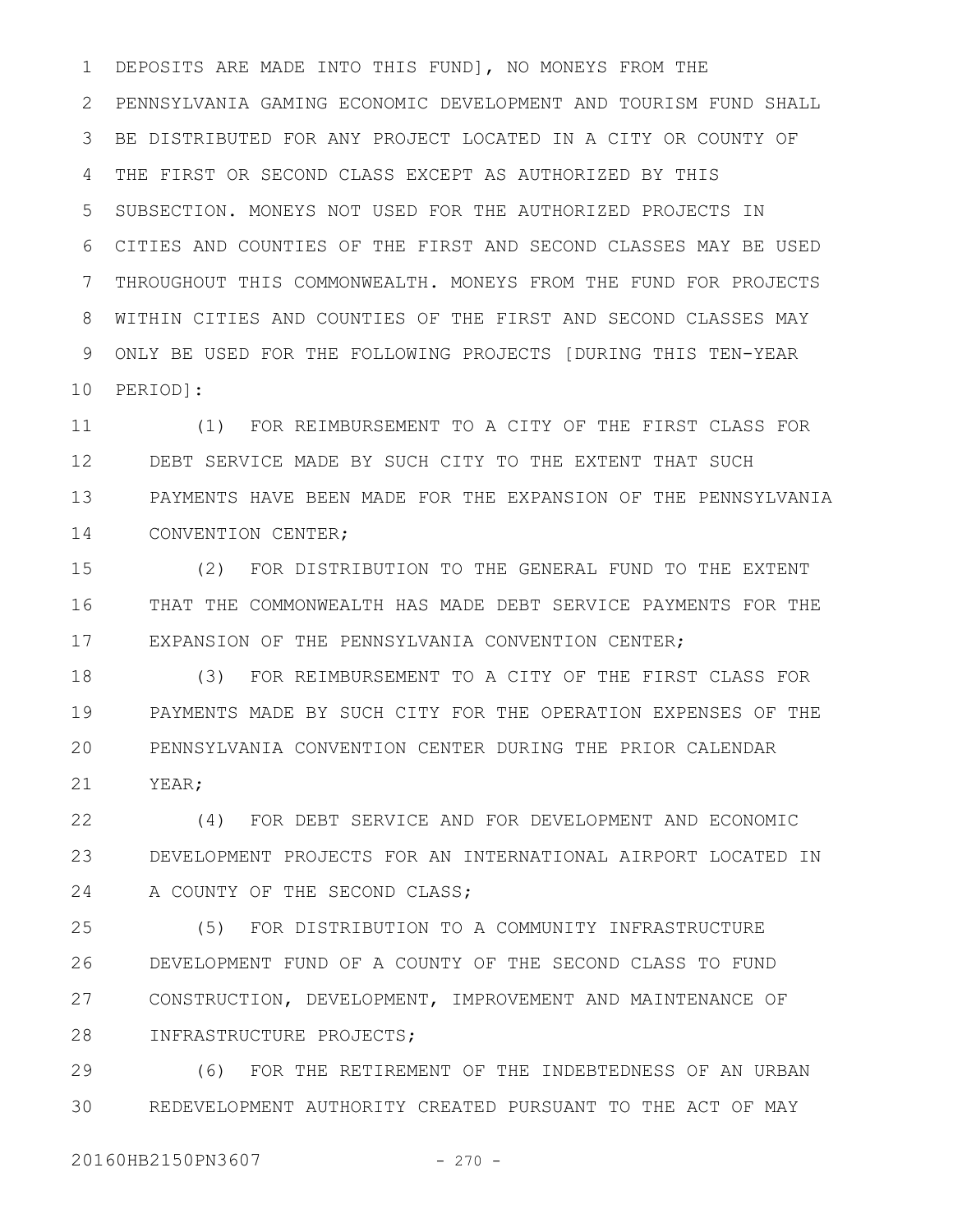24, 1945 (P.L.991, NO.385), KNOWN AS THE URBAN REDEVELOPMENT LAW, IN A CITY OF THE SECOND CLASS WHICH IS FINANCED IN PART WITH THE UTILIZATION OF FUNDS TRANSFERRED TO THE REGIONAL ASSET DISTRICT PURSUANT TO ARTICLE XXXI-B OF THE ACT OF JULY 28, 1953 (P.L.723, NO.230), KNOWN AS THE SECOND CLASS COUNTY CODE; 1 2 3 4 5 6

(8) FOR RETIREMENT OF INDEBTEDNESS OF A COUNTY OF THE SECOND CLASS DEVELOPMENT FUND CREATED PURSUANT TO THE AUTHORITY OF ARTICLE XXXI-B OF THE SECOND CLASS COUNTY CODE AND THE URBAN REDEVELOPMENT LAW; 7 8 9 10

(9) FOR RETIREMENT OF INDEBTEDNESS OF A CONVENTION CENTER IN A CITY OF THE SECOND CLASS ESTABLISHED PURSUANT TO THE AUTHORITY OF THE PUBLIC AUDITORIUM AUTHORITIES LAW; 11 12 13

(10) FOR PAYMENT OF THE OPERATING DEFICIT FOR THE OPERATION OF A CONVENTION CENTER IN A CITY OF THE SECOND CLASS ESTABLISHED PURSUANT TO THE PUBLIC AUDITORIUM AUTHORITIES LAW. 14 15 16 17

(D.1) COMMUNITY AND ECONOMIC DEVELOPMENT.-- 18

(1) NOTWITHSTANDING SUBSECTION (B) OR ANY OTHER PROVISION OF LAW TO THE CONTRARY, THE MONEY AUTHORIZED BUT NOT EXPENDED UNDER FORMER SUBSECTION (D)(7) AS OF THE EFFECTIVE DATE OF THIS SUBSECTION SHALL BE DEPOSITED INTO A RESTRICTED RECEIPTS ACCOUNT TO BE ESTABLISHED IN THE COMMONWEALTH FINANCING AUTHORITY EXCLUSIVELY FOR ELIGIBLE APPLICATIONS SUBMITTED BY THE REDEVELOPMENT AUTHORITY OF A COUNTY OF THE SECOND CLASS CREATED PURSUANT TO THE ACT OF MAY 24, 1945 (P.L.991, NO.385), KNOWN AS THE URBAN REDEVELOPMENT LAW, FOR ECONOMIC DEVELOPMENT, INFRASTRUCTURE DEVELOPMENT, JOB TRAINING, COMMUNITY IMPROVEMENT, PUBLIC SAFETY OR OTHER PROJECTS IN THE PUBLIC INTEREST LOCATED IN A COUNTY OF THE 19  $20$ 21 22 23 24 25 26 27 28 29 30

20160HB2150PN3607 - 271 -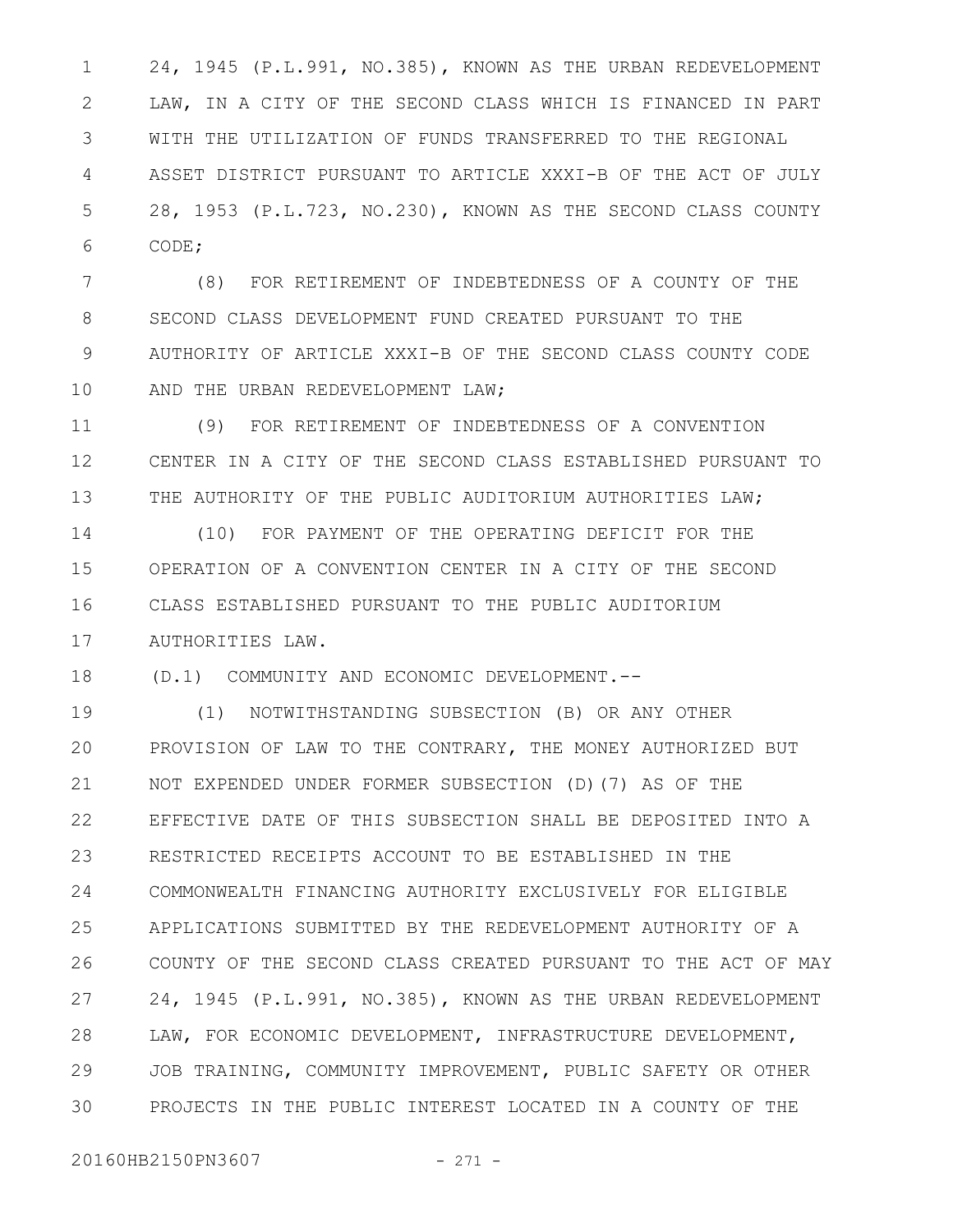SECOND CLASS. COMMUNITY DEVELOPMENT CORPORATIONS, POLITICAL SUBDIVISIONS, URBAN REDEVELOPMENT AUTHORITIES, MUNICIPAL AUTHORITIES, FOR-PROFIT ENTITIES AND NONPROFIT ENTITIES LOCATED IN A COUNTY OF THE SECOND CLASS SHALL BE ELIGIBLE TO RECEIVE FUNDS MADE AVAILABLE UNDER THIS PARAGRAPH. 1 2 3 4 5

(2) NOTWITHSTANDING THE CAPITAL FACILITIES DEBT ENABLING ACT, FUNDING UNDER THE PARAGRAPH (1) MAY BE UTILIZED AS LOCAL MATCHING FUNDS FOR GRANTS OR LOANS FROM THE COMMONWEALTH. (E) ANNUAL REPORT.--THE OFFICE OF THE BUDGET, IN COOPERATION WITH THE DEPARTMENT OF COMMUNITY AND ECONOMIC DEVELOPMENT AND THE COMMONWEALTH FINANCING AUTHORITY, SHALL SUBMIT AN ANNUAL REPORT OF ALL DISTRIBUTION OF FUNDS UNDER THIS SECTION TO THE CHAIRMAN AND MINORITY CHAIRMAN OF THE APPROPRIATIONS COMMITTEE OF THE SENATE, THE CHAIRMAN AND MINORITY CHAIRMAN OF THE COMMUNITY, ECONOMIC AND RECREATIONAL DEVELOPMENT COMMITTEE OF THE SENATE, THE CHAIRMAN AND MINORITY CHAIRMAN OF THE APPROPRIATIONS COMMITTEE OF THE HOUSE OF REPRESENTATIVES AND THE CHAIRMAN AND MINORITY CHAIRMAN OF THE GAMING OVERSIGHT COMMITTEE OF THE HOUSE OF REPRESENTATIVES. THE REPORT SHALL INCLUDE 19 DETAILED INFORMATION RELATING TO TRANSFERS MADE FROM THE 20 PENNSYLVANIA GAMING ECONOMIC DEVELOPMENT AND TOURISM FUND AND ALL REIMBURSEMENTS, DISTRIBUTIONS AND PAYMENTS MADE UNDER SUBSECTION (B) OR THE ACT OF JULY 25, 2007 (P.L.342, NO.53), KNOWN AS PENNSYLVANIA GAMING ECONOMIC DEVELOPMENT AND TOURISM FUND CAPITAL BUDGET ITEMIZATION ACT OF 2007. THE REPORT SHALL BE SUBMITTED BY AUGUST 31, 2010, AND BY AUGUST 31 OF EACH YEAR THEREAFTER. 6 7 8 9 10 11 12 13 14 15 16 17 18 21 22 23 24 25 26 27

(F) LOCAL REPORT.--A CITY OF THE FIRST CLASS, CITY OF THE SECOND CLASS, COUNTY OF THE SECOND CLASS, CONVENTION CENTER OR CONVENTION CENTER AUTHORITY, SPORTS AND EXHIBITION AUTHORITY OF 3028 29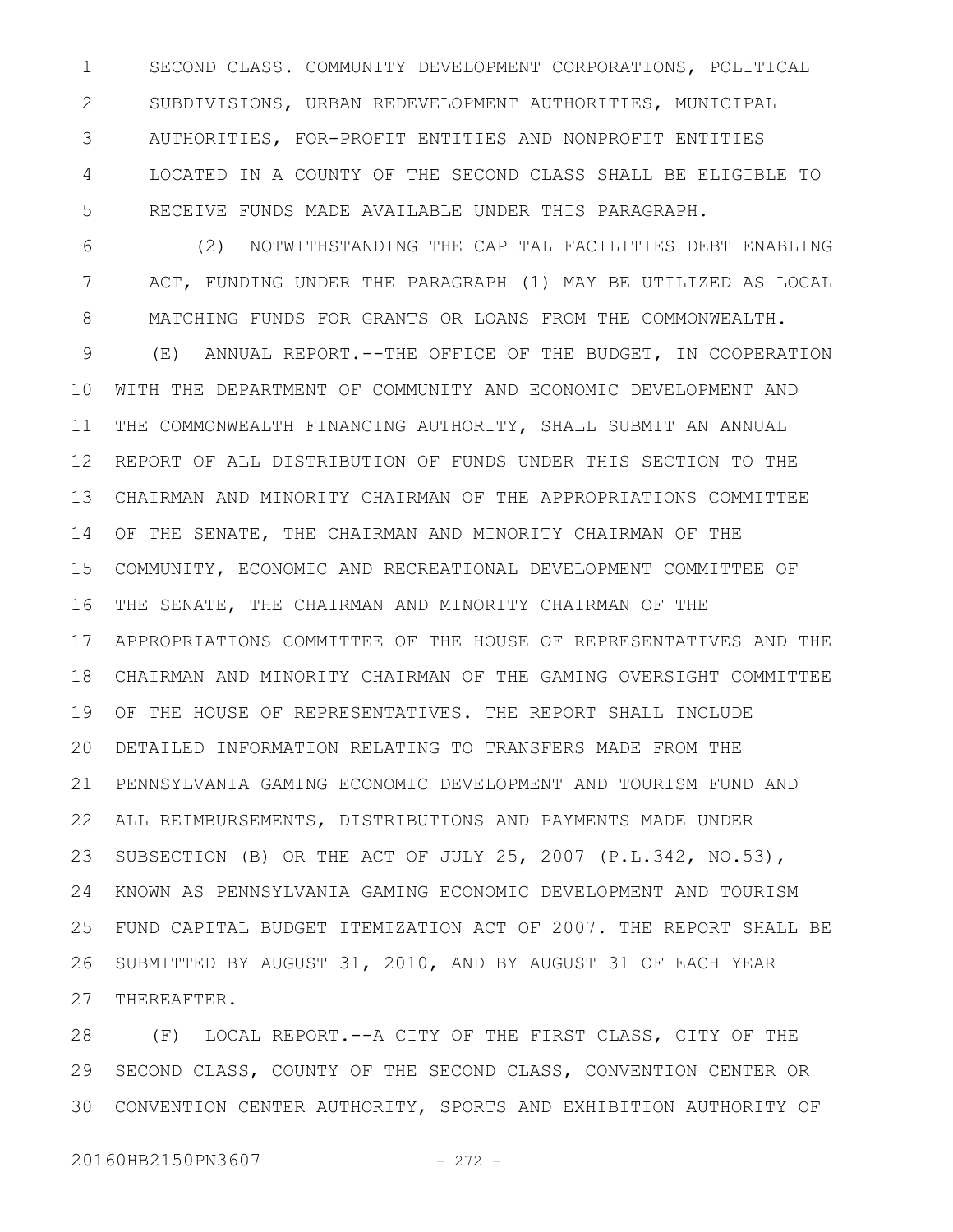A COUNTY OF THE SECOND CLASS, URBAN REDEVELOPMENT AUTHORITY, AIRPORT AUTHORITY OR OTHER ENTITY THAT RECEIVES MONEY FROM THE FUND PURSUANT TO AN ECONOMIC DEVELOPMENT CAPITAL BUDGET UNDER SUBSECTION (B) OR THE PENNSYLVANIA GAMING ECONOMIC DEVELOPMENT AND TOURISM FUND CAPITAL BUDGET ITEMIZATION ACT OF 2007 SHALL SUBMIT AN ANNUAL REPORT TO THE OFFICE OF THE BUDGET. THE REPORT SHALL INCLUDE DETAILED INFORMATION, INCLUDING RECORDS OF EXPENDITURES, PAYMENTS AND OTHER DISTRIBUTIONS MADE FROM FUNDS RECEIVED UNDER SUBSECTION (B). THE INITIAL REPORT SHALL INCLUDE INFORMATION ON ALL FUNDS RECEIVED PRIOR TO AUGUST 31, 2010. THE 11 REPORT SHALL BE SUBMITTED BY AUGUST 31, 2010, AND BY AUGUST 31 OF EACH YEAR THEREAFTER UNTIL ALL FUNDS UNDER THIS SECTION ARE DISTRIBUTED OR RECEIVED. AN ENTITY THAT RECEIVES FUNDS FOR THE FIRST TIME AFTER THE EFFECTIVE DATE OF THIS SECTION SHALL SUBMIT ITS INITIAL REPORT BY AUGUST 31 OF THE YEAR FOLLOWING RECEIPT OF THE FUNDS. 1 2 3 4 5 6 7 8 9 10 12 13 14 15 16

(G) DISTRIBUTION TO INTERNATIONAL AIRPORT.--NOTWITHSTANDING THE PROVISIONS OF SECTION 7(D) OF THE PENNSYLVANIA GAMING ECONOMIC DEVELOPMENT AND TOURISM FUND CAPITAL BUDGET ITEMIZATION 19 ACT OF 2007, FOLLOWING THE DISTRIBUTION OF \$42.5 MILLION OF FUNDS ALLOCATED TO A COUNTY OF THE SECOND CLASS FOR DEBT SERVICE AND ECONOMIC DEVELOPMENT PROJECTS FOR AN INTERNATIONAL AIRPORT 22 IN THE COUNTY UNDER SECTION 3(2)(I)(E) OF THE PENNSYLVANIA GAMING ECONOMIC DEVELOPMENT AND TOURISM FUND CAPITAL BUDGET 24 ITEMIZATION ACT OF 2007, ALL REMAINING FUNDS SHALL BE DISTRIBUTED DIRECTLY TO AN AUTHORITY THAT OPERATES AN INTERNATIONAL AIRPORT IN THE COUNTY. 17 18 20 21 23 25 26 27

(H) DEFINITION.--FOR THE PURPOSES OF THIS SECTION, THE TERM "LICENSED FACILITY" SHALL NOT INCLUDE THE PHYSICAL LAND-BASED LOCATION AT WHICH A LICENSED GAMING ENTITY IS AUTHORIZED TO 28 29 30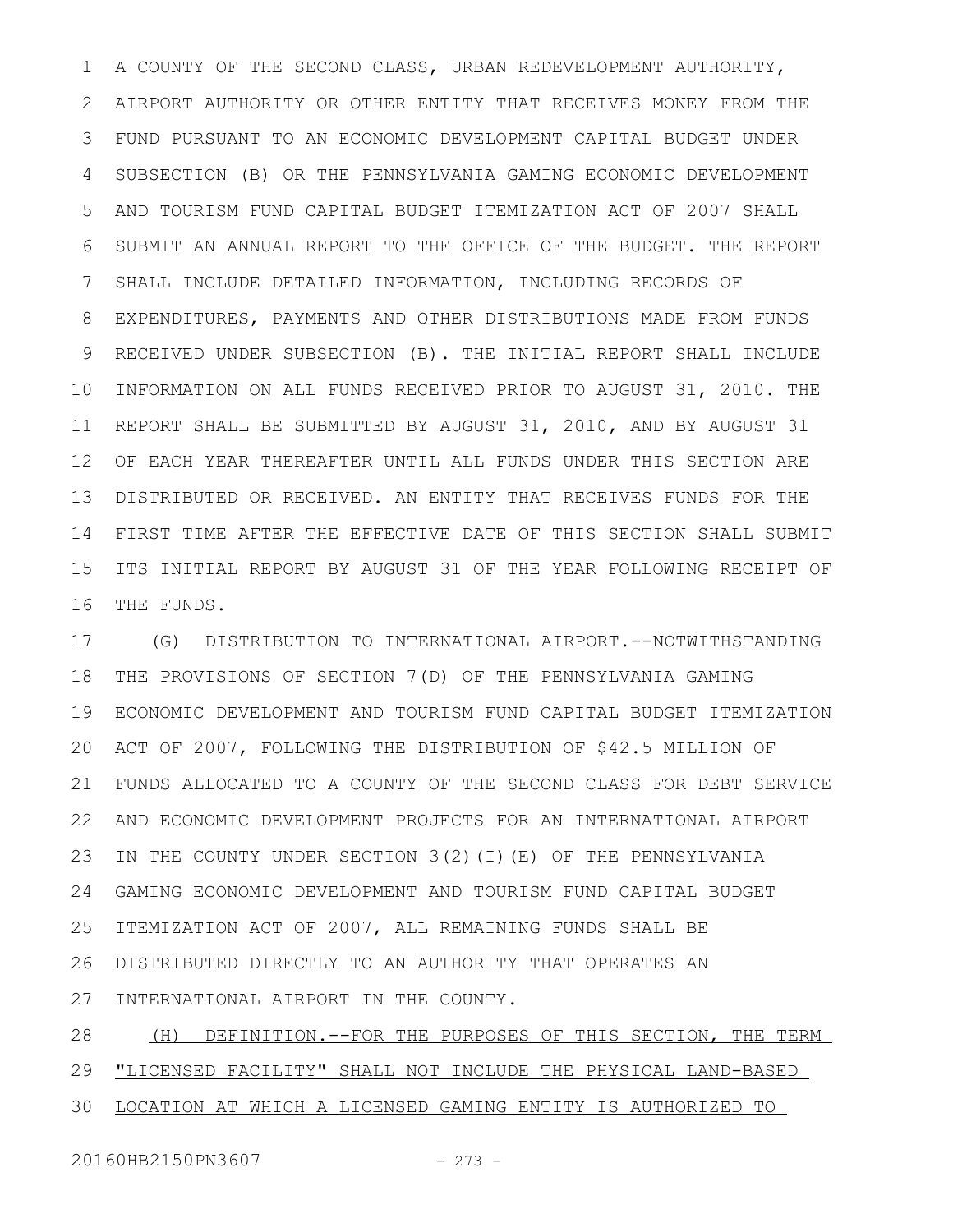PLACE AND OPERATE SLOT MACHINES IN A NONPRIMARY LOCATION UNDER CHAPTER 13D (RELATING TO SLOT MACHINES AT NONPRIMARY LOCATIONS) OR IN A QUALIFIED AIRPORT UNDER CHAPTER 13E (RELATING TO SLOT MACHINES IN QUALIFIED AIRPORTS). SECTION 20. TITLE 4 IS AMENDED BY ADDING A SECTION TO READ: § 1410. PUBLIC SCHOOL EMPLOYEES' RETIREMENT CONTRIBUTION FUND. (A) ESTABLISHMENT.--THE PUBLIC SCHOOL EMPLOYEES' RETIREMENT CONTRIBUTION FUND IS ESTABLISHED WITHIN THE STATE TREASURY. (B) CONTENTS OF FUND.--THE FUND SHALL CONTAIN THE MONEY TRANSFERRED TO THE FUND UNDER SUBSECTION (C) AND ANY OTHER MONEY TRANSFERRED TO OR DEPOSITED INTO THE FUND. (C) TRANSFERS TO FUND.--NOTWITHSTANDING ANY PROVISION OF THIS PART, THE FOLLOWING SHALL APPLY: (1) FOR THE 2016-2017 FISCAL YEAR, \$303,000,000 OF THE RECEIPTS DEPOSITED INTO THE GENERAL FUND UNDER CHAPTERS 13A (RELATING TO TABLE GAMES), 13B (RELATING TO INTERACTIVE GAMING ), 13D (RELATING TO SLOT MACHINES AT NONPRIMARY LOCATIONS ) AND 13E (RELATING TO SLOT MACHINES IN QUALIFIED AIRPORTS) SHALL BE TRANSFERRED ANNUALLY TO THE FUND. THE TRANSFERS REQUIRED BY THIS PARAGRAPH SHALL BE MADE IN EQUAL MONTHLY AMOUNTS BY THE 20TH DAY OF EACH MONTH FOLLOWING THE EFFECTIVE DATE OF THIS PARAGRAPH. (2) FOR THE 2017-2018 FISCAL YEAR AND EACH FISCAL YEAR THEREAFTER, \$310,000,000 OF THE RECEIPTS DEPOSITED INTO THE GENERAL FUND UNDER CHAPTERS 13A, 13B, 13D AND 13E SHALL BE TRANSFERRED ANNUALLY TO THE FUND. THE TRANSFERS REQUIRED BY THIS PARAGRAPH SHALL BE MADE IN EQUAL MONTHLY AMOUNTS BY THE 20TH DAY OF EACH MONTH. (D) USE OF MONEY IN FUND.--MONEY IN THE FUND IS HEREBY APPROPRIATED TO THE DEPARTMENT OF EDUCATION AS AN AUGMENTATION 1 2 3 4 5 6 7 8 9 10 11 12 13 14 15 16 17 18 19  $20$ 21 22 23 24 25 26 27 28 29 30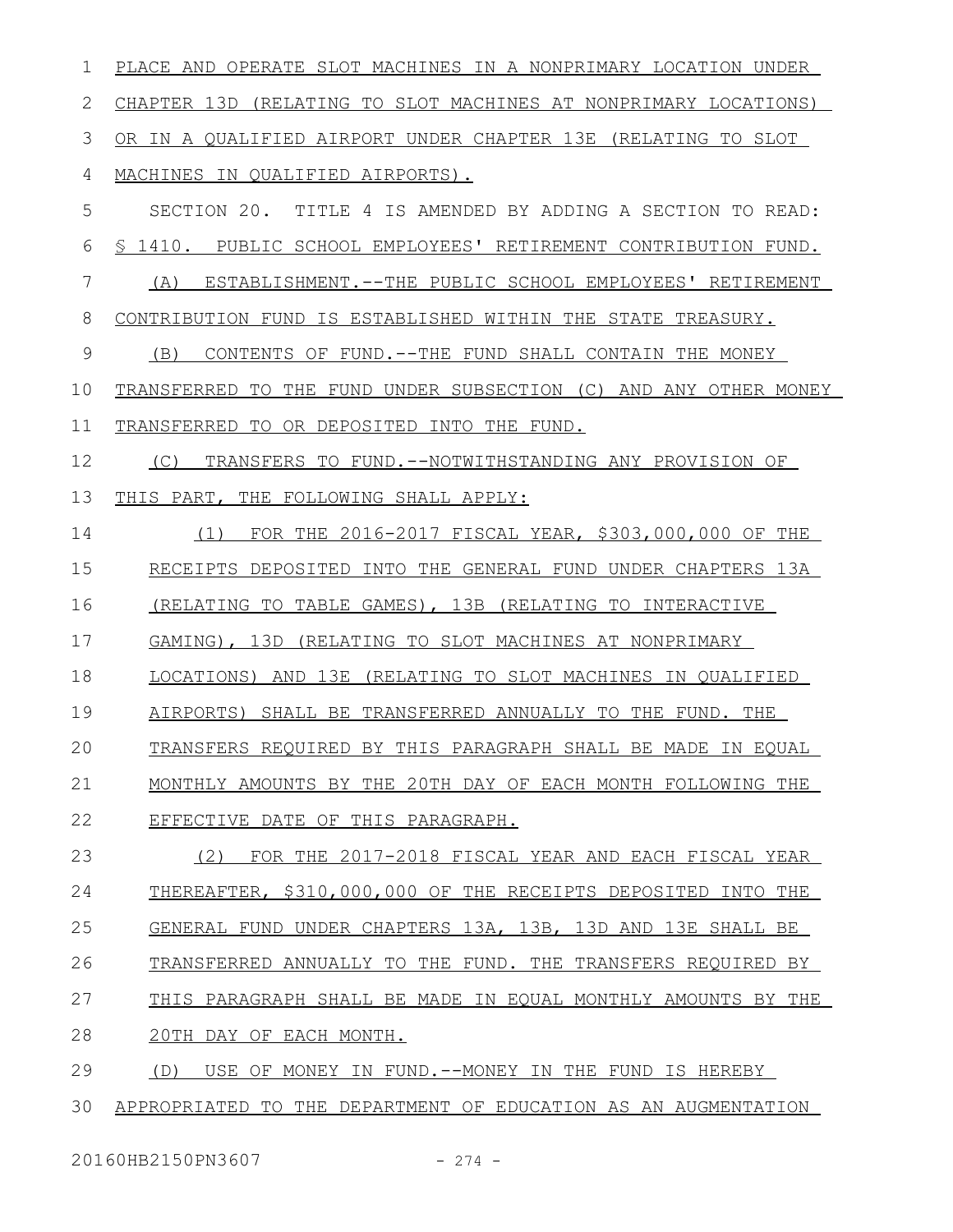TO THE APPROPRIATION FOR REQUIRED CONTRIBUTION FOR PUBLIC SCHOOL 2 EMPLOYEES' RETIREMENT. (E) DEFINITION.--AS USED IN THIS SECTION, THE TERM "FUND" MEANS THE PUBLIC SCHOOL EMPLOYEES' RETIREMENT CONTRIBUTION FUND. SECTION 21. SECTIONS 1501(B) AND 1509(C) OF TITLE 4 ARE AMENDED TO READ: § 1501. RESPONSIBILITY AND AUTHORITY OF DEPARTMENT. \* \* \* (B) APPLICATION OF RULES AND REGULATIONS.--THE DEPARTMENT MAY PRESCRIBE THE EXTENT, IF ANY, TO WHICH ANY RULES AND 10 11 REGULATIONS SHALL BE APPLIED WITHOUT RETROACTIVE EFFECT. THE DEPARTMENT SHALL HAVE AUTHORITY TO PRESCRIBE THE FORMS AND THE 12 13 SYSTEM OF ACCOUNTING AND RECORDKEEPING TO BE EMPLOYED AND 14 THROUGH ITS REPRESENTATIVE SHALL AT ALL TIMES HAVE POWER OF ACCESS TO AND EXAMINATION AND AUDIT OF ANY EQUIPMENT AND RECORDS 15 16 RELATING TO ALL ASPECTS OF THE OPERATION OF SLOT MACHINES [AND], INCLUDING SLOT MACHINES AT NONPRIMARY LOCATIONS AND QUALIFIED AIRPORTS, TABLE GAMES, CASINO SIMULCASTING AND INTERACTIVE 19 GAMING UNDER THIS PART. \* \* \* 20 § 1509. COMPULSIVE AND PROBLEM GAMBLING PROGRAM. 21 \* \* \* (C) NOTICE OF AVAILABILITY OF ASSISTANCE.-- (1) EACH SLOT MACHINE LICENSEE SHALL OBTAIN A TOLL-FREE TELEPHONE NUMBER TO BE USED TO PROVIDE PERSONS WITH INFORMATION ON ASSISTANCE FOR COMPULSIVE OR PROBLEM GAMBLING. EACH LICENSEE SHALL CONSPICUOUSLY POST AT LEAST 20 SIGNS SIMILAR TO THE FOLLOWING STATEMENT: IF YOU OR SOMEONE YOU KNOW HAS A GAMBLING PROBLEM, HELP IS AVAILABLE. CALL (TOLL-FREE TELEPHONE NUMBER). 20160HB2150PN3607 - 275 -1 3 4 5 6 7 8 9 17 18 22 23 24 25 26 27 28 29 30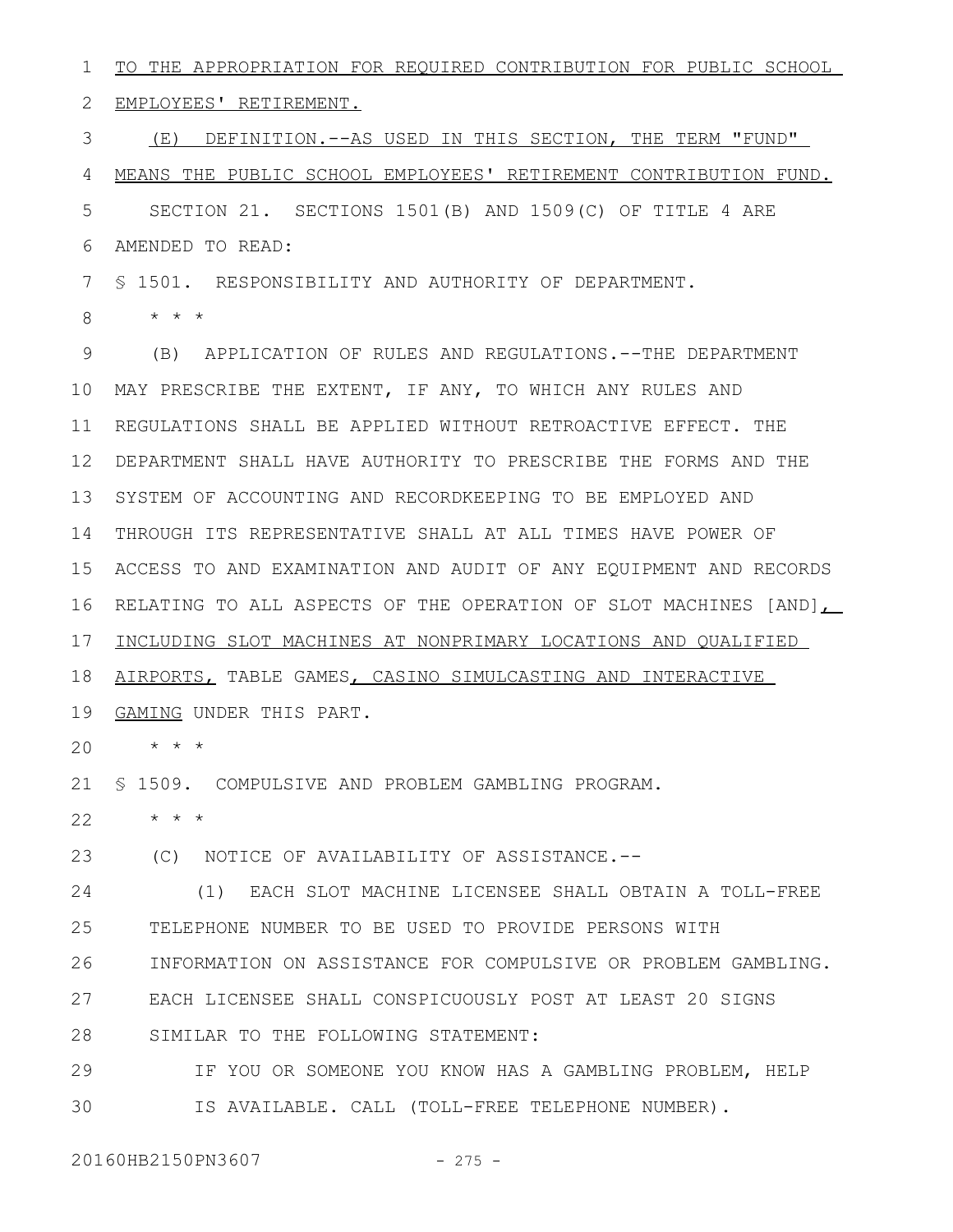THE SIGNS MUST BE POSTED WITHIN 50 FEET OF EACH ENTRANCE AND EXIT, WITHIN 50 FEET OF EACH AUTOMATED TELLER MACHINE LOCATION WITHIN THE LICENSED FACILITY AND IN OTHER APPROPRIATE PUBLIC AREAS OF THE LICENSED FACILITY, INCLUDING AREAS OF A CASINO SIMULCASTING FACILITY, AS DETERMINED BY THE SLOT MACHINE LICENSEE. (2) EACH RACETRACK WHERE SLOT MACHINES OR TABLE GAMES ARE OPERATED SHALL PRINT A STATEMENT ON DAILY RACING PROGRAMS PROVIDED TO THE GENERAL PUBLIC THAT IS SIMILAR TO THE FOLLOWING: IF YOU OR SOMEONE YOU KNOW HAS A GAMBLING PROBLEM, HELP IS AVAILABLE. CALL (TOLL-FREE TELEPHONE NUMBER). (2.1) EACH INTERACTIVE GAMING CERTIFICATE HOLDER, INTERACTIVE GAMING OPERATOR OR OTHER PERSON THAT OPERATES INTERACTIVE GAMING OR AN INTERACTIVE GAMING SYSTEM ON BEHALF OF AN INTERACTIVE GAMING CERTIFICATE HOLDER: (I) SHALL CAUSE THE WORDS: IF YOU OR SOMEONE YOU KNOW HAS A GAMBLING PROBLEM, HELP IS AVAILABLE. CALL (TOLL-FREE TELEPHONE NUMBER). OR SOME COMPARABLE LANGUAGE APPROVED BY THE BOARD, WHICH LANGUAGE SHALL INCLUDE THE WORDS "GAMBLING PROBLEM" AND "CALL 1-800-XXXX," TO BE PROMINENTLY AND CONTINUOUSLY DISPLAYED TO ANY PERSON VISITING OR LOGGED ONTO THE INTERACTIVE GAMING CERTIFICATE HOLDER'S INTERACTIVE GAMING SKIN OR INTERNET WEBSITE. (II) SHALL PROVIDE A MECHANISM BY WHICH AN INTERACTIVE GAMING ACCOUNT HOLDER MAY ESTABLISH THE FOLLOWING CONTROLS ON WAGERING ACTIVITY THROUGH THE INTERACTIVE GAMING ACCOUNT: (A) A LIMIT ON THE AMOUNT OF MONEY LOST WITHIN A 1 2 3 4 5 6 7 8 9 10 11 12 13 14 15 16 17 18 19  $20$ 21 22 23 24 25 26 27 28 29 30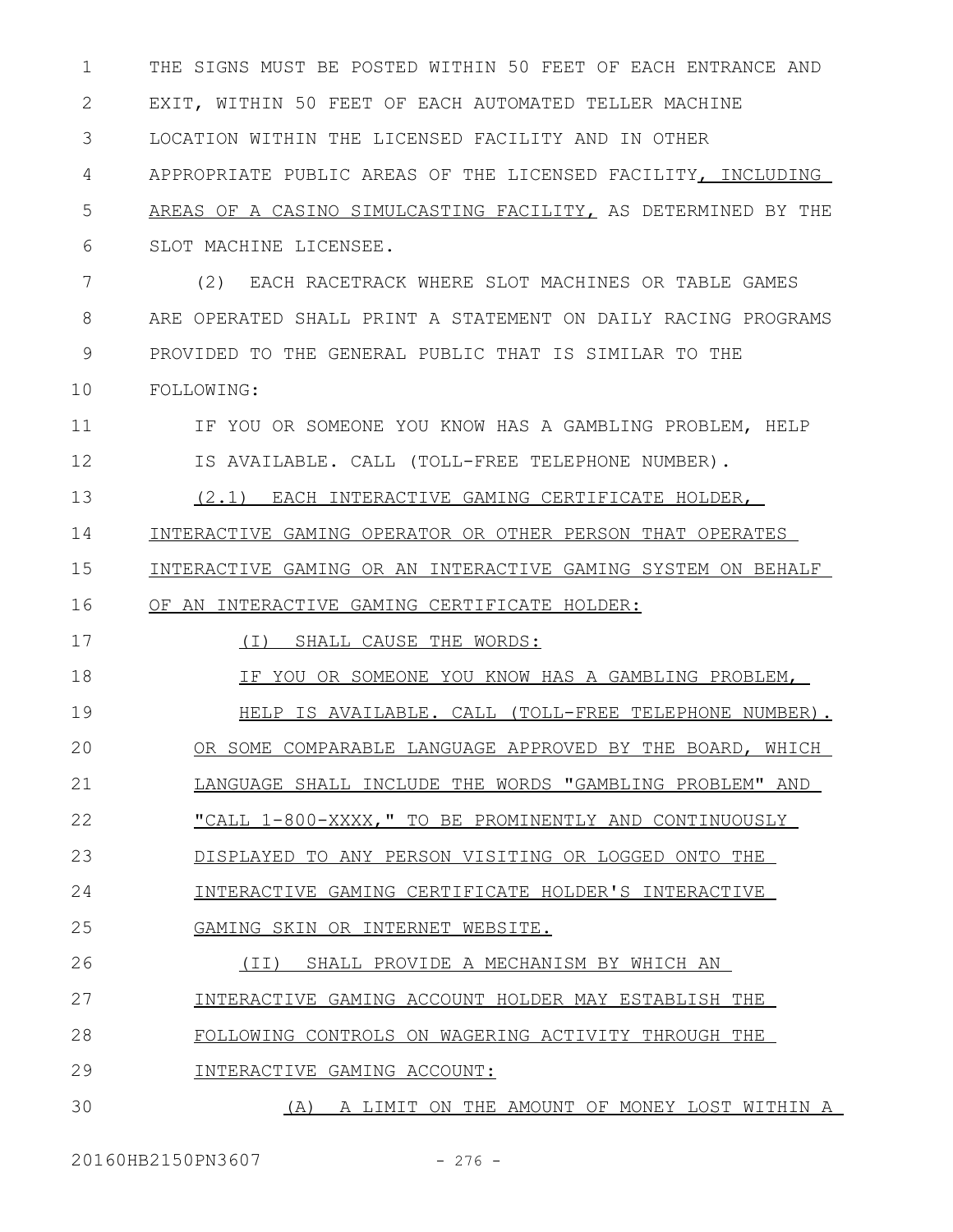SPECIFIED PERIOD OF TIME AND THE LENGTH OF TIME THE ACCOUNT HOLDER WILL BE UNABLE TO PARTICIPATE IN GAMING IF THE HOLDER REACHES THE ESTABLISHED LOSS LIMIT. (B) A LIMIT ON THE MAXIMUM AMOUNT OF ANY SINGLE WAGER ON ANY INTERACTIVE GAME. (C) A TEMPORARY SUSPENSION OF INTERACTIVE GAMING THROUGH THE ACCOUNT FOR ANY NUMBER OF HOURS OR DAYS. (III) SHALL NOT MAIL OR OTHERWISE FORWARD ANY GAMING-RELATED PROMOTIONAL MATERIAL OR E-MAIL TO A REGISTERED PLAYER DURING ANY PERIOD IN WHICH INTERACTIVE GAMING THROUGH THE REGISTERED PLAYERS' INTERACTIVE GAMING ACCOUNT HAS BEEN SUSPENDED OR TERMINATED. THE INTERACTIVE GAMING CERTIFICATE HOLDER SHALL PROVIDE A MECHANISM BY WHICH A REGISTERED PLAYER MAY CHANGE THE CONTROLS, EXCEPT THAT, WHILE INTERACTIVE GAMING THROUGH THE INTERACTIVE GAMING ACCOUNT IS SUSPENDED, THE REGISTERED PLAYER MAY NOT CHANGE GAMING CONTROLS UNTIL THE SUSPENSION EXPIRES, BUT THE REGISTERED PLAYER SHALL CONTINUE TO HAVE ACCESS TO THE ACCOUNT AND SHALL BE PERMITTED TO WITHDRAW FUNDS FROM THE ACCOUNT UPON PROPER APPLICATION FOR THE FUNDS TO THE INTERACTIVE GAMING CERTIFICATE HOLDER. 1 2 3 4 5 6 7 8 9 10 11 12 13 14 15 16 17 18 19  $20$ 21 22

(3) A [LICENSED FACILITY] LICENSED GAMING ENTITY WHICH FAILS TO POST OR PRINT THE WARNING SIGN IN ACCORDANCE WITH PARAGRAPH  $(1)$   $[OR]_L$   $(2)$   $OR$   $(2.1)(I)$  SHALL BE ASSESSED A FINE OF \$1,000 A DAY FOR EACH DAY THE MINIMUM NUMBER OF SIGNS ARE NOT POSTED OR THE REQUIRED STATEMENT IS NOT PRINTED AS PROVIDED IN THIS SUBSECTION. 23 24 25 26 27 28

(4) AN INTERACTIVE GAMING CERTIFICATE HOLDER OR INTERACTIVE GAMING LICENSE HOLDER, AS THE CASE MAY BE, THAT 29 30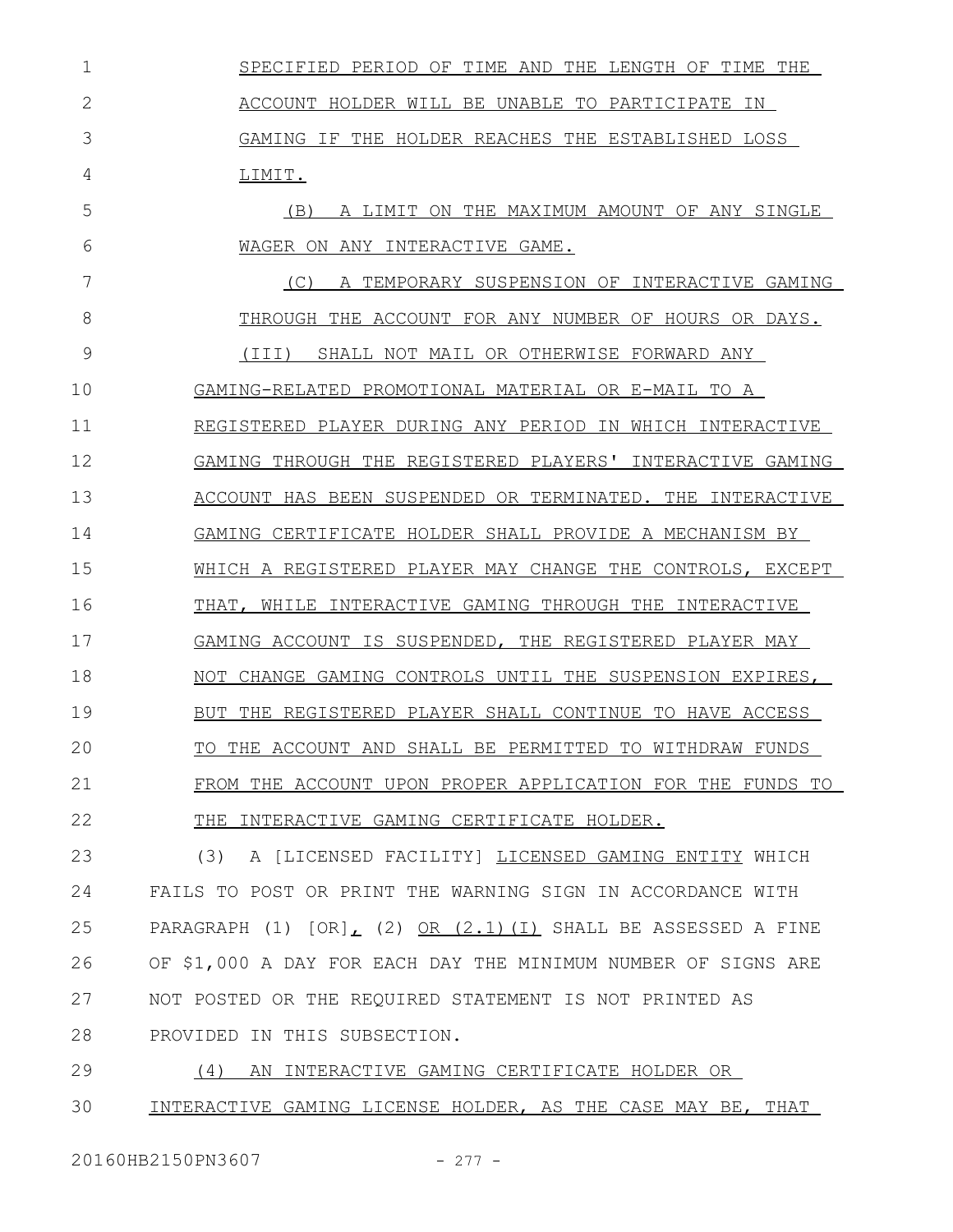| 1  | FAILS TO ESTABLISH THE MECHANISMS, CONTROLS AND SYSTEMS IN       |
|----|------------------------------------------------------------------|
| 2  | ACCORDANCE WITH PARAGRAPH (2.1)(II) AND (III) SHALL BE           |
| 3  | ASSESSED A FINE OF NOT LESS THAN \$5,000 PER DAY FOR EACH DAY    |
| 4  | THE MECHANISMS, CONTROLS AND SYSTEMS ARE NOT AVAILABLE TO        |
| 5  | INTERACTIVE GAMING ACCOUNT HOLDERS.                              |
| 6  | $\star$ $\star$ $\star$                                          |
| 7  | SECTION 22. TITLE 4 IS AMENDED BY ADDING A SECTION TO READ:      |
| 8  | § 1509.2. CHILD ENDANGERMENT PROTECTION.                         |
| 9  | POSTING OF SIGNS.--THE FOLLOWING SHALL APPLY:<br>(A)             |
| 10 | EACH LICENSED GAMING ENTITY SHALL POST THE NECESSARY<br>(1)      |
| 11 | SIGNAGE TO NOTIFY PATRONS OF THE PROHIBITION AGAINST LEAVING     |
| 12 | A CHILD UNATTENDED IN A VEHICLE UNDER SECTION 1518(A) (18)       |
| 13 | (RELATING TO PROHIBITED ACTS; PENALTIES) AND UNDERAGE            |
| 14 | GAMBLING UNDER SECTION 1518(A) (13) AND (13.1) AND THE PENALTY   |
| 15 | FOR VIOLATIONS.                                                  |
| 16 | (2)<br>THE SIGNS SHALL BE CONSPICUOUSLY POSTED IN CLEAR          |
| 17 | VIEW OF ALL PARKING AREAS AND OTHER PUBLIC AREAS OF THE          |
| 18 | LICENSED FACILITY AND, INCLUDING WHERE APPLICABLE, NONPRIMARY    |
| 19 | LOCATIONS, AS DETERMINED BY THE LICENSED GAMING ENTITY AND       |
| 20 | APPROVED BY THE BOARD.                                           |
| 21 | (3)<br>THE BOARD SHALL DETERMINE THE WRITTEN CONTENT AND         |
| 22 | MINIMUM NUMBER OF SIGNS TO BE POSTED AT EACH LICENSED            |
| 23 | FACILITY.                                                        |
| 24 | FINE.--A LICENSED GAMING ENTITY THAT FAILS TO POST<br>(B)        |
| 25 | SIGNAGE IN ACCORDANCE WITH SUBSECTION (A) SHALL BE ASSESSED A    |
| 26 | FINE OF \$1,000 PER DAY FOR EACH DAY THE MINIMUM NUMBER OF SIGNS |
| 27 | AS PRESCRIBED BY THE BOARD ARE NOT POSTED.                       |
| 28 | SECTION 23. SECTION 1512 OF TITLE 4 IS AMENDED BY ADDING A       |
| 29 | SUBSECTION TO READ:                                              |
| 30 | § 1512. FINANCIAL AND EMPLOYMENT INTERESTS.                      |

20160HB2150PN3607 - 278 -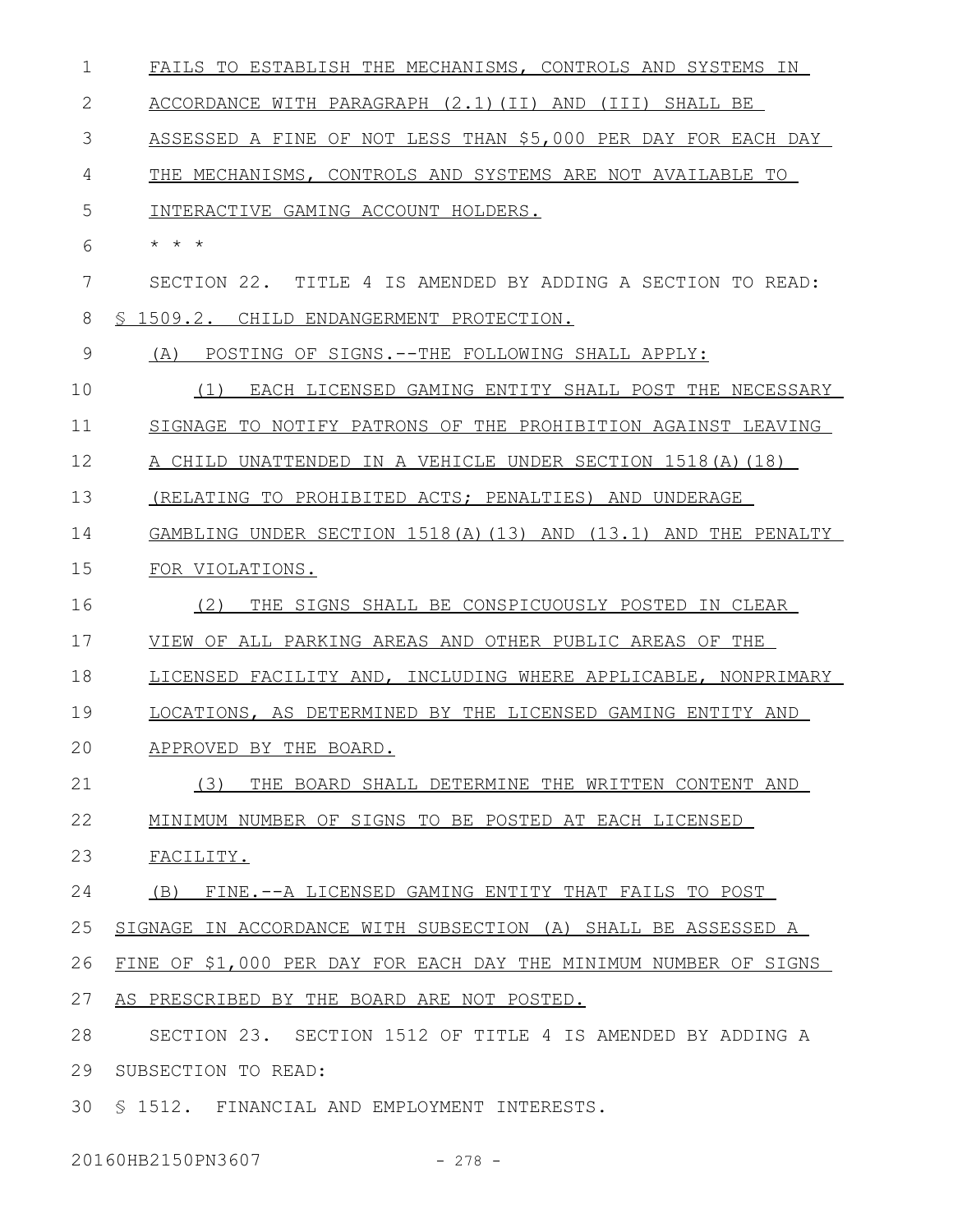\* \* \* 1

| $\mathbf{2}$ | (A, 6)<br>PROHIBITION RELATED TO INTERACTIVE GAMING.--        |
|--------------|---------------------------------------------------------------|
| 3            | (1) EXCEPT AS MAY BE PROVIDED BY RULE OR ORDER OF THE         |
| 4            | PENNSYLVANIA SUPREME COURT AND EXCEPT AS PROVIDED IN SECTION  |
| 5            | 1202.1 (RELATING TO CODE OF CONDUCT) OR 1512.1 (RELATING TO   |
| 6            | ADDITIONAL RESTRICTIONS), NO EXECUTIVE-LEVEL PUBLIC EMPLOYEE, |
| 7            | PUBLIC OFFICIAL OR PARTY OFFICER OR IMMEDIATE FAMILY MEMBER   |
| 8            | THEREOF SHALL HOLD, DIRECTLY OR INDIRECTLY, A FINANCIAL       |
| 9            | INTEREST IN, BE EMPLOYED BY OR REPRESENT, APPEAR FOR, OR      |
| 10           | NEGOTIATE ON BEHALF OF, OR DERIVE ANY REMUNERATION, PAYMENT,  |
| 11           | BENEFIT OR ANY OTHER THING OF VALUE FOR ANY SERVICES,         |
| 12           | INCLUDING, BUT NOT LIMITED TO, CONSULTING OR SIMILAR SERVICES |
| 13           | FROM ANY HOLDER OF OR APPLICANT FOR AN INTERACTIVE GAMING     |
| 14           | CERTIFICATE, HOLDER OR APPLICANT FOR AN INTERACTIVE GAMING    |
| 15           | LICENSE OR OTHER AUTHORIZATION TO CONDUCT INTERACTIVE GAMING  |
| 16           | OR ANY HOLDING, SUBSIDIARY OR INTERMEDIARY COMPANY WITH       |
| 17           | RESPECT THERETO, OR ANY BUSINESS, ASSOCIATION, ENTERPRISE OR  |
| 18           | OTHER ENTITY THAT IS ORGANIZED IN WHOLE OR IN PART FOR THE    |
| 19           | PURPOSE OF PROMOTING, ADVOCATING FOR OR ADVANCING THE         |
| 20           | INTERESTS OF THE INTERACTIVE GAMING INDUSTRY GENERALLY OR ANY |
| 21           | INTERACTIVE GAMING-RELATED BUSINESS OR BUSINESSES IN          |
| 22           | CONNECTION WITH ANY CAUSE, APPLICATION OR MATTER. THE         |
| 23           | FINANCIAL INTEREST AND EMPLOYMENT PROHIBITIONS UNDER THIS     |
| 24           | PARAGRAPH SHALL REMAIN IN EFFECT FOR ONE YEAR FOLLOWING       |
| 25           | TERMINATION OF THE INDIVIDUAL'S STATUS AS AN EXECUTIVE-LEVEL  |
| 26           | PUBLIC EMPLOYEE, PUBLIC OFFICIAL OR PARTY OFFICER.            |
| 27           | (2)<br>NOTWITHSTANDING PARAGRAPH (1), A MEMBER OF THE         |
| 28           | IMMEDIATE FAMILY OF AN EXECUTIVE-LEVEL PUBLIC EMPLOYEE,       |
| 29           | PUBLIC OFFICIAL OR PARTY OFFICER MAY HOLD EMPLOYMENT WITH THE |
| 30           | HOLDER OF OR APPLICANT FOR AN INTERACTIVE GAMING CERTIFICATE, |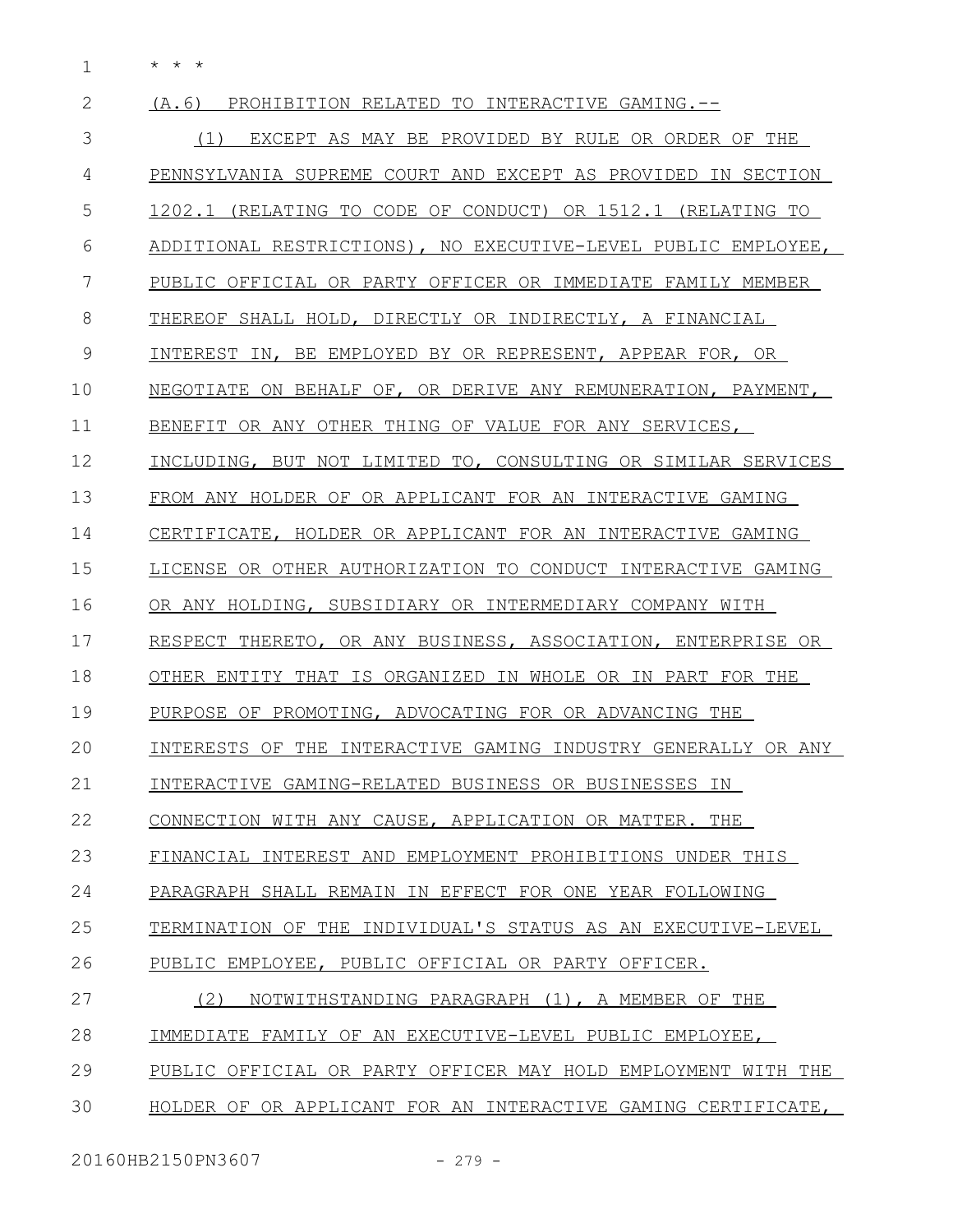HOLDER OR APPLICANT FOR AN INTERACTIVE GAMING LICENSE OR OTHER AUTHORIZATION TO CONDUCT INTERACTIVE GAMING OR ANY HOLDING, SUBSIDIARY OR INTERMEDIARY COMPANY WITH RESPECT THERETO, IF IN THE JUDGMENT OF THE STATE ETHICS COMMISSION OR THE SUPREME COURT, AS APPROPRIATE, EMPLOYMENT WILL NOT INTERFERE WITH THE RESPONSIBILITIES OF THE EXECUTIVE-LEVEL PUBLIC EMPLOYEE, PUBLIC OFFICIAL OR PARTY OFFICER AND WILL NOT CREATE A CONFLICT OF INTEREST OR REASONABLE RISK OF THE PUBLIC PERCEPTION OF A CONFLICT OF INTEREST ON THE PART OF THE EXECUTIVE-LEVEL PUBLIC EMPLOYEE, PUBLIC OFFICIAL OR PARTY OFFICER. (3) THE FINANCIAL INTEREST AND EMPLOYMENT PROHIBITIONS SPECIFIED IN PARAGRAPHS (1) AND (2) SHALL APPLY TO CASINO SIMULCASTING UNDER CHAPTER 13F (RELATING TO CASINO SIMULCASTING), SLOT MACHINES AT NONPRIMARY LOCATIONS UNDER CHAPTER 13D (RELATING TO SLOT MACHINES AT NONPRIMARY LOCATIONS) AND AIRPORT GAMING UNDER CHAPTER 13-E (RELATING TO SLOT MACHINES IN QUALIFIED AIRPORTS). \* \* \* SECTION 24. SECTIONS  $1513(A)$ ,  $1514$  HEADING,  $(A)$ ,  $(D)$ ,  $(E)$ AND (F), 1515, 1516 AND 1517(B)(1), (C)(12) AND (E)(1) OF TITLE 4 ARE AMENDED TO READ: § 1513. POLITICAL INFLUENCE. (A) CONTRIBUTION RESTRICTION.--THE FOLLOWING PERSONS SHALL BE PROHIBITED FROM CONTRIBUTING ANY MONEY OR IN-KIND CONTRIBUTION TO A CANDIDATE FOR NOMINATION OR ELECTION TO ANY PUBLIC OFFICE IN THIS COMMONWEALTH, OR TO ANY POLITICAL PARTY COMMITTEE OR OTHER POLITICAL COMMITTEE IN THIS COMMONWEALTH OR 29 TO ANY GROUP, COMMITTEE OR ASSOCIATION ORGANIZED IN SUPPORT OF A CANDIDATE, POLITICAL PARTY COMMITTEE OR OTHER POLITICAL 301 2 3 4 5 6 7 8 9 10 11 12 13 14 15 16 17 18 19 20 21 22 23 24 25 26 27 28

20160HB2150PN3607 - 280 -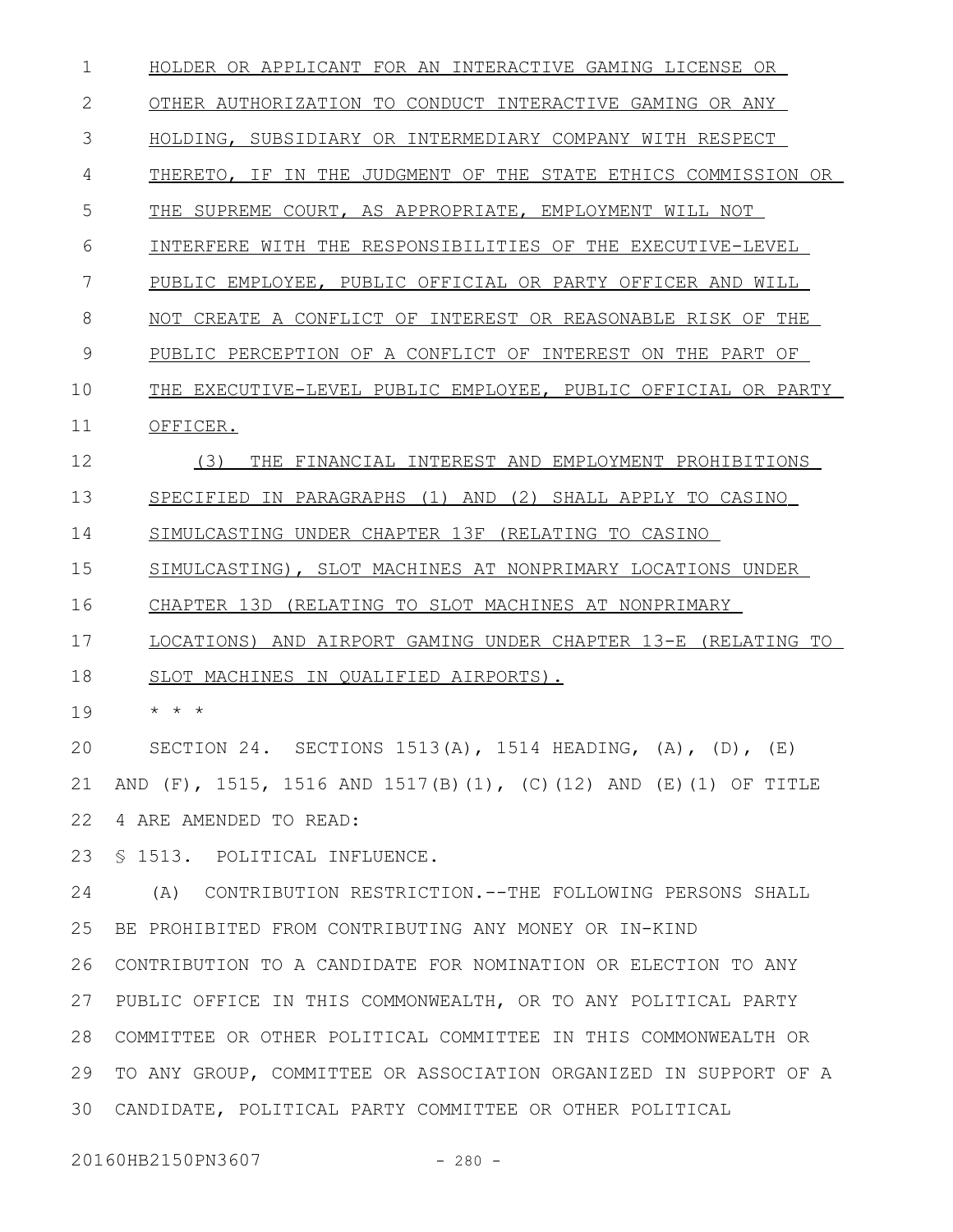COMMITTEE IN THIS COMMONWEALTH: 1

(1) AN APPLICANT FOR A SLOT MACHINE LICENSE, MANUFACTURER LICENSE, SUPPLIER LICENSE, PRINCIPAL LICENSE, KEY EMPLOYEE LICENSE, INTERACTIVE GAMING LICENSE OR HORSE OR HARNESS RACING LICENSE. 2 3 4 5

(2) A SLOT MACHINE LICENSEE, LICENSED MANUFACTURER, LICENSED SUPPLIER, INTERACTIVE GAMING OPERATOR OR LICENSED RACING ENTITY. 6 7 8

(3) A LICENSED PRINCIPAL OR LICENSED KEY EMPLOYEE OF A SLOT MACHINE LICENSEE, LICENSED MANUFACTURER, LICENSED SUPPLIER, INTERACTIVE GAMING OPERATOR OR LICENSED RACING ENTITY. 9 10 11 12

(4) AN AFFILIATE, INTERMEDIARY, SUBSIDIARY OR HOLDING COMPANY OF A SLOT MACHINE LICENSEE, LICENSED MANUFACTURER, LICENSED SUPPLIER, INTERACTIVE GAMING OPERATOR OR LICENSED RACING ENTITY. 13 14 15 16

(5) A LICENSED PRINCIPAL OR LICENSED KEY EMPLOYEE OF AN AFFILIATE, INTERMEDIARY, SUBSIDIARY OR HOLDING COMPANY OF A SLOT MACHINE LICENSEE, LICENSED MANUFACTURER, LICENSED SUPPLIER, INTERACTIVE GAMING OPERATOR OR LICENSED RACING ENTITY. 17 18 19 20 21

(6) A PERSON WHO HOLDS A SIMILAR GAMING LICENSE IN ANOTHER JURISDICTION AND THE AFFILIATES, INTERMEDIARIES, SUBSIDIARIES, HOLDING COMPANIES, PRINCIPALS OR KEY EMPLOYEES THEREOF. 22 23 24 25

\* \* \* 26

27 S 1514. REGULATION REQUIRING EXCLUSION [OR], EJECTION OR DENIAL OF ACCESS OF CERTAIN PERSONS. 28

(A) GENERAL RULE.--THE BOARD SHALL BY REGULATION PROVIDE FOR THE ESTABLISHMENT OF A LIST OF PERSONS WHO ARE TO BE EXCLUDED OR 3029

20160HB2150PN3607 - 281 -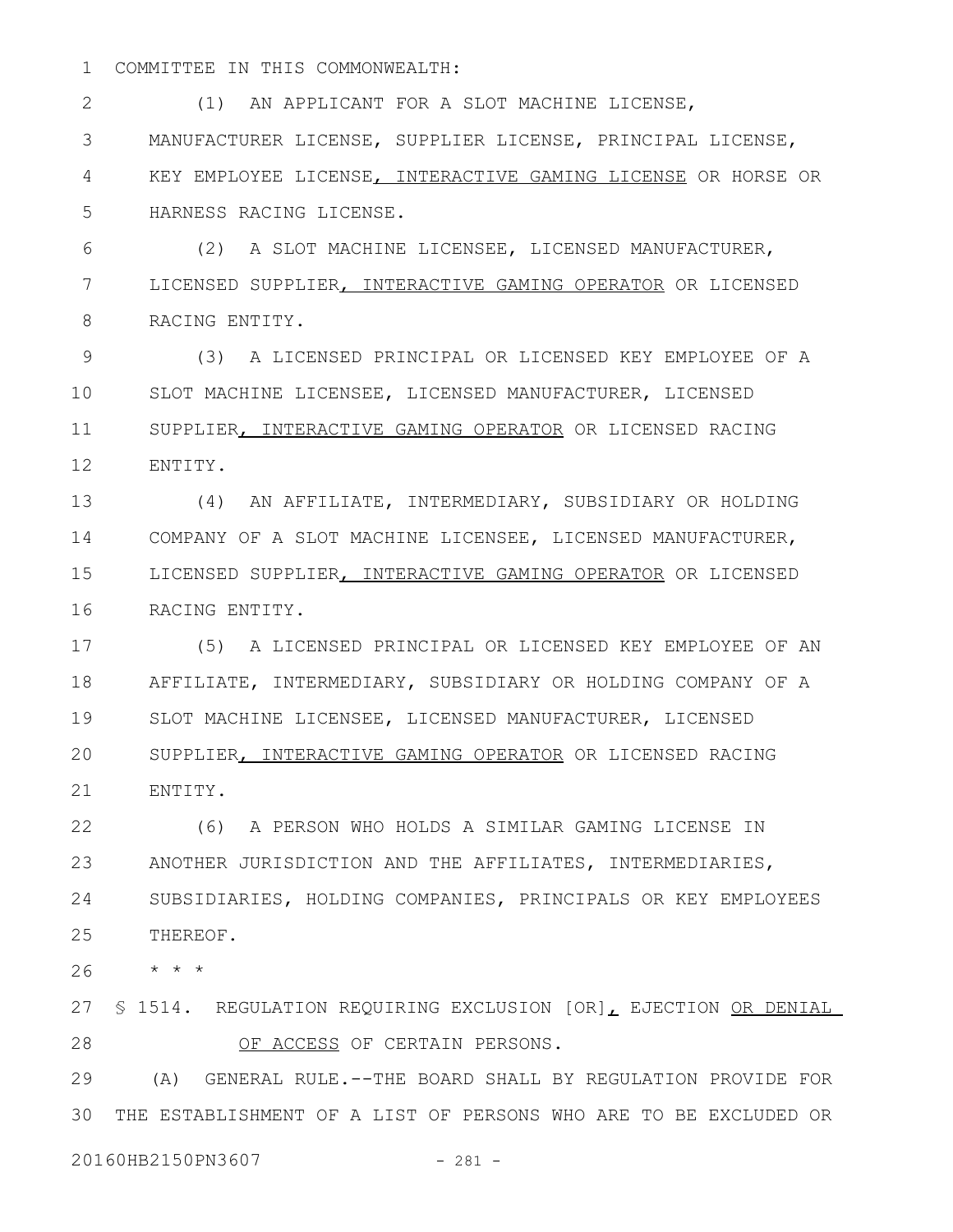EJECTED FROM ANY LICENSED FACILITY OR WHO MAY BE DENIED ACCESS TO INTERACTIVE GAMING, CASINO SIMULCASTING OR SLOT MACHINES AT NONPRIMARY LOCATIONS. THE PROVISIONS SHALL DEFINE THE STANDARDS FOR EXCLUSION AND SHALL INCLUDE STANDARDS RELATING TO PERSONS WHO ARE CAREER OR PROFESSIONAL OFFENDERS AS DEFINED BY REGULATIONS OF THE BOARD OR WHOSE PRESENCE IN A LICENSED FACILITY OR WHOSE ACCESS TO INTERACTIVE GAMING, CASINO SIMULCASTING AND SLOT MACHINES AT NONPRIMARY LOCATIONS WOULD, IN THE OPINION OF THE BOARD, BE INIMICAL TO THE INTEREST OF THE COMMONWEALTH OR OF LICENSED GAMING THEREIN, OR BOTH. \* \* \* 1 2 3 4 5 6 7 8 9 10 11

(D) SANCTIONS.--THE BOARD MAY IMPOSE SANCTIONS UPON A LICENSED GAMING ENTITY OR INTERACTIVE GAMING LICENSEE IN ACCORDANCE WITH THIS PART IF THE LICENSED GAMING ENTITY KNOWINGLY FAILS TO EXCLUDE OR EJECT FROM THE PREMISES OF ANY LICENSED FACILITY OR DENY ACCESS TO INTERACTIVE GAMING, CASINO SIMULCASTING OR TO SLOT MACHINES AT A NONPRIMARY LOCATION ANY PERSON PLACED BY THE BOARD ON THE LIST OF PERSONS TO BE EXCLUDED [OR], EJECTED OR DENIED ACCESS. 12 13 14 15 16 17 18 19

(E) LIST NOT ALL-INCLUSIVE.--ANY LIST COMPILED BY THE BOARD OF PERSONS TO BE EXCLUDED [OR], EJECTED OR DENIED ACCESS SHALL NOT BE DEEMED AN ALL-INCLUSIVE LIST, AND A LICENSED GAMING ENTITY SHALL HAVE A DUTY TO KEEP FROM THE LICENSED FACILITY AND FROM INTERACTIVE GAMING, CASINO SIMULCASTING AND SLOT MACHINES AT A NONPRIMARY LOCATION PERSONS KNOWN TO IT TO BE WITHIN THE CLASSIFICATIONS DECLARED IN THIS SECTION AND THE REGULATIONS PROMULGATED UNDER THIS SECTION WHOSE PRESENCE IN A LICENSED FACILITY OR WHOSE PARTICIPATION IN INTERACTIVE GAMING, CASINO SIMULCASTING AND THE PLAY OF SLOT MACHINES AT A NONPRIMARY LOCATION WOULD BE INIMICAL TO THE INTEREST OF THE COMMONWEALTH 20 21 22 23 24 25 26 27 28 29 30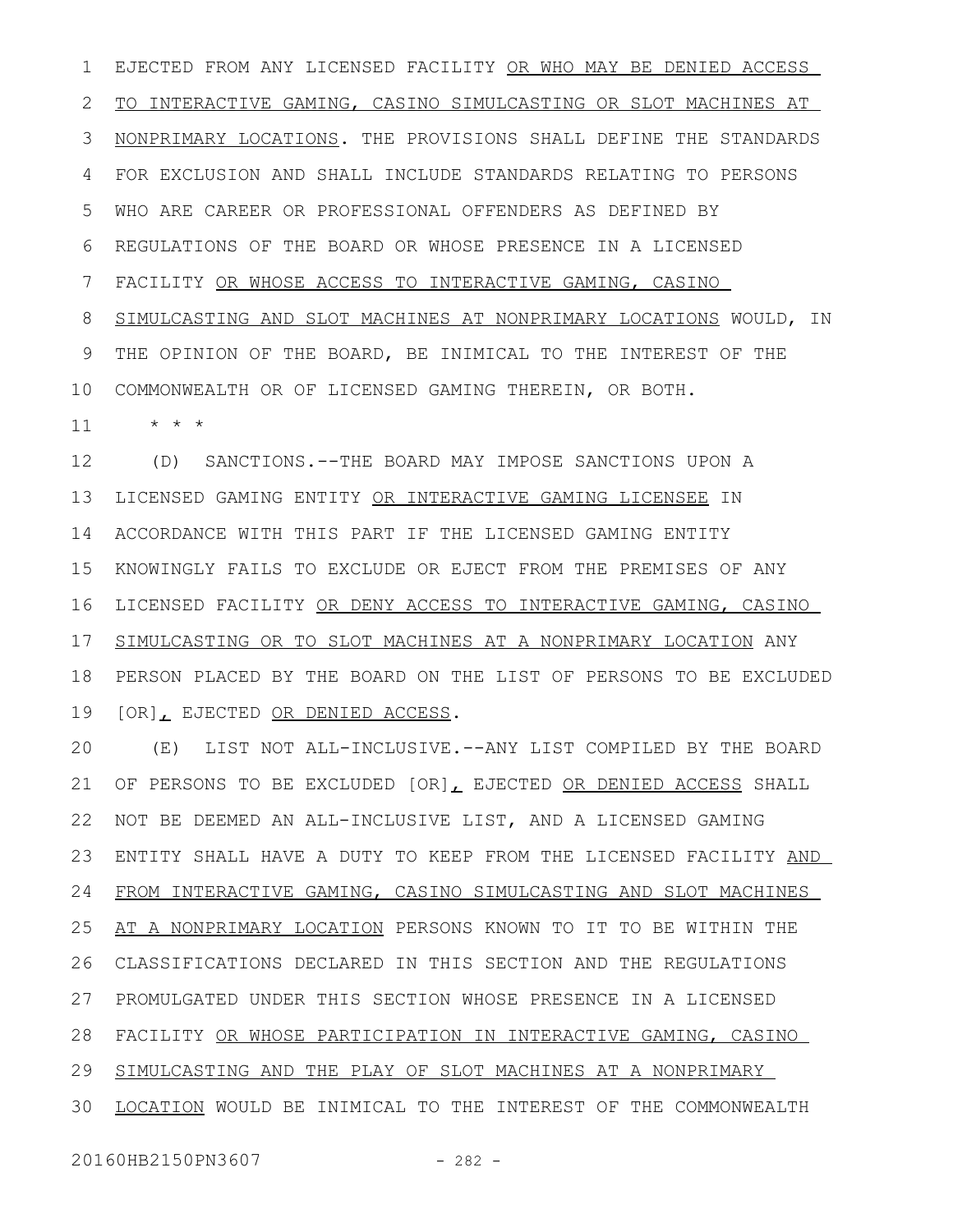OR OF LICENSED GAMING THEREIN, OR BOTH, AS DEFINED IN STANDARDS ESTABLISHED BY THE BOARD. 1 2

(F) NOTICE.--WHENEVER THE BUREAU SEEKS TO PLACE THE NAME OF ANY PERSON ON A LIST PURSUANT TO THIS SECTION, THE BUREAU SHALL SERVE NOTICE OF THIS FACT TO SUCH PERSON BY PERSONAL SERVICE OR CERTIFIED MAIL AT THE LAST KNOWN ADDRESS OF THE PERSON. THE NOTICE SHALL INFORM THE PERSON OF THE RIGHT TO REQUEST A HEARING UNDER SUBSECTION (G). THE BUREAU MAY ALSO PROVIDE NOTICE BY E-MAIL, IF THE ELECTRONIC MAIL ADDRESS OF THE PERSON IS KNOWN TO 3 4 5 6 7 8 9

THE BUREAU. 10

\* \* \* 11

§ 1515. REPEAT OFFENDERS EXCLUDABLE FROM LICENSED GAMING 12 FACILITY. 13

14 A LICENSED GAMING ENTITY MAY EXCLUDE OR EJECT FROM ITS LICENSED FACILITY OR DENY ACCESS TO INTERACTIVE GAMING, CASINO SIMULCASTING AND SLOT MACHINES AT A NONPRIMARY LOCATION ANY PERSON WHO IS KNOWN TO IT TO HAVE BEEN CONVICTED OF A MISDEMEANOR OR FELONY COMMITTED IN OR ON THE PREMISES OF ANY 19 LICENSED FACILITY. NOTHING IN THIS SECTION OR IN ANY OTHER LAW OF THIS COMMONWEALTH SHALL LIMIT THE RIGHT OF A LICENSED GAMING ENTITY TO EXERCISE ITS COMMON LAW RIGHT TO EXCLUDE OR EJECT PERMANENTLY FROM ITS LICENSED FACILITY OR PERMANENTLY DENY ACCESS TO ITS INTERACTIVE GAMING, CASINO SIMULCASTING AND SLOT MACHINES AT A NONPRIMARY LOCATION ANY PERSON WHO DISRUPTS THE OPERATIONS OF ITS PREMISES OR ITS INTERACTIVE GAMING, CASINO SIMULCASTING OR THE OPERATION OF SLOT MACHINES AT A NONPRIMARY LOCATION, THREATENS THE SECURITY OF ITS PREMISES OR ITS OCCUPANTS OR IS DISORDERLY OR INTOXICATED[.] OR WHO THREATENS THE SECURITY OF ITS LICENSED FACILITY, INCLUDING THE AREA OF A NONPRIMARY LOCATION WHERE SLOT MACHINES ARE PLACED AND MADE 15 16 17 18 20 21 22 23 24 25 26 27 28 29 30

20160HB2150PN3607 - 283 -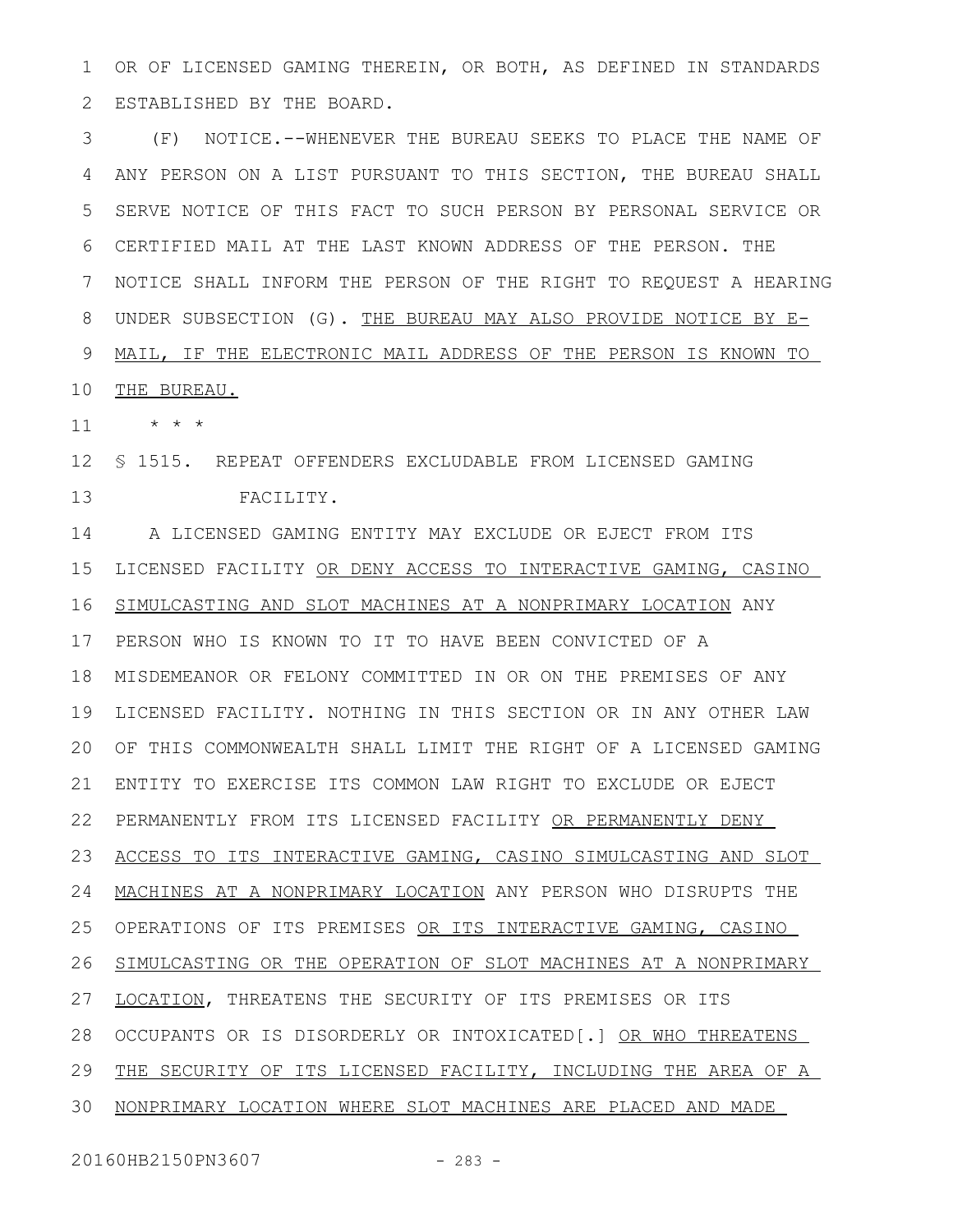AVAILABLE FOR PLAY OR THE AREA OF A LICENSED FACILITY WHERE 1

INTERACTIVE GAMING OPERATIONS ARE MANAGED, ADMINISTERED OR 2

CONTROLLED OR CASINO SIMULCASTING IS CONDUCTED. 3

§ 1516. LIST OF PERSONS SELF EXCLUDED FROM GAMING ACTIVITIES. 4

(A) GENERAL RULE.--THE BOARD SHALL PROVIDE BY REGULATION FOR THE ESTABLISHMENT OF A LIST OF PERSONS SELF EXCLUDED FROM GAMING ACTIVITIES, INCLUDING INTERACTIVE GAMING, CASINO SIMULCASTING AND THE PLAY OF SLOT MACHINES AT NONPRIMARY LOCATIONS, AT ALL LICENSED FACILITIES. ANY PERSON MAY REQUEST PLACEMENT ON THE 10 LIST OF SELF-EXCLUDED PERSONS BY ACKNOWLEDGING IN A MANNER TO BE ESTABLISHED BY THE BOARD THAT THE PERSON IS A PROBLEM GAMBLER 11 AND BY AGREEING THAT, DURING ANY PERIOD OF VOLUNTARY EXCLUSION, 12 THE PERSON MAY NOT COLLECT ANY WINNINGS OR RECOVER ANY LOSSES 13 14 RESULTING FROM ANY GAMING ACTIVITY AT LICENSED FACILITIES, INCLUDING INTERACTIVE GAMING, CASINO SIMULCASTING AND THE PLAY 16 OF SLOT MACHINES AT A NONPRIMARY LOCATION. 5 6 7 8 9 15

(B) REGULATIONS.--THE REGULATIONS OF THE BOARD SHALL ESTABLISH PROCEDURES FOR PLACEMENTS ON AND REMOVALS FROM THE 19 LIST OF SELF-EXCLUDED PERSONS. THE REGULATIONS SHALL ESTABLISH PROCEDURES FOR THE TRANSMITTAL TO LICENSED GAMING ENTITIES OF 20 IDENTIFYING INFORMATION CONCERNING SELF-EXCLUDED PERSONS AND SHALL REQUIRE LICENSED GAMING ENTITIES TO ESTABLISH PROCEDURES 22 23 DESIGNED AT A MINIMUM TO DENY SELF-EXCLUDED PERSONS ACCESS TO INTERACTIVE GAMING, CASINO SIMULCASTING AND THE PLAY OF SLOT MACHINES AT NONPRIMARY LOCATIONS AND TO REMOVE SELF-EXCLUDED PERSONS FROM TARGETED MAILINGS OR OTHER FORMS OF ADVERTISING OR PROMOTIONS AND DENY SELF-EXCLUDED PERSONS ACCESS TO COMPLIMENTARIES, CHECK CASHING PRIVILEGES, CLUB PROGRAMS AND 29 OTHER SIMILAR BENEFITS. 17 18 21 24 25 26 27 28

(C) LIABILITY.--A LICENSED GAMING ENTITY OR EMPLOYEE THEREOF 30

20160HB2150PN3607 - 284 -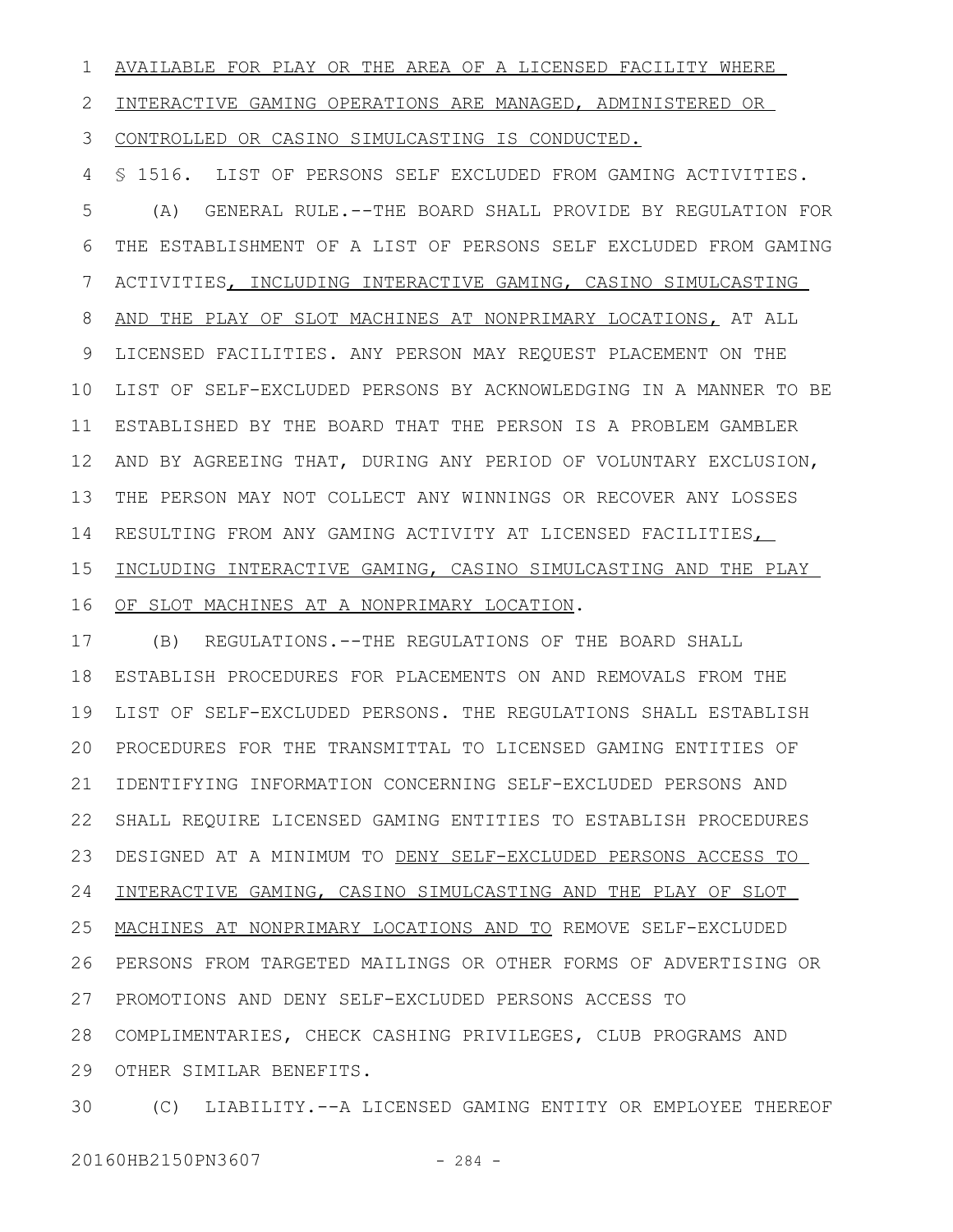SHALL NOT BE LIABLE TO ANY SELF-EXCLUDED PERSON OR TO ANY OTHER PARTY IN ANY JUDICIAL PROCEEDING FOR ANY HARM, MONETARY OR OTHERWISE, WHICH MAY ARISE AS A RESULT OF: (1) THE FAILURE OF A LICENSED GAMING ENTITY TO WITHHOLD GAMING PRIVILEGES FROM OR RESTORE GAMING PRIVILEGES TO A SELF-EXCLUDED PERSON; [OR] (1.1) THE FAILURE OF A INTERACTIVE GAMING CERTIFICATE HOLDER OR INTERACTIVE GAMING LICENSEE TO WITHHOLD INTERACTIVE GAMING PRIVILEGES FROM OR RESTORE INTERACTIVE GAMING PRIVILEGES TO A SELF-EXCLUDED PERSON; (1.2) THE FAILURE OF A CASINO SIMULCASTING PERMIT HOLDER TO WITHHOLD CASINO SIMULCASTING PRIVILEGES FROM OR RESTORE SUCH PRIVILEGES TO A SELF-EXCLUDED PERSON; (1.3) THE FAILURE OF A CATEGORY 1 LICENSED GAMING ENTITY TO WITHHOLD OR RESTORE ACCESS TO SLOT MACHINES AT A NONPRIMARY LOCATION TO A SELF-EXCLUDED PERSON; OR (2) OTHERWISE PERMITTING OR NOT PERMITTING A SELF-EXCLUDED PERSON TO ENGAGE IN GAMING ACTIVITY IN THE FACILITY OR PARTICIPATE IN INTERACTIVE GAMING, CASINO SIMULCASTING OR 1 2 3 4 5 6 7 8 9 10 11 12 13 14 15 16 17 18 19

SLOT MACHINE PLAY AT A NONPRIMARY LOCATION WHILE ON THE LIST OF SELF-EXCLUDED PERSONS.  $20$ 21

(D) DISCLOSURE.--NOTWITHSTANDING ANY OTHER LAW TO THE CONTRARY, THE BOARD'S LIST OF SELF-EXCLUDED PERSONS SHALL NOT BE OPEN TO PUBLIC INSPECTION. NOTHING IN THIS SECTION, HOWEVER, SHALL BE CONSTRUED TO PROHIBIT A LICENSED GAMING ENTITY FROM DISCLOSING THE IDENTITY OF PERSONS SELF EXCLUDED PURSUANT TO THIS SECTION TO AFFILIATED GAMING ENTITIES IN THIS COMMONWEALTH OR OTHER JURISDICTIONS FOR THE LIMITED PURPOSE OF ASSISTING IN THE PROPER ADMINISTRATION OF RESPONSIBLE GAMING PROGRAMS OPERATED BY AFFILIATED LICENSED GAMING ENTITIES. 3022 23 24 25 26 27 28 29

20160HB2150PN3607 - 285 -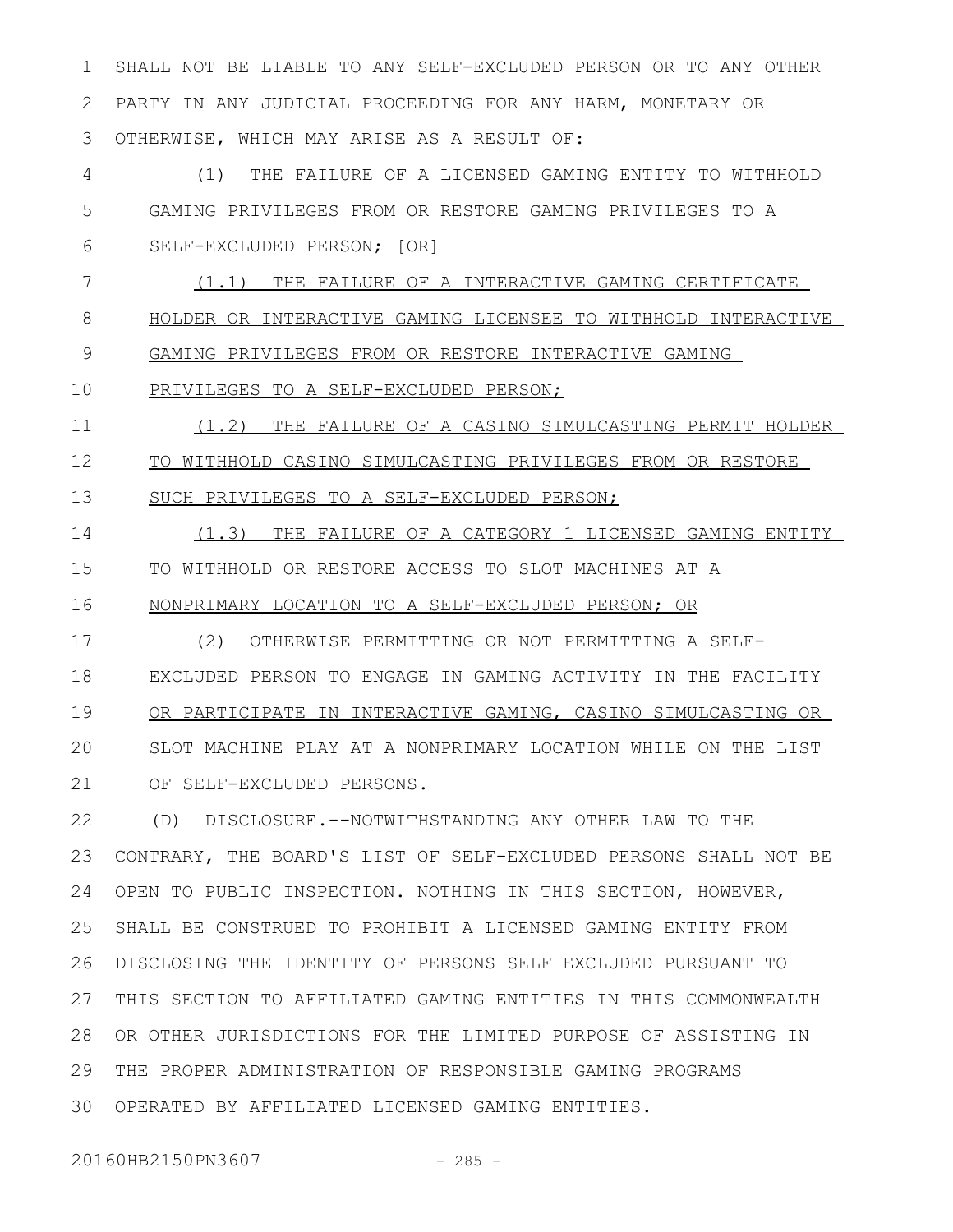§ 1517. INVESTIGATIONS AND ENFORCEMENT. 1

\* \* \* 2

(B) POWERS AND DUTIES OF DEPARTMENT.-- 3

(1) THE DEPARTMENT SHALL AT ALL TIMES HAVE THE POWER OF ACCESS TO EXAMINE AND AUDIT EQUIPMENT AND RECORDS RELATING TO ALL ASPECTS OF THE OPERATION OF SLOT MACHINES [OR], INCLUDING SLOT MACHINES AT NONPRIMARY LOCATIONS AND, CONSISTENT WITH AIRPORT SECURITY RULES AND PROCEDURES, AT QUALIFIED AIRPORTS, TABLE GAMES OR INTERACTIVE GAMES AND CASINO SIMULCASTING UNDER THIS PART. 4 5 6 7 8 9 10

\* \* \* 11

(C) POWERS AND DUTIES OF THE PENNSYLVANIA STATE POLICE.--THE PENNSYLVANIA STATE POLICE SHALL HAVE THE FOLLOWING POWERS AND DUTIES: 12 13 14

15

\* \* \*

(12) CONDUCT AUDITS OR VERIFICATION OF INFORMATION OF SLOT MACHINE [OR], TABLE GAME OPERATIONS, INCLUDING THE OPERATION OF SLOT MACHINES USED IN A MULTISTATE WIDE-AREA PROGRESSIVE SLOT MACHINE SYSTEM AND IN THE OPERATION OF SKILL OR HYBRID SLOT MACHINES, INTERACTIVE GAMING OPERATIONS AND CASINO SIMULCASTING OPERATIONS AND THE OPERATION OF SLOT MACHINES AT A NONPRIMARY LOCATION AND IN THE SPECIFIED AREA OF A QUALIFIED AIRPORT AT SUCH TIMES, UNDER SUCH CIRCUMSTANCES AND TO SUCH EXTENT AS THE BUREAU DETERMINES. THIS PARAGRAPH INCLUDES REVIEWS OF ACCOUNTING, ADMINISTRATIVE AND FINANCIAL RECORDS AND MANAGEMENT CONTROL SYSTEMS, PROCEDURES AND RECORDS UTILIZED BY A SLOT MACHINE LICENSEE. \* \* \* (E) INSPECTION, SEIZURE AND WARRANTS.-- (1) THE BUREAU, THE DEPARTMENT AND THE PENNSYLVANIA 16 17 18 19  $20$ 21 22 23 24 25 26 27 28 29 30

20160HB2150PN3607 - 286 -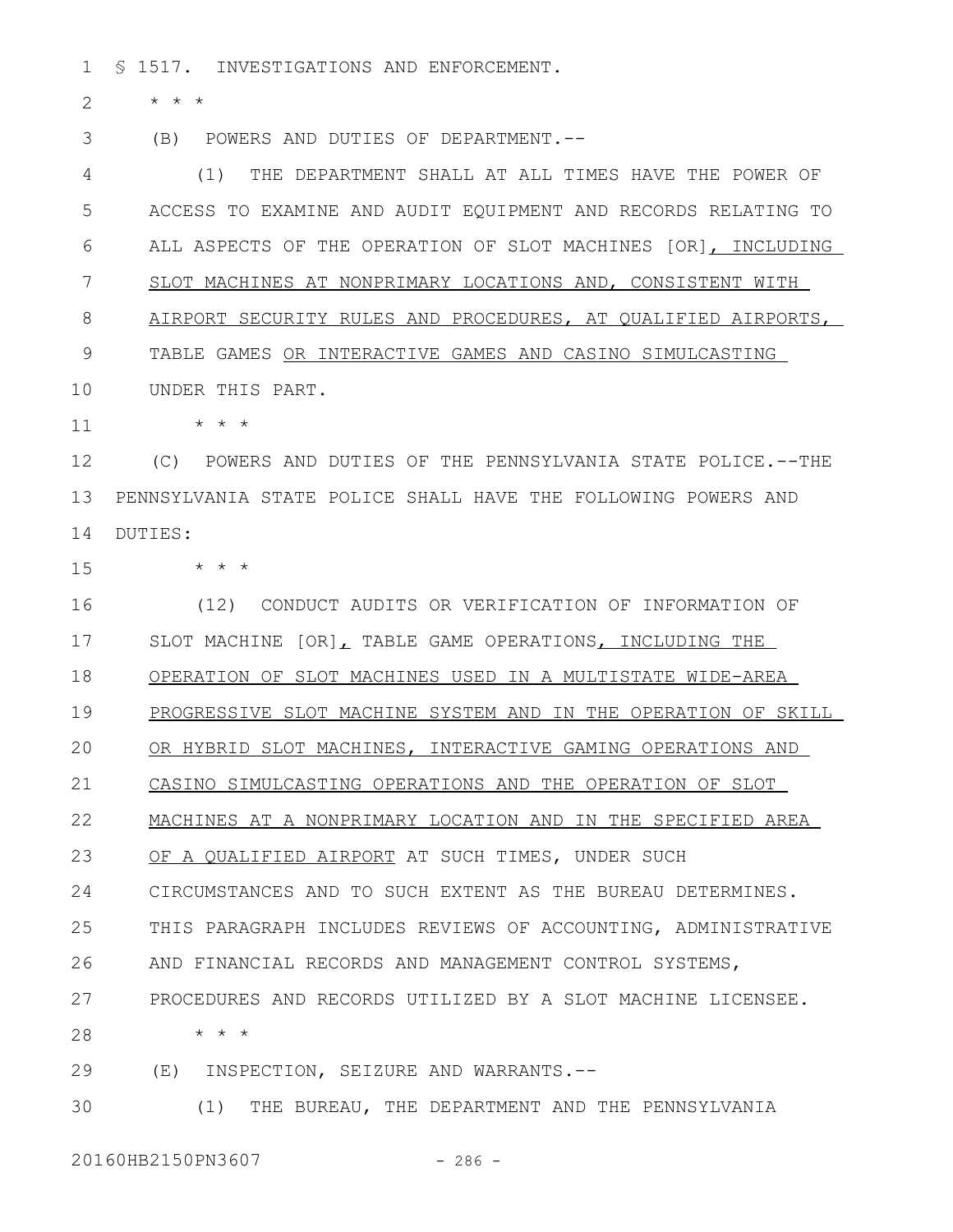STATE POLICE SHALL HAVE THE AUTHORITY WITHOUT NOTICE AND WITHOUT WARRANT TO DO ALL OF THE FOLLOWING IN THE PERFORMANCE OF THEIR DUTIES: 1 2 3

(I) INSPECT AND EXAMINE ALL PREMISES, INCLUDING THE PREMISES OF A NONPRIMARY LOCATION AND THE SPECIFIED AREA OF A QUALIFIED AIRPORT, CONSISTENT WITH AIRPORT SECURITY RULES AND PROCEDURES, WHERE SLOT MACHINE [OR], TABLE GAME AND INTERACTIVE GAMING AND CASINO SIMULCASTING OPERATIONS ARE CONDUCTED, SLOT MACHINES, TABLE GAME DEVICES AND ASSOCIATED EQUIPMENT, INTERACTIVE GAMING DEVICES AND ASSOCIATED EQUIPMENT OR CASINO SIMULCASTING TECHNOLOGY OR EQUIPMENT ARE MANUFACTURED, SOLD, DISTRIBUTED OR SERVICED OR WHERE RECORDS OF THESE ACTIVITIES ARE PREPARED OR MAINTAINED. 4 5 6 7 8 9 10 11 12 13 14

(II) INSPECT ALL EQUIPMENT AND SUPPLIES IN, ABOUT, UPON OR AROUND PREMISES REFERRED TO IN SUBPARAGRAPH (I). (III) SEIZE, SUMMARILY REMOVE AND IMPOUND EQUIPMENT AND SUPPLIES FROM PREMISES REFERRED TO IN SUBPARAGRAPH (I) FOR THE PURPOSES OF EXAMINATION AND INSPECTION. 15 16 17 18 19

(IV) INSPECT, EXAMINE AND AUDIT ALL BOOKS, RECORDS AND DOCUMENTS PERTAINING TO A SLOT MACHINE LICENSEE'S OPERATION. 20 21 22

(V) SEIZE, IMPOUND OR ASSUME PHYSICAL CONTROL OF ANY BOOK, RECORD, LEDGER, GAME, DEVICE, CASH BOX AND ITS CONTENTS, COUNT ROOM OR ITS EQUIPMENT, INTERACTIVE GAMING DEVICES AND ASSOCIATED EQUIPMENT OR CASINO SIMULCASTING TECHNOLOGY OR EQUIPMENT OR SLOT MACHINE [OR], TABLE GAME OR INTERACTIVE GAMING OR CASINO SIMULCASTING OPERATIONS. \* \* \* 23 24 25 26 27 28 29

SECTION 25. SECTION 1518(A)(1), (2), (3), (4), (5), (7.1), 30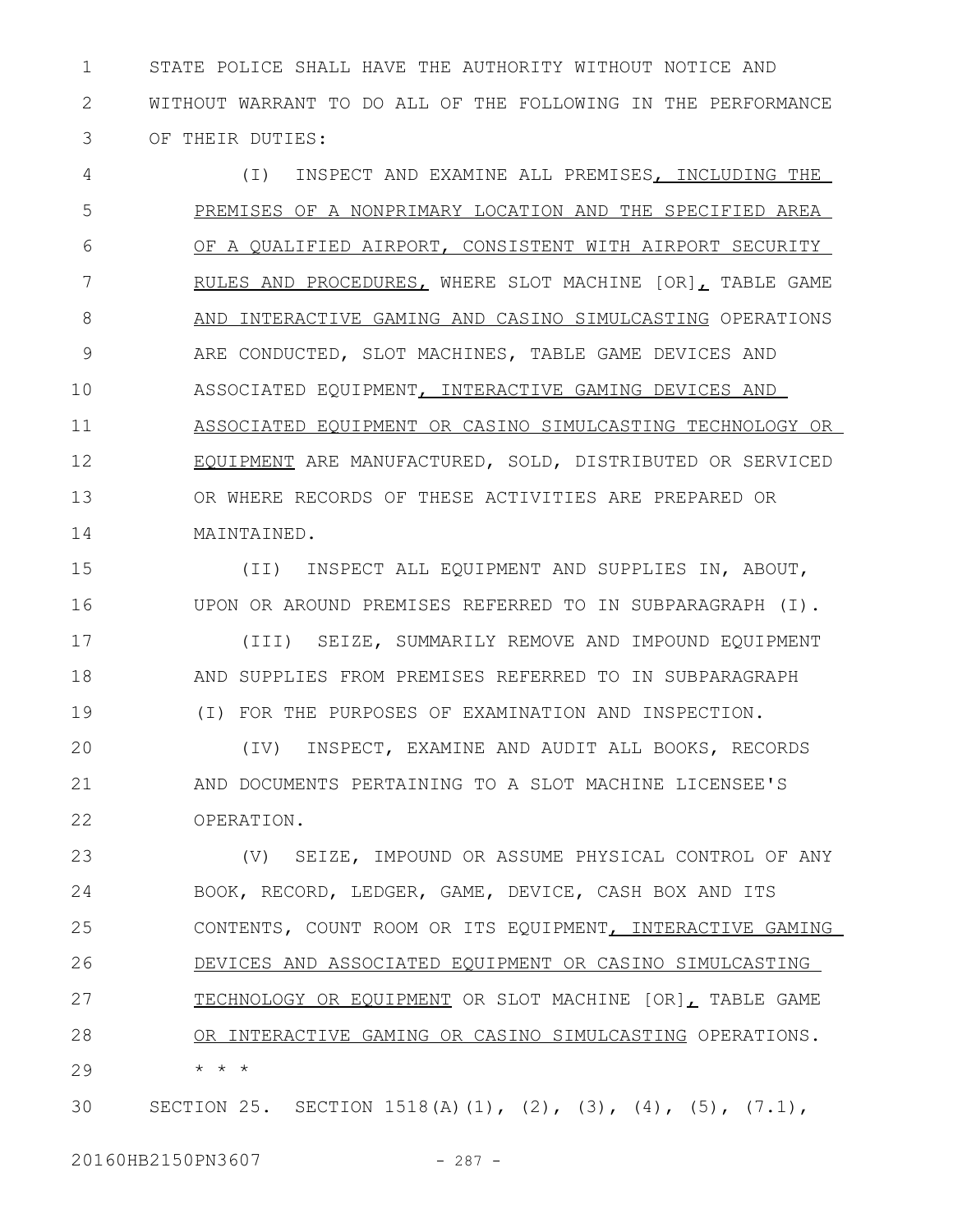(11), (13), (13.1), (15) AND (17) AND (B)(1), (2) AND (3) OF TITLE 4 ARE AMENDED, SUBSECTIONS (A) AND (B) ARE AMENDED BY ADDING PARAGRAPHS AND SUBSECTION (C)(1) IS AMENDED BY ADDING A SUBPARAGRAPH TO READ: 1 2 3 4

§ 1518. PROHIBITED ACTS; PENALTIES. 5

(A) CRIMINAL OFFENSES.-- 6

(1) THE PROVISIONS OF 18 PA.C.S. § 4902 (RELATING TO PERJURY), 4903 (RELATING TO FALSE SWEARING) OR 4904 (RELATING TO UNSWORN FALSIFICATION TO AUTHORITIES) SHALL APPLY TO ANY PERSON PROVIDING INFORMATION OR MAKING ANY STATEMENT, WHETHER WRITTEN OR ORAL, TO THE BOARD, THE COMMISSION, THE BUREAU, THE DEPARTMENT, THE PENNSYLVANIA STATE POLICE OR THE OFFICE OF ATTORNEY GENERAL, AS REQUIRED BY THIS PART. 7 8 9 10 11 12 13

14

(2) IT SHALL BE UNLAWFUL FOR A PERSON TO WILLFULLY:

(I) FAIL TO REPORT, PAY OR TRUTHFULLY ACCOUNT FOR AND PAY OVER ANY LICENSE FEE, AUTHORIZATION FEE, PERMIT FEE, TAX OR ASSESSMENT IMPOSED UNDER THIS PART; OR 15 16 17

(II) ATTEMPT IN ANY MANNER TO EVADE OR DEFEAT ANY LICENSE FEE, AUTHORIZATION FEE, PERMIT FEE, REGISTRATION FEE, TAX OR ASSESSMENT OR ANY OTHER FEE IMPOSED UNDER THIS PART. 18 19 20 21

(3) IT SHALL BE UNLAWFUL FOR ANY LICENSED ENTITY, GAMING EMPLOYEE, KEY EMPLOYEE OR ANY OTHER PERSON TO PERMIT A SLOT MACHINE, TABLE GAME OR TABLE GAME DEVICE, INTERACTIVE GAME OR INTERACTIVE GAMING DEVICE OR ASSOCIATED EQUIPMENT TO BE OPERATED, TRANSPORTED, REPAIRED OR OPENED ON THE PREMISES OF A LICENSED FACILITY BY A PERSON OTHER THAN A PERSON LICENSED OR PERMITTED BY THE BOARD PURSUANT TO THIS PART. 22 23 24 25 26 27 28

(3.1) IT SHALL BE UNLAWFUL FOR ANY PERSON WHO DOES NOT POSSESS A VALID AND THEN EFFECTIVE INTERACTIVE GAMING 29 30

20160HB2150PN3607 - 288 -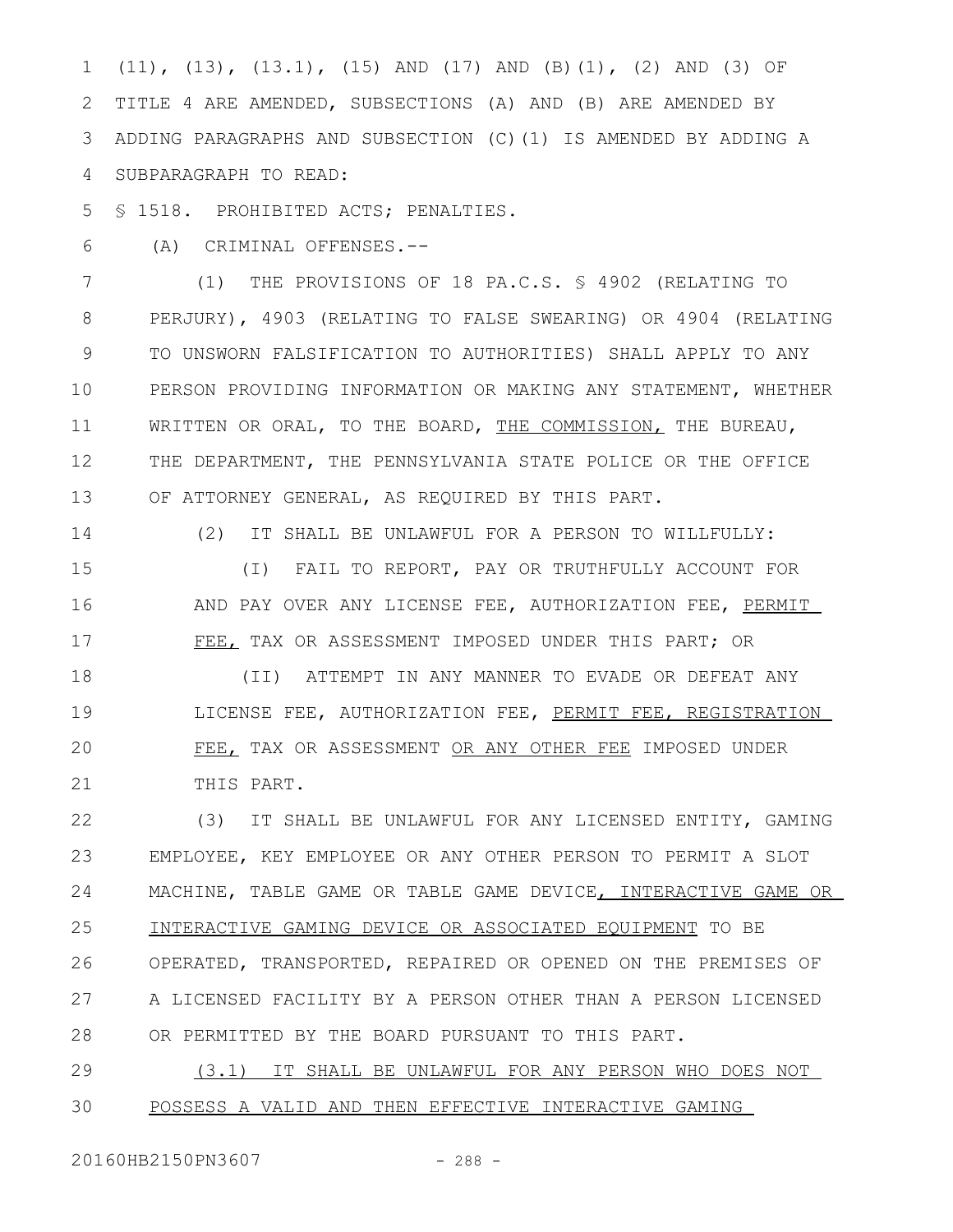| $\mathbf 1$ | CERTIFICATE OR INTERACTIVE GAMING LICENSE ISSUED BY THE BOARD        |
|-------------|----------------------------------------------------------------------|
| 2           | IN ACCORDANCE WITH CHAPTER 13B (RELATING TO INTERACTIVE              |
| 3           | GAMING) TO ACCEPT ANY WAGER ASSOCIATED WITH ANY AUTHORIZED           |
| 4           | INTERACTIVE GAME FROM ANY INDIVIDUAL WITHOUT VERIFYING THE           |
| 5           | AGE, IDENTITY AND PHYSICAL LOCATION OF THE PLAYER AT THE TIME        |
| 6           | OF PLAY OR WAGER.                                                    |
| 7           | (3, 2)<br>IT SHALL BE UNLAWFUL FOR ANY PERSON WHO DOES NOT           |
| 8           | POSSESS A VALID AND THEN EFFECTIVE CASINO SIMULCASTING PERMIT        |
| 9           | ISSUED BY THE BOARD IN ACCORDANCE WITH SECTION 13F12                 |
| 10          | (RELATING TO CASINO SIMULCASTING PERMIT) TO OPERATE OR PERMIT        |
| 11          | AN INDIVIDUAL TO PARTICIPATE IN CASINO SIMULCASTING AT A             |
| 12          | CATEGORY 2 LICENSED FACILITY IN THIS COMMONWEALTH.                   |
| 13          | IT SHALL BE UNLAWFUL FOR ANY PERSON WHO DOES NOT<br>(3.3)            |
| 14          | POSSESS A VALID NONPRIMARY LOCATION PERMIT ISSUED BY THE             |
| 15          | BOARD IN ACCORDANCE WITH SECTION 13D12 (RELATING TO ISSUANCE         |
| 16          | AND TERMS OF NONPRIMARY LOCATION PERMIT) TO PLACE AND MAKE           |
| 17          | SLOT MACHINES AVAILABLE FOR PLAY AT A NONPRIMARY LOCATION.           |
| 18          | IT SHALL BE UNLAWFUL FOR ANY LICENSED ENTITY OR<br>(4)               |
| 19          | OTHER PERSON TO MANUFACTURE, SUPPLY OR PLACE SLOT MACHINES,          |
| 20          | TABLE GAMES, TABLE GAME DEVICES OR ASSOCIATED EOUIPMENT,             |
| 21          | AUTHORIZED INTERACTIVE GAME OR INTERACTIVE GAMING DEVICES OR         |
| 22          | ASSOCIATED EQUIPMENT OR CASINO SIMULCASTING TECHNOLOGY OR            |
| 23          | EQUIPMENT INTO PLAY OR DISPLAY SLOT MACHINES, INCLUDING SLOT         |
| 24          | <u>MACHINES AT A NONPRIMARY LOCATION OR IN A SPECIFIED AREA OF A</u> |
| 25          | QUALIFIED AIRPORT, TABLE GAMES, TABLE GAME DEVICES OR                |
| 26          | ASSOCIATED EQUIPMENT ON THE PREMISES OF A LICENSED FACILITY          |
| 27          | WITHOUT THE AUTHORITY OF THE BOARD.                                  |
| 28          | IT SHALL BE UNLAWFUL FOR ANY SLOT MACHINE LICENSEE<br>(4.1)          |
| 29          | TO OFFER INTERACTIVE GAMES INTO PLAY OR DISPLAY SUCH GAMES ON        |
| 30          | ITS INTERACTIVE GAMING SKIN OR INTERNET WEBSITE WITHOUT THE          |
|             |                                                                      |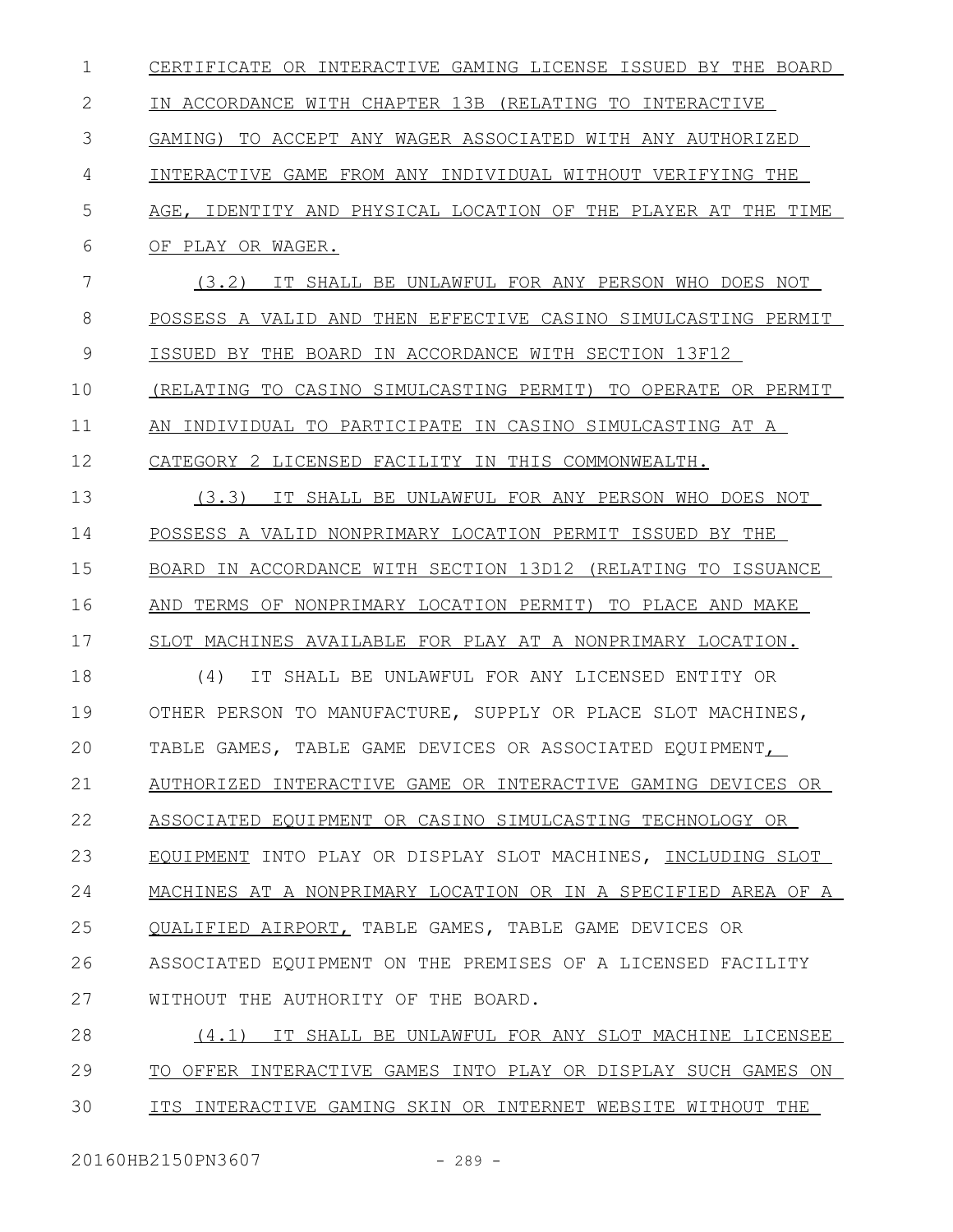APPROVAL OF THE BOARD. 1

(4.2) IT SHALL BE UNLAWFUL FOR ANY LICENSED ENTITY OR OTHER PERSON TO MANUFACTURE, SUPPLY OR PLACE INTERACTIVE GAMING DEVICES OR ASSOCIATED EQUIPMENT INTO OPERATION AT A LICENSED FACILITY WITHOUT THE APPROVAL OF THE BOARD. (4.3) IT SHALL BE UNLAWFUL FOR ANY SLOT MACHINE LICENSEE TO CONDUCT CASINO SIMULCASTING WITHOUT THE APPROVAL OF THE BOARD, IN CONSULTATION WITH THE COMMISSION. (4.4) IT SHALL BE UNLAWFUL FOR ANY SLOT MACHINE LICENSEE TO PLACE AND MAKE SLOT MACHINES AVAILABLE FOR PLAY AT A NONPRIMARY LOCATION OR IN A SPECIFIED AREA OF A QUALIFIED AIRPORT WITHOUT THE APPROVAL OF THE BOARD. (5) EXCEPT AS PROVIDED FOR IN SECTION 1326 (RELATING TO [LICENSE] RENEWALS), IT SHALL BE UNLAWFUL FOR A LICENSED ENTITY OR OTHER PERSON TO MANUFACTURE, SUPPLY, OPERATE, CARRY ON OR EXPOSE FOR PLAY ANY SLOT MACHINE, INCLUDING SLOT MACHINES AT A NONPRIMARY LOCATION, TABLE GAME, TABLE GAME DEVICE OR ASSOCIATED EQUIPMENT, INTERACTIVE GAME OR INTERACTIVE GAMING DEVICE OR ASSOCIATED EQUIPMENT OR CASINO SIMULCASTING TECHNOLOGY OR EQUIPMENT AFTER THE PERSON'S LICENSE HAS EXPIRED AND PRIOR TO THE ACTUAL RENEWAL OF THE LICENSE. \* \* \* (7.1) IT SHALL BE UNLAWFUL FOR AN INDIVIDUAL TO DO ANY 2 3 4 5 6 7 8 9 10 11 12 13 14 15 16 17 18 19  $20$ 21 22 23 24

OF THE FOLLOWING: 25

(I) USE OR POSSESS COUNTERFEIT, MARKED, LOADED OR TAMPERED WITH TABLE GAME DEVICES OR ASSOCIATED EQUIPMENT, CHIPS OR OTHER CHEATING DEVICES IN THE CONDUCT OF GAMING UNDER THIS PART, EXCEPT THAT AN AUTHORIZED EMPLOYEE OF A LICENSEE OR AN AUTHORIZED EMPLOYEE OF THE BOARD MAY 26 27 28 29 30

20160HB2150PN3607 - 290 -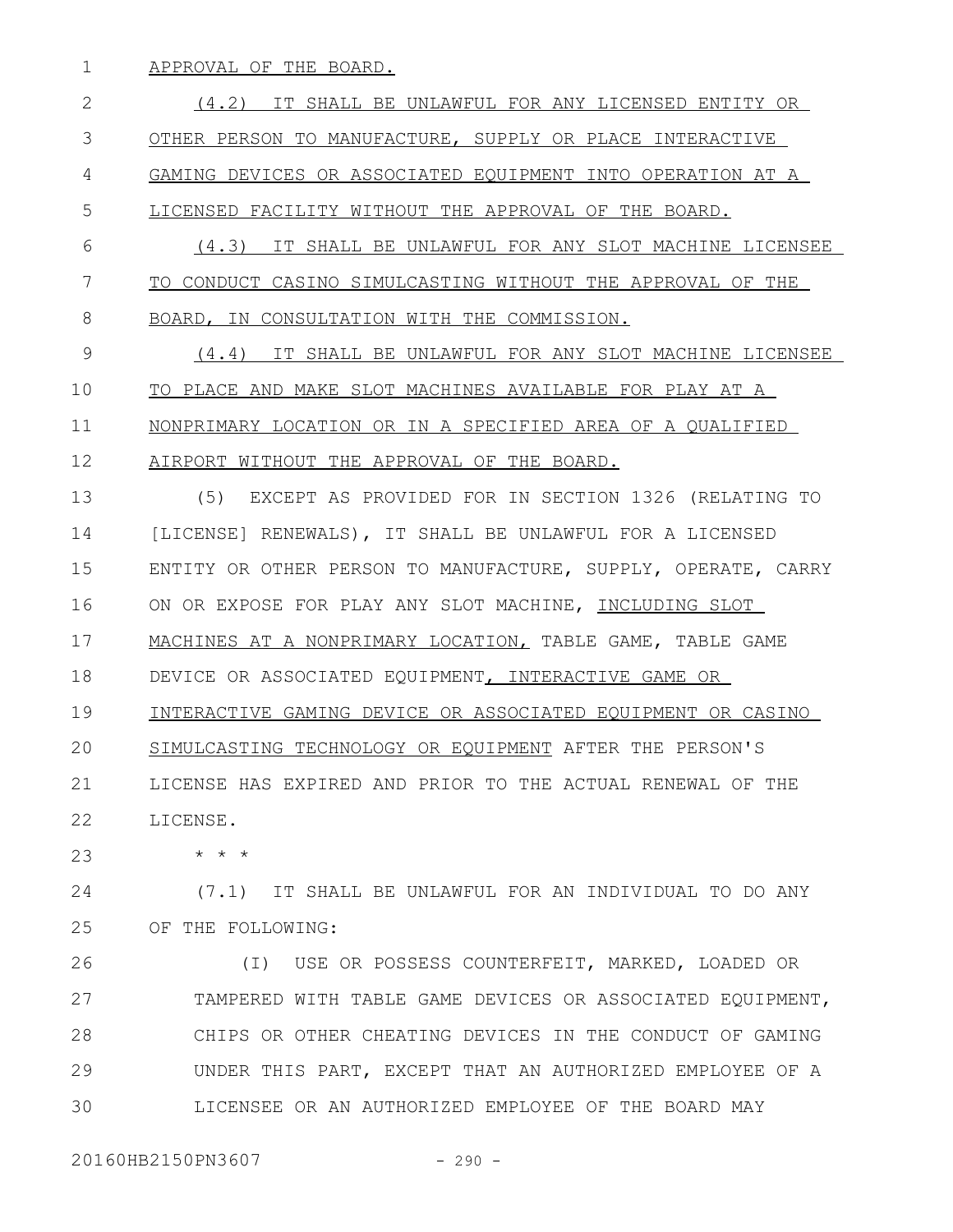POSSESS AND USE COUNTERFEIT CHIPS OR TABLE GAME DEVICES OR ASSOCIATED EQUIPMENT THAT HAVE BEEN MARKED, LOADED OR TAMPERED WITH, OR OTHER CHEATING DEVICES OR ANY UNAUTHORIZED INTERACTIVE GAMING DEVICE OR ASSOCIATED EQUIPMENT IN PERFORMANCE OF THE DUTIES OF EMPLOYMENT FOR TRAINING, INVESTIGATIVE OR TESTING PURPOSES ONLY. 1 2 3 4 5 6

(II) KNOWINGLY, BY A TRICK OR SLEIGHT OF HAND PERFORMANCE OR BY FRAUD OR FRAUDULENT SCHEME, OR MANIPULATION, TABLE GAME DEVICE OR OTHER DEVICE, OR INTERACTIVE GAMING DEVICE FOR HIMSELF OR FOR ANOTHER, WIN OR ATTEMPT TO WIN ANY CASH, PROPERTY OR PRIZE AT A LICENSED FACILITY OR TO REDUCE OR ATTEMPT TO REDUCE A LOSING WAGER. 7 8 9 10 11 12 13

(7.2) IT SHALL BE UNLAWFUL FOR A PERSON TO KNOWINGLY ALTER, TAMPER OR MANIPULATE INTERACTIVE GAMING DEVICES OR ASSOCIATED EQUIPMENT, INCLUDING SOFTWARE, SYSTEM PROGRAMS, HARDWARE AND ANY OTHER DEVICE OR ASSOCIATED EQUIPMENT USED IN INTERACTIVE GAMING OPERATIONS, IN ORDER TO ALTER THE ODDS OR THE PAYOUT OF AN INTERACTIVE GAME OR TO DISABLE THE 14 15 16 17 18 19

INTERACTIVE GAME FROM OPERATING ACCORDING TO THE RULES OF THE GAME AS AUTHORIZED BY THE BOARD.  $20$ 21

(7.3) IT SHALL BE UNLAWFUL FOR A PERSON TO KNOWINGLY OFFER OR ALLOW TO BE OFFERED ANY AUTHORIZED INTERACTIVE GAME 22 23

THAT HAS BEEN ALTERED, TAMPERED WITH OR MANIPULATED IN A WAY 24

THAT AFFECTS THE ODDS OR THE PAYOUT OF AN AUTHORIZED 25

INTERACTIVE GAME OR DISABLES THE INTERACTIVE GAME FROM 26

OPERATING ACCORDING TO THE AUTHORIZED RULES OF THE GAME AS 27

AUTHORIZED BY THE BOARD. 28

\* \* \*

29

(11) IT SHALL BE UNLAWFUL FOR A LICENSED GAMING ENTITY 30

20160HB2150PN3607 - 291 -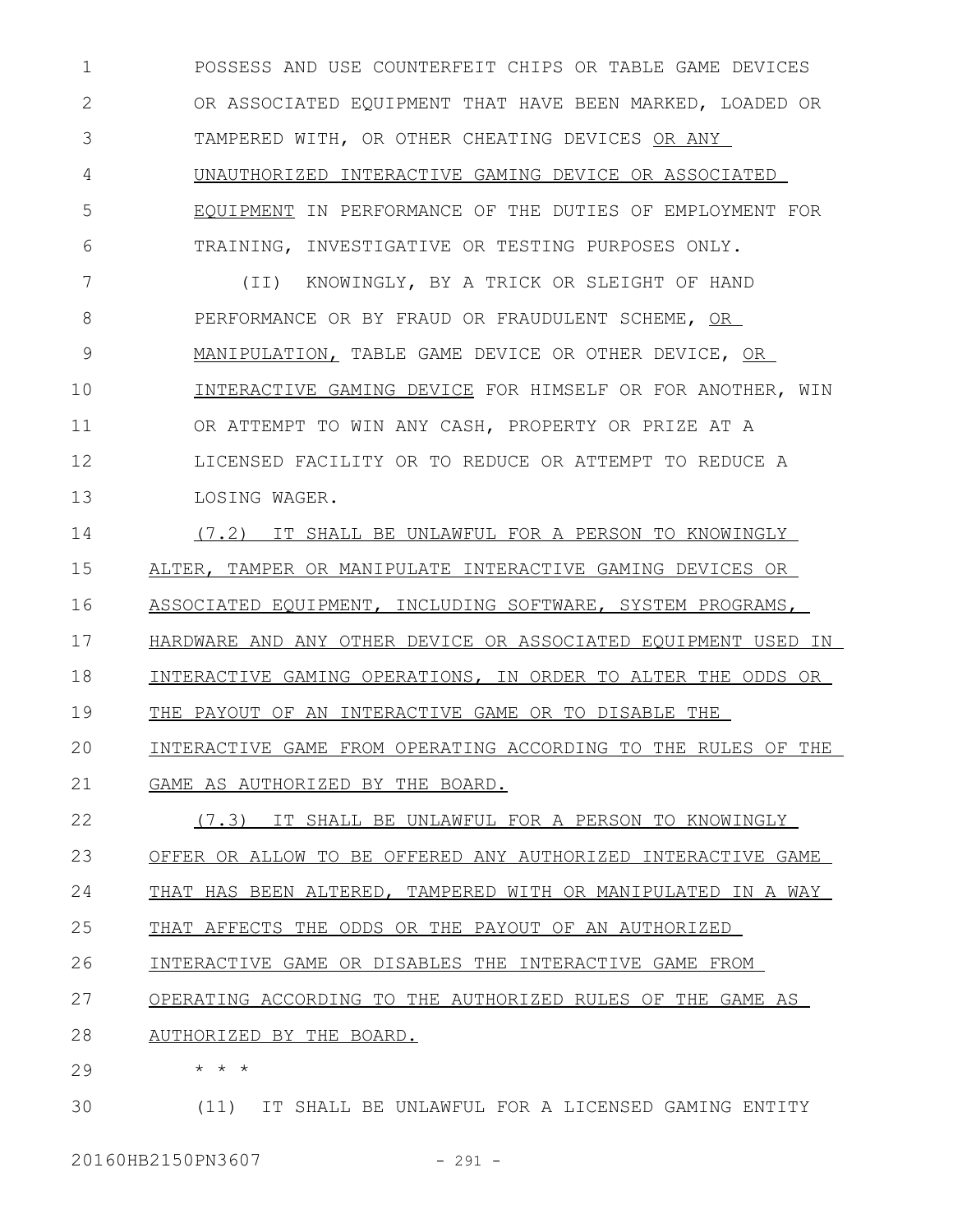THAT IS A LICENSED RACING ENTITY AND THAT HAS LOST THE LICENSE ISSUED TO IT BY [EITHER] THE STATE HORSE RACING COMMISSION OR THE STATE HARNESS RACING COMMISSION UNDER THE RACE HORSE INDUSTRY REFORM ACT OR THAT HAS HAD THAT LICENSE SUSPENDED TO OPERATE SLOT MACHINES [OR], TABLE GAMES OR AUTHORIZED INTERACTIVE GAMES AT THE RACETRACK OR NONPRIMARY LOCATION FOR WHICH ITS SLOT MACHINE LICENSE WAS ISSUED UNLESS THE LICENSE ISSUED TO IT BY EITHER THE STATE HORSE RACING COMMISSION OR THE STATE HARNESS RACING COMMISSION WILL BE SUBSEQUENTLY REISSUED OR REINSTATED WITHIN 30 DAYS AFTER THE LOSS OR SUSPENSION. 1 2 3 4 5 6 7 8 9 10 11

\* \* \* 12

(13) IT SHALL BE UNLAWFUL FOR AN INDIVIDUAL UNDER 21 YEARS OF AGE TO ENTER AND REMAIN IN ANY AREA OF A LICENSED FACILITY WHERE SLOT MACHINES ARE OPERATED, INCLUDING ANY AREA OF A NONPRIMARY LOCATION OR A SPECIFIED AREA OF A QUALIFIED AIRPORT, OR THE PLAY OF TABLE GAMES IS CONDUCTED OR WHERE CASINO SIMULCASTING IS CONDUCTED, EXCEPT THAT AN INDIVIDUAL 18 YEARS OF AGE OR OLDER EMPLOYED BY A SLOT MACHINE LICENSEE, A GAMING SERVICE PROVIDER, THE BOARD OR ANY OTHER REGULATORY OR EMERGENCY RESPONSE AGENCY MAY ENTER AND REMAIN IN ANY SUCH AREA WHILE ENGAGED IN THE PERFORMANCE OF THE INDIVIDUAL'S EMPLOYMENT DUTIES. 13 14 15 16 17 18 19  $20$ 21 22 23

(13.1) IT SHALL BE UNLAWFUL FOR AN INDIVIDUAL UNDER 21 YEARS OF AGE TO WAGER, PLAY OR ATTEMPT TO PLAY A SLOT MACHINE OR TABLE GAME, OR CASINO SIMULCASTING AT A LICENSED FACILITY, INCLUDING AT A NONPRIMARY LOCATION AND THE SPECIFIED AREA OF A QUALIFIED AIRPORT OR TO WAGER, PLAY OR ATTEMPT TO PLAY AN INTERACTIVE GAME. 24 25 26 27 28 29

(13.2) IT SHALL BE UNLAWFUL TO ALLOW A PERSON UNDER 21 30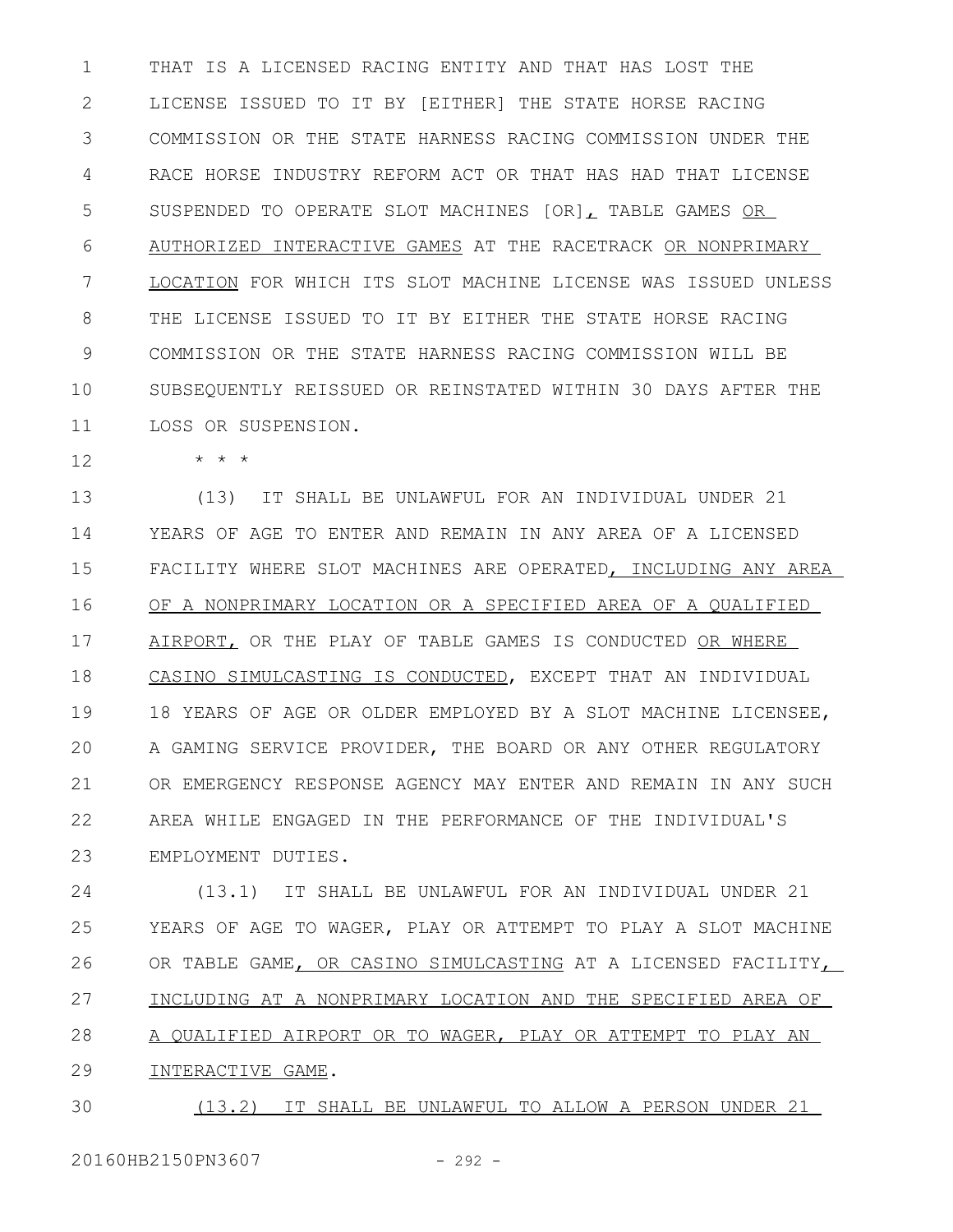YEARS OF AGE TO OPEN, MAINTAIN OR USE IN ANY WAY AN INTERACTIVE GAMING ACCOUNT. ANY INTERACTIVE GAMING CERTIFICATE HOLDER, INTERACTIVE GAMING LICENSEE OR EMPLOYEE OF AN INTERACTIVE GAMING CERTIFICATE HOLDER OR INTERACTIVE GAMING LICENSEE OR OTHER SUCH PERSON WHO KNOWINGLY ALLOWS A PERSON UNDER 21 YEARS OF AGE TO OPEN, MAINTAIN OR USE AN INTERACTIVE GAMING ACCOUNT SHALL BE SUBJECT TO THE PENALTY SET FORTH IN THIS SECTION, EXCEPT THAT THE ESTABLISHMENT OF ALL OF THE FOLLOWING FACTS BY AN INTERACTIVE GAMING CERTIFICATE HOLDER, INTERACTIVE GAMING LICENSEE OR EMPLOYEE OF AN INTERACTIVE GAMING CERTIFICATE HOLDER, INTERACTIVE GAMING LICENSEE OR OTHER SUCH PERSON SHALL CONSTITUTE A DEFENSE TO ANY REGULATORY ACTION BY THE BOARD OR THE PENALTY AUTHORIZED UNDER THIS SECTION: (I) THE UNDERAGE PERSON FALSELY REPRESENTED THAT HE WAS OF THE PERMITTED 21 YEARS OF AGE IN THE APPLICATION FOR AN INTERACTIVE GAMING ACCOUNT; AND (II) THE ESTABLISHMENT OF THE INTERACTIVE GAMING ACCOUNT WAS MADE IN GOOD FAITH RELIANCE UPON SUCH REPRESENTATION AND IN THE REASONABLE BELIEF THAT THE UNDERAGE PERSON WAS 21 YEARS OF AGE. 1 2 3 4 5 6 7 8 9 10 11 12 13 14 15 16 17 18 19  $20$ 21

\* \* \* 22

(15) IT SHALL BE UNLAWFUL FOR A LICENSED GAMING ENTITY TO REQUIRE A WAGER TO BE GREATER THAN THE STATED MINIMUM WAGER OR LESS THAN THE STATED MAXIMUM WAGER. HOWEVER, A WAGER MADE BY A PLAYER AND NOT REJECTED BY A LICENSED GAMING ENTITY PRIOR TO COMMENCEMENT OF PLAY SHALL BE TREATED AS A VALID WAGER. A WAGER ACCEPTED BY A DEALER OR THROUGH AN AUTHORIZED INTERACTIVE GAME SHALL BE PAID OR LOST IN ITS ENTIRETY IN ACCORDANCE WITH THE RULES OF THE GAME, NOTWITHSTANDING THAT 23 24 25 26 27 28 29 30

20160HB2150PN3607 - 293 -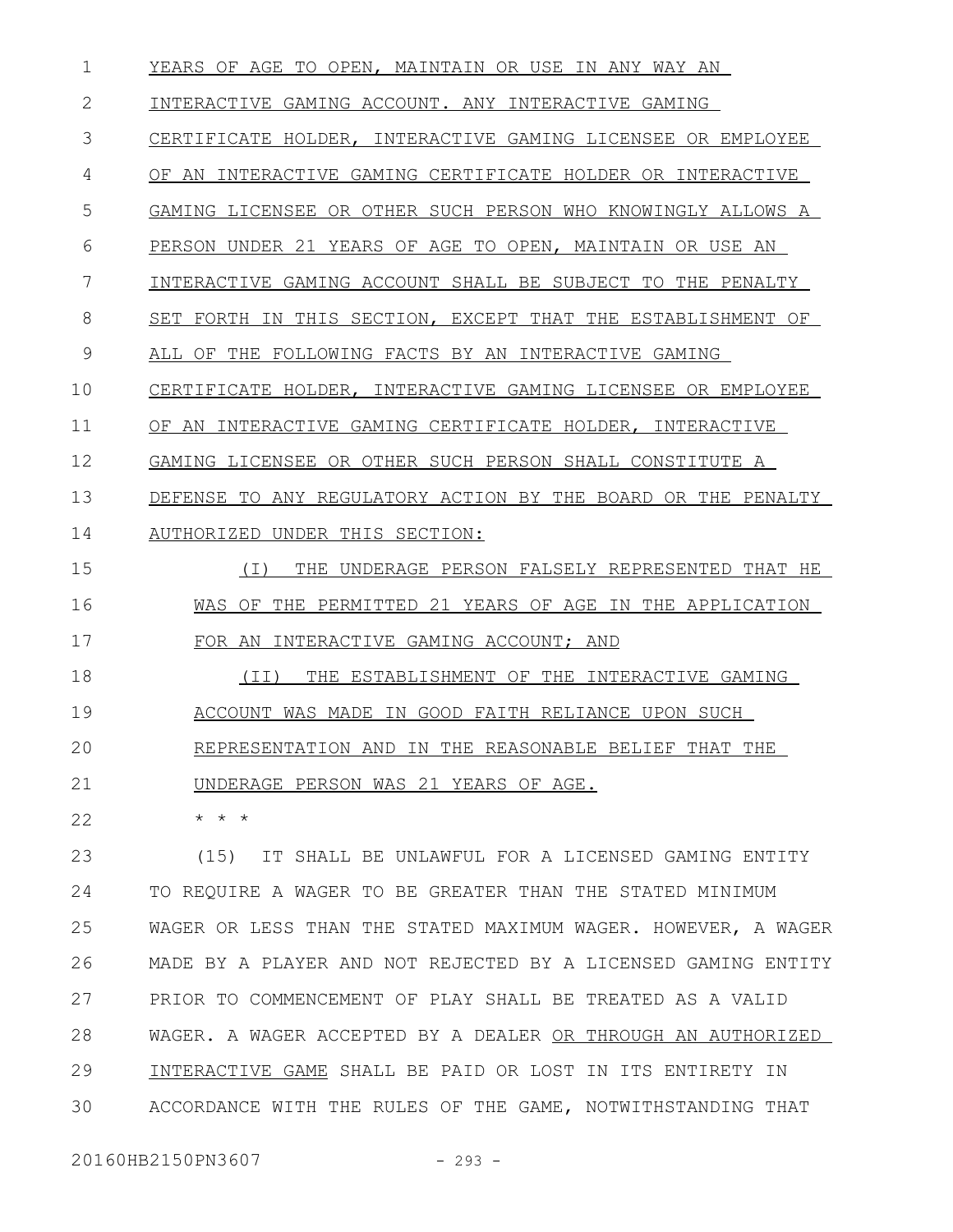THE WAGER EXCEEDED THE CURRENT TABLE MAXIMUM WAGER OR AUTHORIZED INTERACTIVE GAME WAGER OR WAS LOWER THAN THE CURRENT TABLE MINIMUM WAGER OR MINIMUM INTERACTIVE GAME WAGER. 1 2 3 4

\* \* \*

5

(17) IT SHALL BE UNLAWFUL FOR AN INDIVIDUAL TO CLAIM, COLLECT OR TAKE, OR ATTEMPT TO CLAIM, COLLECT OR TAKE, MONEY OR ANYTHING OF VALUE IN OR FROM A SLOT MACHINE, INCLUDING A SLOT MACHINE AT A NONPRIMARY LOCATION OR IN A SPECIFIED AREA OF A QUALIFIED AIRPORT, GAMING TABLE OR OTHER TABLE GAME DEVICE, INTERACTIVE GAME OR INTERACTIVE GAMING DEVICE OR FROM CASINO SIMULCASTING OPERATIONS WITH THE INTENT TO DEFRAUD, OR TO CLAIM, COLLECT OR TAKE AN AMOUNT GREATER THAN THE AMOUNT WON, OR TO MANIPULATE WITH THE INTENT TO CHEAT, ANY COMPONENT OF ANY SLOT MACHINE, INCLUDING SLOT MACHINES AT A NONPRIMARY LOCATION OR IN A SPECIFIED AREA OF A QUALIFIED AIRPORT, TABLE GAME OR TABLE GAME DEVICE, INTERACTIVE GAME OR INTERACTIVE GAMING DEVICE IN A MANNER CONTRARY TO THE DESIGNED AND NORMAL OPERATIONAL PURPOSE. 6 7 8 9 10 11 12 13 14 15 16 17 18 19

(18) NOTWITHSTANDING ANY OTHER PROVISION OF LAW, IT SHALL BE UNLAWFUL FOR AN INDIVIDUAL DRIVING OR IN CHARGE OF A MOTOR VEHICLE TO PERMIT A CHILD UNDER 14 YEARS OF AGE TO REMAIN UNATTENDED IN THE VEHICLE IF THE VEHICLE IS LOCATED ON PROPERTY OWNED, LEASED OR CONTROLLED BY A LICENSED GAMING ENTITY OR ITS AFFILIATE, INTERMEDIARY, SUBSIDIARY OR HOLDING COMPANY. IN ADDITION TO THE PENALTIES IN SUBSECTION (B), THE INDIVIDUAL SHALL BE SUBJECT TO EXCLUSION OR EJECTION FROM LICENSED FACILITIES UNDER SECTIONS 1514 (RELATING TO REGULATION REQUIRING EXCLUSION, EJECTION OR DENIAL OF ACCESS OF CERTAIN PERSONS) AND 1515 (RELATING TO REPEAT OFFENDERS  $20$ 21 22 23 24 25 26 27 28 29 30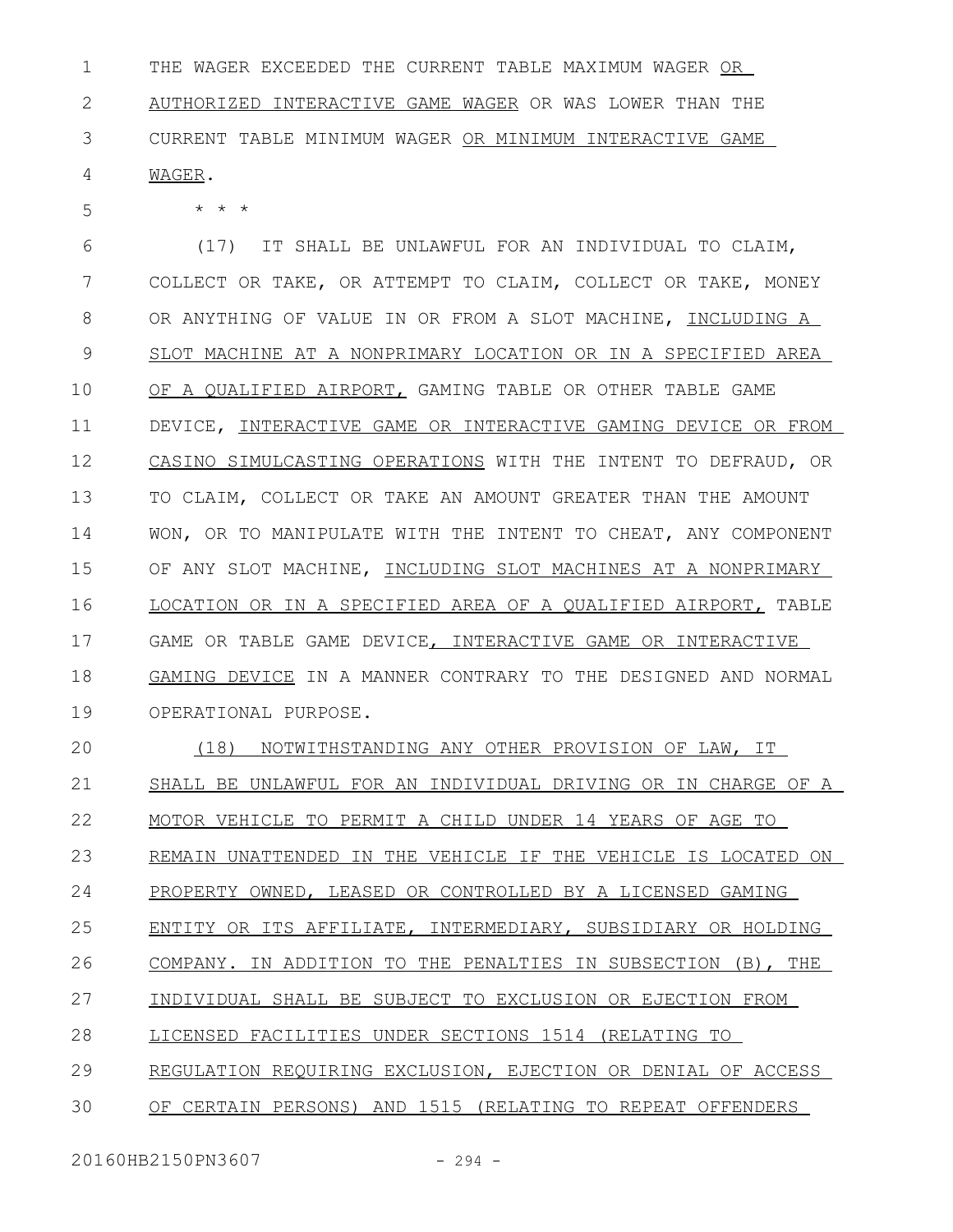| $\mathbf{1}$ | EXCLUDABLE FROM LICENSED GAMING FACILITY). NOTWITHSTANDING  |
|--------------|-------------------------------------------------------------|
| $\mathbf{2}$ | ANY OF THE PROVISIONS OF 18 PA.C.S. CH. 91 (RELATING TO     |
| 3            | CRIMINAL HISTORY RECORD INFORMATION), THE INVESTIGATING     |
| 4            | OFFICER IN THE JURISDICTION IN WHICH THE VEHICLE IS LOCATED |
| 5            | SHALL BE RESPONSIBLE FOR PROVIDING WRITTEN NOTICE OF THE    |
| 6            | VIOLATION WITHIN 48 HOURS TO THE DIRECTOR OF THE COUNTY     |
| 7            | CHILDREN AND YOUTH SERVICE AGENCY OF THE COUNTY WHERE THE   |
| 8            | VIOLATION OCCURRED. THE NOTICE SHALL CONTAIN:               |
| 9            | THE NAME OF THE INDIVIDUAL CHARGED UNDER THIS<br>( I )      |
| 10           | SECTION.                                                    |
| 11           | THE ADDRESS OR ADDRESSES AT WHICH THE<br>(II)               |
| 12           | INDIVIDUAL RESIDES.                                         |
| 13           | (III) THE NAME OF THE CHILD OR CHILDREN LEFT                |
| 14           | UNATTENDED.                                                 |
| 15           | (B) CRIMINAL PENALTIES AND FINES.--                         |
| 16           | (1) (I) A PERSON THAT COMMITS A FIRST OFFENSE IN            |
| 17           | VIOLATION OF 18 PA.C.S. \$ 4902, 4903 OR 4904 IN            |
| 18           | CONNECTION WITH PROVIDING INFORMATION OR MAKING ANY         |
| 19           | STATEMENT, WHETHER WRITTEN OR ORAL, TO THE BOARD, THE       |
| 20           | BUREAU, THE DEPARTMENT, THE PENNSYLVANIA STATE POLICE,      |
| 21           | THE OFFICE OF ATTORNEY GENERAL OR A DISTRICT ATTORNEY AS    |
| 22           | REQUIRED BY THIS PART COMMITS AN OFFENSE TO BE GRADED IN    |
| 23           | ACCORDANCE WITH THE APPLICABLE SECTION VIOLATED. A PERSON   |
| 24           | THAT IS CONVICTED OF A SECOND OR SUBSEQUENT VIOLATION OF    |
| 25           | 18 PA.C.S. § 4902, 4903 OR 4904 IN CONNECTION WITH          |
| 26           | PROVIDING INFORMATION OR MAKING ANY STATEMENT, WHETHER      |
| 27           | WRITTEN OR ORAL, TO THE BOARD, THE BUREAU, THE              |
| 28           | DEPARTMENT, THE PENNSYLVANIA STATE POLICE, THE OFFICE OF    |
| 29           | ATTORNEY GENERAL OR A DISTRICT ATTORNEY AS REQUIRED BY      |
| 30           | THIS PART COMMITS A FELONY OF THE SECOND DEGREE.            |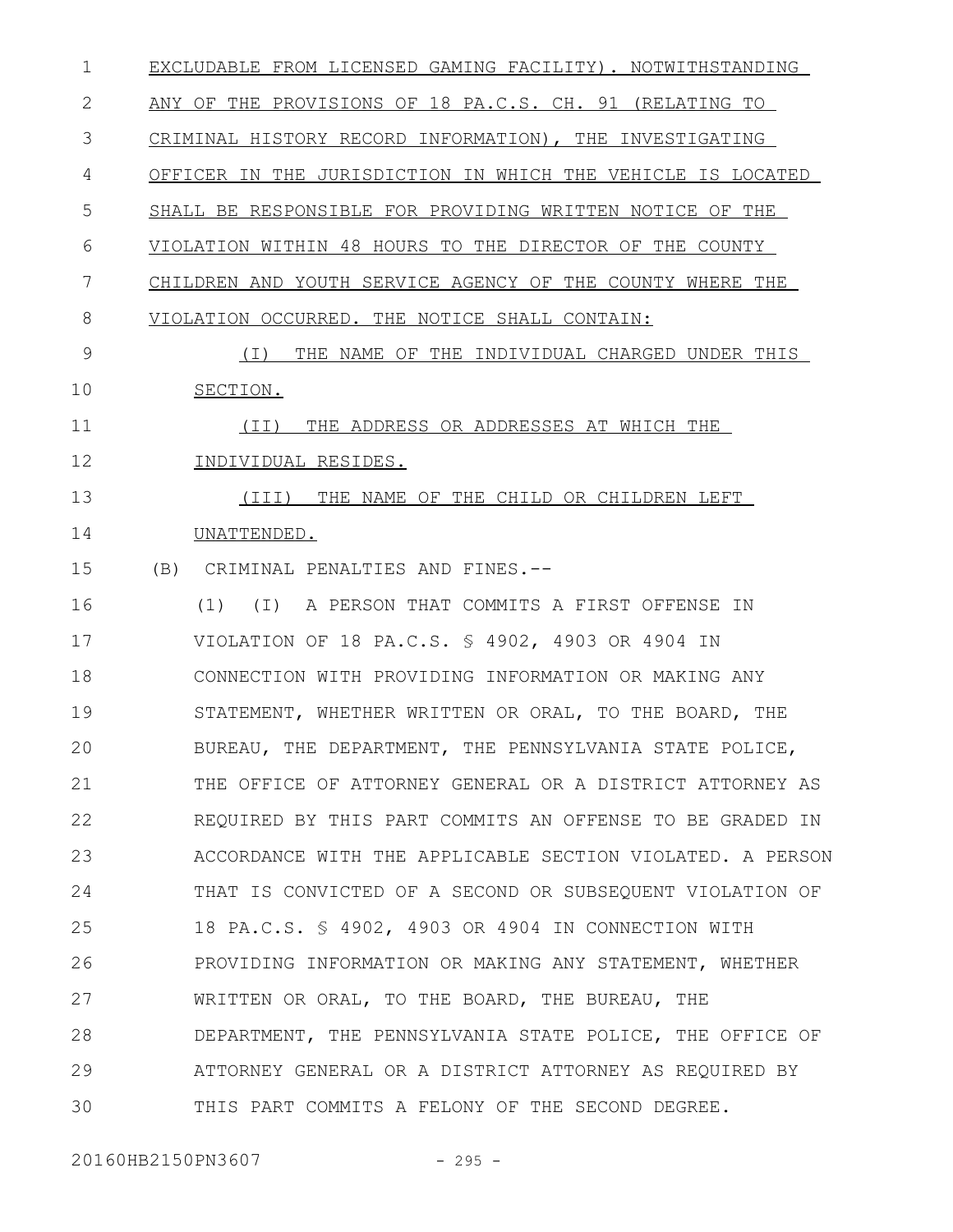(II) A PERSON THAT VIOLATES SUBSECTION (A)(2), (3) AND (4) THROUGH (12) OR (17) COMMITS A MISDEMEANOR OF THE FIRST DEGREE. A PERSON THAT IS CONVICTED OF A SECOND OR SUBSEQUENT VIOLATION OF SUBSECTION (A)(2), (3) AND (4) THROUGH (12) OR (17) COMMITS A FELONY OF THE SECOND DEGREE. (2) (I) FOR A FIRST VIOLATION OF SUBSECTION (A)(1) THROUGH (12) OR (17), A PERSON SHALL BE SENTENCED TO PAY A FINE OF: (A) NOT LESS THAN \$75,000 NOR MORE THAN \$150,000 IF THE PERSON IS AN INDIVIDUAL; (B) NOT LESS THAN \$300,000 NOR MORE THAN \$600,000 IF THE PERSON IS A LICENSED GAMING ENTITY OR AN INTERACTIVE GAMING LICENSEE; OR (C) NOT LESS THAN \$150,000 NOR MORE THAN \$300,000 IF THE PERSON IS A LICENSED MANUFACTURER OR SUPPLIER. (II) FOR A SECOND OR SUBSEQUENT VIOLATION OF SUBSECTION  $(A) (1)$ ,  $(2)$ ,  $(3)$  AND  $(4)$  THROUGH  $(12)$  OR  $(17)$ , A PERSON SHALL BE SENTENCED TO PAY A FINE OF: (A) NOT LESS THAN \$150,000 NOR MORE THAN \$300,000 IF THE PERSON IS AN INDIVIDUAL; (B) NOT LESS THAN \$600,000 NOR MORE THAN \$1,200,000 IF THE PERSON IS A LICENSED GAMING ENTITY; OR (C) NOT LESS THAN \$300,000 NOR MORE THAN \$600,000 IF THE PERSON IS A LICENSED MANUFACTURER OR SUPPLIER. (2.1) A PERSON THAT COMMITS AN OFFENSE IN VIOLATION OF SUBSECTION (A)(3.1) OR (3.2) COMMITS A FELONY AND, UPON 1 2 3 4 5 6 7 8 9 10 11 12 13 14 15 16 17 18 19  $20$ 21 22 23 24 25 26 27 28 29 30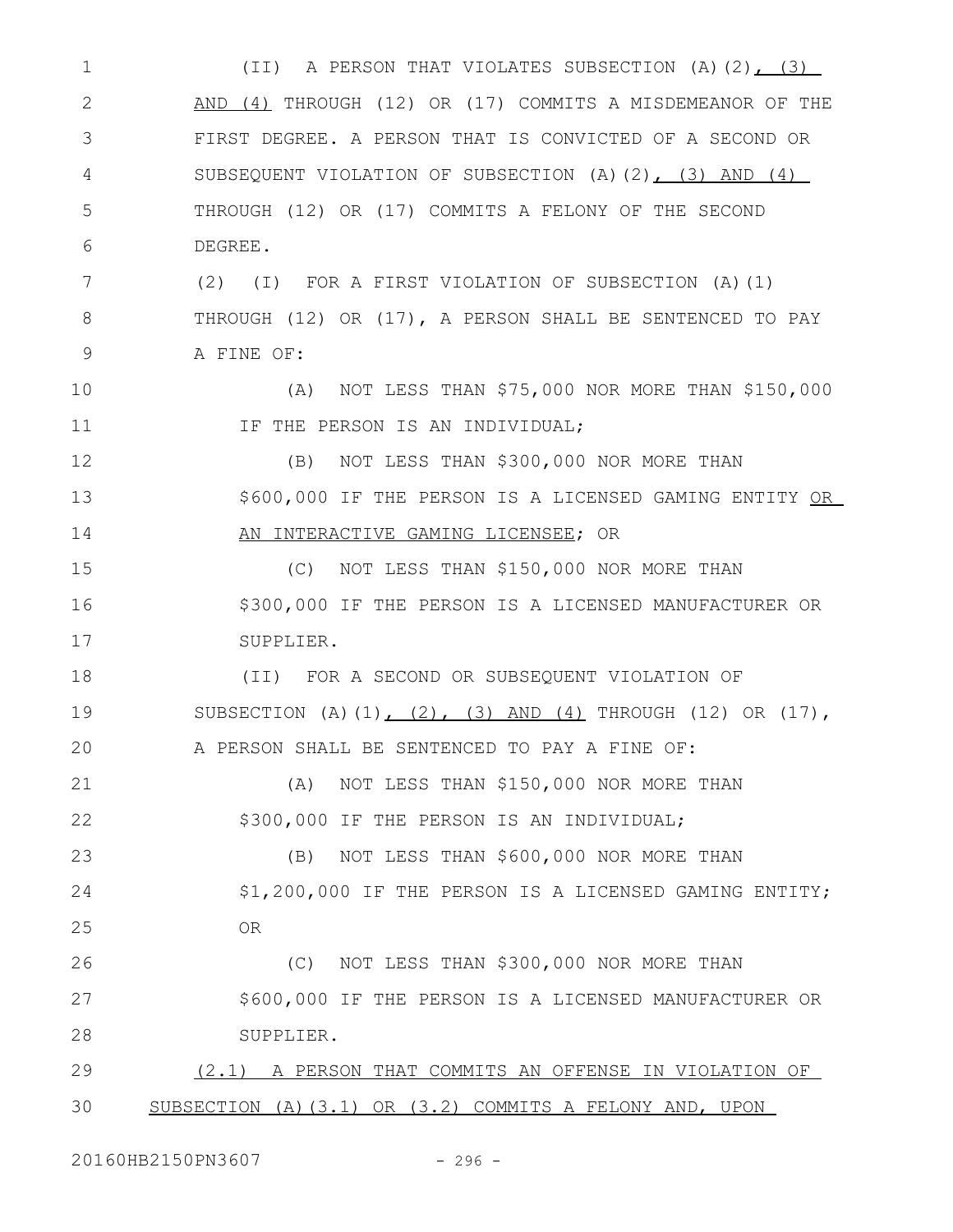CONVICTION, SHALL BE SENTENCED TO PAY A FINE OF NOT LESS THAN \$500,000 NOR MORE THAN \$1,000,000. A PERSON THAT IS CONVICTED OF A SECOND OR SUBSEQUENT VIOLATION OF SUBSECTION (A)(3.1) COMMITS A FELONY OF THE FIRST DEGREE AND SHALL BE SENTENCED TO PAY A FINE OF NOT LESS THAN \$1,000,000 NOR MORE THAN \$2,500,000. (3) AN INDIVIDUAL WHO COMMITS AN OFFENSE IN VIOLATION OF 1 2 3 4 5 6 7

SUBSECTION (A)(13) [OR], (13.1) OR (13.2) COMMITS A NONGAMBLING SUMMARY OFFENSE AND UPON CONVICTION OF A FIRST OFFENSE SHALL BE SENTENCED TO PAY A FINE OF NOT LESS THAN \$200 NOR MORE THAN \$1,000. AN INDIVIDUAL THAT IS CONVICTED OF A SECOND OR SUBSEQUENT OFFENSE UNDER SUBSECTION (A)(13) [OR], (13.1) OR (13.2) SHALL BE SENTENCED TO PAY A FINE OF NOT LESS THAN \$500 NOR MORE THAN \$1,500. IN ADDITION TO THE FINE IMPOSED, AN INDIVIDUAL CONVICTED OF AN OFFENSE UNDER SUBSECTION (A)(13)  $[OR]_t$  (13.1) OR (13.2) MAY BE SENTENCED TO PERFORM A PERIOD OF COMMUNITY SERVICE NOT TO EXCEED 40 HOURS. 8 9 10 11 12 13 14 15 16 17

(3.1) NOTWITHSTANDING PARAGRAPH (3), WHENEVER AN INDIVIDUAL IS CONVICTED OF A SECOND OR SUBSEQUENT OFFENSE UNDER SUBSECTION (A)(13) OR (13.1), THE COURT, INCLUDING A COURT NOT OF RECORD IF IT IS EXERCISING JURISDICTION PURSUANT 18 19  $20$ 21

TO 42 PA.C.S. § 1515(A) (RELATING TO JURISDICTION AND VENUE), 22

SHALL ORDER THE OPERATING PRIVILEGES OF THE INDIVIDUAL 23

SUSPENDED. A COPY OF THE COURT ORDER SHALL BE TRANSMITTED TO 24

THE DEPARTMENT OF TRANSPORTATION. 25

(3.2) WHEN THE DEPARTMENT SUSPENDS THE OPERATING 26

PRIVILEGE OF A PERSON UNDER PARAGRAPH (3.1), THE DURATION OF 27

THE SUSPENSION SHALL BE AS FOLLOWS: 28

(I) FOR A FIRST OFFENSE, A PERIOD OF 90 DAYS FROM THE DATE OF SUSPENSION. 29 30

20160HB2150PN3607 - 297 -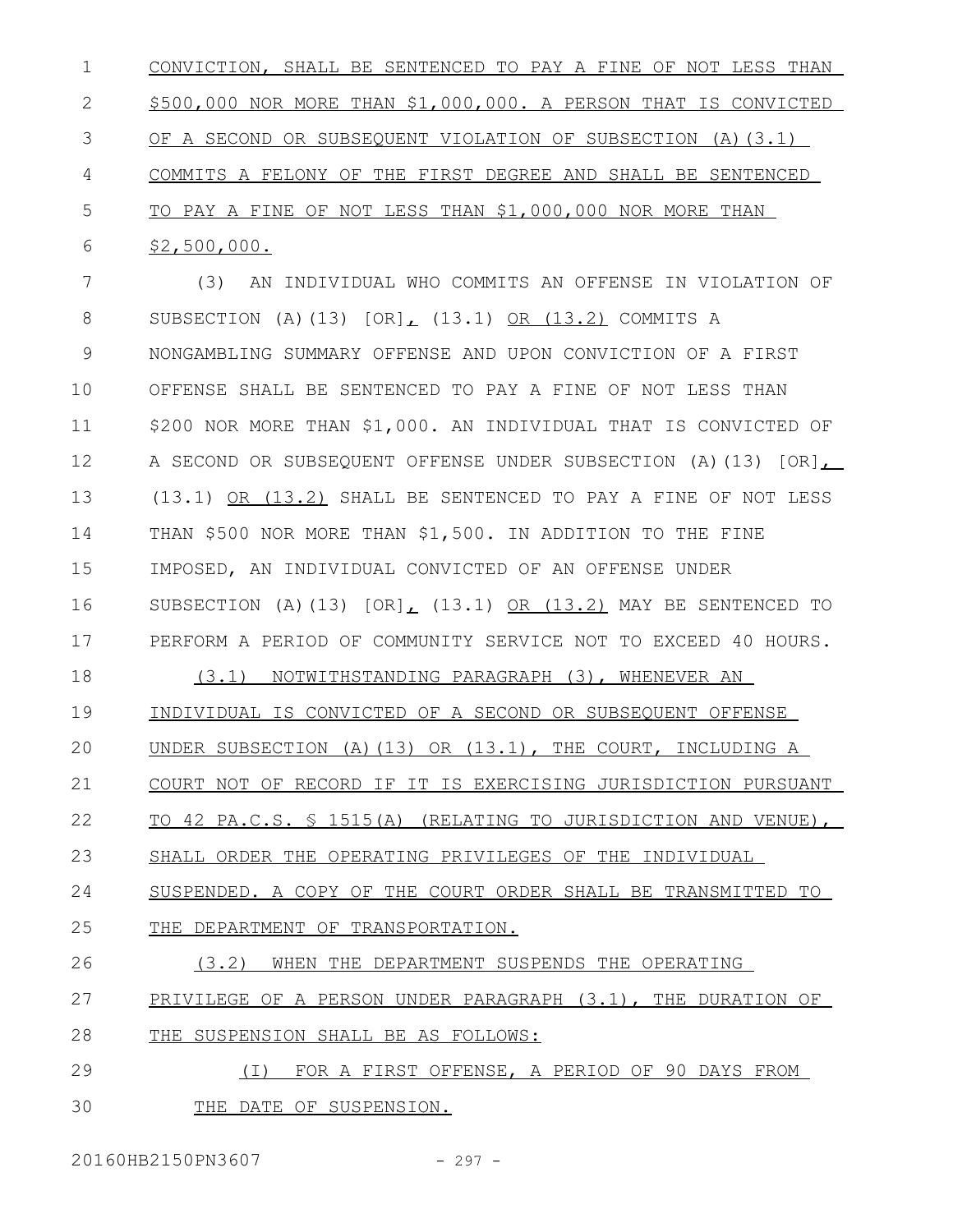| 1            | FOR A SECOND OFFENSE, A PERIOD OF ONE YEAR FROM<br>(II)       |
|--------------|---------------------------------------------------------------|
| $\mathbf{2}$ | THE DATE OF SUSPENSION.                                       |
| 3            | (III)<br>FOR A THIRD OFFENSE, AND ANY OFFENSE                 |
| 4            | THEREAFTER, A PERIOD OF TWO YEARS FROM THE DATE OF            |
| 5            | SUSPENSION. ANY MULTIPLE SENTENCES IMPOSED SHALL BE           |
| 6            | SERVED CONSECUTIVELY.                                         |
| 7            | REINSTATEMENT OF OPERATING PRIVILEGE SHALL BE GOVERNED BY 75  |
| 8            | PA.C.S. § 1545 (RELATING TO RESTORATION OF OPERATING          |
| 9            | PRIVILEGE).                                                   |
| 10           | $\star$ $\star$ $\star$                                       |
| 11           | (5)<br>AN INDIVIDUAL WHO COMMITS AN OFFENSE IN VIOLATION OF   |
| 12           | SUBSECTION (A)(18) COMMITS A MISDEMEANOR OF THE THIRD DEGREE  |
| 13           | FOR THE FIRST OFFENSE. A PERSON THAT IS CONVICTED OF A SECOND |
| 14           | OR SUBSEQUENT VIOLATION OF SUBSECTION (A) (18) COMMITS A      |
| 15           | MISDEMEANOR OF THE SECOND DEGREE.                             |
| 16           | BOARD-IMPOSED ADMINISTRATIVE SANCTIONS.--<br>(C)              |
| 17           | IN ADDITION TO ANY OTHER PENALTY AUTHORIZED BY LAW,<br>(1)    |
| 18           | BOARD MAY IMPOSE WITHOUT LIMITATION THE FOLLOWING<br>THE      |
| 19           | SANCTIONS UPON ANY LICENSEE OR PERMITTEE:                     |
| 20           | $\star$<br>$\star$ $\star$                                    |
| 21           | ASSESS A FINE FOR FAILURE TO REPORT A VIOLATION<br>(X)        |
| 22           | UNDER SUBSECTION (A) (18), OF WHICH THE LICENSED GAMING       |
| 23           | ENTITY KNEW OR SHOULD HAVE KNOWN, TO THE APPROPRIATE LAW      |
| 24           | ENFORCEMENT AUTHORITY. THE AMOUNT OF THE FINE SHALL BE        |
| 25           | NOT LESS THAN \$75,000 NOR MORE THAN \$150,000 FOR A FIRST    |
| 26           | VIOLATION OF THIS SUBPARAGRAPH, AND NOT LESS THAN             |
| 27           | \$150,000 NOR MORE THAN \$300,000 FOR A SECOND OR             |
| 28           | SUBSEQUENT VIOLATION OF THIS SUBPARAGRAPH.                    |
| 29           | * * *                                                         |
| 30           | SECTION 26. SECTION 1901 (A) OF TITLE 4 IS AMENDED BY ADDING  |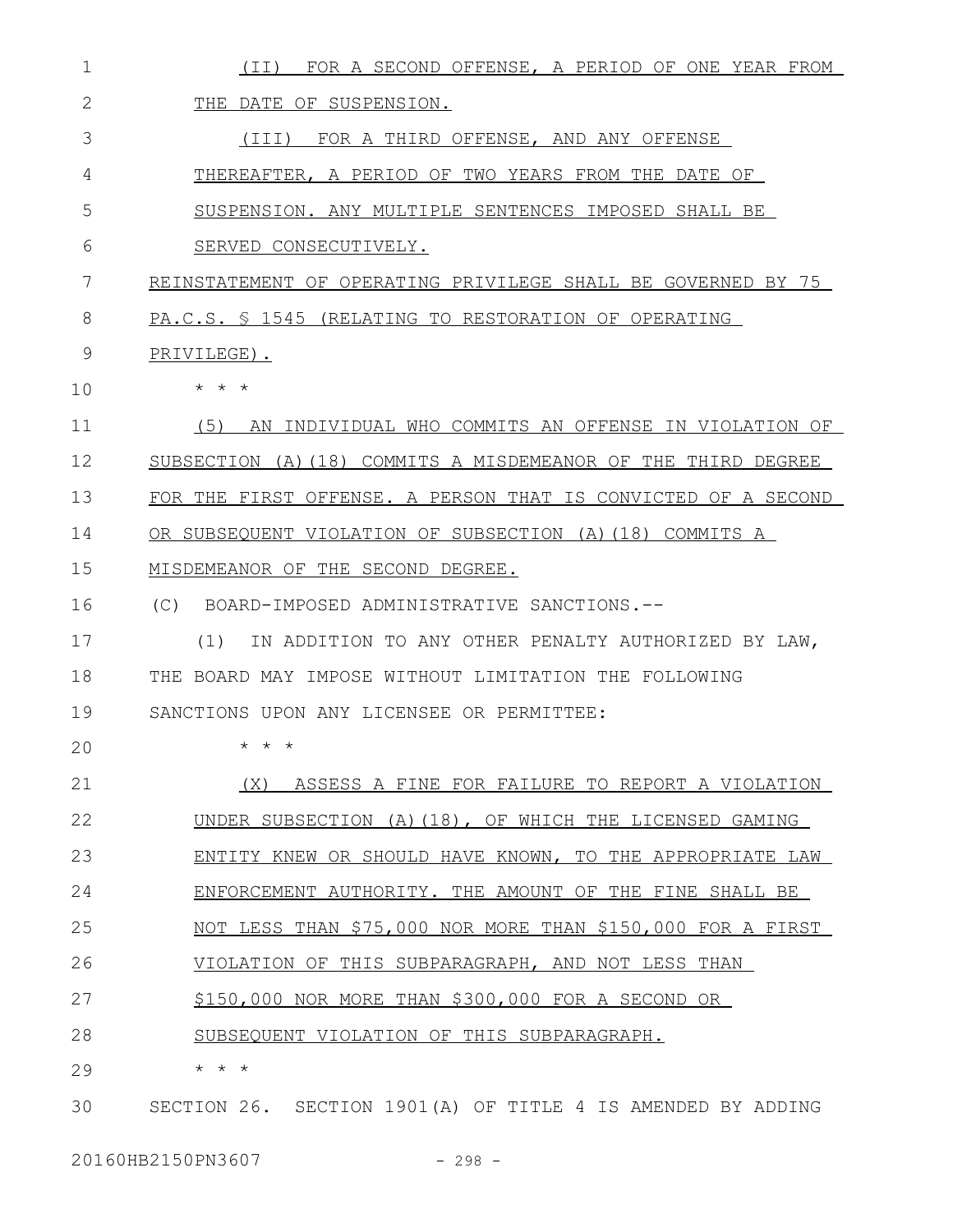A PARAGRAPH TO READ: 1

§ 1901. APPROPRIATIONS. 2

(A) APPROPRIATION TO BOARD.--  $\star$   $\hspace{0.1cm} \star$   $\hspace{0.1cm} \star$ (3) THE SUM OF \$5,000,000 IS HEREBY APPROPRIATED FROM THE STATE GAMING FUND TO THE PENNSYLVANIA GAMING CONTROL 3 4 5 6

BOARD FOR SALARIES, WAGES AND ALL NECESSARY EXPENSES FOR THE 7

PROPER OPERATION AND ADMINISTRATION OF THE BOARD FOR THE 8

ACTIVITIES AUTHORIZED UNDER THIS ACT. THIS APPROPRIATION 9

SHALL BE A SUPPLEMENTAL APPROPRIATION FOR FISCAL YEAR 2016- 10

2017 AND SHALL BE IN ADDITION TO THE APPROPRIATION CONTAINED 11

IN THE ACT OF , 2016 (P.L., , NO. A), KNOWN AS THE 12

GAMING CONTROL APPROPRIATION ACT OF 2016. 13

\* \* \* 14

SECTION 27. THE AMENDMENT OF 4 PA.C.S. § 1305 IN THE ACT OF JANUARY 7, 2010 (P.L.1, NO.1), ENTITLED "AN ACT AMENDING TITLE 4 (AMUSEMENTS) OF THE PENNSYLVANIA CONSOLIDATED STATUTES, MAKING EXTENSIVE REVISIONS TO PROVISIONS ON GAMING, IN THE AREAS OF LEGISLATIVE INTENT, DEFINITIONS, THE PENNSYLVANIA GAMING CONTROL BOARD, APPLICABILITY OF OTHER STATUTES, POWERS OF THE BOARD, CODE OF CONDUCT, EXPENSES OF REGULATORY AGENCIES, LICENSED GAMING ENTITY APPLICATION APPEALS FROM BOARD, LICENSE OR PERMIT APPLICATION HEARING PROCESS AND PUBLIC HEARINGS, BOARD MINUTES AND RECORDS, REGULATORY AUTHORITY, COLLECTION OF FEES AND FINES, SLOT MACHINE LICENSE FEE, NUMBER OF SLOT MACHINES, REPORTS OF BOARD, DIVERSITY GOALS OF BOARD, LICENSE OR PERMIT PROHIBITION, SPECIFIC AUTHORITY TO SUSPEND SLOT MACHINE LICENSE, CATEGORY 2 SLOT MACHINE LICENSE, CATEGORY 3 SLOT MACHINE LICENSE, NUMBER OF SLOT MACHINE LICENSES, APPLICATIONS FOR LICENSE OR PERMIT, SLOT MACHINE LICENSE APPLICATION, SLOT MACHINE LICENSE APPLICATION 3015 16 17 18 19 20 21 22 23 24 25 26 27 28 29

20160HB2150PN3607 - 299 -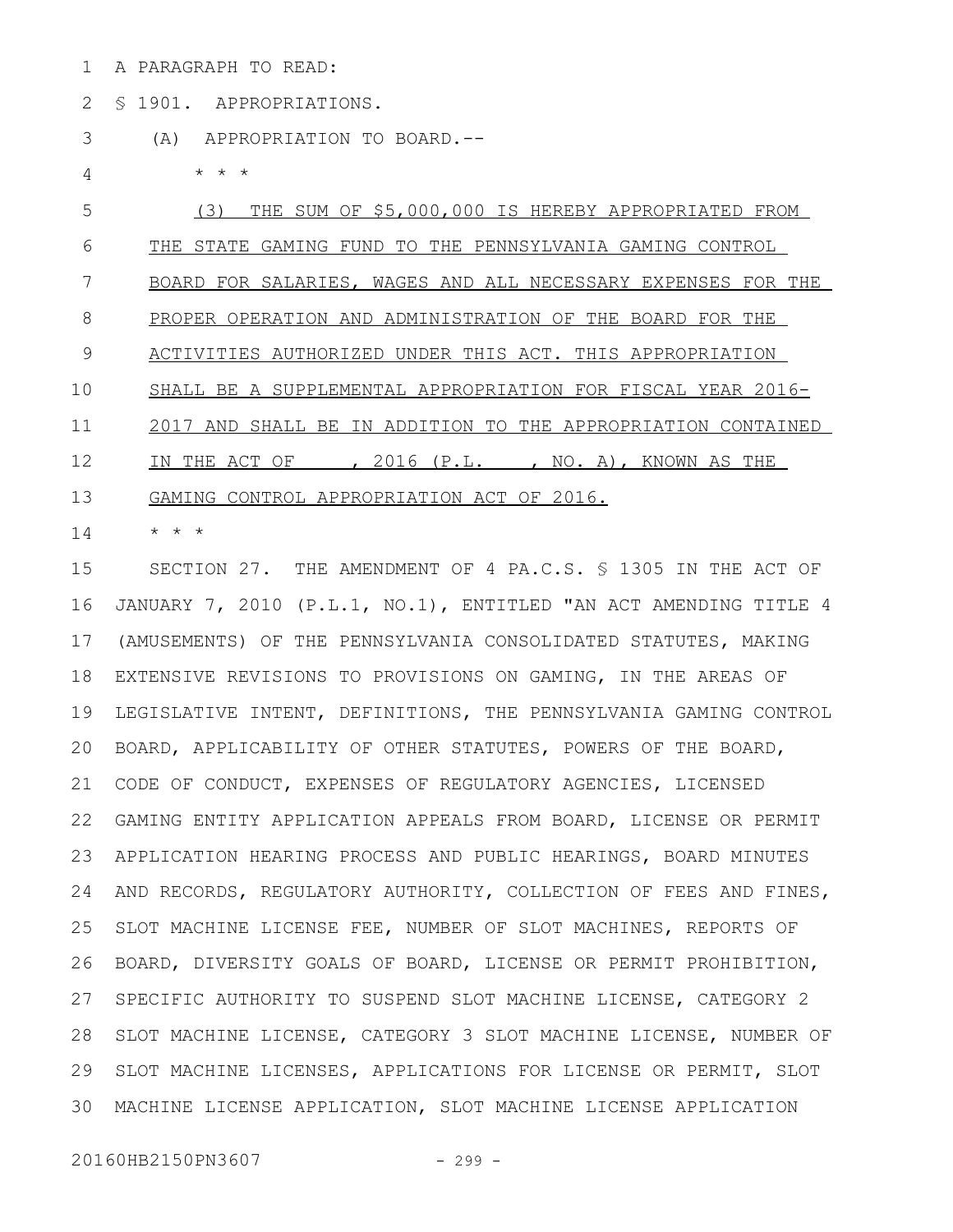CHARACTER REQUIREMENTS, SUPPLIER LICENSES, MANUFACTURER LICENSES, GAMING SERVICE PROVIDER, OCCUPATION PERMIT APPLICATION, ALTERNATIVE MANUFACTURER LICENSING STANDARDS, ALTERNATIVE SUPPLIER LICENSING STANDARDS, ADDITIONAL LICENSES AND PERMITS AND APPROVAL OF AGREEMENTS, LICENSE RENEWALS, CHANGE IN OWNERSHIP OR CONTROL OF SLOT MACHINE LICENSEE, NONPORTABILITY OF SLOT MACHINE LICENSE, APPOINTMENT OF TRUSTEE, TABLE GAMES, SLOT MACHINE LICENSEE DEPOSITS, GROSS TERMINAL REVENUE DEDUCTIONS, ITEMIZED BUDGET REPORTING, ESTABLISHMENT OF STATE GAMING FUND AND NET SLOT MACHINE REVENUE DISTRIBUTION, DISTRIBUTIONS FROM PENNSYLVANIA RACE HORSE DEVELOPMENT FUND, 11 PENNSYLVANIA GAMING ECONOMIC DEVELOPMENT AND TOURISM FUND, TRANSFERS FROM STATE GAMING FUND, RESPONSIBILITY AND AUTHORITY OF DEPARTMENT OF REVENUE, WAGERING ON CREDIT, EMINENT DOMAIN AUTHORITY, COMPULSIVE AND PROBLEM GAMBLING PROGRAM, DRUG AND ALCOHOL TREATMENT, LABOR HIRING PREFERENCES, DECLARATION OF EXEMPTION FROM FEDERAL LAWS PROHIBITING SLOT MACHINES, FINANCIAL AND EMPLOYMENT INTERESTS, ADDITIONAL RESTRICTIONS, POLITICAL INFLUENCE, REGULATION REQUIRING EXCLUSION OF CERTAIN PERSONS, PROSECUTORIAL AND ADJUDICATIVE FUNCTIONS, INVESTIGATIONS AND ENFORCEMENT, CONDUCT OF PUBLIC OFFICIALS AND EMPLOYEES, PROHIBITED ACTS AND PENALTIES, REPORT OF SUSPICIOUS TRANSACTIONS, ADDITIONAL AUTHORITY, APPLICABILITY OF CLEAN INDOOR AIR ACT, LIQUOR LICENSES AT LICENSED FACILITIES, INTERCEPTION OF ORAL COMMUNICATIONS, ELECTRONIC FUNDS TRANSFER TERMINALS, JUNKETS, GAMING SCHOOLS, APPROPRIATIONS AND COMMONWEALTH FINANCING AUTHORITY; AND MAKING RELATED REPEALS," SHALL TAKE EFFECT ON JANUARY 1, 2016, IF ALL CATEGORY 3 LICENSED FACILITIES AUTHORIZED BY 4 PA.C.S. PT. II BEFORE THE EFFECTIVE 29 DATE OF THIS SECTION HAVE COMMENCED THE OPERATION OF SLOT 301 2 3 4 5 6 7 8 9 10 12 13 14 15 16 17 18 19 20 21 22 23 24 25 26 27 28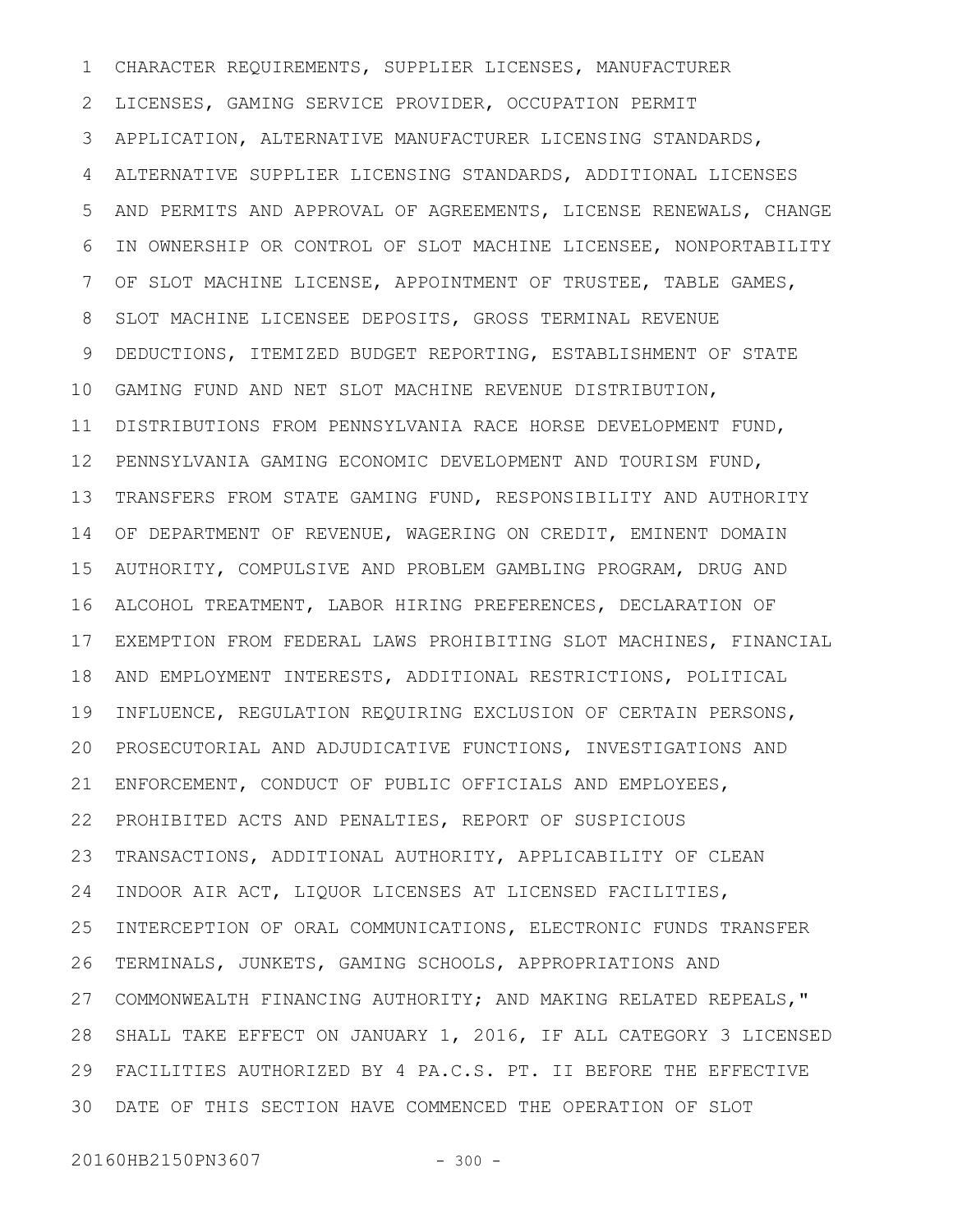MACHINES. 1

2

SECTION 28. REPEALS ARE AS FOLLOWS:

(1) THE GENERAL ASSEMBLY FINDS THAT THE REPEAL UNDER PARAGRAPH (2) IS NECESSARY TO EFFECTUATE THIS ACT. 3 4

(2) SECTION 21(2) OF THE ACT OF JANUARY 7, 2010 (P.L.1, NO.1), ENTITLED "AN ACT AMENDING TITLE 4 (AMUSEMENTS) OF THE PENNSYLVANIA CONSOLIDATED STATUTES, MAKING EXTENSIVE REVISIONS TO PROVISIONS ON GAMING, IN THE AREAS OF LEGISLATIVE INTENT, DEFINITIONS, THE PENNSYLVANIA GAMING CONTROL BOARD, APPLICABILITY OF OTHER STATUTES, POWERS OF THE BOARD, CODE OF CONDUCT, EXPENSES OF REGULATORY AGENCIES, LICENSED GAMING ENTITY APPLICATION APPEALS FROM BOARD, LICENSE OR PERMIT APPLICATION HEARING PROCESS AND PUBLIC HEARINGS, BOARD MINUTES AND RECORDS, REGULATORY AUTHORITY, COLLECTION OF FEES AND FINES, SLOT MACHINE LICENSE FEE, NUMBER OF SLOT MACHINES, REPORTS OF BOARD, DIVERSITY GOALS OF BOARD, LICENSE OR PERMIT PROHIBITION, SPECIFIC AUTHORITY TO SUSPEND SLOT MACHINE LICENSE, CATEGORY 2 SLOT MACHINE LICENSE, CATEGORY 3 SLOT MACHINE LICENSE, NUMBER OF SLOT MACHINE LICENSES, APPLICATIONS FOR LICENSE OR PERMIT, SLOT MACHINE LICENSE APPLICATION, SLOT MACHINE LICENSE APPLICATION CHARACTER REQUIREMENTS, SUPPLIER LICENSES, MANUFACTURER LICENSES, GAMING SERVICE PROVIDER, OCCUPATION PERMIT APPLICATION, ALTERNATIVE MANUFACTURER LICENSING STANDARDS, ALTERNATIVE SUPPLIER LICENSING STANDARDS, ADDITIONAL LICENSES AND PERMITS AND APPROVAL OF AGREEMENTS, LICENSE RENEWALS, CHANGE IN OWNERSHIP OR CONTROL OF SLOT MACHINE LICENSEE, NONPORTABILITY OF SLOT MACHINE LICENSE, APPOINTMENT OF TRUSTEE, TABLE GAMES, SLOT MACHINE LICENSEE DEPOSITS, GROSS TERMINAL REVENUE DEDUCTIONS, ITEMIZED BUDGET REPORTING, 5 6 7 8 9 10 11 12 13 14 15 16 17 18 19 20 21 22 23 24 25 26 27 28 29 30

20160HB2150PN3607 - 301 -